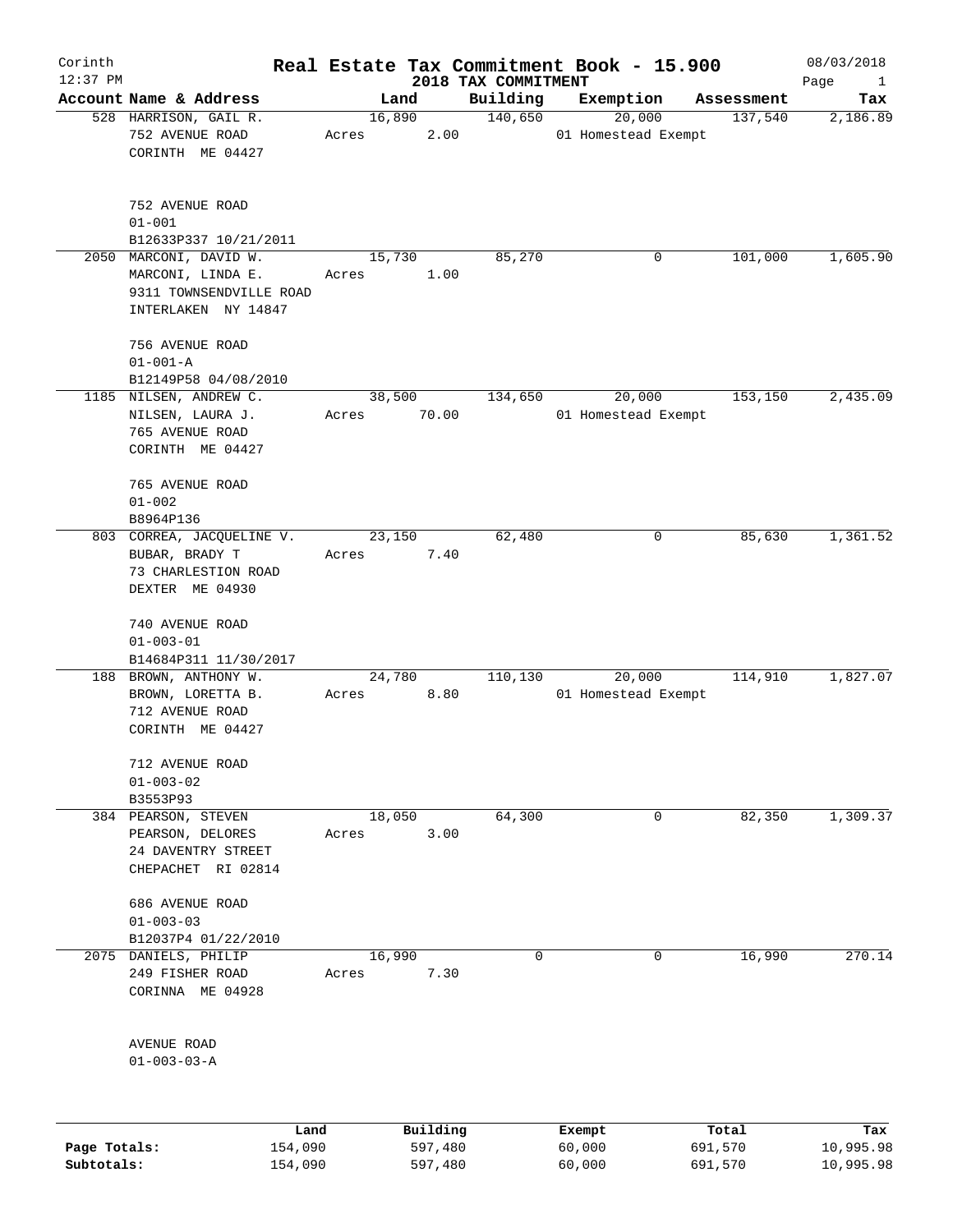| Corinth<br>$12:37$ PM |                                                                                    |                       |          | 2018 TAX COMMITMENT | Real Estate Tax Commitment Book - 15.900 |            | 08/03/2018                    |
|-----------------------|------------------------------------------------------------------------------------|-----------------------|----------|---------------------|------------------------------------------|------------|-------------------------------|
|                       | Account Name & Address                                                             |                       | Land     | Building            | Exemption                                | Assessment | Page<br>$\overline{2}$<br>Tax |
|                       | 763 IRELAND, RONALD L.<br>IRELAND, JOAN M.<br>475 MCCARD ROAD<br>CORINTH ME 04427  | 30,340<br>Acres 36.63 |          | 106,840             | 20,000<br>01 Homestead Exempt            | 117,180    | 1,863.16                      |
|                       | 475 MCCARD ROAD<br>$01 - 004 - 01$<br>B6274P2                                      |                       |          |                     |                                          |            |                               |
|                       | 124 GILES, JAMES A.<br>11915 ALLFORTH LANE<br>CHARLOTTE NC 28277                   | 13,110<br>Acres       | 3.96     | $\Omega$            | 0                                        | 13,110     | 208.45                        |
|                       | 531 MCCARD ROAD<br>$01 - 004 - 02 - A$<br>B13862P297 06/03/2015                    |                       |          |                     |                                          |            |                               |
|                       | 125 GILES, JAMES A.<br>11915 ALLFORTH LANE<br>CHARLOTTE NC 28277                   | 19,160<br>Acres       | 3.96     | 123,290             | 0                                        | 142,450    | 2, 264.96                     |
|                       | 531 MCCARD ROAD<br>$01 - 004 - 02 - B$<br>B13862P297 06/03/2015                    |                       |          |                     |                                          |            |                               |
|                       | 126 JACKSON, JIMMY R.<br>JACKSON, KRISTY L.<br>507 MCCARD ROAD<br>CORINTH ME 04427 | 19,160<br>Acres       | 3.96     | 109,930             | 20,000<br>01 Homestead Exempt            | 109,090    | 1,734.53                      |
|                       | 507 MCCARD ROAD<br>$01 - 004 - 02 - C$<br>B14022P80 11/27/2015                     |                       |          |                     |                                          |            |                               |
|                       | 802 LABBE, ANGELA M.<br>PO BOX 842<br>GUILFORD ME 04443                            | 19,160<br>Acres       | 3.96     | 28,230              | 0                                        | 47,390     | 753.50                        |
|                       | 501 MCCARD ROAD<br>$01 - 004 - 02 - D$<br>B11500P266 07/15/2008                    |                       |          |                     |                                          |            |                               |
|                       | 341 POLYOT, MICHAEL E.<br>POLYOT, SHARON R.<br>PO BOX 5<br>CORINTH ME 04427        | 31,990<br>Acres       | 2.46     | 0                   | 0                                        | 31,990     | 508.64                        |
|                       | 483 MCCARD ROAD<br>$01 - 004 - 02 - E$<br>B13325P206 09/10/2013                    |                       |          |                     |                                          |            |                               |
| 2082                  | HARMON, STEVEN<br>PO BOX 115<br>CORINTH ME 04427                                   |                       | 0        | 13,370              | 0                                        | 13,370     | 212.58                        |
|                       | 485 MCCARD ROAD<br>$01 - 004 - 02 - E - 1H$                                        |                       |          |                     |                                          |            |                               |
|                       | Land                                                                               |                       | Building |                     | Exempt                                   | Total      | Tax                           |
| Page Totals:          | 132,920                                                                            |                       | 381,660  |                     | 40,000                                   | 474,580    | 7,545.82                      |

**Subtotals:** 287,010 979,140 100,000 1,166,150 18,541.80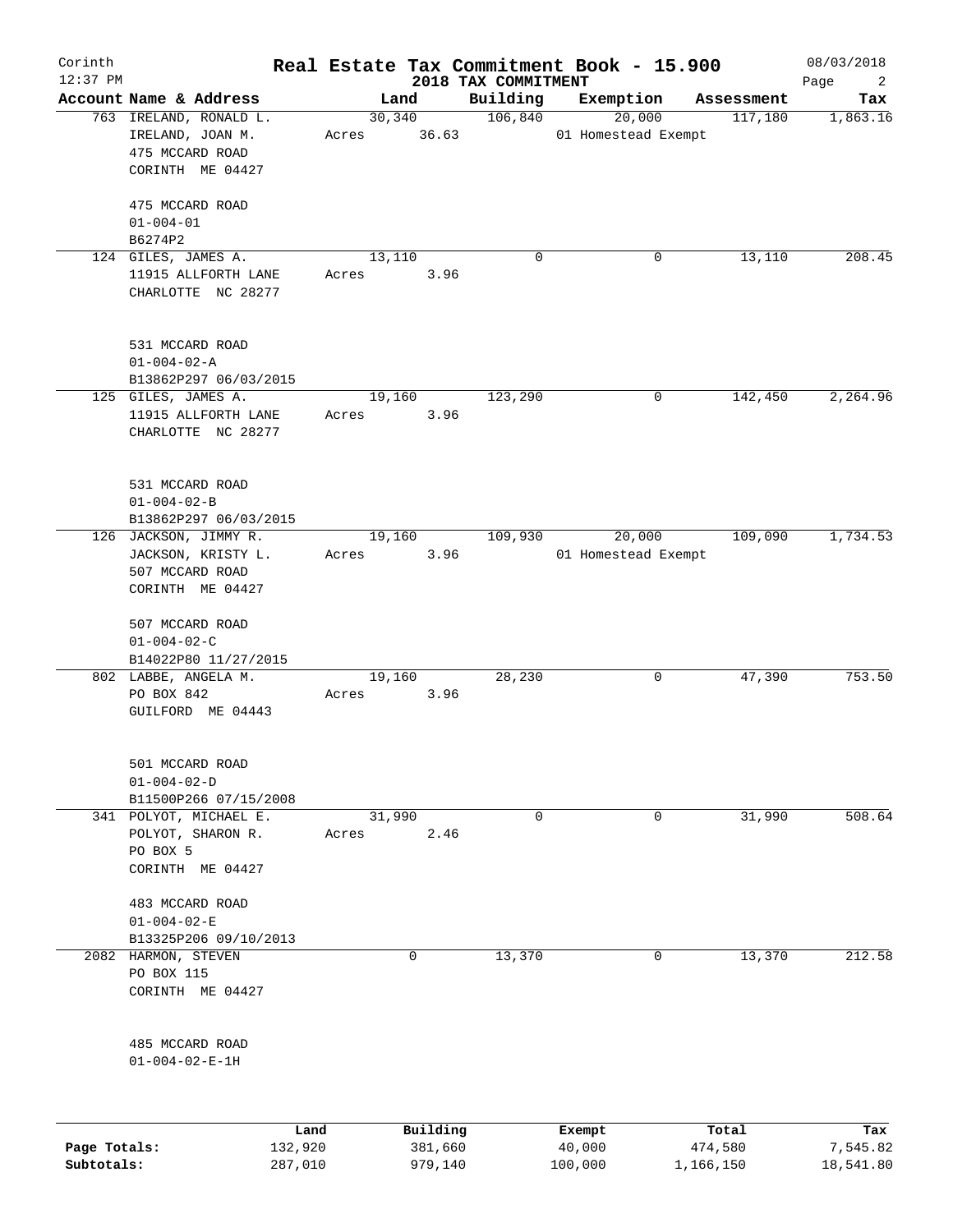| Corinth<br>$12:37$ PM      |                                                                                                | Real Estate Tax Commitment Book - 15.900 | 2018 TAX COMMITMENT |                                   |                      | 08/03/2018<br>Page<br>$\overline{\mathbf{3}}$ |
|----------------------------|------------------------------------------------------------------------------------------------|------------------------------------------|---------------------|-----------------------------------|----------------------|-----------------------------------------------|
|                            | Account Name & Address                                                                         | Land                                     | Building            | Exemption                         | Assessment           | Tax                                           |
|                            | 2011 CHASSE, SCOTT E.<br>CHASSE, HEATHER M.<br>483 MCCARD ROAD                                 | $\mathbf 0$                              | 21,530              | 20,000<br>01 Homestead Exempt     | 1,530                | 24.33                                         |
|                            | CORINTH ME 04427<br>483 MCCARD ROAD                                                            |                                          |                     |                                   |                      |                                               |
|                            | $01 - 004 - 02 - E - 2H$                                                                       |                                          |                     |                                   |                      |                                               |
|                            | 1189 SHANNON Jr, WILLIAM J.<br>49 SHANNON WAY<br>EXETER ME 04435                               | 19,060<br>Acres<br>14.03                 | 0                   | 0                                 | 19,060               | 303.05                                        |
|                            | MCCARD ROAD/AVENUE ROAD<br>$01 - 004 - 03$<br>B5963P334                                        |                                          |                     |                                   |                      |                                               |
|                            | 957 MONDELLO, MARY J.                                                                          | 27,430                                   | 72,500              | 26,000                            | 73,930               | 1,175.49                                      |
|                            | 733 AVENUE ROAD<br>CORINTH ME 04427                                                            | 17.25<br>Acres                           |                     | 01 Homestead Exempt<br>22 Veteran |                      |                                               |
|                            | 733 AVENUE ROAD<br>$01 - 004 - 04$<br>B14368P212 12/21/2016                                    |                                          |                     |                                   |                      |                                               |
|                            | 2026 MONDELLO, MARY J.                                                                         | 10,060                                   | $\mathbf 0$         | 0                                 | 10,060               | 159.95                                        |
|                            | 733 AVENUE ROAD<br>CORINTH ME 04427                                                            | 1.33<br>Acres                            |                     |                                   |                      |                                               |
|                            | AVENUE ROAD<br>$01 - 004 - 04 - A$                                                             |                                          |                     |                                   |                      |                                               |
|                            | B14368P212 12/21/2016<br>2019 MONDELLO, MARY J.                                                | 19,960                                   | 75,690              | 0                                 | 95,650               | 1,520.84                                      |
|                            | 733 AVENUE ROAD<br>CORINTH ME 04427                                                            | 4.65<br>Acres                            |                     |                                   |                      |                                               |
|                            | 749 AVENUE ROAD<br>$01 - 004 - 04 - B$<br>B14368P211 12/21/2016                                |                                          |                     |                                   |                      |                                               |
|                            | 782 JULE, CHARLES A.                                                                           | 18,050                                   | 83,280              | 20,000                            | 81,330               | 1, 293.15                                     |
|                            | JULE, ESTHER G.<br>670 AVENUE ROAD<br>CORINTH ME 04427                                         | 3.00<br>Acres                            |                     | 01 Homestead Exempt               |                      |                                               |
|                            | 670 AVENUE ROAD<br>$01 - 005$<br>B4144P244                                                     |                                          |                     |                                   |                      |                                               |
| 1304                       | STUBBS, JAMES MICHAEL &<br>EILEEN D. J/T<br>STUBBS, THOMAS ALAN T/C Acres<br>254 PARKWAY SOUTH | 34,360<br>57.46                          | 33,420              | 0                                 | 67,780               | 1,077.70                                      |
|                            | BREWER ME 04412<br>650 AVENUE ROAD<br>$01 - 006$                                               |                                          |                     |                                   |                      |                                               |
|                            | B14208P212 07/11/2016                                                                          |                                          |                     |                                   |                      |                                               |
|                            |                                                                                                | Building<br>Land                         |                     | Exempt                            | Total                | Tax                                           |
| Page Totals:<br>Subtotals: | 128,920<br>415,930                                                                             | 286,420<br>1,265,560                     |                     | 66,000<br>166,000                 | 349,340<br>1,515,490 | 5,554.51<br>24,096.31                         |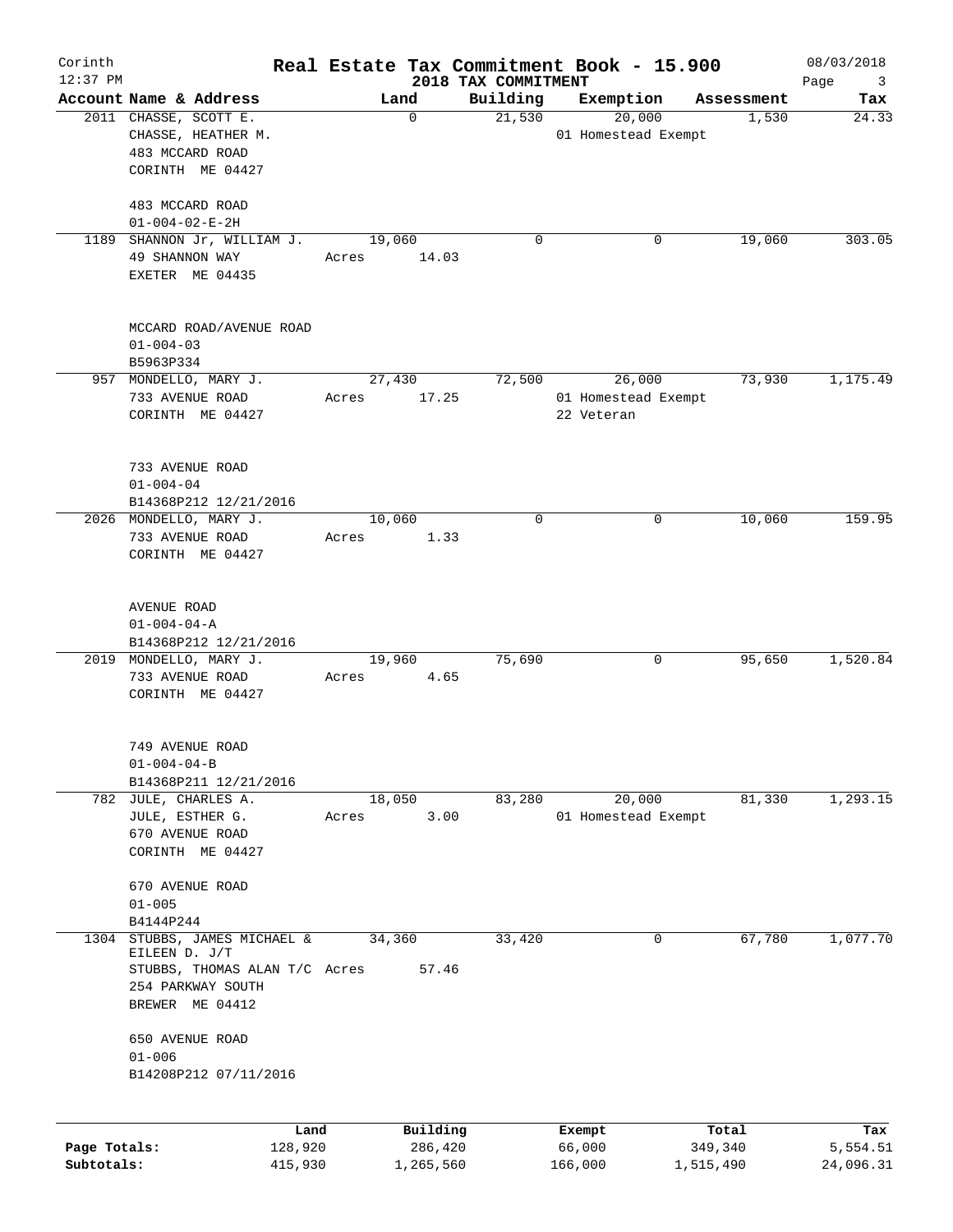| Corinth<br>$12:37$ PM |                                 |         |        |             | 2018 TAX COMMITMENT | Real Estate Tax Commitment Book - 15.900 |            | 08/03/2018<br>Page<br>$\overline{4}$ |
|-----------------------|---------------------------------|---------|--------|-------------|---------------------|------------------------------------------|------------|--------------------------------------|
|                       | Account Name & Address          |         | Land   |             | Building            | Exemption                                | Assessment | Tax                                  |
|                       | 1305 STUBBS, THOMAS A.          |         |        | 22,960      | 89,450              | 20,000                                   | 92,410     | 1,469.32                             |
|                       | STUBBS, AUDREY R.               |         |        | Acres 11.04 |                     | 01 Homestead Exempt                      |            |                                      |
|                       | 606 AVENUE ROAD                 |         |        |             |                     |                                          |            |                                      |
|                       | CORINTH ME 04427                |         |        |             |                     |                                          |            |                                      |
|                       |                                 |         |        |             |                     |                                          |            |                                      |
|                       | 606 AVENUE ROAD                 |         |        |             |                     |                                          |            |                                      |
|                       | $01 - 007$                      |         |        |             |                     |                                          |            |                                      |
|                       | B12570P46 08/19/2011 B4722P248  |         |        |             |                     |                                          |            |                                      |
|                       | 509 EASTMAN, JEFFREY            |         | 44,450 |             | 107,920             | 0                                        | 152,370    | 2,422.68                             |
|                       | 110 CALL ROAD                   |         |        | Acres 39.72 |                     |                                          |            |                                      |
|                       | EXETER ME 04435                 |         |        |             |                     |                                          |            |                                      |
|                       |                                 |         |        |             |                     |                                          |            |                                      |
|                       |                                 |         |        |             |                     |                                          |            |                                      |
|                       | 635 AVENUE ROAD                 |         |        |             |                     |                                          |            |                                      |
|                       | $01 - 008$                      |         |        |             |                     |                                          |            |                                      |
|                       | B11098P177 08/23/2007           |         |        |             |                     |                                          |            |                                      |
|                       | 1425 TUNKS, KAREN L.            |         | 16,250 |             | 64,600              | 20,000                                   | 60,850     | 967.52                               |
|                       | 492 MCCARD ROAD                 |         | Acres  | 1.45        |                     | 01 Homestead Exempt                      |            |                                      |
|                       | CORINTH ME 04427                |         |        |             |                     |                                          |            |                                      |
|                       |                                 |         |        |             |                     |                                          |            |                                      |
|                       |                                 |         |        |             |                     |                                          |            |                                      |
|                       | 492 MCCARD ROAD                 |         |        |             |                     |                                          |            |                                      |
|                       | $01 - 008 - 01$                 |         |        |             |                     |                                          |            |                                      |
|                       | B10681P303 10/17/2006 B4442P142 |         |        |             |                     |                                          |            |                                      |
|                       | 529 EASTMAN, JEFFREY D.         |         | 15,770 |             | $\mathbf 0$         | 0                                        | 15,770     | 250.74                               |
|                       | 110 CALL ROAD                   |         | Acres  | 1.03        |                     |                                          |            |                                      |
|                       | EXETER ME 04435                 |         |        |             |                     |                                          |            |                                      |
|                       |                                 |         |        |             |                     |                                          |            |                                      |
|                       |                                 |         |        |             |                     |                                          |            |                                      |
|                       | 500 MCCARD ROAD                 |         |        |             |                     |                                          |            |                                      |
|                       | $01 - 008 - 02$                 |         |        |             |                     |                                          |            |                                      |
|                       | B11971P300 10/29/2009           |         |        |             |                     |                                          |            |                                      |
|                       | 1419 HAGGETT, JEAN M.           |         |        | $\mathbf 0$ | 28,860              | 0                                        | 28,860     | 458.87                               |
|                       | P.O. BOX 92                     |         |        |             |                     |                                          |            |                                      |
|                       | CORINTH ME 04427                |         |        |             |                     |                                          |            |                                      |
|                       |                                 |         |        |             |                     |                                          |            |                                      |
|                       |                                 |         |        |             |                     |                                          |            |                                      |
|                       | 500 MCCARD ROAD                 |         |        |             |                     |                                          |            |                                      |
|                       | $01 - 008 - 02H$                |         |        |             |                     |                                          |            |                                      |
| 511                   | EASTMAN, JEFFREY D.             |         | 15,770 |             | $\mathbf 0$         | 0                                        | 15,770     | 250.74                               |
|                       | 110 CALL ROAD                   | Acres   |        | 1.03        |                     |                                          |            |                                      |
|                       | EXETER ME 04435                 |         |        |             |                     |                                          |            |                                      |
|                       |                                 |         |        |             |                     |                                          |            |                                      |
|                       |                                 |         |        |             |                     |                                          |            |                                      |
|                       | 510 MCCARD ROAD                 |         |        |             |                     |                                          |            |                                      |
|                       | $01 - 008 - 03$                 |         |        |             |                     |                                          |            |                                      |
|                       | B11971P300 10/29/2009           |         |        |             |                     |                                          |            |                                      |
|                       | 1574 EASTMAN, JEFFREY           |         |        | 0           | 21,190              | 0                                        | 21,190     | 336.92                               |
|                       | 110 CALL ROAD                   |         |        |             |                     |                                          |            |                                      |
|                       | EXETER ME 04435                 |         |        |             |                     |                                          |            |                                      |
|                       |                                 |         |        |             |                     |                                          |            |                                      |
|                       |                                 |         |        |             |                     |                                          |            |                                      |
|                       | 510 MCCARD ROAD                 |         |        |             |                     |                                          |            |                                      |
|                       | $01 - 008 - 03H$                |         |        |             |                     |                                          |            |                                      |
|                       |                                 |         |        |             |                     |                                          |            |                                      |
|                       |                                 |         |        |             |                     |                                          |            |                                      |
|                       |                                 |         |        |             |                     |                                          |            |                                      |
|                       |                                 | Land    |        | Building    |                     | Exempt                                   | Total      | Tax                                  |
| Page Totals:          |                                 | 115,200 |        | 312,020     |                     | 40,000                                   | 387,220    | 6,156.79                             |

**Subtotals:** 531,130 1,577,580 206,000 1,902,710 30,253.10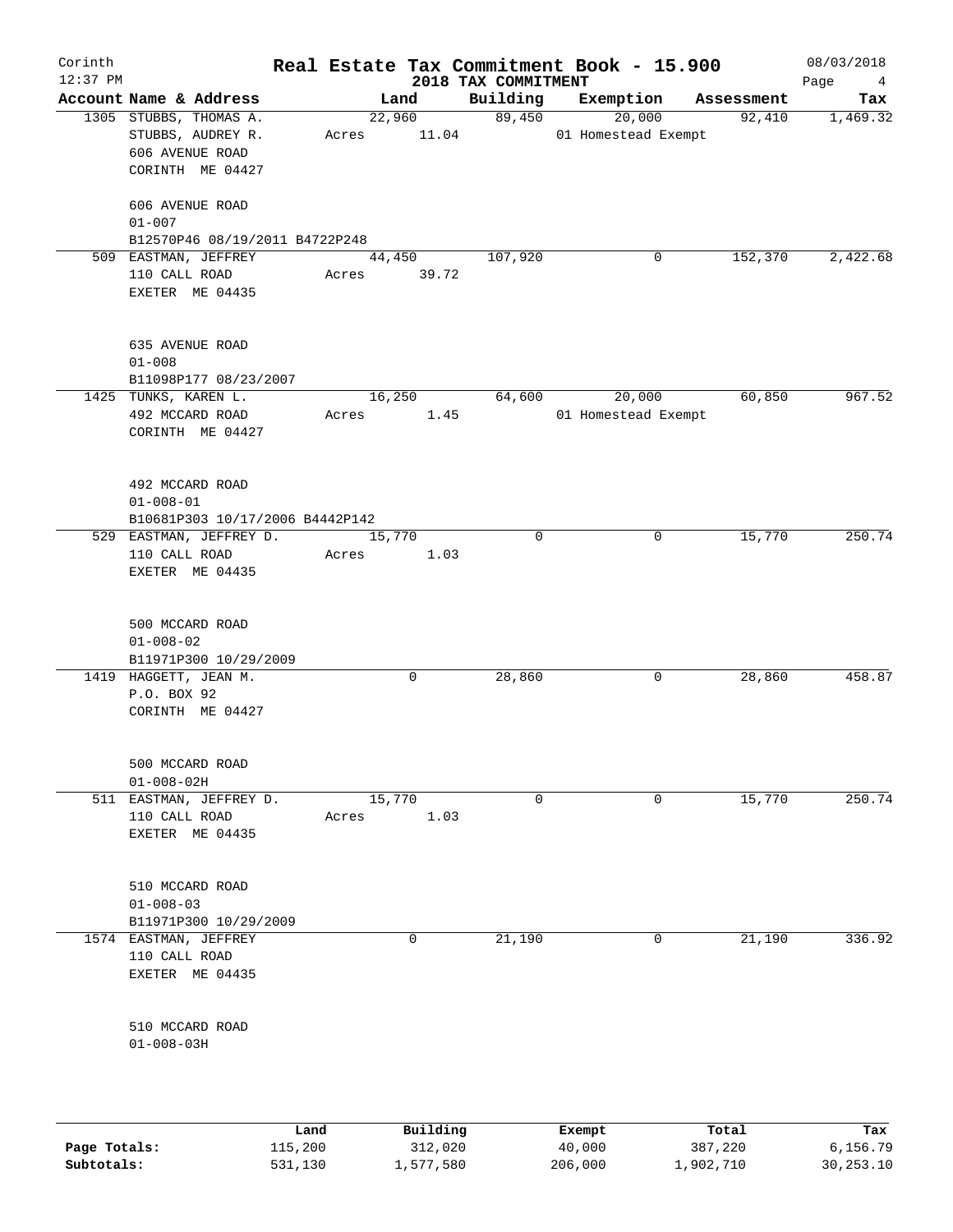| Corinth<br>$12:37$ PM |                                                                                                                                       |                 |      | 2018 TAX COMMITMENT | Real Estate Tax Commitment Book - 15.900 |            | 08/03/2018<br>Page<br>5 |
|-----------------------|---------------------------------------------------------------------------------------------------------------------------------------|-----------------|------|---------------------|------------------------------------------|------------|-------------------------|
|                       | Account Name & Address                                                                                                                | Land            |      | Building            | Exemption                                | Assessment | Tax                     |
|                       | 512 EASTMAN, JEFFREY D.<br>110 CALL ROAD<br>EXETER ME 04435                                                                           | 15,770<br>Acres | 1.03 | $\mathbf 0$         | $\Omega$                                 | 15,770     | 250.74                  |
|                       | 524 MCCARD ROAD<br>$01 - 008 - 04$<br>B11971P300 10/29/2009                                                                           |                 |      |                     |                                          |            |                         |
|                       | 711 HEATH, JOHN S.<br>HEATH, SYBIL<br>55 PUDDLEDOCK ROAD<br>CORINTH ME 04427                                                          |                 | 0    | 22,080              | 0                                        | 22,080     | 351.07                  |
|                       | 524 MCCARD ROAD<br>$01 - 008 - 04H$<br>513 EASTMAN, JEFFREY D.                                                                        | 15,770          |      | 0                   | 0                                        | 15,770     | 250.74                  |
|                       | 110 CALL ROAD<br>EXETER ME 04435<br>534 MCCARD ROAD<br>$01 - 008 - 05$                                                                | Acres           | 1.03 |                     |                                          |            |                         |
|                       | B11971P300 10/29/2009<br>106 HOLT, ROGER<br>534 MCCARD ROAD<br>CORINTH ME 04427                                                       |                 | 0    | 21,240              | 20,000<br>01 Homestead Exempt            | 1,240      | 19.72                   |
|                       | 534 MCCARD ROAD<br>$01 - 008 - 05H$<br>B12901P131 08/06/2012                                                                          |                 |      |                     |                                          |            |                         |
|                       | 1584 EASTMAN, JEFF<br>EASTMAN, TONI<br>C/O JEFFREY EASTMAN<br>110 CALL ROAD<br>EXETER ME 04435<br>540 MCCARD ROAD<br>$01 - 008 - 06H$ |                 | 0    | 20,090              | 0                                        | 20,090     | 319.43                  |
|                       | 508 EASTMAN, JEFFREY D.<br>110 CALL ROAD<br>EXETER ME 04435                                                                           | 16,140<br>Acres | 1.35 | $\Omega$            | $\Omega$                                 | 16,140     | 256.63                  |
|                       | 641 AVENUE ROAD<br>$01 - 008 - 07$<br>B11971P300 10/29/2009                                                                           |                 |      |                     |                                          |            |                         |
|                       | 251 EASTMAN, JEFFREY<br>110 CALL ROAD<br>EXETER ME 04435                                                                              |                 | 0    | 17,070              | 0                                        | 17,070     | 271.41                  |
|                       | 641 AVENUE ROAD<br>$01 - 008 - 07H$                                                                                                   |                 |      |                     |                                          |            |                         |
|                       |                                                                                                                                       |                 |      |                     |                                          |            |                         |

|              | Land    | Building  | Exempt  | Total     | Tax       |
|--------------|---------|-----------|---------|-----------|-----------|
| Page Totals: | 47,680  | 80,480    | 20,000  | 108,160   | 1,719.74  |
| Subtotals:   | 578,810 | 1,658,060 | 226,000 | 2,010,870 | 31,972.84 |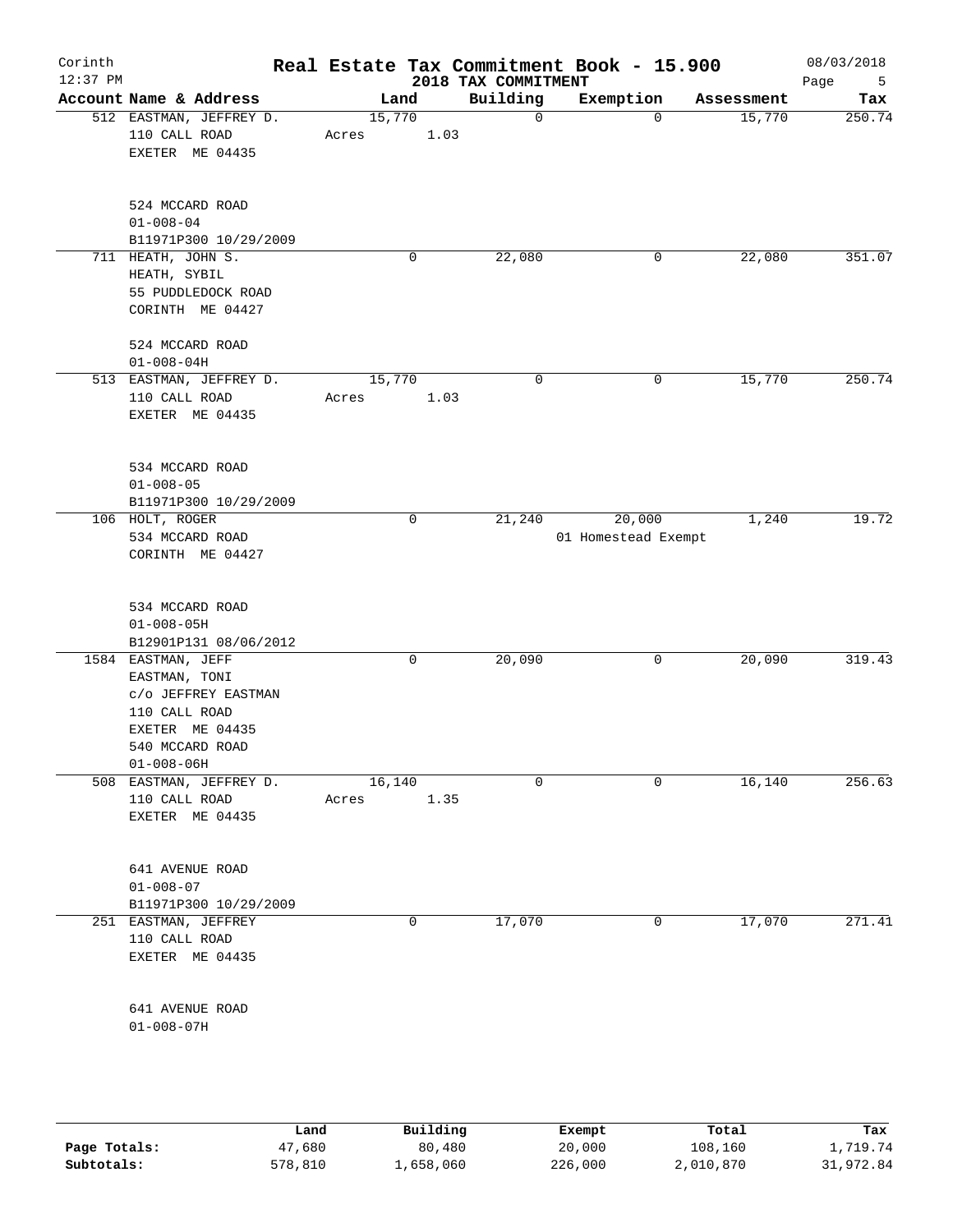| Corinth<br>$12:37$ PM |                                                                             |                 |             |      | Real Estate Tax Commitment Book - 15.900<br>2018 TAX COMMITMENT |                                             |          |            | 08/03/2018<br>Page<br>6 |
|-----------------------|-----------------------------------------------------------------------------|-----------------|-------------|------|-----------------------------------------------------------------|---------------------------------------------|----------|------------|-------------------------|
|                       | Account Name & Address                                                      | Land            |             |      | Building                                                        | Exemption                                   |          | Assessment | Tax                     |
|                       | 510 EASTMAN, JEFFREY D.<br>110 CALL ROAD<br>EXETER ME 04435                 | 15,770<br>Acres |             | 1.03 | $\mathbf 0$                                                     |                                             | $\Omega$ | 15,770     | 250.74                  |
|                       | 611 AVENUE ROAD<br>$01 - 008 - 08$<br>B11971P300 10/29/2009                 |                 |             |      |                                                                 |                                             |          |            |                         |
|                       | 16 MCHALE, GEORGE<br>MCHALE, CAROLYN<br>611 AVENUE ROAD<br>CORINTH ME 04427 |                 | $\mathbf 0$ |      | 19,750                                                          | 19,750<br>22 Veteran<br>01 Homestead Exempt |          | 0          | 0.00                    |
|                       | 611 AVENUE ROAD<br>$01 - 008 - 08H$                                         |                 |             |      |                                                                 |                                             |          |            |                         |
|                       | 515 EASTMAN, JEFFREY D.<br>110 CALL ROAD<br>EXETER ME 04435                 | 15,770<br>Acres |             | 1.03 | $\mathbf 0$                                                     |                                             | 0        | 15,770     | 250.74                  |
|                       | 607 AVENUE ROAD<br>$01 - 008 - 09$<br>B11971P300 10/29/2009                 |                 |             |      |                                                                 |                                             |          |            |                         |
|                       | 972 MOTT, RICHARD<br>607 AVENUE ROAD<br>CORINTH ME 04427                    |                 | 0           |      | 21,370                                                          | 20,000<br>01 Homestead Exempt               |          | 1,370      | 21.78                   |
|                       | 607 AVENUE ROAD<br>$01 - 008 - 09H$                                         |                 |             |      |                                                                 |                                             |          |            |                         |
|                       | 516 EASTMAN, JEFFREY D.<br>110 CALL ROAD<br>EXETER ME 04435                 | 16,080<br>Acres |             | 1.30 | 0                                                               |                                             | 0        | 16,080     | 255.67                  |
|                       | 601 AVENUE ROAD<br>$01 - 008 - 10$<br>B11971P300 10/29/2009                 |                 |             |      |                                                                 |                                             |          |            |                         |
|                       | 904 PALMER, ROSS<br>601 AVENUE ROAD<br>CORINTH ME 04427                     |                 | $\mathbf 0$ |      | 71,320                                                          | 20,000<br>01 Homestead Exempt               |          | 51,320     | 815.99                  |
|                       | 601 AVENUE ROAD<br>$01 - 008 - 10H$                                         |                 |             |      |                                                                 |                                             |          |            |                         |
|                       | 517 EASTMAN, JEFFREY D.<br>110 CALL ROAD<br>EXETER ME 04435                 | 15,730<br>Acres |             | 1.00 | 0                                                               |                                             | 0        | 15,730     | 250.11                  |
|                       | 627 AVENUE ROAD<br>$01 - 008 - 11$<br>B11971P300 10/29/2009                 |                 |             |      |                                                                 |                                             |          |            |                         |
|                       |                                                                             |                 |             |      |                                                                 |                                             |          |            |                         |

|              | Land    | Building   | Exempt  | Total     | Tax       |
|--------------|---------|------------|---------|-----------|-----------|
| Page Totals: | 63,350  | 112,440    | 59,750  | 116,040   | 1,845.03  |
| Subtotals:   | 642,160 | , 770, 500 | 285,750 | 2,126,910 | 33,817.87 |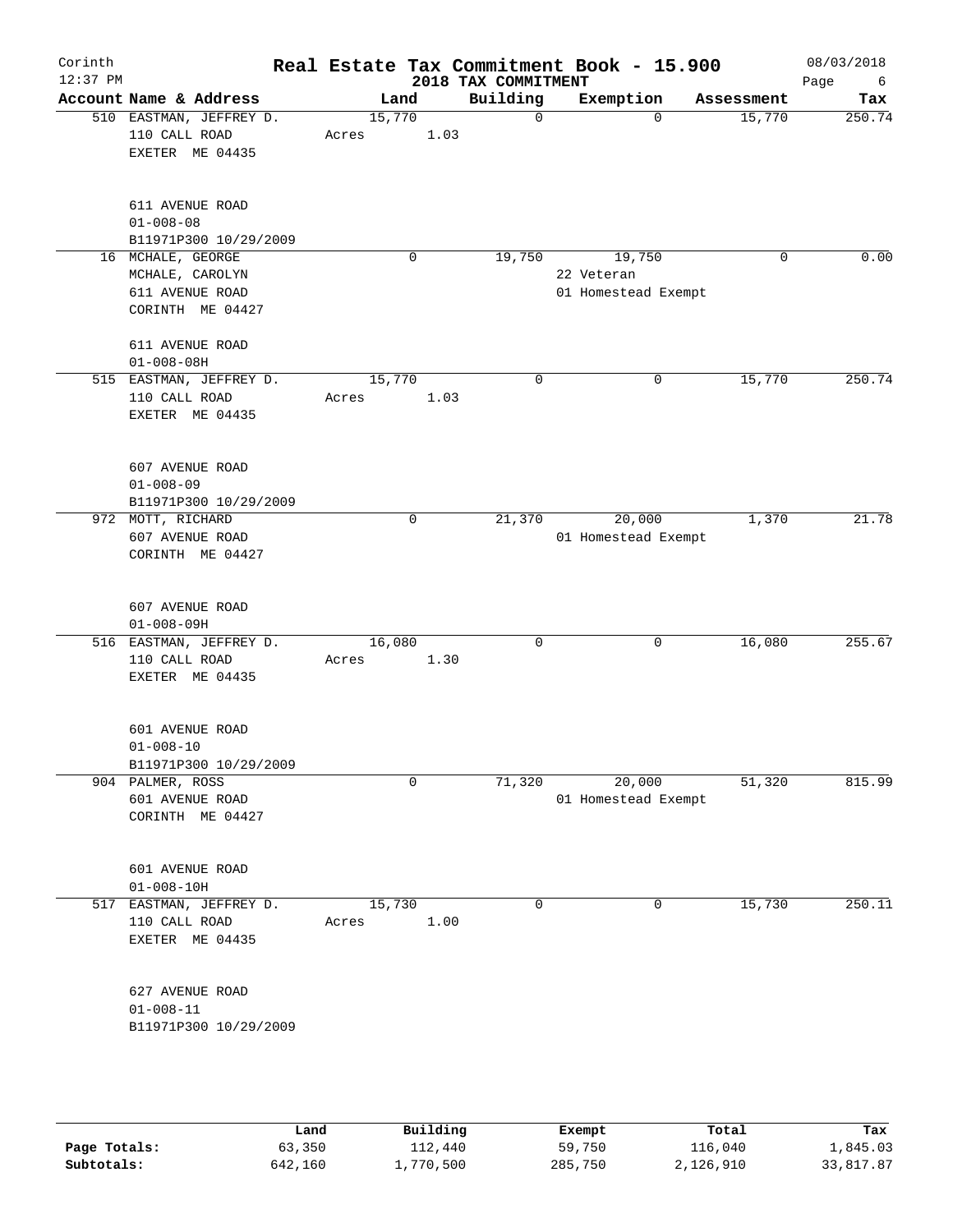| Corinth<br>$12:37$ PM      |                                                                                   |       |                      | 2018 TAX COMMITMENT | Real Estate Tax Commitment Book - 15.900 |                      | 08/03/2018<br>Page<br>$\overline{7}$ |
|----------------------------|-----------------------------------------------------------------------------------|-------|----------------------|---------------------|------------------------------------------|----------------------|--------------------------------------|
|                            | Account Name & Address                                                            |       | Land                 | Building            | Exemption                                | Assessment           | Tax                                  |
|                            | 1669 EVANS, BARRY L.<br>EVANS, CANDICE L.<br>627 AVENUE ROAD<br>CORINTH ME 04427  |       | $\mathbf 0$          | 33,230              | 20,000<br>01 Homestead Exempt            | 13,230               | 210.36                               |
|                            | 627 AVENUE ROAD                                                                   |       |                      |                     |                                          |                      |                                      |
|                            | $01 - 008 - 11H$                                                                  |       |                      |                     |                                          |                      |                                      |
|                            | 845 EASTMAN, JEFFREY<br>110 CALL ROAD<br>EXETER ME 04435                          | Acres | 18,050<br>3.00       | 40,840              | 0                                        | 58,890               | 936.35                               |
|                            | 663 AVENUE ROAD<br>$01 - 008 - A$                                                 |       |                      |                     |                                          |                      |                                      |
|                            | B8121P64<br>1611 EASTMAN, JEFFREY                                                 |       | 18,980               | 1,000               | 0                                        | 19,980               | 317.68                               |
|                            | 110 CALL ROAD<br>EXETER ME 04435                                                  | Acres | 7.46                 |                     |                                          |                      |                                      |
|                            | MCCARD ROAD<br>$01 - 008 - B$<br>B7205P335                                        |       |                      |                     |                                          |                      |                                      |
| 1328                       | TATE JR, OSCAR G.                                                                 |       | 12,540               | $\mathbf 0$         | 0                                        | 12,540               | 199.39                               |
|                            | (Heirs of)<br>PR. TATE, BERNADINE<br>1004 MAIN STREET<br>CORINTH ME 04427         | Acres | 28.00                |                     |                                          |                      |                                      |
|                            | MCCARD ROAD N/F OFF<br>$01 - 009$<br>B12954P187 09/24/2012                        |       |                      |                     |                                          |                      |                                      |
|                            | 613 GAGE, HARRY L.<br>486 MCCARD ROAD<br>CORINTH ME 04427                         | Acres | 26,390<br>27.00      | 77,740              | 20,000<br>01 Homestead Exempt            | 84,130               | 1,337.67                             |
|                            | 486 MCCARD ROAD<br>$01 - 010 - 01$<br>B12899P208 08/01/2012                       |       |                      |                     |                                          |                      |                                      |
| 209                        | BURTON MAINE                                                                      |       | 24,440               | 26,340              | 6,000                                    | 44,780               | 712.00                               |
|                            | IRREVOCABLE REAL ESTATE<br>69 OLD HIGH STREET<br>WHITMAN MA 02382                 | Acres | 28.00                |                     | 22 Veteran                               |                      |                                      |
|                            | MCCARD ROAD<br>$01 - 010 - 02$                                                    |       |                      |                     |                                          |                      |                                      |
|                            | B10446P235 04/18/2006                                                             |       |                      |                     |                                          |                      |                                      |
|                            | 409 MARQUIS, ADAM E.<br>MARQUIS, CARRIE L.<br>448 MCCARD ROAD<br>CORINTH ME 04427 | Acres | 26,520<br>10.30      | 102,660             | 20,000<br>01 Homestead Exempt            | 109,180              | 1,735.96                             |
|                            | 448 MCCARD ROAD<br>$01 - 010 - 03$<br>B11091P23 08/17/2007                        |       |                      |                     |                                          |                      |                                      |
|                            |                                                                                   |       | Building             |                     |                                          | Total                |                                      |
| Page Totals:<br>Subtotals: | 126,920<br>769,080                                                                | Land  | 281,810<br>2,052,310 |                     | Exempt<br>66,000<br>351,750              | 342,730<br>2,469,640 | Tax<br>5,449.41<br>39, 267. 28       |
|                            |                                                                                   |       |                      |                     |                                          |                      |                                      |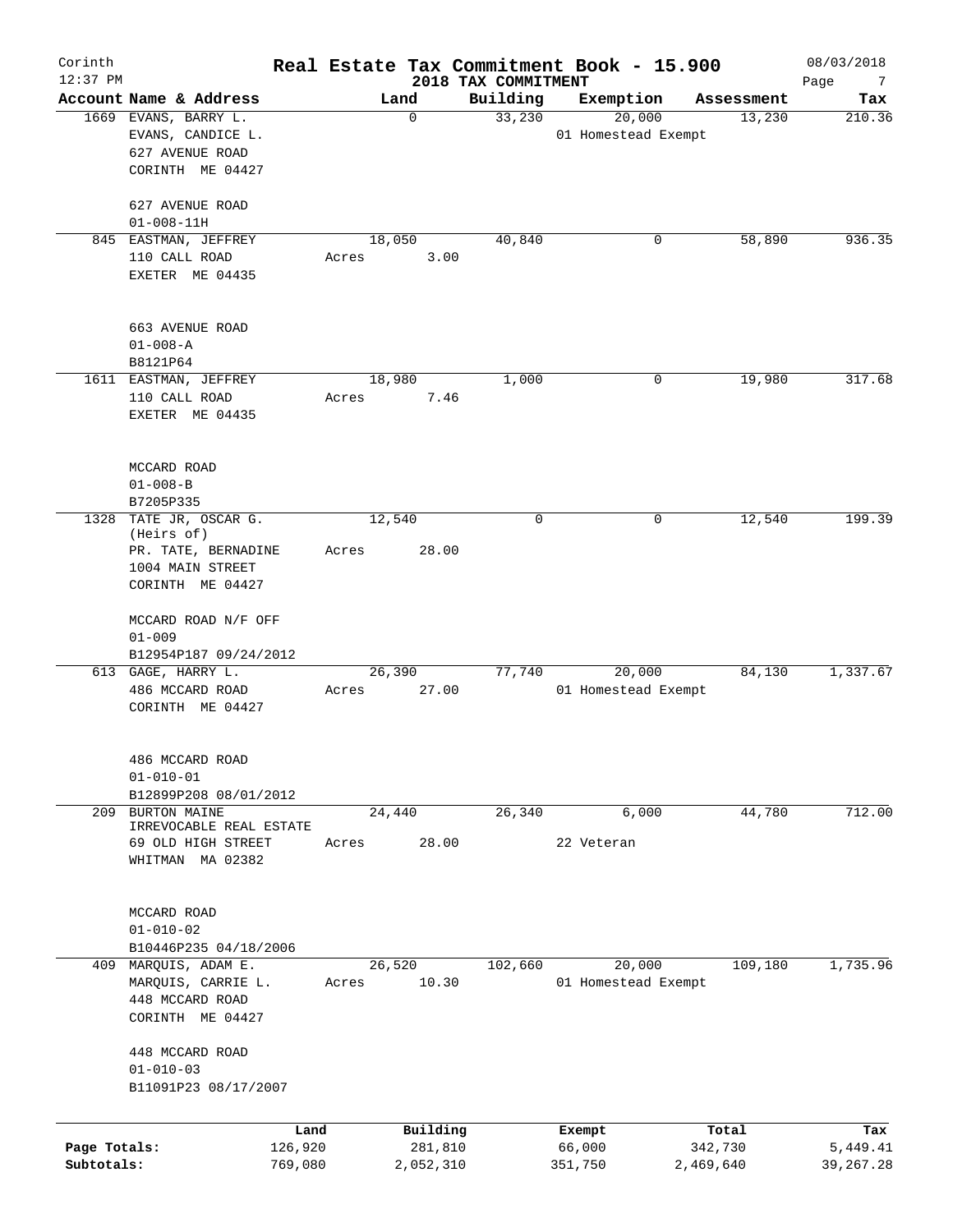| Corinth<br>$12:37$ PM      |                                                                                                |       |                      |                                 | Real Estate Tax Commitment Book - 15.900 |                      | 08/03/2018            |
|----------------------------|------------------------------------------------------------------------------------------------|-------|----------------------|---------------------------------|------------------------------------------|----------------------|-----------------------|
|                            | Account Name & Address                                                                         |       | Land                 | 2018 TAX COMMITMENT<br>Building | Exemption                                | Assessment           | Page<br>8<br>Tax      |
|                            | 665 HAINES, TAYLOR R.<br>SURPRENANT, LAUREN C.<br>13 NORTHLAND ROAD APT 1<br>GLENBURN ME 04401 | Acres | 26,400<br>10.20      | 160, 150                        | $\mathbf 0$                              | 186,550              | 2,966.15              |
|                            | 434 MCCARD ROAD<br>$01 - 010 - 04$<br>B14518P299 06/16/2017                                    |       |                      |                                 |                                          |                      |                       |
|                            | 1395 TRACY, LINDA A.                                                                           |       | 15,490               | 50,600                          | 20,000                                   | 46,090               | 732.83                |
|                            | 426 MCCARD ROAD<br>CORINTH ME 04427                                                            | Acres | 1.92                 |                                 | 01 Homestead Exempt                      |                      |                       |
|                            | 426 MCCARD ROAD<br>$01 - 010 - 05$                                                             |       |                      |                                 |                                          |                      |                       |
|                            | B6316P349<br>959 MOODY, JOHN                                                                   |       | 30,820               | 107,440                         | 20,000                                   | 118,260              | 1,880.33              |
|                            | GILLETTE, DONNA L.<br>402 MCCARD ROAD<br>CORINTH ME 04427                                      | Acres | 37.80                |                                 | 01 Homestead Exempt                      |                      |                       |
|                            | 402 MCCARD ROAD<br>$01 - 010 - 06807$<br>B2491P160                                             |       |                      |                                 |                                          |                      |                       |
| 498                        | MOODY, JOHN                                                                                    |       | 12,270               | 0                               | 0                                        | 12,270               | 195.09                |
|                            | GILLETTE, DONNA<br>402 MCCARD ROAD<br>CORINTH ME 04427                                         | Acres | 16.70                |                                 |                                          |                      |                       |
|                            | MCCARD ROAD N/F OFF<br>$01 - 010 - 08$                                                         |       |                      |                                 |                                          |                      |                       |
|                            | B10171P115 10/18/2005                                                                          |       |                      | 0                               |                                          | 17,600               | 279.84                |
|                            | 1068 MOODY, JOHN<br>GILLETTE, DONNA L.<br>402 MCCARD ROAD<br>CORINTH ME 04427                  | Acres | 17,600<br>12.00      |                                 | 0                                        |                      |                       |
|                            | MCCARD ROAD<br>$01 - 011$                                                                      |       |                      |                                 |                                          |                      |                       |
|                            | B10859P20 03/01/2007                                                                           |       |                      |                                 |                                          |                      |                       |
|                            | 1195 MOODY, JOHN<br>GILLETTE, DONNA L.<br>402 MCCARD ROAD<br>CORINTH ME 04427                  | Acres | 12,580<br>3.50       | 0                               | 0                                        | 12,580               | 200.02                |
|                            | MCCARD ROAD<br>$01 - 011 - A$                                                                  |       |                      |                                 |                                          |                      |                       |
|                            | B10859P20 03/01/2007                                                                           |       |                      |                                 |                                          |                      |                       |
| 361                        | MCCULLOUGH, PATRICIA A.<br>WATERS, ROBERT &<br>MICHELLE                                        | Acres | 29,420<br>20.01      | 72,730                          | 26,000<br>31 Vetrans Widow               | 76,150               | 1,210.79              |
|                            | 419 MCCARD ROAD<br>CORINTH ME 04427                                                            |       |                      |                                 | 01 Homestead Exempt                      |                      |                       |
|                            | 419 MCCARD ROAD<br>$01 - 011 - B$<br>B14708P34 12/29/2017                                      |       |                      |                                 |                                          |                      |                       |
|                            |                                                                                                | Land  | Building             |                                 | Exempt                                   | Total                | Tax                   |
| Page Totals:<br>Subtotals: | 144,580<br>913,660                                                                             |       | 390,920<br>2,443,230 |                                 | 66,000<br>417,750                        | 469,500<br>2,939,140 | 7,465.05<br>46,732.33 |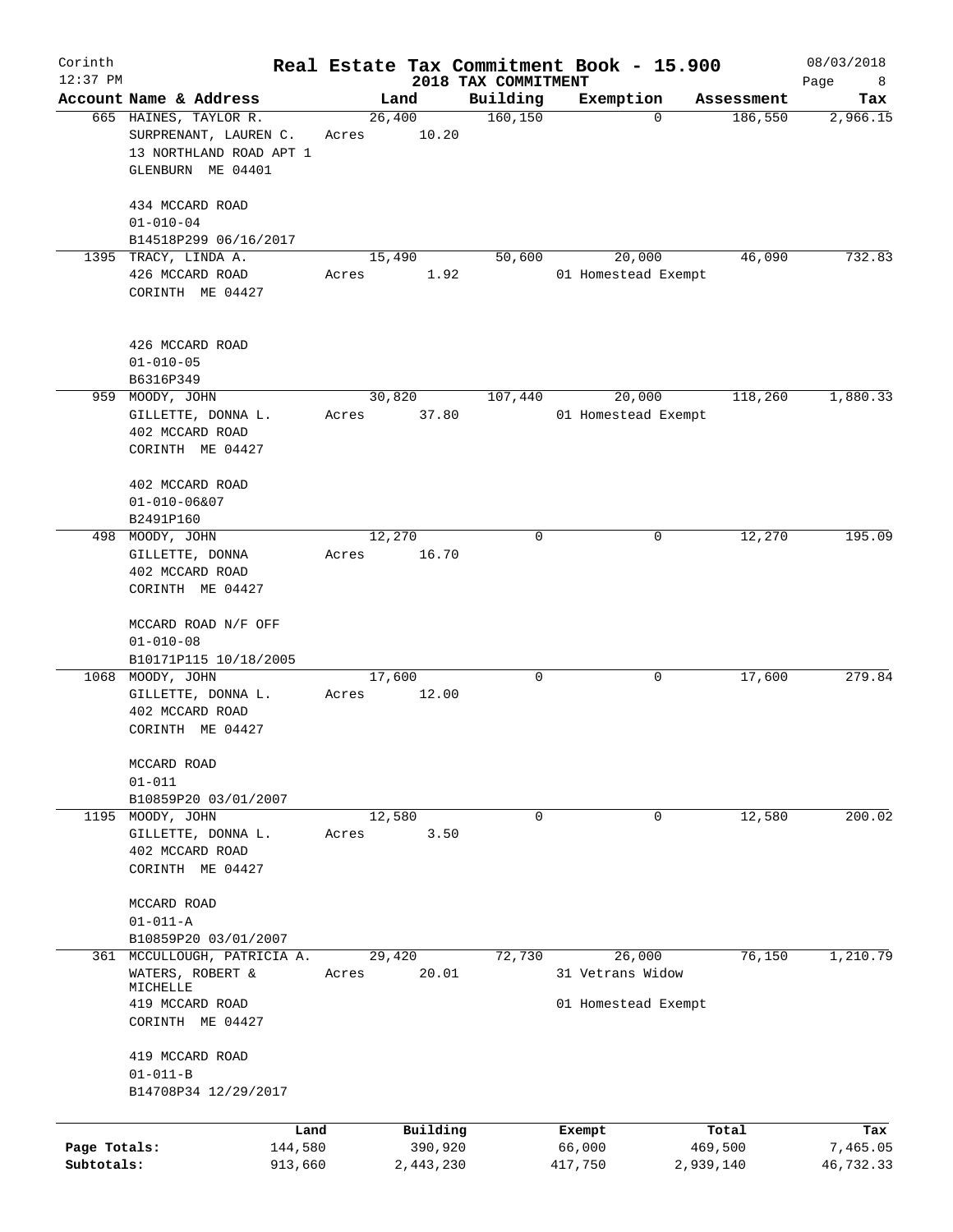| Corinth    |                                           |       |        |             |                     | Real Estate Tax Commitment Book - 15.900 |            | 08/03/2018 |
|------------|-------------------------------------------|-------|--------|-------------|---------------------|------------------------------------------|------------|------------|
| $12:37$ PM |                                           |       |        |             | 2018 TAX COMMITMENT |                                          |            | Page<br>9  |
|            | Account Name & Address                    |       |        | Land        | Building            | Exemption                                | Assessment | Tax        |
|            | 2017 NEAL, JESSE L.                       |       |        | 16,810      | 117,430             | 20,000                                   | 114,240    | 1,816.42   |
|            | 429 MCCARD ROAD                           | Acres |        | 1.93        |                     | 01 Homestead Exempt                      |            |            |
|            | CORINTH ME 04427                          |       |        |             |                     |                                          |            |            |
|            | 429 MCCARD ROAD                           |       |        |             |                     |                                          |            |            |
|            | $01 - 011 - B - 01$                       |       |        |             |                     |                                          |            |            |
|            | B11476P205 07/22/2008                     |       |        |             |                     |                                          |            |            |
|            | 762 NICKERSON, LEVI C.                    |       |        | 22,560      | 125,940             | 20,000                                   | 128,500    | 2,043.15   |
|            | NICKERSON, BROOKE                         |       | Acres  | 6.89        |                     | 01 Homestead Exempt                      |            |            |
|            | 445 MCCARD RD                             |       |        |             |                     |                                          |            |            |
|            | CORINTH ME 04427                          |       |        |             |                     |                                          |            |            |
|            | 445 MCCARD ROAD                           |       |        |             |                     |                                          |            |            |
|            | $01 - 011 - C$                            |       |        |             |                     |                                          |            |            |
|            | B12617P293 09/29/2011                     |       |        |             |                     |                                          |            |            |
|            | 527 EASTMAN, DEANE S.                     |       | 16,280 |             | 0                   | 0                                        | 16,280     | 258.85     |
|            | 66 CALL RD                                | Acres |        | 24.00       |                     |                                          |            |            |
|            | EXETER ME 04435                           |       |        |             |                     |                                          |            |            |
|            | AVENUE ROAD N/F OFF                       |       |        |             |                     |                                          |            |            |
|            | $01 - 012$                                |       |        |             |                     |                                          |            |            |
|            | B4551P201                                 |       |        |             |                     |                                          |            |            |
|            | 274 CENTRAL MAINE FISH &<br>GAME INC.     |       | 16,130 |             | 6,550               | 0                                        | 22,680     | 360.61     |
|            | PO BOX 332                                | Acres |        | 27.00       |                     |                                          |            |            |
|            | CORINTH ME 04427                          |       |        |             |                     |                                          |            |            |
|            |                                           |       |        |             |                     |                                          |            |            |
|            | 389 MCCARD ROAD                           |       |        |             |                     |                                          |            |            |
|            | $01 - 013$                                |       |        |             |                     |                                          |            |            |
|            | B4580P129                                 |       |        |             |                     |                                          |            |            |
|            | 1096 PORTER, BARRY H.<br>PORTER, DIANA C. |       | 43,780 | Acres 86.00 | 2,210               | 0                                        | 45,990     | 731.24     |
|            | 114 FOUNTAIN STREET                       |       |        |             |                     |                                          |            |            |
|            | BANGOR ME 04401                           |       |        |             |                     |                                          |            |            |
|            |                                           |       |        |             |                     |                                          |            |            |
|            | 321 MCCARD ROAD                           |       |        |             |                     |                                          |            |            |
|            | $01 - 014$                                |       |        |             |                     |                                          |            |            |
|            | B13747P136 01/20/2015                     |       |        |             |                     |                                          |            |            |
|            | 131 BLACKWELL LUMBER MILL<br>INC          |       | 6,910  |             | $\Omega$            | $\Omega$                                 | 6,910      | 109.87     |
|            | PO BOX 335                                | Acres |        | 16.00       |                     |                                          |            |            |
|            | CORINTH ME 04427                          |       |        |             |                     |                                          |            |            |
|            | MCCARD ROAD N/F OFF                       |       |        |             |                     |                                          |            |            |
|            | $01 - 015$                                |       |        |             |                     |                                          |            |            |

|              | Land      | Building  | Exempt  | Total       | Tax       |
|--------------|-----------|-----------|---------|-------------|-----------|
| Page Totals: | 122,470   | 252,130   | 40,000  | 334,600     | 5,320.14  |
| Subtotals:   | 1,036,130 | 2,695,360 | 457,750 | 3, 273, 740 | 52,052.47 |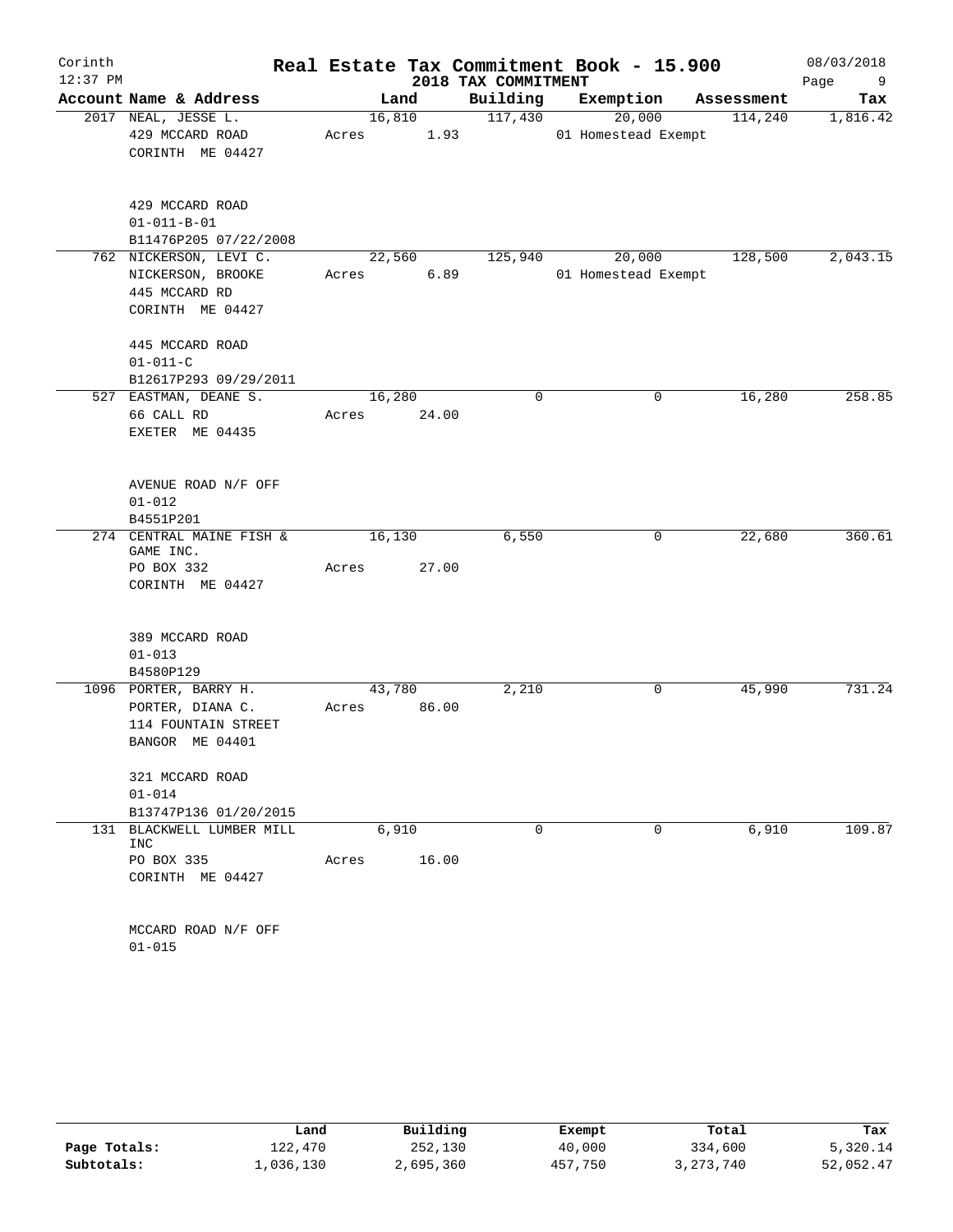| Corinth<br>$12:37$ PM |                                      |        |           | 2018 TAX COMMITMENT | Real Estate Tax Commitment Book - 15.900 |            | 08/03/2018<br>Page<br>10 |
|-----------------------|--------------------------------------|--------|-----------|---------------------|------------------------------------------|------------|--------------------------|
|                       | Account Name & Address               | Land   |           | Building            | Exemption                                | Assessment | Tax                      |
|                       | 142 BLACKWELL, GARETH W. &<br>DELWIN | 42,950 |           | $\mathbf 0$         | $\Omega$                                 | 42,950     | 682.91                   |
|                       | BLACKWELL, JOAN<br>TRUSTEES          | Acres  | 283.00    |                     |                                          |            |                          |
|                       | P.O. BOX 404                         |        |           |                     |                                          |            |                          |
|                       | CORINTH ME 04427                     |        |           |                     |                                          |            |                          |
|                       | MCCARD ROAD                          |        |           |                     |                                          |            |                          |
|                       | $01 - 016$                           |        |           |                     |                                          |            |                          |
|                       | B7259P262                            |        |           |                     |                                          |            |                          |
|                       | 948 LANGLAIS, AMANDA M.              | 16,020 |           | 98,930              | 20,000                                   | 94,950     | 1,509.71                 |
|                       | 370 McCard Rd<br>Corinth ME 04427    | Acres  | 1.25      |                     | 01 Homestead Exempt                      |            |                          |
|                       | 370 MCCARD ROAD                      |        |           |                     |                                          |            |                          |
|                       | $01 - 017$<br>B12840P130 06/07/2012  |        |           |                     |                                          |            |                          |
|                       | 612 GOODWIN, IRENE V.                | 15,730 |           | 69,900              | 20,000                                   | 65,630     | 1,043.52                 |
|                       | (HEIRS OF)                           |        |           |                     |                                          |            |                          |
|                       | 386 MCCARD ROAD                      | Acres  | 1.00      |                     | 01 Homestead Exempt                      |            |                          |
|                       | CORINTH ME 04427                     |        |           |                     |                                          |            |                          |
|                       | 386 MCCARD ROAD                      |        |           |                     |                                          |            |                          |
|                       | $01 - 017 - A$                       |        |           |                     |                                          |            |                          |
|                       | B3016P036 08/30/1979                 |        |           |                     |                                          |            |                          |
|                       | 564 ALLARD, DENNIS                   | 15,730 |           | 2,500               | 0                                        | 18,230     | 289.86                   |
|                       | ALLARD, JOYCE M.                     | Acres  | 1.00      |                     |                                          |            |                          |
|                       | 99 STETSON ROAD EAST                 |        |           |                     |                                          |            |                          |
|                       | LEVANT ME 04456                      |        |           |                     |                                          |            |                          |
|                       | 346 MCCARD ROAD<br>$01 - 017 - B$    |        |           |                     |                                          |            |                          |
|                       | B6920P145 12/22/1998                 |        |           |                     |                                          |            |                          |
| 995                   | BELL, JEFFREY                        | 15,880 |           | 104,700             | 0                                        | 120,580    | 1,917.22                 |
|                       | BELL, CARIN                          | Acres  | 1.13      |                     |                                          |            |                          |
|                       | C/O BELL, MIKE & LAURA               |        |           |                     |                                          |            |                          |
|                       | PO BOX 227                           |        |           |                     |                                          |            |                          |
|                       | CORINTH ME 04427                     |        |           |                     |                                          |            |                          |
|                       | 352 MCCARD ROAD                      |        |           |                     |                                          |            |                          |
|                       | $01 - 017 - C$                       |        |           |                     |                                          |            |                          |
|                       | B14120P264 04/01/2016                |        |           |                     |                                          |            |                          |
|                       | 1352 THOMPSON, JEAN M.               | 18,870 |           | 103,370             | 26,000                                   | 96, 240    | 1,530.22                 |
|                       | 306 MCCARD ROAD                      | Acres  | 3.71      |                     | 01 Homestead Exempt                      |            |                          |
|                       | CORINTH ME 04427                     |        |           |                     | 31 Vetrans Widow                         |            |                          |
|                       | 306 MCCARD ROAD                      |        |           |                     |                                          |            |                          |
|                       | $01 - 017 - D$                       |        |           |                     |                                          |            |                          |
| 2095                  | THOMPSON, JEAN M.                    | 15,730 |           | 23,010              | 0                                        | 38,740     | 615.97                   |
|                       | 306 MCCARD ROAD<br>CORINTH ME 04427  | Acres  | 1.00      |                     |                                          |            |                          |
|                       | 302 McCARD ROAD                      |        |           |                     |                                          |            |                          |
|                       | $01 - 017 - D - 1$                   |        |           |                     |                                          |            |                          |
|                       | B14142P38 05/06/2016                 |        |           |                     |                                          |            |                          |
|                       | Land                                 |        | Building  |                     | Exempt                                   | Total      | Tax                      |
| Page Totals:          | 140,910                              |        | 402,410   |                     | 66,000                                   | 477,320    | 7,589.41                 |
| Subtotals:            | 1,177,040                            |        | 3,097,770 |                     | 523,750                                  | 3,751,060  | 59,641.88                |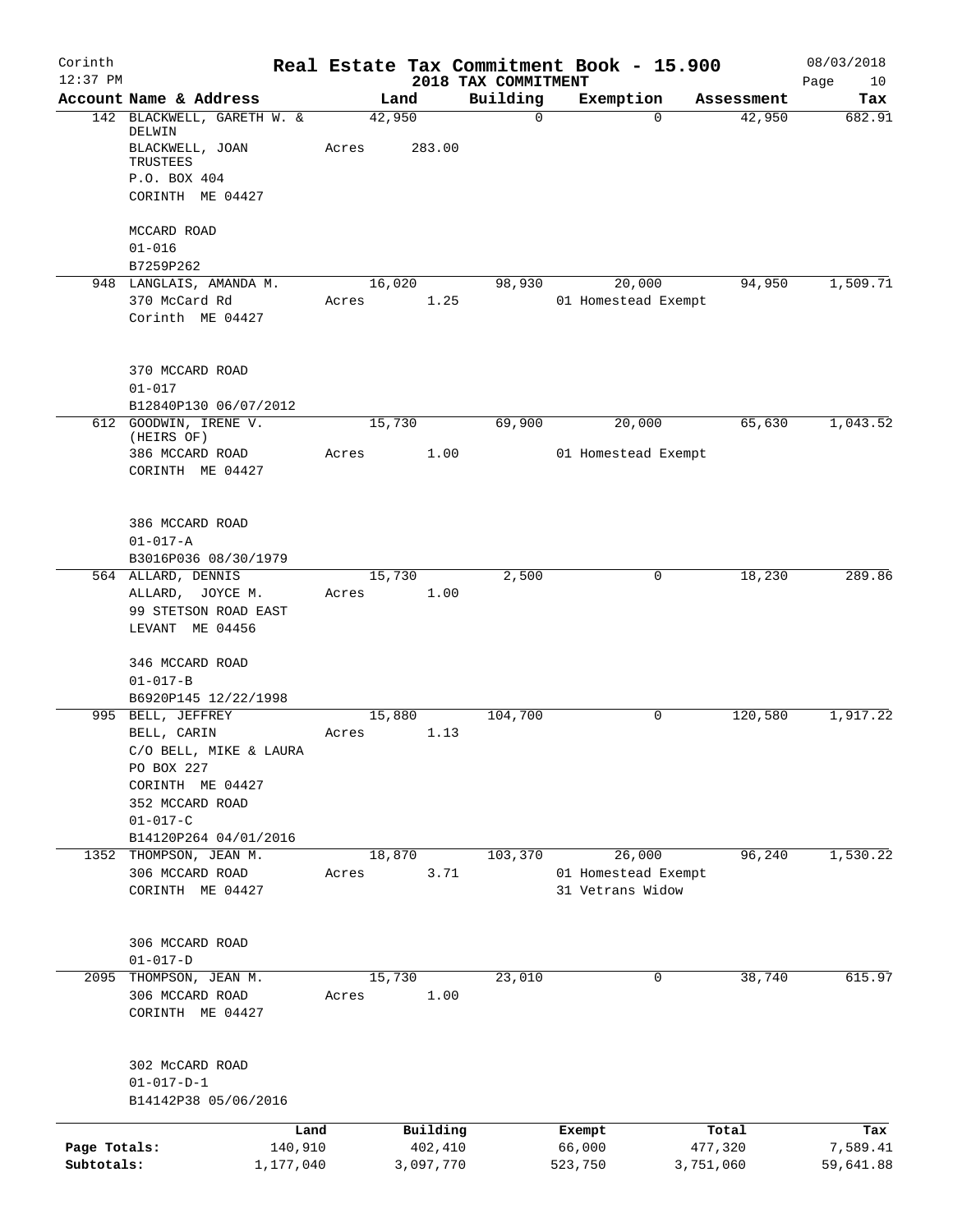| Corinth                    |                                                                                                  |       |                                  |                                 | Real Estate Tax Commitment Book - 15.900    |                               | 08/03/2018                    |
|----------------------------|--------------------------------------------------------------------------------------------------|-------|----------------------------------|---------------------------------|---------------------------------------------|-------------------------------|-------------------------------|
| $12:37$ PM                 | Account Name & Address                                                                           |       | Land                             | 2018 TAX COMMITMENT<br>Building | Exemption                                   | Assessment                    | Page<br>11<br>Tax             |
|                            | 1585 THOMPSON, DAVID III                                                                         |       | 15,730                           | 88,470                          | 20,000                                      | 84,200                        | 1,338.78                      |
|                            | 318 MCCARD ROAD<br>CORINTH ME 04427                                                              | Acres | 1.00                             |                                 | 01 Homestead Exempt                         |                               |                               |
|                            | 318 MCCARD ROAD<br>$01 - 017 - D - 2$<br>B13634P263 08/20/2014                                   |       |                                  |                                 |                                             |                               |                               |
|                            | 1616 MICHAUD, DENNIS J.                                                                          |       | 15,740                           | 97,800                          | 20,000                                      | 93,540                        | 1,487.29                      |
|                            | MICHAUD, CYNTHIA A.<br>328 MCCARD ROAD<br>CORINTH ME 04427                                       | Acres | 1.01                             |                                 | 01 Homestead Exempt                         |                               |                               |
|                            | 328 MCCARD ROAD<br>$01 - 017 - E$                                                                |       |                                  |                                 |                                             |                               |                               |
|                            | B13535P277 05/16/2014                                                                            |       |                                  |                                 |                                             |                               |                               |
| 1625                       | GOODWIN, LEWIS A.<br>GOODWIN, IRENE V.<br>(Heirs of)<br>386 MCCARD ROAD<br>CORINTH ME 04427      | Acres | 16,710<br>7.06                   | $\mathbf 0$                     | 0                                           | 16,710                        | 265.69                        |
|                            | MCCARD ROAD<br>$01 - 017 - F$<br>B8674P344 04/11/2003                                            |       |                                  |                                 |                                             |                               |                               |
|                            | 1614 GOODWIN, LEWIS A.<br>GOODWIN, IRENE V.<br>(Heirs of)<br>386 MCCARD ROAD<br>CORINTH ME 04427 | Acres | 36,080<br>81.00                  | $\Omega$                        | 0                                           | 36,080                        | 573.67                        |
|                            | MCCARD ROAD<br>$01 - 017 - G$                                                                    |       |                                  |                                 |                                             |                               |                               |
|                            | B7232P84 11/22/1999                                                                              |       |                                  |                                 |                                             |                               |                               |
|                            | 1834 THORNTON, SHANE L.<br>360 MCCARD RD<br>CORINTH ME 04427-3430                                | Acres | 16,000<br>1.23                   | 128,560                         | 26,000<br>01 Homestead Exempt<br>22 Veteran | 118,560                       | 1,885.10                      |
|                            | 360 MCCARD ROAD<br>$01 - 017 - H$                                                                |       |                                  |                                 |                                             |                               |                               |
|                            | B13195P80 05/24/2013                                                                             |       |                                  | 125,190                         | $\mathbf 0$                                 | 181,590                       |                               |
|                            | 1069 POMEROY, JOHN E.<br>283 MCCARD ROAD<br>CORINTH ME 04427                                     | Acres | 56,400<br>65.25                  |                                 |                                             |                               | 2,887.28                      |
|                            | 303 MCCARD ROAD<br>$01 - 018$                                                                    |       |                                  |                                 |                                             |                               |                               |
|                            | B13937P49 08/12/2015                                                                             |       |                                  |                                 |                                             |                               |                               |
|                            | 1064 POMEROY, JOHN E.<br>KENNEY, SHARON E.<br>283 MCCARD ROAD<br>CORINTH ME 04427                | Acres | 30,400<br>21.38                  | 185,350                         | 20,000<br>01 Homestead Exempt               | 195,750                       | 3,112.43                      |
|                            | 283 MCCARD ROAD<br>$01 - 018 - A$                                                                |       |                                  |                                 |                                             |                               |                               |
|                            | B13137P40 03/28/2013                                                                             |       |                                  |                                 |                                             |                               |                               |
| Page Totals:<br>Subtotals: | Land<br>187,060<br>1,364,100                                                                     |       | Building<br>625,370<br>3,723,140 |                                 | Exempt<br>86,000<br>609,750                 | Total<br>726,430<br>4,477,490 | Tax<br>11,550.24<br>71,192.12 |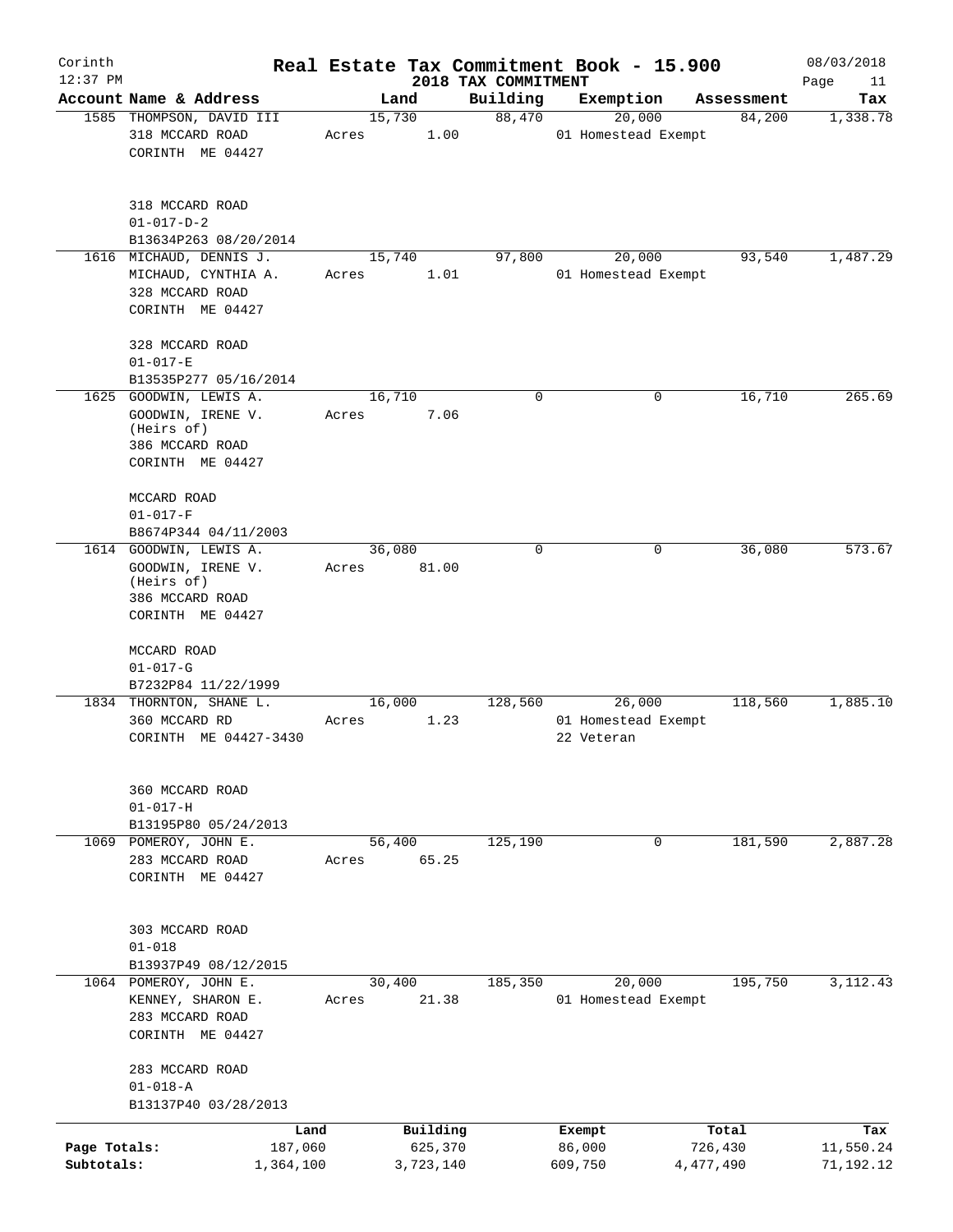| Corinth<br>$12:37$ PM      |                                                                                         |       |                                  | 2018 TAX COMMITMENT | Real Estate Tax Commitment Book - 15.900          |                               | 08/03/2018<br>Page<br>12     |
|----------------------------|-----------------------------------------------------------------------------------------|-------|----------------------------------|---------------------|---------------------------------------------------|-------------------------------|------------------------------|
|                            | Account Name & Address                                                                  |       | Land                             | Building            | Exemption                                         | Assessment                    | Tax                          |
|                            | 1070 POMEROY, JOHN E.<br>283 MCCARD ROAD<br>CORINTH ME 04427                            | Acres | 7,600<br>0.50                    | $\mathbf 0$         | $\mathbf 0$                                       | 7,600                         | 120.84                       |
|                            | MCCARD ROAD<br>$01 - 019$<br>B13937P49 08/12/2015                                       |       |                                  |                     |                                                   |                               |                              |
|                            | 10 ADKINS, MARY E.<br>280 MCCARD ROAD<br>CORINTH ME 04427                               | Acres | 16,310<br>1.50                   | 28,090              | 26,000<br>31 Vetrans Widow<br>01 Homestead Exempt | 18,400                        | 292.56                       |
|                            | 280 MCCARD ROAD<br>$01 - 020$<br>B2067P179                                              |       |                                  |                     |                                                   |                               |                              |
|                            | 1466 WEISS, ROBERTA L.<br>186 HORTON STREET<br>CITY ISLAND NY 10464                     | Acres | 32,070<br>28.00                  | 67,050              | 0                                                 | 99,120                        | 1,576.01                     |
|                            | 261 MCCARD ROAD<br>$01 - 021$<br>B4724P362                                              |       |                                  |                     |                                                   |                               |                              |
|                            | 1544 WEISS, ROBERTA L.<br>WEISS, STEVEN H.<br>186 HORTON STREET<br>CITY ISLAND NY 10464 | Acres | 18,290<br>18.00                  | 0                   | 0                                                 | 18,290                        | 290.81                       |
|                            | MCCARD ROAD N/F OFF<br>$01 - 021 - A$<br>B7102P305                                      |       |                                  |                     |                                                   |                               |                              |
|                            | 266 CAVERLY JR, IRVIN C.<br>P.O. BOX 276<br>CORINTH ME 04427                            | Acres | 16,190<br>1.40                   | 53,570              | 0                                                 | 69,760                        | 1,109.18                     |
|                            | 260 MCCARD ROAD<br>$01 - 022$<br>B3377P323 03/30/1983                                   |       |                                  |                     |                                                   |                               |                              |
|                            | 997 GILES, DAVID L.<br>270 MCCARD ROAD<br>CORINTH ME 04427                              | Acres | 15,790<br>1.60                   | 58,500              | 20,000<br>01 Homestead Exempt                     | 54,290                        | 863.21                       |
|                            | 270 MCCARD ROAD<br>$01 - 022 - A$<br>B13515P33 04/28/2014                               |       |                                  |                     |                                                   |                               |                              |
|                            | 270 CAVERLY JR, IRVIN C<br>PO BOX 276<br>CORINTH ME 04427                               | Acres | 9,160<br>3.68                    | 0                   | 0                                                 | 9,160                         | 145.64                       |
|                            | MCCARD ROAD<br>$01 - 023$<br>B13550P46 05/21/2014                                       |       |                                  |                     |                                                   |                               |                              |
| Page Totals:<br>Subtotals: | 115,410<br>1,479,510                                                                    | Land  | Building<br>207,210<br>3,930,350 |                     | Exempt<br>46,000<br>655,750                       | Total<br>276,620<br>4,754,110 | Tax<br>4,398.25<br>75,590.37 |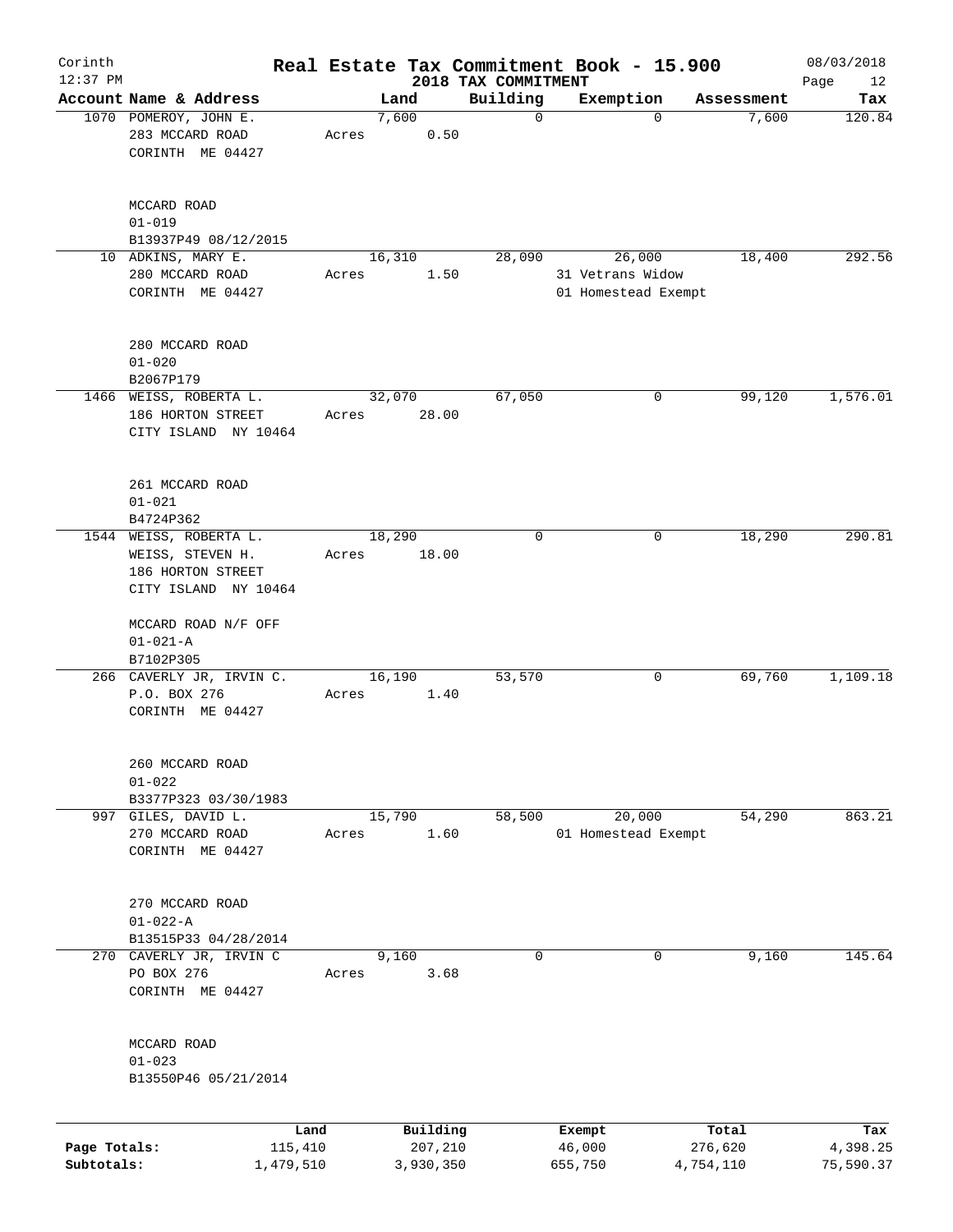| Corinth<br>$12:37$ PM |                                        |       |           |                                 | Real Estate Tax Commitment Book - 15.900 |            | 08/03/2018        |
|-----------------------|----------------------------------------|-------|-----------|---------------------------------|------------------------------------------|------------|-------------------|
|                       | Account Name & Address                 |       | Land      | 2018 TAX COMMITMENT<br>Building | Exemption                                | Assessment | Page<br>13<br>Tax |
|                       | 271 CAVERLY, STEPHEN L.                |       | 34,650    | 137,670                         | 26,000                                   | 146,320    | 2,326.49          |
|                       | CAVERLY, ARLENE J.                     | Acres | 6.43      |                                 | 22 Veteran                               |            |                   |
|                       | 215 MCCARD ROAD                        |       |           |                                 | 01 Homestead Exempt                      |            |                   |
|                       | CORINTH ME 04427                       |       |           |                                 |                                          |            |                   |
|                       | 215 MCCARD ROAD                        |       |           |                                 |                                          |            |                   |
|                       | $01 - 023 - A$                         |       |           |                                 |                                          |            |                   |
|                       | B2390P262                              |       |           |                                 |                                          |            |                   |
|                       | 198 CLARK, NATHAN D. &                 |       | 21,850    | $\Omega$                        | 0                                        | 21,850     | 347.42            |
|                       | TONIA M.<br>PIERCE, HARRY S.           | Acres | 17.90     |                                 |                                          |            |                   |
|                       | 270 CEDAR GROVE RD                     |       |           |                                 |                                          |            |                   |
|                       | DRESDEN ME 04342                       |       |           |                                 |                                          |            |                   |
|                       | MCCARD ROAD                            |       |           |                                 |                                          |            |                   |
|                       | $01 - 023 - B$                         |       |           |                                 |                                          |            |                   |
|                       | B12562P282 08/15/2011                  |       |           |                                 |                                          |            |                   |
|                       | 956 MOLLOY, WILLIAM P.                 |       | 16,890    | 44,820                          | 20,000                                   | 41,710     | 663.19            |
|                       | MOLLOY, LINDA J.                       | Acres | 2.00      |                                 | 01 Homestead Exempt                      |            |                   |
|                       | 149 MCCARD ROAD                        |       |           |                                 |                                          |            |                   |
|                       | CORINTH ME 04427                       |       |           |                                 |                                          |            |                   |
|                       | 149 MCCARD ROAD                        |       |           |                                 |                                          |            |                   |
|                       | $01 - 023 - B - 1$                     |       |           |                                 |                                          |            |                   |
|                       | B4100P171                              |       |           |                                 |                                          |            |                   |
|                       | 272 CLARK, NATHAN D.                   |       | 7,410     | 15,840                          | 0                                        | 23,250     | 369.68            |
|                       | CLARK, TONIA M.                        | Acres | 7.19      |                                 |                                          |            |                   |
|                       | 270 CEDAR GROVE RD                     |       |           |                                 |                                          |            |                   |
|                       | DRESDEN ME 04342                       |       |           |                                 |                                          |            |                   |
|                       | MCCARD ROAD                            |       |           |                                 |                                          |            |                   |
|                       | $01 - 023 - C$                         |       |           |                                 |                                          |            |                   |
|                       | B12091P340 03/15/2010                  |       |           |                                 |                                          |            |                   |
|                       | 1048 CLARK, NATHAN D. &<br>TONIA M.    |       | 32,790    | 78,880                          | 0                                        | 111,670    | 1,775.55          |
|                       | PIERCE, HARRY S.                       | Acres | 33.31     |                                 |                                          |            |                   |
|                       | 270 CEDAR GROVE RD                     |       |           |                                 |                                          |            |                   |
|                       | DRESDEN ME 04342                       |       |           |                                 |                                          |            |                   |
|                       | 175 MCCARD ROAD                        |       |           |                                 |                                          |            |                   |
|                       | $01 - 023 - D$                         |       |           |                                 |                                          |            |                   |
|                       | B12562P282 08/15/2011                  |       |           |                                 |                                          |            |                   |
|                       | 267 CAVERLY JR, IRVIN C.               |       | 13,520    | 19,000                          | $\mathbf{0}$                             | 32,520     | 517.07            |
|                       | P.O. BOX 276                           | Acres | 7.44      |                                 |                                          |            |                   |
|                       | CORINTH ME 04427                       |       |           |                                 |                                          |            |                   |
|                       |                                        |       |           |                                 |                                          |            |                   |
|                       | MCCARD ROAD N/F OFF                    |       |           |                                 |                                          |            |                   |
|                       | $01 - 023 - E$                         |       |           |                                 |                                          |            |                   |
|                       | B2993P87 06/20/1979                    |       |           |                                 |                                          |            |                   |
|                       | 2002 CLARK, NATHAN D.                  |       | 5,170     | 0                               | 0                                        | 5,170      | 82.20             |
|                       | CLARK, TONIA M.                        | Acres | 2.56      |                                 |                                          |            |                   |
|                       | 270 CEDAR GROVE RD<br>DRESDEN ME 04342 |       |           |                                 |                                          |            |                   |
|                       |                                        |       |           |                                 |                                          |            |                   |
|                       | MCCARD ROAD OFF<br>$01 - 023 - E - 1$  |       |           |                                 |                                          |            |                   |
|                       | B12091P338 04/02/2010                  |       |           |                                 |                                          |            |                   |
|                       | Land                                   |       | Building  |                                 | Exempt                                   | Total      | Tax               |
| Page Totals:          | 132,280                                |       | 296,210   |                                 | 46,000                                   | 382,490    | 6,081.60          |
| Subtotals:            | 1,611,790                              |       | 4,226,560 |                                 | 701,750                                  | 5,136,600  | 81,671.97         |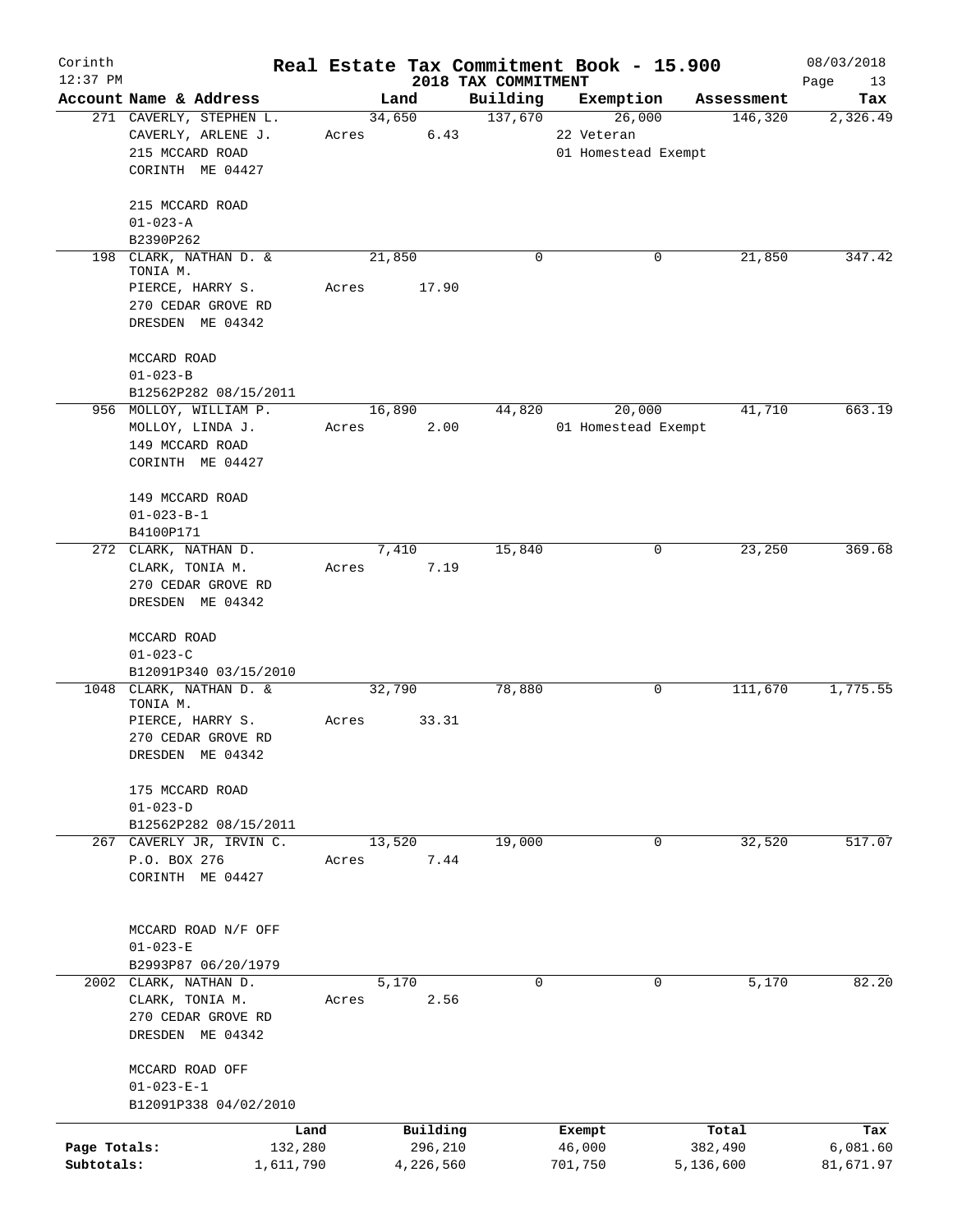| Corinth                    |                                                                             |       |                |                      |                         | Real Estate Tax Commitment Book - 15.900 |                      | 08/03/2018            |
|----------------------------|-----------------------------------------------------------------------------|-------|----------------|----------------------|-------------------------|------------------------------------------|----------------------|-----------------------|
| $12:37$ PM                 | Account Name & Address                                                      |       |                |                      | 2018 TAX COMMITMENT     |                                          |                      | Page<br>14            |
|                            | 273 WEISS, ROBERTA                                                          |       | Land<br>27,290 |                      | Building<br>$\mathbf 0$ | Exemption<br>$\mathbf 0$                 | Assessment<br>27,290 | Tax<br>433.91         |
|                            | 186 HORTON STREET<br>CITY ISLAND NY 10464                                   | Acres |                | 34.81                |                         |                                          |                      |                       |
|                            | MCCARD ROAD N/F OFF<br>$01 - 023 - F$                                       |       |                |                      |                         |                                          |                      |                       |
|                            | B10736P297 11/16/2006                                                       |       |                |                      |                         |                                          |                      |                       |
|                            | 702 GILES, DAVID L.<br>241 MCCARD ROAD<br>CORINTH ME 04427                  | Acres | 20,000         | 4.68                 | 116,440                 | 0                                        | 136,440              | 2,169.40              |
|                            | 241 MCCARD ROAD<br>$01 - 023 - G$<br>B14456P340 04/13/2017                  |       |                |                      |                         |                                          |                      |                       |
|                            | 268 WEISS, ROBERTA L.                                                       |       | 13,120         |                      | 0                       | 0                                        | 13,120               | 208.61                |
|                            | 186 HORTON STREET<br>CITY ISLAND NY 10464                                   | Acres |                | 10.22                |                         |                                          |                      |                       |
|                            | MCCARD ROAD N/F OFF<br>$01 - 023 - H$<br>B8121P261                          |       |                |                      |                         |                                          |                      |                       |
|                            | 752 CAVERLY JR, IRVIN C                                                     |       | 11,140         |                      | $\mathbf 0$             | 0                                        | 11,140               | 177.13                |
|                            | PO BOX 276<br>CORINTH ME 04427                                              | Acres |                | 4.92                 |                         |                                          |                      |                       |
|                            | MCCARD ROAD OFF<br>$01 - 023 - I$                                           |       |                |                      |                         |                                          |                      |                       |
|                            | B14060P310 01/20/2016<br>1508 WEISS, ROBERTA L.                             |       | 12,000         |                      | 0                       | 0                                        | 12,000               | 190.80                |
|                            | 186 HORTON STREET<br>CITY ISLAND NY 10464                                   | Acres |                | 3.00                 |                         |                                          |                      |                       |
|                            | MCCARD ROAD<br>$01 - 023 - J$                                               |       |                |                      |                         |                                          |                      |                       |
|                            | B8121P261                                                                   |       |                |                      |                         |                                          |                      |                       |
|                            | 1658 LUCAS, JON A.<br>41 PERKINS STREET<br>WINTHROP ME 02152                | Acres | 12,110         | 3.30                 | 24,510                  | 0                                        | 36,620               | 582.26                |
|                            | 197 MCCARD ROAD<br>$01 - 023 - K$                                           |       |                |                      |                         |                                          |                      |                       |
|                            | B7574P150                                                                   |       |                |                      |                         |                                          |                      |                       |
| 1507                       | RYAN, DARRELL W.<br>RYAN, DEBORAH L.<br>230 MCCARD ROAD<br>CORINTH ME 04427 | Acres | 18,310         | 3.22                 | 89,120                  | 20,000<br>01 Homestead Exempt            | 87,430               | 1,390.14              |
|                            | 230 MCCARD ROAD<br>$01 - 024$<br>B13316P345 08/30/2013                      |       |                |                      |                         |                                          |                      |                       |
|                            |                                                                             | Land  |                | Building             |                         | Exempt                                   | Total                | Tax                   |
| Page Totals:<br>Subtotals: | 113,970<br>1,725,760                                                        |       |                | 230,070<br>4,456,630 |                         | 20,000<br>721,750                        | 324,040<br>5,460,640 | 5,152.25<br>86,824.22 |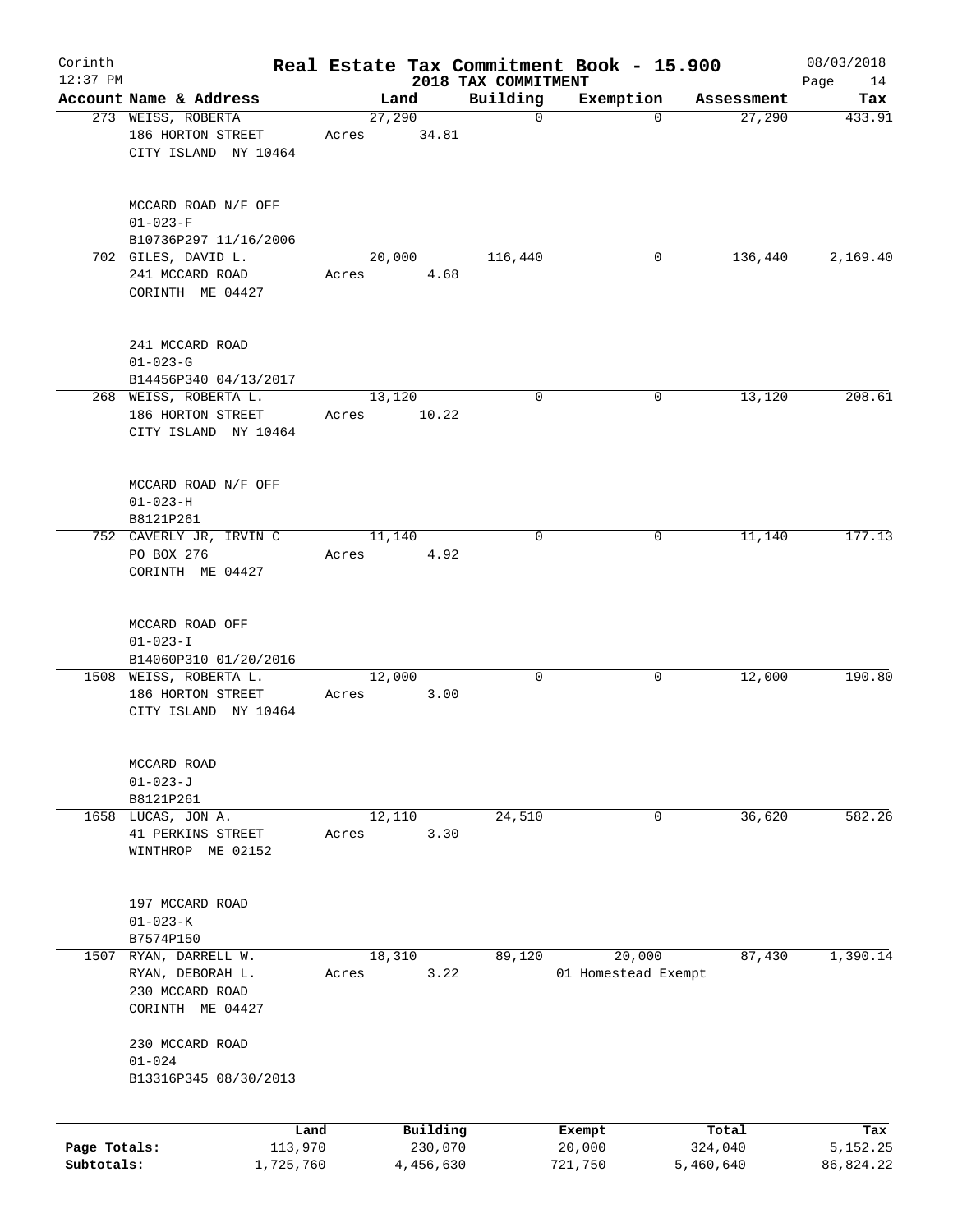| Corinth      |                                               |       |                |                     | Real Estate Tax Commitment Book - 15.900 |            | 08/03/2018 |
|--------------|-----------------------------------------------|-------|----------------|---------------------|------------------------------------------|------------|------------|
| $12:37$ PM   |                                               |       |                | 2018 TAX COMMITMENT |                                          |            | Page<br>15 |
|              | Account Name & Address                        |       | Land<br>18,260 | Building            | Exemption<br>$\mathbf 0$                 | Assessment | Tax        |
|              | 265 VAN ALSTYNE, JOHN<br>VAN ALSTYNE, REBECCA |       | 3.18           | 103,730             |                                          | 121,990    | 1,939.64   |
|              | 320 RIDGE ROAD                                | Acres |                |                     |                                          |            |            |
|              | PLYMOUTH ME 04969                             |       |                |                     |                                          |            |            |
|              |                                               |       |                |                     |                                          |            |            |
|              | 252 MCCARD ROAD                               |       |                |                     |                                          |            |            |
|              | $01 - 024 - A$                                |       |                |                     |                                          |            |            |
|              | B14693P293 12/11/2017                         |       |                |                     |                                          |            |            |
|              | 269 VAN ALSTYNE, JOHN                         |       | 12,890         | 0                   | 0                                        | 12,890     | 204.95     |
|              | VAN ALSTYNE, REBECCA                          | Acres | 4.68           |                     |                                          |            |            |
|              | 320 RIDGE ROAD                                |       |                |                     |                                          |            |            |
|              | PLYMOUTH ME 04969                             |       |                |                     |                                          |            |            |
|              |                                               |       |                |                     |                                          |            |            |
|              | MCCARD ROAD                                   |       |                |                     |                                          |            |            |
|              | $01 - 024 - B$                                |       |                |                     |                                          |            |            |
|              | B14693P293 12/11/2017                         |       |                |                     |                                          |            |            |
|              | 1145 WHITNEY, BLAINE T.                       |       | 61,310         | 206,920             | 20,000                                   | 248,230    | 3,946.86   |
|              | WHITNEY, TAMARA                               | Acres | 124.24         |                     | 01 Homestead Exempt                      |            |            |
|              | 168 MCCARD ROAD                               |       |                |                     |                                          |            |            |
|              | CORINTH ME 04427                              |       |                |                     |                                          |            |            |
|              |                                               |       |                |                     |                                          |            |            |
|              | 168 MCCARD ROAD                               |       |                |                     |                                          |            |            |
|              | $01 - 025$                                    |       |                |                     |                                          |            |            |
|              | B10311P147 02/14/2006                         |       |                |                     |                                          |            |            |
|              | 805 DAIGLE, BRANDON                           |       | 17,860         | 68,620              | 20,000                                   | 66,480     | 1,057.03   |
|              | DAIGLE, LACI                                  | Acres | 1.76           |                     | 01 Homestead Exempt                      |            |            |
|              | 188 MCCARD ROAD                               |       |                |                     |                                          |            |            |
|              | CORINTH ME 04427                              |       |                |                     |                                          |            |            |
|              | 188 MCCARD ROAD                               |       |                |                     |                                          |            |            |
|              | $01 - 025 - A$                                |       |                |                     |                                          |            |            |
|              | B12647P38 08/10/2011                          |       |                |                     |                                          |            |            |
|              | 559 HUFSTADER, MICHAEL E.                     |       | 30,340         | 20,210              | 0                                        | 50,550     | 803.75     |
|              | HUFSTADER, SUSAN R.                           | Acres | 66.50          |                     |                                          |            |            |
|              | 83 FIDDLERS REACH ROAD                        |       |                |                     |                                          |            |            |
|              | PHIPPSBURG ME 04562                           |       |                |                     |                                          |            |            |
|              |                                               |       |                |                     |                                          |            |            |
|              | FOREST ROAD                                   |       |                |                     |                                          |            |            |
|              | $01 - 026$                                    |       |                |                     |                                          |            |            |
|              | B14728P341 01/17/2018                         |       |                |                     |                                          |            |            |
|              | 1984 BREWER, MATTHEW A.                       |       | 10,840         | 0                   | 0                                        | 10,840     | 172.36     |
|              | MCINTIRE, KARA J.                             | Acres | 2.00           |                     |                                          |            |            |
|              | PO BOX 100                                    |       |                |                     |                                          |            |            |
|              | PHIPPSBURG ME 04562                           |       |                |                     |                                          |            |            |
|              |                                               |       |                |                     |                                          |            |            |
|              | FOREST ROAD<br>$01 - 026 - 01$                |       |                |                     |                                          |            |            |
|              | B11245P334 12/26/2007                         |       |                |                     |                                          |            |            |
|              | 907 MCKENZIE, JAMES                           |       | 19,630         | 4,250               | 0                                        | 23,880     | 379.69     |
|              | 378 FOREST AVENUE                             | Acres | 30.00          |                     |                                          |            |            |
|              | BANGOR ME 04401                               |       |                |                     |                                          |            |            |
|              |                                               |       |                |                     |                                          |            |            |
|              |                                               |       |                |                     |                                          |            |            |
|              | 161 FOREST ROAD                               |       |                |                     |                                          |            |            |
|              | $01 - 027$                                    |       |                |                     |                                          |            |            |
|              | B2103P110                                     |       |                |                     |                                          |            |            |
|              |                                               |       |                |                     |                                          |            |            |
|              | Land                                          |       | Building       |                     |                                          | Total      | Tax        |
| Page Totals: | 171,130                                       |       | 403,730        |                     | Exempt<br>40,000                         | 534,860    | 8,504.28   |
| Subtotals:   | 1,896,890                                     |       | 4,860,360      |                     | 761,750                                  | 5,995,500  | 95,328.50  |
|              |                                               |       |                |                     |                                          |            |            |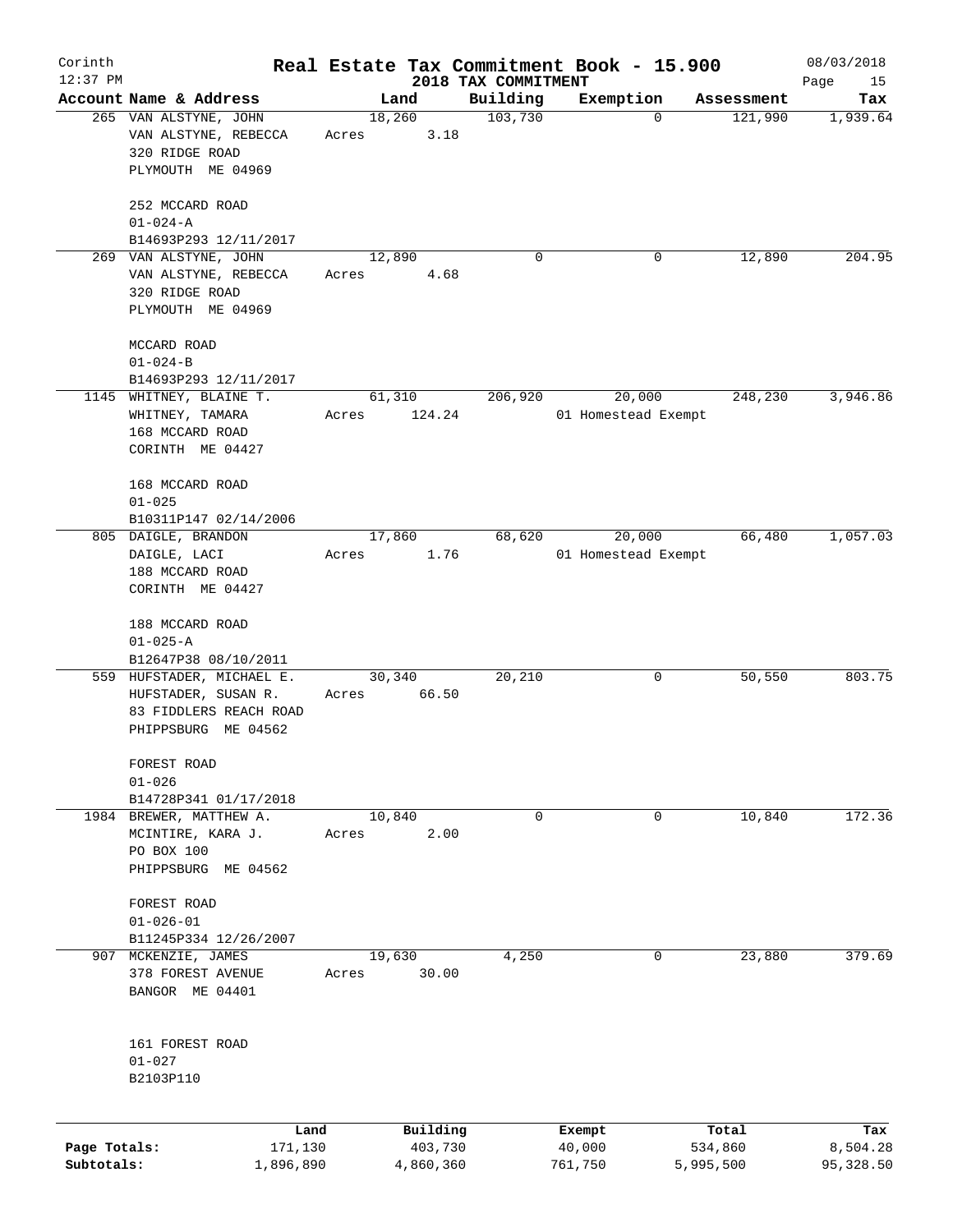| Corinth<br>$12:37$ PM |                              |       |        | 2018 TAX COMMITMENT | Real Estate Tax Commitment Book - 15.900 |            | 08/03/2018<br>Page<br>16 |
|-----------------------|------------------------------|-------|--------|---------------------|------------------------------------------|------------|--------------------------|
|                       | Account Name & Address       |       | Land   | Building            | Exemption                                | Assessment | Tax                      |
|                       | 1126 REYNOLDS, PHILIP M. III |       | 38,390 | 0                   | 0                                        | 38,390     | 610.40                   |
|                       | REYNOLDS, ARLOA L.           | Acres | 99.00  |                     |                                          |            |                          |
|                       | 5515 NORTH 73RD LANE         |       |        |                     |                                          |            |                          |
|                       | GLENDALE AZ 85303-5229       |       |        |                     |                                          |            |                          |
|                       |                              |       |        |                     |                                          |            |                          |
|                       | MUDGETT ROAD                 |       |        |                     |                                          |            |                          |
|                       | $01 - 028$                   |       |        |                     |                                          |            |                          |
|                       | B2946P271                    |       |        |                     |                                          |            |                          |
|                       | 2079 PHIPPEN, CHARLES A.     |       | 6,600  | 0                   | 0                                        | 6,600      | 104.94                   |
|                       | PHIPPEN, MARCY M.            | Acres | 4.00   |                     |                                          |            |                          |
|                       | 394 WATER STREET             |       |        |                     |                                          |            |                          |
|                       | ELLSWORTH ME                 |       |        |                     |                                          |            |                          |
|                       | 04605-2108                   |       |        |                     |                                          |            |                          |
|                       |                              |       |        |                     |                                          |            |                          |
|                       | FOREST ROAD                  |       |        |                     |                                          |            |                          |
|                       | $01 - 028 - A$               |       |        |                     |                                          |            |                          |
|                       | B12518P295 06/28/2011        |       |        |                     |                                          |            |                          |
|                       | 1434 VAN BRUNT, ROBERT W.    |       | 10,070 | 3,600               | 0                                        | 13,670     | 217.35                   |
|                       | VAN BRUNT, JEAN T.           | Acres | 7.50   |                     |                                          |            |                          |
|                       | 135 ALNA ROAD                |       |        |                     |                                          |            |                          |
|                       | WISCASSET ME                 |       |        |                     |                                          |            |                          |
|                       | 04578-4082                   |       |        |                     |                                          |            |                          |
|                       |                              |       |        |                     |                                          |            |                          |
|                       | 949 MUDGETT ROAD             |       |        |                     |                                          |            |                          |
|                       | $01 - 029$                   |       |        |                     |                                          |            |                          |
|                       | B4271P215                    |       |        |                     |                                          |            |                          |
|                       | 479 PHIPPEN, CHARLES A.      |       | 12,540 | 0                   | 0                                        | 12,540     | 199.39                   |
|                       | PHIPPEN, MARCY M.            | Acres | 10.00  |                     |                                          |            |                          |
|                       | 394 WATER ST.                |       |        |                     |                                          |            |                          |
|                       | ELLSWORTH ME 04605           |       |        |                     |                                          |            |                          |
|                       |                              |       |        |                     |                                          |            |                          |
|                       | MUDGETT ROAD N/F OFF         |       |        |                     |                                          |            |                          |
|                       | $01 - 029 - A$               |       |        |                     |                                          |            |                          |
|                       | B10392P91 04/19/2006         |       |        |                     |                                          |            |                          |
|                       | 1265 SPRAGUE, SHARON         |       | 22,440 | 137,940             | 20,000                                   | 140,380    | 2,232.04                 |
|                       | 877 MUDGETT ROAD             | Acres | 13.00  |                     | 01 Homestead Exempt                      |            |                          |
|                       | CORINTH ME 04427             |       |        |                     |                                          |            |                          |
|                       |                              |       |        |                     |                                          |            |                          |
|                       |                              |       |        |                     |                                          |            |                          |
|                       | 877 MUDGETT ROAD             |       |        |                     |                                          |            |                          |
|                       | $01 - 030$                   |       |        |                     |                                          |            |                          |
|                       | B4656P191                    |       |        |                     |                                          |            |                          |
|                       | 1264 BOWDEN, CHRISTINA J.    |       | 14,550 | 151,570             | 0                                        | 166,120    | 2,641.31                 |
|                       | CORBIN, GABRIEL F.           | Acres | 1.03   |                     |                                          |            |                          |
|                       | 871 MUDGETT ROAD             |       |        |                     |                                          |            |                          |
|                       | CORINTH ME 04427             |       |        |                     |                                          |            |                          |
|                       |                              |       |        |                     |                                          |            |                          |
|                       | 871 MUDGETT ROAD             |       |        |                     |                                          |            |                          |
|                       | $01 - 031$                   |       |        |                     |                                          |            |                          |
|                       | B14350P54 11/28/2016         |       |        |                     |                                          |            |                          |
|                       |                              |       |        |                     |                                          |            |                          |

|              | Land      | Building  | Exempt  | Total     | Tax        |
|--------------|-----------|-----------|---------|-----------|------------|
| Page Totals: | 104,590   | 293,110   | 20,000  | 377,700   | 6,005.43   |
| Subtotals:   | 2,001,480 | 5,153,470 | 781,750 | 6,373,200 | 101,333.93 |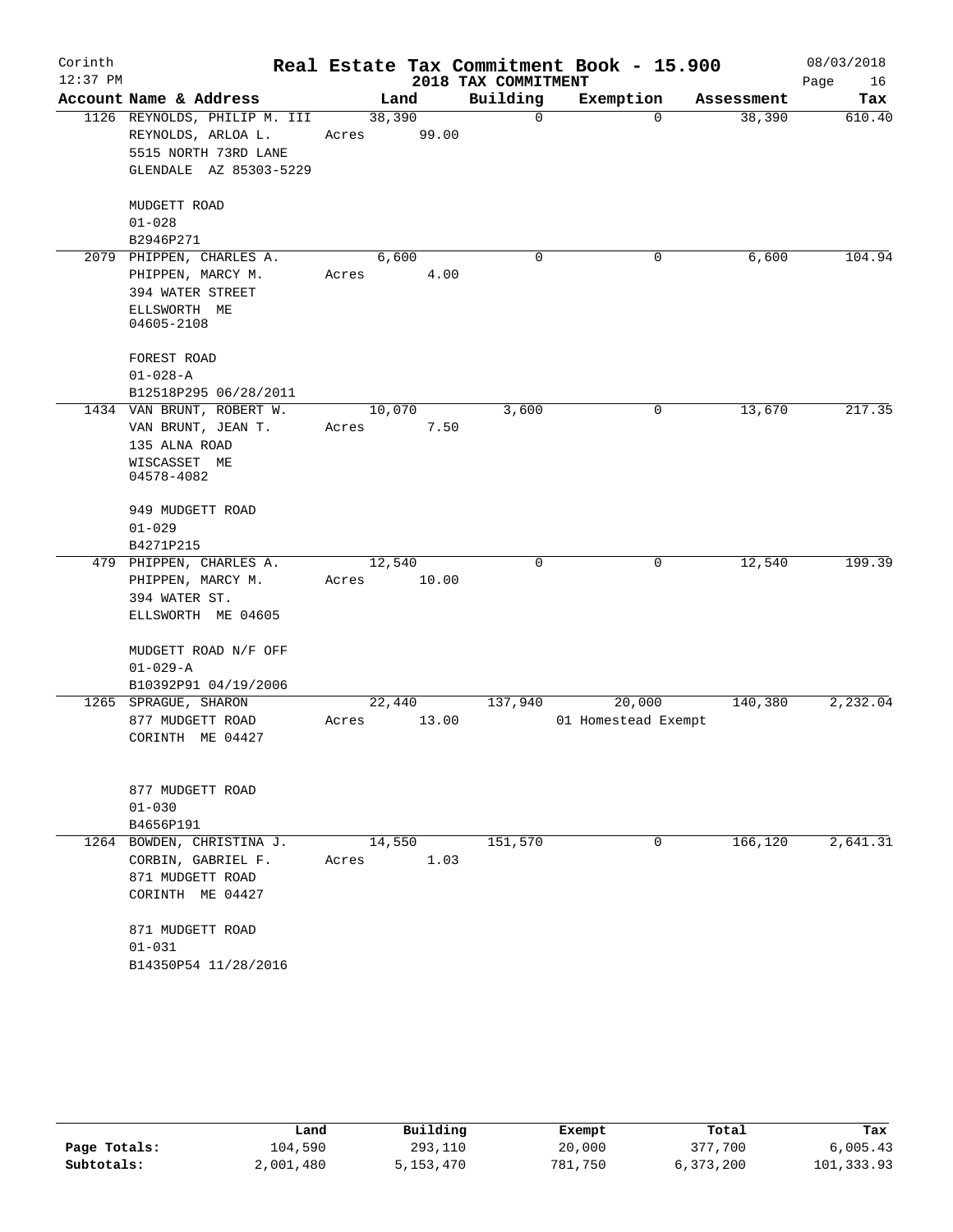| Corinth<br>$12:37$ PM |                                             |        |       | 2018 TAX COMMITMENT | Real Estate Tax Commitment Book - 15.900 |            | 08/03/2018<br>Page<br>17 |
|-----------------------|---------------------------------------------|--------|-------|---------------------|------------------------------------------|------------|--------------------------|
|                       | Account Name & Address                      |        | Land  | Building            | Exemption                                | Assessment | Tax                      |
|                       | 1668 DIFFELL, THOMAS G &<br>LISA TRS        | 21,930 |       | $\mathbf 0$         | $\Omega$                                 | 21,930     | 348.69                   |
|                       | T.G. DIFFELL REV. LIV.<br>TRUST             | Acres  | 21.39 |                     |                                          |            |                          |
|                       | 851 MUDGETT ROAD                            |        |       |                     |                                          |            |                          |
|                       | CORINTH ME 04427                            |        |       |                     |                                          |            |                          |
|                       | MUDGETT ROAD                                |        |       |                     |                                          |            |                          |
|                       | $01 - 032$                                  |        |       |                     |                                          |            |                          |
|                       | B7523P280 10/20/2000                        |        |       |                     |                                          |            | 199.39                   |
|                       | 262 YOUNG, ROSANNE S.,<br>TRUSTEE           | 12,540 |       | 0                   | 0                                        | 12,540     |                          |
|                       | PRISCILLA A. ELLIS<br>LIVING TRUST          | Acres  | 10.00 |                     |                                          |            |                          |
|                       | 84 MCCARD ROAD<br>CORINTH ME 04427          |        |       |                     |                                          |            |                          |
|                       | MCCARD ROAD N/F OFF                         |        |       |                     |                                          |            |                          |
|                       | $01 - 033$                                  |        |       |                     |                                          |            |                          |
|                       | B14763P333 03/19/2018 B13662P279 10/02/2014 |        |       |                     |                                          |            |                          |
|                       | 549 NEWKIRK, MARILYN                        | 22,440 |       | 179,120             | $\mathbf 0$                              | 201,560    | 3,204.80                 |
|                       | 60 LEAVITT LANE                             | Acres  | 6.78  |                     |                                          |            |                          |
|                       | GLENBURN ME 04401                           |        |       |                     |                                          |            |                          |
|                       | 116 MCCARD ROAD                             |        |       |                     |                                          |            |                          |
|                       | $01 - 034$                                  |        |       |                     |                                          |            |                          |
|                       | B14614P231 09/19/2017                       |        |       |                     |                                          |            |                          |
|                       | 1674 YOUNG, JERRY L.                        | 20,860 |       | 74,480              | 20,000                                   | 75,340     | 1,197.91                 |
|                       | YOUNG, ROSANNE S.                           | Acres  | 5.42  |                     | 01 Homestead Exempt                      |            |                          |
|                       | 84 MCCARD ROAD                              |        |       |                     |                                          |            |                          |
|                       | CORINTH ME 04427                            |        |       |                     |                                          |            |                          |
|                       | 84 MCCARD ROAD                              |        |       |                     |                                          |            |                          |
|                       | $01 - 034 - A$                              |        |       |                     |                                          |            |                          |
|                       | B7566P217                                   |        |       |                     |                                          |            |                          |
|                       | 1972 FONTAINE, ROBERT                       | 17,970 |       | 102,040             | 20,000                                   | 100,010    | 1,590.16                 |
|                       | FONTAINE, JOANNE                            | Acres  | 2.93  |                     | 01 Homestead Exempt                      |            |                          |
|                       | 136 MCCARD ROAD                             |        |       |                     |                                          |            |                          |
|                       | CORINTH ME 04427                            |        |       |                     |                                          |            |                          |
|                       | 136 MCCARD ROAD                             |        |       |                     |                                          |            |                          |
|                       | $01 - 034 - B$                              |        |       |                     |                                          |            |                          |
|                       | B10619P210 08/31/2006                       |        |       |                     |                                          |            |                          |
|                       | 1480 GAWRYCH, PETER D.                      |        | 9,970 | 0                   | 0                                        | 9,970      | 158.52                   |
|                       | 31 CURTIS ROAD                              | Acres  | 7.40  |                     |                                          |            |                          |
|                       | RIPLEY ME 04930                             |        |       |                     |                                          |            |                          |
|                       | MCCARD ROAD N/F OFF                         |        |       |                     |                                          |            |                          |
|                       | $01 - 034 - C$                              |        |       |                     |                                          |            |                          |
|                       | B7745P145                                   |        |       |                     |                                          |            |                          |
|                       |                                             |        |       |                     |                                          |            |                          |
|                       |                                             |        |       |                     |                                          |            |                          |

|              | Land      | Building  | Exempt  | Total     | Tax        |
|--------------|-----------|-----------|---------|-----------|------------|
| Page Totals: | 105,710   | 355,640   | 40,000  | 421,350   | 6,699.47   |
| Subtotals:   | 2,107,190 | 5,509,110 | 821,750 | 6,794,550 | 108,033.40 |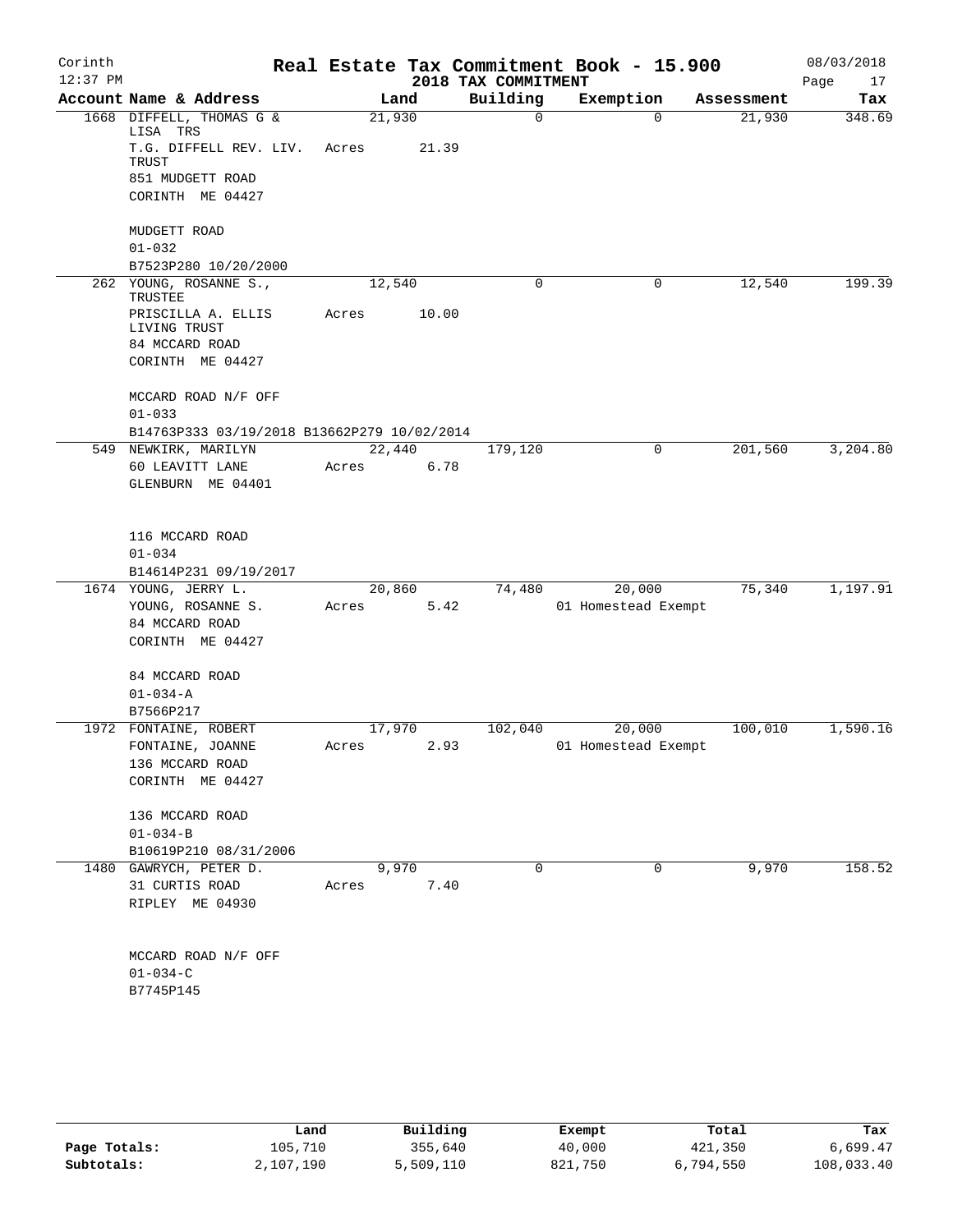| Corinth<br>$12:37$ PM |                                            |       |        | 2018 TAX COMMITMENT | Real Estate Tax Commitment Book - 15.900 |            | 08/03/2018<br>Page<br>18 |
|-----------------------|--------------------------------------------|-------|--------|---------------------|------------------------------------------|------------|--------------------------|
|                       | Account Name & Address                     |       | Land   | Building            | Exemption                                | Assessment | Tax                      |
|                       | 1993 YOUNG, JERRY L.                       |       | 13,520 | 6,730               | $\Omega$                                 | 20, 250    | 321.98                   |
|                       | YOUNG, ROSANNE S.                          | Acres | 11.04  |                     |                                          |            |                          |
|                       | 84 MCCARD RD                               |       |        |                     |                                          |            |                          |
|                       | CORINTH ME 04427                           |       |        |                     |                                          |            |                          |
|                       | MCCARD ROAD                                |       |        |                     |                                          |            |                          |
|                       | $01 - 034 - D$                             |       |        |                     |                                          |            |                          |
|                       | B10907P16 04/10/2007                       |       |        |                     |                                          |            |                          |
| 1868                  | PRISCILLA A. ELLIS<br>LIVING TRUST         |       | 83,240 | $\mathbf 0$         | 0                                        | 83,240     | 1,323.52                 |
|                       | ROSANNE S. YOUNG<br>TRUSTEE                | Acres | 423.52 |                     |                                          |            |                          |
|                       | 84 MCCARD ROAD                             |       |        |                     |                                          |            |                          |
|                       | CORINTH ME 04427                           |       |        |                     |                                          |            |                          |
|                       |                                            |       |        |                     |                                          |            |                          |
|                       | 399 MCCARD ROAD                            |       |        |                     |                                          |            |                          |
|                       | $01 - 034 - E$                             |       |        |                     |                                          |            |                          |
|                       | B7256P103 12/20/1999                       |       |        |                     |                                          |            |                          |
|                       | 550 ELLIS, PRISCILLA A.<br>TRUSTEE         |       | 19,730 | 0                   | 0                                        | 19,730     | 313.71                   |
|                       | LIVING TRUST                               | Acres | 9.66   |                     |                                          |            |                          |
|                       | c/o ROSANNE YOUNG                          |       |        |                     |                                          |            |                          |
|                       | 84 MCCARD ROAD                             |       |        |                     |                                          |            |                          |
|                       | CORINTH ME 04427                           |       |        |                     |                                          |            |                          |
|                       | MCCARD ROAD                                |       |        |                     |                                          |            |                          |
|                       | $01 - 035$                                 |       |        |                     |                                          |            |                          |
|                       | B14763P334 03/19/2018 B7256P103 02/20/1997 |       |        |                     |                                          |            |                          |
|                       | 618 WHITNEY, BLAINE                        |       | 29,810 | 0                   | 0                                        | 29,810     | 473.98                   |
|                       | WHITNEY, TAMARA                            | Acres | 62.00  |                     |                                          |            |                          |
|                       | 168 MCCARD ROAD                            |       |        |                     |                                          |            |                          |
|                       | CORINTH ME 04427                           |       |        |                     |                                          |            |                          |
|                       | MCCARD ROAD                                |       |        |                     |                                          |            |                          |
|                       | $01 - 035 - A$                             |       |        |                     |                                          |            |                          |
|                       | B14521P294 06/22/2017                      |       |        |                     |                                          |            |                          |
|                       | 574 FONTAINE, JOANNE M.                    |       | 42,450 | 0                   | 0                                        | 42,450     | 674.96                   |
|                       | 136 MCCARD ROAD                            | Acres | 100.29 |                     |                                          |            |                          |
|                       | CORINTH ME 04427                           |       |        |                     |                                          |            |                          |
|                       |                                            |       |        |                     |                                          |            |                          |
|                       | MCCARD ROAD                                |       |        |                     |                                          |            |                          |
|                       | $01 - 036$                                 |       |        |                     |                                          |            |                          |
|                       | B2153P54 12/05/1968                        |       |        |                     |                                          |            |                          |
|                       | 1974 HAMILTON, JOHN D.                     |       | 26,900 | 160,530             | 26,000                                   | 161,430    | 2,566.74                 |
|                       | LIVING TRUST                               |       |        |                     |                                          |            |                          |
|                       | HAMILTON, MARTHA W.<br>LIVING TRUST        | Acres | 10.63  |                     | 01 Homestead Exempt                      |            |                          |
|                       | 28 MCCARD ROAD                             |       |        |                     | 22 Veteran                               |            |                          |
|                       | CORINTH ME 04427                           |       |        |                     |                                          |            |                          |
|                       | 28 MCCARD ROAD                             |       |        |                     |                                          |            |                          |
|                       | $01 - 036 - 01$                            |       |        |                     |                                          |            |                          |
|                       | B13824P21 04/28/2015                       |       |        |                     |                                          |            |                          |
|                       |                                            |       |        |                     |                                          |            |                          |

|              | Land      | Building  | Exempt  | Total     | Tax        |
|--------------|-----------|-----------|---------|-----------|------------|
| Page Totals: | 215,650   | 167,260   | 26,000  | 356,910   | 5,674.89   |
| Subtotals:   | 2,322,840 | 5,676,370 | 847,750 | 151,460 ' | 113,708.29 |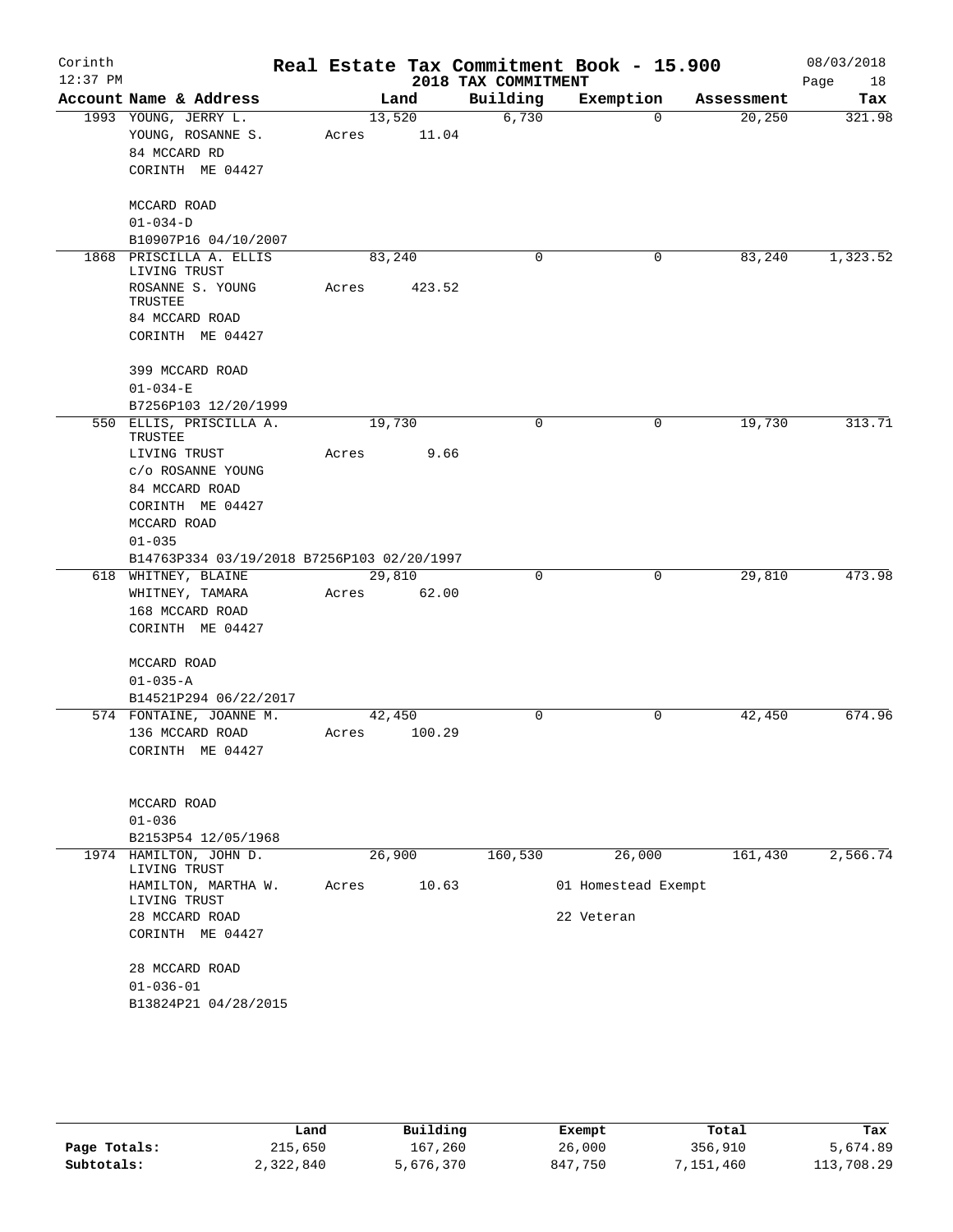| Corinth    |                                                  |        |       |                     | Real Estate Tax Commitment Book - 15.900 |                       | 08/03/2018 |
|------------|--------------------------------------------------|--------|-------|---------------------|------------------------------------------|-----------------------|------------|
| $12:37$ PM |                                                  |        |       | 2018 TAX COMMITMENT |                                          |                       | Page<br>19 |
|            | Account Name & Address                           |        | Land  | Building            | Exemption                                | Assessment            | Tax        |
|            | 2081 DOUCETTE, SAMUEL E.                         | 11,800 |       | 8,720               |                                          | $\Omega$<br>20,520    | 326.27     |
|            | 563 LEDGE HILL ROAD                              | Acres  | 1.00  |                     |                                          |                       |            |
|            | CORINTH ME 04427                                 |        |       |                     |                                          |                       |            |
|            | 567 LEDGE HILL ROAD                              |        |       |                     |                                          |                       |            |
|            | $01 - 036 - 2$                                   |        |       |                     |                                          |                       |            |
|            | B12555P110 08/05/2011                            |        |       |                     |                                          |                       |            |
|            | 425 DOUCETTE, SAMUEL E.                          | 12,600 |       | 42,130              | 20,000                                   | 34,730                | 552.21     |
|            | 563 LEDGE HILL ROAD                              | Acres  | 0.53  |                     | 01 Homestead Exempt                      |                       |            |
|            | CORINTH ME 04427                                 |        |       |                     |                                          |                       |            |
|            | 563 LEDGE HILL ROAD                              |        |       |                     |                                          |                       |            |
|            | $01 - 037$                                       |        |       |                     |                                          |                       |            |
|            | B7979P69 12/06/2001 B2307P238                    |        |       |                     |                                          |                       |            |
| 1440       | WAGNER, JAMES B. (Heirs<br>of)                   | 9,680  |       | 20,560              |                                          | $\mathbf 0$<br>30,240 | 480.82     |
|            | PR. WAGNER, DANIEL B.                            | Acres  | 0.25  |                     |                                          |                       |            |
|            | 208 E EDITH AVENUE                               |        |       |                     |                                          |                       |            |
|            | SALT LAKE CITY UT<br>84111                       |        |       |                     |                                          |                       |            |
|            | 551 LEDGE HILL ROAD                              |        |       |                     |                                          |                       |            |
|            | $01 - 038$                                       |        |       |                     |                                          |                       |            |
|            | B14275P256 09/14/2016                            |        |       |                     |                                          |                       |            |
| 1441       | WAGNER, JAMES B. (Heirs<br>of)                   | 9,500  |       | 0                   |                                          | 9,500<br>0            | 151.05     |
|            | PR WAGNER, DANIEL B                              | Acres  | 0.25  |                     |                                          |                       |            |
|            | 208 E EDITH AVENUE                               |        |       |                     |                                          |                       |            |
|            | SALT LAKE CITY UT<br>84111                       |        |       |                     |                                          |                       |            |
|            | 547 LEDGE HILL ROAD                              |        |       |                     |                                          |                       |            |
|            | $01 - 039$                                       |        |       |                     |                                          |                       |            |
|            | B14275P256 09/14/2016<br>548 CAVERLY, TIMOTHY P. | 14,900 |       | 0                   |                                          | 0<br>14,900           | 236.91     |
|            | CAVERLY, SUSAN A.                                | Acres  | 20.57 |                     |                                          |                       |            |
|            | 220 MORGAN LN                                    |        |       |                     |                                          |                       |            |
|            | MILLINOCKET ME 04462                             |        |       |                     |                                          |                       |            |
|            | MCCARD ROAD                                      |        |       |                     |                                          |                       |            |
|            | $01 - 040$<br>B10879P322 02/16/2007              |        |       |                     |                                          |                       |            |
|            | 514 EASTMAN, JEFFREY D.                          | 16,070 |       | 29,480              | 20,000                                   | 25,550                | 406.25     |
|            | EASTMAN, CHRISTOPHER                             | Acres  | 1.29  |                     | 01 Homestead Exempt                      |                       |            |
|            | 507 LEDGE HILL RD                                |        |       |                     |                                          |                       |            |
|            | CORINTH ME 04427                                 |        |       |                     |                                          |                       |            |
|            | 507 LEDGE HILL ROAD                              |        |       |                     |                                          |                       |            |
|            | $01 - 040 - 01$                                  |        |       |                     |                                          |                       |            |
|            | B13628P240 08/28/2014                            |        |       |                     |                                          |                       |            |
|            |                                                  |        |       |                     |                                          |                       |            |

|              | Land      | Building  | Exempt  | Total     | Tax        |  |
|--------------|-----------|-----------|---------|-----------|------------|--|
| Page Totals: | 74,550    | 100,890   | 40,000  | 135,440   | 2,153.51   |  |
| Subtotals:   | 2,397,390 | 5,777,260 | 887,750 | 7,286,900 | 115,861.80 |  |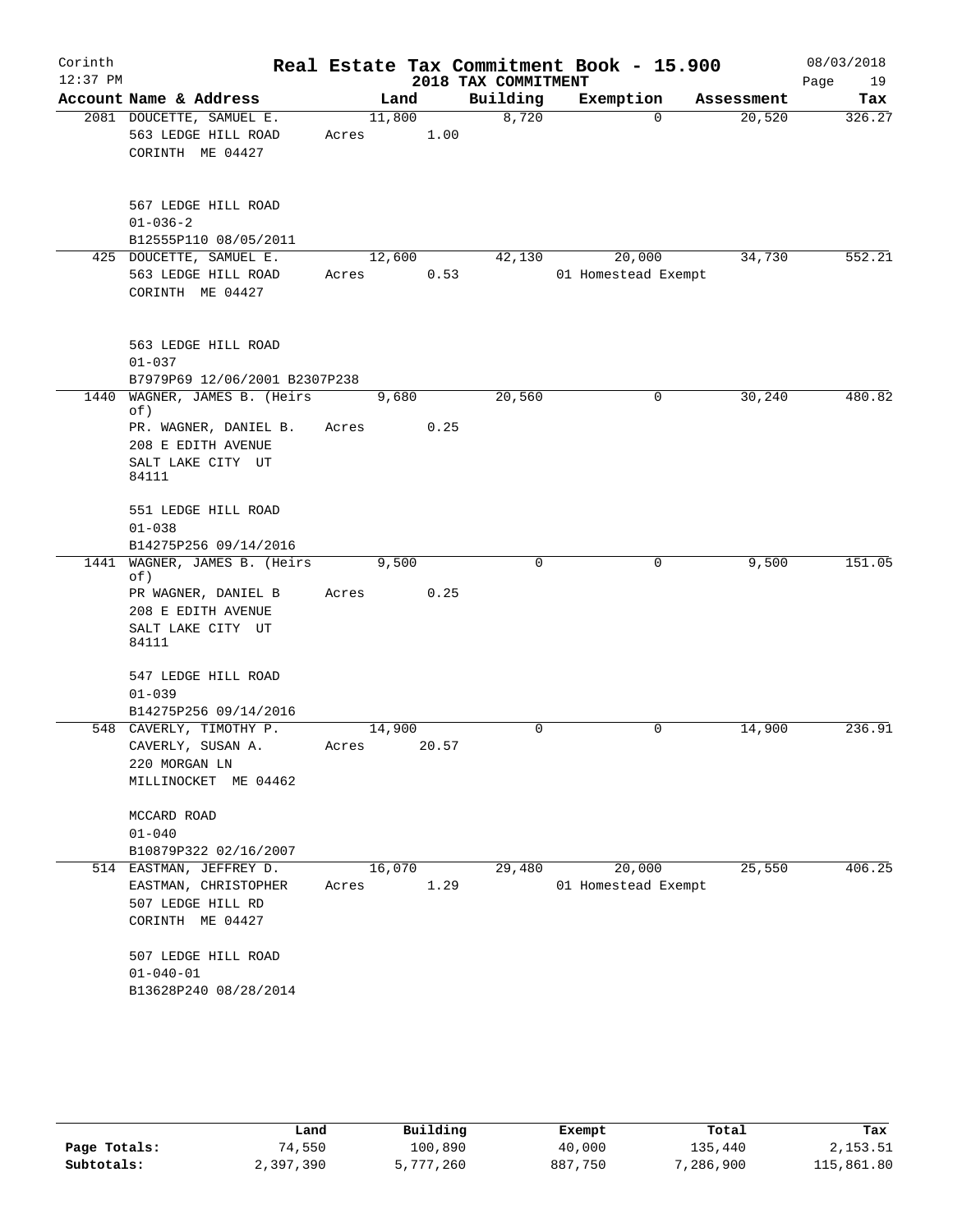| Corinth<br>$12:37$ PM |                                                                   |                 |             | 2018 TAX COMMITMENT | Real Estate Tax Commitment Book - 15.900 |                    | 08/03/2018<br>Page<br>20 |
|-----------------------|-------------------------------------------------------------------|-----------------|-------------|---------------------|------------------------------------------|--------------------|--------------------------|
|                       | Account Name & Address                                            | Land            |             | Building            | Exemption                                | Assessment         | Tax                      |
|                       | 518 EASTMAN, JEFFREY D.<br>110 CALL ROAD<br>EXETER ME 04435       | 15,770<br>Acres | 1.03        | $\mathbf 0$         |                                          | 15,770<br>$\Omega$ | 250.74                   |
|                       | 515 LEDGE HILL ROAD<br>$01 - 040 - 02$<br>B11971P300 10/29/2009   |                 |             |                     |                                          |                    |                          |
| 717                   | SLATER, SHAWN<br>515 LEDGE HILL ROAD<br>CORINTH ME 04427          |                 | $\mathbf 0$ | 20,060              | 20,000<br>01 Homestead Exempt            | 60                 | 0.95                     |
|                       | 515 LEDGE HILL ROAD<br>$01 - 040 - 02H$                           |                 |             |                     |                                          |                    |                          |
|                       | 519 EASTMAN, JEFFREY D.<br>110 CALL ROAD<br>EXETER ME 04435       | 15,770<br>Acres | 1.03        | $\mathbf 0$         |                                          | 15,770<br>0        | 250.74                   |
|                       | 523 LEDGE HILL ROAD<br>$01 - 040 - 03$<br>B11971P300 10/29/2009   |                 |             |                     |                                          |                    |                          |
|                       | 1541 ALEXANDER, DEANNA<br>523 LEDGE HILL ROAD<br>CORINTH ME 04427 |                 | 0           | 44,260              | 20,000<br>01 Homestead Exempt            | 24,260             | 385.73                   |
|                       | 523 LEDGE HILL ROAD<br>$01 - 040 - 03H$                           |                 |             |                     |                                          |                    |                          |
|                       | 520 EASTMAN, JEFFREY D.<br>110 CALL ROAD<br>EXETER ME 04435       | 15,770<br>Acres | 1.03        | 0                   |                                          | 15,770<br>0        | 250.74                   |
|                       | 529 LEDGE HILL ROAD<br>$01 - 040 - 04$<br>B11971P300 10/29/2009   |                 |             |                     |                                          |                    |                          |
|                       | 255 HICKS, TERRY D.<br>121 BEANS MILL ROAD<br>CORINTH ME 04427    |                 | 0           | 10,820              |                                          | 10,820<br>0        | 172.04                   |
|                       | 529 LEDGE HILL ROAD<br>$01 - 040 - 04H$                           |                 |             |                     |                                          |                    |                          |
|                       | 521 EASTMAN, JEFFREY D.<br>110 CALL ROAD<br>EXETER ME 04435       | 15,770<br>Acres | 1.03        | 0                   |                                          | 15,770<br>0        | 250.74                   |
|                       | 535 LEDGE HILL ROAD<br>$01 - 040 - 05$<br>B11971P300 10/29/2009   |                 |             |                     |                                          |                    |                          |
|                       |                                                                   |                 |             |                     |                                          |                    |                          |

|              | Land      | Building  | Exempt  | Total    | Tax          |
|--------------|-----------|-----------|---------|----------|--------------|
| Page Totals: | 63,080    | 75,140    | 40,000  | 98,220   | 1,561.68     |
| Subtotals:   | 2,460,470 | 5,852,400 | 927,750 | ,385,120 | 117, 423, 48 |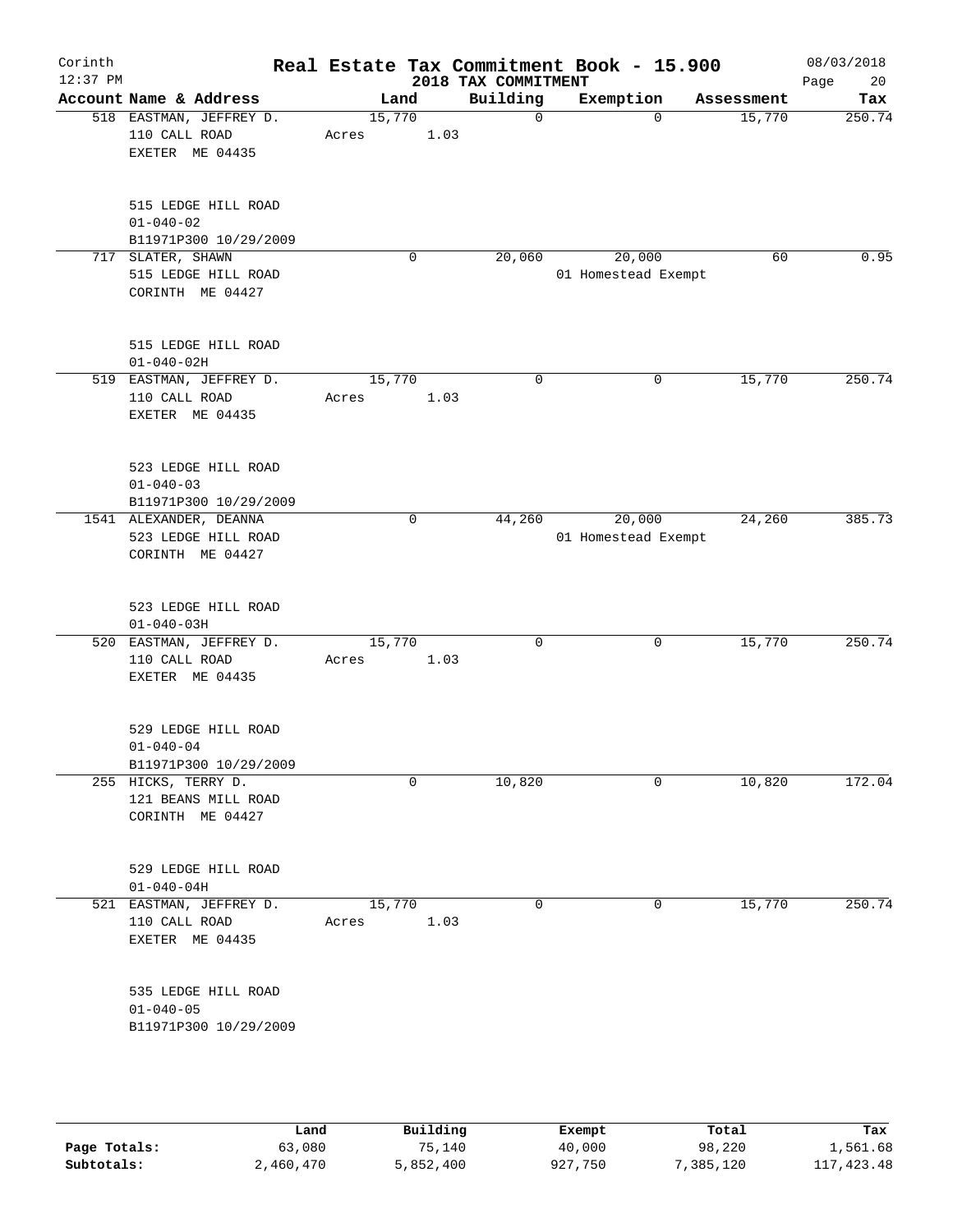| Corinth<br>$12:37$ PM |                                                                                   |                 |             | 2018 TAX COMMITMENT | Real Estate Tax Commitment Book - 15.900    |            | 08/03/2018<br>21<br>Page |
|-----------------------|-----------------------------------------------------------------------------------|-----------------|-------------|---------------------|---------------------------------------------|------------|--------------------------|
|                       | Account Name & Address                                                            | Land            |             | Building            | Exemption                                   | Assessment | Tax                      |
|                       | 1965 EASTMAN, JEFFREY<br>110 CALL ROAD<br>EXETER ME 04435                         |                 | $\mathbf 0$ | 16,470              | $\Omega$                                    | 16,470     | 261.87                   |
|                       | 535 LEDGE HILL ROAD<br>$01 - 040 - 05H$                                           |                 |             |                     |                                             |            |                          |
|                       | 522 EASTMAN, JEFFREY D.<br>110 CALL ROAD<br>EXETER ME 04435                       | 15,810<br>Acres | 1.07        | 0                   | 0                                           | 15,810     | 251.38                   |
|                       | 545 LEDGE HILL ROAD<br>$01 - 040 - 06$<br>B11971P300 10/29/2009                   |                 |             |                     |                                             |            |                          |
|                       | 1673 SCOTT, EUGENE C.                                                             |                 | 0           | 30,740              | 20,000                                      | 10,740     | 170.77                   |
|                       | SCOTT, HELEN M.<br>545 LEDGE HILL ROAD<br>CORINTH ME 04427<br>545 LEDGE HILL ROAD |                 |             |                     | 01 Homestead Exempt                         |            |                          |
|                       | $01 - 040 - 06H$                                                                  |                 |             |                     |                                             |            |                          |
|                       | 523 EASTMAN, JEFFREY D.<br>110 CALL ROAD<br>EXETER ME 04435                       | 15,930<br>Acres | 1.48        | 0                   | 0                                           | 15,930     | 253.29                   |
|                       | 3 MCCARD ROAD<br>$01 - 040 - 07$<br>B11971P300 10/29/2009                         |                 |             |                     |                                             |            |                          |
|                       | 1675 PERRY, ARNOLD<br>PERRY, KATHLEEN<br>3 MCCARD ROAD<br>CORINTH ME 04427        |                 | $\mathbf 0$ | 28,980              | 26,000<br>01 Homestead Exempt<br>22 Veteran | 2,980      | 47.38                    |
|                       | 3 MCCARD ROAD<br>$01 - 040 - 07H$                                                 |                 |             |                     |                                             |            |                          |
|                       | 524 EASTMAN, JEFFREY D.<br>110 CALL ROAD<br>EXETER ME 04435                       | 15,770<br>Acres | 1.03        | 0                   | $\mathbf 0$                                 | 15,770     | 250.74                   |
|                       | 17 MCCARD ROAD<br>$01 - 040 - 08$<br>B11971P300 10/29/2009                        |                 |             |                     |                                             |            |                          |
|                       | 787 KEITH, DAVID A.<br>17 MCCARD ROAD<br>CORINTH ME 04427                         |                 | 0           | 20,640              | 20,000<br>01 Homestead Exempt               | 640        | 10.18                    |
|                       | 17 MCCARD ROAD<br>$01 - 040 - 08H$                                                |                 |             |                     |                                             |            |                          |
|                       |                                                                                   |                 |             |                     |                                             |            |                          |

|              | Land      | Building  | Exempt  | Total      | Tax        |
|--------------|-----------|-----------|---------|------------|------------|
| Page Totals: | 47,510    | 96,830    | 66,000  | 78,340     | 1,245.61   |
| Subtotals:   | 2,507,980 | 5,949,230 | 993,750 | 463,460, ` | 118,669.09 |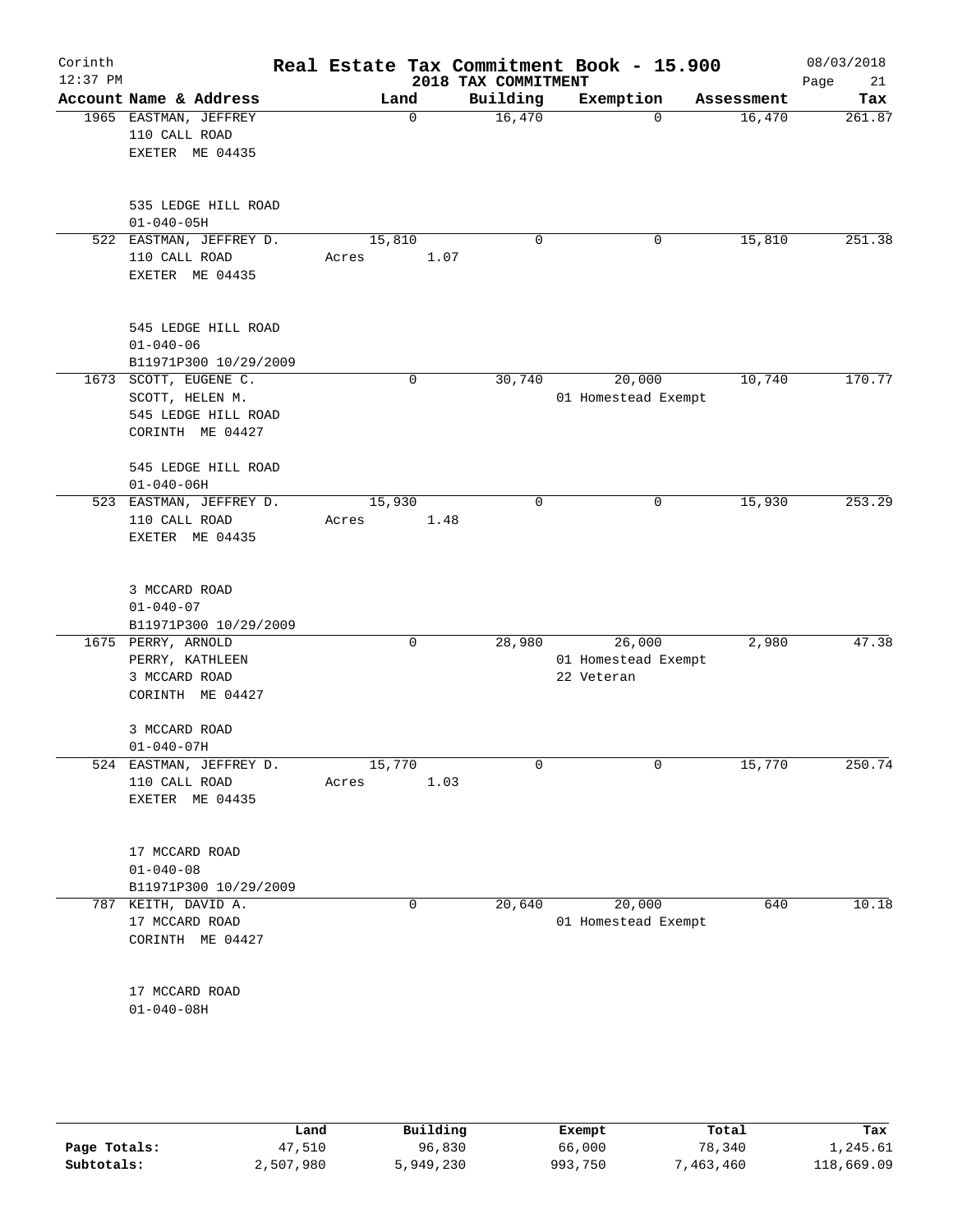| Corinth      |                         |           |       |                |                     | Real Estate Tax Commitment Book - 15.900 |                      | 08/03/2018    |
|--------------|-------------------------|-----------|-------|----------------|---------------------|------------------------------------------|----------------------|---------------|
| $12:37$ PM   | Account Name & Address  |           |       |                | 2018 TAX COMMITMENT |                                          |                      | Page<br>22    |
|              | 525 EASTMAN, JEFFREY D. |           |       | Land<br>15,770 | Building<br>24,160  | Exemption<br>0                           | Assessment<br>39,930 | Tax<br>634.89 |
|              | EASTMAN, ADAM J.        |           | Acres | 1.03           |                     |                                          |                      |               |
|              | 27 MCCARD ROAD          |           |       |                |                     |                                          |                      |               |
|              | CORINTH ME 04427        |           |       |                |                     |                                          |                      |               |
|              |                         |           |       |                |                     |                                          |                      |               |
|              | 27 MCCARD ROAD          |           |       |                |                     |                                          |                      |               |
|              | $01 - 040 - 09$         |           |       |                |                     |                                          |                      |               |
|              | B13293P298 08/12/2013   |           |       |                |                     |                                          |                      |               |
|              | 526 EASTMAN, JEFFREY D. |           |       | 15,770         | $\mathbf 0$         | 0                                        | 15,770               | 250.74        |
|              | 110 CALL ROAD           |           | Acres | 1.03           |                     |                                          |                      |               |
|              | EXETER ME 04435         |           |       |                |                     |                                          |                      |               |
|              |                         |           |       |                |                     |                                          |                      |               |
|              |                         |           |       |                |                     |                                          |                      |               |
|              | 31 MCCARD ROAD          |           |       |                |                     |                                          |                      |               |
|              | $01 - 040 - 10$         |           |       |                |                     |                                          |                      |               |
|              | B11971P300 10/29/2009   |           |       |                |                     |                                          |                      |               |
|              | 730 JAY, THOMAS         |           |       | $\mathbf 0$    | 23,660              | 20,000                                   | 3,660                | 58.19         |
|              | JAY, TINA               |           |       |                |                     | 01 Homestead Exempt                      |                      |               |
|              | 31 MCCARD ROAD          |           |       |                |                     |                                          |                      |               |
|              | CORINTH ME 04427        |           |       |                |                     |                                          |                      |               |
|              |                         |           |       |                |                     |                                          |                      |               |
|              | 31 MCCARD ROAD          |           |       |                |                     |                                          |                      |               |
|              | $01 - 040 - 10H$        |           |       |                |                     |                                          |                      |               |
|              | B12833P111 05/31/2012   |           |       |                |                     |                                          |                      |               |
|              | 1794 TILTON, TAMMIE     |           |       | 26,220         | 24,590              | 20,000                                   | 30,810               | 489.88        |
|              | PO BOX 274              |           | Acres | 15.57          |                     | 01 Homestead Exempt                      |                      |               |
|              | CORINTH ME 04427        |           |       |                |                     |                                          |                      |               |
|              |                         |           |       |                |                     |                                          |                      |               |
|              |                         |           |       |                |                     |                                          |                      |               |
|              | 39 MCCARD ROAD          |           |       |                |                     |                                          |                      |               |
|              | $01 - 040 - A$          |           |       |                |                     |                                          |                      |               |
|              | B9062P1                 |           |       |                |                     |                                          |                      |               |
|              | 1282 TRASK, GEORGE      |           |       | 17,440         | 47,250              | 0                                        | 64,690               | 1,028.57      |
|              | TRASK, BRENDA           |           | Acres | 2.47           |                     |                                          |                      |               |
|              | 56 MAIN STREET          |           |       |                |                     |                                          |                      |               |
|              | CORINTH ME 04427        |           |       |                |                     |                                          |                      |               |
|              |                         |           |       |                |                     |                                          |                      |               |
|              | 534 LEDGE HILL ROAD     |           |       |                |                     |                                          |                      |               |
|              | $01 - 041$              |           |       |                |                     |                                          |                      |               |
|              | B14567P229 08/03/2017   |           |       |                |                     |                                          |                      |               |
|              | 755 HILL, ALLISON L.    |           |       | 15,960         | 83,620              | 20,000                                   | 79,580               | 1, 265.32     |
|              | CHAPMAN, HEATH M.       |           | Acres | 1.20           |                     | 01 Homestead Exempt                      |                      |               |
|              | 475 WEST CORINTH ROAD   |           |       |                |                     |                                          |                      |               |
|              | CORINTH ME 04427        |           |       |                |                     |                                          |                      |               |
|              |                         |           |       |                |                     |                                          |                      |               |
|              | 475 WEST CORINTH ROAD   |           |       |                |                     |                                          |                      |               |
|              | $01 - 041 - A$          |           |       |                |                     |                                          |                      |               |
|              | B11211P221 11/13/2007   |           |       |                |                     |                                          |                      |               |
| 1985         | COLLINS, DAVID A.       |           |       | 15,730         | 40,500              | 20,000                                   | 36,230               | 576.06        |
|              | HART, ASHLEIGH A.       |           | Acres | 1.00           |                     | 01 Homestead Exempt                      |                      |               |
|              | 501 WEST CORINTH RD     |           |       |                |                     |                                          |                      |               |
|              | CORINTH ME 04427        |           |       |                |                     |                                          |                      |               |
|              |                         |           |       |                |                     |                                          |                      |               |
|              | 501 WEST CORINTH ROAD   |           |       |                |                     |                                          |                      |               |
|              | $01 - 041 - A - 01$     |           |       |                |                     |                                          |                      |               |
|              | B13491P48 03/25/2014    |           |       |                |                     |                                          |                      |               |
|              |                         |           |       |                |                     |                                          |                      |               |
|              |                         | Land      |       | Building       |                     | Exempt                                   | Total                | Tax           |
| Page Totals: |                         | 106,890   |       | 243,780        |                     | 80,000                                   | 270,670              | 4,303.65      |
| Subtotals:   |                         | 2,614,870 |       | 6,193,010      |                     | 1,073,750                                | 7,734,130            | 122,972.74    |
|              |                         |           |       |                |                     |                                          |                      |               |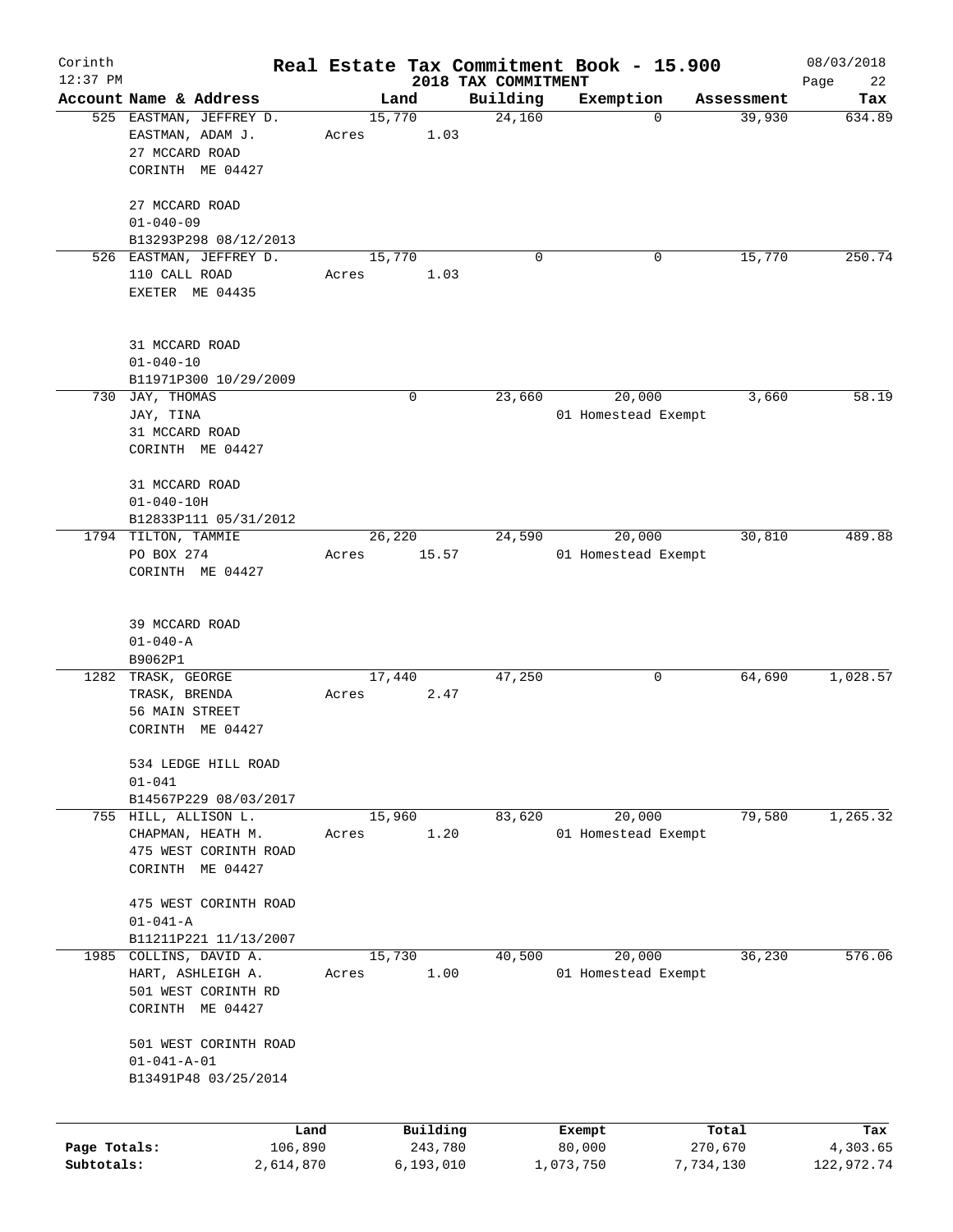| Corinth<br>$12:37$ PM |                                                                                          |       |                     | 2018 TAX COMMITMENT |                  | Real Estate Tax Commitment Book - 15.900 |                  | 08/03/2018        |
|-----------------------|------------------------------------------------------------------------------------------|-------|---------------------|---------------------|------------------|------------------------------------------|------------------|-------------------|
|                       | Account Name & Address                                                                   |       | Land                | Building            |                  | Exemption                                | Assessment       | Page<br>23<br>Tax |
|                       | 65 BARTLE, SATIN T.                                                                      |       | 18,050              | 18,930              |                  | 20,000                                   | 16,980           | 269.98            |
|                       | PO BOX 1744                                                                              | Acres |                     | 3.00                |                  | 01 Homestead Exempt                      |                  |                   |
|                       | BANGOR ME 04401                                                                          |       |                     |                     |                  |                                          |                  |                   |
|                       | 512 LEDGE HILL ROAD                                                                      |       |                     |                     |                  |                                          |                  |                   |
|                       | $01 - 041 - B$                                                                           |       |                     |                     |                  |                                          |                  |                   |
|                       | B14153P253 05/19/2016                                                                    |       |                     |                     |                  |                                          |                  |                   |
|                       | 1018 BARTLE, SATIN T.                                                                    |       | 9,180               |                     | $\Omega$         | 0                                        | 9,180            | 145.96            |
|                       | PO BOX 1744                                                                              | Acres |                     | 3.70                |                  |                                          |                  |                   |
|                       | BANGOR ME 04402-1744                                                                     |       |                     |                     |                  |                                          |                  |                   |
|                       | LEDGE HILL ROAD N/F<br>$01 - 041 - C$                                                    |       |                     |                     |                  |                                          |                  |                   |
|                       | B14153P253 05/19/2016                                                                    |       |                     |                     |                  |                                          |                  |                   |
|                       | 12 HASKELL, DARRELL D.<br>519 CHAMBERLAIN MEETING Acres<br>HOUSE ROAD<br>EXETER ME 04435 |       | 25,420              | 22,000<br>3.57      |                  | 0                                        | 47,420           | 753.98            |
|                       | 517 WEST CORINTH ROAD                                                                    |       |                     |                     |                  |                                          |                  |                   |
|                       | $01 - 041 - D$<br>B14602P141 09/08/2017                                                  |       |                     |                     |                  |                                          |                  |                   |
| 990                   | NORTHERN NEW ENGLAND                                                                     |       | 0                   | 2,300               |                  | 0                                        | 2,300            | 36.57             |
|                       | TELEPHONE                                                                                |       |                     |                     |                  |                                          |                  |                   |
|                       | C/O TAX DEPARTMENT                                                                       |       |                     |                     |                  |                                          |                  |                   |
|                       | 770 ELM STREET                                                                           |       |                     |                     |                  |                                          |                  |                   |
|                       | MANCHESTER NH 03101                                                                      |       |                     |                     |                  |                                          |                  |                   |
|                       |                                                                                          |       |                     |                     |                  |                                          |                  |                   |
|                       | WEST CORINTH ROAD                                                                        |       |                     |                     |                  |                                          |                  |                   |
|                       | $01 - 041 - D - 1H$                                                                      |       |                     |                     |                  |                                          |                  |                   |
|                       | 128 KYLE, JOSEPH L.                                                                      |       | 27,320              | 55,630              |                  | 20,000                                   | 62,950           | 1,000.91          |
|                       | KYLE, RENEE E.                                                                           | Acres | 10.99               |                     |                  | 01 Homestead Exempt                      |                  |                   |
|                       | 399 CENTER ST APT 2                                                                      |       |                     |                     |                  |                                          |                  |                   |
|                       | BANGOR ME 04401                                                                          |       |                     |                     |                  |                                          |                  |                   |
|                       |                                                                                          |       |                     |                     |                  |                                          |                  |                   |
|                       | 647 LEDGE HILL ROAD<br>$01 - 042$                                                        |       |                     |                     |                  |                                          |                  |                   |
|                       | B14356P293 12/08/2016                                                                    |       |                     |                     |                  |                                          |                  |                   |
|                       | 816 LORD, JEREMY                                                                         |       | 15,730              | 7,890               |                  | 20,000                                   | 3,620            | 57.56             |
|                       | 655 LEDGE HILL ROAD                                                                      | Acres |                     | 1.00                |                  | 01 Homestead Exempt                      |                  |                   |
|                       | CORINTH ME 04427                                                                         |       |                     |                     |                  |                                          |                  |                   |
|                       |                                                                                          |       |                     |                     |                  |                                          |                  |                   |
|                       |                                                                                          |       |                     |                     |                  |                                          |                  |                   |
|                       | 655 LEDGE HILL ROAD                                                                      |       |                     |                     |                  |                                          |                  |                   |
|                       | $01 - 042 - A$                                                                           |       |                     |                     |                  |                                          |                  |                   |
|                       | B13374P83 10/24/2013                                                                     |       |                     |                     |                  |                                          |                  |                   |
| 1353                  | GRONDIN JR, FREDERICK                                                                    |       | 15,740              | 42,200              |                  | 26,000                                   | 31,940           | 507.85            |
|                       | L.                                                                                       |       |                     |                     |                  |                                          |                  |                   |
|                       | 639 LEDGE HILL ROAD                                                                      | Acres |                     | 1.01                |                  | 01 Homestead Exempt                      |                  |                   |
|                       | CORINTH ME 04427                                                                         |       |                     |                     | 22 Veteran       |                                          |                  |                   |
|                       | 639 LEDGE HILL ROAD                                                                      |       |                     |                     |                  |                                          |                  |                   |
|                       | $01 - 042 - B$                                                                           |       |                     |                     |                  |                                          |                  |                   |
|                       | B9837P247 11/05/2004                                                                     |       |                     |                     |                  |                                          |                  |                   |
|                       |                                                                                          |       |                     |                     |                  |                                          |                  |                   |
| Page Totals:          | Land<br>111,440                                                                          |       | Building<br>148,950 |                     | Exempt<br>86,000 |                                          | Total<br>174,390 | Tax<br>2,772.81   |
| Subtotals:            | 2,726,310                                                                                |       | 6,341,960           |                     | 1,159,750        |                                          | 7,908,520        | 125,745.55        |
|                       |                                                                                          |       |                     |                     |                  |                                          |                  |                   |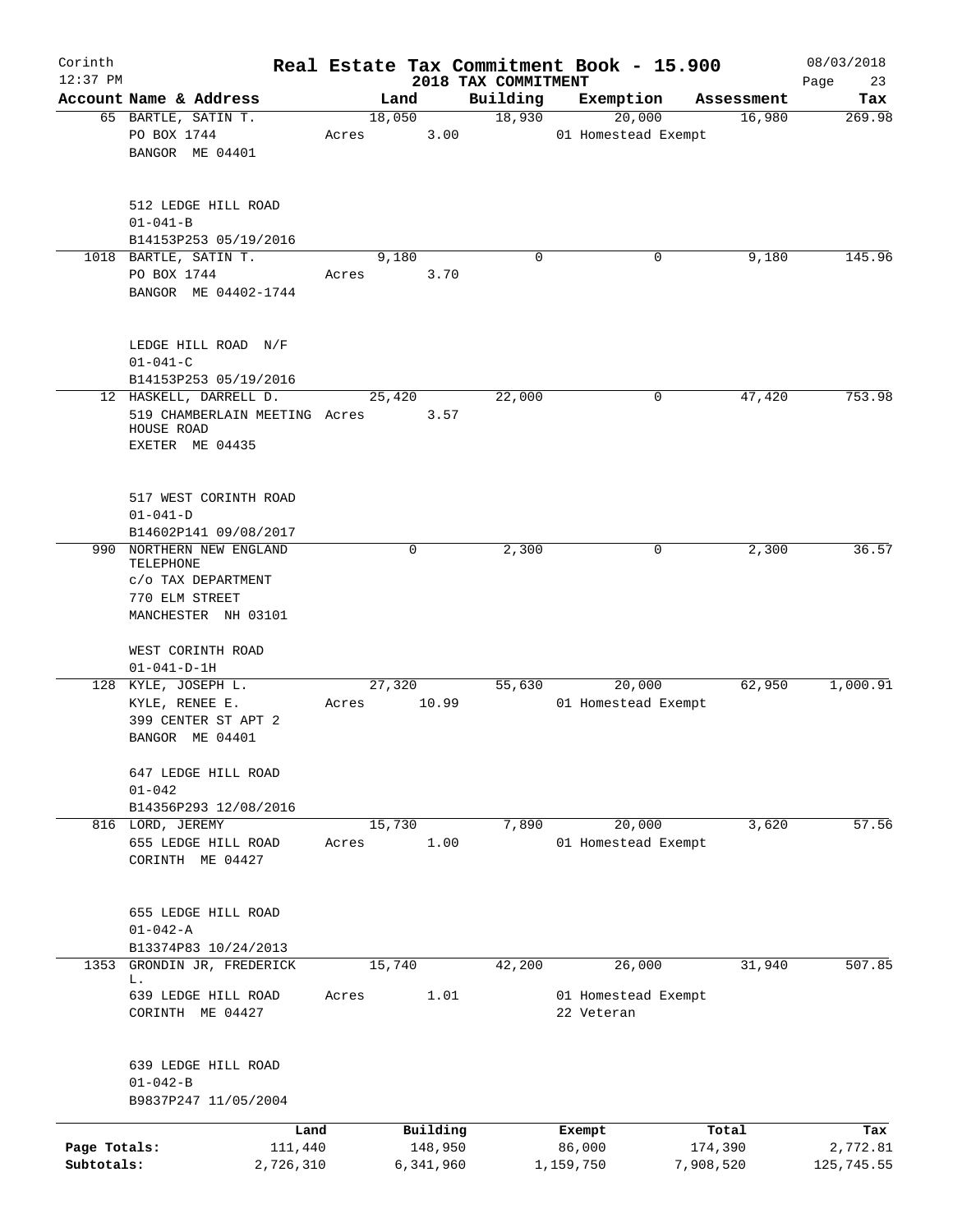| Corinth    |                                                                     |        |       |                     | Real Estate Tax Commitment Book - 15.900 |            | 08/03/2018 |
|------------|---------------------------------------------------------------------|--------|-------|---------------------|------------------------------------------|------------|------------|
| $12:37$ PM |                                                                     |        |       | 2018 TAX COMMITMENT |                                          |            | Page<br>24 |
|            | Account Name & Address                                              |        | Land  | Building            | Exemption                                | Assessment | Tax        |
|            | 963 ELRICH, CHERYL                                                  | 33,230 |       | 51,240              | 20,000                                   | 64,470     | 1,025.07   |
|            | 695 LEDGE HILL ROAD                                                 | Acres  | 25.30 |                     | 01 Homestead Exempt                      |            |            |
|            | CORINTH ME 04427                                                    |        |       |                     |                                          |            |            |
|            |                                                                     |        |       |                     |                                          |            |            |
|            | 695 LEDGE HILL ROAD                                                 |        |       |                     |                                          |            |            |
|            | $01 - 043$                                                          |        |       |                     |                                          |            |            |
|            | B13479P135 03/10/2014 B11173P34 10/19/2007<br>B10258P306 09/29/2005 |        |       |                     |                                          |            |            |
|            | 1254 STYMIEST, TRAVIS T.                                            | 31,720 |       | 23,350              | 0                                        | 55,070     | 875.61     |
|            | WALKER, TANYA                                                       | Acres  | 40.00 |                     |                                          |            |            |
|            | 39 PECAL LANE                                                       |        |       |                     |                                          |            |            |
|            | LEVANT ME 04456                                                     |        |       |                     |                                          |            |            |
|            | 691 LEDGE HILL ROAD                                                 |        |       |                     |                                          |            |            |
|            | $01 - 043 - A$                                                      |        |       |                     |                                          |            |            |
|            | B13075P40 01/23/2013                                                |        |       |                     |                                          |            |            |
|            | 1750 DIFFELL, THOMAS G &<br>LISA TRS                                | 37,650 |       | 203,850             | 20,000                                   | 221,500    | 3,521.85   |
|            | T.G. DIFFELL REV. LIV.<br>TRUST                                     | Acres  | 15.04 |                     | 01 Homestead Exempt                      |            |            |
|            | 851 MUDGETT ROAD                                                    |        |       |                     |                                          |            |            |
|            | CORINTH ME 04427                                                    |        |       |                     |                                          |            |            |
|            | 851 MUDGETT ROAD                                                    |        |       |                     |                                          |            |            |
|            | $01 - 044$                                                          |        |       |                     |                                          |            |            |
|            | B9622P80                                                            |        |       |                     |                                          |            |            |
|            | 1146 ROGERS, D. LYNN                                                | 11,420 |       | 0                   | 0                                        | 11,420     | 181.58     |
|            | 842 MUDGETT RD                                                      | Acres  | 2.50  |                     |                                          |            |            |
|            | LEVANT ME 04456                                                     |        |       |                     |                                          |            |            |
|            | MUDGETT ROAD                                                        |        |       |                     |                                          |            |            |
|            | $01 - 044 - B$                                                      |        |       |                     |                                          |            |            |
|            | B8211P303                                                           |        |       |                     |                                          |            |            |
|            | 1307 STYMIEST, ROBERT                                               | 14,040 |       | 0                   | 0                                        | 14,040     | 223.24     |
|            | 825 MUDGETT ROAD                                                    | Acres  | 7.85  |                     |                                          |            |            |
|            | CORINTH ME 04427                                                    |        |       |                     |                                          |            |            |
|            |                                                                     |        |       |                     |                                          |            |            |
|            | MUDGETT ROAD<br>$01 - 045$                                          |        |       |                     |                                          |            |            |
|            | B11423P262 06/05/2008 B3147P33                                      |        |       |                     |                                          |            |            |
|            | 1308 STYMIEST, ROBERT                                               | 18,200 |       | 29,470              | 20,000                                   | 27,670     | 439.95     |
|            | 825 MUDGETT ROAD                                                    | Acres  | 4.50  |                     | 01 Homestead Exempt                      |            |            |
|            | CORINTH ME 04427                                                    |        |       |                     |                                          |            |            |
|            |                                                                     |        |       |                     |                                          |            |            |
|            | 825 MUDGETT ROAD                                                    |        |       |                     |                                          |            |            |
|            | $01 - 046$                                                          |        |       |                     |                                          |            |            |
|            | B14061P235 01/21/2016 B11423P262 06/05/2008                         |        |       |                     |                                          |            |            |

|              | Land      | Building  | Exempt    | Total     | Tax        |
|--------------|-----------|-----------|-----------|-----------|------------|
| Page Totals: | ⊥46,260   | 307,910   | 60,000    | 394,170   | 6,267.30   |
| Subtotals:   | 2,872,570 | 6,649,870 | 1,219,750 | 8,302,690 | 132,012.85 |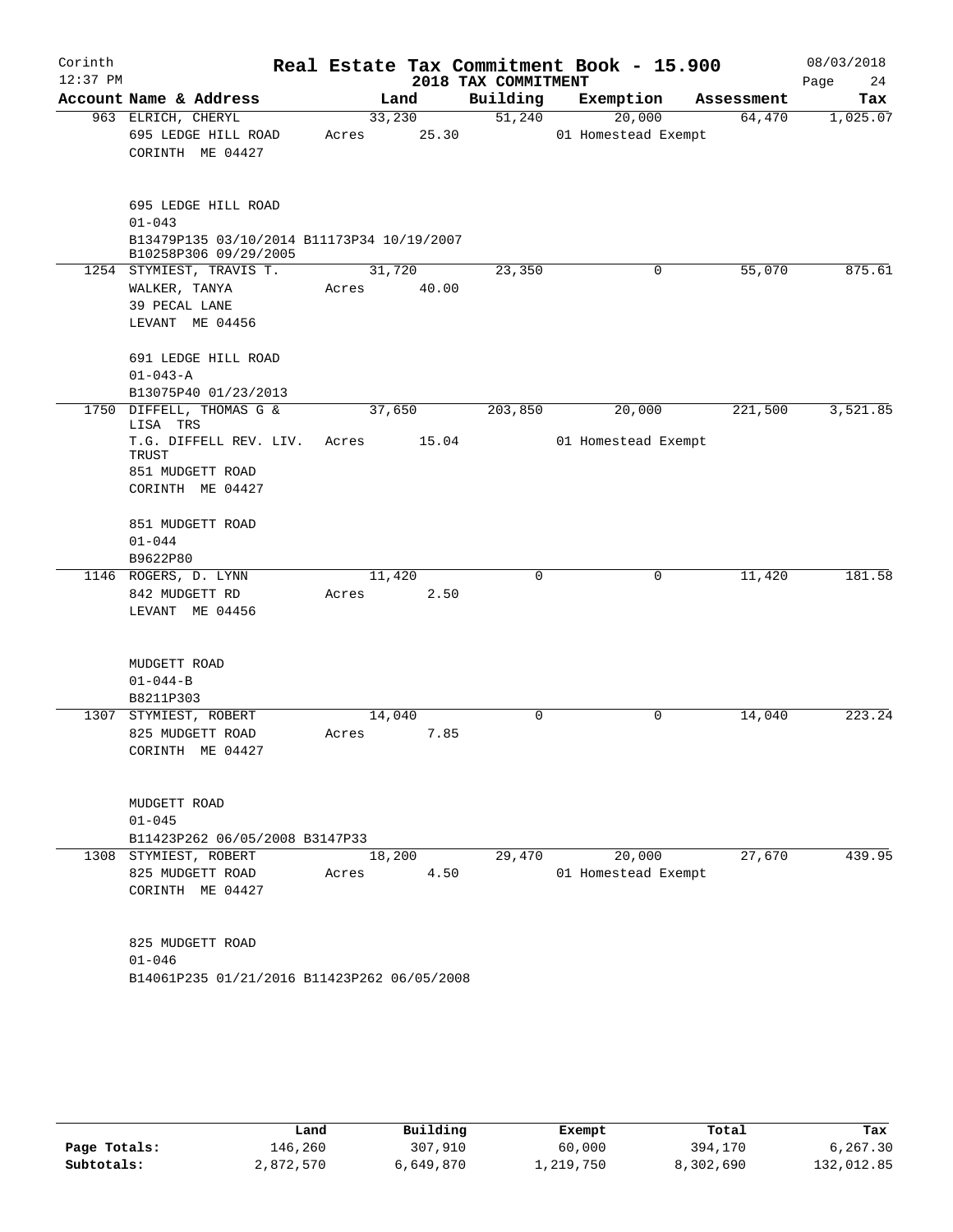| Corinth      |                                                                 |           |       |                 |                                 | Real Estate Tax Commitment Book - 15.900 |            | 08/03/2018        |
|--------------|-----------------------------------------------------------------|-----------|-------|-----------------|---------------------------------|------------------------------------------|------------|-------------------|
| $12:37$ PM   | Account Name & Address                                          |           |       | Land            | 2018 TAX COMMITMENT<br>Building | Exemption                                | Assessment | Page<br>25<br>Tax |
|              | 1805 DIFFELL, THOMAS G &                                        |           |       | 20,110          | $\mathbf 0$                     | $\Omega$                                 | 20,110     | 319.75            |
|              | LISA TRS<br>T.G. DIFFELL REV. LIV.<br>TRUST<br>851 MUDGETT ROAD |           | Acres | 18.63           |                                 |                                          |            |                   |
|              | CORINTH ME 04427                                                |           |       |                 |                                 |                                          |            |                   |
|              | MUDGETT ROAD                                                    |           |       |                 |                                 |                                          |            |                   |
|              | $01 - 047$<br>B9622P80                                          |           |       |                 |                                 |                                          |            |                   |
|              | 431 DOW, DAVID B.                                               |           |       | 32,990          | 121,500                         | 20,000                                   | 134,490    | 2,138.39          |
|              | DOW, GLENDA T.                                                  |           | Acres | 62.57           |                                 | 01 Homestead Exempt                      |            |                   |
|              | 817 MUDGETT ROAD<br>CORINTH ME 04427                            |           |       |                 |                                 |                                          |            |                   |
|              | 817 MUDGETT ROAD<br>$02 - 001$                                  |           |       |                 |                                 |                                          |            |                   |
|              | B4100P48                                                        |           |       |                 |                                 |                                          |            |                   |
|              | 172 MERRILL, KEVIN                                              |           |       | 38,210          | 26,650                          | 0                                        | 64,860     | 1,031.27          |
|              | 727 MUDGETT ROAD<br>CORINTH ME 04427                            |           | Acres | 79.98           |                                 |                                          |            |                   |
|              | 833 LEDGE HILL ROAD<br>$02 - 002$                               |           |       |                 |                                 |                                          |            |                   |
|              | B7225P200                                                       |           |       |                 |                                 |                                          |            |                   |
|              | 173 STYMIEST, RICKY L.<br>CAULKINS, MELINDA I.                  |           | Acres | 10,250<br>15.63 | 0                               | 0                                        | 10,250     | 162.98            |
|              | 281 NORTH ROAD<br>NEWBURGH ME 04444                             |           |       |                 |                                 |                                          |            |                   |
|              | MUDGETT ROAD<br>$02 - 002 - A$                                  |           |       |                 |                                 |                                          |            |                   |
|              | B10614P169 08/28/2006                                           |           |       |                 |                                 |                                          |            |                   |
|              | 788 KELLEY, DANIEL B.<br>KELLEY, SUSAN                          |           | Acres | 15,730<br>1.00  | 87,050                          | 20,000<br>01 Homestead Exempt            | 82,780     | 1,316.20          |
|              | PO BOX 107                                                      |           |       |                 |                                 |                                          |            |                   |
|              | CORINTH ME 04427                                                |           |       |                 |                                 |                                          |            |                   |
|              | 813 LEDGE HILL ROAD<br>$02 - 002 - B$                           |           |       |                 |                                 |                                          |            |                   |
|              | B12798P242 04/19/2012                                           |           |       |                 |                                 |                                          |            |                   |
|              | 831 LEAVITT, DEEDRA J.                                          |           |       | 16,890          | 136,240                         | 20,000                                   | 133,130    | 2,116.77          |
|              | 791 LEDGE HILL ROAD<br>CORINTH ME 04427                         |           | Acres | 2.00            |                                 | 01 Homestead Exempt                      |            |                   |
|              | 791 LEDGE HILL ROAD<br>$02 - 002 - C$                           |           |       |                 |                                 |                                          |            |                   |
|              | B12822P349 05/15/2012                                           |           |       |                 |                                 |                                          |            |                   |
|              | 39 RUSHLOW, COREY S.                                            |           |       | 15,730          | 119,010                         | 20,000                                   | 114,740    | 1,824.37          |
|              | RUSHLOW, JESSICA L.<br>780 MUDGETT RD.<br>CORINTH ME 04427      |           | Acres | 1.00            |                                 | 01 Homestead Exempt                      |            |                   |
|              | 789 MUDGETT ROAD<br>$02 - 002 - D$                              |           |       |                 |                                 |                                          |            |                   |
|              | B9643P196 11/22/2004                                            |           |       |                 |                                 |                                          |            |                   |
|              |                                                                 | Land      |       | Building        |                                 | Exempt                                   | Total      | Tax               |
| Page Totals: |                                                                 | 149,910   |       | 490,450         |                                 | 80,000                                   | 560,360    | 8,909.73          |
| Subtotals:   |                                                                 | 3,022,480 |       | 7,140,320       |                                 | 1,299,750                                | 8,863,050  | 140,922.58        |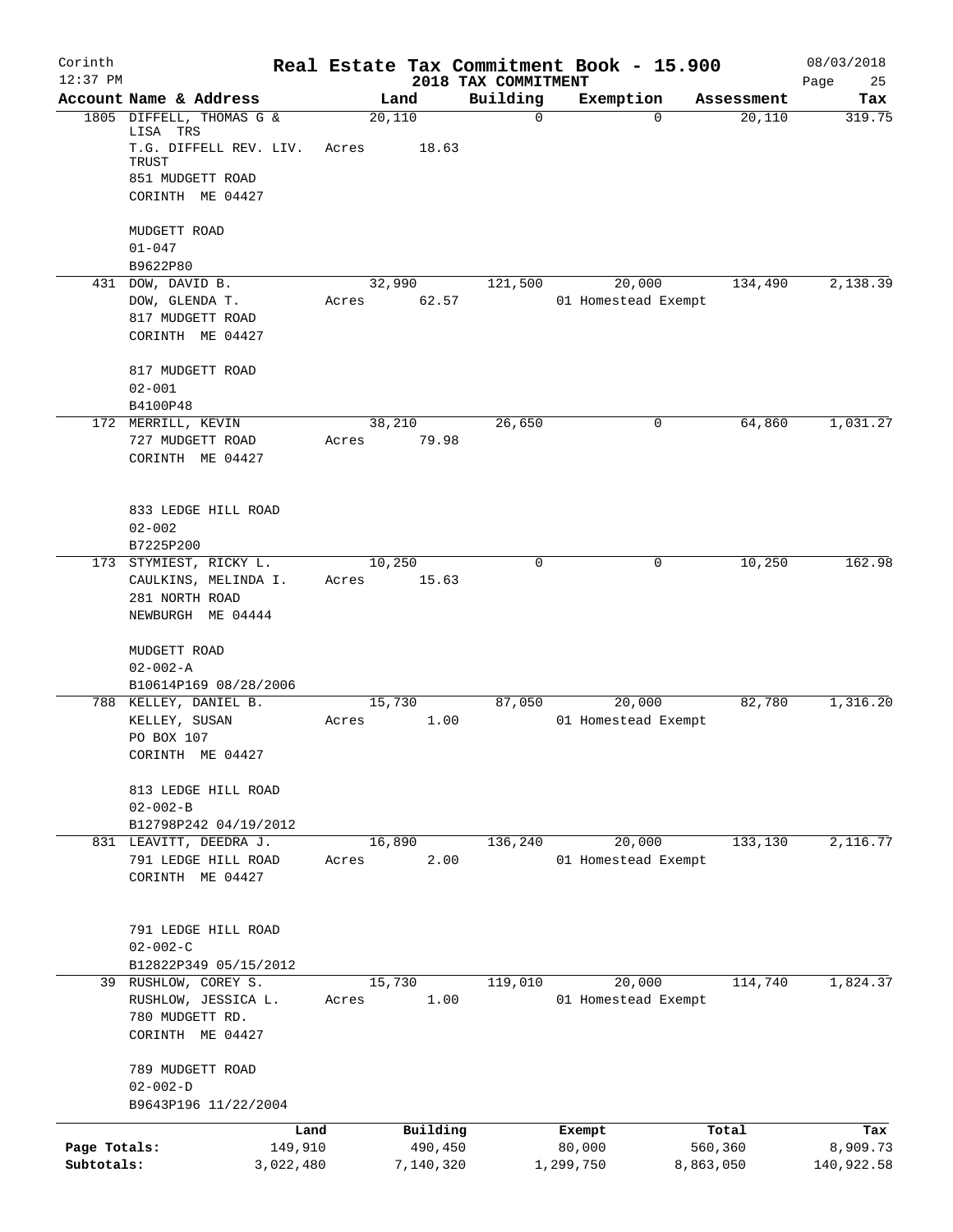| Corinth      |                                     |       |        |           |                                 | Real Estate Tax Commitment Book - 15.900 |                      | 08/03/2018        |
|--------------|-------------------------------------|-------|--------|-----------|---------------------------------|------------------------------------------|----------------------|-------------------|
| $12:37$ PM   | Account Name & Address              |       | Land   |           | 2018 TAX COMMITMENT<br>Building | Exemption                                | Assessment           | Page<br>26<br>Tax |
|              | 1346 THOMAS, CAROL JEAN             |       | 17,670 |           | 57,100                          | 20,000                                   | 54,770               | 870.84            |
|              | BOUCHARD, SHAWN A.                  | Acres |        | 4.00      |                                 | 01 Homestead Exempt                      |                      |                   |
|              | 781 MUDGETT ROAD                    |       |        |           |                                 |                                          |                      |                   |
|              | CORINTH ME 04427                    |       |        |           |                                 |                                          |                      |                   |
|              |                                     |       |        |           |                                 |                                          |                      |                   |
|              | 781 MUDGETT ROAD                    |       |        |           |                                 |                                          |                      |                   |
|              | $02 - 002 - E$                      |       |        |           |                                 |                                          |                      |                   |
|              | B8709P269                           |       |        |           |                                 |                                          |                      |                   |
|              | 1624 MCCULLOUGH, CLARENCE           |       | 9,540  |           | 0                               | 0                                        | 9,540                | 151.69            |
|              | 80 CLARK RD                         | Acres |        | 2.02      |                                 |                                          |                      |                   |
|              | KENDUSKEAG ME 04450                 |       |        |           |                                 |                                          |                      |                   |
|              |                                     |       |        |           |                                 |                                          |                      |                   |
|              | MUDGETT ROAD                        |       |        |           |                                 |                                          |                      |                   |
|              | $02 - 003$                          |       |        |           |                                 |                                          |                      |                   |
|              | B7225P198                           |       |        |           |                                 |                                          |                      |                   |
|              | 1724 MERRILL, KEVIN                 |       | 18,720 |           | 134,630                         | 20,000                                   | $1\overline{33,350}$ | 2,120.27          |
|              | MERRILL, TRACI                      | Acres |        | 5.00      |                                 | 01 Homestead Exempt                      |                      |                   |
|              | 727 MUDGETT ROAD                    |       |        |           |                                 |                                          |                      |                   |
|              | CORINTH ME 04427                    |       |        |           |                                 |                                          |                      |                   |
|              |                                     |       |        |           |                                 |                                          |                      |                   |
|              | 727 MUDGETT ROAD                    |       |        |           |                                 |                                          |                      |                   |
|              | $02 - 003 - A$                      |       |        |           |                                 |                                          |                      |                   |
|              | B8045P261                           |       |        |           |                                 |                                          |                      |                   |
|              | 304 CLEMENT, DWAIN G.               |       | 17,510 |           | 64,270                          | 20,000                                   | 61,780               | 982.30            |
|              | CLEMENT, WAYNE V.                   | Acres |        | 2.53      |                                 | 01 Homestead Exempt                      |                      |                   |
|              | 611 MUDGETT ROAD                    |       |        |           |                                 |                                          |                      |                   |
|              | CORINTH ME 04427                    |       |        |           |                                 |                                          |                      |                   |
|              | 611 MUDGETT ROAD                    |       |        |           |                                 |                                          |                      |                   |
|              | $02 - 004$                          |       |        |           |                                 |                                          |                      |                   |
|              | B5827P202 03/28/1995                |       |        |           |                                 |                                          |                      |                   |
|              | 1903 MOODY, DANA S.                 |       | 22,880 |           | 217,360                         | 20,000                                   | 220,240              | 3,501.82          |
|              | MOODY, VICTORIA W.                  | Acres |        | 7.16      |                                 | 01 Homestead Exempt                      |                      |                   |
|              | 585 MUDGETT RD.                     |       |        |           |                                 |                                          |                      |                   |
|              | CORINTH ME 04427                    |       |        |           |                                 |                                          |                      |                   |
|              |                                     |       |        |           |                                 |                                          |                      |                   |
|              | 585 MUDGETT ROAD<br>$02 - 004 - 01$ |       |        |           |                                 |                                          |                      |                   |
|              | B10536P293 07/17/2006               |       |        |           |                                 |                                          |                      |                   |
|              | 215 MOODY, MATHEW D.                |       | 17,380 |           | 247,550                         | 20,000                                   | 244,930              | 3,894.39          |
|              | MOODY, MELISSA M.                   | Acres |        | 2.42      |                                 | 01 Homestead Exempt                      |                      |                   |
|              | 589 MUDGETT RD.                     |       |        |           |                                 |                                          |                      |                   |
|              | CORINTH ME 04427                    |       |        |           |                                 |                                          |                      |                   |
|              |                                     |       |        |           |                                 |                                          |                      |                   |
|              | 589 MUDGETT ROAD                    |       |        |           |                                 |                                          |                      |                   |
|              | $02 - 004 - 01 - A$                 |       |        |           |                                 |                                          |                      |                   |
|              | B14105P270 03/22/2016               |       |        |           |                                 |                                          |                      |                   |
| 402          | CONNOLLY, JOSEPH D.                 |       | 37,550 |           | 162,510                         | 20,000                                   | 180,060              | 2,862.95          |
|              | CONNOLLY, SUSAN M.                  | Acres |        | 7.25      |                                 | 01 Homestead Exempt                      |                      |                   |
|              | 950 LEDGE HILL ROAD                 |       |        |           |                                 |                                          |                      |                   |
|              | CORINTH ME 04427                    |       |        |           |                                 |                                          |                      |                   |
|              | 950 LEDGE HILL ROAD                 |       |        |           |                                 |                                          |                      |                   |
|              | $02 - 005$                          |       |        |           |                                 |                                          |                      |                   |
|              | B11099P109 08/22/2007               |       |        |           |                                 |                                          |                      |                   |
|              |                                     |       |        |           |                                 |                                          |                      |                   |
|              | Land                                |       |        | Building  |                                 | Exempt                                   | Total                | Tax               |
| Page Totals: | 141,250                             |       |        | 883,420   |                                 | 120,000                                  | 904,670              | 14,384.26         |
| Subtotals:   | 3,163,730                           |       |        | 8,023,740 |                                 | 1,419,750                                | 9,767,720            | 155,306.84        |
|              |                                     |       |        |           |                                 |                                          |                      |                   |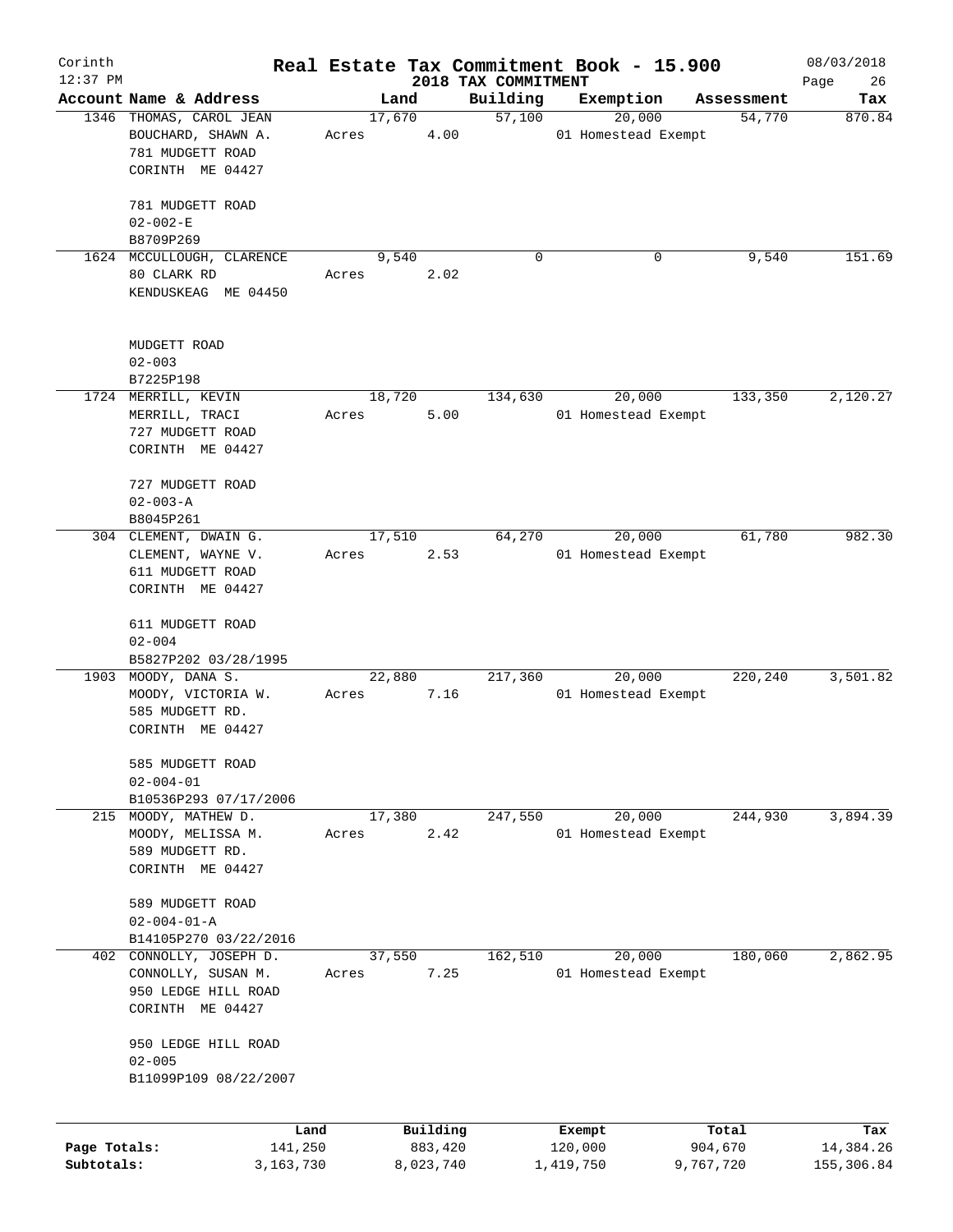| Corinth      |                                                    |         |                |                         | Real Estate Tax Commitment Book - 15.900 |                      | 08/03/2018    |
|--------------|----------------------------------------------------|---------|----------------|-------------------------|------------------------------------------|----------------------|---------------|
| $12:37$ PM   |                                                    |         |                | 2018 TAX COMMITMENT     |                                          |                      | Page<br>27    |
|              | Account Name & Address<br>292 EASTMAN, CHRISTOPHER |         | Land<br>26,900 | Building<br>$\mathbf 0$ | Exemption<br>$\Omega$                    | Assessment<br>26,900 | Tax<br>427.71 |
|              | EASTMAN, JULIE<br>507 LEDGE HILL ROAD              | Acres   | 43.00          |                         |                                          |                      |               |
|              | CORINTH ME 04427                                   |         |                |                         |                                          |                      |               |
|              | LEDGE HILL ROAD<br>$02 - 005 - A$                  |         |                |                         |                                          |                      |               |
|              | B14566P197 07/28/2017                              |         |                |                         |                                          |                      |               |
|              | 310 HARLOW, DEAN F.                                |         | 26,530         | 72,830                  | 26,000                                   | 73,360               | 1,166.42      |
|              | 923 LEDGE HILL ROAD<br>CORINTH ME 04427            | Acres   | 16.00          |                         | 01 Homestead Exempt<br>22 Veteran        |                      |               |
|              | 923 LEDGE HILL ROAD<br>$02 - 006$                  |         |                |                         |                                          |                      |               |
|              | B6882P11                                           |         |                |                         |                                          |                      |               |
|              | 423 DORR, KATHRYN D.                               |         | 12,340         | 48,020                  | 20,000                                   | 40,360               | 641.72        |
|              | 17 LAUREL LANE<br>SOMERSWORTH NH 03878             | Acres   | 0.50           |                         | 01 Homestead Exempt                      |                      |               |
|              | 905 LEDGE HILL ROAD                                |         |                |                         |                                          |                      |               |
|              | $02 - 007$                                         |         |                |                         |                                          |                      |               |
|              | B10575P96 07/28/2006 B4042P308                     |         |                |                         |                                          |                      |               |
|              | 424 DORR, KATHRYN D.                               |         | 22,050         | $\Omega$                | 0                                        | 22,050               | 350.60        |
|              | 17 LAUREL LANE<br>SOMERSWORTH NH 03878             | Acres   | 6.45           |                         |                                          |                      |               |
|              |                                                    |         |                |                         |                                          |                      |               |
|              | LEDGE HILL ROAD                                    |         |                |                         |                                          |                      |               |
|              | $02 - 008$                                         |         |                |                         |                                          |                      |               |
|              | B10575P94 07/28/2006 B4042P310                     |         |                |                         |                                          |                      |               |
|              | 1959 ALLARD, KYLE T.                               |         | 25,840         | 26,250                  | 20,000                                   | 32,090               | 510.23        |
|              | ALLARD, AMANDA                                     | Acres   | 18.15          |                         | 01 Homestead Exempt                      |                      |               |
|              | 693 MUDGETT ROAD<br>CORINTH ME 04427               |         |                |                         |                                          |                      |               |
|              |                                                    |         |                |                         |                                          |                      |               |
|              | 693 MUDGETT ROAD                                   |         |                |                         |                                          |                      |               |
|              | $02 - 008 - 01$                                    |         |                |                         |                                          |                      |               |
|              | B14678P187 11/27/2017                              |         |                |                         |                                          |                      |               |
| 1216         | SCRIPTURE, LANCE R.                                |         | 14,520         | 53,940                  | 20,000                                   | 48,460               | 770.51        |
|              | SCRIPTURE, JENNIFER L.                             | Acres   | 1.00           |                         | 01 Homestead Exempt                      |                      |               |
|              | 667 MUDGETT ROAD                                   |         |                |                         |                                          |                      |               |
|              | CORINTH ME 04427                                   |         |                |                         |                                          |                      |               |
|              | 667 MUDGETT ROAD                                   |         |                |                         |                                          |                      |               |
|              | $02 - 008 - A$                                     |         |                |                         |                                          |                      |               |
|              | B8446P345                                          |         |                |                         |                                          |                      |               |
| 1366         | THUL, MICHAEL R.                                   |         | 21,070         | 53,040                  | 26,000                                   | 48,110               | 764.95        |
|              | THUL, PATRICIA J.                                  | Acres   | 5.60           |                         | 01 Homestead Exempt                      |                      |               |
|              | 901 LEDGE HILL ROAD                                |         |                |                         | 22 Veteran                               |                      |               |
|              | CORINTH ME 04427                                   |         |                |                         |                                          |                      |               |
|              | 901 LEDGE HILL ROAD                                |         |                |                         |                                          |                      |               |
|              | $02 - 008 - B$                                     |         |                |                         |                                          |                      |               |
|              | B3603P236                                          |         |                |                         |                                          |                      |               |
|              |                                                    | Land    | Building       |                         | Exempt                                   | Total                | Tax           |
| Page Totals: |                                                    | 149,250 | 254,080        |                         | 112,000                                  | 291,330              | 4,632.14      |
| Subtotals:   | 3,312,980                                          |         | 8,277,820      |                         | 1,531,750                                | 10,059,050           | 159,938.98    |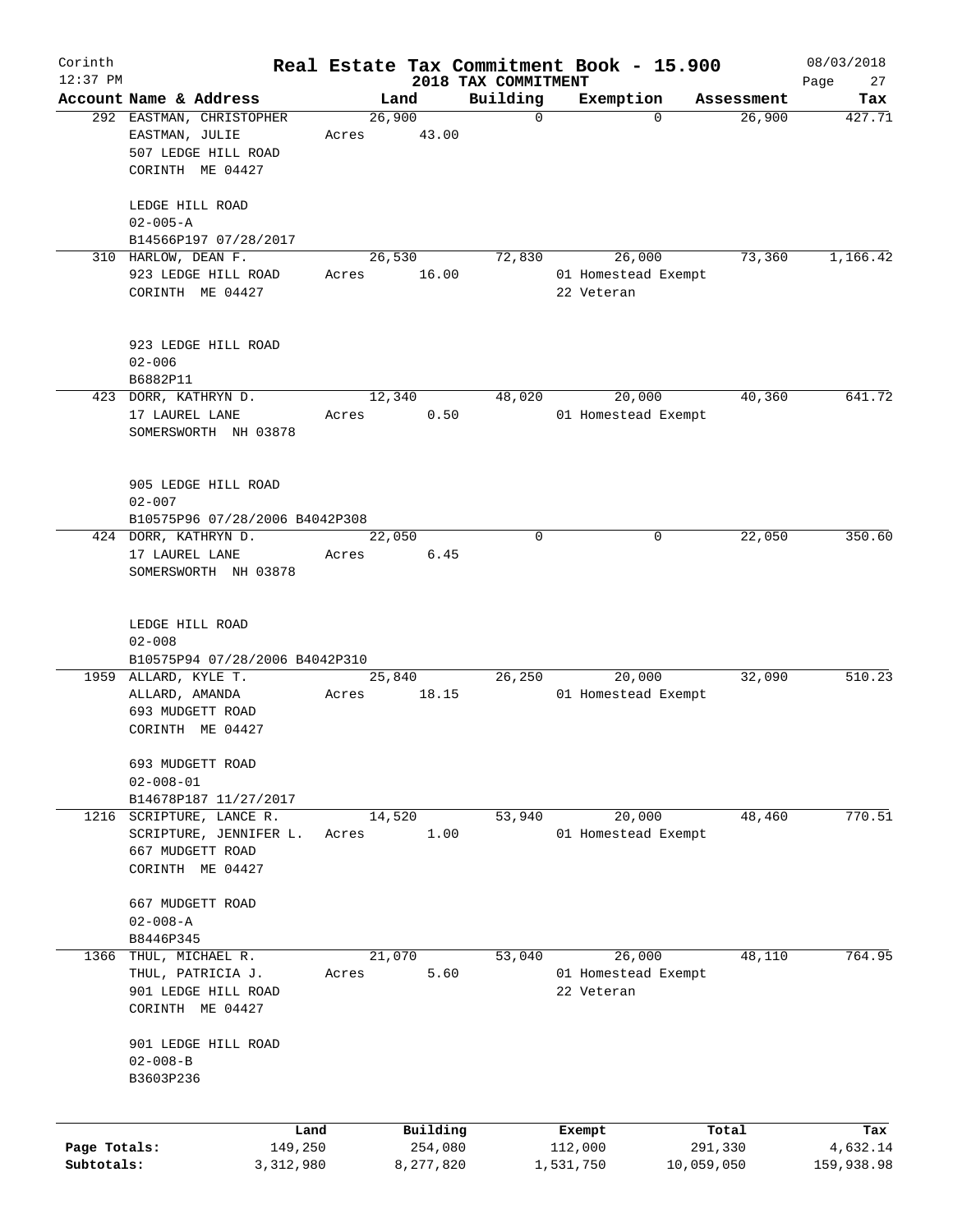| Corinth<br>$12:37$ PM |                          |       |           | 2018 TAX COMMITMENT | Real Estate Tax Commitment Book - 15.900 |            | 08/03/2018<br>Page<br>28 |
|-----------------------|--------------------------|-------|-----------|---------------------|------------------------------------------|------------|--------------------------|
|                       | Account Name & Address   |       | Land      | Building            | Exemption                                | Assessment | Tax                      |
|                       | 942 MILLER, MARTIN C     |       | 16,660    | 33,860              | 20,000                                   | 30,520     | 485.27                   |
|                       | MILLER, LAURIE           | Acres | 1.80      |                     | 01 Homestead Exempt                      |            |                          |
|                       | 871 LEDGE HILL ROAD      |       |           |                     |                                          |            |                          |
|                       | CORINTH ME 04427         |       |           |                     |                                          |            |                          |
|                       |                          |       |           |                     |                                          |            |                          |
|                       | 871 LEDGE HILL ROAD      |       |           |                     |                                          |            |                          |
|                       | $02 - 008 - C$           |       |           |                     |                                          |            |                          |
|                       | B13389P127 08/24/2013    |       |           |                     |                                          |            |                          |
|                       | 253 CARON, MICHAEL       |       | 25,770    | 0                   | 0                                        | 25,770     | 409.74                   |
|                       |                          | Acres |           |                     |                                          |            |                          |
|                       | 30 YOUNG DRIVE           |       | 40.25     |                     |                                          |            |                          |
|                       | WINTERPORT ME 04496      |       |           |                     |                                          |            |                          |
|                       |                          |       |           |                     |                                          |            |                          |
|                       |                          |       |           |                     |                                          |            |                          |
|                       | LEDGE HILL ROAD          |       |           |                     |                                          |            |                          |
|                       | $02 - 009$               |       |           |                     |                                          |            |                          |
|                       | B6387P229                |       |           |                     |                                          |            |                          |
|                       | 804 KOUSKY, DAVID G.     |       | 31,720    | 131,910             | 20,000                                   | 143,630    | 2, 283.72                |
|                       | KOUSKY, MILDRED          | Acres | 40.00     |                     | 01 Homestead Exempt                      |            |                          |
|                       | 880 LEDGE HILL ROAD      |       |           |                     |                                          |            |                          |
|                       | CORINTH ME 04427         |       |           |                     |                                          |            |                          |
|                       |                          |       |           |                     |                                          |            |                          |
|                       | 880 LEDGE HILL ROAD      |       |           |                     |                                          |            |                          |
|                       | $02 - 009 - A$           |       |           |                     |                                          |            |                          |
|                       | B3231P323 09/30/1981     |       |           |                     |                                          |            |                          |
|                       | 1550 GRIFFIN, ANTHONY M. |       | 20,370    | 85,830              | 20,000                                   | 86,200     | 1,370.58                 |
|                       | MAYO, BARBIE J.          | Acres | 5.00      |                     | 01 Homestead Exempt                      |            |                          |
|                       | 848 LEDGE HILL ROAD      |       |           |                     |                                          |            |                          |
|                       | CORINTH ME 04427         |       |           |                     |                                          |            |                          |
|                       |                          |       |           |                     |                                          |            |                          |
|                       | 848 LEDGE HILL ROAD      |       |           |                     |                                          |            |                          |
|                       | $02 - 009 - B$           |       |           |                     |                                          |            |                          |
|                       | B12652P330 11/10/2011    |       |           |                     |                                          |            |                          |
|                       | 1848 LENNON, GRANT O.    |       | 17,760    | 36,440              | 0                                        | 54,200     | 861.78                   |
|                       | LENNON, NANCY E.         | Acres | 2.75      |                     |                                          |            |                          |
|                       | 870 LEDGE HILL ROAD      |       |           |                     |                                          |            |                          |
|                       | CORINTH ME 04427         |       |           |                     |                                          |            |                          |
|                       |                          |       |           |                     |                                          |            |                          |
|                       | 870 LEDGE HILL ROAD      |       |           |                     |                                          |            |                          |
|                       | $02 - 009 - C$           |       |           |                     |                                          |            |                          |
|                       | B12291P339 10/15/2010    |       |           |                     |                                          |            |                          |
| 1528                  | WISEMAN, ROBERT E.       |       | 14,820    | 0                   | 0                                        | 14,820     | 235.64                   |
|                       | 776 LEDGE HILL ROAD      | Acres | 5.43      |                     |                                          |            |                          |
|                       | CORINTH ME 04427         |       |           |                     |                                          |            |                          |
|                       |                          |       |           |                     |                                          |            |                          |
|                       |                          |       |           |                     |                                          |            |                          |
|                       | LEDGE HILL ROAD          |       |           |                     |                                          |            |                          |
|                       | $02 - 011$               |       |           |                     |                                          |            |                          |
|                       | B10533P9 06/22/2006      |       |           |                     |                                          |            |                          |
| 1950                  | WISEMAN, MARK            |       | 16,390    | 106,090             | 20,000                                   | 102,480    | 1,629.43                 |
|                       | 759 LEDGE HILL ROAD      | Acres | 1.57      |                     | 01 Homestead Exempt                      |            |                          |
|                       | CORINTH ME 04427         |       |           |                     |                                          |            |                          |
|                       |                          |       |           |                     |                                          |            |                          |
|                       |                          |       |           |                     |                                          |            |                          |
|                       |                          |       |           |                     |                                          |            |                          |
|                       | 759 LEDGE HILL ROAD      |       |           |                     |                                          |            |                          |
|                       | $02 - 011 - A$           |       |           |                     |                                          |            |                          |
|                       | B10533P12 07/14/2006     |       |           |                     |                                          |            |                          |
|                       |                          |       |           |                     |                                          |            |                          |
|                       |                          |       |           |                     |                                          |            |                          |
|                       | Land                     |       | Building  |                     | Exempt                                   | Total      | Tax                      |
| Page Totals:          | 143,490                  |       | 394,130   |                     | 80,000                                   | 457,620    | 7,276.16                 |
| Subtotals:            | 3,456,470                |       | 8,671,950 |                     | 1,611,750                                | 10,516,670 | 167, 215.14              |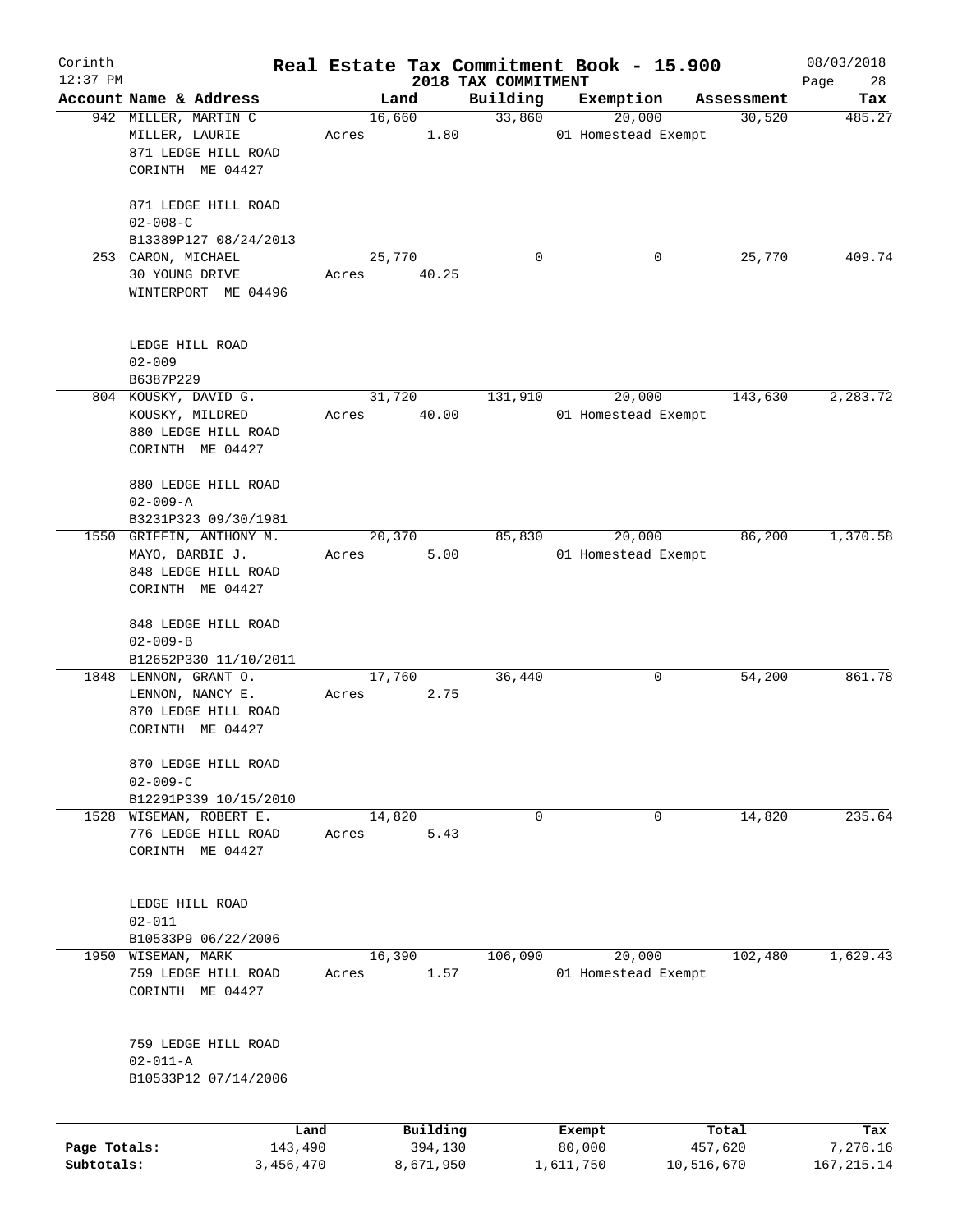| Corinth                    |                                                                            |       |                      |                                 | Real Estate Tax Commitment Book - 15.900 |                       | 08/03/2018             |
|----------------------------|----------------------------------------------------------------------------|-------|----------------------|---------------------------------|------------------------------------------|-----------------------|------------------------|
| $12:37$ PM                 | Account Name & Address                                                     |       | Land                 | 2018 TAX COMMITMENT<br>Building | Exemption                                | Assessment            | 29<br>Page             |
|                            | 216 TULLER, JEDEDIAH JACK                                                  |       | 19,150               | 43,530                          | $\mathbf 0$                              | 62,680                | Tax<br>996.61          |
|                            | 21A BACON ROAD<br>CHARLESTION ME 04422                                     | Acres | 3.95                 |                                 |                                          |                       |                        |
|                            | 804 LEDGE HILL ROAD<br>$02 - 012$                                          |       |                      |                                 |                                          |                       |                        |
|                            | B13050P254 12/26/2012                                                      |       |                      |                                 |                                          |                       |                        |
|                            | 1529 WISEMAN, ROBERT E.<br>776 LEDGE HILL ROAD<br>CORINTH ME 04427         | Acres | 26,120<br>9.96       | 77,490                          | 20,000<br>01 Homestead Exempt            | 83,610                | 1,329.40               |
|                            | 776 LEDGE HILL ROAD<br>$02 - 012 - A$                                      |       |                      |                                 |                                          |                       |                        |
|                            | B10533P9 06/22/2006<br>890 MARTIN, RUSSELL A.                              |       | 16,890               | 88,850                          | 26,000                                   | 79,740                | 1,267.87               |
|                            | MARTIN, ROBERTA P.<br>796 LEDGE HILL ROAD<br>CORINTH ME 04427              | Acres | 2.00                 |                                 | 01 Homestead Exempt<br>22 Veteran        |                       |                        |
|                            | 796 LEDGE HILL ROAD<br>$02 - 012 - B$<br>B2612P93                          |       |                      |                                 |                                          |                       |                        |
|                            | 1710 MITCHELL, CASSANDRA L.                                                |       | 21,940               | 114,320                         | 20,000                                   | 116,260               | 1,848.53               |
|                            | 748 LEDGE HILL ROAD<br>CORINTH ME 04427                                    | Acres | 15.54                |                                 | 01 Homestead Exempt                      |                       |                        |
|                            | 748 LEDGE HILL ROAD<br>$02 - 012 - C$                                      |       |                      |                                 |                                          |                       |                        |
|                            | B12695P287 12/17/2011                                                      |       |                      |                                 |                                          |                       |                        |
|                            | 2098 BURBY, GREGORY L.<br>227 HORNBEAM WAY<br>BANGOR ME 04401              | Acres | 43,690<br>163.40     | $\mathbf 0$                     | 0                                        | 43,690                | 694.67                 |
|                            | LEDGE HILL ROAD<br>$02 - 012 - D$                                          |       |                      |                                 |                                          |                       |                        |
|                            | B13815P202 04/27/2015                                                      |       |                      |                                 |                                          |                       |                        |
|                            | 95 BEAN, WENDELL M.<br>BEAN, LINDA A.<br>P. O. BOX 186<br>CORINTH ME 04427 | Acres | 25,240<br>12.85      | 72,080                          | 20,000<br>01 Homestead Exempt            | 77,320                | 1,229.39               |
|                            | 703 LEDGE HILL ROAD<br>$02 - 013$                                          |       |                      |                                 |                                          |                       |                        |
|                            | B4029P212                                                                  |       |                      |                                 |                                          |                       |                        |
| 893                        | THIBODEAU, NIKKI J.<br>686 LEDGE HILL ROAD<br>CORINTH ME 04427             | Acres | 18,330<br>11.20      | 0                               | 0                                        | 18,330                | 291.45                 |
|                            | LEDGE HILL ROAD<br>$02 - 014$<br>B8438P192                                 |       |                      |                                 |                                          |                       |                        |
|                            | Land                                                                       |       | Building             |                                 | Exempt                                   | Total                 | Tax                    |
| Page Totals:<br>Subtotals: | 171,360<br>3,627,830                                                       |       | 396,270<br>9,068,220 |                                 | 86,000<br>1,697,750                      | 481,630<br>10,998,300 | 7,657.92<br>174,873.06 |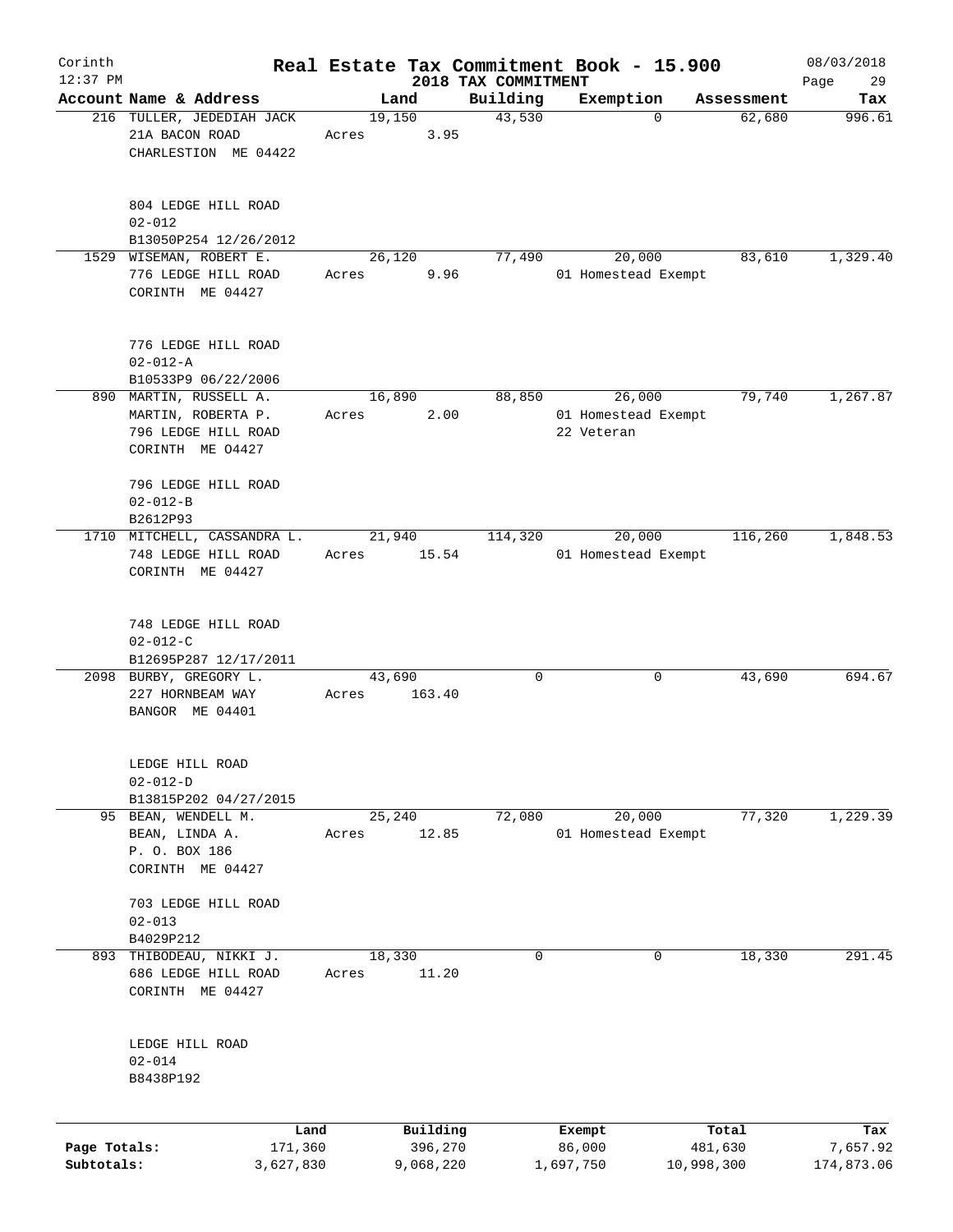| Corinth      |                                                                                              |       |                     |                                 | Real Estate Tax Commitment Book - 15.900 |                  | 08/03/2018        |
|--------------|----------------------------------------------------------------------------------------------|-------|---------------------|---------------------------------|------------------------------------------|------------------|-------------------|
| $12:37$ PM   | Account Name & Address                                                                       |       | Land                | 2018 TAX COMMITMENT<br>Building | Exemption                                | Assessment       | Page<br>30<br>Tax |
|              | 1746 THIBODEAU, NIKKI J.                                                                     |       | 17,820              | 78,780                          | 20,000                                   | 76,600           | 1,217.94          |
|              | 686 LEDGE HILL ROAD<br>CORINTH ME 04427                                                      | Acres | 2.80                |                                 | 01 Homestead Exempt                      |                  |                   |
|              | 686 LEDGE HILL ROAD<br>$02 - 014 - A$                                                        |       |                     |                                 |                                          |                  |                   |
|              | B8438P168                                                                                    |       |                     |                                 |                                          |                  |                   |
| 427          | DOUGLAS, ROBERT M.<br>662 LEDGE HILL ROAD<br>CORINTH ME 04427                                | Acres | 30,710<br>21.80     | 27,080                          | 20,000<br>01 Homestead Exempt            | 37,790           | 600.86            |
|              | 662 LEDGE HILL ROAD<br>$02 - 017$<br>B6590P269                                               |       |                     |                                 |                                          |                  |                   |
|              | 676 HANSEN, SUSAN V.                                                                         |       | 26,260              | 23,530                          | 20,000                                   | 29,790           | 473.66            |
|              | 632 LEDGE HILL ROAD<br>CORINTH ME 04427                                                      | Acres | 10.08               |                                 | 01 Homestead Exempt                      |                  |                   |
|              | 632 LEDGE HILL ROAD<br>$02 - 017 - C$<br>B7556P239                                           |       |                     |                                 |                                          |                  |                   |
|              | 1802 IVEY, JOSH                                                                              |       | 15,870              | 67,870                          | 20,000                                   | 63,740           | 1,013.47          |
|              | IVEY, ELISSA<br>644 LEDGE HILL RD<br>CORINTH ME 04427                                        | Acres | 1.12                |                                 | 01 Homestead Exempt                      |                  |                   |
|              | 644 LEDGE HILL ROAD<br>$02 - 017 - D$                                                        |       |                     |                                 |                                          |                  |                   |
|              | B14399P137 01/25/2017                                                                        |       |                     |                                 |                                          |                  |                   |
|              | 821 LATOURETTE, RONALD E.<br>LATOURETTE, RUTH ANN<br>586 LEDGE HILL ROAD<br>CORINTH ME 04427 | Acres | 52,580<br>66.00     | 69,250                          | 20,000<br>01 Homestead Exempt            | 101,830          | 1,619.10          |
|              | 586 LEDGE HILL ROAD<br>$02 - 018$                                                            |       |                     |                                 |                                          |                  |                   |
|              | B2113P222                                                                                    |       |                     |                                 |                                          |                  |                   |
|              | 822 LATOURETTE JR, RONALD<br>Ε.<br>614 LEDGE HILL ROAD<br>CORINTH ME 04427                   |       | 0                   | 34,600                          | 20,000<br>01 Homestead Exempt            | 14,600           | 232.14            |
|              | 614 LEDGE HILL ROAD<br>$02 - 018 - 01H$                                                      |       |                     |                                 |                                          |                  |                   |
|              | 1789 CONDE, JORGE B<br>570 LEDGE HILL ROAD<br>CORINTH ME 04427                               | Acres | 9,400<br>0.23       | 36,760                          | 0                                        | 46,160           | 733.94            |
|              | 574 LEDGE HILL ROAD<br>$02 - 019$<br>B8972P72                                                |       |                     |                                 |                                          |                  |                   |
|              |                                                                                              |       |                     |                                 |                                          |                  |                   |
| Page Totals: | Land<br>152,640                                                                              |       | Building<br>337,870 |                                 | Exempt<br>120,000                        | Total<br>370,510 | Tax<br>5,891.11   |
| Subtotals:   | 3,780,470                                                                                    |       | 9,406,090           |                                 | 1,817,750                                | 11,368,810       | 180,764.17        |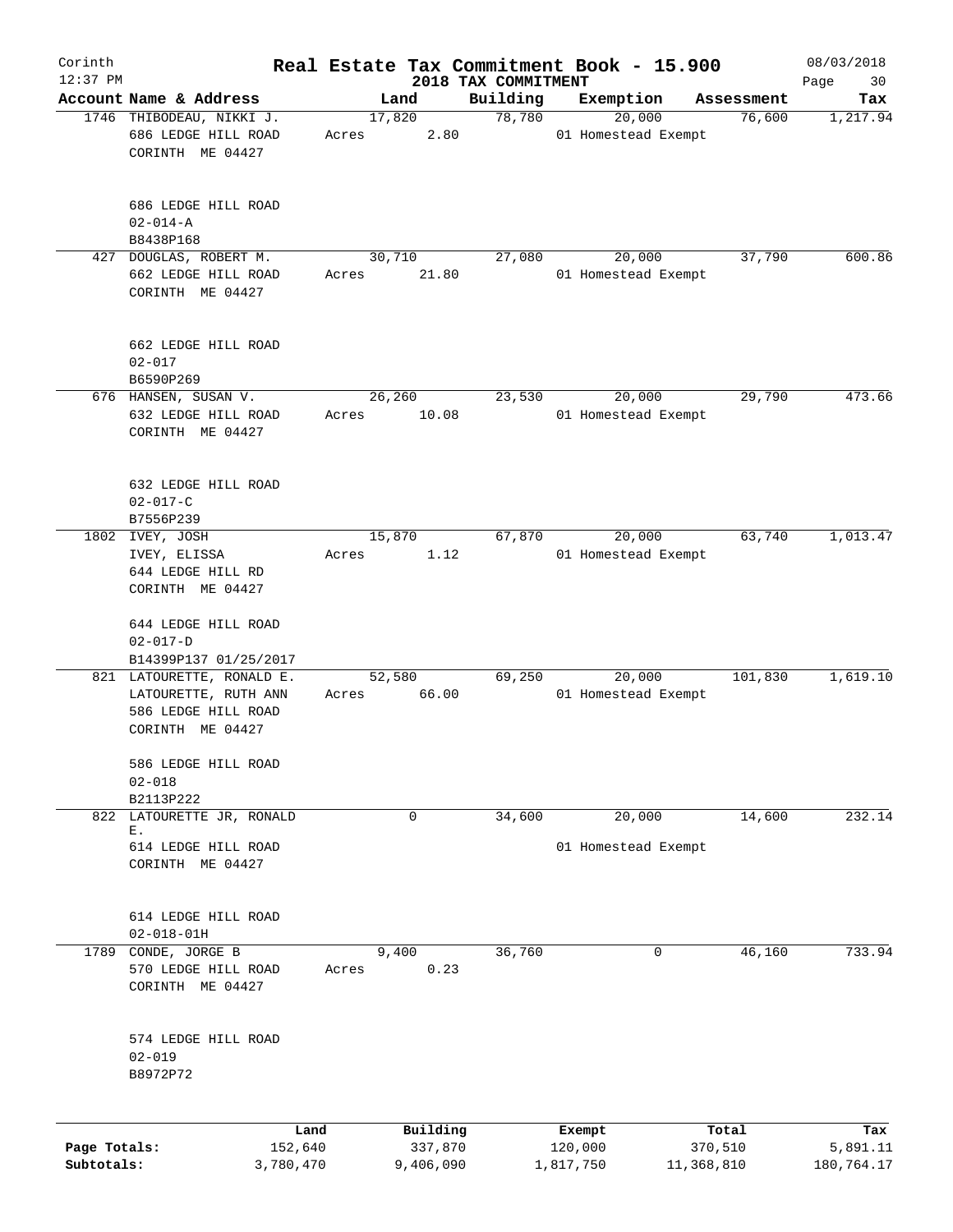| Corinth      |                                                                                           |       |                     |                                 | Real Estate Tax Commitment Book - 15.900          |                  | 08/03/2018        |
|--------------|-------------------------------------------------------------------------------------------|-------|---------------------|---------------------------------|---------------------------------------------------|------------------|-------------------|
| $12:37$ PM   | Account Name & Address                                                                    |       | Land                | 2018 TAX COMMITMENT<br>Building | Exemption                                         | Assessment       | Page<br>31<br>Tax |
|              | 334 CONDE, JORGE B                                                                        |       | 11,900              | 70,890                          | 20,000                                            | 62,790           | 998.36            |
|              | 570 LEDGE HILL ROAD<br>CORINTH ME 04427                                                   | Acres | 0.45                |                                 | 01 Homestead Exempt                               |                  |                   |
|              | 570 LEDGE HILL ROAD<br>$02 - 020$                                                         |       |                     |                                 |                                                   |                  |                   |
|              | B5914P136                                                                                 |       |                     |                                 |                                                   |                  |                   |
|              | 1874 BROWN, BENJAMIN<br>RUSSELL, CHAD<br>173 HUSSON AVENUE APT 4<br>BANGOR ME 04401       | Acres | 12,340<br>0.50      | 65,200                          | 0                                                 | 77,540           | 1,232.89          |
|              | 562 LEDGE HILL ROAD<br>$02 - 021$                                                         |       |                     |                                 |                                                   |                  |                   |
|              | B14367P142 12/19/2016                                                                     |       |                     |                                 |                                                   |                  |                   |
|              | 915 MCLAUGHLIN, JOEL W.<br>550 LEDGE HILL ROAD<br>CORINTH ME 04427                        | Acres | 34,500<br>33.96     | 57,130                          | 26,000<br>22 Veteran<br>01 Homestead Exempt       | 65,630           | 1,043.52          |
|              | 550 LEDGE HILL ROAD<br>$02 - 022$<br>B2234P337                                            |       |                     |                                 |                                                   |                  |                   |
|              | 1060 DICKINSON, THOMAS J.                                                                 |       | 15,730              | 81,820                          | 20,000                                            | 77,550           | 1,233.05          |
|              | DICKINSON, MEGHANA E.<br>538 LEDGE HILL ROAD<br>CORINTH ME 04427                          | Acres | 1.00                |                                 | 01 Homestead Exempt                               |                  |                   |
|              | 538 LEDGE HILL ROAD<br>$02 - 023$                                                         |       |                     |                                 |                                                   |                  |                   |
|              | B11623P127 12/30/2008                                                                     |       |                     |                                 |                                                   |                  |                   |
|              | 1059 PLUMMER, PHILIP D.<br>PLUMMER, CAROL W.<br>480 WEST CORINTH ROAD<br>CORINTH ME 04427 | Acres | 31,720<br>40.00     | 143,740                         | 20,000<br>01 Homestead Exempt                     | 155,460          | 2,471.81          |
|              | 480 WEST CORINTH ROAD<br>$02 - 024$                                                       |       |                     |                                 |                                                   |                  |                   |
|              | B3433P241                                                                                 |       |                     |                                 |                                                   |                  |                   |
|              | 366 CROSSON, RONDA<br>265 BLACK ROAD<br>CORINTH ME 04427                                  | Acres | 61,360<br>217.00    | 77,300                          | 26,000<br>01 Homestead Exempt<br>31 Vetrans Widow | 112,660          | 1,791.29          |
|              | 265 BLACK ROAD<br>$02 - 025$                                                              |       |                     |                                 |                                                   |                  |                   |
|              | B12003P306 12/10/2009                                                                     |       |                     |                                 |                                                   |                  |                   |
| 367          | CROSSON, RONDA<br>265 BLACK ROAD<br>CORINTH ME 04427                                      | Acres | 14,360<br>16.00     | 2,500                           | 0                                                 | 16,860           | 268.07            |
|              | <b>BLACK ROAD</b><br>$02 - 026$<br>B12003P306 12/10/2009                                  |       |                     |                                 |                                                   |                  |                   |
| Page Totals: | Land<br>181,910                                                                           |       | Building<br>498,580 |                                 | Exempt<br>112,000                                 | Total<br>568,490 | Tax<br>9,038.99   |
| Subtotals:   | 3,962,380                                                                                 |       | 9,904,670           |                                 | 1,929,750                                         | 11,937,300       | 189,803.16        |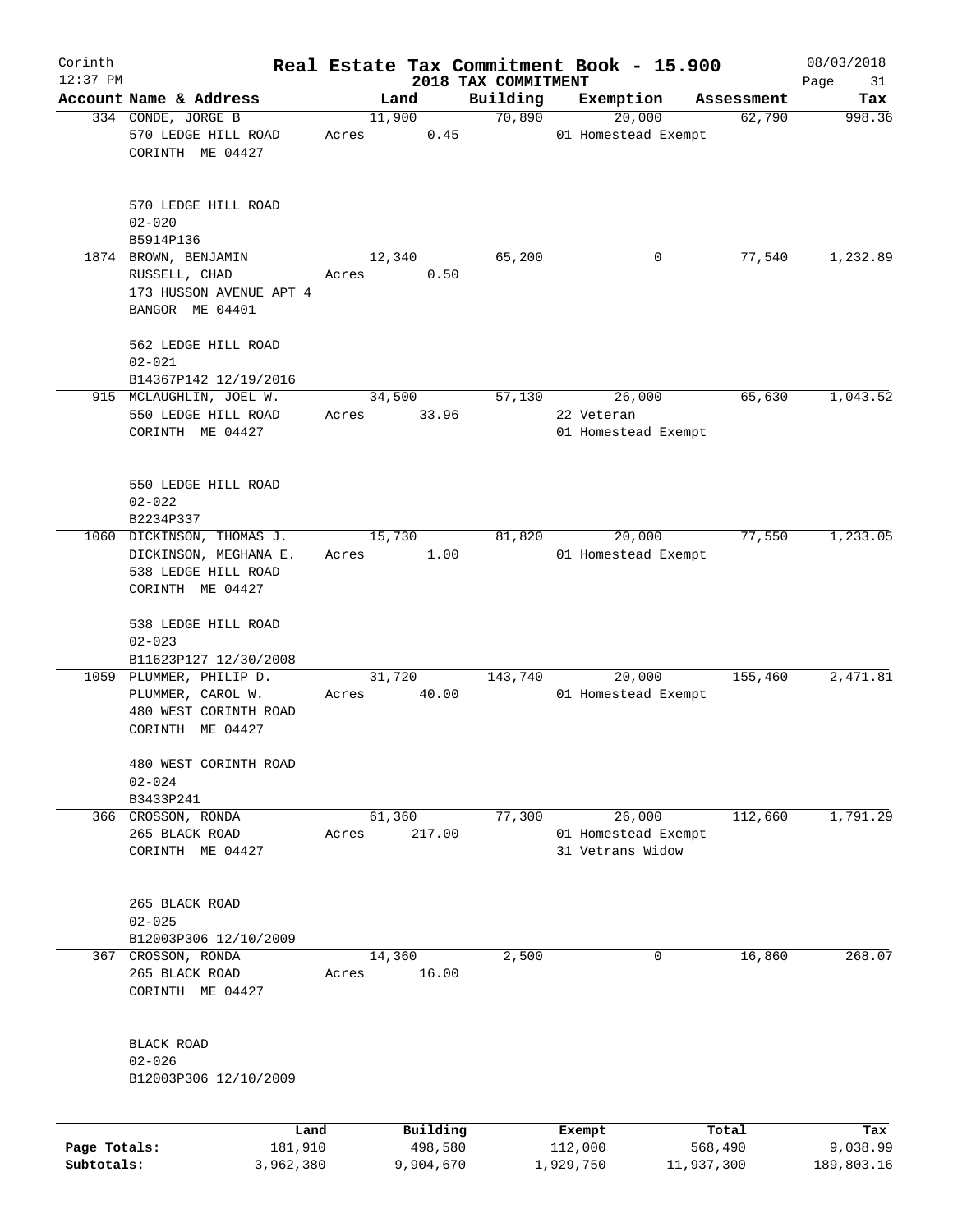| Corinth      |                        |                 |       |        |                     |                                 | Real Estate Tax Commitment Book - 15.900 |                  | 08/03/2018        |
|--------------|------------------------|-----------------|-------|--------|---------------------|---------------------------------|------------------------------------------|------------------|-------------------|
| $12:37$ PM   | Account Name & Address |                 |       | Land   |                     | 2018 TAX COMMITMENT<br>Building | Exemption                                | Assessment       | Page<br>32<br>Tax |
|              | 374 BRYAN, JAN C.      |                 |       | 36,410 |                     | $\mathbf 0$                     | $\mathbf 0$                              | 36,410           | 578.92            |
|              | BRYAN, BRUCE E.        |                 | Acres |        | 82.00               |                                 |                                          |                  |                   |
|              | 322 BLACK ROAD         |                 |       |        |                     |                                 |                                          |                  |                   |
|              | CORINTH ME 04427       |                 |       |        |                     |                                 |                                          |                  |                   |
|              |                        |                 |       |        |                     |                                 |                                          |                  |                   |
|              | BLACK ROAD             |                 |       |        |                     |                                 |                                          |                  |                   |
|              | $02 - 027$             |                 |       |        |                     |                                 |                                          |                  |                   |
|              | B8204P172              |                 |       |        |                     |                                 |                                          |                  |                   |
|              | 375 BRYAN, BRUCE E.    |                 |       | 23,390 |                     | 127,280                         | 26,000                                   | 124,670          | 1,982.25          |
|              | BRYAN, JAN C.          |                 | Acres |        | 14.00               |                                 | 01 Homestead Exempt                      |                  |                   |
|              | 322 BLACK RD           |                 |       |        |                     |                                 | 22 Veteran                               |                  |                   |
|              | CORINTH ME 04427       |                 |       |        |                     |                                 |                                          |                  |                   |
|              |                        |                 |       |        |                     |                                 |                                          |                  |                   |
|              | 322 BLACK ROAD         |                 |       |        |                     |                                 |                                          |                  |                   |
|              | $02 - 028$             |                 |       |        |                     |                                 |                                          |                  |                   |
|              | B8204P172              |                 |       |        |                     |                                 |                                          |                  |                   |
|              | 42 LUGDON, JESSICA L.  |                 |       | 19,440 |                     | 77,970                          | 20,000                                   | 77,410           | 1,230.82          |
|              | 344 BLACK ROAD         |                 | Acres |        | 4.20                |                                 | 01 Homestead Exempt                      |                  |                   |
|              | CORINTH, ME 04427      |                 |       |        |                     |                                 |                                          |                  |                   |
|              |                        |                 |       |        |                     |                                 |                                          |                  |                   |
|              |                        |                 |       |        |                     |                                 |                                          |                  |                   |
|              | 344 BLACK ROAD         |                 |       |        |                     |                                 |                                          |                  |                   |
|              | $02 - 029$             |                 |       |        |                     |                                 |                                          |                  |                   |
|              | B8130P97               |                 |       |        |                     |                                 |                                          |                  |                   |
|              | 301 CLARK, STANLEY C.  |                 |       | 24,370 |                     | 93,370                          | 26,000                                   | 91,740           | 1,458.67          |
|              | CLARK, DIANNE          |                 | Acres |        | 13.00               |                                 | 22 Veteran                               |                  |                   |
|              | 382 BLACK ROAD         |                 |       |        |                     |                                 | 01 Homestead Exempt                      |                  |                   |
|              | CORINTH ME 04427       |                 |       |        |                     |                                 |                                          |                  |                   |
|              | 382 BLACK ROAD         |                 |       |        |                     |                                 |                                          |                  |                   |
|              | $02 - 029 - A$         |                 |       |        |                     |                                 |                                          |                  |                   |
|              | B4537P148              |                 |       |        |                     |                                 |                                          |                  |                   |
|              | 28 CLARK, STANLEY C.   |                 |       | 14,440 |                     | 0                               | 0                                        | 14,440           | 229.60            |
|              | CLARK, DIANNE W.       |                 | Acres |        | 5.10                |                                 |                                          |                  |                   |
|              | 382 BLACK ROAD         |                 |       |        |                     |                                 |                                          |                  |                   |
|              | CORINTH ME 04427       |                 |       |        |                     |                                 |                                          |                  |                   |
|              |                        |                 |       |        |                     |                                 |                                          |                  |                   |
|              | BLACK ROAD             |                 |       |        |                     |                                 |                                          |                  |                   |
|              | $02 - 029 - B$         |                 |       |        |                     |                                 |                                          |                  |                   |
|              | B11106P70 08/28/2007   |                 |       |        |                     |                                 |                                          |                  |                   |
| 1215         | SMART, EDNA C.         |                 |       | 19,560 |                     | 109,780                         | 26,000                                   | 103,340          | 1,643.11          |
|              | 366 BLACK ROAD         |                 | Acres |        | 4.30                |                                 | 31 Vetrans Widow                         |                  |                   |
|              | CORINTH ME 04427       |                 |       |        |                     |                                 | 01 Homestead Exempt                      |                  |                   |
|              |                        |                 |       |        |                     |                                 |                                          |                  |                   |
|              |                        |                 |       |        |                     |                                 |                                          |                  |                   |
|              | 366 BLACK ROAD         |                 |       |        |                     |                                 |                                          |                  |                   |
|              | $02 - 029 - C$         |                 |       |        |                     |                                 |                                          |                  |                   |
|              | B4682P213              |                 |       |        |                     |                                 |                                          |                  |                   |
|              | 298 LAWRENCE, WAYNE L. |                 |       | 15,730 |                     | 51,070                          | 0                                        | 66,800           | 1,062.12          |
|              | 418 BLACK ROAD         |                 | Acres |        | 1.00                |                                 |                                          |                  |                   |
|              | CORINTH ME 04427       |                 |       |        |                     |                                 |                                          |                  |                   |
|              |                        |                 |       |        |                     |                                 |                                          |                  |                   |
|              | 408 BLACK ROAD         |                 |       |        |                     |                                 |                                          |                  |                   |
|              | $02 - 029 - D$         |                 |       |        |                     |                                 |                                          |                  |                   |
|              | B10167P295 11/01/2005  |                 |       |        |                     |                                 |                                          |                  |                   |
|              |                        |                 |       |        |                     |                                 |                                          |                  |                   |
|              |                        |                 |       |        |                     |                                 |                                          |                  |                   |
| Page Totals: |                        | Land<br>153,340 |       |        | Building<br>459,470 |                                 | Exempt<br>98,000                         | Total<br>514,810 | Tax<br>8,185.49   |
| Subtotals:   |                        | 4, 115, 720     |       |        | 10,364,140          |                                 | 2,027,750                                | 12, 452, 110     | 197,988.65        |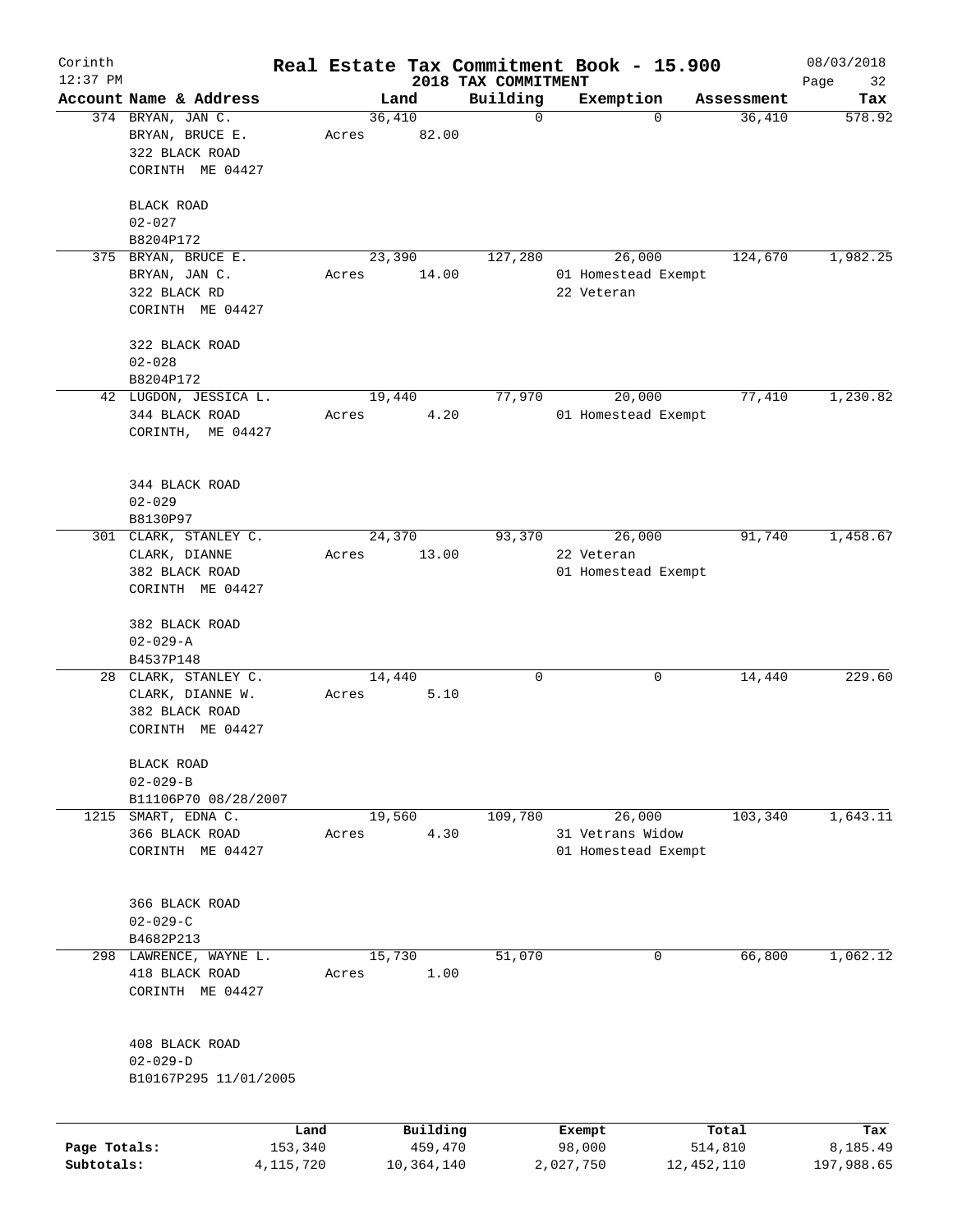| Corinth      |                                                                                    |         |                 |                                 | Real Estate Tax Commitment Book - 15.900 |            | 08/03/2018        |
|--------------|------------------------------------------------------------------------------------|---------|-----------------|---------------------------------|------------------------------------------|------------|-------------------|
| $12:37$ PM   | Account Name & Address                                                             |         | Land            | 2018 TAX COMMITMENT<br>Building | Exemption                                | Assessment | Page<br>33<br>Tax |
|              | 200 BURGESS, BERNICE P.<br>(Heirs of)<br>377 BLACK ROAD<br>CORINTH ME 04427        | Acres   | 18,170<br>3.10  | 63,250                          | $\mathbf 0$                              | 81,420     | 1,294.58          |
|              | 377 BLACK ROAD<br>$02 - 030$<br>B5656P82                                           |         |                 |                                 |                                          |            |                   |
|              | 1028 PEDERSEN, ROBERT T.<br>PEDERSEN, LISA<br>345 BLACK ROAD<br>CORINTH ME 04427   | Acres   | 20,830<br>5.40  | 154,990                         | 20,000<br>01 Homestead Exempt            | 155,820    | 2,477.54          |
|              | 345 BLACK ROAD<br>$02 - 030 - 01$<br>B12487P336 05/13/2011                         |         |                 |                                 |                                          |            |                   |
|              | 1030 PEDERSEN, ROBERT T.<br>345 BLACK ROAD<br>CORINTH ME 04427                     | Acres   | 20,820<br>10.60 | $\mathbf 0$                     | 0                                        | 20,820     | 331.04            |
|              | BLACK ROAD<br>$02 - 030 - 02$<br>B4756P320                                         |         |                 |                                 |                                          |            |                   |
|              | 903 MCKAY, PETER J.<br>375 BLACK RD<br>CORINTH ME 04427                            | Acres   | 25,360<br>9.30  | 67,020                          | 20,000<br>01 Homestead Exempt            | 72,380     | 1,150.84          |
|              | 375 BLACK ROAD<br>$02 - 030 - 03$<br>B11156P197 09/28/2007                         |         |                 |                                 |                                          |            |                   |
|              | 573 TRASK, SUSAN D.<br>393 BLACK ROAD<br>CORINTH ME 04427                          | Acres   | 26,400<br>10.20 | 57,160                          | 20,000<br>01 Homestead Exempt            | 63,560     | 1,010.60          |
|              | 393 BLACK ROAD<br>$02 - 030 - 04$<br>B4756P328                                     |         |                 |                                 |                                          |            |                   |
|              | 1029 PEDERSEN, ROBERT T.<br>345 BLACK ROAD<br>CORINTH ME 04427                     | Acres   | 14,520<br>12.77 | $\mathbf 0$                     | 0                                        | 14,520     | 230.87            |
|              | BLACK ROAD<br>$02 - 030 - 05$<br>B4756P320                                         |         |                 |                                 |                                          |            |                   |
|              | 1025 PEDERSEN, DANA<br>PEDERSEN, SHERRIE<br>527 DEERFIELD DRIVE<br>HERMON ME 04401 | Acres   | 29,510<br>34.60 | 20,530                          | 0                                        | 50,040     | 795.64            |
|              | BLACK ROAD<br>$02 - 030 - 06$<br>B4756P322                                         |         |                 |                                 |                                          |            |                   |
|              |                                                                                    | Land    | Building        |                                 | Exempt                                   | Total      | Tax               |
| Page Totals: |                                                                                    | 155,610 | 362,950         |                                 | 60,000                                   | 458,560    | 7,291.11          |
| Subtotals:   | 4,271,330                                                                          |         | 10,727,090      |                                 | 2,087,750                                | 12,910,670 | 205, 279.76       |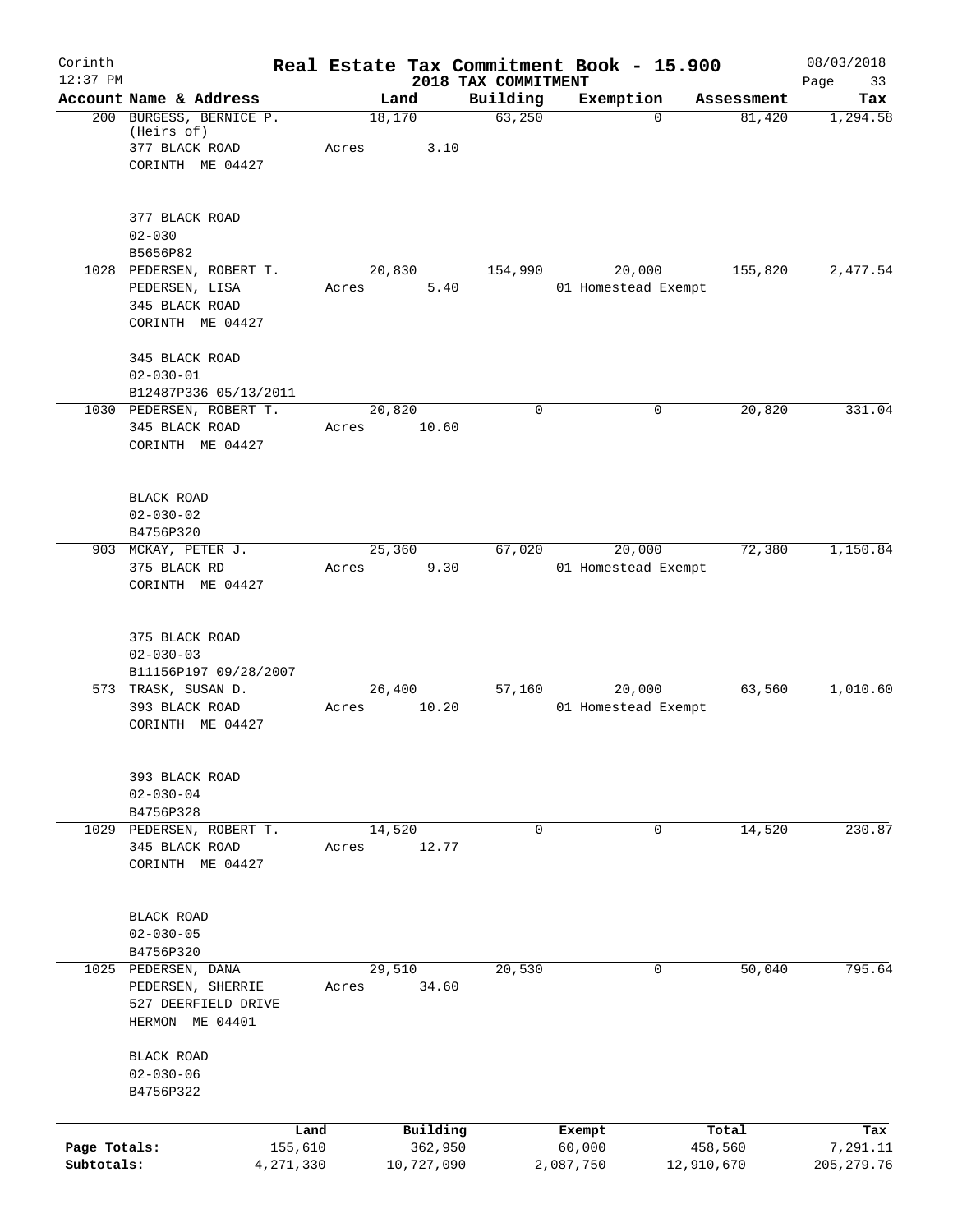| Corinth      |                                                                                    |       |                 |                     | Real Estate Tax Commitment Book - 15.900 |            | 08/03/2018 |
|--------------|------------------------------------------------------------------------------------|-------|-----------------|---------------------|------------------------------------------|------------|------------|
| $12:37$ PM   |                                                                                    |       |                 | 2018 TAX COMMITMENT |                                          |            | Page<br>34 |
|              | Account Name & Address                                                             |       | Land            | Building            | Exemption                                | Assessment | Tax        |
|              | 1026 PEDERSEN, GEORGE M.<br>419 BLACK ROAD<br>CORINTH ME 04427                     | Acres | 25,830<br>6.20  | 106,340             | 20,000<br>01 Homestead Exempt            | 112,170    | 1,783.50   |
|              | 419 BLACK ROAD<br>$02 - 030 - 07$<br>B4639P306 01/19/1990                          |       |                 |                     |                                          |            |            |
|              | 1027 PEDERSEN, GEORGE M.                                                           |       | 37,990          | $\mathbf 0$         | 0                                        | 37,990     | 604.04     |
|              | 419 BLACK ROAD<br>CORINTH ME 04427                                                 | Acres | 86.80           |                     |                                          |            |            |
|              | BLACK ROAD<br>$02 - 030 - 08$<br>B4756P326                                         |       |                 |                     |                                          |            |            |
|              | 644 GRANT, B. L. & SON LLC.<br>176 WEST CORINTH ROAD<br>CORINTH ME 04427           | Acres | 27,520<br>55.06 | $\mathbf 0$         | 0                                        | 27,520     | 437.57     |
|              | BLACK ROAD<br>$02 - 031$<br>B6464P218                                              |       |                 |                     |                                          |            |            |
|              | 2060 ALBRIGHT, CARLA<br>462 BLACK ROAD<br>CORINTH ME 04427                         |       | 0               | 20,590              | 0                                        | 20,590     | 327.38     |
|              | 462 BLACK ROAD<br>$02 - 031 - 01H$                                                 |       |                 |                     |                                          |            |            |
|              | 825 LAWRENCE, WAYNE L.<br>418 BLACK ROAD<br>CORINTH ME 04427                       | Acres | 24,870<br>8.88  | 136,640             | 20,000<br>01 Homestead Exempt            | 141,510    | 2,250.01   |
|              | 418 BLACK ROAD<br>$02 - 031 - A$                                                   |       |                 |                     |                                          |            |            |
|              | B5669P346 07/11/1994<br>2056 GRANT LIVING TRUST                                    |       | 15,770          | $\mathbf 0$         | $\mathbf 0$                              | 15,770     | 250.74     |
|              | GRANT, JASON D. & KATI<br>J. TRUSTEES<br>186 WEST CORINTH ROAD<br>CORINTH ME 04427 | Acres | 1.01            |                     |                                          |            |            |
|              | 432 BLACK ROAD<br>$02 - 031 - B$                                                   |       |                 |                     |                                          |            |            |
|              | B14661P235 11/06/2017                                                              |       |                 |                     |                                          |            |            |
|              | 2059 GRANT, DIXIE<br>432 BLACK ROAD<br>CORINTH ME 04427                            |       | $\mathbf 0$     | 24,360              | 20,000<br>01 Homestead Exempt            | 4,360      | 69.32      |
|              | 432 BLACK ROAD<br>$02 - 031 - B - 01H$                                             |       |                 |                     |                                          |            |            |
|              | Land                                                                               |       | Building        |                     | Exempt                                   | Total      | Tax        |
| Page Totals: | 131,980                                                                            |       | 287,930         |                     | 60,000                                   | 359,910    | 5,722.56   |

**Subtotals:** 4,403,310 11,015,020 2,147,750 13,270,580 211,002.32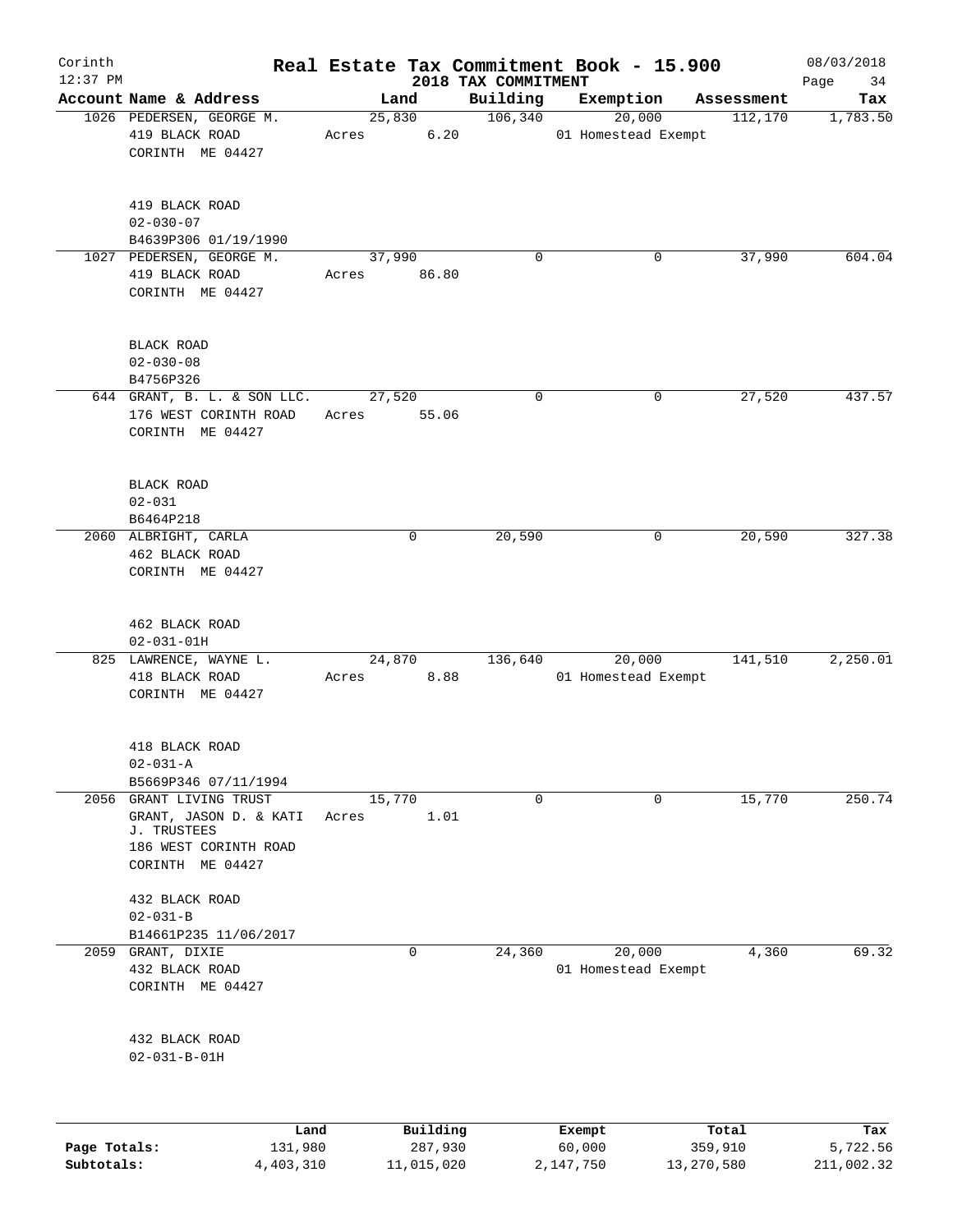| Corinth                    |                                                              |                      |                 |                       |                                 | Real Estate Tax Commitment Book - 15.900 |                       | 08/03/2018             |
|----------------------------|--------------------------------------------------------------|----------------------|-----------------|-----------------------|---------------------------------|------------------------------------------|-----------------------|------------------------|
| $12:37$ PM                 | Account Name & Address                                       |                      |                 | Land                  | 2018 TAX COMMITMENT<br>Building |                                          |                       | Page<br>35             |
|                            | 2057 GRANT, TERRY D.<br>176 WEST CORINTH ROAD                |                      | 15,770<br>Acres | 1.01                  | 0                               | Exemption<br>$\Omega$                    | Assessment<br>15,770  | Tax<br>250.74          |
|                            | CORINTH ME 04427                                             |                      |                 |                       |                                 |                                          |                       |                        |
|                            | 440 BLACK ROAD<br>$02 - 031 - C$                             |                      |                 |                       |                                 |                                          |                       |                        |
|                            | B12066P282 03/01/2010                                        |                      |                 |                       |                                 |                                          |                       |                        |
|                            | 2086 FULLER, ADAM<br>440 BLACK ROAD<br>CORINTH ME 04427      |                      |                 | 0                     | 11,080                          | 0                                        | 11,080                | 176.17                 |
|                            | 440 BLACK ROAD<br>$02 - 031 - C - 03H$                       |                      |                 |                       |                                 |                                          |                       |                        |
|                            | 850 GRANT, VALERIE                                           |                      | 34,850          |                       | 0                               | 0                                        | 34,850                | 554.12                 |
|                            | 176 WEST CORINTH ROAD<br>CORINTH ME 04427                    |                      | Acres           | 2.80                  |                                 |                                          |                       |                        |
|                            | BLACK ROAD<br>$02 - 031 - D$                                 |                      |                 |                       |                                 |                                          |                       |                        |
|                            | B14320P2 10/26/2016<br>823 LAVIN, CHRISTOPHER M.             |                      | 36,130          |                       | 96,030                          | 0                                        | 132,160               | 2,101.34               |
|                            | MAGILL, SANDRA J.                                            |                      | Acres           | 62.82                 |                                 |                                          |                       |                        |
|                            | 2102 SCARLET OAK DRIVE<br>RICHARDSON TX 75081                |                      |                 |                       |                                 |                                          |                       |                        |
|                            | 431 BLACK ROAD<br>$02 - 032$                                 |                      |                 |                       |                                 |                                          |                       |                        |
|                            | B4408P365                                                    |                      |                 |                       |                                 |                                          |                       |                        |
|                            | 217 MATARAZZO, JAMES W.                                      |                      | 16,480          |                       | 120,440                         | 20,000                                   | 116,920               | 1,859.03               |
|                            | MATARAZZO, JENNIFER J.<br>471 BLACK ROAD<br>CORINTH ME 04427 |                      | Acres           | 2.56                  |                                 | 01 Homestead Exempt                      |                       |                        |
|                            | 471 BLACK ROAD<br>$02 - 032 - A$                             |                      |                 |                       |                                 |                                          |                       |                        |
|                            | B9282P138<br>296 CLARK, DIANA L.                             |                      | 21,230          |                       | 55,190                          | 20,000                                   | 56,420                | 897.08                 |
|                            | 449 BLACK ROAD<br>CORINTH ME 04427                           |                      | Acres           | 5.74                  |                                 | 01 Homestead Exempt                      |                       |                        |
|                            | 449 BLACK ROAD<br>$02 - 032 - B$                             |                      |                 |                       |                                 |                                          |                       |                        |
|                            | B4177P38<br>214 DENNISON, JACOBY Q                           |                      | 20,310          |                       | 97,920                          | 0                                        | 118,230               | 1,879.86               |
|                            | DENNISON JANALEE C                                           |                      | Acres           | 4.95                  |                                 |                                          |                       |                        |
|                            | 439 BLACK ROAD<br>CORINTH ME 04427                           |                      |                 |                       |                                 |                                          |                       |                        |
|                            | 439 BLACK ROAD<br>$02 - 032 - C$                             |                      |                 |                       |                                 |                                          |                       |                        |
|                            | B14734P283 01/31/2018                                        |                      |                 |                       |                                 |                                          |                       |                        |
|                            |                                                              | Land                 |                 | Building              |                                 | Exempt                                   | Total                 | Tax                    |
| Page Totals:<br>Subtotals: |                                                              | 144,770<br>4,548,080 |                 | 380,660<br>11,395,680 |                                 | 40,000<br>2,187,750                      | 485,430<br>13,756,010 | 7,718.34<br>218,720.66 |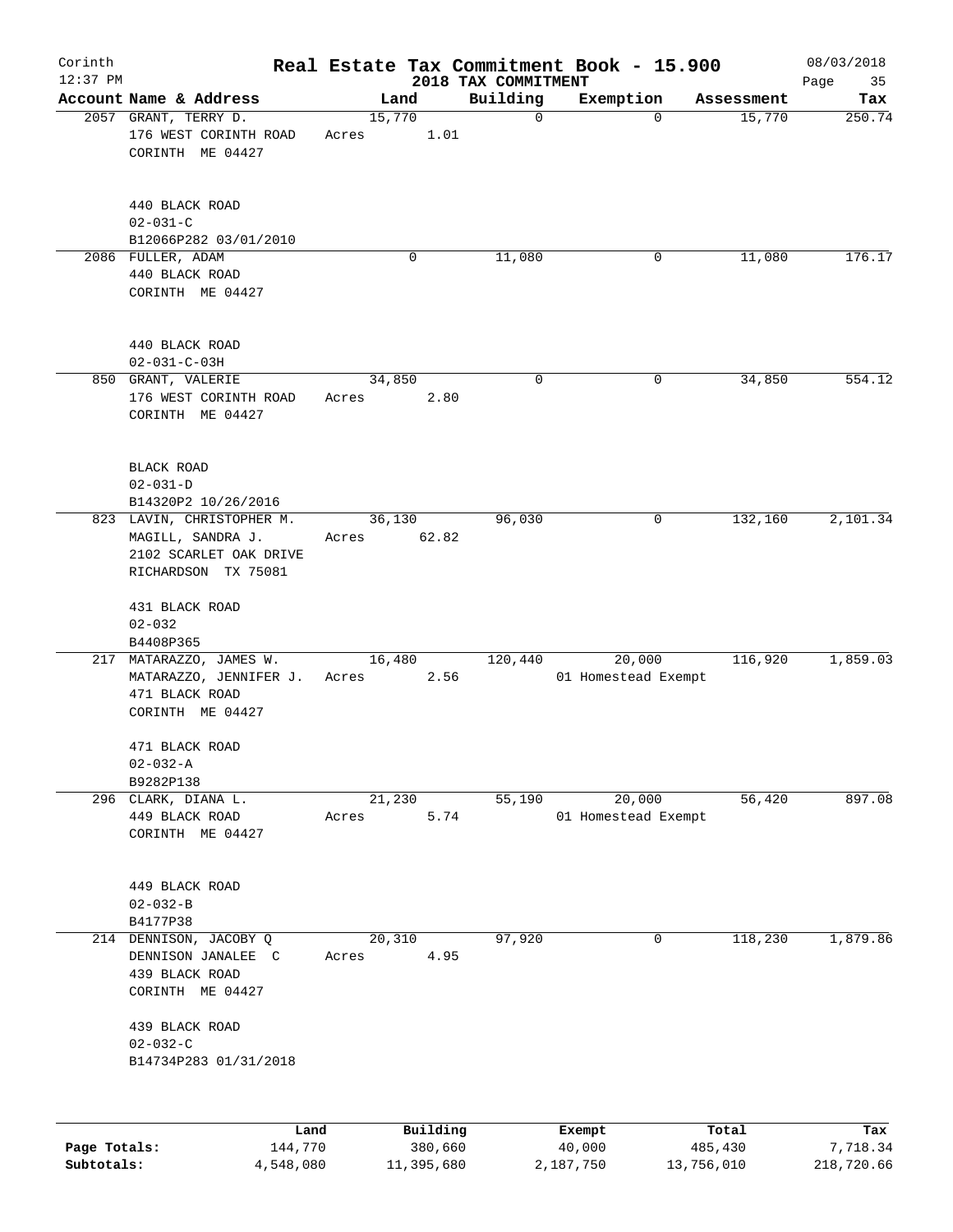| Corinth                    |                                                                                             |       |                                   |                                 | Real Estate Tax Commitment Book - 15.900 |                                | 08/03/2018                    |
|----------------------------|---------------------------------------------------------------------------------------------|-------|-----------------------------------|---------------------------------|------------------------------------------|--------------------------------|-------------------------------|
| $12:37$ PM                 | Account Name & Address                                                                      |       | Land                              | 2018 TAX COMMITMENT<br>Building | Exemption                                | Assessment                     | Page<br>36<br>Tax             |
|                            | 891 MARTIN, SCOTT W.<br>MARTIN, KATIE GREATOREX Acres<br>535 BLACK ROAD<br>CORINTH ME 04427 |       | 43,750<br>104.25                  | $\mathbf 0$                     | $\Omega$                                 | 43,750                         | 695.63                        |
|                            | <b>BLACK ROAD</b><br>$02 - 033$                                                             |       |                                   |                                 |                                          |                                |                               |
|                            | B4715P271<br>892 MARTIN, SCOTT WILLIAM                                                      |       | 41,800                            | 183,280                         | 20,000                                   | 205,080                        | 3,260.77                      |
|                            | MARTIN, KATIE GREATOREX Acres 80.00<br>535 BLACK ROAD<br>CORINTH ME 04427                   |       |                                   |                                 | 01 Homestead Exempt                      |                                |                               |
|                            | 535 BLACK ROAD<br>$02 - 034$                                                                |       |                                   |                                 |                                          |                                |                               |
|                            | B4715P269                                                                                   |       |                                   | 30,660                          | 0                                        |                                | 928.24                        |
|                            | 530 CAMPBELL, JOSHUA M<br>CAMPBELL, REBECCA<br>582 BLACK ROAD<br>CORINTH ME 04427           | Acres | 27,720<br>45.00                   |                                 |                                          | 58,380                         |                               |
|                            | <b>BLACK ROAD</b><br>$02 - 035$                                                             |       |                                   |                                 |                                          |                                |                               |
|                            | B10499P16 06/22/2006                                                                        |       |                                   |                                 |                                          |                                |                               |
|                            | 104 BENJAMIN, WALTER E.<br>BENJAMIN, BARBARA F.<br>554 BLACK ROAD<br>CORINTH ME 04427       | Acres | 15,820<br>1.08                    | 8,330                           | 20,000<br>01 Homestead Exempt            | 4,150                          | 65.99                         |
|                            | 554 BLACK ROAD<br>$02 - 035 - 01$<br>B6103P133                                              |       |                                   |                                 |                                          |                                |                               |
|                            | 105 BENJAMIN, WALTER E.<br>BENJAMIN, BARBARA F.<br>554 BLACK ROAD<br>CORINTH ME 04427       | Acres | 15,730<br>1.00                    | 0                               | 0                                        | 15,730                         | 250.11                        |
|                            | BLACK ROAD<br>$02 - 035 - 02$                                                               |       |                                   |                                 |                                          |                                |                               |
|                            | B6103P133                                                                                   |       |                                   |                                 |                                          |                                |                               |
|                            | 949 PEARY JR, DARRYL A.<br>PEARY, LAURA L.<br>568 BLACK ROAD<br>CORINTH ME 04427            | Acres | 15,730<br>1.00                    | 93,980                          | 20,000<br>01 Homestead Exempt            | 89,710                         | 1,426.39                      |
|                            | 568 BLACK ROAD<br>$02 - 035 - 03$                                                           |       |                                   |                                 |                                          |                                |                               |
|                            | B8527P52                                                                                    |       |                                   |                                 |                                          |                                |                               |
| 1527                       | LYMAN, JAMES T.<br>LYMAN, SAMANTHA M.<br>574 BLACK ROAD<br>CORINTH ME 04427                 | Acres | 15,730<br>1.00                    | 91,280                          | 20,000<br>01 Homestead Exempt            | 87,010                         | 1,383.46                      |
|                            | 574 BLACK ROAD<br>$02 - 035 - 04$<br>B11664P231 02/12/2009                                  |       |                                   |                                 |                                          |                                |                               |
|                            |                                                                                             |       |                                   |                                 |                                          |                                |                               |
| Page Totals:<br>Subtotals: | Land<br>176,280<br>4,724,360                                                                |       | Building<br>407,530<br>11,803,210 |                                 | Exempt<br>80,000<br>2,267,750            | Total<br>503,810<br>14,259,820 | Tax<br>8,010.59<br>226,731.25 |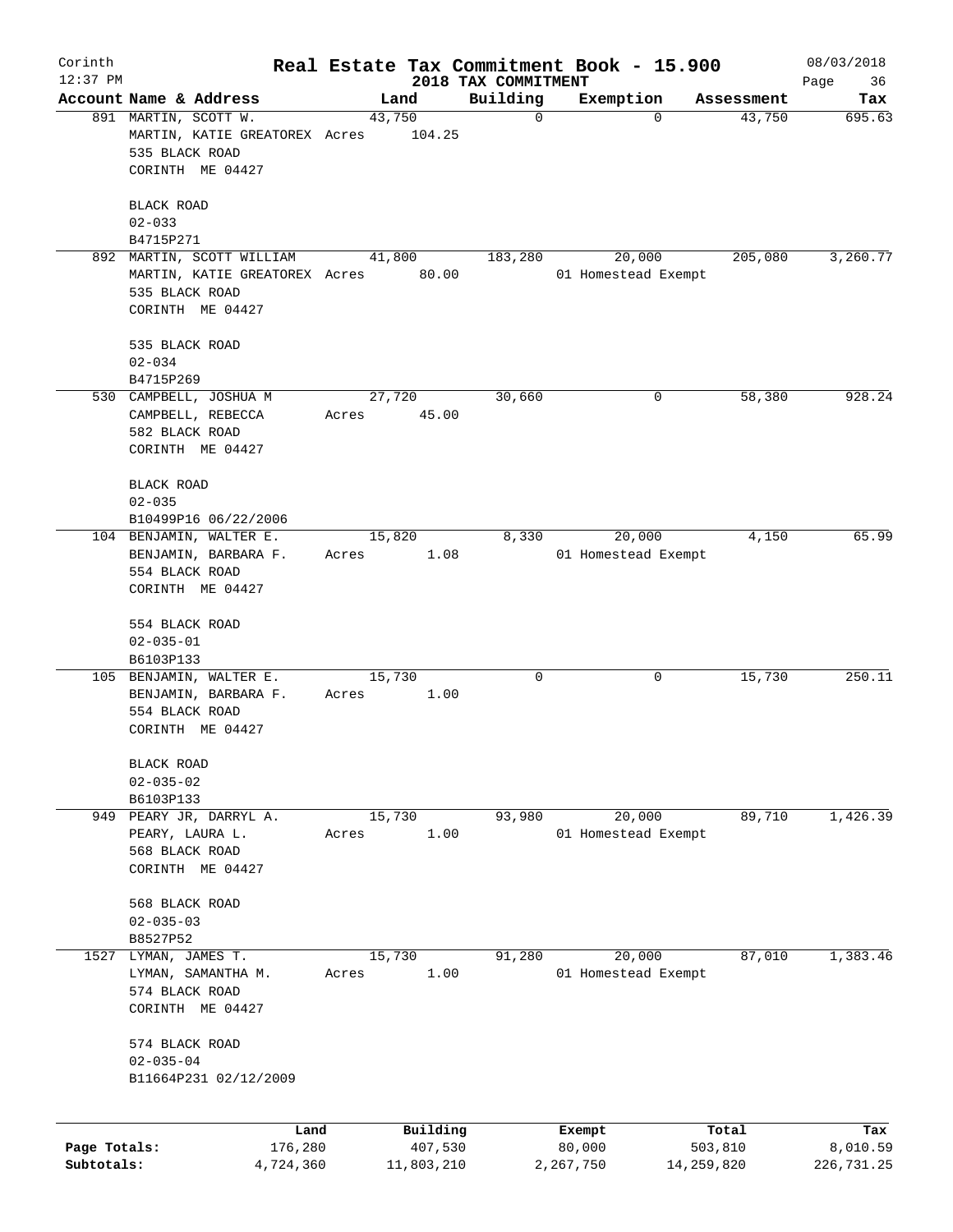| Corinth<br>$12:37$ PM |                                                                 |        |                     |                                 | Real Estate Tax Commitment Book - 15.900 |                  | 08/03/2018        |
|-----------------------|-----------------------------------------------------------------|--------|---------------------|---------------------------------|------------------------------------------|------------------|-------------------|
|                       | Account Name & Address                                          |        | Land                | 2018 TAX COMMITMENT<br>Building | Exemption                                | Assessment       | Page<br>37<br>Tax |
|                       | 593 CAMPBELL, JOSHUA M<br>CAMPBELL, REBECCA L<br>582 BLACK ROAD | Acres  | 15,730<br>1.00      | 122,720                         | 20,000<br>01 Homestead Exempt            | 118,450          | 1,883.36          |
|                       | CORINTH ME 04427<br>582 BLACK ROAD                              |        |                     |                                 |                                          |                  |                   |
|                       | $02 - 035 - A$<br>B10499P16 06/22/2006                          |        |                     |                                 |                                          |                  |                   |
| 1167                  | SARGENT, BEVERLY                                                |        | 27,740              | 75,630                          | 20,000                                   | 83,370           | 1,325.58          |
|                       | 521 MUDGETT ROAD<br>CORINTH ME 04427                            | Acres  | 36.23               |                                 | 01 Homestead Exempt                      |                  |                   |
|                       | 521 MUDGETT ROAD<br>$02 - 036$                                  |        |                     |                                 |                                          |                  |                   |
|                       | B6264P275                                                       |        |                     |                                 |                                          |                  |                   |
|                       | 1151 RICE, ROBERT P                                             | 15,730 |                     | 86,880                          | 20,000                                   | 82,610           | 1,313.50          |
|                       | RICE, CHRISTINE M.<br>555 MUDGETT ROAD<br>CORINTH ME 04427      | Acres  | 1.00                |                                 | 01 Homestead Exempt                      |                  |                   |
|                       | 555 MUDGETT ROAD<br>$02 - 036 - A$                              |        |                     |                                 |                                          |                  |                   |
|                       | B10688P226 10/20/2006                                           |        |                     |                                 |                                          |                  |                   |
|                       | 958 MOODY, DANA S.                                              |        | 26,190              | 178,040                         | 0                                        | 204,230          | 3,247.26          |
|                       | MOODY, VICTORIA W.<br>589 MUDGETT ROAD                          | Acres  | 10.02               |                                 |                                          |                  |                   |
|                       | CORINTH ME 04427                                                |        |                     |                                 |                                          |                  |                   |
|                       | 573 MUDGETT ROAD                                                |        |                     |                                 |                                          |                  |                   |
|                       | $02 - 036 - B$<br>B3846P97                                      |        |                     |                                 |                                          |                  |                   |
|                       | 436 DOW, JEFFREY B.                                             | 66,940 |                     | 138,770                         | 20,000                                   | 185,710          | 2,952.79          |
|                       | DOW, KATHRYN L.                                                 | Acres  | 119.15              |                                 | 01 Homestead Exempt                      |                  |                   |
|                       | 547 MUDGETT ROAD<br>CORINTH ME 04427                            |        |                     |                                 |                                          |                  |                   |
|                       | 547 MUDGETT ROAD                                                |        |                     |                                 |                                          |                  |                   |
|                       | $02 - 036 - C$<br>B4257P101 06/20/1988                          |        |                     |                                 |                                          |                  |                   |
|                       | 1603 HARVEY, TERESA                                             | 19,940 |                     | 215,680                         | 20,000                                   | 215,620          | 3,428.36          |
|                       | 545 MUDGETT ROAD                                                | Acres  | 4.63                |                                 | 01 Homestead Exempt                      |                  |                   |
|                       | CORINTH ME 04427                                                |        |                     |                                 |                                          |                  |                   |
|                       | 545 MUDGETT ROAD                                                |        |                     |                                 |                                          |                  |                   |
|                       | $02 - 036 - C - 01$<br>B12923P205 08/27/2012                    |        |                     |                                 |                                          |                  |                   |
| 1670                  | CAMPBELL, ERIC                                                  |        | 0                   | 24,860                          | 20,000                                   | 4,860            | 77.27             |
|                       | 535 MUDGETT ROAD                                                |        |                     |                                 | 01 Homestead Exempt                      |                  |                   |
|                       | CORINTH ME 04427                                                |        |                     |                                 |                                          |                  |                   |
|                       | 535 MUDGETT ROAD<br>$02 - 036 - C - 02H$                        |        |                     |                                 |                                          |                  |                   |
|                       |                                                                 |        |                     |                                 |                                          |                  |                   |
| Page Totals:          | Land<br>172,270                                                 |        | Building<br>842,580 |                                 | Exempt<br>120,000                        | Total<br>894,850 | Tax<br>14,228.12  |

**Subtotals:** 4,896,630 12,645,790 2,387,750 15,154,670 240,959.37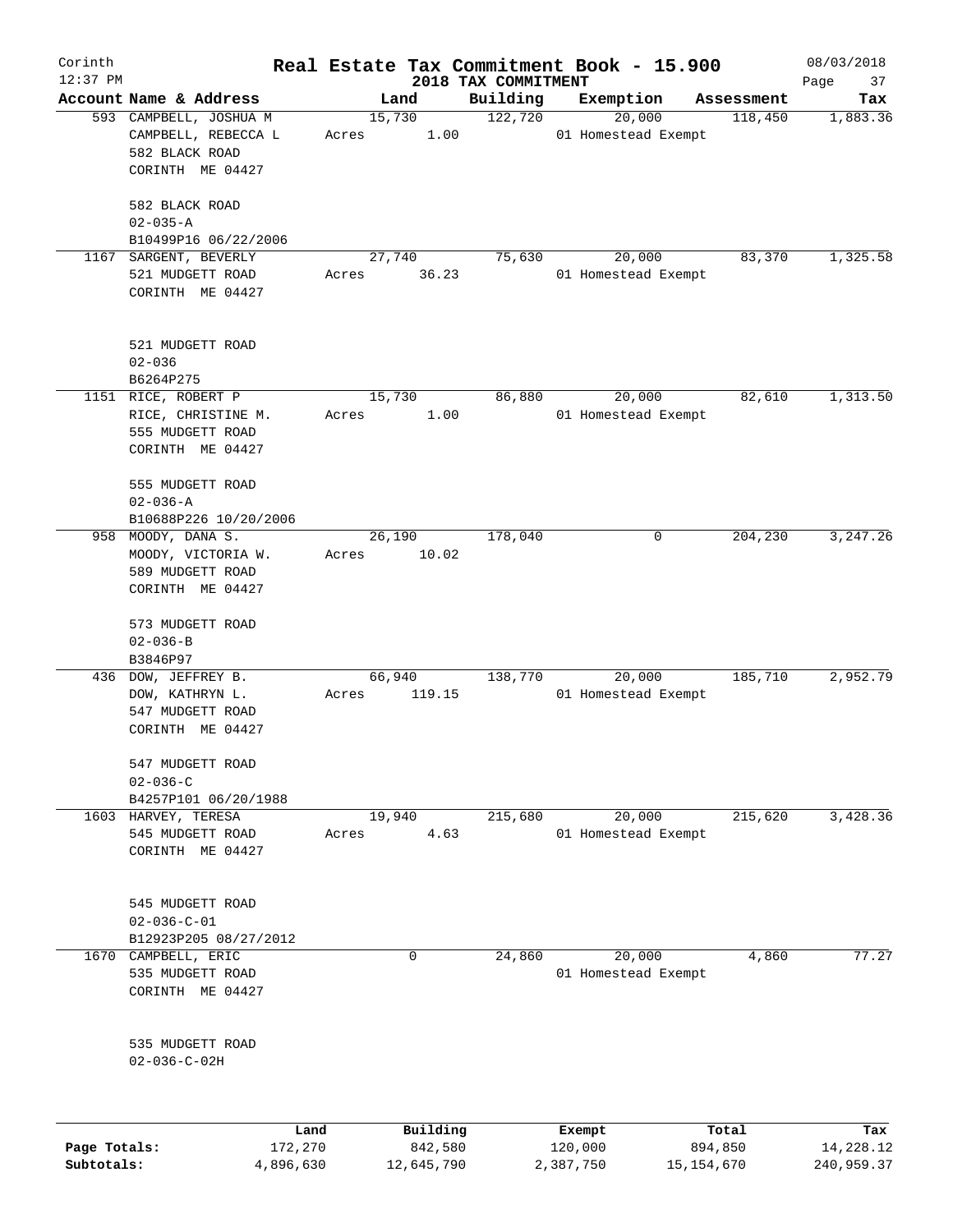| Corinth      |                                            |           |         |             | Real Estate Tax Commitment Book - 15.900 |                     |          |            | 08/03/2018        |
|--------------|--------------------------------------------|-----------|---------|-------------|------------------------------------------|---------------------|----------|------------|-------------------|
| $12:37$ PM   | Account Name & Address                     |           | Land    |             | 2018 TAX COMMITMENT<br>Building          | Exemption           |          | Assessment | Page<br>38<br>Tax |
|              | 1375 DUNCAN, KEVIN D.                      |           | 20, 360 |             | 111,420                                  |                     | $\Omega$ | 131,780    | 2,095.30          |
|              | DUNCAN, CARRIE                             | Acres     |         | 4.99        |                                          |                     |          |            |                   |
|              | 796 LEDGE HILL ROAD                        |           |         |             |                                          |                     |          |            |                   |
|              | CORINTH ME 04427                           |           |         |             |                                          |                     |          |            |                   |
|              |                                            |           |         |             |                                          |                     |          |            |                   |
|              | 511 MUDGETT ROAD                           |           |         |             |                                          |                     |          |            |                   |
|              | $02 - 036 - D$                             |           |         |             |                                          |                     |          |            |                   |
|              | B14484P191 05/12/2017                      |           |         |             |                                          |                     |          |            |                   |
| 113          | BERRY, CHARLES L,<br>TRUSTEE               |           | 73,580  |             | 128,510                                  |                     | 20,000   | 182,090    | 2,895.23          |
|              | BERRY, THAILA J,<br>TRUSTEE                | Acres     |         | 30.00       |                                          | 01 Homestead Exempt |          |            |                   |
|              | CL & TJ BERRY LOVING<br>TRUST              |           |         |             |                                          |                     |          |            |                   |
|              | 677 BLACK ROAD                             |           |         |             |                                          |                     |          |            |                   |
|              | CORINTH ME 04427                           |           |         |             |                                          |                     |          |            |                   |
|              | 677 BLACK ROAD                             |           |         |             |                                          |                     |          |            |                   |
|              | $02 - 037$                                 |           |         |             |                                          |                     |          |            |                   |
|              | B6420P201                                  |           |         |             |                                          |                     |          |            |                   |
|              | 1050 RANKIN, TRAVIS                        |           |         | $\mathbf 0$ | 28,450                                   |                     | 20,000   | 8,450      | 134.36            |
|              | RANKIN, MICHELLE                           |           |         |             |                                          | 01 Homestead Exempt |          |            |                   |
|              | 647 BLACK ROAD                             |           |         |             |                                          |                     |          |            |                   |
|              | CORINTH ME 04427                           |           |         |             |                                          |                     |          |            |                   |
|              |                                            |           |         |             |                                          |                     |          |            |                   |
|              |                                            |           |         |             |                                          |                     |          |            |                   |
|              | 647 BLACK ROAD                             |           |         |             |                                          |                     |          |            |                   |
|              | $02 - 037 - 01H$                           |           |         |             |                                          |                     |          |            |                   |
|              | 1816 HOOVER, SYDNEY                        |           |         | 0           | 14,960                                   |                     | 0        | 14,960     | 237.86            |
|              | 655 BLACK ROAD                             |           |         |             |                                          |                     |          |            |                   |
|              | CORINTH ME 04427                           |           |         |             |                                          |                     |          |            |                   |
|              |                                            |           |         |             |                                          |                     |          |            |                   |
|              | 655 BLACK ROAD                             |           |         |             |                                          |                     |          |            |                   |
|              | $02 - 037 - 02H$                           |           |         |             |                                          |                     |          |            |                   |
|              | 111 BERRY, CHARLIE                         |           |         | 0           | 18,070                                   |                     | 0        | 18,070     | 287.31            |
|              | 667 BLACK ROAD                             |           |         |             |                                          |                     |          |            |                   |
|              | CORINTH ME 04427                           |           |         |             |                                          |                     |          |            |                   |
|              |                                            |           |         |             |                                          |                     |          |            |                   |
|              | 665 BLACK ROAD                             |           |         |             |                                          |                     |          |            |                   |
|              | $02 - 037 - 03H$                           |           |         |             |                                          |                     |          |            |                   |
|              | 1596 CAMPBELL, JEFFREY                     |           | 16,900  |             | 51,040                                   |                     | 20,000   | 47,940     | 762.25            |
|              | CAMPBELL, MONICA                           | Acres     |         | 2.01        |                                          | 01 Homestead Exempt |          |            |                   |
|              | 651 BLACK ROAD                             |           |         |             |                                          |                     |          |            |                   |
|              | CORINTH ME 04427                           |           |         |             |                                          |                     |          |            |                   |
|              |                                            |           |         |             |                                          |                     |          |            |                   |
|              | 651 BLACK ROAD                             |           |         |             |                                          |                     |          |            |                   |
|              | $02 - 037 - A$                             |           |         |             |                                          |                     |          |            |                   |
|              | B13412P179 12/05/2013 B13369P21 10/18/2013 |           |         |             |                                          |                     |          |            |                   |
|              | 109 BERRY, CHARLES L.                      |           | 131,890 |             | $\mathsf{O}$                             |                     | 0        | 131,890    | 2,097.05          |
|              |                                            |           |         |             |                                          |                     |          |            |                   |
|              | BERRY, THAILA J.                           | Acres     |         | 76.00       |                                          |                     |          |            |                   |
|              | 677 BLACK ROAD                             |           |         |             |                                          |                     |          |            |                   |
|              | CORINTH ME 04427                           |           |         |             |                                          |                     |          |            |                   |
|              | BLACK ROAD                                 |           |         |             |                                          |                     |          |            |                   |
|              | $02 - 038$                                 |           |         |             |                                          |                     |          |            |                   |
|              | B3387P88                                   |           |         |             |                                          |                     |          |            |                   |
|              |                                            |           |         |             |                                          |                     |          |            |                   |
|              |                                            |           |         |             |                                          |                     |          |            |                   |
|              |                                            | Land      |         | Building    |                                          | Exempt              |          | Total      | Tax               |
| Page Totals: |                                            | 242,730   |         | 352,450     |                                          | 60,000              |          | 535,180    | 8,509.36          |
| Subtotals:   |                                            | 5,139,360 |         | 12,998,240  |                                          | 2,447,750           |          | 15,689,850 | 249, 468. 73      |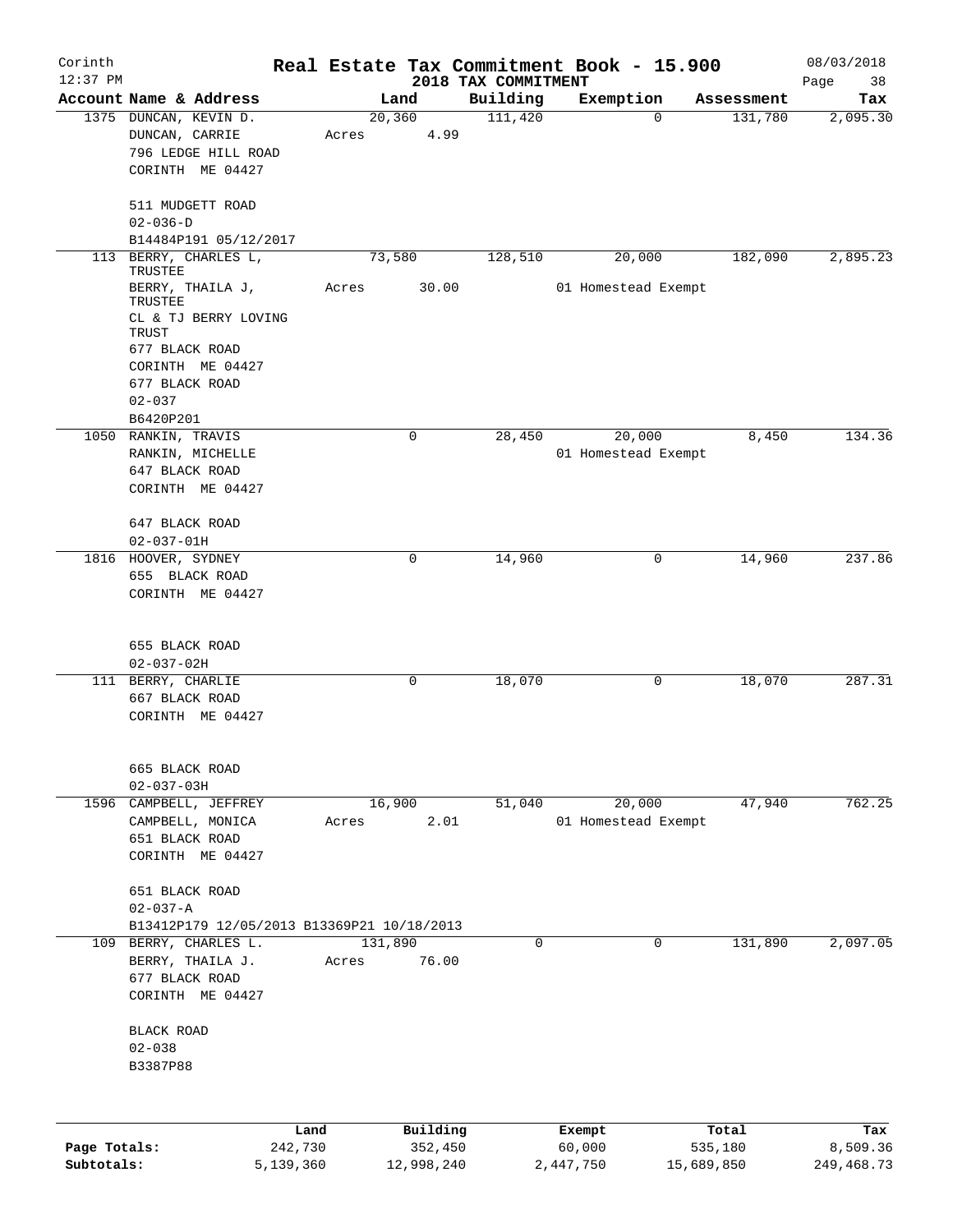| Corinth<br>$12:37$ PM |                                   |               | 2018 TAX COMMITMENT | Real Estate Tax Commitment Book - 15.900 |             | 08/03/2018<br>39<br>Page |
|-----------------------|-----------------------------------|---------------|---------------------|------------------------------------------|-------------|--------------------------|
|                       | Account Name & Address            | Land          | Building            | Exemption                                | Assessment  | Tax                      |
|                       | 1824 CASS, JEFFREY (HEIRS         | $\Omega$      | 20,720              | 20,000                                   | 720         | 11.45                    |
|                       | OF)                               |               |                     |                                          |             |                          |
|                       | PO BOX 251<br>KENDUSKEAG ME 04450 |               |                     | 01 Homestead Exempt                      |             |                          |
|                       |                                   |               |                     |                                          |             |                          |
|                       | 664 BLACK ROAD                    |               |                     |                                          |             |                          |
|                       | $02 - 038 - 02H$                  |               |                     |                                          |             |                          |
|                       | 1734 ANNETT, RUSSELL A.           | 0             | 19,330              | 19,330                                   | 0           | 0.00                     |
|                       | 656 BLACK ROAD                    |               |                     | 01 Homestead Exempt                      |             |                          |
|                       | CORINTH ME 04427                  |               |                     |                                          |             |                          |
|                       | 656 BLACK ROAD                    |               |                     |                                          |             |                          |
|                       | $02 - 038 - 03H$                  |               |                     |                                          |             |                          |
|                       | 112 BERRY JR, CHARLES L.          | 0             | 46,900              | 20,000                                   | 26,900      | 427.71                   |
|                       | 628 BLACK ROAD                    |               |                     | 01 Homestead Exempt                      |             |                          |
|                       | CORINTH ME 04427                  |               |                     |                                          |             |                          |
|                       | 628 BLACK ROAD                    |               |                     |                                          |             |                          |
|                       | $02 - 038 - 04H$                  |               |                     |                                          |             |                          |
|                       | 898 WATERS, BRITTNIE              | 0             | 16,020              | 16,020                                   | $\mathbf 0$ | 0.00                     |
|                       | 181 COVERED BRIDGE RD.            |               |                     | 01 Homestead Exempt                      |             |                          |
|                       | CORINTH ME 04427                  |               |                     |                                          |             |                          |
|                       | 181 COVERED BRIDGE ROAD           |               |                     |                                          |             |                          |
|                       | $02 - 038 - 05H$                  |               |                     |                                          |             |                          |
| 1627                  | WATERS, ROBERT F.                 | 0             | 24,260              | 20,000                                   | 4,260       | 67.73                    |
|                       | 183 COVERED BRIDGE ROAD           |               |                     | 01 Homestead Exempt                      |             |                          |
|                       | CORINTH ME 04427                  |               |                     |                                          |             |                          |
|                       | 183 COVERED BRIDGE ROAD           |               |                     |                                          |             |                          |
|                       | $02 - 038 - 06H$                  |               |                     |                                          |             |                          |
|                       | 1682 LALLY, LYNNE                 | 0             | 14,590              | 14,590                                   | 0           | 0.00                     |
|                       | 211 COVERED BRIDGE RD             |               |                     | 01 Homestead Exempt                      |             |                          |
|                       | CORINTH ME 04427                  |               |                     |                                          |             |                          |
|                       | 211 COVERED BRIDGE ROAD           |               |                     |                                          |             |                          |
|                       | $02 - 038 - 07H$                  |               |                     |                                          |             |                          |
|                       | 738 PAGE, SHERRI A.               | 15,730        | 79,760              | 20,000                                   | 75,490      | 1,200.29                 |
|                       | 680 BLACK ROAD                    | 1.00<br>Acres |                     | 01 Homestead Exempt                      |             |                          |
|                       | CORINTH ME 04427                  |               |                     |                                          |             |                          |
|                       | 680 BLACK ROAD                    |               |                     |                                          |             |                          |
|                       | $02 - 038 - A$                    |               |                     |                                          |             |                          |
|                       | B7553P1                           |               |                     |                                          |             |                          |
|                       |                                   |               |                     |                                          |             |                          |
|                       |                                   |               |                     |                                          |             |                          |
|                       |                                   |               |                     |                                          |             |                          |
|                       |                                   |               |                     |                                          |             |                          |

|              | Land      | Building   | Exempt    | Total      | Tax        |
|--------------|-----------|------------|-----------|------------|------------|
| Page Totals: | 15,730    | 221,580    | 129,940   | 107,370    | 1,707.18   |
| Subtotals:   | 5,155,090 | 13,219,820 | 2,577,690 | 15,797,220 | 251,175.91 |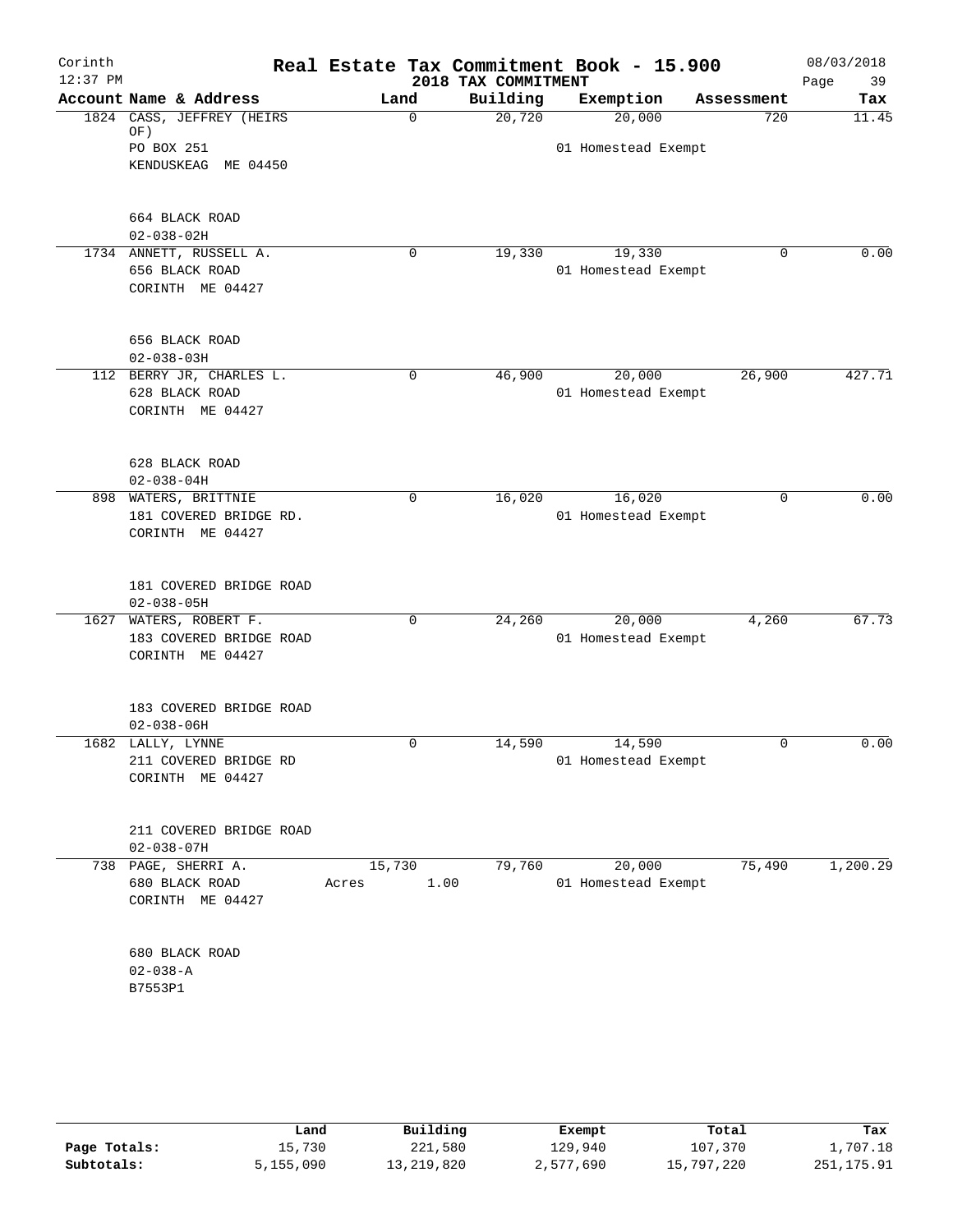| Corinth<br>$12:37$ PM |                                                                                          |                 |          |                                 | Real Estate Tax Commitment Book - 15.900 |            | 08/03/2018        |
|-----------------------|------------------------------------------------------------------------------------------|-----------------|----------|---------------------------------|------------------------------------------|------------|-------------------|
|                       | Account Name & Address                                                                   | Land            |          | 2018 TAX COMMITMENT<br>Building | Exemption                                | Assessment | Page<br>40<br>Tax |
|                       | 1423 MERCHANT, ROBERT A.                                                                 | 24,940          |          | 2,400                           | $\Omega$                                 | 27,340     | 434.71            |
|                       | MERCHANT, SHARON L.<br>PO BOX 37<br>KENDUSKEAG ME 04450                                  | Acres           | 10.92    |                                 |                                          |            |                   |
|                       | 101 COVERED BRIDGE ROAD                                                                  |                 |          |                                 |                                          |            |                   |
|                       | $02 - 039$<br>B12311P310 11/05/2010                                                      |                 |          |                                 |                                          |            |                   |
|                       | 2090 SMITH, DAVID K.<br>101 COVERED BRIGE<br>CORINTH ME 04427                            |                 | 0        | 11,080                          | 11,080<br>01 Homestead Exempt            | 0          | 0.00              |
|                       | 101 COVERED BRIDGE ROAD<br>$02 - 039 - 1H$                                               |                 |          |                                 |                                          |            |                   |
|                       | 889 MARTIN, DIANNE<br>153 COVERED BRIDGE ROAD Acres<br>CORINTH ME 04427                  | 29,250          | 10.00    | 80,630                          | 20,000<br>01 Homestead Exempt            | 89,880     | 1,429.09          |
|                       | 153 COVERED BRIDGE ROAD<br>$02 - 039 - A$<br>B4122P357                                   |                 |          |                                 |                                          |            |                   |
|                       | 208 LALIBERTE, RICHARD<br>LALIBERTE, LINDA<br>93 COVERED BRIDGE ROAD<br>CORINTH ME 04427 | 23,100<br>Acres | 14.00    | 63,790                          | 20,000<br>01 Homestead Exempt            | 66,890     | 1,063.55          |
|                       | 93 COVERED BRIDGE ROAD<br>$02 - 040$<br>B12518P194 02/25/2011                            |                 |          |                                 |                                          |            |                   |
| 790                   | KELLIHER, ROBERT G.<br>KELLIHER, RUTH A.<br>85 COVERED BRIDGE ROAD<br>CORINTH ME 04427   | 25,070<br>Acres | 21.00    | 20,790                          | 20,000<br>01 Homestead Exempt            | 25,860     | 411.17            |
|                       | 85 COVERED BRIDGE ROAD<br>$02 - 041$                                                     |                 |          |                                 |                                          |            |                   |
| 250                   | B7229P56<br>CAMERON, MATTHEW                                                             | 19,770          |          | 117,690                         | 20,000                                   | 117,460    | 1,867.61          |
|                       | CAMERON, CHRISTINA<br>63 COVERED BRIDGE RD<br>CORINTH ME 04427                           | Acres           | 6.00     |                                 | 01 Homestead Exempt                      |            |                   |
|                       | 63 COVERED BRIDGE ROAD<br>$02 - 042$                                                     |                 |          |                                 |                                          |            |                   |
| 196                   | B14335P12 10/26/2016<br>DUMOULIN, JAMES                                                  | 28,590          |          | 178,770                         | 20,000                                   | 187,360    | 2,979.02          |
|                       | DUMOULIN, BILLIE JEAN<br>35 COVERED BRIDGE ROAD<br>CORINTH ME 04427-0                    | Acres           | 27.41    |                                 | 01 Homestead Exempt                      |            |                   |
|                       | 35 COVERED BRIDGE ROAD<br>$02 - 043$<br>B8751P181 05/28/2003                             |                 |          |                                 |                                          |            |                   |
|                       |                                                                                          |                 |          |                                 |                                          |            |                   |
|                       | Land                                                                                     |                 | Building |                                 | Exempt                                   | Total      | Tax               |
| Page Totals:          | 150,720                                                                                  |                 | 475,150  |                                 | 111,080                                  | 514,790    | 8,185.15          |

**Subtotals:** 5,305,810 13,694,970 2,688,770 16,312,010 259,361.06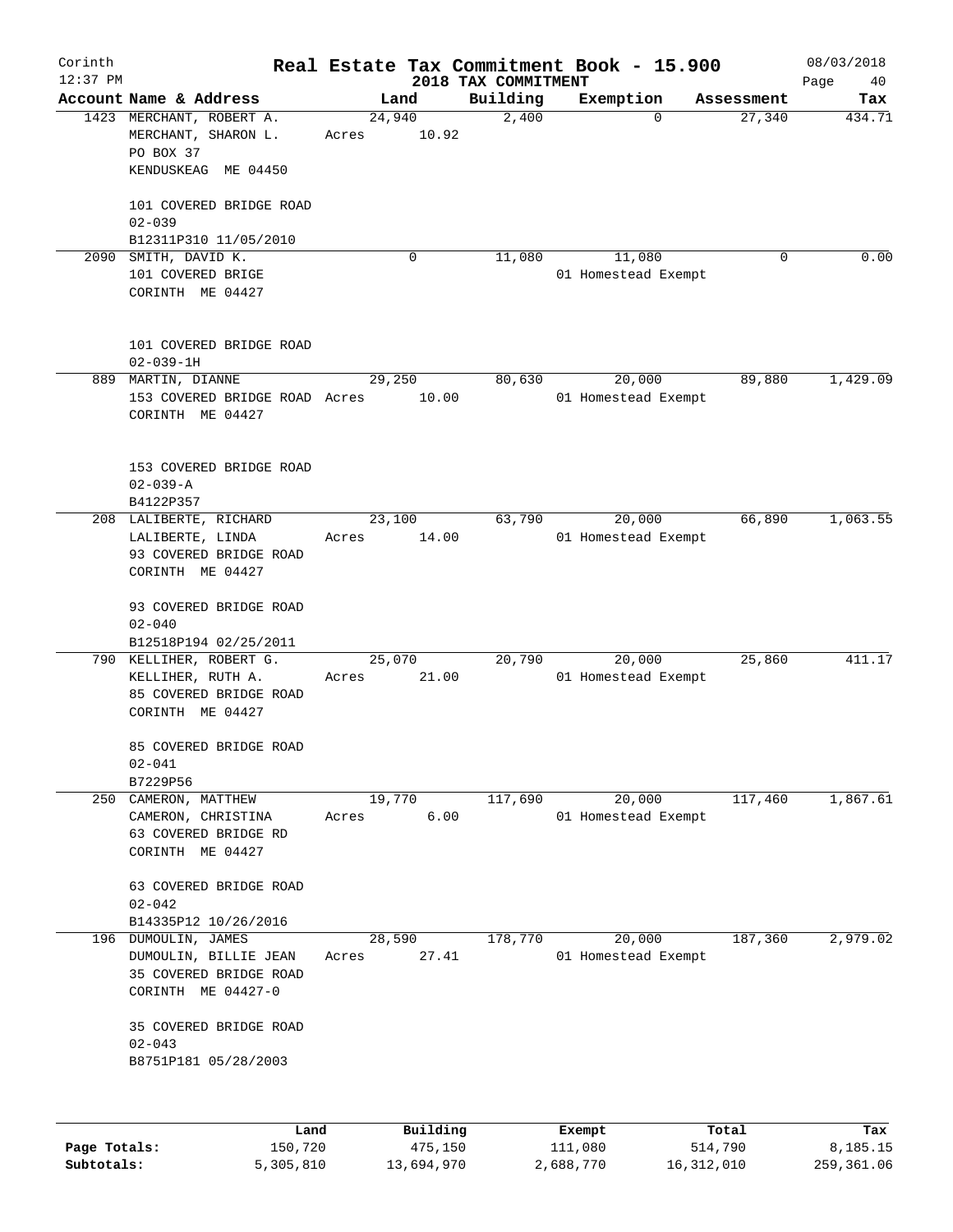| Corinth<br>$12:37$ PM      |                                                                                         |                      |       |                         | 2018 TAX COMMITMENT | Real Estate Tax Commitment Book - 15.900 |                       | 08/03/2018<br>Page<br>41 |
|----------------------------|-----------------------------------------------------------------------------------------|----------------------|-------|-------------------------|---------------------|------------------------------------------|-----------------------|--------------------------|
|                            | Account Name & Address                                                                  |                      |       | Land                    | Building            | Exemption                                | Assessment            | Tax                      |
|                            | 1161 RUDZINSKI, ANDREW F.<br>RUDZINSKI, SANDRA L.<br>556 GRANT ROAD<br>CORINTH ME 04427 |                      | Acres | 15,070<br>10.00         | $\mathbf 0$         | $\Omega$                                 | 15,070                | 239.61                   |
|                            | GRANT ROAD<br>$02 - 044$                                                                |                      |       |                         |                     |                                          |                       |                          |
|                            | B3462P312                                                                               |                      |       |                         |                     |                                          |                       |                          |
|                            | 38 HARVEY, KEITH A.                                                                     |                      |       | 22,100                  | 182,580             | 20,000                                   | 184,680               | 2,936.41                 |
|                            | HARVEY, RENEE L.<br>697 GRANT ROAD<br>CORINTH ME 04427                                  |                      | Acres | 12.49                   |                     | 01 Homestead Exempt                      |                       |                          |
|                            | 697 GRANT ROAD<br>$02 - 044 - 01$                                                       |                      |       |                         |                     |                                          |                       |                          |
|                            | B7818P220 08/08/2001<br>996 PARKHURST, JAMY                                             |                      |       | 20,090                  | 103,490             | 20,000                                   | 103,580               | 1,646.92                 |
|                            | 691 GRANT ROAD<br>CORINTH ME 04427                                                      |                      | Acres | 6.30                    |                     | 01 Homestead Exempt                      |                       |                          |
|                            | 691 GRANT ROAD<br>$02 - 044 - 02$<br>B13899P47 07/16/2015                               |                      |       |                         |                     |                                          |                       |                          |
|                            | 2054 BROWN, RICHARD E. III                                                              |                      |       | 16,310                  | 106,790             | 0                                        | 123,100               | 1,957.29                 |
|                            | MITCHELL, LINDSAY L.<br>681 GRANT ROAD<br>CORINTH ME 04427                              |                      | Acres | 2.70                    |                     |                                          |                       |                          |
|                            | 681 GRANT ROAD<br>$02 - 044 - 02 - A$                                                   |                      |       |                         |                     |                                          |                       |                          |
|                            | B14232P281 08/02/2016                                                                   |                      |       | 24,600                  | 49,280              |                                          | 53,880                | 856.69                   |
|                            | 1017 PAGE, JAMES L.<br>643 GRANT ROAD<br>CORINTH ME 04427                               |                      | Acres | 10.60                   |                     | 20,000<br>01 Homestead Exempt            |                       |                          |
|                            | 643 GRANT ROAD<br>$02 - 044 - 13 - A$<br>B13816P80 04/27/2015                           |                      |       |                         |                     |                                          |                       |                          |
|                            | 553 PARTRIDGE, CATHERINE M.                                                             |                      |       | 16,240                  | 11,500              | 0                                        | 27,740                | 441.07                   |
|                            | 175 MURRAY ROAD<br>CARMEL ME 04419                                                      |                      | Acres | 2.64                    |                     |                                          |                       |                          |
|                            | 639 GRANT ROAD<br>$02 - 044 - 14 - A$<br>B13321P68 09/06/2013                           |                      |       |                         |                     |                                          |                       |                          |
| 1160                       | RUDZINSKI, ANDREW F.<br>RUDZINSKI, SANDRA L.<br>556 GRANT ROAD<br>CORINTH ME 04427      |                      | Acres | 18,450<br>10.50         | 0                   | 0                                        | 18,450                | 293.36                   |
|                            | GRANT ROAD<br>$02 - 044 - 18 - A$<br>B3227P286                                          |                      |       |                         |                     |                                          |                       |                          |
|                            |                                                                                         |                      |       |                         |                     |                                          |                       |                          |
|                            |                                                                                         | Land                 |       | Building                |                     | Exempt                                   | Total                 | Tax                      |
| Page Totals:<br>Subtotals: |                                                                                         | 132,860<br>5,438,670 |       | 453,640<br>14, 148, 610 |                     | 60,000<br>2,748,770                      | 526,500<br>16,838,510 | 8,371.35<br>267,732.41   |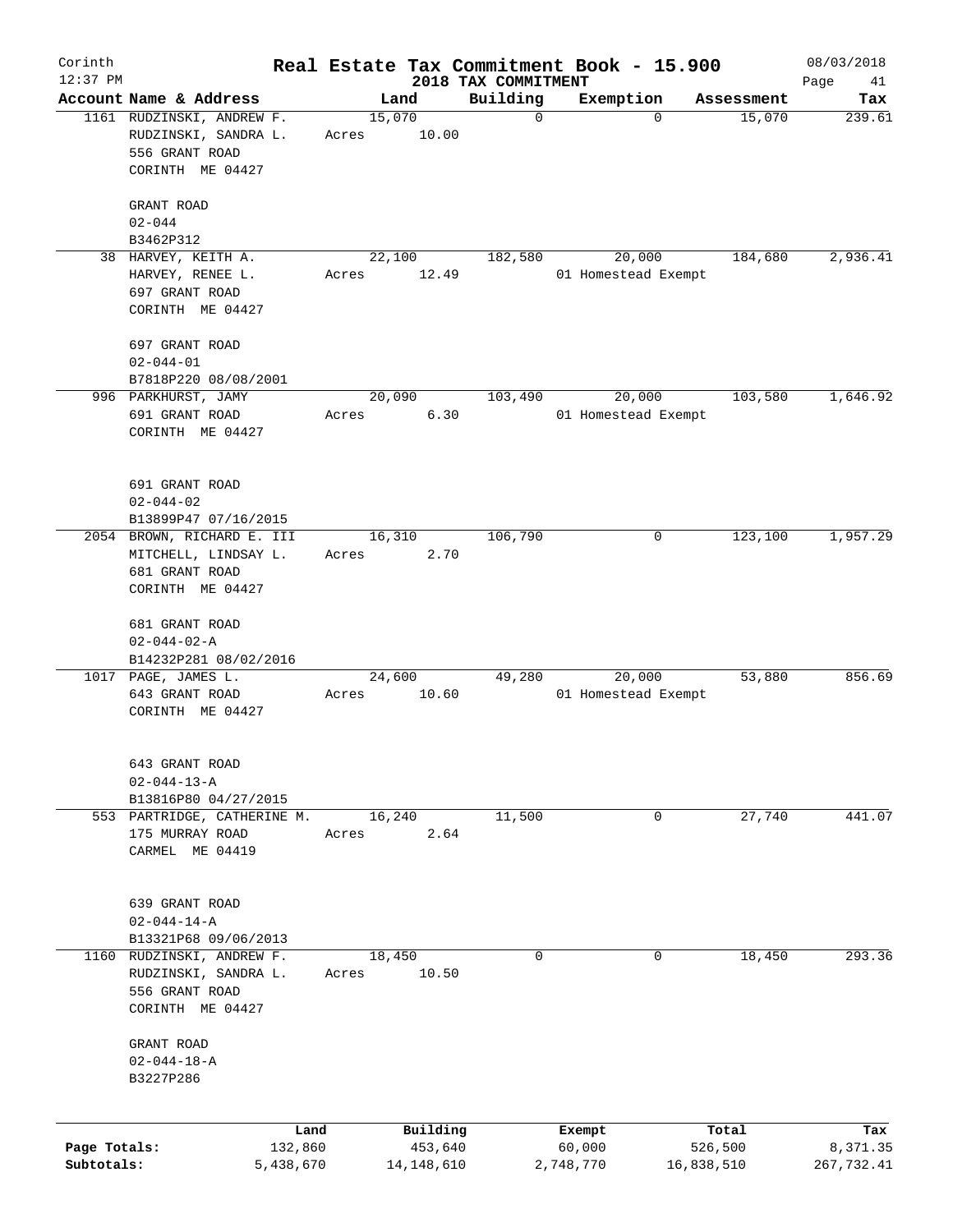| Corinth      |                             |           |       |        |            |                                 | Real Estate Tax Commitment Book - 15.900 |              |            | 08/03/2018        |
|--------------|-----------------------------|-----------|-------|--------|------------|---------------------------------|------------------------------------------|--------------|------------|-------------------|
| $12:37$ PM   | Account Name & Address      |           |       | Land   |            | 2018 TAX COMMITMENT<br>Building | Exemption                                |              | Assessment | Page<br>42<br>Tax |
|              | 1013 OYSTER, LOWELL R.      |           |       | 18,620 |            | 55,690                          | 20,000                                   |              | 54,310     | 863.53            |
|              | OYSTER, KATHLEEN M.         |           | Acres |        | 4.90       |                                 | 01 Homestead Exempt                      |              |            |                   |
|              | 543 GRANT ROAD              |           |       |        |            |                                 |                                          |              |            |                   |
|              | CORINTH ME 04427            |           |       |        |            |                                 |                                          |              |            |                   |
|              |                             |           |       |        |            |                                 |                                          |              |            |                   |
|              | 543 GRANT ROAD              |           |       |        |            |                                 |                                          |              |            |                   |
|              | $02 - 044 - 19 - A$         |           |       |        |            |                                 |                                          |              |            |                   |
|              | B3314P172                   |           |       |        |            |                                 |                                          |              |            |                   |
|              | 307 HENRIKSEN, MARIANNE C.  |           |       | 14,160 |            | 38,130                          | 20,000                                   |              | 32,290     | 513.41            |
|              | 694 GRANT ROAD              |           | Acres |        | 0.93       |                                 | 01 Homestead Exempt                      |              |            |                   |
|              | CORINTH ME 04427            |           |       |        |            |                                 |                                          |              |            |                   |
|              |                             |           |       |        |            |                                 |                                          |              |            |                   |
|              |                             |           |       |        |            |                                 |                                          |              |            |                   |
|              | 694 GRANT ROAD              |           |       |        |            |                                 |                                          |              |            |                   |
|              | $02 - 045$                  |           |       |        |            |                                 |                                          |              |            |                   |
|              | B6141P168                   |           |       |        |            |                                 |                                          |              |            |                   |
|              | 281 DAY, LAYTON C.          |           |       | 16,100 |            | 43,110                          |                                          | 0            | 59,210     | 941.44            |
|              | DAY, LORRI K.               |           | Acres |        | 2.50       |                                 |                                          |              |            |                   |
|              | 70 LYNDSAY LANE             |           |       |        |            |                                 |                                          |              |            |                   |
|              | GLENBURN ME 04401           |           |       |        |            |                                 |                                          |              |            |                   |
|              |                             |           |       |        |            |                                 |                                          |              |            |                   |
|              | 18 MILL ROAD                |           |       |        |            |                                 |                                          |              |            |                   |
|              | $02 - 045 - A$              |           |       |        |            |                                 |                                          |              |            |                   |
|              | B9092P144                   |           |       |        |            |                                 |                                          |              |            |                   |
|              | 1341 TEEL, BRAD             |           |       | 13,300 |            | $\mathbf 0$                     |                                          | 0            | 13,300     | 211.47            |
|              | P.O. BOX 3006               |           | Acres |        | 5.60       |                                 |                                          |              |            |                   |
|              | BREWER ME 04412             |           |       |        |            |                                 |                                          |              |            |                   |
|              |                             |           |       |        |            |                                 |                                          |              |            |                   |
|              |                             |           |       |        |            |                                 |                                          |              |            |                   |
|              | GRANT ROAD                  |           |       |        |            |                                 |                                          |              |            |                   |
|              | $02 - 046$                  |           |       |        |            |                                 |                                          |              |            |                   |
|              | B4557P101                   |           |       |        |            |                                 |                                          |              |            |                   |
|              | 1107 PULLEN, CHRISTOPHER W. |           |       | 19,350 |            | 53,650                          | 20,000                                   |              | 53,000     | 842.70            |
|              | 654 GRANT ROAD              |           | Acres |        | 5.60       |                                 | 01 Homestead Exempt                      |              |            |                   |
|              | CORINTH ME 04427            |           |       |        |            |                                 |                                          |              |            |                   |
|              |                             |           |       |        |            |                                 |                                          |              |            |                   |
|              |                             |           |       |        |            |                                 |                                          |              |            |                   |
|              | 654 GRANT ROAD              |           |       |        |            |                                 |                                          |              |            |                   |
|              | $02 - 046 - A$              |           |       |        |            |                                 |                                          |              |            |                   |
|              | B10135P210 10/07/2005       |           |       |        |            |                                 |                                          |              |            |                   |
|              | 282 GARRITY, THOMAS P.      |           |       | 23,450 |            | 12,170                          | 20,000                                   |              | 15,620     | 248.36            |
|              | BERARD, CYNTHIA M.          |           | Acres |        | 9.50       |                                 | 01 Homestead Exempt                      |              |            |                   |
|              | 628 GRANT ROAD              |           |       |        |            |                                 |                                          |              |            |                   |
|              | CORINTH ME 04427            |           |       |        |            |                                 |                                          |              |            |                   |
|              |                             |           |       |        |            |                                 |                                          |              |            |                   |
|              | 628 GRANT ROAD              |           |       |        |            |                                 |                                          |              |            |                   |
|              | $02 - 047$                  |           |       |        |            |                                 |                                          |              |            |                   |
|              | B13924P180 08/01/2015       |           |       |        |            |                                 |                                          |              |            |                   |
| 1347         | WEEKS, CARLYLE R.           |           |       | 15,050 |            | 51,290                          | 20,000                                   |              | 46,340     | 736.81            |
|              | WREN, CYNTHIA R.            |           | Acres |        | 1.50       |                                 | 01 Homestead Exempt                      |              |            |                   |
|              | 644 GRANT ROAD              |           |       |        |            |                                 |                                          |              |            |                   |
|              | CORINTH ME 04427            |           |       |        |            |                                 |                                          |              |            |                   |
|              |                             |           |       |        |            |                                 |                                          |              |            |                   |
|              | 644 GRANT ROAD              |           |       |        |            |                                 |                                          |              |            |                   |
|              | $02 - 047 - A$              |           |       |        |            |                                 |                                          |              |            |                   |
|              | B14062P164 01/20/2016       |           |       |        |            |                                 |                                          |              |            |                   |
|              |                             |           |       |        |            |                                 |                                          |              |            |                   |
|              |                             | Land      |       |        | Building   |                                 | Exempt                                   |              | Total      | Tax               |
| Page Totals: |                             | 120,030   |       |        | 254,040    |                                 | 100,000                                  | 274,070      |            | 4,357.72          |
| Subtotals:   |                             | 5,558,700 |       |        | 14,402,650 |                                 | 2,848,770                                | 17, 112, 580 |            | 272,090.13        |
|              |                             |           |       |        |            |                                 |                                          |              |            |                   |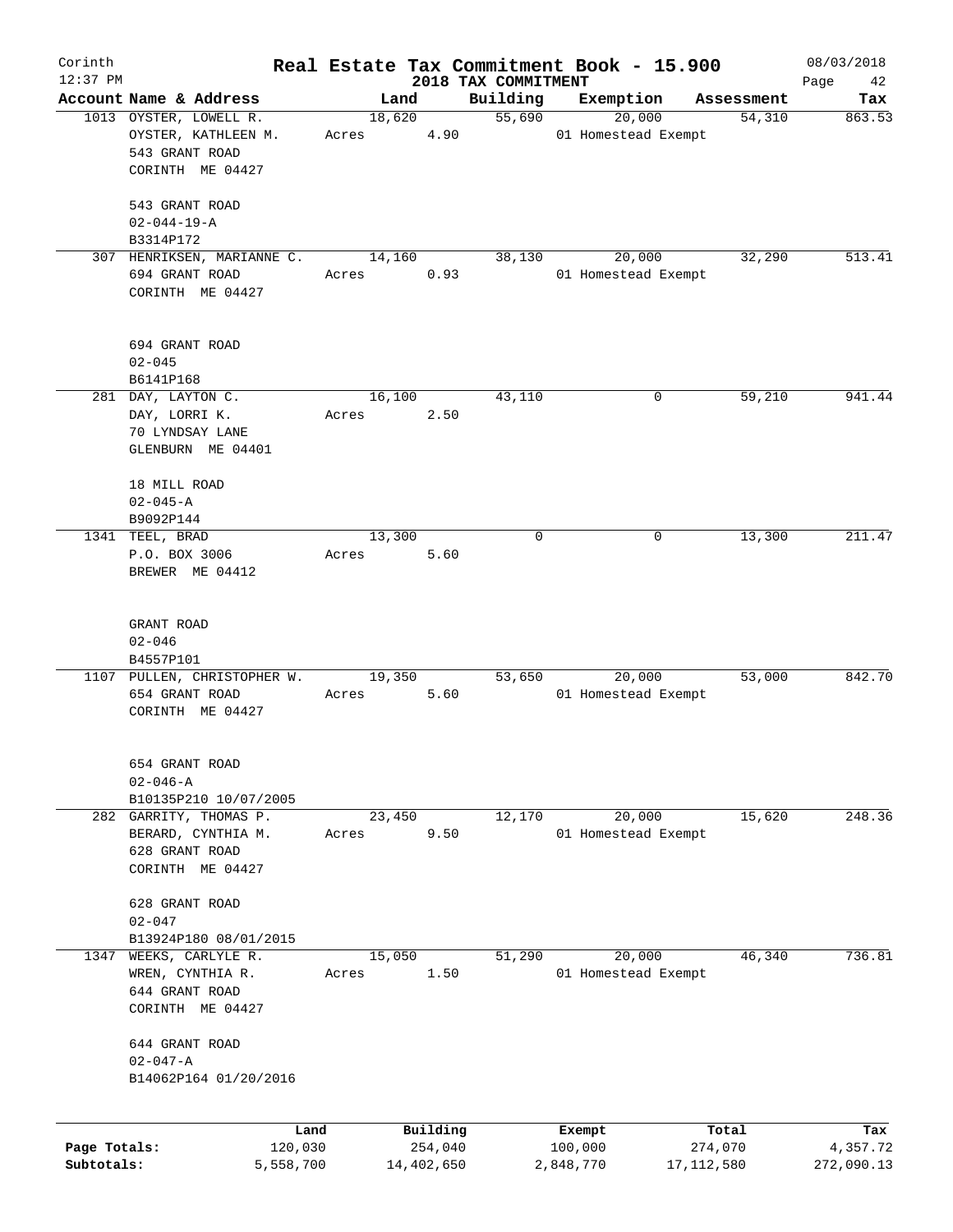| Corinth                    |                                                                                |                 |                       | Real Estate Tax Commitment Book - 15.900 |                       | 08/03/2018             |
|----------------------------|--------------------------------------------------------------------------------|-----------------|-----------------------|------------------------------------------|-----------------------|------------------------|
| 12:37 PM                   |                                                                                |                 | 2018 TAX COMMITMENT   |                                          |                       | Page<br>43             |
|                            | Account Name & Address<br>1763 ROBERTS II, WILLIAM E.                          | Land<br>21,870  | Building<br>75,230    | Exemption<br>$\mathbf 0$                 | Assessment<br>97,100  | Tax<br>1,543.89        |
|                            | 624 GRANT ROAD<br>CORINTH ME 04427                                             | Acres           | 8.00                  |                                          |                       |                        |
|                            | 624 GRANT ROAD<br>$02 - 047 - B$                                               |                 |                       |                                          |                       |                        |
|                            | B13056P171 12/28/2012                                                          |                 |                       |                                          |                       |                        |
|                            | 365 FRITZ, BREANNA A.<br>325 STILLWATER AVE.<br>OLD TOWN ME 04468              | 15,270<br>Acres | 17,000<br>1.71        | 0                                        | 32,270                | 513.09                 |
|                            | 629 GRANT ROAD<br>$02 - 048$                                                   |                 |                       |                                          |                       |                        |
|                            | B14271P260 09/08/2016                                                          |                 |                       | 0                                        |                       | 1,174.69               |
|                            | 554 RUDZINSKI, ANDREW R.<br>70 SEWELL STREET<br>SHREWSBURY MA 01545            | 18,300<br>Acres | 55,580<br>4.60        |                                          | 73,880                |                        |
|                            | 605 GRANT ROAD<br>$02 - 049$                                                   |                 |                       |                                          |                       |                        |
|                            | B14479P102 05/09/2017                                                          |                 |                       |                                          |                       |                        |
|                            | 2035 TOWN OF CORINTH                                                           | $\mathbf 0$     | $\Omega$              | $\Omega$                                 | $\mathbf 0$           | 0.00                   |
|                            | PO BOX 309<br>CORINTH ME 04427                                                 |                 |                       | 43 Municipal                             |                       |                        |
|                            | GRANT ROAD<br>$02 - 050$                                                       |                 |                       |                                          |                       |                        |
|                            | 1162 RUDZINSKI, ANDREW F.                                                      | 29,880          | 67,500                | 20,000                                   | 77,380                | 1,230.34               |
|                            | 556 GRANT ROAD<br>CORINTH ME 04427                                             | 42.50<br>Acres  |                       | 01 Homestead Exempt                      |                       |                        |
|                            | 556 GRANT ROAD<br>$02 - 051$                                                   |                 |                       |                                          |                       |                        |
|                            | B3564P333 08/13/1984<br>1012 OYSTER, LOWELL R.                                 | 22,300          |                       | 0                                        |                       | 646.97                 |
|                            | OYSTER, KATHLEEN M.<br>543 GRANT ROAD<br>CORINTH ME 04427                      | Acres           | 18,390<br>13.30       |                                          | 40,690                |                        |
|                            | 604 GRANT ROAD<br>$02 - 051 - A$<br>B3314P172                                  |                 |                       |                                          |                       |                        |
| 1712                       | OYSTER, LOWELL R.<br>OYSTER, KATHLEEN M.<br>543 GRANT ROAD<br>CORINTH ME 04427 | 10,760<br>Acres | 0<br>3.18             | 0                                        | 10,760                | 171.08                 |
|                            | GRANT ROAD<br>$02 - 052 - 01$<br>B7851P137                                     |                 |                       |                                          |                       |                        |
|                            | Land                                                                           |                 | Building              | Exempt                                   | Total                 | Tax                    |
| Page Totals:<br>Subtotals: | 118,380<br>5,677,080                                                           |                 | 233,700<br>14,636,350 | 20,000<br>2,868,770                      | 332,080<br>17,444,660 | 5,280.06<br>277,370.19 |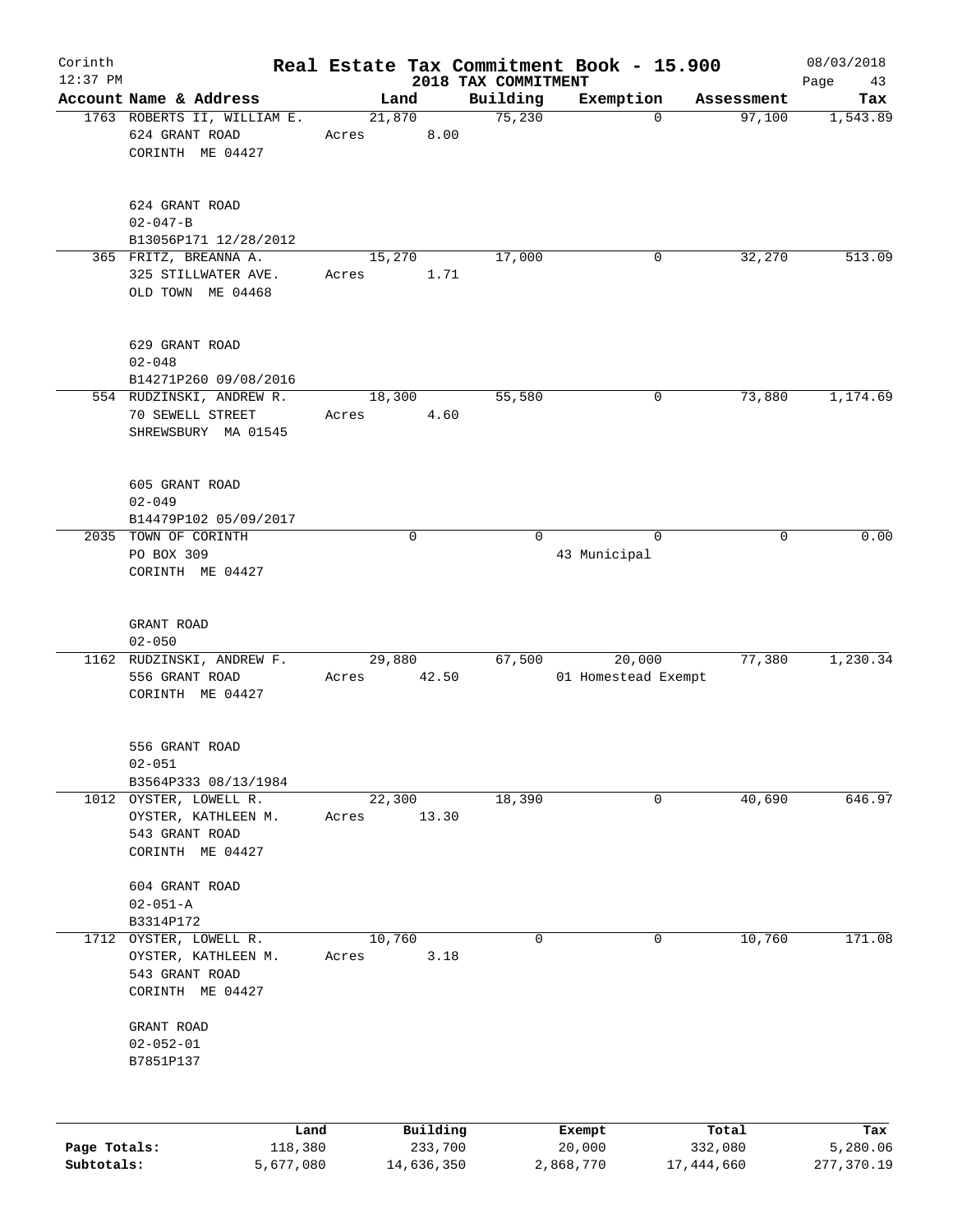| Corinth    |                                        |       |        |                     | Real Estate Tax Commitment Book - 15.900 |            | 08/03/2018 |
|------------|----------------------------------------|-------|--------|---------------------|------------------------------------------|------------|------------|
| $12:37$ PM |                                        |       |        | 2018 TAX COMMITMENT |                                          |            | Page<br>44 |
|            | Account Name & Address                 |       | Land   | Building            | Exemption                                | Assessment | Tax        |
|            | 1456 MAHAR, MARILYN M.<br>LIVING TRUST |       | 18,620 | 79,900              | 20,000                                   | 78,520     | 1,248.47   |
|            | 517 GRANT ROAD                         | Acres | 4.90   |                     | 01 Homestead Exempt                      |            |            |
|            | CORINTH ME 04427                       |       |        |                     |                                          |            |            |
|            |                                        |       |        |                     |                                          |            |            |
|            |                                        |       |        |                     |                                          |            |            |
|            | 517 GRANT ROAD                         |       |        |                     |                                          |            |            |
|            | $02 - 052 - 02$<br>B9885P307           |       |        |                     |                                          |            |            |
|            | 867 KENERSON, STEPHEN R.               |       | 18,030 | 139,390             | 0                                        | 157,420    | 2,502.98   |
|            | KENERSON, ANGELA R.                    | Acres | 4.34   |                     |                                          |            |            |
|            | 465 GRANT ROAD                         |       |        |                     |                                          |            |            |
|            | CORINTH ME 04427                       |       |        |                     |                                          |            |            |
|            | 465 GRANT ROAD                         |       |        |                     |                                          |            |            |
|            | $02 - 052 - 03$                        |       |        |                     |                                          |            |            |
|            | B14302P175 10/04/2016                  |       |        |                     |                                          |            |            |
|            | 1324 MAHAR, MARILYN M.<br>LIVING TRUST |       | 12,560 | 0                   | 0                                        | 12,560     | 199.70     |
|            | 517 GRANT ROAD                         | Acres | 4.89   |                     |                                          |            |            |
|            | CORINTH ME 04427                       |       |        |                     |                                          |            |            |
|            | GRANT ROAD                             |       |        |                     |                                          |            |            |
|            | $02 - 052 - 04$                        |       |        |                     |                                          |            |            |
|            | B9885P307                              |       |        |                     |                                          |            |            |
|            | 1329 TATE JR, OSCAR G.                 |       | 56,790 | 1,600               | 0                                        | 58,390     | 928.40     |
|            | (Heirs of)                             |       |        |                     |                                          |            |            |
|            | PR. TATE, BERNADINE                    | Acres | 76.91  |                     |                                          |            |            |
|            | 1004 MAIN STREET                       |       |        |                     |                                          |            |            |
|            | CORINTH ME 04427                       |       |        |                     |                                          |            |            |
|            | GRANT ROAD                             |       |        |                     |                                          |            |            |
|            | $02 - 053$                             |       |        |                     |                                          |            |            |
|            | B12954P187 09/24/2012                  |       |        |                     |                                          |            |            |
|            | 381 DAILY, LINDA LEE                   |       | 10,620 | $\mathbf 0$         | $\mathbf 0$                              | 10,620     | 168.86     |
|            | PO Box 112<br>Corinth ME 04427         | Acres | 6.50   |                     |                                          |            |            |
|            |                                        |       |        |                     |                                          |            |            |
|            | GRANT ROAD                             |       |        |                     |                                          |            |            |
|            | $02 - 053 - A$                         |       |        |                     |                                          |            |            |
|            | B4699P337                              |       |        |                     |                                          |            |            |
|            | 1055 GRANT, TERRY A.                   |       | 15,360 | 84,940              | 20,000                                   | 80,300     | 1,276.77   |
|            | 457 GRANT ROAD                         | Acres | 1.80   |                     | 01 Homestead Exempt                      |            |            |
|            | CORINTH ME 04427                       |       |        |                     |                                          |            |            |
|            | 457 GRANT ROAD                         |       |        |                     |                                          |            |            |
|            | $02 - 053 - B$                         |       |        |                     |                                          |            |            |
|            | B8843P17                               |       |        |                     |                                          |            |            |
|            |                                        |       |        |                     |                                          |            |            |

|              | Land      | Building   | Exempt    | Total      | Tax        |
|--------------|-----------|------------|-----------|------------|------------|
| Page Totals: | 131,980   | 305,830    | 40,000    | 397,810    | 6,325.18   |
| Subtotals:   | 5,809,060 | 14,942,180 | 2,908,770 | 17,842,470 | 283,695.37 |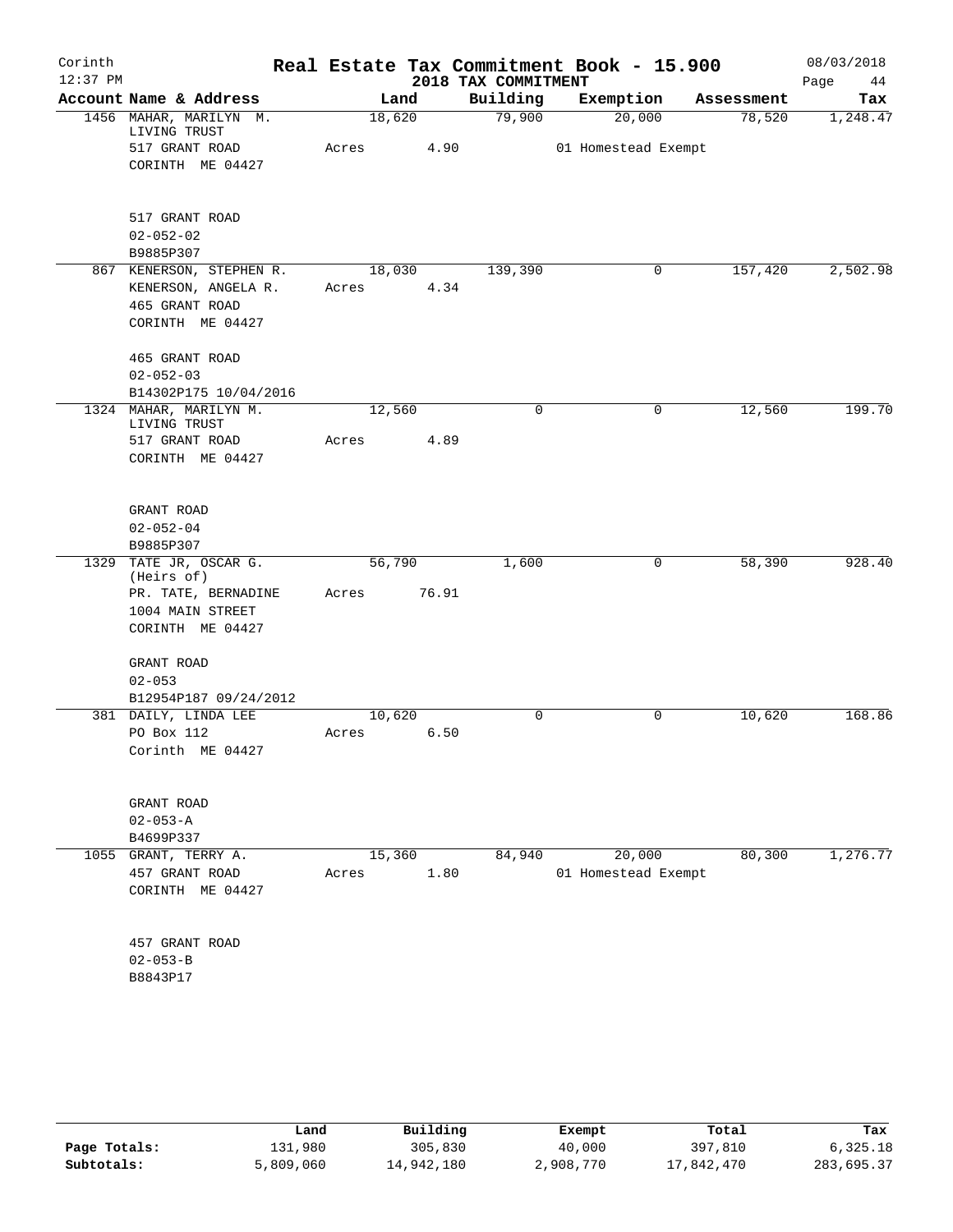| Corinth<br>$12:37$ PM      |                                                                                                     |                 |                         | 2018 TAX COMMITMENT | Real Estate Tax Commitment Book - 15.900 |                         | 08/03/2018             |
|----------------------------|-----------------------------------------------------------------------------------------------------|-----------------|-------------------------|---------------------|------------------------------------------|-------------------------|------------------------|
|                            | Account Name & Address                                                                              | Land            |                         | Building            | Exemption                                | Assessment              | Page<br>45<br>Tax      |
|                            | 1482 TATE JR, OSCAR G.<br>(Heirs of)<br>PR. TATE, BERNADINE<br>1004 MAIN STREET<br>CORINTH ME 04427 | 15,680<br>Acres | 2.10                    | 11,490              |                                          | 27,170<br>0             | 432.00                 |
|                            | 441 GRANT ROAD<br>$02 - 053 - C$                                                                    |                 |                         |                     |                                          |                         |                        |
|                            | B12954P187 09/24/2012                                                                               |                 |                         |                     |                                          |                         |                        |
|                            | 1963 WHITE, RANDEL MILES<br>WHITE, GINGER LEE<br>441 GRANT ROAD<br>CORINTH ME 04427                 | 8,600           |                         | 22,420              | 20,000<br>01 Homestead Exempt            | 11,020                  | 175.22                 |
|                            | 441 GRANT ROAD<br>$02 - 053 - C - H$<br>B10596P131 08/02/2006                                       |                 |                         |                     |                                          |                         |                        |
|                            | 829 MERCHANT, ROBERT A.<br>706 BLACK ROAD<br>KENDUSKEAG ME 04450                                    | 13,460<br>Acres | 7.00                    | $\mathbf 0$         |                                          | 0<br>13,460             | 214.01                 |
|                            | BEECH GROVE ROAD<br>$02 - 054$<br>B12142P122 05/25/2010                                             |                 |                         |                     |                                          |                         |                        |
|                            | 1693 TIBBETTS, RONALD K.<br>PO BOX 312<br>CORINTH ME 04427-0312                                     | 21,700<br>Acres | 6.15                    | 130,480             | 20,000<br>01 Homestead Exempt            | 132,180                 | 2,101.66               |
|                            | 194 BEECH GROVE ROAD<br>$02 - 054 - A$<br>B14731P140 01/31/2018                                     |                 |                         |                     |                                          |                         |                        |
|                            | 1697 BUSWELL, SHARON<br>416 GRANT RD<br>CORINTH ME 04427                                            | 16,900<br>Acres | 2.01                    | 77,020              | 20,000<br>01 Homestead Exempt            | 73,920                  | 1,175.33               |
|                            | 416 GRANT ROAD<br>$02 - 054 - B$<br>B7641P73                                                        |                 |                         |                     |                                          |                         |                        |
|                            | 1947 BUSWELL, GEORGE H.<br>BUSWELL, DEBRA M.<br>217 BEECH GROVE ROAD<br>CORINTH ME 04427            | 9,920<br>Acres  | 1.21                    | 0                   |                                          | 9,920<br>0              | 157.73                 |
|                            | GRANT ROAD<br>$02 - 054 - C$<br>B13131P180 03/27/2013                                               |                 |                         |                     |                                          |                         |                        |
|                            | 2058 BUSWELL, GEORGE H.<br>BUSWELL, DEBRA M.<br>217 BEECH GROVE ROAD<br>CORINTH ME 04427            | 10,990<br>Acres | 2.13                    | $\Omega$            |                                          | 10,990<br>0             | 174.74                 |
|                            | GRANT ROAD<br>$02 - 054 - D$<br>B12087P2 03/26/2010                                                 |                 |                         |                     |                                          |                         |                        |
|                            | Land                                                                                                |                 | Building                |                     | Exempt                                   | Total                   | Tax                    |
| Page Totals:<br>Subtotals: | 97,250<br>5,906,310                                                                                 |                 | 241,410<br>15, 183, 590 |                     | 60,000<br>2,968,770                      | 278,660<br>18, 121, 130 | 4,430.69<br>288,126.06 |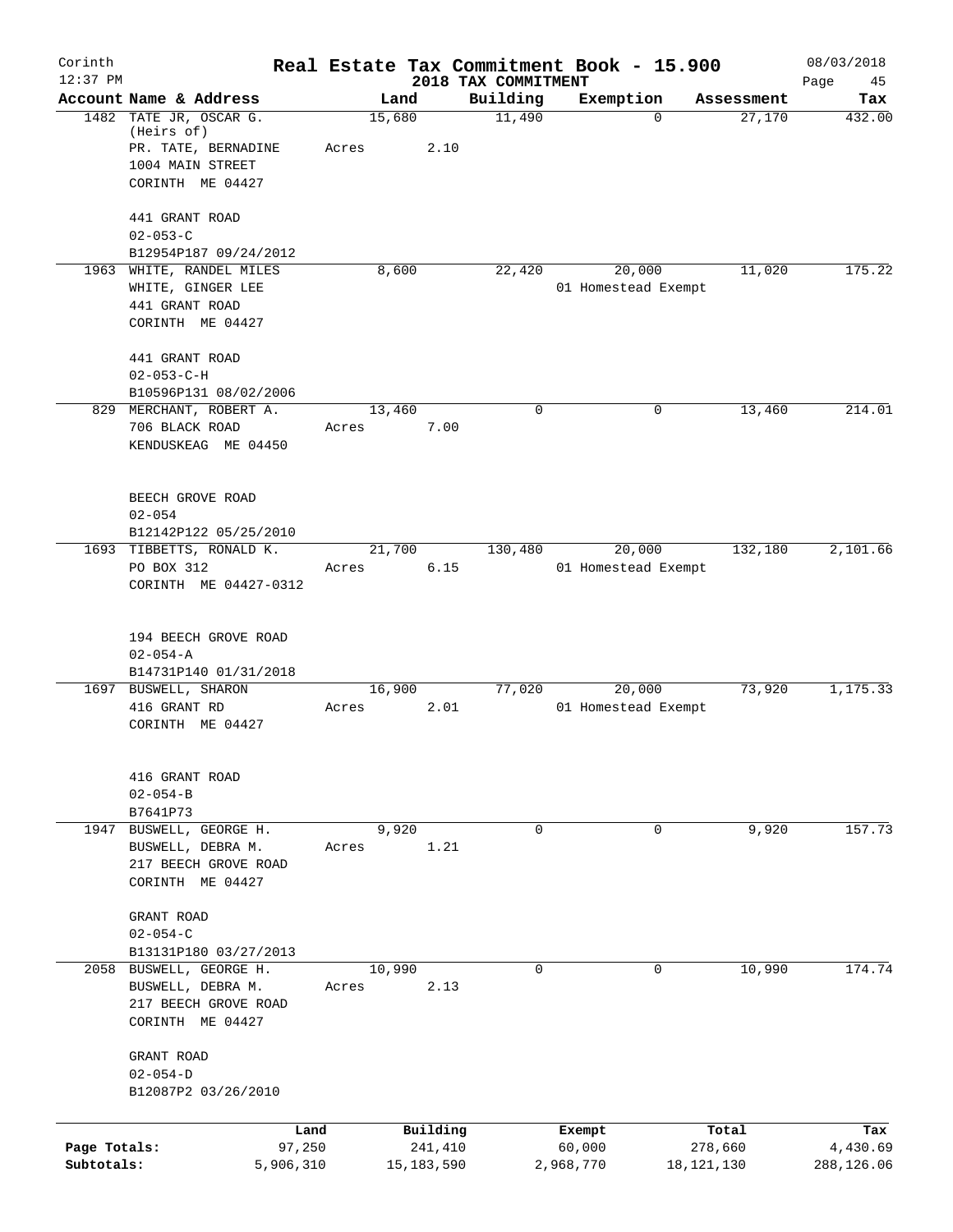| Corinth      |                                                      |       |                |                     | Real Estate Tax Commitment Book - 15.900 |                      | 08/03/2018    |
|--------------|------------------------------------------------------|-------|----------------|---------------------|------------------------------------------|----------------------|---------------|
| $12:37$ PM   | Account Name & Address                               |       |                | 2018 TAX COMMITMENT |                                          |                      | Page<br>46    |
|              | 57 HASKELL, CHRISTOPHER M                            |       | Land<br>21,050 | Building<br>0       | Exemption<br>$\Omega$                    | Assessment<br>21,050 | Tax<br>334.70 |
|              | PARADY, DESIREE B.<br>98 MAIN STREET                 | Acres | 10.80          |                     |                                          |                      |               |
|              | EDDINGTON ME 04428                                   |       |                |                     |                                          |                      |               |
|              | BEECH GROVE ROAD<br>$02 - 055 - 01$                  |       |                |                     |                                          |                      |               |
|              | B14714P339 01/05/2018                                |       |                |                     |                                          |                      |               |
|              | 504 DURAN, JARROD E.                                 |       | 17,800         | $\mathbf 0$         | 0                                        | 17,800               | 283.02        |
|              | PO BOX 286<br>CORINTH ME 04427                       | Acres | 8.00           |                     |                                          |                      |               |
|              | BEECH GROVE ROAD<br>$02 - 055 - 02$                  |       |                |                     |                                          |                      |               |
|              | B7452P82                                             |       |                |                     |                                          |                      | 2,320.45      |
|              | 499 DURAN, JARROD E.<br>DURAN, JULIE M<br>PO BOX 286 | Acres | 16,890<br>2.00 | 149,050             | 20,000<br>01 Homestead Exempt            | 145,940              |               |
|              | CORINTH ME 04427                                     |       |                |                     |                                          |                      |               |
|              | 178 BEECH GROVE ROAD<br>$02 - 055 - 02 - A$          |       |                |                     |                                          |                      |               |
|              | B11113P121 08/28/2007 B6357P317<br>768 BROWN, H CARY |       | 39,140         | 39,860              | 0                                        | 79,000               | 1,256.10      |
|              | PO BOX 243                                           | Acres | 8.62           |                     |                                          |                      |               |
|              | DANFORTH ME 04424                                    |       |                |                     |                                          |                      |               |
|              | 160 BEECH GROVE ROAD                                 |       |                |                     |                                          |                      |               |
|              | $02 - 055 - 03$<br>B10463P211 05/12/2006             |       |                |                     |                                          |                      |               |
|              | 1735 HOPPLE, SHELLY JO                               |       | 16,170         | 13,320              | 20,000                                   | 9,490                | 150.89        |
|              | 162 BEECH GROVE ROAD<br>CORINTH ME 04427             | Acres | 1.38           |                     | 01 Homestead Exempt                      |                      |               |
|              | 162 BEECH GROVE ROAD                                 |       |                |                     |                                          |                      |               |
|              | $02 - 055 - 03 - A$                                  |       |                |                     |                                          |                      |               |
|              | B14126P35 04/19/2016 B6252P238                       |       |                |                     |                                          |                      |               |
|              | 571 BURNS, ARLEN G.                                  |       | 26,680         | 183,310             | 20,000                                   | 189,990              | 3,020.84      |
|              | BURNS, DEIRDRE M.<br>140 BEECH GROVE ROAD            | Acres | 10.44          |                     | 01 Homestead Exempt                      |                      |               |
|              | CORINTH ME 04427                                     |       |                |                     |                                          |                      |               |
|              | 140 BEECH GROVE ROAD                                 |       |                |                     |                                          |                      |               |
|              | $02 - 055 - 04$                                      |       |                |                     |                                          |                      |               |
| 247          | B9509P133<br>TRAFTON, TODD                           |       | 40,740         | 36,360              | 0                                        | 77,100               | 1,225.89      |
|              | TRAFTON, TAMARA                                      | Acres | 10.00          |                     |                                          |                      |               |
|              | 240 RIDGE ROAD                                       |       |                |                     |                                          |                      |               |
|              | CORINTH ME 04427                                     |       |                |                     |                                          |                      |               |
|              | 130 BEECH GROVE ROAD<br>$02 - 055 - 05$              |       |                |                     |                                          |                      |               |
|              | B13542P164 05/27/2014 B5042P236                      |       |                |                     |                                          |                      |               |
|              | Land                                                 |       | Building       |                     | Exempt                                   | Total                | Tax           |
| Page Totals: | 178,470                                              |       | 421,900        |                     | 60,000                                   | 540,370              | 8,591.89      |
| Subtotals:   | 6,084,780                                            |       | 15,605,490     |                     | 3,028,770                                | 18,661,500           | 296,717.95    |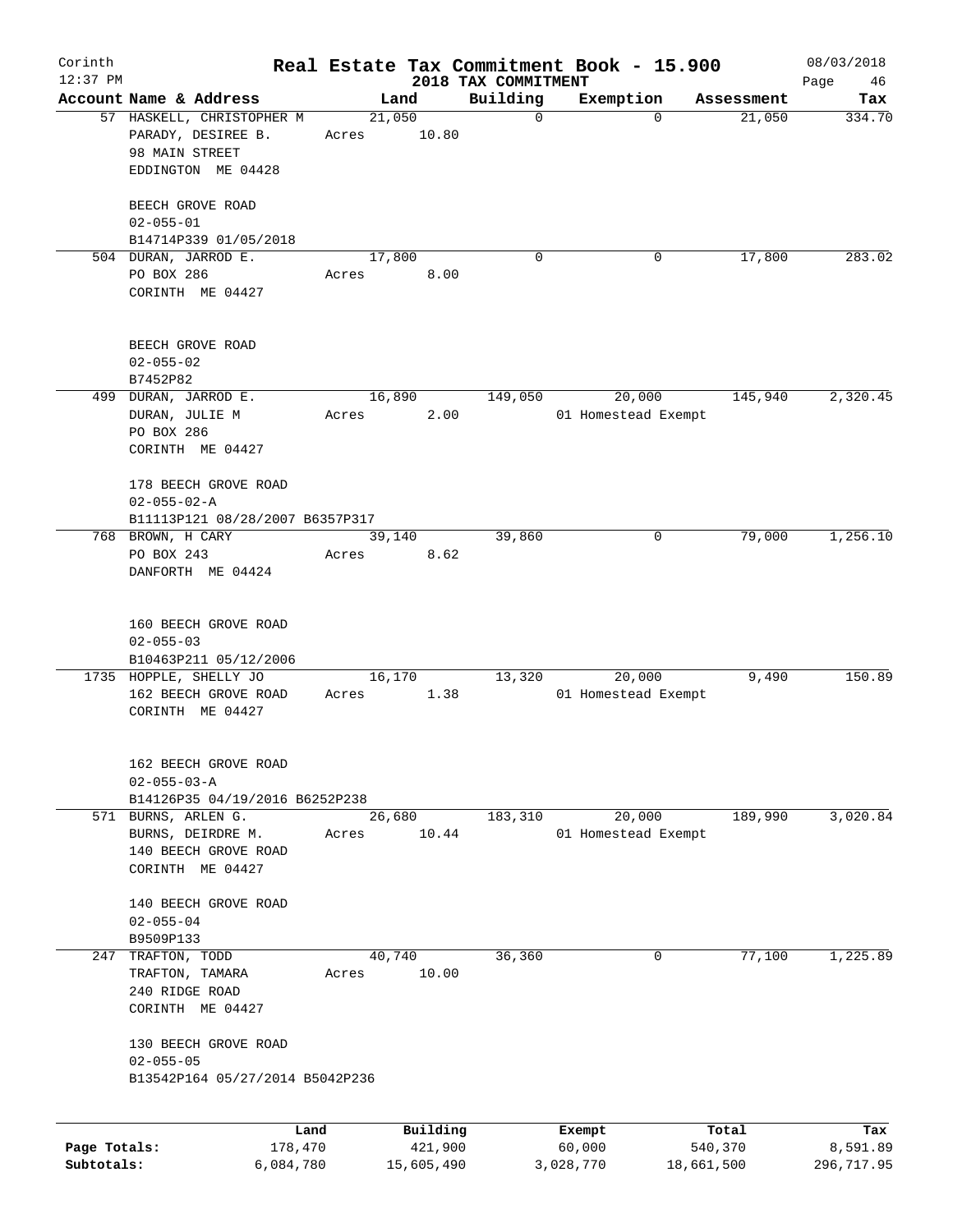| Corinth<br>$12:37$ PM |                                                          |           |       |            |          | 2018 TAX COMMITMENT | Real Estate Tax Commitment Book - 15.900 |             |            | 08/03/2018<br>Page<br>47 |
|-----------------------|----------------------------------------------------------|-----------|-------|------------|----------|---------------------|------------------------------------------|-------------|------------|--------------------------|
|                       | Account Name & Address                                   |           |       | Land       |          | Building            | Exemption                                |             | Assessment | Tax                      |
|                       | 1661 MAHAR, MARILYN M.<br>LIVING TRUST                   |           |       | 15,980     |          | $\mathbf 0$         |                                          | $\mathbf 0$ | 15,980     | 254.08                   |
|                       | 517 GRANT ROAD                                           |           | Acres |            | 8.15     |                     |                                          |             |            |                          |
|                       | CORINTH ME 04427                                         |           |       |            |          |                     |                                          |             |            |                          |
|                       | GRANT ROAD                                               |           |       |            |          |                     |                                          |             |            |                          |
|                       | $02 - 055 - 06$                                          |           |       |            |          |                     |                                          |             |            |                          |
|                       | B14503P307 05/22/2017                                    |           |       |            |          |                     |                                          |             |            |                          |
|                       | 1134 MAHAR, MARILYN M.<br>LIVING TRUST<br>517 GRANT ROAD |           | Acres | 15,570     | 2.00     | 0                   |                                          | 0           | 15,570     | 247.56                   |
|                       | CORINTH ME 04427                                         |           |       |            |          |                     |                                          |             |            |                          |
|                       | 478 GRANT ROAD                                           |           |       |            |          |                     |                                          |             |            |                          |
|                       | $02 - 055 - 06 - A$                                      |           |       |            |          |                     |                                          |             |            |                          |
|                       | B9885P312                                                |           |       |            |          |                     |                                          |             |            |                          |
|                       | 300 CLARK, RAMONA                                        |           |       | 23,970     |          | 76,800              | 20,000                                   |             | 80,770     | 1,284.24                 |
|                       | CLARK, RODNEY C.<br>486 GRANT ROAD                       |           | Acres |            | 10.00    |                     | 01 Homestead Exempt                      |             |            |                          |
|                       | CORINTH ME 04427                                         |           |       |            |          |                     |                                          |             |            |                          |
|                       | 486 GRANT ROAD                                           |           |       |            |          |                     |                                          |             |            |                          |
|                       | $02 - 055 - 07$                                          |           |       |            |          |                     |                                          |             |            |                          |
|                       | B4120P365<br>866 MAHAR, MARILYN M.                       |           |       | 24,850     |          | 0                   |                                          | 0           | 24,850     | 395.12                   |
|                       | 517 GRANT ROAD                                           |           | Acres |            | 10.84    |                     |                                          |             |            |                          |
|                       | CORINTH ME 04427                                         |           |       |            |          |                     |                                          |             |            |                          |
|                       | 496 GRANT ROAD                                           |           |       |            |          |                     |                                          |             |            |                          |
|                       | $02 - 055 - 08$                                          |           |       |            |          |                     |                                          |             |            |                          |
|                       | B6206P5                                                  |           |       |            |          |                     |                                          |             |            |                          |
|                       | 293 BAILEY, JO-ANNE<br>238 STETSON ROAD                  |           | Acres | 16,870     | 9.00     | $\mathbf 0$         |                                          | 0           | 16,870     | 268.23                   |
|                       | STETSON ME 04488                                         |           |       |            |          |                     |                                          |             |            |                          |
|                       | GRANT ROAD                                               |           |       |            |          |                     |                                          |             |            |                          |
|                       | $02 - 055 - 09$                                          |           |       |            |          |                     |                                          |             |            |                          |
|                       | B13021P141 11/27/2012                                    |           |       |            |          |                     |                                          |             |            |                          |
|                       | 1748 CURTIS, JEANETTE                                    |           |       | 15,570     |          | 54,960              | 20,000                                   |             | 50, 530    | 803.43                   |
|                       | 512 GRANT ROAD<br>CORINTH ME 04427                       |           | Acres |            | 2.00     |                     | 01 Homestead Exempt                      |             |            |                          |
|                       | 512 GRANT ROAD                                           |           |       |            |          |                     |                                          |             |            |                          |
|                       | $02 - 055 - 09 - A$                                      |           |       |            |          |                     |                                          |             |            |                          |
|                       | B10475P118 06/05/2006                                    |           |       |            |          |                     |                                          |             |            |                          |
|                       | 338 CONWAY SR, RAYMOND R.                                |           |       | 25,940     |          | 194,790             |                                          | 0           | 220,730    | 3,509.61                 |
|                       | 1052 BUCKS MILL ROAD<br>BUCKSPORT ME 04416               |           | Acres |            | 2.50     |                     |                                          |             |            |                          |
|                       | 520 GRANT ROAD                                           |           |       |            |          |                     |                                          |             |            |                          |
|                       | $02 - 055 - 10$<br>B14641P84 10/19/2017                  |           |       |            |          |                     |                                          |             |            |                          |
|                       |                                                          | Land      |       |            | Building |                     | Exempt                                   |             | Total      | Tax                      |
| Page Totals:          |                                                          | 138,750   |       |            | 326,550  |                     | 40,000                                   |             | 425,300    | 6,762.27                 |
| Subtotals:            |                                                          | 6,223,530 |       | 15,932,040 |          |                     | 3,068,770                                | 19,086,800  |            | 303,480.22               |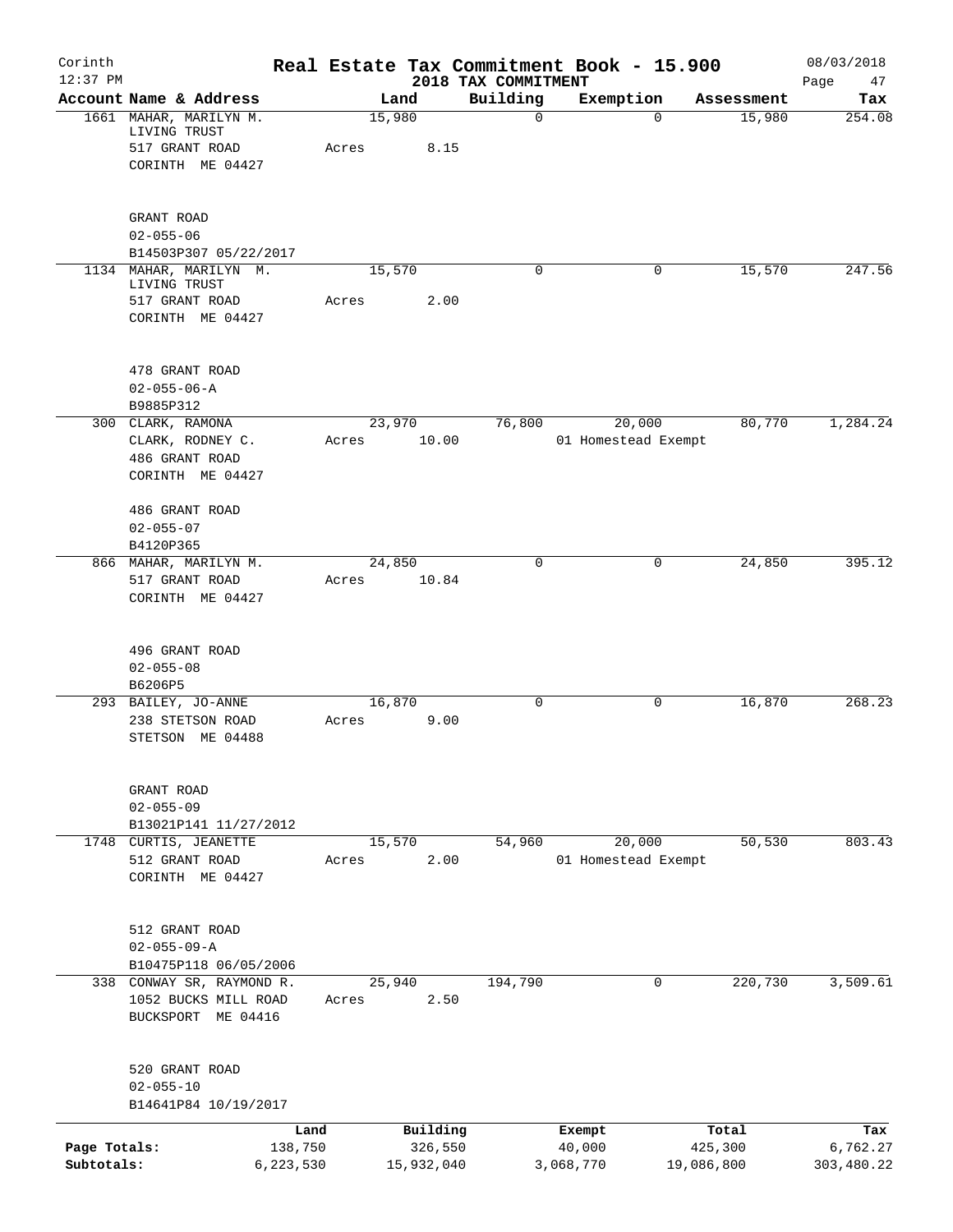| Corinth      |                                    |       |        |                     |                     | Real Estate Tax Commitment Book - 15.900 |             |            | 08/03/2018      |
|--------------|------------------------------------|-------|--------|---------------------|---------------------|------------------------------------------|-------------|------------|-----------------|
| $12:37$ PM   |                                    |       |        |                     | 2018 TAX COMMITMENT |                                          |             |            | Page<br>48      |
|              | Account Name & Address             |       |        | Land                | Building            | Exemption                                |             | Assessment | Tax             |
|              | 336 BAILEY, JO-ANNE                |       | 11,830 |                     | 16,680              |                                          | $\mathbf 0$ | 28,510     | 453.31          |
|              | 238 STETSON ROAD                   | Acres |        | 4.20                |                     |                                          |             |            |                 |
|              | STETSON ME 04488                   |       |        |                     |                     |                                          |             |            |                 |
|              |                                    |       |        |                     |                     |                                          |             |            |                 |
|              | GRANT ROAD                         |       |        |                     |                     |                                          |             |            |                 |
|              | $02 - 055 - 11$                    |       |        |                     |                     |                                          |             |            |                 |
|              | B11879P280 08/17/2009              |       |        |                     |                     |                                          |             |            |                 |
|              | 339 BAILEY, JO-ANNE                |       | 14,290 |                     | $\mathbf 0$         |                                          | 0           | 14,290     | 227.21          |
|              | 238 STETSON ROAD                   | Acres |        | 10.00               |                     |                                          |             |            |                 |
|              | STETSON ME 04488                   |       |        |                     |                     |                                          |             |            |                 |
|              |                                    |       |        |                     |                     |                                          |             |            |                 |
|              | GRANT ROAD                         |       |        |                     |                     |                                          |             |            |                 |
|              | $02 - 055 - 12$                    |       |        |                     |                     |                                          |             |            |                 |
|              | B14602P108 09/08/2017              |       |        |                     |                     |                                          |             |            |                 |
|              | 340 CONWAY, ROBERT F.              |       | 14,520 |                     | 39,370              |                                          | 0           | 53,890     | 856.85          |
|              | 536 GRANT ROAD                     | Acres |        | 1.00                |                     |                                          |             |            |                 |
|              | CORINTH ME 04427                   |       |        |                     |                     |                                          |             |            |                 |
|              |                                    |       |        |                     |                     |                                          |             |            |                 |
|              | 536 GRANT ROAD                     |       |        |                     |                     |                                          |             |            |                 |
|              | $02 - 055 - 13$                    |       |        |                     |                     |                                          |             |            |                 |
|              | B6186P61                           |       |        |                     |                     |                                          |             |            |                 |
|              | 810 LAMBERT, FRANK L.              |       | 42,940 |                     | 131,940             | 26,000                                   |             | 148,880    | 2,367.19        |
|              | 114 BEECH GROVE ROAD               | Acres |        | 28.00               |                     | 01 Homestead Exempt                      |             |            |                 |
|              | CORINTH ME 04427                   |       |        |                     |                     | 22 Veteran                               |             |            |                 |
|              |                                    |       |        |                     |                     |                                          |             |            |                 |
|              | 114 BEECH GROVE ROAD               |       |        |                     |                     |                                          |             |            |                 |
|              | $02 - 056$                         |       |        |                     |                     |                                          |             |            |                 |
|              | B8414P48 10/23/2002                |       |        |                     |                     |                                          |             |            |                 |
|              | 1262 LUGDON, ERNEST                |       | 16,840 |                     | 68,640              |                                          | 0           | 85,480     | 1,359.13        |
|              |                                    |       |        |                     |                     |                                          |             |            |                 |
|              | LUGDON, LINDA<br>68 BEECH GROVE RD | Acres |        | 1.96                |                     |                                          |             |            |                 |
|              | CORINTH ME 04427                   |       |        |                     |                     |                                          |             |            |                 |
|              |                                    |       |        |                     |                     |                                          |             |            |                 |
|              | 68 BEECH GROVE ROAD                |       |        |                     |                     |                                          |             |            |                 |
|              | $02 - 056 - A$                     |       |        |                     |                     |                                          |             |            |                 |
|              | B14677P214 11/20/2017              |       |        |                     |                     |                                          |             |            |                 |
| 1598         | GRASS, STANLEY W. JR.              |       | 23,240 |                     | 31,490              | 20,000                                   |             | 34,730     | 552.21          |
|              | 80 BEECH GROVE ROAD                | Acres |        | 19.83               |                     | 01 Homestead Exempt                      |             |            |                 |
|              | CORINTH ME 04427                   |       |        |                     |                     |                                          |             |            |                 |
|              |                                    |       |        |                     |                     |                                          |             |            |                 |
|              | 80 BEECH GROVE ROAD                |       |        |                     |                     |                                          |             |            |                 |
|              | $02 - 056 - A - 1$                 |       |        |                     |                     |                                          |             |            |                 |
|              | B14001P312 10/30/2015              |       |        |                     |                     |                                          |             |            |                 |
| 1513         | SPINNEY, WESLEY E. JR.             |       | 16,900 |                     | 29,560              |                                          | 0           | 46,460     | 738.71          |
|              | 76 BEECH GROVE ROAD                | Acres |        | 2.01                |                     |                                          |             |            |                 |
|              | CORINTH ME 04427                   |       |        |                     |                     |                                          |             |            |                 |
|              |                                    |       |        |                     |                     |                                          |             |            |                 |
|              | 76 BEECH GROVE ROAD                |       |        |                     |                     |                                          |             |            |                 |
|              | $02 - 056 - A - 2$                 |       |        |                     |                     |                                          |             |            |                 |
|              | B13871P8 06/22/2015                |       |        |                     |                     |                                          |             |            |                 |
|              |                                    |       |        |                     |                     |                                          |             |            |                 |
| Page Totals: | 140,560                            | Land  |        | Building<br>317,680 |                     | Exempt<br>46,000                         |             | Total      | Tax<br>6,554.61 |
| Subtotals:   |                                    |       |        | 16, 249, 720        |                     |                                          | 19,499,040  | 412,240    | 310,034.83      |
|              | 6,364,090                          |       |        |                     |                     | 3,114,770                                |             |            |                 |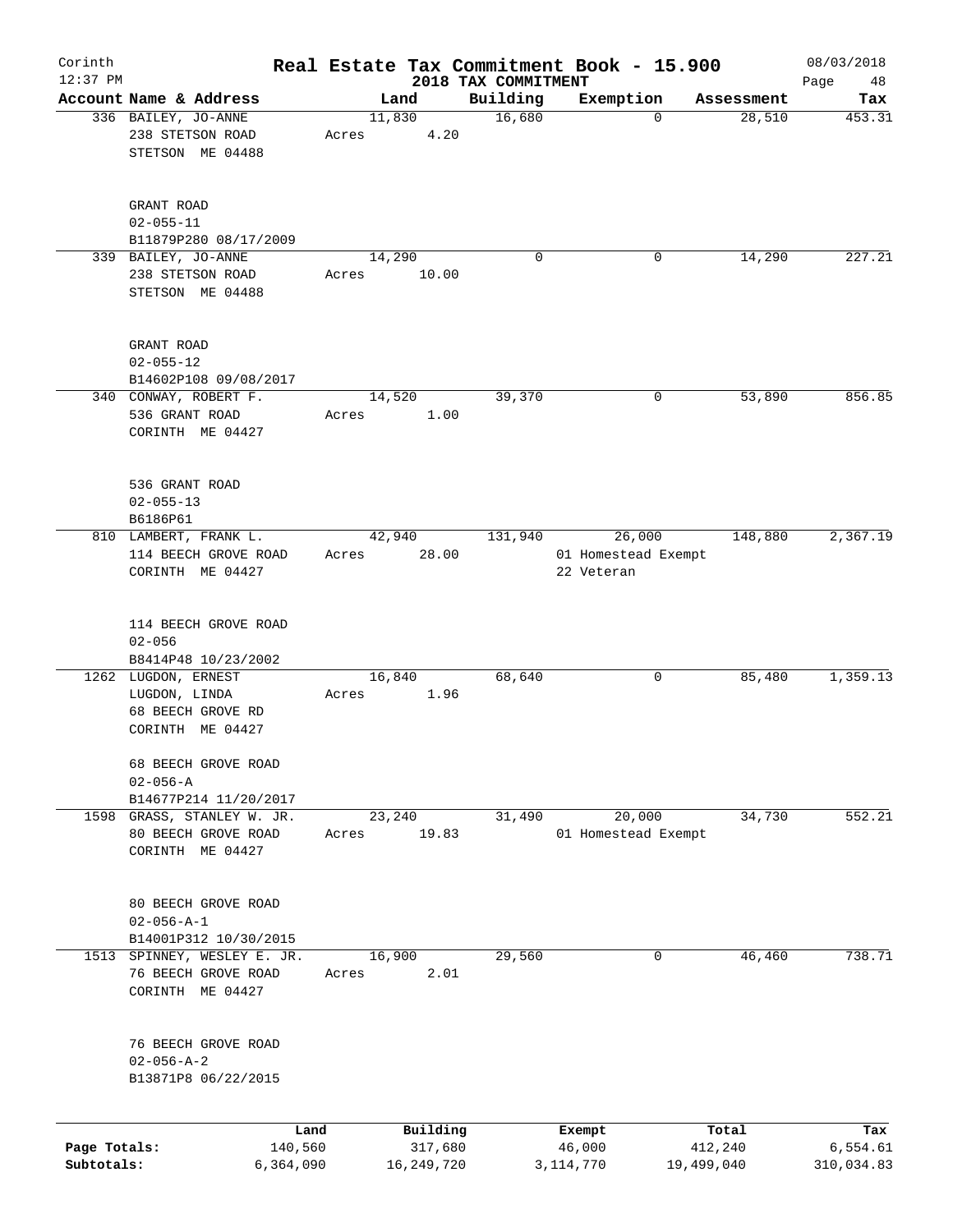| Corinth      |                                                                                  |           |       |                 |                                 | Real Estate Tax Commitment Book - 15.900 |            | 08/03/2018          |
|--------------|----------------------------------------------------------------------------------|-----------|-------|-----------------|---------------------------------|------------------------------------------|------------|---------------------|
| $12:37$ PM   | Account Name & Address                                                           |           |       | Land            | 2018 TAX COMMITMENT<br>Building | Exemption                                | Assessment | 49<br>Page<br>Tax   |
|              | 811 LAMBERT, WILLIAM D.<br>LAMBERT, VICTORIA A. M. Acres<br>116 BEECH GROVE ROAD |           |       | 27,620<br>30.00 | 4,500                           |                                          | $\Omega$   | 32,120<br>510.71    |
|              | CORINTH ME 04427<br>104 BEECH GROVE ROAD                                         |           |       |                 |                                 |                                          |            |                     |
|              | $02 - 056 - B$                                                                   |           |       |                 |                                 |                                          |            |                     |
| 2069         | B14185P41 06/20/2016<br>LAMBERT FAMILY TRUST                                     |           |       | 16,890          | 117,570                         | 20,000                                   |            | 1,819.91<br>114,460 |
|              | WILLIAM D. LAMBERT<br>TRUSTEE<br>116 BEECH GROVE ROAD                            |           | Acres | 2.00            |                                 | 01 Homestead Exempt                      |            |                     |
|              | CORINTH ME 04427                                                                 |           |       |                 |                                 |                                          |            |                     |
|              | 116 BEECH GROVE ROAD<br>$02 - 056 - C$                                           |           |       |                 |                                 |                                          |            |                     |
|              | B12254P73 09/14/2010                                                             |           |       |                 |                                 |                                          |            |                     |
|              | 993 NICKERSON, LLOYD A.                                                          |           |       | 30,370          | 77,210                          | 20,000                                   |            | 87,580<br>1,392.52  |
|              | NICKERSON, MICHELE R.                                                            |           | Acres | 36.70           |                                 | 01 Homestead Exempt                      |            |                     |
|              | 64 BEECH GROVE ROAD<br>CORINTH ME 04427                                          |           |       |                 |                                 |                                          |            |                     |
|              | 64 BEECH GROVE ROAD                                                              |           |       |                 |                                 |                                          |            |                     |
|              | $02 - 057$                                                                       |           |       |                 |                                 |                                          |            |                     |
|              | B6516P12<br>120 BEVERIDGE, PAMELA                                                |           |       | 4,280           | $\Omega$                        |                                          | 0          | 68.05<br>4,280      |
|              | 898 GRANT ROAD                                                                   |           | Acres | 3.00            |                                 |                                          |            |                     |
|              | KENDUSKEAG ME 04450                                                              |           |       |                 |                                 |                                          |            |                     |
|              | GRANT ROAD N/F OFF                                                               |           |       |                 |                                 |                                          |            |                     |
|              | $03 - 001$<br>B4980P238 B3197P343                                                |           |       |                 |                                 |                                          |            |                     |
|              | 1342 THOMAS, ALAN N.                                                             |           |       | 24,720          | 59,460                          | 20,000                                   |            | 64,180<br>1,020.46  |
|              | 868 GRANT ROAD                                                                   |           | Acres | 19.00           |                                 | 01 Homestead Exempt                      |            |                     |
|              | CORINTH ME 04427                                                                 |           |       |                 |                                 |                                          |            |                     |
|              | 868 GRANT ROAD                                                                   |           |       |                 |                                 |                                          |            |                     |
|              | $03 - 002$                                                                       |           |       |                 |                                 |                                          |            |                     |
|              | B8216P347<br>121 BEVERIDGE, PAMELA                                               |           |       | 15,610          | $\mathbf 0$                     |                                          | 0          | 15,610<br>248.20    |
|              | 898 GRANT ROAD                                                                   |           | Acres | 7.80            |                                 |                                          |            |                     |
|              | KENDUSKEAG ME 04450                                                              |           |       |                 |                                 |                                          |            |                     |
|              | GRANT ROAD                                                                       |           |       |                 |                                 |                                          |            |                     |
|              | $03 - 003$                                                                       |           |       |                 |                                 |                                          |            |                     |
|              | B5821P52                                                                         |           |       |                 |                                 |                                          |            |                     |
| 897          | MCCULLOUGH, ESTHER C.<br>TRUSTEE                                                 |           |       | 24,420          | 41,090                          |                                          | 0          | 65,510<br>1,041.61  |
|              | OF THE HOMESTEAD TRUST<br>856 GRANT ROAD<br>CORINTH ME 04427                     |           | Acres | 16.00           |                                 |                                          |            |                     |
|              | 856 GRANT ROAD                                                                   |           |       |                 |                                 |                                          |            |                     |
|              | $03 - 004$                                                                       |           |       |                 |                                 |                                          |            |                     |
|              | B6752P62                                                                         |           |       |                 |                                 |                                          |            |                     |
|              |                                                                                  | Land      |       | Building        |                                 | Exempt                                   | Total      | Tax                 |
| Page Totals: |                                                                                  | 143,910   |       | 299,830         |                                 | 60,000                                   | 383,740    | 6, 101.46           |
| Subtotals:   |                                                                                  | 6,508,000 |       | 16,549,550      |                                 | 3,174,770                                | 19,882,780 | 316, 136.29         |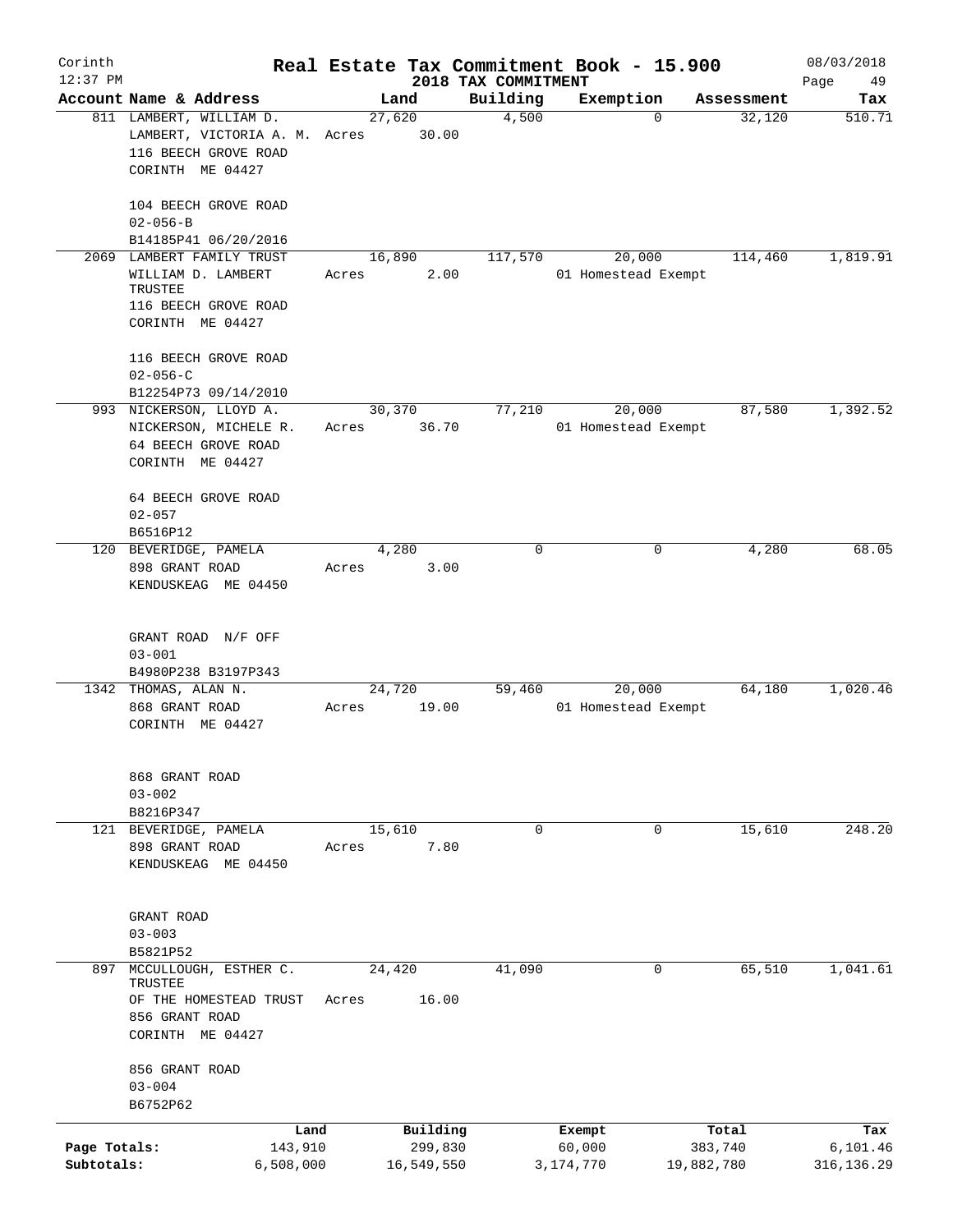| Corinth    |                                       |             |        |                     | Real Estate Tax Commitment Book - 15.900 |            | 08/03/2018 |
|------------|---------------------------------------|-------------|--------|---------------------|------------------------------------------|------------|------------|
| $12:37$ PM |                                       |             |        | 2018 TAX COMMITMENT |                                          |            | Page<br>50 |
|            | Account Name & Address                |             | Land   | Building            | Exemption                                | Assessment | Tax        |
|            | 1449 PASCHAL, KEITH                   |             | 16,920 | 249,190             | 20,000                                   | 246,110    | 3,913.15   |
|            | PASCHAL, CYNTHIA L.                   | Acres       | 6.00   |                     | 01 Homestead Exempt                      |            |            |
|            | 815 GRANT RD                          |             |        |                     |                                          |            |            |
|            | CORINTH ME 04427                      |             |        |                     |                                          |            |            |
|            | 815 GRANT ROAD                        |             |        |                     |                                          |            |            |
|            | $03 - 005$                            |             |        |                     |                                          |            |            |
|            | B9457P55                              |             |        |                     |                                          |            |            |
|            | 1450 MOODY, SUSAN M.                  | 24,490      |        | 54,920              | 20,000                                   | 59,410     | 944.62     |
|            | 812 GRANT ROAD                        | Acres 16.10 |        |                     | 01 Homestead Exempt                      |            |            |
|            | CORINTH ME 04427                      |             |        |                     |                                          |            |            |
|            | 812 GRANT ROAD                        |             |        |                     |                                          |            |            |
|            | $03 - 006$                            |             |        |                     |                                          |            |            |
|            | B13998P249 10/30/2015                 |             |        |                     |                                          |            |            |
|            | 653 GRANT, CARL H.                    |             | 16,620 | 77,160              | 0                                        | 93,780     | 1,491.10   |
|            | 729 TATE ROAD                         | Acres       | 3.00   |                     |                                          |            |            |
|            | CORINTH ME 04427                      |             |        |                     |                                          |            |            |
|            |                                       |             |        |                     |                                          |            |            |
|            | 834 GRANT ROAD                        |             |        |                     |                                          |            |            |
|            | $03 - 006 - A$                        |             |        |                     |                                          |            |            |
|            | B11519P19 08/27/2008                  |             |        |                     |                                          |            |            |
|            | 652 GRAY, MARTHA L.                   | 23,760      |        | 38,220              | 20,000                                   | 41,980     | 667.48     |
|            | 840 GRANT ROAD                        | Acres 15.00 |        |                     | 01 Homestead Exempt                      |            |            |
|            | CORINTH ME 04427                      |             |        |                     |                                          |            |            |
|            | 840 GRANT ROAD                        |             |        |                     |                                          |            |            |
|            | $03 - 006 - B$                        |             |        |                     |                                          |            |            |
|            | B6169P30                              |             |        |                     |                                          |            |            |
|            | 1547 WAKEFIELD, PHYLLIS A.            | 16,620      |        | 26,960              | 20,000                                   | 23,580     | 374.92     |
|            | 802 GRANT ROAD                        | Acres       | 3.00   |                     | 01 Homestead Exempt                      |            |            |
|            | CORINTH ME 04427                      |             |        |                     |                                          |            |            |
|            | 802 GRANT ROAD                        |             |        |                     |                                          |            |            |
|            | $03 - 006 - C$                        |             |        |                     |                                          |            |            |
|            | B10657P300 08/14/2006                 |             |        |                     |                                          |            |            |
| 1548       | KING SR, WAYNE A LIFE<br>ESTATE       | 30,630      |        | 45,290              | 20,000                                   | 55,920     | 889.13     |
|            | KING, KATHERINE, KING<br>WAYNE A. JR. | Acres       | 54.70  |                     | 01 Homestead Exempt                      |            |            |
|            | PO BOX 458                            |             |        |                     |                                          |            |            |
|            | KENDUSKEAG ME 04450                   |             |        |                     |                                          |            |            |
|            | 97 CUSHMAN ROAD                       |             |        |                     |                                          |            |            |
|            | $03 - 006 - D$                        |             |        |                     |                                          |            |            |
|            | B13129P75 03/25/2013                  |             |        |                     |                                          |            |            |

|              | Land      | Building   | Exempt      | Total      | Tax        |
|--------------|-----------|------------|-------------|------------|------------|
| Page Totals: | 129,040   | 491,740    | 100,000     | 520,780    | 8,280.40   |
| Subtotals:   | 6,637,040 | 17,041,290 | 3, 274, 770 | 20,403,560 | 324,416.69 |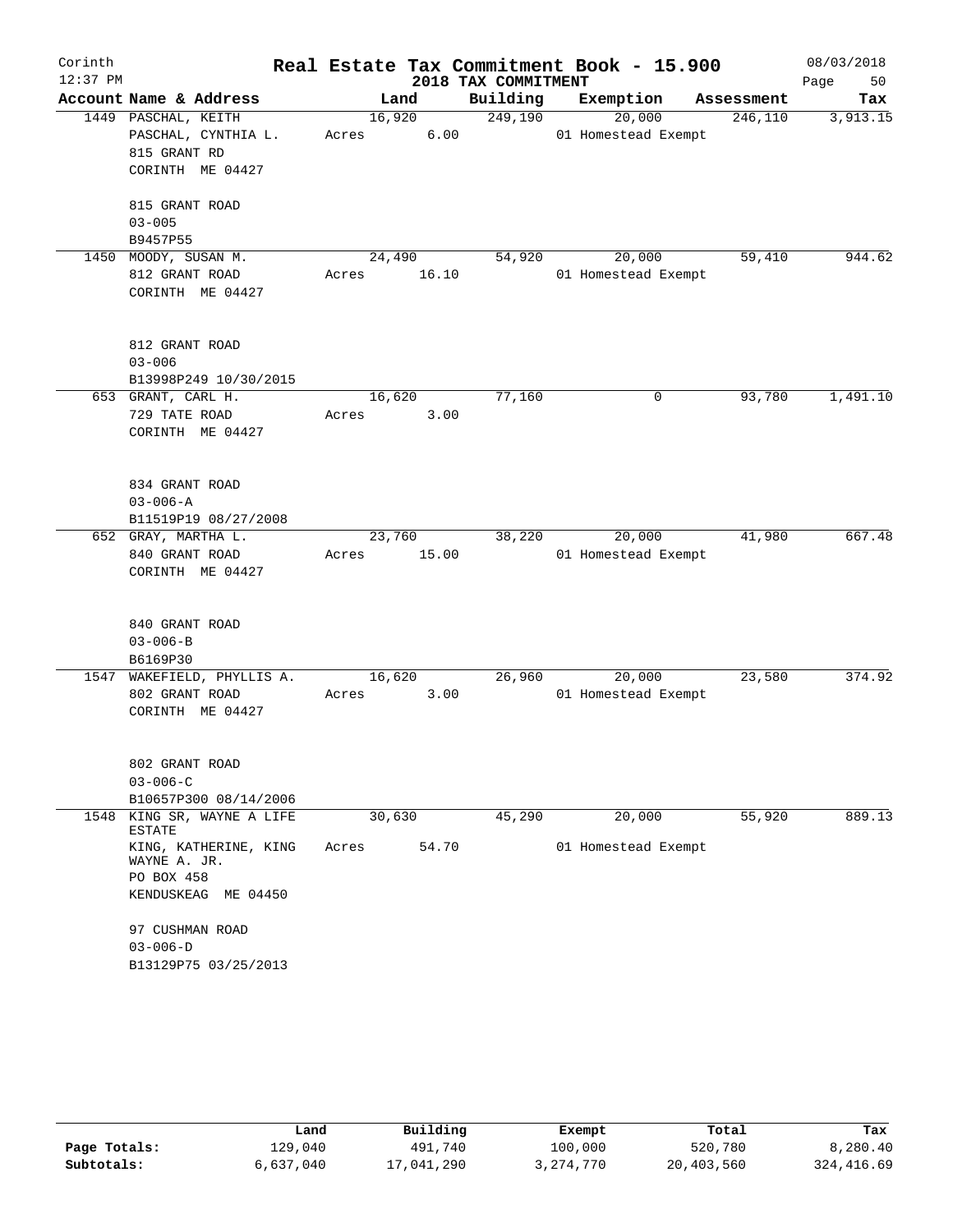| Corinth<br>$12:37$ PM |                                             |                 |                 |                     | Real Estate Tax Commitment Book - 15.900<br>2018 TAX COMMITMENT |                  |                               |                  | 08/03/2018        |
|-----------------------|---------------------------------------------|-----------------|-----------------|---------------------|-----------------------------------------------------------------|------------------|-------------------------------|------------------|-------------------|
|                       | Account Name & Address                      |                 | Land            |                     | Building                                                        |                  | Exemption                     | Assessment       | Page<br>51<br>Tax |
|                       | 1549 LAGASSE MERRITT,                       |                 | 15,820          |                     |                                                                 | $\mathbf 0$      | $\Omega$                      | 15,820           | 251.54            |
|                       | DEBORAH                                     |                 |                 |                     |                                                                 |                  |                               |                  |                   |
|                       | <b>40 EVERETT STREET</b><br>BANGOR ME 04401 |                 | Acres           | 8.00                |                                                                 |                  |                               |                  |                   |
|                       |                                             |                 |                 |                     |                                                                 |                  |                               |                  |                   |
|                       | <b>CUSHMAN ROAD</b>                         |                 |                 |                     |                                                                 |                  |                               |                  |                   |
|                       | $03 - 006 - E$                              |                 |                 |                     |                                                                 |                  |                               |                  |                   |
|                       | B11883P285 08/20/2009 B7043P282             |                 |                 |                     |                                                                 |                  |                               |                  |                   |
|                       | 1274 STEFANIK JR, JOSEPH E.                 |                 | 15,120          | 6.09                | 24,430                                                          |                  | 20,000                        | 19,550           | 310.85            |
|                       | 783 GRANT ROAD<br>CORINTH ME 04427          |                 | Acres           |                     |                                                                 |                  | 01 Homestead Exempt           |                  |                   |
|                       |                                             |                 |                 |                     |                                                                 |                  |                               |                  |                   |
|                       | 783 GRANT ROAD                              |                 |                 |                     |                                                                 |                  |                               |                  |                   |
|                       | $03 - 007$                                  |                 |                 |                     |                                                                 |                  |                               |                  |                   |
|                       | B5840P124                                   |                 |                 |                     |                                                                 |                  |                               |                  |                   |
|                       | 1108 PULLEN, RITA C.                        |                 | 10,770          |                     |                                                                 | $\mathbf 0$      | 0                             | 10,770           | 171.24            |
|                       | 111 HAMILTON STREET<br>ELYRIA OH 44035      |                 | Acres           | 5.00                |                                                                 |                  |                               |                  |                   |
|                       |                                             |                 |                 |                     |                                                                 |                  |                               |                  |                   |
|                       | FITZ LANE                                   |                 |                 |                     |                                                                 |                  |                               |                  |                   |
|                       | $03 - 007 - A$                              |                 |                 |                     |                                                                 |                  |                               |                  |                   |
|                       | B5187P260                                   |                 |                 |                     |                                                                 |                  |                               |                  |                   |
|                       | 928 MERCHANT, DAVID                         |                 | 18,200          |                     | 10,650                                                          |                  | 20,000                        | 8,850            | 140.72            |
|                       | MERCHANT, CONSTANCE<br>799 GRANT ROAD       |                 | Acres           | 4.50                |                                                                 |                  | 01 Homestead Exempt           |                  |                   |
|                       | CORINTH ME 04427                            |                 |                 |                     |                                                                 |                  |                               |                  |                   |
|                       | 799 GRANT ROAD                              |                 |                 |                     |                                                                 |                  |                               |                  |                   |
|                       | $03 - 007 - B$                              |                 |                 |                     |                                                                 |                  |                               |                  |                   |
|                       | B4530P189                                   |                 |                 |                     |                                                                 |                  |                               |                  |                   |
|                       | 1383 TOMPKINS, ALLISON C.                   |                 | 15,940          |                     | 38,060                                                          |                  | 0                             | 54,000           | 858.60            |
|                       | TOMPKINS, TRACY<br>795 GRANT ROAD           |                 | Acres           | 2.35                |                                                                 |                  |                               |                  |                   |
|                       | CORINTH ME 04427                            |                 |                 |                     |                                                                 |                  |                               |                  |                   |
|                       | 797 GRANT ROAD                              |                 |                 |                     |                                                                 |                  |                               |                  |                   |
|                       | $03 - 007 - C$                              |                 |                 |                     |                                                                 |                  |                               |                  |                   |
|                       | B7362P29                                    |                 |                 |                     |                                                                 |                  |                               |                  |                   |
|                       | 480 PETROS, FREDERICK R.                    |                 | 16,640          |                     | 30,120                                                          |                  | 26,000<br>22 Veteran          | 20,760           | 330.08            |
|                       | PETROS, JUDY T.<br>PO BOX 225               |                 | Acres           | 3.02                |                                                                 |                  | 01 Homestead Exempt           |                  |                   |
|                       | CORINTH ME 04427                            |                 |                 |                     |                                                                 |                  |                               |                  |                   |
|                       | 769 GRANT ROAD                              |                 |                 |                     |                                                                 |                  |                               |                  |                   |
|                       | $03 - 007 - D$                              |                 |                 |                     |                                                                 |                  |                               |                  |                   |
|                       | B12468P105 05/05/2011                       |                 |                 |                     |                                                                 |                  |                               |                  |                   |
|                       | 1382 TOMPKINS, ALLISON C.<br>795 GRANT ROAD |                 | 16,460<br>Acres | 2.85                | 76,620                                                          |                  | 20,000<br>01 Homestead Exempt | 73,080           | 1,161.97          |
|                       | CORINTH ME 04427                            |                 |                 |                     |                                                                 |                  |                               |                  |                   |
|                       |                                             |                 |                 |                     |                                                                 |                  |                               |                  |                   |
|                       | 795 GRANT ROAD                              |                 |                 |                     |                                                                 |                  |                               |                  |                   |
|                       | $03 - 007 - E$<br>B4979P60                  |                 |                 |                     |                                                                 |                  |                               |                  |                   |
|                       |                                             |                 |                 |                     |                                                                 |                  |                               |                  |                   |
| Page Totals:          |                                             | Land<br>108,950 |                 | Building<br>179,880 |                                                                 | Exempt<br>86,000 |                               | Total<br>202,830 | Tax<br>3,225.00   |
| Subtotals:            |                                             | 6,745,990       |                 | 17, 221, 170        |                                                                 | 3,360,770        |                               | 20,606,390       | 327,641.69        |
|                       |                                             |                 |                 |                     |                                                                 |                  |                               |                  |                   |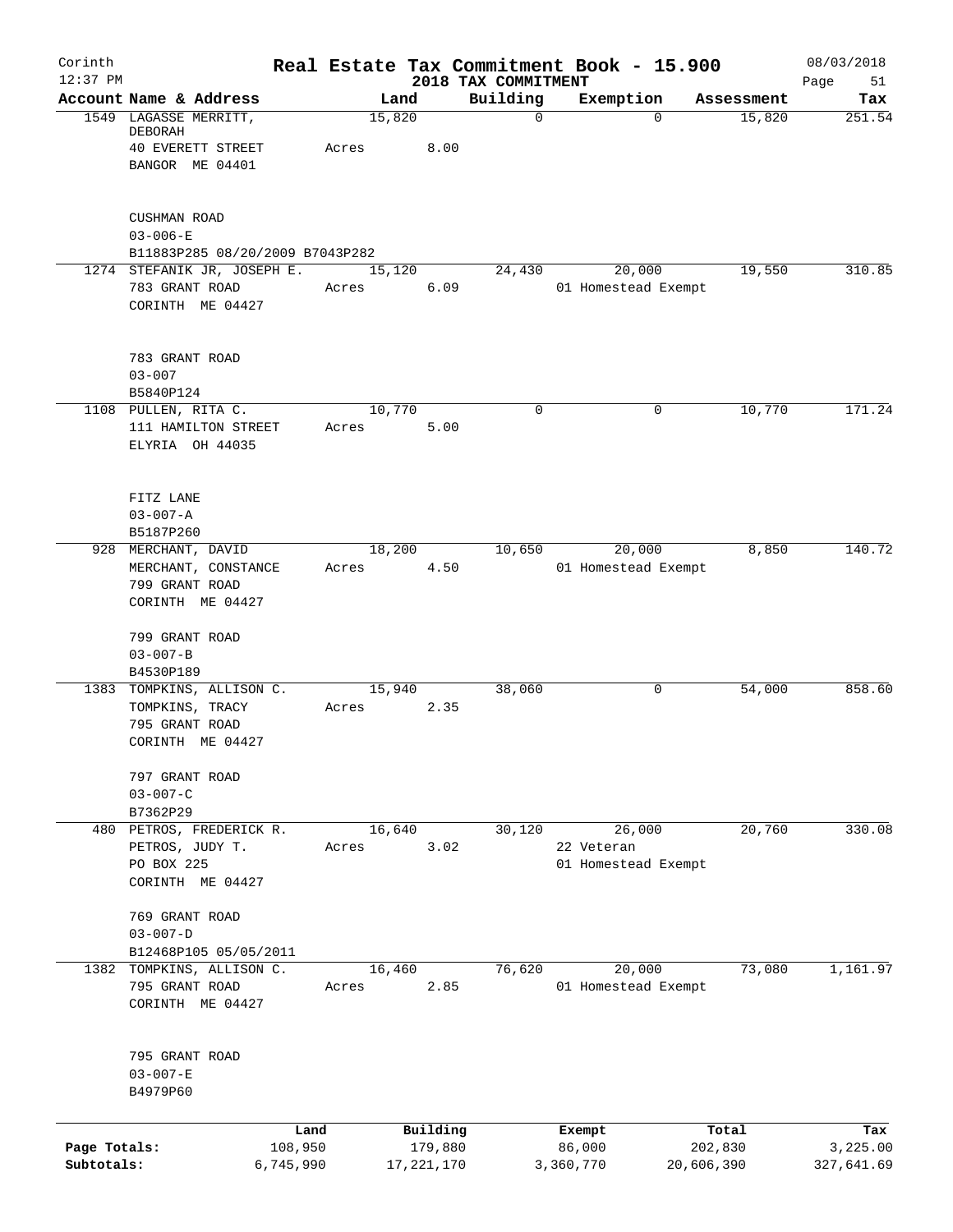| Corinth<br>$12:37$ PM |                                                                                 |       |                     | 2018 TAX COMMITMENT | Real Estate Tax Commitment Book - 15.900 |                  | 08/03/2018        |
|-----------------------|---------------------------------------------------------------------------------|-------|---------------------|---------------------|------------------------------------------|------------------|-------------------|
|                       | Account Name & Address                                                          |       | Land                | Building            | Exemption                                | Assessment       | Page<br>52<br>Tax |
|                       | 406 STAPLES, REBECCA R.                                                         |       | 22,820              | 224,440             | 20,000                                   | 227,260          | 3,613.43          |
|                       | 744 GRANT ROAD<br>CORINTH ME 04427                                              | Acres | 10.71               |                     | 01 Homestead Exempt                      |                  |                   |
|                       | 744 GRANT ROAD<br>$03 - 008$                                                    |       |                     |                     |                                          |                  |                   |
| 540                   | BOULIER, RAYMOND J.<br>(Heirs of)                                               |       | 14,910              | 63,960              | 0                                        | 78,870           | 1,254.03          |
|                       | PR. BOULIER, RAYMOND II Acres<br>38 RIDGE ROAD<br>BRADFORD ME 04410             |       | 1.37                |                     |                                          |                  |                   |
|                       | 722 GRANT ROAD<br>$03 - 008 - A$                                                |       |                     |                     |                                          |                  |                   |
|                       | B14720P249 01/17/2018                                                           |       |                     |                     |                                          |                  |                   |
|                       | 158 STEVENS, JOYCE (HEIRS<br>OF)                                                |       | 15,610              | 27,570              | 0                                        | 43,180           | 686.56            |
|                       | PR. DUMONT, RENE T.<br>762 GRANT RD<br>CORINTH ME 04427-3541                    | Acres | 2.04                |                     |                                          |                  |                   |
|                       | 748 GRANT ROAD<br>$03 - 008 - B$<br>B13131P227 03/27/2013                       |       |                     |                     |                                          |                  |                   |
|                       | 153 WAKEFIELD, PHYLLIS A.<br>802 GRANT ROAD<br>CORINTH ME 04427                 | Acres | 21,600<br>11.73     | 8,460               | 0                                        | 30,060           | 477.95            |
|                       | 776 GRANT ROAD<br>$03 - 008 - C$<br>B11950P292 10/19/2009 B11900P260 08/27/2009 |       |                     |                     |                                          |                  |                   |
|                       | 1114 DUMONT, STEVEN<br>DUMONT, RENE<br>762 GRANT ROAD<br>CORINTH ME 04427       | Acres | 15,250<br>1.69      | 22,990              | 20,000<br>01 Homestead Exempt            | 18,240           | 290.02            |
|                       | 762 GRANT ROAD<br>$03 - 008 - D$<br>B9338P49                                    |       |                     |                     |                                          |                  |                   |
|                       | 1273 STAPLES, MICHAEL E.                                                        |       | 16,050              | 78,940              | 20,000                                   | 74,990           | 1,192.34          |
|                       | 740 GRANT ROAD<br>CORINTH ME 04427                                              | Acres | 2.46                |                     | 01 Homestead Exempt                      |                  |                   |
|                       | 740 GRANT ROAD<br>$03 - 008 - E$                                                |       |                     |                     |                                          |                  |                   |
|                       | B6313P85                                                                        |       |                     |                     |                                          |                  |                   |
|                       | 1742 TOZIER, DAVID I.<br>PO BOX 1401<br>GREENVILLE ME 04441                     | Acres | 9,010<br>2.77       | 0                   | 0                                        | 9,010            | 143.26            |
|                       | COVERED BRIDGE ROAD<br>$03 - 009$<br>B10995P199 06/08/2007                      |       |                     |                     |                                          |                  |                   |
|                       |                                                                                 |       |                     |                     |                                          |                  |                   |
| Page Totals:          | 115,250                                                                         | Land  | Building<br>426,360 |                     | Exempt<br>60,000                         | Total<br>481,610 | Tax<br>7,657.59   |
| Subtotals:            | 6,861,240                                                                       |       | 17,647,530          |                     | 3,420,770                                | 21,088,000       | 335, 299.28       |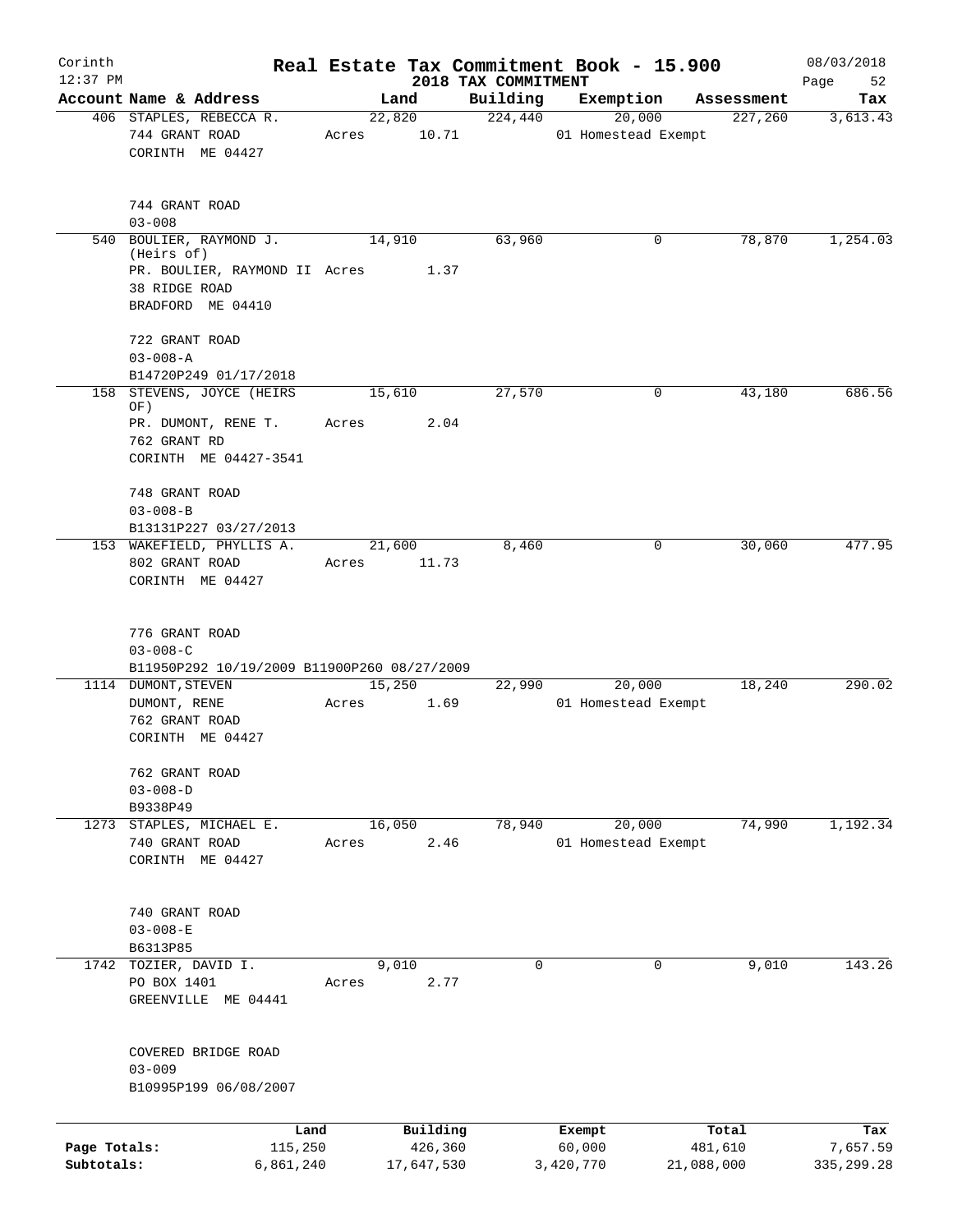| Corinth<br>$12:37$ PM |                                            |         |        |            |                                 | Real Estate Tax Commitment Book - 15.900 |             |            | 08/03/2018        |
|-----------------------|--------------------------------------------|---------|--------|------------|---------------------------------|------------------------------------------|-------------|------------|-------------------|
|                       | Account Name & Address                     |         | Land   |            | 2018 TAX COMMITMENT<br>Building | Exemption                                |             | Assessment | Page<br>53<br>Tax |
|                       | 256 CASAVANT, DONALD L.                    |         | 14,050 |            | $\mathbf 0$                     |                                          | $\mathbf 0$ | 14,050     | 223.40            |
|                       | P.O. BOX 74                                | Acres   |        | 1.75       |                                 |                                          |             |            |                   |
|                       | CORINTH ME 04427                           |         |        |            |                                 |                                          |             |            |                   |
|                       | 56 COVERED BRIDGE ROAD                     |         |        |            |                                 |                                          |             |            |                   |
|                       | $03 - 010$                                 |         |        |            |                                 |                                          |             |            |                   |
|                       | B5638P178                                  |         |        |            |                                 |                                          |             |            |                   |
|                       | 1181 JARZABEK, KURT                        |         | 19,040 |            | 64,680                          | 20,000                                   |             | 63,720     | 1,013.15          |
|                       | 84 COVERED BRIDGE ROAD<br>CORINTH ME 04427 | Acres   |        | 5.30       |                                 | 01 Homestead Exempt                      |             |            |                   |
|                       | 84 COVERED BRIDGE ROAD                     |         |        |            |                                 |                                          |             |            |                   |
|                       | $03 - 010 - A$                             |         |        |            |                                 |                                          |             |            |                   |
|                       | B11157P125 10/05/2007                      |         |        |            |                                 |                                          |             |            |                   |
|                       | 1967 STUART, RICHARD J.                    |         | 24,880 |            | 256,480                         | 20,000                                   |             | 261,360    | 4,155.62          |
|                       | STUART, MARGUERITE                         | Acres   |        | 16.70      |                                 | 01 Homestead Exempt                      |             |            |                   |
|                       | 86 COVERED BRIDGE RD                       |         |        |            |                                 |                                          |             |            |                   |
|                       | CORINTH ME 04427                           |         |        |            |                                 |                                          |             |            |                   |
|                       | 86 COVERED BRIDGE ROAD                     |         |        |            |                                 |                                          |             |            |                   |
|                       | $03 - 010 - A - 01$                        |         |        |            |                                 |                                          |             |            |                   |
|                       | B13456P306 02/07/2014                      |         |        |            |                                 |                                          |             |            |                   |
|                       | 1966 MINMON, LLC                           |         | 25,740 |            | 191,820                         |                                          | 0           | 217,560    | 3,459.20          |
|                       | 1565 STILLWELL AVENUE                      | Acres   |        | 18.00      |                                 |                                          |             |            |                   |
|                       | BRONX NY 10461                             |         |        |            |                                 |                                          |             |            |                   |
|                       |                                            |         |        |            |                                 |                                          |             |            |                   |
|                       |                                            |         |        |            |                                 |                                          |             |            |                   |
|                       | 108 COVERED BRIDGE ROAD                    |         |        |            |                                 |                                          |             |            |                   |
|                       | $03 - 010 - A - 02$                        |         |        |            |                                 |                                          |             |            |                   |
|                       | B14606P267 09/06/2017                      |         |        |            |                                 |                                          |             |            |                   |
|                       | 739 SCOVIL, STEPHEN L.                     |         | 15,520 |            | 0                               |                                          | 0           | 15,520     | 246.77            |
|                       | ROBINSON, KIMBERLY A.                      | Acres   |        | 3.23       |                                 |                                          |             |            |                   |
|                       | 17 SECOND STREET<br>KENDUSKEAG ME 04450    |         |        |            |                                 |                                          |             |            |                   |
|                       |                                            |         |        |            |                                 |                                          |             |            |                   |
|                       | 11 FITZ LANE                               |         |        |            |                                 |                                          |             |            |                   |
|                       | $03 - 011$                                 |         |        |            |                                 |                                          |             |            |                   |
|                       | B13513P333 03/27/2014                      |         |        |            |                                 |                                          |             |            |                   |
|                       | 116 BERRY, JAMES A.                        |         | 23,340 |            | 91,550                          | 26,000                                   |             | 88,890     | 1,413.35          |
|                       | BERRY, VICTORIA A.                         | Acres   |        | 9.40       |                                 | 01 Homestead Exempt                      |             |            |                   |
|                       | LIVING TRUST                               |         |        |            |                                 |                                          |             |            |                   |
|                       | 47 CUSHMAN ROAD                            |         |        |            |                                 | 22 Veteran                               |             |            |                   |
|                       | CORINTH ME 04427                           |         |        |            |                                 |                                          |             |            |                   |
|                       | 47 CUSHMAN ROAD                            |         |        |            |                                 |                                          |             |            |                   |
|                       | $03 - 013 - 10$                            |         |        |            |                                 |                                          |             |            |                   |
|                       | B10615P156 08/29/2006                      |         |        |            |                                 |                                          |             |            |                   |
|                       | 117 BERRY, JAMES A.                        |         | 13,510 |            | $\mathbf 0$                     |                                          | $\Omega$    | 13,510     | 214.81            |
|                       | BERRY, VICTORIA A.                         | Acres   |        | 5.80       |                                 |                                          |             |            |                   |
|                       | LIVING TRUST                               |         |        |            |                                 |                                          |             |            |                   |
|                       | 47 CUSHMAN ROAD                            |         |        |            |                                 |                                          |             |            |                   |
|                       | CORINTH ME 04427                           |         |        |            |                                 |                                          |             |            |                   |
|                       | CUSHMAN ROAD                               |         |        |            |                                 |                                          |             |            |                   |
|                       | $03 - 013 - 11$                            |         |        |            |                                 |                                          |             |            |                   |
|                       | B10615P156 08/29/2006                      |         |        |            |                                 |                                          |             |            |                   |
|                       |                                            | Land    |        | Building   |                                 | Exempt                                   | Total       |            | Tax               |
| Page Totals:          |                                            | 136,080 |        | 604,530    |                                 | 66,000                                   | 674,610     |            | 10,726.30         |
| Subtotals:            | 6,997,320                                  |         |        | 18,252,060 |                                 | 3,486,770                                | 21,762,610  |            | 346,025.58        |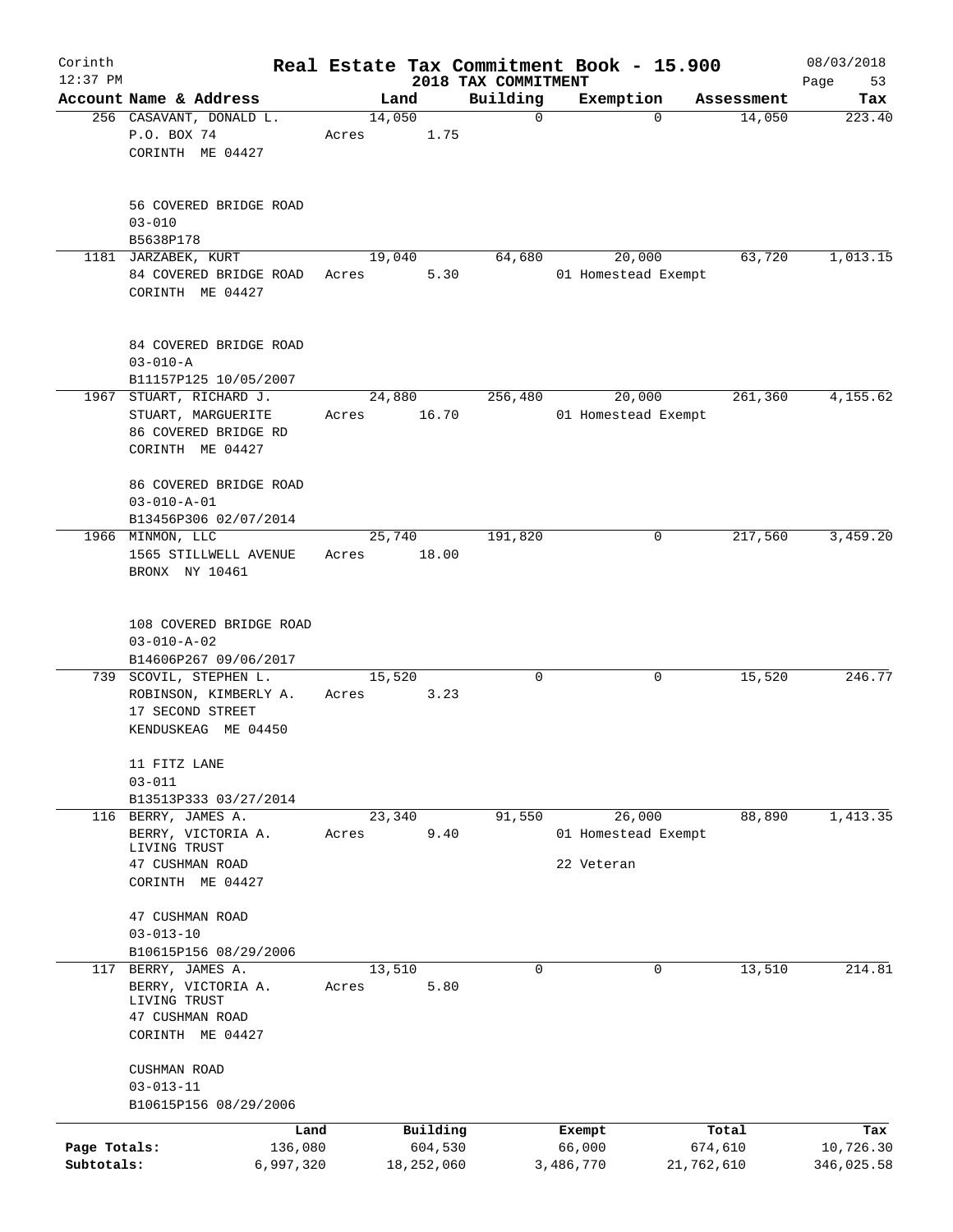| Corinth      |                          |       |            |                                 | Real Estate Tax Commitment Book - 15.900 |            | 08/03/2018        |
|--------------|--------------------------|-------|------------|---------------------------------|------------------------------------------|------------|-------------------|
| $12:37$ PM   | Account Name & Address   |       | Land       | 2018 TAX COMMITMENT<br>Building | Exemption                                | Assessment | 54<br>Page<br>Tax |
|              | 607 GONYA, SHERWOOD      |       | 19,140     | 115,440                         | 20,000                                   | 114,580    | 1,821.82          |
|              | GONYA, LILLIAN           | Acres | 5.40       |                                 | 01 Homestead Exempt                      |            |                   |
|              | 19 CUSHMAN ROAD          |       |            |                                 |                                          |            |                   |
|              | CORINTH ME 04427         |       |            |                                 |                                          |            |                   |
|              |                          |       |            |                                 |                                          |            |                   |
|              | 19 CUSHMAN ROAD          |       |            |                                 |                                          |            |                   |
|              | $03 - 013 - 12$          |       |            |                                 |                                          |            |                   |
|              | B6519P325                |       |            |                                 |                                          |            |                   |
|              | 974 DENNIS, MICHAEL J.   |       | 28,390     | 4,000                           | 0                                        | 32,390     | 515.00            |
|              | 27 MILL ROAD             | Acres | 79.50      |                                 |                                          |            |                   |
|              | CORINTH ME 04427         |       |            |                                 |                                          |            |                   |
|              |                          |       |            |                                 |                                          |            |                   |
|              |                          |       |            |                                 |                                          |            |                   |
|              | MILL ROAD N/F            |       |            |                                 |                                          |            |                   |
|              | $03 - 014$               |       |            |                                 |                                          |            |                   |
|              | B14144P71 05/04/2016     |       |            |                                 |                                          |            |                   |
|              | 399 DENNIS, MICHAEL J.   |       | 21,250     | 209,860                         | 20,000                                   | 211,110    | 3,356.65          |
|              | DENNIS, ELIZABETH R.     | Acres | 11.20      |                                 | 01 Homestead Exempt                      |            |                   |
|              | 27 MILL ROAD             |       |            |                                 |                                          |            |                   |
|              | CORINTH ME 04426-7       |       |            |                                 |                                          |            |                   |
|              |                          |       |            |                                 |                                          |            |                   |
|              | 27 MILL ROAD             |       |            |                                 |                                          |            |                   |
|              | $03 - 014 - 04$          |       |            |                                 |                                          |            |                   |
|              | B13875P101 06/25/2015    |       |            |                                 |                                          |            |                   |
|              | 657 GREENE, BRENDA L.    |       | 18,930     | 85,910                          | 20,000                                   | 84,840     | 1,348.96          |
|              | P O BOX 17               | Acres | 5.20       |                                 | 01 Homestead Exempt                      |            |                   |
|              | KENDUSKEAG ME 04450      |       |            |                                 |                                          |            |                   |
|              |                          |       |            |                                 |                                          |            |                   |
|              |                          |       |            |                                 |                                          |            |                   |
|              | 26 CUSHMAN ROAD          |       |            |                                 |                                          |            |                   |
|              | $03 - 014 - 05$          |       |            |                                 |                                          |            |                   |
|              | B13091P1 02/13/2013      |       |            |                                 |                                          |            |                   |
|              | 595 GETCHELL, PHILLIP C. |       | 12,880     | 0                               | 0                                        | 12,880     | 204.79            |
|              | GETCHELL, CAROLE L.      | Acres | 5.20       |                                 |                                          |            |                   |
|              | P.O. BOX 361             |       |            |                                 |                                          |            |                   |
|              | CORINTH ME 04427         |       |            |                                 |                                          |            |                   |
|              |                          |       |            |                                 |                                          |            |                   |
|              | CUSHMAN ROAD             |       |            |                                 |                                          |            |                   |
|              | $03 - 014 - 06$          |       |            |                                 |                                          |            |                   |
|              | B12118P234 04/28/2010    |       |            |                                 |                                          |            |                   |
|              | 596 GETCHELL, PHILLIP C. |       | 18,830     | 118,620                         | 20,000                                   | 117,450    | 1,867.46          |
|              | GETCHELL, CAROLE         | Acres | 5.10       |                                 | 01 Homestead Exempt                      |            |                   |
|              | P.O. BOX 361             |       |            |                                 |                                          |            |                   |
|              | CORINTH ME 04427         |       |            |                                 |                                          |            |                   |
|              |                          |       |            |                                 |                                          |            |                   |
|              | 44 CUSHMAN ROAD          |       |            |                                 |                                          |            |                   |
|              | $03 - 014 - 07$          |       |            |                                 |                                          |            |                   |
|              | B12118P234 04/28/2010    |       |            |                                 |                                          |            |                   |
| 342          | COOK-BACKER, ROSEMARY    |       | 21,980     | 58,850                          | 20,000                                   | 60,830     | 967.20            |
|              | 50 CUSHMAN ROAD          | Acres | 8.10       |                                 | 01 Homestead Exempt                      |            |                   |
|              | CORINTH ME 04427         |       |            |                                 |                                          |            |                   |
|              |                          |       |            |                                 |                                          |            |                   |
|              |                          |       |            |                                 |                                          |            |                   |
|              | 50 CUSHMAN ROAD          |       |            |                                 |                                          |            |                   |
|              | $03 - 014 - 08$          |       |            |                                 |                                          |            |                   |
|              | B2920P89                 |       |            |                                 |                                          |            |                   |
|              |                          |       |            |                                 |                                          |            |                   |
|              |                          |       |            |                                 |                                          |            |                   |
|              | Land                     |       | Building   |                                 | Exempt                                   | Total      | Tax               |
| Page Totals: | 141,400                  |       | 592,680    |                                 | 100,000                                  | 634,080    | 10,081.88         |
| Subtotals:   | 7,138,720                |       | 18,844,740 |                                 | 3,586,770                                | 22,396,690 | 356,107.46        |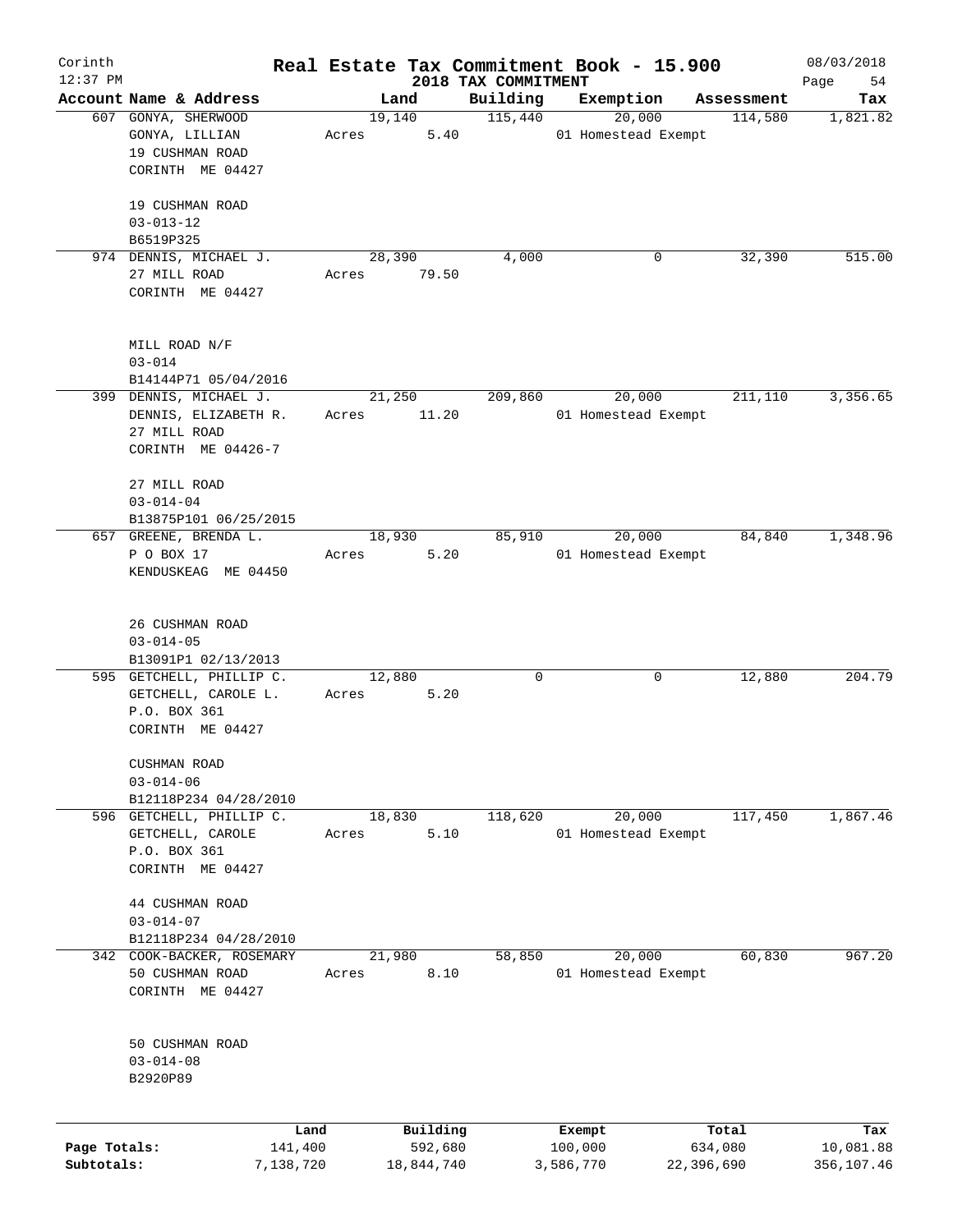| Corinth      |                          |        |              |                     | Real Estate Tax Commitment Book - 15.900 |                       | 08/03/2018      |
|--------------|--------------------------|--------|--------------|---------------------|------------------------------------------|-----------------------|-----------------|
| $12:37$ PM   | Account Name & Address   |        |              | 2018 TAX COMMITMENT |                                          |                       | Page<br>55      |
|              | 1267 SPROUL, CALVERT B.  | 36,390 | Land         | Building<br>176,660 | Exemption<br>20,000                      | Assessment<br>193,050 | Tax<br>3,069.50 |
|              | SPROUL, CHARLENE A.      |        | 8.00         |                     | 01 Homestead Exempt                      |                       |                 |
|              | 70 C CUSHMAN ROAD        | Acres  |              |                     |                                          |                       |                 |
|              |                          |        |              |                     |                                          |                       |                 |
|              | CORINTH ME 04427         |        |              |                     |                                          |                       |                 |
|              | 70 CUSHMAN ROAD          |        |              |                     |                                          |                       |                 |
|              | $03 - 014 - 09$          |        |              |                     |                                          |                       |                 |
|              | B2891P166                |        |              |                     |                                          |                       |                 |
| 1458         | WASHBURN, MARK           | 31,020 |              | 70,390              | 20,000                                   | 81,410                | 1,294.42        |
|              | WASHBURN, DURICE         | Acres  | 56.00        |                     | 01 Homestead Exempt                      |                       |                 |
|              | 94 CUSHMAN ROAD          |        |              |                     |                                          |                       |                 |
|              | CORINTH ME 04427         |        |              |                     |                                          |                       |                 |
|              |                          |        |              |                     |                                          |                       |                 |
|              | 94 CUSHMAN ROAD          |        |              |                     |                                          |                       |                 |
|              | $03 - 015$               |        |              |                     |                                          |                       |                 |
|              | B4291P366                |        |              |                     |                                          |                       |                 |
|              | 372 CUSHMAN, LAURENCE F. | 29,760 |              | 59,590              | 20,000                                   | 69,350                | 1,102.67        |
|              | CUSHMAN, CARLENE G.      | Acres  | 24.09        |                     | 01 Homestead Exempt                      |                       |                 |
|              | 141 CUSHMAN ROAD         |        |              |                     |                                          |                       |                 |
|              | CORINTH ME 04427         |        |              |                     |                                          |                       |                 |
|              |                          |        |              |                     |                                          |                       |                 |
|              | 141 CUSHMAN ROAD         |        |              |                     |                                          |                       |                 |
|              | $03 - 016$               |        |              |                     |                                          |                       |                 |
|              | B6153P104                |        |              |                     |                                          |                       |                 |
|              | 184 BROOKS, NANCY J.     | 18,720 |              | 55,390              | 20,000                                   | 54,110                | 860.35          |
|              | 115 CUSHMAN ROAD         | Acres  | 5.00         |                     | 01 Homestead Exempt                      |                       |                 |
|              | CORINTH ME 04427         |        |              |                     |                                          |                       |                 |
|              |                          |        |              |                     |                                          |                       |                 |
|              |                          |        |              |                     |                                          |                       |                 |
|              | 115 CUSHMAN ROAD         |        |              |                     |                                          |                       |                 |
|              | $03 - 016 - A$           |        |              |                     |                                          |                       |                 |
|              | B5548P153                |        |              |                     |                                          |                       |                 |
|              | 1758 JEROME, JASON       | 16,530 |              | 36,800              | 20,000                                   | 33,330                | 529.95          |
|              | 161 CUSHMAN ROAD         | Acres  | 2.91         |                     | 01 Homestead Exempt                      |                       |                 |
|              | CORINTH ME 04427         |        |              |                     |                                          |                       |                 |
|              |                          |        |              |                     |                                          |                       |                 |
|              |                          |        |              |                     |                                          |                       |                 |
|              | 161 CUSHMAN ROAD         |        |              |                     |                                          |                       |                 |
|              | $03 - 016 - B$           |        |              |                     |                                          |                       |                 |
|              | B8628P332                |        |              |                     |                                          |                       |                 |
| 373          | CUSHMAN, LEOLA A.,       | 17,180 |              | 37,140              | 0                                        | 54,320                | 863.69          |
|              | (HEIRS OF)               |        |              |                     |                                          |                       |                 |
|              | C/O CLINTON CUSHMAN      | Acres  | 3.53         |                     |                                          |                       |                 |
|              | 164 CUSHMAN RD           |        |              |                     |                                          |                       |                 |
|              | CORINTH ME 04427         |        |              |                     |                                          |                       |                 |
|              |                          |        |              |                     |                                          |                       |                 |
|              | 164 CUSHMAN ROAD         |        |              |                     |                                          |                       |                 |
|              | $03 - 017$               |        |              |                     |                                          |                       |                 |
|              | B8147P325                |        |              |                     |                                          |                       |                 |
|              | 122 BICKFORD, SUSANNE    | 23,970 |              | 77,400              | 20,000                                   | 81,370                | 1,293.78        |
|              | 140 CUSHMAN ROAD         | Acres  | 10.00        |                     | 01 Homestead Exempt                      |                       |                 |
|              | CORINTH ME 04427         |        |              |                     |                                          |                       |                 |
|              |                          |        |              |                     |                                          |                       |                 |
|              |                          |        |              |                     |                                          |                       |                 |
|              | 140 CUSHMAN ROAD         |        |              |                     |                                          |                       |                 |
|              | $03 - 017 - A$           |        |              |                     |                                          |                       |                 |
|              | B13633P187 09/04/2014    |        |              |                     |                                          |                       |                 |
|              |                          |        |              |                     |                                          |                       |                 |
|              | Land                     |        | Building     |                     | Exempt                                   | Total                 | Tax             |
| Page Totals: | 173,570                  |        | 513,370      |                     | 120,000                                  | 566,940               | 9,014.36        |
| Subtotals:   | 7,312,290                |        | 19, 358, 110 |                     | 3,706,770                                | 22,963,630            | 365, 121.82     |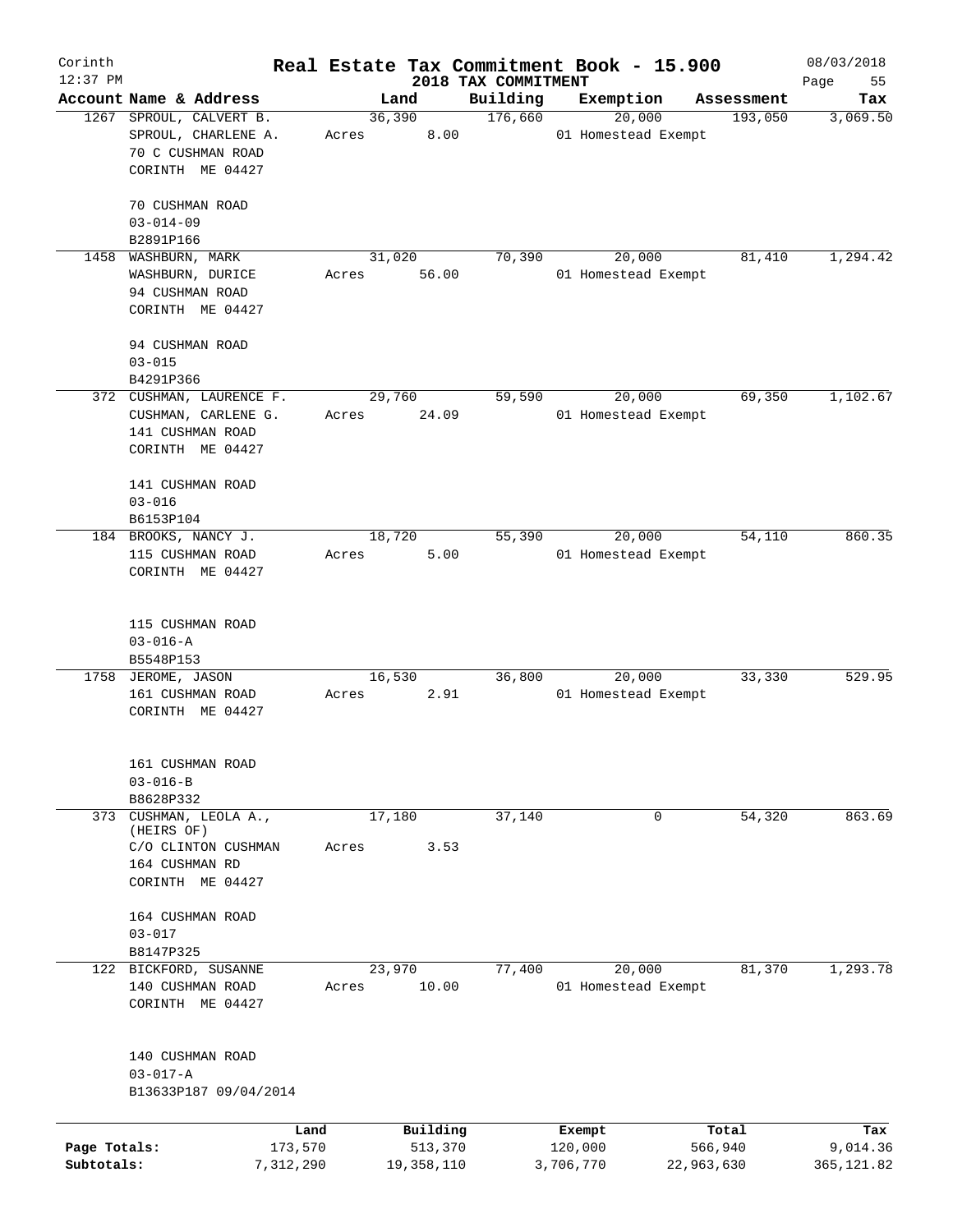| Corinth<br>$12:37$ PM |                                |           |       |              |                                 | Real Estate Tax Commitment Book - 15.900 |              | 08/03/2018        |
|-----------------------|--------------------------------|-----------|-------|--------------|---------------------------------|------------------------------------------|--------------|-------------------|
|                       | Account Name & Address         |           |       | Land         | 2018 TAX COMMITMENT<br>Building | Exemption                                | Assessment   | 56<br>Page<br>Tax |
|                       | 4 ADAMS, JOSEPH D.             |           |       | 24,510       | 0                               | $\Omega$                                 | 24,510       | 389.71            |
|                       | 1409 MAIN STREET               |           | Acres | 54.47        |                                 |                                          |              |                   |
|                       | CORINTH ME 04427               |           |       |              |                                 |                                          |              |                   |
|                       |                                |           |       |              |                                 |                                          |              |                   |
|                       | CUSHMAN ROAD<br>$03 - 017 - B$ |           |       |              |                                 |                                          |              |                   |
|                       | B2950P203                      |           |       |              |                                 |                                          |              |                   |
|                       | 5 ADAMS, JOSEPH D.             |           |       | 30,130       | 22,460                          | 0                                        | 52,590       | 836.18            |
|                       | 1409 MAIN STREET               |           | Acres | 21.00        |                                 |                                          |              |                   |
|                       | CORINTH ME 04427               |           |       |              |                                 |                                          |              |                   |
|                       | 174 CUSHMAN ROAD               |           |       |              |                                 |                                          |              |                   |
|                       | $03 - 018$                     |           |       |              |                                 |                                          |              |                   |
|                       | B2175P309                      |           |       |              |                                 |                                          |              |                   |
|                       | 964 MORANG, DANIEL J. JR       |           |       | 32,200       | 54,120                          | 26,000                                   | 60,320       | 959.09            |
|                       | 1331 MAIN STREET               |           | Acres | 23.88        |                                 | 22 Veteran                               |              |                   |
|                       | CORINTH ME 04427               |           |       |              |                                 | 01 Homestead Exempt                      |              |                   |
|                       |                                |           |       |              |                                 |                                          |              |                   |
|                       | 1331 MAIN STREET               |           |       |              |                                 |                                          |              |                   |
|                       | $03 - 019$                     |           |       |              |                                 |                                          |              |                   |
|                       | B1203P481                      |           |       |              |                                 |                                          |              |                   |
|                       | 966 CHARTERS, ANNETTE          |           |       | 24,000       | 37,660                          | 0                                        | 61,660       | 980.39            |
|                       | 1377 MAIN STREET               |           | Acres | 8.13         |                                 |                                          |              |                   |
|                       | CORINTH ME 04427               |           |       |              |                                 |                                          |              |                   |
|                       | 1377 MAIN STREET               |           |       |              |                                 |                                          |              |                   |
|                       | $03 - 019 - A$                 |           |       |              |                                 |                                          |              |                   |
|                       | B12122P230 04/20/2010          |           |       |              |                                 |                                          |              |                   |
|                       | 1501 LUCAS, ANTONE JR.         |           |       | 20,580       | 2,500                           | 0                                        | 23,080       | 366.97            |
|                       | LUCAS, LINDA J.                |           | Acres | 5.18         |                                 |                                          |              |                   |
|                       | 52 VINE STREET                 |           |       |              |                                 |                                          |              |                   |
|                       | NEW BEDFORD MA 02740           |           |       |              |                                 |                                          |              |                   |
|                       | 1305 MAIN STREET<br>$03 - 020$ |           |       |              |                                 |                                          |              |                   |
|                       | B12843P308 05/30/2012          |           |       |              |                                 |                                          |              |                   |
|                       | 1503 JANNELLI, GILBERT G.      |           |       | 22,170       | 0                               | 0                                        | 22,170       | 352.50            |
|                       | 909 S. FT. HARRISON            |           | Acres | 18.35        |                                 |                                          |              |                   |
|                       | CLEARWATER FL 34616            |           |       |              |                                 |                                          |              |                   |
|                       |                                |           |       |              |                                 |                                          |              |                   |
|                       | MAIN STREET                    |           |       |              |                                 |                                          |              |                   |
|                       | $03 - 020 - A$                 |           |       |              |                                 |                                          |              |                   |
|                       | B12294P348 10/25/2010          |           |       |              |                                 |                                          |              |                   |
| 1505                  | WILCOX, RONALD J.              |           |       | 19,180       | 0                               | 0                                        | 19,180       | 304.96            |
|                       | WILCOX, LORRAINE E.            |           | Acres | 14.19        |                                 |                                          |              |                   |
|                       | 1304 MAIN STREET               |           |       |              |                                 |                                          |              |                   |
|                       | CORINTH ME 04427               |           |       |              |                                 |                                          |              |                   |
|                       | <b>MAIN STREET</b>             |           |       |              |                                 |                                          |              |                   |
|                       | $03 - 020 - B$                 |           |       |              |                                 |                                          |              |                   |
|                       | B3750P143                      |           |       |              |                                 |                                          |              |                   |
|                       |                                |           |       |              |                                 |                                          |              |                   |
|                       |                                | Land      |       | Building     |                                 | Exempt                                   | Total        | Tax               |
| Page Totals:          |                                | 172,770   |       | 116,740      |                                 | 26,000                                   | 263,510      | 4,189.80          |
| Subtotals:            |                                | 7,485,060 |       | 19, 474, 850 |                                 | 3,732,770                                | 23, 227, 140 | 369, 311.62       |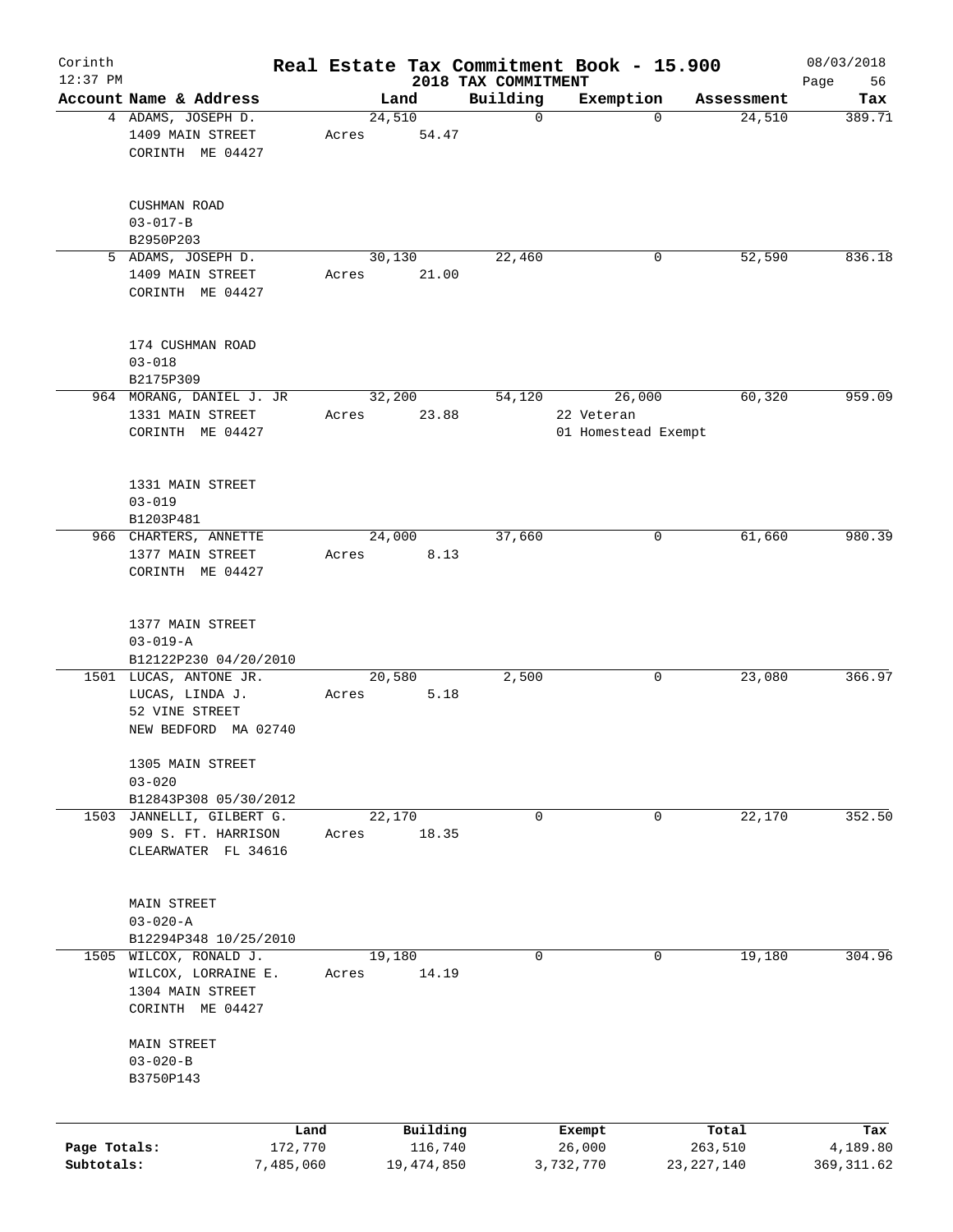| Corinth                    |                                                                                                        |                              |       |                                   |                                 | Real Estate Tax Commitment Book - 15.900 |                               |                      | 08/03/2018                    |
|----------------------------|--------------------------------------------------------------------------------------------------------|------------------------------|-------|-----------------------------------|---------------------------------|------------------------------------------|-------------------------------|----------------------|-------------------------------|
| $12:37$ PM                 | Account Name & Address                                                                                 |                              |       | Land                              | 2018 TAX COMMITMENT<br>Building |                                          |                               |                      | 57<br>Page                    |
|                            | 101 BELL, MARGARETT S.                                                                                 |                              |       | 17,220                            | 81,700                          | Exemption                                | 20,000                        | Assessment<br>78,920 | Tax<br>1,254.83               |
|                            | 1313 MAIN STREET<br>CORINTH ME 04427                                                                   |                              | Acres | 2.28                              |                                 |                                          | 01 Homestead Exempt           |                      |                               |
|                            | 1313 MAIN STREET<br>$03 - 020 - C$                                                                     |                              |       |                                   |                                 |                                          |                               |                      |                               |
|                            | B5674P349                                                                                              |                              |       |                                   |                                 |                                          |                               |                      |                               |
|                            | 386 DARLING, WAYNE & TANYA<br>LIVING TRUST<br>DARLING, WAYNE & TANYA                                   |                              | Acres | 75,050<br>136.96                  | 72,380                          |                                          | 20,000<br>01 Homestead Exempt | 127,430              | 2,026.14                      |
|                            | TRUSTEES<br>1201 MAIN STREET<br>CORINTH ME 04427                                                       |                              |       |                                   |                                 |                                          |                               |                      |                               |
|                            | 1201 MAIN STREET<br>$03 - 022$                                                                         |                              |       |                                   |                                 |                                          |                               |                      |                               |
|                            | B14534P252 06/27/2017                                                                                  |                              |       |                                   |                                 |                                          |                               |                      |                               |
|                            | 1575 DARLING, DARCIE<br>PO BOX 851<br>HOLDEN ME 04429                                                  |                              |       | 0                                 | 28,660                          |                                          | 0                             | 28,660               | 455.69                        |
|                            | 6 DARLING COURT<br>$03 - 022 - 01H$                                                                    |                              |       |                                   |                                 |                                          |                               |                      |                               |
|                            | 1649 PHILBRICK, VIRGINIA G.<br>PHILBRICK, TIMOTHY<br>(Heirs of)<br>5 DARLING COURT<br>CORINTH ME 04427 |                              |       | 0                                 | 31,740                          |                                          | 20,000<br>01 Homestead Exempt | 11,740               | 186.67                        |
|                            | 5 DARLING COURT<br>$03 - 022 - 02H$                                                                    |                              |       |                                   |                                 |                                          |                               |                      |                               |
|                            | 1768 DARLING, TRUDY<br>PO BOX 703<br>CORINTH ME 04427                                                  |                              |       | 0                                 | 20,870                          |                                          | 20,000<br>01 Homestead Exempt | 870                  | 13.83                         |
|                            | 9 DARLING COURT<br>$03 - 022 - 3H$                                                                     |                              |       |                                   |                                 |                                          |                               |                      |                               |
|                            | 171 DARLING, WAYNE & TANYA<br>LIVING TRUST                                                             |                              |       | 16,290                            |                                 | $\Omega$                                 | 0                             | 16,290               | 259.01                        |
|                            | DARLING, WAYNE & TANYA<br>TRUSTEES<br>1201 MAIN STREET<br>CORINTH ME 04427                             |                              | Acres | 1.48                              |                                 |                                          |                               |                      |                               |
|                            | <b>MAIN STREET</b><br>$03 - 022 - A$<br>B14534P247 06/27/2017                                          |                              |       |                                   |                                 |                                          |                               |                      |                               |
|                            | 1554 AREL, MICHAEL<br>AREL, SALLY<br>1215 MAIN STREET<br>CORINTH ME 04427                              |                              |       | $\mathbf 0$                       | 25,510                          |                                          | 20,000<br>01 Homestead Exempt | 5,510                | 87.61                         |
|                            | 1215 MAIN STREET<br>$03 - 022 - A - 01H$                                                               |                              |       |                                   |                                 |                                          |                               |                      |                               |
|                            |                                                                                                        |                              |       |                                   |                                 |                                          |                               |                      |                               |
| Page Totals:<br>Subtotals: |                                                                                                        | Land<br>108,560<br>7,593,620 |       | Building<br>260,860<br>19,735,710 |                                 | Exempt<br>100,000<br>3,832,770           | 23,496,560                    | Total<br>269,420     | Tax<br>4,283.78<br>373,595.40 |
|                            |                                                                                                        |                              |       |                                   |                                 |                                          |                               |                      |                               |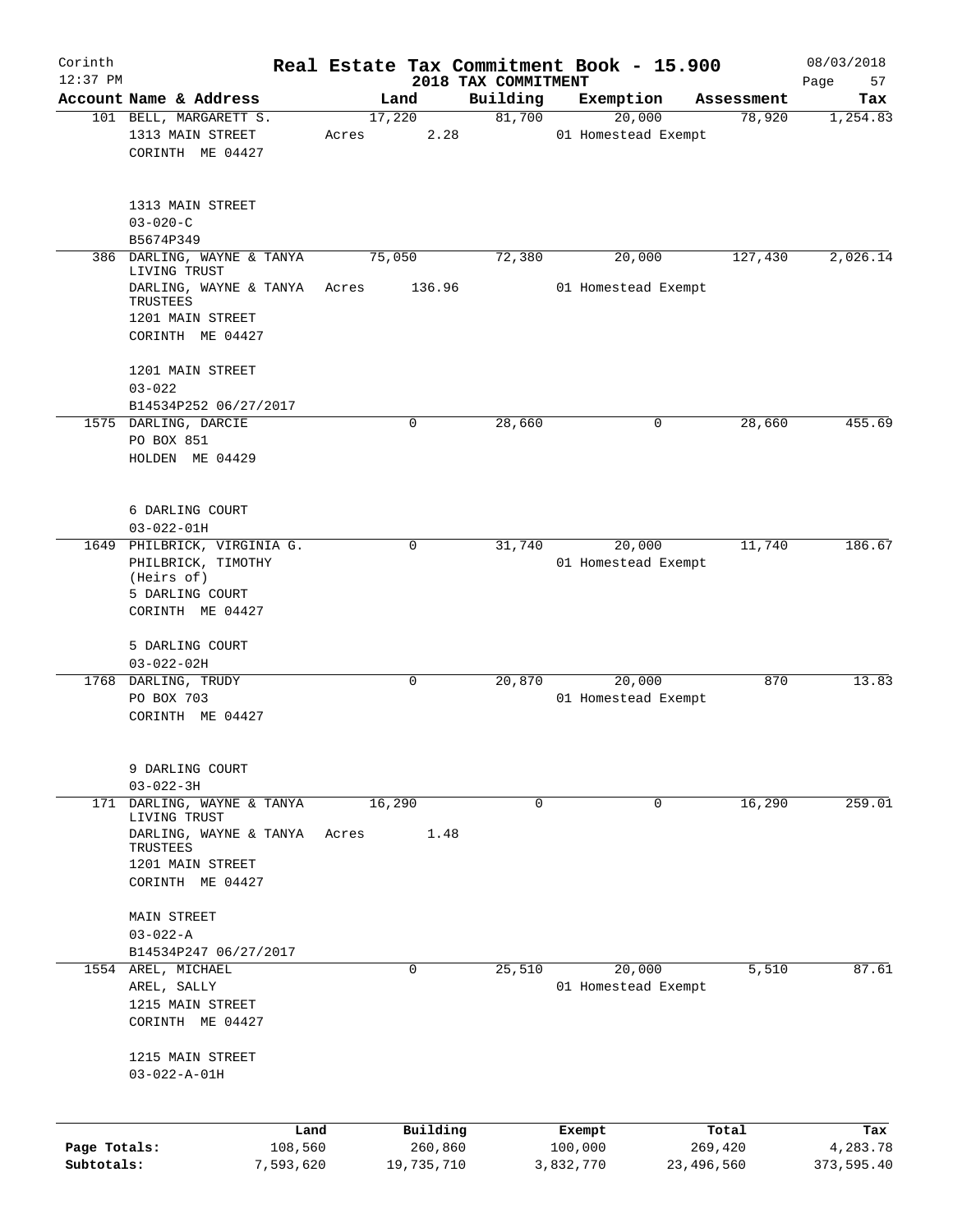| Corinth                    |                                                                                 |                      |                 |                       |                                 | Real Estate Tax Commitment Book - 15.900 |                       | 08/03/2018             |
|----------------------------|---------------------------------------------------------------------------------|----------------------|-----------------|-----------------------|---------------------------------|------------------------------------------|-----------------------|------------------------|
| $12:37$ PM                 | Account Name & Address                                                          |                      |                 | Land                  | 2018 TAX COMMITMENT<br>Building | Exemption                                |                       | Page<br>58             |
|                            | 1148 ROLLAND, JOSHUA S.                                                         |                      | 16,640          |                       | 34,720                          | 20,000                                   | Assessment<br>31,360  | Tax<br>498.62          |
|                            | 1127 MAIN STREET<br>CORINTH ME 04427                                            |                      | Acres           | 1.78                  |                                 | 01 Homestead Exempt                      |                       |                        |
|                            | 1127 MAIN STREET<br>$03 - 023 - A$<br>B11790P117 05/29/2009                     |                      |                 |                       |                                 |                                          |                       |                        |
|                            | 385 DARLING, DANNIE W.                                                          |                      | 17,370          |                       | 88,920                          | 20,000                                   | 86,290                | 1,372.01               |
|                            | DARLING, SUSAN<br>1155 MAIN STREET<br>CORINTH ME 04427                          |                      | Acres           | 2.41                  |                                 | 01 Homestead Exempt                      |                       |                        |
|                            | 1155 MAIN STREET                                                                |                      |                 |                       |                                 |                                          |                       |                        |
|                            | $03 - 023 - B$                                                                  |                      |                 |                       |                                 |                                          |                       |                        |
|                            | B5504P1                                                                         |                      |                 |                       |                                 |                                          |                       |                        |
|                            | 1109 PULLEN, KEVIN S.                                                           |                      | 15,730          |                       | 66,480                          | 20,000                                   | 62,210                | 989.14                 |
|                            | PULLEN, ZELINDA C.<br>1143 MAIN STREET<br>CORINTH ME 04427                      |                      | Acres           | 1.00                  |                                 | 01 Homestead Exempt                      |                       |                        |
|                            | 1143 MAIN STREET                                                                |                      |                 |                       |                                 |                                          |                       |                        |
|                            | $03 - 024$                                                                      |                      |                 |                       |                                 |                                          |                       |                        |
|                            | B2959P349                                                                       |                      |                 |                       |                                 |                                          |                       |                        |
|                            | 582 FRANCIS, SIMON W.                                                           |                      | 16,940          |                       | 25,550                          | 20,000                                   | 22,490                | 357.59                 |
|                            | FRANCIS, KAREN Y.<br>1137 MAIN STREET<br>corinth ME 04427                       |                      | Acres           | 1.00                  |                                 | 01 Homestead Exempt                      |                       |                        |
|                            | 1137 MAIN STREET<br>$03 - 025$<br>B6474P130                                     |                      |                 |                       |                                 |                                          |                       |                        |
|                            | 955 TRASK, GEORGE<br>TRASK, BRENDA<br>56 MAIN STREET<br>CORINTH ME 04427        |                      | 17,590<br>Acres | 2.60                  | 4,750                           | 0                                        | 22,340                | 355.21                 |
|                            | 1144 MAIN STREET<br>$03 - 026$                                                  |                      |                 |                       |                                 |                                          |                       |                        |
|                            | B13307P26 07/14/2013                                                            |                      |                 |                       |                                 |                                          |                       |                        |
| 1355                       | SQUIRES, BRIDGET<br>1144 MAIN STREET<br>CORINTH ME 04427                        |                      |                 | 0                     | 17,270                          | 17,270<br>01 Homestead Exempt            | 0                     | 0.00                   |
|                            | 1144 MAIN STREET<br>$03 - 026 - 1H$                                             |                      |                 |                       |                                 |                                          |                       |                        |
| 1357                       | DICKINSON, FRED<br>DICKINSON, CATHERINE<br>1156 MAIN STREET<br>CORINTH ME 04427 |                      | 15,900<br>Acres | 1.15                  | 50,510                          | 20,000<br>01 Homestead Exempt            | 46,410                | 737.92                 |
|                            | 1156 MAIN STREET<br>$03 - 027 - 01$<br>B10501P218 06/21/2006                    |                      |                 |                       |                                 |                                          |                       |                        |
|                            |                                                                                 | Land                 |                 | Building              |                                 | Exempt                                   | Total                 | Tax                    |
| Page Totals:<br>Subtotals: |                                                                                 | 100,170<br>7,693,790 |                 | 288,200<br>20,023,910 |                                 | 117,270<br>3,950,040                     | 271,100<br>23,767,660 | 4,310.49<br>377,905.89 |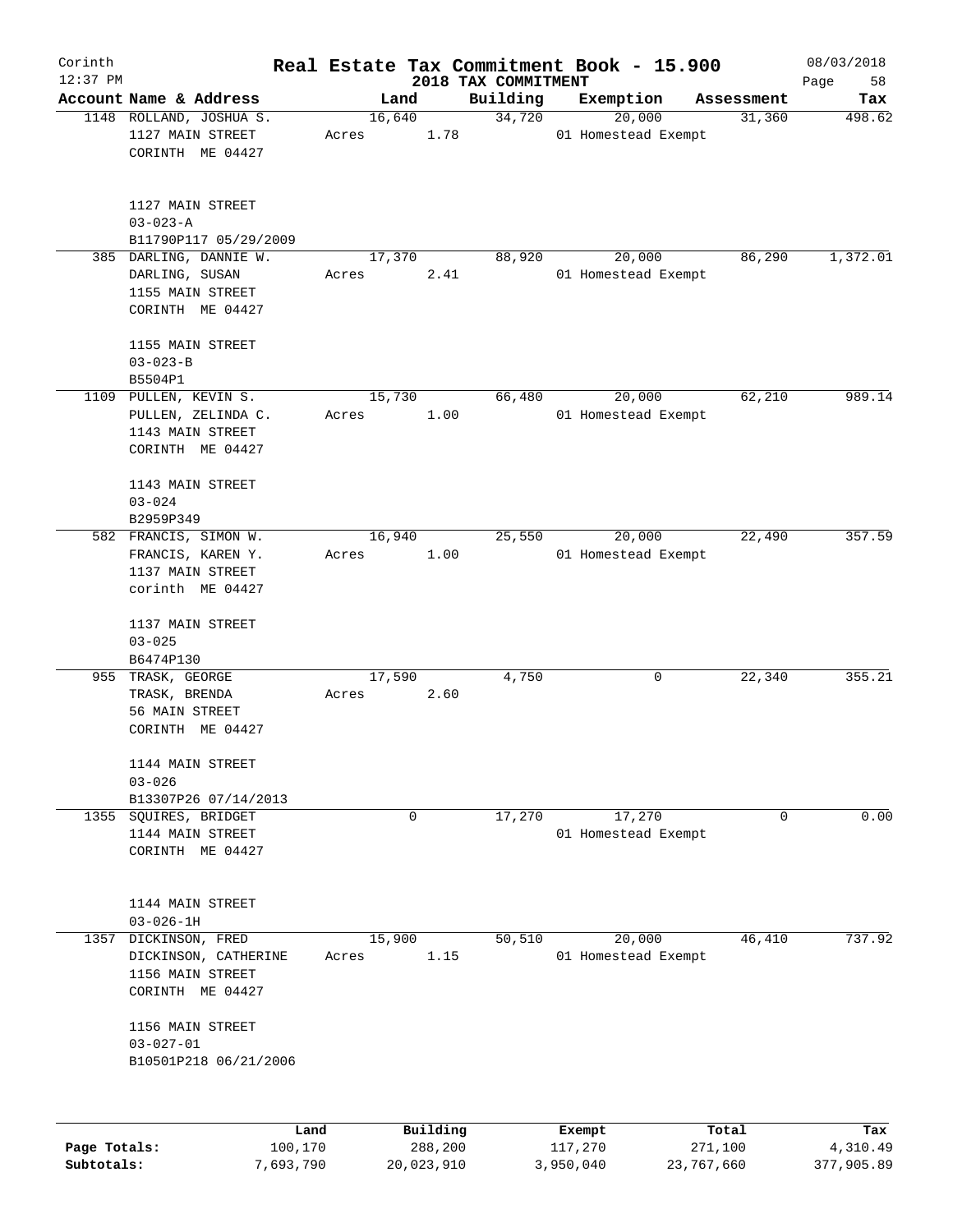| Corinth    |                                          |       |             |                      | Real Estate Tax Commitment Book - 15.900 |             | 08/03/2018 |
|------------|------------------------------------------|-------|-------------|----------------------|------------------------------------------|-------------|------------|
| $12:37$ PM |                                          |       |             | 2018 TAX COMMITMENT  |                                          |             | 59<br>Page |
|            | Account Name & Address                   |       | Land        | Building<br>$\Omega$ | Exemption<br>$\Omega$                    | Assessment  | Tax        |
|            | 1356 THOMPSON, EUNICE LOVING<br>TRUST    |       | 4,950       |                      |                                          | 4,950       | 78.71      |
|            | E. THOMPSON & W.                         | Acres | 30.00       |                      |                                          |             |            |
|            | DARLING TRUSTEES                         |       |             |                      |                                          |             |            |
|            | 1201 MAIN STREET                         |       |             |                      |                                          |             |            |
|            | CORINTH ME 04427                         |       |             |                      |                                          |             |            |
|            | <b>MAIN STREET</b>                       |       |             |                      |                                          |             |            |
|            | $03 - 028 - 00$                          |       |             |                      |                                          |             |            |
|            | B5640P274                                |       |             |                      |                                          |             |            |
|            | 2051 TOWN OF CORINTH                     |       | $\mathbf 0$ | 0                    | $\Omega$                                 | $\mathbf 0$ | 0.00       |
|            | PO BOX 309                               |       |             |                      | 43 Municipal                             |             |            |
|            | CORINTH ME 04427                         |       |             |                      |                                          |             |            |
|            | <b>MAIN STREET</b>                       |       |             |                      |                                          |             |            |
|            | $03 - 028 - A$                           |       |             |                      |                                          |             |            |
| 387        | DARLING, WAYNE & TANYA<br>LIVING TRUST   |       | 16,170      | 18,800               | 0                                        | 34,970      | 556.02     |
|            | DARLING, WAYNE & TANYA Acres<br>TRUSTEES |       | 1.38        |                      |                                          |             |            |
|            | 1201 MAIN STREET                         |       |             |                      |                                          |             |            |
|            | CORINTH ME 04427                         |       |             |                      |                                          |             |            |
|            | 1202 MAIN STREET                         |       |             |                      |                                          |             |            |
|            | $03 - 028 - B$                           |       |             |                      |                                          |             |            |
|            | B14534P250 07/03/2017                    |       |             |                      |                                          |             |            |
|            | 1358 BRAGDON, NICK                       |       | 15,730      | 212,420              | 20,000                                   | 208,150     | 3,309.59   |
|            | 1200 MAIN ST.                            | Acres | 1.00        |                      | 01 Homestead Exempt                      |             |            |
|            | CORINTH ME 04427                         |       |             |                      |                                          |             |            |
|            | 1200 MAIN STREET                         |       |             |                      |                                          |             |            |
|            | $03 - 029$                               |       |             |                      |                                          |             |            |
|            | B10195P24 11/15/2005                     |       |             |                      |                                          |             |            |
|            | 1534 WRIGHT, JOHN T.                     |       | 11,330      | 0                    | 0                                        | 11,330      | 180.15     |
|            | 19 DALE AVENUE                           | Acres | 15.00       |                      |                                          |             |            |
|            | UNIT <sub>2</sub>                        |       |             |                      |                                          |             |            |
|            | GLOUCESTER MA 01930                      |       |             |                      |                                          |             |            |
|            | MAIN STREET N/F OFF                      |       |             |                      |                                          |             |            |
|            | $03 - 030$                               |       |             |                      |                                          |             |            |
|            | B8468P147                                |       |             |                      |                                          |             |            |
| 1719       | GARLAND, DARYL G. JR &<br>SHARI L.       |       | 55,600      | 32,630               | 0                                        | 88,230      | 1,402.86   |
|            | WEEKS, ROBERT W. &<br>LINDA J.           | Acres | 126.00      |                      |                                          |             |            |
|            | 184 MAIN STREET                          |       |             |                      |                                          |             |            |
|            | CHARLESTON ME 04422                      |       |             |                      |                                          |             |            |
|            | 1250 MAIN STREET                         |       |             |                      |                                          |             |            |
|            | $03 - 031$                               |       |             |                      |                                          |             |            |
|            | B12307P7 10/28/2010                      |       |             |                      |                                          |             |            |
|            |                                          |       |             |                      |                                          |             |            |

|              | Land      | Building     | Exempt    | Total        | Tax          |
|--------------|-----------|--------------|-----------|--------------|--------------|
| Page Totals: | 103,780   | 263,850      | 20,000    | 347,630      | 5,527.33     |
| Subtotals:   | 7,797,570 | 20, 287, 760 | 3,970,040 | 24, 115, 290 | 383, 433. 22 |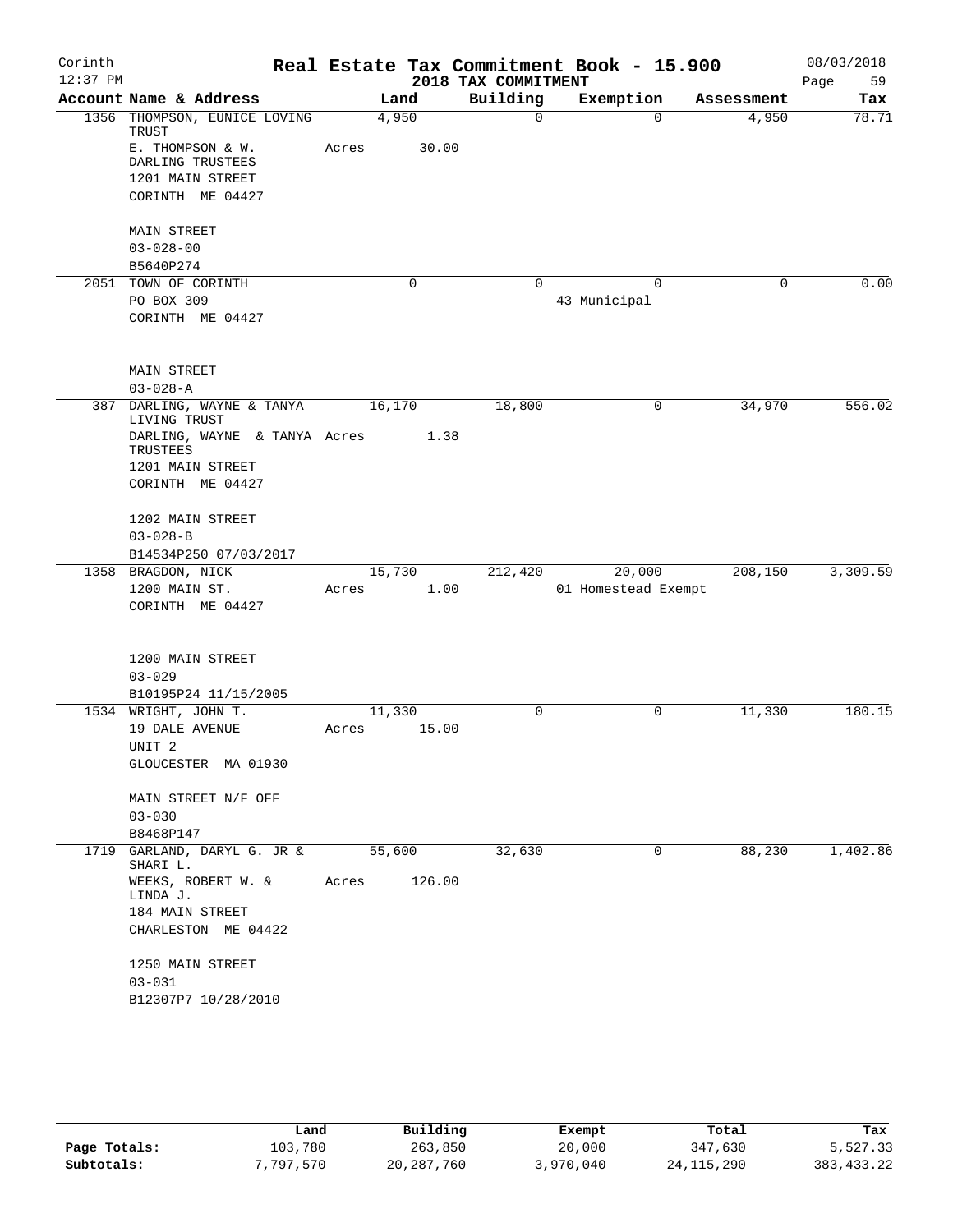| Corinth      |                                                                                 |        |                 |                                 | Real Estate Tax Commitment Book - 15.900 |                      | 08/03/2018    |
|--------------|---------------------------------------------------------------------------------|--------|-----------------|---------------------------------|------------------------------------------|----------------------|---------------|
| $12:37$ PM   | Account Name & Address                                                          |        | Land            | 2018 TAX COMMITMENT<br>Building |                                          |                      | Page<br>60    |
|              | 1502 JANNELLI, GILBERT G.                                                       | 24,710 |                 | $\mathbf 0$                     | Exemption<br>$\mathbf 0$                 | Assessment<br>24,710 | Tax<br>392.89 |
|              | 909 S. FT. HARRISON<br>CLEARWATER FL 34616                                      | Acres  | 42.20           |                                 |                                          |                      |               |
|              | <b>MAIN STREET</b><br>$03 - 032$                                                |        |                 |                                 |                                          |                      |               |
|              | B12294P350 10/25/2010                                                           |        |                 |                                 |                                          |                      |               |
|              | 1504 WILCOX, RONALD J.                                                          |        | 34,060          | 99,420                          | 20,000                                   | 113,480              | 1,804.33      |
|              | WILCOX, LORRAINE E.<br>1304 MAIN STREET<br>CORINTH ME 04427                     | Acres  | 45.70           |                                 | 01 Homestead Exempt                      |                      |               |
|              |                                                                                 |        |                 |                                 |                                          |                      |               |
|              | 1304 MAIN STREET                                                                |        |                 |                                 |                                          |                      |               |
|              | $03 - 032 - A$                                                                  |        |                 |                                 |                                          |                      |               |
|              | B2406P215<br>1884 DEAN, MICHAEL K.                                              |        | 26,520          | 91,960                          | 20,000                                   | 98,480               | 1,565.83      |
|              | DUNCAN-DEAN, CAROL-ANN<br>1312 MAIN STREET                                      | Acres  | 10.30           |                                 | 01 Homestead Exempt                      |                      |               |
|              | CORINTH ME 04427                                                                |        |                 |                                 |                                          |                      |               |
|              | 1312 MAIN STREET<br>$03 - 032 - B$                                              |        |                 |                                 |                                          |                      |               |
|              | B14476P192 05/05/2017                                                           |        |                 |                                 |                                          |                      |               |
|              | 1954 MKH & COMPANY, LLC.<br>PO BOX 8393<br>BANGOR ME 04402-8393                 | Acres  | 10,260<br>1.50  | $\mathbf 0$                     | 0                                        | 10,260               | 163.13        |
|              | <b>MAIN STREET</b><br>$03 - 032 - C$<br>B10450P289 05/25/2006                   |        |                 |                                 |                                          |                      |               |
|              | 261 ROBINSON, CLARENCE T.                                                       |        | 22,890          | 0                               | 0                                        | 22,890               | 363.95        |
|              | ROBINSON, SUSAN J.<br>16 PHEASANT WAY<br>HERMON ME 04401                        | Acres  | 33.00           |                                 |                                          |                      |               |
|              | MAIN STREET N/F OFF<br>$03 - 033$                                               |        |                 |                                 |                                          |                      |               |
|              | B14464P283 04/25/2017                                                           |        |                 |                                 |                                          |                      |               |
|              | 1204 SKIDGELL, JOHN                                                             |        | 20,900          | 0                               | 0                                        | 20,900               | 332.31        |
|              | P.O. BOX 574<br>BREWER ME 04412                                                 | Acres  | 41.00           |                                 |                                          |                      |               |
|              | MAIN STREET N/F OFF<br>$03 - 033 - A$                                           |        |                 |                                 |                                          |                      |               |
|              | B3081P297                                                                       |        |                 |                                 |                                          |                      |               |
|              | 965 ROBINSON, CLARENCE<br>ROBINSON, SUSAN<br>16 PHEASANT WAY<br>HERMON ME 04401 | Acres  | 26,050<br>23.73 | 0                               | 0                                        | 26,050               | 414.20        |
|              | <b>MAIN STREET</b><br>$03 - 034$<br>B11868P193 07/31/2009                       |        |                 |                                 |                                          |                      |               |
|              |                                                                                 |        |                 |                                 |                                          |                      |               |
|              | Land                                                                            |        | Building        |                                 | Exempt                                   | Total                | Tax           |
| Page Totals: | 165,390                                                                         |        | 191,380         |                                 | 40,000                                   | 316,770              | 5,036.64      |
| Subtotals:   | 7,962,960                                                                       |        | 20, 479, 140    |                                 | 4,010,040                                | 24, 432, 060         | 388,469.86    |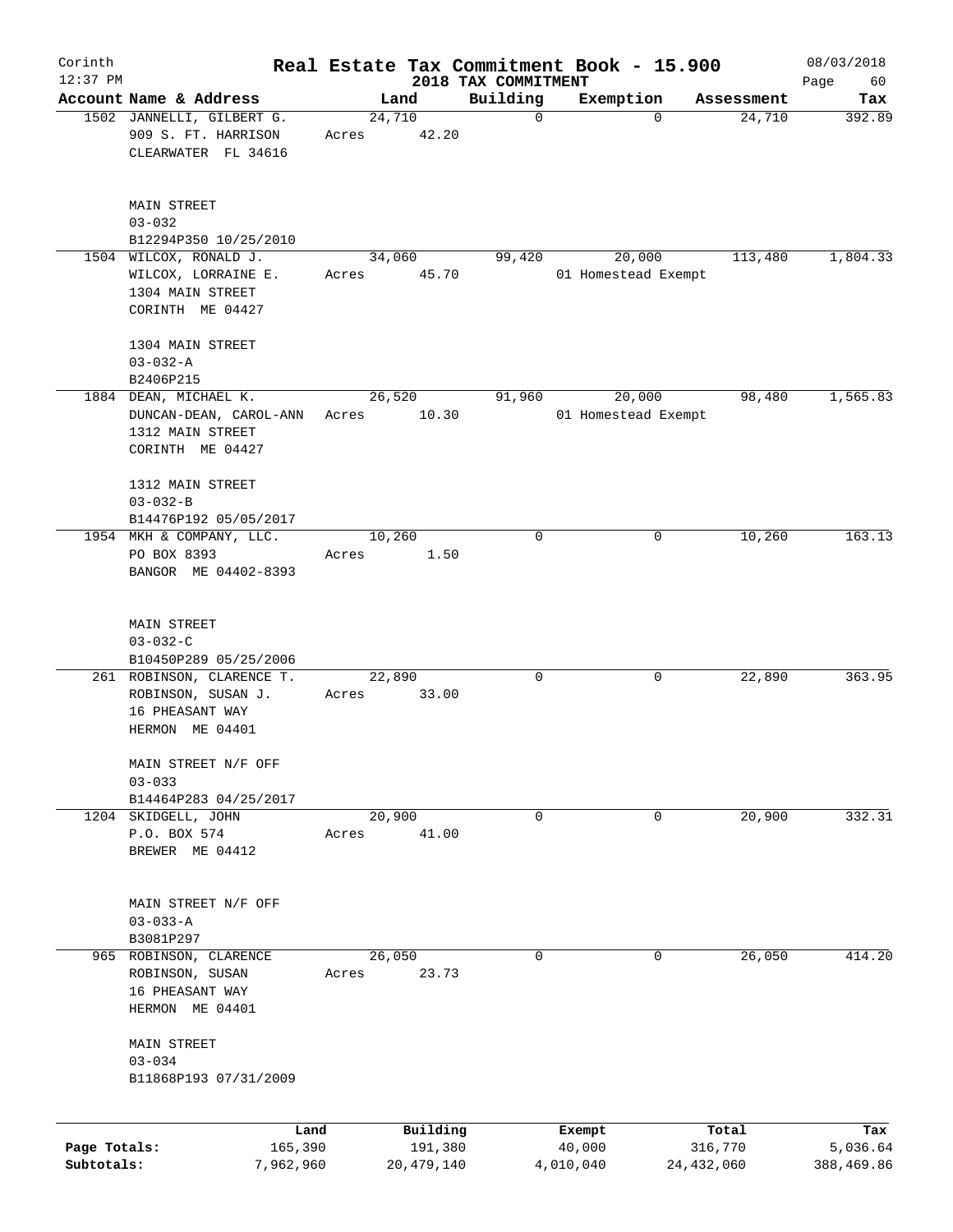| Corinth<br>$12:37$ PM |                                       |             |            | 2018 TAX COMMITMENT | Real Estate Tax Commitment Book - 15.900 |            | 08/03/2018        |
|-----------------------|---------------------------------------|-------------|------------|---------------------|------------------------------------------|------------|-------------------|
|                       | Account Name & Address                |             | Land       | Building            | Exemption                                | Assessment | Page<br>61<br>Tax |
|                       | 962 MOORS, DANIEL E.                  |             | 19,800     | 104,800             | 20,000                                   | 104,600    | 1,663.14          |
|                       | MOORS, DARLENE P.<br>1396 MAIN STREET | Acres       | 1.00       |                     | 01 Homestead Exempt                      |            |                   |
|                       | CORINTH ME 04427                      |             |            |                     |                                          |            |                   |
|                       | 1396 MAIN STREET                      |             |            |                     |                                          |            |                   |
|                       | $03 - 035$                            |             |            |                     |                                          |            |                   |
|                       | B5630P18                              |             |            |                     |                                          |            |                   |
|                       | 6 ADAMS, JOSEPH D.                    |             | 22,780     | 7,610               | 0                                        | 30,390     | 483.20            |
|                       | 1409 MAIN STREET<br>CORINTH ME 04427  | Acres 39.00 |            |                     |                                          |            |                   |
|                       | <b>MAIN STREET</b>                    |             |            |                     |                                          |            |                   |
|                       | $03 - 036$                            |             |            |                     |                                          |            |                   |
|                       | B2253P160                             |             |            |                     |                                          |            |                   |
|                       | 1720 BELL, KEVIN                      |             | 5,370      | $\mathbf 0$         | 0                                        | 5,370      | 85.38             |
|                       | PO BOX 6248                           | Acres       | 41.00      |                     |                                          |            |                   |
|                       | BANGOR ME 04402-6247                  |             |            |                     |                                          |            |                   |
|                       | RABBIT PATH N/F OFF                   |             |            |                     |                                          |            |                   |
|                       | $03 - 037$                            |             |            |                     |                                          |            |                   |
|                       | B7920P60                              |             |            |                     |                                          |            |                   |
|                       | 542 LIBBY, JUSTIN A.                  |             | 16,490     | $\mathbf 0$         | 0                                        | 16,490     | 262.19            |
|                       | LIBBY, ELIZABETH J.                   | Acres 10.00 |            |                     |                                          |            |                   |
|                       | 438 MAIN STREET                       |             |            |                     |                                          |            |                   |
|                       | CORINTH ME 04427                      |             |            |                     |                                          |            |                   |
|                       | MAIN STREET N/F OFF                   |             |            |                     |                                          |            |                   |
|                       | $03 - 038$                            |             |            |                     |                                          |            |                   |
|                       | B13754P1 01/30/2015                   |             |            |                     |                                          |            |                   |
|                       | 392 DAIGLE, LORI A.                   |             | 10,230     | $\mathbf 0$         | 0                                        | 10,230     | 162.66            |
|                       | 3 JEWELL LANE<br>GLENBURN ME 04401    | Acres       | 13.00      |                     |                                          |            |                   |
|                       | HUDSON HILL ROAD                      |             |            |                     |                                          |            |                   |
|                       | $03 - 039$                            |             |            |                     |                                          |            |                   |
|                       | B9901P233 05/20/2005                  |             |            |                     |                                          |            |                   |
|                       | 239 CALL, HAROLD L.                   |             | 500        | $\mathsf{O}$        | 0                                        | 500        | 7.95              |
|                       | CALL, MARY L.                         | Acres       | 5.00       |                     |                                          |            |                   |
|                       | 115 HIGGINSVILLE ROAD                 |             |            |                     |                                          |            |                   |
|                       | KENDUSKEAG ME 04450                   |             |            |                     |                                          |            |                   |
|                       | HUDSON HILL ROAD N/F<br>OFF           |             |            |                     |                                          |            |                   |
|                       | $03 - 040$                            |             |            |                     |                                          |            |                   |
|                       | B3018P171                             |             |            |                     |                                          |            |                   |
|                       | 1545 MCCANNELL, KEVIN B.              |             | 3,340      | $\mathbf 0$         | $\mathbf 0$                              | 3,340      | 53.11             |
|                       | PO BOX 588                            | Acres       | 22.00      |                     |                                          |            |                   |
|                       | HOWLAND ME 04448                      |             |            |                     |                                          |            |                   |
|                       | HUDSON HILL ROAD                      |             |            |                     |                                          |            |                   |
|                       | $03 - 041$                            |             |            |                     |                                          |            |                   |
|                       | B9861P198 05/05/2005                  |             |            |                     |                                          |            |                   |
|                       |                                       |             |            |                     |                                          |            |                   |
|                       | Land                                  |             | Building   |                     | Exempt                                   | Total      | Tax               |
| Page Totals:          | 78,510                                |             | 112,410    |                     | 20,000                                   | 170,920    | 2,717.63          |
| Subtotals:            | 8,041,470                             |             | 20,591,550 |                     | 4,030,040                                | 24,602,980 | 391,187.49        |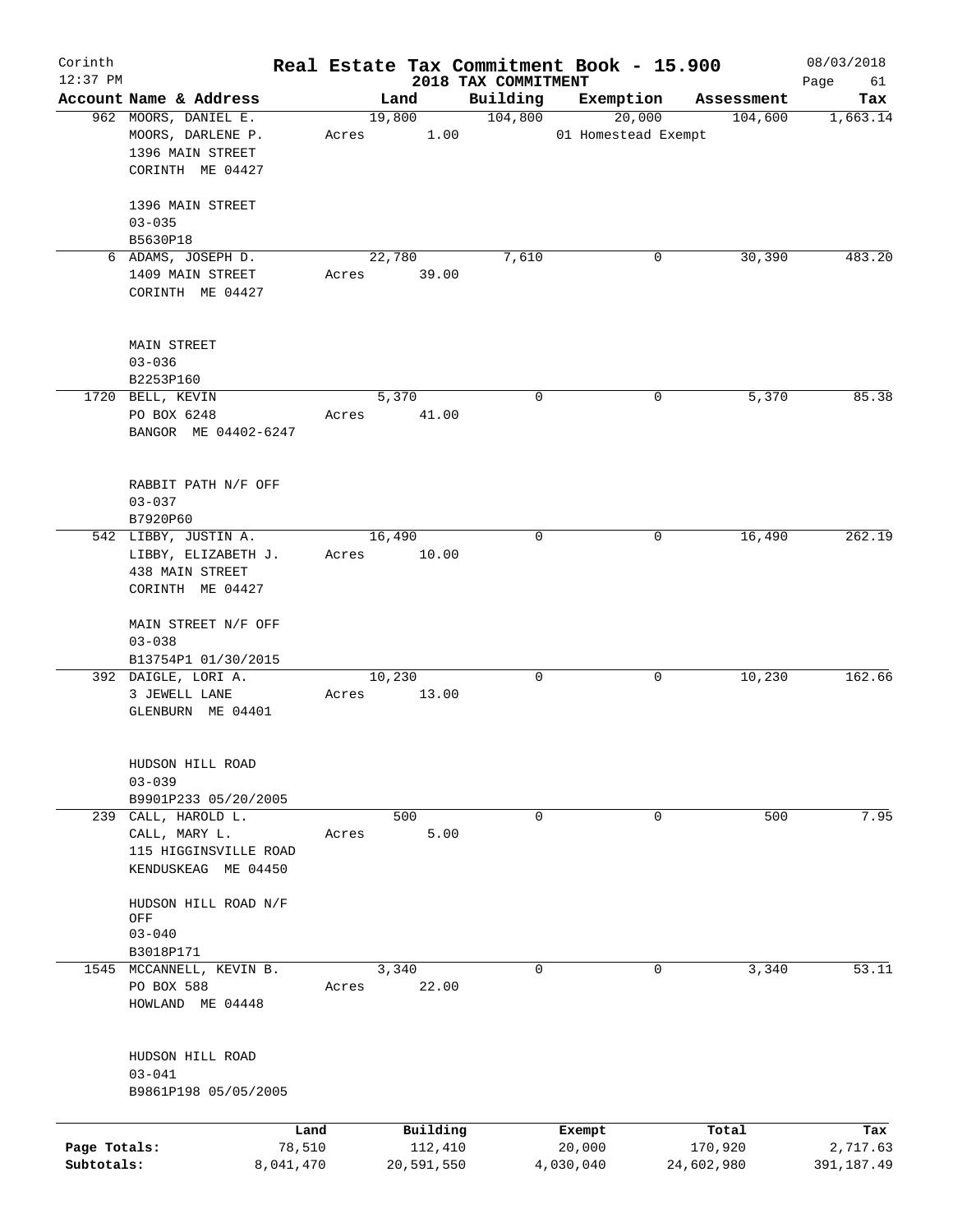| Corinth      |                                 |           |       |                |                     | Real Estate Tax Commitment Book - 15.900 |                      | 08/03/2018      |
|--------------|---------------------------------|-----------|-------|----------------|---------------------|------------------------------------------|----------------------|-----------------|
| $12:37$ PM   |                                 |           |       |                | 2018 TAX COMMITMENT |                                          |                      | Page<br>62      |
|              | Account Name & Address          |           |       | Land<br>18,270 | Building<br>48,000  | Exemption<br>$\mathbf 0$                 | Assessment<br>66,270 | Tax<br>1,053.69 |
|              | 1721 BELL, KEVIN<br>PO BOX 6248 |           | Acres | 41.00          |                     |                                          |                      |                 |
|              | BANGOR ME 04402-6247            |           |       |                |                     |                                          |                      |                 |
|              |                                 |           |       |                |                     |                                          |                      |                 |
|              |                                 |           |       |                |                     |                                          |                      |                 |
|              | 398 DIAMOND LANE                |           |       |                |                     |                                          |                      |                 |
|              | $03 - 042$                      |           |       |                |                     |                                          |                      |                 |
|              | B7920P60 10/04/2001             |           |       |                |                     |                                          |                      |                 |
|              | 7 ADAMS, JOSEPH D.              |           |       | 17,220         | $\Omega$            | 0                                        | 17,220               | 273.80          |
|              | 1409 MAIN STREET                |           | Acres | 7.50           |                     |                                          |                      |                 |
|              | CORINTH ME 04427                |           |       |                |                     |                                          |                      |                 |
|              |                                 |           |       |                |                     |                                          |                      |                 |
|              | MAIN STREET                     |           |       |                |                     |                                          |                      |                 |
|              | $03 - 043$                      |           |       |                |                     |                                          |                      |                 |
|              | B2793P111                       |           |       |                |                     |                                          |                      |                 |
|              | 8 ADAMS, JOSEPH D.              |           |       | 27,460         | 81,160              | 20,000                                   | 88,620               | 1,409.06        |
|              | 1409 MAIN STREET                |           | Acres | 31.50          |                     | 01 Homestead Exempt                      |                      |                 |
|              | CORINTH ME 04427                |           |       |                |                     |                                          |                      |                 |
|              |                                 |           |       |                |                     |                                          |                      |                 |
|              | 1409 MAIN STREET                |           |       |                |                     |                                          |                      |                 |
|              | $03 - 044$                      |           |       |                |                     |                                          |                      |                 |
|              |                                 |           |       |                |                     |                                          |                      |                 |
|              | B2175P309                       |           |       |                |                     |                                          |                      |                 |
|              | 712 OLIVER, NORMAN H.           |           |       | 16,550         | 109,660             | 20,000                                   | 106,210              | 1,688.74        |
|              | OLIVER, LISETTE B.              |           | Acres | 1.71           |                     | 01 Homestead Exempt                      |                      |                 |
|              | 1437 MAIN STREET                |           |       |                |                     |                                          |                      |                 |
|              | CORINTH ME 04427                |           |       |                |                     |                                          |                      |                 |
|              | 1437 MAIN STREET                |           |       |                |                     |                                          |                      |                 |
|              | $03 - 045$                      |           |       |                |                     |                                          |                      |                 |
|              | B13720P128 12/10/2014           |           |       |                |                     |                                          |                      |                 |
|              | 606 COCCO, CHERI                |           |       | 27,210         | 0                   | 0                                        | 27,210               | 432.64          |
|              | 3 MARCY DRIVE                   |           | Acres | 29.00          |                     |                                          |                      |                 |
|              | E. ROCHESTER NH 03868           |           |       |                |                     |                                          |                      |                 |
|              |                                 |           |       |                |                     |                                          |                      |                 |
|              | 1453 MAIN STREET                |           |       |                |                     |                                          |                      |                 |
|              | $03 - 046$                      |           |       |                |                     |                                          |                      |                 |
|              |                                 |           |       |                |                     |                                          |                      |                 |
|              | B14626P289 08/14/2017           |           |       |                |                     |                                          |                      |                 |
|              | 1113 WILLARD, KAREN H.          |           |       | 24,320         | 102,430             | 20,000                                   | 106,750              | 1,697.33        |
|              | WILLARD, BENJAMIN F.<br>JR.     |           | Acres | 4.90           |                     | 01 Homestead Exempt                      |                      |                 |
|              | 1486 MAIN STREET                |           |       |                |                     |                                          |                      |                 |
|              | CORINTH ME 04427                |           |       |                |                     |                                          |                      |                 |
|              |                                 |           |       |                |                     |                                          |                      |                 |
|              | 1486 MAIN STREET                |           |       |                |                     |                                          |                      |                 |
|              | $03 - 047$                      |           |       |                |                     |                                          |                      |                 |
|              | B8987P56                        |           |       |                |                     |                                          |                      |                 |
|              | 1533 RICHARDS JR, CLYDE E.      |           |       | 48,890         | 109,130             | 20,000                                   | 138,020              | 2,194.52        |
|              |                                 |           |       | 26.21          |                     |                                          |                      |                 |
|              | 1487 MAIN STREET                |           | Acres |                |                     | 01 Homestead Exempt                      |                      |                 |
|              | CORINTH ME 04427                |           |       |                |                     |                                          |                      |                 |
|              |                                 |           |       |                |                     |                                          |                      |                 |
|              | 1485 MAIN STREET                |           |       |                |                     |                                          |                      |                 |
|              | $03 - 048$                      |           |       |                |                     |                                          |                      |                 |
|              | B10105P314 09/21/2005           |           |       |                |                     |                                          |                      |                 |
|              |                                 |           |       |                |                     |                                          |                      |                 |
|              |                                 | Land      |       | Building       |                     | Exempt                                   | Total                | Tax             |
| Page Totals: |                                 | 179,920   |       | 450,380        |                     | 80,000                                   | 550,300              | 8,749.78        |
| Subtotals:   |                                 | 8,221,390 |       | 21,041,930     |                     | 4,110,040                                | 25,153,280           | 399,937.27      |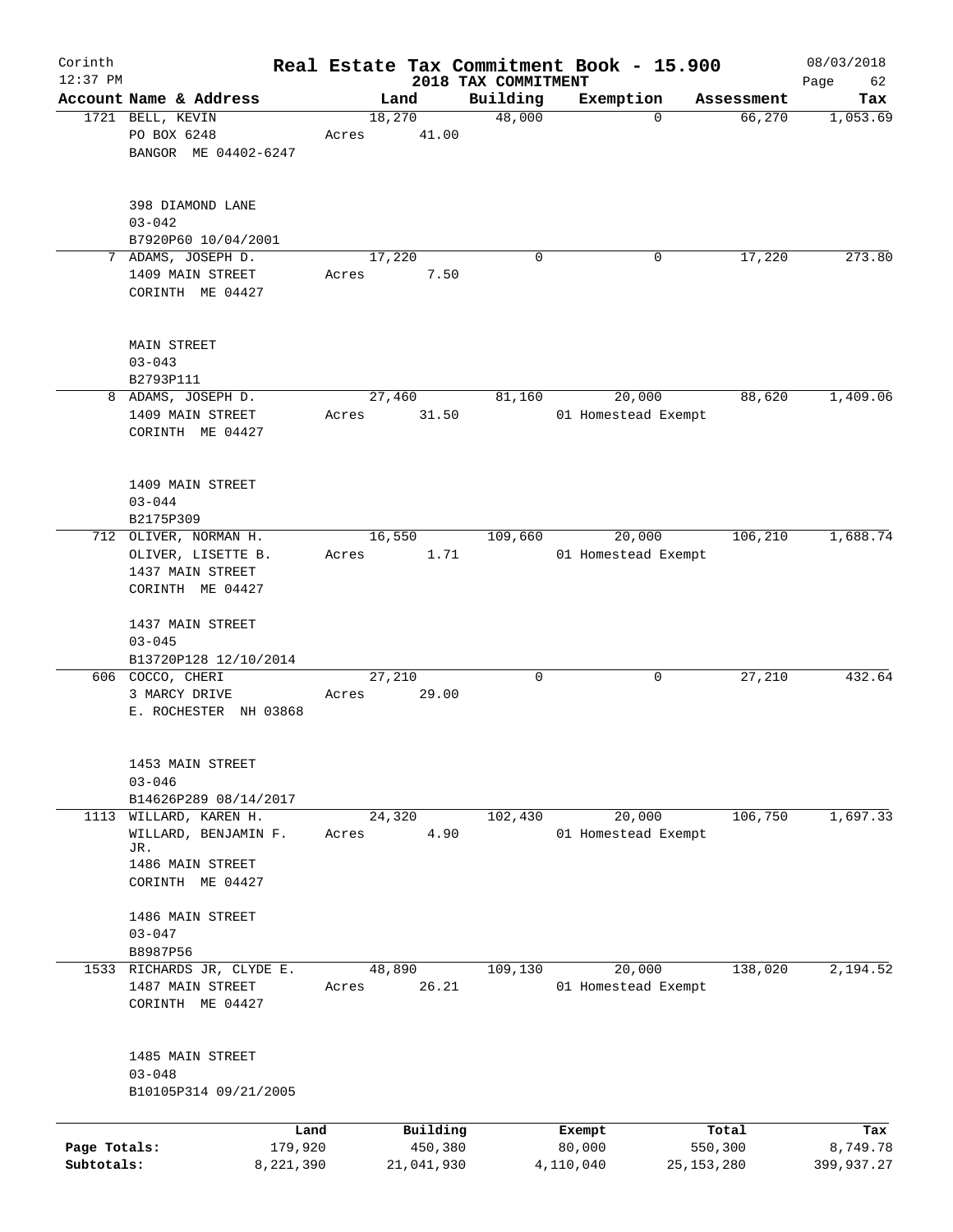| Corinth      |                        |       |            |                                 | Real Estate Tax Commitment Book - 15.900 |                       | 08/03/2018      |
|--------------|------------------------|-------|------------|---------------------------------|------------------------------------------|-----------------------|-----------------|
| $12:37$ PM   | Account Name & Address |       | Land       | 2018 TAX COMMITMENT<br>Building | Exemption                                |                       | Page<br>63      |
|              | 592 PAGE, COREY        |       | 16,570     | 106,940                         | 20,000                                   | Assessment<br>103,510 | Tax<br>1,645.81 |
|              | PAGE, KARA             | Acres | 2.25       |                                 | 01 Homestead Exempt                      |                       |                 |
|              | 1489 MAIN STREET       |       |            |                                 |                                          |                       |                 |
|              | CORINTH ME 04427       |       |            |                                 |                                          |                       |                 |
|              |                        |       |            |                                 |                                          |                       |                 |
|              | 1489 MAIN STREET       |       |            |                                 |                                          |                       |                 |
|              | $03 - 048 - A$         |       |            |                                 |                                          |                       |                 |
|              | B14154P137 05/19/2016  |       |            |                                 |                                          |                       |                 |
| 297          | SPINNEY, JACOB P.      |       | 33,330     | 47,520                          | 20,000                                   | 60,850                | 967.52          |
|              | 7 HIGGINSVILLE ROAD    | Acres | 61.30      |                                 | 01 Homestead Exempt                      |                       |                 |
|              | CORINTH ME 04427       |       |            |                                 |                                          |                       |                 |
|              |                        |       |            |                                 |                                          |                       |                 |
|              |                        |       |            |                                 |                                          |                       |                 |
|              | 7 HIGGINSVILLE ROAD    |       |            |                                 |                                          |                       |                 |
|              | $03 - 049$             |       |            |                                 |                                          |                       |                 |
|              | B13258P294 07/12/2013  |       |            |                                 |                                          |                       |                 |
|              | 1014 PAGE, BRUCE E.    |       | 19,420     | 91,520                          | 20,000                                   | 90,940                | 1,445.95        |
|              | PAGE, PAULA D.         | Acres | 4.18       |                                 | 01 Homestead Exempt                      |                       |                 |
|              | 1199 HUDSON HILL ROAD  |       |            |                                 |                                          |                       |                 |
|              | CORINTH ME 04427       |       |            |                                 |                                          |                       |                 |
|              |                        |       |            |                                 |                                          |                       |                 |
|              | 1199 HUDSON HILL ROAD  |       |            |                                 |                                          |                       |                 |
|              | $03 - 049 - A$         |       |            |                                 |                                          |                       |                 |
|              | B5009P43               |       |            |                                 |                                          |                       |                 |
|              | 1444 WAITE, AMANDA M.  |       | 16,600     | 33,230                          | 0                                        | 49,830                | 792.30          |
|              | 1204 HUDSON HILL ROAD  | Acres | 1.75       |                                 |                                          |                       |                 |
|              | CORINTH ME 04427       |       |            |                                 |                                          |                       |                 |
|              |                        |       |            |                                 |                                          |                       |                 |
|              |                        |       |            |                                 |                                          |                       |                 |
|              | 1204 HUDSON HILL ROAD  |       |            |                                 |                                          |                       |                 |
|              | $03 - 050$             |       |            |                                 |                                          |                       |                 |
|              | B13993P338 10/23/2015  |       |            |                                 |                                          |                       |                 |
|              | 1897 CLAIR, DILLON R.  |       | 25,000     | 198,370                         | 20,000                                   | 203,370               | 3,233.58        |
|              | 220 FOREST AVE         | Acres | 8.99       |                                 | 01 Homestead Exempt                      |                       |                 |
|              | ORONO ME 04453         |       |            |                                 |                                          |                       |                 |
|              |                        |       |            |                                 |                                          |                       |                 |
|              |                        |       |            |                                 |                                          |                       |                 |
|              | 17 FARM POND ROAD      |       |            |                                 |                                          |                       |                 |
|              | $03 - 051 - 01$        |       |            |                                 |                                          |                       |                 |
|              | B13839P108 05/18/2015  |       |            |                                 |                                          |                       |                 |
|              | 1894 HILL, COLLIN J.   |       | 16,980     | 109,550                         | 0                                        | 126,530               | 2,011.83        |
|              | HILL, JESSICA E.       | Acres | 2.08       |                                 |                                          |                       |                 |
|              | 22 MAIN ROAD           |       |            |                                 |                                          |                       |                 |
|              | CHARLESTON ME 04422    |       |            |                                 |                                          |                       |                 |
|              |                        |       |            |                                 |                                          |                       |                 |
|              | 1144 HUDSON HILL ROAD  |       |            |                                 |                                          |                       |                 |
|              | $03 - 051 - 02$        |       |            |                                 |                                          |                       |                 |
|              | B14651P287 10/27/2017  |       |            |                                 |                                          |                       |                 |
| 1895         | GRANT, DONALD G.       |       | 11,350     | 0                               | 0                                        | 11,350                | 180.47          |
|              | BUILDING CONTRACTOR    |       |            |                                 |                                          |                       |                 |
|              | 188 OLD TOWN ROAD      | Acres | 2.44       |                                 |                                          |                       |                 |
|              | HUDSON ME 04449        |       |            |                                 |                                          |                       |                 |
|              |                        |       |            |                                 |                                          |                       |                 |
|              |                        |       |            |                                 |                                          |                       |                 |
|              | HUDSON HILL ROAD       |       |            |                                 |                                          |                       |                 |
|              | $03 - 051 - 03$        |       |            |                                 |                                          |                       |                 |
|              | B13990P195 10/16/2015  |       |            |                                 |                                          |                       |                 |
|              |                        |       |            |                                 |                                          |                       |                 |
|              |                        | Land  | Building   |                                 | Exempt                                   | Total                 | Tax             |
| Page Totals: | 139,250                |       | 587,130    |                                 | 80,000                                   | 646,380               | 10,277.46       |
| Subtotals:   | 8,360,640              |       | 21,629,060 |                                 | 4,190,040                                | 25,799,660            | 410, 214.73     |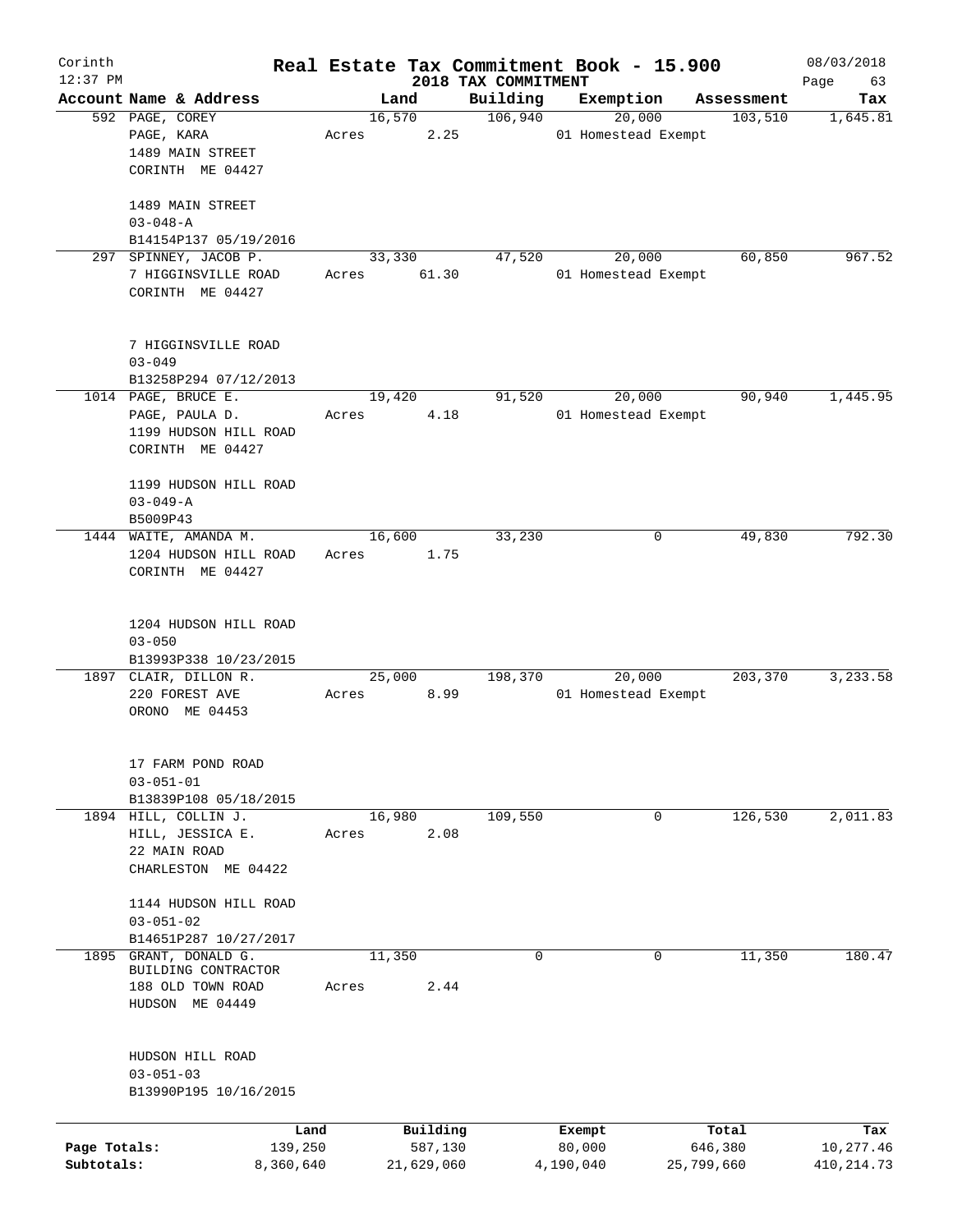| Corinth<br>$12:37$ PM |                                           |       |                |                                 | Real Estate Tax Commitment Book - 15.900 |            | 08/03/2018        |
|-----------------------|-------------------------------------------|-------|----------------|---------------------------------|------------------------------------------|------------|-------------------|
|                       | Account Name & Address                    |       | Land           | 2018 TAX COMMITMENT<br>Building | Exemption                                | Assessment | Page<br>64<br>Tax |
|                       | 1896 SIROIS, KENNETH A.                   |       | 20,230         | 151,320                         | 20,000                                   | 151,550    | 2,409.65          |
|                       | SIROIS, JOY D.                            | Acres | 4.88           |                                 | 01 Homestead Exempt                      |            |                   |
|                       | 1128 HUDSON HILL ROAD                     |       |                |                                 |                                          |            |                   |
|                       | CORINTH ME 04427                          |       |                |                                 |                                          |            |                   |
|                       |                                           |       |                |                                 |                                          |            |                   |
|                       | 1128 HUDSON HILL ROAD                     |       |                |                                 |                                          |            |                   |
|                       | $03 - 051 - 04$                           |       |                |                                 |                                          |            |                   |
|                       | B12067P303 03/01/2010                     |       |                |                                 |                                          |            |                   |
|                       | 1898 CHASE, SCOTT<br>3758 BROADWAY        | Acres | 13,430<br>3.70 | $\Omega$                        | 0                                        | 13,430     | 213.54            |
|                       | KENDUSKEAG ME 04450                       |       |                |                                 |                                          |            |                   |
|                       |                                           |       |                |                                 |                                          |            |                   |
|                       |                                           |       |                |                                 |                                          |            |                   |
|                       | HUDSON HILL ROAD                          |       |                |                                 |                                          |            |                   |
|                       | $03 - 051 - A$                            |       |                |                                 |                                          |            |                   |
|                       | B14235P41 08/03/2016                      |       |                |                                 |                                          |            |                   |
|                       | 2047 BOULTER, JON                         |       | 20,230         | 144,340                         | 0                                        | 164,570    | 2,616.66          |
|                       | BOULTER, CRYSTAL                          | Acres | 14.50          |                                 |                                          |            |                   |
|                       | 1141 KENDUSKEAG AVE                       |       |                |                                 |                                          |            |                   |
|                       | BANGOR ME 04401                           |       |                |                                 |                                          |            |                   |
|                       | 32 FARM POND ROAD                         |       |                |                                 |                                          |            |                   |
|                       | $03 - 051 - B$                            |       |                |                                 |                                          |            |                   |
|                       | B14195P291 06/27/2016                     |       |                |                                 |                                          |            |                   |
|                       | 393 DAIGLE, LORI A.                       |       | 21,280         | 58,000                          | 0                                        | 79,280     | 1,260.55          |
|                       | 3 JEWELL LANE                             | Acres | 38.84          |                                 |                                          |            |                   |
|                       | GLENBURN ME 04401                         |       |                |                                 |                                          |            |                   |
|                       |                                           |       |                |                                 |                                          |            |                   |
|                       |                                           |       |                |                                 |                                          |            |                   |
|                       | 1193 HUDSON HILL ROAD<br>$03 - 052$       |       |                |                                 |                                          |            |                   |
|                       | B9901P233                                 |       |                |                                 |                                          |            |                   |
|                       | 609 EVANS, CRYSTAL B.                     |       | 16,410         | 72,200                          | 20,000                                   | 68,610     | 1,090.90          |
|                       | 1095 HUDSON HILL ROAD                     | Acres | 1.59           |                                 | 01 Homestead Exempt                      |            |                   |
|                       | CORINTH ME 04427                          |       |                |                                 |                                          |            |                   |
|                       |                                           |       |                |                                 |                                          |            |                   |
|                       |                                           |       |                |                                 |                                          |            |                   |
|                       | 1095 HUDSON HILL ROAD                     |       |                |                                 |                                          |            |                   |
|                       | $03 - 052 - A$<br>B14180P236 06/15/2016   |       |                |                                 |                                          |            |                   |
|                       | 2066 TRASK, JOEL                          |       | 19,400         | 40,500                          | 20,000                                   | 39,900     | 634.41            |
|                       | TRASK, AMY                                | Acres | 4.16           |                                 | 01 Homestead Exempt                      |            |                   |
|                       | 1159 HUDSON HILL ROAD                     |       |                |                                 |                                          |            |                   |
|                       | CORINTH ME 04427                          |       |                |                                 |                                          |            |                   |
|                       |                                           |       |                |                                 |                                          |            |                   |
|                       | 1159 HUDSON HILL ROAD                     |       |                |                                 |                                          |            |                   |
|                       | $03 - 052 - B$                            |       |                |                                 |                                          |            |                   |
|                       | B12130P309 05/06/2010                     |       |                |                                 |                                          |            |                   |
| 1115                  | WESTON, ANDREW T.                         |       | 17,980         | 105,920                         | 20,000                                   | 103,900    | 1,652.01          |
|                       | WESTON, KELLY L.<br>1160 HUDSON HILL ROAD | Acres | 2.94           |                                 | 01 Homestead Exempt                      |            |                   |
|                       | CORINTH ME 04427                          |       |                |                                 |                                          |            |                   |
|                       |                                           |       |                |                                 |                                          |            |                   |
|                       | 1160 HUDSON HILL ROAD                     |       |                |                                 |                                          |            |                   |
|                       | $03 - 053$                                |       |                |                                 |                                          |            |                   |
|                       | B11102P235 08/24/2007                     |       |                |                                 |                                          |            |                   |
|                       |                                           |       |                |                                 |                                          |            |                   |
|                       | Land                                      |       | Building       |                                 | Exempt                                   | Total      | Tax               |
| Page Totals:          | 128,960                                   |       | 572,280        |                                 | 80,000                                   | 621,240    | 9,877.72          |
| Subtotals:            | 8,489,600                                 |       | 22, 201, 340   |                                 | 4,270,040                                | 26,420,900 | 420,092.45        |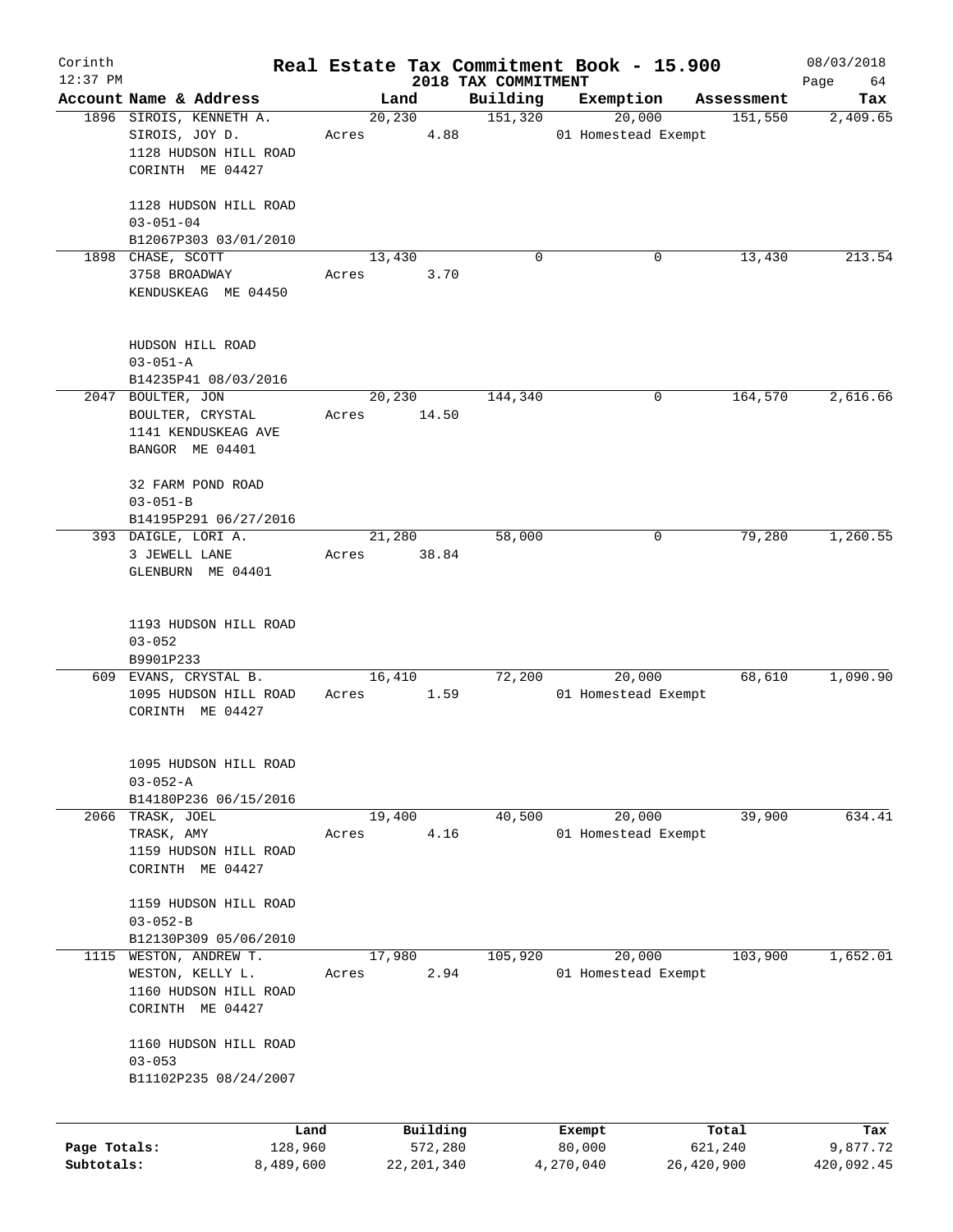| Corinth      |                                                             |       |                     |                                 | Real Estate Tax Commitment Book - 15.900 |                  | 08/03/2018        |
|--------------|-------------------------------------------------------------|-------|---------------------|---------------------------------|------------------------------------------|------------------|-------------------|
| $12:37$ PM   | Account Name & Address                                      |       | Land                | 2018 TAX COMMITMENT<br>Building | Exemption                                | Assessment       | Page<br>65<br>Tax |
|              | 238 CALL, MICHAEL S.                                        |       | 17,250              | 135,160                         | 20,000                                   | 132,410          | 2,105.32          |
|              | 47 OAK STREET<br>KENDUSKEAG ME 04450                        | Acres | 2.31                |                                 | 01 Homestead Exempt                      |                  |                   |
|              |                                                             |       |                     |                                 |                                          |                  |                   |
|              | 47 OAK STREET                                               |       |                     |                                 |                                          |                  |                   |
|              | $03 - 054$                                                  |       |                     |                                 |                                          |                  |                   |
|              | B7062P177<br>1639 TRASK, GEORGE C.                          |       | 22,540              | $\Omega$                        | 0                                        | 22,540           | 358.39            |
|              | TRASK, JOEL L.<br>1159 HUDSON HIIL ROAD<br>CORINTH ME 04427 | Acres | 49.00               |                                 |                                          |                  |                   |
|              | HUDSON HILL ROAD                                            |       |                     |                                 |                                          |                  |                   |
|              | $03 - 055$                                                  |       |                     |                                 |                                          |                  |                   |
|              | B13557P106 06/12/2014                                       |       |                     |                                 |                                          |                  |                   |
|              | 1105 PRESCOTT, KATHLEEN G.<br>16 TRIPP DRIVE                |       | 54,130              | 73,110                          | 0                                        | 127,240          | 2,023.12          |
|              | BANGOR ME 04401                                             | Acres | 158.00              |                                 |                                          |                  |                   |
|              | 106 PRESCOTT ROAD                                           |       |                     |                                 |                                          |                  |                   |
|              | $04 - 001$                                                  |       |                     |                                 |                                          |                  |                   |
|              | B5920P347                                                   |       |                     |                                 |                                          |                  |                   |
|              | 439 DOWNING, JAMES G. JR.                                   |       | 10,490              | 0                               | 0                                        | 10,490           | 166.79            |
|              | 222 MILLS ROAD                                              | Acres | 1.70                |                                 |                                          |                  |                   |
|              | EXETER ME 04435                                             |       |                     |                                 |                                          |                  |                   |
|              | LEDGE HILL ROAD                                             |       |                     |                                 |                                          |                  |                   |
|              | $04 - 002$                                                  |       |                     |                                 |                                          |                  |                   |
|              | B7247P132                                                   |       |                     |                                 |                                          |                  |                   |
|              | 1615 FOGLER, ROBERT,                                        |       | 13,360              | 0                               | 0                                        | 13,360           | 212.42            |
|              | RICHARD, THOMAS                                             |       |                     |                                 |                                          |                  |                   |
|              | GOFF, FREDERICK<br>226 FOGLER ROAD                          | Acres | 7.30                |                                 |                                          |                  |                   |
|              | EXETER ME 04435                                             |       |                     |                                 |                                          |                  |                   |
|              | LEDGE HILL ROAD                                             |       |                     |                                 |                                          |                  |                   |
|              | $04 - 002 - A$                                              |       |                     |                                 |                                          |                  |                   |
|              | B7231P264                                                   |       |                     |                                 |                                          |                  |                   |
|              | 244 CAMPBELL, JOHN R.                                       |       | 32,120              | $\mathbf 0$                     | $\mathbf 0$                              | 32,120           | 510.71            |
|              | 10 NAVESINK DRIVE                                           | Acres | 69.00               |                                 |                                          |                  |                   |
|              | MONMOUTH BEACH NJ<br>07750                                  |       |                     |                                 |                                          |                  |                   |
|              |                                                             |       |                     |                                 |                                          |                  |                   |
|              | LEDGE HILL ROAD<br>$04 - 003$                               |       |                     |                                 |                                          |                  |                   |
|              | B2202P446                                                   |       |                     |                                 |                                          |                  |                   |
|              | 502 BROWN, CARROL L.                                        |       | 26,170              | 73,650                          | 20,000                                   | 79,820           | 1,269.14          |
|              | 28 LEDGE HILL ROAD                                          | Acres | 10.00               |                                 | 01 Homestead Exempt                      |                  |                   |
|              | CORINTH ME 04427                                            |       |                     |                                 |                                          |                  |                   |
|              | 28 LEDGE HILL ROAD                                          |       |                     |                                 |                                          |                  |                   |
|              | $04 - 003 - A$                                              |       |                     |                                 |                                          |                  |                   |
|              | B8562P104                                                   |       |                     |                                 |                                          |                  |                   |
|              |                                                             |       |                     |                                 |                                          |                  |                   |
| Page Totals: | Land<br>176,060                                             |       | Building<br>281,920 |                                 | Exempt<br>40,000                         | Total<br>417,980 | Tax<br>6,645.89   |
| Subtotals:   | 8,665,660                                                   |       | 22, 483, 260        |                                 | 4,310,040                                | 26,838,880       | 426,738.34        |
|              |                                                             |       |                     |                                 |                                          |                  |                   |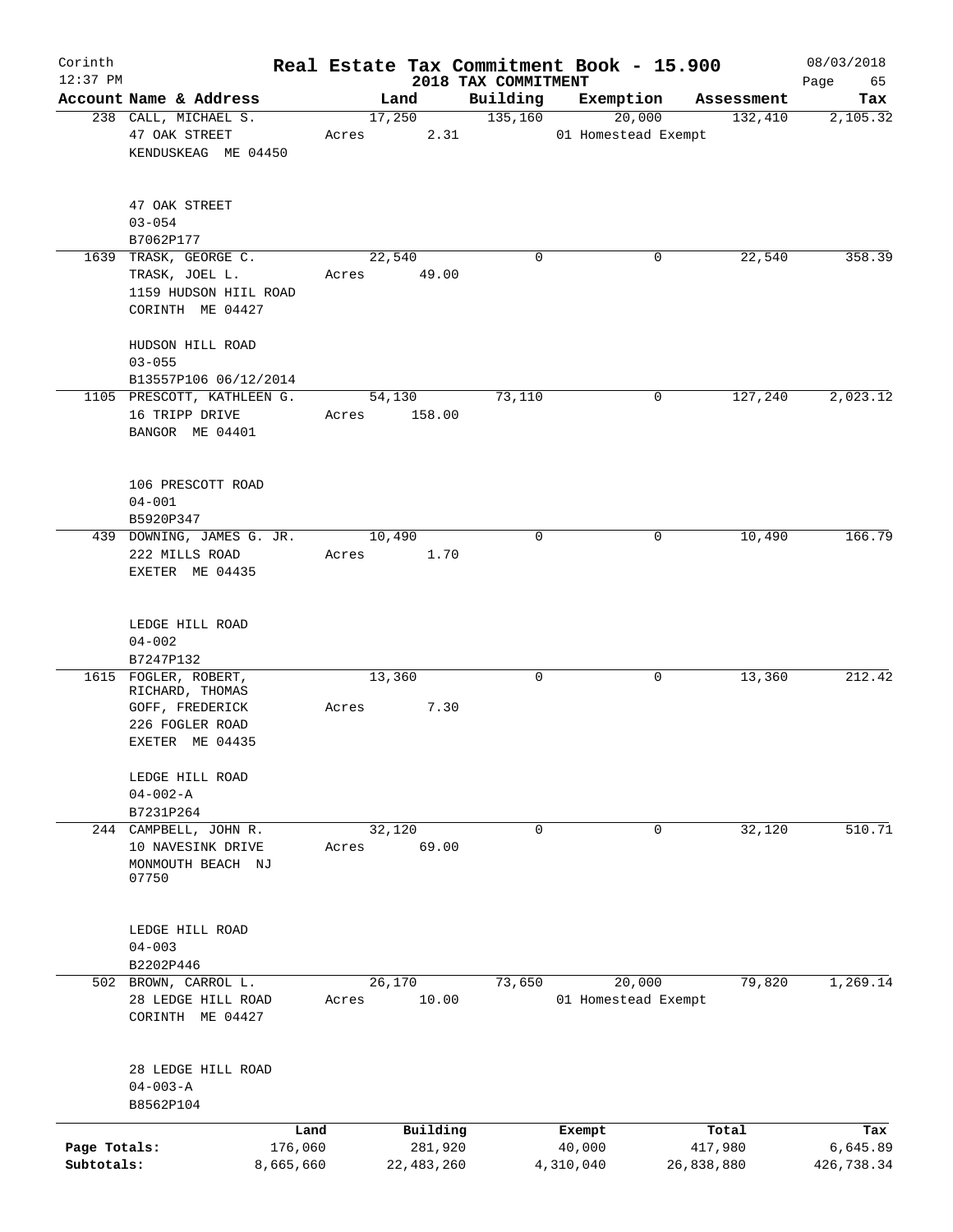| Corinth<br>$12:37$ PM |                                                                                                              | Real Estate Tax Commitment Book - 15.900 | 2018 TAX COMMITMENT |           |            | 08/03/2018<br>Page<br>66 |
|-----------------------|--------------------------------------------------------------------------------------------------------------|------------------------------------------|---------------------|-----------|------------|--------------------------|
|                       | Account Name & Address                                                                                       | Land                                     | Building            | Exemption | Assessment | Tax                      |
|                       | 245 CAMPBELL, JOHN R.<br>10 NAVESINK DRIVE<br>MONMOUTH BEACH NJ<br>07750                                     | 25,360<br>40.00<br>Acres                 | $\mathbf 0$         | $\Omega$  | 25,360     | 403.22                   |
|                       | LEDGE HILL ROAD<br>$04 - 004$<br>B1521P313                                                                   |                                          |                     |           |            |                          |
|                       | 538 ECKERT FAMILY TRUST                                                                                      | 19,800                                   | $\Omega$            | 0         | 19,800     | 314.82                   |
|                       | ECKERT, HAROLD &<br>VIRGINIA TRUSTEES<br>427 PRESCOTT ST.<br>NEW BEDFORD MA 02745                            | 50.00<br>Acres                           |                     |           |            |                          |
|                       | LEDGE HILL ROAD N/F OFF<br>$04 - 004 - A$                                                                    |                                          |                     |           |            |                          |
|                       | B11659P124 12/12/2008                                                                                        |                                          |                     |           |            |                          |
|                       | 539 ECKERT FAMILY TRUST<br>ECKERT, HAROLD &<br>VIRGINIA TRUSTEES<br>427 PRESCOTT ST.<br>NEW BEDFORD MA 02745 | 14,320<br>Acres<br>5.00                  | 0                   | 0         | 14,320     | 227.69                   |
|                       | LEDGE HILL ROAD<br>$04 - 004 - B$<br>B11659P124 12/12/2008                                                   |                                          |                     |           |            |                          |
| 533                   | EATON, LINWOOD N. LIV                                                                                        | 15,840                                   | $\mathbf 0$         | 0         | 15,840     | 251.86                   |
|                       | <b>INT</b><br>TR<br>EATON, JANE L. LIV TR<br><b>INT</b><br>151 EATON ROAD<br>EXETER ME 04435                 | 38.00<br>Acres                           |                     |           |            |                          |
|                       | LEDGE HILL ROAD N/F OFF<br>$04 - 005$                                                                        |                                          |                     |           |            |                          |
|                       | B5845P175                                                                                                    |                                          |                     |           |            |                          |
|                       | 135 BLACKWELL LUMBER MILL<br>INC.                                                                            | 22,610                                   | 0                   | 0         | 22,610     | 359.50                   |
|                       | P.O. BOX 335<br>CORINTH ME 04427                                                                             | 74.00<br>Acres                           |                     |           |            |                          |
|                       | LEDGE HILL ROAD N/F OFF<br>$04 - 006$<br>B6104P125                                                           |                                          |                     |           |            |                          |
|                       | 141 BLACKWELL, GARETH W. &                                                                                   | 42,350                                   | 0                   | 0         | 42,350     | 673.37                   |
|                       | DELWIN<br>BLACKWELL, JOAN<br>TRUSTEES<br>PO BOX 404<br>CORINTH ME 04427                                      | 100.00<br>Acres                          |                     |           |            |                          |
|                       | LEDGE HILL ROAD<br>$04 - 008$<br>B7259P264                                                                   |                                          |                     |           |            |                          |
|                       |                                                                                                              |                                          |                     |           |            |                          |

|              | Land      | Building   | Exempt    | Total      | Tax        |
|--------------|-----------|------------|-----------|------------|------------|
| Page Totals: | 140,280   |            |           | 140,280    | 2,230.46   |
| Subtotals:   | 8,805,940 | 22,483,260 | 4,310,040 | 26,979,160 | 428,968.80 |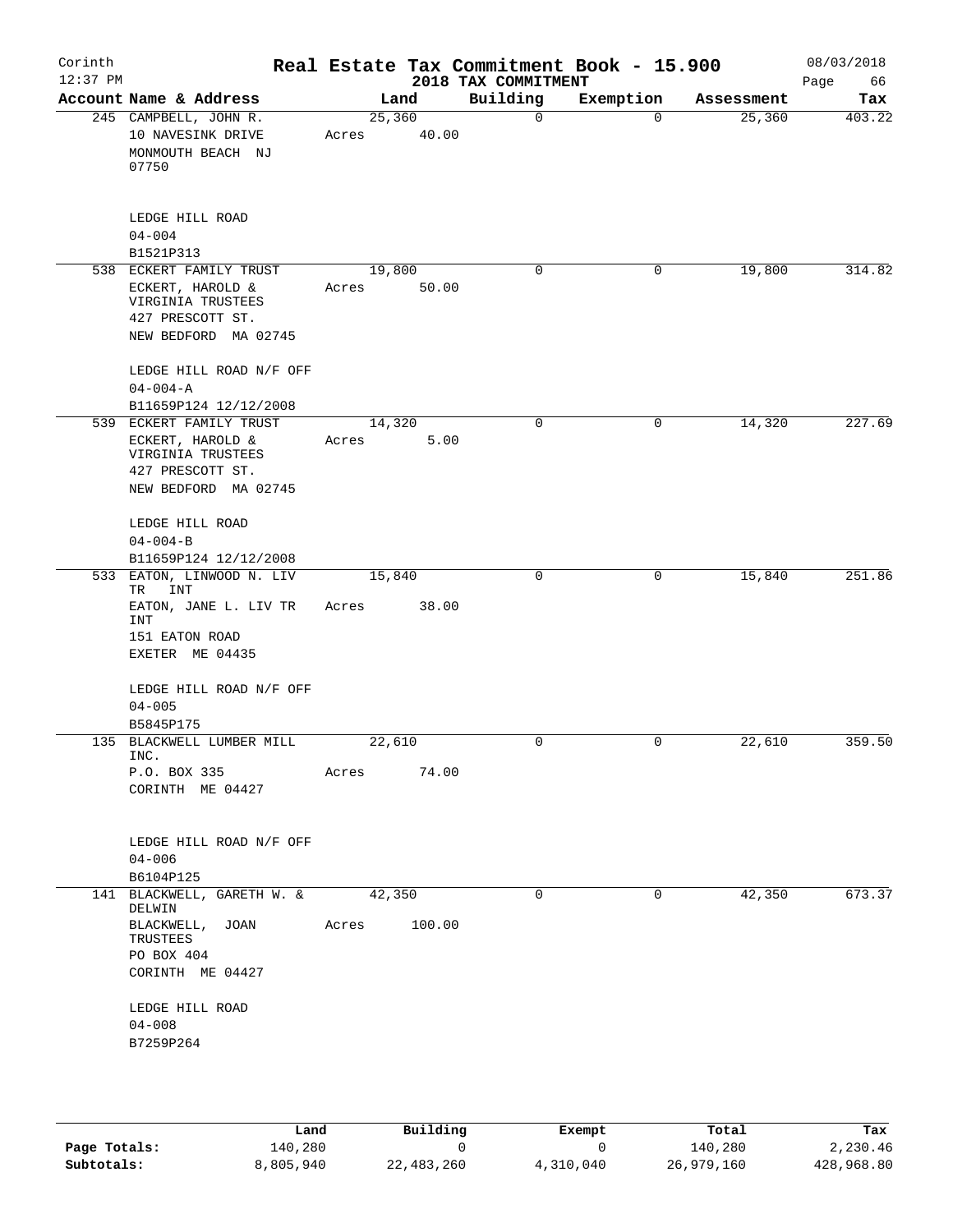| Corinth      |                                  |       |        |                     |                                 | Real Estate Tax Commitment Book - 15.900 |                       | 08/03/2018        |
|--------------|----------------------------------|-------|--------|---------------------|---------------------------------|------------------------------------------|-----------------------|-------------------|
| $12:37$ PM   | Account Name & Address           |       | Land   |                     | 2018 TAX COMMITMENT<br>Building | Exemption                                |                       | Page<br>67<br>Tax |
|              | 1982 GRAHAM, ADAM M.             |       | 22,810 |                     | 183,250                         | 20,000                                   | Assessment<br>186,060 | 2,958.35          |
|              | GRAHAM, KAREN M.                 | Acres |        | 7.10                |                                 | 01 Homestead Exempt                      |                       |                   |
|              | 95 LEDGE HILL ROAD               |       |        |                     |                                 |                                          |                       |                   |
|              | CORINTH ME 04427                 |       |        |                     |                                 |                                          |                       |                   |
|              |                                  |       |        |                     |                                 |                                          |                       |                   |
|              | 95 LEDGE HILL ROAD               |       |        |                     |                                 |                                          |                       |                   |
|              | $04 - 009$                       |       |        |                     |                                 |                                          |                       |                   |
|              | B13017P2 11/16/2012              |       |        |                     |                                 |                                          |                       |                   |
|              | 1057 LADD, GERALD A.             |       | 16,330 |                     | 108,400                         | 20,000                                   | 104,730               | 1,665.21          |
|              | LADD, KARRY L.                   | Acres |        | 1.16                |                                 | 01 Homestead Exempt                      |                       |                   |
|              | 103 LEDGE HILL RD                |       |        |                     |                                 |                                          |                       |                   |
|              | CORINTH ME 04427-3125            |       |        |                     |                                 |                                          |                       |                   |
|              |                                  |       |        |                     |                                 |                                          |                       |                   |
|              | 103 LEDGE HILL ROAD              |       |        |                     |                                 |                                          |                       |                   |
|              | $04 - 010$                       |       |        |                     |                                 |                                          |                       |                   |
|              | B13214P203 06/11/2013            |       |        |                     |                                 |                                          |                       |                   |
|              | 231 BUTLER, PRISCILLA J.         |       | 31,720 |                     | 140,230                         | 26,000                                   | 145,950               | 2,320.61          |
|              | 100 LEDGE HILL ROAD              | Acres |        | 40.00               |                                 | 31 Vetrans Widow                         |                       |                   |
|              | CORINTH ME 04427                 |       |        |                     |                                 | 01 Homestead Exempt                      |                       |                   |
|              |                                  |       |        |                     |                                 |                                          |                       |                   |
|              | 100 LEDGE HILL ROAD              |       |        |                     |                                 |                                          |                       |                   |
|              | $04 - 011$                       |       |        |                     |                                 |                                          |                       |                   |
|              | B4130P63 10/28/1987              |       |        |                     |                                 |                                          |                       |                   |
|              | 229 BUTLER, PRISCILLA J.         |       | 7,930  |                     | 0                               | 0                                        | 7,930                 | 126.09            |
|              | 100 LEDGE HILL ROAD              | Acres |        | 1.68                |                                 |                                          |                       |                   |
|              | CORINTH ME 04427                 |       |        |                     |                                 |                                          |                       |                   |
|              |                                  |       |        |                     |                                 |                                          |                       |                   |
|              |                                  |       |        |                     |                                 |                                          |                       |                   |
|              | PRESCOTT ROAD<br>$04 - 011 - 01$ |       |        |                     |                                 |                                          |                       |                   |
|              | B4193P302 03/11/1988             |       |        |                     |                                 |                                          |                       |                   |
|              | 233 BUTLER, PRISCILLA J.         |       | 8,110  |                     | 0                               | 0                                        | 8,110                 | 128.95            |
|              | 100 LEDGE HILL ROAD              | Acres |        | 1.86                |                                 |                                          |                       |                   |
|              | CORINTH ME 04427                 |       |        |                     |                                 |                                          |                       |                   |
|              |                                  |       |        |                     |                                 |                                          |                       |                   |
|              |                                  |       |        |                     |                                 |                                          |                       |                   |
|              | PRESCOTT ROAD                    |       |        |                     |                                 |                                          |                       |                   |
|              | $04 - 011 - 02$                  |       |        |                     |                                 |                                          |                       |                   |
|              | B6561P360 12/12/1997             |       |        |                     |                                 |                                          |                       |                   |
|              | 234 BUTLER, PRISCILLA J.         |       | 9,030  |                     | 0                               | 0                                        | 9,030                 | 143.58            |
|              | 100 LEDGE HILL ROAD              | Acres |        | 2.79                |                                 |                                          |                       |                   |
|              | CORINTH ME 04427                 |       |        |                     |                                 |                                          |                       |                   |
|              |                                  |       |        |                     |                                 |                                          |                       |                   |
|              | PRESCOTT ROAD                    |       |        |                     |                                 |                                          |                       |                   |
|              | $04 - 011 - 03$                  |       |        |                     |                                 |                                          |                       |                   |
|              | B6561P360 12/12/1997             |       |        |                     |                                 |                                          |                       |                   |
|              | 232 BUTLER, PRISCILLA J.         |       | 9,030  |                     | 0                               | 0                                        | 9,030                 | 143.58            |
|              | 100 LEDGE HILL ROAD              | Acres |        | 2.79                |                                 |                                          |                       |                   |
|              | CORINTH ME 04427                 |       |        |                     |                                 |                                          |                       |                   |
|              |                                  |       |        |                     |                                 |                                          |                       |                   |
|              |                                  |       |        |                     |                                 |                                          |                       |                   |
|              | PRESCOTT ROAD                    |       |        |                     |                                 |                                          |                       |                   |
|              | $04 - 011 - 04$                  |       |        |                     |                                 |                                          |                       |                   |
|              | B6362P31 04/15/1997              |       |        |                     |                                 |                                          |                       |                   |
|              |                                  |       |        |                     |                                 |                                          |                       |                   |
| Page Totals: | Land<br>104,960                  |       |        | Building<br>431,880 |                                 | Exempt<br>66,000                         | Total<br>470,840      | Tax<br>7,486.37   |
| Subtotals:   | 8,910,900                        |       |        | 22, 915, 140        |                                 | 4,376,040                                | 27,450,000            | 436, 455.17       |
|              |                                  |       |        |                     |                                 |                                          |                       |                   |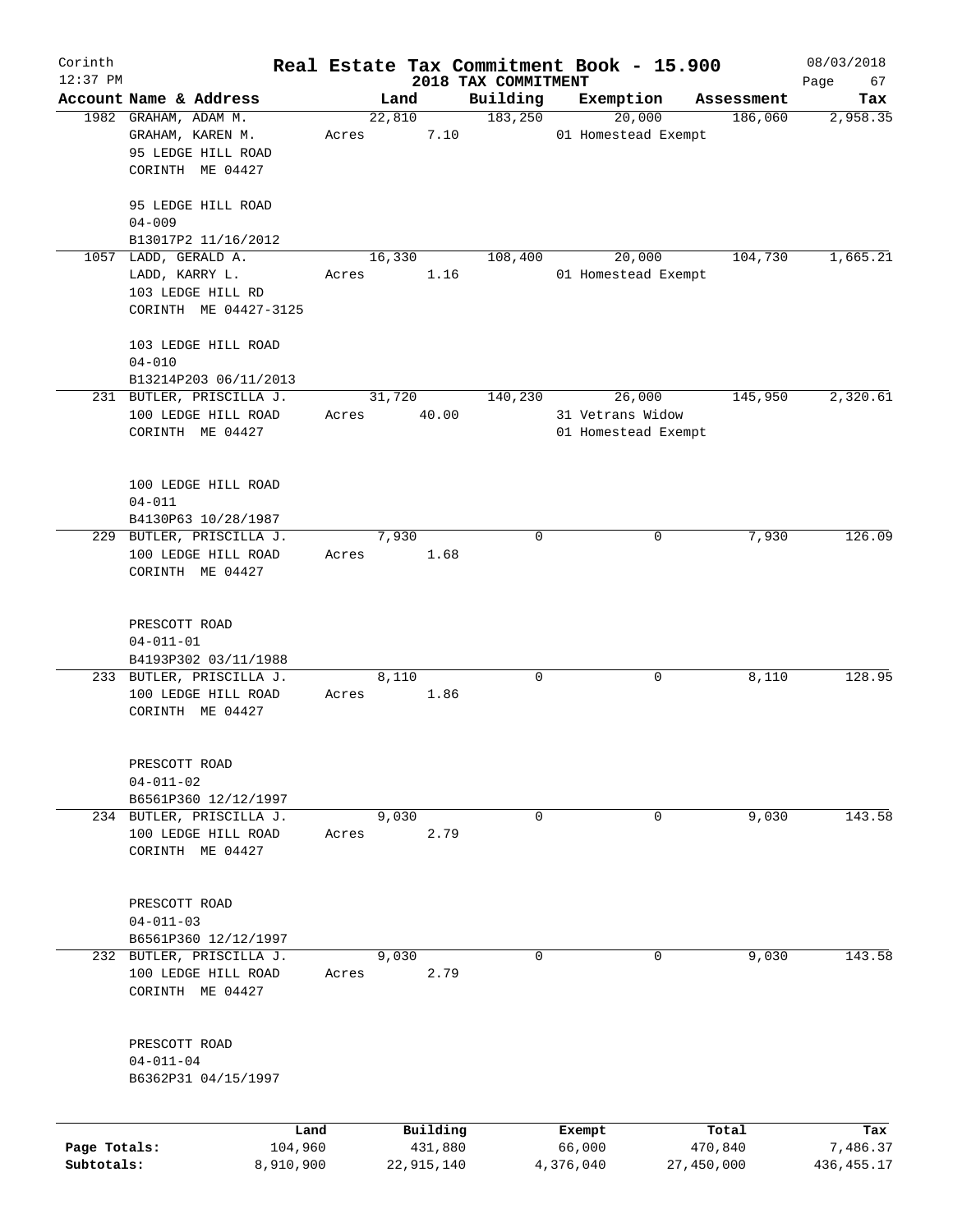| Corinth                    |                                                                                                  |                      |        |                         |                                 | Real Estate Tax Commitment Book - 15.900 |                       | 08/03/2018             |
|----------------------------|--------------------------------------------------------------------------------------------------|----------------------|--------|-------------------------|---------------------------------|------------------------------------------|-----------------------|------------------------|
| 12:37 PM                   | Account Name & Address                                                                           |                      | Land   |                         | 2018 TAX COMMITMENT<br>Building | Exemption                                | Assessment            | Page<br>68<br>Tax      |
|                            | 565 NICKERSON, KEVIN G.                                                                          |                      | 22,280 |                         | 36,300                          | 20,000                                   | 38,580                | 613.42                 |
|                            | PO BOX 668                                                                                       | Acres                |        | 10.06                   |                                 | 01 Homestead Exempt                      |                       |                        |
|                            | CORINTH ME 04427                                                                                 |                      |        |                         |                                 |                                          |                       |                        |
|                            | 51 PRESCOTT ROAD<br>$04 - 011 - 05$                                                              |                      |        |                         |                                 |                                          |                       |                        |
|                            | B6941P301                                                                                        |                      |        |                         |                                 |                                          |                       |                        |
|                            | 230 BUTLER, PRISCILLA J.<br>100 LEDGE HILL ROAD<br>CORINTH ME 04427                              | Acres                | 13,960 | 32.30                   | $\mathbf 0$                     | 0                                        | 13,960                | 221.96                 |
|                            | LEDGE HILL ROAD<br>$04 - 011 - 06$<br>B5685P299 08/02/1994                                       |                      |        |                         |                                 |                                          |                       |                        |
|                            | 218 GREHOSKI, STEVEN                                                                             |                      | 23,040 |                         | 22,500                          | 0                                        | 45,540                | 724.09                 |
|                            | 49 EDWARDS STREET<br>LINCOLN ME 04457                                                            | Acres                |        | 81.06                   |                                 |                                          |                       |                        |
|                            | HINDERLITER ROAD<br>$04 - 012$                                                                   |                      |        |                         |                                 |                                          |                       |                        |
|                            | B12771P317 03/21/2012<br>213 SCHWARZE, DIANNA N.                                                 |                      | 17,410 |                         | 170,580                         | 0                                        | 187,990               | 2,989.04               |
|                            | 7 ASPEN WAY<br>BREWER ME 04412                                                                   | Acres                |        | 2.45                    |                                 |                                          |                       |                        |
|                            | 129 LEDGE HILL ROAD<br>$04 - 012 - A$                                                            |                      |        |                         |                                 |                                          |                       |                        |
|                            | B14564P89 08/01/2017                                                                             |                      |        |                         |                                 |                                          |                       |                        |
|                            | 212 BUSWELL, K. ERIC<br>BUSWELL, NICOLE M.<br>28 HINDERLITER ROAD<br>CORINTH ME 04427            | Acres                | 16,460 | 1.63                    | 95,570                          | 20,000<br>01 Homestead Exempt            | 92,030                | 1,463.28               |
|                            | 28 HINDERLITER ROAD<br>$04 - 012 - B$                                                            |                      |        |                         |                                 |                                          |                       |                        |
|                            | B5949P149                                                                                        |                      |        |                         |                                 |                                          |                       |                        |
|                            | 1784 FOGLER, ROBERT,<br>RICHARD, THOMAS<br>GOFF, FREDERICK<br>226 FOGLER ROAD<br>EXETER ME 04435 | Acres                | 17,070 | 27.88                   | 0                               | 0                                        | 17,070                | 271.41                 |
|                            | LEDGE HILL ROAD N/F<br>$04 - 012 - C$                                                            |                      |        |                         |                                 |                                          |                       |                        |
|                            | B8770P70                                                                                         |                      |        |                         |                                 |                                          |                       |                        |
| 1695                       | BUSWELL JR, KENNETH E.<br>BUSWELL, DONETTA C.                                                    | Acres                | 13,740 | 4.50                    | $\mathbf 0$                     | $\mathbf 0$                              | 13,740                | 218.47                 |
|                            | <b>48 HAYMAN DRIVE</b><br>CORINTH ME 04427                                                       |                      |        |                         |                                 |                                          |                       |                        |
|                            | LEDGE HILL ROAD<br>$04 - 012 - D$<br>B5161P147                                                   |                      |        |                         |                                 |                                          |                       |                        |
|                            |                                                                                                  |                      |        |                         |                                 |                                          |                       |                        |
|                            |                                                                                                  | Land                 |        | Building                |                                 | Exempt                                   | Total                 | Tax                    |
| Page Totals:<br>Subtotals: |                                                                                                  | 123,960<br>9,034,860 |        | 324,950<br>23, 240, 090 |                                 | 40,000<br>4,416,040                      | 408,910<br>27,858,910 | 6,501.67<br>442,956.84 |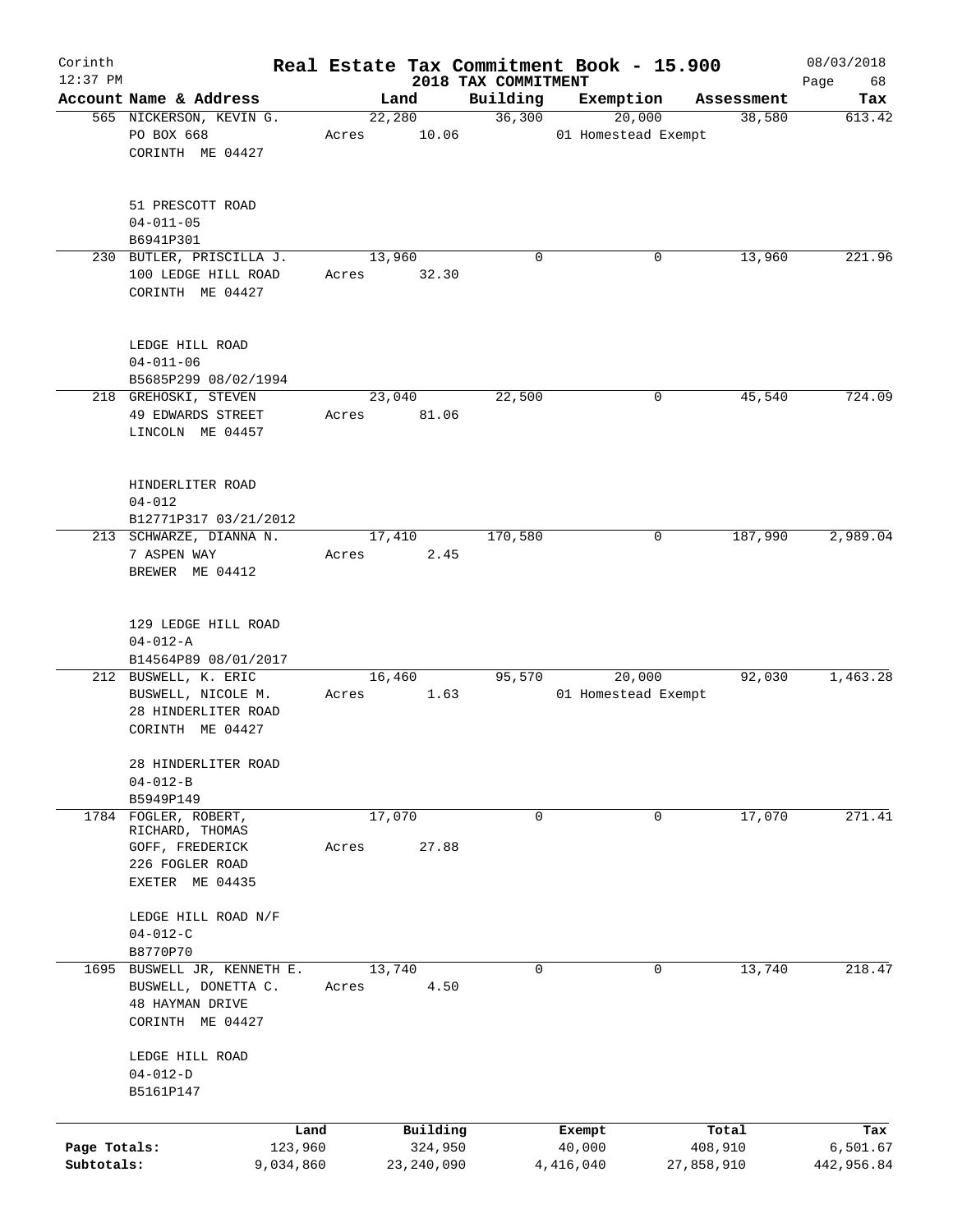| Corinth<br>$12:37$ PM |                                                     |        |        | 2018 TAX COMMITMENT | Real Estate Tax Commitment Book - 15.900 |            | 08/03/2018<br>Page<br>69 |
|-----------------------|-----------------------------------------------------|--------|--------|---------------------|------------------------------------------|------------|--------------------------|
|                       | Account Name & Address                              | Land   |        | Building            | Exemption                                | Assessment | Tax                      |
|                       | 139 BLACKWELL, DELWIN F. &<br>JOAN, TR.             | 16,640 |        | $\mathbf 0$         | $\mathbf 0$                              | 16,640     | 264.58                   |
|                       | DELWIN BLACKWELL LIVING Acres<br>TRUST              |        | 7.00   |                     |                                          |            |                          |
|                       | P.O. BOX 335<br>CORINTH ME 04427                    |        |        |                     |                                          |            |                          |
|                       | LEDGE HILL ROAD                                     |        |        |                     |                                          |            |                          |
|                       | $04 - 013$<br>B9055P53                              |        |        |                     |                                          |            |                          |
|                       | 140 BLACKWELL, DELWIN F. &                          | 43,470 |        | 0                   | 0                                        | 43,470     | 691.17                   |
|                       | JOAN, TR.<br>DELWIN BLACKWELL LIVING Acres<br>TRUST |        | 165.00 |                     |                                          |            |                          |
|                       | P.O. BOX 335                                        |        |        |                     |                                          |            |                          |
|                       | CORINTH ME 04427                                    |        |        |                     |                                          |            |                          |
|                       | LEDGE HILL ROAD<br>$04 - 014$                       |        |        |                     |                                          |            |                          |
|                       | B9055P53                                            |        |        |                     |                                          |            |                          |
|                       | 1137 HALL, JESSICA                                  |        | 0      | 14,880              | 14,880                                   | 0          | 0.00                     |
|                       | 171 LEDGE HILL ROAD<br>CORINTH ME 04427             |        |        |                     | 01 Homestead Exempt                      |            |                          |
|                       | 171 LEDGE HILL ROAD                                 |        |        |                     |                                          |            |                          |
|                       | $04 - 014 - 01H$<br>B13172P232 04/02/2013           |        |        |                     |                                          |            |                          |
|                       | 1260 SPINNEY, KIMOTHY L.                            | 14,220 |        | 25,390              | 20,000                                   | 19,610     | 311.80                   |
|                       | SPINNEY, MARLENE                                    | Acres  | 0.75   |                     | 01 Homestead Exempt                      |            |                          |
|                       | 453 BEANS MILL ROAD<br>CORINTH ME 04427             |        |        |                     |                                          |            |                          |
|                       | 453 BEANS MILL ROAD                                 |        |        |                     |                                          |            |                          |
|                       | $04 - 015$<br>B12127P60 05/12/2010 B4613P183        |        |        |                     |                                          |            |                          |
|                       | 1299 STROUT, JOSEPH K.                              | 26,540 |        | 51,430              | 0                                        | 77,970     | 1,239.72                 |
|                       | 416 BEANS MILL ROAD                                 | Acres  | 6.81   |                     |                                          |            |                          |
|                       | CORINTH ME 04427                                    |        |        |                     |                                          |            |                          |
|                       | BEANS MILL RD LEDGE                                 |        |        |                     |                                          |            |                          |
|                       | HILL R<br>$04 - 016$                                |        |        |                     |                                          |            |                          |
|                       | B3288P76                                            |        |        |                     |                                          |            |                          |
|                       | 1526 WILSON, GAIL F.                                | 64,920 |        | 0                   | 0                                        | 64,920     | 1,032.23                 |
|                       | P.O. BOX 143<br>CORINTH ME 04427                    | Acres  | 279.68 |                     |                                          |            |                          |
|                       |                                                     |        |        |                     |                                          |            |                          |
|                       | BEANS MILL ROAD                                     |        |        |                     |                                          |            |                          |
|                       | $04 - 017$<br>B1780P256                             |        |        |                     |                                          |            |                          |
|                       |                                                     |        |        |                     |                                          |            |                          |
|                       |                                                     |        |        |                     |                                          |            |                          |
|                       |                                                     |        |        |                     |                                          |            |                          |
|                       |                                                     |        |        |                     |                                          |            |                          |

|              | Land      | Building   | Exempt    | Total      | Tax        |
|--------------|-----------|------------|-----------|------------|------------|
| Page Totals: | 165,790   | 91,700     | 34,880    | 222,610    | 3,539.50   |
| Subtotals:   | 9,200,650 | 23,331,790 | 4,450,920 | 28,081,520 | 446,496.34 |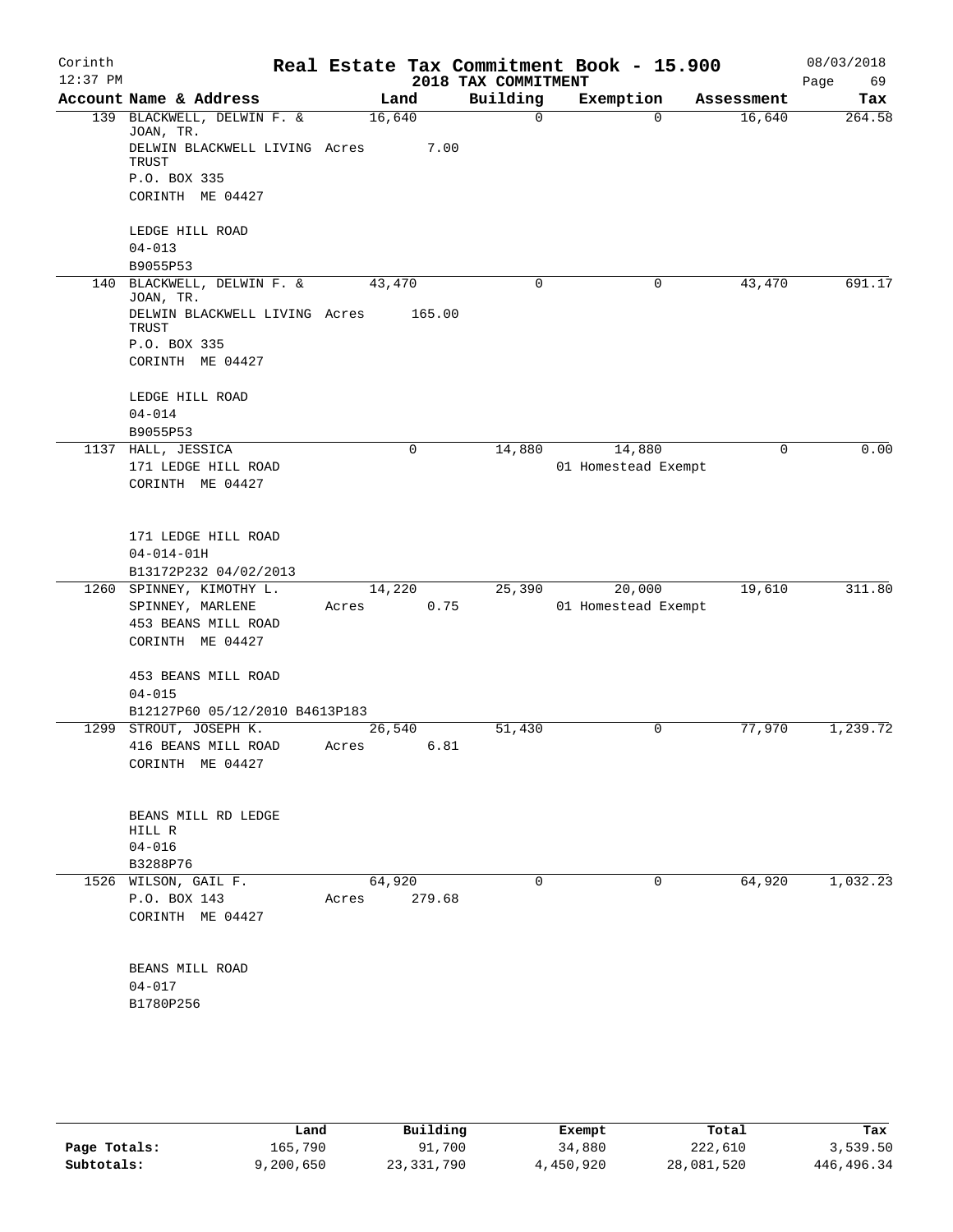| Corinth<br>$12:37$ PM |                                             |        |        | 2018 TAX COMMITMENT | Real Estate Tax Commitment Book - 15.900 |            | 08/03/2018<br>Page<br>70 |
|-----------------------|---------------------------------------------|--------|--------|---------------------|------------------------------------------|------------|--------------------------|
|                       | Account Name & Address                      |        | Land   | Building            | Exemption                                | Assessment | Tax                      |
|                       | 719 HICKS JR, GEORGE E.                     | 23,850 |        | 94,730              | 20,000                                   | 98,580     | 1,567.42                 |
|                       | HICKS, CYNTHIA A.                           | Acres  | 8.00   |                     | 01 Homestead Exempt                      |            |                          |
|                       | 203 BEANS MILL ROAD                         |        |        |                     |                                          |            |                          |
|                       | CORINTH ME 04427                            |        |        |                     |                                          |            |                          |
|                       |                                             |        |        |                     |                                          |            |                          |
|                       | 203 BEANS MILL ROAD                         |        |        |                     |                                          |            |                          |
|                       | $04 - 017 - A$                              |        |        |                     |                                          |            |                          |
|                       | B5102P246                                   |        |        |                     |                                          |            |                          |
|                       | 1522 WILSON, SCOTT A.                       |        | 18,050 | 155,870             | 20,000                                   | 153,920    | 2,447.33                 |
|                       | WILSON, BONNIE S.                           | Acres  | 3.00   |                     | 01 Homestead Exempt                      |            |                          |
|                       | P.O. BOX 455                                |        |        |                     |                                          |            |                          |
|                       | CORINTH ME 04427                            |        |        |                     |                                          |            |                          |
|                       |                                             |        |        |                     |                                          |            |                          |
|                       | 261 BEANS MILL ROAD                         |        |        |                     |                                          |            |                          |
|                       | $04 - 017 - B$                              |        |        |                     |                                          |            |                          |
|                       | B4596P202                                   |        |        |                     |                                          |            |                          |
|                       | 1870 WILSON, MICHAEL J.                     | 10,850 |        | $\Omega$            | $\Omega$                                 | 10,850     | 172.52                   |
|                       | 2160 93RD WAY UNIT                          | Acres  | 2.01   |                     |                                          |            |                          |
|                       | 1001                                        |        |        |                     |                                          |            |                          |
|                       | FORT LAUDERDALE FL                          |        |        |                     |                                          |            |                          |
|                       | 33324                                       |        |        |                     |                                          |            |                          |
|                       |                                             |        |        |                     |                                          |            |                          |
|                       | LEDGE HILL ROAD                             |        |        |                     |                                          |            |                          |
|                       | $04 - 017 - C$                              |        |        |                     |                                          |            |                          |
|                       | B9356P232 05/27/2004                        |        |        |                     |                                          |            |                          |
|                       | 1871 CROCKER, CASEY LEIGH                   | 16,900 |        | 92,140              | 20,000                                   | 89,040     | 1,415.74                 |
|                       | LUMBRA, LINDA WILSON                        | Acres  | 2.01   |                     | 01 Homestead Exempt                      |            |                          |
|                       | 122 LEDGE HILL ROAD                         |        |        |                     |                                          |            |                          |
|                       | CORINTH ME 04427                            |        |        |                     |                                          |            |                          |
|                       |                                             |        |        |                     |                                          |            |                          |
|                       | 122 LEDGE HILL ROAD                         |        |        |                     |                                          |            |                          |
|                       | $04 - 017 - D$                              |        |        |                     |                                          |            |                          |
|                       | B13590P251 07/17/2014 B12018P161 12/29/2009 |        |        |                     |                                          |            |                          |
|                       | B9356P234 05/27/2004                        |        |        |                     |                                          |            |                          |
|                       | 1524 WILSON, GAIL F.                        | 10,380 |        | $\Omega$            | 0                                        | 10,380     | 165.04                   |
|                       | P.O. BOX 143                                | Acres  | 1.60   |                     |                                          |            |                          |
|                       | CORINTH ME 04427                            |        |        |                     |                                          |            |                          |
|                       |                                             |        |        |                     |                                          |            |                          |
|                       |                                             |        |        |                     |                                          |            |                          |
|                       | BEANS MILL ROAD                             |        |        |                     |                                          |            |                          |
|                       | $04 - 018$                                  |        |        |                     |                                          |            |                          |
|                       | B4289P749                                   |        |        |                     |                                          |            |                          |
|                       | 219 GARDNER LAND COMPANY,<br>INC.           | 35,380 |        | $\Omega$            | $\Omega$                                 | 35,380     | 562.54                   |
|                       | P. O. BOX 189                               | Acres  | 134.95 |                     |                                          |            |                          |
|                       | LINCOLN ME 04457-0189                       |        |        |                     |                                          |            |                          |
|                       |                                             |        |        |                     |                                          |            |                          |
|                       |                                             |        |        |                     |                                          |            |                          |
|                       | BEANS MILL ROAD                             |        |        |                     |                                          |            |                          |
|                       | $04 - 019$                                  |        |        |                     |                                          |            |                          |
|                       | B7453P92 08/23/2000                         |        |        |                     |                                          |            |                          |
|                       |                                             |        |        |                     |                                          |            |                          |
|                       |                                             |        |        |                     |                                          |            |                          |
|                       |                                             |        |        |                     |                                          |            |                          |
|                       |                                             |        |        |                     |                                          |            |                          |

|              | Land      | Building   | Exempt    | Total      | Tax        |
|--------------|-----------|------------|-----------|------------|------------|
| Page Totals: | 115,410   | 342,740    | 60,000    | 398,150    | 6,330.59   |
| Subtotals:   | 9,316,060 | 23,674,530 | 4,510,920 | 28,479,670 | 452,826.93 |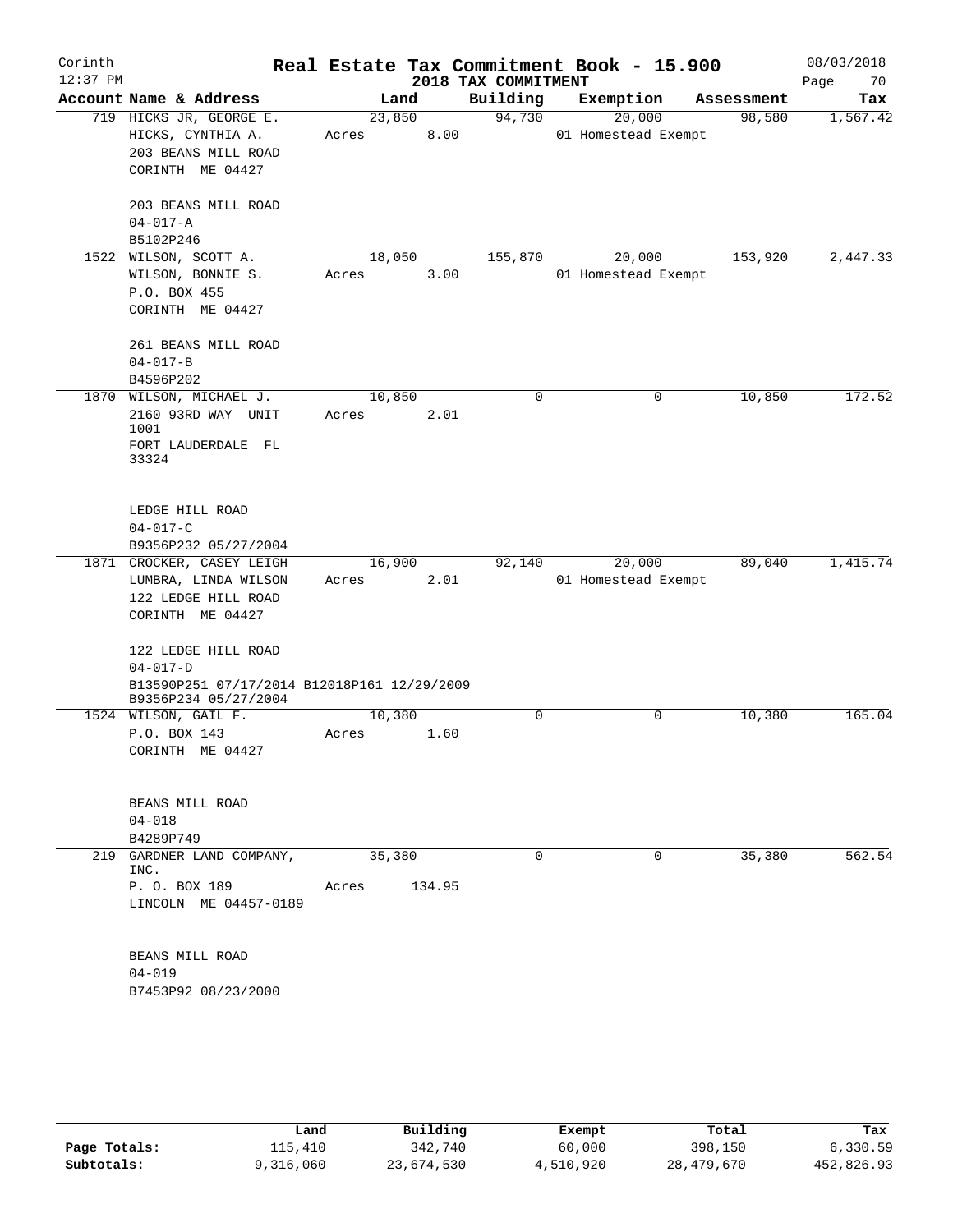| Corinth                    |                                                                     |                 |                       | Real Estate Tax Commitment Book - 15.900 |                      |        |                       | 08/03/2018              |
|----------------------------|---------------------------------------------------------------------|-----------------|-----------------------|------------------------------------------|----------------------|--------|-----------------------|-------------------------|
| $12:37$ PM                 | Account Name & Address                                              | Land            |                       | 2018 TAX COMMITMENT<br>Building          | Exemption            |        | Assessment            | Page<br>71<br>Tax       |
|                            | 118 AMES LIVING TRUST                                               | 18,620          |                       | 198,010                                  |                      | 20,000 | 196,630               | 3,126.42                |
|                            | AMES, RICKIE L. &<br>ALISHA M. TRUSTEES                             | Acres           | 3.49                  |                                          | 01 Homestead Exempt  |        |                       |                         |
|                            | 372 BEANS MILL ROAD<br>CORINTH ME 04427                             |                 |                       |                                          |                      |        |                       |                         |
|                            | 372 BEANS MILL ROAD<br>$04 - 019 - 01$                              |                 |                       |                                          |                      |        |                       |                         |
|                            | B12839P105 06/06/2012                                               |                 |                       |                                          |                      |        |                       |                         |
|                            | 119 BRAGDON, JAMES W.<br>BRAGDON, STEPHANIE J.<br>386 BEANS MILL RD | 16,700<br>Acres | 1.84                  | 176,000                                  | 01 Homestead Exempt  | 20,000 | 172,700               | 2,745.93                |
|                            | CORINTH ME 04427                                                    |                 |                       |                                          |                      |        |                       |                         |
|                            | 386 BEANS MILL ROAD                                                 |                 |                       |                                          |                      |        |                       |                         |
|                            | $04 - 019 - 01A$                                                    |                 |                       |                                          |                      |        |                       |                         |
|                            | B12364P304 12/29/2010<br>1474 WENTWORTH, GLORIA A.                  | 15,730          |                       | 104,970                                  |                      | 20,000 | 100,700               | 1,601.13                |
|                            | 364 BEANS MILL ROAD                                                 | Acres           | 1.00                  |                                          | 01 Homestead Exempt  |        |                       |                         |
|                            | CORINTH ME 04427                                                    |                 |                       |                                          |                      |        |                       |                         |
|                            | 364 BEANS MILL ROAD                                                 |                 |                       |                                          |                      |        |                       |                         |
|                            | $04 - 019 - 02$<br>B3773P11                                         |                 |                       |                                          |                      |        |                       |                         |
|                            | 1196 ANDERSON, JAMES R.                                             | 14,520          |                       | 104,520                                  |                      | 0      | 119,040               | 1,892.74                |
|                            | 641 AVENUE ROAD                                                     | Acres           | 1.00                  |                                          |                      |        |                       |                         |
|                            | CORINTH ME 04427                                                    |                 |                       |                                          |                      |        |                       |                         |
|                            | 7 HI VIEW LANE<br>$04 - 019 - 03$                                   |                 |                       |                                          |                      |        |                       |                         |
|                            | B14671P66 11/15/2017                                                |                 |                       |                                          |                      |        |                       |                         |
|                            | 1135 COOPER, CYNTHIA                                                | 15,570          |                       | 151,710                                  |                      | 20,000 | 147,280               | 2,341.75                |
|                            | 15 HI VIEW LANE                                                     | Acres           | 2.00                  |                                          | 01 Homestead Exempt  |        |                       |                         |
|                            | CORINTH ME 04427                                                    |                 |                       |                                          |                      |        |                       |                         |
|                            | 15 HI VIEW LANE                                                     |                 |                       |                                          |                      |        |                       |                         |
|                            | $04 - 019 - 03A$                                                    |                 |                       |                                          |                      |        |                       |                         |
|                            | B12832P137 05/31/2012<br>1097 WILSON, BRENDEN M.                    | 14,780          |                       | 136,360                                  |                      | 20,000 | 131,140               | 2,085.13                |
|                            | PO BOX 455                                                          | Acres           | 1.25                  |                                          | 01 Homestead Exempt  |        |                       |                         |
|                            | CORINTH ME 04427                                                    |                 |                       |                                          |                      |        |                       |                         |
|                            | 8 HI VIEW LANE                                                      |                 |                       |                                          |                      |        |                       |                         |
|                            | $04 - 019 - 04$                                                     |                 |                       |                                          |                      |        |                       |                         |
|                            | B12761P256 03/15/2012                                               |                 |                       |                                          |                      |        |                       |                         |
|                            | 1121 HERRING, STEPHEN C.<br>PO BOX 161                              | 16,020          | 1.25                  | 62,230                                   |                      | 20,000 | 58,250                | 926.18                  |
|                            | CORINTH ME 04427                                                    | Acres           |                       |                                          | 01 Homestead Exempt  |        |                       |                         |
|                            | 338 BEANS MILL ROAD                                                 |                 |                       |                                          |                      |        |                       |                         |
|                            | $04 - 019 - 04A$<br>B10576P187 08/08/2006                           |                 |                       |                                          |                      |        |                       |                         |
|                            |                                                                     |                 |                       |                                          |                      |        |                       |                         |
|                            | Land                                                                |                 | Building              |                                          | Exempt               |        | Total                 | Tax                     |
| Page Totals:<br>Subtotals: | 111,940<br>9,428,000                                                |                 | 933,800<br>24,608,330 |                                          | 120,000<br>4,630,920 |        | 925,740<br>29,405,410 | 14,719.28<br>467,546.21 |
|                            |                                                                     |                 |                       |                                          |                      |        |                       |                         |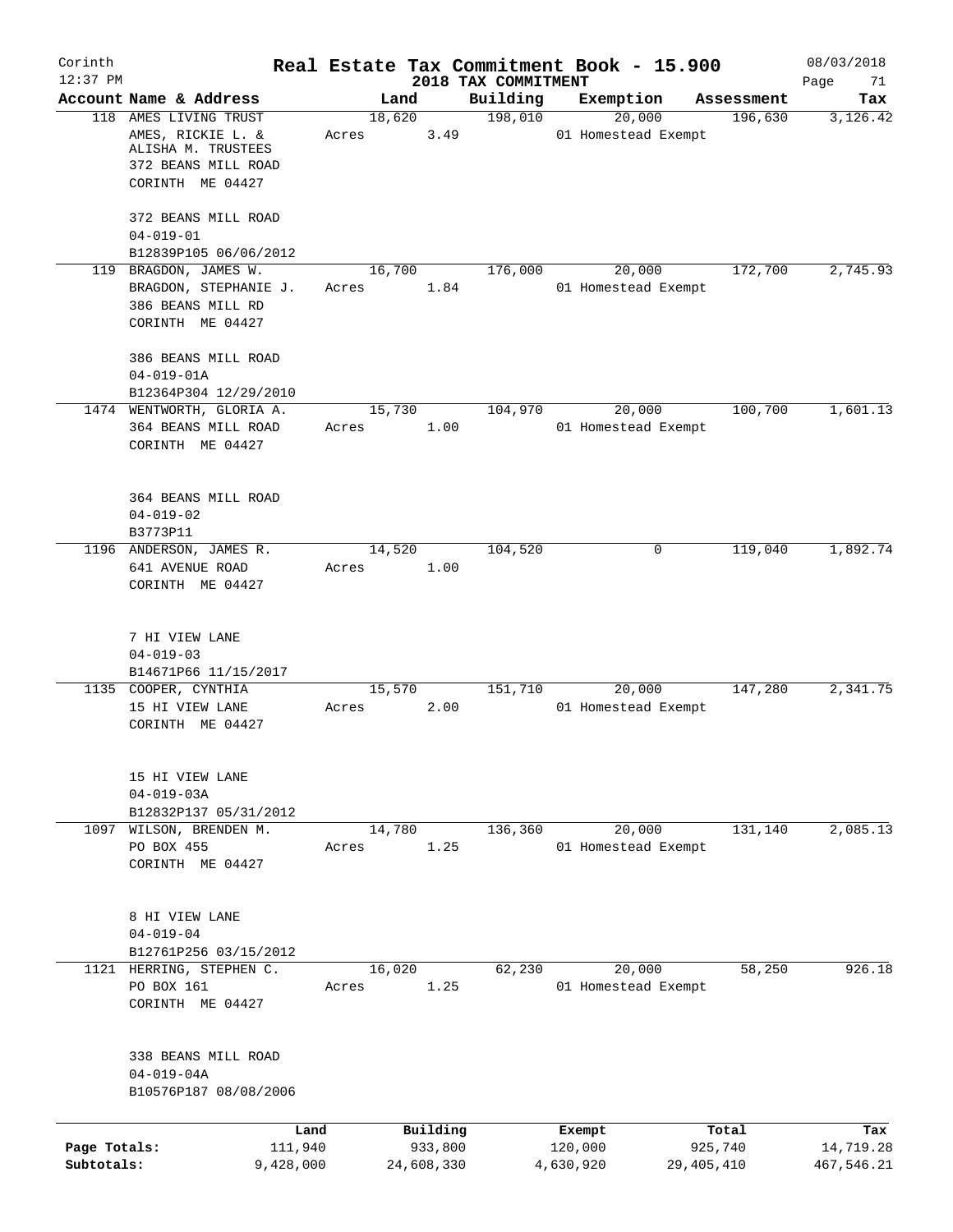| Corinth      |                                          |         |                |            |                     | Real Estate Tax Commitment Book - 15.900 |                       | 08/03/2018      |
|--------------|------------------------------------------|---------|----------------|------------|---------------------|------------------------------------------|-----------------------|-----------------|
| $12:37$ PM   | Account Name & Address                   |         |                |            | 2018 TAX COMMITMENT |                                          |                       | Page<br>72      |
|              | 1510 WILLETT, DIANE L.                   |         | Land<br>34,190 |            | Building<br>297,030 | Exemption<br>20,000                      | Assessment<br>311,220 | Tax<br>4,948.40 |
|              | P.O. BOX 159                             | Acres   |                | 5.90       |                     | 01 Homestead Exempt                      |                       |                 |
|              | CORINTH ME 04427                         |         |                |            |                     |                                          |                       |                 |
|              |                                          |         |                |            |                     |                                          |                       |                 |
|              |                                          |         |                |            |                     |                                          |                       |                 |
|              | 42 HI VIEW LANE                          |         |                |            |                     |                                          |                       |                 |
|              | $04 - 019 - 05$                          |         |                |            |                     |                                          |                       |                 |
|              | B5391P108                                |         |                |            |                     |                                          |                       |                 |
|              | 1511 WILLETT, DIANE L.                   |         | 16,990         |            | 300                 | 0                                        | 17,290                | 274.91          |
|              | P.O. BOX 159                             | Acres   |                | 7.30       |                     |                                          |                       |                 |
|              | CORINTH ME 04427                         |         |                |            |                     |                                          |                       |                 |
|              |                                          |         |                |            |                     |                                          |                       |                 |
|              | HI VIEW LANE                             |         |                |            |                     |                                          |                       |                 |
|              | $04 - 019 - 06$                          |         |                |            |                     |                                          |                       |                 |
|              | B5391P108                                |         |                |            |                     |                                          |                       |                 |
|              | 483 DUNFEE, MALCOLM K.                   |         | 19,480         |            | 89,170              | 20,000                                   | 88,650                | 1,409.54        |
|              | DUNFEE, SONYA M                          | Acres   |                | 4.23       |                     | 01 Homestead Exempt                      |                       |                 |
|              | 326 BEANS MILL ROAD                      |         |                |            |                     |                                          |                       |                 |
|              | CORINTH ME 04427                         |         |                |            |                     |                                          |                       |                 |
|              |                                          |         |                |            |                     |                                          |                       |                 |
|              | 326 BEANS MILL ROAD                      |         |                |            |                     |                                          |                       |                 |
|              | $04 - 019 - 07$                          |         |                |            |                     |                                          |                       |                 |
|              | B2675P138                                |         |                |            |                     |                                          |                       |                 |
| 1999         | WARD, MATTHEW M.                         |         | 14,670         |            | 176,800             | 20,000                                   | 171,470               | 2,726.37        |
|              | WARD, DARCY L.                           | Acres   |                | 1.14       |                     | 01 Homestead Exempt                      |                       |                 |
|              | 14 HI VIEW LANE                          |         |                |            |                     |                                          |                       |                 |
|              | CORINTH ME 04422                         |         |                |            |                     |                                          |                       |                 |
|              | 14 HI VIEW LANE                          |         |                |            |                     |                                          |                       |                 |
|              | $04 - 019 - 07 - A$                      |         |                |            |                     |                                          |                       |                 |
|              | B11162P243 10/11/2007                    |         |                |            |                     |                                          |                       |                 |
|              | 677 GAGNON, WAYNE B.                     |         | 15,730         |            | 81,680              | 20,000                                   | 77,410                | 1,230.82        |
|              | 314 BEANS MILL ROAD                      | Acres   |                | 1.00       |                     | 01 Homestead Exempt                      |                       |                 |
|              | CORINTH ME 04427                         |         |                |            |                     |                                          |                       |                 |
|              |                                          |         |                |            |                     |                                          |                       |                 |
|              |                                          |         |                |            |                     |                                          |                       |                 |
|              | 314 BEANS MILL ROAD                      |         |                |            |                     |                                          |                       |                 |
|              | $04 - 019 - 08$                          |         |                |            |                     |                                          |                       |                 |
|              | B11542P36 09/25/2008                     |         |                |            |                     |                                          |                       |                 |
|              | 678 KELLEY, DANIEL A.                    |         | 16,590         |            | 178,240             | 20,000                                   | 174,830               | 2,779.80        |
|              | KELLEY, VALERIE F.                       | Acres   |                | 1.74       |                     | 01 Homestead Exempt                      |                       |                 |
|              | 308 BEANS MILL ROAD                      |         |                |            |                     |                                          |                       |                 |
|              | CORINTH ME 04427                         |         |                |            |                     |                                          |                       |                 |
|              |                                          |         |                |            |                     |                                          |                       |                 |
|              | 308 BEANS MILL ROAD                      |         |                |            |                     |                                          |                       |                 |
|              | $04 - 019 - 09$<br>B14230P237 08/01/2016 |         |                |            |                     |                                          |                       |                 |
| 759          | HOLMES, JERAMIE T.                       |         | 15,730         |            | 12,750              | 20,000                                   | 8,480                 | 134.83          |
|              | HOLMES, KRISTEN S.<br>&                  | Acres   |                | 1.00       |                     | 01 Homestead Exempt                      |                       |                 |
|              | MANN, ISAAC                              |         |                |            |                     |                                          |                       |                 |
|              | PO BOX 654                               |         |                |            |                     |                                          |                       |                 |
|              | CORINTH ME 04427                         |         |                |            |                     |                                          |                       |                 |
|              |                                          |         |                |            |                     |                                          |                       |                 |
|              | 298 BEANS MILL ROAD                      |         |                |            |                     |                                          |                       |                 |
|              | $04 - 019 - 10$                          |         |                |            |                     |                                          |                       |                 |
|              | B13474P287 03/04/2014                    |         |                |            |                     |                                          |                       |                 |
|              |                                          |         |                |            |                     |                                          |                       |                 |
|              |                                          | Land    |                | Building   |                     | Exempt                                   | Total                 | Tax             |
| Page Totals: |                                          | 133,380 |                | 835,970    |                     | 120,000                                  | 849,350               | 13,504.67       |
| Subtotals:   | 9,561,380                                |         |                | 25,444,300 |                     | 4,750,920                                | 30, 254, 760          | 481,050.88      |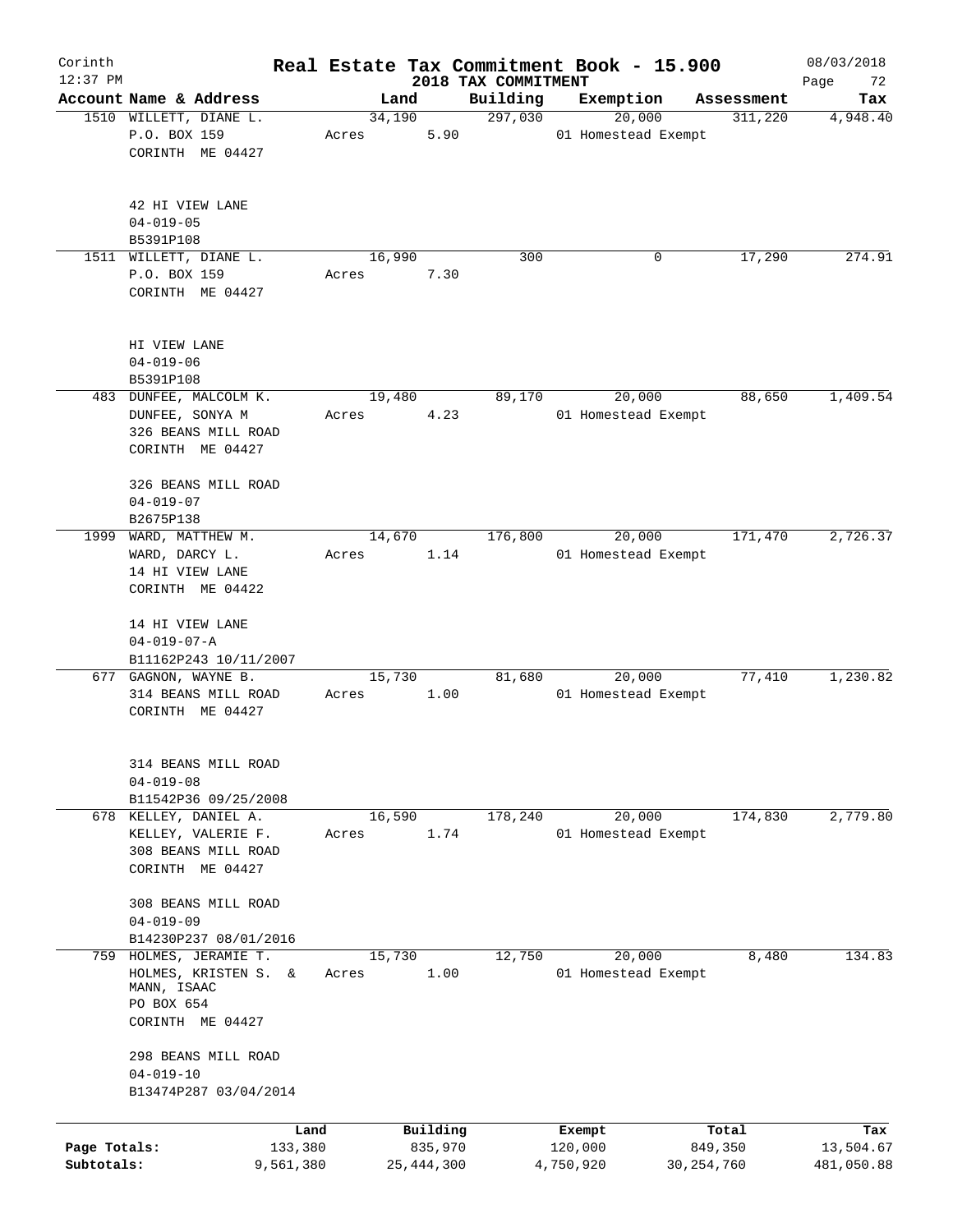| Corinth    |                                         |          |        |                     | Real Estate Tax Commitment Book - 15.900 |            | 08/03/2018 |
|------------|-----------------------------------------|----------|--------|---------------------|------------------------------------------|------------|------------|
| $12:37$ PM |                                         |          |        | 2018 TAX COMMITMENT |                                          |            | Page<br>73 |
|            | Account Name & Address                  | Land     |        | Building            | Exemption                                | Assessment | Tax        |
|            | 313 SHALIGRAM, ABHIJIT<br>S.            |          | 15,730 | 137,150             | 20,000                                   | 132,880    | 2,112.79   |
|            | KULKARNI, PALLAVI                       | U. Acres | 1.00   |                     | 01 Homestead Exempt                      |            |            |
|            | 288 BEANS MILL RD                       |          |        |                     |                                          |            |            |
|            | CORINTH ME 04427                        |          |        |                     |                                          |            |            |
|            | 288 BEANS MILL ROAD                     |          |        |                     |                                          |            |            |
|            | $04 - 019 - 11$                         |          |        |                     |                                          |            |            |
|            | B13323P332 09/05/2013 B9757P341         |          |        |                     |                                          |            |            |
|            | 858 VOISINE, THERESA L.<br>LIVING TRUST | 16,890   |        | 97,050              | 20,000                                   | 93,940     | 1,493.65   |
|            | THERESA VOISINE TRUSTEE Acres           |          | 2.00   |                     | 01 Homestead Exempt                      |            |            |
|            | 282 BEANS MILL ROAD                     |          |        |                     |                                          |            |            |
|            | CORINTH ME 04427                        |          |        |                     |                                          |            |            |
|            | 282 BEANS MILL ROAD                     |          |        |                     |                                          |            |            |
|            | $04 - 019 - 12$                         |          |        |                     |                                          |            |            |
|            | B12111P165 04/22/2010                   |          |        |                     |                                          |            |            |
|            | 1629 VOISINE, THERESA L.<br>TRUST       | 10,200   |        | 0                   | $\mathbf 0$                              | 10,200     | 162.18     |
|            | THERESA VOISINE TRUSTEE Acres           |          | 1.45   |                     |                                          |            |            |
|            | 282 BEANS MILL ROAD                     |          |        |                     |                                          |            |            |
|            | CORINTH ME 04427                        |          |        |                     |                                          |            |            |
|            | BEANS MILL ROAD                         |          |        |                     |                                          |            |            |
|            | $04 - 019 - 12 - A$                     |          |        |                     |                                          |            |            |
|            | B12111P165 04/26/2010                   |          |        |                     |                                          |            |            |
|            | 814 LANCASTER, MARCIA                   | 9,400    |        | 0                   | 0                                        | 9,400      | 149.46     |
|            | LANCASTER, SHANE, SHAWNA, Acres         |          | 0.92   |                     |                                          |            |            |
|            | SHANNON<br>254 BEANS MILL ROAD          |          |        |                     |                                          |            |            |
|            | CORINTH ME 04427                        |          |        |                     |                                          |            |            |
|            |                                         |          |        |                     |                                          |            |            |
|            | BEANS MILL ROAD                         |          |        |                     |                                          |            |            |
|            | $04 - 019 - 13$                         |          |        |                     |                                          |            |            |
|            | B3403P257                               |          |        |                     |                                          |            |            |
|            | 815 LANCASTER, MICHAEL K.               | 16,700   |        | 72,610              | 26,000                                   | 63,310     | 1,006.63   |
|            | LANCASTER, MARCIA L.                    | Acres    | 1.84   |                     | 01 Homestead Exempt                      |            |            |
|            | 254 BEANS MILL ROAD                     |          |        |                     | 22 Veteran                               |            |            |
|            | CORINTH ME 04427                        |          |        |                     |                                          |            |            |
|            | 254 BEANS MILL ROAD                     |          |        |                     |                                          |            |            |
|            | $04 - 019 - 14$                         |          |        |                     |                                          |            |            |
|            | B2889P205                               |          |        |                     |                                          |            |            |
| 311        | COLE, BILLIE JO                         | 15,730   |        | 85,580              | 20,000                                   | 81,310     | 1,292.83   |
|            | COLE, JAMES A.                          | Acres    | 1.00   |                     | 01 Homestead Exempt                      |            |            |
|            | 240 BEANS MILL ROAD                     |          |        |                     |                                          |            |            |
|            | CORINTH ME 04427                        |          |        |                     |                                          |            |            |
|            | 240 BEANS MILL ROAD                     |          |        |                     |                                          |            |            |
|            | $04 - 019 - 15$                         |          |        |                     |                                          |            |            |
|            | B4772P249                               |          |        |                     |                                          |            |            |
|            |                                         |          |        |                     |                                          |            |            |

|              | Land      | Building   | Exempt    | Total      | Tax         |
|--------------|-----------|------------|-----------|------------|-------------|
| Page Totals: | 84,650    | 392,390    | 86,000    | 391,040    | 6,217.54    |
| Subtotals:   | 9,646,030 | 25,836,690 | 4,836,920 | 30,645,800 | 487, 268.42 |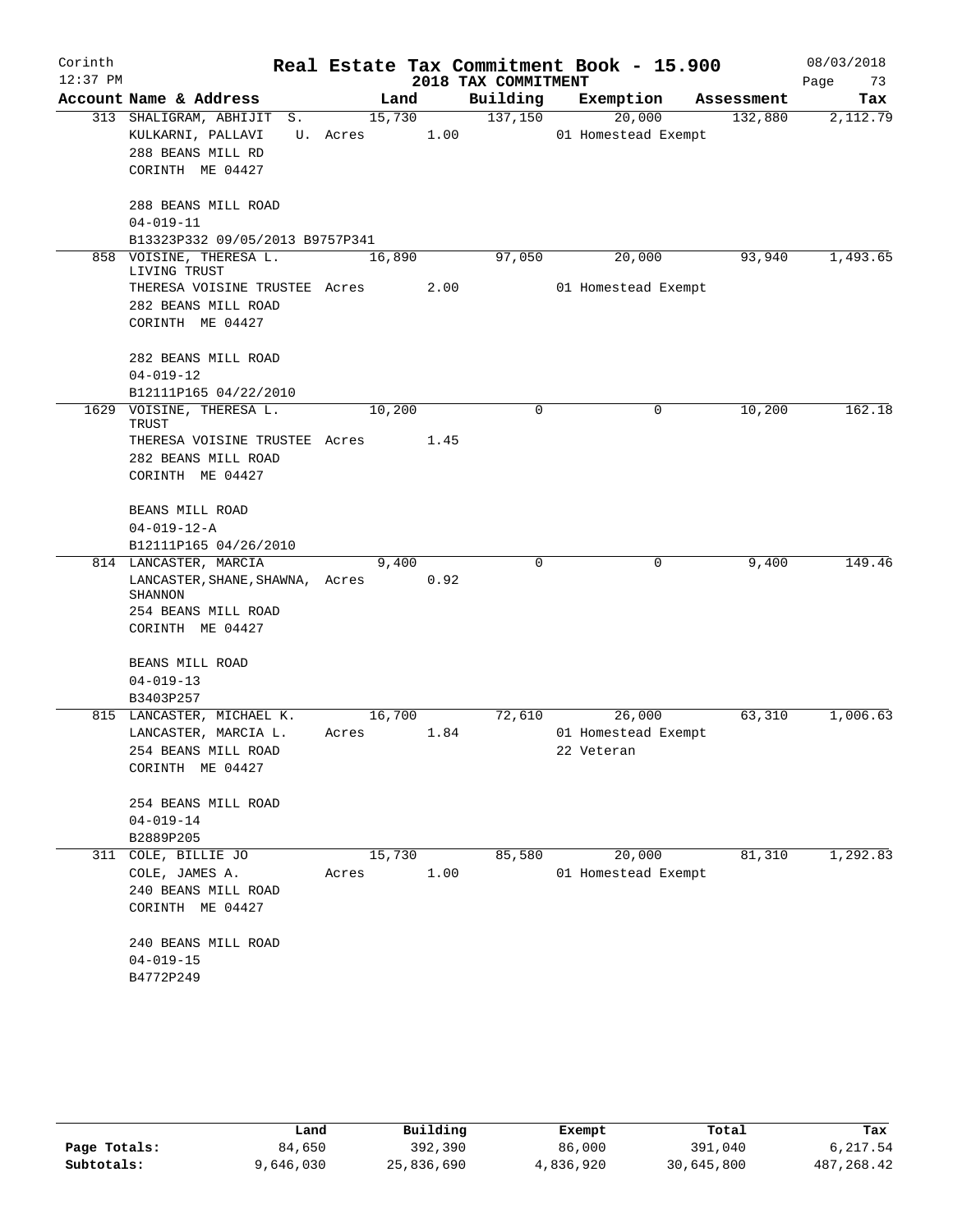| Corinth      |                                                                              |        |                     |                                 | Real Estate Tax Commitment Book - 15.900 |                      | 08/03/2018        |
|--------------|------------------------------------------------------------------------------|--------|---------------------|---------------------------------|------------------------------------------|----------------------|-------------------|
| $12:37$ PM   | Account Name & Address                                                       |        | Land                | 2018 TAX COMMITMENT<br>Building | Exemption                                |                      | Page<br>74<br>Tax |
|              | 1475 MARIN, KEVIN S.                                                         |        | 15,730              | 79,980                          | 20,000                                   | Assessment<br>75,710 | 1,203.79          |
|              | 236 BEANS MILL RD<br>CORINTH ME 04427                                        | Acres  | 1.00                |                                 | 01 Homestead Exempt                      |                      |                   |
|              | 236 BEANS MILL ROAD<br>$04 - 019 - 16$<br>B14230P319 08/01/2016              |        |                     |                                 |                                          |                      |                   |
|              | 754 HUGHES, RICHARD J.                                                       |        | 15,730              | 75,380                          | 20,000                                   | 71,110               | 1,130.65          |
|              | 224 BEANS MILL ROAD<br>CORINTH ME 04427                                      | Acres  | 1.00                |                                 | 01 Homestead Exempt                      |                      |                   |
|              | 224 BEANS MILL ROAD<br>$04 - 019 - 17$                                       |        |                     |                                 |                                          |                      |                   |
|              | B13924P72 08/10/2015<br>1348 CRANE, JAMES                                    | 22,320 |                     | 0                               | 0                                        | 22,320               | 354.89            |
|              | CRANE, STEVEN D.<br>2 MILLS RD<br>EXETER ME 04435                            | Acres  | 19.00               |                                 |                                          |                      |                   |
|              | BEANS MILL ROAD<br>$04 - 019 - 18$<br>B11376P287 04/29/2008                  |        |                     |                                 |                                          |                      |                   |
|              | 1349 CRANE, JAMES V.                                                         | 18,710 |                     | 0                               | 0                                        | 18,710               | 297.49            |
|              | CRANE, STEVEN D.<br>2 MILLS RD<br>EXETER ME 04435                            | Acres  | 23.03               |                                 |                                          |                      |                   |
|              | BEANS MILL ROAD                                                              |        |                     |                                 |                                          |                      |                   |
|              | $04 - 019 - 19$                                                              |        |                     |                                 |                                          |                      |                   |
|              | B11376P287 04/29/2008                                                        |        |                     |                                 |                                          |                      |                   |
|              | 1659 STEHLE, ALLEN T.<br>WILLETT, DIANE L.<br>PO BOX 159<br>CORINTH ME 04427 | Acres  | 15,570<br>2.00      | 35,310                          | 0                                        | 50,880               | 808.99            |
|              | 33 HI VIEW LANE<br>$04 - 019 - 20$                                           |        |                     |                                 |                                          |                      |                   |
|              | B14272P12 07/09/2016                                                         |        |                     |                                 |                                          |                      |                   |
| 228          | GARDNER LAND COMPANY,<br>INC.<br>P. O. BOX 189                               | Acres  | 2,020<br>16.00      | 0                               | 0                                        | 2,020                | 32.12             |
|              | LINCOLN ME 04457-0189                                                        |        |                     |                                 |                                          |                      |                   |
|              | BEANS MILL ROAD N/F<br>OFF                                                   |        |                     |                                 |                                          |                      |                   |
|              | $04 - 020$<br>B7453P95                                                       |        |                     |                                 |                                          |                      |                   |
|              | 585 FROST, STEPHEN G.                                                        | 11,970 |                     | 0                               | 0                                        | 11,970               | 190.32            |
|              | FROST, BEVERLY A.<br>74 BEANS MILL ROAD<br>CORINTH ME 04427                  | Acres  | 12.50               |                                 |                                          |                      |                   |
|              | BEANS MILL ROAD N/F OFF<br>$04 - 021$<br>B9105P1                             |        |                     |                                 |                                          |                      |                   |
|              |                                                                              |        |                     |                                 |                                          |                      |                   |
| Page Totals: | Land<br>102,050                                                              |        | Building<br>190,670 |                                 | Exempt<br>40,000                         | Total<br>252,720     | Tax<br>4,018.25   |
| Subtotals:   | 9,748,080                                                                    |        | 26,027,360          |                                 | 4,876,920                                | 30,898,520           | 491,286.67        |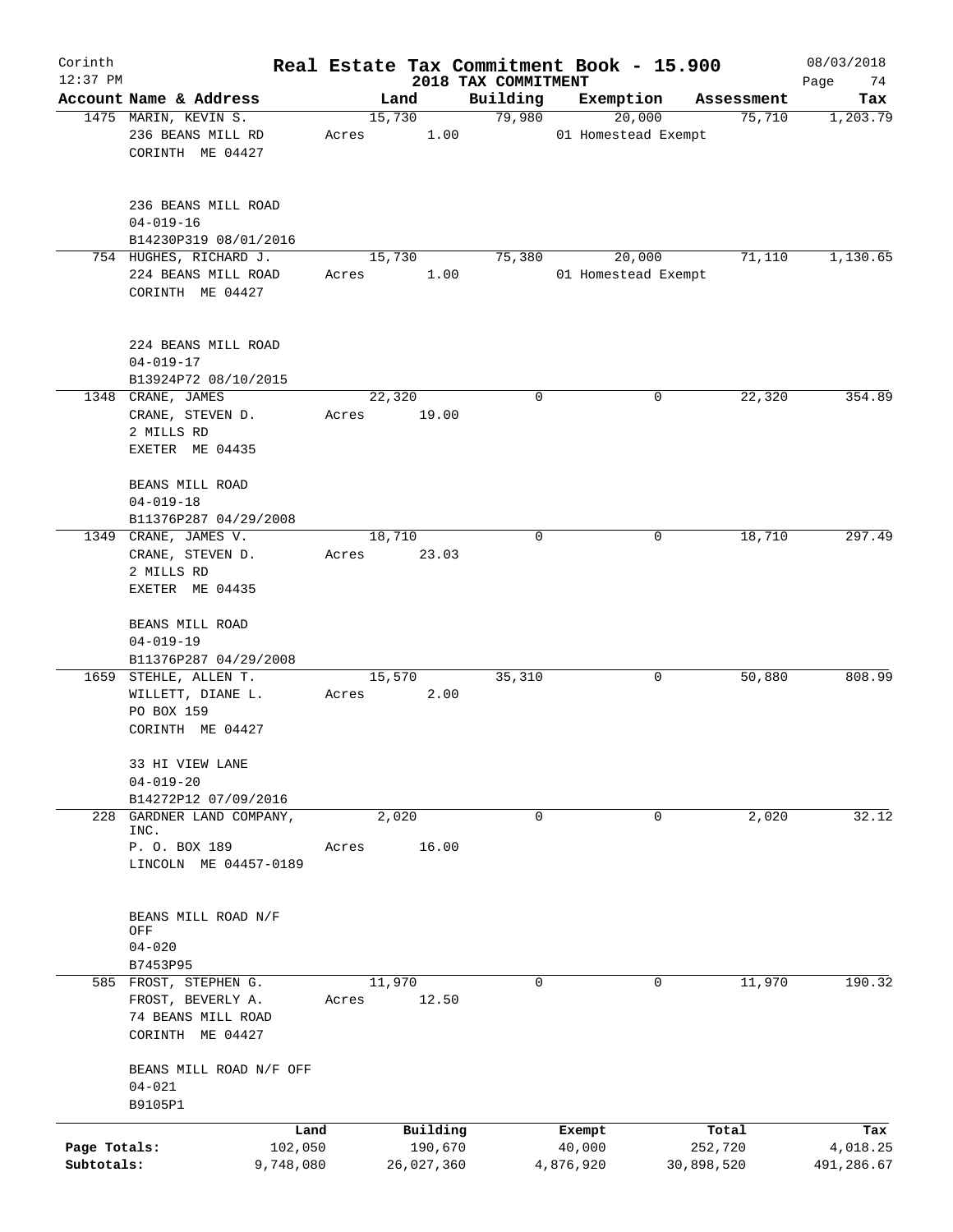| Corinth<br>$12:37$ PM |                                                                   |              |        | 2018 TAX COMMITMENT | Real Estate Tax Commitment Book - 15.900 |            | 08/03/2018<br>Page<br>75 |
|-----------------------|-------------------------------------------------------------------|--------------|--------|---------------------|------------------------------------------|------------|--------------------------|
|                       | Account Name & Address                                            |              | Land   |                     | Building Exemption                       | Assessment | Tax                      |
|                       | 1300 STROUT, JOSEPH K.<br>416 BEANS MILL ROAD<br>CORINTH ME 04427 | Acres 100.00 | 48,400 | 51,150              | 20,000<br>01 Homestead Exempt            | 79,550     | 1,264.85                 |
|                       | 416 BEANS MILL ROAD<br>$04 - 022$<br>B3288P76                     |              |        |                     |                                          |            |                          |
|                       | 1301 STROUT, JOSEPH K.                                            | 10,840       |        | 0                   | 0                                        | 10,840     | 172.36                   |
|                       | 416 BEANS MILL ROAD<br>CORINTH ME 04427                           | Acres        | 2.00   |                     |                                          |            |                          |
|                       | BEANS MILL RD LEDGE<br>HILL R<br>$04 - 023$<br>B3192P278          |              |        |                     |                                          |            |                          |
|                       | 1302 STROUT, JOSEPH K.                                            | 28,930       |        | $\mathbf 0$         | 0                                        | 28,930     | 459.99                   |
|                       | 416 BEANS MILL ROAD<br>CORINTH ME 04427                           | Acres 140.00 |        |                     |                                          |            |                          |
|                       | LEDGE HILL ROAD<br>$04 - 024$                                     |              |        |                     |                                          |            |                          |
|                       | B3288P76                                                          |              |        |                     |                                          |            |                          |
|                       | 534 EATON, LINWOOD N. LIV<br>TR INT                               | 36,410       |        | $\Omega$            | $\mathbf 0$                              | 36,410     | 578.92                   |
|                       | EATON, JANE L. LIV TR<br>INT<br>151 EATON ROAD<br>EXETER ME 04435 | Acres 82.00  |        |                     |                                          |            |                          |
|                       | LEDGE HILL ROAD                                                   |              |        |                     |                                          |            |                          |
|                       | $04 - 025$                                                        |              |        |                     |                                          |            |                          |
|                       | B5845P175                                                         |              |        |                     |                                          |            |                          |
|                       | 535 EATON, LINWOOD N. LIV<br>INT<br>TR                            | 40,870       |        | $\Omega$            | 0                                        | 40,870     | 649.83                   |
|                       | EATON, JANE L. LIV TR<br>INT<br>151 EATON ROAD<br>EXETER ME 04435 | Acres        | 99.00  |                     |                                          |            |                          |
|                       |                                                                   |              |        |                     |                                          |            |                          |
|                       | LEDGE HILL ROAD                                                   |              |        |                     |                                          |            |                          |
|                       | $04 - 026$                                                        |              |        |                     |                                          |            |                          |
|                       | B5845P175                                                         |              |        |                     |                                          |            |                          |
|                       | 912 ADAMS RANDY L. &<br>CHRYSTAL A. LIVING<br>TRUST               | 31,530       |        | 16,000              | 0                                        | 47,530     | 755.73                   |
|                       | MCLAUGHLIN, JEFFREY D.<br>89 LAKE ROAD<br>LEVANT ME 04456         | Acres        | 60.80  |                     |                                          |            |                          |
|                       |                                                                   |              |        |                     |                                          |            |                          |
|                       | LEDGE HILL ROAD<br>$04 - 027$                                     |              |        |                     |                                          |            |                          |
|                       | B12682P218 12/14/2011 B9989P313 06/13/2005                        |              |        |                     |                                          |            |                          |
|                       |                                                                   |              |        |                     |                                          |            |                          |

|              | Land      | Building   | Exempt    | Total      | Tax        |
|--------------|-----------|------------|-----------|------------|------------|
| Page Totals: | 196,980   | 67,150     | 20,000    | 244,130    | 3,881.68   |
| Subtotals:   | 9,945,060 | 26,094,510 | 4,896,920 | 31,142,650 | 495,168.35 |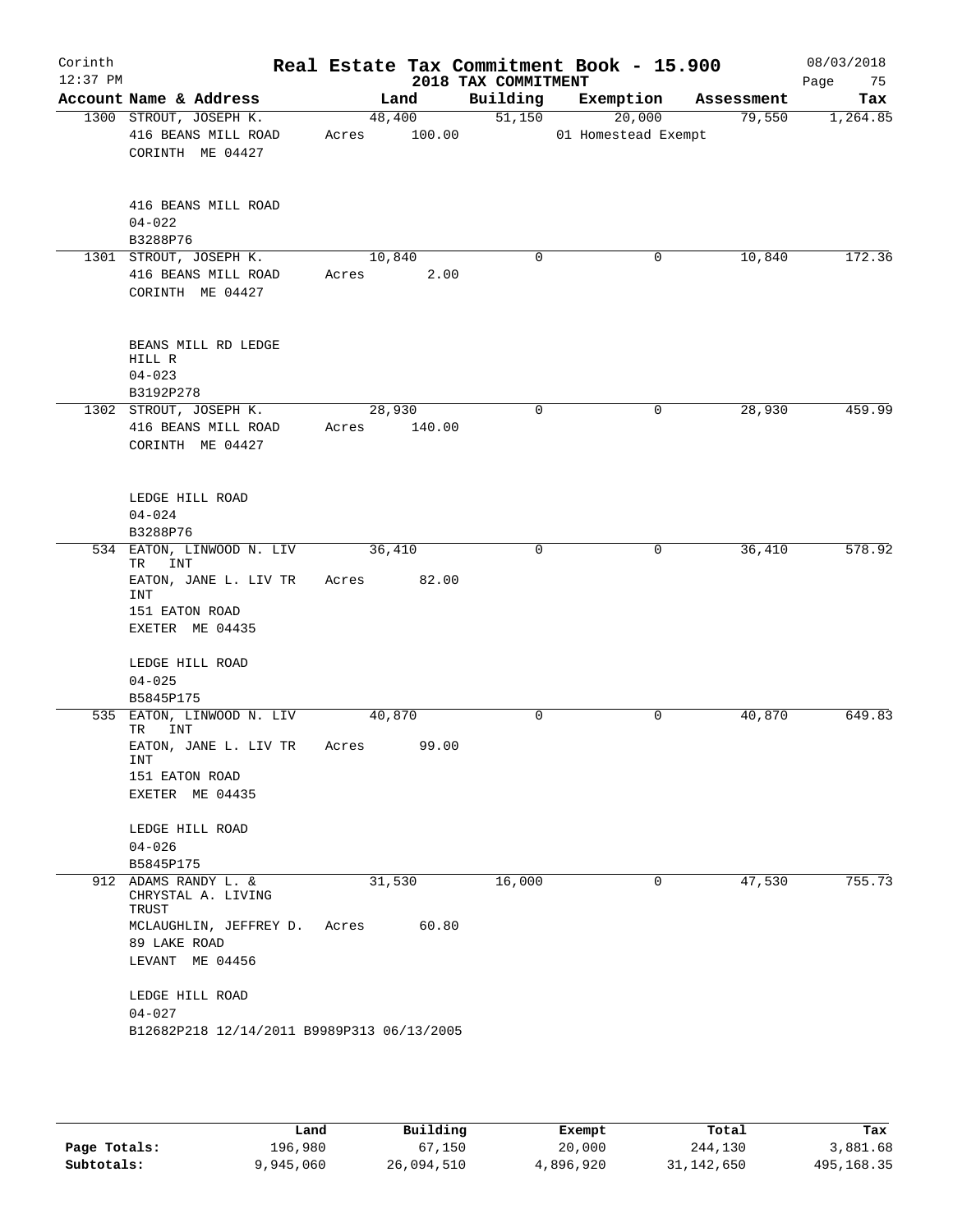| Corinth<br>$12:37$ PM      |                                                                                                                                                          |                 |                                   | 2018 TAX COMMITMENT | Real Estate Tax Commitment Book - 15.900 |                                | 08/03/2018<br>Page<br>76      |
|----------------------------|----------------------------------------------------------------------------------------------------------------------------------------------------------|-----------------|-----------------------------------|---------------------|------------------------------------------|--------------------------------|-------------------------------|
|                            | Account Name & Address                                                                                                                                   |                 | Land                              | Building            | Exemption                                | Assessment                     | Tax                           |
|                            | 914 MCLAUGHLIN, JEFFREY D.                                                                                                                               | 15,960          |                                   | 32,690              | 20,000                                   | 28,650                         | 455.54                        |
|                            | 408 LEDGE HILL ROAD<br>CORINTH ME 04427                                                                                                                  | Acres           | 1.20                              |                     | 01 Homestead Exempt                      |                                |                               |
|                            | 408 LEDGE HILL ROAD<br>$04 - 027 - A$                                                                                                                    |                 |                                   |                     |                                          |                                |                               |
|                            | B5382P111                                                                                                                                                |                 |                                   |                     |                                          |                                |                               |
|                            | 83 BEAL, SHIRLEY E.<br>P.O. BOX 226<br>CORINTH ME 04427                                                                                                  | 27,300<br>Acres | 33.00                             | 93,510              | 20,000<br>01 Homestead Exempt            | 100,810                        | 1,602.88                      |
|                            | 397 LEDGE HILL ROAD<br>$04 - 028$<br>B3966P264                                                                                                           |                 |                                   |                     |                                          |                                |                               |
|                            | 160 BOWMAN, BRUCE                                                                                                                                        | 17,390          |                                   | 107,510             | 20,000                                   | 104,900                        | 1,667.91                      |
|                            | 448 LEDGE HILL ROAD<br>CORINTH ME 04427                                                                                                                  | Acres           | 7.00                              |                     | 01 Homestead Exempt                      |                                |                               |
|                            | 448 LEDGE HILL ROAD<br>$04 - 029$                                                                                                                        |                 |                                   |                     |                                          |                                |                               |
|                            | B4351P188                                                                                                                                                |                 |                                   |                     |                                          |                                |                               |
| 2052                       | TOWN OF CORINTH<br>PO BOX 309<br>CORINTH ME 04427                                                                                                        |                 | $\mathbf 0$                       | $\Omega$            | $\Omega$<br>43 Municipal                 | 0                              | 0.00                          |
|                            | LEDGE HILL ROAD<br>$04 - 029 - A$                                                                                                                        |                 |                                   |                     |                                          |                                |                               |
|                            | 594 GELETKA, MICHAEL C.                                                                                                                                  | 40,210          |                                   | 9,500               | 0                                        | 49,710                         | 790.39                        |
|                            | (HEIRS OF)<br>GELETKA, PHYLLIS M.<br>(HEIRS OF)<br>C/O RICHARD GELETKA<br>1412 TATNIC RD<br>WELLS ME 04090-7506<br>410 LEDGE HILL ROAD<br>$04 - 029 - B$ | Acres           | 93.50                             |                     |                                          |                                |                               |
|                            | B4180P250                                                                                                                                                |                 |                                   |                     |                                          |                                |                               |
| 161                        | BOWMAN, BRUCE<br>448 LEDGE HILL ROAD<br>CORINTH ME 04427                                                                                                 | 15,960<br>Acres | 1.20                              | 13,400              | 0                                        | 29,360                         | 466.82                        |
|                            | 424 LEDGE HILL ROAD<br>$04 - 029 - C$                                                                                                                    |                 |                                   |                     |                                          |                                |                               |
|                            | B4351P188                                                                                                                                                |                 |                                   |                     |                                          |                                |                               |
| 1573                       | BOWMAN, CHAD B.<br>444 LEDGE HILL ROAD<br>CORINTH ME 04427                                                                                               | 20,370<br>Acres | 5.00                              | 208,940             | 20,000<br>01 Homestead Exempt            | 209,310                        | 3,328.03                      |
|                            | 444 LEDGE HILL ROAD<br>$04 - 029 - D$<br>B10898P121 03/29/2007                                                                                           |                 |                                   |                     |                                          |                                |                               |
|                            |                                                                                                                                                          |                 |                                   |                     |                                          |                                |                               |
| Page Totals:<br>Subtotals: | Land<br>137,190<br>10,082,250                                                                                                                            |                 | Building<br>465,550<br>26,560,060 |                     | Exempt<br>80,000<br>4,976,920            | Total<br>522,740<br>31,665,390 | Tax<br>8,311.57<br>503,479.92 |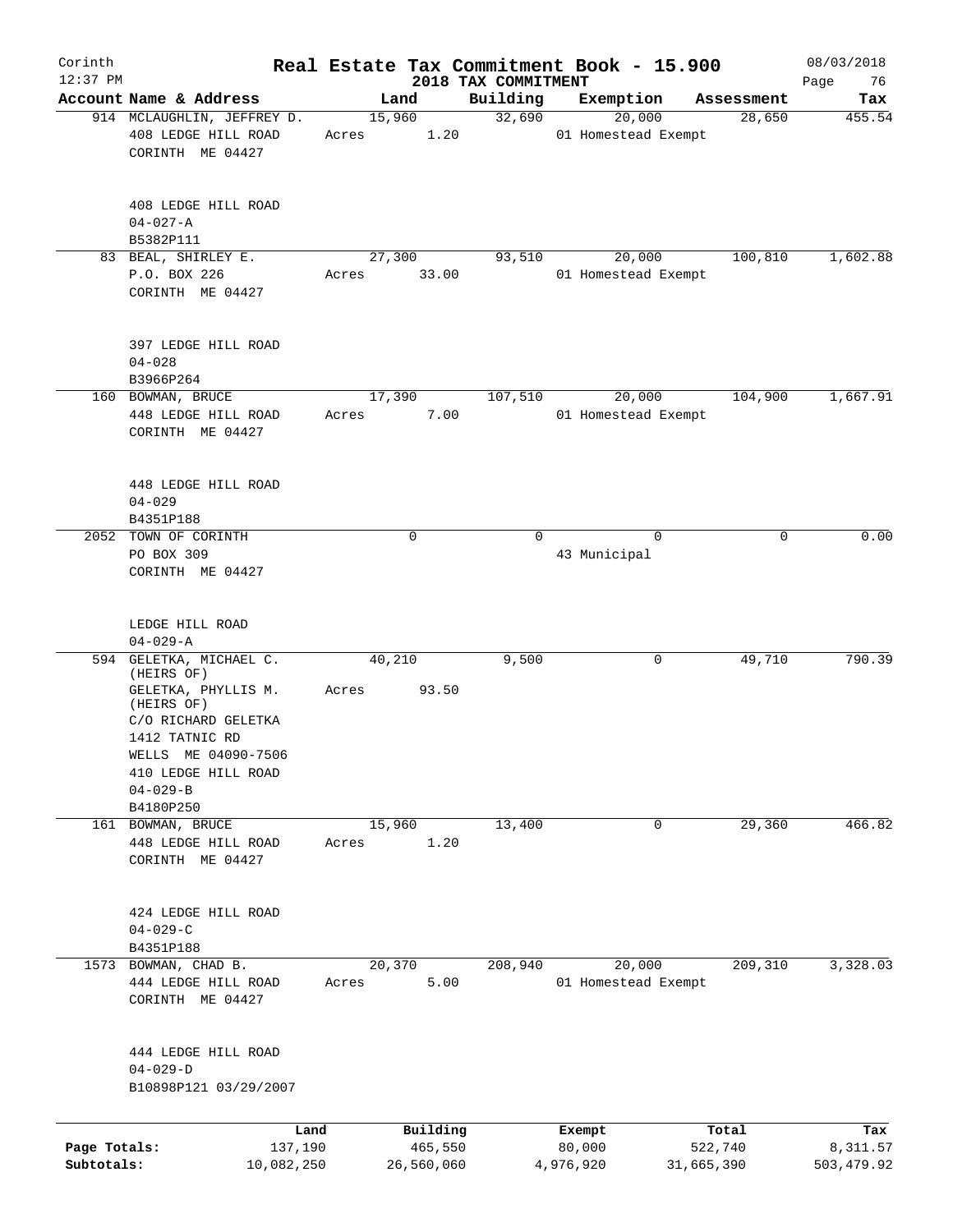| Corinth      |                                                                   |                 |       |        |                     |                                 | Real Estate Tax Commitment Book - 15.900 |              |                       | 08/03/2018        |
|--------------|-------------------------------------------------------------------|-----------------|-------|--------|---------------------|---------------------------------|------------------------------------------|--------------|-----------------------|-------------------|
| $12:37$ PM   | Account Name & Address                                            |                 |       | Land   |                     | 2018 TAX COMMITMENT<br>Building | Exemption                                |              |                       | Page<br>77<br>Tax |
|              | 1311 RACKLEY, CHARLES A.                                          |                 |       | 25,510 |                     | 105,560                         | 20,000                                   |              | Assessment<br>111,070 | 1,766.01          |
|              | PO BOX 203<br>CORINTH ME 04427                                    |                 | Acres |        | 14.00               |                                 | 01 Homestead Exempt                      |              |                       |                   |
|              | 415 LEDGE HILL ROAD<br>$04 - 030$                                 |                 |       |        |                     |                                 |                                          |              |                       |                   |
|              | B10490P33 06/13/2006<br>1231 CONWAY, LAURIE D.                    |                 |       | 19,040 |                     | $\mathbf 0$                     |                                          | 0            | 19,040                | 302.74            |
|              | 259 GRAY GHOST ROAD<br>FOREST CITY TWP ME<br>04413                |                 | Acres |        | 14.00               |                                 |                                          |              |                       |                   |
|              | LEDGE HILL ROAD                                                   |                 |       |        |                     |                                 |                                          |              |                       |                   |
|              | $04 - 030 - A$                                                    |                 |       |        |                     |                                 |                                          |              |                       |                   |
|              | B10994P26 06/07/2007 B2936P33                                     |                 |       |        |                     |                                 |                                          |              |                       |                   |
|              | 337 CONWAY, LAURIE D.                                             |                 |       | 20,370 | 5.00                | 76,420                          |                                          | 0            | 96,790                | 1,538.96          |
|              | 259 GRAY GHOST ROAD<br>FOREST CITY TWP ME<br>04413                |                 | Acres |        |                     |                                 |                                          |              |                       |                   |
|              | 495 LEDGE HILL ROAD<br>$04 - 031$                                 |                 |       |        |                     |                                 |                                          |              |                       |                   |
|              | B3395P31                                                          |                 |       |        |                     |                                 |                                          |              |                       |                   |
|              | 398 DAY JR, KENNETH U.<br>502 LEDGE HILL ROAD<br>CORINTH ME 04427 |                 | Acres | 34,540 | 58.00               | 83,280                          | 20,000<br>01 Homestead Exempt            |              | 97,820                | 1,555.34          |
|              | 502 LEDGE HILL ROAD<br>$04 - 032$                                 |                 |       |        |                     |                                 |                                          |              |                       |                   |
|              | B3901P96 09/26/1986<br>1520 RUMNEY, JOYCE                         |                 |       | 18,400 |                     | 32,490                          | 26,000                                   |              | 24,890                | 395.75            |
|              | 482 LEDGE HILL RD<br>CORINTH ME 04427                             |                 | Acres |        | 3.30                |                                 | 01 Homestead Exempt<br>31 Vetrans Widow  |              |                       |                   |
|              | 482 LEDGE HILL ROAD<br>$04 - 032 - A$                             |                 |       |        |                     |                                 |                                          |              |                       |                   |
|              | B10176P122 04/28/2004<br>1394 TOZIER, SHELDON                     |                 |       | 23,210 |                     | $\Omega$                        |                                          | $\mathbf 0$  | 23,210                | 369.04            |
|              | 1583 BROADWAY<br>BANGOR ME 04401                                  |                 | Acres |        | 34.00               |                                 |                                          |              |                       |                   |
|              | LEDGE HILL ROAD<br>$04 - 032 - B$                                 |                 |       |        |                     |                                 |                                          |              |                       |                   |
|              | B4444P198<br>1015 PAGE SR, DONALD                                 |                 |       | 15,730 |                     | 100,530                         | 20,000                                   |              | 96,260                | 1,530.53          |
|              | PAGE, HARRIET E.<br>441 WEST CORINTH ROAD<br>CORINTH ME 04427     |                 | Acres |        | 1.00                |                                 | 01 Homestead Exempt                      |              |                       |                   |
|              | 441 WEST CORINTH ROAD<br>$04 - 033$                               |                 |       |        |                     |                                 |                                          |              |                       |                   |
|              | B11116P217 09/06/2007 B1353P450 03/22/1952                        |                 |       |        |                     |                                 |                                          |              |                       |                   |
| Page Totals: |                                                                   | Land<br>156,800 |       |        | Building<br>398,280 |                                 | Exempt<br>86,000                         |              | Total<br>469,080      | Tax<br>7,458.37   |
| Subtotals:   |                                                                   | 10,239,050      |       |        | 26,958,340          |                                 | 5,062,920                                | 32, 134, 470 |                       | 510,938.29        |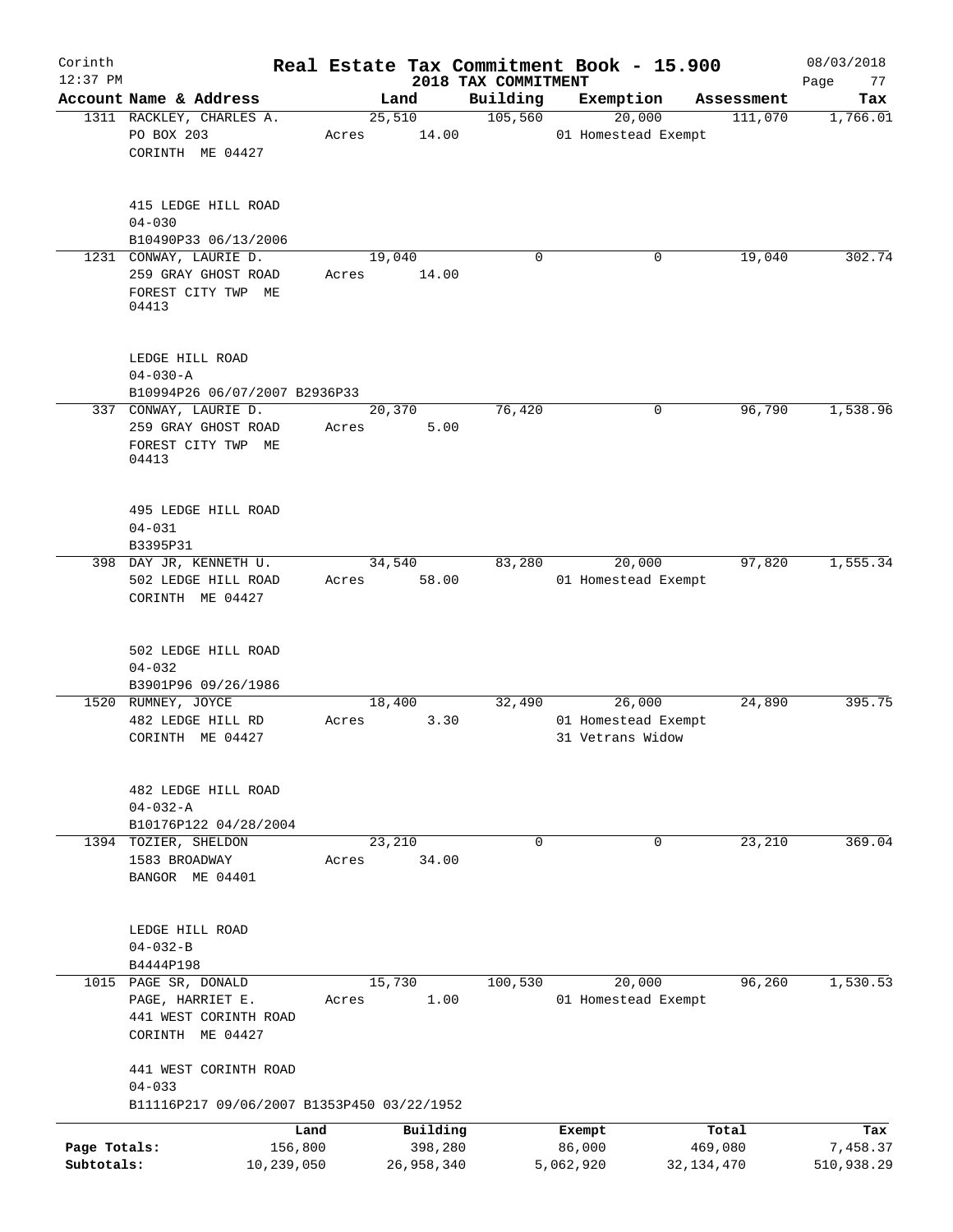| Corinth                    |                                                                    |       |                       |                     | Real Estate Tax Commitment Book - 15.900 |                       | 08/03/2018              |
|----------------------------|--------------------------------------------------------------------|-------|-----------------------|---------------------|------------------------------------------|-----------------------|-------------------------|
| $12:37$ PM                 | Account Name & Address                                             |       |                       | 2018 TAX COMMITMENT |                                          |                       | Page<br>78              |
|                            | 557 EMILIO ESTATES, INC.                                           |       | Land<br>22,700        | Building<br>289,540 | Exemption<br>$\Omega$                    | Assessment<br>312,240 | Tax<br>4,964.62         |
|                            | 465 WEST CORINTH ROAD<br>CORINTH ME 04427                          | Acres | 3.50                  |                     |                                          |                       |                         |
|                            | 465 WEST CORINTH ROAD<br>$04 - 034$<br>B6491P187                   |       |                       |                     |                                          |                       |                         |
|                            | 909 MCLAUGHLIN, CAROL A.                                           |       | 25,010                | 81,330              | 20,000                                   | 86,340                | 1,372.81                |
|                            | 423 WEST CORINTH ROAD<br>CORINTH ME 04427                          | Acres | 9.00                  |                     | 01 Homestead Exempt                      |                       |                         |
|                            | 423 WEST CORINTH ROAD<br>$04 - 034 - A$                            |       |                       |                     |                                          |                       |                         |
|                            | B2221P728<br>532 MITCHELL, TYLER G.                                |       | 17,330                | 135,070             | 0                                        |                       | 2,423.16                |
|                            | 447 WEST CORINTH ROAD<br>CORINTH ME 04427                          | Acres | 2.38                  |                     |                                          | 152,400               |                         |
|                            | 447 WEST CORINTH ROAD<br>$04 - 034 - B$<br>B14090P119 02/29/2016   |       |                       |                     |                                          |                       |                         |
|                            | 317 KING, GREG                                                     |       | 17,920                | 24,300              | 20,000                                   | 22,220                | 353.30                  |
|                            | 455 WEST CORINTH ROAD<br>CORINTH ME 04427                          | Acres | 2.89                  |                     | 01 Homestead Exempt                      |                       |                         |
|                            | 455 WEST CORINTH ROAD<br>$04 - 034 - C$                            |       |                       |                     |                                          |                       |                         |
|                            | B12907P69 08/06/2012                                               |       |                       |                     |                                          |                       |                         |
|                            | 103 BEMIS, LINDA L.<br>461 WEST CORINTH ROAD<br>CORINTH ME 04427   | Acres | 15,730<br>1.00        | 20,280              | 20,000<br>01 Homestead Exempt            | 16,010                | 254.56                  |
|                            | 461 WEST CORINTH ROAD<br>$04 - 034 - D$                            |       |                       |                     |                                          |                       |                         |
|                            | B5813P243<br>25 FRENCH, DENISE FLORENCE                            |       | 27,260                | 24,670              | 20,000                                   | 31,930                | 507.69                  |
|                            | GRABOFSKY JR, ROBERT<br>399 WEST CORINTH ROAD<br>CORINTH ME 04427  | Acres | 17.01                 |                     | 01 Homestead Exempt                      |                       |                         |
|                            | 399 WEST CORINTH ROAD<br>$04 - 035$                                |       |                       |                     |                                          |                       |                         |
|                            | B13118P183 03/14/2013 B11454P66 06/26/2008                         |       |                       |                     |                                          |                       |                         |
|                            | 1726 VAFIADES, STEVEN V.                                           |       | 20,360                | 98,560              | 20,000                                   | 98,920                | 1,572.83                |
|                            | VAFIADES, KIMBERLY A.<br>395 WEST CORINTH ROAD<br>CORINTH ME 04427 | Acres | 4.99                  |                     | 01 Homestead Exempt                      |                       |                         |
|                            | 395 WEST CORINTH ROAD<br>$04 - 035 - A$<br>B8444P241               |       |                       |                     |                                          |                       |                         |
|                            | Land                                                               |       | Building              |                     | Exempt                                   | Total                 | Tax                     |
| Page Totals:<br>Subtotals: | 146,310<br>10,385,360                                              |       | 673,750<br>27,632,090 |                     | 100,000<br>5,162,920                     | 720,060<br>32,854,530 | 11,448.97<br>522,387.26 |
|                            |                                                                    |       |                       |                     |                                          |                       |                         |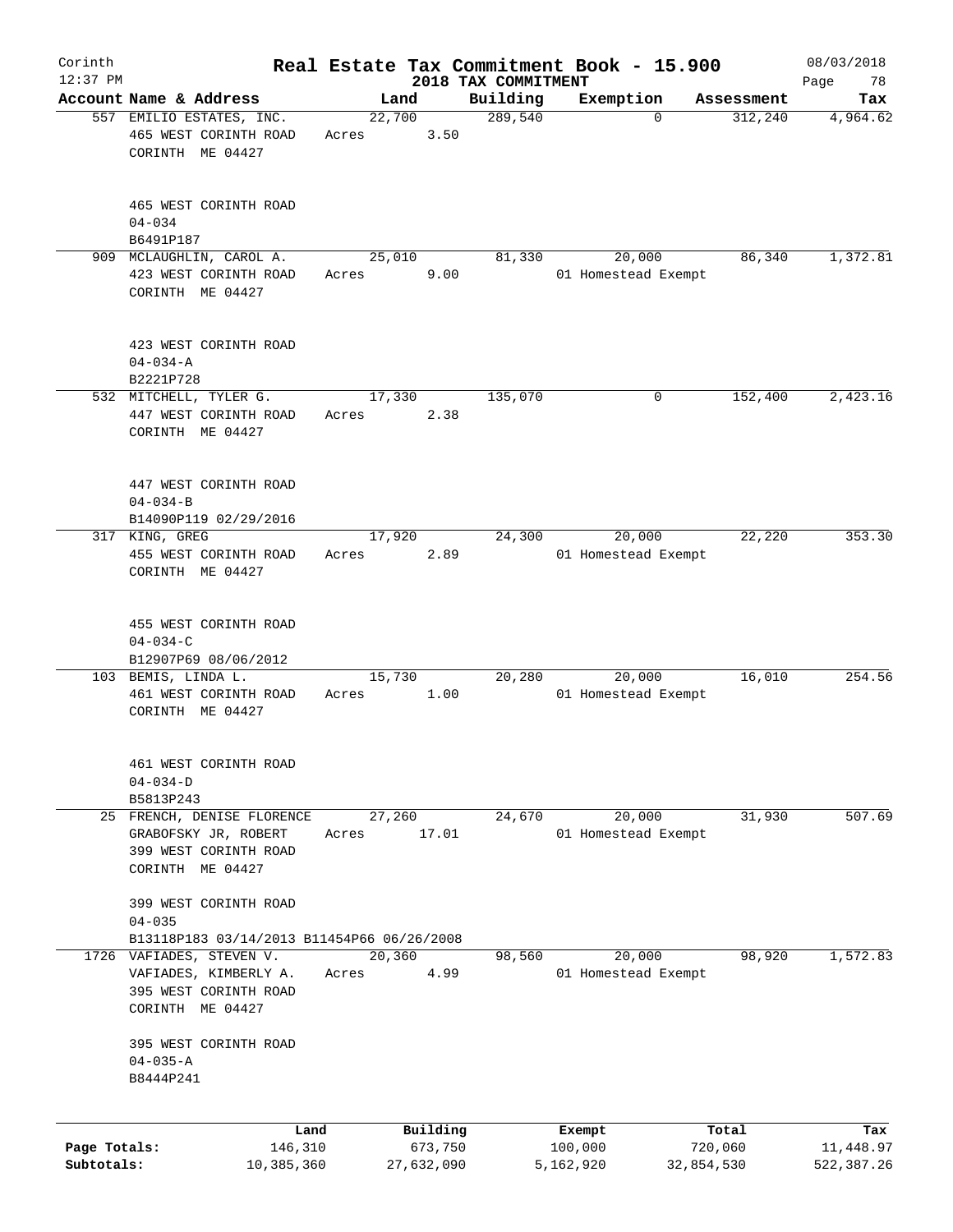| Corinth      |                      |                         |       |                     |                                 | Real Estate Tax Commitment Book - 15.900 |                      | 08/03/2018        |
|--------------|----------------------|-------------------------|-------|---------------------|---------------------------------|------------------------------------------|----------------------|-------------------|
| $12:37$ PM   |                      | Account Name & Address  |       | Land                | 2018 TAX COMMITMENT<br>Building | Exemption                                |                      | Page<br>79<br>Tax |
|              |                      | 347 SANBORN, RAYMOND B. |       | 33,590              | 76,700                          | 20,000                                   | Assessment<br>90,290 | 1,435.61          |
|              |                      | SANBORN, ELLEN M.       | Acres | 25.80               |                                 | 01 Homestead Exempt                      |                      |                   |
|              |                      | 329 WEST CORINTH ROAD   |       |                     |                                 |                                          |                      |                   |
|              |                      | CORINTH ME 04427        |       |                     |                                 |                                          |                      |                   |
|              |                      |                         |       |                     |                                 |                                          |                      |                   |
|              |                      | 329 WEST CORINTH ROAD   |       |                     |                                 |                                          |                      |                   |
|              | $04 - 036$           |                         |       |                     |                                 |                                          |                      |                   |
|              |                      | B14157P153 05/23/2016   |       |                     |                                 |                                          |                      |                   |
|              | (Heirs of)           | 1104 PREBLE, VALERIE A. |       | 18,860              | 94,400                          | 0                                        | 113,260              | 1,800.83          |
|              |                      | C/O BRYAN PREBLE        | Acres | 3.70                |                                 |                                          |                      |                   |
|              |                      | 381 WEST CORINTH RD     |       |                     |                                 |                                          |                      |                   |
|              |                      | CORINTH ME 04427        |       |                     |                                 |                                          |                      |                   |
|              |                      | 381 WEST CORINTH ROAD   |       |                     |                                 |                                          |                      |                   |
|              | $04 - 036 - A$       |                         |       |                     |                                 |                                          |                      |                   |
|              |                      | B14730P47 01/30/2018    |       |                     |                                 |                                          |                      |                   |
|              |                      | 1103 PREBLE, BRENDA J.  |       | 33,430              | 30,940                          | 20,000                                   | 44,370               | 705.48            |
|              |                      | 373 WEST CORINTH ROAD   | Acres | 3.70                |                                 | 01 Homestead Exempt                      |                      |                   |
|              |                      | CORINTH ME 04427        |       |                     |                                 |                                          |                      |                   |
|              |                      |                         |       |                     |                                 |                                          |                      |                   |
|              |                      |                         |       |                     |                                 |                                          |                      |                   |
|              |                      | 373 WEST CORINTH ROAD   |       |                     |                                 |                                          |                      |                   |
|              | $04 - 036 - B$       | B14593P231 08/31/2017   |       |                     |                                 |                                          |                      |                   |
|              | 1860 PREBLE, LYNETTE |                         |       | 0                   | 69,310                          | 20,000                                   | 49,310               | 784.03            |
|              |                      | 375 WEST CORINTH ROAD   |       |                     |                                 | 01 Homestead Exempt                      |                      |                   |
|              |                      | CORINTH ME 04427        |       |                     |                                 |                                          |                      |                   |
|              |                      |                         |       |                     |                                 |                                          |                      |                   |
|              |                      | 375 WEST CORINTH ROAD   |       |                     |                                 |                                          |                      |                   |
|              | $04 - 036 - B - 01H$ |                         |       |                     |                                 |                                          |                      |                   |
|              | 496 BLASS, JOHN J.   |                         |       | 47,040              | 154,320                         | 20,000                                   | 181,360              | 2,883.62          |
|              |                      | BLASS, WANITA A.        | Acres | 150.00              |                                 | 01 Homestead Exempt                      |                      |                   |
|              |                      | 269 WEST CORINTH ROAD   |       |                     |                                 |                                          |                      |                   |
|              |                      | CORINTH ME 04427        |       |                     |                                 |                                          |                      |                   |
|              |                      | 269 WEST CORINTH ROAD   |       |                     |                                 |                                          |                      |                   |
|              | $04 - 036 - C$       |                         |       |                     |                                 |                                          |                      |                   |
|              | B6753P208            |                         |       |                     |                                 |                                          |                      |                   |
|              |                      | 276 RILEY, RONALD J.    |       | 20,410              | 58,160                          | 20,000                                   | 58,570               | 931.26            |
|              |                      | 28 BROOKSIDE LANE       | Acres | 5.03                |                                 | 01 Homestead Exempt                      |                      |                   |
|              |                      | CORINTH ME 04427        |       |                     |                                 |                                          |                      |                   |
|              |                      |                         |       |                     |                                 |                                          |                      |                   |
|              |                      | 28 BROOKSIDE LANE       |       |                     |                                 |                                          |                      |                   |
|              | $04 - 036 - D$       |                         |       |                     |                                 |                                          |                      |                   |
|              | B8145P304            |                         |       |                     |                                 |                                          |                      |                   |
|              |                      | 35 ARCHER, ELIZABETH A. |       | 24,190              | 102,650                         | 20,000                                   | 106,840              | 1,698.76          |
|              | P.O. BOX 313         |                         | Acres | 8.29                |                                 | 01 Homestead Exempt                      |                      |                   |
|              |                      | CORINTH ME 04427        |       |                     |                                 |                                          |                      |                   |
|              |                      |                         |       |                     |                                 |                                          |                      |                   |
|              | $04 - 036 - E$       | 37 BROOKSIDE LANE       |       |                     |                                 |                                          |                      |                   |
|              | B6109P316            |                         |       |                     |                                 |                                          |                      |                   |
|              |                      |                         |       |                     |                                 |                                          |                      |                   |
|              |                      |                         |       |                     |                                 |                                          |                      |                   |
| Page Totals: |                      | Land<br>177,520         |       | Building<br>586,480 |                                 | Exempt<br>120,000                        | Total<br>644,000     | Tax<br>10,239.59  |
| Subtotals:   |                      | 10,562,880              |       | 28, 218, 570        |                                 | 5,282,920                                | 33, 498, 530         | 532,626.85        |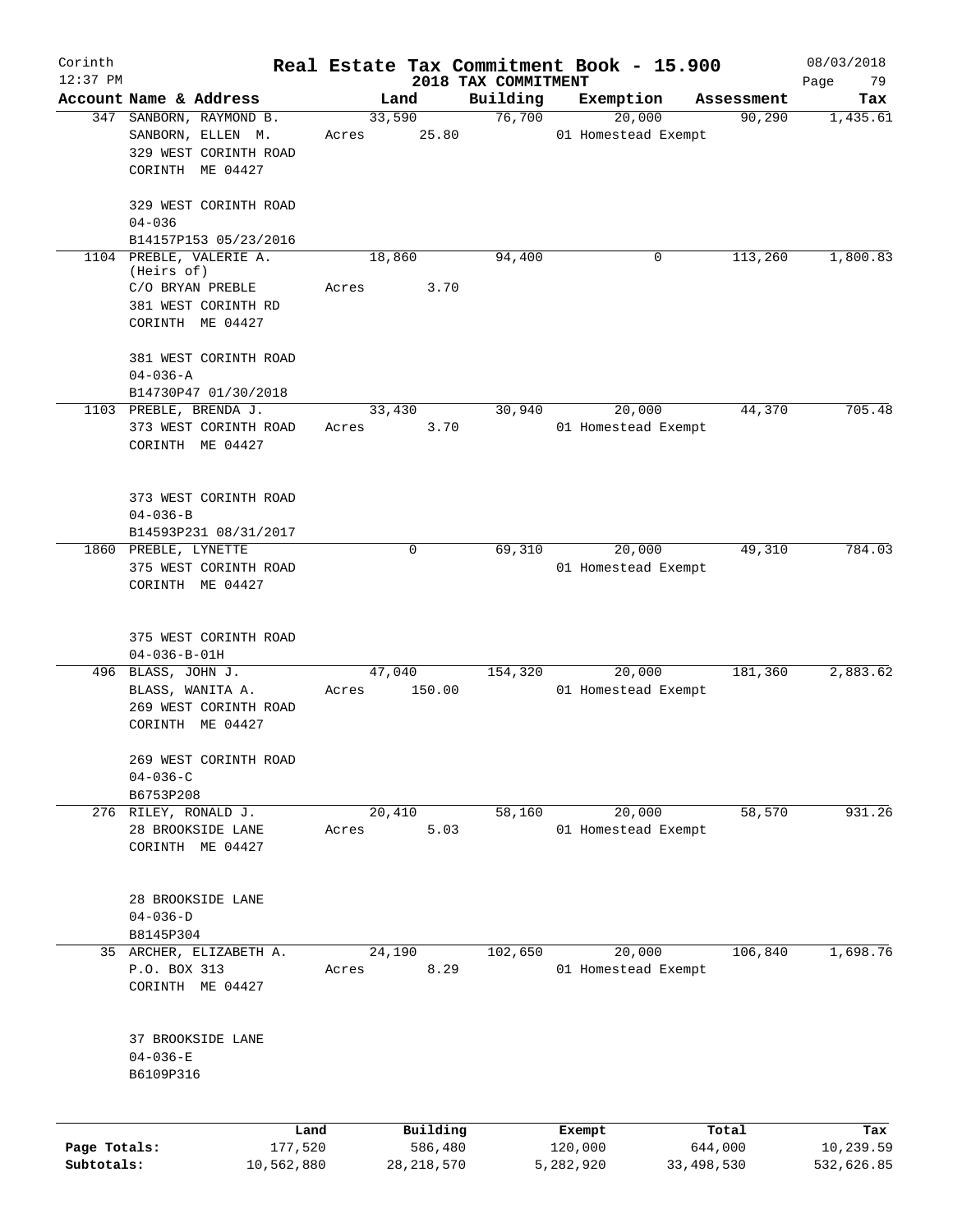| Corinth      |                                                                                             |                 |                     |                                 | Real Estate Tax Commitment Book - 15.900          |                  | 08/03/2018       |
|--------------|---------------------------------------------------------------------------------------------|-----------------|---------------------|---------------------------------|---------------------------------------------------|------------------|------------------|
| $12:37$ PM   | Account Name & Address                                                                      |                 | Land                | 2018 TAX COMMITMENT<br>Building | Exemption                                         | Assessment       | Page<br>80       |
|              | 349 LOVELL, SHARON D.<br>352 MAIN STREET APT 2<br>CORINTH ME 04427                          | Acres           | 16,250<br>1.45      | 21,510                          | $\mathbf 0$                                       | 37,760           | Tax<br>600.38    |
|              | 12 BROOKSIDE LANE<br>$04 - 036 - F$<br>B14760P28 03/12/2018                                 |                 |                     |                                 |                                                   |                  |                  |
|              | 1853 PAGE, TERESA L.<br>343 WEST CORINTH RD<br>CORINTH ME 04427                             | Acres           | 25,940<br>9.80      | 116,520                         | 20,000<br>01 Homestead Exempt                     | 122,460          | 1,947.11         |
|              | 343 WEST CORINTH ROAD<br>$04 - 036 - G$<br>B11866P261 07/31/2009                            |                 |                     |                                 |                                                   |                  |                  |
|              | 1854 BLACK, JEFFREY W.<br>BLACK, CINDY B.<br>347 WEST CORINTH ROAD<br>CORINTH ME 04427-3143 | Acres           | 26,530<br>16.00     | 133,800                         | 20,000<br>01 Homestead Exempt                     | 140,330          | 2,231.25         |
|              | 347 WEST CORINTH ROAD<br>$04 - 036 - H$<br>B9640P186                                        |                 |                     |                                 |                                                   |                  |                  |
|              | 911 MCLAUGHLIN, ELEANOR J.<br>215 WEST CORINTH ROAD<br>CORINTH ME 04427                     | Acres           | 12,510<br>0.52      | 71,370                          | 26,000<br>31 Vetrans Widow<br>01 Homestead Exempt | 57,880           | 920.29           |
|              | 215 WEST CORINTH ROAD<br>$04 - 037$<br>B9870P318 02/23/2005                                 |                 |                     |                                 |                                                   |                  |                  |
|              | 1521 WILSON, RUSSEL A.<br>231 WEST CORINTH ROAD<br>CORINTH ME 04427                         | Acres           | 25,310<br>12.00     | 78,270                          | 26,000<br>01 Homestead Exempt<br>22 Veteran       | 77,580           | 1, 233.52        |
|              | 231 WEST CORINTH ROAD<br>$04 - 038$<br>B14098P219 03/14/2016                                |                 |                     |                                 |                                                   |                  |                  |
| 1553         | COMMEAU, CYNTHIA A.<br>303 NOTCH ROAD<br>CORINTH ME 04427                                   | Acres           | 17,940<br>30.00     | 0                               | 0                                                 | 17,940           | 285.25           |
|              | NOTCH ROAD<br>$04 - 039$<br>B11538P13 09/19/2008                                            |                 |                     |                                 |                                                   |                  |                  |
|              | 330 COMMEAU, CYNTHIA A.<br>303 NOTCH ROAD<br>CORINTH ME 04427                               | Acres           | 60,910<br>188.40    | 255,450                         | 20,000<br>01 Homestead Exempt                     | 296,360          | 4,712.12         |
|              | 303 NOTCH ROAD<br>$04 - 040$<br>B11538P7 09/19/2008                                         |                 |                     |                                 |                                                   |                  |                  |
| Page Totals: |                                                                                             | Land<br>185,390 | Building<br>676,920 |                                 | Exempt<br>112,000                                 | Total<br>750,310 | Tax<br>11,929.92 |
| Subtotals:   | 10,748,270                                                                                  |                 | 28,895,490          |                                 | 5,394,920                                         | 34, 248, 840     | 544, 556.77      |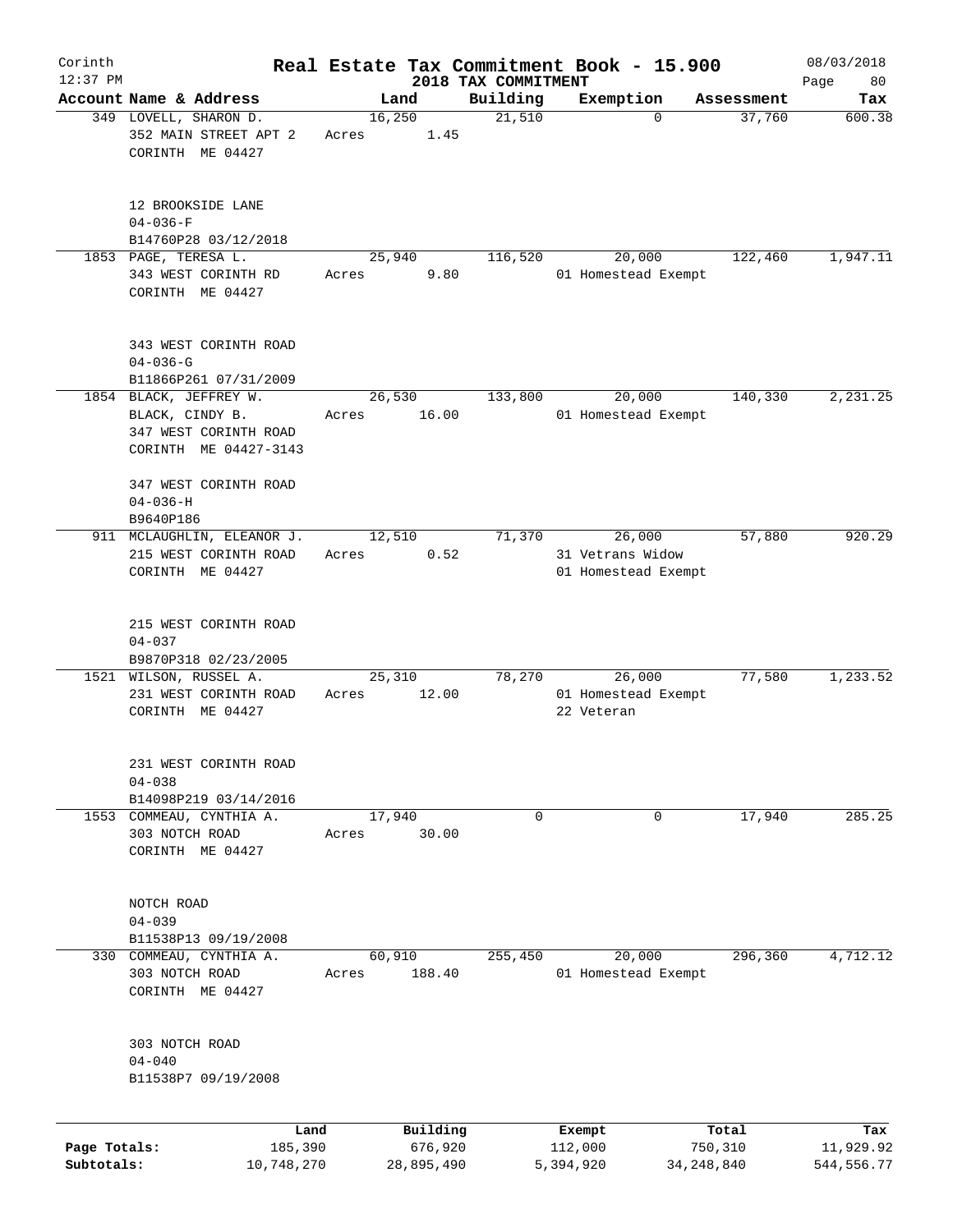| Corinth      |                                                                                    |                 |       |                |                    |                         | Real Estate Tax Commitment Book - 15.900 |             |                         | 08/03/2018              |
|--------------|------------------------------------------------------------------------------------|-----------------|-------|----------------|--------------------|-------------------------|------------------------------------------|-------------|-------------------------|-------------------------|
| $12:37$ PM   |                                                                                    |                 |       |                |                    | 2018 TAX COMMITMENT     |                                          |             |                         | Page<br>81              |
|              | Account Name & Address<br>331 COMMEAU, CYNTHIA A.                                  |                 |       | Land<br>17,160 |                    | Building<br>$\mathbf 0$ | Exemption                                | $\mathbf 0$ | Assessment<br>17,160    | Tax<br>272.84           |
|              | 303 NOTCH ROAD<br>CORINTH ME 04427                                                 |                 | Acres |                | 11.00              |                         |                                          |             |                         |                         |
|              | NOTCH ROAD<br>$04 - 040 - A$                                                       |                 |       |                |                    |                         |                                          |             |                         |                         |
|              | B11538P10 09/19/2008<br>943 COMMEAU, CYNTHIA A.                                    |                 |       | 29,940         |                    | $\Omega$                |                                          | 0           | 29,940                  | 476.05                  |
|              | 303 NOTCH RD<br>CORINTH ME 04427                                                   |                 | Acres |                | 20.74              |                         |                                          |             |                         |                         |
|              | NOTCH ROAD<br>$04 - 041$                                                           |                 |       |                |                    |                         |                                          |             |                         |                         |
|              | B11538P15 09/19/2008                                                               |                 |       |                |                    |                         |                                          |             |                         |                         |
|              | 1009 COMMEAU, CYNTHIA<br>303 NOTCH ROAD<br>CORINTH ME 04427                        |                 | Acres | 10,840         | 2.00               | 0                       |                                          | 0           | 10,840                  | 172.36                  |
|              | NOTCH ROAD<br>$04 - 041 - A$<br>B14390P209 01/12/2017                              |                 |       |                |                    |                         |                                          |             |                         |                         |
|              | 944 RYDER JR, DENNIS C.                                                            |                 |       | 16,890         |                    | 18,370                  | 20,000                                   |             | 15,260                  | 242.63                  |
|              | RYDER, TERESA M.<br>220 NOTCH ROAD<br>CORINTH ME 04427                             |                 | Acres |                | 2.00               |                         | 01 Homestead Exempt                      |             |                         |                         |
|              | 220 NOTCH ROAD<br>$04 - 041 - B$                                                   |                 |       |                |                    |                         |                                          |             |                         |                         |
|              | B13058P140 12/26/2013                                                              |                 |       |                |                    |                         |                                          |             |                         |                         |
|              | 1926 RYDER JR, DENNIS C.                                                           |                 |       | 10,840         |                    | 0                       |                                          | 0           | 10,840                  | 172.36                  |
|              | RYDER, TERESA M.<br>220 NOTCH ROAD<br>CORINTH ME 04427                             |                 | Acres |                | 2.00               |                         |                                          |             |                         |                         |
|              | NOTCH ROAD<br>$04 - 041 - B - 01$                                                  |                 |       |                |                    |                         |                                          |             |                         |                         |
|              | B13058P140 12/26/2013                                                              |                 |       |                |                    |                         |                                          |             |                         |                         |
|              | 1454 WALSH, EDWARD W.<br>WALSH, LORETTA M.<br>123 CHERRY STREET<br>WENHAN MA 01984 |                 | Acres | 10,840         | 2.00               | 0                       |                                          | 0           | 10,840                  | 172.36                  |
|              | NOTCH ROAD<br>$04 - 041 - C$                                                       |                 |       |                |                    |                         |                                          |             |                         |                         |
|              | B2334P1                                                                            |                 |       |                |                    |                         |                                          |             |                         |                         |
| 1948         | COMMEAU, CYNTHIA A.                                                                |                 |       | 18,350         |                    | 0                       |                                          | 0           | 18,350                  | 291.77                  |
|              | 303 NOTCH ROAD<br>CORINTH ME 04427                                                 |                 | Acres |                | 3.26               |                         |                                          |             |                         |                         |
|              | 238 NOTCH ROAD<br>$04 - 041 - D$<br>B13847P249 05/27/2015                          |                 |       |                |                    |                         |                                          |             |                         |                         |
| Page Totals: |                                                                                    | Land<br>114,860 |       |                | Building<br>18,370 |                         | Exempt<br>20,000                         |             | Total                   | Tax                     |
| Subtotals:   |                                                                                    | 10,863,130      |       |                | 28,913,860         |                         | 5,414,920                                |             | 113,230<br>34, 362, 070 | 1,800.37<br>546, 357.14 |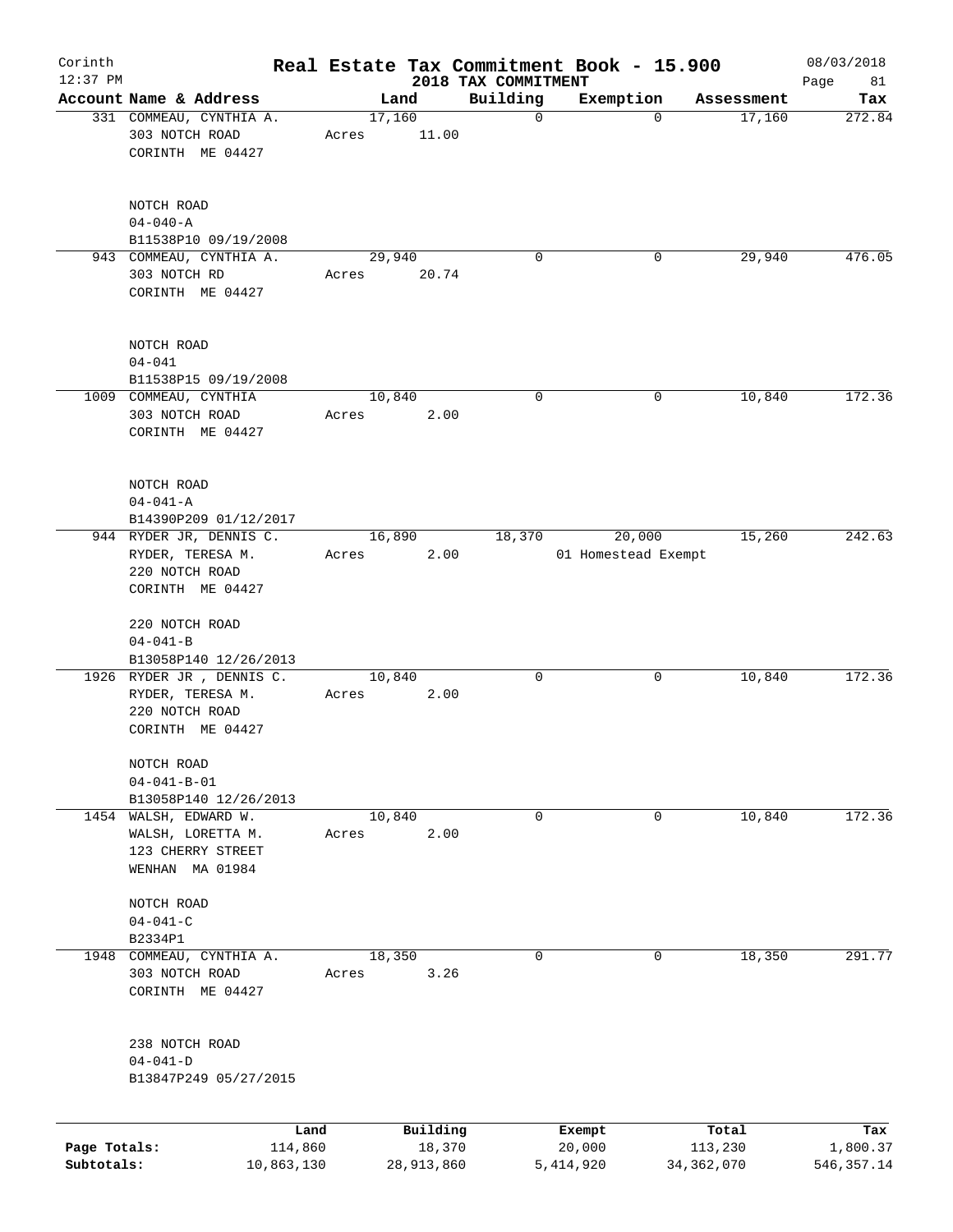| Corinth                    |                                                                                    |         |                      |                                 | Real Estate Tax Commitment Book - 15.900 |                       | 08/03/2018             |
|----------------------------|------------------------------------------------------------------------------------|---------|----------------------|---------------------------------|------------------------------------------|-----------------------|------------------------|
| $12:37$ PM                 | Account Name & Address                                                             |         | Land                 | 2018 TAX COMMITMENT<br>Building |                                          |                       | Page<br>82             |
|                            | 1955 COMMEAU, CYNTHIA A.                                                           |         | 16,890               | 19,990                          | Exemption<br>$\mathbf 0$                 | Assessment<br>36,880  | Tax<br>586.39          |
|                            | 303 NOTCH ROAD<br>CORINTH ME 04427                                                 | Acres   | 2.00                 |                                 |                                          |                       |                        |
|                            | 254 NOTCH ROAD<br>$04 - 041 - E$                                                   |         |                      |                                 |                                          |                       |                        |
|                            | B14587P288 08/24/2017                                                              |         |                      |                                 |                                          |                       |                        |
|                            | 645 GRANT B. L. & SON, LLC<br>176 WEST CORINTH ROAD<br>CORINTH ME 04427            | Acres   | 16,280<br>24.00      | $\mathbf 0$                     | 0                                        | 16,280                | 258.85                 |
|                            | GRANT ROAD N/F OFF<br>$04 - 042$                                                   |         |                      |                                 |                                          |                       |                        |
|                            | B14064P238 01/19/2016<br>236 GRANT LIVING TRUST                                    |         | 10,920               | 0                               | 0                                        | 10,920                | 173.63                 |
|                            | GRANT, JASON D. & KATI<br>J. TRUSTEES<br>186 WEST CORINTH ROAD<br>CORINTH ME 04427 | Acres   | 14.25                |                                 |                                          |                       |                        |
|                            | GRANT ROAD N/F OFF<br>$04 - 043$<br>B14661P237 11/06/2017                          |         |                      |                                 |                                          |                       |                        |
|                            | 744 HOLLAND, LLOYD T.                                                              |         | 35,410               | 39,310                          | 26,000                                   | 48,720                | 774.65                 |
|                            | 247 NOTCH ROAD                                                                     | Acres   | 60.62                |                                 | 01 Homestead Exempt                      |                       |                        |
|                            | CORINTH ME 04427                                                                   |         |                      |                                 | 22 Veteran                               |                       |                        |
|                            | 247 NOTCH ROAD<br>$04 - 044 - 01$<br>B11700P64 03/23/2009 B4531P136                |         |                      |                                 |                                          |                       |                        |
|                            | 656 COMMEAU, CYNTHIA A.<br>303 NOTCH ROAD<br>CORINTH ME 04427                      | Acres   | 21,810<br>11.46      | 0                               | 0                                        | 21,810                | 346.78                 |
|                            | NOTCH ROAD<br>$04 - 044 - 07$<br>B12516P85 06/24/2011                              |         |                      |                                 |                                          |                       |                        |
|                            | 332 COMMEAU, CYNTHIA A.<br>303 NOTCH ROAD<br>CORINTH ME 04427                      | Acres   | 22,210<br>11.80      | $\mathbf 0$                     | 0                                        | 22,210                | 353.14                 |
|                            | NOTCH ROAD<br>$04 - 044 - 08$<br>B11538P12 09/19/2008                              |         |                      |                                 |                                          |                       |                        |
|                            | 333 COMMEAU, CYNTHIA A.<br>303 NOTCH ROAD<br>CORINTH ME 04427                      | Acres   | 20,820<br>10.60      | $\mathbf 0$                     | $\mathbf 0$                              | 20,820                | 331.04                 |
|                            | NOTCH ROAD<br>$04 - 044 - 09$<br>B11538P12 09/19/2008                              |         |                      |                                 |                                          |                       |                        |
|                            |                                                                                    | Land    | Building             |                                 | Exempt                                   | Total                 | Tax                    |
| Page Totals:<br>Subtotals: | 11,007,470                                                                         | 144,340 | 59,300<br>28,973,160 |                                 | 26,000<br>5,440,920                      | 177,640<br>34,539,710 | 2,824.48<br>549,181.62 |
|                            |                                                                                    |         |                      |                                 |                                          |                       |                        |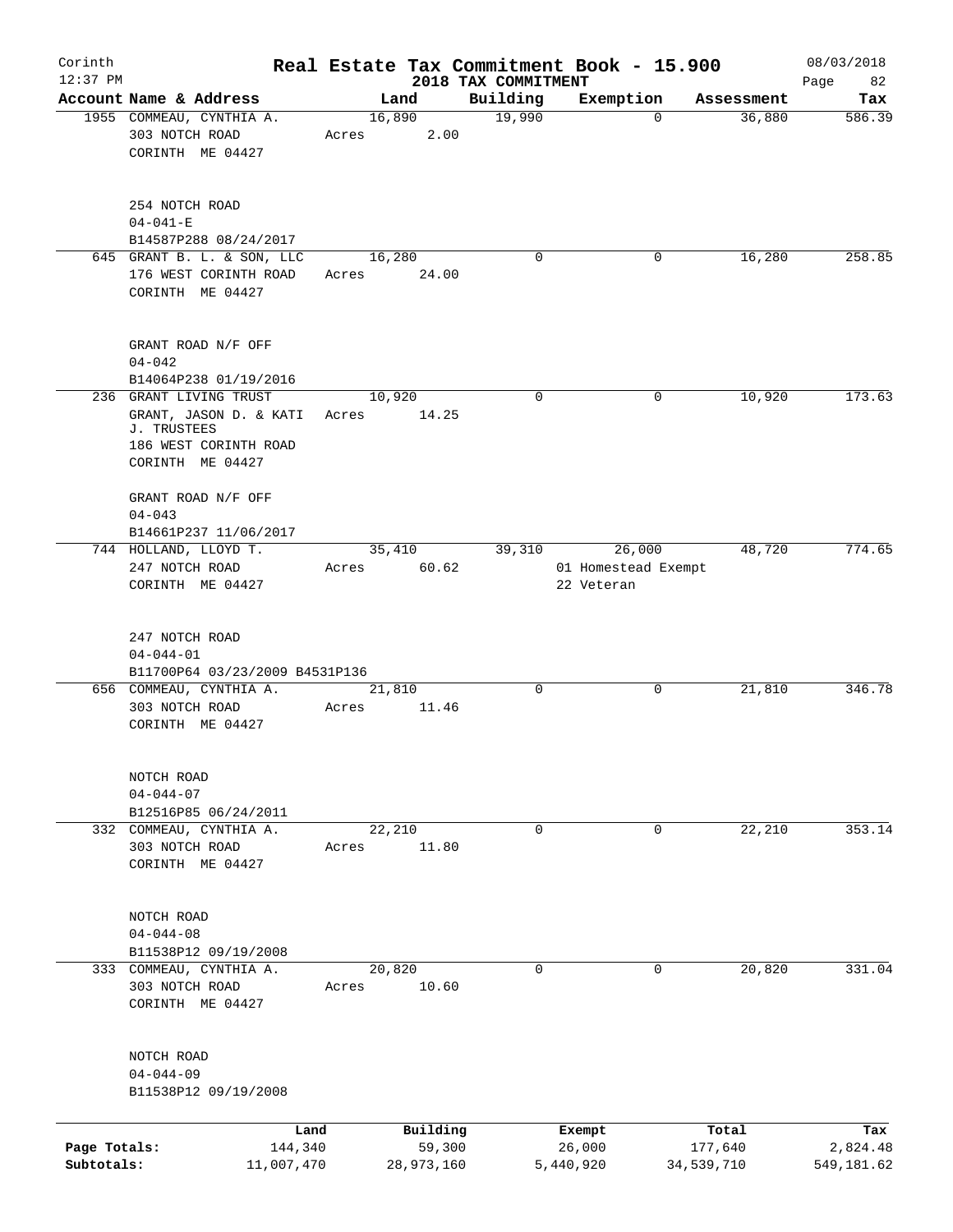| Corinth                    |                                                                                                   |                 |                         |                                 | Real Estate Tax Commitment Book - 15.900 |                       | 08/03/2018              |
|----------------------------|---------------------------------------------------------------------------------------------------|-----------------|-------------------------|---------------------------------|------------------------------------------|-----------------------|-------------------------|
| $12:37$ PM                 | Account Name & Address                                                                            |                 | Land                    | 2018 TAX COMMITMENT<br>Building |                                          | Assessment            | Page<br>83              |
|                            | 916 MCLAUGHLIN, JOEL W.<br>550 LEDGE HILL ROAD<br>CORINTH ME 04427                                | 26,670<br>Acres | 52.48                   | $\mathbf 0$                     | Exemption<br>$\Omega$                    | 26,670                | Tax<br>424.05           |
|                            | WEST CORINTH ROAD<br>$05 - 001$<br>B2145P291 11/08/1968                                           |                 |                         |                                 |                                          |                       |                         |
|                            | 931 MERRILL, ELAINE H.<br>452 WEST CORINTH ROAD<br>CORINTH ME 04427                               | 18,050<br>Acres | 3.00                    | 67,330                          | 20,000<br>01 Homestead Exempt            | 65,380                | 1,039.54                |
|                            | 452 WEST CORINTH ROAD<br>$05 - 001 - A$<br>B13507P139 04/17/2014                                  |                 |                         |                                 |                                          |                       |                         |
|                            | 913 MCLAUGHLIN, GARY A.<br>MCLAUGHLIN, ANGELA<br>440 WEST CORINTH ROAD<br>CORINTH ME 04427        | 30,850<br>Acres | 22.00                   | 114,100                         | 20,000<br>01 Homestead Exempt            | 124,950               | 1,986.71                |
|                            | 440 WEST CORINTH ROAD<br>$05 - 001 - B$<br>B11233P8 12/13/2007 B11233P5 12/13/2007 B7196P21       |                 |                         |                                 |                                          |                       |                         |
|                            | 910 JENKINS, DAVID L.<br>JENKINS, SERENA M. J<br>J/T<br>412 WEST CORINTH ROAD<br>CORINTH ME 04427 | 20,370<br>Acres | 5.00                    | 0                               | 0                                        | 20,370                | 323.88                  |
|                            | 424 WEST CORINTH ROAD<br>$05 - 001 - C$<br>B13590P279 07/17/2014                                  |                 |                         |                                 |                                          |                       |                         |
|                            | 2000 MCLAUGHLIN, GARY A.<br>MCLAUGHLIN, ANGELA<br>440 WEST CORINTH ROAD<br>CORINTH ME 04427       | 21,200<br>Acres | 17.00                   | $\mathsf{O}$                    | 0                                        | 21,200                | 337.08                  |
|                            | WEST CORINTH ROAD<br>$05 - 001 - C - 1$<br>B11233P5 12/13/2007                                    |                 |                         |                                 |                                          |                       |                         |
| 1399                       | ARRANTS, BRYAN<br>336 WEST CORINTH ROAD<br>CORINTH ME 04427                                       | 20,250<br>Acres | 4.90                    | 50,260                          | 20,000<br>01 Homestead Exempt            | 50, 510               | 803.11                  |
|                            | 336 WEST CORINTH ROAD<br>$05 - 002$<br>B13612P121 08/08/2014                                      |                 |                         |                                 |                                          |                       |                         |
|                            | 1405 LAPAN, JOHN M.<br>374 WEST CORINTH ROAD<br>CORINTH ME 04427                                  | 19,160<br>Acres | 3.96                    | 77,590                          | 20,000<br>01 Homestead Exempt            | 76,750                | 1,220.33                |
|                            | 374 WEST CORINTH ROAD<br>$05 - 002 - 01$<br>B8350P342                                             |                 |                         |                                 |                                          |                       |                         |
|                            | Land                                                                                              |                 | Building                |                                 | Exempt                                   | Total                 | Tax                     |
| Page Totals:<br>Subtotals: | 156,550<br>11, 164, 020                                                                           |                 | 309,280<br>29, 282, 440 |                                 | 80,000<br>5,520,920                      | 385,830<br>34,925,540 | 6,134.70<br>555, 316.32 |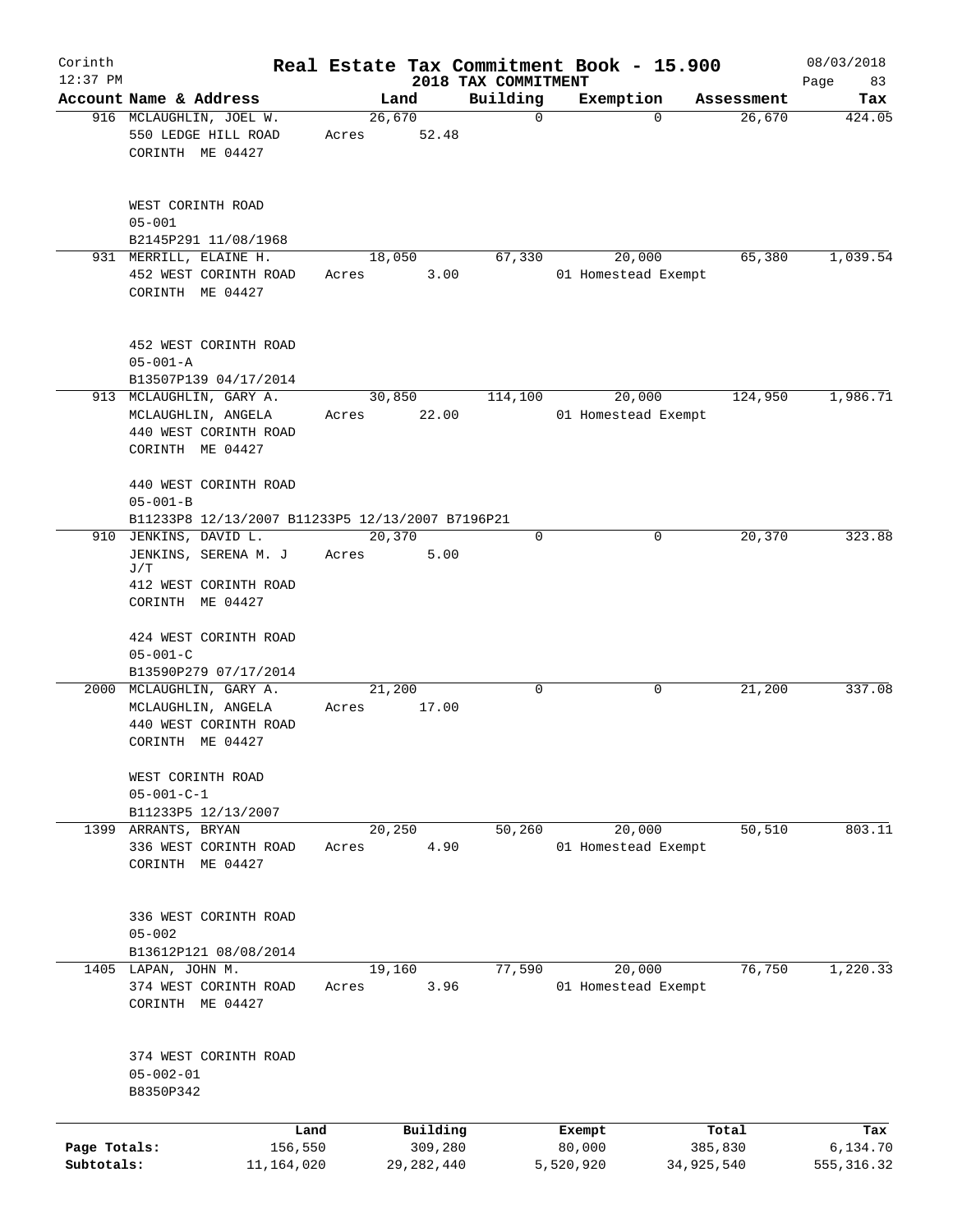| Corinth<br>$12:37$ PM |                                                 |       |                     |                                 | Real Estate Tax Commitment Book - 15.900 |                  | 08/03/2018        |
|-----------------------|-------------------------------------------------|-------|---------------------|---------------------------------|------------------------------------------|------------------|-------------------|
|                       | Account Name & Address                          |       | Land                | 2018 TAX COMMITMENT<br>Building | Exemption                                | Assessment       | Page<br>84<br>Tax |
|                       | 1406 FARMER, LAWRENCE R. JR.                    |       | 19,160              | 69,300                          | 26,000                                   | 62,460           | 993.11            |
|                       | FARMER, MARILYN M.                              | Acres | 3.96                |                                 | 01 Homestead Exempt                      |                  |                   |
|                       | 370 WEST CORINTH ROAD                           |       |                     |                                 | 22 Veteran                               |                  |                   |
|                       | CORINTH ME 04427                                |       |                     |                                 |                                          |                  |                   |
|                       |                                                 |       |                     |                                 |                                          |                  |                   |
|                       | 370 WEST CORINTH ROAD                           |       |                     |                                 |                                          |                  |                   |
|                       | $05 - 002 - 02$                                 |       |                     |                                 |                                          |                  |                   |
|                       | B14179P55 06/13/2016                            |       |                     |                                 |                                          |                  |                   |
|                       | 1407 DAWES JR, RICHARD E.                       |       | 19,160              | 99,360                          | 20,000                                   | 98,520           | 1,566.47          |
|                       | 362 WEST CORINTH ROAD                           | Acres | 3.96                |                                 | 01 Homestead Exempt                      |                  |                   |
|                       | CORINTH ME 04427                                |       |                     |                                 |                                          |                  |                   |
|                       |                                                 |       |                     |                                 |                                          |                  |                   |
|                       | 362 WEST CORINTH ROAD                           |       |                     |                                 |                                          |                  |                   |
|                       | $05 - 002 - 03$                                 |       |                     |                                 |                                          |                  |                   |
|                       | B10087P4 09/13/2005                             |       |                     |                                 |                                          |                  |                   |
|                       | 1408 GODIN, DION                                |       | 19,160              | 17,880                          | 20,000                                   | 17,040           | 270.94            |
|                       | 352 WEST CORINTH ROAD                           | Acres | 3.96                |                                 | 01 Homestead Exempt                      |                  |                   |
|                       | CORINTH ME 04427                                |       |                     |                                 |                                          |                  |                   |
|                       |                                                 |       |                     |                                 |                                          |                  |                   |
|                       | 352 WEST CORINTH ROAD                           |       |                     |                                 |                                          |                  |                   |
|                       | $05 - 002 - 04$                                 |       |                     |                                 |                                          |                  |                   |
|                       | B10444P286 05/23/2006                           |       |                     |                                 |                                          |                  |                   |
|                       | 1409 GODIN, DION                                |       | 19,160              | 101,340                         | 0                                        | 120,500          | 1,915.95          |
|                       | 352 WEST CORINTH ROAD                           | Acres | 3.96                |                                 |                                          |                  |                   |
|                       | CORINTH ME 04427                                |       |                     |                                 |                                          |                  |                   |
|                       |                                                 |       |                     |                                 |                                          |                  |                   |
|                       |                                                 |       |                     |                                 |                                          |                  |                   |
|                       | 344 WEST CORINTH ROAD                           |       |                     |                                 |                                          |                  |                   |
|                       | $05 - 002 - 05$                                 |       |                     |                                 |                                          |                  |                   |
|                       | B10444P286 05/23/2006<br>770 JENKINS, SERENA M. |       | 23,650              | 21,170                          | 0                                        | 44,820           | 712.64            |
|                       |                                                 |       | 12.00               |                                 |                                          |                  |                   |
|                       | 412 WEST CORINTH ROAD                           | Acres |                     |                                 |                                          |                  |                   |
|                       | CORINTH ME 04427                                |       |                     |                                 |                                          |                  |                   |
|                       |                                                 |       |                     |                                 |                                          |                  |                   |
|                       | 412 WEST CORINTH ROAD                           |       |                     |                                 |                                          |                  |                   |
|                       | $05 - 002 - A$                                  |       |                     |                                 |                                          |                  |                   |
|                       | B3562P53                                        |       |                     |                                 |                                          |                  |                   |
| 769                   | JENKINS, DAVID                                  |       | 0                   | 50,550                          | 26,000                                   | 24,550           | 390.35            |
|                       | 412 WEST CORINTH ROAD                           |       |                     |                                 | 01 Homestead Exempt                      |                  |                   |
|                       | CORINTH ME 04427                                |       |                     |                                 | 22 Veteran                               |                  |                   |
|                       |                                                 |       |                     |                                 |                                          |                  |                   |
|                       | 412 WEST CORINTH ROAD                           |       |                     |                                 |                                          |                  |                   |
|                       | $05 - 002 - A1H$                                |       |                     |                                 |                                          |                  |                   |
|                       | B5198P51                                        |       |                     |                                 |                                          |                  |                   |
|                       | 895 MCCORRISON, MARIE E.                        |       | 21,530              | 66,710                          | 20,000                                   | 68,240           | 1,085.02          |
|                       | 392 WEST CORINTH ROAD                           | Acres | 6.00                |                                 | 01 Homestead Exempt                      |                  |                   |
|                       | CORINTH ME 04427                                |       |                     |                                 |                                          |                  |                   |
|                       |                                                 |       |                     |                                 |                                          |                  |                   |
|                       |                                                 |       |                     |                                 |                                          |                  |                   |
|                       | 392 WEST CORINTH ROAD                           |       |                     |                                 |                                          |                  |                   |
|                       | $05 - 002 - B$                                  |       |                     |                                 |                                          |                  |                   |
|                       | B5104P178                                       |       |                     |                                 |                                          |                  |                   |
|                       |                                                 |       |                     |                                 |                                          |                  |                   |
| Page Totals:          | Land<br>121,820                                 |       | Building<br>426,310 |                                 | Exempt<br>112,000                        | Total<br>436,130 | Tax<br>6,934.48   |
| Subtotals:            | 11,285,840                                      |       | 29,708,750          |                                 | 5,632,920                                | 35, 361, 670     | 562,250.80        |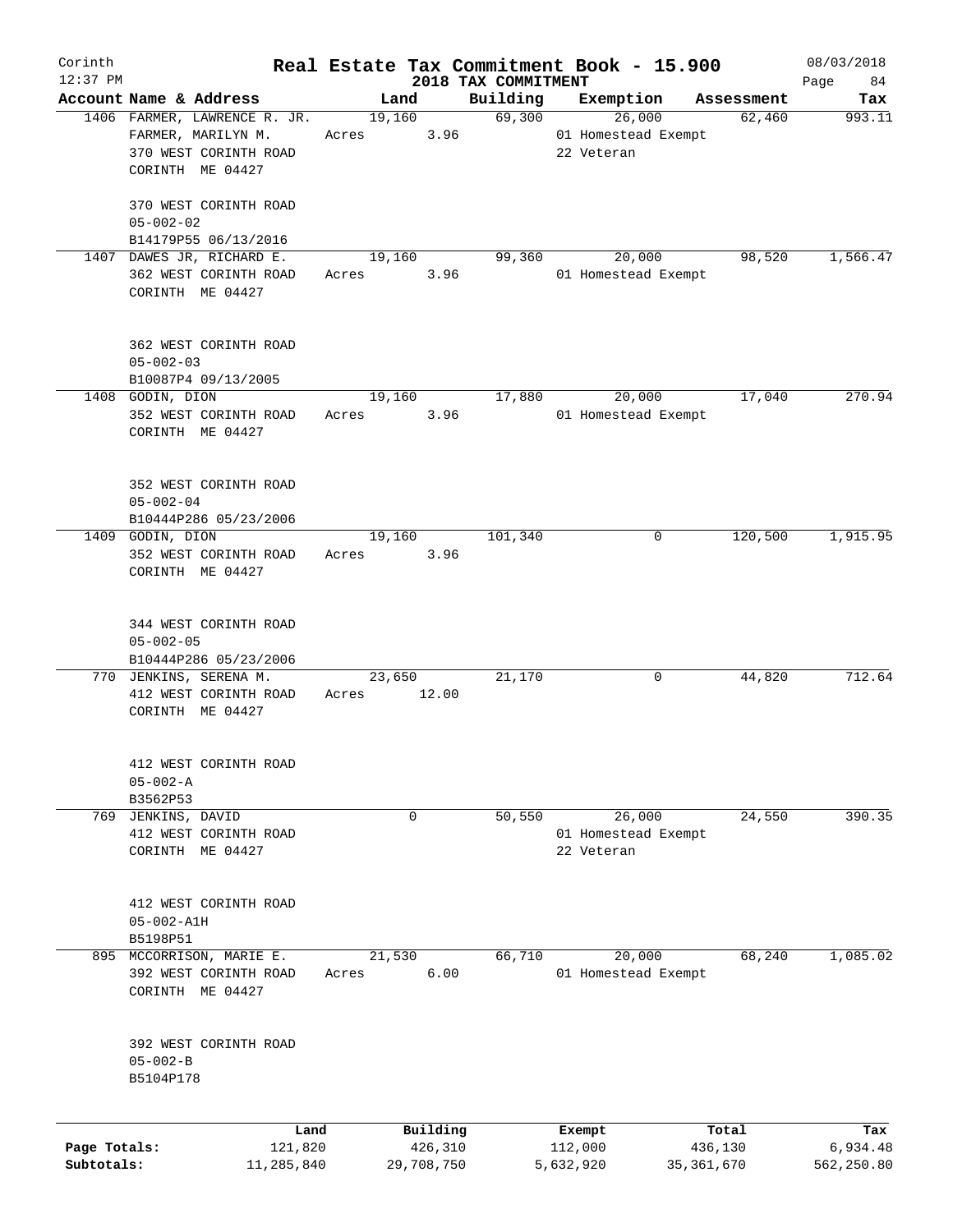| Corinth<br>$12:37$ PM |                                                                                           |                 |          |                                 | Real Estate Tax Commitment Book - 15.900    |            | 08/03/2018          |
|-----------------------|-------------------------------------------------------------------------------------------|-----------------|----------|---------------------------------|---------------------------------------------|------------|---------------------|
|                       | Account Name & Address                                                                    | Land            |          | 2018 TAX COMMITMENT<br>Building | Exemption                                   | Assessment | Page<br>85<br>Tax   |
|                       | 1306 DEARBORN, RYAN M.                                                                    | 21,530          |          | 154,300                         | 20,000                                      | 155,830    | 2,477.70            |
|                       | DEARBORN, SUSAN B.<br>384 WEST CORINTH ROAD<br>CORINTH ME 04427                           | Acres           | 6.00     |                                 | 01 Homestead Exempt                         |            |                     |
|                       | 384 WEST CORINTH ROAD<br>$05 - 002 - C$                                                   |                 |          |                                 |                                             |            |                     |
|                       | B10578P222 08/11/2006                                                                     |                 |          |                                 |                                             |            |                     |
|                       | 561 FARRIS, REX M.<br>FARRIS, KATHLEEN A.<br>314 WEST CORINTH ROAD<br>CORINTH ME 04427    | 15,730<br>Acres | 1.00     | 80,000                          | 26,000<br>01 Homestead Exempt<br>22 Veteran | 69,730     | 1,108.71            |
|                       | 314 WEST CORINTH ROAD<br>$05 - 003$<br>B3231P161                                          |                 |          |                                 |                                             |            |                     |
|                       | 562 FARRIS, REX M.<br>FARRIS, KATHLEEN A.<br>314 WEST CORINTH ROAD<br>CORINTH ME 04427    | 13,160<br>Acres | 4.00     | $\mathbf 0$                     | 0                                           | 13,160     | $\overline{209.24}$ |
|                       | WEST CORINTH ROAD<br>$05 - 003 - A$<br>B2518P5                                            |                 |          |                                 |                                             |            |                     |
|                       | 992 SIMON, STANLEY J.<br>SIMON, KIMBERLEE A.<br>306 WEST CORINTH ROAD<br>CORINTH ME 04427 | 21,530<br>Acres | 6.00     | 100,000                         | 26,000<br>01 Homestead Exempt<br>22 Veteran | 95,530     | 1,518.93            |
|                       | 306 WEST CORINTH ROAD<br>$05 - 003 - B$                                                   |                 |          |                                 |                                             |            |                     |
|                       | B14698P343 12/15/2015<br>170 BRAGDON, SONJA                                               | 17,090          |          | 74,810                          | 20,000                                      | 71,900     | 1,143.21            |
|                       | 38 BLACK ROAD<br>CORINTH ME 04427                                                         | Acres           | 4.00     |                                 | 01 Homestead Exempt                         |            |                     |
|                       | 38 BLACK ROAD<br>$05 - 005$<br>B6246P271                                                  |                 |          |                                 |                                             |            |                     |
|                       | 183 DOW, KAREN                                                                            | 16,000          |          | 140,190                         | 20,000                                      | 136,190    | 2,165.42            |
|                       | 282 WEST CORINTH ROAD<br>CORINTH ME 04427                                                 | Acres           | 3.70     |                                 | 01 Homestead Exempt                         |            |                     |
|                       | 282 WEST CORINTH ROAD<br>$05 - 005 - A$<br>B12680P56 12/13/2011                           |                 |          |                                 |                                             |            |                     |
|                       | 1576 BOYNTON, SHERALD A.<br>22 BLACK ROAD<br>CORINTH ME 04427                             |                 | 0        | 20, 480                         | 20,000<br>01 Homestead Exempt               | 480        | 7.63                |
|                       | 22 BLACK ROAD<br>$05 - 005 - A - 01H$                                                     |                 |          |                                 |                                             |            |                     |
|                       | Land                                                                                      |                 | Building |                                 | Exempt                                      | Total      | Tax                 |

|              | -----      | --------     | -------   | -----      | .          |
|--------------|------------|--------------|-----------|------------|------------|
| Page Totals: | 105,040    | 569,780      | 132,000   | 542,820    | 8,630.84   |
| Subtotals:   | 11,390,880 | 30, 278, 530 | 5,764,920 | 35,904,490 | 570,881.64 |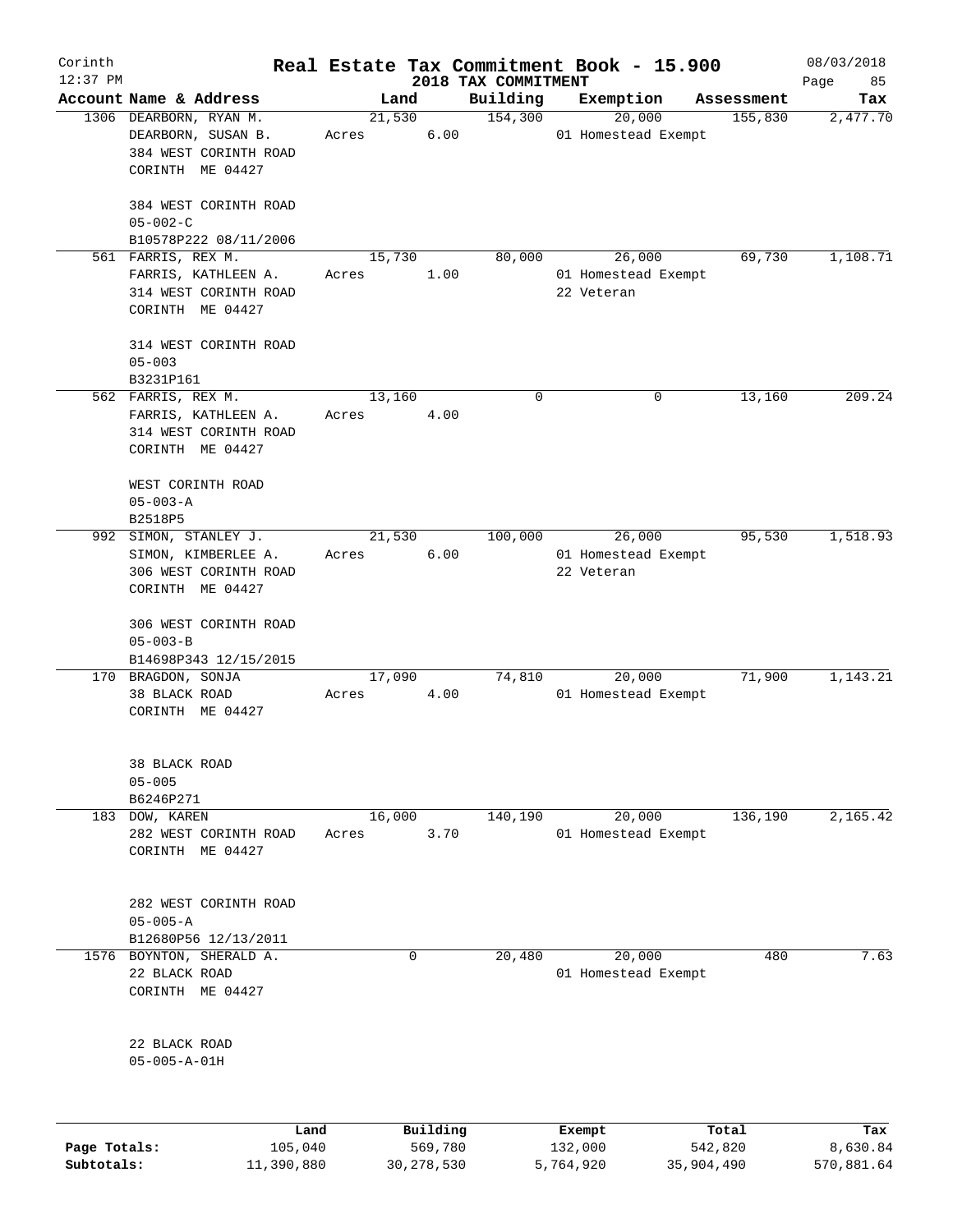| Corinth<br>$12:37$ PM      |                                                                                                                 |                               |       |         |                                   | 2018 TAX COMMITMENT |             | Real Estate Tax Commitment Book - 15.900 |            |                  | 08/03/2018<br>Page<br>86      |
|----------------------------|-----------------------------------------------------------------------------------------------------------------|-------------------------------|-------|---------|-----------------------------------|---------------------|-------------|------------------------------------------|------------|------------------|-------------------------------|
|                            | Account Name & Address                                                                                          |                               |       | Land    |                                   | Building            |             | Exemption                                |            | Assessment       | Tax                           |
|                            | 2084 DOW, KAREN<br>282 WEST CORINTH ROAD<br>CORINTH ME 04427                                                    |                               | Acres | 15,850  | 2.20                              |                     | $\mathbf 0$ | $\Omega$                                 |            | 15,850           | 252.02                        |
|                            | 22 BLACK ROAD<br>$05 - 005 - A - 1$<br>B12635P294 10/26/2011                                                    |                               |       |         |                                   |                     |             |                                          |            |                  |                               |
|                            | 243 CAMPBELL, DONNA G.<br>182 WEST CORINTH ROAD<br>CORINTH ME 04427                                             |                               | Acres | 26,830  | 52.97                             |                     | $\mathbf 0$ | 0                                        |            | 26,830           | 426.60                        |
|                            | <b>BLACK ROAD</b><br>$05 - 006$<br>B5773P55                                                                     |                               |       |         |                                   |                     |             |                                          |            |                  |                               |
|                            | 249 CAMPBELL, SHAWN L.<br>47 BLACK ROAD<br>CORINTH ME 04427                                                     |                               | Acres | 18,090  | 3.03                              | 96,450              |             | 20,000<br>01 Homestead Exempt            |            | 94,540           | 1,503.19                      |
|                            | 47 BLACK ROAD<br>$05 - 006 - A$<br>B5927P285                                                                    |                               |       |         |                                   |                     |             |                                          |            |                  |                               |
|                            | 1484 HARROD, BRUCE<br>GAITINGS, SUE ANN<br>PO BOX 366<br>CORINTH ME 04427                                       |                               | Acres | 14,620  | 8.00                              |                     | $\mathbf 0$ | 0                                        |            | 14,620           | 232.46                        |
|                            | BLACK ROAD<br>$05 - 007$<br>B14593P13 08/14/2017                                                                |                               |       |         |                                   |                     |             |                                          |            |                  |                               |
|                            | 683 HARROD, BRUCE J.<br>GAITINGS, SUE ANN<br>P.O. BOX 366<br>CORINTH ME 04427                                   |                               | Acres | 12, 390 | 1.00                              | 53,240              |             | 20,000<br>01 Homestead Exempt            |            | 45,630           | 725.52                        |
|                            | 88 BLACK ROAD<br>$05 - 008$<br>B8462P134                                                                        |                               |       |         |                                   |                     |             |                                          |            |                  |                               |
| 980                        | MURCH, FREDERICK A.<br>MURCH, SANDRA A.<br>109 BLACK ROAD<br>CORINTH ME 04427                                   |                               | Acres | 16,960  | 2.06                              | 68,720              |             | 20,000<br>01 Homestead Exempt            |            | 65,680           | 1,044.31                      |
|                            | 109 BLACK ROAD<br>$05 - 009$<br>B6225P95                                                                        |                               |       |         |                                   |                     |             |                                          |            |                  |                               |
| 18                         | ALEXANDER, LYNN A.<br>LOWELL, ALEXI-LAN &<br>SEUMAS & CEILIDH<br>JEANNINE<br>143 BLACK ROAD<br>CORINTH ME 04427 |                               | Acres | 32,130  | 41.00                             | 49,920              |             | 20,000<br>01 Homestead Exempt            |            | 62,050           | 986.60                        |
|                            | 143 BLACK ROAD<br>$05 - 009 - A$<br>B13556P192 06/11/2014                                                       |                               |       |         |                                   |                     |             |                                          |            |                  |                               |
| Page Totals:<br>Subtotals: |                                                                                                                 | Land<br>136,870<br>11,527,750 |       |         | Building<br>268,330<br>30,546,860 |                     |             | Exempt<br>80,000<br>5,844,920            | 36,229,690 | Total<br>325,200 | Tax<br>5,170.70<br>576,052.34 |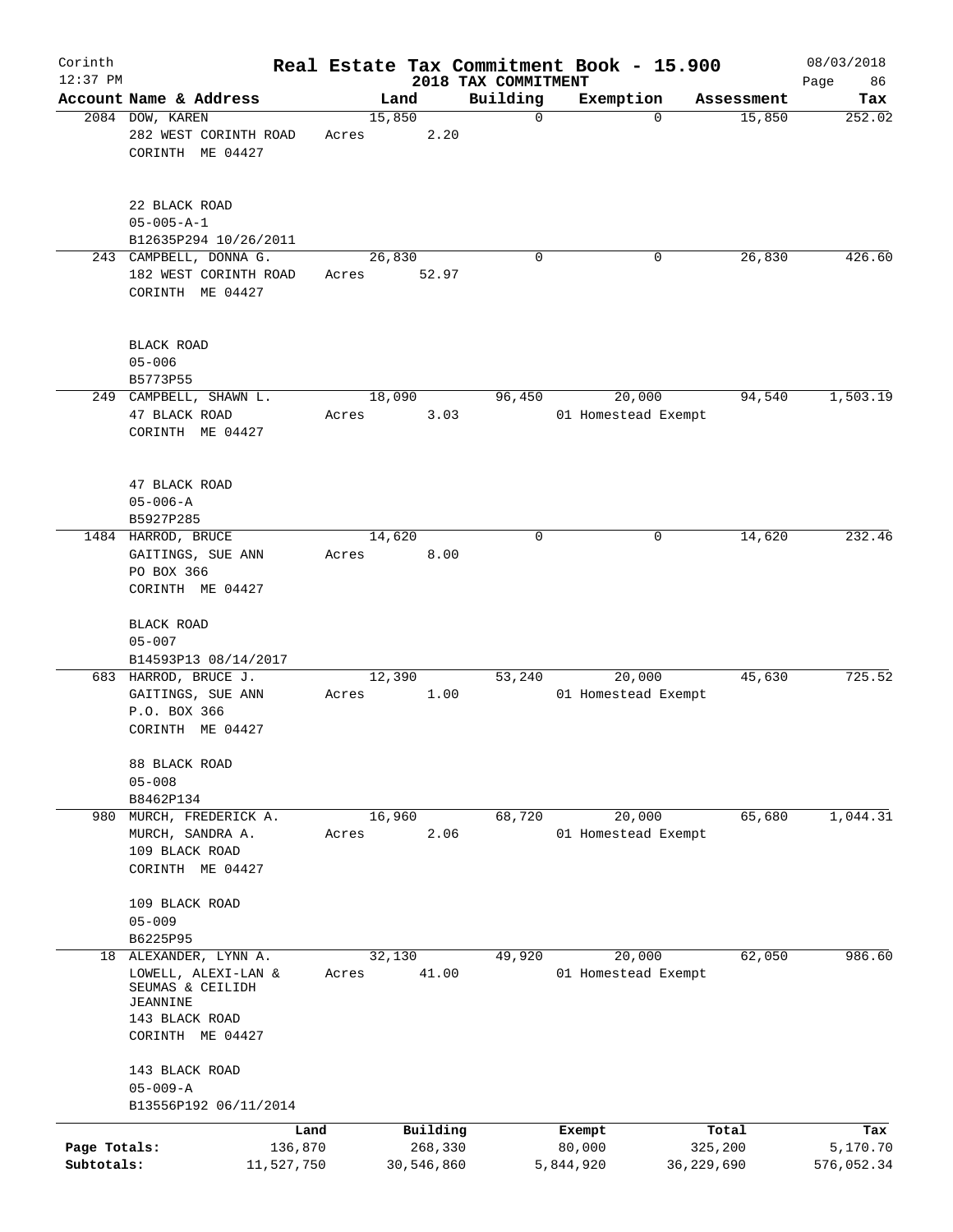| Corinth<br>$12:37$ PM |                                                                                                                                              | Real Estate Tax Commitment Book - 15.900 | 2018 TAX COMMITMENT |             |            | 08/03/2018<br>Page<br>87 |
|-----------------------|----------------------------------------------------------------------------------------------------------------------------------------------|------------------------------------------|---------------------|-------------|------------|--------------------------|
|                       | Account Name & Address                                                                                                                       | Land                                     | Building            | Exemption   | Assessment | Tax                      |
|                       | 1011 OVERLOCK, EDDIE E.<br>OVERLOCK, LISA A.<br>31 BENJAMIN DRIVE<br>OLD TOWN ME 04468                                                       | 24,410<br>36.93<br>Acres                 | 0                   | $\mathbf 0$ | 24,410     | 388.12                   |
|                       | BLACK ROAD<br>$05 - 009 - B$<br>B4072P281                                                                                                    |                                          |                     |             |            |                          |
|                       | 1891 OVERLOCK, LEWIS E.<br>3 SANDY'S WAY<br>HERMON ME 04401                                                                                  | 16,890<br>2.00<br>Acres                  | 2,000               | 0           | 18,890     | 300.35                   |
|                       | 99 BLACK ROAD<br>$05 - 009 - C$<br>B12699P224 01/06/2012                                                                                     |                                          |                     |             |            |                          |
|                       | 852 ALEXANDER, LYNN A.<br>LOWELL, ALEXI-LAN &<br>SEUMAS & CEILIDH<br><b>JEANNINE</b><br>143 BLACK ROAD<br>CORINTH ME 04427                   | 14,720<br>9.00<br>Acres                  | 0                   | 0           | 14,720     | 234.05                   |
|                       | BLACK ROAD<br>$05 - 010$                                                                                                                     |                                          |                     |             |            |                          |
|                       | B13556P192 06/11/2014<br>853 ALEXANDER, LYNN A.<br>LOWELL, ALEXI-LAN &<br>SEUMAS & CEILIDH<br>JEANNINE<br>143 BLACK ROAD<br>CORINTH ME 04427 | 10,940<br>Acres<br>3.00                  | 0                   | 0           | 10,940     | 173.95                   |
|                       | BLACK ROAD<br>$05 - 011$<br>B13556P192 06/11/2014                                                                                            |                                          |                     |             |            |                          |
| 927                   | THOMPSON, ELAINE<br>PO BOX 112<br>CORINTH ME 04427                                                                                           | 18,270<br>13.05<br>Acres                 | 0                   | 0           | 18,270     | 290.49                   |
|                       | GRANT ROAD<br>$05 - 012$<br>B11636P229 10/13/2008                                                                                            |                                          |                     |             |            |                          |
|                       | 1439 VOISINE, ROSEANNE<br>57 OTTER CREEK DRIVE<br>OTTER CREEK ME 04660                                                                       | 0                                        | 1,500               | 0           | 1,500      | 23.85                    |
|                       | 339 GRANT ROAD<br>$05 - 012 - 01H$                                                                                                           |                                          |                     |             |            |                          |

|              | Land       | Building   | Exempt    | Total        | Tax        |
|--------------|------------|------------|-----------|--------------|------------|
| Page Totals: | 85,230     | 3,500      |           | 88,730       | 1,410.81   |
| Subtotals:   | 11,612,980 | 30,550,360 | 5,844,920 | 36, 318, 420 | 577,463.15 |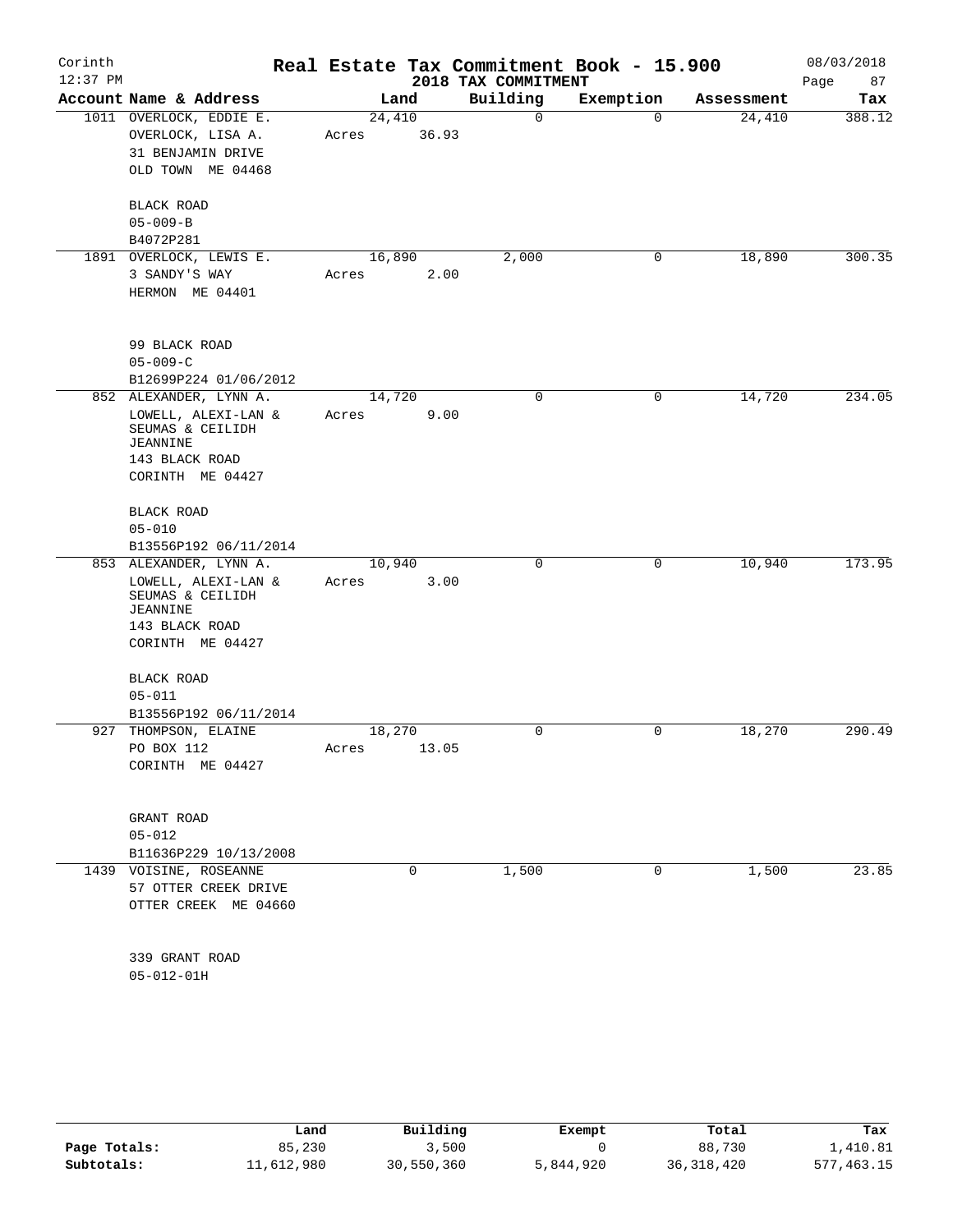| Corinth<br>$12:37$ PM |                                                                               |       |                    |                                 | Real Estate Tax Commitment Book - 15.900 |                  | 08/03/2018        |
|-----------------------|-------------------------------------------------------------------------------|-------|--------------------|---------------------------------|------------------------------------------|------------------|-------------------|
|                       | Account Name & Address                                                        |       | Land               | 2018 TAX COMMITMENT<br>Building | Exemption                                | Assessment       | 88<br>Page<br>Tax |
|                       | 2022 VOISINE, ROSEANNE<br>57 OTTER CREEK DRIVE<br>MT. DESERT ME 04660         | Acres | 8,940<br>1.45      | $\mathbf 0$                     | $\mathbf 0$                              | 8,940            | 142.15            |
|                       | GRANT ROAD<br>$05 - 012 - A$<br>B11636P225 10/13/2008<br>926 THOMPSON, ELAINE |       | 25,110             | $\mathbf 0$                     | 0                                        | 25,110           | 399.25            |
|                       | PO BOX 112<br>CORINTH ME 04427                                                | Acres | 17.04              |                                 |                                          |                  |                   |
|                       | GRANT ROAD<br>$05 - 013$<br>B11636P229 10/13/2008                             |       |                    |                                 |                                          |                  |                   |
|                       | 929 MERCHANT, SAMUEL A.<br>57 OTTER CREEK DRIVE<br>MOUNT DESERT ME 04660      | Acres | 12,670<br>5.00     | 0                               | 0                                        | 12,670           | 201.45            |
|                       | GRANT ROAD<br>$05 - 013 - A$<br>B4845P203                                     |       |                    |                                 |                                          |                  |                   |
|                       | 1354 THOMPSON, ELAINE L. M.<br>P.O. BOX 112<br>CORINTH ME 04427               | Acres | 15,440<br>4.64     | 10,000                          | 0                                        | 25,440           | 404.50            |
|                       | 336 GRANT ROAD<br>$05 - 013 - B$<br>B6113P329                                 |       |                    |                                 |                                          |                  |                   |
|                       | 2023 MERCHANT, SAMUEL A.<br>57 OTTER CREEK DRIVE<br>MT. DESERT ME 04660       | Acres | 14,860<br>1.32     | 19,900                          | 0                                        | 34,760           | 552.68            |
|                       | 338 GRANT ROAD<br>$05 - 013 - C$<br>B11636P227 10/13/2008                     |       |                    |                                 |                                          |                  |                   |
|                       | 1078 GRANT B. L. & SON, LLC<br>176 WEST CORINTH ROAD<br>CORINTH ME 04427      | Acres | 20,960<br>25.02    | 0                               | 0                                        | 20,960           | 333.26            |
|                       | GRANT ROAD<br>$05 - 014$<br>B14075P338 02/11/2016                             |       |                    |                                 |                                          |                  |                   |
|                       | 1079 GRANT B. L. & SON, LLC<br>176 WEST CORINTH ROAD<br>CORINTH ME 04427      | Acres | 22,280<br>26.17    | 0                               | 0                                        | 22,280           | 354.25            |
|                       | GRANT ROAD<br>$05 - 015$<br>B14075P338 02/11/2016                             |       |                    |                                 |                                          |                  |                   |
| Page Totals:          | Land<br>120,260                                                               |       | Building<br>29,900 |                                 | Exempt<br>0                              | Total<br>150,160 | Tax<br>2,387.54   |
| Subtotals:            | 11,733,240                                                                    |       | 30,580,260         |                                 | 5,844,920                                | 36,468,580       | 579,850.69        |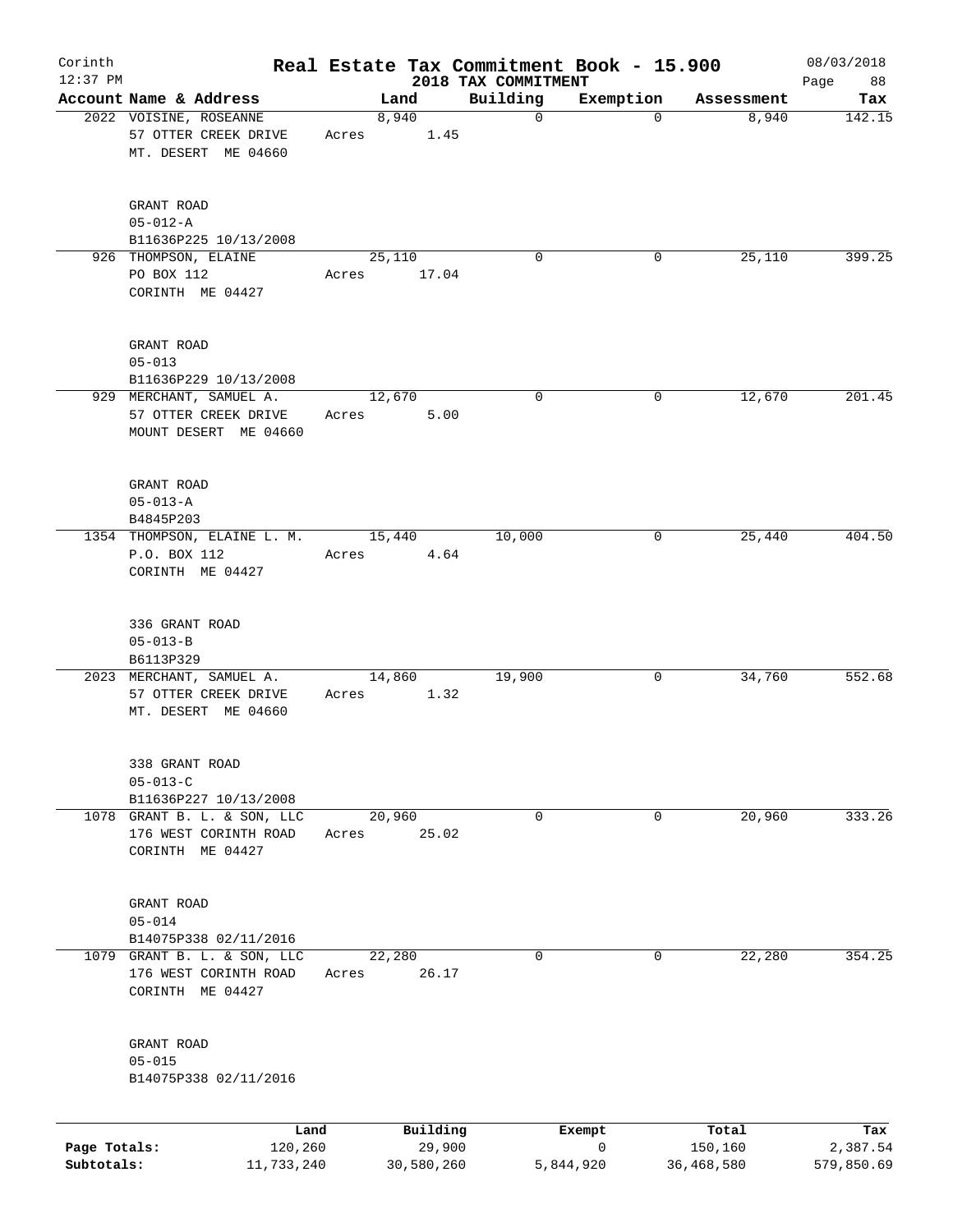| Corinth    |                                         |        |        |                     | Real Estate Tax Commitment Book - 15.900 |            | 08/03/2018 |
|------------|-----------------------------------------|--------|--------|---------------------|------------------------------------------|------------|------------|
| $12:37$ PM |                                         |        |        | 2018 TAX COMMITMENT |                                          |            | 89<br>Page |
|            | Account Name & Address                  |        | Land   | Building            | Exemption                                | Assessment | Tax        |
|            | 1330 TATE JR, OSCAR G.<br>(Heirs of)    | 14,920 |        | 0                   | $\Omega$                                 | 14,920     | 237.23     |
|            | PR. TATE, BERNADINE                     | Acres  | 9.86   |                     |                                          |            |            |
|            | 1004 MAIN STREET                        |        |        |                     |                                          |            |            |
|            | CORINTH ME 04427                        |        |        |                     |                                          |            |            |
|            |                                         |        |        |                     |                                          |            |            |
|            | 289 GRANT ROAD                          |        |        |                     |                                          |            |            |
|            | $05 - 016$                              |        |        |                     |                                          |            |            |
|            | B12954P187 09/24/2012                   |        |        |                     |                                          |            |            |
|            | 2087 ELLIS, JOHN                        |        | 14,670 | 37,930              | 26,000                                   | 26,600     | 422.94     |
|            | ELLIS, JULIE                            | Acres  | 1.14   |                     | 01 Homestead Exempt                      |            |            |
|            | PO BOX 515<br>CORINTH ME 04427          |        |        |                     | 22 Veteran                               |            |            |
|            |                                         |        |        |                     |                                          |            |            |
|            | 289 GRANT ROAD                          |        |        |                     |                                          |            |            |
|            | $05 - 016 - 01$                         |        |        |                     |                                          |            |            |
|            | B12689P11 12/16/2011                    |        |        |                     |                                          |            |            |
|            | 1331 TATE JR, OSCAR G.                  | 25,530 |        | 0                   | 0                                        | 25,530     | 405.93     |
|            | (Heirs of)                              |        |        |                     |                                          |            |            |
|            | PR. TATE, BERNADINE                     | Acres  | 57.88  |                     |                                          |            |            |
|            | 1004 MAIN STREET<br>CORINTH ME 04427    |        |        |                     |                                          |            |            |
|            |                                         |        |        |                     |                                          |            |            |
|            | GRANT ROAD                              |        |        |                     |                                          |            |            |
|            | $05 - 017$                              |        |        |                     |                                          |            |            |
|            | B12954P187 09/24/2012                   |        |        |                     |                                          |            |            |
|            | 1325 TATE JR, OSCAR G.                  | 16,980 |        | 8,500               | 0                                        | 25,480     | 405.13     |
|            | (Heirs of)                              |        |        |                     |                                          |            |            |
|            | PR. TATE, BERNADINE<br>1004 MAIN STREET | Acres  | 1.03   |                     |                                          |            |            |
|            | CORINTH ME 04427                        |        |        |                     |                                          |            |            |
|            |                                         |        |        |                     |                                          |            |            |
|            | 5 OSCAR DRIVE                           |        |        |                     |                                          |            |            |
|            | $05 - 017 - 01$                         |        |        |                     |                                          |            |            |
|            | B12954P187 09/24/2012                   |        |        |                     |                                          |            |            |
|            | 1323 TATE JR, OSCAR G.                  | 16,950 |        | 0                   | 0                                        | 16,950     | 269.51     |
|            | (Heirs of)                              |        |        |                     |                                          |            |            |
|            | PR. TATE, BERNADINE<br>1004 MAIN STREET | Acres  | 1.01   |                     |                                          |            |            |
|            | CORINTH ME 04427                        |        |        |                     |                                          |            |            |
|            |                                         |        |        |                     |                                          |            |            |
|            | 6 OSCAR DRIVE                           |        |        |                     |                                          |            |            |
|            | $05 - 017 - 02$                         |        |        |                     |                                          |            |            |
|            | B12954P187 09/24/2012                   |        |        |                     |                                          |            |            |
|            | 1326 TATE JR, OSCAR G.                  | 16,940 |        | 0                   | 0                                        | 16,940     | 269.35     |
|            | (Heirs of)                              |        |        |                     |                                          |            |            |
|            | PR. TATE, BERNADINE                     | Acres  | 1.00   |                     |                                          |            |            |
|            | 1004 MAIN STREET                        |        |        |                     |                                          |            |            |
|            | CORINTH ME 04427                        |        |        |                     |                                          |            |            |
|            | 14 OSCAR DRIVE                          |        |        |                     |                                          |            |            |
|            | $05 - 017 - 03$                         |        |        |                     |                                          |            |            |
|            | B12954P187 09/24/2012                   |        |        |                     |                                          |            |            |
|            |                                         |        |        |                     |                                          |            |            |

|              | Land       | Building   | Exempt    | Total      | Tax        |
|--------------|------------|------------|-----------|------------|------------|
| Page Totals: | 105,990    | 46,430     | 26,000    | 126,420    | 2,010.09   |
| Subtotals:   | 11,839,230 | 30,626,690 | 5,870,920 | 36,595,000 | 581,860.78 |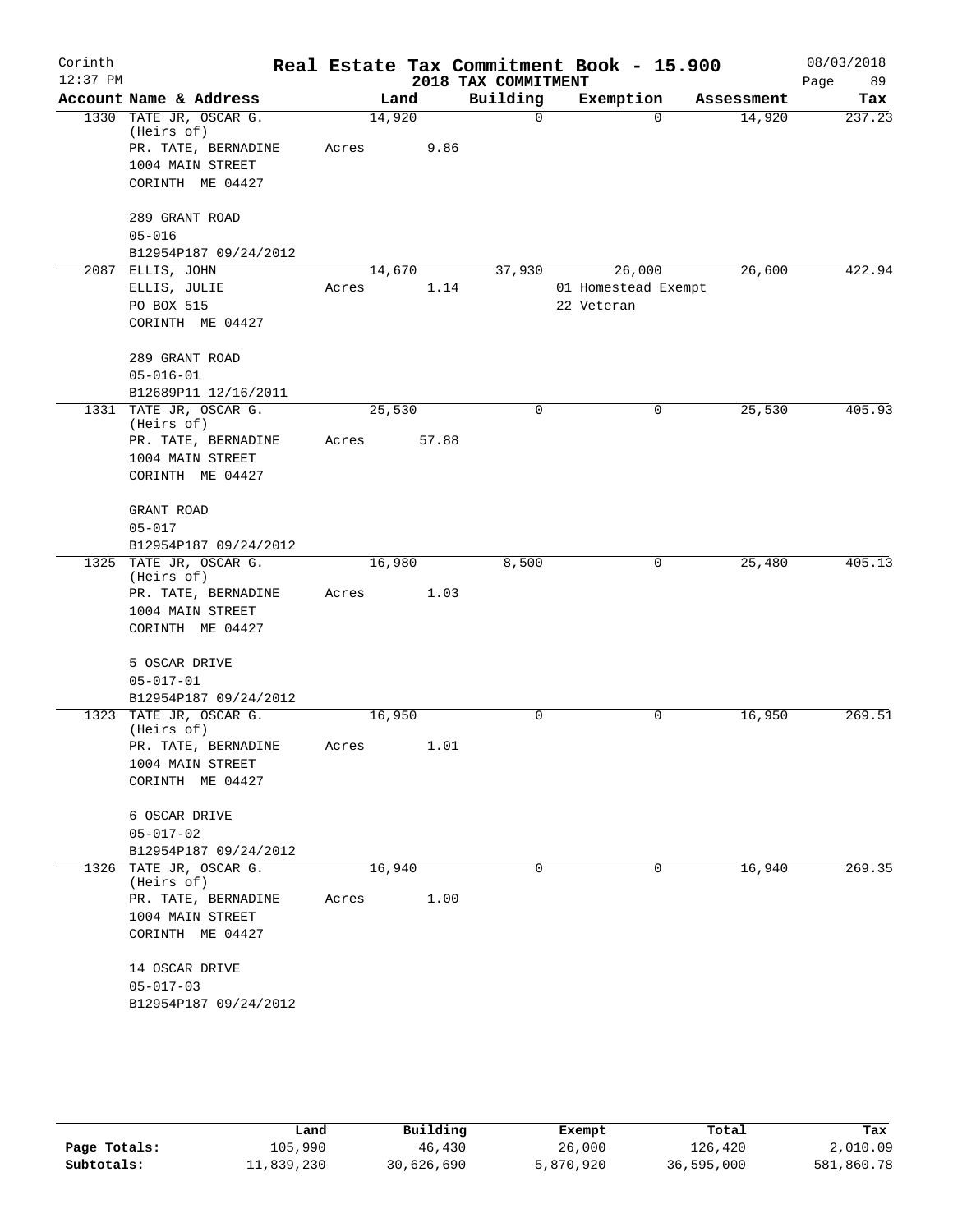| Corinth<br>$12:37$ PM |                                                                                                                    |       |                 |                                 | Real Estate Tax Commitment Book - 15.900 |            | 08/03/2018        |
|-----------------------|--------------------------------------------------------------------------------------------------------------------|-------|-----------------|---------------------------------|------------------------------------------|------------|-------------------|
|                       | Account Name & Address                                                                                             |       | Land            | 2018 TAX COMMITMENT<br>Building | Exemption                                | Assessment | 90<br>Page<br>Tax |
|                       | 1327 SMITH SR, MICHAEL D.<br>20 OSCAR DRIVE<br>CORINTH ME 04427                                                    | Acres | 16,940<br>1.00  | 68,100                          | 20,000<br>01 Homestead Exempt            | 65,040     | 1,034.14          |
|                       | 20 OSCAR DRIVE<br>$05 - 017 - 04$<br>B7511P291                                                                     |       |                 |                                 |                                          |            |                   |
|                       | 1949 ALZERRECA, ROBIN K.<br>ALZERRECA, FREDERICO R. Acres 48.00<br>JR.& JAY C.<br>280 GRANT RD<br>CORINTH ME 04427 |       | 60,210          | 106,180                         | 20,000<br>01 Homestead Exempt            | 146,390    | 2,327.60          |
|                       | 280 GRANT ROAD<br>$05 - 017 - 05$                                                                                  |       |                 |                                 |                                          |            |                   |
|                       | B11447P153 06/18/2008<br>1700 ALZERRECA, ROBIN K.<br>280 GRANT RD<br>CORINTH ME 04427                              |       | $\mathbf 0$     | 1,500                           | 0                                        | 1,500      | 23.85             |
|                       | 266 GRANT ROAD<br>$05 - 017 - 05H$                                                                                 |       |                 |                                 |                                          |            |                   |
|                       | 1990 TOWN OF CORINTH<br>PO BOX 309<br>CORINTH ME 04427                                                             | Acres | 17,800<br>8.00  | $\Omega$                        | 17,800<br>43 Municipal                   | $\Omega$   | 0.00              |
|                       | GRANT ROAD<br>$05 - 018$                                                                                           |       |                 |                                 |                                          |            |                   |
|                       | 180 TATE JR, OSCAR G.<br>(Heirs of)<br>PR. TATE, BERNADINE<br>1004 MAIN STREET<br>CORINTH ME 04427                 | Acres | 23,260<br>23.41 | 0                               | 0                                        | 23,260     | 369.83            |
|                       | GRANT ROAD<br>$05 - 019$<br>B11517P310 09/02/2008                                                                  |       |                 |                                 |                                          |            |                   |
|                       | 871 MALLOY, JOHN H.<br>643 MAIN STREET<br>CORINTH ME 04427                                                         | Acres | 6,900<br>7.00   | $\Omega$                        | 0                                        | 6,900      | 109.71            |
|                       | BLACK ROAD N/F OFF<br>$05 - 019 - A$<br>B3080P60                                                                   |       |                 |                                 |                                          |            |                   |
|                       | 621 GRANT B. L. & SON, LLC<br>176 WEST CORINTH ROAD<br>CORINTH ME 04427                                            | Acres | 24,270<br>55.39 | 0                               | 0                                        | 24,270     | 385.89            |
|                       | GRANT ROAD<br>$05 - 020$<br>B14064P232 01/19/2016                                                                  |       |                 |                                 |                                          |            |                   |
|                       | Land                                                                                                               |       | Building        |                                 | Exempt                                   | Total      | Tax               |
| Page Totals:          | 149,380                                                                                                            |       | 175,780         |                                 | 57,800                                   | 267,360    | 4,251.02          |

**Subtotals:** 11,988,610 30,802,470 5,928,720 36,862,360 586,111.80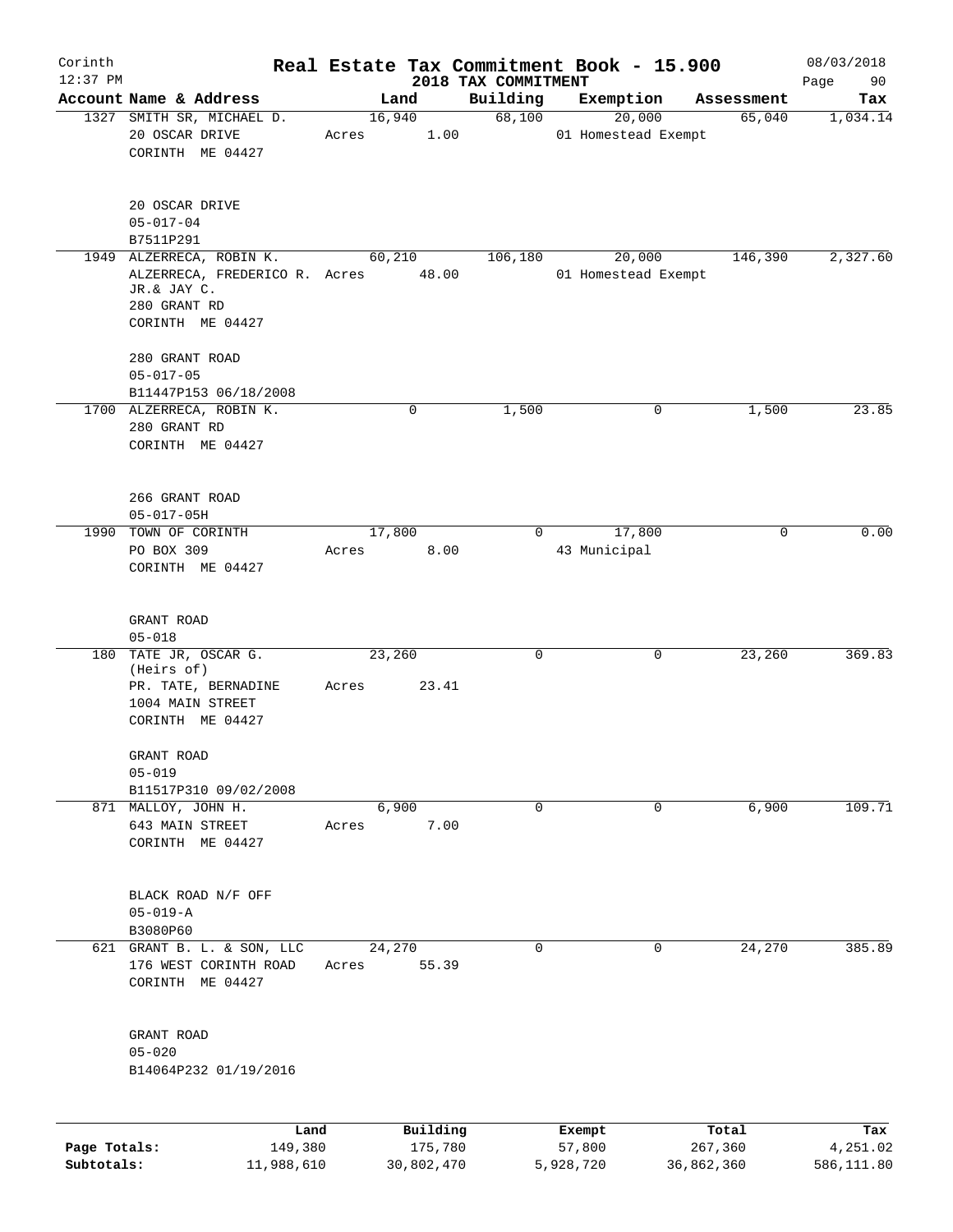| Corinth<br>$12:37$ PM |                                                                |        |          | 2018 TAX COMMITMENT | Real Estate Tax Commitment Book - 15.900 |            | 08/03/2018        |
|-----------------------|----------------------------------------------------------------|--------|----------|---------------------|------------------------------------------|------------|-------------------|
|                       | Account Name & Address                                         |        | Land     | Building            | Exemption                                | Assessment | Page<br>91<br>Tax |
|                       | 636 GRANT, TERRY D.                                            | 15,550 |          | $\mathbf 0$         | $\Omega$                                 | 15,550     | 247.25            |
|                       | GRANT, VALERIE J.                                              | Acres  | 1.98     |                     |                                          |            |                   |
|                       | CORINTH ME 04427                                               |        |          |                     |                                          |            |                   |
|                       | 55 GRANT ROAD<br>$05 - 020 - 01$                               |        |          |                     |                                          |            |                   |
|                       | B143P4 09/13/2016                                              |        |          |                     |                                          |            |                   |
|                       | 635 GRANT, TERRY D.                                            | 14,970 |          | $\mathbf 0$         | 0                                        | 14,970     | 238.02            |
|                       | GRANT, VALERIE J.<br>176 WEST CORINTH ROAD<br>CORINTH ME 04427 | Acres  | 1.43     |                     |                                          |            |                   |
|                       | 63 GRANT ROAD                                                  |        |          |                     |                                          |            |                   |
|                       | $05 - 020 - 02$<br>B14320P4 09/13/2016                         |        |          |                     |                                          |            |                   |
|                       | 1676 MULLDUNE, MARISSA                                         |        | 0        | 14,770              | 14,770                                   | 0          | 0.00              |
|                       | 63 GRANT ROAD                                                  |        |          |                     | 01 Homestead Exempt                      |            |                   |
|                       | CORINTH ME 04427                                               |        |          |                     |                                          |            |                   |
|                       | 63 GRANT ROAD                                                  |        |          |                     |                                          |            |                   |
| 637                   | $05 - 020 - 02H$<br>GRANT, TERRY D.                            | 14,910 |          | $\mathbf 0$         | 0                                        | 14,910     | 237.07            |
|                       | GRANT, VALERIE J.                                              | Acres  | 1.37     |                     |                                          |            |                   |
|                       | 176 WEST CORINTH ROAD<br>CORINTH ME 04427                      |        |          |                     |                                          |            |                   |
|                       | 71 GRANT ROAD<br>$05 - 020 - 03$                               |        |          |                     |                                          |            |                   |
|                       | B14320P4 09/13/2016                                            |        |          |                     |                                          |            |                   |
| 1769                  | COMMEAU II, KENT                                               |        | 0        | 20,540              | 20,000                                   | 540        | 8.59              |
|                       | 71 GRANT ROAD                                                  |        |          |                     | 01 Homestead Exempt                      |            |                   |
|                       | CORINTH ME 04427                                               |        |          |                     |                                          |            |                   |
|                       | 71 GRANT ROAD                                                  |        |          |                     |                                          |            |                   |
|                       | $05 - 020 - 03H$                                               |        |          |                     |                                          |            |                   |
| 638                   | GRANT, TERRY D.                                                | 14,890 |          | $\mathbf 0$         | $\mathbf 0$                              | 14,890     | 236.75            |
|                       | GRANT, VALERIE J.<br>176 WEST COIRNTH ROAD                     | Acres  | 1.35     |                     |                                          |            |                   |
|                       | CORINTH ME 04427                                               |        |          |                     |                                          |            |                   |
|                       | 79 GRANT ROAD                                                  |        |          |                     |                                          |            |                   |
|                       | $05 - 020 - 04$                                                |        |          |                     |                                          |            |                   |
| 651                   | B14320P4 09/13/2016<br>MAY, KENNETH                            |        | 0        | 28,790              | 20,000                                   | 8,790      | 139.76            |
|                       | BOULIER, TAMMY                                                 |        |          |                     | 01 Homestead Exempt                      |            |                   |
|                       | 79 GRANT ROAD                                                  |        |          |                     |                                          |            |                   |
|                       | CORINTH ME 04427                                               |        |          |                     |                                          |            |                   |
|                       |                                                                |        |          |                     |                                          |            |                   |
|                       | 79 GRANT ROAD<br>$05 - 020 - 04H$                              |        |          |                     |                                          |            |                   |
|                       | B6173P190                                                      |        |          |                     |                                          |            |                   |
|                       |                                                                |        |          |                     |                                          |            |                   |
|                       |                                                                |        |          |                     |                                          |            |                   |
|                       | Land                                                           |        | Building |                     | Exempt                                   | Total      | Tax               |
| Page Totals:          | 60,320                                                         |        | 64,100   |                     | 54,770                                   | 69,650     | 1,107.44          |

**Subtotals:** 12,048,930 30,866,570 5,983,490 36,932,010 587,219.24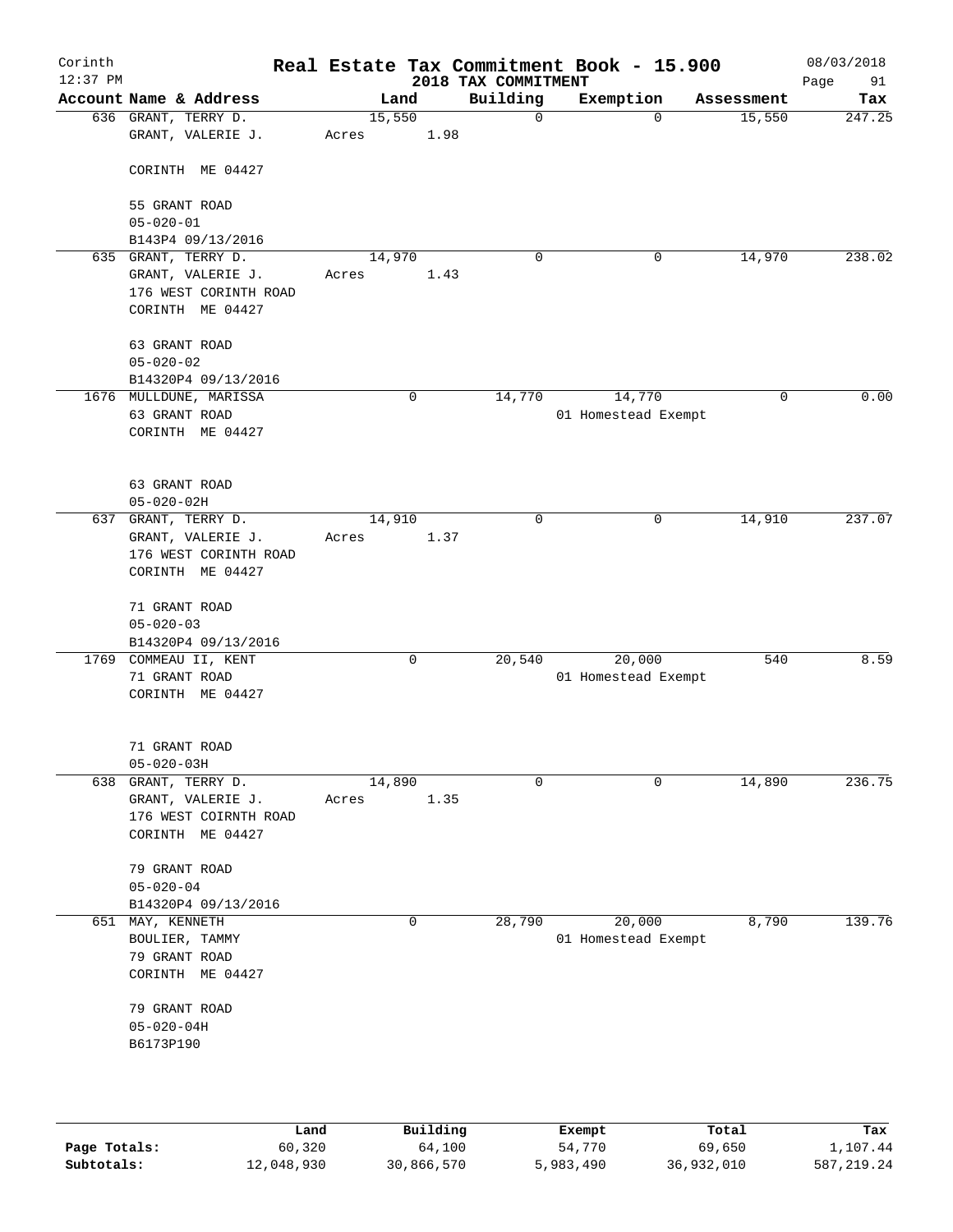| Corinth<br>$12:37$ PM |                                                                                       |       |       |                    | 2018 TAX COMMITMENT | Real Estate Tax Commitment Book - 15.900 |                   | 08/03/2018<br>Page<br>92 |
|-----------------------|---------------------------------------------------------------------------------------|-------|-------|--------------------|---------------------|------------------------------------------|-------------------|--------------------------|
|                       | Account Name & Address                                                                |       | Land  |                    | Building            | Exemption                                | Assessment        | Tax                      |
|                       | 639 GRANT, TERRY D.<br>GRANT, VALERIE J.<br>176 WEST CORINTH ROAD<br>CORINTH ME 04427 | Acres | 8,900 | 1.41               | $\mathbf 0$         |                                          | 8,900<br>$\Omega$ | 141.51                   |
|                       | 83 GRANT ROAD<br>$05 - 020 - 05$<br>B14320P4 09/13/2016                               |       |       |                    |                     |                                          |                   |                          |
|                       | 1822 HEAL, HERBERT JR.<br>87 GRANT ROAD<br>CORINTH ME 04427                           |       |       | 0                  | 19,130              | 19,130<br>01 Homestead Exempt            | $\mathbf 0$       | 0.00                     |
|                       | 87 GRANT ROAD<br>$05 - 020 - 05H$                                                     |       |       |                    |                     |                                          |                   |                          |
|                       | 640 GRANT B. L. & SON, LLC<br>176 WEST COIRNTH ROAD<br>CORINTH ME 04427               | Acres | 8,970 | 1.48               | $\mathbf 0$         |                                          | 8,970<br>0        | 142.62                   |
|                       | GRANT ROAD<br>$05 - 020 - 06$<br>B14064P232 01/19/2016                                |       |       |                    |                     |                                          |                   |                          |
|                       | 641 GRANT B. L. & SON, LLC<br>176 WEST CORINTH ROAD<br>CORINTH ME 04427               | Acres | 8,780 | 1.29               | $\mathbf 0$         |                                          | 8,780<br>0        | 139.60                   |
|                       | GRANT ROAD<br>$05 - 020 - 07$<br>B14064P232 01/19/2016                                |       |       |                    |                     |                                          |                   |                          |
|                       | 642 GRANT B. L. & SON, LLC<br>176 WEST CORINTH ROAD<br>CORINTH ME 04427               | Acres | 8,480 | 1.01               | 0                   |                                          | 0<br>8,480        | 134.83                   |
|                       | GRANT ROAD<br>$05 - 020 - 08$<br>B14064P232 01/26/2016                                |       |       |                    |                     |                                          |                   |                          |
|                       | 631 GRANT B. L. & SON, LLC<br>176 WEST CORINTH ROAD<br>CORINTH ME 04427               | Acres | 8,500 | 1.03               | 0                   |                                          | 8,500<br>0        | 135.15                   |
|                       | GRANT ROAD<br>$05 - 020 - 09$<br>B14064P232 01/19/2016                                |       |       |                    |                     |                                          |                   |                          |
|                       | 630 GRANT B. L. & SON, LLC<br>176 WEST CORINTH ROAD<br>CORINTH ME 04427               | Acres | 8,500 | 1.03               | 0                   |                                          | 8,500<br>0        | 135.15                   |
|                       | GRANT ROAD<br>$05 - 020 - 10$<br>B14064P232 01/19/2016                                |       |       |                    |                     |                                          |                   |                          |
|                       |                                                                                       |       |       |                    |                     |                                          |                   |                          |
| Page Totals:          | Land<br>52,130                                                                        |       |       | Building<br>19,130 |                     | Exempt<br>19,130                         | Total<br>52,130   | Tax<br>828.86            |

**Subtotals:** 12,101,060 30,885,700 6,002,620 36,984,140 588,048.10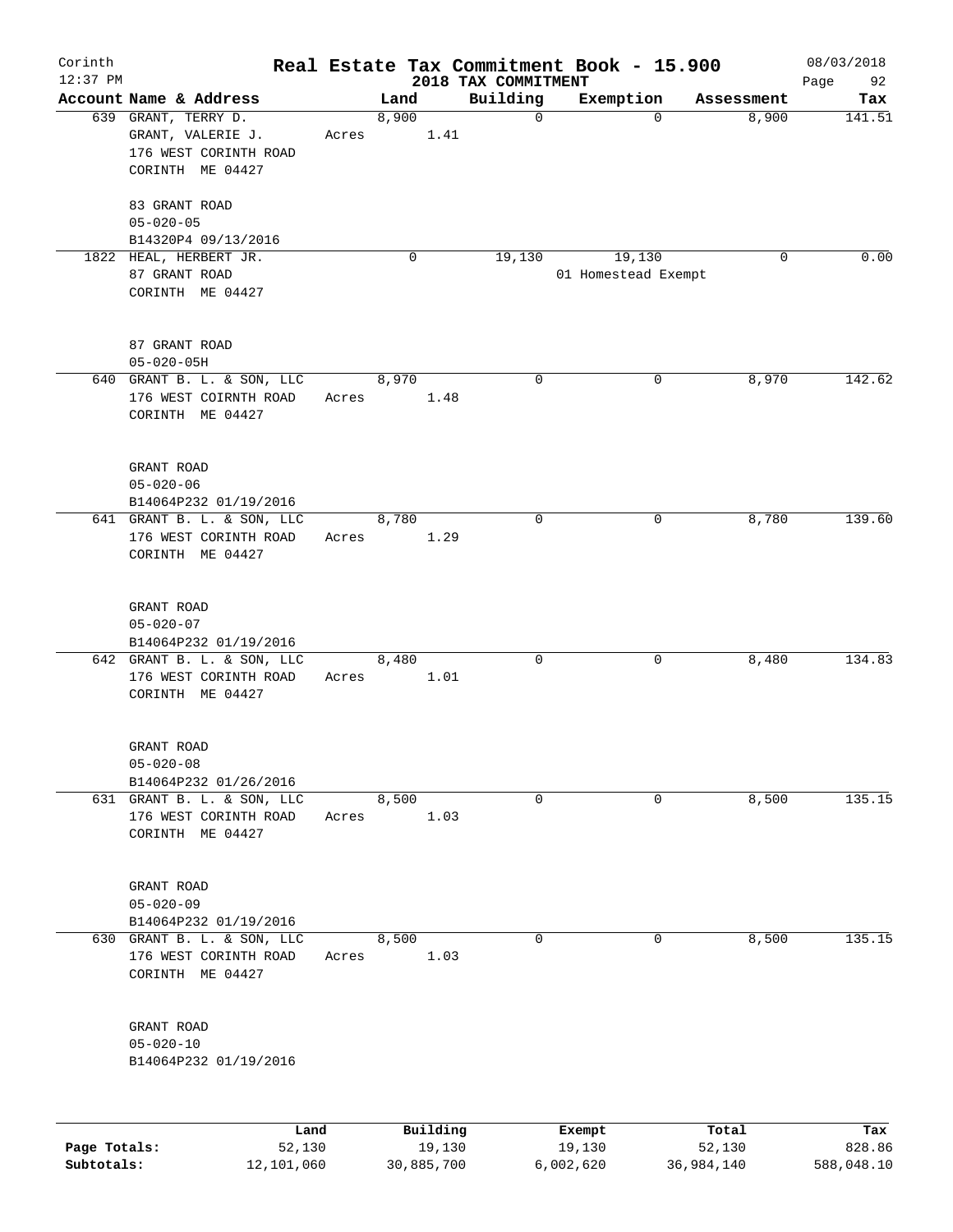| Corinth      |                                                                                          |       |        |                     |                                 |             | Real Estate Tax Commitment Book - 15.900 |                  | 08/03/2018      |
|--------------|------------------------------------------------------------------------------------------|-------|--------|---------------------|---------------------------------|-------------|------------------------------------------|------------------|-----------------|
| $12:37$ PM   | Account Name & Address                                                                   |       | Land   |                     | 2018 TAX COMMITMENT<br>Building |             | Exemption                                | Assessment       | 93<br>Page      |
|              | 633 GRANT B. L. & SON, LLC<br>176 WEST CORINTH ROAD<br>CORINTH ME 04427                  | Acres | 3,690  | 1.06                |                                 | $\mathbf 0$ | $\mathbf 0$                              | 3,690            | Tax<br>58.67    |
|              | GRANT ROAD N/F<br>$05 - 020 - 11$<br>B14064P232 01/19/2016                               |       |        |                     |                                 |             |                                          |                  |                 |
|              | 632 GRANT B. L. & SON, LLC<br>176 WEST CORINTH ROAD<br>CORINTH ME 04427                  | Acres | 3,740  | 1.11                |                                 | $\mathbf 0$ | 0                                        | 3,740            | 59.47           |
|              | GRANT ROAD N/F<br>$05 - 020 - 12$<br>B14064P232 01/19/2016                               |       |        |                     |                                 |             |                                          |                  |                 |
|              | 634 GRANT B. L. & SON, LLC<br>176 WEST CORINTH ROAD<br>CORINTH ME 04427                  | Acres | 3,660  | 1.03                |                                 | 0           | 0                                        | 3,660            | 58.19           |
|              | GRANT ROAD N/F<br>$05 - 020 - 13$<br>B14064P232                                          |       |        |                     |                                 |             |                                          |                  |                 |
|              | 629 GRANT B. L. & SON, LLC<br>176 WEST CORINTH ROAD<br>CORINTH ME 04427                  | Acres | 3,660  | 1.03                |                                 | $\mathbf 0$ | 0                                        | 3,660            | 58.19           |
|              | GRANT ROAD N/F<br>$05 - 020 - 14$<br>B14064P232 01/19/2016                               |       |        |                     |                                 |             |                                          |                  |                 |
|              | 1051 BLODGETT, DOUGLAS<br>BLODGETT, CYNTHIA<br>112 CHRLESTON ROAD<br>CHARLESTON ME 04422 |       | 0      |                     | 44,690                          |             | 0                                        | 44,690           | 710.57          |
|              | 55 GRANT ROAD<br>$05 - 020 - 2H$                                                         |       |        |                     |                                 |             |                                          |                  |                 |
| 312          | COLE, CLAYTON F.<br>COLE, PAULA J.<br>234 WEST CORINTH ROAD<br>CORINTH ME 04427          | Acres | 28,240 | 10.10               | 139,790                         |             | 20,000<br>01 Homestead Exempt            | 148,030          | 2,353.68        |
|              | 230 WEST CORINTH ROAD<br>$05 - 021$<br>B3889P243                                         |       |        |                     |                                 |             |                                          |                  |                 |
| 17           | ALBERTS, ANTHONY L.<br>ALBERTS, MARGIE A.<br>47 GRANT ROAD<br>CORINTH ME 04427           | Acres | 23,760 | 10.70               | 46,000                          |             | 20,000<br>01 Homestead Exempt            | 49,760           | 791.18          |
|              | 47 GRANT ROAD<br>$05 - 021 - A$<br>B4444P89                                              |       |        |                     |                                 |             |                                          |                  |                 |
|              |                                                                                          |       |        |                     |                                 |             |                                          |                  |                 |
| Page Totals: | Land<br>66,750                                                                           |       |        | Building<br>230,480 |                                 |             | Exempt<br>40,000                         | Total<br>257,230 | Tax<br>4,089.95 |

**Subtotals:** 12,167,810 31,116,180 6,042,620 37,241,370 592,138.05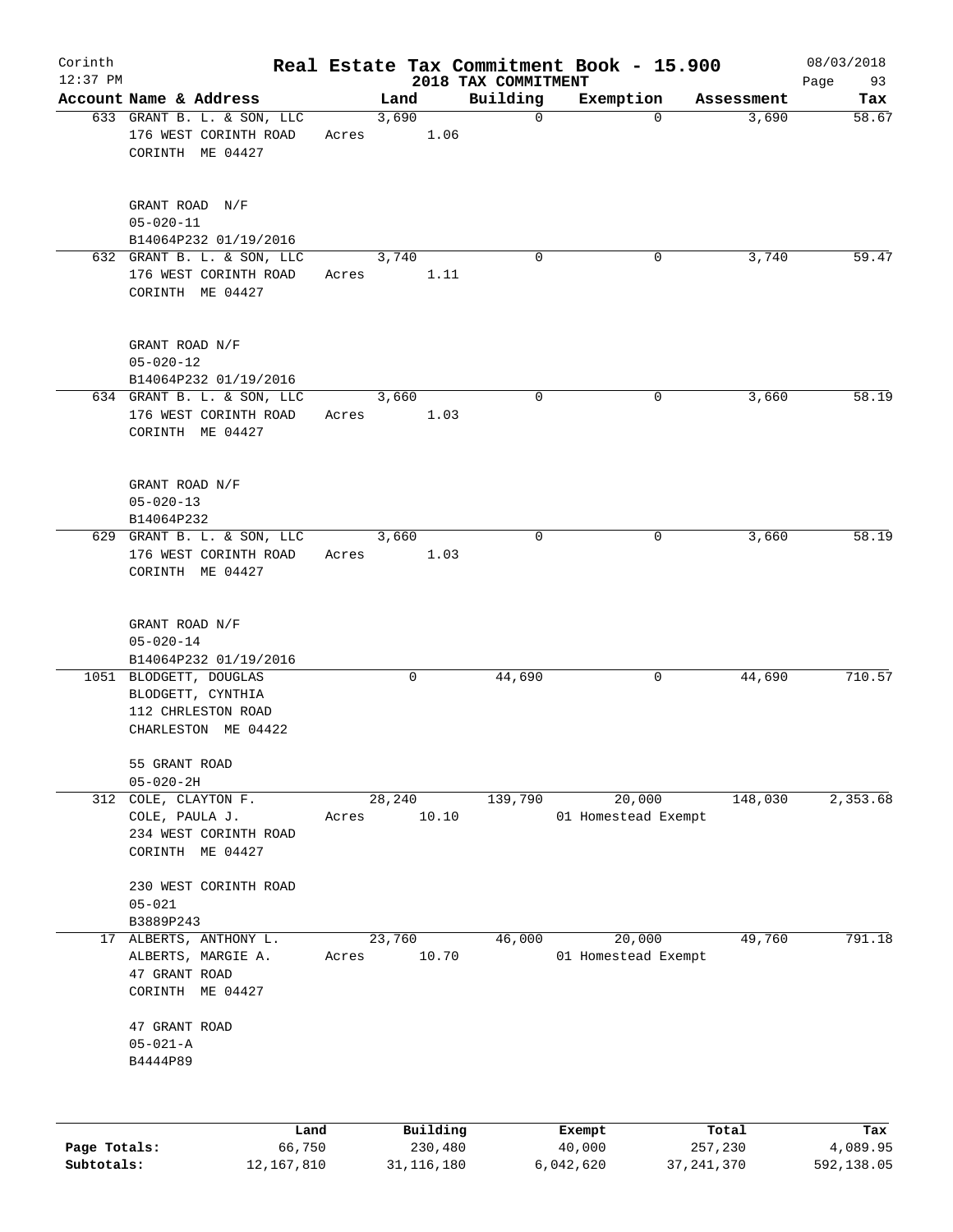| Corinth                    |                                                                                                          |                 |                                   |                                 | Real Estate Tax Commitment Book - 15.900 |                                | 08/03/2018                    |
|----------------------------|----------------------------------------------------------------------------------------------------------|-----------------|-----------------------------------|---------------------------------|------------------------------------------|--------------------------------|-------------------------------|
| $12:37$ PM                 | Account Name & Address                                                                                   |                 | Land                              | 2018 TAX COMMITMENT<br>Building | Exemption                                | Assessment                     | 94<br>Page<br>Tax             |
|                            | 646 GRANT B. L. & SON, LLC<br>176 WEST CORINTH ROAD<br>CORINTH ME 04427                                  | 57,540<br>Acres | 125.12                            | 38,830                          | $\mathbf 0$                              | 96,370                         | 1,532.28                      |
|                            | 190 WEST CORINTH ROAD<br>$05 - 022$<br>B14064P238 01/19/2016                                             |                 |                                   |                                 |                                          |                                |                               |
|                            | 647 GRANT, VALERIE                                                                                       | 13,740          |                                   | 105,990                         | 20,000                                   | 99,730                         | 1,585.71                      |
|                            | 176 WEST CORINTH ROAD<br>CORINTH ME 04427                                                                | Acres           | 0.55                              |                                 | 01 Homestead Exempt                      |                                |                               |
|                            | 176 WEST CORINTH ROAD<br>$05 - 022 - A$                                                                  |                 |                                   |                                 |                                          |                                |                               |
|                            | B14064P238 01/19/2016                                                                                    |                 |                                   |                                 |                                          |                                |                               |
| 1613                       | GRANT LIVING TRUST<br>GRANT, JASON D. & KATI<br>J. TRUSTEES<br>186 WEST CORINTH ROAD<br>CORINTH ME 04427 | 17,360<br>Acres | 1.35                              | 118,370                         | 20,000<br>01 Homestead Exempt            | 115,730                        | 1,840.11                      |
|                            | 186 WEST CORINTH ROAD<br>$05 - 022 - B$<br>B14661P233 11/06/2017                                         |                 |                                   |                                 |                                          |                                |                               |
|                            | 1989 TOWN OF CORINTH<br>PO BOX 309<br>CORINTH ME 04427                                                   | 11,190<br>Acres | 1.25                              | 250,000                         | 261,190<br>43 Municipal                  | $\Omega$                       | 0.00                          |
|                            | 40 GRANT ROAD<br>$05 - 022 - C$<br>241 CAMPBELL, DONNA G.                                                | 17,040          |                                   | 74,840                          | 26,000                                   | 65,880                         | 1,047.49                      |
|                            | 182 WEST CORINTH ROAD<br>CORINTH ME 04427                                                                | Acres           | 1.08                              |                                 | 01 Homestead Exempt<br>31 Vetrans Widow  |                                |                               |
|                            | 182 WEST CORINTH ROAD<br>$05 - 023$<br>B5773P55                                                          |                 |                                   |                                 |                                          |                                |                               |
|                            | 389 WILKINS, ROLAND T. II<br>WILKINS, KIMBERLY C.<br>637 KIRKLAND ROAD<br>OLD TOWN ME 04468              | 19,590<br>Acres | 0.97                              | 135,550                         | 0                                        | 155,140                        | 2,466.73                      |
|                            | 535 MAIN STREET<br>$05 - 024 - 01$<br>B9095P316                                                          |                 |                                   |                                 |                                          |                                |                               |
|                            | 390 WILKINS, ROLAND T. II<br>WILKINS, KIMBERLY C.<br>637 KIRKLAND ROAD<br>OLD TOWN ME 04468              | 10,330<br>Acres | 0.86                              | 0                               | 0                                        | 10,330                         | 164.25                        |
|                            | MAIN STREET<br>$05 - 024 - 01 - A$<br>B9095P316                                                          |                 |                                   |                                 |                                          |                                |                               |
|                            |                                                                                                          |                 |                                   |                                 |                                          |                                |                               |
| Page Totals:<br>Subtotals: | Land<br>146,790<br>12,314,600                                                                            |                 | Building<br>723,580<br>31,839,760 |                                 | Exempt<br>327,190<br>6,369,810           | Total<br>543,180<br>37,784,550 | Tax<br>8,636.57<br>600,774.62 |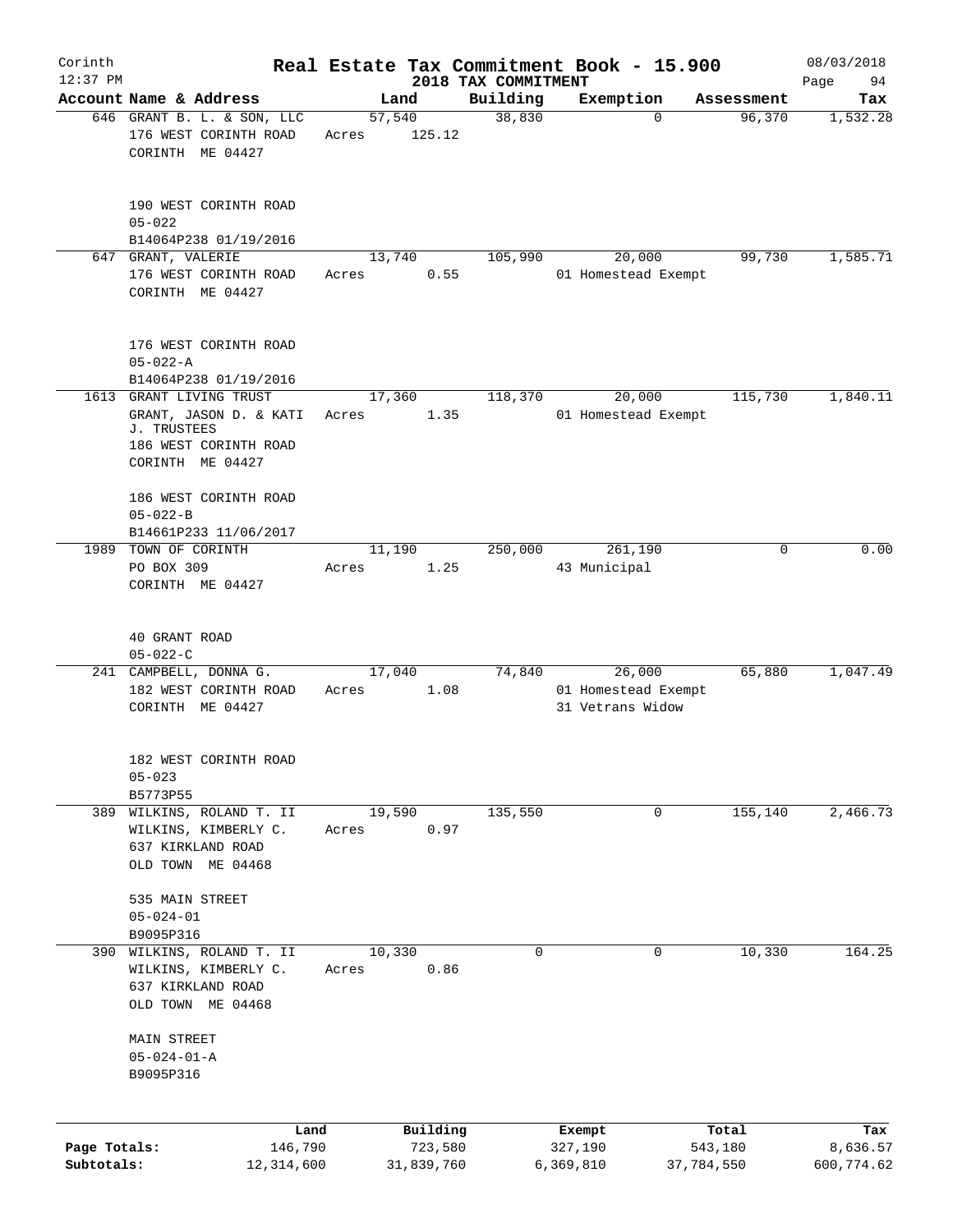| Corinth<br>$12:37$ PM |                                            |       |            |                                 | Real Estate Tax Commitment Book - 15.900 |            | 08/03/2018        |
|-----------------------|--------------------------------------------|-------|------------|---------------------------------|------------------------------------------|------------|-------------------|
|                       | Account Name & Address                     |       | Land       | 2018 TAX COMMITMENT<br>Building | Exemption                                | Assessment | 95<br>Page<br>Tax |
|                       | 422 PINGREE, BRADLEY D.                    |       | 16,000     | 26,130                          | 20,000                                   | 22,130     | 351.87            |
|                       | PINGREE, ILEIA                             | Acres | 0.85       |                                 | 01 Homestead Exempt                      |            |                   |
|                       | 523 MAIN STREET                            |       |            |                                 |                                          |            |                   |
|                       | CORINTH ME 04427                           |       |            |                                 |                                          |            |                   |
|                       |                                            |       |            |                                 |                                          |            |                   |
|                       | 523 MAIN STREET                            |       |            |                                 |                                          |            |                   |
|                       | $05 - 024 - 01 - B$                        |       |            |                                 |                                          |            |                   |
|                       | B10171P41 10/28/2005                       |       |            |                                 |                                          |            |                   |
|                       | 950 OKO, ADAM                              |       | 18,300     | 82,820                          | 0                                        | 101,120    | 1,607.81          |
|                       | 501 MAIN STREET                            | Acres | 2.12       |                                 |                                          |            |                   |
|                       | CORINTH ME 04427                           |       |            |                                 |                                          |            |                   |
|                       |                                            |       |            |                                 |                                          |            |                   |
|                       |                                            |       |            |                                 |                                          |            |                   |
|                       | 23 WEST CORINTH ROAD                       |       |            |                                 |                                          |            |                   |
|                       | $05 - 024 - 02$                            |       |            |                                 |                                          |            |                   |
|                       | B14772P82 03/26/2018                       |       |            |                                 |                                          |            |                   |
|                       | 1664 KENNEDY, TIMOTHY                      |       | 17,350     | 106,800                         | 20,000                                   | 104,150    | 1,655.99          |
|                       | KENNEDY, TRACI                             | Acres | 1.34       |                                 | 01 Homestead Exempt                      |            |                   |
|                       | 29 WEST CORINTH RD                         |       |            |                                 |                                          |            |                   |
|                       | CORINTH ME 04427                           |       |            |                                 |                                          |            |                   |
|                       |                                            |       |            |                                 |                                          |            |                   |
|                       | 29 WEST CORINTH ROAD                       |       |            |                                 |                                          |            |                   |
|                       | $05 - 024 - 02 - A$                        |       |            |                                 |                                          |            |                   |
|                       | B14772P80 03/29/2018 B12979P340 10/17/2012 |       |            |                                 |                                          |            |                   |
|                       | 1953 MITCHELL, KENNETH C,                  |       | 19,510     | 113,800                         | 26,000                                   | 107,310    | 1,706.23          |
|                       | MITCHELL, JUDITH                           | Acres | 3.12       |                                 | 01 Homestead Exempt                      |            |                   |
|                       | 15 WEST CORINTH RD.                        |       |            |                                 | 22 Veteran                               |            |                   |
|                       | CORINTH ME 04427                           |       |            |                                 |                                          |            |                   |
|                       |                                            |       |            |                                 |                                          |            |                   |
|                       | 15 WEST CORINTH ROAD                       |       |            |                                 |                                          |            |                   |
|                       | $05 - 024 - 02 - B$                        |       |            |                                 |                                          |            |                   |
|                       | B14772P78 03/29/2018                       |       |            |                                 |                                          |            |                   |
|                       | 401 DUPUIS, DONNA                          |       | 18,770     | 98,520                          | 0                                        | 117,290    | 1,864.91          |
|                       | 238B ENERSON MILL ROAD Acres               |       | 2.51       |                                 |                                          |            |                   |
|                       | HAMPDEN ME 04444                           |       |            |                                 |                                          |            |                   |
|                       |                                            |       |            |                                 |                                          |            |                   |
|                       |                                            |       |            |                                 |                                          |            |                   |
|                       | 37 WEST CORINTH ROAD                       |       |            |                                 |                                          |            |                   |
|                       | $05 - 024 - 03$                            |       |            |                                 |                                          |            |                   |
|                       | B14492P307 05/23/2017                      |       |            |                                 |                                          |            |                   |
|                       | 1102 PREBLE, BRADLEY W.                    |       | 18,860     | 78,530                          | 20,000                                   | 77,390     | 1,230.50          |
|                       | PREBLE, AMY D.                             | Acres | 2.59       |                                 | 01 Homestead Exempt                      |            |                   |
|                       | 47 WEST CORINTH ROAD                       |       |            |                                 |                                          |            |                   |
|                       | CORINTH ME 04427                           |       |            |                                 |                                          |            |                   |
|                       |                                            |       |            |                                 |                                          |            |                   |
|                       | 47 WEST CORINTH ROAD                       |       |            |                                 |                                          |            |                   |
|                       | $05 - 024 - 04$                            |       |            |                                 |                                          |            |                   |
|                       | B5983P4                                    |       |            |                                 |                                          |            |                   |
|                       | 435 DOW, HAROLD L.                         |       | 12,900     | 0                               | 0                                        | 12,900     | 205.11            |
|                       | P.O. BOX 429                               | Acres | 2.66       |                                 |                                          |            |                   |
|                       | CORINTH ME 04427                           |       |            |                                 |                                          |            |                   |
|                       |                                            |       |            |                                 |                                          |            |                   |
|                       |                                            |       |            |                                 |                                          |            |                   |
|                       | WEST CORINTH ROAD                          |       |            |                                 |                                          |            |                   |
|                       | $05 - 024 - 05$                            |       |            |                                 |                                          |            |                   |
|                       | B3588P159                                  |       |            |                                 |                                          |            |                   |
|                       |                                            |       |            |                                 |                                          |            |                   |
|                       |                                            |       |            |                                 |                                          |            |                   |
|                       | Land                                       |       | Building   |                                 | Exempt                                   | Total      | Tax               |
| Page Totals:          | 121,690                                    |       | 506,600    |                                 | 86,000                                   | 542,290    | 8,622.42          |
| Subtotals:            | 12,436,290                                 |       | 32,346,360 |                                 | 6,455,810                                | 38,326,840 | 609,397.04        |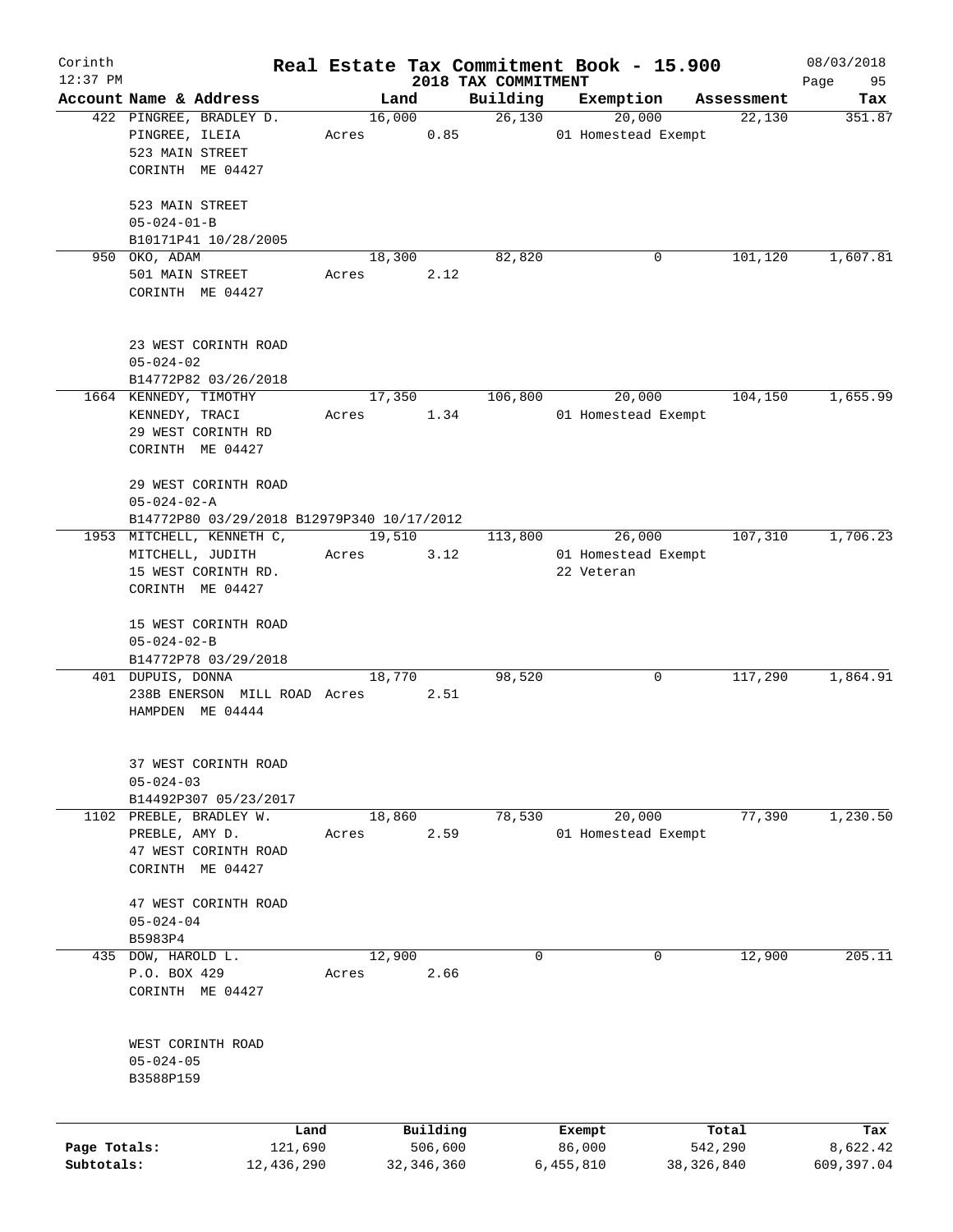| Corinth      |                                                                    |                 |              |                     | Real Estate Tax Commitment Book - 15.900 |                      | 08/03/2018    |
|--------------|--------------------------------------------------------------------|-----------------|--------------|---------------------|------------------------------------------|----------------------|---------------|
| $12:37$ PM   | Account Name & Address                                             |                 |              | 2018 TAX COMMITMENT |                                          |                      | Page<br>96    |
|              | 430 ST. LOUIS, DALE T.<br>ST. LOUIS, THERESA L.                    | 19,110<br>Acres | Land<br>2.79 | Building<br>19,570  | Exemption<br>0                           | Assessment<br>38,680 | Tax<br>615.01 |
|              | 41 SWAN ROAD<br>HERMON ME 04401                                    |                 |              |                     |                                          |                      |               |
|              | 61 WEST CORINTH ROAD<br>$05 - 024 - 06$                            |                 |              |                     |                                          |                      |               |
|              | B14700P210 12/18/2017                                              |                 |              |                     |                                          |                      | 370.47        |
|              | 1376 ERIKSSON, ALYSSA<br>131 WEST CORINTH ROAD<br>CORINTH ME 04427 | 18,170<br>Acres | 2.02         | 25,130              | 20,000<br>01 Homestead Exempt            | 23,300               |               |
|              | 131 WEST CORINTH ROAD<br>$05 - 024 - 07$<br>B13667P164 10/03/2014  |                 |              |                     |                                          |                      |               |
|              | 756 GOULD, TRAVIS                                                  | 16,910          |              | 0                   | 0                                        | 16,910               | 268.87        |
|              | 211 NORTH ROAD<br>RIPLEY ME 04930                                  | Acres           | 2.02         |                     |                                          |                      |               |
|              | 125 WEST CORINTH ROAD<br>$05 - 024 - 08$                           |                 |              |                     |                                          |                      |               |
|              | B14030P281 12/10/2015                                              |                 |              |                     |                                          |                      |               |
| 1080         | DOW, CHRISTOPHER DANIEL                                            |                 | 0            | 12,530              | 12,530                                   | 0                    | 0.00          |
|              | DOW, MELLISSA ANN<br>125 WEST CORINTH ROAD                         |                 |              |                     | 01 Homestead Exempt                      |                      |               |
|              | CORINTH ME 04427                                                   |                 |              |                     |                                          |                      |               |
|              | WEST CORINTH ROAD                                                  |                 |              |                     |                                          |                      |               |
|              | $05 - 024 - 08 - 1H$                                               |                 |              |                     |                                          |                      |               |
|              | 235 BYERS, DAVID                                                   | 18,170          |              | 15,740              | 26,000                                   | 7,910                | 125.77        |
|              | BYERS, ELLA                                                        | Acres           | 2.02         |                     | 01 Homestead Exempt                      |                      |               |
|              | P.O. BOX 24<br>DANFORTH ME 04424                                   |                 |              |                     | 22 Veteran                               |                      |               |
|              | 119 WEST CORINTH ROAD<br>$05 - 024 - 09$                           |                 |              |                     |                                          |                      |               |
|              | B4566P165                                                          |                 |              |                     |                                          |                      |               |
|              | 1296 STROUT JR, DONALD A.                                          | 22,630          |              | 146,120             | 20,000                                   | 148,750              | 2,365.13      |
|              | STROUT, CHRISTY S.<br>P.O. BOX 406<br>CORINTH ME 04427             | Acres           | 12.12        |                     | 01 Homestead Exempt                      |                      |               |
|              | 111 WEST CORINTH ROAD<br>$05 - 024 - 10$                           |                 |              |                     |                                          |                      |               |
|              | B5318P141                                                          |                 |              |                     |                                          |                      |               |
|              | 1133 LIBBY, AARON                                                  | 18,080          |              | 101,220             | 20,000                                   | 99,300               | 1,578.87      |
|              | 103 WEST CORINTH RD<br>CORINTH ME 04427                            | Acres           | 1.94         |                     | 01 Homestead Exempt                      |                      |               |
|              | 103 WEST CORINTH ROAD<br>$05 - 024 - 11$<br>B14764P220 03/19/2018  |                 |              |                     |                                          |                      |               |
|              |                                                                    |                 |              |                     |                                          |                      |               |
|              | Land                                                               |                 | Building     |                     | Exempt                                   | Total                | Tax           |
| Page Totals: | 113,070                                                            |                 | 320,310      |                     | 98,530                                   | 334,850              | 5,324.12      |

**Subtotals:** 12,549,360 32,666,670 6,554,340 38,661,690 614,721.16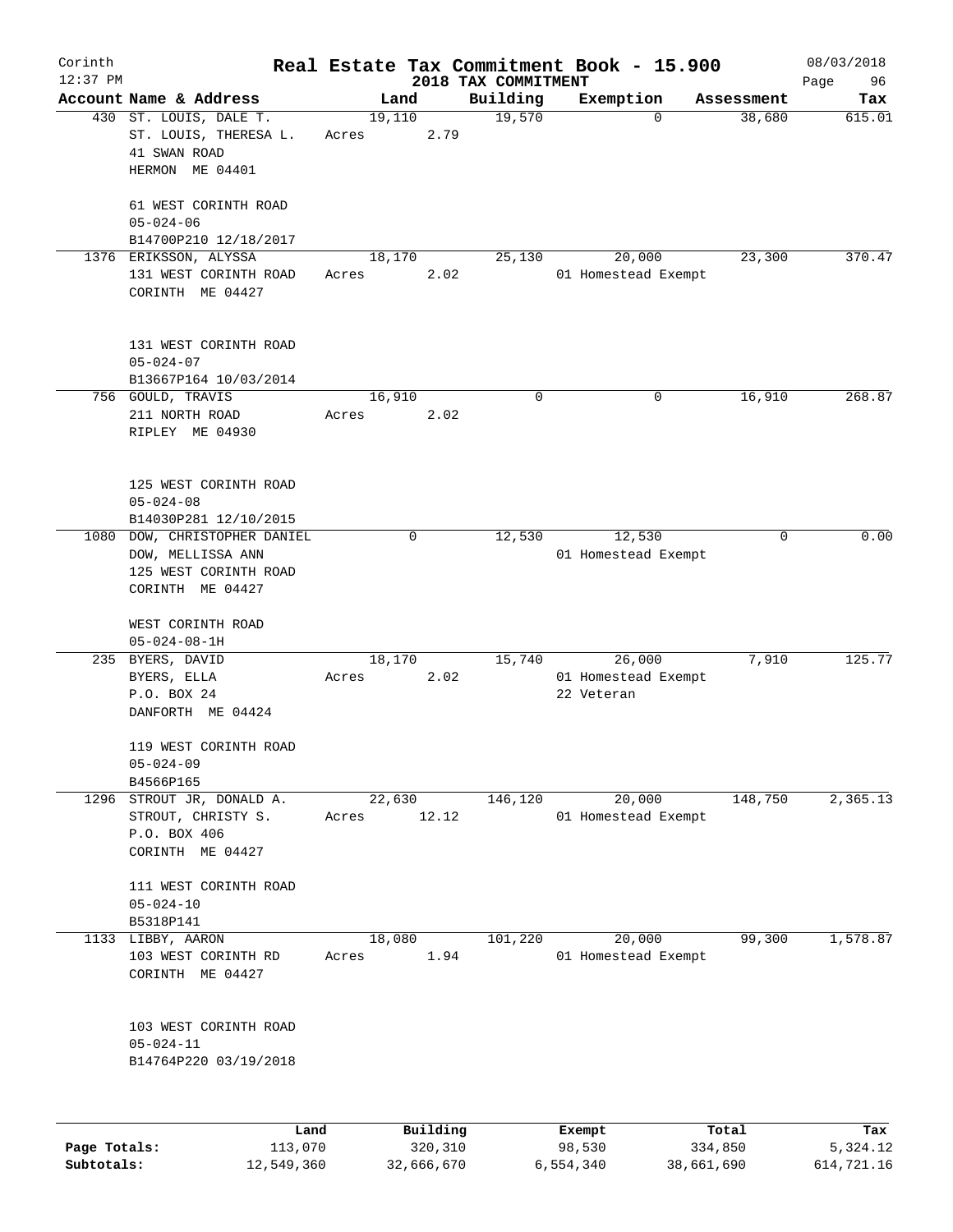| Corinth      |                         |                            |       |        |            |                                 | Real Estate Tax Commitment Book - 15.900 |            |            | 08/03/2018        |
|--------------|-------------------------|----------------------------|-------|--------|------------|---------------------------------|------------------------------------------|------------|------------|-------------------|
| $12:37$ PM   | Account Name & Address  |                            |       | Land   |            | 2018 TAX COMMITMENT<br>Building | Exemption                                |            | Assessment | 97<br>Page<br>Tax |
|              | 1034 PERKINS, DONALD A. |                            |       | 22,460 |            | 119,850                         | 26,000                                   |            | 116,310    | 1,849.33          |
|              | PERKINS, JILL E.        |                            | Acres |        | 5.56       |                                 | 22 Veteran                               |            |            |                   |
|              |                         | 85 WEST CORINTH ROAD       |       |        |            |                                 | 01 Homestead Exempt                      |            |            |                   |
|              | CORINTH ME 04427        |                            |       |        |            |                                 |                                          |            |            |                   |
|              |                         |                            |       |        |            |                                 |                                          |            |            |                   |
|              |                         | 85 WEST CORINTH ROAD       |       |        |            |                                 |                                          |            |            |                   |
|              | $05 - 024 - 13$         |                            |       |        |            |                                 |                                          |            |            |                   |
|              | B6191P43                |                            |       |        |            |                                 |                                          |            |            |                   |
|              | 703 PERKINS, DONALD A.  |                            |       | 2,200  |            | $\Omega$                        |                                          | 0          | 2,200      | 34.98             |
|              | PERKINS, JILL E.        |                            | Acres |        | 1.82       |                                 |                                          |            |            |                   |
|              |                         | 85 WEST CORINTH RD         |       |        |            |                                 |                                          |            |            |                   |
|              | CORINTH ME 04427        |                            |       |        |            |                                 |                                          |            |            |                   |
|              |                         |                            |       |        |            |                                 |                                          |            |            |                   |
|              | WEST CORINTH ROAD       |                            |       |        |            |                                 |                                          |            |            |                   |
|              | $05 - 024 - 14$         |                            |       |        |            |                                 |                                          |            |            |                   |
|              | B9530P73                |                            |       |        |            |                                 |                                          |            |            |                   |
|              | 1846 HATCH, SCOTT A.    |                            |       | 2,210  |            | 0                               |                                          | 0          | 2,210      | 35.14             |
|              | HATCH, ANDREA L.        |                            | Acres |        | 1.83       |                                 |                                          |            |            |                   |
|              | 13 NOTCH ROAD           |                            |       |        |            |                                 |                                          |            |            |                   |
|              | CORINTH ME 04427        |                            |       |        |            |                                 |                                          |            |            |                   |
|              | WEST CORINTH ROAD       |                            |       |        |            |                                 |                                          |            |            |                   |
|              | $05 - 024 - 14 - A$     |                            |       |        |            |                                 |                                          |            |            |                   |
|              |                         | B14148P118 05/13/2016      |       |        |            |                                 |                                          |            |            |                   |
|              | 704 HATCH, SCOTT A.     |                            |       | 19,320 |            | 144,030                         | 20,000                                   |            | 143,350    | 2,279.27          |
|              | HATCH, ANDREA L.        |                            |       | Acres  | 2.97       |                                 | 01 Homestead Exempt                      |            |            |                   |
|              |                         | 71 WEST CORINTH RD         |       |        |            |                                 |                                          |            |            |                   |
|              | CORINTH ME 04427        |                            |       |        |            |                                 |                                          |            |            |                   |
|              |                         |                            |       |        |            |                                 |                                          |            |            |                   |
|              |                         | 71 WEST CORINTH ROAD       |       |        |            |                                 |                                          |            |            |                   |
|              | $05 - 024 - 15$         |                            |       |        |            |                                 |                                          |            |            |                   |
|              |                         | B14148P118 05/13/2016      |       |        |            |                                 |                                          |            |            |                   |
|              |                         | 648 GRANT B. L. & SON, LLC |       | 39,180 |            | 0                               |                                          | 0          | 39,180     | 622.96            |
|              |                         | 176 WEST CORINTH ROAD      | Acres |        | 85.37      |                                 |                                          |            |            |                   |
|              | CORINTH ME 04427        |                            |       |        |            |                                 |                                          |            |            |                   |
|              |                         |                            |       |        |            |                                 |                                          |            |            |                   |
|              | WEST CORINTH ROAD       |                            |       |        |            |                                 |                                          |            |            |                   |
|              | $05 - 024 - A$          |                            |       |        |            |                                 |                                          |            |            |                   |
|              |                         | B14064P238 01/19/2019      |       |        |            |                                 |                                          |            |            |                   |
|              | 1213 SMALL, JAMES M.    |                            |       |        | 0          | 29,110                          | 26,000                                   |            | 3,110      | 49.45             |
|              | P.O. BOX 338            |                            |       |        |            |                                 | 01 Homestead Exempt                      |            |            |                   |
|              | CORINTH ME 04427        |                            |       |        |            |                                 | 22 Veteran                               |            |            |                   |
|              |                         |                            |       |        |            |                                 |                                          |            |            |                   |
|              |                         |                            |       |        |            |                                 |                                          |            |            |                   |
|              |                         | 141 WEST CORINTH ROAD      |       |        |            |                                 |                                          |            |            |                   |
|              | $05 - 024 - A - 01H$    |                            |       |        |            |                                 |                                          |            |            |                   |
| 1587         | GRANT, TERRY D.         |                            |       | 18,280 |            | 0                               |                                          | 0          | 18,280     | 290.65            |
|              | GRANT, VALERIE J.       |                            | Acres |        | 3.20       |                                 |                                          |            |            |                   |
|              |                         | 176 WEST CORINTH ROAD      |       |        |            |                                 |                                          |            |            |                   |
|              | CORINTH ME 04427        |                            |       |        |            |                                 |                                          |            |            |                   |
|              |                         |                            |       |        |            |                                 |                                          |            |            |                   |
|              | WEST CORINTH ROAD       |                            |       |        |            |                                 |                                          |            |            |                   |
|              | $05 - 024 - A - 1$      |                            |       |        |            |                                 |                                          |            |            |                   |
|              |                         | B14320P6 10/26/2016        |       |        |            |                                 |                                          |            |            |                   |
|              |                         |                            |       |        |            |                                 |                                          |            |            |                   |
|              |                         | Land                       |       |        | Building   |                                 | Exempt                                   |            | Total      | Tax               |
| Page Totals: |                         | 103,650                    |       |        | 292,990    |                                 | 72,000                                   | 324,640    |            | 5,161.78          |
| Subtotals:   |                         | 12,653,010                 |       |        | 32,959,660 |                                 | 6,626,340                                | 38,986,330 |            | 619,882.94        |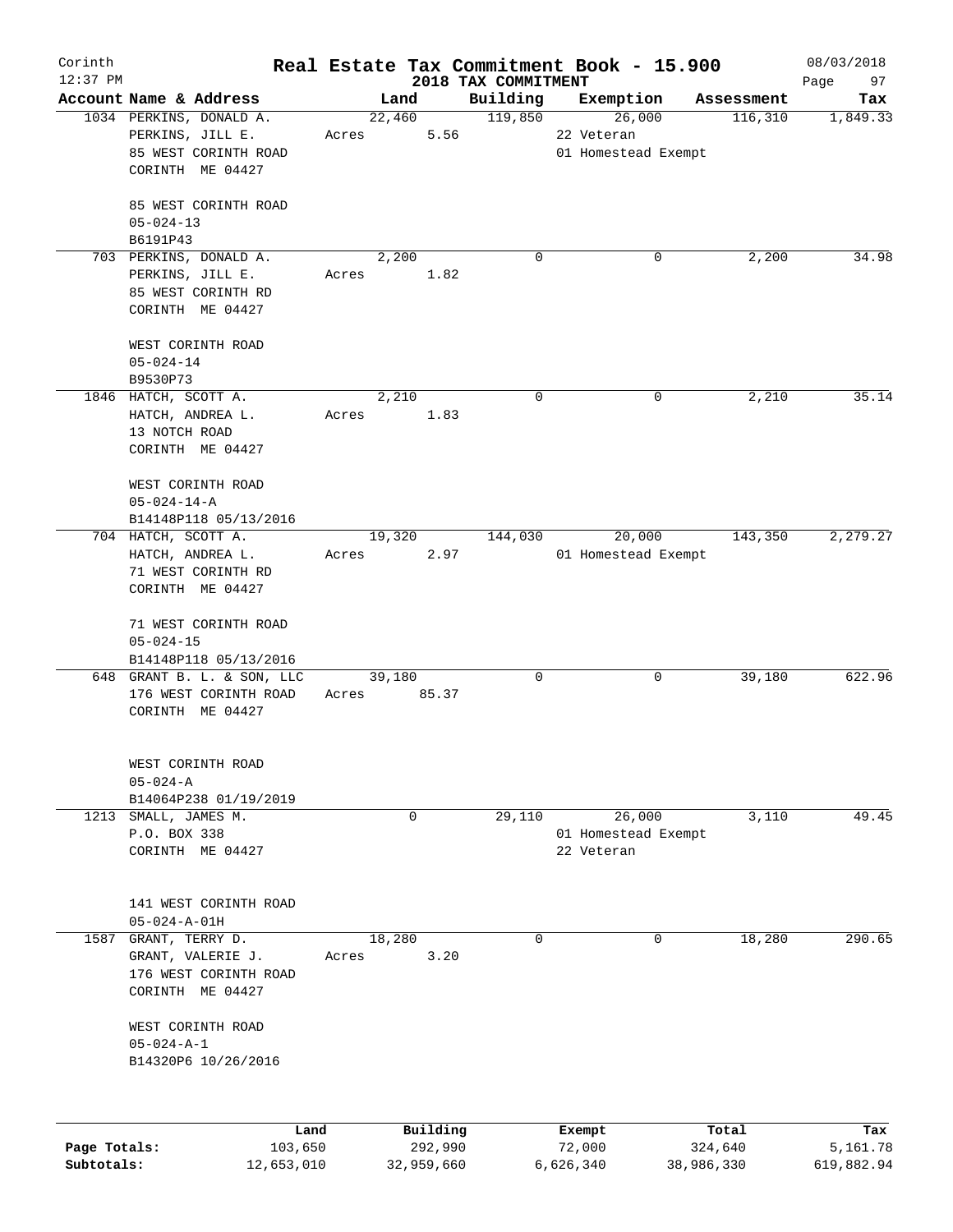| Corinth<br>$12:37$ PM |                                                                                    |                 |                | 2018 TAX COMMITMENT | Real Estate Tax Commitment Book - 15.900    |            | 08/03/2018<br>Page<br>98 |
|-----------------------|------------------------------------------------------------------------------------|-----------------|----------------|---------------------|---------------------------------------------|------------|--------------------------|
|                       | Account Name & Address                                                             |                 | Land           | Building            | Exemption                                   | Assessment | Tax                      |
|                       | 622 GRANT, TERRY D.<br>176 WEST CORINTH ROAD<br>CORINTH ME 04427                   | 26,000<br>Acres | 12.77          | $\mathbf 0$         | $\Omega$                                    | 26,000     | 413.40                   |
|                       | WEST CORINTH ROAD<br>$05 - 025$<br>B3710P227                                       |                 |                |                     |                                             |            |                          |
|                       | 623 CASAVANT, TERRI JANE<br>PO BOX 74<br>CORINTH ME 04427                          | Acres           | 18,160<br>2.01 | 18,520              | 0                                           | 36,680     | 583.21                   |
|                       | 120 WEST CORINTH ROAD<br>$05 - 025 - 01$                                           |                 |                |                     |                                             |            |                          |
|                       | 1588 WARD, SARAH L.<br>C/O TERRI JANE CASAVANT<br>PO BOX 74<br>CORINTH ME 04427    |                 | 0              | 29,980              | 0                                           | 29,980     | 476.68                   |
|                       | 120 WEST CORINTH ROAD<br>$05 - 025 - 01H$                                          |                 |                |                     |                                             |            |                          |
|                       | 624 GRANT, TERRY D.                                                                | 11,170          |                | $\mathbf 0$         | 0                                           | 11,170     | 177.60                   |
|                       | 176 WEST CORINTH ROAD<br>CORINTH ME 04427                                          | Acres           | 1.23           |                     |                                             |            |                          |
|                       | <b>MAIN STREET</b><br>$05 - 025 - 02$<br>B3710P227                                 |                 |                |                     |                                             |            |                          |
|                       | 625 GRANT, TERRY D.<br>176 WEST CORINTH ROAD<br>CORINTH ME 04427                   | 12,670<br>Acres | 2.47           | $\mathbf 0$         | 0                                           | 12,670     | 201.45                   |
|                       | WEST CORINTH ROAD<br>$05 - 025 - 03$<br>B3710P227                                  |                 |                |                     |                                             |            |                          |
|                       | 376 CYNEWSKI, RICHARD                                                              | 18,800          |                | 160,550             | 26,000                                      | 153,350    | 2,438.27                 |
|                       | CYNEWSKI, JANICE<br>P.O. BOX 103<br>CORINTH ME 04427                               | Acres           | 2.54           |                     | 22 Veteran<br>01 Homestead Exempt           |            |                          |
|                       | 22 WEST CORINTH ROAD<br>$05 - 025 - 04$<br>B3806P155                               |                 |                |                     |                                             |            |                          |
| 588                   | FURGE, WILBERT E.<br>FURGE, BERNICE A.<br>30 WEST CORINTH ROAD<br>CORINTH ME 04427 | 18,890<br>Acres | 2.61           | 127,120             | 26,000<br>01 Homestead Exempt<br>22 Veteran | 120,010    | 1,908.16                 |
|                       | 30 WEST CORINTH ROAD<br>$05 - 025 - 05$<br>B6398P169                               |                 |                |                     |                                             |            |                          |
|                       |                                                                                    |                 |                |                     |                                             |            |                          |
|                       | Land                                                                               |                 | Building       |                     | Exempt                                      | Total      | Tax                      |

|              | -------    |              | -------   | ------     | ------     |
|--------------|------------|--------------|-----------|------------|------------|
| Page Totals: | 105,690    | 336,170      | 52,000    | 389,860    | 6,198.77   |
| Subtotals:   | 12,758,700 | 33, 295, 830 | 6,678,340 | 39,376,190 | 626,081.71 |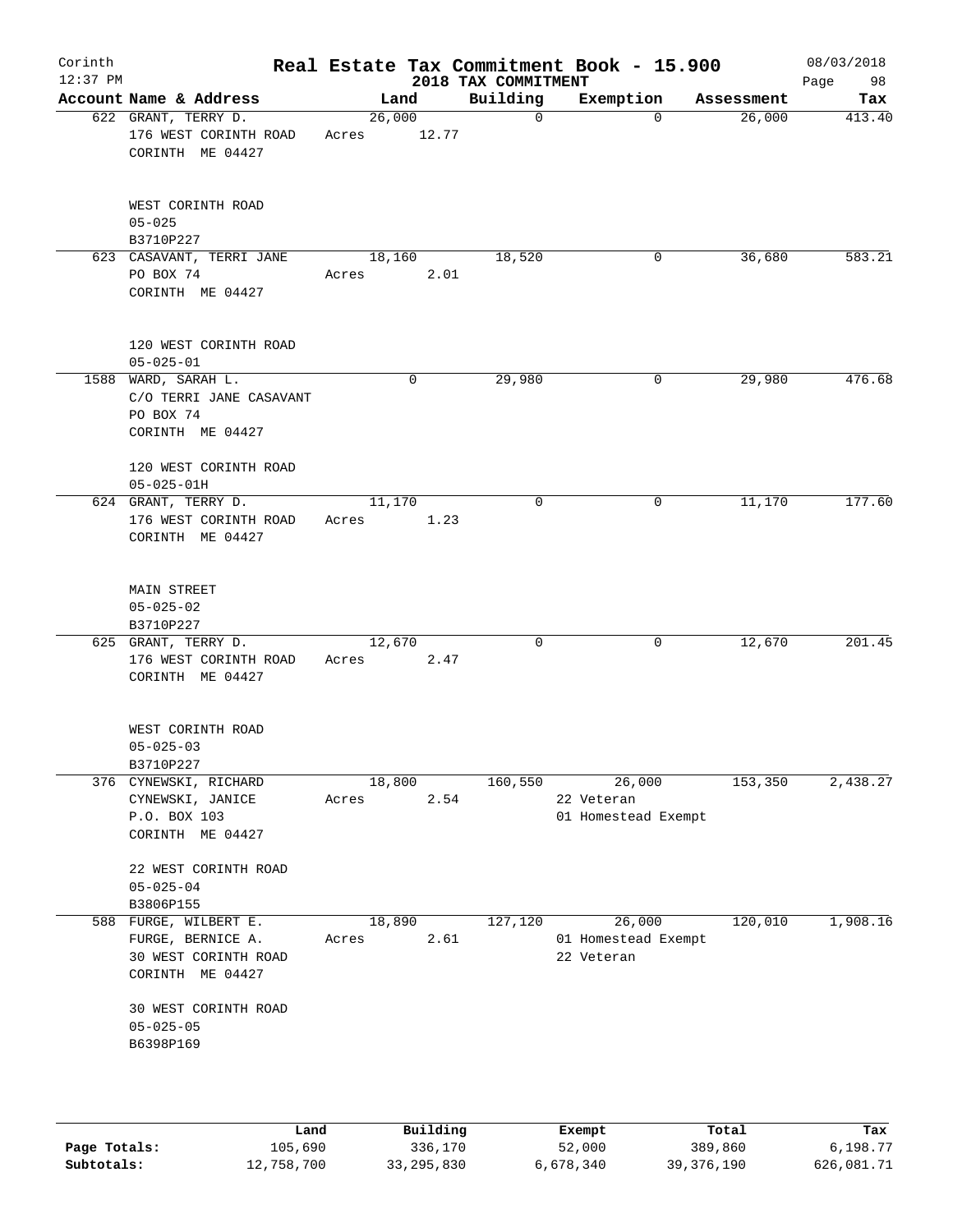|                                                               |                                                                                                                                                                                                                                                                                                                         |                                                                                          |                                                                            |         |                                                                                                                                                               |                                  |                                                          | 08/03/2018                                                                                                                                                                        |
|---------------------------------------------------------------|-------------------------------------------------------------------------------------------------------------------------------------------------------------------------------------------------------------------------------------------------------------------------------------------------------------------------|------------------------------------------------------------------------------------------|----------------------------------------------------------------------------|---------|---------------------------------------------------------------------------------------------------------------------------------------------------------------|----------------------------------|----------------------------------------------------------|-----------------------------------------------------------------------------------------------------------------------------------------------------------------------------------|
|                                                               |                                                                                                                                                                                                                                                                                                                         |                                                                                          |                                                                            |         |                                                                                                                                                               |                                  |                                                          | 99<br>Page                                                                                                                                                                        |
|                                                               |                                                                                                                                                                                                                                                                                                                         |                                                                                          |                                                                            |         |                                                                                                                                                               |                                  |                                                          | Tax<br>205.43                                                                                                                                                                     |
| 176 WEST CORINTH ROAD<br>CORINTH ME 04427                     | Acres                                                                                                                                                                                                                                                                                                                   |                                                                                          |                                                                            |         |                                                                                                                                                               |                                  |                                                          |                                                                                                                                                                                   |
| WEST CORINTH ROAD<br>$05 - 025 - 06$                          |                                                                                                                                                                                                                                                                                                                         |                                                                                          |                                                                            |         |                                                                                                                                                               |                                  |                                                          |                                                                                                                                                                                   |
|                                                               |                                                                                                                                                                                                                                                                                                                         |                                                                                          |                                                                            |         |                                                                                                                                                               |                                  |                                                          | 206.86                                                                                                                                                                            |
| 176 WEST CORINTH ROAD<br>CORINTH ME 04427                     | Acres                                                                                                                                                                                                                                                                                                                   |                                                                                          |                                                                            |         |                                                                                                                                                               |                                  |                                                          |                                                                                                                                                                                   |
| WEST CORINTH ROAD<br>$05 - 025 - 07$                          |                                                                                                                                                                                                                                                                                                                         |                                                                                          |                                                                            |         |                                                                                                                                                               |                                  |                                                          |                                                                                                                                                                                   |
|                                                               |                                                                                                                                                                                                                                                                                                                         |                                                                                          |                                                                            |         |                                                                                                                                                               |                                  |                                                          | 208.13                                                                                                                                                                            |
| 176 WEST CORINTH ROAD<br>CORINTH ME 04427                     | Acres                                                                                                                                                                                                                                                                                                                   |                                                                                          |                                                                            |         |                                                                                                                                                               |                                  |                                                          |                                                                                                                                                                                   |
| WEST CORINTH ROAD<br>$05 - 025 - 08$                          |                                                                                                                                                                                                                                                                                                                         |                                                                                          |                                                                            |         |                                                                                                                                                               |                                  |                                                          |                                                                                                                                                                                   |
|                                                               |                                                                                                                                                                                                                                                                                                                         |                                                                                          |                                                                            |         |                                                                                                                                                               |                                  |                                                          | 2,993.33                                                                                                                                                                          |
| POULIN, WANDA<br>110 WEST CORINTH RD                          | Acres                                                                                                                                                                                                                                                                                                                   |                                                                                          |                                                                            |         |                                                                                                                                                               |                                  |                                                          |                                                                                                                                                                                   |
| 110 WEST CORINTH ROAD<br>$05 - 025 - A$                       |                                                                                                                                                                                                                                                                                                                         |                                                                                          |                                                                            |         |                                                                                                                                                               |                                  |                                                          |                                                                                                                                                                                   |
|                                                               |                                                                                                                                                                                                                                                                                                                         |                                                                                          |                                                                            | 110,770 |                                                                                                                                                               |                                  | 119,810                                                  | 1,904.98                                                                                                                                                                          |
| 565 MAIN STREET<br>CORINTH ME 04427                           | Acres                                                                                                                                                                                                                                                                                                                   |                                                                                          |                                                                            |         |                                                                                                                                                               |                                  |                                                          |                                                                                                                                                                                   |
| 565 MAIN STREET<br>$05 - 026$                                 |                                                                                                                                                                                                                                                                                                                         |                                                                                          |                                                                            |         |                                                                                                                                                               |                                  |                                                          |                                                                                                                                                                                   |
|                                                               |                                                                                                                                                                                                                                                                                                                         |                                                                                          |                                                                            |         |                                                                                                                                                               |                                  |                                                          | 3,439.01                                                                                                                                                                          |
| 585 MAIN STREET<br>CORINTH ME 04427                           | Acres                                                                                                                                                                                                                                                                                                                   |                                                                                          |                                                                            |         |                                                                                                                                                               |                                  |                                                          |                                                                                                                                                                                   |
| 585 MAIN STREET<br>$05 - 027$                                 |                                                                                                                                                                                                                                                                                                                         |                                                                                          |                                                                            |         |                                                                                                                                                               |                                  |                                                          |                                                                                                                                                                                   |
| BLACKWELL, LANETTE M.<br>306 GARLAND ROAD<br>CORINTH ME 04427 | Acres                                                                                                                                                                                                                                                                                                                   |                                                                                          |                                                                            | 150,340 |                                                                                                                                                               | 0                                | 171,350                                                  | 2,724.47                                                                                                                                                                          |
| 575 MAIN STREET<br>$05 - 027 - B$<br>B11640P164 01/22/2009    |                                                                                                                                                                                                                                                                                                                         |                                                                                          |                                                                            |         |                                                                                                                                                               |                                  |                                                          |                                                                                                                                                                                   |
|                                                               |                                                                                                                                                                                                                                                                                                                         |                                                                                          |                                                                            |         |                                                                                                                                                               |                                  |                                                          |                                                                                                                                                                                   |
|                                                               |                                                                                                                                                                                                                                                                                                                         |                                                                                          |                                                                            |         | Exempt<br>40,000                                                                                                                                              |                                  | Total                                                    | Tax<br>11,682.21<br>637,763.92                                                                                                                                                    |
|                                                               | $12:37$ PM<br>Account Name & Address<br>626 GRANT, TERRY D.<br>B3710P227<br>627 GRANT, TERRY D.<br>B3710P227<br>628 GRANT, TERRY D.<br>B3710P227<br>1790 POULIN, GABRIEL<br>CORINTH ME 04427<br>B8674P286<br>832 CRAIG, TRACI M.<br>B14514P34 06/14/2017<br>B14122P267 04/13/2016<br>2024<br>Page Totals:<br>Subtotals: | 1066 SWEET WATER RIDGE, INC.<br>BLACKWELL, GARETH W JR.<br>Land<br>168,220<br>12,926,920 | Land<br>12,920<br>13,010<br>13,090<br>23,430<br>29,040<br>55,720<br>21,010 |         | Building<br>$\mathbf 0$<br>2.68<br>$\Omega$<br>2.75<br>0<br>2.82<br>184,830<br>4.00<br>13.00<br>160,570<br>66.80<br>2.00<br>Building<br>606,510<br>33,902,340 | 2018 TAX COMMITMENT<br>6,718,340 | Exemption<br>$\Omega$<br>0<br>0<br>20,000<br>20,000<br>0 | Real Estate Tax Commitment Book - 15.900<br>Assessment<br>12,920<br>13,010<br>13,090<br>188,260<br>01 Homestead Exempt<br>01 Homestead Exempt<br>216,290<br>734,730<br>40,110,920 |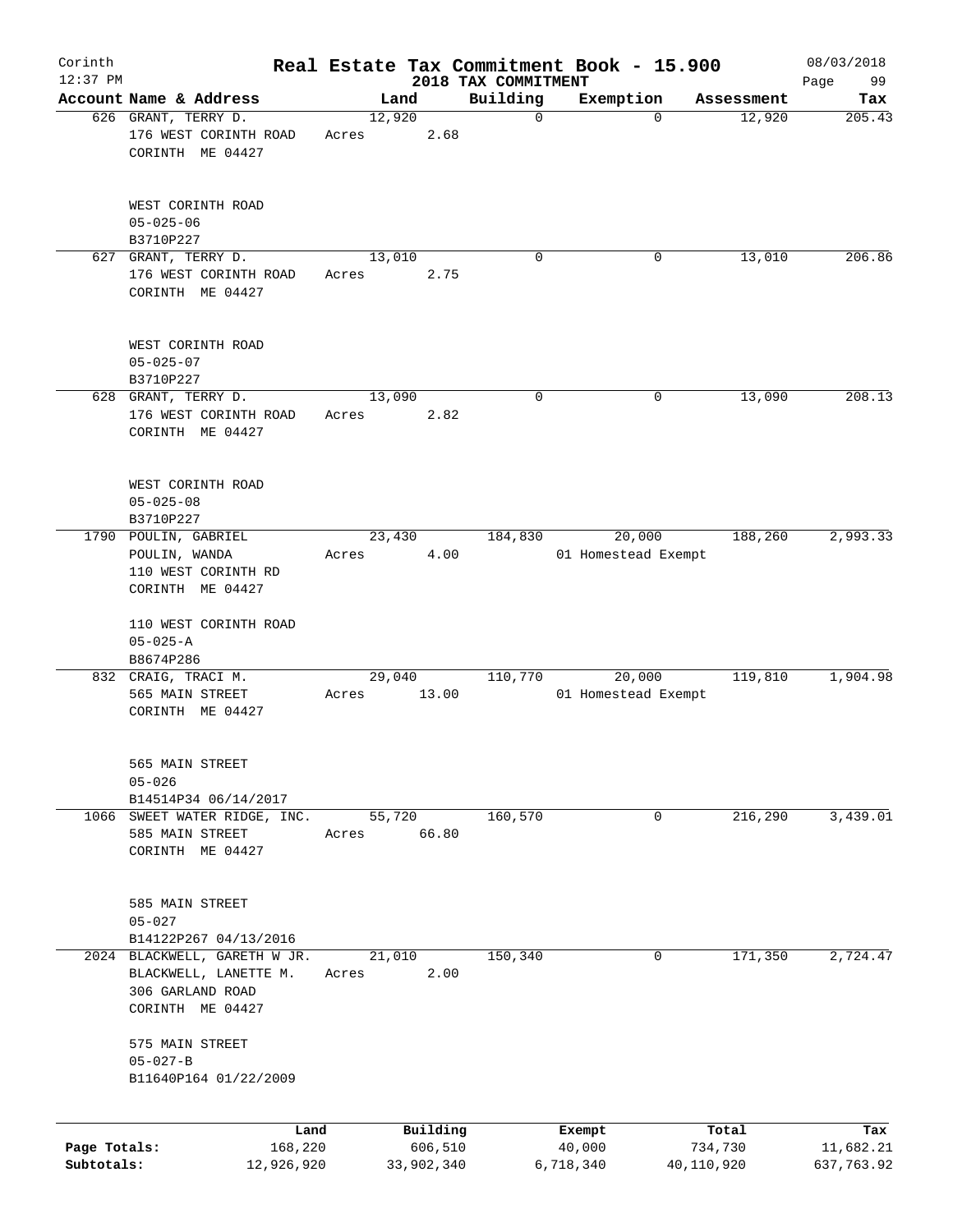| Corinth<br>$12:37$ PM |                                                                                   |                 |       | 2018 TAX COMMITMENT | Real Estate Tax Commitment Book - 15.900 |            | 08/03/2018<br>100<br>Page |
|-----------------------|-----------------------------------------------------------------------------------|-----------------|-------|---------------------|------------------------------------------|------------|---------------------------|
|                       | Account Name & Address                                                            | Land            |       | Building            | Exemption                                | Assessment | Tax                       |
|                       | 2025 B. L. GRANT & SON LLC<br>176 WEST CORINTH ROAD<br>CORINTH ME 04427           | 19,760<br>Acres | 15.00 | 0                   | $\Omega$                                 | 19,760     | 314.18                    |
|                       | WEST CORINTH ROAD<br>$05 - 027 - C$                                               |                 |       |                     |                                          |            |                           |
|                       | B14064P232 01/19/2016                                                             |                 |       | 0                   |                                          |            |                           |
|                       | 55 A.E. ROBINSON OIL<br>COMPANY, INC.<br>PO BOX 167<br>DOVER FOXCROFT ME<br>04426 | 37,900<br>Acres | 53.28 |                     | 0                                        | 37,900     | 602.61                    |
|                       | 627 MAIN STREET<br>$05 - 028$<br>B8809P218                                        |                 |       |                     |                                          |            |                           |
|                       | 870 MALLOY, JOHN H.<br>643 MAIN STREET<br>CORINTH ME 04427                        | 32,340<br>Acres | 3.70  | 70,130              | 20,000<br>01 Homestead Exempt            | 82,470     | 1,311.27                  |
|                       | 643 MAIN STREET<br>$05 - 029$<br>B3080P60                                         |                 |       |                     |                                          |            |                           |
|                       | 1367 TIDWELL, BILLY T.<br>c/o JOHN MALLOY<br>643 MAIN STREET<br>CORINTH ME 04427  |                 | 0     | 10,970              | 0                                        | 10,970     | 174.42                    |
|                       | 651 MAIN STREET<br>$05 - 029 - 01H$                                               |                 |       |                     |                                          |            |                           |
|                       | 1420 TRUE FARMS, INC.<br>112 FRANKLIN STREET<br>UNIT D-7<br>BANGOR ME 04401       | 24,440<br>Acres | 32.57 | $\mathbf 0$         | 0                                        | 24,440     | 388.60                    |
|                       | WHITE SCHOOLHOUSE ROAD<br>$05 - 030$<br>B4373P158                                 |                 |       |                     |                                          |            |                           |
|                       | 1 A.E. ROBINSON OIL CO.<br>P.O. BOX 167<br>DOVER FOXCROFT ME<br>04426             | 23,820<br>Acres | 1.43  | 334,560             | 0                                        | 358,380    | 5,698.24                  |
|                       | 624 MAIN STREET<br>$05 - 030 - A$<br>B4608P28                                     |                 |       |                     |                                          |            |                           |

|              | Land       | Building     | Exempt    | Total      | Tax          |
|--------------|------------|--------------|-----------|------------|--------------|
| Page Totals: | 138,260    | 415,660      | 20,000    | 533,920    | 8,489.32     |
| Subtotals:   | 13,065,180 | 34, 318, 000 | 6,738,340 | 40,644,840 | 646, 253. 24 |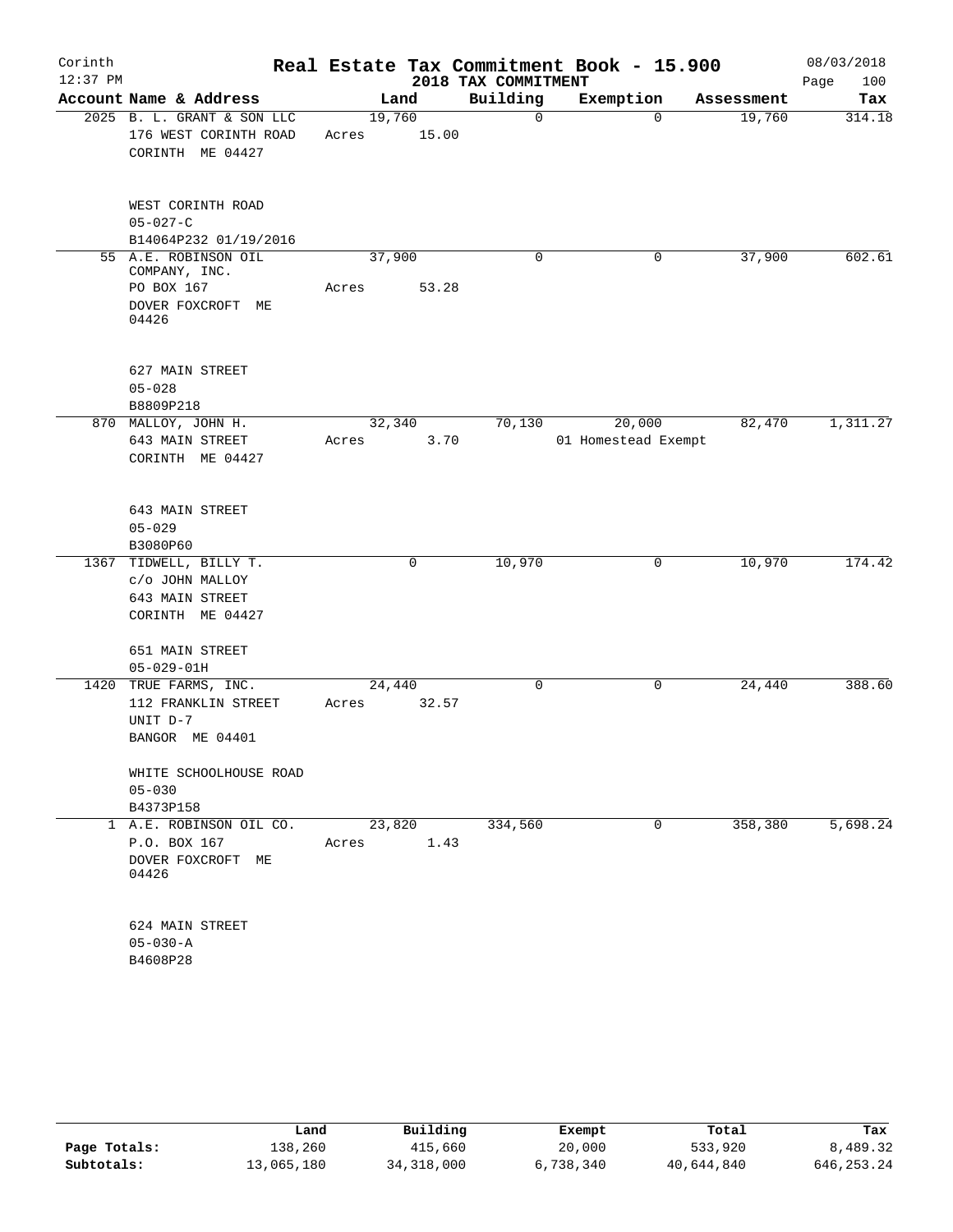| Corinth    |                                   |                                                                                               |                 |                  | Real Estate Tax Commitment Book - 15.900 |                     |          |            | 08/03/2018  |
|------------|-----------------------------------|-----------------------------------------------------------------------------------------------|-----------------|------------------|------------------------------------------|---------------------|----------|------------|-------------|
| $12:37$ PM |                                   |                                                                                               |                 |                  | 2018 TAX COMMITMENT                      |                     |          |            | Page<br>101 |
|            |                                   | Account Name & Address                                                                        |                 | Land             | Building                                 | Exemption           |          | Assessment | Tax         |
|            | BOX 112                           | 860 DAVIS JR, THOMAS J.<br>DAVIS, MURIEL E. &<br>DAVIS, THOMAS III J/T<br>KENDUSKEAG ME 04450 | Acres           | 53,030<br>107.02 | 59,440                                   |                     | $\Omega$ | 112,470    | 1,788.27    |
|            | $05 - 031$                        | 657 MAIN STREET<br>B12201P194 07/27/2010 B11249P19 12/27/2007                                 |                 |                  |                                          |                     |          |            |             |
|            |                                   | 861 BEAN, RYAN A.<br>BEAN, AMY E.<br>95 WHITE SCHOOLHOUSE RD<br>CORINTH ME 04427              | 26,170<br>Acres | 10.00            | 134,220                                  | 01 Homestead Exempt | 20,000   | 140,390    | 2,232.20    |
|            | <b>ROAD</b><br>$05 - 032$         | 95 WHITE SCHOOLHOUSE<br>B11018P45 06/22/2007                                                  |                 |                  |                                          |                     |          |            |             |
|            |                                   | 1651 MAGUIRE, JEFFREY S.<br>P. O. BOX 505<br>CORINTH ME 04427                                 | 18,510<br>Acres | 2.30             | 29,280                                   | 01 Homestead Exempt | 20,000   | 27,790     | 441.86      |
|            | $05 - 032 - A$<br>B5831P356       | 680 MAIN STREET                                                                               |                 |                  |                                          |                     |          |            |             |
|            | PO BOX 505                        | 1899 MAGUIRE, JEFFREY S.<br>CORINTH ME 04930                                                  | 14,520<br>Acres | 4.00             | 0                                        |                     | 0        | 14,520     | 230.87      |
|            | $05 - 032 - B$                    | <b>MAIN STREET</b><br>B14521P166 06/22/2017                                                   |                 |                  |                                          |                     |          |            |             |
|            |                                   | 1082 SMITH, CAMERON<br>SMITH, BOBBI JO<br>655 BLACK ROAD<br>CORINTH ME 04427                  | 20,120<br>Acres | 10.00            | 21,660                                   | 01 Homestead Exempt | 20,000   | 21,780     | 346.30      |
|            | <b>ROAD</b><br>$05 - 032 - B - 1$ | 111 WHITE SCHOOLHOUSE<br>B14235P175 08/14/2016                                                |                 |                  |                                          |                     |          |            |             |
|            | PO BOX 365                        | 800 MOSSLER, WILLIAM A.<br>MOSSLER, KIMBERLY ANNE<br>CORINTH ME 04427                         | 19,460<br>Acres | 4.27             | 231,450                                  | 01 Homestead Exempt | 20,000   | 230,910    | 3,671.47    |
|            | $05 - 033$                        | 701 MAIN STREET<br>B12825P322 05/23/2012                                                      |                 |                  |                                          |                     |          |            |             |

|              | Land       | Building   | Exempt    | Total      | Tax        |
|--------------|------------|------------|-----------|------------|------------|
| Page Totals: | 151,810    | 476,050    | 80,000    | 547,860    | 8,710.97   |
| Subtotals:   | 13,216,990 | 34,794,050 | 6,818,340 | 41,192,700 | 654,964.21 |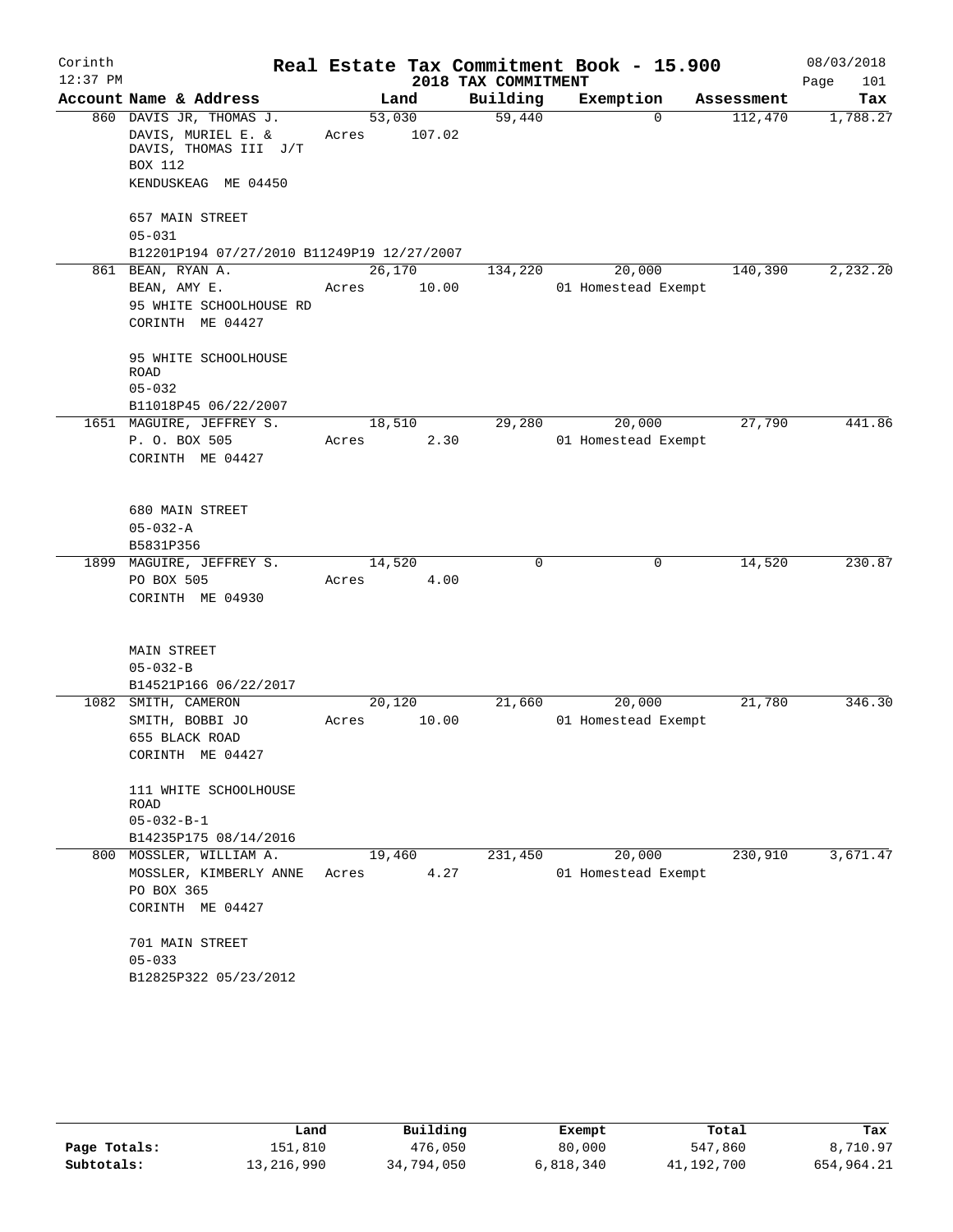| Corinth<br>$12:37$ PM |                                                                                                                                                               |                 |        | 2018 TAX COMMITMENT | Real Estate Tax Commitment Book - 15.900    |            | 08/03/2018<br>Page<br>102 |
|-----------------------|---------------------------------------------------------------------------------------------------------------------------------------------------------------|-----------------|--------|---------------------|---------------------------------------------|------------|---------------------------|
|                       | Account Name & Address                                                                                                                                        |                 | Land   | Building            | Exemption                                   | Assessment | Tax                       |
|                       | 1787 RINGO, LLC<br>689 MAIN STREET<br>CORINTH ME 04427                                                                                                        | 23,470<br>Acres | 4.03   | 1,421,330           | 0                                           | 1,444,800  | 22,972.32                 |
|                       | 689 MAIN STREET<br>$05 - 033 - A$<br>B13737P41 12/30/2014                                                                                                     |                 |        |                     |                                             |            |                           |
|                       | 2016 B & T WHITNEY, LLC<br>689 MAIN STREET<br>CORINTH ME 04427                                                                                                | 23,060<br>Acres | 1.84   | 238,490             | 0                                           | 261,550    | 4,158.65                  |
|                       | 685 MAIN STREET<br>$05 - 033 - A - 01$<br>B12893P350 07/26/2012                                                                                               |                 |        |                     |                                             |            |                           |
|                       | 1851 MICHAELS JR, DAVID A.<br>MICHAELS, TAMMY L.<br>PO BOX 97<br>697 MAIN STREET<br>CORINTH ME 04427<br>697 MAIN STREET<br>$05 - 033 - B$<br>B9523P228        | 17,690<br>Acres | 1.62   | 99,090              | 20,000<br>01 Homestead Exempt               | 96,780     | 1,538.80                  |
|                       | 616 GRABOFSKY, ROBERT J.<br>GRABOFSKY, DONNA R.<br>207 WHITE SCHOOLHOUSE<br>RD<br>CORINTH ME 04427<br>207 WHITE SCHOOLHOUSE<br>ROAD<br>$05 - 034$             | 51,210<br>Acres | 152.00 | 134,370             | 26,000<br>01 Homestead Exempt<br>22 Veteran | 159,580    | 2,537.32                  |
|                       | B3099P246                                                                                                                                                     |                 |        |                     |                                             |            |                           |
|                       | 841 HARVEY, DONNA<br>684 MAIN STREET<br>CORINTH ME 04427                                                                                                      | 17,820<br>Acres | 1.73   | 102,300             | 20,000<br>01 Homestead Exempt               | 100,120    | 1,591.91                  |
|                       | 684 MAIN STREET<br>$05 - 034 - A$<br>B14189P1 06/22/2016                                                                                                      |                 |        |                     |                                             |            |                           |
|                       | 1414 TRASK, DONNA B. (Heirs<br>of)<br>PR. TRAFTON, TAMARA<br>240 RIDGE ROAD<br>CORINTH ME 04427<br>732 MAIN STREET<br>$05 - 034 - B$<br>B14504P141 06/05/2017 | 19,800<br>Acres | 1.00   | 92,720              | $\mathbf{0}$                                | 112,520    | 1,789.07                  |

|              | Land       | Building   | Exempt    | Total      | Tax        |
|--------------|------------|------------|-----------|------------|------------|
| Page Totals: | 153,050    | 2,088,300  | 66,000    | 2,175,350  | 34,588.07  |
| Subtotals:   | 13,370,040 | 36,882,350 | 6,884,340 | 43,368,050 | 689,552.28 |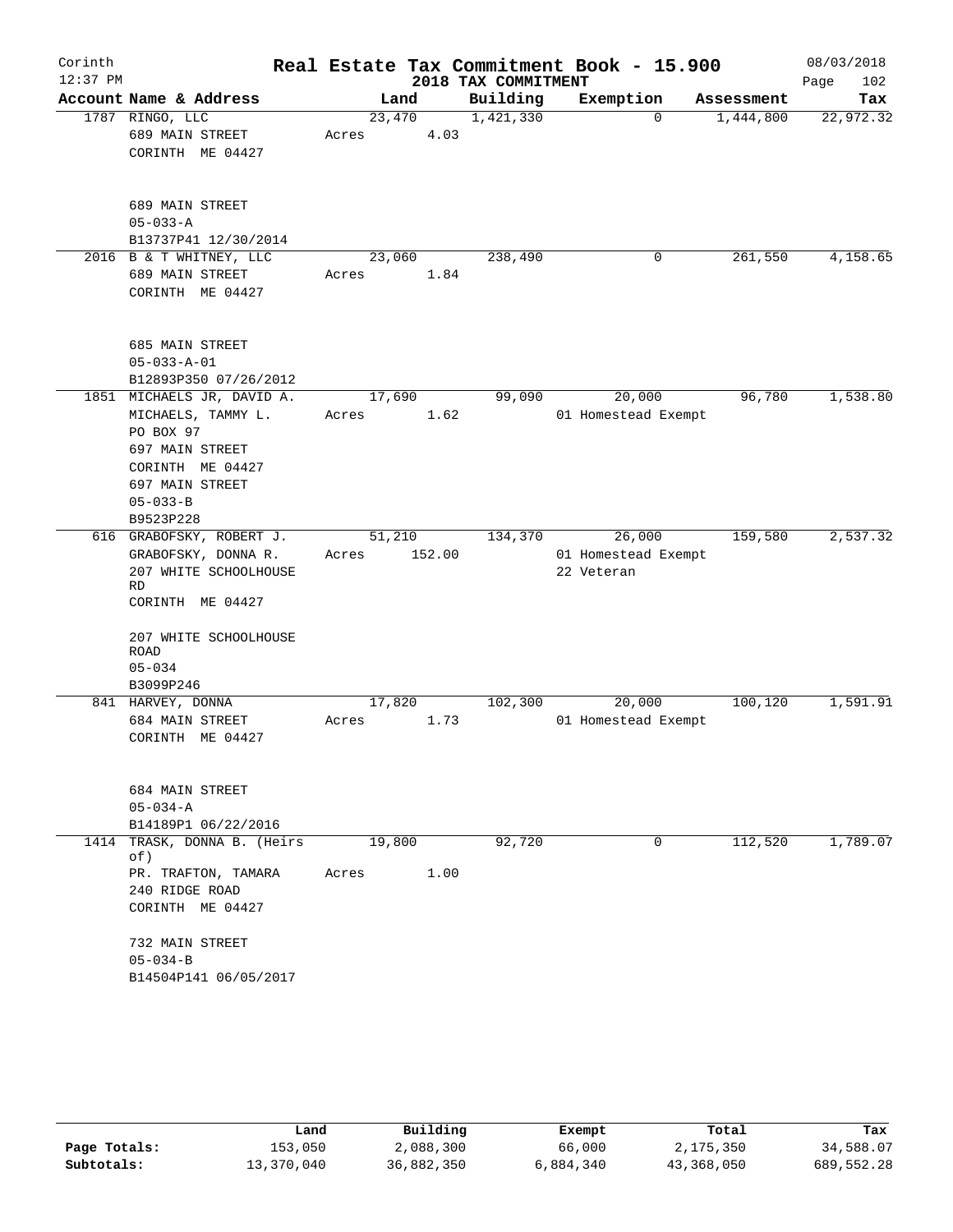| Corinth      |                             |            |        |              |                                 |            | Real Estate Tax Commitment Book - 15.900 |            | 08/03/2018         |
|--------------|-----------------------------|------------|--------|--------------|---------------------------------|------------|------------------------------------------|------------|--------------------|
| $12:37$ PM   | Account Name & Address      |            |        | Land         | 2018 TAX COMMITMENT<br>Building |            | Exemption                                | Assessment | Page<br>103<br>Tax |
|              | 1206 GRIFFIN, SCOTT D.      |            | 18,510 |              | 216,220                         |            | 20,000                                   | 214,730    | 3, 414.21          |
|              | GRIFFIN, ADRIENNE R.        |            | Acres  | 2.30         |                                 |            | 01 Homestead Exempt                      |            |                    |
|              | 702 MAIN STREET             |            |        |              |                                 |            |                                          |            |                    |
|              | CORINTH ME 04427            |            |        |              |                                 |            |                                          |            |                    |
|              |                             |            |        |              |                                 |            |                                          |            |                    |
|              | 702 MAIN STREET             |            |        |              |                                 |            |                                          |            |                    |
|              | $05 - 034 - C$              |            |        |              |                                 |            |                                          |            |                    |
|              | B14095P47 03/09/2016        |            |        |              |                                 |            |                                          |            |                    |
|              | 1433 SMITH, ROGER L.        |            | 18,510 |              | 90,130                          |            | 26,000                                   | 82,640     | 1,313.98           |
|              | SMITH, PATRICIA M.          |            | Acres  | 2.30         |                                 | 22 Veteran |                                          |            |                    |
|              | PO BOX 255                  |            |        |              |                                 |            | 01 Homestead Exempt                      |            |                    |
|              | CORINTH ME 04427            |            |        |              |                                 |            |                                          |            |                    |
|              |                             |            |        |              |                                 |            |                                          |            |                    |
|              | 692 MAIN STREET             |            |        |              |                                 |            |                                          |            |                    |
|              | $05 - 034 - D$              |            |        |              |                                 |            |                                          |            |                    |
|              | B8270P130                   |            |        |              |                                 |            |                                          |            |                    |
|              | 615 GRABOFSKY, ROBERT J.    |            |        |              | 87,450                          |            | 0                                        |            |                    |
|              |                             |            | 30,490 |              |                                 |            |                                          | 117,940    | 1,875.25           |
|              | GRABOFSKY, DONNA R.         |            | Acres  | 18.60        |                                 |            |                                          |            |                    |
|              | 207 WHITE SCHOOLHOUSE<br>RD |            |        |              |                                 |            |                                          |            |                    |
|              | CORINTH ME 04427            |            |        |              |                                 |            |                                          |            |                    |
|              |                             |            |        |              |                                 |            |                                          |            |                    |
|              | 713 MAIN STREET             |            |        |              |                                 |            |                                          |            |                    |
|              | $05 - 035$                  |            |        |              |                                 |            |                                          |            |                    |
|              | B3099P246                   |            |        |              |                                 |            |                                          |            |                    |
|              | 1994 DOW, CARL              |            | 43,920 |              | $\Omega$                        |            | 0                                        | 43,920     | 698.33             |
|              | PO BOX 621                  |            |        | 118.00       |                                 |            |                                          |            |                    |
|              | CORINTH ME 04427            |            | Acres  |              |                                 |            |                                          |            |                    |
|              |                             |            |        |              |                                 |            |                                          |            |                    |
|              |                             |            |        |              |                                 |            |                                          |            |                    |
|              | MAIN STREET                 |            |        |              |                                 |            |                                          |            |                    |
|              | $05 - 035 - A$              |            |        |              |                                 |            |                                          |            |                    |
|              | B14619P334 09/15/2017       |            |        |              |                                 |            |                                          |            |                    |
|              | 41 YORK, STAR               |            | 18,390 |              | 127,870                         |            | 20,000                                   | 126, 260   | 2,007.53           |
|              | 741 MAIN STREET             |            | Acres  | 2.20         |                                 |            | 01 Homestead Exempt                      |            |                    |
|              | CORINTH ME 04427            |            |        |              |                                 |            |                                          |            |                    |
|              |                             |            |        |              |                                 |            |                                          |            |                    |
|              |                             |            |        |              |                                 |            |                                          |            |                    |
|              | 741 MAIN STREET             |            |        |              |                                 |            |                                          |            |                    |
|              | $05 - 036$                  |            |        |              |                                 |            |                                          |            |                    |
|              | B8179P304                   |            |        |              |                                 |            |                                          |            |                    |
|              | 599 AHEARN, DAVID J.        |            | 21,730 |              | 1,500                           |            | $\mathbf 0$                              | 23,230     | 369.36             |
|              | 1089 OTIS ROAD              |            | Acres  | 0.35         |                                 |            |                                          |            |                    |
|              | OTIS ME 04605-6716          |            |        |              |                                 |            |                                          |            |                    |
|              |                             |            |        |              |                                 |            |                                          |            |                    |
|              |                             |            |        |              |                                 |            |                                          |            |                    |
|              | 740 MAIN STREET             |            |        |              |                                 |            |                                          |            |                    |
|              | $05 - 037$                  |            |        |              |                                 |            |                                          |            |                    |
|              | 11 AHEARN, BLANCHE          |            |        | $\mathbf 0$  | 11,400                          |            | 11,400                                   | 0          | 0.00               |
|              | 742 MAIN STREET             |            |        |              |                                 |            | 01 Homestead Exempt                      |            |                    |
|              | CORINTH ME 04427            |            |        |              |                                 |            |                                          |            |                    |
|              |                             |            |        |              |                                 |            |                                          |            |                    |
|              | 742 MAIN STREET             |            |        |              |                                 |            |                                          |            |                    |
|              | $05 - 037 - 01H$            |            |        |              |                                 |            |                                          |            |                    |
|              |                             |            |        |              |                                 |            |                                          |            |                    |
|              |                             |            |        |              |                                 |            |                                          |            |                    |
|              |                             | Land       |        | Building     |                                 | Exempt     |                                          | Total      | Tax                |
| Page Totals: |                             | 151,550    |        | 534,570      |                                 | 77,400     |                                          | 608,720    | 9,678.66           |
| Subtotals:   |                             | 13,521,590 |        | 37, 416, 920 |                                 | 6,961,740  |                                          | 43,976,770 | 699,230.94         |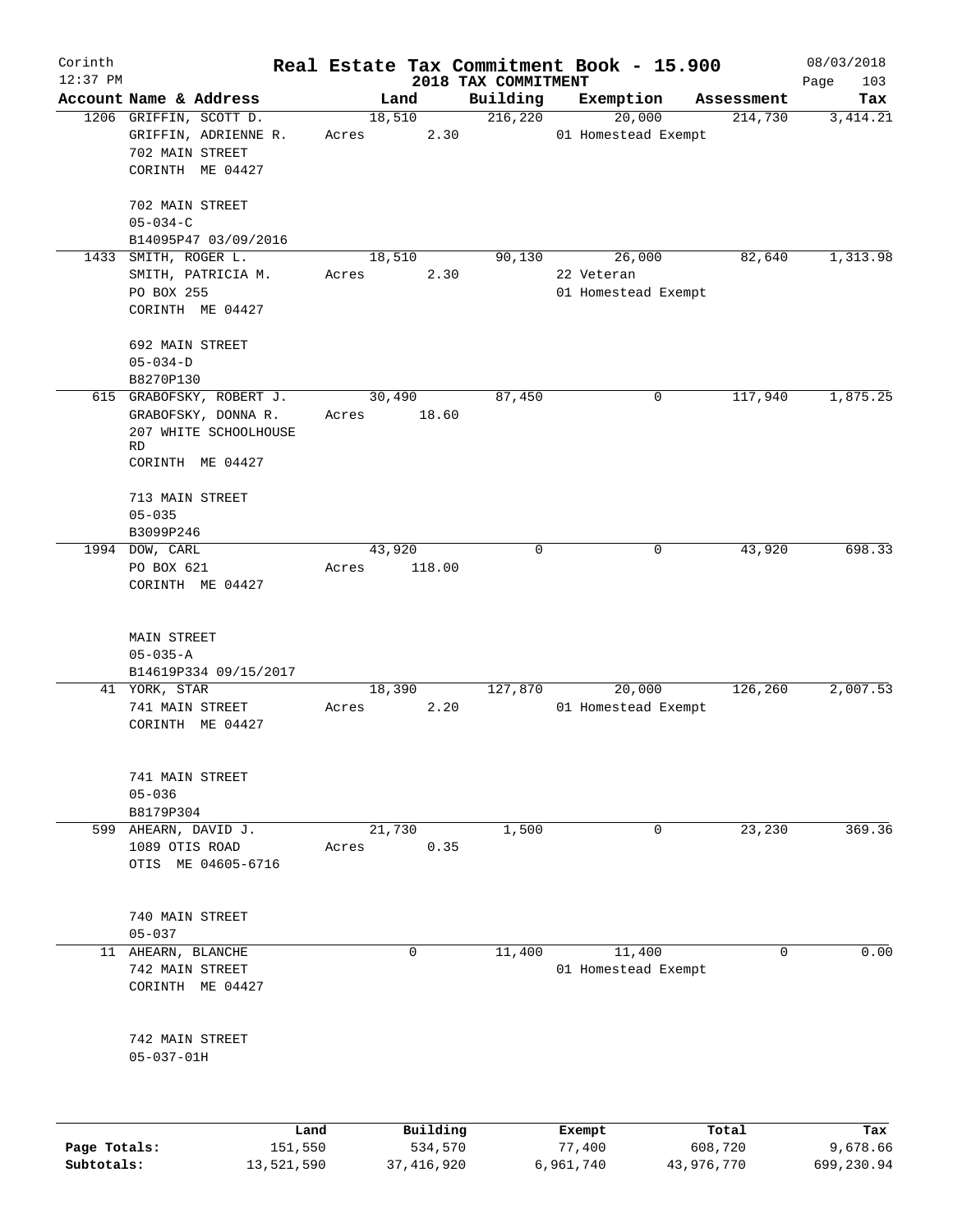| Corinth      |                                            |       |                |                                 | Real Estate Tax Commitment Book - 15.900 |                      | 08/03/2018    |
|--------------|--------------------------------------------|-------|----------------|---------------------------------|------------------------------------------|----------------------|---------------|
| $12:37$ PM   | Account Name & Address                     |       | Land           | 2018 TAX COMMITMENT<br>Building | Exemption                                |                      | 104<br>Page   |
|              | 54 HUGHES, ELNORA M.                       |       | 38,580         | 27,390                          | 20,000                                   | Assessment<br>45,970 | Tax<br>730.92 |
|              | HUGHES, PATRICK                            | Acres | 4.88           |                                 | 01 Homestead Exempt                      |                      |               |
|              | P.O. BOX 414                               |       |                |                                 |                                          |                      |               |
|              | CORINTH ME 04427                           |       |                |                                 |                                          |                      |               |
|              |                                            |       |                |                                 |                                          |                      |               |
|              | 746 MAIN STREET                            |       |                |                                 |                                          |                      |               |
|              | $05 - 038$                                 |       |                |                                 |                                          |                      |               |
|              | B7189P296                                  |       |                |                                 |                                          |                      |               |
|              | 1642 YORK, SUSAN                           |       | 0              | 28,030                          | 20,000                                   | 8,030                | 127.68        |
|              | P.O. BOX 294                               |       |                |                                 | 01 Homestead Exempt                      |                      |               |
|              | CORINTH ME 04427                           |       |                |                                 |                                          |                      |               |
|              |                                            |       |                |                                 |                                          |                      |               |
|              |                                            |       |                |                                 |                                          |                      |               |
|              | 750 MAIN STREET                            |       |                |                                 |                                          |                      |               |
|              | $05 - 038 - 01H$                           |       |                |                                 |                                          |                      |               |
|              | 1343 HADLEY, KAREN E.                      |       | 34,650         | 92,570                          | 20,000                                   | 107,220              | 1,704.80      |
|              | 754 MAIN STREET                            | Acres | 41.26          |                                 | 01 Homestead Exempt                      |                      |               |
|              | CORINTH ME 04427                           |       |                |                                 |                                          |                      |               |
|              |                                            |       |                |                                 |                                          |                      |               |
|              | 754 MAIN STREET                            |       |                |                                 |                                          |                      |               |
|              | $05 - 039$                                 |       |                |                                 |                                          |                      |               |
|              | B8584P8                                    |       |                |                                 |                                          |                      |               |
|              | 859 MARTIN, KEVIN                          |       | 25,730         | 21,560                          | 20,000                                   | 27,290               | 433.91        |
|              | 792 MAIN STREET                            | Acres | 12.41          |                                 | 01 Homestead Exempt                      |                      |               |
|              | CORINTH ME 04427                           |       |                |                                 |                                          |                      |               |
|              |                                            |       |                |                                 |                                          |                      |               |
|              |                                            |       |                |                                 |                                          |                      |               |
|              | 792 MAIN STREET                            |       |                |                                 |                                          |                      |               |
|              | $05 - 039 - A$                             |       |                |                                 |                                          |                      |               |
|              | B14022P208 11/30/2015                      |       |                |                                 |                                          |                      |               |
|              | 1156 ROWE JR, MONCENA R.                   |       | 24,640<br>5.00 | 194,200                         |                                          | 218,840<br>0         | 3,479.56      |
|              | 44 HARVEY HIGHLANDS<br>CORINTH ME 04427    | Acres |                |                                 |                                          |                      |               |
|              |                                            |       |                |                                 |                                          |                      |               |
|              |                                            |       |                |                                 |                                          |                      |               |
|              | 774 MAIN STREET                            |       |                |                                 |                                          |                      |               |
|              | $05 - 039 - B$                             |       |                |                                 |                                          |                      |               |
|              | B5903P18                                   |       |                |                                 |                                          |                      |               |
|              | 416 DOAK, ERLON E.                         |       | 21,780         | 89,860                          | 20,000                                   | 91,640               | 1,457.08      |
|              | 782 MAIN STREET                            | Acres | 5.00           |                                 | 01 Homestead Exempt                      |                      |               |
|              | CORINTH ME 04427                           |       |                |                                 |                                          |                      |               |
|              |                                            |       |                |                                 |                                          |                      |               |
|              | 782 MAIN STREET                            |       |                |                                 |                                          |                      |               |
|              | $05 - 039 - C$                             |       |                |                                 |                                          |                      |               |
|              | B5461P65                                   |       |                |                                 |                                          |                      |               |
| 862          | MAGUIRE, JAMES J. &                        |       | 27,250         | 117,430                         | 26,000                                   | 118,680              | 1,887.01      |
|              | BONNIE C.                                  |       |                |                                 |                                          |                      |               |
|              | IRREVOCABLE<br>TRUST,                      | Acres | 64.44          |                                 | 22 Veteran                               |                      |               |
|              | JAMES & BONNIE TRUSTEES<br>799 MAIN STREET |       |                |                                 | 01 Homestead Exempt                      |                      |               |
|              | CORINTH ME 04427                           |       |                |                                 |                                          |                      |               |
|              |                                            |       |                |                                 |                                          |                      |               |
|              | 799 MAIN STREET                            |       |                |                                 |                                          |                      |               |
|              | $05 - 040$                                 |       |                |                                 |                                          |                      |               |
|              | B13921P90 08/06/2015                       |       |                |                                 |                                          |                      |               |
|              |                                            |       |                |                                 |                                          |                      |               |
|              | Land                                       |       | Building       |                                 | Exempt                                   | Total                | Tax           |
| Page Totals: | 172,630                                    |       | 571,040        |                                 | 126,000                                  | 617,670              | 9,820.96      |
| Subtotals:   | 13,694,220                                 |       | 37,987,960     |                                 | 7,087,740                                | 44,594,440           | 709,051.90    |
|              |                                            |       |                |                                 |                                          |                      |               |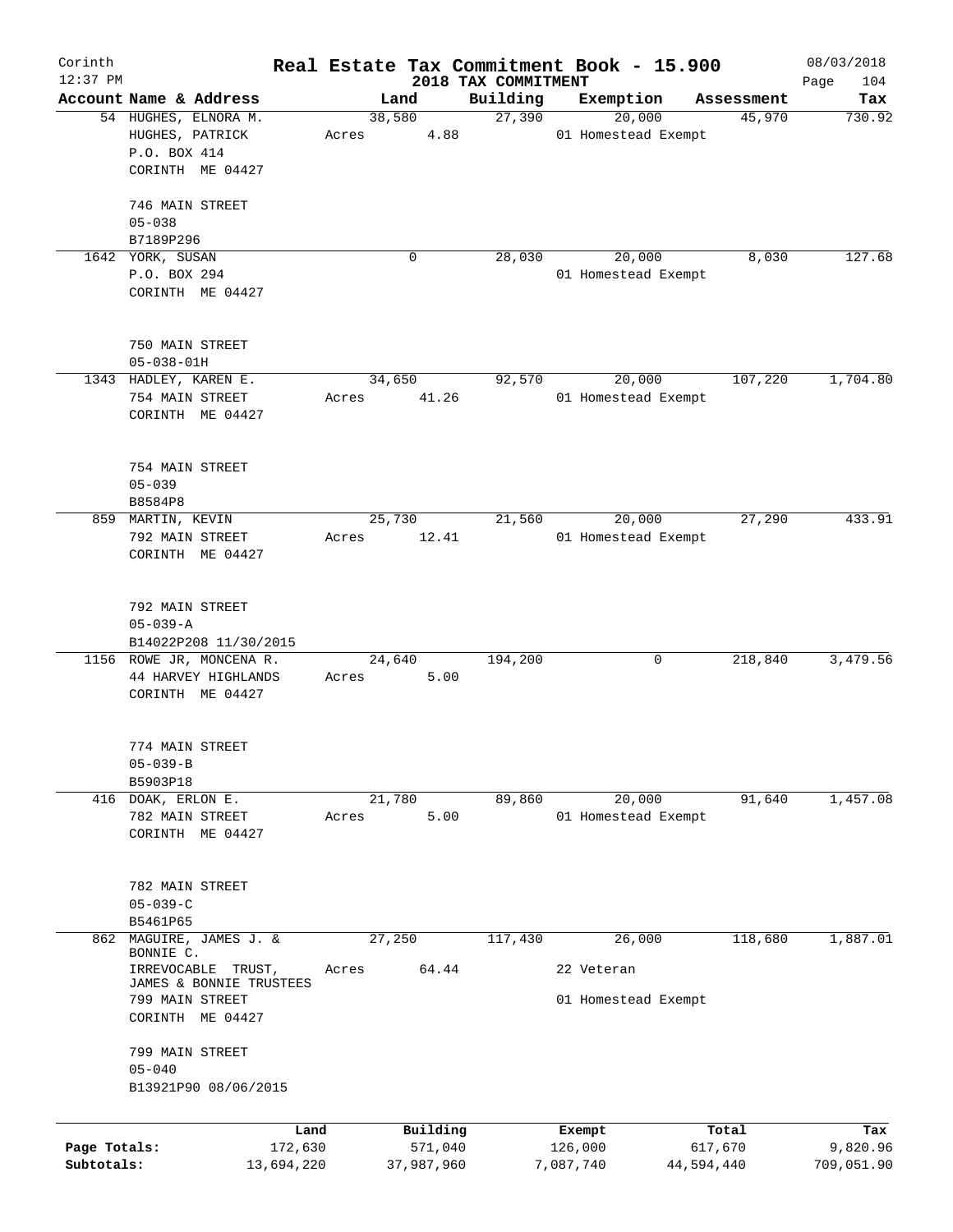| Corinth<br>$12:37$ PM      |                                                                                                                                       |       |                                   |                                 | Real Estate Tax Commitment Book - 15.900 |                                | 08/03/2018                    |
|----------------------------|---------------------------------------------------------------------------------------------------------------------------------------|-------|-----------------------------------|---------------------------------|------------------------------------------|--------------------------------|-------------------------------|
|                            | Account Name & Address                                                                                                                |       | Land                              | 2018 TAX COMMITMENT<br>Building | Exemption                                | Assessment                     | Page<br>105<br>Tax            |
|                            | 1099 MAGUIRE, JAMES & BONNIE<br>IRREVOCABLE TRUST<br>MAGUIRE, JAMES J. II<br>224 WHITE SCHOOLHOUSE<br><b>ROAD</b><br>CORINTH ME 04427 | Acres | 17,940<br>2.30                    | 53,220                          | $\Omega$                                 | 71,160                         | 1,131.44                      |
|                            | 805 MAIN STREET<br>$05 - 040 - A$<br>B14674P86 11/09/2017                                                                             |       |                                   |                                 |                                          |                                |                               |
|                            | 1609 SMITH, ROBIN                                                                                                                     |       | 21,600                            | 106,940                         | 20,000                                   | 108,540                        | 1,725.79                      |
|                            | 771 MAIN STREET<br>CORINTH ME 04427                                                                                                   | Acres | 4.85                              |                                 | 01 Homestead Exempt                      |                                |                               |
|                            | 771 MAIN STREET<br>$05 - 040 - B$<br>B7032P211                                                                                        |       |                                   |                                 |                                          |                                |                               |
|                            | 1711 T & M ENTERPRISES, LLC                                                                                                           |       | 26,460                            | 103,260                         | 0                                        | 129,720                        | 2,062.55                      |
|                            | 360 MAIN ROAD<br>CHARLESTON ME 04422                                                                                                  | Acres | 4.41                              |                                 |                                          |                                |                               |
|                            | 781 MAIN STREET<br>$05 - 040 - C$                                                                                                     |       |                                   |                                 |                                          |                                |                               |
|                            | B14233P3 07/28/2016                                                                                                                   |       | 26,180                            | 102,040                         | 0                                        | 128,220                        | 2,038.70                      |
|                            | 1040 BARRY, LEOLA<br>PETERSON, LINDSEY<br>810 MAIN STREET<br>CORINTH ME 04427                                                         | Acres | 8.64                              |                                 |                                          |                                |                               |
|                            | 810 MAIN STREET<br>$05 - 041$                                                                                                         |       |                                   |                                 |                                          |                                |                               |
|                            | B14772P249 03/28/2018<br>1010 KNEELAND, TYSON A.                                                                                      |       |                                   | 77,840                          | 20,000                                   | 75,990                         | 1,208.24                      |
|                            | 802 MAIN STREET<br>CORINTH ME 04427                                                                                                   | Acres | 18,150<br>2.00                    |                                 | 01 Homestead Exempt                      |                                |                               |
|                            | 802 MAIN STREET<br>$05 - 041 - A$                                                                                                     |       |                                   |                                 |                                          |                                |                               |
|                            | B11980P21 11/13/2009<br>189 KEEZER, MELISSA A.                                                                                        |       | 16,940                            | 64,670                          | 20,000                                   | 61,610                         | 979.60                        |
|                            | 816 MAIN STREET<br>CORINTH ME 04427                                                                                                   | Acres | 1.00                              |                                 | 01 Homestead Exempt                      |                                |                               |
|                            | 816 MAIN STREET<br>$05 - 041 - B$                                                                                                     |       |                                   |                                 |                                          |                                |                               |
|                            | B13197P75 05/30/2013<br>418 CLEMENT, BRIAN W. JR.                                                                                     |       | 17,380                            | 53,730                          | 20,000                                   | 51,110                         | 812.65                        |
|                            | 828 MAIN STREET<br>CORINTH ME 04427                                                                                                   | Acres | 1.36                              |                                 | 01 Homestead Exempt                      |                                |                               |
|                            | 828 MAIN STREET<br>$05 - 041 - C$                                                                                                     |       |                                   |                                 |                                          |                                |                               |
|                            | B12813P10 05/08/2012                                                                                                                  |       |                                   |                                 |                                          |                                |                               |
| Page Totals:<br>Subtotals: | Land<br>144,650<br>13,838,870                                                                                                         |       | Building<br>561,700<br>38,549,660 |                                 | Exempt<br>80,000<br>7,167,740            | Total<br>626,350<br>45,220,790 | Tax<br>9,958.97<br>719,010.87 |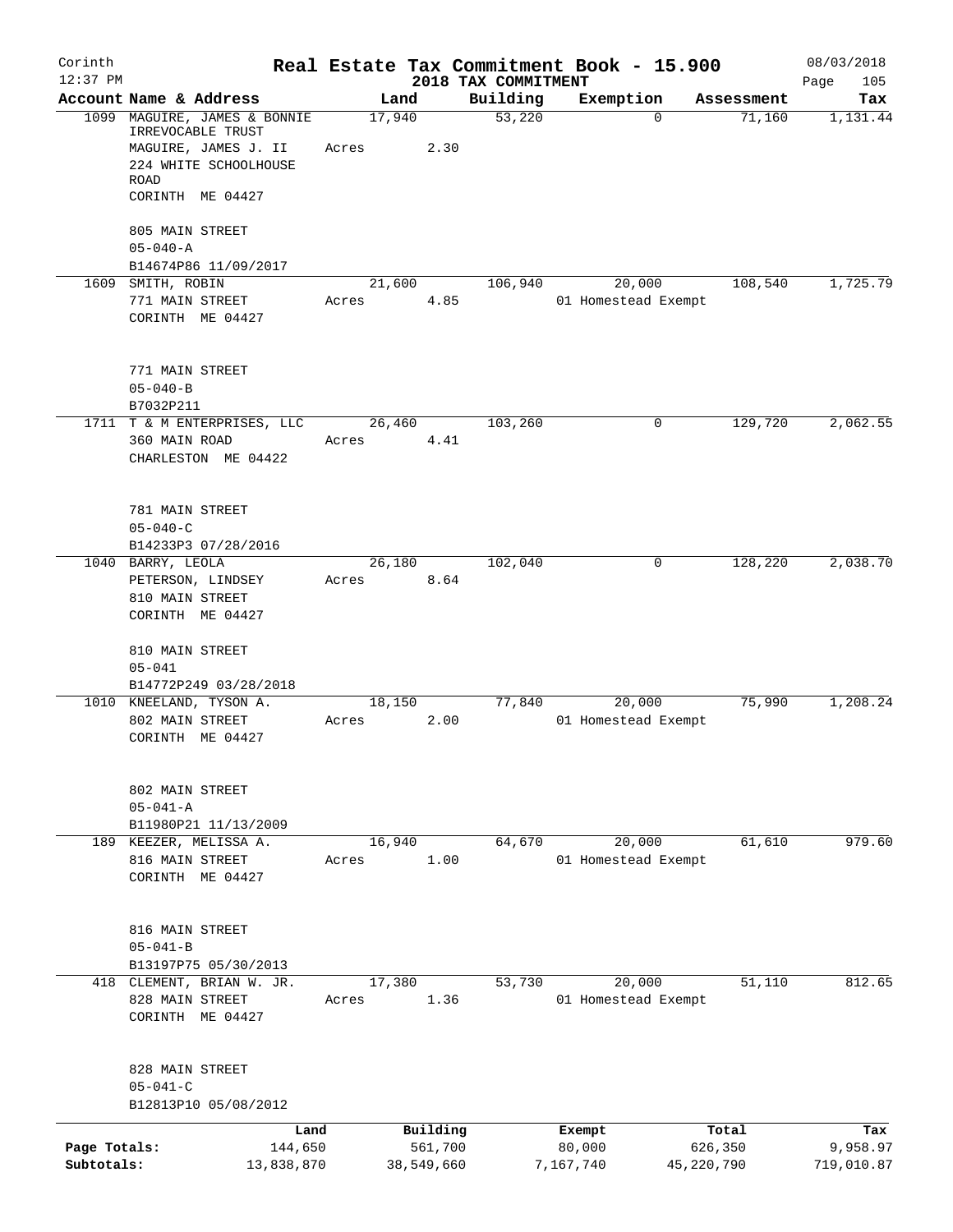| Corinth      |                             |       |        |            |                                 | Real Estate Tax Commitment Book - 15.900 |            | 08/03/2018    |
|--------------|-----------------------------|-------|--------|------------|---------------------------------|------------------------------------------|------------|---------------|
| $12:37$ PM   | Account Name & Address      |       | Land   |            | 2018 TAX COMMITMENT<br>Building | Exemption                                | Assessment | 106<br>Page   |
|              | 306 CLEMENT, JEAN M.        |       | 35,330 |            | 39,860                          | 26,000                                   | 49,190     | Tax<br>782.12 |
|              | 32 HAYMAN DRIVE             | Acres |        | 24.88      |                                 | 31 Vetrans Widow                         |            |               |
|              | CORINTH ME 04427            |       |        |            |                                 | 01 Homestead Exempt                      |            |               |
|              |                             |       |        |            |                                 |                                          |            |               |
|              |                             |       |        |            |                                 |                                          |            |               |
|              | 32 HAYMAN DRIVE             |       |        |            |                                 |                                          |            |               |
|              | $05 - 042$                  |       |        |            |                                 |                                          |            |               |
|              | B4319P290                   |       |        |            |                                 |                                          |            |               |
|              | 798 KINGSBURY, JOHN R.      |       | 18,270 |            | 135,030                         | 20,000                                   | 133,300    | 2,119.47      |
|              | 841 MAIN STREET             | Acres |        | 2.10       |                                 | 01 Homestead Exempt                      |            |               |
|              | CORINTH ME 04427            |       |        |            |                                 |                                          |            |               |
|              |                             |       |        |            |                                 |                                          |            |               |
|              | 841 MAIN STREET             |       |        |            |                                 |                                          |            |               |
|              | $05 - 042 - 01$             |       |        |            |                                 |                                          |            |               |
|              | B14084P296 02/24/2016       |       |        |            |                                 |                                          |            |               |
|              | 1190 WILLEY, MATTHEW R.     |       | 16,940 |            | 76,780                          | 20,000                                   | 73,720     | 1,172.15      |
|              | 5 HAYMAN DRIVE              | Acres |        | 1.00       |                                 | 01 Homestead Exempt                      |            |               |
|              | CORINTH ME 04427            |       |        |            |                                 |                                          |            |               |
|              |                             |       |        |            |                                 |                                          |            |               |
|              | 5 HAYMAN DRIVE              |       |        |            |                                 |                                          |            |               |
|              | $05 - 042 - 02$             |       |        |            |                                 |                                          |            |               |
|              | B13491P154 03/24/2014       |       |        |            |                                 |                                          |            |               |
|              | 600 WATSON, ARTHUR G        |       | 16,940 |            | 86,730                          | 26,000                                   | 77,670     | 1,234.95      |
|              | WATSON, PHYLLIS M           | Acres |        | 1.00       |                                 | 01 Homestead Exempt                      |            |               |
|              | PO BOX 53                   |       |        |            |                                 | 22 Veteran                               |            |               |
|              | CORINTH ME 04427            |       |        |            |                                 |                                          |            |               |
|              |                             |       |        |            |                                 |                                          |            |               |
|              | 8 HAYMAN DRIVE              |       |        |            |                                 |                                          |            |               |
|              | $05 - 042 - 03$             |       |        |            |                                 |                                          |            |               |
|              | B14090P212 03/02/2016       |       |        |            |                                 |                                          |            |               |
|              | 346 COYLE, SHEILA M.        |       | 16,940 |            | 58,800                          | 0                                        | 75,740     | 1,204.27      |
|              | 19 HAYMAN DRIVE             | Acres |        | 1.00       |                                 |                                          |            |               |
|              | CORINTH ME 04427            |       |        |            |                                 |                                          |            |               |
|              |                             |       |        |            |                                 |                                          |            |               |
|              | 19 HAYMAN DRIVE             |       |        |            |                                 |                                          |            |               |
|              | $05 - 042 - 04$             |       |        |            |                                 |                                          |            |               |
|              | B5041P311                   |       |        |            |                                 |                                          |            |               |
| 1130         | DLJ MORTGAGE CAPITAL,       |       | 16,940 |            | 71,350                          | 0                                        | 88,290     | 1,403.81      |
|              | INC.<br>20 HAYMAN DRIVE     |       |        |            |                                 |                                          |            |               |
|              | CORINTH ME 04427            | Acres |        | 1.00       |                                 |                                          |            |               |
|              |                             |       |        |            |                                 |                                          |            |               |
|              |                             |       |        |            |                                 |                                          |            |               |
|              | 20 HAYMAN DRIVE             |       |        |            |                                 |                                          |            |               |
|              | $05 - 042 - 05$             |       |        |            |                                 |                                          |            |               |
|              | B4466P294                   |       |        |            |                                 |                                          |            |               |
|              | 589 SCHLIPSTEIN, JASON KIRK |       | 16,940 |            | 41,040                          | 0                                        | 57,980     | 921.88        |
|              | SCHLIPSTEIN, HEATHER        | Acres |        | 1.00       |                                 |                                          |            |               |
|              | LEIGH<br>23 HAYMAN DRIVE    |       |        |            |                                 |                                          |            |               |
|              | CORINTH ME 04427            |       |        |            |                                 |                                          |            |               |
|              |                             |       |        |            |                                 |                                          |            |               |
|              | 23 HAYMAN DRIVE             |       |        |            |                                 |                                          |            |               |
|              | $05 - 042 - 06$             |       |        |            |                                 |                                          |            |               |
|              | B14321P30 10/27/2016        |       |        |            |                                 |                                          |            |               |
|              |                             | Land  |        | Building   |                                 | Exempt                                   | Total      | Tax           |
| Page Totals: | 138,300                     |       |        | 509,590    |                                 | 92,000                                   | 555,890    | 8,838.65      |
| Subtotals:   | 13,977,170                  |       |        | 39,059,250 |                                 | 7,259,740                                | 45,776,680 | 727,849.52    |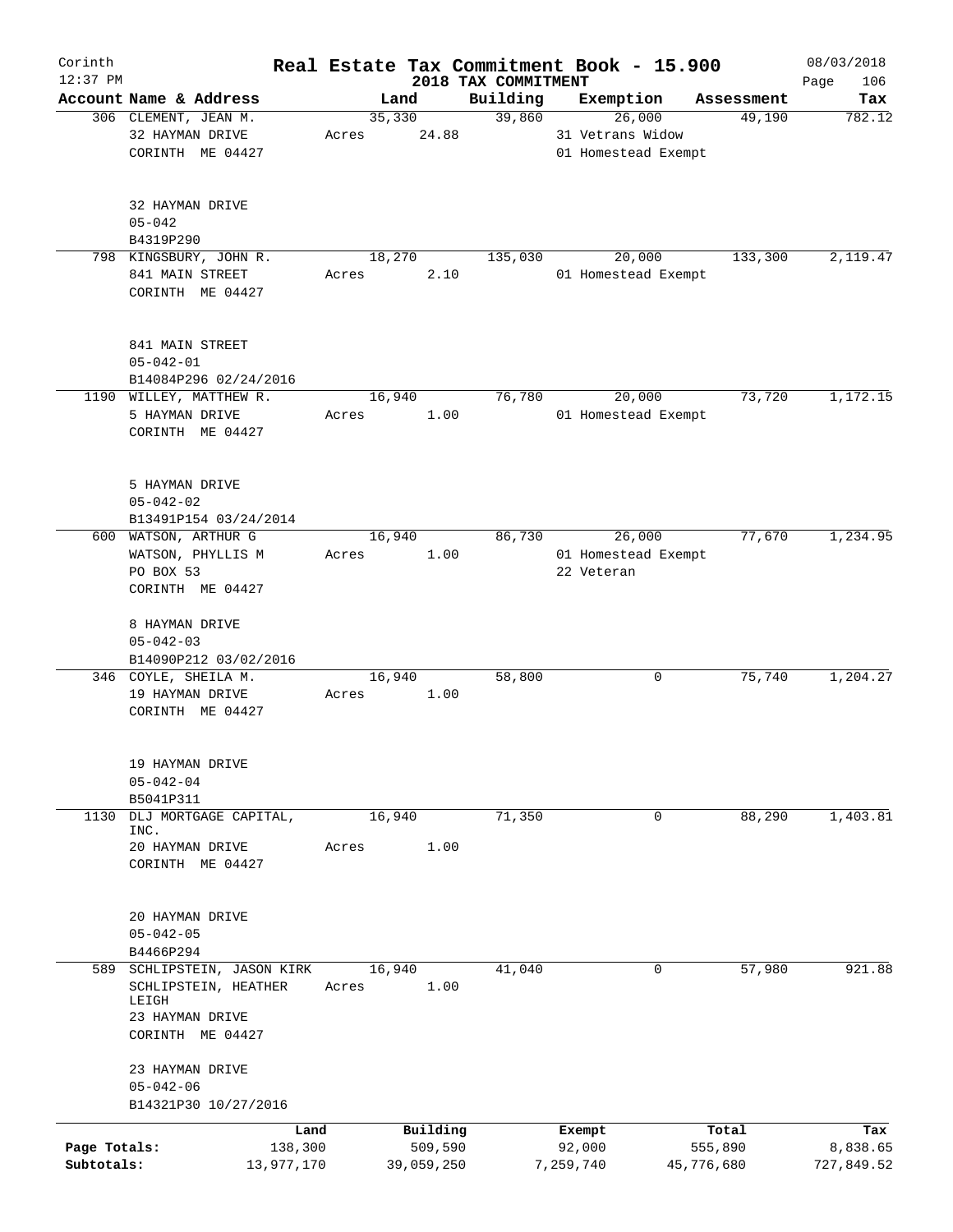| Corinth      |                                                                                          |         |        |              |                     | Real Estate Tax Commitment Book - 15.900 |              | 08/03/2018  |
|--------------|------------------------------------------------------------------------------------------|---------|--------|--------------|---------------------|------------------------------------------|--------------|-------------|
| $12:37$ PM   |                                                                                          |         |        |              | 2018 TAX COMMITMENT |                                          |              | 107<br>Page |
|              | Account Name & Address                                                                   |         | Land   |              | Building            | Exemption                                | Assessment   | Tax         |
|              | 1159 BROWN, KYLE J.<br>POITRAS, CHRISTINA A.<br>28 HAYMAN DRIVE                          | Acres   | 16,940 | 1.00         | 80,300              | 20,000<br>01 Homestead Exempt            | 77,240       | 1,228.12    |
|              | CORINTH ME 04427                                                                         |         |        |              |                     |                                          |              |             |
|              | 28 HAYMAN DRIVE<br>$05 - 042 - 07$                                                       |         |        |              |                     |                                          |              |             |
|              | B12153P121 06/04/2010                                                                    |         |        |              |                     |                                          |              |             |
|              | 303 CLEMENT SR, RICKY LEE                                                                |         | 17,100 |              | 22,540              | 0                                        | 39,640       | 630.28      |
|              | 33 HAYMAN DRIVE<br>CORINTH ME 04427                                                      | Acres   |        | 1.13         |                     |                                          |              |             |
|              | 31 HAYMAN DRIVE<br>$05 - 042 - 08$                                                       |         |        |              |                     |                                          |              |             |
|              | B11302P41 02/25/2008 B4753P251                                                           |         |        |              |                     |                                          |              |             |
|              | 309 CLEMENT SR, RICKY LEE<br>CLEMENT, JEANNE ANNE<br>33 HAYMAN DRIVE<br>CORINTH ME 04427 | Acres   | 17,040 | 1.08         | 43,410              | 20,000<br>01 Homestead Exempt            | 40,450       | 643.16      |
|              | 33 HAYMAN DRIVE<br>$05 - 042 - 10$                                                       |         |        |              |                     |                                          |              |             |
|              | B4753P2                                                                                  |         |        |              |                     |                                          |              |             |
|              | 308 CLEMENT JR, NATHAN N<br>CLEMENT, FAUSTINE B.<br>38 HAYMAN DR                         | Acres   | 18,150 | 2.00         | 60,020              | 20,000<br>01 Homestead Exempt            | 58,170       | 924.90      |
|              | CORINTH ME 04427                                                                         |         |        |              |                     |                                          |              |             |
|              | 38 HAYMAN DRIVE                                                                          |         |        |              |                     |                                          |              |             |
|              | $05 - 042 - 11$                                                                          |         |        |              |                     |                                          |              |             |
|              | B12424P103 03/14/2011                                                                    |         |        |              |                     |                                          |              |             |
|              | 1913 CLEMENT, FAUSTINE BESS                                                              |         | 18,660 |              | 43,320              | 20,000                                   | 41,980       | 667.48      |
|              | PELKEY, BILLIE-JO<br>38 HAYMAN DRIVE                                                     | Acres   |        | 2.42         |                     | 01 Homestead Exempt                      |              |             |
|              | CORINTH ME 04427                                                                         |         |        |              |                     |                                          |              |             |
|              | 40 HAYMAN DRIVE                                                                          |         |        |              |                     |                                          |              |             |
|              | $05 - 042 - 11 - A$                                                                      |         |        |              |                     |                                          |              |             |
|              | B12424P100 03/14/2011                                                                    |         |        |              |                     |                                          |              |             |
| 725          | HIGGINS, BETTY                                                                           |         | 18,590 |              | 13,440              | 20,000                                   | 12,030       | 191.28      |
|              | 45 HAYMAN DR<br>CORINTH ME 04427                                                         | Acres   |        | 2.36         |                     | 01 Homestead Exempt                      |              |             |
|              |                                                                                          |         |        |              |                     |                                          |              |             |
|              | 45 HAYMAN DRIVE                                                                          |         |        |              |                     |                                          |              |             |
|              | $05 - 042 - 12$                                                                          |         |        |              |                     |                                          |              |             |
|              | B4754P304                                                                                |         |        |              |                     |                                          | 75,220       | 1,196.00    |
|              | 284 CLEMENT, FAUSTINE BESS<br>C/O BUSWELL, JR.<br>KENNETH & DONETTA                      | Acres   | 18,170 | 2.02         | 57,050              | 0                                        |              |             |
|              | <b>48 HAYMAN DRIVE</b><br>CORINTH ME 04427                                               |         |        |              |                     |                                          |              |             |
|              | <b>48 HAYMAN DRIVE</b>                                                                   |         |        |              |                     |                                          |              |             |
|              | $05 - 042 - 13$<br>B6551P322                                                             |         |        |              |                     |                                          |              |             |
|              |                                                                                          |         |        |              |                     |                                          |              |             |
|              |                                                                                          | Land    |        | Building     |                     | Exempt                                   | Total        | Tax         |
| Page Totals: |                                                                                          | 124,650 |        | 320,080      |                     | 100,000                                  | 344,730      | 5,481.22    |
| Subtotals:   | 14,101,820                                                                               |         |        | 39, 379, 330 |                     | 7,359,740                                | 46, 121, 410 | 733, 330.74 |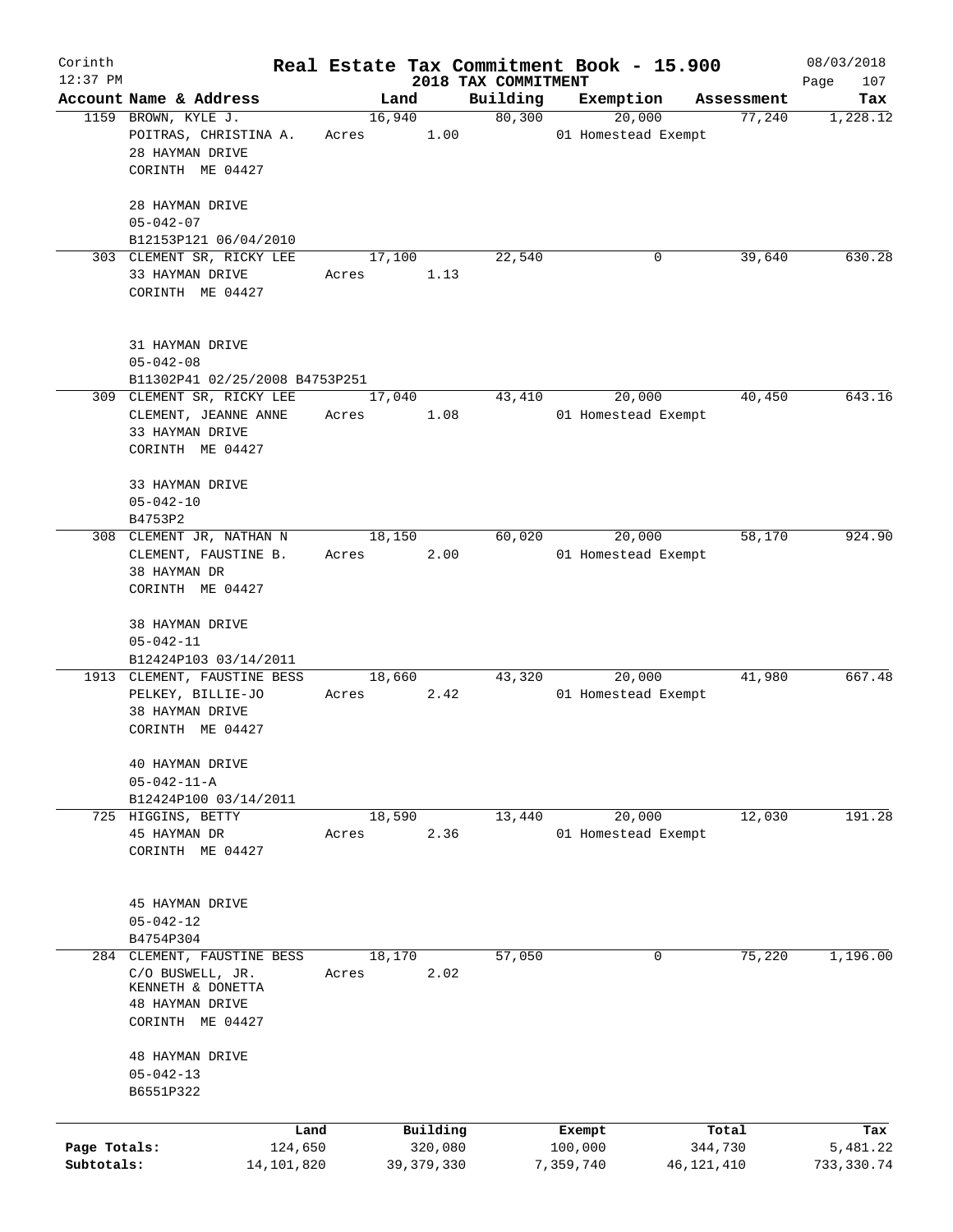| Corinth    |                                |             |        |                     | Real Estate Tax Commitment Book - 15.900 |            | 08/03/2018  |
|------------|--------------------------------|-------------|--------|---------------------|------------------------------------------|------------|-------------|
| $12:37$ PM |                                |             |        | 2018 TAX COMMITMENT |                                          |            | 108<br>Page |
|            | Account Name & Address         |             | Land   | Building            | Exemption                                | Assessment | Tax         |
|            | 1555 CLEMENT, BRIAN W.         |             | 19,750 | 117,220             | 20,000                                   | 116,970    | 1,859.82    |
|            | CLEMENT, TANYA L.              | Acres       | 3.32   |                     | 01 Homestead Exempt                      |            |             |
|            | 63 HAYMAN DRIVE                |             |        |                     |                                          |            |             |
|            | CORINTH ME 04427               |             |        |                     |                                          |            |             |
|            | 63 HAYMAN DRIVE                |             |        |                     |                                          |            |             |
|            | $05 - 042 - 14$                |             |        |                     |                                          |            |             |
|            | B12823P72 04/27/2012           |             |        |                     |                                          |            |             |
|            | 1604 CLEMENT JR, NATHAN N      | 18,260      |        | 26,080              | 0                                        | 44,340     | 705.01      |
|            | CLEMENT, FAUSTINE B            | Acres       | 2.09   |                     |                                          |            |             |
|            | 38 HAYMAN DR                   |             |        |                     |                                          |            |             |
|            | CORINTH ME 04427               |             |        |                     |                                          |            |             |
|            | 42 HAYMAN DRIVE                |             |        |                     |                                          |            |             |
|            | $05 - 042 - 15$                |             |        |                     |                                          |            |             |
|            | B7045P19                       |             |        |                     |                                          |            |             |
|            | 237 STEVENSON, CHRISTINA D.    |             | 16,940 | 100,770             | 20,000                                   | 97,710     | 1,553.59    |
|            | 859 MAIN STREET                | Acres       | 1.00   |                     | 01 Homestead Exempt                      |            |             |
|            | CORINTH ME 04427               |             |        |                     |                                          |            |             |
|            | 859 MAIN STREET                |             |        |                     |                                          |            |             |
|            | $05 - 042 - A$                 |             |        |                     |                                          |            |             |
|            | B11340P294 03/28/2008 B6432P69 |             |        |                     |                                          |            |             |
|            | 817 LANE, PAUL C.              | 33,390      |        | 0                   | $\mathbf 0$                              | 33,390     | 530.90      |
|            | 1906 KILLARNEY DR              | Acres 63.50 |        |                     |                                          |            |             |
|            | WESTMINSTER MD 21157           |             |        |                     |                                          |            |             |
|            | MAIN STREET                    |             |        |                     |                                          |            |             |
|            | $05 - 043$                     |             |        |                     |                                          |            |             |
|            | B9237P304                      |             |        |                     |                                          |            |             |
|            | 1037 HASEY, MICHELLE L.        |             | 35,200 | 85,930              | 20,000                                   | 101,130    | 1,607.97    |
|            | 257 WHITE SCHOOLHOUSE<br>ROAD  | Acres       | 60.00  |                     | 01 Homestead Exempt                      |            |             |
|            | CORINTH ME 04427               |             |        |                     |                                          |            |             |
|            | 257 WHITE SCHOOLHOUSE          |             |        |                     |                                          |            |             |
|            | ROAD                           |             |        |                     |                                          |            |             |
|            | $05 - 043 - A$                 |             |        |                     |                                          |            |             |
|            | B14626P293 09/06/2017          |             |        |                     |                                          |            |             |
|            | 707 CAIN, RICHARD C.           | 20,180      |        | 42,630              | 20,000                                   | 42,810     | 680.68      |
|            | BRUNS, GAIL C.                 | Acres       | 3.68   |                     | 01 Homestead Exempt                      |            |             |
|            | PO BOX 443                     |             |        |                     |                                          |            |             |
|            | CORINTH ME 04427               |             |        |                     |                                          |            |             |
|            | 846 MAIN STREET                |             |        |                     |                                          |            |             |
|            | $05 - 043 - B$                 |             |        |                     |                                          |            |             |
|            | B6972P285                      |             |        |                     |                                          |            |             |
|            |                                |             |        |                     |                                          |            |             |

|              | Land       | Building   | Exempt    | Total      | Tax        |
|--------------|------------|------------|-----------|------------|------------|
| Page Totals: | 143,720    | 372,630    | 80,000    | 436,350    | 6,937.97   |
| Subtotals:   | 14,245,540 | 39,751,960 | 7,439,740 | 46,557,760 | 740,268.71 |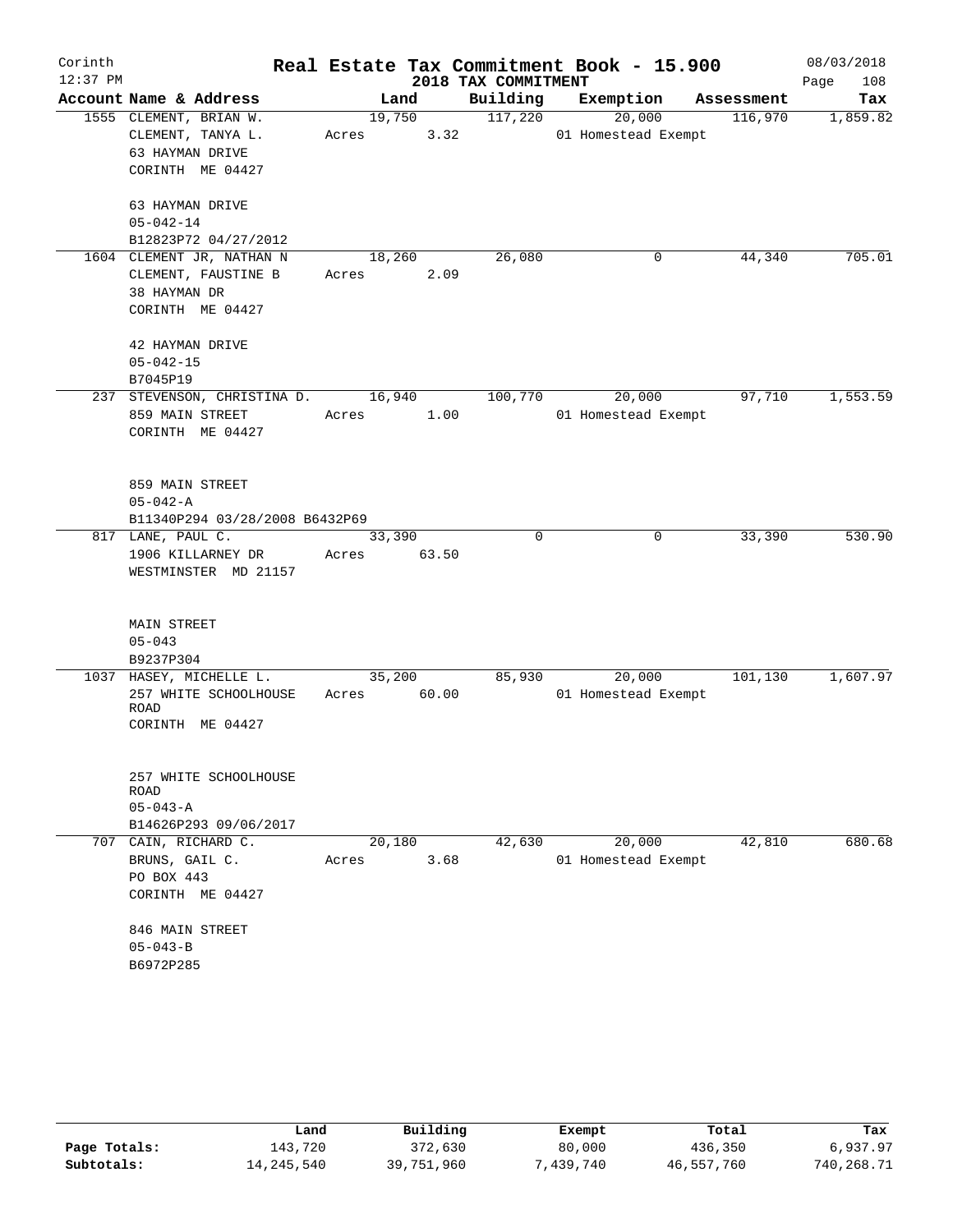| Corinth    |                                                  |           |        |                     | Real Estate Tax Commitment Book - 15.900 |            | 08/03/2018         |
|------------|--------------------------------------------------|-----------|--------|---------------------|------------------------------------------|------------|--------------------|
| $12:37$ PM |                                                  |           |        | 2018 TAX COMMITMENT |                                          |            | 109<br>Page        |
|            | Account Name & Address                           |           | Land   | Building            | Exemption                                | Assessment | Tax                |
|            | 1345 THOMAS, ARTHUR C &<br>DOROTHY F. (Heirs of) | 18,920    |        | 2,500               |                                          | $\Omega$   | 340.58<br>21,420   |
|            | C/O IRENE THOMAS                                 | P/R Acres | 2.64   |                     |                                          |            |                    |
|            | 69 OAKMONT ROAD                                  |           |        |                     |                                          |            |                    |
|            | PLYMOUTH NC 27962                                |           |        |                     |                                          |            |                    |
|            | 842 MAIN STREET                                  |           |        |                     |                                          |            |                    |
|            | $05 - 043 - C$                                   |           |        |                     |                                          |            |                    |
|            | B12337P122 12/03/2010                            |           |        |                     |                                          |            |                    |
|            | 952 MITCHELL II, KENNETH C.                      |           | 25,610 | 83,200              | 20,000                                   |            | 88,810<br>1,412.08 |
|            | MITCHELL, AMBER L.                               | Acres     | 10.00  |                     | 01 Homestead Exempt                      |            |                    |
|            | 877 MAIN STREET                                  |           |        |                     |                                          |            |                    |
|            | CORINTH ME 04427                                 |           |        |                     |                                          |            |                    |
|            | 877 MAIN STREET                                  |           |        |                     |                                          |            |                    |
|            | $05 - 044$                                       |           |        |                     |                                          |            |                    |
|            | B7097P233                                        |           |        |                     |                                          |            |                    |
|            | 110 BERRY, CHARLES L.                            | 14,850    |        | $\mathbf 0$         |                                          | 0          | 14,850<br>236.12   |
|            | 677 BLACK ROAD                                   | Acres     | 35.00  |                     |                                          |            |                    |
|            | CORINTH ME 04427                                 |           |        |                     |                                          |            |                    |
|            | MAIN STREET N/F OFF                              |           |        |                     |                                          |            |                    |
|            | $05 - 045$                                       |           |        |                     |                                          |            |                    |
|            | B2200P761                                        |           |        |                     |                                          |            |                    |
|            | 685 HARVEY, ALVIN C. LIVING                      | 17,850    |        | 107,500             | 26,000                                   |            | 99,350<br>1,579.67 |
|            | TRUST                                            |           |        |                     |                                          |            |                    |
|            | HARVEY, THELMA M.<br>LIVING TRUST                | Acres     | 1.75   |                     | 22 Veteran                               |            |                    |
|            | 891 MAIN STREET                                  |           |        |                     | 01 Homestead Exempt                      |            |                    |
|            | CORINTH ME 04427                                 |           |        |                     |                                          |            |                    |
|            | 891 MAIN STREET                                  |           |        |                     |                                          |            |                    |
|            | $05 - 046$                                       |           |        |                     |                                          |            |                    |
|            | B13057P291 12/20/2012                            |           |        |                     |                                          |            |                    |
|            | 1571 BROWN, JEFFREY                              | 18,150    |        | $\Omega$            |                                          | 0          | 288.59<br>18,150   |
|            | 914 MAIN STREET                                  | Acres     | 2.00   |                     |                                          |            |                    |
|            | CORINTH ME 04427                                 |           |        |                     |                                          |            |                    |
|            | 866 MAIN STREET                                  |           |        |                     |                                          |            |                    |
|            | $05 - 047$                                       |           |        |                     |                                          |            |                    |
|            | B10596P135 08/25/2006                            |           |        |                     |                                          |            |                    |
|            | 90 BEAN, PHILIP E. SR.                           | 18,760    |        | 4,800               |                                          | 0          | 374.60<br>23,560   |
|            | BEAN, MARIE M.                                   | Acres     | 2.50   |                     |                                          |            |                    |
|            | 882 MAIN STREET                                  |           |        |                     |                                          |            |                    |
|            | CORINTH ME 04427                                 |           |        |                     |                                          |            |                    |
|            | 874 MAIN STREET                                  |           |        |                     |                                          |            |                    |
|            | $05 - 048$                                       |           |        |                     |                                          |            |                    |
|            | B4445P188                                        |           |        |                     |                                          |            |                    |
|            |                                                  |           |        |                     |                                          |            |                    |

|              | Land       | Building   | Exempt   | Total      | Tax        |
|--------------|------------|------------|----------|------------|------------|
| Page Totals: | 114.140    | 198,000    | 46,000   | 266,140    | 4,231.64   |
| Subtotals:   | 14,359,680 | 39,949,960 | 485,740" | 46,823,900 | 744,500.35 |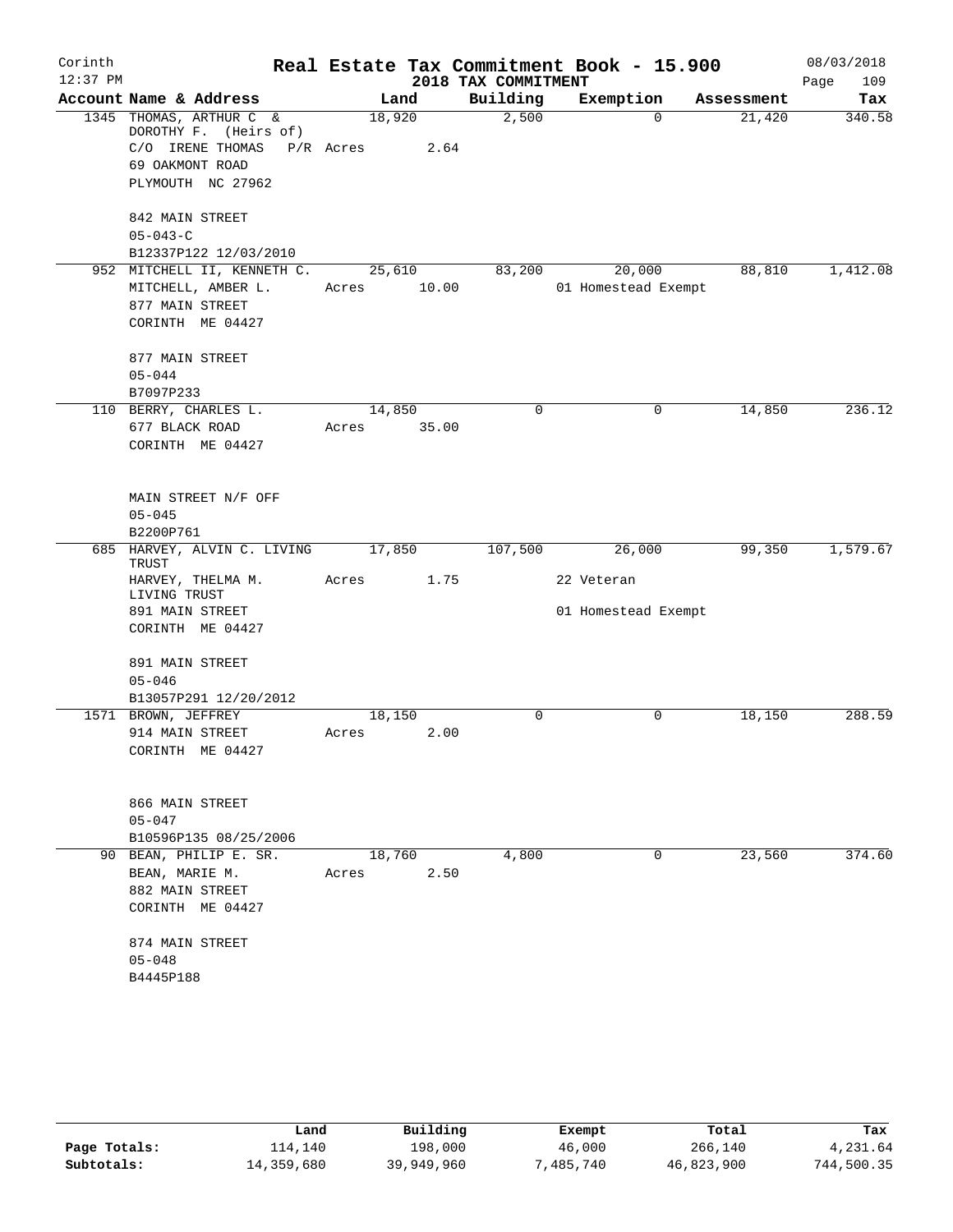| Corinth      |                            |       |              |                                 | Real Estate Tax Commitment Book - 15.900 |                      | 08/03/2018      |
|--------------|----------------------------|-------|--------------|---------------------------------|------------------------------------------|----------------------|-----------------|
| $12:37$ PM   | Account Name & Address     |       | Land         | 2018 TAX COMMITMENT<br>Building |                                          |                      | Page<br>110     |
|              | 91 BEAN, PHILIP E. SR.     |       | 18,450       | 78,210                          | Exemption<br>20,000                      | Assessment<br>76,660 | Tax<br>1,218.89 |
|              | BEAN, MARIE M.             | Acres | 2.25         |                                 | 01 Homestead Exempt                      |                      |                 |
|              | 882 MAIN STREET            |       |              |                                 |                                          |                      |                 |
|              | CORINTH ME 04427           |       |              |                                 |                                          |                      |                 |
|              |                            |       |              |                                 |                                          |                      |                 |
|              | 882 MAIN STREET            |       |              |                                 |                                          |                      |                 |
|              | $05 - 049$                 |       |              |                                 |                                          |                      |                 |
|              | B1615P346                  |       |              |                                 |                                          |                      |                 |
|              | 89 BEAN, PHILIP E. SR.     |       | 32,030       | 0                               | 0                                        | 32,030               | 509.28          |
|              | 882 MAIN STREET            | Acres | 40.75        |                                 |                                          |                      |                 |
|              | CORINTH ME 04427           |       |              |                                 |                                          |                      |                 |
|              |                            |       |              |                                 |                                          |                      |                 |
|              |                            |       |              |                                 |                                          |                      |                 |
|              | <b>MAIN STREET</b>         |       |              |                                 |                                          |                      |                 |
|              | $05 - 050$                 |       |              |                                 |                                          |                      |                 |
|              | B1891P166                  |       |              |                                 |                                          |                      |                 |
|              | 1677 MAILMAN, JOYCE        |       | 0            | 20,640                          | 20,000                                   | 640                  | 10.18           |
|              | 19 FOX FARM DRIVE          |       |              |                                 | 01 Homestead Exempt                      |                      |                 |
|              | CORINTH ME 04427           |       |              |                                 |                                          |                      |                 |
|              |                            |       |              |                                 |                                          |                      |                 |
|              |                            |       |              |                                 |                                          |                      |                 |
|              | 19 FOX FARM DRIVE          |       |              |                                 |                                          |                      |                 |
|              | $05 - 050 - 02H$           |       |              |                                 |                                          |                      |                 |
|              | 869 MAILMAN, DURAND L.     |       | 16,020       | 117,150                         | 20,000                                   | 113,170              | 1,799.40        |
|              | MAILMAN, BRENDA L.         | Acres | 1.25         |                                 | 01 Homestead Exempt                      |                      |                 |
|              | 24 FOX FARM DRIVE          |       |              |                                 |                                          |                      |                 |
|              | CORINTH ME 04427           |       |              |                                 |                                          |                      |                 |
|              |                            |       |              |                                 |                                          |                      |                 |
|              | 24 FOX FARM DRIVE          |       |              |                                 |                                          |                      |                 |
|              | $05 - 050 - A$<br>B3981P41 |       |              |                                 |                                          |                      |                 |
|              | TATE JR, OSCAR G. (Heirs   |       | 38,240       | 55,100                          | 0                                        | 93,340               | 1,484.11        |
| 1340         | of)                        |       |              |                                 |                                          |                      |                 |
|              | PR. TATE, BERNADINE        | Acres | 49.41        |                                 |                                          |                      |                 |
|              | 1004 MAIN STREET           |       |              |                                 |                                          |                      |                 |
|              | CORINTH ME 04427           |       |              |                                 |                                          |                      |                 |
|              |                            |       |              |                                 |                                          |                      |                 |
|              | 911 MAIN STREET            |       |              |                                 |                                          |                      |                 |
|              | $05 - 051$                 |       |              |                                 |                                          |                      |                 |
|              | B12954P187 09/24/2012      |       |              |                                 |                                          |                      |                 |
|              | 127 SMEN, ANTHONY D.       |       | 18,240       | 27,370                          | 20,000                                   | 25,610               | 407.20          |
|              | 923 MAIN STREET            | Acres | 2.07         |                                 | 01 Homestead Exempt                      |                      |                 |
|              | CORINTH ME 04427           |       |              |                                 |                                          |                      |                 |
|              |                            |       |              |                                 |                                          |                      |                 |
|              |                            |       |              |                                 |                                          |                      |                 |
|              | 923 MAIN STREET            |       |              |                                 |                                          |                      |                 |
|              | $05 - 052$                 |       |              |                                 |                                          |                      |                 |
|              | B8367P21                   |       |              |                                 |                                          |                      |                 |
|              | 977 MUNSON, NANCY S.       |       | 20,890       | 29,600                          | 20,000                                   | 30,490               | 484.79          |
|              | 929 MAIN STREET            | Acres | 1.90         |                                 | 01 Homestead Exempt                      |                      |                 |
|              | CORINTH ME 04427           |       |              |                                 |                                          |                      |                 |
|              |                            |       |              |                                 |                                          |                      |                 |
|              |                            |       |              |                                 |                                          |                      |                 |
|              | 929 MAIN STREET            |       |              |                                 |                                          |                      |                 |
|              | $05 - 052 - A$             |       |              |                                 |                                          |                      |                 |
|              | B5782P248                  |       |              |                                 |                                          |                      |                 |
|              |                            |       |              |                                 |                                          |                      |                 |
|              | Land                       |       | Building     |                                 | Exempt                                   | Total                | Tax             |
| Page Totals: | 143,870                    |       | 328,070      |                                 | 100,000                                  | 371,940              | 5,913.85        |
| Subtotals:   | 14,503,550                 |       | 40, 278, 030 |                                 | 7,585,740                                | 47,195,840           | 750, 414.20     |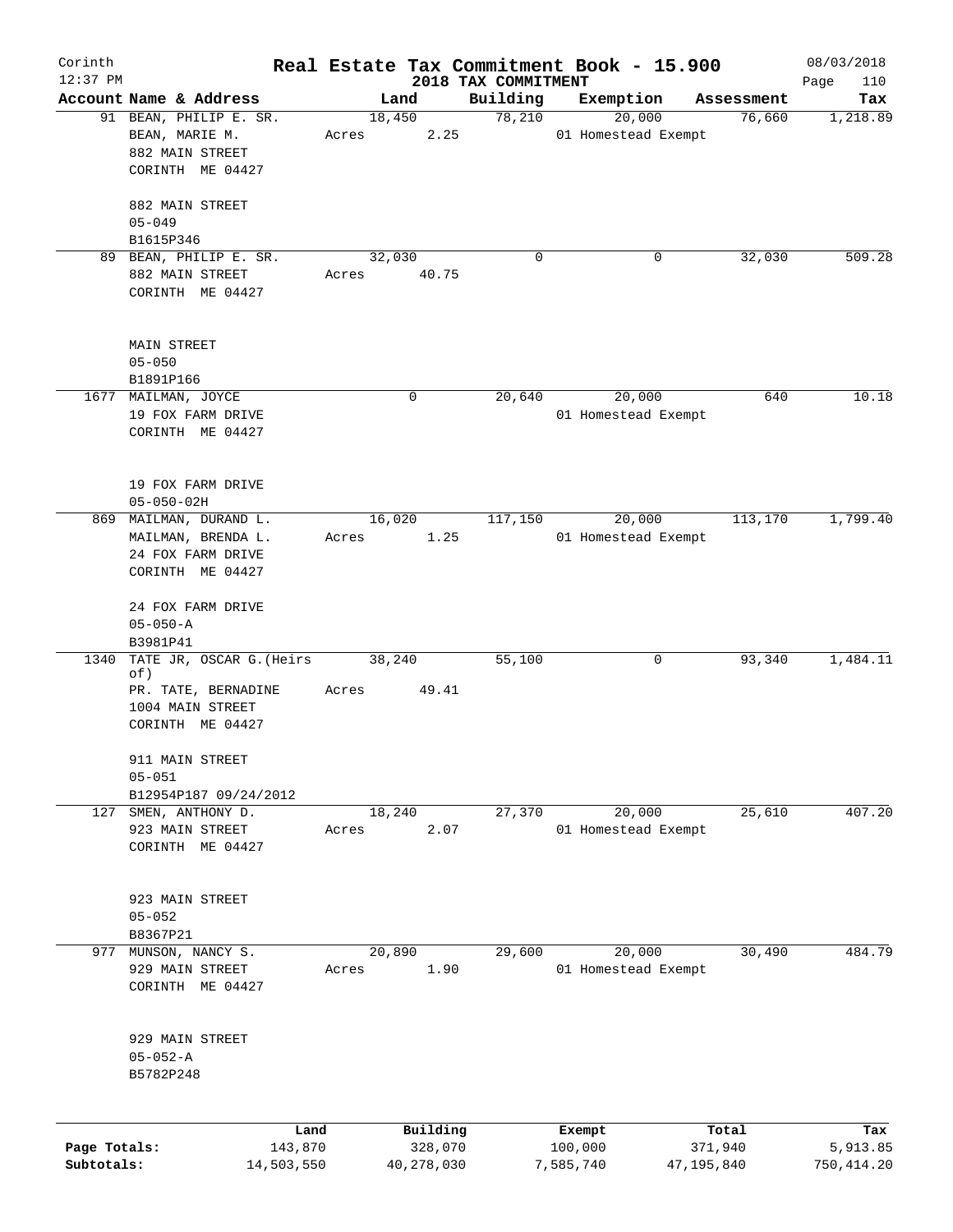| Corinth<br>$12:37$ PM |                                                                                                                                 |                 |               | 2018 TAX COMMITMENT | Real Estate Tax Commitment Book - 15.900 |            | 08/03/2018<br>Page<br>111 |
|-----------------------|---------------------------------------------------------------------------------------------------------------------------------|-----------------|---------------|---------------------|------------------------------------------|------------|---------------------------|
|                       | Account Name & Address                                                                                                          |                 | Land          | Building            | Exemption                                | Assessment | Tax                       |
|                       | 1221 DENNING, ANDREW S.<br>PO BOX 51<br>KENDUSKEAG ME 04450-0                                                                   | 13,290<br>Acres | 0.50          | 20,430              | 20,000<br>01 Homestead Exempt            | 13,720     | 218.15                    |
|                       | 943 MAIN STREET<br>$05 - 052 - B$<br>B13966P246 09/23/2015                                                                      |                 |               |                     |                                          |            |                           |
|                       | 706 HATHAWAY, WILLIAM A.                                                                                                        | 16,950          |               | 111,270             | 26,000                                   | 102,220    | 1,625.30                  |
|                       | PR. QUINN, ROSALIE<br>HATHAWAY, DONNA J.<br>PR. QUINN, ALAN                                                                     | Acres           | 1.01          |                     | 01 Homestead Exempt                      |            |                           |
|                       | 742 HUDSON ROAD<br>GLENBURN ME 04401                                                                                            |                 |               |                     | 31 Vetrans Widow                         |            |                           |
|                       | 937 MAIN STREET<br>$05 - 052 - D$                                                                                               |                 |               |                     |                                          |            |                           |
|                       | B14206P253 07/08/2016                                                                                                           |                 |               |                     |                                          |            |                           |
|                       | 705 HATHAWAY, WILLIAM A.<br>PR. QUINN, ROSALIE<br>HATHAWAY, DONNA J.<br>PR. QUINN, ALAN<br>742 HUDSON ROAD<br>GLENBURN ME 04401 | Acres           | 1,010<br>1.02 | 0                   | 0                                        | 1,010      | 16.06                     |
|                       | MAIN STREET N/F OFF<br>$05 - 052 - E$                                                                                           |                 |               |                     |                                          |            |                           |
|                       | B14206P253 07/08/2016                                                                                                           |                 |               |                     |                                          |            |                           |
|                       | 875 TATE, TRACY A.<br>WEBB JR, JAMES A.<br>1004 MAIN STREET<br>CORINTH ME 04427                                                 | 18,030<br>Acres | 34.00         | 0                   | $\mathbf{0}$                             | 18,030     | 286.68                    |
|                       | MAIN STREET N/F OFF<br>$05 - 052 - F$<br>B10691P246 10/21/2006                                                                  |                 |               |                     |                                          |            |                           |
|                       | 1322 TATE JR, OSCAR G.<br>(Heirs of)<br>PR TATE, BERNADINE<br>1004 MAIN STREET                                                  | 21,420<br>Acres | 7.45          | 1,000               | 0                                        | 22,420     | 356.48                    |
|                       | CORINTH ME 04427<br>953 MAIN STREET<br>$05 - 053$                                                                               |                 |               |                     |                                          |            |                           |
|                       | B12954P187 09/24/2012                                                                                                           |                 |               |                     |                                          |            |                           |
|                       | 1551 SPINNEY, MARLENE<br>P.O. BOX 471<br>CORINTH ME 04427                                                                       | 18,820<br>Acres | 2.55          | 23,640              | 0                                        | 42,460     | 675.11                    |
|                       | 945 MAIN STREET<br>$05 - 053 - A$<br>B6817P142                                                                                  |                 |               |                     |                                          |            |                           |
|                       |                                                                                                                                 |                 |               |                     |                                          |            |                           |

|              | Land       | Building     | Exempt    | Total      | Tax        |
|--------------|------------|--------------|-----------|------------|------------|
| Page Totals: | 89,520     | 156,340      | 46,000    | 199,860    | 3,177.78   |
| Subtotals:   | 14,593,070 | 40, 434, 370 | 7,631,740 | 47,395,700 | 753,591.98 |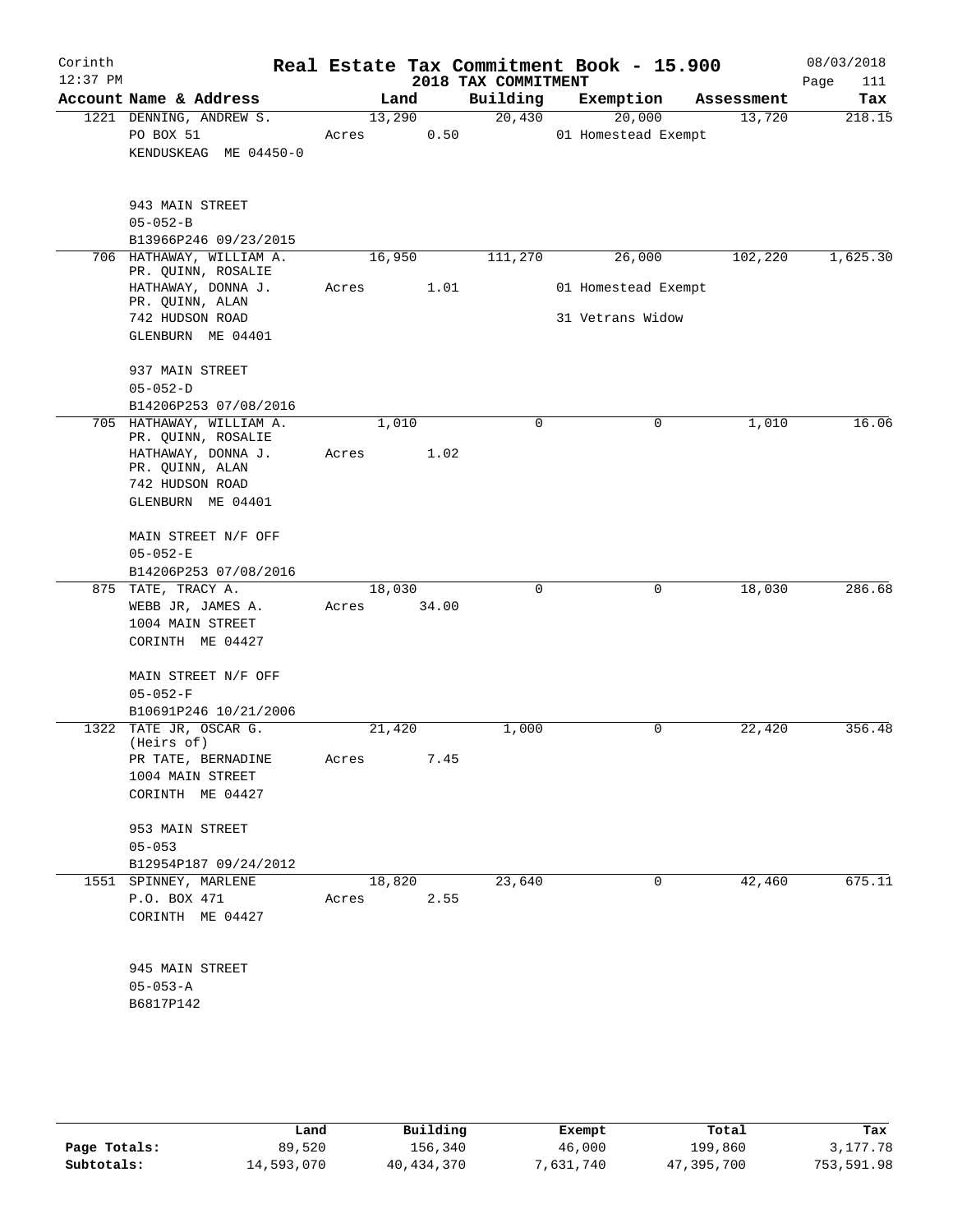| Corinth    |                                                                     |                  |       |                     | Real Estate Tax Commitment Book - 15.900 |          |            | 08/03/2018  |
|------------|---------------------------------------------------------------------|------------------|-------|---------------------|------------------------------------------|----------|------------|-------------|
| $12:37$ PM |                                                                     |                  |       | 2018 TAX COMMITMENT |                                          |          |            | 112<br>Page |
|            | Account Name & Address                                              | Land             |       | Building            | Exemption                                |          | Assessment | Tax         |
|            | 1459 WASKEWICZ, CATHERINE M.<br>3 DEER ISLE ROAD<br>BANGOR ME 04401 | 30, 250<br>Acres | 31.24 | 3,000               |                                          | $\Omega$ | 33,250     | 528.68      |
|            | 1017 MAIN STREET<br>$05 - 054$<br>B3639P87                          |                  |       |                     |                                          |          |            |             |
|            | 318 COLLINS, CHRISTOPHER M.                                         | 17,670           |       | 78,280              | 20,000                                   |          | 75,950     | 1,207.61    |
|            | COLLINS, WILHELMINA D.<br>P.O. BOX 384<br>CORINTH ME 04427          | Acres            | 1.60  |                     | 01 Homestead Exempt                      |          |            |             |
|            |                                                                     |                  |       |                     |                                          |          |            |             |
|            | 1003 MAIN STREET<br>$05 - 054 - A$                                  |                  |       |                     |                                          |          |            |             |
|            | B3531P118 06/06/1984                                                |                  |       |                     |                                          |          |            |             |
|            | 1641 POUND, THOMAS E. (HEIRS<br>OF)                                 | 23,600           |       | 0                   |                                          | 0        | 23,600     | 375.24      |
|            | C/O KRISTEN POUND<br>316 COLDBROOK ROAD<br>HAMPDEN ME 04444         | Acres            | 11.50 |                     |                                          |          |            |             |
|            |                                                                     |                  |       |                     |                                          |          |            |             |
|            | <b>MAIN STREET</b>                                                  |                  |       |                     |                                          |          |            |             |
|            | $05 - 054 - B$                                                      |                  |       |                     |                                          |          |            |             |
|            | B3049P001 12/21/1979<br>689 HARVEY, ALVIN C. LIVING                 | 20,960           |       | $\Omega$            |                                          | $\Omega$ | 20,960     | 333.26      |
|            | TRUST                                                               |                  |       |                     |                                          |          |            |             |
|            | HARVEY, THELMA M.<br>LIVING TRUST                                   | Acres            | 28.50 |                     |                                          |          |            |             |
|            | 891 MAIN STREET                                                     |                  |       |                     |                                          |          |            |             |
|            | CORINTH ME 04427                                                    |                  |       |                     |                                          |          |            |             |
|            | BEECH GROVE ROAD<br>$05 - 054 - C$                                  |                  |       |                     |                                          |          |            |             |
|            | B12057P291 12/20/2012                                               |                  |       |                     |                                          |          |            |             |
|            | 1706 CONNERS, TONY W.                                               | 37,850           |       | 120,680             | 20,000                                   |          | 138,530    | 2,202.63    |
|            | CONNERS, DAWN M.                                                    | Acres            | 3.00  |                     | 01 Homestead Exempt                      |          |            |             |
|            | 163 BEECH GROVE ROAD                                                |                  |       |                     |                                          |          |            |             |
|            | CORINTH ME 04427                                                    |                  |       |                     |                                          |          |            |             |
|            | 163 BEECH GROVE ROAD                                                |                  |       |                     |                                          |          |            |             |
|            | $05 - 054 - C - 1$                                                  |                  |       |                     |                                          |          |            |             |
|            | B11701P70 12/27/2008                                                |                  |       |                     |                                          |          |            |             |
|            | 1169 BROWN, BRADLEY                                                 | 21,050           |       | 108,520             |                                          | 0        | 129,570    | 2,060.16    |
|            | BROWN, MELISSA<br>399 ANDERSON ROAD                                 | Acres            | 6.50  |                     |                                          |          |            |             |
|            | ORNEVILLE TWP. ME                                                   |                  |       |                     |                                          |          |            |             |
|            | 04463                                                               |                  |       |                     |                                          |          |            |             |
|            | 127 BEECH GROVE ROAD                                                |                  |       |                     |                                          |          |            |             |
|            | $05 - 055$                                                          |                  |       |                     |                                          |          |            |             |
|            | B14422P280 03/03/2017                                               |                  |       |                     |                                          |          |            |             |
|            |                                                                     |                  |       |                     |                                          |          |            |             |

|              | Land       | Building   | Exempt    | Total      | Tax        |
|--------------|------------|------------|-----------|------------|------------|
| Page Totals: | 151,380    | 310,480    | 40,000    | 421,860    | 6,707.58   |
| Subtotals:   | 14,744,450 | 40,744,850 | 7,671,740 | 47,817,560 | 760,299.56 |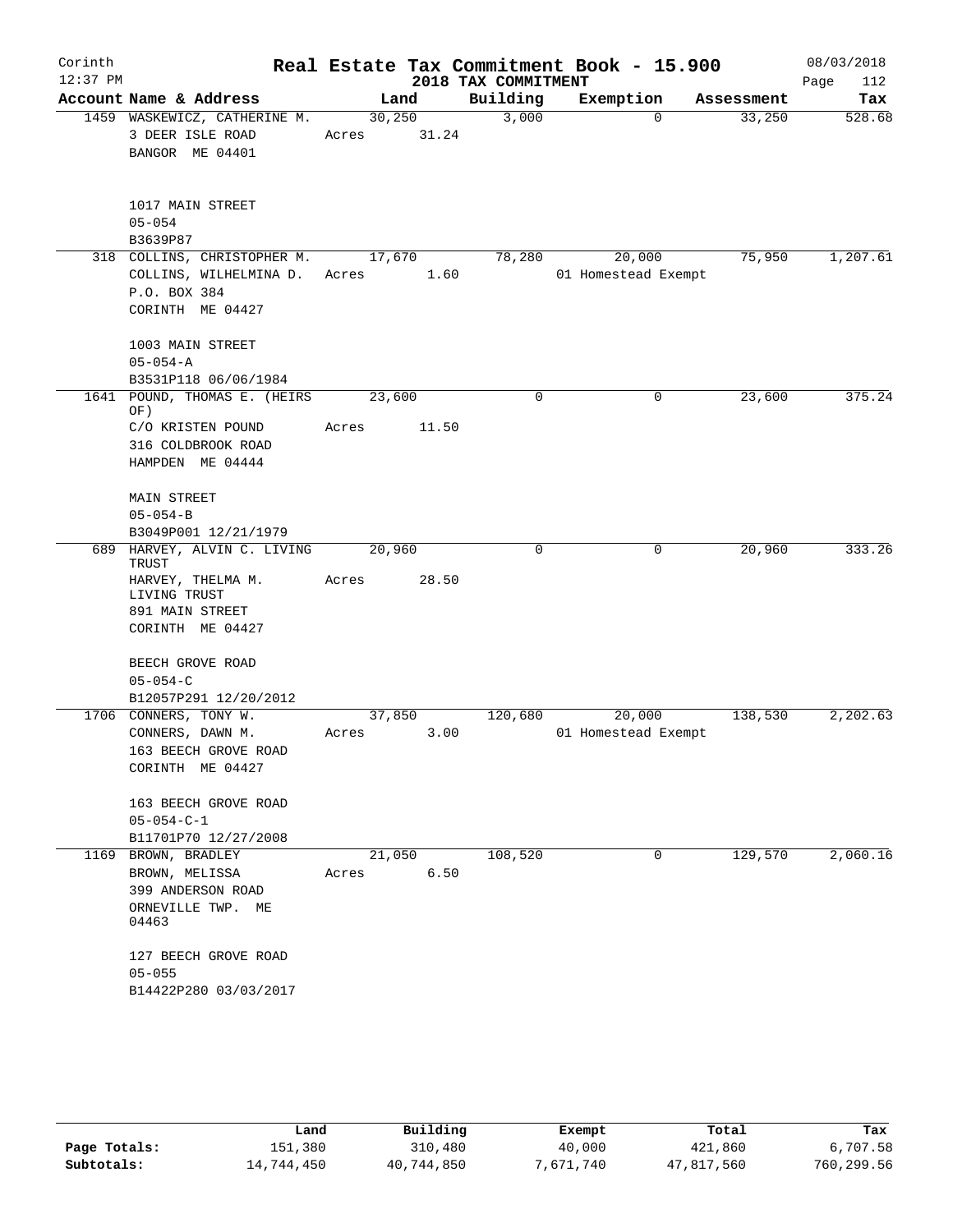| Corinth<br>$12:37$ PM |                                                                                          |                 |                | 2018 TAX COMMITMENT | Real Estate Tax Commitment Book - 15.900 |            | 08/03/2018<br>Page<br>113 |
|-----------------------|------------------------------------------------------------------------------------------|-----------------|----------------|---------------------|------------------------------------------|------------|---------------------------|
|                       | Account Name & Address                                                                   |                 | Land           | Building            | Exemption                                | Assessment | Tax                       |
|                       | 830 SAUNDERS, J. SCOTT<br>SAUNDERS, LISA M.<br>193 BEECH GROVE ROAD<br>CORINTH ME 04427  | 24,240<br>Acres | 50.11          | $\mathsf{O}$        | $\Omega$                                 | 24,240     | 385.42                    |
|                       | BEECH GROVE ROAD<br>$05 - 056$<br>B10628P325 10/19/2004                                  |                 |                |                     |                                          |            |                           |
|                       | 2076 SAUNDERS, DEVIN S.<br>179 BEECH GROVE RD<br>CORINTH ME 04427                        | 16,260<br>Acres | 1.46           | 81,980              | 20,000<br>01 Homestead Exempt            | 78,240     | 1,244.02                  |
|                       | 179 BEECH GROVE ROAD<br>$05 - 056 - A$<br>B14468P228 04/28/2017                          |                 |                |                     |                                          |            |                           |
|                       | 2078 SAUNDERS, J. SCOTT<br>193 BEECH GROVE ROAD<br>CORINTH ME 04427                      | 10,280<br>Acres | 1.52           | $\mathbf 0$         | 0                                        | 10,280     | 163.45                    |
|                       | BEECH GROVE ROAD<br>$05 - 056 - B$                                                       |                 |                |                     |                                          |            |                           |
|                       | 1081 SAUNDERS, SCOTT<br>193 BEECH GROVE ROAD<br>CORINTH ME 04427                         | 16,320<br>Acres | 1.51           | 0                   | $\mathbf 0$                              | 16,320     | 259.49                    |
|                       | 177 BEECH GROVE ROAD<br>$05 - 056 - C$                                                   |                 |                |                     |                                          |            |                           |
|                       | 1764 LANDRY, SAMANTHA<br>177 BEECH GROVE ROAD<br>CORINTH ME 04427                        |                 | 0              | 20,540              | 0                                        | 20,540     | 326.59                    |
|                       | 177 BEECH GROVE ROAD<br>$05 - 056 - C - 1H$                                              |                 |                |                     |                                          |            |                           |
|                       | 211 BUSWELL, GEORGE H.<br>BUSWELL, DEBRA M.<br>217 BEECH GROVE ROAD<br>CORINTH ME 04427  | Acres           | 17,120<br>2.20 | 92,050              | 20,000<br>01 Homestead Exempt            | 89,170     | 1,417.80                  |
|                       | 217 BEECH GROVE ROAD<br>$05 - 057$<br>B4683P284                                          |                 |                |                     |                                          |            |                           |
|                       | 1168 SAUNDERS, J. SCOTT<br>SAUNDERS, LISA M.<br>193 BEECH GROVE ROAD<br>CORINTH ME 04427 | Acres           | 15,730<br>1.00 | 108,650             | 20,000<br>01 Homestead Exempt            | 104,380    | 1,659.64                  |
|                       | 193 BEECH GROVE ROAD<br>$05 - 058$<br>B5248P161                                          |                 |                |                     |                                          |            |                           |
|                       |                                                                                          |                 |                |                     |                                          |            |                           |

|              | Land       | Building   | Exempt    | Total      | Tax        |
|--------------|------------|------------|-----------|------------|------------|
| Page Totals: | 99,950     | 303,220    | 60,000    | 343,170    | 5,456.41   |
| Subtotals:   | 14,844,400 | 41,048,070 | 7,731,740 | 48,160,730 | 765,755.97 |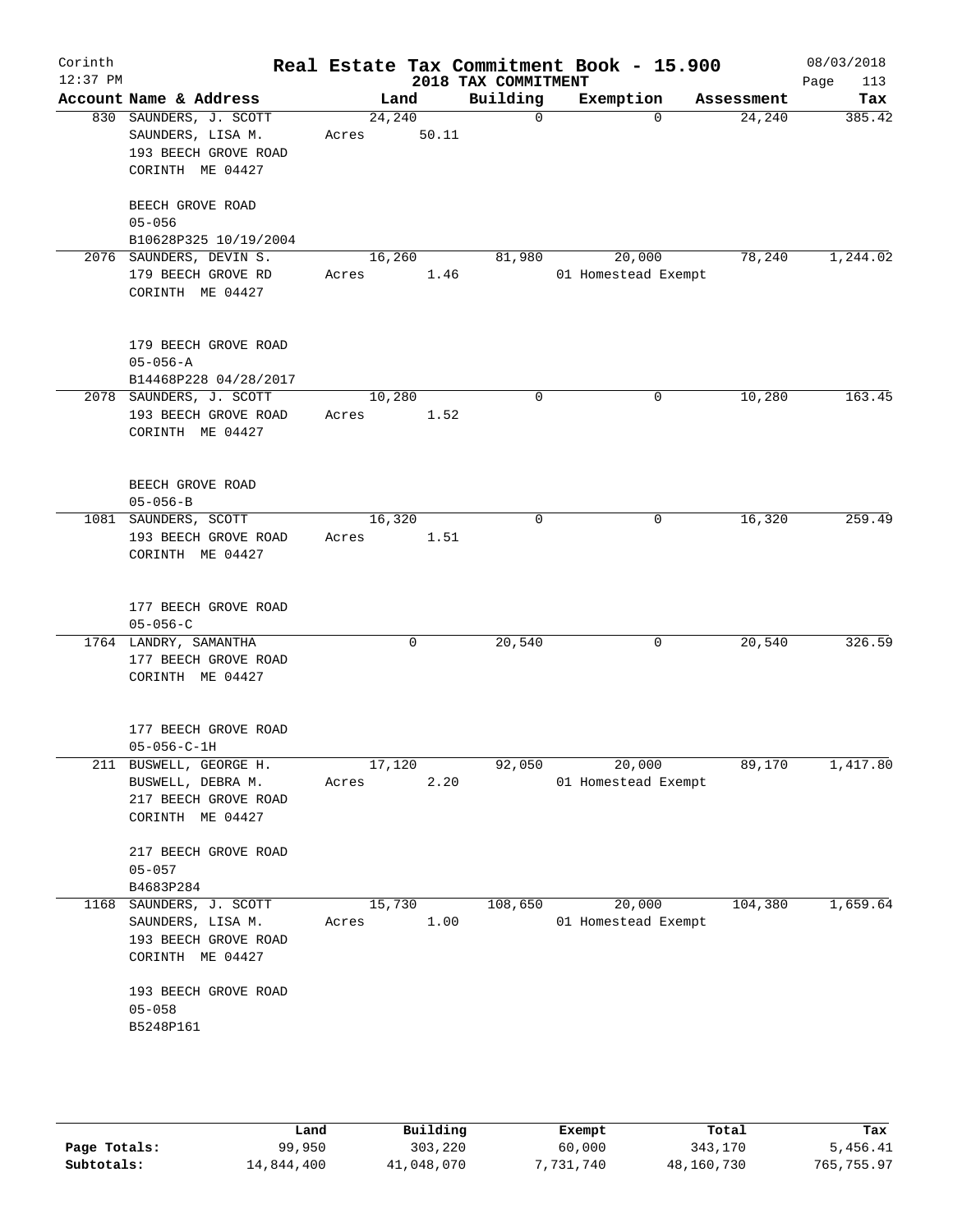| Corinth                    |                                                                                          |                 |                       |                                 | Real Estate Tax Commitment Book - 15.900 |                       | 08/03/2018              |
|----------------------------|------------------------------------------------------------------------------------------|-----------------|-----------------------|---------------------------------|------------------------------------------|-----------------------|-------------------------|
| $12:37$ PM                 | Account Name & Address                                                                   |                 | Land                  | 2018 TAX COMMITMENT<br>Building | Exemption                                |                       | Page<br>114<br>Tax      |
|                            | 226 SCHOPPEE, CHRISTOPHER                                                                |                 | 16,890                | 65,810                          | 20,000                                   | Assessment<br>62,700  | 996.93                  |
|                            | 229 BEECH GROVE RD<br>CORINTH ME 04427                                                   | Acres           | 2.00                  |                                 | 01 Homestead Exempt                      |                       |                         |
|                            | 229 BEECH GROVE ROAD<br>$05 - 059$                                                       |                 |                       |                                 |                                          |                       |                         |
|                            | B12964P212 09/28/2012                                                                    |                 |                       |                                 |                                          |                       |                         |
|                            | 1756 BUSWELL, GEORGE H.<br>BUSWELL, DEBRA M.<br>217 BEECH GROVE ROAD<br>CORINTH ME 04427 | Acres           | 26,480<br>24.33       | 16,310                          | 0                                        | 42,790                | 680.36                  |
|                            | GRANT RD & BEECH GROVE<br>RD                                                             |                 |                       |                                 |                                          |                       |                         |
|                            | $05 - 060$<br>B8642P79                                                                   |                 |                       |                                 |                                          |                       |                         |
|                            | 1757 BARNES, SCOTT R.                                                                    |                 | 17,900                | 136,820                         | 20,000                                   | 134,720               | 2,142.05                |
|                            | BARNES, JENNIFER M.<br>364 GRANT ROAD<br>CORINTH ME 04427                                | Acres           | 2.87                  |                                 | 01 Homestead Exempt                      |                       |                         |
|                            | 364 GRANT ROAD<br>$05 - 061$<br>B13293P225 07/31/2013                                    |                 |                       |                                 |                                          |                       |                         |
|                            | 1257 SPINNEY, JEFFREY P.<br>SPINNEY, PAULA J.<br>1077 MAIN STREET<br>CORINTH ME 04427    | 58,430<br>Acres | 148.73                | $\Omega$                        | $\Omega$                                 | 58,430                | 929.04                  |
|                            | MAIN STREET BEECH GROVE<br><b>RD</b><br>$06 - 001$                                       |                 |                       |                                 |                                          |                       |                         |
|                            | B7979P87                                                                                 |                 |                       |                                 |                                          |                       |                         |
|                            | 1256 SPINNEY, ERNEST H.<br>SPINNEY, ELIZABETH A.<br>1063 MAIN STREET<br>CORINTH ME 04427 | 16,170<br>Acres | 1.38                  | 80,830                          | 20,000<br>01 Homestead Exempt            | 77,000                | 1,224.30                |
|                            | 1063 MAIN STREET<br>$06 - 001 - A$                                                       |                 |                       |                                 |                                          |                       |                         |
|                            | B5022P240                                                                                |                 |                       |                                 |                                          |                       |                         |
|                            | 1258 SPINNEY, JEFFREY P.                                                                 |                 | 17,920                | 147,470                         | 20,000                                   | 145,390               | 2,311.70                |
|                            | SPINNEY, PAULA J.<br>1077 MAIN STREET<br>CORINTH ME 04427                                | Acres           | 2.89                  |                                 | 01 Homestead Exempt                      |                       |                         |
|                            | 1077 MAIN STREET<br>$06 - 001 - B$                                                       |                 |                       |                                 |                                          |                       |                         |
|                            | B5022P242                                                                                |                 |                       |                                 |                                          |                       |                         |
| 1467                       | HENDERSON, DAKODA L.<br>HENDERSON, EMILY R.<br>40 BEECH GROVE RD<br>CORINTH ME 04427     | Acres           | 16,890<br>2.00        | 122,970                         | 20,000<br>01 Homestead Exempt            | 119,860               | 1,905.77                |
|                            | 40 BEECH GROVE ROAD<br>$06 - 001 - C$<br>B14384P296 01/06/2017                           |                 |                       |                                 |                                          |                       |                         |
|                            | Land                                                                                     |                 | Building              |                                 | Exempt                                   | Total                 | Tax                     |
| Page Totals:<br>Subtotals: | 170,680<br>15,015,080                                                                    |                 | 570,210<br>41,618,280 |                                 | 100,000<br>7,831,740                     | 640,890<br>48,801,620 | 10,190.15<br>775,946.12 |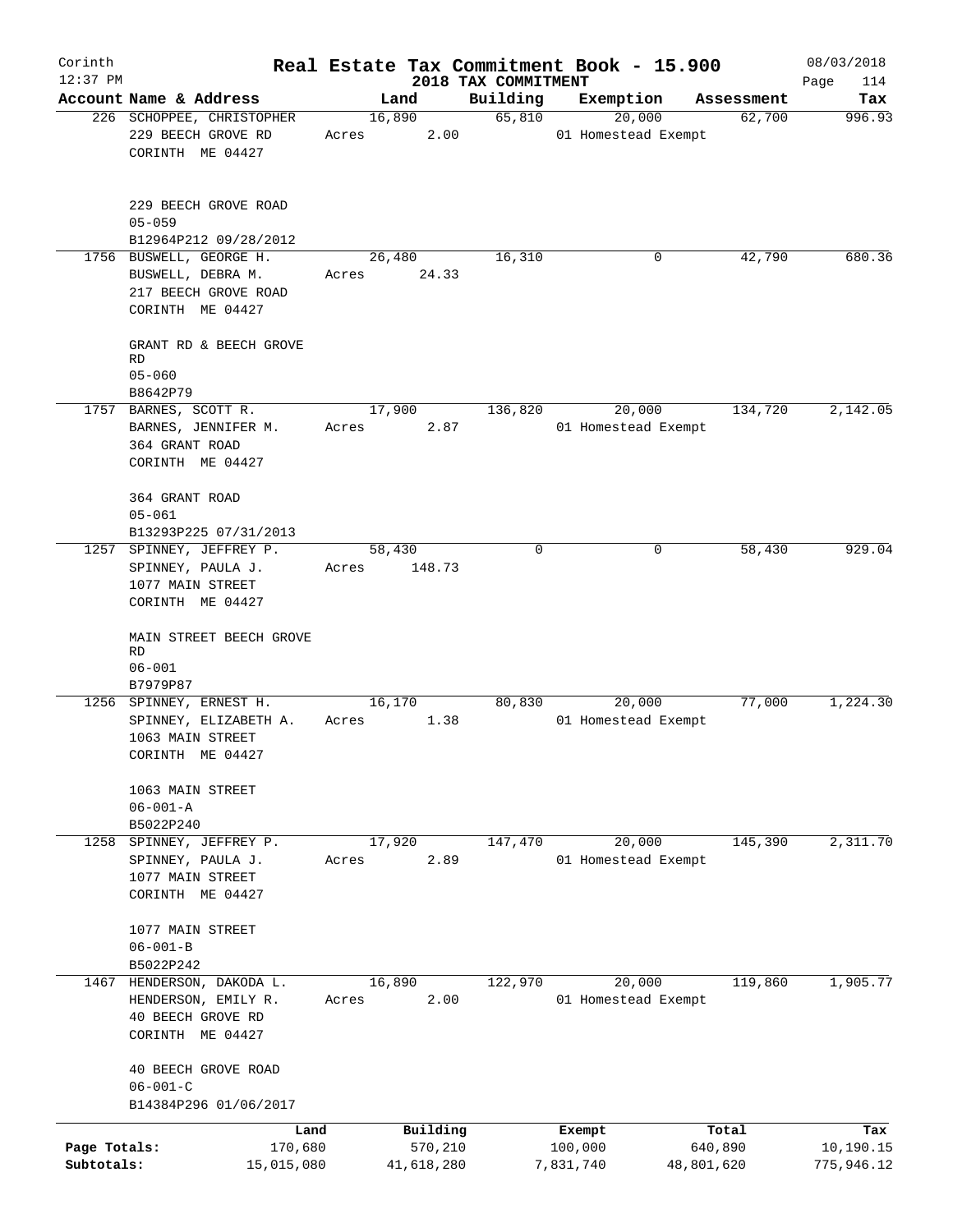| Corinth<br>$12:37$ PM |                                                                                                                                |                 |       | 2018 TAX COMMITMENT | Real Estate Tax Commitment Book - 15.900 |            | 08/03/2018<br>Page<br>115 |
|-----------------------|--------------------------------------------------------------------------------------------------------------------------------|-----------------|-------|---------------------|------------------------------------------|------------|---------------------------|
|                       | Account Name & Address                                                                                                         |                 | Land  | Building            | Exemption                                | Assessment | Tax                       |
|                       | 1476 GILBERT, DAVID A. JR.<br>COWPERTHWAITE, MICHELLE Acres<br>1124 MAIN STREET<br>CORINTH ME 04427                            | 36,130          | 62.83 | 37,720              | $\mathbf 0$                              | 73,850     | 1,174.22                  |
|                       | 1084 MAIN STREET<br>$06 - 002$<br>B12289P112 10/19/2010                                                                        |                 |       |                     |                                          |            |                           |
|                       | 1558 WELCH, KATHY A.<br>22 MIDDLE ST #3<br>PO BOX 35<br>ORONO ME 04473                                                         | 10,130<br>Acres | 1.39  | $\mathbf 0$         | 0                                        | 10,130     | 161.07                    |
|                       | TATE ROAD<br>$06 - 002 - 01$<br>B12878P76 07/11/2012                                                                           |                 |       |                     |                                          |            |                           |
| 1559                  | <b>DUNHAM RICHARD &amp;</b><br>DEBORAH LIVING TRUST<br>TRUSTEES, RICHARD &<br>DEBORAH DUNHAM<br>PO BOX 171<br>CORINTH ME 04427 | 10,160<br>Acres | 1.41  | $\mathbf 0$         | $\mathbf 0$                              | 10,160     | 161.54                    |
|                       | TATE ROAD<br>$06 - 002 - 02$<br>B13107P203 03/04/2013                                                                          |                 |       |                     |                                          |            |                           |
| 1560                  | DUNHAM RICHARD &<br>DEBORAH LIVING TRUST<br>TRUSTEES, RICHARD &<br>DEBORAH DUNHAM<br>PO BOX 171<br>CORINTH ME 04427            | 10,160<br>Acres | 1.41  | $\mathbf 0$         | 0                                        | 10,160     | 161.54                    |
|                       | TATE ROAD<br>$06 - 002 - 03$<br>B13107P203 03/04/2013                                                                          |                 |       |                     |                                          |            |                           |
|                       | 1561 MASON, RONDA L.<br>PO BOX 51<br>CORINTH ME 04427                                                                          | 16,210<br>Acres | 1.41  | 69,690              | 20,000<br>01 Homestead Exempt            | 65,900     | 1,047.81                  |
|                       | 696 TATE ROAD<br>$06 - 002 - 04$<br>B13341P335 09/20/2013                                                                      |                 |       |                     |                                          |            |                           |
|                       | 1562 BUZZELL, DARLENE P.<br>PO BOX 244<br>HUDSON ME 04449                                                                      | 10,160<br>Acres | 1.41  | 0                   | 0                                        | 10,160     | 161.54                    |
|                       | TATE ROAD<br>$06 - 002 - 05$<br>B12289P115 10/19/2010                                                                          |                 |       |                     |                                          |            |                           |
|                       |                                                                                                                                |                 |       |                     |                                          |            |                           |

|              | Land       | Building   | Exempt    | Total      | Tax        |
|--------------|------------|------------|-----------|------------|------------|
| Page Totals: | 92,950     | 107,410    | 20,000    | 180,360    | 2,867.72   |
| Subtotals:   | 15,108,030 | 41,725,690 | 7,851,740 | 48,981,980 | 778,813.84 |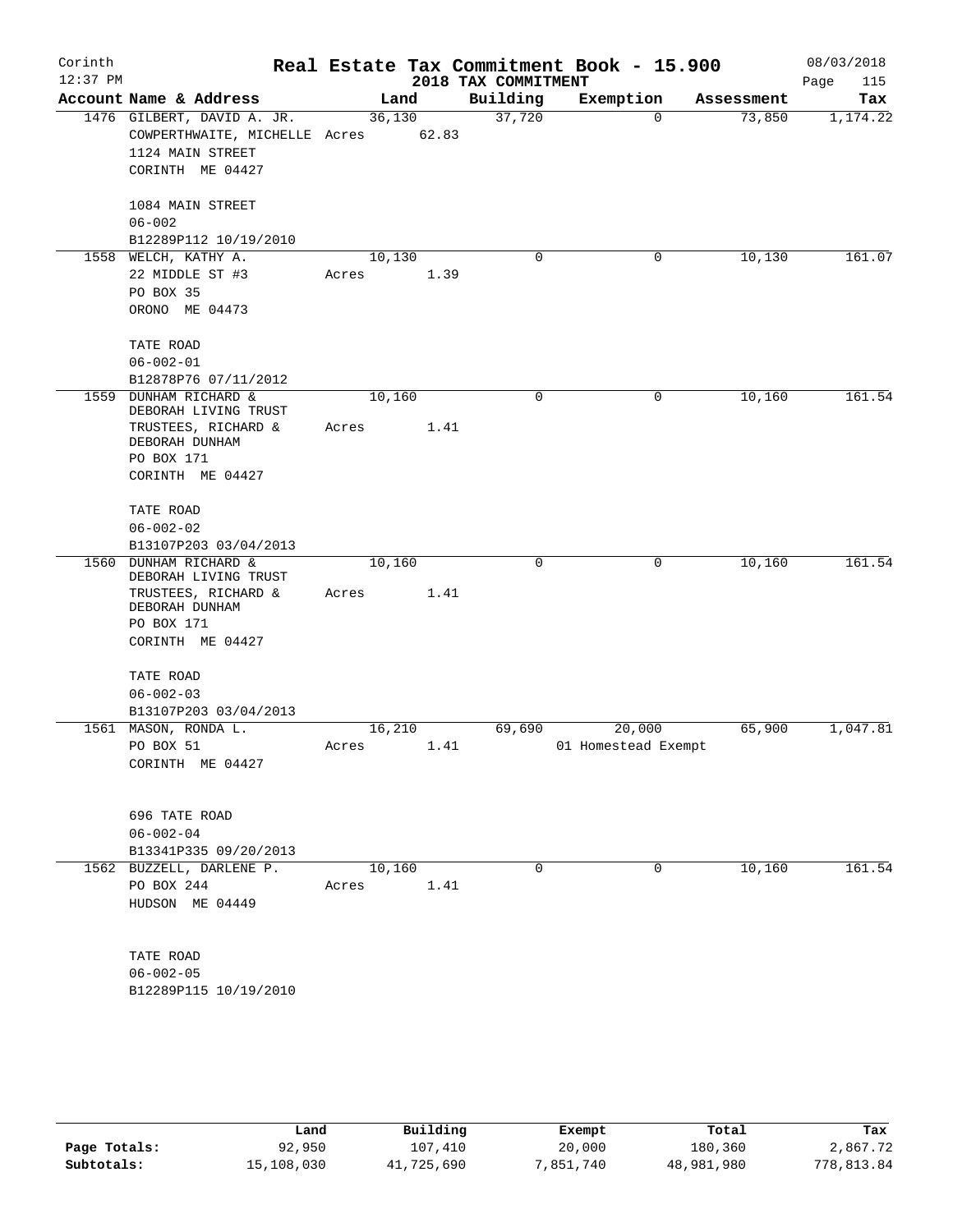| Corinth    |                                 |        |      |                     | Real Estate Tax Commitment Book - 15.900 |            | 08/03/2018  |
|------------|---------------------------------|--------|------|---------------------|------------------------------------------|------------|-------------|
| $12:37$ PM |                                 |        |      | 2018 TAX COMMITMENT |                                          |            | Page<br>116 |
|            | Account Name & Address          |        | Land | Building            | Exemption                                | Assessment | Tax         |
|            | 1563 BUZZELL, DARLENE P         | 9,960  |      | 0                   | $\Omega$                                 | 9,960      | 158.36      |
|            | PO BOX 244                      | Acres  | 1.24 |                     |                                          |            |             |
|            | HUDSON ME 04449                 |        |      |                     |                                          |            |             |
|            | TATE ROAD                       |        |      |                     |                                          |            |             |
|            | $06 - 002 - 06$                 |        |      |                     |                                          |            |             |
|            | B12289P115 10/19/2010           |        |      |                     |                                          |            |             |
|            | 1564 HEWITT, MICHELE L.         | 16,010 |      | 37,210              | 20,000                                   | 33,220     | 528.20      |
|            | HEWITT, DENNIS K. &             | Acres  | 1.24 |                     |                                          |            |             |
|            | DORITY, PATRICIA                |        |      |                     | 01 Homestead Exempt                      |            |             |
|            | 515 LEDGEHILL RD                |        |      |                     |                                          |            |             |
|            | CORINTH ME 04427                |        |      |                     |                                          |            |             |
|            |                                 |        |      |                     |                                          |            |             |
|            | 712 TATE ROAD                   |        |      |                     |                                          |            |             |
|            | $06 - 002 - 07$                 |        |      |                     |                                          |            |             |
|            | B13665P113 10/03/2014           |        |      |                     |                                          |            |             |
|            | 1565 COWPERTHWAITE, COREY S.    | 16,160 |      | 41,280              | 20,000                                   | 37,440     | 595.30      |
|            | COWPERTHWAITE, MICHELLE Acres   |        | 1.37 |                     | 01 Homestead Exempt                      |            |             |
|            | L.                              |        |      |                     |                                          |            |             |
|            | 1124 MAIN STREET                |        |      |                     |                                          |            |             |
|            | CORINTH ME 04427                |        |      |                     |                                          |            |             |
|            | 1124 MAIN STREET                |        |      |                     |                                          |            |             |
|            | $06 - 002 - 08$                 |        |      |                     |                                          |            |             |
|            | B7159P227                       |        |      |                     |                                          |            |             |
|            | 1036 PERKINS, TERRENCE R.       | 17,710 |      | 54,470              | 20,000                                   | 52,180     | 829.66      |
|            | PERKINS, KATHLEEN M.            | Acres  | 1.64 |                     | 01 Homestead Exempt                      |            |             |
|            | 1058 MAIN STREET                |        |      |                     |                                          |            |             |
|            | CORINTH ME 04427                |        |      |                     |                                          |            |             |
|            |                                 |        |      |                     |                                          |            |             |
|            | 1058 MAIN STREET                |        |      |                     |                                          |            |             |
|            | $06 - 002 - A$                  |        |      |                     |                                          |            |             |
|            | B5815P233                       |        |      |                     |                                          |            |             |
| 1468       | WELCH, MERRITT E.               | 15,960 |      | 32,680              | 20,000                                   | 28,640     | 455.38      |
|            | WELCH, RAMONA A.                | Acres  | 1.20 |                     | 01 Homestead Exempt                      |            |             |
|            | 664 TATE ROAD                   |        |      |                     |                                          |            |             |
|            | CORINTH ME 04427                |        |      |                     |                                          |            |             |
|            | 664 TATE ROAD                   |        |      |                     |                                          |            |             |
|            | $06 - 002 - B$                  |        |      |                     |                                          |            |             |
|            | B12573P325 08/24/2011 B3190P326 |        |      |                     |                                          |            |             |
|            | 597 WHALEN, CHARLENE L.         | 15,560 |      | 70,040              | 20,000                                   | 65,600     | 1,043.04    |
|            | 1096 MAIN STREET                | Acres  | 0.97 |                     | 01 Homestead Exempt                      |            |             |
|            | CORINTH ME 04427                |        |      |                     |                                          |            |             |
|            |                                 |        |      |                     |                                          |            |             |
|            | 1096 MAIN STREET                |        |      |                     |                                          |            |             |
|            | $06 - 002 - C$                  |        |      |                     |                                          |            |             |
|            | B3218P168                       |        |      |                     |                                          |            |             |
|            |                                 |        |      |                     |                                          |            |             |

|              | Land       | Building   | Exempt    | Total      | Tax        |
|--------------|------------|------------|-----------|------------|------------|
| Page Totals: | 91,360     | 235,680    | 100,000   | 227,040    | 3,609.94   |
| Subtotals:   | 15,199,390 | 41,961,370 | 7,951,740 | 49,209,020 | 782,423.78 |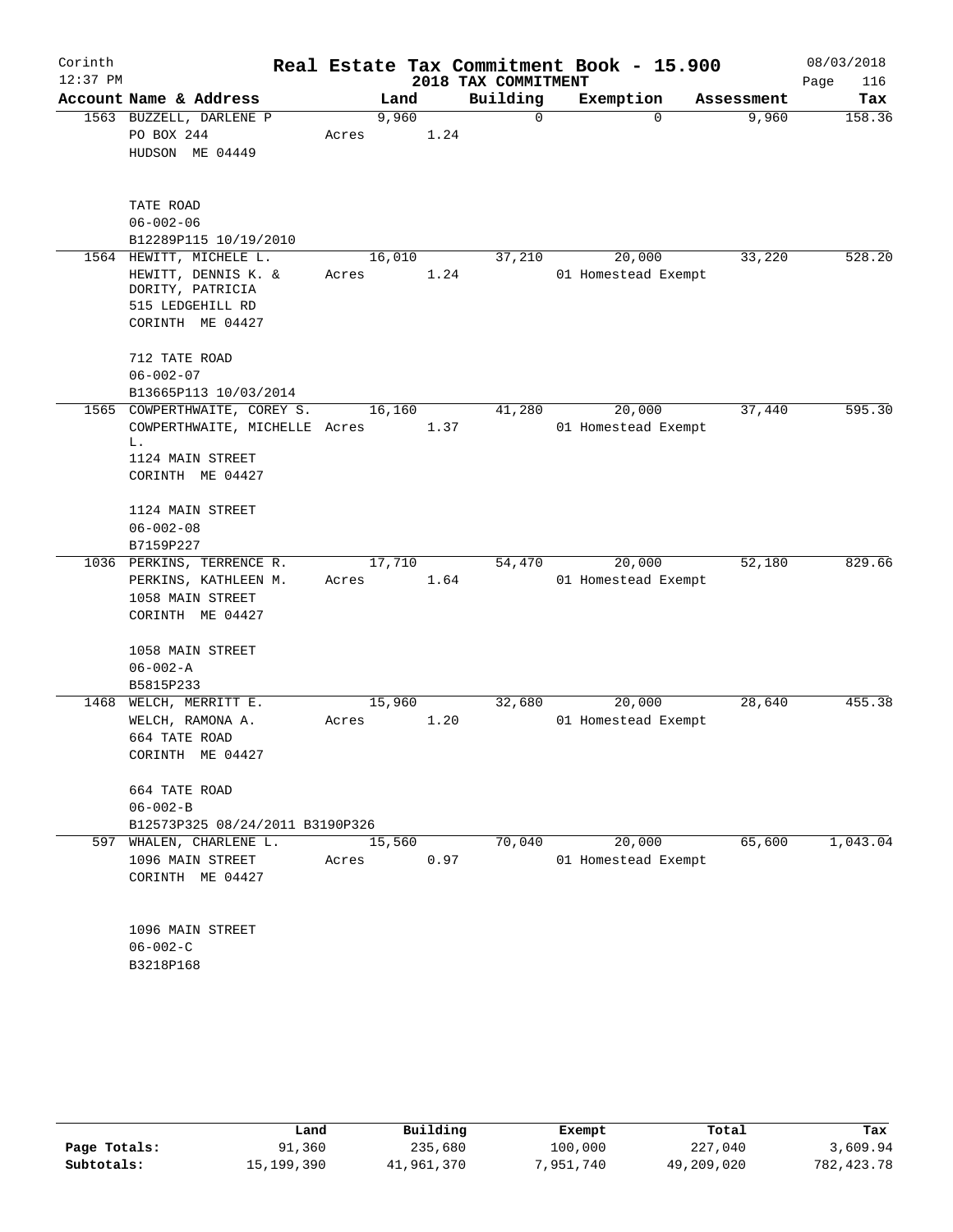| Corinth<br>$12:37$ PM      |                                                                                     |                 |                                 | Real Estate Tax Commitment Book - 15.900 |                       | 08/03/2018             |
|----------------------------|-------------------------------------------------------------------------------------|-----------------|---------------------------------|------------------------------------------|-----------------------|------------------------|
|                            | Account Name & Address                                                              | Land            | 2018 TAX COMMITMENT<br>Building | Exemption                                | Assessment            | Page<br>117<br>Tax     |
|                            | 1807 MITCHELL, NICHOLAS R.<br>S.<br>638 TATE ROAD<br>CORINTH ME 04427               | 16,740<br>Acres | 32,780<br>1.87                  | $\Omega$                                 | 49,520                | 787.37                 |
|                            | 638 TATE ROAD<br>$06 - 002 - D$<br>B13074P15 01/23/2013<br>1255 CHARLIE, JR. INC.   | 26,930          | 131,040                         | 0                                        | 157,970               | 2,511.72               |
|                            | 1077 MAIN STREET<br>CORINTH ME 04427<br>1047 MAIN STREET                            | Acres           | 4.80                            |                                          |                       |                        |
|                            | $06 - 003$<br>B8071P337                                                             |                 |                                 |                                          |                       |                        |
|                            | 1143 DAUPHINEE, LINDA<br>17 BEECH GROVE ROAD<br>CORINTH ME 04427                    | 15,730<br>Acres | 71,440<br>1.00                  | 20,000<br>01 Homestead Exempt            | 67,170                | 1,068.00               |
|                            | 17 BEECH GROVE ROAD<br>$06 - 003 - 01$<br>B12628P76 09/09/2011                      |                 |                                 |                                          |                       |                        |
|                            | 1234 PINKHAM, LINDA M.<br>23 BEECH GROVE ROAD<br>CORINTH ME 04427                   | 15,730<br>Acres | 87,110<br>1.00                  | 20,000<br>01 Homestead Exempt            | 82,840                | 1,317.16               |
|                            | 23 BEECH GROVE ROAD<br>$06 - 003 - 02$<br>B8528P206                                 |                 |                                 |                                          |                       |                        |
|                            | 750 SCOTT, TROY W.<br>SCOTT, CARMEN M<br>29 BEECH GROVE ROAD<br>CORINTH ME 04427    | 15,730<br>Acres | 63,030<br>1.00                  | 20,000<br>01 Homestead Exempt            | 58,760                | 934.28                 |
|                            | 29 BEECH GROVE ROAD<br>$06 - 003 - 03$<br>B9756P10 02/22/2005                       |                 |                                 |                                          |                       |                        |
| 351                        | STEVENS, JUSTIN R.<br>MADORE, MELISSA M.<br>37 BEECH GROVE ROAD<br>CORINTH ME 04427 | 15,730<br>Acres | 73,560<br>1.00                  | 20,000<br>01 Homestead Exempt            | 69,290                | 1,101.71               |
|                            | 37 BEECH GROVE ROAD<br>$06 - 003 - 04$<br>B9383P237                                 |                 |                                 |                                          |                       |                        |
| 1007                       | BRYANT, JOHN R.<br>BRYANT, KRISTAN R.<br>43 BEECH GROVE ROAD<br>CORINTH ME 04427    | 15,730<br>Acres | 62,540<br>1.00                  | 20,000<br>01 Homestead Exempt            | 58,270                | 926.49                 |
|                            | 43 BEECH GROVE ROAD<br>$06 - 003 - 05$<br>B7764P120                                 |                 |                                 |                                          |                       |                        |
|                            | Land                                                                                | Building        |                                 | Exempt                                   | Total                 | Tax                    |
| Page Totals:<br>Subtotals: | 122,320<br>15,321,710                                                               | 42, 482, 870    | 521,500                         | 100,000<br>8,051,740                     | 543,820<br>49,752,840 | 8,646.73<br>791,070.51 |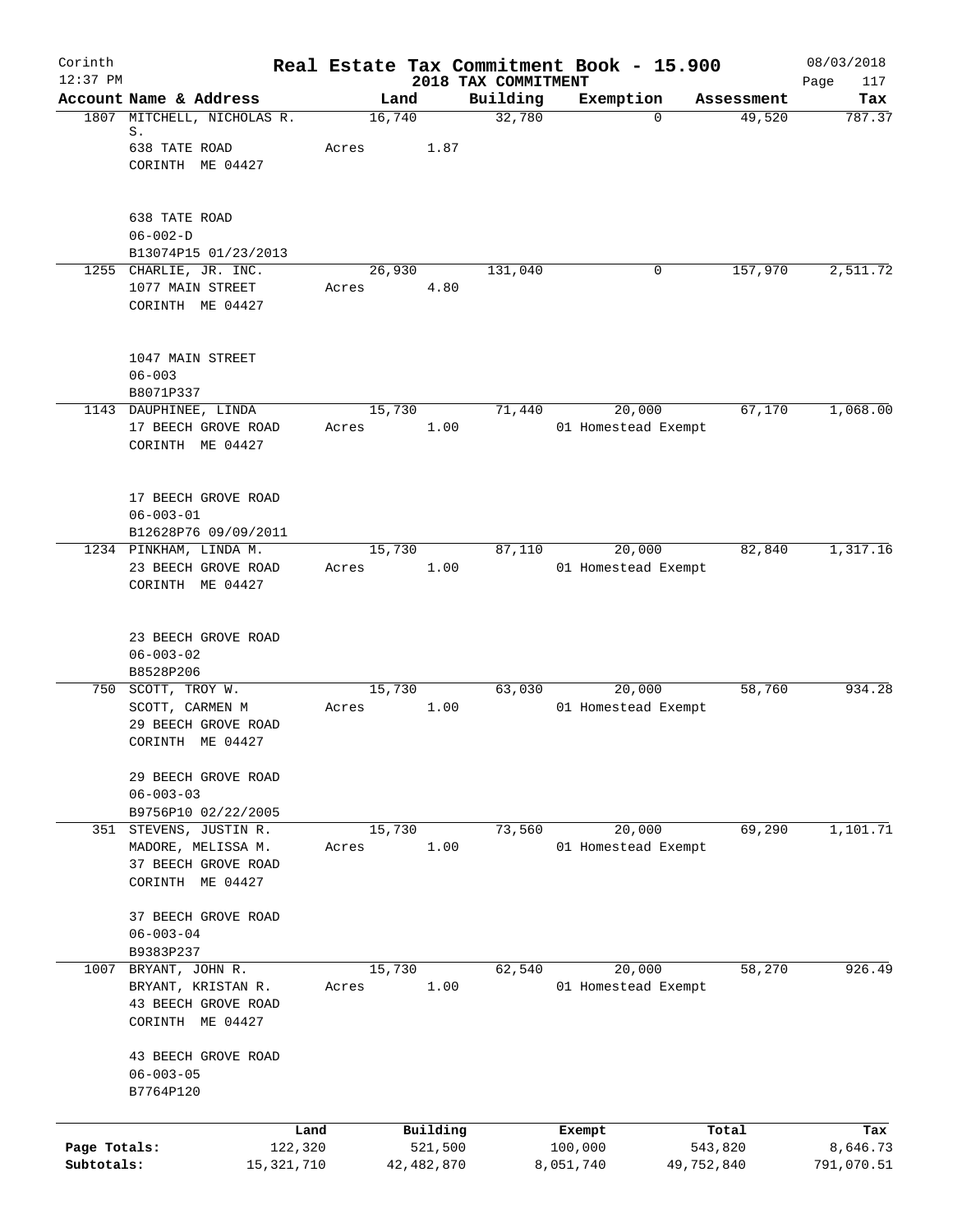| Corinth      |                                       |       |                     |                                 | Real Estate Tax Commitment Book - 15.900 |                  | 08/03/2018         |
|--------------|---------------------------------------|-------|---------------------|---------------------------------|------------------------------------------|------------------|--------------------|
| $12:37$ PM   | Account Name & Address                |       | Land                | 2018 TAX COMMITMENT<br>Building | Exemption                                | Assessment       | Page<br>118<br>Tax |
|              | 795 WHITE, DAVID L.                   |       | 16,770              | 66,660                          | 20,000                                   | 63,430           | 1,008.54           |
|              | WHITE, MELISSA J.                     | Acres | 1.90                |                                 | 01 Homestead Exempt                      |                  |                    |
|              | 49 BEECH GROVE RD                     |       |                     |                                 |                                          |                  |                    |
|              | CORINTH ME 04427                      |       |                     |                                 |                                          |                  |                    |
|              |                                       |       |                     |                                 |                                          |                  |                    |
|              | 49 BEECH GROVE ROAD                   |       |                     |                                 |                                          |                  |                    |
|              | $06 - 003 - 06$                       |       |                     |                                 |                                          |                  |                    |
|              | B12742P233 02/22/2012                 |       |                     |                                 |                                          |                  |                    |
|              | 415 THUL, CHRISTOPHER M.              |       | 15,930              | 60,880                          | 20,000                                   | 56,810           | 903.28             |
|              | THUL, SHERRY A.                       | Acres | 1.17                |                                 | 01 Homestead Exempt                      |                  |                    |
|              | 57 BEECH GROVE ROAD                   |       |                     |                                 |                                          |                  |                    |
|              | CORINTH ME 04427                      |       |                     |                                 |                                          |                  |                    |
|              |                                       |       |                     |                                 |                                          |                  |                    |
|              | 57 BEECH GROVE ROAD                   |       |                     |                                 |                                          |                  |                    |
|              | $06 - 003 - 07$                       |       |                     |                                 |                                          |                  |                    |
| 1309         | B8259P142                             |       |                     |                                 |                                          | 76,810           | 1,221.28           |
|              | DAY, MATTHEW B.                       |       | 16,070<br>1.29      | 80,740                          | 20,000                                   |                  |                    |
|              | DAY, KATIE M.                         | Acres |                     |                                 | 01 Homestead Exempt                      |                  |                    |
|              | 75 BEECH GROVE RD<br>CORINTH ME 04427 |       |                     |                                 |                                          |                  |                    |
|              |                                       |       |                     |                                 |                                          |                  |                    |
|              | 75 BEECH GROVE ROAD                   |       |                     |                                 |                                          |                  |                    |
|              | $06 - 003 - 08$                       |       |                     |                                 |                                          |                  |                    |
|              | B12234P338 08/31/2010                 |       |                     |                                 |                                          |                  |                    |
|              | 1310 KIMBALL, KYRA T.                 |       | 16,390              | 69,970                          | 20,000                                   | 66,360           | 1,055.12           |
|              | 81 BEECH GROVE ROAD                   | Acres | 1.57                |                                 | 01 Homestead Exempt                      |                  |                    |
|              | CORINTH ME 04427                      |       |                     |                                 |                                          |                  |                    |
|              |                                       |       |                     |                                 |                                          |                  |                    |
|              |                                       |       |                     |                                 |                                          |                  |                    |
|              | 81 BEECH GROVE ROAD                   |       |                     |                                 |                                          |                  |                    |
|              | $06 - 003 - 09$                       |       |                     |                                 |                                          |                  |                    |
|              | B14204P77 07/07/2016                  |       |                     |                                 |                                          |                  |                    |
| 1539         | WHITE, RUSSELL W.                     |       | 19,120              | 95,770                          | 0                                        | 114,890          | 1,826.75           |
|              | WHITE, HOLLY                          | Acres | 3.92                |                                 |                                          |                  |                    |
|              | 15 4TH STREET                         |       |                     |                                 |                                          |                  |                    |
|              | KENDUSKEAG ME 04450                   |       |                     |                                 |                                          |                  |                    |
|              | 93 BEECH GROVE ROAD                   |       |                     |                                 |                                          |                  |                    |
|              | $06 - 003 - 10$                       |       |                     |                                 |                                          |                  |                    |
|              | B14700P256 12/15/2017                 |       |                     |                                 |                                          |                  |                    |
|              | 1872 MCDANIEL, SEAN                   |       | 15,730              | 31,040                          | 6,000                                    | 40,770           | 648.24             |
|              | PO BOX 661                            | Acres | 1.00                |                                 | 22 Veteran                               |                  |                    |
|              | CORINTH ME 04427                      |       |                     |                                 |                                          |                  |                    |
|              |                                       |       |                     |                                 |                                          |                  |                    |
|              |                                       |       |                     |                                 |                                          |                  |                    |
|              | 97 BEECH GROVE ROAD                   |       |                     |                                 |                                          |                  |                    |
|              | $06 - 003 - 10 - 01$                  |       |                     |                                 |                                          |                  |                    |
|              | B14245P335 08/12/2016                 |       |                     |                                 |                                          |                  |                    |
| 1259         | SPINNEY, JULIA                        |       | 24,030              | 123,690                         | 20,000                                   | 127,720          | 2,030.75           |
|              | 103 BEECH GROVE ROAD                  | Acres | 12.53               |                                 | 01 Homestead Exempt                      |                  |                    |
|              | CORINTH ME 04427                      |       |                     |                                 |                                          |                  |                    |
|              |                                       |       |                     |                                 |                                          |                  |                    |
|              |                                       |       |                     |                                 |                                          |                  |                    |
|              | 103 BEECH GROVE ROAD                  |       |                     |                                 |                                          |                  |                    |
|              | $06 - 003 - 11$<br>B4507P159          |       |                     |                                 |                                          |                  |                    |
|              |                                       |       |                     |                                 |                                          |                  |                    |
|              |                                       |       |                     |                                 |                                          |                  |                    |
| Page Totals: | Land<br>124,040                       |       | Building<br>528,750 |                                 | Exempt<br>106,000                        | Total<br>546,790 | Tax<br>8,693.96    |
| Subtotals:   | 15, 445, 750                          |       | 43,011,620          |                                 | 8,157,740                                | 50,299,630       | 799,764.47         |
|              |                                       |       |                     |                                 |                                          |                  |                    |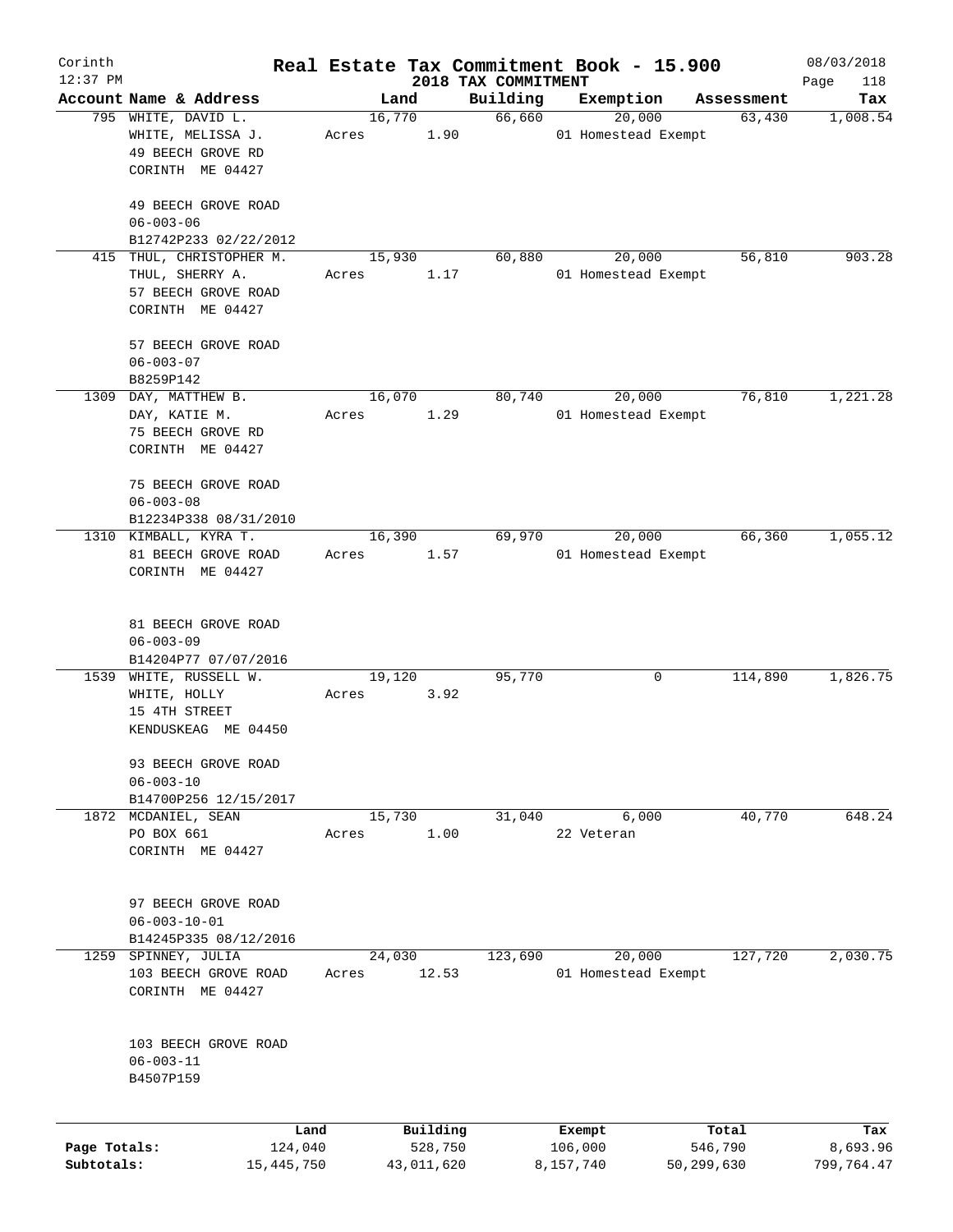| Corinth<br>$12:37$ PM      |                                                                                                     |       |                                     | Real Estate Tax Commitment Book - 15.900 |                                 |                               |                                | 08/03/2018                    |
|----------------------------|-----------------------------------------------------------------------------------------------------|-------|-------------------------------------|------------------------------------------|---------------------------------|-------------------------------|--------------------------------|-------------------------------|
|                            | Account Name & Address                                                                              |       | Land                                | 2018 TAX COMMITMENT<br>Building          | Exemption                       |                               | Assessment                     | Page<br>119<br>Tax            |
|                            | 1321 TATE JR, OSCAR G.<br>(Heirs of)<br>PR. TATE, BERNADINE<br>1004 MAIN STREET<br>CORINTH ME 04427 | Acres | 48,580<br>105.68                    | $\mathbf 0$                              |                                 | $\Omega$                      | 48,580                         | 772.42                        |
|                            | <b>MAIN STREET</b><br>$06 - 004$<br>B12954P187 09/24/2012                                           |       |                                     |                                          |                                 |                               |                                |                               |
|                            | 168 LESKEY, EDWARD M.<br>LESKEY, AMY J.<br>900 MAIN STREET<br>CORINTH ME 04427                      | Acres | 17,910<br>1.80                      | 106,120                                  |                                 | 20,000<br>01 Homestead Exempt | 104,030                        | 1,654.08                      |
|                            | 900 MAIN STREET<br>$06 - 004 - A$<br>B13066P294 01/11/2013                                          |       |                                     |                                          |                                 |                               |                                |                               |
|                            | 410 GANEAU, ARTHUR C.<br>920 MAIN STREET<br>CORINTH ME 04427                                        | Acres | 22,570<br>5.65                      | 40,390                                   | 22 Veteran                      | 26,000<br>01 Homestead Exempt | 36,960                         | 587.66                        |
|                            | 920 MAIN STREET<br>$06 - 004 - B$<br>B9150P332 01/05/2004                                           |       |                                     |                                          |                                 |                               |                                |                               |
|                            | 1749 BROWN, JEFFREY<br>914 MAIN STREET<br>CORINTH ME 04427                                          | Acres | 22,350<br>5.47                      | 59,650                                   |                                 | 20,000<br>01 Homestead Exempt | 62,000                         | 985.80                        |
|                            | 914 MAIN STREET<br>$06 - 004 - C$<br>B8540P268 01/13/2003                                           |       |                                     |                                          |                                 |                               |                                |                               |
|                            | 1844 NORTHEAST BANK<br>PO BOX 1707<br>LEWISTON ME 04241-1707                                        | Acres | 17,180<br>1.20                      | 60,930                                   |                                 | 0                             | 78,110                         | 1,241.95                      |
|                            | 926 MAIN STREET<br>$06 - 004 - D$<br>B14416P337 02/24/2017                                          |       |                                     |                                          |                                 |                               |                                |                               |
| 1845                       | USA HOMEOWNERSHIP<br>FOUNDATION INC<br>462 CORONA MALL STE 102 Acres<br>CORONA CA 92879             |       | 17,180<br>1.20                      | 61,890                                   |                                 | 0                             | 79,070                         | 1,257.21                      |
|                            | 930 MAIN STREET<br>$06 - 004 - E$                                                                   |       |                                     |                                          |                                 |                               |                                |                               |
|                            | B14391P300 01/19/2017                                                                               |       |                                     |                                          |                                 |                               |                                |                               |
|                            | 658 KEPPLE JR, DONALD E.<br>KEPPLE, BARBARA D.<br>PO BOX 194<br>CORINTH ME 04427                    | Acres | 38,300<br>5.65                      | 40,970                                   |                                 | 20,000<br>01 Homestead Exempt | 59,270                         | 942.39                        |
|                            | 942 MAIN STREET<br>$06 - 005$<br>B9154P274                                                          |       |                                     |                                          |                                 |                               |                                |                               |
| Page Totals:<br>Subtotals: | Land<br>184,070<br>15,629,820                                                                       |       | Building<br>369,950<br>43, 381, 570 |                                          | Exempt<br>86,000<br>8, 243, 740 |                               | Total<br>468,020<br>50,767,650 | Tax<br>7,441.51<br>807,205.98 |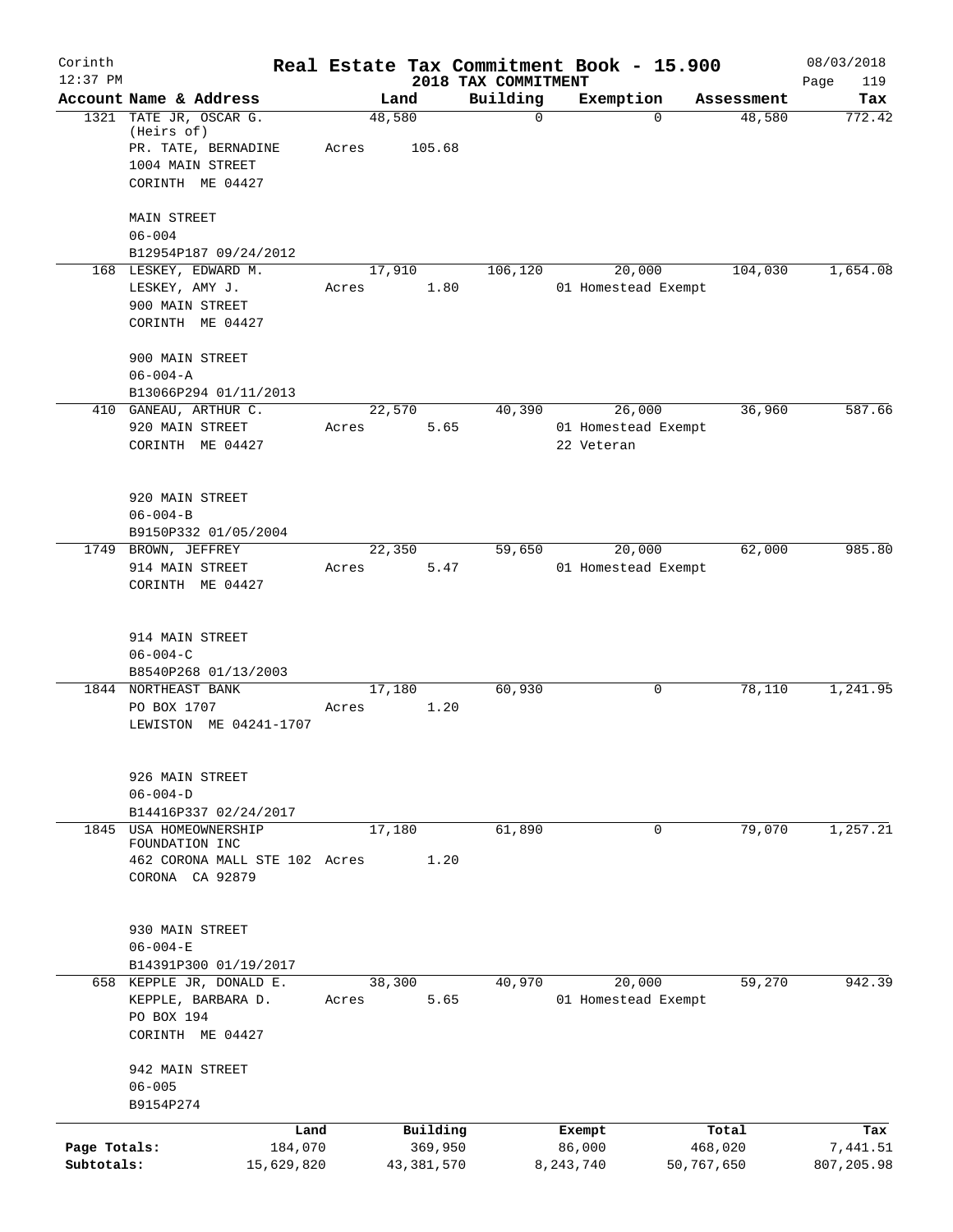| Corinth<br>$12:37$ PM |                                                        |        |      | 2018 TAX COMMITMENT | Real Estate Tax Commitment Book - 15.900 |            | 08/03/2018<br>Page<br>120 |
|-----------------------|--------------------------------------------------------|--------|------|---------------------|------------------------------------------|------------|---------------------------|
|                       | Account Name & Address                                 | Land   |      | Building            | Exemption                                | Assessment | Tax                       |
|                       | 477 SNYDER-JENKINS,<br>CASSANDRA E.                    | 17,670 |      | 60, 330             | 0                                        | 78,000     | 1,240.20                  |
|                       | 944 MAIN STREET<br>CORINTH ME 04427                    | Acres  | 1.60 |                     |                                          |            |                           |
|                       | 944 MAIN STREET<br>$06 - 006$<br>B14557P192 07/21/2017 |        |      |                     |                                          |            |                           |
|                       | 932 BORNSTEIN, JESSICA L.                              | 38,700 |      | 107,190             | 20,000                                   | 125,890    | 2,001.65                  |
|                       | 982 MAIN STREET<br>CORINTH ME 04427                    | Acres  | 3.62 |                     | 01 Homestead Exempt                      |            |                           |
|                       | 982 MAIN STREET<br>$06 - 007$                          |        |      |                     |                                          |            |                           |
|                       | B13198P66 05/31/2013<br>1332 TATE JR, OSCAR G.         | 14,170 |      | 38,640              | 0                                        | 52,810     | 839.68                    |
|                       | (Heirs of)                                             |        |      |                     |                                          |            |                           |
|                       | PR TATE, BERNADINE                                     | Acres  | 3.71 |                     |                                          |            |                           |
|                       | 1004 MAIN STREET<br>CORINTH ME 04427                   |        |      |                     |                                          |            |                           |
|                       | 1000 MAIN STREET                                       |        |      |                     |                                          |            |                           |
|                       | $06 - 008$                                             |        |      |                     |                                          |            |                           |
|                       | B12954P187 09/24/2012<br>1333 TATE JR, OSCAR G.        |        |      |                     |                                          | 79,610     | 1,265.80                  |
|                       | (Heirs of)                                             | 17,120 |      | 82,490              | 20,000                                   |            |                           |
|                       | PR. TATE, BERNADINE                                    | Acres  | 1.15 |                     | 01 Homestead Exempt                      |            |                           |
|                       | 1004 MAIN STREET<br>CORINTH ME 04427                   |        |      |                     |                                          |            |                           |
|                       | 1004 MAIN STREET                                       |        |      |                     |                                          |            |                           |
|                       | $06 - 009$                                             |        |      |                     |                                          |            |                           |
| 619                   | B12954P187 09/24/2012<br>GRANT, CARL H.                | 18,070 |      | 179,210             | 26,000                                   | 171,280    | 2,723.35                  |
|                       | GRANT, BARBARA J.                                      | Acres  | 1.93 |                     | 01 Homestead Exempt                      |            |                           |
|                       | 729 TATE ROAD                                          |        |      |                     | 22 Veteran                               |            |                           |
|                       | CORINTH ME 04427                                       |        |      |                     |                                          |            |                           |
|                       | 729 TATE ROAD                                          |        |      |                     |                                          |            |                           |
|                       | $06 - 010$<br>B4041P286                                |        |      |                     |                                          |            |                           |
|                       | 842 LIBBY, JUDITH B.                                   | 18,990 |      | 212,300             | 20,000                                   | 211,290    | 3,359.51                  |
|                       | P.O. BOX 248<br>CORINTH ME 04427                       | Acres  | 2.69 |                     | 01 Homestead Exempt                      |            |                           |
|                       | 1016 MAIN STREET                                       |        |      |                     |                                          |            |                           |
|                       | $06 - 010 - A$                                         |        |      |                     |                                          |            |                           |
|                       | B6511P157 10/09/1997                                   |        |      |                     |                                          |            |                           |

|              | Land       | Building   | Exempt    | Total      | Tax        |
|--------------|------------|------------|-----------|------------|------------|
| Page Totals: | 124,720    | 680,160    | 86,000    | 718,880    | 11,430.19  |
| Subtotals:   | 15,754,540 | 44,061,730 | 8,329,740 | 51,486,530 | 818,636.17 |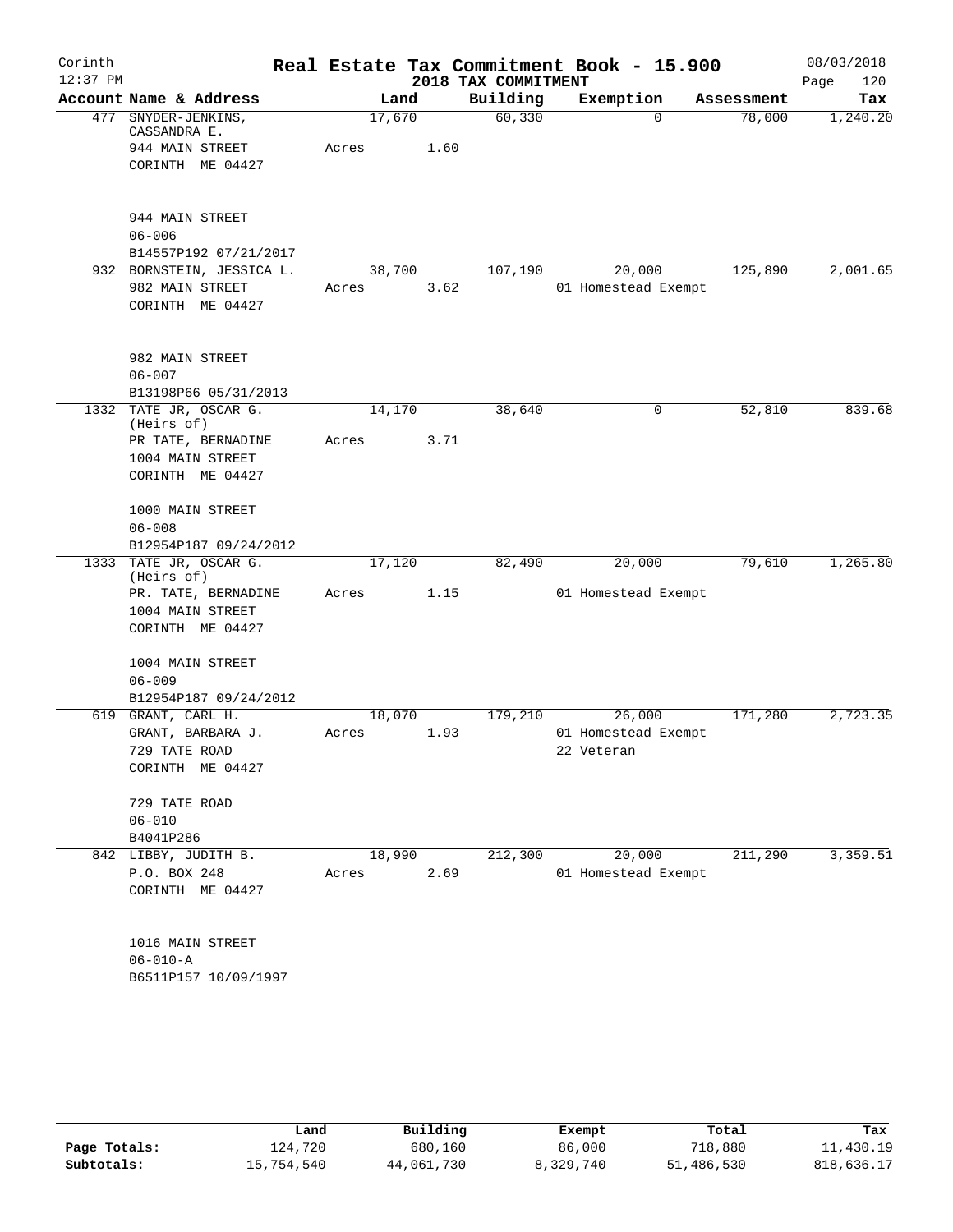| Corinth      |                                              |       |                |                                 | Real Estate Tax Commitment Book - 15.900 |            | 08/03/2018         |
|--------------|----------------------------------------------|-------|----------------|---------------------------------|------------------------------------------|------------|--------------------|
| $12:37$ PM   | Account Name & Address                       |       | Land           | 2018 TAX COMMITMENT<br>Building | Exemption                                | Assessment | Page<br>121<br>Tax |
|              | 1744 GRANT, CARL H.                          |       | 23,640         | $\mathbf 0$                     | $\mathbf 0$                              | 23,640     | 375.88             |
|              | GRANT, BARBARA J.                            | Acres | 17.56          |                                 |                                          |            |                    |
|              | 729 TATE ROAD                                |       |                |                                 |                                          |            |                    |
|              | CORINTH ME 04427                             |       |                |                                 |                                          |            |                    |
|              |                                              |       |                |                                 |                                          |            |                    |
|              | MAIN STREET & TATE ROAD                      |       |                |                                 |                                          |            |                    |
|              | $06 - 010 - B$                               |       |                |                                 |                                          |            |                    |
|              | B4041P286                                    |       |                |                                 |                                          |            |                    |
|              | 1956 TATE, BERNARDINE J.                     |       | 10,900         | $\Omega$                        | 0                                        | 10,900     | 173.31             |
|              | 1004 MAIN ST                                 | Acres | 1.01           |                                 |                                          |            |                    |
|              | CORINTH ME 04427                             |       |                |                                 |                                          |            |                    |
|              |                                              |       |                |                                 |                                          |            |                    |
|              |                                              |       |                |                                 |                                          |            |                    |
|              | TATE ROAD                                    |       |                |                                 |                                          |            |                    |
|              | $06 - 010 - B - 01$                          |       |                |                                 |                                          |            |                    |
|              | B10403P328 04/27/2006                        |       |                |                                 |                                          |            |                    |
|              | 1751 SMITH, DOUGLAS                          |       | 20,970         | 237,630                         | 20,000                                   | 238,600    | 3,793.74           |
|              | SMITH, PRISCILLA                             | Acres | 4.33           |                                 | 01 Homestead Exempt                      |            |                    |
|              | PO BOX 305                                   |       |                |                                 |                                          |            |                    |
|              | CORINTH ME 04427                             |       |                |                                 |                                          |            |                    |
|              |                                              |       |                |                                 |                                          |            |                    |
|              | 717 TATE ROAD                                |       |                |                                 |                                          |            |                    |
|              | $06 - 010 - C$                               |       |                |                                 |                                          |            |                    |
|              | B8383P257                                    |       |                |                                 |                                          |            |                    |
|              | 1792 PIMENTEL, NATANAEL J.                   |       | 20,490         | 137,790                         | 0                                        | 158,280    | 2,516.65           |
|              | PIMENTEL, MARY ANN<br>385 ESSEX STREET       | Acres | 3.93           |                                 |                                          |            |                    |
|              | BANGOR ME 04401                              |       |                |                                 |                                          |            |                    |
|              |                                              |       |                |                                 |                                          |            |                    |
|              | 1020 MAIN STREET                             |       |                |                                 |                                          |            |                    |
|              | $06 - 010 - D$                               |       |                |                                 |                                          |            |                    |
|              | B14750P332 02/27/2018                        |       |                |                                 |                                          |            |                    |
|              | 1888 LIBBY, MICHAEL E.                       |       | 18,590         | 151,310                         | 20,000                                   | 149,900    | 2,383.41           |
|              | LIBBY, CAROLYN A.                            | Acres | 2.36           |                                 | 01 Homestead Exempt                      |            |                    |
|              | 1024 MAIN ST                                 |       |                |                                 |                                          |            |                    |
|              | CORINTH ME 04427                             |       |                |                                 |                                          |            |                    |
|              |                                              |       |                |                                 |                                          |            |                    |
|              | 1024 MAIN STREET                             |       |                |                                 |                                          |            |                    |
|              | $06 - 010 - E$                               |       |                |                                 |                                          |            |                    |
|              | B9885P336                                    |       |                |                                 |                                          |            |                    |
| 610          | GOODROW, DENNIS A.                           |       | 16,600         | 72,600                          | 20,000                                   | 69,200     | 1,100.28           |
|              | GOODROW, WANDA L.                            | Acres | 1.75           |                                 | 01 Homestead Exempt                      |            |                    |
|              | 713 TATE ROAD                                |       |                |                                 |                                          |            |                    |
|              | CORINTH ME 04427                             |       |                |                                 |                                          |            |                    |
|              |                                              |       |                |                                 |                                          |            |                    |
|              | 713 TATE ROAD                                |       |                |                                 |                                          |            |                    |
|              | $06 - 011$                                   |       |                |                                 |                                          |            |                    |
| 1517         | B2465P110                                    |       |                |                                 |                                          | 14,290     | 227.21             |
|              | STYMIEST, CAROLYN L.<br>LIFE EST. TO WILSON, |       | 23,600<br>1.50 | 10,690                          | 20,000<br>01 Homestead Exempt            |            |                    |
|              | <b>NORMA</b>                                 | Acres |                |                                 |                                          |            |                    |
|              | 695 TATE ROAD                                |       |                |                                 |                                          |            |                    |
|              | CORINTH ME 04427                             |       |                |                                 |                                          |            |                    |
|              |                                              |       |                |                                 |                                          |            |                    |
|              | 695 TATE ROAD                                |       |                |                                 |                                          |            |                    |
|              | $06 - 012$                                   |       |                |                                 |                                          |            |                    |
|              | B3994P161 03/30/1987                         |       |                |                                 |                                          |            |                    |
|              |                                              |       |                |                                 |                                          |            |                    |
|              | Land                                         |       | Building       |                                 | Exempt                                   | Total      | Tax                |
| Page Totals: | 134,790                                      |       | 610,020        |                                 | 80,000                                   | 664,810    | 10,570.48          |
| Subtotals:   | 15,889,330                                   |       | 44,671,750     |                                 | 8,409,740                                | 52,151,340 | 829,206.65         |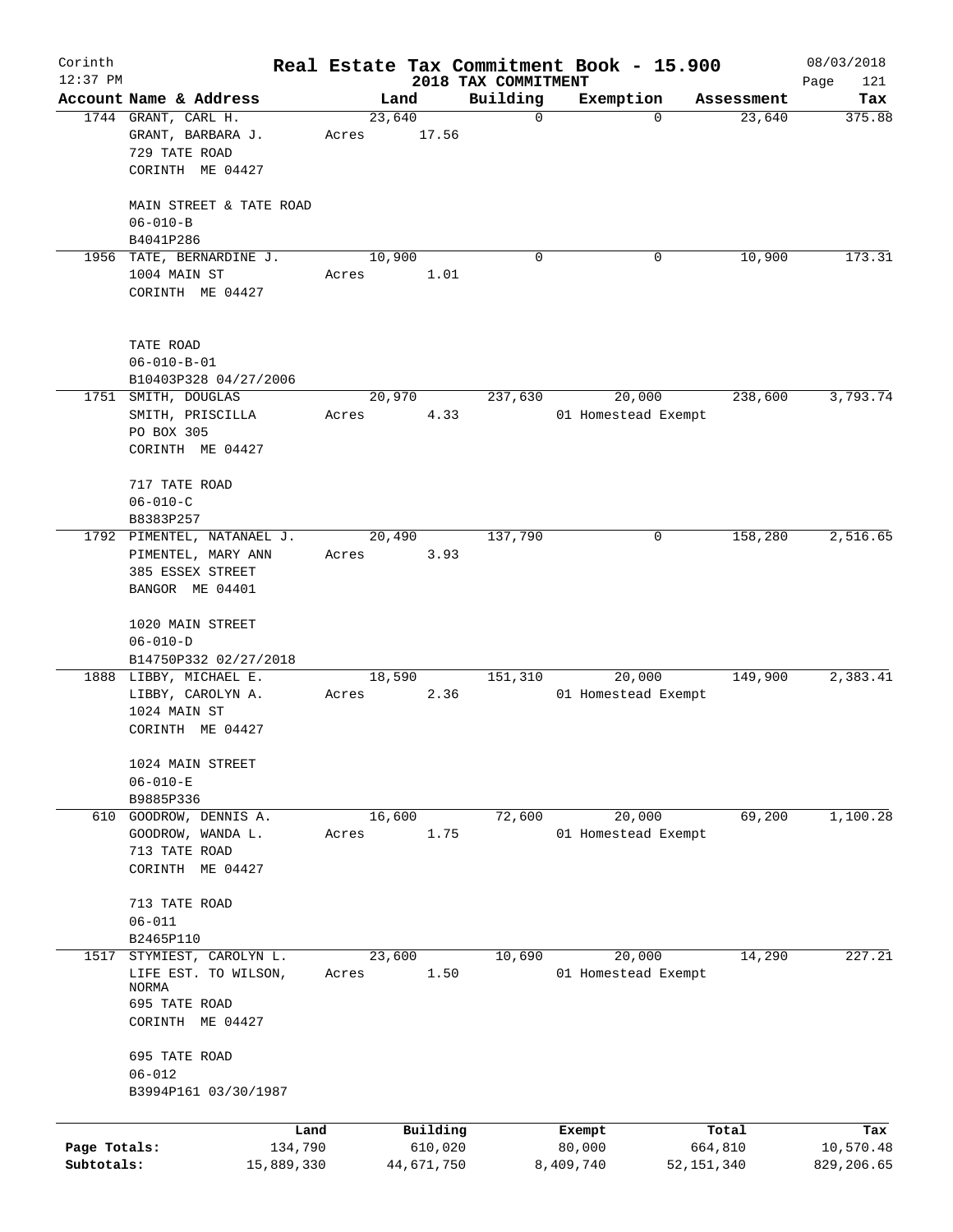| Corinth                    |                                                                                              | Real Estate Tax Commitment Book - 15.900 |                       |                                 |                     |                               |                         | 08/03/2018              |
|----------------------------|----------------------------------------------------------------------------------------------|------------------------------------------|-----------------------|---------------------------------|---------------------|-------------------------------|-------------------------|-------------------------|
| $12:37$ PM                 | Account Name & Address                                                                       | Land                                     |                       | 2018 TAX COMMITMENT<br>Building |                     | Exemption                     | Assessment              | 122<br>Page<br>Tax      |
|                            | 1518 WILSON, NORMA<br>697 TATE ROAD<br>CORINTH ME 04427                                      |                                          | $\mathbf 0$           | 7,000                           |                     | 7,000<br>01 Homestead Exempt  | 0                       | 0.00                    |
|                            | 697 TATE ROAD<br>$06 - 012 - 01H$<br>1023 AMOLING, JOANNA<br>687 TATE RD<br>CORINTH ME 04427 | 15,730<br>Acres                          | 1.00                  | 93,500                          |                     | 20,000<br>01 Homestead Exempt | 89,230                  | 1,418.76                |
|                            | 687 TATE ROAD<br>$06 - 012 - A$<br>B13748P116 01/15/2015                                     |                                          |                       |                                 |                     |                               |                         |                         |
|                            | 322 PRATT, MICHELLE<br>531 TATE ROAD<br>CORINTH ME 04427                                     | 23,860<br>Acres                          | 78.82                 | $\mathbf 0$                     |                     | 0                             | 23,860                  | 379.37                  |
|                            | TATE ROAD N/F OFF<br>$06 - 012 - B$<br>B10191P316 10/19/2005                                 |                                          |                       |                                 |                     |                               |                         |                         |
|                            | 778 JONES, BARRY C.<br>JONES, NADINE M.<br>617 TATE ROAD<br>CORINTH ME 04427                 | 22,270<br>Acres                          | 6.64                  | 93,940                          |                     | 20,000<br>01 Homestead Exempt | 96,210                  | 1,529.74                |
|                            | 617 TATE ROAD<br>$06 - 012 - B - 01$<br>B2804P178                                            |                                          |                       |                                 |                     |                               |                         |                         |
|                            | 396 KEYBANK NATIONAL ASSOC.<br>4910 TIEDEMAN ROAD<br>SUITE C<br>BROOKLYN OH 44144            | 16,260<br>Acres                          | 1.46                  | 76,210                          |                     | 0                             | 92,470                  | 1,470.27                |
|                            | 605 TATE ROAD<br>$06 - 012 - B - 02$<br>B14408P40 02/10/2017                                 |                                          |                       |                                 |                     |                               |                         |                         |
|                            | 169 BRAGDON, PETER A.<br>BRAGDON, RITA H.<br>599 TATE ROAD<br>CORINTH ME 04427               | 16,290<br>Acres                          | 1.48                  | 73,670                          |                     | 20,000<br>01 Homestead Exempt | 69,960                  | 1,112.36                |
|                            | 599 TATE ROAD<br>$06 - 012 - B - 03$<br>B4488P700                                            |                                          |                       | $\mathbf 0$                     |                     |                               |                         |                         |
|                            | 323 COLLINS, WAYNE R.<br>COLLINS, DELMA J.<br>P.O. BOX 175<br>HUDSON ME 04449                | 10,090<br>Acres                          | 1.35                  |                                 |                     | 0                             | 10,090                  | 160.43                  |
|                            | TATE ROAD<br>$06 - 012 - B - 04$<br>B2312P249                                                |                                          |                       |                                 |                     |                               |                         |                         |
|                            | Land                                                                                         |                                          | Building              |                                 | Exempt              |                               | Total                   | Tax                     |
| Page Totals:<br>Subtotals: | 104,500<br>15,993,830                                                                        |                                          | 344,320<br>45,016,070 |                                 | 67,000<br>8,476,740 |                               | 381,820<br>52, 533, 160 | 6,070.93<br>835, 277.58 |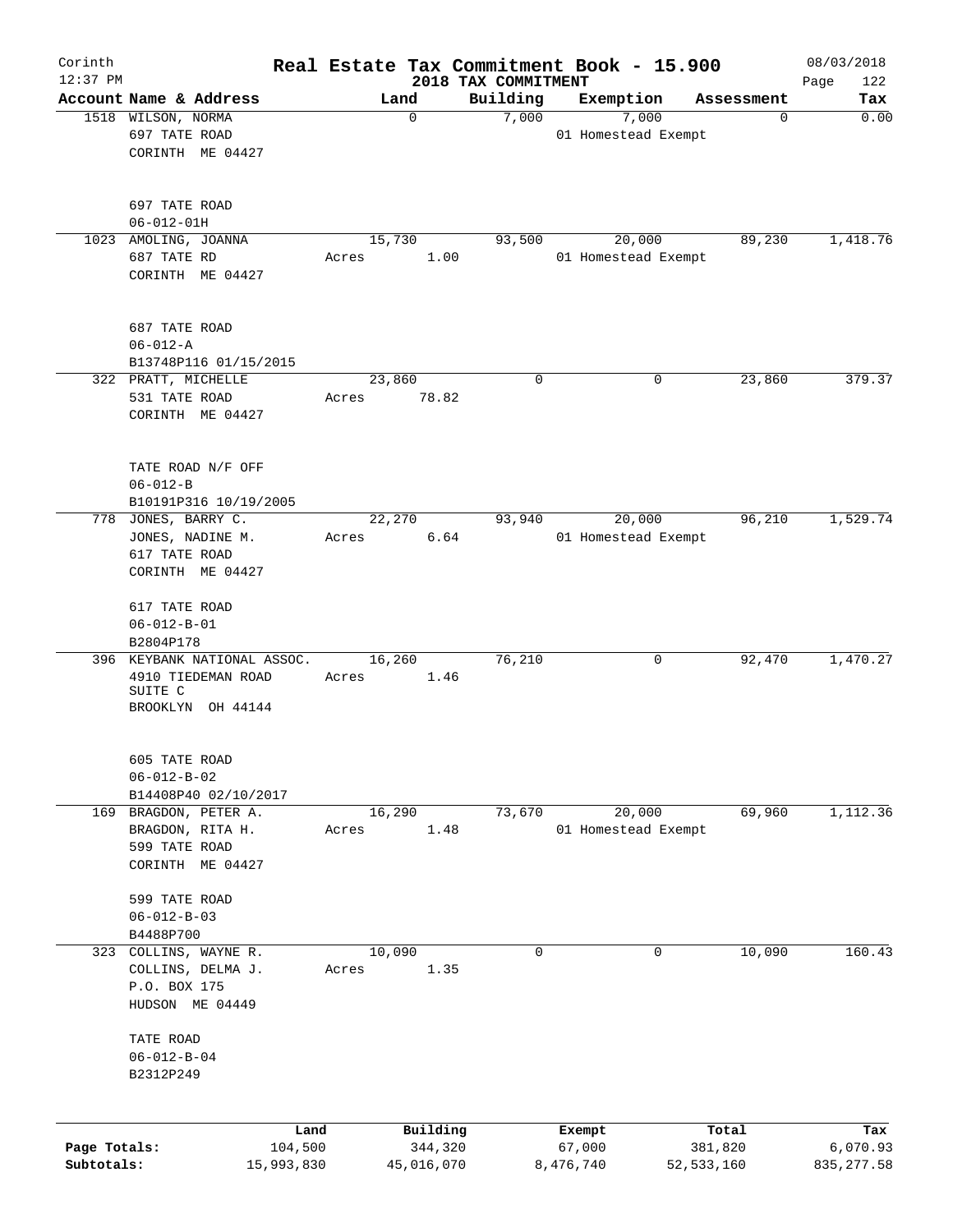| Corinth      |                                     |            |       |        |              |                                 | Real Estate Tax Commitment Book - 15.900 |                     | 08/03/2018    |
|--------------|-------------------------------------|------------|-------|--------|--------------|---------------------------------|------------------------------------------|---------------------|---------------|
| $12:37$ PM   | Account Name & Address              |            |       | Land   |              | 2018 TAX COMMITMENT<br>Building | Exemption                                |                     | Page<br>123   |
|              | 801 KNAPP, SHEILA E.                |            |       | 9,940  |              | 0                               | $\Omega$                                 | Assessment<br>9,940 | Tax<br>158.05 |
|              | KNAPP, JAMES C.                     |            | Acres |        | 1.22         |                                 |                                          |                     |               |
|              | 44 THIRD STREET                     |            |       |        |              |                                 |                                          |                     |               |
|              | BANGOR ME 04401-6105                |            |       |        |              |                                 |                                          |                     |               |
|              |                                     |            |       |        |              |                                 |                                          |                     |               |
|              | TATE ROAD                           |            |       |        |              |                                 |                                          |                     |               |
|              | $06 - 012 - B - 05$                 |            |       |        |              |                                 |                                          |                     |               |
|              | B5082P153                           |            |       |        |              |                                 |                                          |                     |               |
| 324          | SHELDON, TIMOTHY G<br>SHELDON, LORI |            |       | 15,870 |              | 107,310                         | 20,000                                   | 103,180             | 1,640.56      |
|              | 571 TATE ROAD                       |            | Acres |        | 1.12         |                                 | 01 Homestead Exempt                      |                     |               |
|              | CORINTH ME 04427                    |            |       |        |              |                                 |                                          |                     |               |
|              |                                     |            |       |        |              |                                 |                                          |                     |               |
|              | 571 TATE ROAD                       |            |       |        |              |                                 |                                          |                     |               |
|              | $06 - 012 - B - 06$                 |            |       |        |              |                                 |                                          |                     |               |
|              | B11490P171 08/04/2008               |            |       |        |              |                                 |                                          |                     |               |
|              | 325 SHELDON, TIMOTHY G.             |            |       | 9,880  |              | 0                               | $\mathbf 0$                              | 9,880               | 157.09        |
|              | SHELDON, LORI                       |            | Acres |        | 1.17         |                                 |                                          |                     |               |
|              | 571 TATE ROAD                       |            |       |        |              |                                 |                                          |                     |               |
|              | CORINTH ME 04427                    |            |       |        |              |                                 |                                          |                     |               |
|              | TATE ROAD                           |            |       |        |              |                                 |                                          |                     |               |
|              | $06 - 012 - B - 07$                 |            |       |        |              |                                 |                                          |                     |               |
|              | B13378P84 10/23/2013                |            |       |        |              |                                 |                                          |                     |               |
| 781          | JOY, HARRY S.                       |            |       | 16,090 |              | 55,060                          | 20,000                                   | 51,150              | 813.29        |
|              | JOY, BECKY S.                       |            | Acres |        | 1.31         |                                 | 01 Homestead Exempt                      |                     |               |
|              | 563 TATE ROAD                       |            |       |        |              |                                 |                                          |                     |               |
|              | CORINTH ME 04427                    |            |       |        |              |                                 |                                          |                     |               |
|              |                                     |            |       |        |              |                                 |                                          |                     |               |
|              | 563 TATE ROAD                       |            |       |        |              |                                 |                                          |                     |               |
|              | $06 - 012 - B - 08$                 |            |       |        |              |                                 |                                          |                     |               |
|              | B4771P479<br>326 PRATT, MICHELLE    |            |       | 9,850  |              | 0                               | 0                                        | 9,850               | 156.62        |
|              | 531 TATE ROAD                       |            | Acres |        | 1.15         |                                 |                                          |                     |               |
|              | CORINTH ME 04427                    |            |       |        |              |                                 |                                          |                     |               |
|              |                                     |            |       |        |              |                                 |                                          |                     |               |
|              |                                     |            |       |        |              |                                 |                                          |                     |               |
|              | TATE ROAD                           |            |       |        |              |                                 |                                          |                     |               |
|              | $06 - 012 - B - 09 - A$             |            |       |        |              |                                 |                                          |                     |               |
|              | B10191P316 10/19/2005               |            |       |        |              |                                 |                                          |                     |               |
|              | 2092 JOY, HARRY S.                  |            |       | 290    |              | 0                               | 0                                        | 290                 | 4.61          |
|              | JOY, BECKY S.                       |            | Acres |        | 0.25         |                                 |                                          |                     |               |
|              | 563 TATE ROAD<br>CORINTH ME 04427   |            |       |        |              |                                 |                                          |                     |               |
|              |                                     |            |       |        |              |                                 |                                          |                     |               |
|              | TATE ROAD                           |            |       |        |              |                                 |                                          |                     |               |
|              | $06 - 012 - B - 09 - B$             |            |       |        |              |                                 |                                          |                     |               |
|              | B12550P327 08/01/2011               |            |       |        |              |                                 |                                          |                     |               |
|              | 327 HAMILTON, KENNETH A.            |            |       | 16,010 |              | 95,170                          | 20,000                                   | 91,180              | 1,449.76      |
|              | 543 TATE ROAD                       |            | Acres |        | 1.24         |                                 | 01 Homestead Exempt                      |                     |               |
|              | CORINTH ME 04427                    |            |       |        |              |                                 |                                          |                     |               |
|              |                                     |            |       |        |              |                                 |                                          |                     |               |
|              | 543 TATE ROAD                       |            |       |        |              |                                 |                                          |                     |               |
|              | $06 - 012 - B - 10$                 |            |       |        |              |                                 |                                          |                     |               |
|              | B12619P195 10/06/2011               |            |       |        |              |                                 |                                          |                     |               |
|              |                                     |            |       |        |              |                                 |                                          |                     |               |
|              |                                     | Land       |       |        | Building     |                                 | Exempt                                   | Total               | Tax           |
| Page Totals: |                                     | 77,930     |       |        | 257,540      |                                 | 60,000                                   | 275,470             | 4,379.98      |
| Subtotals:   |                                     | 16,071,760 |       |        | 45, 273, 610 |                                 | 8,536,740                                | 52,808,630          | 839,657.56    |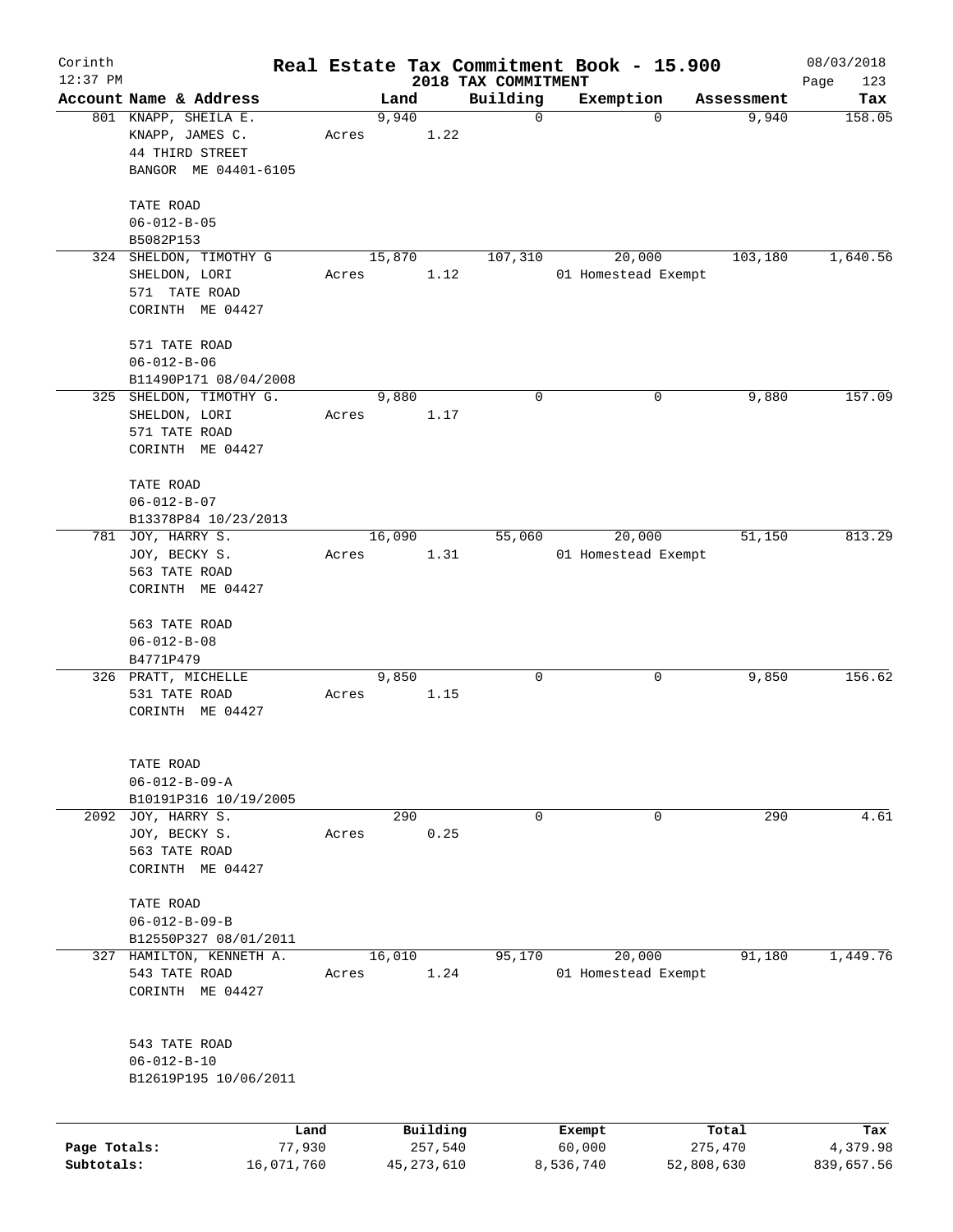| Corinth      |                                                                                       |                 |         |                     | Real Estate Tax Commitment Book - 15.900 |                  |                               |                  | 08/03/2018         |
|--------------|---------------------------------------------------------------------------------------|-----------------|---------|---------------------|------------------------------------------|------------------|-------------------------------|------------------|--------------------|
| $12:37$ PM   | Account Name & Address                                                                |                 | Land    |                     | 2018 TAX COMMITMENT<br>Building          |                  | Exemption                     | Assessment       | Page<br>124<br>Tax |
|              | 328 PRATT, MICHELLE<br>531 TATE ROAD<br>CORINTH ME 04427                              | Acres           | 10,030  | 1.30                |                                          | $\mathbf 0$      | $\mathbf 0$                   | 10,030           | 159.48             |
|              | TATE ROAD<br>$06 - 012 - B - 11$<br>B10191P316 10/19/2005<br>329 PRATT, MICHELLE      |                 | 16,160  |                     | 130,620                                  |                  | 20,000                        | 126,780          | 2,015.80           |
|              | 531 TATE ROAD<br>CORINTH ME 04427                                                     | Acres           |         | 1.37                |                                          |                  | 01 Homestead Exempt           |                  |                    |
|              | 531 TATE ROAD<br>$06 - 012 - B - 12$<br>B10191P316 10/19/2005                         |                 |         |                     |                                          |                  |                               |                  |                    |
|              | 2080 JOY, HARRY S.<br>JOY, BECKY S.<br>563 TATE ROAD<br>CORINTH ME 04427              | Acres           | 5,290   | 2.68                |                                          | 0                | 0                             | 5,290            | 84.11              |
|              | TATE ROAD<br>$06 - 012 - B - 13$<br>B12550P327 07/29/2011                             |                 |         |                     |                                          |                  |                               |                  |                    |
|              | 85 GETCHELL, CECIL L.<br>25 DIRIGO DR<br>BANGOR ME 04401                              | Acres           | 16,890  | 2.00                | 90,190                                   |                  | 0                             | 107,080          | 1,702.57           |
|              | 637 TATE ROAD<br>$06 - 012 - C$<br>B12050P34 02/04/2010                               |                 |         |                     |                                          |                  |                               |                  |                    |
|              | 1443 SCROGGINS, DON P.<br>SCROGGINS, JESSICA R.<br>16 OUTBACK LANE<br>CARMEL ME 04419 | Acres           | 318,900 | 21.70               | 1,000                                    |                  | 0                             | 319,900          | 5,086.41           |
|              | 968 MAIN STREET POLYOT<br>MHP<br>$06 - 012 - D$                                       |                 |         |                     |                                          |                  |                               |                  |                    |
| 1111         | B13738P253 01/01/2015<br>QUALEY, ELOISE<br>968 MAIN STREET LOT 1<br>CORINTH ME 04427  |                 |         | 0                   | 9,960                                    |                  | 9,960<br>01 Homestead Exempt  | $\Omega$         | 0.00               |
|              | 968 MAIN STREET LOT 01<br>$06 - 012 - D - 01H$                                        |                 |         |                     |                                          |                  |                               |                  |                    |
|              | 602 GLIDDEN, ELWOOD<br>968 MAIN STREET LOT 2<br>CORINTH ME 04427                      |                 |         | $\mathbf 0$         | 24,870                                   |                  | 20,000<br>01 Homestead Exempt | 4,870            | 77.43              |
|              | 968 MAIN STREET LOT 02<br>$06 - 012 - D - 02H$                                        |                 |         |                     |                                          |                  |                               |                  |                    |
| Page Totals: |                                                                                       | Land<br>367,270 |         | Building<br>256,640 |                                          | Exempt<br>49,960 |                               | Total<br>573,950 | Tax<br>9,125.80    |
| Subtotals:   | 16,439,030                                                                            |                 |         | 45,530,250          |                                          | 8,586,700        |                               | 53,382,580       | 848,783.36         |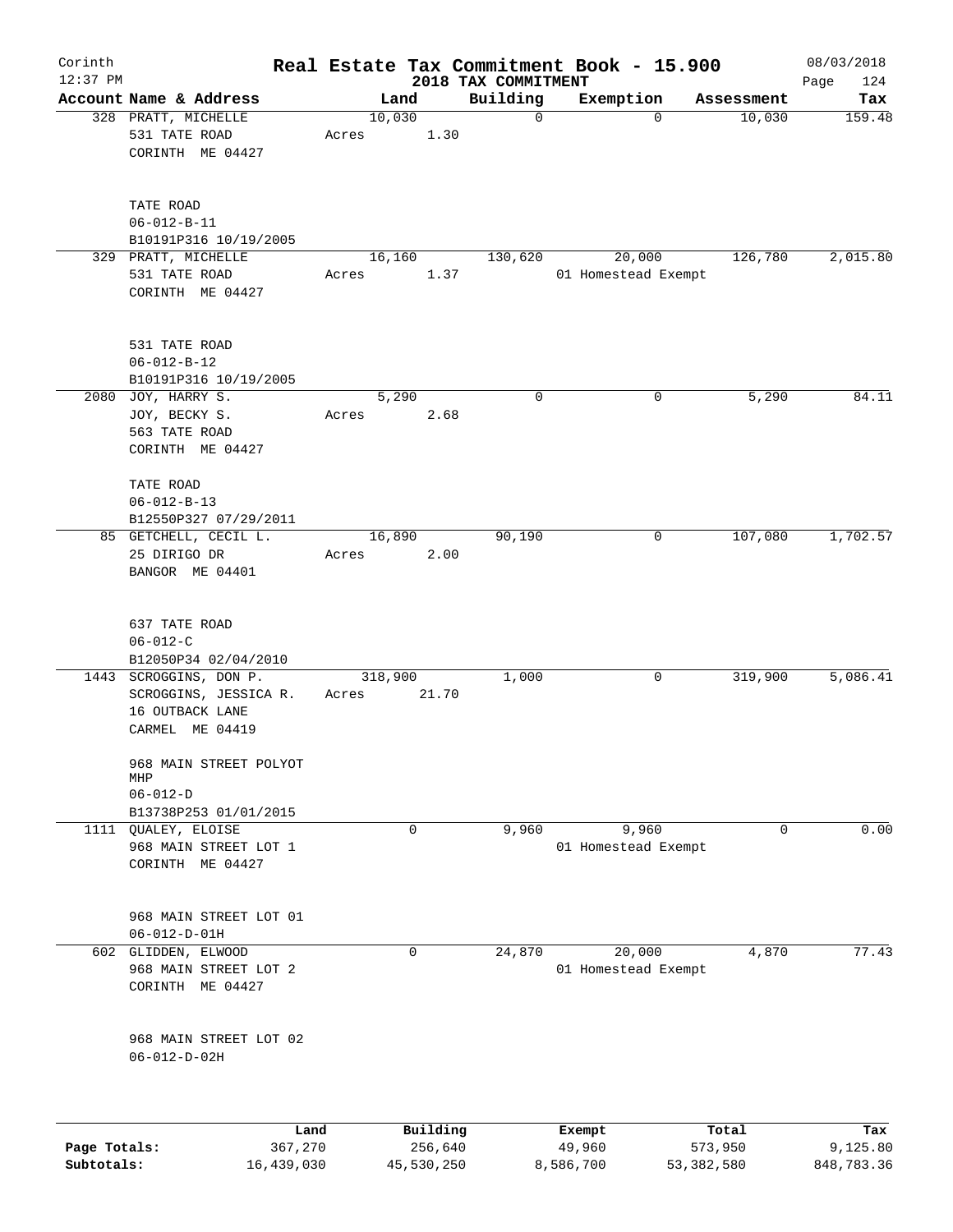| Corinth    |                        |             |                     | Real Estate Tax Commitment Book - 15.900 |            | 08/03/2018  |
|------------|------------------------|-------------|---------------------|------------------------------------------|------------|-------------|
| $12:37$ PM |                        |             | 2018 TAX COMMITMENT |                                          |            | 125<br>Page |
|            | Account Name & Address | Land        | Building            | Exemption                                | Assessment | Tax         |
|            | 1810 WARD, WENDY LEE   | $\mathbf 0$ | 11,350              | 11,350                                   | 0          | 0.00        |
|            | 968 MAIN STREET LOT 4  |             |                     | 01 Homestead Exempt                      |            |             |
|            | CORINTH ME 04427       |             |                     |                                          |            |             |
|            | 968 MAIN STREET LOT 04 |             |                     |                                          |            |             |
|            | $06 - 012 - D - 04H$   |             |                     |                                          |            |             |
|            | 154 SPINNEY, NICOLE    | 0           | 12,450              | 12,450                                   | $\Omega$   | 0.00        |
|            | 968 MAIN STREET LOT 5  |             |                     | 01 Homestead Exempt                      |            |             |
|            | CORINTH ME 04427       |             |                     |                                          |            |             |
|            | 968 MAIN STREET LOT 05 |             |                     |                                          |            |             |
|            | $06 - 012 - D - 05H$   |             |                     |                                          |            |             |
|            | 1643 SCROGGINS, DON    | 0           | 18,180              | 0                                        | 18,180     | 289.06      |
|            | 16 OUTBACK LANE        |             |                     |                                          |            |             |
|            | CARMEL ME 04419        |             |                     |                                          |            |             |
|            | 968 MAIN STREET LOT 06 |             |                     |                                          |            |             |
|            | $06 - 012 - D - 06H$   |             |                     |                                          |            |             |
|            | 1442 SCROGGINS, DON    | 0           | 3,500               | 0                                        | 3,500      | 55.65       |
|            | SCROGGINS, JESSICA     |             |                     |                                          |            |             |
|            | 16 OUTBACK LANE        |             |                     |                                          |            |             |
|            | CARMEL ME 04419        |             |                     |                                          |            |             |
|            | 968 MAIN STREET LOT 07 |             |                     |                                          |            |             |
|            | $06 - 012 - D - 07H$   |             |                     |                                          |            |             |
|            | 20 SCROGGINS, DON PAUL | 0           | 23,550              | 0                                        | 23,550     | 374.45      |
|            | SCROGGINS, JESSICA     |             |                     |                                          |            |             |
|            | 16 OUTBACK LANE        |             |                     |                                          |            |             |
|            | CARMEL ME 04419        |             |                     |                                          |            |             |
|            | 968 MAIN STREET LOT 08 |             |                     |                                          |            |             |
|            | $06 - 012 - D - 08H$   |             |                     |                                          |            |             |
|            | 1759 GILBERT, JAMES    | 0           | 16,410              | 0                                        | 16,410     | 260.92      |
|            | GILBERT, JESSICA       |             |                     |                                          |            |             |
|            | 968 MAIN STREET LOT 9  |             |                     |                                          |            |             |
|            | CORINTH ME 04427       |             |                     |                                          |            |             |
|            | 968 MAIN STREET LOT 09 |             |                     |                                          |            |             |
|            | $06 - 012 - D - 09H$   |             |                     |                                          |            |             |
|            | B12493P322 06/03/2011  |             |                     |                                          |            |             |
| 1063       | WAIN, RAYMOND          | 0           | 15,770              | 15,770                                   | 0          | 0.00        |
|            | WAIN, DIANA            |             |                     | 01 Homestead Exempt                      |            |             |
|            | 968 MAIN STREET LOT 10 |             |                     |                                          |            |             |
|            | CORINTH ME 04427       |             |                     |                                          |            |             |
|            | 968 MAIN STREET LOT 10 |             |                     |                                          |            |             |
|            | $06 - 012 - D - 10H$   |             |                     |                                          |            |             |

|              | Land       | Building   | Exempt    | Total        | Tax        |
|--------------|------------|------------|-----------|--------------|------------|
| Page Totals: |            | 101,210    | 39,570    | 61,640       | 980.08     |
| Subtotals:   | 16,439,030 | 45,631,460 | 8,626,270 | 53, 444, 220 | 849,763.44 |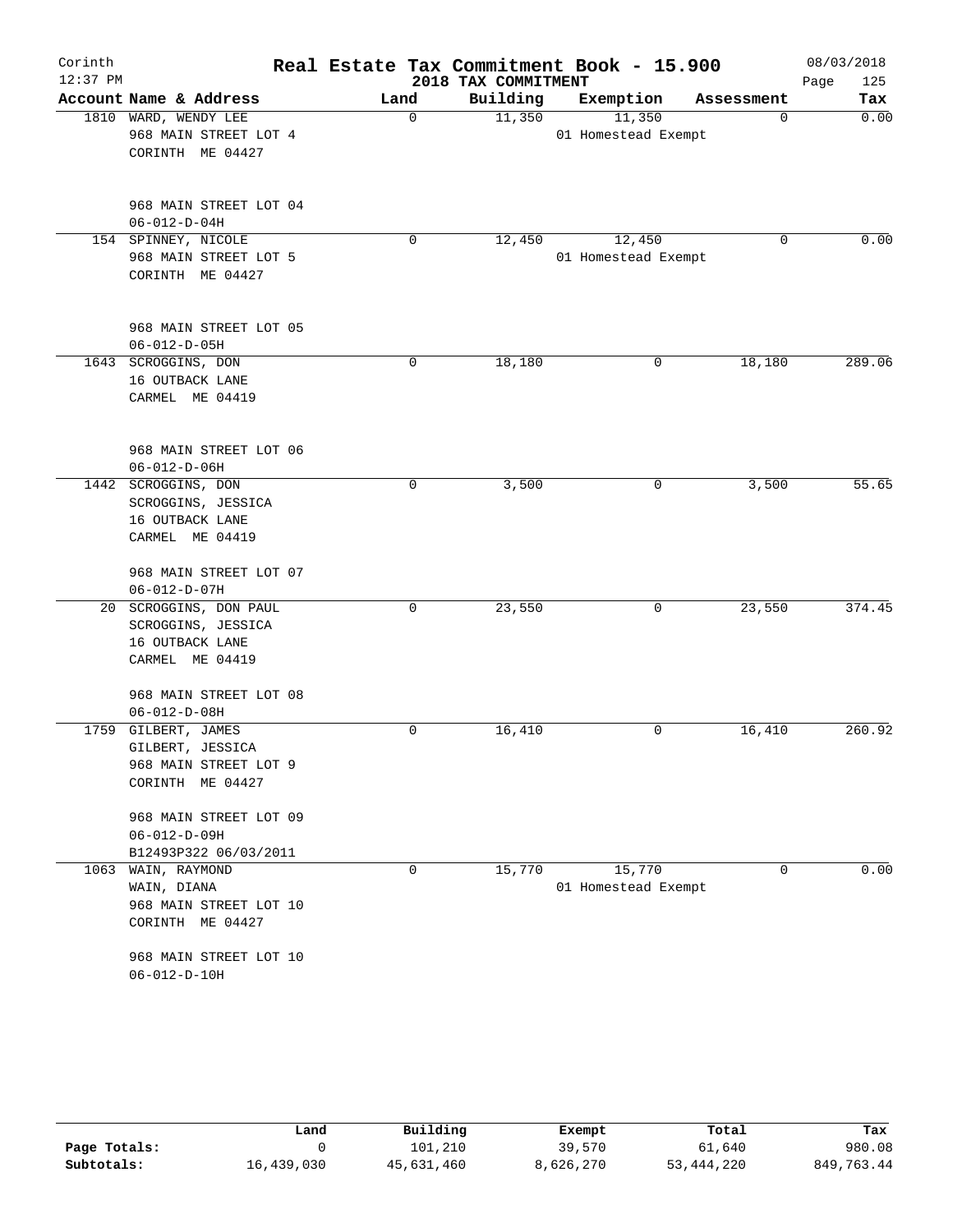| Corinth<br>$12:37$ PM      |                                                                                 |              |                       | 2018 TAX COMMITMENT | Real Estate Tax Commitment Book - 15.900 |                      | 08/03/2018<br>Page<br>126 |
|----------------------------|---------------------------------------------------------------------------------|--------------|-----------------------|---------------------|------------------------------------------|----------------------|---------------------------|
|                            | Account Name & Address                                                          | Land         |                       | Building            | Exemption                                | Assessment           | Tax                       |
|                            | 1809 GOOGINS, MIKE<br>968 MAIN STREET LOT 11<br>CORINTH ME 04427                |              | 0                     | 14,520              | 14,520<br>01 Homestead Exempt            | 0                    | 0.00                      |
|                            | 968 MAIN STREET LOT 11<br>$06 - 012 - D - 11H$<br>B12925P270 08/29/2012         |              |                       |                     |                                          |                      |                           |
| 240                        | CAMBRIDGE, RICHARD K.<br>968 MAIN STREET LOT 12<br>CORINTH ME 04427             |              | 0                     | 14,360              | 14,360<br>01 Homestead Exempt            | 0                    | 0.00                      |
|                            | 968 MAIN STREET LOT 12<br>$06 - 012 - D - 12H$                                  |              |                       |                     |                                          |                      |                           |
|                            | 1811 SCROGGINS, DON<br>SCROGGINS, JESSICA<br>16 OUTBACK LANE<br>CARMEL ME 04419 |              | $\mathbf 0$           | 19,070              |                                          | 19,070<br>0          | 303.21                    |
|                            | 968 MAIN STREET LOT 13<br>$06 - 012 - D - 13H$                                  |              |                       |                     |                                          |                      |                           |
|                            | 278 HOLST, BRIDGET<br>968 MAIN STREET LOT 14<br>CORINTH ME 04427                |              | 0                     | 12,400              | 12,400<br>01 Homestead Exempt            | $\mathbf 0$          | 0.00                      |
|                            | 968 MAIN STREET LOT 14<br>$06 - 012 - D - 14H$                                  |              |                       |                     |                                          |                      |                           |
|                            | 1110 LEAVITT, SHEILA<br>22 OUTBACK LN<br>CARMEL ME 04419                        |              | $\mathbf 0$           | 18,890              |                                          | 18,890<br>0          | 300.35                    |
|                            | 968 MAIN STREET LOT 15<br>$06 - 012 - D - 15H$                                  |              |                       |                     |                                          |                      |                           |
|                            | 1914 KEMPERS, DAVID<br>968 MAIN ST LOT 16<br>CORINTH ME 04427                   |              | $\mathbf 0$           | 15,880              | 15,880<br>01 Homestead Exempt            | 0                    | 0.00                      |
|                            | 968 MAIN STREET LOT 16<br>$06 - 012 - D - 16H$                                  |              |                       |                     |                                          |                      |                           |
| 1795                       | SCROGGINS, DON<br>SCROGGINS, JESSICA<br>16 OUTBACK LANE<br>CARMEL ME 04419      |              | 0                     | 17,650              |                                          | 17,650<br>0          | 280.64                    |
|                            | 968 MAIN STREET LOT 17<br>$06 - 012 - D - 17H$                                  |              |                       |                     |                                          |                      |                           |
| 1760                       | SCROGGINS, DON<br>16 OUTBACK LANE<br>CARMEL ME 04419                            |              | 0                     | 9,530               | 0                                        | 9,530                | 151.53                    |
|                            | 968 MAIN STREET LOT 18<br>$06 - 012 - D - 18H$                                  |              |                       |                     |                                          |                      |                           |
|                            |                                                                                 | Land         | Building              |                     | Exempt                                   | Total                | Tax                       |
| Page Totals:<br>Subtotals: | 16,439,030                                                                      | $\mathsf{O}$ | 122,300<br>45,753,760 |                     | 57,160<br>8,683,430                      | 65,140<br>53,509,360 | 1,035.73<br>850,799.17    |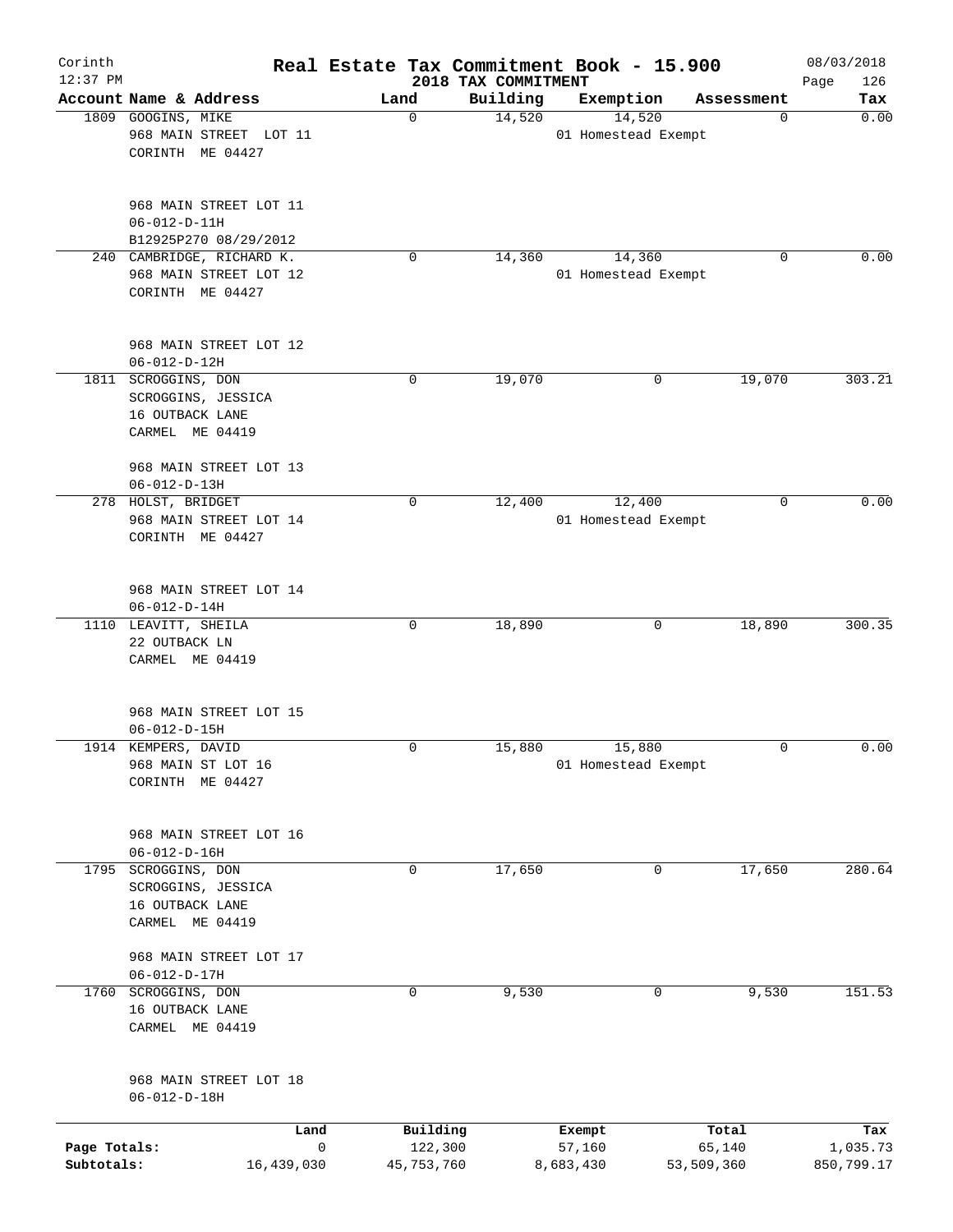| Corinth<br>$12:37$ PM      |                                                                                      | Real Estate Tax Commitment Book - 15.900 | 2018 TAX COMMITMENT |                                |                                 | 08/03/2018<br>127<br>Page   |
|----------------------------|--------------------------------------------------------------------------------------|------------------------------------------|---------------------|--------------------------------|---------------------------------|-----------------------------|
|                            | Account Name & Address                                                               | Land                                     | Building            | Exemption                      | Assessment                      | Tax                         |
|                            | 1180 MACDONALD, RALPH<br>MACDONALD, MARY<br>968 MAIN ROAD LOT 19<br>CORINTH ME 04427 | $\mathbf 0$                              | 16,140              | 16, 140<br>01 Homestead Exempt | 0                               | 0.00                        |
|                            | 968 MAIN STREET LOT 19<br>$06 - 012 - D - 19H$                                       |                                          |                     |                                |                                 |                             |
|                            | 1801 SCROGGINS, DON<br>16 OUTBACK LANE<br>CARMEL ME 04419                            | 0                                        | 14,190              | 0                              | 14,190                          | 225.62                      |
|                            | 968 MAIN STREET LOT 20<br>$06 - 012 - D - 20H$                                       |                                          |                     |                                |                                 |                             |
|                            | 1542 WAIN, FRED L<br>PO BOX 281<br>CORINTH ME 04427                                  | $\mathbf 0$                              | 19,610              | 19,610<br>01 Homestead Exempt  | $\Omega$                        | 0.00                        |
|                            | 968 MAIN STREET LOT 21<br>06-012-D21H                                                |                                          |                     |                                |                                 |                             |
|                            | 883 MARSHALL, LOIS<br>968 MAIN STREET LOT 22<br>CORINTH ME 04427                     | 0                                        | 19,630              | 19,630<br>01 Homestead Exempt  | 0                               | 0.00                        |
|                            | 968 MAIN STREET LOT 22<br>$06 - 012 - D - 22H$                                       |                                          |                     |                                |                                 |                             |
|                            | 193 BROWN, MICHAEL<br>968 MAIN STREET LOT 23<br>CORINTH ME 04427                     | $\mathbf 0$                              | 21,070              | 20,000<br>01 Homestead Exempt  | 1,070                           | 17.01                       |
|                            | 968 MAIN STREET LOT 23<br>$06 - 012 - D - 23H$                                       |                                          |                     |                                |                                 |                             |
|                            | 935 SCROGGINS, DON<br>SCROGGINS, JESSICA<br>16 OUTBACK LANE<br>CARMEL ME 04419       | 0                                        | 9,080               | 0                              | 9,080                           | 144.37                      |
|                            | 968 MAIN STREET LOT 24<br>$06 - 012 - D - 24H$                                       |                                          |                     |                                |                                 |                             |
| 1590                       | STEAMER, GARY R.<br>968 MAIN STREET LOT 25<br>CORINTH ME 04427                       | $\mathbf 0$                              | 9,310               | 9,310<br>01 Homestead Exempt   | 0                               | 0.00                        |
|                            | 968 MAIN STREET LOT 25<br>$06 - 012 - D - 25H$<br>B13172P231 04/01/2013              |                                          |                     |                                |                                 |                             |
| 1761                       | CARLISLE, LAURA<br>968 MAIN STREET LOT 26<br>CORINTH ME 04427                        | 0                                        | 42,420              | 20,000<br>01 Homestead Exempt  | 22,420                          | 356.48                      |
|                            | 968 MAIN STREET LOT 26<br>$06 - 012 - D - 26H$                                       |                                          |                     |                                |                                 |                             |
| Page Totals:<br>Subtotals: | Land<br>16,439,030                                                                   | Building<br>0<br>151,450<br>45,905,210   |                     | Exempt<br>104,690<br>8,788,120 | Total<br>46,760<br>53, 556, 120 | Tax<br>743.48<br>851,542.65 |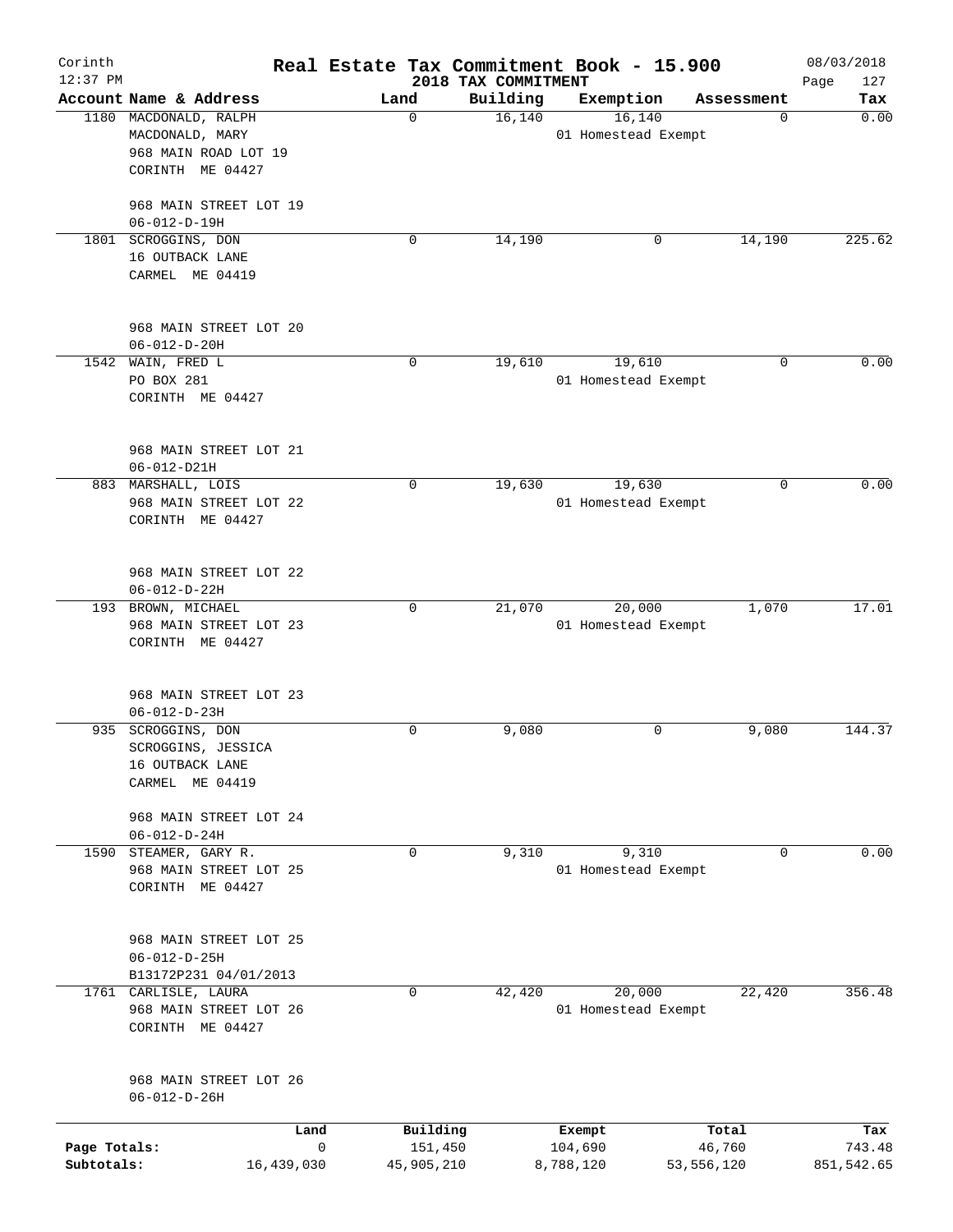| Corinth<br>$12:37$ PM |                                       |                                                                          |                 |                 | 2018 TAX COMMITMENT | Real Estate Tax Commitment Book - 15.900 |            | 08/03/2018<br>Page<br>128 |
|-----------------------|---------------------------------------|--------------------------------------------------------------------------|-----------------|-----------------|---------------------|------------------------------------------|------------|---------------------------|
|                       |                                       | Account Name & Address                                                   |                 | Land            | Building            | Exemption                                | Assessment | Tax                       |
|                       | 667 HALLETT, EDWARD<br>P.O. BOX 201   | CORINTH ME 04427                                                         |                 | $\mathbf 0$     | 17,230              | 17,230<br>01 Homestead Exempt            | 0          | 0.00                      |
|                       | $06 - 012 - D - 27H$                  | 968 MAIN STREET LOT 27<br>B12925P271 08/29/2012                          |                 |                 |                     |                                          |            |                           |
|                       | 1644 BOOKER, WAYNE A.                 | 968 MAIN STREET LOT 28<br>CORINTH ME 04427                               |                 | $\mathbf 0$     | 13,000              | 13,000<br>01 Homestead Exempt            | 0          | 0.00                      |
|                       | $06 - 012 - D - 28H$                  | 968 MAIN STREET LOT 28                                                   |                 |                 |                     |                                          |            |                           |
|                       |                                       | 1579 ENGLAND, PATRICIA ANN<br>968 MAIN STREET LOT 29<br>CORINTH ME 04427 |                 | 0               | 17,530              | 17,530<br>01 Homestead Exempt            | $\Omega$   | 0.00                      |
|                       | $06 - 012 - D - 29H$                  | 968 MAIN STREET LOT 29                                                   |                 |                 |                     |                                          |            |                           |
|                       |                                       | 1062 BENEDETTI, LISA M.<br>2368 HUDSON ROAD<br>HUDSON ME 04449           | Acres           | 26,390<br>15.80 | 118,560             | 0                                        | 144,950    | 2,304.71                  |
|                       | 968 MAIN STREET<br>$06 - 012 - D - A$ | B14475P241 05/04/2017                                                    |                 |                 |                     |                                          |            |                           |
|                       | 675 TATE ROAD                         | 951 CHAPMAN, DORIS A.<br>CHAPMAN, TIMOTHY J.<br>CORINTH ME 04427         | 24,050<br>Acres | 8.17            | 109,190             | 20,000<br>01 Homestead Exempt            | 113,240    | 1,800.52                  |
|                       | 675 TATE ROAD<br>$06 - 012 - E$       | B10531P235 07/13/2006                                                    |                 |                 |                     |                                          |            |                           |
|                       | 1384 DUNHAM, DEREK<br>93 FOGLER RD    | JOHNSON, GEOFFREY L.<br>EXETER ME 04435                                  | Acres           | 15,770<br>1.06  | 76,360              | 0                                        | 92,130     | 1,464.87                  |
|                       | 653 TATE ROAD<br>$06 - 012 - F$       | B13319P90 09/05/2013                                                     |                 |                 |                     |                                          |            |                           |
|                       | 661 TATE ROAD                         | 1385 MICHAUD, CHRISTOPHER<br>CORINTH ME 04427                            | 15,730<br>Acres | 1.00            | 90,900              | 0                                        | 106,630    | 1,695.42                  |
|                       | 661 TATE ROAD<br>$06 - 012 - G$       | B12809P153 05/04/2012                                                    |                 |                 |                     |                                          |            |                           |
|                       |                                       |                                                                          |                 |                 |                     |                                          |            |                           |

|              | Land       | Building   | Exempt    | Total      | Tax        |
|--------------|------------|------------|-----------|------------|------------|
| Page Totals: | 81,940     | 442,770    | 67,760    | 456,950    | 7.265.52   |
| Subtotals:   | 16,520,970 | 46,347,980 | 8,855,880 | 54,013,070 | 858,808.17 |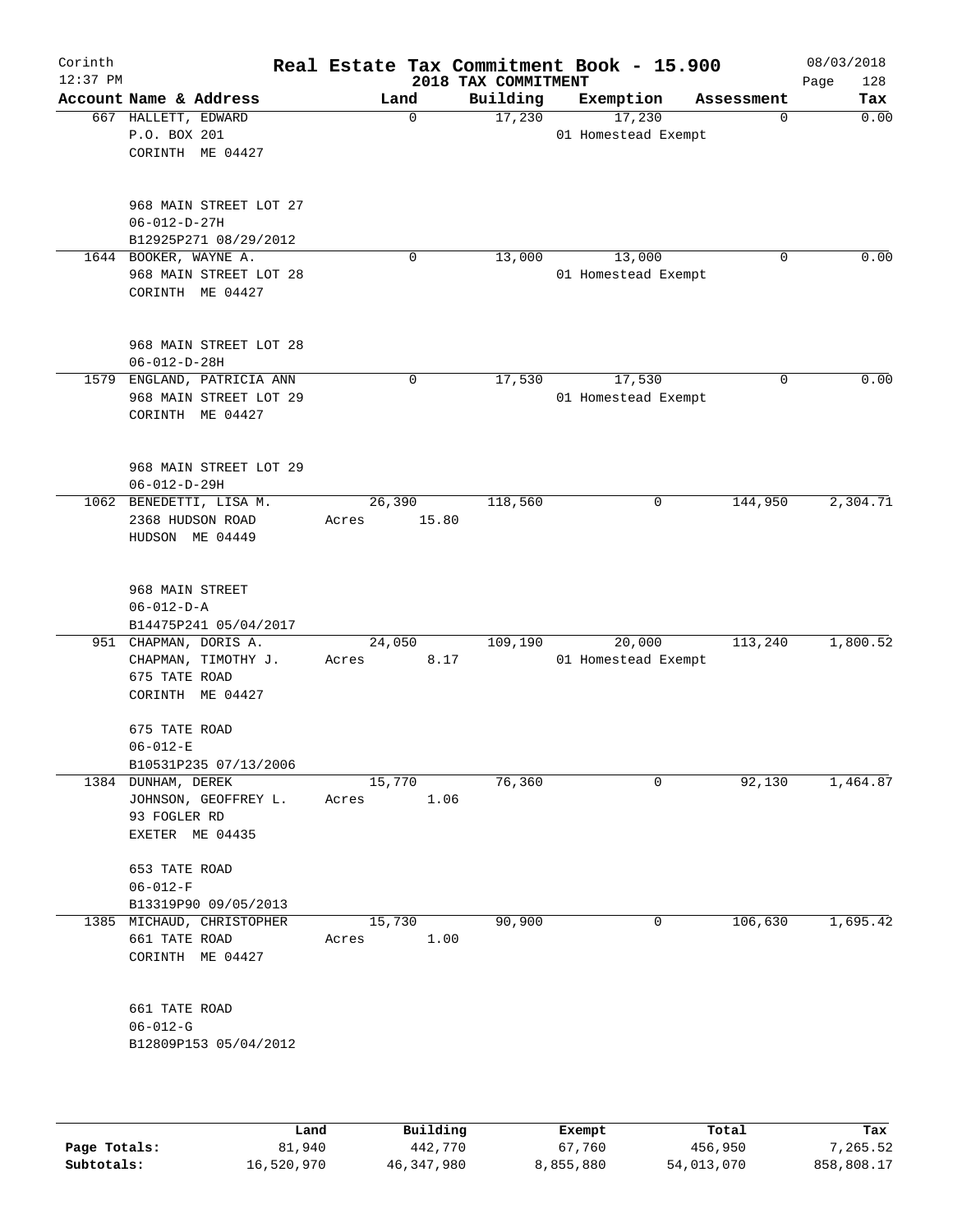| Corinth<br>$12:37$ PM |                                          |        |        | 2018 TAX COMMITMENT | Real Estate Tax Commitment Book - 15.900 |            | 08/03/2018<br>Page<br>129 |
|-----------------------|------------------------------------------|--------|--------|---------------------|------------------------------------------|------------|---------------------------|
|                       | Account Name & Address                   |        | Land   | Building            | Exemption                                | Assessment | Tax                       |
|                       | 1386 TOMPKINS, LARRY ARTHUR              | 12,580 |        | $\mathbf 0$         | $\Omega$                                 | 12,580     | 200.02                    |
|                       | TOMPKINS, TERRI LYNN                     | Acres  | 3.50   |                     |                                          |            |                           |
|                       | 307 PIEDMONT PK AVE                      |        |        |                     |                                          |            |                           |
|                       | DAVENPORT FL 33897                       |        |        |                     |                                          |            |                           |
|                       | TATE ROAD                                |        |        |                     |                                          |            |                           |
|                       | $06 - 012 - H$                           |        |        |                     |                                          |            |                           |
|                       | B4427P22                                 |        |        |                     |                                          |            |                           |
|                       | 1806 CHAPMAN, DORIS A.                   | 27,410 |        | $\mathbf 0$         | 0                                        | 27,410     | 435.82                    |
|                       | CHAPMAN, TIMOTHY J.                      | Acres  | 25.62  |                     |                                          |            |                           |
|                       | 675 TATE ROAD                            |        |        |                     |                                          |            |                           |
|                       | CORINTH ME 04427                         |        |        |                     |                                          |            |                           |
|                       | TATE ROAD                                |        |        |                     |                                          |            |                           |
|                       | $06 - 012 - J$                           |        |        |                     |                                          |            |                           |
|                       | B10531P235 07/12/2006                    |        |        |                     |                                          |            |                           |
|                       | 1176 FRIEL, TERRENCE                     |        | 26,430 | 31,590              | 20,000                                   | 38,020     | 604.52                    |
|                       | 521 TATE ROAD                            | Acres  | 10.22  |                     | 01 Homestead Exempt                      |            |                           |
|                       | CORINTH, ME 04427                        |        |        |                     |                                          |            |                           |
|                       | 521 TATE ROAD                            |        |        |                     |                                          |            |                           |
|                       | $06 - 013 - 01$                          |        |        |                     |                                          |            |                           |
|                       | B9174P298                                |        |        |                     |                                          |            |                           |
|                       | 1058 PLATT, DENNIS F. &                  | 19,870 |        | 0                   | 0                                        | 19,870     | 315.93                    |
|                       | RENZULLO, JOHN C. JR                     |        |        |                     |                                          |            |                           |
|                       | C/O BURGIO, RUSSEL R. & Acres<br>LOIS A. |        | 20.19  |                     |                                          |            |                           |
|                       | 27 BROOKLINE AVE                         |        |        |                     |                                          |            |                           |
|                       | HAVERHILL MA 01830                       |        |        |                     |                                          |            |                           |
|                       | TATE ROAD N/F OFF                        |        |        |                     |                                          |            |                           |
|                       | $06 - 013 - 02$                          |        |        |                     |                                          |            |                           |
|                       | B5627P60                                 |        |        |                     |                                          |            |                           |
|                       | 806 KANE, BETTY J.                       | 18,350 |        | 19,120              | 0                                        | 37,470     | 595.77                    |
|                       | 1586 ALNA ROAD                           | Acres  | 15.56  |                     |                                          |            |                           |
|                       | ALNA ME 04535                            |        |        |                     |                                          |            |                           |
|                       |                                          |        |        |                     |                                          |            |                           |
|                       | 135 ANDREWS ROAD<br>$06 - 013 - 03$      |        |        |                     |                                          |            |                           |
|                       | B14217P98 07/07/2016                     |        |        |                     |                                          |            |                           |
|                       | 1334 BEAN, CHAD S.                       |        | 29,660 | 11,530              | 0                                        | 41,190     | 654.92                    |
|                       | BEAN, CORY C.                            | Acres  | 136.42 |                     |                                          |            |                           |
|                       | 344 WHITE SCHOOLHOUSE                    |        |        |                     |                                          |            |                           |
|                       | <b>ROAD</b>                              |        |        |                     |                                          |            |                           |
|                       | CORINTH ME 04427                         |        |        |                     |                                          |            |                           |
|                       | WHITE SCHOOLHOUSE ROAD                   |        |        |                     |                                          |            |                           |
|                       | $06 - 014$                               |        |        |                     |                                          |            |                           |
|                       | B13456P92 02/05/2014                     |        |        |                     |                                          |            |                           |

|              | Land       | Building     | Exempt    | Total        | Tax        |
|--------------|------------|--------------|-----------|--------------|------------|
| Page Totals: | 134,300    | 62,240       | 20,000    | 176,540      | 2,806.98   |
| Subtotals:   | 16,655,270 | 46, 410, 220 | 8,875,880 | 54, 189, 610 | 861,615.15 |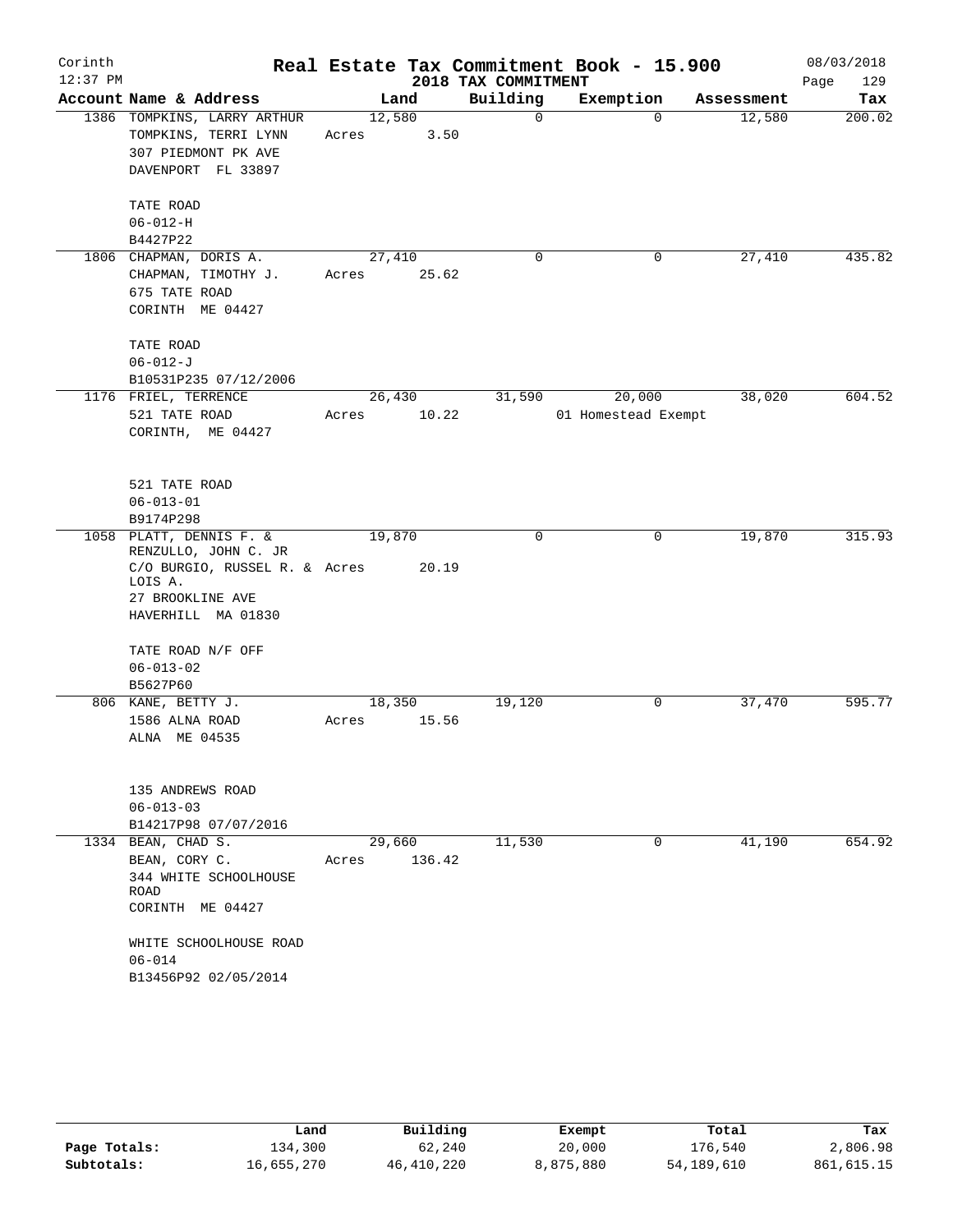| Corinth<br>$12:37$ PM |                                           |       |          | 2018 TAX COMMITMENT | Real Estate Tax Commitment Book - 15.900 |            | 08/03/2018<br>130<br>Page |
|-----------------------|-------------------------------------------|-------|----------|---------------------|------------------------------------------|------------|---------------------------|
|                       | Account Name & Address                    |       | Land     | Building            | Exemption                                | Assessment | Tax                       |
|                       | 167 BRAGDON, JEFFREY W.                   |       | 16,890   | 111,730             | 20,000                                   | 108,620    | 1,727.06                  |
|                       | BRAGDON, LEAH A.                          | Acres | 2.00     |                     | 01 Homestead Exempt                      |            |                           |
|                       | 307 WHITE SCHOOLHOUSE                     |       |          |                     |                                          |            |                           |
|                       | ROAD                                      |       |          |                     |                                          |            |                           |
|                       | CORINTH ME 04427                          |       |          |                     |                                          |            |                           |
|                       | 307 WHITE SCHOOLHOUSE                     |       |          |                     |                                          |            |                           |
|                       | ROAD                                      |       |          |                     |                                          |            |                           |
|                       | $06 - 014 - A$                            |       |          |                     |                                          |            |                           |
|                       | B6562P278 12/15/1997                      |       |          |                     |                                          |            |                           |
|                       | 661 SEIFERT, JEFFREY M.                   |       | 15,290   | 86,560              | 20,000                                   | 81,850     | 1,301.42                  |
|                       | 311 WHITE SCHOOLHOUSE                     | Acres | 3.33     |                     | 01 Homestead Exempt                      |            |                           |
|                       | RD                                        |       |          |                     |                                          |            |                           |
|                       | CORINTH ME 04427                          |       |          |                     |                                          |            |                           |
|                       |                                           |       |          |                     |                                          |            |                           |
|                       | 311 WHITE SCHOOLHOUSE                     |       |          |                     |                                          |            |                           |
|                       | <b>ROAD</b>                               |       |          |                     |                                          |            |                           |
|                       | $06 - 014 - B$                            |       |          |                     |                                          |            |                           |
|                       | B14053P128 01/11/2016 B11504P4 08/19/2008 |       |          |                     |                                          |            |                           |
|                       | 1979 PETTEGROW, DARREN J.                 |       | 17,180   | 102,780             | 20,000                                   | 99,960     | 1,589.36                  |
|                       | 317 WHITE SCHOOLHOUSE                     | Acres | 2.25     |                     | 01 Homestead Exempt                      |            |                           |
|                       | RD                                        |       |          |                     |                                          |            |                           |
|                       | CORINTH ME 04427                          |       |          |                     |                                          |            |                           |
|                       |                                           |       |          |                     |                                          |            |                           |
|                       | 317 WHITE SCHOOLHOUSE                     |       |          |                     |                                          |            |                           |
|                       | ROAD                                      |       |          |                     |                                          |            |                           |
|                       | $06 - 014 - C$                            |       |          |                     |                                          |            |                           |
|                       | B10660P71 09/29/2006                      |       |          |                     |                                          |            |                           |
|                       | 1359 THOMPSON, JESSICA LYNN               |       | 17,280   | 24,610              | 0                                        | 41,890     | 666.05                    |
|                       | 604 CHAMBERLAIN MEETING Acres             |       | 2.34     |                     |                                          |            |                           |
|                       | HOUSE RD                                  |       |          |                     |                                          |            |                           |
|                       | EXETER ME 04435                           |       |          |                     |                                          |            |                           |
|                       |                                           |       |          |                     |                                          |            |                           |
|                       | 291 WHITE SCHOOLHOUSE                     |       |          |                     |                                          |            |                           |
|                       | ROAD                                      |       |          |                     |                                          |            |                           |
|                       | $06 - 015$                                |       |          |                     |                                          |            |                           |
|                       | B10549P339 07/24/2006                     |       |          |                     |                                          |            |                           |
|                       | 1403 POLYOT, MICHAEL E.                   |       | 17,530   | $\mathbf 0$         | 0                                        | 17,530     | 278.73                    |
|                       | POLYOT, SHARON                            | Acres | 2.55     |                     |                                          |            |                           |
|                       | PO BOX 5                                  |       |          |                     |                                          |            |                           |
|                       | CORINTH ME 04427                          |       |          |                     |                                          |            |                           |
|                       | 301 WHITE SCHOOLHOUSE                     |       |          |                     |                                          |            |                           |
|                       | <b>ROAD</b>                               |       |          |                     |                                          |            |                           |
|                       | $06 - 015 - A$                            |       |          |                     |                                          |            |                           |
|                       | B11928P226 09/30/2009                     |       |          |                     |                                          |            |                           |
|                       | 2063 RAMSEY, RAELYNN                      |       | 0        | 8,280               | 8,280                                    | $\Omega$   | 0.00                      |
|                       | 301 WHITE SCHOOLHOUSE                     |       |          |                     | 01 Homestead Exempt                      |            |                           |
|                       | ROAD                                      |       |          |                     |                                          |            |                           |
|                       | CORINTH ME 04427                          |       |          |                     |                                          |            |                           |
|                       |                                           |       |          |                     |                                          |            |                           |
|                       | 301 WHITE SCHOOLHOUSE                     |       |          |                     |                                          |            |                           |
|                       | <b>ROAD</b>                               |       |          |                     |                                          |            |                           |
|                       | $06 - 015 - A - 1H$                       |       |          |                     |                                          |            |                           |
|                       |                                           |       |          |                     |                                          |            |                           |
|                       |                                           |       |          |                     |                                          |            |                           |
|                       |                                           |       |          |                     |                                          |            |                           |
|                       | Land                                      |       | Building |                     | Exempt                                   | Total      | Tax                       |

| Page Totals: | 84,170     | 333,960    | 68,280    | 349,850    | 5,562.62   |
|--------------|------------|------------|-----------|------------|------------|
| Subtotals:   | 16,739,440 | 46,744,180 | 8,944,160 | 54,539,460 | 867,177.77 |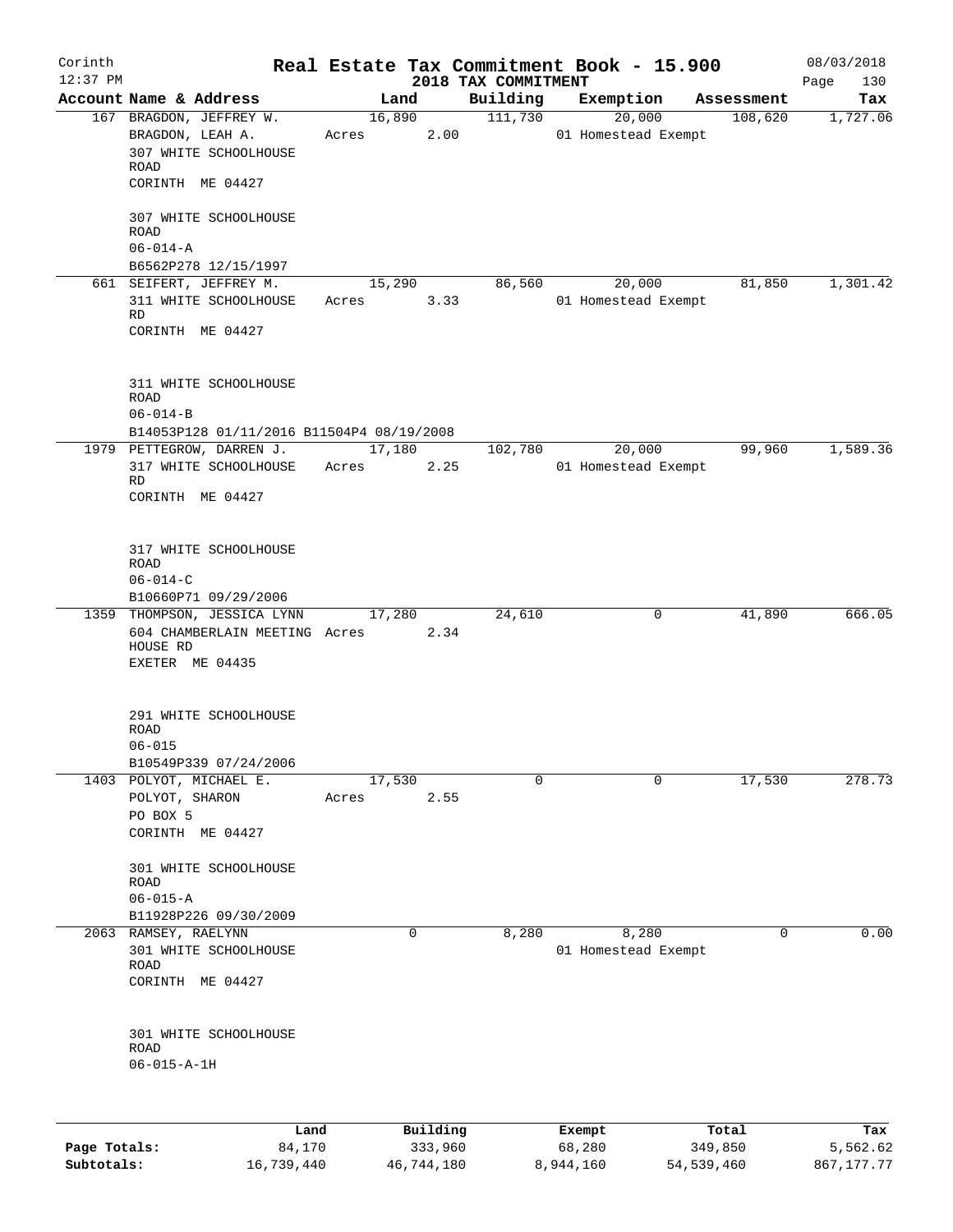| Corinth      |                                 |        |          |                     | Real Estate Tax Commitment Book - 15.900 |            | 08/03/2018  |
|--------------|---------------------------------|--------|----------|---------------------|------------------------------------------|------------|-------------|
| $12:37$ PM   |                                 |        |          | 2018 TAX COMMITMENT |                                          |            | Page<br>131 |
|              | Account Name & Address          |        | Land     | Building            | Exemption                                | Assessment | Tax         |
|              | 1662 ROBINSON, RALPH F.         |        | 16,900   | 79,760              | 20,000                                   | 76,660     | 1,218.89    |
|              | ROBINSON, EDITH M.              | Acres  | 2.01     |                     | 01 Homestead Exempt                      |            |             |
|              | 261 WHITE SCHOOLHOUSE<br>ROAD   |        |          |                     |                                          |            |             |
|              | CORINTH ME 04427                |        |          |                     |                                          |            |             |
|              | 261 WHITE SCHOOLHOUSE           |        |          |                     |                                          |            |             |
|              | <b>ROAD</b>                     |        |          |                     |                                          |            |             |
|              | $06 - 015 - B$                  |        |          |                     |                                          |            |             |
|              | B11167P123 10/15/2007 B7424P271 |        |          |                     |                                          |            |             |
|              | 1665 BAILEY, BENJAMIN           | 24,400 |          | 0                   | 0                                        | 24,400     | 387.96      |
|              | BAILEY, DEBRA J.                | Acres  | 21.45    |                     |                                          |            |             |
|              | 285 WHITE SCHOOLHOUSE           |        |          |                     |                                          |            |             |
|              | RD                              |        |          |                     |                                          |            |             |
|              | CORINTH ME 04427                |        |          |                     |                                          |            |             |
|              | WHITE SCHOOLHOUSE ROAD          |        |          |                     |                                          |            |             |
|              | $06 - 015 - C$                  |        |          |                     |                                          |            |             |
|              | B13558P241 06/13/2014           |        |          |                     |                                          |            |             |
| 1138         | CUMMINGS, RICHARD J.            | 16,940 |          | 100,910             | 20,000                                   | 97,850     | 1,555.82    |
|              | SR.<br>CUMMINGS, LINDA R.       | Acres  | 2.04     |                     | 01 Homestead Exempt                      |            |             |
|              | 271 WHITE SCHOOLHOUSE           |        |          |                     |                                          |            |             |
|              | RD                              |        |          |                     |                                          |            |             |
|              | CORINTH ME 04427                |        |          |                     |                                          |            |             |
|              | 271 WHITE SCHOOLHOUSE           |        |          |                     |                                          |            |             |
|              | ROAD                            |        |          |                     |                                          |            |             |
|              | $06 - 015 - C - 1$              |        |          |                     |                                          |            |             |
|              | B13767P66 02/20/2015            |        |          |                     |                                          |            |             |
|              | 1793 BAILEY, DEBRA              | 16,900 |          | 79,520              | 20,000                                   | 76,420     | 1,215.08    |
|              | 285 WHITE SCHOOLHOUSE           | Acres  | 2.01     |                     | 01 Homestead Exempt                      |            |             |
|              | <b>RD</b>                       |        |          |                     |                                          |            |             |
|              | CORINTH ME 04427                |        |          |                     |                                          |            |             |
|              | 285 WHITE SCHOOLHOUSE           |        |          |                     |                                          |            |             |
|              | ROAD                            |        |          |                     |                                          |            |             |
|              | $06 - 015 - D$                  |        |          |                     |                                          |            |             |
|              | B13098P198 02/21/2013           |        |          |                     |                                          |            |             |
|              | 617 POTVIN, JENNIFER L.         | 29,190 |          | 125,030             | 20,000                                   | 134,220    | 2,134.10    |
|              | 245 WHITE SCHOOLHOUSE           | Acres  | 24.00    |                     | 01 Homestead Exempt                      |            |             |
|              | ROAD                            |        |          |                     |                                          |            |             |
|              | CORINTH ME 04427                |        |          |                     |                                          |            |             |
|              |                                 |        |          |                     |                                          |            |             |
|              | 245 WHITE SCHOOLHOUSE           |        |          |                     |                                          |            |             |
|              | ROAD<br>$06 - 016$              |        |          |                     |                                          |            |             |
|              | B14647P305 10/06/2017           |        |          |                     |                                          |            |             |
|              | 403 STROUT, LAYLA J.            | 27,250 |          | 100,770             | 20,000                                   | 108,020    | 1,717.52    |
|              | 353 TATE ROAD                   | Acres  | 17.00    |                     | 01 Homestead Exempt                      |            |             |
|              | CORINTH ME 04427                |        |          |                     |                                          |            |             |
|              |                                 |        |          |                     |                                          |            |             |
|              | 353 TATE ROAD                   |        |          |                     |                                          |            |             |
|              | $06 - 017$                      |        |          |                     |                                          |            |             |
|              | B14378P169 12/30/2016           |        |          |                     |                                          |            |             |
|              |                                 |        |          |                     |                                          |            |             |
|              |                                 |        |          |                     |                                          |            |             |
|              | Land                            |        | Building |                     | Exempt                                   | Total      | Tax         |
| Page Totals: | 131,580                         |        | 485,990  |                     | 100,000                                  | 517,570    | 8,229.37    |

**Subtotals:** 16,871,020 47,230,170 9,044,160 55,057,030 875,407.14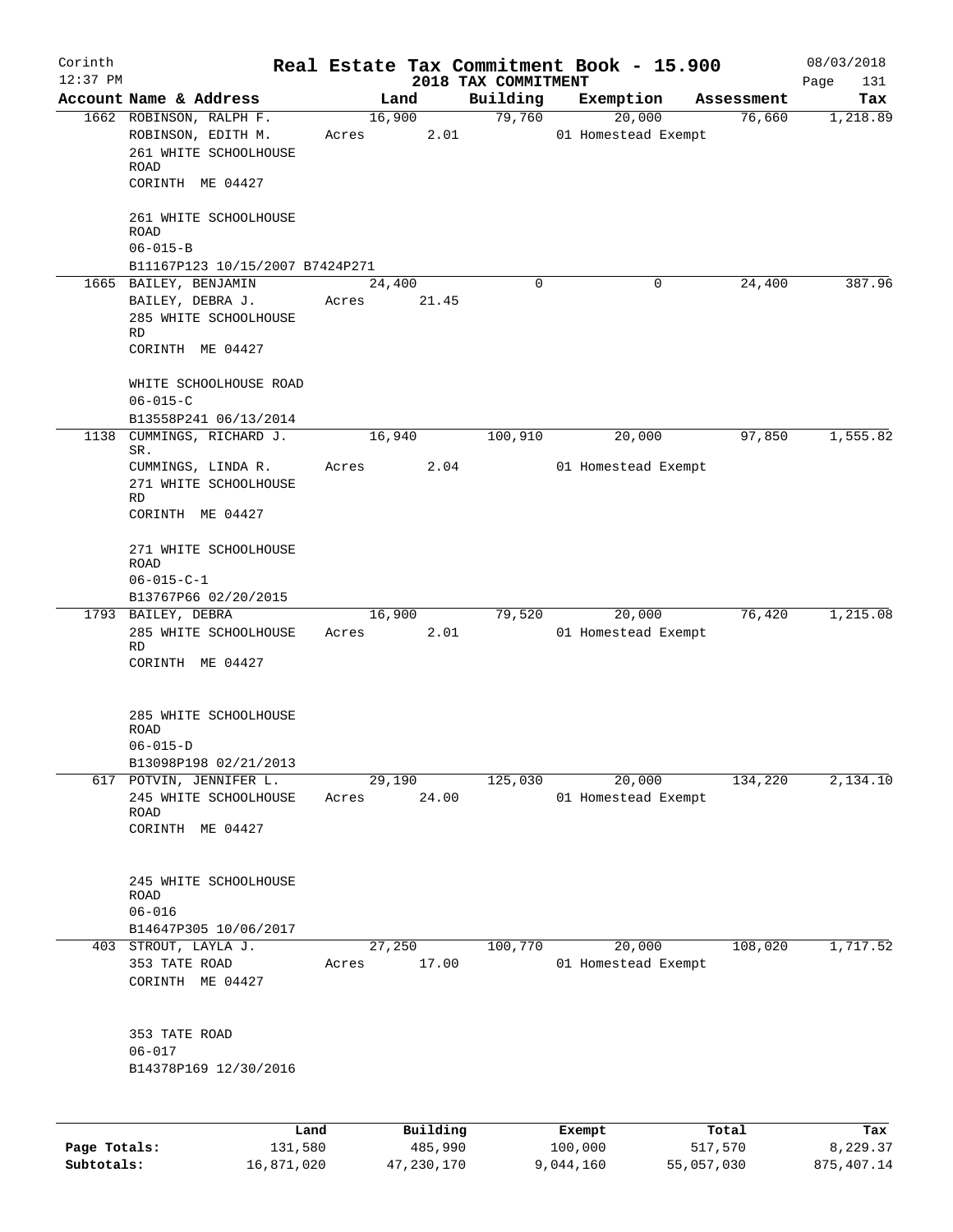| Corinth<br>$12:37$ PM |                                 |       |          | 2018 TAX COMMITMENT | Real Estate Tax Commitment Book - 15.900 |             | 08/03/2018         |
|-----------------------|---------------------------------|-------|----------|---------------------|------------------------------------------|-------------|--------------------|
|                       | Account Name & Address          |       | Land     | Building            | Exemption                                | Assessment  | 132<br>Page<br>Tax |
|                       | 1597 JENSEN, ROBERT             |       | 41,760   | 20,680              | 26,000                                   | 36,440      | 579.40             |
|                       | 395 TATE ROAD                   | Acres | 9.88     |                     | 22 Veteran                               |             |                    |
|                       | CORINTH ME 04427                |       |          |                     |                                          |             |                    |
|                       |                                 |       |          |                     | 01 Homestead Exempt                      |             |                    |
|                       |                                 |       |          |                     |                                          |             |                    |
|                       | 395 TATE ROAD                   |       |          |                     |                                          |             |                    |
|                       | $06 - 018$                      |       |          |                     |                                          |             |                    |
|                       | B6798P150                       |       |          |                     |                                          |             |                    |
|                       | 749 WALLACE, CHARLES W.         |       | 15,870   | 33,720              | 0                                        | 49,590      | 788.48             |
|                       | 158 CORNER ROAD                 | Acres | 1.12     |                     |                                          |             |                    |
|                       | HODGDON ME 04730                |       |          |                     |                                          |             |                    |
|                       |                                 |       |          |                     |                                          |             |                    |
|                       | 417 TATE ROAD                   |       |          |                     |                                          |             |                    |
|                       | $06 - 018 - B$                  |       |          |                     |                                          |             |                    |
|                       | B14090P26 03/02/2016            |       |          |                     |                                          |             |                    |
|                       | 1927 CROSS, RUTH A.             |       | 0        | 12,780              | 12,780                                   | $\mathbf 0$ | 0.00               |
|                       | 407 TATE ROAD                   |       |          |                     | 01 Homestead Exempt                      |             |                    |
|                       | CORINTH ME 04427                |       |          |                     |                                          |             |                    |
|                       |                                 |       |          |                     |                                          |             |                    |
|                       | 407 TATE ROAD                   |       |          |                     |                                          |             |                    |
|                       | $06 - 018 - 01H$                |       |          |                     |                                          |             |                    |
|                       | B13545P128 06/02/2014           |       |          |                     |                                          |             |                    |
|                       | 1599 DOWNING, LISA L.           |       | 15,730   | $\mathbf 0$         | 0                                        | 15,730      | 250.11             |
|                       | 222 MILLS ROAD                  | Acres | 1.00     |                     |                                          |             |                    |
|                       | EXETER ME 04435                 |       |          |                     |                                          |             |                    |
|                       | 375 TATE ROAD<br>$06 - 018 - A$ |       |          |                     |                                          |             |                    |
|                       | B13714P78 12/04/2014            |       |          |                     |                                          |             |                    |
|                       | 983 HIGNUTT, CHRISTINA          |       | 0        | 8,880               | 0                                        | 8,880       | 141.19             |
|                       | 2 DOWNS ROAD                    |       |          |                     |                                          |             |                    |
|                       | CHESTER ME 04457                |       |          |                     |                                          |             |                    |
|                       |                                 |       |          |                     |                                          |             |                    |
|                       | 375 TATE ROAD                   |       |          |                     |                                          |             |                    |
|                       | $06 - 018 - A - 1H$             |       |          |                     |                                          |             |                    |
| 1270                  | MANUEL, DONALD                  |       | 263,230  | 0                   | 0                                        | 263, 230    | 4,185.36           |
|                       | MANUEL, BEATRICE                | Acres | 39.00    |                     |                                          |             |                    |
|                       | 70 MOUSE LANE                   |       |          |                     |                                          |             |                    |
|                       | ALFRED ME 04002                 |       |          |                     |                                          |             |                    |
|                       | 434 TATE ROAD                   |       |          |                     |                                          |             |                    |
|                       | $06 - 019$                      |       |          |                     |                                          |             |                    |
|                       | B14724P93 01/19/2018            |       |          |                     |                                          |             |                    |
| 1873                  | JOHNSON, JUNE                   |       | 0        | 12,370              | 12,370                                   | $\mathbf 0$ | 0.00               |
|                       | 434 TATE ROAD LOT 1             |       |          |                     | 01 Homestead Exempt                      |             |                    |
|                       | CORINTH ME 04427                |       |          |                     |                                          |             |                    |
|                       |                                 |       |          |                     |                                          |             |                    |
|                       | 434 TATE ROAD LOT 01            |       |          |                     |                                          |             |                    |
|                       | $06 - 019 - 01H$                |       |          |                     |                                          |             |                    |
|                       |                                 |       |          |                     |                                          |             |                    |
|                       |                                 |       |          |                     |                                          |             |                    |
|                       |                                 | Land  | Building |                     | Exempt                                   | Total       | Tax                |

|              | -------    |            | _______   | ------     | ------     |
|--------------|------------|------------|-----------|------------|------------|
| Page Totals: | 336,590    | 88,430     | 51,150    | 373,870    | 5,944.54   |
| Subtotals:   | 17,207,610 | 47,318,600 | 9,095,310 | 55,430,900 | 881,351.68 |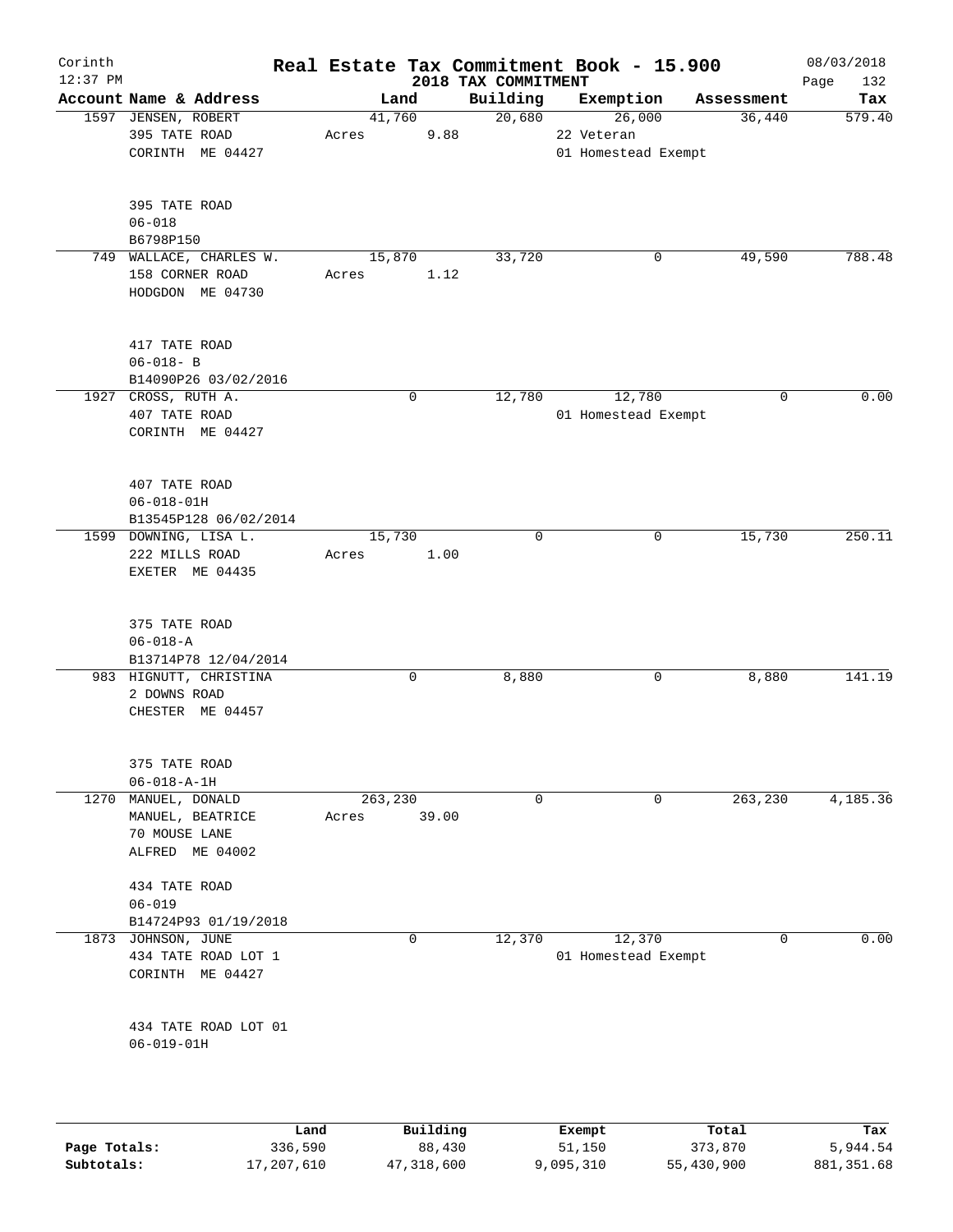| Corinth<br>$12:37$ PM |                                            |  |      | Real Estate Tax Commitment Book - 15.900<br>2018 TAX COMMITMENT |                     |        |            | 08/03/2018<br>Page<br>133 |
|-----------------------|--------------------------------------------|--|------|-----------------------------------------------------------------|---------------------|--------|------------|---------------------------|
|                       | Account Name & Address                     |  | Land | Building                                                        | Exemption           |        | Assessment | Tax                       |
|                       | 968 BOGAN, NICHOLAS<br>HOLMES, JENNIFER    |  | 0    | 20,160                                                          | 01 Homestead Exempt | 20,000 | 160        | $\overline{2.54}$         |
|                       | 434 TATE ROAD LOT # 2<br>CORINTH ME 04401  |  |      |                                                                 |                     |        |            |                           |
|                       | 434 TATE ROAD LOT 02<br>$06 - 019 - 02H$   |  |      |                                                                 |                     |        |            |                           |
|                       | B6249P277                                  |  |      |                                                                 |                     |        |            |                           |
| 1729                  | TATE ROAD LLC                              |  | 0    | 13,100                                                          |                     | 0      | 13,100     | 208.29                    |
|                       | MANUEL, DONALD &<br><b>BEATRICE</b>        |  |      |                                                                 |                     |        |            |                           |
|                       | 70 MOUSE ROAD<br>ALFRED ME 04002           |  |      |                                                                 |                     |        |            |                           |
|                       | 434 TATE ROAD LOT 03<br>$06 - 019 - 03H$   |  |      |                                                                 |                     |        |            |                           |
|                       | 1516 BISCHOFF, DAVID &                     |  | 0    | 19,870                                                          |                     | 19,870 | 0          | 0.00                      |
|                       | <b>JENNIE</b><br>434 TATE ROAD LOT 4       |  |      |                                                                 | 01 Homestead Exempt |        |            |                           |
|                       | CORINTH ME 04427                           |  |      |                                                                 |                     |        |            |                           |
|                       | 434 TATE ROAD LOT 04                       |  |      |                                                                 |                     |        |            |                           |
|                       | $06 - 019 - 04H$                           |  |      |                                                                 |                     |        |            |                           |
|                       | 1812 KELLEY, TAYLOR<br>434 TATE ROAD LOT 5 |  | 0    | 10,450                                                          |                     | 0      | 10,450     | 166.16                    |
|                       | CORINTH ME 04427                           |  |      |                                                                 |                     |        |            |                           |
|                       | 434 TATE ROAD LOT 05                       |  |      |                                                                 |                     |        |            |                           |
|                       | $06 - 019 - 05H$<br>B12127P59 05/12/2010   |  |      |                                                                 |                     |        |            |                           |
|                       | 1678 TATE ROAD LLC,                        |  | 0    | 17,840                                                          |                     | 0      | 17,840     | 283.66                    |
|                       | MANUEL, DONALD &<br><b>BEATRICE</b>        |  |      |                                                                 |                     |        |            |                           |
|                       | 70 MOUSE ROAD<br>ALFRED ME 04402           |  |      |                                                                 |                     |        |            |                           |
|                       | 434 TATE ROAD LOT 07                       |  |      |                                                                 |                     |        |            |                           |
|                       | $06 - 019 - 07H$                           |  |      |                                                                 |                     |        |            |                           |
|                       | 1512 HOFFMAN, SARAH<br>434 TATE ROAD LOT 8 |  | 0    | 19,680                                                          |                     | 0      | 19,680     | 312.91                    |
|                       | CORINTH ME 04427                           |  |      |                                                                 |                     |        |            |                           |
|                       | 434 TATE ROAD LOT 08                       |  |      |                                                                 |                     |        |            |                           |
|                       | $06 - 019 - 08H$                           |  |      |                                                                 |                     |        |            |                           |
| 1580                  | SCRIBNER, CORY<br>PO BOX 143               |  | 0    | 14,650                                                          | 01 Homestead Exempt | 14,650 | 0          | 0.00                      |
|                       | BANGOR ME 04402                            |  |      |                                                                 |                     |        |            |                           |
|                       | 434 TATE ROAD LOT 09                       |  |      |                                                                 |                     |        |            |                           |
|                       | $06 - 019 - 09H$                           |  |      |                                                                 |                     |        |            |                           |
|                       |                                            |  |      |                                                                 |                     |        |            |                           |
|                       |                                            |  |      |                                                                 |                     |        |            |                           |

|              | Land       | Building   |           | Total      | Tax          |
|--------------|------------|------------|-----------|------------|--------------|
|              |            |            | Exempt    |            |              |
| Page Totals: |            | 115,750    | 54,520    | 61,230     | 973.56       |
| Subtotals:   | 17,207,610 | 47,434,350 | 9,149,830 | 55,492,130 | 882, 325, 24 |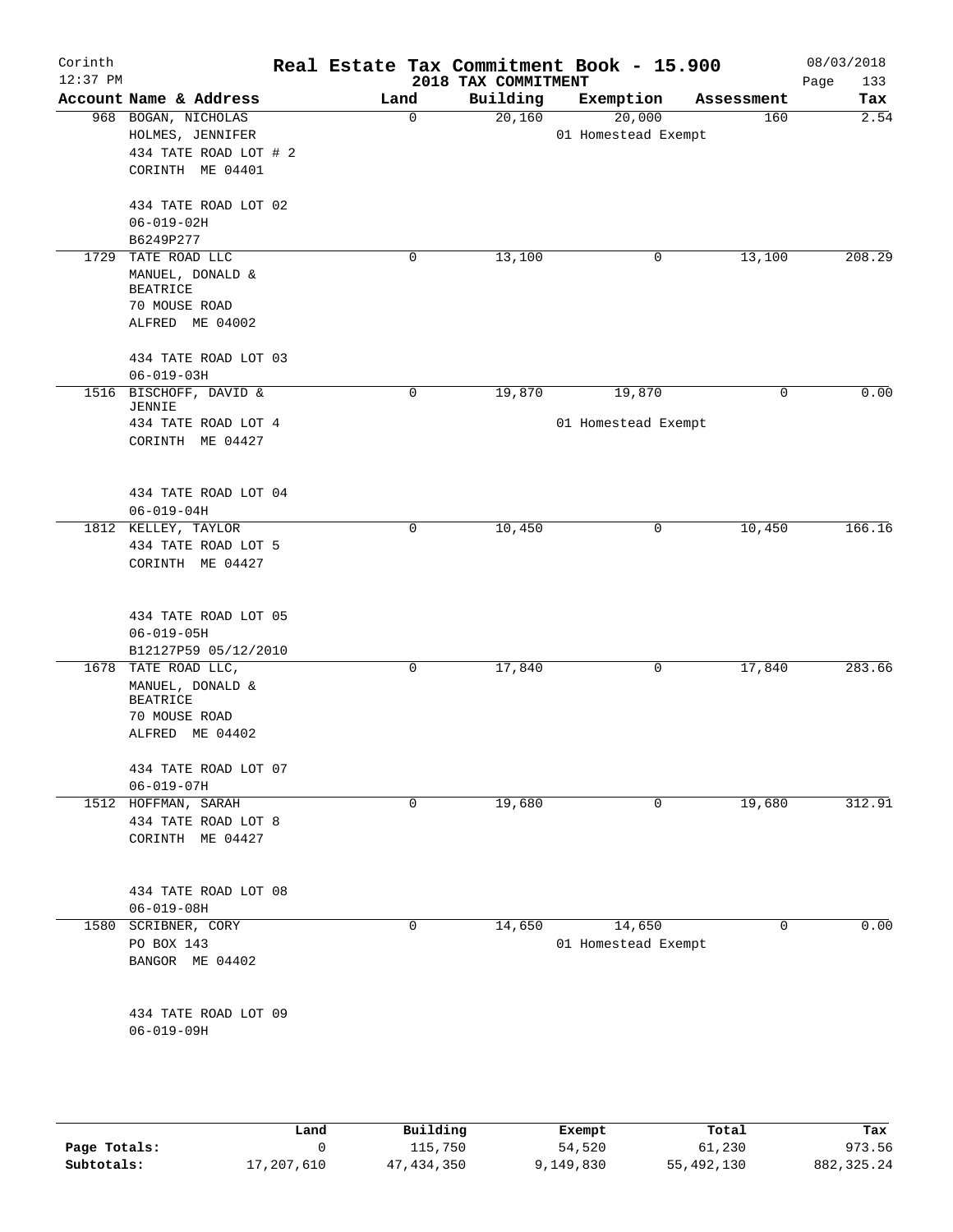| Corinth<br>12:37 PM |                                                                   |             | 2018 TAX COMMITMENT | Real Estate Tax Commitment Book - 15.900    |             | 08/03/2018<br>Page<br>134 |
|---------------------|-------------------------------------------------------------------|-------------|---------------------|---------------------------------------------|-------------|---------------------------|
|                     | Account Name & Address                                            | Land        | Building            | Exemption                                   | Assessment  | Tax                       |
| 1645                | WHITE, CECIL<br>434 TATE ROAD LOT 10<br>CORINTH ME 04427          | 0           | 10,180              | $\Omega$                                    | 10,180      | 161.86                    |
|                     | 434 TATE ROAD LOT 10<br>$06 - 019 - 10H$                          |             |                     |                                             |             |                           |
|                     | 988 NESBIT, JAYNE<br>434 TATE ROAD LOT 12<br>CORINTH ME 04427     | 0           | 14,560              | 14,560<br>01 Homestead Exempt               | 0           | 0.00                      |
|                     | 434 TATE ROAD LOT 12<br>$06 - 019 - 12H$<br>B14085P302 02/25/2016 |             |                     |                                             |             |                           |
|                     | 1869 BROWN, DAWN<br>434 TATE ROAD LOT 14<br>CORINTH ME 04427      | 0           | 17,780              | 17,780<br>01 Homestead Exempt               | $\mathbf 0$ | 0.00                      |
|                     | 434 TATE ROAD LOT 14<br>$06 - 019 - 14H$                          |             |                     |                                             |             |                           |
|                     | 1704 WHITE, DALE<br>434 TATE ROAD LOT 27<br>CORINTH ME 04427      | 0           | 19,520              | 19,520<br>01 Homestead Exempt               | 0           | 0.00                      |
|                     | 434 TATE ROAD LOT 27<br>$06 - 019 - 27H$                          |             |                     |                                             |             |                           |
|                     | 1592 LEBLANC, WILLIAM<br>434 TATE ROAD LOT 28<br>CORINTH ME 04427 | $\mathbf 0$ | 22,950              | 22,950<br>01 Homestead Exempt<br>22 Veteran | $\Omega$    | 0.00                      |
|                     | 434 TATE ROAD LOT 28<br>$06 - 019 - 28H$                          |             |                     |                                             |             |                           |
| 1582                | ST. PIERRE, ASHLEY<br>434 TATE ROAD LOT #27<br>CORINTH ME 04427   | 0           | 11,500              | 0                                           | 11,500      | 182.85                    |
|                     | 434 TATE ROAD LOT 30<br>$06 - 019 - 30H$                          |             |                     |                                             |             |                           |
|                     | 1901 MURRAY, MATTHEW<br>434 TATE ROAD LOT 31<br>CORINTH ME 04427  | 0           | 17,030              | 17,030<br>01 Homestead Exempt               | 0           | 0.00                      |
|                     | 434 TATE ROAD LOT 31<br>$06 - 019 - 31H$                          |             |                     |                                             |             |                           |

|              | Land       | Building   | Exempt    | Total      | Tax        |
|--------------|------------|------------|-----------|------------|------------|
| Page Totals: |            | 113,520    | 91,840    | 21,680     | 344.71     |
| Subtotals:   | 17,207,610 | 47,547,870 | 9,241,670 | 55,513,810 | 882,669.95 |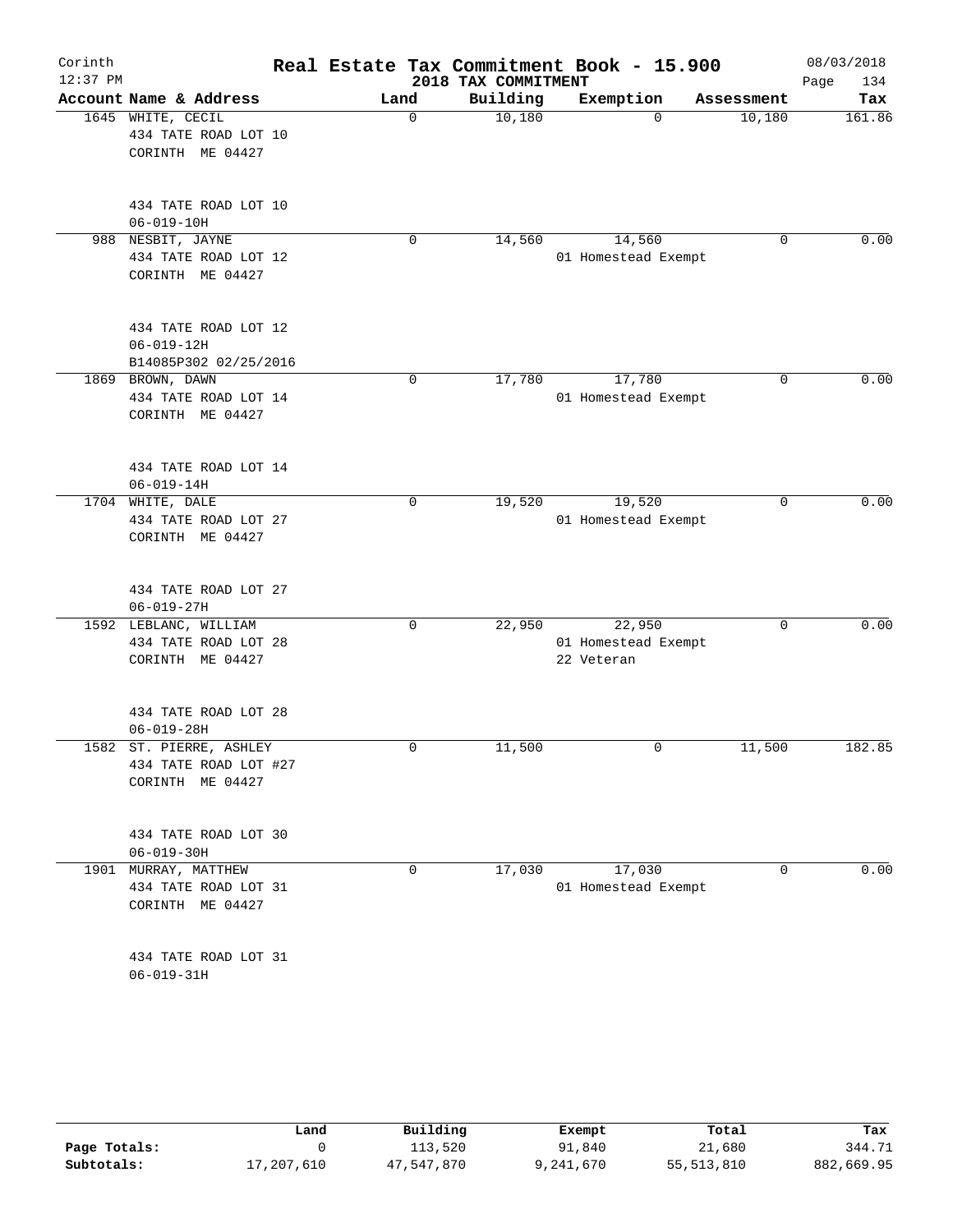| Corinth      |                                                          |              |       |             |                                 | Real Estate Tax Commitment Book - 15.900 |            | 08/03/2018         |
|--------------|----------------------------------------------------------|--------------|-------|-------------|---------------------------------|------------------------------------------|------------|--------------------|
| $12:37$ PM   | Account Name & Address                                   |              |       | Land        | 2018 TAX COMMITMENT<br>Building | Exemption                                | Assessment | Page<br>135<br>Tax |
|              | 1731 SMITH, ADAM                                         |              |       | $\mathbf 0$ | 16,620                          | 16,620                                   | 0          | 0.00               |
|              | SMITH, ANNALEE                                           |              |       |             |                                 | 01 Homestead Exempt                      |            |                    |
|              | PO BOX 42                                                |              |       |             |                                 |                                          |            |                    |
|              | 408 TATE ROAD                                            |              |       |             |                                 |                                          |            |                    |
|              | CORINTH ME 04427                                         |              |       |             |                                 |                                          |            |                    |
|              | 408 TATE ROAD                                            |              |       |             |                                 |                                          |            |                    |
|              | $06 - 019 - 34H$                                         |              |       |             |                                 |                                          |            |                    |
|              | B14126P34 04/19/2016 B13095P165 02/19/2013               |              |       |             |                                 |                                          |            |                    |
|              | 698 BRADFORD, RICHARD                                    |              |       | 28,030      | 97,440                          | 20,000                                   | 105,470    | 1,676.97           |
|              | BRADFORD, DONNA                                          |              | Acres | 31.00       |                                 | 01 Homestead Exempt                      |            |                    |
|              | 374 TATE ROAD                                            |              |       |             |                                 |                                          |            |                    |
|              | CORINTH ME 04427                                         |              |       |             |                                 |                                          |            |                    |
|              |                                                          |              |       |             |                                 |                                          |            |                    |
|              | 374 TATE ROAD                                            |              |       |             |                                 |                                          |            |                    |
|              | $06 - 019 - A$                                           |              |       |             |                                 |                                          |            |                    |
|              | B11177P73 10/17/2007 B2304P187<br>1396 LOVELY, PHILIP J. |              |       | 33,780      | 20,000                          | 0                                        | 53,780     | 855.10             |
|              | LOVELY, MARTHA R.                                        |              |       |             |                                 |                                          |            |                    |
|              | PO BOX 394                                               |              | Acres | 4.00        |                                 |                                          |            |                    |
|              | DAYVILLE CT 06241                                        |              |       |             |                                 |                                          |            |                    |
|              |                                                          |              |       |             |                                 |                                          |            |                    |
|              | 414 TATE ROAD                                            |              |       |             |                                 |                                          |            |                    |
|              | $06 - 019 - B$                                           |              |       |             |                                 |                                          |            |                    |
|              | B13612P195 07/22/2014                                    |              |       |             |                                 |                                          |            |                    |
|              | 546 ELLIOTT, RANDALL L.                                  |              |       | 26,390      | 104,860                         | 20,000                                   | 111,250    | 1,768.88           |
|              | ELLIOTT, KATHRYN L.                                      |              | Acres | 27.00       |                                 | 01 Homestead Exempt                      |            |                    |
|              | 400 TATE ROAD                                            |              |       |             |                                 |                                          |            |                    |
|              | CORINTH ME 04427                                         |              |       |             |                                 |                                          |            |                    |
|              | 400 TATE ROAD                                            |              |       |             |                                 |                                          |            |                    |
|              | $06 - 019 - C$                                           |              |       |             |                                 |                                          |            |                    |
|              | B4106P171                                                |              |       |             |                                 |                                          |            |                    |
| 1228         | SODERMARK, PAULINE M.                                    |              |       | 23,650      | 53,990                          | 20,000                                   | 57,640     | 916.48             |
|              | 449 TATE ROAD                                            |              | Acres | 12.00       |                                 | 01 Homestead Exempt                      |            |                    |
|              | CORINTH ME 04427                                         |              |       |             |                                 |                                          |            |                    |
|              |                                                          |              |       |             |                                 |                                          |            |                    |
|              |                                                          |              |       |             |                                 |                                          |            |                    |
|              | 449 TATE ROAD                                            |              |       |             |                                 |                                          |            |                    |
|              | $06 - 020$                                               |              |       |             |                                 |                                          |            |                    |
|              | B9715P268                                                |              |       |             |                                 |                                          |            |                    |
|              | 1852 SODERMARK, PAULINE M.                               |              |       | 25,520      | 0                               | 0                                        | 25,520     | 405.77             |
|              | 449 TATE RD.                                             |              | Acres | 23.00       |                                 |                                          |            |                    |
|              | CORINTH ME 04427                                         |              |       |             |                                 |                                          |            |                    |
|              |                                                          |              |       |             |                                 |                                          |            |                    |
|              | ANDREWS ROAD                                             |              |       |             |                                 |                                          |            |                    |
|              | $06 - 020 - A$                                           |              |       |             |                                 |                                          |            |                    |
|              | B9857P76 05/06/2005                                      |              |       |             |                                 |                                          |            |                    |
| 1229         | DUNTON, JAMIE                                            |              |       | 29,790      | 0                               | 0                                        | 29,790     | 473.66             |
|              | 790 NORTH EUCLID STREET Acres                            |              |       | 50.05       |                                 |                                          |            |                    |
|              | APT 336                                                  |              |       |             |                                 |                                          |            |                    |
|              | ANAHEIM CA 92801                                         |              |       |             |                                 |                                          |            |                    |
|              |                                                          |              |       |             |                                 |                                          |            |                    |
|              | TATE ROAD                                                |              |       |             |                                 |                                          |            |                    |
|              | $06 - 021$                                               |              |       |             |                                 |                                          |            |                    |
|              | B14412P186 02/17/2017                                    |              |       |             |                                 |                                          |            |                    |
|              |                                                          |              |       |             |                                 |                                          |            |                    |
|              |                                                          | Land         |       | Building    |                                 | Exempt                                   | Total      | Tax                |
| Page Totals: |                                                          | 167,160      |       | 292,910     |                                 | 76,620                                   | 383,450    | 6,096.86           |
| Subtotals:   |                                                          | 17, 374, 770 |       | 47,840,780  |                                 | 9,318,290                                | 55,897,260 | 888,766.81         |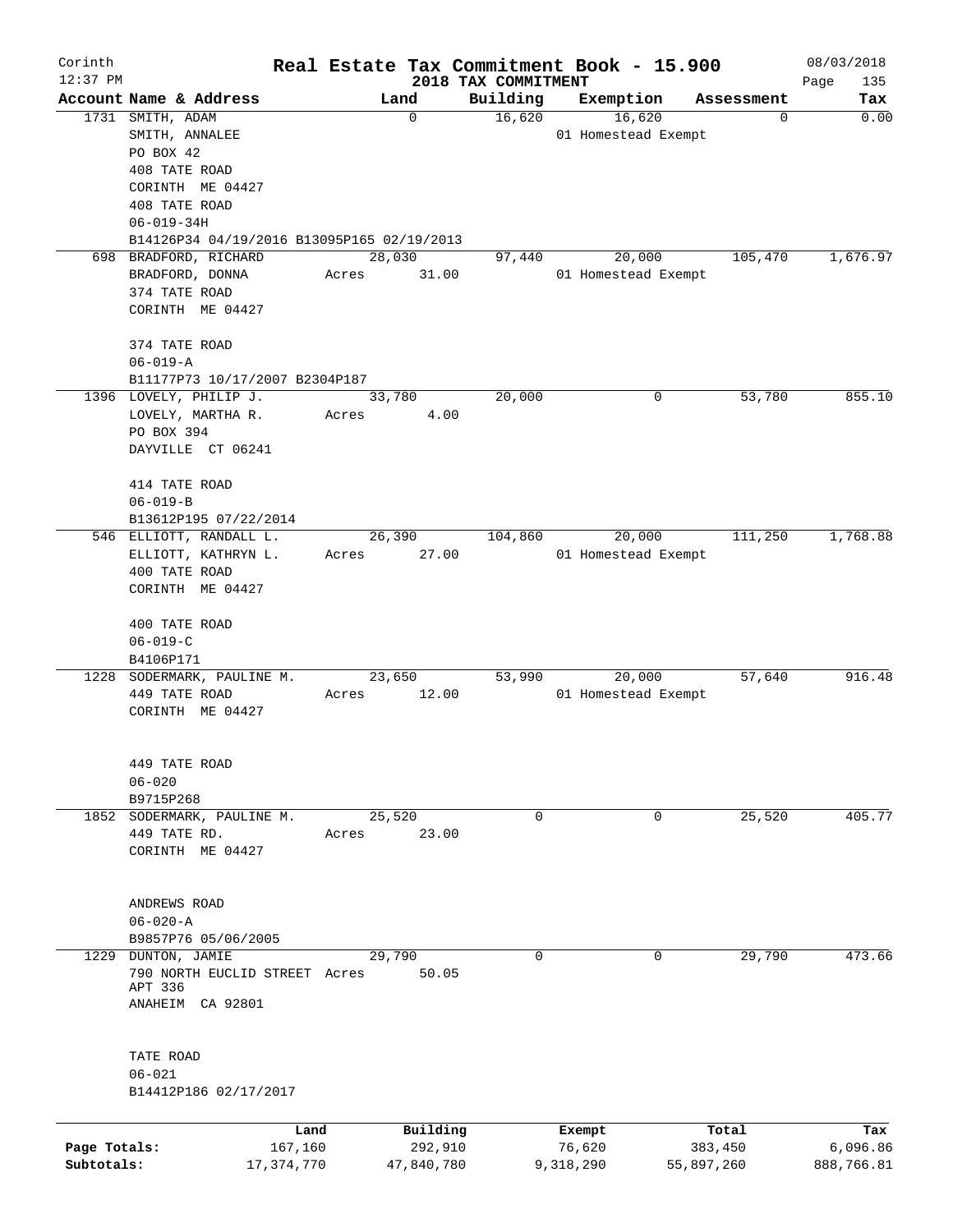| Corinth      |                                  |            |        |            | Real Estate Tax Commitment Book - 15.900 |                     |          |              | 08/03/2018         |
|--------------|----------------------------------|------------|--------|------------|------------------------------------------|---------------------|----------|--------------|--------------------|
| $12:37$ PM   | Account Name & Address           |            |        | Land       | 2018 TAX COMMITMENT<br>Building          | Exemption           |          | Assessment   | Page<br>136<br>Tax |
|              | 1230 SODERMARK, PAULINE M.       |            | 16,310 |            | 33,220                                   |                     | $\Omega$ | 49,530       | 787.53             |
|              | 449 TATE ROAD                    |            | Acres  | 1.50       |                                          |                     |          |              |                    |
|              | CORINTH ME 04427                 |            |        |            |                                          |                     |          |              |                    |
|              |                                  |            |        |            |                                          |                     |          |              |                    |
|              | 450 TATE ROAD                    |            |        |            |                                          |                     |          |              |                    |
|              | $06 - 021 - A$                   |            |        |            |                                          |                     |          |              |                    |
|              | B4543P20                         |            |        |            |                                          |                     |          |              |                    |
|              | 302 ALDINGER, JOHN G.            |            | 18,400 |            | $\Omega$                                 |                     | 0        | 18,400       | 292.56             |
|              | ALDINGER, LAURA BELLE            |            | Acres  | 3.30       |                                          |                     |          |              |                    |
|              | Α.<br>PO BOX 77                  |            |        |            |                                          |                     |          |              |                    |
|              | CORINTH ME 04427                 |            |        |            |                                          |                     |          |              |                    |
|              |                                  |            |        |            |                                          |                     |          |              |                    |
|              | 477 TATE ROAD                    |            |        |            |                                          |                     |          |              |                    |
|              | $06 - 022$                       |            |        |            |                                          |                     |          |              |                    |
|              | B4096P350                        |            |        |            |                                          |                     |          |              |                    |
|              | 495 DUNTON, LAURIE B.            |            | 16,540 |            | 45,160                                   |                     | 20,000   | 41,700       | 663.03             |
|              | 471 TATE ROAD                    |            | Acres  | 1.70       |                                          | 01 Homestead Exempt |          |              |                    |
|              | CORINTH ME 04427                 |            |        |            |                                          |                     |          |              |                    |
|              |                                  |            |        |            |                                          |                     |          |              |                    |
|              |                                  |            |        |            |                                          |                     |          |              |                    |
|              | 471 TATE ROAD                    |            |        |            |                                          |                     |          |              |                    |
|              | $06 - 022 - A$                   |            |        |            |                                          |                     |          |              |                    |
|              | B9801P6 03/31/2005               |            |        |            |                                          |                     |          |              |                    |
|              | 48 AKINS, WATIE J.               |            | 41,230 |            | $\Omega$                                 |                     | 0        | 41,230       | 655.56             |
|              | PO BOX 969                       |            | Acres  | 96.59      |                                          |                     |          |              |                    |
|              | MATTAPOISETTE MA 02739           |            |        |            |                                          |                     |          |              |                    |
|              |                                  |            |        |            |                                          |                     |          |              |                    |
|              | PINEWOOD DRIVE                   |            |        |            |                                          |                     |          |              |                    |
|              | $06 - 023$                       |            |        |            |                                          |                     |          |              |                    |
|              | B8748P188                        |            |        |            |                                          |                     |          |              |                    |
|              | 1136 RICHARDS, JOAN A.           |            | 16,910 |            | 70,830                                   |                     | 20,000   | 67,740       | 1,077.07           |
|              | RICHARDS, WILLIAM A.             |            | Acres  | 2.02       |                                          | 01 Homestead Exempt |          |              |                    |
|              | P.O. BOX 142                     |            |        |            |                                          |                     |          |              |                    |
|              | CORINTH ME 04427                 |            |        |            |                                          |                     |          |              |                    |
|              |                                  |            |        |            |                                          |                     |          |              |                    |
|              | 532 TATE ROAD<br>$06 - 023 - 01$ |            |        |            |                                          |                     |          |              |                    |
|              | B8879P204                        |            |        |            |                                          |                     |          |              |                    |
| 438          | DOW, PETER A.                    |            | 16,930 |            | 75,320                                   |                     | 20,000   | 72,250       | 1,148.78           |
|              | 520 TATE ROAD                    |            | Acres  | 2.03       |                                          | 01 Homestead Exempt |          |              |                    |
|              | CORINTH ME 04427                 |            |        |            |                                          |                     |          |              |                    |
|              |                                  |            |        |            |                                          |                     |          |              |                    |
|              |                                  |            |        |            |                                          |                     |          |              |                    |
|              | 520 TATE ROAD                    |            |        |            |                                          |                     |          |              |                    |
|              | $06 - 023 - 02$                  |            |        |            |                                          |                     |          |              |                    |
|              | B4407P246                        |            |        |            |                                          |                     |          |              |                    |
|              | 682 DYER, WALTER J.              |            | 16,940 |            | 93,680                                   |                     | 20,000   | 90,620       | 1,440.86           |
|              | DYER, MONIQUE L.                 |            | Acres  | 2.04       |                                          | 01 Homestead Exempt |          |              |                    |
|              | 512 TATE ROAD                    |            |        |            |                                          |                     |          |              |                    |
|              | CORINTH ME 04427                 |            |        |            |                                          |                     |          |              |                    |
|              |                                  |            |        |            |                                          |                     |          |              |                    |
|              | 512 TATE ROAD<br>$06 - 023 - 03$ |            |        |            |                                          |                     |          |              |                    |
|              | B12943P322 09/13/2012            |            |        |            |                                          |                     |          |              |                    |
|              |                                  |            |        |            |                                          |                     |          |              |                    |
|              |                                  | Land       |        | Building   |                                          | Exempt              |          | Total        | Tax                |
| Page Totals: |                                  | 143,260    |        | 318,210    |                                          | 80,000              |          | 381,470      | 6,065.39           |
| Subtotals:   |                                  | 17,518,030 |        | 48,158,990 |                                          | 9,398,290           |          | 56, 278, 730 | 894,832.20         |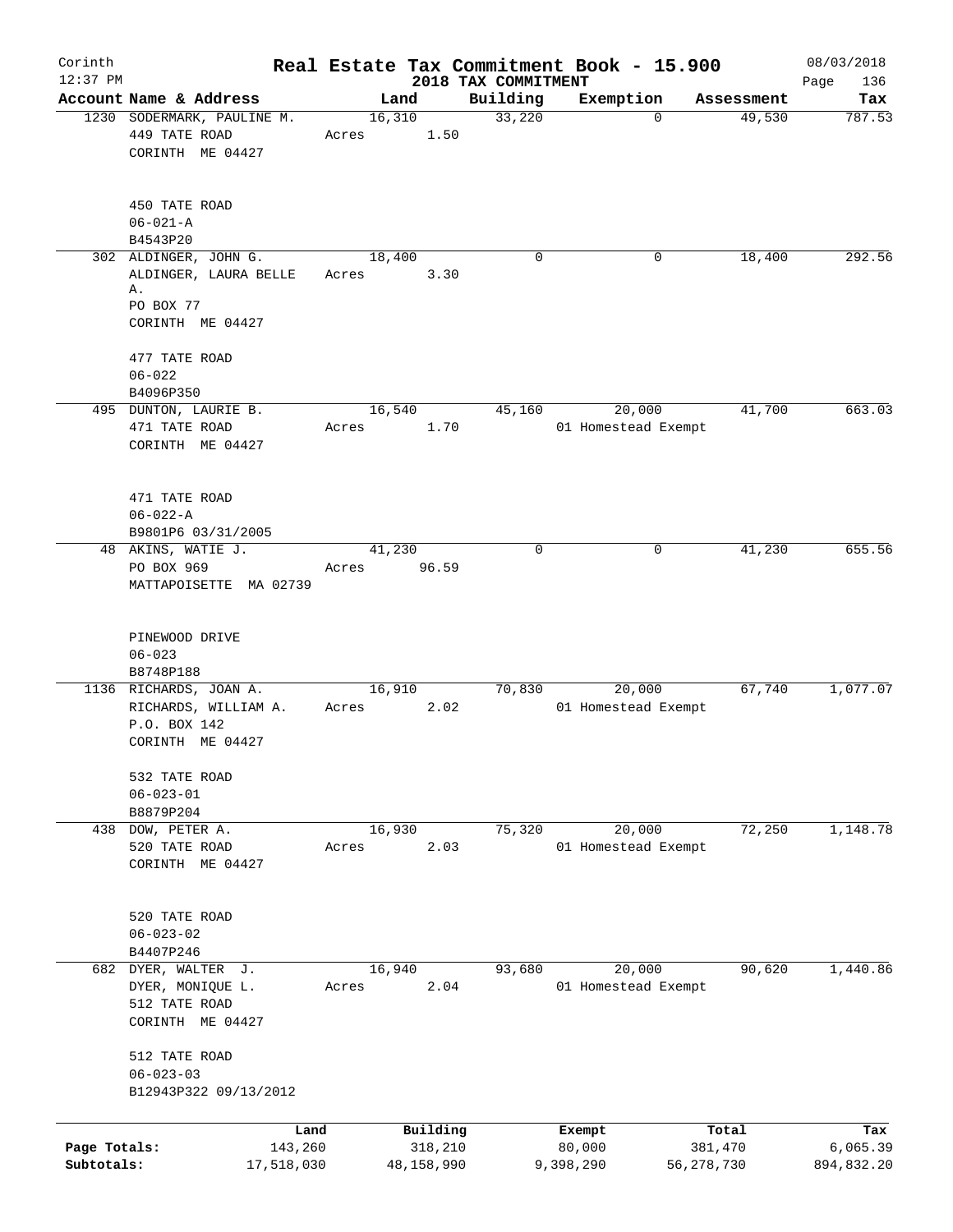| Corinth      |                                       |            |       |        |            |                                 | Real Estate Tax Commitment Book - 15.900 |          |            | 08/03/2018         |
|--------------|---------------------------------------|------------|-------|--------|------------|---------------------------------|------------------------------------------|----------|------------|--------------------|
| $12:37$ PM   | Account Name & Address                |            |       | Land   |            | 2018 TAX COMMITMENT<br>Building | Exemption                                |          | Assessment | Page<br>137<br>Tax |
|              | 444 K & T HOUSING LLC                 |            |       | 10,340 |            | $\mathbf 0$                     |                                          | $\Omega$ | 10,340     | 164.41             |
|              | P.O. BOX 8245                         |            | Acres |        | 1.57       |                                 |                                          |          |            |                    |
|              | BANGOR ME 04402-8245                  |            |       |        |            |                                 |                                          |          |            |                    |
|              |                                       |            |       |        |            |                                 |                                          |          |            |                    |
|              | TATE ROAD                             |            |       |        |            |                                 |                                          |          |            |                    |
|              | $06 - 023 - 04$                       |            |       |        |            |                                 |                                          |          |            |                    |
|              | B8638P79                              |            |       |        |            |                                 |                                          |          |            |                    |
|              | 43 DUNFEE, CATHERINE C.               |            |       | 16,520 |            | 101,180                         | 20,000                                   |          | 97,700     | 1,553.43           |
|              | 21 PINEWOOD DRIVE<br>CORINTH ME 04427 |            | Acres |        | 1.68       |                                 | 01 Homestead Exempt                      |          |            |                    |
|              |                                       |            |       |        |            |                                 |                                          |          |            |                    |
|              | 21 PINEWOOD DRIVE                     |            |       |        |            |                                 |                                          |          |            |                    |
|              | $06 - 023 - 05$                       |            |       |        |            |                                 |                                          |          |            |                    |
|              | B7375P42                              |            |       |        |            |                                 |                                          |          |            | 1,807.83           |
|              | 44 MARQUIS, ALAN E.                   |            |       | 16,480 |            | 117,220                         | 20,000                                   |          | 113,700    |                    |
|              | MARQUIS, PATSY L.                     |            | Acres |        | 1.65       |                                 | 01 Homestead Exempt                      |          |            |                    |
|              | 6 PINEWOOD DRIVE                      |            |       |        |            |                                 |                                          |          |            |                    |
|              | CORINTH ME 04427                      |            |       |        |            |                                 |                                          |          |            |                    |
|              | 6 PINEWOOD DRIVE                      |            |       |        |            |                                 |                                          |          |            |                    |
|              | $06 - 023 - 06$                       |            |       |        |            |                                 |                                          |          |            |                    |
|              |                                       |            |       |        |            |                                 |                                          |          |            |                    |
|              | B13751P6 01/26/2015                   |            |       | 9,120  |            | $\mathbf 0$                     |                                          | 0        | 9,120      | 145.01             |
|              | 45 AKINS, WATIE                       |            |       |        | 1.62       |                                 |                                          |          |            |                    |
|              | PO BOX 969                            |            | Acres |        |            |                                 |                                          |          |            |                    |
|              | MATTAPOISETTE MA 02739                |            |       |        |            |                                 |                                          |          |            |                    |
|              | PINEWOOD DRIVE                        |            |       |        |            |                                 |                                          |          |            |                    |
|              | $06 - 023 - 07$                       |            |       |        |            |                                 |                                          |          |            |                    |
|              | B10768P99 12/06/2006                  |            |       |        |            |                                 |                                          |          |            |                    |
|              | 46 GAUTHIER, ROBERT J. JR.            |            |       | 15,390 |            | 108,340                         | 20,000                                   |          | 103,730    | 1,649.31           |
|              | 38 PINEWOOD DRIVE                     |            | Acres |        | 1.83       |                                 | 01 Homestead Exempt                      |          |            |                    |
|              | CORINTH ME 04427                      |            |       |        |            |                                 |                                          |          |            |                    |
|              | 38 PINEWOOD DRIVE                     |            |       |        |            |                                 |                                          |          |            |                    |
|              | $06 - 023 - 08$                       |            |       |        |            |                                 |                                          |          |            |                    |
|              | B14150P284 05/16/2016                 |            |       |        |            |                                 |                                          |          |            |                    |
| 47           | AKINS, WATIE                          |            |       | 9,090  |            | 0                               |                                          | 0        | 9,090      | 144.53             |
|              | PO BOX 969                            |            | Acres |        | 1.59       |                                 |                                          |          |            |                    |
|              | MATTAPOISETTE                         | MA 02739   |       |        |            |                                 |                                          |          |            |                    |
|              |                                       |            |       |        |            |                                 |                                          |          |            |                    |
|              | PINEWOOD DRIVE                        |            |       |        |            |                                 |                                          |          |            |                    |
|              | $06 - 023 - 09$                       |            |       |        |            |                                 |                                          |          |            |                    |
|              | B10768P99 12/06/2006                  |            |       |        |            |                                 |                                          |          |            |                    |
| 608          | MEYERS, WILLIAM T.                    |            |       | 15,390 |            | 113,270                         | 20,000                                   |          | 108,660    | 1,727.69           |
|              | MEYERS, LIBBY A.                      |            | Acres |        | 1.83       |                                 | 01 Homestead Exempt                      |          |            |                    |
|              | 46 PINEWOOD DRIVE                     |            |       |        |            |                                 |                                          |          |            |                    |
|              | CORINTH ME 04427                      |            |       |        |            |                                 |                                          |          |            |                    |
|              | 46 PINEWOOD DRIVE                     |            |       |        |            |                                 |                                          |          |            |                    |
|              | $06 - 023 - 10$                       |            |       |        |            |                                 |                                          |          |            |                    |
|              | B9575P197                             |            |       |        |            |                                 |                                          |          |            |                    |
|              |                                       |            |       |        |            |                                 |                                          |          |            |                    |
|              |                                       | Land       |       |        | Building   |                                 | Exempt                                   |          | Total      | Tax                |
| Page Totals: |                                       | 92,330     |       |        | 440,010    |                                 | 80,000                                   |          | 452,340    | 7,192.21           |
| Subtotals:   |                                       | 17,610,360 |       |        | 48,599,000 |                                 | 9,478,290                                |          | 56,731,070 | 902,024.41         |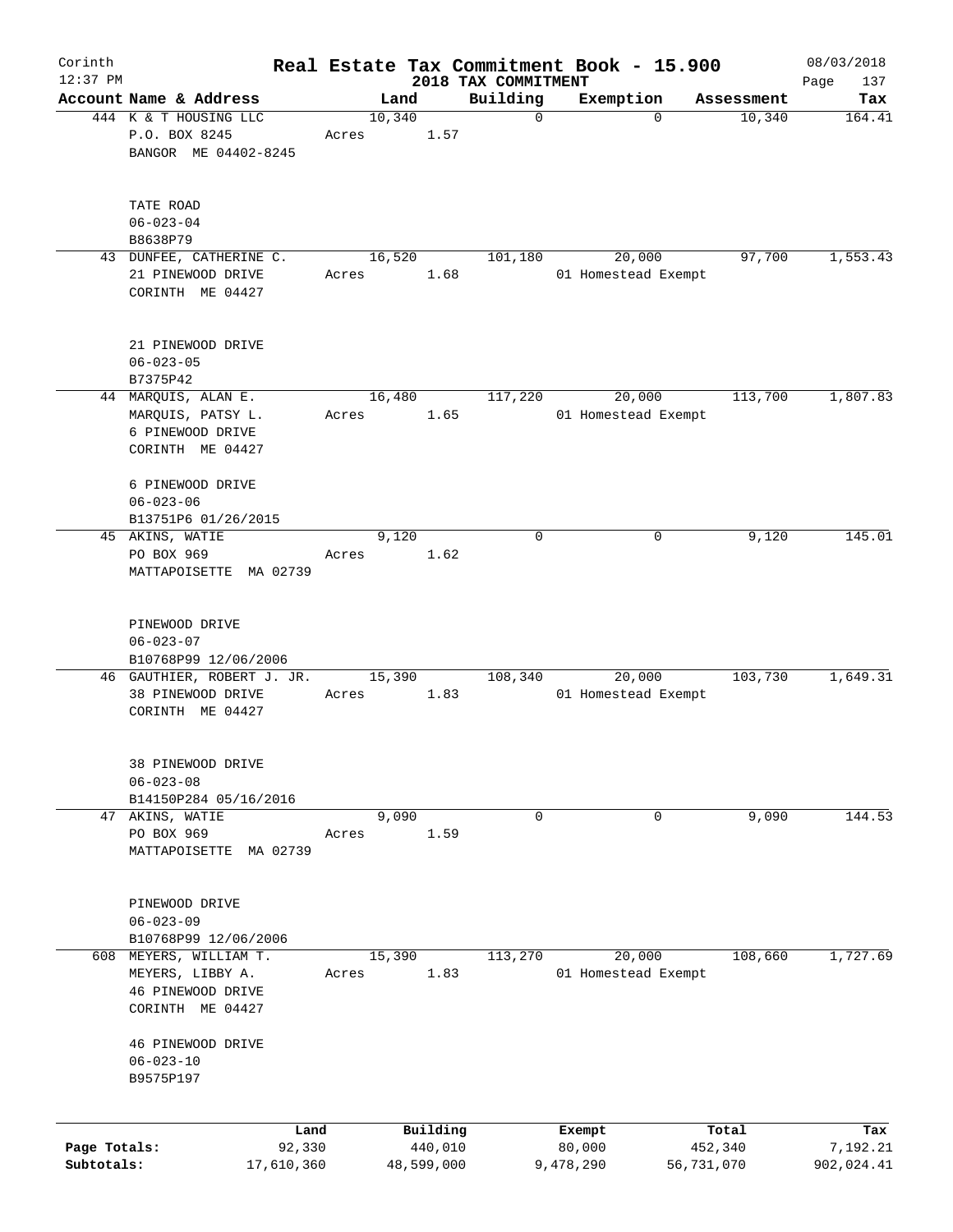| Corinth    |                                          |       |        |       | Real Estate Tax Commitment Book - 15.900 |                     |             |            | 08/03/2018  |
|------------|------------------------------------------|-------|--------|-------|------------------------------------------|---------------------|-------------|------------|-------------|
| $12:37$ PM |                                          |       |        |       | 2018 TAX COMMITMENT                      |                     |             |            | 138<br>Page |
|            | Account Name & Address                   |       | Land   |       | Building                                 | Exemption           |             | Assessment | Tax         |
|            | 1225 SMITH, JOAN M.                      |       | 26,170 |       | 61,340                                   | 20,000              |             | 67,510     | 1,073.41    |
|            | 480 TATE ROAD                            | Acres |        | 10.00 |                                          | 01 Homestead Exempt |             |            |             |
|            | CORINTH ME 04427                         |       |        |       |                                          |                     |             |            |             |
|            | 480 TATE ROAD                            |       |        |       |                                          |                     |             |            |             |
|            | $06 - 023 - A$                           |       |        |       |                                          |                     |             |            |             |
|            | B3225P323                                |       |        |       |                                          |                     |             |            |             |
|            | 675 HANSEN, DONALD E.                    |       | 33,760 |       | 36,340                                   | 26,000              |             | 44,100     | 701.19      |
|            | HANSEN, JOAN A.                          | Acres |        | 5.02  |                                          | 01 Homestead Exempt |             |            |             |
|            | 492 TATE ROAD                            |       |        |       |                                          | 22 Veteran          |             |            |             |
|            | CORINTH ME 04427                         |       |        |       |                                          |                     |             |            |             |
|            | 492 TATE ROAD                            |       |        |       |                                          |                     |             |            |             |
|            | $06 - 023 - B$                           |       |        |       |                                          |                     |             |            |             |
|            | B3817P69                                 |       |        |       |                                          |                     |             |            |             |
| 1437       | DUNHAM RICHARD &<br>DEBORAH LIVING TRUST |       | 26,600 |       | 3,500                                    |                     | 0           | 30,100     | 478.59      |
|            | TRUSTEES, RICHARD &<br>DEBORAH DUNHAM    | Acres |        | 33.66 |                                          |                     |             |            |             |
|            | PO BOX 171                               |       |        |       |                                          |                     |             |            |             |
|            | CORINTH ME 04427                         |       |        |       |                                          |                     |             |            |             |
|            | RABBIT PATH                              |       |        |       |                                          |                     |             |            |             |
|            | $06 - 024$                               |       |        |       |                                          |                     |             |            |             |
|            | B13107P200 03/04/2013                    |       |        |       |                                          |                     |             |            |             |
|            | 1772 III GENERATION<br>CARPENTRY, INC.   |       | 16,760 |       | 0                                        |                     | $\mathbf 0$ | 16,760     | 266.48      |
|            | 148 HAY ROAD                             | Acres |        | 1.79  |                                          |                     |             |            |             |
|            | HUDSON ME 04449                          |       |        |       |                                          |                     |             |            |             |
|            | TATE ROAD                                |       |        |       |                                          |                     |             |            |             |
|            | $06 - 024 - 01$                          |       |        |       |                                          |                     |             |            |             |
|            | B9411P275                                |       |        |       |                                          |                     |             |            |             |
|            | 1773 HORSESHOE MILL TRUST                |       | 10,270 |       | $\Omega$                                 |                     | 0           | 10,270     | 163.29      |
|            | PATRICIA AKINS, TR.                      | Acres |        | 1.51  |                                          |                     |             |            |             |
|            | PO BOX 969                               |       |        |       |                                          |                     |             |            |             |
|            | MATTAPOISETT MA 02739                    |       |        |       |                                          |                     |             |            |             |
|            | TATE ROAD                                |       |        |       |                                          |                     |             |            |             |
|            | $06 - 024 - 02$                          |       |        |       |                                          |                     |             |            |             |
|            | B9671P37                                 |       |        |       |                                          |                     |             |            |             |
|            | 1774 HORSESHOE MILL TRUST                |       | 10,270 |       | $\Omega$                                 |                     | 0           | 10,270     | 163.29      |
|            | PATRICIA AKINS, TR.                      | Acres |        | 1.51  |                                          |                     |             |            |             |
|            | PO BOX 969                               |       |        |       |                                          |                     |             |            |             |
|            | MATTAPOISETT MA 02739                    |       |        |       |                                          |                     |             |            |             |
|            | TATE ROAD                                |       |        |       |                                          |                     |             |            |             |
|            | $06 - 024 - 03$                          |       |        |       |                                          |                     |             |            |             |
|            | B9671P37                                 |       |        |       |                                          |                     |             |            |             |
|            |                                          |       |        |       |                                          |                     |             |            |             |

|              | Land       | Building   | Exempt    | Total      | Tax        |
|--------------|------------|------------|-----------|------------|------------|
| Page Totals: | 123,830    | 101,180    | 46,000    | 179,010    | 2,846.25   |
| Subtotals:   | 17,734,190 | 48,700,180 | 9,524,290 | 56,910,080 | 904,870.66 |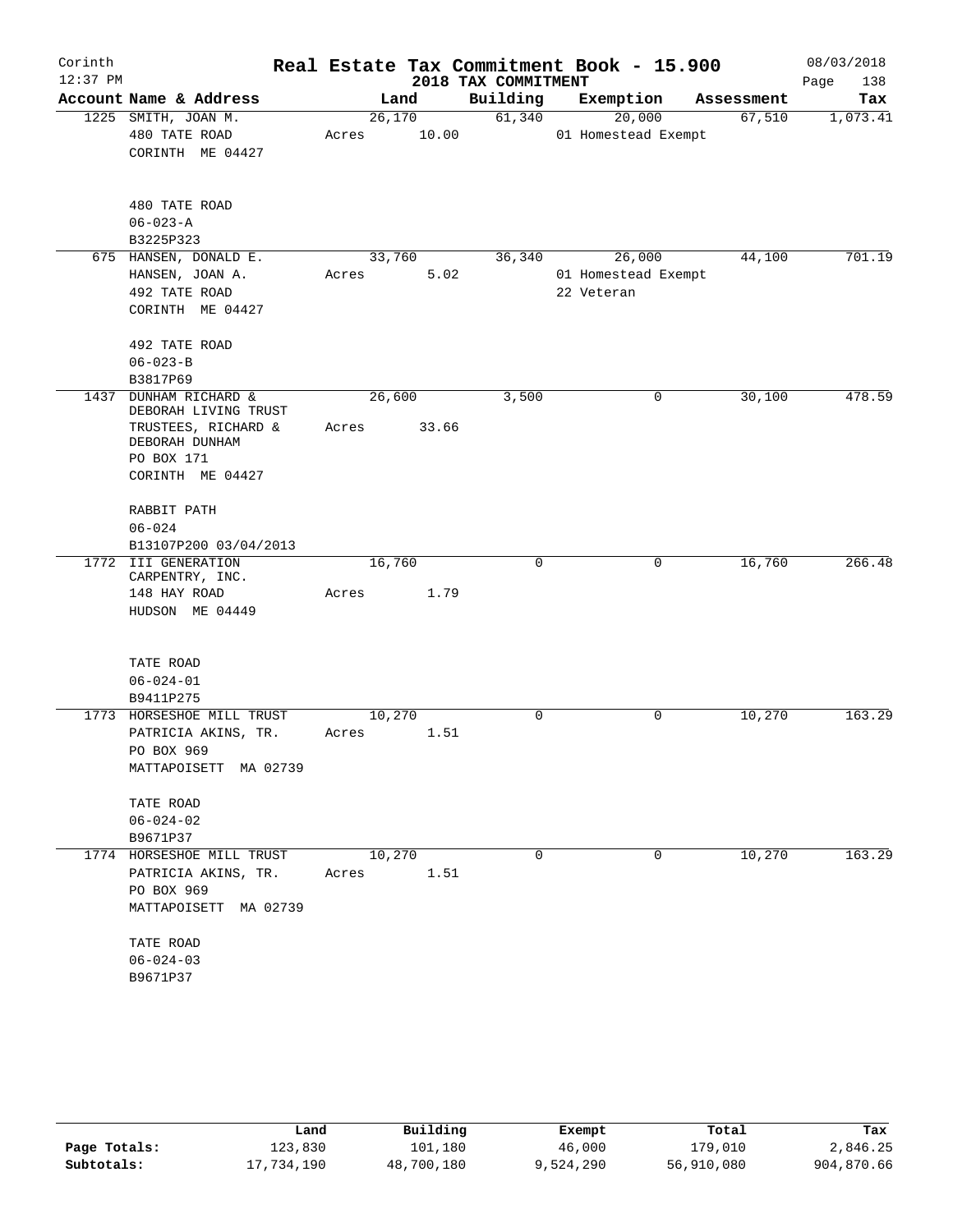| Corinth    |                                          |        |      |                     | Real Estate Tax Commitment Book - 15.900 |            | 08/03/2018  |
|------------|------------------------------------------|--------|------|---------------------|------------------------------------------|------------|-------------|
| $12:37$ PM |                                          |        |      | 2018 TAX COMMITMENT |                                          |            | 139<br>Page |
|            | Account Name & Address                   |        | Land | Building            | Exemption                                | Assessment | Tax         |
|            | 1775 HORSESHOE MILL TRUST                | 10,270 |      | $\mathbf 0$         | $\Omega$                                 | 10,270     | 163.29      |
|            | PATRICIA AKINS, TR.                      | Acres  | 1.51 |                     |                                          |            |             |
|            | PO BOX 969                               |        |      |                     |                                          |            |             |
|            | MATTAPOISETT MA 02739                    |        |      |                     |                                          |            |             |
|            | TATE ROAD                                |        |      |                     |                                          |            |             |
|            | $06 - 024 - 04$                          |        |      |                     |                                          |            |             |
|            | B9671P37                                 |        |      |                     |                                          |            |             |
| 1776       | DUNHAM RICHARD &<br>DEBORAH LIVING TRUST | 10,280 |      | $\mathbf 0$         | $\mathbf 0$                              | 10,280     | 163.45      |
|            | TRUSTEES, RICHARD &                      | Acres  | 1.52 |                     |                                          |            |             |
|            | DEBORAH DUNHAM                           |        |      |                     |                                          |            |             |
|            | PO BOX 171                               |        |      |                     |                                          |            |             |
|            | CORINTH ME 04427                         |        |      |                     |                                          |            |             |
|            | TATE ROAD                                |        |      |                     |                                          |            |             |
|            | $06 - 024 - 05$                          |        |      |                     |                                          |            |             |
|            | B13107P205 03/04/2013                    |        |      |                     |                                          |            |             |
|            | 1777 DAIGLE, TODD G.                     | 10,310 |      | $\mathbf 0$         | $\mathbf 0$                              | 10,310     | 163.93      |
|            | 1124 WEST MAIN STREET                    | Acres  | 1.54 |                     |                                          |            |             |
|            | DOVER-FOXCROFT ME                        |        |      |                     |                                          |            |             |
|            | 04426                                    |        |      |                     |                                          |            |             |
|            |                                          |        |      |                     |                                          |            |             |
|            | TATE ROAD                                |        |      |                     |                                          |            |             |
|            | $06 - 024 - 06$                          |        |      |                     |                                          |            |             |
|            | B9131P69                                 |        |      |                     |                                          |            |             |
|            | 1778 HORSESHOE MILL TRUST                | 10,970 |      | $\mathbf 0$         | 0                                        | 10,970     | 174.42      |
|            | PATRICIA AKINS, TR.                      | Acres  | 2.11 |                     |                                          |            |             |
|            | PO BOX 969                               |        |      |                     |                                          |            |             |
|            | MATTAPOISETT MA 02739                    |        |      |                     |                                          |            |             |
|            | TATE ROAD                                |        |      |                     |                                          |            |             |
|            | $06 - 024 - 07$                          |        |      |                     |                                          |            |             |
|            | B9671P37                                 |        |      |                     |                                          |            |             |
| 1779       | CROCKER, DENNIS                          | 16,310 |      | 112,460             | 20,000                                   | 108,770    | 1,729.44    |
|            | CROCKER, VICKY                           | Acres  | 1.50 |                     | 01 Homestead Exempt                      |            |             |
|            | 580 TATE ROAD                            |        |      |                     |                                          |            |             |
|            | CORINTH ME 04427                         |        |      |                     |                                          |            |             |
|            | 580 TATE ROAD                            |        |      |                     |                                          |            |             |
|            | $06 - 024 - 08$                          |        |      |                     |                                          |            |             |
|            | B14034P186 12/15/2015                    |        |      |                     |                                          |            |             |
|            | 1780 LOWE, KEVIN E.                      | 16,370 |      | 98,740              | 20,000                                   | 95,110     | 1,512.25    |
|            | LOWE, LUCINDA A.                         | Acres  | 1.55 |                     | 01 Homestead Exempt                      |            |             |
|            | 574 TATE ROAD                            |        |      |                     |                                          |            |             |
|            | CORINTH ME 04427                         |        |      |                     |                                          |            |             |
|            | 574 TATE ROAD                            |        |      |                     |                                          |            |             |
|            | $06 - 024 - 09$                          |        |      |                     |                                          |            |             |
|            | B10156P41 10/21/2005                     |        |      |                     |                                          |            |             |
|            |                                          |        |      |                     |                                          |            |             |

|              | Land       | Building   | Exempt    | Total        | Tax        |
|--------------|------------|------------|-----------|--------------|------------|
| Page Totals: | 74,510     | 211,200    | 40,000    | 245,710      | 3,906.78   |
| Subtotals:   | 17,808,700 | 48,911,380 | 9,564,290 | 57, 155, 790 | 908,777.44 |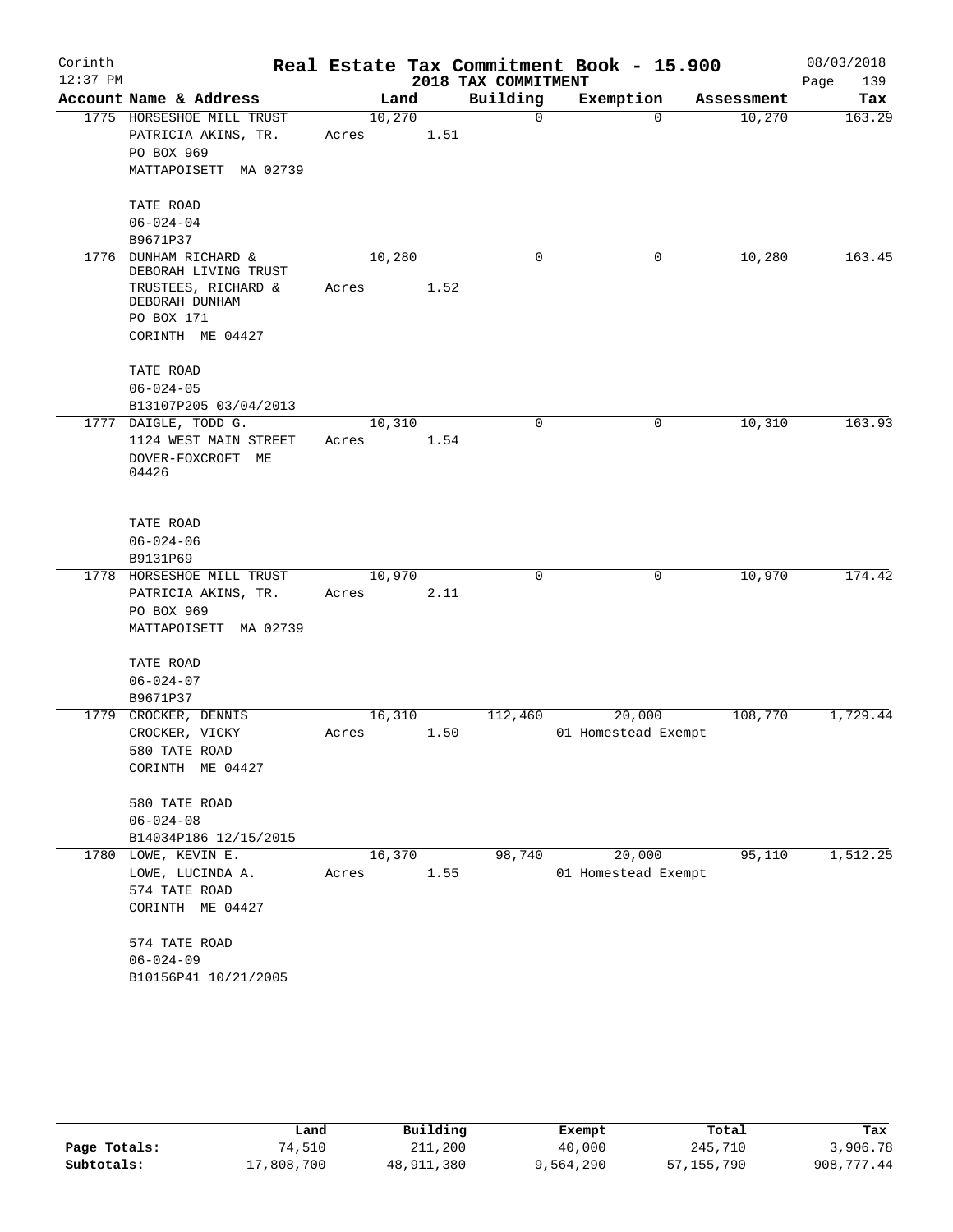| Corinth<br>$12:37$ PM |                                                  |       |        |       | 2018 TAX COMMITMENT | Real Estate Tax Commitment Book - 15.900 |            | 08/03/2018<br>140<br>Page |
|-----------------------|--------------------------------------------------|-------|--------|-------|---------------------|------------------------------------------|------------|---------------------------|
|                       | Account Name & Address                           |       | Land   |       | Building            | Exemption                                | Assessment | Tax                       |
|                       | 1781 HORSESHOE MILL TRUST<br>PATRICIA AKINS, TR. | Acres | 10,310 | 1.54  | 0                   | $\Omega$                                 | 10,310     | 163.93                    |
|                       | PO BOX 969                                       |       |        |       |                     |                                          |            |                           |
|                       | MATTAPOISETT MA 02739                            |       |        |       |                     |                                          |            |                           |
|                       | TATE ROAD                                        |       |        |       |                     |                                          |            |                           |
|                       | $06 - 024 - 10$                                  |       |        |       |                     |                                          |            |                           |
|                       | B9671P17                                         |       |        |       |                     |                                          |            |                           |
| 1782                  | DUNHAM RICHARD &<br>DEBORAH LIVING TRUST         |       | 10,310 |       | 0                   | $\mathbf 0$                              | 10,310     | 163.93                    |
|                       | TRUSTEES, RICHARD &<br>DEBORAH DUNHAM            | Acres |        | 1.54  |                     |                                          |            |                           |
|                       | PO BOX 171                                       |       |        |       |                     |                                          |            |                           |
|                       | CORINTH ME 04427                                 |       |        |       |                     |                                          |            |                           |
|                       | TATE ROAD<br>$06 - 024 - 11$                     |       |        |       |                     |                                          |            |                           |
|                       | B13107P208 03/04/2013                            |       |        |       |                     |                                          |            |                           |
|                       | 601 LARCOMBE, JEREMY J.                          |       | 15,520 |       | 60,560              | 20,000                                   | 56,080     | 891.67                    |
|                       | 42 RABBIT PATH                                   | Acres |        | 1.95  |                     | 01 Homestead Exempt                      |            |                           |
|                       | CORINTH ME 04427                                 |       |        |       |                     |                                          |            |                           |
|                       |                                                  |       |        |       |                     |                                          |            |                           |
|                       | 42 RABBIT PATH                                   |       |        |       |                     |                                          |            |                           |
|                       | $06 - 024 - 12$                                  |       |        |       |                     |                                          |            |                           |
|                       | B13855P1 06/03/2015                              |       |        |       |                     |                                          |            |                           |
|                       | 1112 JOHNSON, BRAD S.                            |       | 26,680 |       | 14,190              | 0                                        | 40,870     | 649.83                    |
|                       | JOHNSON, JUNE L.                                 | Acres |        | 14.50 |                     |                                          |            |                           |
|                       | 60 EXETER ROAD                                   |       |        |       |                     |                                          |            |                           |
|                       | CORINTH ME 04427                                 |       |        |       |                     |                                          |            |                           |
|                       | 50 RABBIT PATH                                   |       |        |       |                     |                                          |            |                           |
|                       | $06 - 025$                                       |       |        |       |                     |                                          |            |                           |
|                       | B8467P235 11/26/2002<br>1743 DUMAS I, RICHARD J. |       | 15,870 |       | 35,120              | 20,000                                   | 30,990     | 492.74                    |
|                       | DUMAS, JANE A. & DUMAS                           | Acres |        | 30.80 |                     | 01 Homestead Exempt                      |            |                           |
|                       | II, RICHARD J.                                   |       |        |       |                     |                                          |            |                           |
|                       | PO BOX 4714                                      |       |        |       |                     |                                          |            |                           |
|                       | AUGUSTA ME 04338                                 |       |        |       |                     |                                          |            |                           |
|                       | 76 RABBIT PATH                                   |       |        |       |                     |                                          |            |                           |
|                       | $06 - 025 - A$                                   |       |        |       |                     |                                          |            |                           |
|                       | B13244P250 06/28/2013                            |       |        |       |                     |                                          |            |                           |
|                       | 419 LARCOMBE, JEREMY J.                          |       | 9,100  |       | $\Omega$            | 0                                        | 9,100      | 144.69                    |
|                       | 42 RABBIT PATH                                   | Acres |        | 6.52  |                     |                                          |            |                           |
|                       | CORINTH ME 04427                                 |       |        |       |                     |                                          |            |                           |
|                       | RABBIT PATH N/F OFF                              |       |        |       |                     |                                          |            |                           |
|                       | $06 - 026$                                       |       |        |       |                     |                                          |            |                           |
|                       | B14094P221 03/04/2016                            |       |        |       |                     |                                          |            |                           |
|                       |                                                  |       |        |       |                     |                                          |            |                           |
|                       |                                                  |       |        |       |                     |                                          |            |                           |

|              | Land       | Building   | Exempt    | Total        | Tax        |
|--------------|------------|------------|-----------|--------------|------------|
| Page Totals: | 87,790     | 109,870    | 40,000    | 157,660      | 2,506.79   |
| Subtotals:   | 17,896,490 | 49,021,250 | 9,604,290 | 57, 313, 450 | 911,284.23 |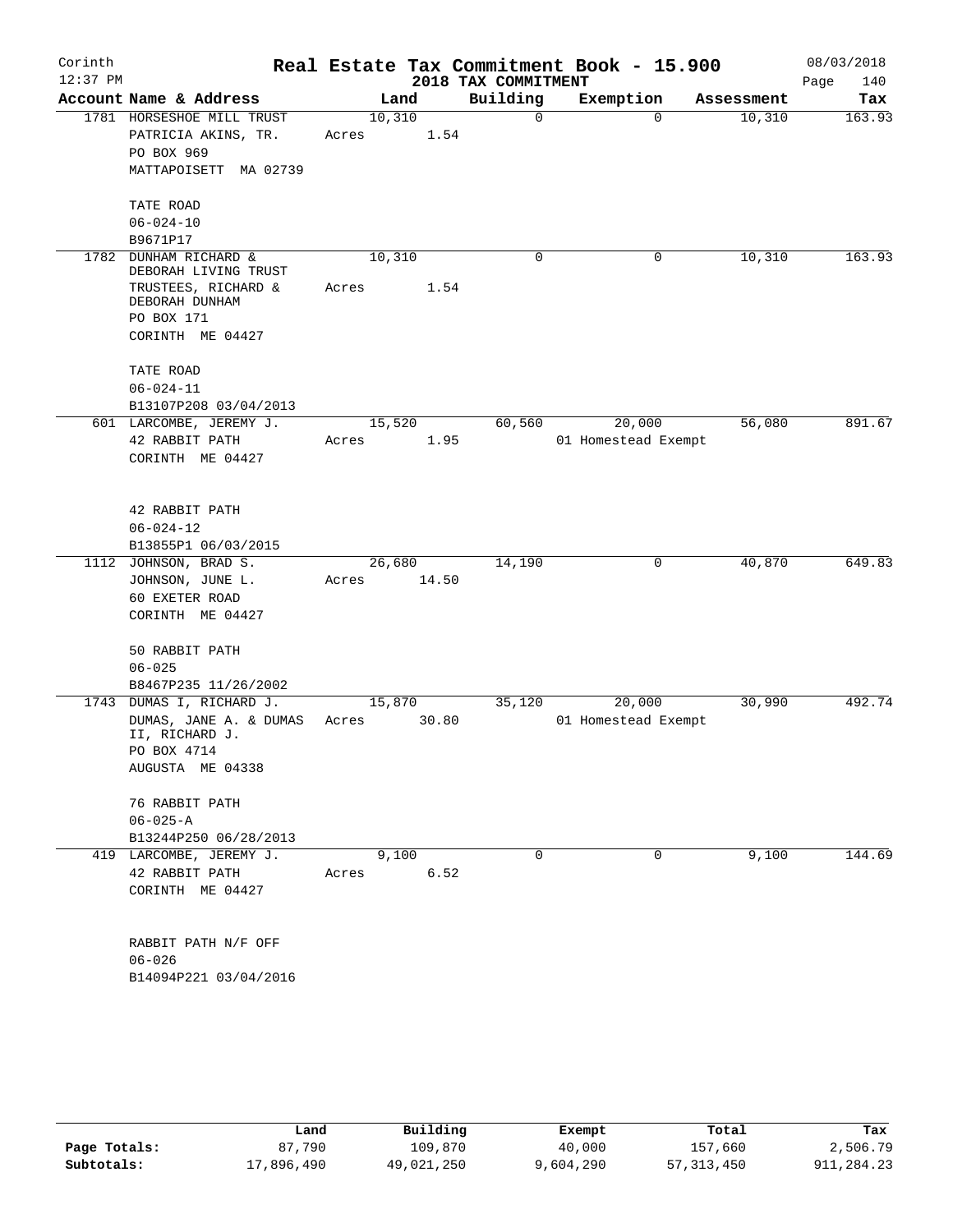| Corinth    |                               |       |        |        |                     | Real Estate Tax Commitment Book - 15.900 |            | 08/03/2018  |
|------------|-------------------------------|-------|--------|--------|---------------------|------------------------------------------|------------|-------------|
| $12:37$ PM |                               |       |        |        | 2018 TAX COMMITMENT |                                          |            | Page<br>141 |
|            | Account Name & Address        |       | Land   |        | Building            | Exemption                                | Assessment | Tax         |
|            | 987 NELSON, MARK C.           |       | 8,580  |        | $\mathbf 0$         | 0                                        | 8,580      | 136.42      |
|            | PO BOX 2658                   | Acres |        | 6.00   |                     |                                          |            |             |
|            | BANGOR ME 04402               |       |        |        |                     |                                          |            |             |
|            | RABBIT PATH                   |       |        |        |                     |                                          |            |             |
|            | $06 - 027$                    |       |        |        |                     |                                          |            |             |
|            | B14159P92 05/25/2016          |       |        |        |                     |                                          |            |             |
|            | 1692 NELSON, MARK C.          |       | 15,180 |        | 0                   | 0                                        | 15,180     | 241.36      |
|            | PO BOX 2658                   | Acres |        | 9.00   |                     |                                          |            |             |
|            | BANGOR ME 04402               |       |        |        |                     |                                          |            |             |
|            | RABBIT PATH                   |       |        |        |                     |                                          |            |             |
|            | $06 - 027 - 01$               |       |        |        |                     |                                          |            |             |
|            | B5667P60                      |       |        |        |                     |                                          |            |             |
|            | 985 FLANAGAN, MICHAEL C.      |       | 69,040 |        | 0                   | 0                                        | 69,040     | 1,097.74    |
|            | FLANAGAN, LAURA M.C.          | Acres |        | 215.00 |                     |                                          |            |             |
|            | 1485 SOUTH 35TH AVENUE        |       |        |        |                     |                                          |            |             |
|            | YUMA AZ 85364                 |       |        |        |                     |                                          |            |             |
|            | RABBIT PATH N/F OFF           |       |        |        |                     |                                          |            |             |
|            | $06 - 028$                    |       |        |        |                     |                                          |            |             |
|            | B10120P25 10/03/2005          |       |        |        |                     |                                          |            |             |
|            | 576 COX, CHARLES W.           |       | 16,860 |        | 23,120              | 0                                        | 39,980     | 635.68      |
|            | RUSH, ANNE MARIE              | Acres |        | 65.00  |                     |                                          |            |             |
|            | 440 MT. HOPE AVENUE           |       |        |        |                     |                                          |            |             |
|            | BANGOR ME 04401               |       |        |        |                     |                                          |            |             |
|            | RABBIT PATH @ HUDS TL<br>N/F  |       |        |        |                     |                                          |            |             |
|            | $06 - 029$                    |       |        |        |                     |                                          |            |             |
|            | B13741P344 01/08/2015         |       |        |        |                     |                                          |            |             |
|            | 1211 SLATE, SUE I.            |       | 14,230 |        | 0                   | 0                                        | 14,230     | 226.26      |
|            | MITTON, SALLY I.              | Acres |        | 15.23  |                     |                                          |            |             |
|            | 976 GREENBUSH ROAD            |       |        |        |                     |                                          |            |             |
|            | EXETER ME 04425               |       |        |        |                     |                                          |            |             |
|            | RABBIT PATH @ HUDS N/F<br>OFF |       |        |        |                     |                                          |            |             |
|            | $06 - 030$                    |       |        |        |                     |                                          |            |             |
|            | B14013P302 11/19/2015         |       |        |        |                     |                                          |            |             |
|            | 783 JOY, HARRY S.             |       | 9,570  |        | $\Omega$            | 0                                        | 9,570      | 152.16      |
|            | BAILLARGEON, TODD C           | Acres |        | 5.50   |                     |                                          |            |             |
|            | 563 TATE ROAD                 |       |        |        |                     |                                          |            |             |
|            | CORINTH ME 04427              |       |        |        |                     |                                          |            |             |
|            | RABBIT PATH @ HUDS N/F<br>OFF |       |        |        |                     |                                          |            |             |
|            | $06 - 031$                    |       |        |        |                     |                                          |            |             |
|            | B8727P263                     |       |        |        |                     |                                          |            |             |
|            |                               |       |        |        |                     |                                          |            |             |

|              | Land       | Building   | Exempt    | Total      | Tax        |
|--------------|------------|------------|-----------|------------|------------|
| Page Totals: | 133,460    | 23,120     |           | 156,580    | 2,489.62   |
| Subtotals:   | 18,029,950 | 49,044,370 | 9,604,290 | 57,470,030 | 913,773.85 |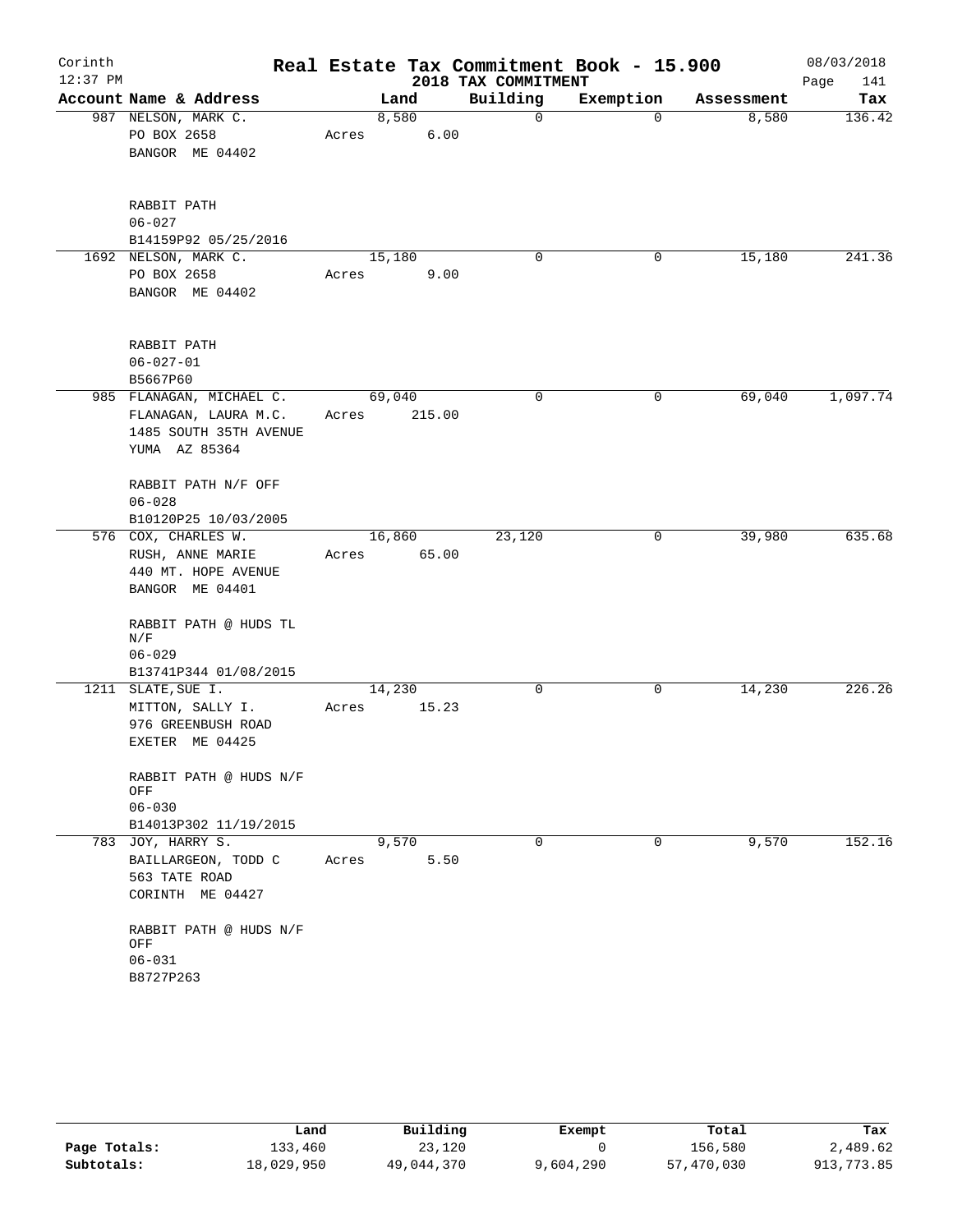| Corinth<br>$12:37$ PM |                                                                                                                                                             |                 |       | 2018 TAX COMMITMENT | Real Estate Tax Commitment Book - 15.900 |            | 08/03/2018<br>142<br>Page |
|-----------------------|-------------------------------------------------------------------------------------------------------------------------------------------------------------|-----------------|-------|---------------------|------------------------------------------|------------|---------------------------|
|                       | Account Name & Address                                                                                                                                      |                 | Land  | Building            | Exemption                                | Assessment | Tax                       |
|                       | 377 MCGURN, STANLEY<br>9 ALTON TANNERY ROAD<br>HUDSON ME 04449                                                                                              | 14,080<br>Acres | 20.00 | 0                   | $\Omega$                                 | 14,080     | 223.87                    |
|                       | RABBIT PATH @ HUDS TL<br>N/F<br>$06 - 032$<br>B13801P261 04/02/2015                                                                                         |                 |       |                     |                                          |            |                           |
|                       | 1428 SOUVE, DEREK C.<br>SOUVE, FAYE L.<br>PO BOX 95<br>HANOVER ME 04237                                                                                     | 15,640<br>Acres | 41.00 | $\Omega$            | 0                                        | 15,640     | 248.68                    |
|                       | MAIN STREET N/F OFF<br>$06 - 033$<br>B11901P82 09/02/2009                                                                                                   |                 |       |                     |                                          |            |                           |
|                       | 1335 TATE JR, OSCAR G.                                                                                                                                      | 15,480          |       | 0                   | 0                                        | 15,480     | 246.13                    |
|                       | (Heirs of)<br>PR. TATE, BERNADINE<br>1004 MAIN STREET<br>CORINTH ME 04427                                                                                   | Acres           | 6.00  |                     |                                          |            |                           |
|                       | RABBIT PATH<br>$06 - 033 - A$                                                                                                                               |                 |       |                     |                                          |            |                           |
|                       | B12954P187 09/24/2012<br>1506 WILCOX, RONALD J.                                                                                                             |                 | 700   | 0                   | $\mathbf 0$                              | 700        | 11.13                     |
|                       | WILCOX, LORRAINE E.<br>1304 MAIN STREET<br>CORINTH ME 04427                                                                                                 | Acres           | 7.00  |                     |                                          |            |                           |
|                       | RABBIT PATH OFF<br>$06 - 033 - B$<br>B3750P143                                                                                                              |                 |       |                     |                                          |            |                           |
|                       | 680 HARDING, ERVIN<br>HARDING, ROBERTA<br>CO-TRUSTEES<br>10544 GLENVIEW WAY<br>RANCHO CORDOVA CA<br>95670<br>RABBIT PATH N/F OFF<br>$06 - 034$<br>B3522P324 | 11,330<br>Acres | 15.00 | $\mathbf 0$         | 0                                        | 11,330     | 180.15                    |
|                       | 114 B. L. GRANT & SON, LLC.                                                                                                                                 | 53,020          |       | 6,000               | 0                                        | 59,020     | 938.42                    |
|                       | 176 WEST CORINTH ROAD<br>CORINTH ME 04427                                                                                                                   | Acres           | 41.10 |                     |                                          |            |                           |
|                       | RABBIT PATH<br>$06 - 035$<br>B14256P338 08/26/2016                                                                                                          |                 |       |                     |                                          |            |                           |

|              | Land       | Building   | Exempt    | Total      | Tax        |
|--------------|------------|------------|-----------|------------|------------|
| Page Totals: | 110,250    | 6,000      |           | 116,250    | 1,848.38   |
| Subtotals:   | 18,140,200 | 49,050,370 | 9,604,290 | 57,586,280 | 915,622.23 |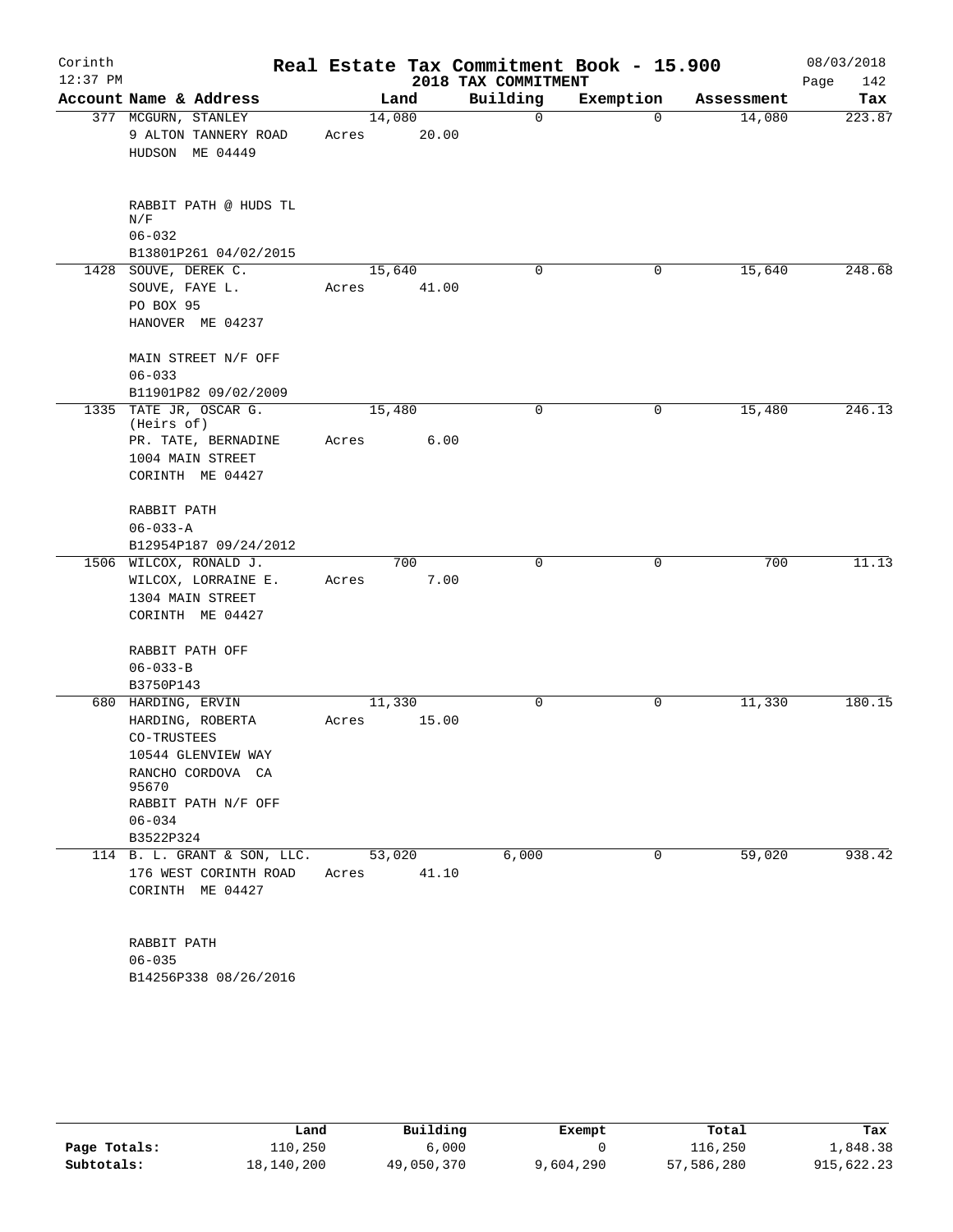| Corinth<br>$12:37$ PM |                                            |        |       | 2018 TAX COMMITMENT | Real Estate Tax Commitment Book - 15.900 |            | 08/03/2018<br>143<br>Page |
|-----------------------|--------------------------------------------|--------|-------|---------------------|------------------------------------------|------------|---------------------------|
|                       | Account Name & Address                     |        | Land  | Building            | Exemption                                | Assessment | Tax                       |
|                       | 1464 SCHWARZE, JOHN D.                     | 16,580 |       | 0                   | $\Omega$                                 | 16,580     | 263.62                    |
|                       | SCHWARZE, SALLY A.                         | Acres  | 45.00 |                     |                                          |            |                           |
|                       | 479 HUDSON HILL ROAD                       |        |       |                     |                                          |            |                           |
|                       | HUDSON ME 04449                            |        |       |                     |                                          |            |                           |
|                       | RABBIT PATH @ HUDS N/F<br>OFF              |        |       |                     |                                          |            |                           |
|                       | $06 - 036$                                 |        |       |                     |                                          |            |                           |
|                       | B7278P271                                  |        |       |                     |                                          |            |                           |
|                       | 1723 SOUVE, DEREK C.                       | 12,750 |       | 10,740              | 0                                        | 23,490     | 373.49                    |
|                       | SOUVE, FAYE L.                             | Acres  | 41.00 |                     |                                          |            |                           |
|                       | PO BOX 95                                  |        |       |                     |                                          |            |                           |
|                       | HANOVER ME 04237                           |        |       |                     |                                          |            |                           |
|                       | DIAMOND LANE                               |        |       |                     |                                          |            |                           |
|                       | $06 - 037$                                 |        |       |                     |                                          |            |                           |
|                       | B11901P82 09/02/2009                       |        |       |                     |                                          |            |                           |
|                       | 36 CHASE, DWAYNE A.                        | 19,500 |       | 23,180              | 0                                        | 42,680     | 678.61                    |
|                       | 124 CENTER ROAD                            | Acres  | 43.60 |                     |                                          |            |                           |
|                       | GARLAND ME 04939                           |        |       |                     |                                          |            |                           |
|                       | 219 RABBIT PATH                            |        |       |                     |                                          |            |                           |
|                       | $06 - 038$                                 |        |       |                     |                                          |            |                           |
|                       | B14295P12 09/22/2016                       |        |       |                     |                                          |            |                           |
|                       | 902 NYE, DAVID W.                          | 23,270 |       | 27,680              | 0                                        | 50,950     | 810.11                    |
|                       | 107 CHEROKEE COURT                         | Acres  | 41.00 |                     |                                          |            |                           |
|                       | BAREFOOT BAY FL 32976                      |        |       |                     |                                          |            |                           |
|                       | 121 DIAMOND LANE                           |        |       |                     |                                          |            |                           |
|                       | $06 - 039$                                 |        |       |                     |                                          |            |                           |
|                       | B14744P107 02/16/2018                      |        |       |                     |                                          |            |                           |
|                       | 1429 HAWES, MARK                           | 26,680 |       | 7,940               | 0                                        | 34,620     | 550.46                    |
|                       | 3621 UNION STREET                          | Acres  | 87.00 |                     |                                          |            |                           |
|                       | LEVANT ME 04456                            |        |       |                     |                                          |            |                           |
|                       | 161 RABBIT PATH                            |        |       |                     |                                          |            |                           |
|                       | $06 - 040$                                 |        |       |                     |                                          |            |                           |
|                       | B14638P51 10/06/2017 B14638P48 10/06/2017  |        |       |                     |                                          |            |                           |
|                       | 873 DAVIS, ELIZABETH A.                    | 20,330 |       | 30,240              | 0                                        | 50,570     | 804.06                    |
|                       | VELASQUEZ, MARY MARDEN Acres 48.50         |        |       |                     |                                          |            |                           |
|                       | 7220 VIA CORRETO DRIVE                     |        |       |                     |                                          |            |                           |
|                       | AUSTIN TX 78749                            |        |       |                     |                                          |            |                           |
|                       | 101 RABBIT PATH                            |        |       |                     |                                          |            |                           |
|                       | $06 - 041$                                 |        |       |                     |                                          |            |                           |
|                       | B11303P217 02/25/2008 B11247P20 12/21/2007 |        |       |                     |                                          |            |                           |

|              | Land       | Building   | Exempt    | Total      | Tax        |
|--------------|------------|------------|-----------|------------|------------|
| Page Totals: | 119,110    | 99,780     |           | 218,890    | 3,480.35   |
| Subtotals:   | 18,259,310 | 49,150,150 | 9,604,290 | 57,805,170 | 919,102.58 |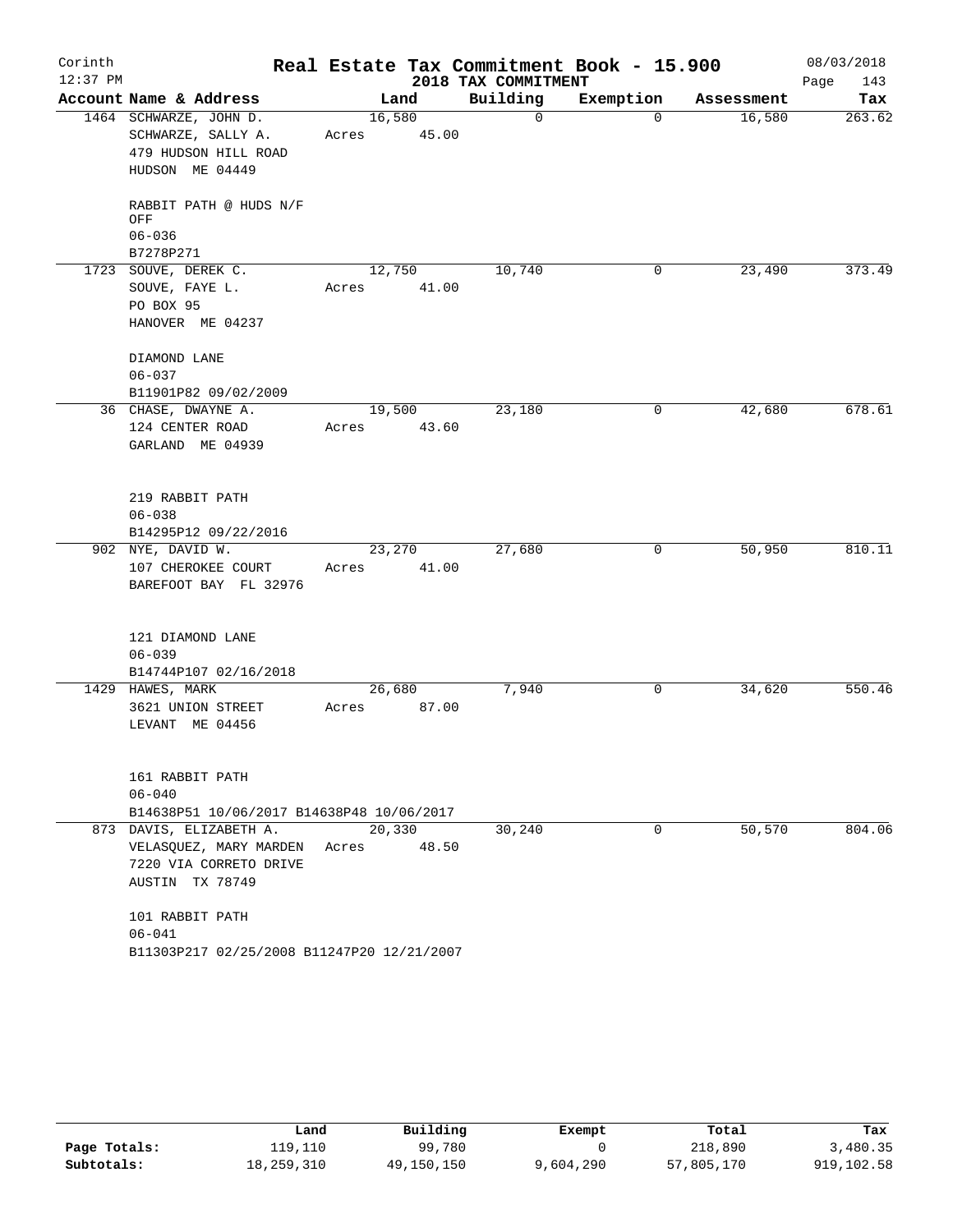| Corinth<br>$12:37$ PM |                                                          |       |                 |                                 | Real Estate Tax Commitment Book - 15.900 |            | 08/03/2018         |
|-----------------------|----------------------------------------------------------|-------|-----------------|---------------------------------|------------------------------------------|------------|--------------------|
|                       | Account Name & Address                                   |       | Land            | 2018 TAX COMMITMENT<br>Building | Exemption                                | Assessment | Page<br>144<br>Tax |
|                       | 1046 PHILBRICK-COOPER,                                   |       | 27,170          | 76,860                          | 20,000                                   | 84,030     | 1,336.08           |
|                       | RAYMOND J.<br>PHILBRICK-COOPER,<br>ANDREA M.             | Acres | 43.00           |                                 | 01 Homestead Exempt                      |            |                    |
|                       | 64 DIAMOND LANE<br>CORINTH ME 04427                      |       |                 |                                 |                                          |            |                    |
|                       |                                                          |       |                 |                                 |                                          |            |                    |
|                       | 64 DIAMOND LANE<br>$06 - 042$                            |       |                 |                                 |                                          |            |                    |
|                       | B5802P305                                                |       |                 |                                 |                                          |            |                    |
|                       | 279 LAGASSE, DANIEL J.<br>LAGASSE, HEIDI                 | Acres | 16,530<br>44.30 | 0                               | 0                                        | 16,530     | 262.83             |
|                       | PO BOX 1183                                              |       |                 |                                 |                                          |            |                    |
|                       | ROY WA 98580                                             |       |                 |                                 |                                          |            |                    |
|                       | RABBIT PATH<br>$06 - 043$                                |       |                 |                                 |                                          |            |                    |
|                       | B14300P118 09/30/2016                                    |       |                 |                                 |                                          |            |                    |
|                       | 1293 STRECK, ALAN R.                                     |       | 33,250          | 18,540                          | 0                                        | 51,790     | 823.46             |
|                       | DOMIT JR, EDWARD J.<br>26 PLEASANT ST                    | Acres | 39.30           |                                 |                                          |            |                    |
|                       | MIDDLETON MA 01949                                       |       |                 |                                 |                                          |            |                    |
|                       | TABOR LANE                                               |       |                 |                                 |                                          |            |                    |
|                       | $07 - 001$                                               |       |                 |                                 |                                          |            |                    |
|                       | B4377P318<br>1431 BUTLER, BEN M.                         |       | 31,110          | 21,480                          | 0                                        | 52,590     | 836.18             |
|                       | 301 COBORO ROAD                                          | Acres | 10.75           |                                 |                                          |            |                    |
|                       | STETSON ME 04488                                         |       |                 |                                 |                                          |            |                    |
|                       | 607 EXETER ROAD                                          |       |                 |                                 |                                          |            |                    |
|                       | $07 - 001 - 01$                                          |       |                 |                                 |                                          |            |                    |
|                       | B12583P325 09/06/2011 B7664P209<br>659 ANTWORTH, SUE ANN |       | 27,140          | 64,320                          | 20,000                                   | 71,460     | 1,136.21           |
|                       | 593 EXETER ROAD                                          | Acres | 10.84           |                                 | 01 Homestead Exempt                      |            |                    |
|                       | CORINTH ME 04427                                         |       |                 |                                 |                                          |            |                    |
|                       | 593 EXETER ROAD                                          |       |                 |                                 |                                          |            |                    |
|                       | $07 - 001 - 02$                                          |       |                 |                                 |                                          |            |                    |
|                       | B14487P272 05/15/2017                                    |       |                 |                                 |                                          |            |                    |
|                       | 1041 STROUT, MICHAEL A. II<br>41 RIDGE ROAD              | Acres | 25,060<br>11.54 | 108,950                         | $\mathbf 0$                              | 134,010    | 2,130.76           |
|                       | CHARLESTON ME 04422                                      |       |                 |                                 |                                          |            |                    |
|                       |                                                          |       |                 |                                 |                                          |            |                    |
|                       | 585 EXETER ROAD<br>$07 - 001 - 03$                       |       |                 |                                 |                                          |            |                    |
|                       | B14236P208 08/05/2016                                    |       |                 |                                 |                                          |            |                    |
|                       | 1020 STARBIRD, RICKEY A. SR.                             |       | 23,530          | 138,510                         | 20,000                                   | 142,040    | 2,258.44           |
|                       | STARBIRD, MARY T.                                        | Acres | 11.83           |                                 | 01 Homestead Exempt                      |            |                    |
|                       | 573 EXETER ROAD<br>CORINTH ME 04427                      |       |                 |                                 |                                          |            |                    |
|                       | 573 EXETER ROAD                                          |       |                 |                                 |                                          |            |                    |
|                       | $07 - 001 - 04$<br>B13957P309 09/10/2015                 |       |                 |                                 |                                          |            |                    |
|                       |                                                          | Land  | Building        |                                 | Exempt                                   | Total      | Tax                |
| Page Totals:          | 183,790                                                  |       | 428,660         |                                 | 60,000                                   | 552,450    | 8,783.96           |
| Subtotals:            | 18,443,100                                               |       | 49,578,810      |                                 | 9,664,290                                | 58,357,620 | 927,886.54         |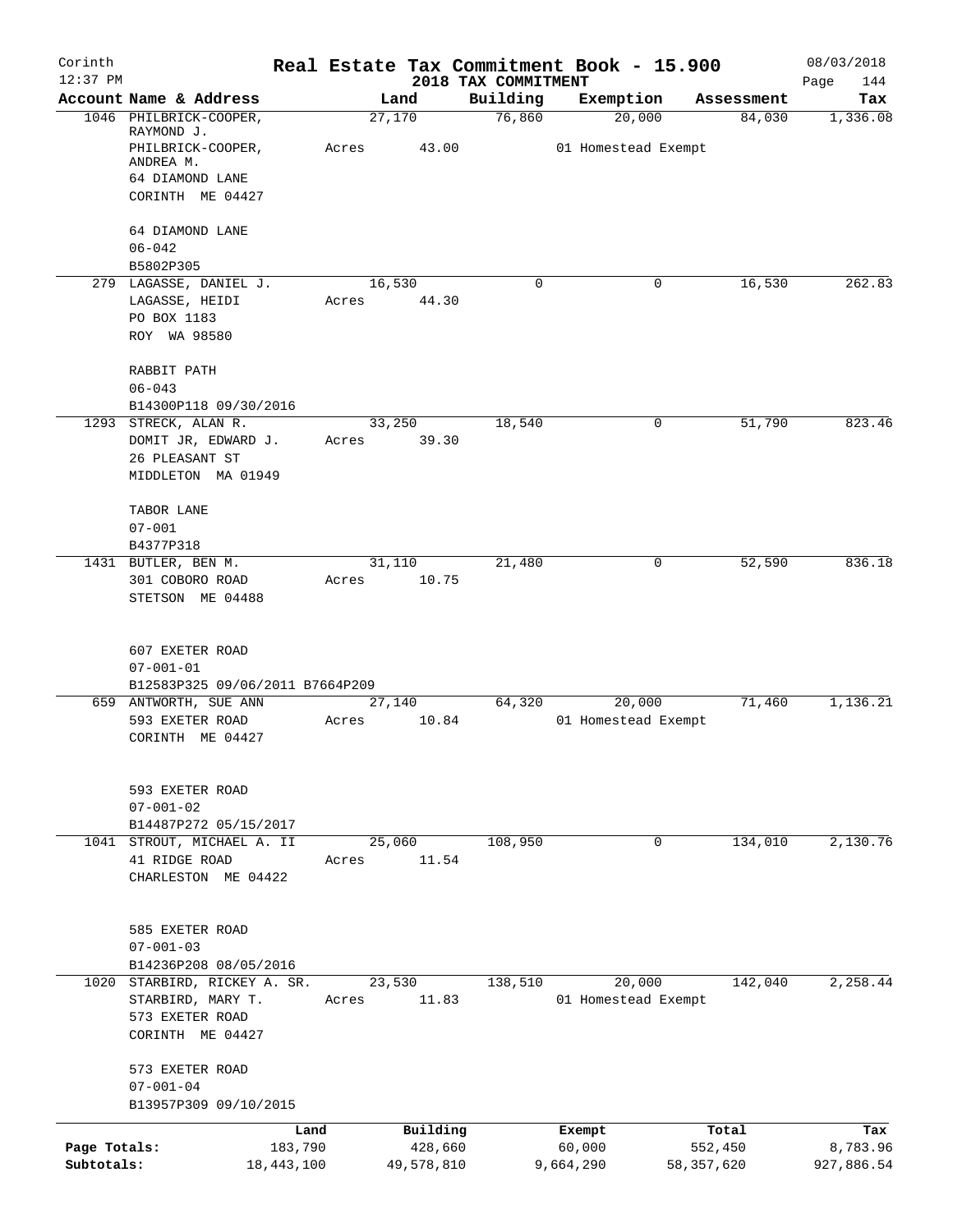| Corinth<br>$12:37$ PM |                                                                                 |                       |                 | 2018 TAX COMMITMENT | Real Estate Tax Commitment Book - 15.900 |            | 08/03/2018<br>Page<br>145 |
|-----------------------|---------------------------------------------------------------------------------|-----------------------|-----------------|---------------------|------------------------------------------|------------|---------------------------|
|                       | Account Name & Address                                                          |                       | Land            | Building            | Exemption                                | Assessment | Tax                       |
|                       | 1297 DAVIS, JONATHAN<br>DAVIS, KRISTY<br>565 EXETER ROAD<br>CORINTH ME 04427    | Acres                 | 28,270<br>10.36 | 140,560             | 20,000<br>01 Homestead Exempt            | 148,830    | 2,366.40                  |
|                       | 565 EXETER ROAD<br>$07 - 001 - 05$<br>B14231P101 08/01/2016                     |                       |                 |                     |                                          |            |                           |
|                       | 1298 DAVIS, JONATHAN<br>DAVIS, KRISTY<br>565 EXETER ROAD<br>CORINTH ME 04427    | 20,900<br>Acres       | 12.50           | 0                   | 0                                        | 20,900     | 332.31                    |
|                       | EXETER ROAD<br>$07 - 001 - 05A$<br>B14231P101 08/01/2016                        |                       |                 |                     |                                          |            |                           |
| 1049                  | BLUE WATER SPORTSMANS<br>INC.<br>P.O. BOX 6895<br>WARWICK RI 02886              | 20,970<br>Acres       | 10.73           | $\mathbf 0$         | 0                                        | 20,970     | 333.42                    |
|                       | GLENWOOD DRIVE<br>$07 - 001 - 06$<br>B7197P232                                  |                       |                 |                     |                                          |            |                           |
|                       | 99 HAYDEN, ALLEN R.<br>HAYDEN, ANNETTE M.<br>87 BIRCH STREET<br>BANGOR ME 04401 | 18,160<br>Acres 12.78 |                 | 18,190              | 0                                        | 36,350     | 577.97                    |
|                       | 90 GLENWOOD DRIVE<br>$07 - 001 - 07$<br>B12740P126 02/24/2012                   |                       |                 |                     |                                          |            |                           |
|                       | 1381 BLUE WATER SPORTSMANS<br>INC.                                              | 20,080                |                 | 10,060              | 0                                        | 30,140     | 479.23                    |
|                       | PO BOX 6895<br>WARWICK RI 02886-2412                                            | Acres                 | 11.50           |                     |                                          |            |                           |
|                       | 130 GLENWOOD DRIVE<br>$07 - 001 - 08$<br>B8422P103                              |                       |                 |                     |                                          |            |                           |
|                       | 151 BLUE WATER SPORTSMANS<br>INC.<br>P.O. BOX 6895<br>WARWICK RI 02886          | 22,310<br>Acres       | 14.60           | 25,980              | 0                                        | 48,290     | 767.81                    |
|                       | 135 GLENWOOD DRIVE<br>$07 - 001 - 09$<br>B5918P23                               |                       |                 |                     |                                          |            |                           |

|              | Land       | Building   | Exempt    | Total      | Tax        |
|--------------|------------|------------|-----------|------------|------------|
| Page Totals: | 130,690    | 194,790    | 20,000    | 305,480    | 4,857.14   |
| Subtotals:   | 18,573,790 | 49,773,600 | 9,684,290 | 58,663,100 | 932,743.68 |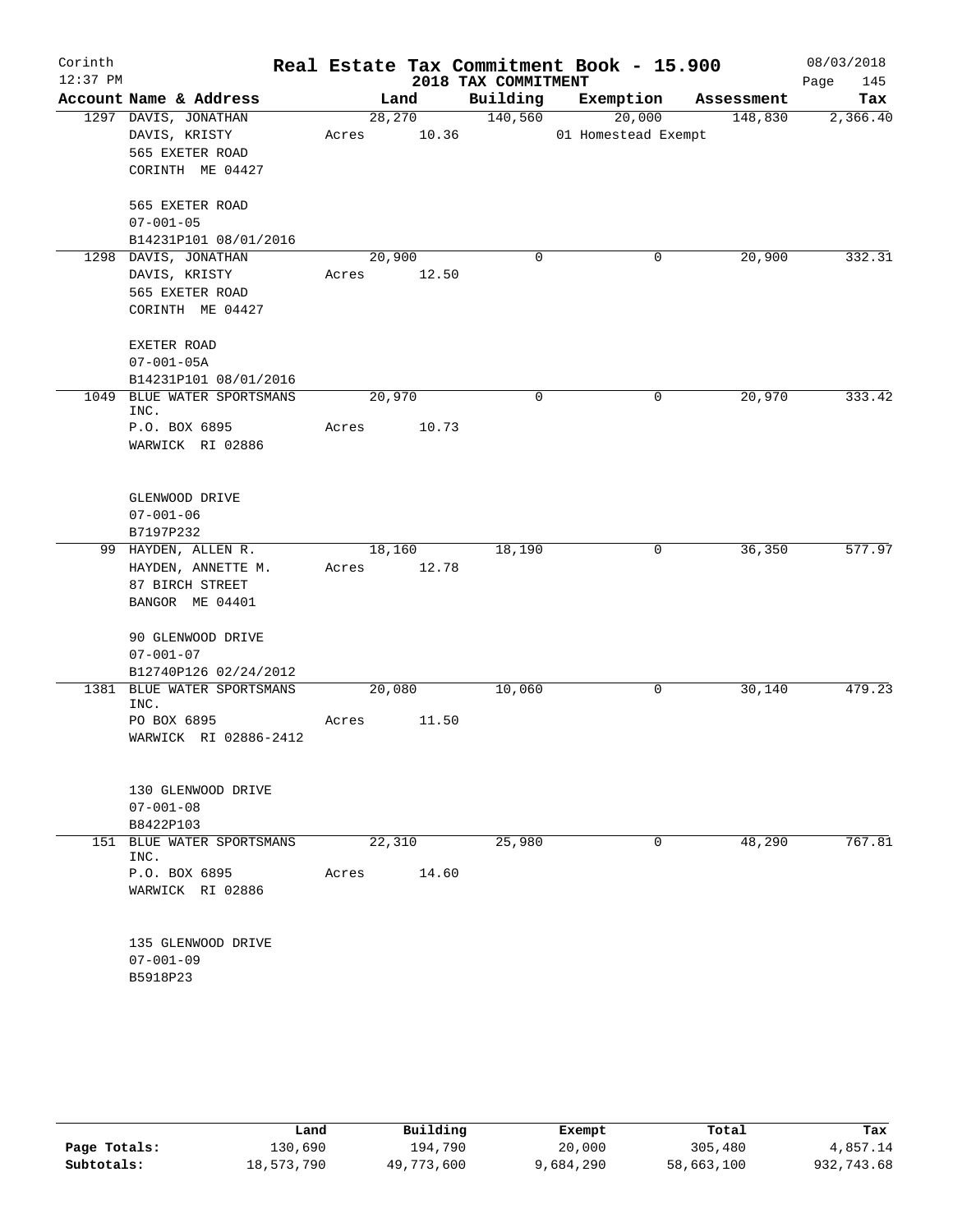| Corinth      |                                     |                 |          |                                 | Real Estate Tax Commitment Book - 15.900 |            |         | 08/03/2018         |
|--------------|-------------------------------------|-----------------|----------|---------------------------------|------------------------------------------|------------|---------|--------------------|
| $12:37$ PM   | Account Name & Address              |                 | Land     | 2018 TAX COMMITMENT<br>Building | Exemption                                | Assessment |         | 146<br>Page<br>Tax |
|              | 605 GOLDSMITH, RONALD M.            | 22,960          |          | 125,700                         | 26,000                                   |            | 122,660 | 1,950.29           |
|              | GOLDSMITH, CHERYL L.                | Acres           | 11.04    |                                 | 01 Homestead Exempt                      |            |         |                    |
|              | 613 EXETER ROAD                     |                 |          |                                 | 22 Veteran                               |            |         |                    |
|              | CORINTH ME 04427                    |                 |          |                                 |                                          |            |         |                    |
|              | 613 EXETER ROAD                     |                 |          |                                 |                                          |            |         |                    |
|              | $07 - 001 - 10$                     |                 |          |                                 |                                          |            |         |                    |
|              | B3347P255                           |                 |          |                                 |                                          |            |         |                    |
|              | 358 CRANE, JAMES V.                 | 70,510          |          | $\Omega$                        |                                          | 0          | 70,510  | 1,121.11           |
|              | CRANE, NEIL & LOIS                  | Acres           | 240.00   |                                 |                                          |            |         |                    |
|              | 2 MILLS ROAD                        |                 |          |                                 |                                          |            |         |                    |
|              | EXETER ME 04435                     |                 |          |                                 |                                          |            |         |                    |
|              | EXETER ROAD                         |                 |          |                                 |                                          |            |         |                    |
|              | $07 - 002$                          |                 |          |                                 |                                          |            |         |                    |
|              | B12251P261 07/20/2010               |                 |          |                                 |                                          |            |         |                    |
|              | 1393 SAWYER, ANGEL T.               | 29,250          |          | 12,580                          |                                          | 0          | 41,830  | 665.10             |
|              | 237 EXETER ROAD                     | Acres           | 38.50    |                                 |                                          |            |         |                    |
|              | CORINTH ME 04427                    |                 |          |                                 |                                          |            |         |                    |
|              |                                     |                 |          |                                 |                                          |            |         |                    |
|              |                                     |                 |          |                                 |                                          |            |         |                    |
|              | 504 EXETER ROAD                     |                 |          |                                 |                                          |            |         |                    |
|              | $07 - 003$                          |                 |          |                                 |                                          |            |         |                    |
|              | B4868P134                           |                 |          |                                 |                                          |            |         |                    |
|              | 210 BUSWELL, MARK D.                | 15,830<br>Acres | 2.00     | 62,910                          | 20,000<br>01 Homestead Exempt            |            | 58,740  | 933.97             |
|              | BUSWELL, HOPE E.<br>523 EXETER ROAD |                 |          |                                 |                                          |            |         |                    |
|              | CORINTH ME 04427                    |                 |          |                                 |                                          |            |         |                    |
|              |                                     |                 |          |                                 |                                          |            |         |                    |
|              | 523 EXETER ROAD                     |                 |          |                                 |                                          |            |         |                    |
|              | $07 - 004$                          |                 |          |                                 |                                          |            |         |                    |
|              | B13063P107 01/04/2012               |                 |          |                                 |                                          |            |         |                    |
|              | 49 BACON, FRANCES C.                | 22,380          |          | 0                               |                                          | 0          | 22,380  | 355.84             |
|              | 195 MARSHVILLE ROAD                 | Acres           | 34.25    |                                 |                                          |            |         |                    |
|              | HARRINGTON ME 04643                 |                 |          |                                 |                                          |            |         |                    |
|              | TABER LANE                          |                 |          |                                 |                                          |            |         |                    |
|              | $07 - 005$                          |                 |          |                                 |                                          |            |         |                    |
|              | B13454P169 02/04/2014               |                 |          |                                 |                                          |            |         |                    |
|              | 93 NILES, MICHAEL J.                | 16,330          |          | 34,890                          |                                          | 0          | 51,220  | 814.40             |
|              | NILES, HEIDI L.                     | Acres           | 0.90     |                                 |                                          |            |         |                    |
|              | 273 MAIN ROAD                       |                 |          |                                 |                                          |            |         |                    |
|              | CHARLESTION ME 04422                |                 |          |                                 |                                          |            |         |                    |
|              | 505 EXETER ROAD                     |                 |          |                                 |                                          |            |         |                    |
|              | $07 - 005 - A$                      |                 |          |                                 |                                          |            |         |                    |
|              | B14496P40 05/25/2017                |                 |          |                                 |                                          |            |         |                    |
|              | 894 MACAULEY, JEFFREY S.            | 19,310          |          | 3,600                           | 20,000                                   |            | 2,910   | 46.27              |
|              | HENDRICKSON, LAURIE A.              | Acres           | 9.30     |                                 | 01 Homestead Exempt                      |            |         |                    |
|              | 87 TABER LANE                       |                 |          |                                 |                                          |            |         |                    |
|              | CORINTH ME 04427                    |                 |          |                                 |                                          |            |         |                    |
|              | 87 TABER LANE                       |                 |          |                                 |                                          |            |         |                    |
|              | $07 - 006$                          |                 |          |                                 |                                          |            |         |                    |
|              |                                     |                 |          |                                 |                                          |            |         |                    |
|              |                                     |                 |          |                                 |                                          |            |         |                    |
|              | Land                                |                 | Building |                                 | Exempt                                   | Total      |         | Tax                |
| Page Totals: | 196,570                             |                 | 239,680  |                                 | 66,000                                   | 370,250    |         | 5,886.98           |

**Subtotals:** 18,770,360 50,013,280 9,750,290 59,033,350 938,630.66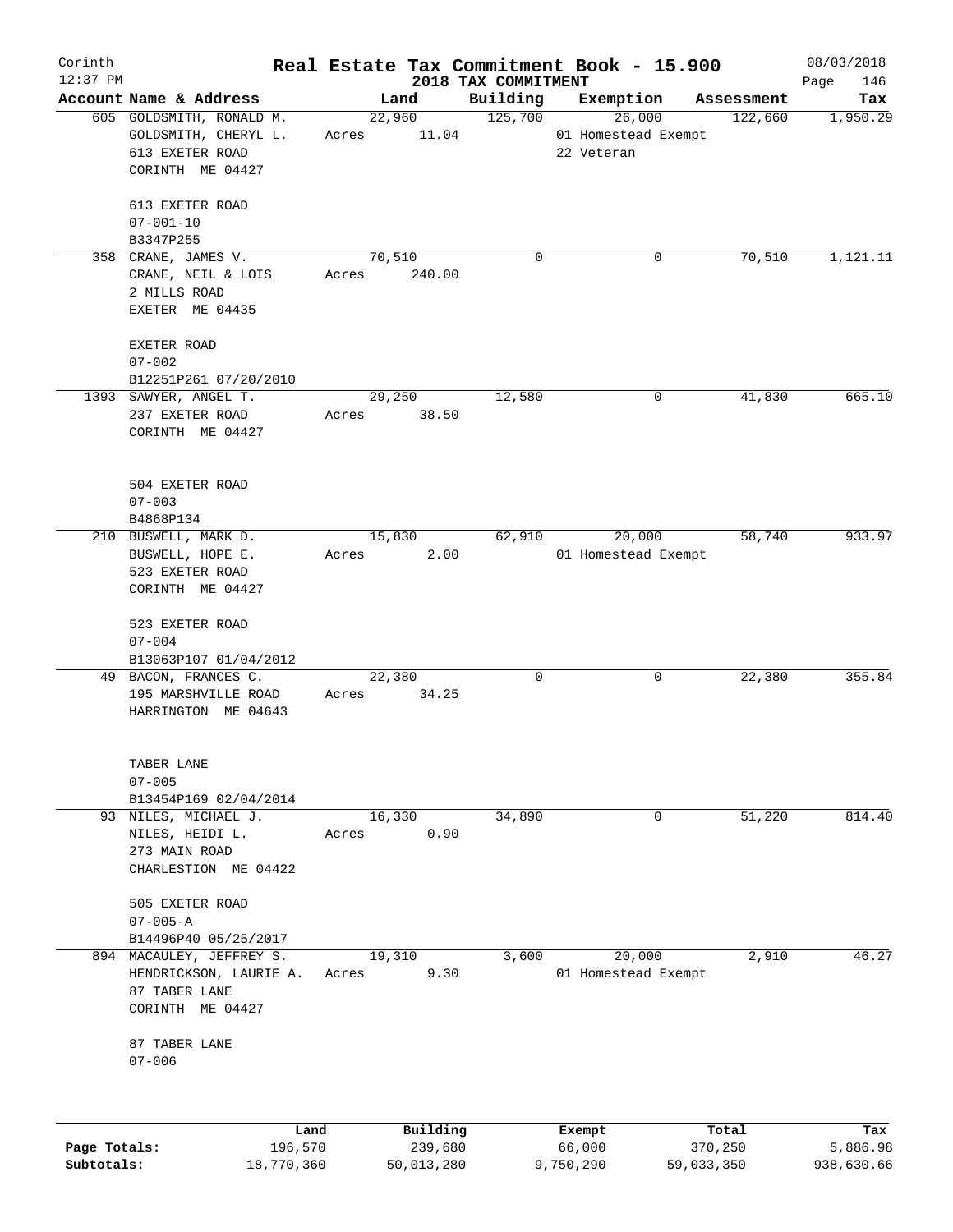| Corinth<br>$12:37$ PM |                                                                                             |                 |             | 2018 TAX COMMITMENT | Real Estate Tax Commitment Book - 15.900 |            | 08/03/2018<br>Page<br>147 |
|-----------------------|---------------------------------------------------------------------------------------------|-----------------|-------------|---------------------|------------------------------------------|------------|---------------------------|
|                       | Account Name & Address                                                                      |                 | Land        | Building            | Exemption                                | Assessment | Tax                       |
|                       | 51 BACON, FRANCES C.<br>195 MARSHVILLE ROAD<br>HARRINGTON ME 04643                          | 30,900<br>Acres | 38.00       | 73,130              | 0                                        | 104,030    | 1,654.08                  |
|                       | 82 TABER LANE<br>$07 - 006 - A$<br>B13454P169 02/04/2014                                    |                 |             |                     |                                          |            |                           |
|                       | 669 HALOULAKOS,                                                                             | 20,930          |             | 1,430               | 0                                        | 22,360     | 355.52                    |
|                       | KONSTANTINOS<br>111 WEST BROADWAY<br>DERRY NH 03038                                         | Acres           | 9.70        |                     |                                          |            |                           |
|                       | 107 TABER LANE<br>$07 - 006 - B$                                                            |                 |             |                     |                                          |            |                           |
| 1240                  | B5108P229<br>SPEED, GERALD L                                                                | 24,350          |             | 0                   | $\mathbf 0$                              | 24,350     | 387.17                    |
|                       | TRUSTEES LIV T<br>SPEED, WINIFRED I<br>TRUSTEES LIV<br>173 GARLAND ROAD<br>CORINTH ME 04427 | Acres           | 23.96       |                     |                                          |            |                           |
|                       | EXETER ROAD<br>$07 - 007$<br>B5943P244                                                      |                 |             |                     |                                          |            |                           |
|                       | 50 BACON, FRANCES C.<br>195 MARSHVILLE ROAD<br>HARRINGTON ME 04643                          | Acres           | 500<br>1.00 | 0                   | 0                                        | 500        | 7.95                      |
|                       | TABER LANE<br>$07 - 007 - A$<br>B13454P169 02/04/2014                                       |                 |             |                     |                                          |            |                           |
|                       | 722 HICKS, TERRY D.<br>121 BEANS MILL ROAD<br>CORINTH ME 04427                              | 22,030<br>Acres | 40.94       | $\mathbf 0$         | $\mathbf 0$                              | 22,030     | 350.28                    |
|                       | EXETER ROAD<br>$07 - 008$<br>B3928P148                                                      |                 |             |                     |                                          |            |                           |
|                       | 1453 UNDERHILL, BRAD<br>UNDERHILL, REBECCA<br>488 EXETER ROAD                               | 16,670<br>Acres | 2.30        | 106,950             | 20,000<br>01 Homestead Exempt            | 103,620    | 1,647.56                  |
|                       | CORINTH ME 04427<br>488 EXETER ROAD<br>$07 - 008 - A$<br>B11573P263 10/29/2008 B7881P40     |                 |             |                     |                                          |            |                           |

|              | Land       | Building   | Exempt    | Total      | Tax        |
|--------------|------------|------------|-----------|------------|------------|
| Page Totals: | 115,380    | 181.510    | 20,000    | 276,890    | 4,402.56   |
| Subtotals:   | 18,885,740 | 50,194,790 | 9,770,290 | 59,310,240 | 943,033.22 |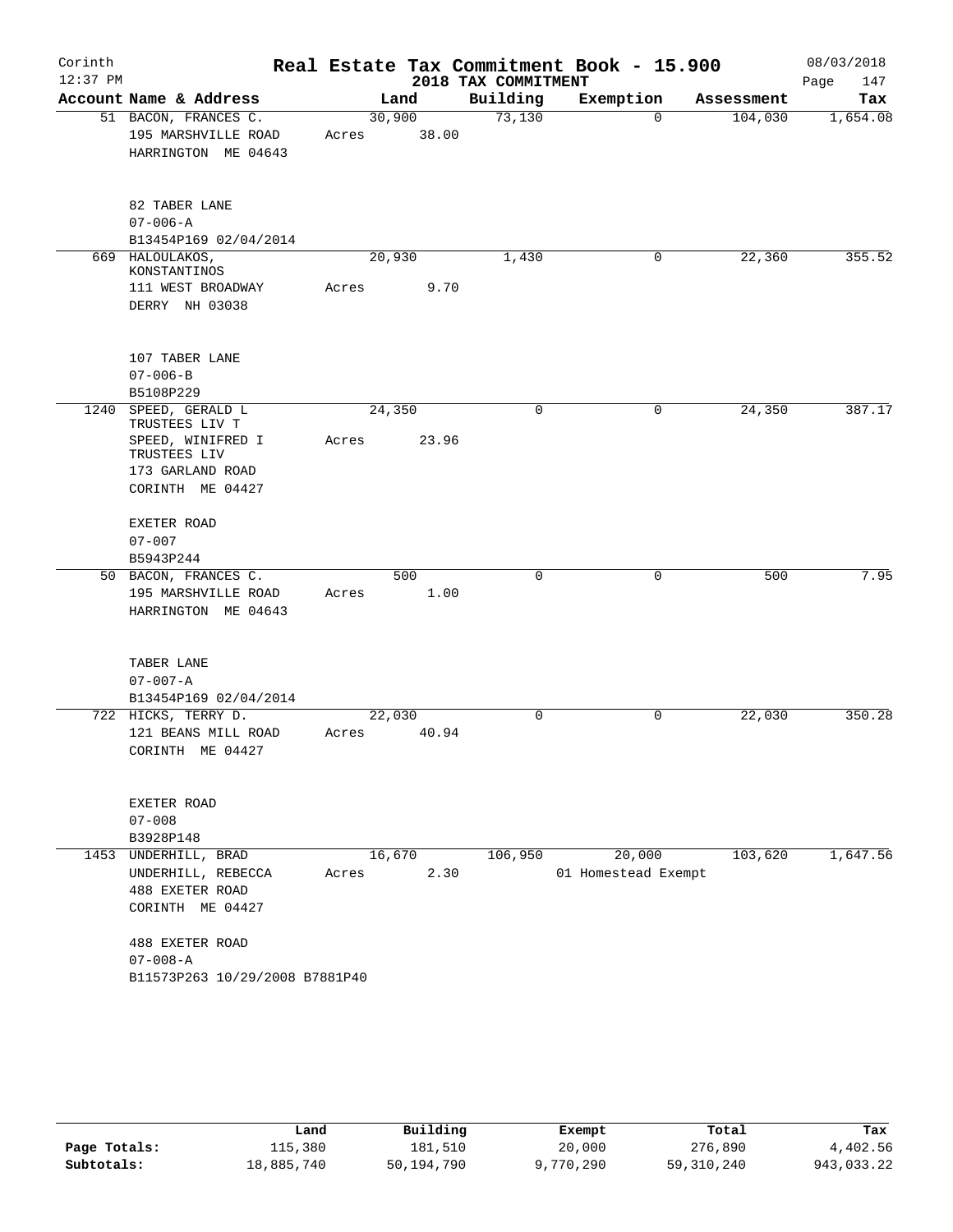| Corinth      |                                     |       |             |                                 | Real Estate Tax Commitment Book - 15.900 |            | 08/03/2018         |
|--------------|-------------------------------------|-------|-------------|---------------------------------|------------------------------------------|------------|--------------------|
| $12:37$ PM   | Account Name & Address              |       | Land        | 2018 TAX COMMITMENT<br>Building | Exemption                                | Assessment | Page<br>148<br>Tax |
|              | 407 KEEZER, ROLAND A.               |       | 15,900      | 69,150                          | 26,000                                   | 59,050     | 938.90             |
|              | 478 EXETER ROAD                     | Acres | 1.15        |                                 | 01 Homestead Exempt                      |            |                    |
|              | CORINTH ME 04427                    |       |             |                                 | 22 Veteran                               |            |                    |
|              |                                     |       |             |                                 |                                          |            |                    |
|              |                                     |       |             |                                 |                                          |            |                    |
|              | 478 EXETER ROAD                     |       |             |                                 |                                          |            |                    |
|              | $07 - 008 - B$                      |       |             |                                 |                                          |            |                    |
|              | B8314P311                           |       |             |                                 |                                          |            |                    |
|              | 1303 HACKETT, DOUGLAS H.            |       | 16,370      | 32,360                          | 20,000                                   | 28,730     | 456.81             |
|              | HACKETT, BETSY A.                   | Acres | 1.55        |                                 | 01 Homestead Exempt                      |            |                    |
|              | 470 EXETER ROAD<br>CORINTH ME 04427 |       |             |                                 |                                          |            |                    |
|              |                                     |       |             |                                 |                                          |            |                    |
|              | 470 EXETER ROAD                     |       |             |                                 |                                          |            |                    |
|              | $07 - 008 - C$                      |       |             |                                 |                                          |            |                    |
|              | B14589P192 08/28/2017               |       |             |                                 |                                          |            |                    |
|              | 779 UNDERHILL, BRAD A.              |       | 19,210      | 56,500                          | 0                                        | 75,710     | 1,203.79           |
|              | UNDERHILL, REBECCA A.               | Acres | 4.00        |                                 |                                          |            |                    |
|              | 488 EXETER ROAD                     |       |             |                                 |                                          |            |                    |
|              | CORINTH ME 04427                    |       |             |                                 |                                          |            |                    |
|              |                                     |       |             |                                 |                                          |            |                    |
|              | 428 EXETER ROAD                     |       |             |                                 |                                          |            |                    |
|              | $07 - 008 - D$                      |       |             |                                 |                                          |            |                    |
|              | B14583P165 07/31/2017               |       |             |                                 |                                          |            |                    |
| 1118         | BEARDSLEY, CHARLES E.               |       | 16,370      | 74,300                          | 20,000                                   | 70,670     | 1,123.65           |
|              | BEARDSLEY, SUSAN G.<br>JOHNSON      | Acres | 1.55        |                                 | 01 Homestead Exempt                      |            |                    |
|              | 462 EXETER ROAD                     |       |             |                                 |                                          |            |                    |
|              | CORINTH ME 04427                    |       |             |                                 |                                          |            |                    |
|              |                                     |       |             |                                 |                                          |            |                    |
|              | 462 EXETER ROAD                     |       |             |                                 |                                          |            |                    |
|              | $07 - 008 - E$                      |       |             |                                 |                                          |            |                    |
|              | B14002P201 10/30/2015               |       |             |                                 |                                          |            |                    |
|              | 905 CAMPANA, MARIA LOUISE           |       | 31,860      | 113,160                         | 20,000                                   | 125,020    | 1,987.82           |
|              | PO BOX 633                          | Acres | 40.35       |                                 | 01 Homestead Exempt                      |            |                    |
|              | CORINTH ME 04427                    |       |             |                                 |                                          |            |                    |
|              |                                     |       |             |                                 |                                          |            |                    |
|              | 383 EXETER ROAD                     |       |             |                                 |                                          |            |                    |
|              | $07 - 009$                          |       |             |                                 |                                          |            |                    |
|              | B6193P196                           |       |             |                                 |                                          |            |                    |
|              | 86 BEAN, KENDALL B.                 |       | 42,440      | 53,350                          | 26,000                                   | 69,790     | 1,109.66           |
|              | BEAN, CARLENA F.                    | Acres | 31.24       |                                 | 01 Homestead Exempt                      |            |                    |
|              | 443 EXETER ROAD                     |       |             |                                 | 22 Veteran                               |            |                    |
|              | CORINTH ME 04427                    |       |             |                                 |                                          |            |                    |
|              |                                     |       |             |                                 |                                          |            |                    |
|              | 443 EXETER ROAD                     |       |             |                                 |                                          |            |                    |
|              | $07 - 009 - A$                      |       |             |                                 |                                          |            |                    |
|              | B2308P27                            |       |             |                                 |                                          |            |                    |
|              | 1280 STEWART, RAYMOND               |       | $\mathbf 0$ | 41,350                          | 26,000                                   | 15,350     | 244.07             |
|              | STEWART, BETTY L                    |       |             |                                 | 01 Homestead Exempt                      |            |                    |
|              | PO BOX 337                          |       |             |                                 | 22 Veteran                               |            |                    |
|              | CORINTH ME 04427                    |       |             |                                 |                                          |            |                    |
|              |                                     |       |             |                                 |                                          |            |                    |
|              | 455 EXETER ROAD                     |       |             |                                 |                                          |            |                    |
|              | $07 - 009 - A - 01H$                |       |             |                                 |                                          |            |                    |
|              |                                     |       |             |                                 |                                          |            |                    |
|              | Land                                |       | Building    |                                 | Exempt                                   | Total      | Tax                |
| Page Totals: | 142,150                             |       | 440,170     |                                 | 138,000                                  | 444,320    | 7,064.70           |
| Subtotals:   | 19,027,890                          |       | 50,634,960  |                                 | 9,908,290                                | 59,754,560 | 950,097.92         |
|              |                                     |       |             |                                 |                                          |            |                    |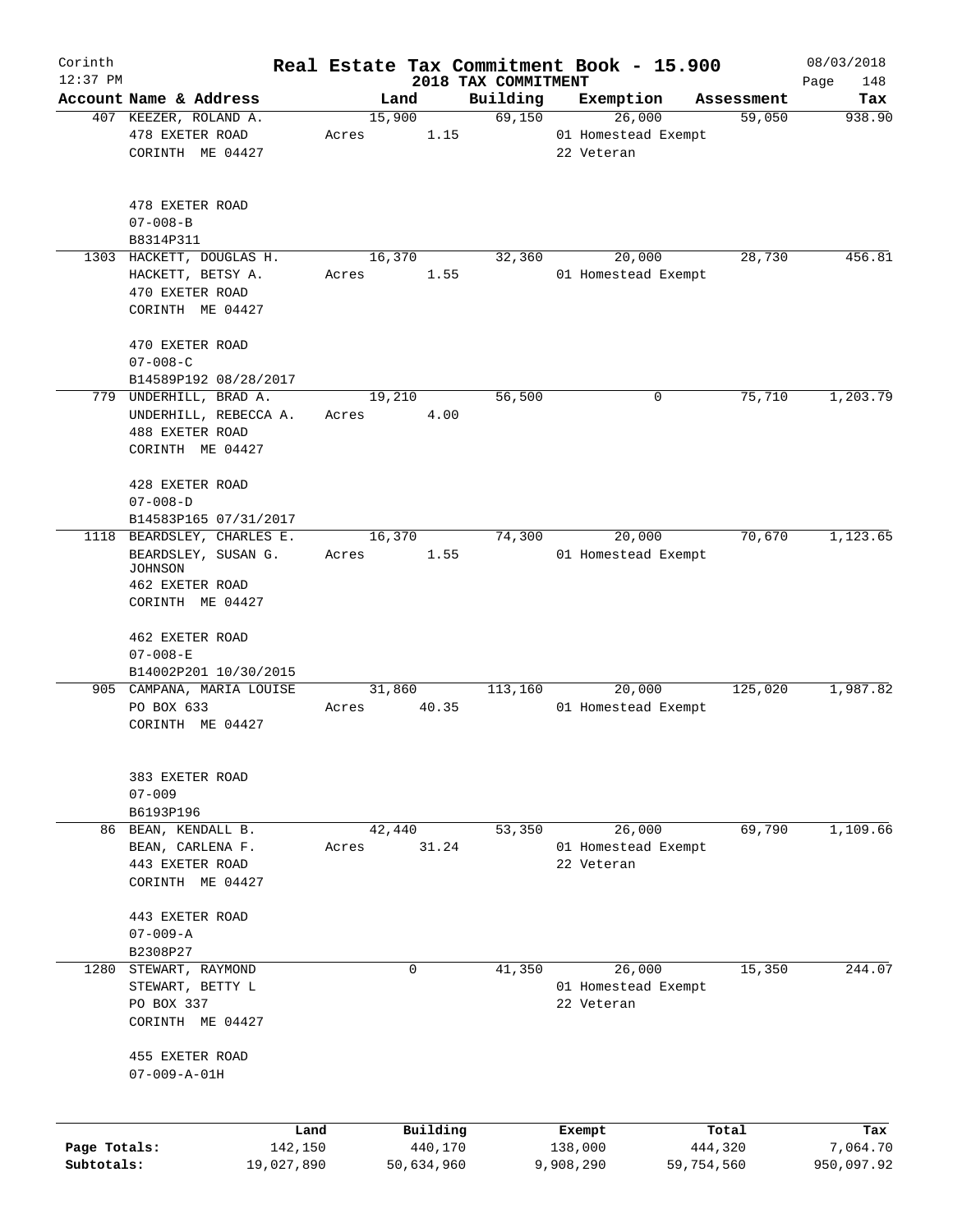| Corinth<br>$12:37$ PM |                                              |            |             | 2018 TAX COMMITMENT | Real Estate Tax Commitment Book - 15.900 |            | 08/03/2018<br>149<br>Page |
|-----------------------|----------------------------------------------|------------|-------------|---------------------|------------------------------------------|------------|---------------------------|
|                       | Account Name & Address                       |            | Land        | Building            | Exemption                                | Assessment | Tax                       |
|                       | 1002 LADD, JEFFREY D.                        |            | 16,620      | 109,060             | 20,000                                   | 105,680    | 1,680.31                  |
|                       | LADD, ELICIA                                 | Acres      | 1.77        |                     | 01 Homestead Exempt                      |            |                           |
|                       | 367 EXETER ROAD                              |            |             |                     |                                          |            |                           |
|                       | CORINTH ME 04427                             |            |             |                     |                                          |            |                           |
|                       | 367 EXETER ROAD                              |            |             |                     |                                          |            |                           |
|                       | $07 - 009 - B$                               |            |             |                     |                                          |            |                           |
|                       | B14296P54 10/03/2016                         |            |             |                     |                                          |            |                           |
|                       | 587 FEDERAL NATIONAL                         |            | 15,730      | 43,380              | 0                                        | 59,110     | 939.85                    |
|                       | MORTGAGE ASSOC.                              |            |             |                     |                                          |            |                           |
|                       | 3900 WISCONSIN AVE NW<br>WASHINGTON DC 20016 | Acres      | 1.00        |                     |                                          |            |                           |
|                       |                                              |            |             |                     |                                          |            |                           |
|                       | 377 EXETER ROAD                              |            |             |                     |                                          |            |                           |
|                       | $07 - 009 - C$                               |            |             |                     |                                          |            |                           |
|                       | B14717P190 01/11/2018                        |            |             |                     |                                          |            |                           |
|                       | 291 NICHOLS, GREGORY J.                      |            | 24,260      | 113,610             | 20,000                                   | 117,870    | 1,874.13                  |
|                       | NICHOLS, MELANIE                             |            | Acres 25.00 |                     | 01 Homestead Exempt                      |            |                           |
|                       | PO BOX 441                                   |            |             |                     |                                          |            |                           |
|                       | CORINTH ME 04427                             |            |             |                     |                                          |            |                           |
|                       | 55 TABER LANE                                |            |             |                     |                                          |            |                           |
|                       | $07 - 009 - D$                               |            |             |                     |                                          |            |                           |
|                       | B9568P86                                     |            |             |                     |                                          |            |                           |
|                       | 1701 NICHOLS, CHRISTOPHER J.                 |            | 14,300      | 138,530             | 20,000                                   | 132,830    | 2,112.00                  |
|                       | PO BOX 304                                   | Acres      | 2.00        |                     | 01 Homestead Exempt                      |            |                           |
|                       | CORINTH ME 04427                             |            |             |                     |                                          |            |                           |
|                       | 53 TABER LANE                                |            |             |                     |                                          |            |                           |
|                       | $07 - 009 - D - 1$                           |            |             |                     |                                          |            |                           |
|                       | B12935P20 08/29/2012                         |            |             |                     |                                          |            |                           |
|                       | 482 DECOFF, NATHAN BERT                      |            | 17,530      | 178,900             | 0                                        | 196,430    | 3,123.24                  |
|                       | DECOFF, MARCY ANN                            | Acres      | 2.55        |                     |                                          |            |                           |
|                       | 2148 GREENHORN CREEK                         |            |             |                     |                                          |            |                           |
|                       | CIRCLE                                       |            |             |                     |                                          |            |                           |
|                       | PLUMAS LAKE CA 95961                         |            |             |                     |                                          |            |                           |
|                       | 387 EXETER ROAD                              |            |             |                     |                                          |            |                           |
|                       | $07 - 009 - E$                               |            |             |                     |                                          |            |                           |
|                       | B14561P241 07/24/2017                        |            |             |                     |                                          |            |                           |
|                       | 1715 MCKAY, TIMOTHY L.                       |            | 19,690      | 89,820              | 20,000                                   | 89,510     | 1,423.21                  |
|                       | MCKAY, MONICA R.L.                           | Acres      | 6.50        |                     | 01 Homestead Exempt                      |            |                           |
|                       | 389 EXETER ROAD                              |            |             |                     |                                          |            |                           |
|                       | CORINTH ME 04427                             |            |             |                     |                                          |            |                           |
|                       | 389 EXETER ROAD                              |            |             |                     |                                          |            |                           |
|                       | $07 - 009 - F$                               |            |             |                     |                                          |            |                           |
|                       | B8985P253                                    |            |             |                     |                                          |            |                           |
|                       | 1714 CAMPANA, MARIA LOUISE                   |            | 12,460      | 0                   | 0                                        | 12,460     | 198.11                    |
|                       | PO BOX 633                                   | Acres      | 3.40        |                     |                                          |            |                           |
|                       | CORINTH ME 04427                             |            |             |                     |                                          |            |                           |
|                       |                                              |            |             |                     |                                          |            |                           |
|                       | EXETER ROAD<br>$07 - 009 - G$                |            |             |                     |                                          |            |                           |
|                       | B6193P196                                    |            |             |                     |                                          |            |                           |
|                       |                                              | Land       | Building    |                     | Exempt                                   | Total      | Tax                       |
| Page Totals:          |                                              | 120,590    | 673,300     |                     | 80,000                                   | 713,890    | 11,350.85                 |
| Subtotals:            |                                              | 19,148,480 | 51,308,260  |                     | 9,988,290                                | 60,468,450 | 961, 448.77               |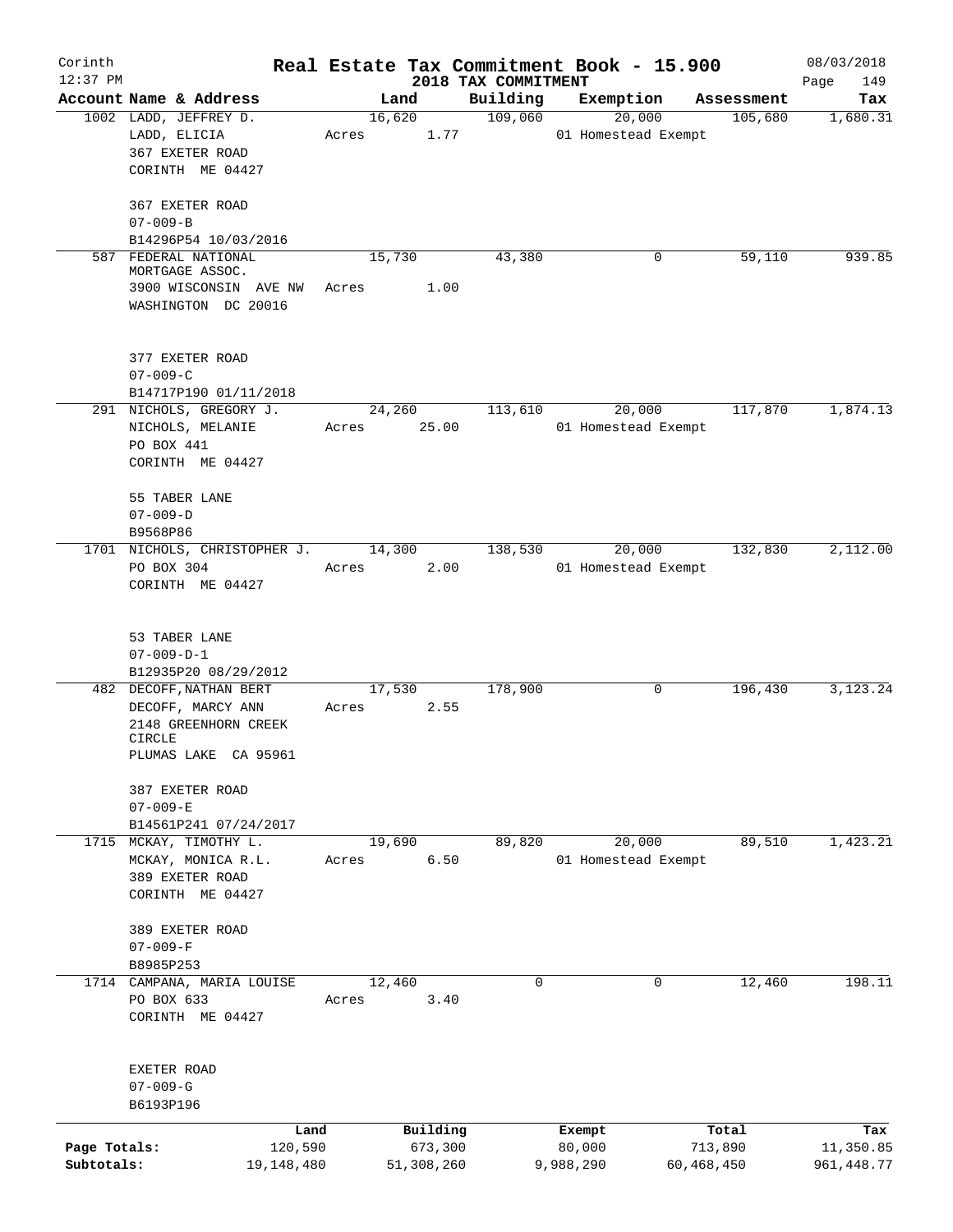| Corinth<br>$12:37$ PM |                                                                                        |                 |                     |          | Real Estate Tax Commitment Book - 15.900 |            | 08/03/2018         |
|-----------------------|----------------------------------------------------------------------------------------|-----------------|---------------------|----------|------------------------------------------|------------|--------------------|
|                       | Account Name & Address                                                                 | Land            | 2018 TAX COMMITMENT | Building | Exemption                                | Assessment | Page<br>150<br>Tax |
|                       | 178 CHANDLER, GARY SCOTT<br>CHANDLER, MARGARET M.<br>366 EXETER RD<br>CORINTH ME 04427 | 15,770<br>Acres | 1.03                | 72,530   | 20,000<br>01 Homestead Exempt            | 68,300     | 1,085.97           |
|                       | 366 EXETER ROAD<br>$07 - 010$                                                          |                 |                     |          |                                          |            |                    |
|                       | 62 LARSON, AARON L<br>LARSON, LIZA V.<br>374 EXETER ROAD<br>CORINTH ME 04427           | 13,810<br>Acres | 0.69                | 95,500   | 20,000<br>01 Homestead Exempt            | 89,310     | 1,420.03           |
|                       | 374 EXETER ROAD<br>$07 - 010 - A$<br>B14054P95 01/11/2016                              |                 |                     |          |                                          |            |                    |
|                       | 176 O'BAR, DENNIS L.<br>O'BAR, SANDRA P.<br>358 EXETER ROAD<br>CORINTH ME 04427        | 22,690<br>Acres | 7.00                | 84,630   | 20,000<br>01 Homestead Exempt            | 87,320     | 1,388.39           |
|                       | 358 EXETER ROAD<br>$07 - 010 - B$<br>B8885P259                                         |                 |                     |          |                                          |            |                    |
|                       | 760 PAGE, KENNETH<br>PAGE, ALICE<br>P.O. BOX 55<br>KENDUSKEAG ME 04450                 | 17,230<br>Acres | 2.29                | 53,040   | 20,000<br>01 Homestead Exempt            | 50,270     | 799.29             |
|                       | 15 BEANS MILL ROAD<br>$07 - 010 - C$<br>B7355P301                                      |                 |                     |          |                                          |            |                    |
|                       | 1412 SPENCER, KIMBERLY<br>350 EXETER ROAD<br>CORINTH ME 04427                          | 15,040<br>Acres | 0.88                | 56,900   | 0                                        | 71,940     | 1,143.85           |
|                       | 350 EXETER ROAD<br>$07 - 010 - C - 01$<br>B14454P284 04/06/2017                        |                 |                     |          |                                          |            |                    |
|                       | 1413 DOUGLASS, THEA<br>27 BEANS MILL ROAD<br>CORINTH ME 04427                          | 15,730<br>Acres | 1.00                | 94,600   | 20,000<br>01 Homestead Exempt            | 90,330     | 1,436.25           |
|                       | 27 BEANS MILL ROAD<br>$07 - 010 - C - 04$<br>B14254P329 08/19/2016                     |                 |                     |          |                                          |            |                    |
| 747                   | SHAW, PAUL D.<br>SHAW, TAMMY L.<br>382 EXETER ROAD<br>CORINTH ME 04427                 | 16,390<br>Acres | 1.57                | 81,440   | 20,000<br>01 Homestead Exempt            | 77,830     | 1,237.50           |
|                       | 382 EXETER ROAD<br>$07 - 010 - D$<br>B14739P220 02/12/2018 B11165P203 09/18/2007       |                 |                     |          |                                          |            |                    |
|                       | Land                                                                                   |                 | Building            |          | Exempt                                   | Total      | Tax                |

**Page Totals:** 116,660 538,640 120,000 535,300 8,511.28 **Subtotals:** 19,265,140 51,846,900 10,108,290 61,003,750 969,960.05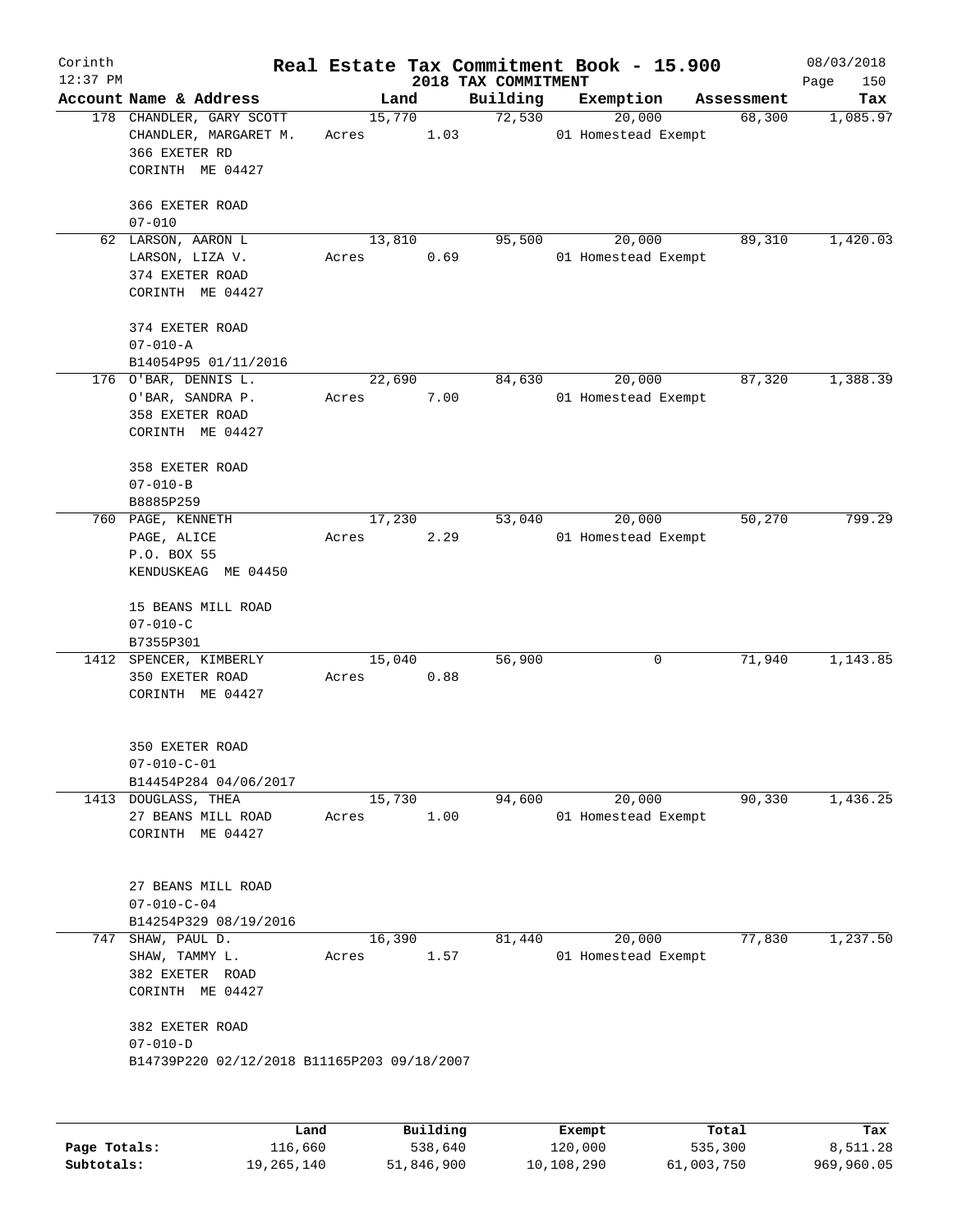| Corinth      |                                                 |       |                |                         | Real Estate Tax Commitment Book - 15.900 |                      | 08/03/2018    |
|--------------|-------------------------------------------------|-------|----------------|-------------------------|------------------------------------------|----------------------|---------------|
| $12:37$ PM   |                                                 |       |                | 2018 TAX COMMITMENT     |                                          |                      | Page<br>151   |
|              | Account Name & Address<br>177 BROAD, RICHARD E. |       | Land<br>17,240 | Building<br>$\mathbf 0$ | Exemption<br>$\mathbf 0$                 | Assessment<br>17,240 | Tax<br>274.12 |
|              | BROAD, RITA I.                                  | Acres | 11.50          |                         |                                          |                      |               |
|              | 410 EXETER ROAD                                 |       |                |                         |                                          |                      |               |
|              | CORINTH ME 04427                                |       |                |                         |                                          |                      |               |
|              |                                                 |       |                |                         |                                          |                      |               |
|              | EXETER ROAD                                     |       |                |                         |                                          |                      |               |
|              | $07 - 010 - E$                                  |       |                |                         |                                          |                      |               |
|              | B4068P188                                       |       |                |                         |                                          |                      |               |
|              | 1671 BROAD, RUSSELL W.                          |       | 17,760         | 161,750                 | 20,000                                   | 159,510              | 2,536.21      |
|              | 400 EXETER ROAD                                 | Acres | 2.75           |                         | 01 Homestead Exempt                      |                      |               |
|              | CORINTH ME 04427                                |       |                |                         |                                          |                      |               |
|              |                                                 |       |                |                         |                                          |                      |               |
|              |                                                 |       |                |                         |                                          |                      |               |
|              | 400 EXETER ROAD                                 |       |                |                         |                                          |                      |               |
|              | $07 - 010 - F$                                  |       |                |                         |                                          |                      |               |
|              | B12208P144 08/03/2010                           |       |                |                         |                                          |                      |               |
|              | 1796 BROAD, RICHARD E.                          |       | 22,570         | 154,420                 | 20,000                                   | 156,990              | 2,496.14      |
|              | BROAD, RITA I.                                  | Acres | 6.90           |                         | 01 Homestead Exempt                      |                      |               |
|              | 410 EXETER ROAD                                 |       |                |                         |                                          |                      |               |
|              | CORINTH ME 04427                                |       |                |                         |                                          |                      |               |
|              |                                                 |       |                |                         |                                          |                      |               |
|              | 410 EXETER ROAD                                 |       |                |                         |                                          |                      |               |
|              | $07 - 010 - G$                                  |       |                |                         |                                          |                      |               |
|              | B9098P104                                       |       |                |                         |                                          |                      |               |
|              | 1003 BRANAGAN, ARTHUR K.                        |       | 24,140         | 68,150                  | 20,000                                   | 72,290               | 1,149.41      |
|              | 357 EXETER ROAD                                 | Acres | 0.50           |                         | 01 Homestead Exempt                      |                      |               |
|              | CORINTH ME 04427-3037                           |       |                |                         |                                          |                      |               |
|              |                                                 |       |                |                         |                                          |                      |               |
|              |                                                 |       |                |                         |                                          |                      |               |
|              | 357 EXETER ROAD                                 |       |                |                         |                                          |                      |               |
|              | $07 - 011$                                      |       |                |                         |                                          |                      |               |
|              | B7179P150                                       |       |                |                         |                                          |                      |               |
| 1247         | SPEED, PAUL A.                                  |       | 15,210         | 0                       | 0                                        | 15,210               | 241.84        |
|              | 22 GARLAND ROAD                                 | Acres | 8.05           |                         |                                          |                      |               |
|              | CORINTH ME 04427                                |       |                |                         |                                          |                      |               |
|              |                                                 |       |                |                         |                                          |                      |               |
|              |                                                 |       |                |                         |                                          |                      |               |
|              | EXETER ROAD                                     |       |                |                         |                                          |                      |               |
|              | $07 - 012$                                      |       |                |                         |                                          |                      |               |
|              | B14607P119 09/13/2017                           |       |                |                         |                                          |                      |               |
| 1101         | TOWNSEND, KIMBERLY L.                           |       | 16,310         | 117,510                 | 20,000                                   | 113,820              | 1,809.74      |
|              | 345 EXETER ROAD                                 | Acres | 1.50           |                         | 01 Homestead Exempt                      |                      |               |
|              | CORINTH ME 04427                                |       |                |                         |                                          |                      |               |
|              |                                                 |       |                |                         |                                          |                      |               |
|              |                                                 |       |                |                         |                                          |                      |               |
|              | 345 EXETER ROAD                                 |       |                |                         |                                          |                      |               |
|              | $07 - 012 - A$                                  |       |                |                         |                                          |                      |               |
|              | B14750P193 02/27/2018 B10342P331 03/03/2006     |       |                |                         |                                          |                      |               |
| 1004         | O'BAR, CARLSON C.                               |       | 16,070         | 111,400                 | 20,000                                   | 107,470              | 1,708.77      |
|              | O'BAR, ELAINE A.                                | Acres | 1.29           |                         | 01 Homestead Exempt                      |                      |               |
|              | 351 EXETER ROAD                                 |       |                |                         |                                          |                      |               |
|              | CORINTH ME 04427                                |       |                |                         |                                          |                      |               |
|              |                                                 |       |                |                         |                                          |                      |               |
|              | 351 EXETER ROAD                                 |       |                |                         |                                          |                      |               |
|              | $07 - 012 - B$                                  |       |                |                         |                                          |                      |               |
|              | B3226P239                                       |       |                |                         |                                          |                      |               |
|              |                                                 |       |                |                         |                                          |                      |               |
|              |                                                 | Land  | Building       |                         | Exempt                                   | Total                | Tax           |
| Page Totals: | 129,300                                         |       | 613,230        |                         | 100,000                                  | 642,530              | 10,216.23     |
| Subtotals:   | 19,394,440                                      |       | 52,460,130     |                         | 10,208,290                               | 61,646,280           | 980,176.28    |
|              |                                                 |       |                |                         |                                          |                      |               |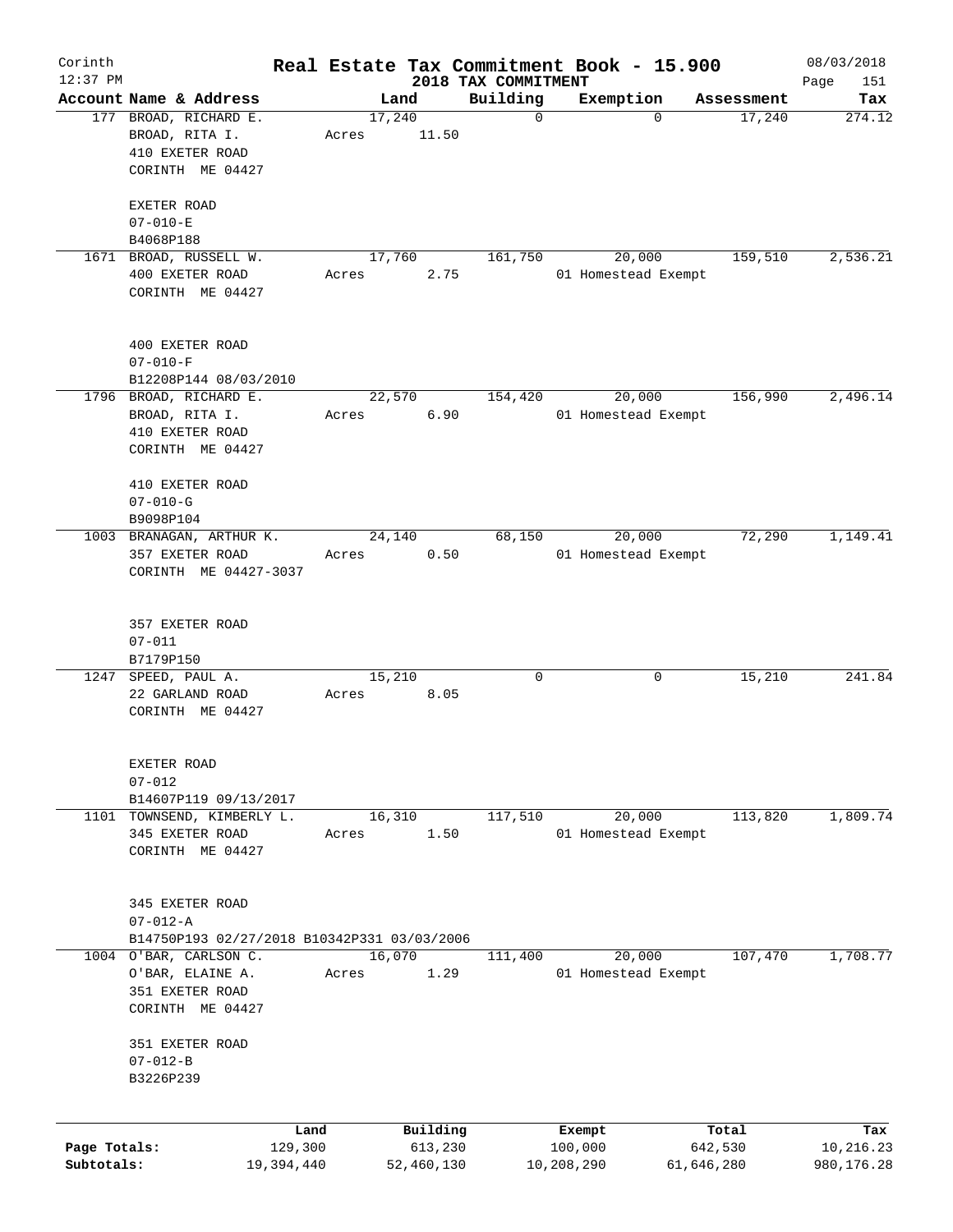| Corinth      |                             |         |       |                |          | Real Estate Tax Commitment Book - 15.900 |            |                     |                       | 08/03/2018         |
|--------------|-----------------------------|---------|-------|----------------|----------|------------------------------------------|------------|---------------------|-----------------------|--------------------|
| $12:37$ PM   | Account Name & Address      |         |       |                |          | 2018 TAX COMMITMENT<br>Building          |            | Exemption           |                       | Page<br>152<br>Tax |
|              | 1244 SPEED, PAUL A.         |         |       | Land<br>15,900 |          | 134,870                                  |            | 20,000              | Assessment<br>130,770 | 2,079.24           |
|              | SPEED, ERIN E.              |         | Acres |                | 1.15     |                                          |            | 01 Homestead Exempt |                       |                    |
|              | 22 GARLAND ROAD             |         |       |                |          |                                          |            |                     |                       |                    |
|              | CORINTH ME 04427            |         |       |                |          |                                          |            |                     |                       |                    |
|              |                             |         |       |                |          |                                          |            |                     |                       |                    |
|              | 22 GARLAND ROAD             |         |       |                |          |                                          |            |                     |                       |                    |
|              | $07 - 012 - C$              |         |       |                |          |                                          |            |                     |                       |                    |
|              | B6305P181                   |         |       |                |          |                                          |            |                     |                       |                    |
|              | 1416 BICKERSTAFF, SCOTT     |         |       | 16,890         |          | 95,580                                   |            | 20,000              | 92,470                | 1,470.27           |
|              | BICKERSTAFF, AMY            |         | Acres |                | 2.00     |                                          |            | 01 Homestead Exempt |                       |                    |
|              | 92 GARLAND ROAD             |         |       |                |          |                                          |            |                     |                       |                    |
|              | CORINTH ME 04427            |         |       |                |          |                                          |            |                     |                       |                    |
|              |                             |         |       |                |          |                                          |            |                     |                       |                    |
|              | 92 GARLAND ROAD             |         |       |                |          |                                          |            |                     |                       |                    |
|              | $07 - 013$                  |         |       |                |          |                                          |            |                     |                       |                    |
|              | B9502P182                   |         |       |                |          |                                          |            |                     |                       |                    |
|              | 1245 SPEED, RICHARD         |         |       | 22,970         |          | 0                                        |            | 0                   | 22,970                | 365.22             |
|              | 235 GARLAND ROAD            |         | Acres |                | 35.30    |                                          |            |                     |                       |                    |
|              | CORINTH ME 04427            |         |       |                |          |                                          |            |                     |                       |                    |
|              |                             |         |       |                |          |                                          |            |                     |                       |                    |
|              |                             |         |       |                |          |                                          |            |                     |                       |                    |
|              | GARLAND ROAD                |         |       |                |          |                                          |            |                     |                       |                    |
|              | $07 - 013 - A$              |         |       |                |          |                                          |            |                     |                       |                    |
|              | B3746P328                   |         |       |                |          |                                          |            |                     |                       |                    |
|              | 854 LUNT, LEROY I.          |         |       | 16,220         |          | 29,820                                   |            | 26,000              | 20,040                | 318.64             |
|              | LUNT, SANDRA J.             |         | Acres |                | 1.42     |                                          | 22 Veteran |                     |                       |                    |
|              | P.O. BOX 516                |         |       |                |          |                                          |            | 01 Homestead Exempt |                       |                    |
|              | CORINTH ME 04427            |         |       |                |          |                                          |            |                     |                       |                    |
|              |                             |         |       |                |          |                                          |            |                     |                       |                    |
|              | 114 GARLAND ROAD            |         |       |                |          |                                          |            |                     |                       |                    |
|              | $07 - 013 - B$              |         |       |                |          |                                          |            |                     |                       |                    |
|              | B4522P171                   |         |       |                |          |                                          |            |                     |                       |                    |
|              | 174 SIMPSON, JOHN C.        |         |       | 15,730         |          | 42,920                                   |            | 0                   | 58,650                | 932.54             |
|              | SIMPSON, DOREEN L.          |         | Acres |                | 1.00     |                                          |            |                     |                       |                    |
|              | 644 BROWN RD                |         |       |                |          |                                          |            |                     |                       |                    |
|              | EXETER ME 04435             |         |       |                |          |                                          |            |                     |                       |                    |
|              |                             |         |       |                |          |                                          |            |                     |                       |                    |
|              | 76 GARLAND ROAD             |         |       |                |          |                                          |            |                     |                       |                    |
|              | $07 - 013 - C$<br>B9058P195 |         |       |                |          |                                          |            |                     |                       |                    |
| 1620         | LUNT, ERIC L.               |         |       | 18,030         |          | 78,890                                   |            | 20,000              | 76,920                | 1,223.03           |
|              | LUNT, BOBBI A.              |         | Acres |                | 2.98     |                                          |            | 01 Homestead Exempt |                       |                    |
|              | P.O. BOX 676                |         |       |                |          |                                          |            |                     |                       |                    |
|              | CORINTH ME 04427            |         |       |                |          |                                          |            |                     |                       |                    |
|              |                             |         |       |                |          |                                          |            |                     |                       |                    |
|              | 110 GARLAND ROAD            |         |       |                |          |                                          |            |                     |                       |                    |
|              | $07 - 013 - D$              |         |       |                |          |                                          |            |                     |                       |                    |
|              | B11510P90 08/18/2008        |         |       |                |          |                                          |            |                     |                       |                    |
| 1968         | BRAWN, BILLIE JO            |         |       | 16,030         |          | 18,350                                   |            | 20,000              | 14,380                | 228.64             |
|              | 98 GARLAND ROAD             |         | Acres |                | 1.26     |                                          |            | 01 Homestead Exempt |                       |                    |
|              | CORINTH ME 04427            |         |       |                |          |                                          |            |                     |                       |                    |
|              |                             |         |       |                |          |                                          |            |                     |                       |                    |
|              |                             |         |       |                |          |                                          |            |                     |                       |                    |
|              | 98 GARLAND ROAD             |         |       |                |          |                                          |            |                     |                       |                    |
|              | $07 - 013 - E$              |         |       |                |          |                                          |            |                     |                       |                    |
|              | B14139P31 04/29/2016        |         |       |                |          |                                          |            |                     |                       |                    |
|              |                             |         |       |                |          |                                          |            |                     |                       |                    |
|              |                             | Land    |       |                | Building |                                          | Exempt     |                     | Total                 | Tax                |
| Page Totals: |                             | 121,770 |       |                | 400,430  |                                          | 106,000    |                     | 416,200               | 6,617.58           |
|              |                             |         |       |                |          |                                          |            |                     |                       |                    |

**Subtotals:** 19,516,210 52,860,560 10,314,290 62,062,480 986,793.86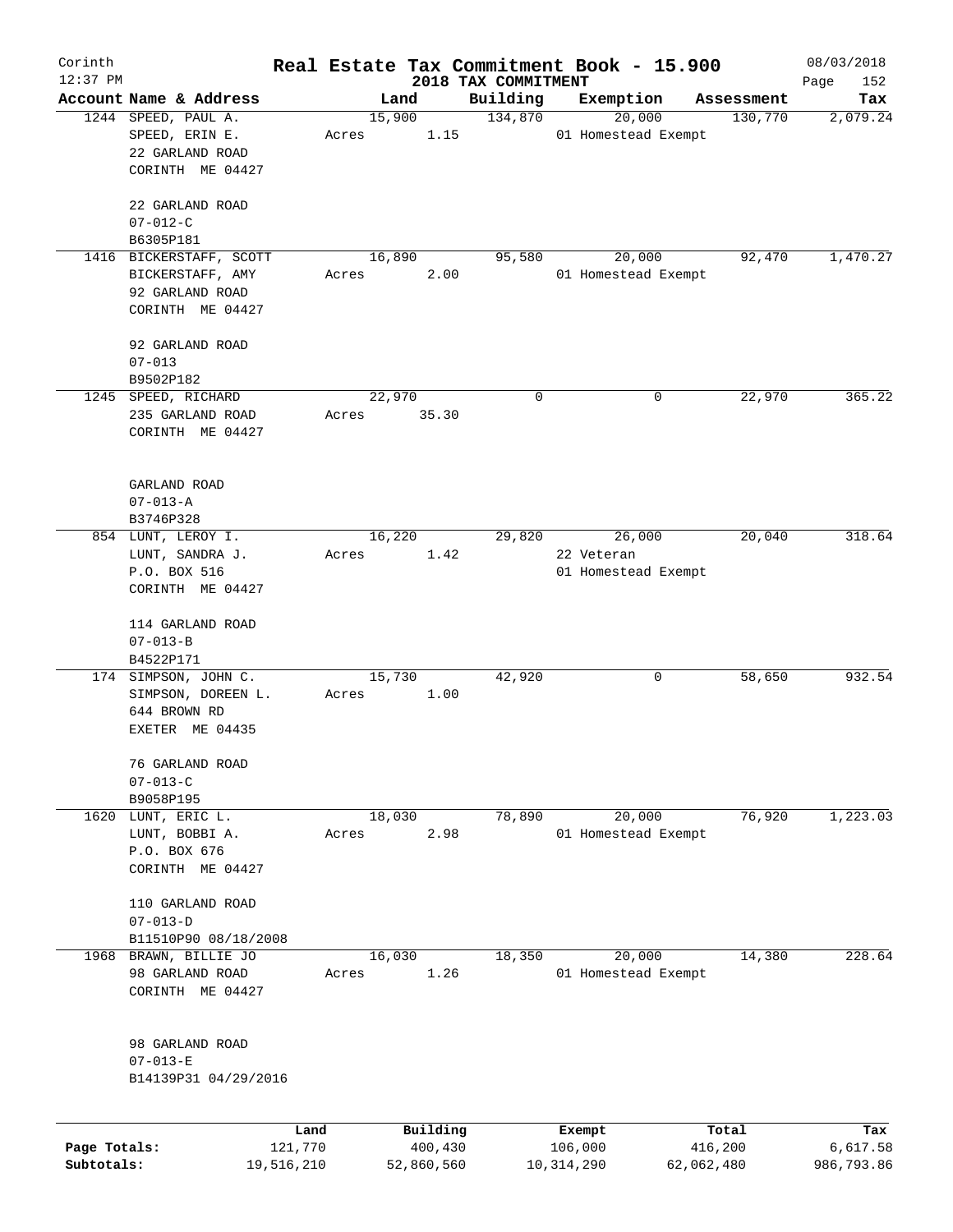| Corinth      |                                                               |       |                |                     | Real Estate Tax Commitment Book - 15.900 |                      | 08/03/2018  |
|--------------|---------------------------------------------------------------|-------|----------------|---------------------|------------------------------------------|----------------------|-------------|
| $12:37$ PM   |                                                               |       |                | 2018 TAX COMMITMENT |                                          |                      | Page<br>153 |
|              | Account Name & Address                                        |       | Land<br>18,540 | Building<br>99,810  | Exemption<br>20,000                      | Assessment<br>98,350 | Tax         |
|              | 1061 GERVAIS, TED A.<br>GERVAIS, ALISSA J.<br>77 GARLAND ROAD | Acres | 3.42           |                     | 01 Homestead Exempt                      |                      | 1,563.77    |
|              | CORINTH ME 04427                                              |       |                |                     |                                          |                      |             |
|              | 77 GARLAND ROAD                                               |       |                |                     |                                          |                      |             |
|              | $07 - 014$<br>B14089P106 02/26/2016                           |       |                |                     |                                          |                      |             |
|              | 493 BEAM, EMMETT J.                                           |       | 21,630         | 193,470             | 20,000                                   | 195,100              | 3,102.09    |
|              | 105 GARLAND ROAD<br>CORINTH ME 04427                          | Acres | 7.00           |                     | 01 Homestead Exempt                      |                      |             |
|              | 105 GARLAND ROAD                                              |       |                |                     |                                          |                      |             |
|              | $07 - 014 - A$                                                |       |                |                     |                                          |                      |             |
|              | B13785P178 03/20/2015                                         |       |                |                     |                                          |                      |             |
|              | 791 DUMONT, JAMES E.                                          |       | 16,940         | 38,380              | 20,000                                   | 35,320               | 561.59      |
|              | THERIAULT, BRENDA J.                                          | Acres | 1.00           |                     | 01 Homestead Exempt                      |                      |             |
|              | 107 GARLAND ROAD<br>CORINTH ME 04427                          |       |                |                     |                                          |                      |             |
|              | 107 GARLAND ROAD                                              |       |                |                     |                                          |                      |             |
|              | $07 - 014 - A - 01$                                           |       |                |                     |                                          |                      |             |
|              | B14199P130 06/29/2016                                         |       |                |                     |                                          |                      |             |
|              | 494 BROWN, ERIKA L.                                           |       | 16,890         | 143,680             | 20,000                                   | 140,570              | 2,235.06    |
|              | 99 GARLAND ROAD<br>CORINTH ME 04427                           | Acres | 2.00           |                     | 01 Homestead Exempt                      |                      |             |
|              | 99 GARLAND ROAD                                               |       |                |                     |                                          |                      |             |
|              | $07 - 014 - B$                                                |       |                |                     |                                          |                      |             |
|              | B12118P47 04/28/2010                                          |       |                |                     |                                          |                      |             |
|              | 492 NUTTER, MICHAEL T.                                        |       | 18,540         | 145,600             | 20,000                                   | 144,140              | 2,291.83    |
|              | NUTTER, MELISSA S.                                            | Acres | 3.42           |                     | 01 Homestead Exempt                      |                      |             |
|              | 93 GARLAND ROAD                                               |       |                |                     |                                          |                      |             |
|              | CORINTH ME 04427                                              |       |                |                     |                                          |                      |             |
|              | 93 GARLAND ROAD                                               |       |                |                     |                                          |                      |             |
|              | $07 - 014 - C$                                                |       |                |                     |                                          |                      |             |
|              | B12894P343 07/23/2012<br>1019 PAIGE, MICHELLE M.              |       | 18,490         | 91,510              | 20,000                                   | 90,000               | 1,431.00    |
|              | 87 GARLAND ROAD                                               | Acres | 3.38           |                     | 01 Homestead Exempt                      |                      |             |
|              | CORINTH ME 04427                                              |       |                |                     |                                          |                      |             |
|              | 87 GARLAND ROAD                                               |       |                |                     |                                          |                      |             |
|              | $07 - 014 - D$                                                |       |                |                     |                                          |                      |             |
|              | B12669P248 12/02/2011                                         |       |                |                     |                                          |                      |             |
| 1451         | LUCAS, ANDREW J.                                              |       | 17,470         | 100,540             | 20,000                                   | 98,010               | 1,558.36    |
|              | LUCAS, ROBIN R.                                               | Acres | 2.50           |                     | 01 Homestead Exempt                      |                      |             |
|              | 67 GARLAND RD                                                 |       |                |                     |                                          |                      |             |
|              | CORINTH ME 04427                                              |       |                |                     |                                          |                      |             |
|              | 67 GARLAND ROAD                                               |       |                |                     |                                          |                      |             |
|              | $07 - 015$                                                    |       |                |                     |                                          |                      |             |
|              | B13735P144 12/30/2014                                         |       |                |                     |                                          |                      |             |
|              | Land                                                          |       | Building       |                     | Exempt                                   | Total                | Tax         |
| Page Totals: | 128,500                                                       |       | 812,990        |                     | 140,000                                  | 801,490              | 12,743.70   |
| Subtotals:   | 19,644,710                                                    |       | 53,673,550     |                     | 10,454,290                               | 62,863,970           | 999,537.56  |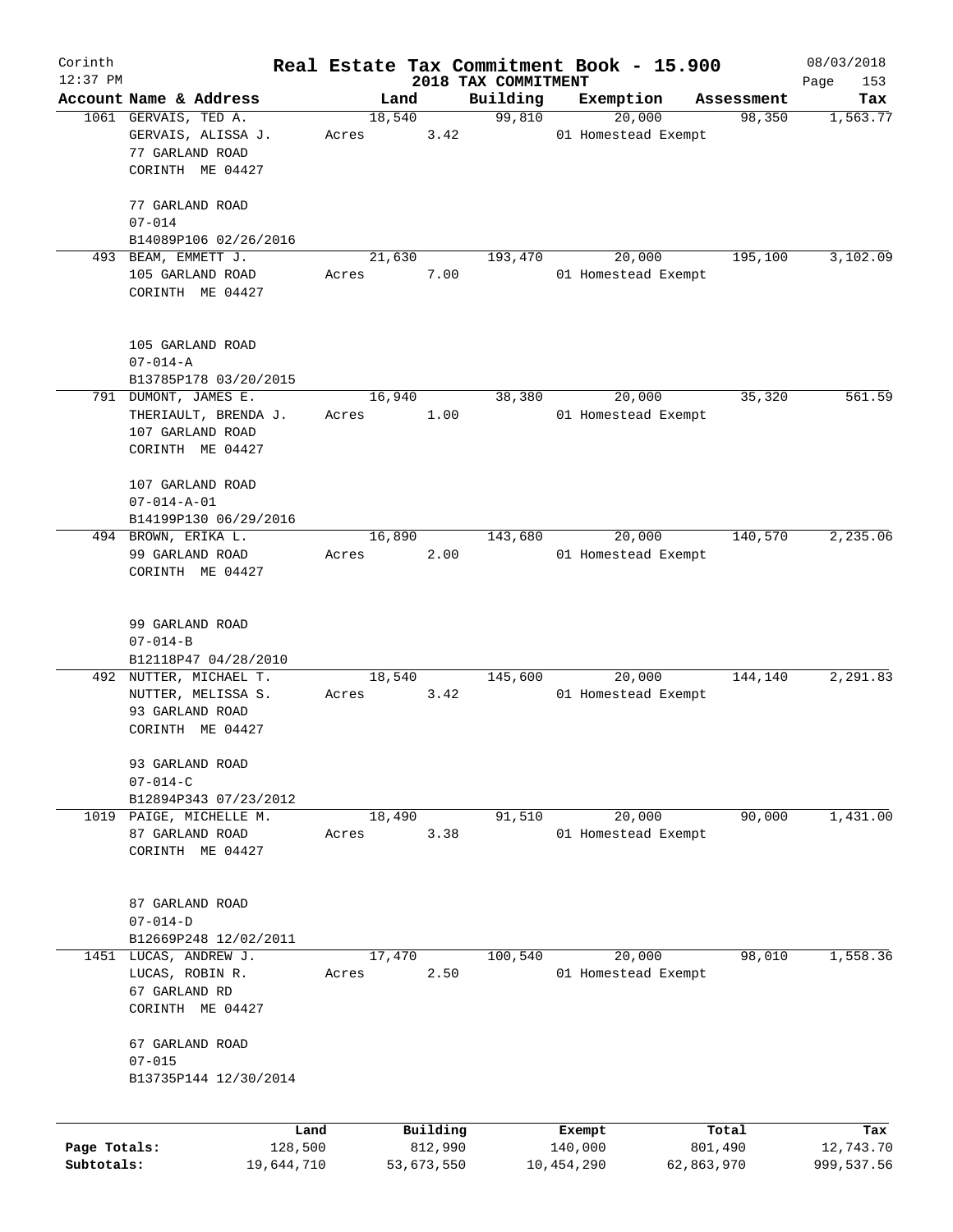| Corinth                    |                                                |         |        |                       |                                 | Real Estate Tax Commitment Book - 15.900 |                       |            | 08/03/2018               |
|----------------------------|------------------------------------------------|---------|--------|-----------------------|---------------------------------|------------------------------------------|-----------------------|------------|--------------------------|
| $12:37$ PM                 | Account Name & Address                         |         | Land   |                       | 2018 TAX COMMITMENT<br>Building | Exemption                                |                       | Assessment | Page<br>154<br>Tax       |
|                            | 1251 SPEED, VAUGHN E.<br>SPEED, CHRISTINE M.   | Acres   | 11,130 | 2.25                  | $\mathbf 0$                     | $\Omega$                                 |                       | 11,130     | 176.97                   |
|                            | TRUST<br>440 GARLAND ROAD<br>CORINTH ME 04427  |         |        |                       |                                 |                                          |                       |            |                          |
|                            | GARLAND ROAD                                   |         |        |                       |                                 |                                          |                       |            |                          |
|                            | $07 - 016$                                     |         |        |                       |                                 |                                          |                       |            |                          |
|                            | B10631P88 09/11/2006                           |         |        |                       |                                 |                                          |                       |            |                          |
|                            | 920 REECE, RAYMOND D.                          |         | 16,890 |                       | 89,600                          | 20,000                                   |                       | 86,490     | 1,375.19                 |
|                            | REECE, JEANNINE M.<br>57 GARLAND ROAD          | Acres   |        | 2.00                  |                                 | 01 Homestead Exempt                      |                       |            |                          |
|                            | CORINTH ME 04427                               |         |        |                       |                                 |                                          |                       |            |                          |
|                            | 57 GARLAND ROAD                                |         |        |                       |                                 |                                          |                       |            |                          |
|                            | $07 - 016 - A$                                 |         |        |                       |                                 |                                          |                       |            |                          |
|                            | B14274P144 09/07/2016<br>421 DOODY, FORREST A. |         | 16,890 |                       | 68,920                          | 20,000                                   |                       | 65,810     | 1,046.38                 |
|                            | DOODY, SANDRA D.                               | Acres   |        | 2.00                  |                                 | 01 Homestead Exempt                      |                       |            |                          |
|                            | P.O. BOX 61                                    |         |        |                       |                                 |                                          |                       |            |                          |
|                            | CORINTH ME 04427                               |         |        |                       |                                 |                                          |                       |            |                          |
|                            | 47 GARLAND ROAD                                |         |        |                       |                                 |                                          |                       |            |                          |
|                            | $07 - 016 - B$<br>B2503P302                    |         |        |                       |                                 |                                          |                       |            |                          |
|                            | 1248 SPEED, PAULA E.                           |         | 25,800 |                       | 95,340                          | 20,000                                   |                       | 101,140    | 1,608.13                 |
|                            | 309 EXETER ROAD                                | Acres   |        | 14.25                 |                                 | 01 Homestead Exempt                      |                       |            |                          |
|                            | CORINTH ME 04427                               |         |        |                       |                                 |                                          |                       |            |                          |
|                            | 309 EXETER ROAD                                |         |        |                       |                                 |                                          |                       |            |                          |
|                            | $07 - 017$                                     |         |        |                       |                                 |                                          |                       |            |                          |
|                            | B14280P147 09/19/2016                          |         |        |                       |                                 |                                          |                       |            |                          |
|                            | 1249 SPEED, VERNON G.                          |         | 27,060 |                       | $\mathbf 0$                     | 0                                        |                       | 27,060     | 430.25                   |
|                            | SPEED, RICHARD L. &<br>PAUL A.                 | Acres   |        | 22.00                 |                                 |                                          |                       |            |                          |
|                            | 10 O'ROAK ROAD                                 |         |        |                       |                                 |                                          |                       |            |                          |
|                            | CORINTH ME 04427                               |         |        |                       |                                 |                                          |                       |            |                          |
|                            | GARLAND ROAD                                   |         |        |                       |                                 |                                          |                       |            |                          |
|                            | $07 - 017 - A$                                 |         |        |                       |                                 |                                          |                       |            |                          |
|                            | B14607P125 09/01/2017<br>220 MOREL, MICHAEL M. |         | 13,290 |                       | $\Omega$                        | $\mathbf 0$                              |                       | 13,290     | 211.31                   |
|                            | MOREL, MICHELE M.                              | Acres   |        | 6.85                  |                                 |                                          |                       |            |                          |
|                            | 4946 BENNOCH ROAD                              |         |        |                       |                                 |                                          |                       |            |                          |
|                            | LAGRANGE ME 04453                              |         |        |                       |                                 |                                          |                       |            |                          |
|                            | 28 BEANS MILL ROAD                             |         |        |                       |                                 |                                          |                       |            |                          |
|                            | $07 - 018$                                     |         |        |                       |                                 |                                          |                       |            |                          |
|                            | B13470P158 02/27/2014                          |         |        |                       |                                 |                                          |                       |            | 181.26                   |
|                            | 1142 KING, SUSAN A.<br>P.O. BOX 273            | Acres   | 15,730 | 1.00                  | 15,670                          | 20,000<br>01 Homestead Exempt            |                       | 11,400     |                          |
|                            | CORINTH ME 04427                               |         |        |                       |                                 |                                          |                       |            |                          |
|                            | 36 BEANS MILL ROAD                             |         |        |                       |                                 |                                          |                       |            |                          |
|                            | $07 - 018 - A$                                 |         |        |                       |                                 |                                          |                       |            |                          |
|                            | B6808P96                                       |         |        |                       |                                 |                                          |                       |            |                          |
|                            |                                                | Land    |        | Building              |                                 | Exempt                                   |                       | Total      | Tax                      |
| Page Totals:<br>Subtotals: | 19,771,500                                     | 126,790 |        | 269,530<br>53,943,080 |                                 | 80,000<br>10,534,290                     | 316,320<br>63,180,290 |            | 5,029.49<br>1,004,567.05 |
|                            |                                                |         |        |                       |                                 |                                          |                       |            |                          |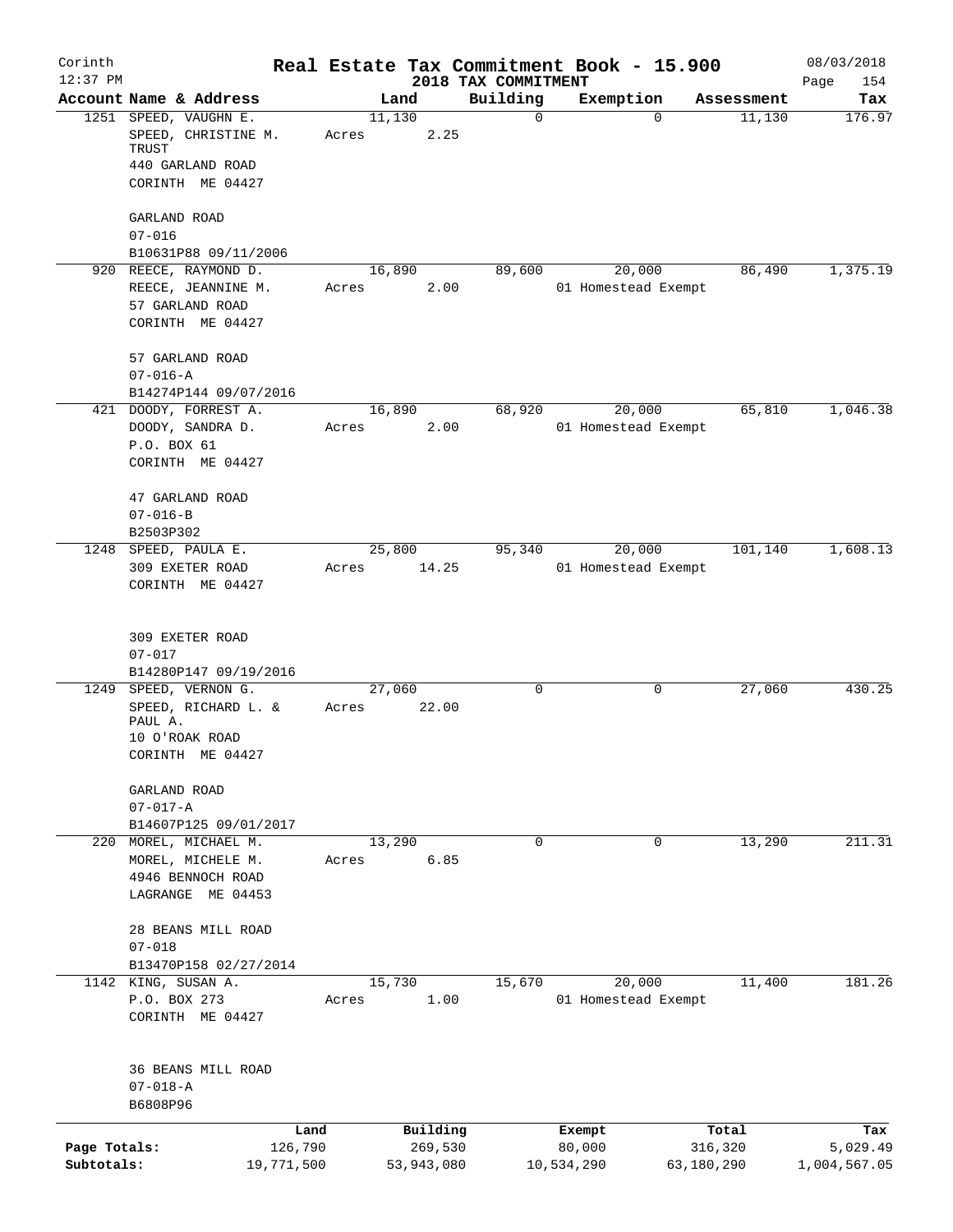| Corinth<br>$12:37$ PM |                                             |             |              |                                 | Real Estate Tax Commitment Book - 15.900 |            | 08/03/2018         |
|-----------------------|---------------------------------------------|-------------|--------------|---------------------------------|------------------------------------------|------------|--------------------|
|                       | Account Name & Address                      | Land        |              | 2018 TAX COMMITMENT<br>Building | Exemption                                | Assessment | Page<br>155<br>Tax |
|                       | 156 BOONE, JOYCE D.                         | 15,730      |              | 74,730                          | 26,000                                   | 64,460     | 1,024.91           |
|                       | IRREVICABLE TRUST<br>TRUSTEES ANDREW D.     | Acres       | 1.00         |                                 | 31 Vetrans Widow                         |            |                    |
|                       | BOONE & SUSAN A. KING<br>P.O. BOX 111       |             |              |                                 | 01 Homestead Exempt                      |            |                    |
|                       | CORINTH ME 04427                            |             |              |                                 |                                          |            |                    |
|                       | 42 BEANS MILL ROAD                          |             |              |                                 |                                          |            |                    |
|                       | $07 - 018 - B$                              |             |              |                                 |                                          |            |                    |
|                       | B13350P264 09/12/2013<br>224 MANN, ISAAC D. | 20,630      |              | 117,760                         | 20,000                                   | 118,390    | 1,882.40           |
|                       | MANN, ANGELA M.                             | Acres       | 1.79         |                                 | 01 Homestead Exempt                      |            |                    |
|                       | 50 BEANS MILL ROAD                          |             |              |                                 |                                          |            |                    |
|                       | CORINTH ME 04427                            |             |              |                                 |                                          |            |                    |
|                       | 50 BEANS MILL ROAD                          |             |              |                                 |                                          |            |                    |
|                       | $07 - 018 - C$                              |             |              |                                 |                                          |            |                    |
|                       | B6981P150                                   |             |              |                                 |                                          |            |                    |
|                       | 221 MOREL, MICHAEL M.                       | 13,050      |              | 51,250                          | $\mathbf 0$                              | 64,300     | 1,022.37           |
|                       | MOREL, MICHELE M.                           | Acres       | 1.40         |                                 |                                          |            |                    |
|                       | 4946 BENNOCH ROAD                           |             |              |                                 |                                          |            |                    |
|                       | LAGRANGE ME 04453                           |             |              |                                 |                                          |            |                    |
|                       | 47 BEANS MILL ROAD                          |             |              |                                 |                                          |            |                    |
|                       | $07 - 020$                                  |             |              |                                 |                                          |            |                    |
|                       | B13470P158 02/27/2014                       |             |              |                                 |                                          |            |                    |
|                       | 2070 PENNINGTON, STACY M.                   | 15,950      |              | 35,220                          | 20,000                                   | 31,170     | 495.60             |
|                       | 87 BEANS MILL ROAD                          | Acres       | 1.19         |                                 | 01 Homestead Exempt                      |            |                    |
|                       | CORINTH ME 04427                            |             |              |                                 |                                          |            |                    |
|                       | 87 BEANS MILL ROAD                          |             |              |                                 |                                          |            |                    |
|                       | $07 - 020 - 01$                             |             |              |                                 |                                          |            |                    |
|                       | B13550P257 06/05/2014                       |             |              |                                 |                                          |            |                    |
|                       | 2071 MOREL, MICHAEL M.                      | 16,190      | 1.40         | 0                               | 0                                        | 16,190     | 257.42             |
|                       | MOREL, MICHELE M.                           | Acres       |              |                                 |                                          |            |                    |
|                       | 4946 BENNOCH ROAD                           |             |              |                                 |                                          |            |                    |
|                       | LAGRANGE ME 04453                           |             |              |                                 |                                          |            |                    |
|                       | 57 BEANS MILL ROAD                          |             |              |                                 |                                          |            |                    |
|                       | $07 - 020 - 02$                             |             |              |                                 |                                          |            |                    |
|                       | B13470P158 02/27/2014                       |             |              |                                 |                                          |            |                    |
|                       | 9 ADAMS, ROLAND                             | $\mathbf 0$ |              | 10,000                          | 10,000                                   | 0          | 0.00               |
|                       | ADAMS, BETTE                                |             |              |                                 | 01 Homestead Exempt                      |            |                    |
|                       | 57 BEANS MILL ROAD                          |             |              |                                 |                                          |            |                    |
|                       | CORINTH ME 04427-3109                       |             |              |                                 |                                          |            |                    |
|                       | 57 BEANS MILL ROAD                          |             |              |                                 |                                          |            |                    |
|                       | $07 - 020 - 02H$                            |             |              |                                 |                                          |            |                    |
| 2072                  | MOREL, MICHAEL M.                           | 15,870      |              | 0                               | 0                                        | 15,870     | 252.33             |
|                       | MOREL, MICHELE M.                           | Acres       | 1.12         |                                 |                                          |            |                    |
|                       | 4946 BENNOCH ROAD                           |             |              |                                 |                                          |            |                    |
|                       | LAGRANGE ME 04453                           |             |              |                                 |                                          |            |                    |
|                       |                                             |             |              |                                 |                                          |            |                    |
|                       | 103 BEANS MILL ROAD                         |             |              |                                 |                                          |            |                    |
|                       | $07 - 020 - 03$                             |             |              |                                 |                                          |            |                    |
|                       | B13470P158 02/27/2014                       |             |              |                                 |                                          |            |                    |
|                       | Land                                        |             | Building     |                                 | Exempt                                   | Total      | Tax                |
| Page Totals:          | 97,420                                      |             | 288,960      |                                 | 76,000                                   | 310,380    | 4,935.03           |
| Subtotals:            | 19,868,920                                  |             | 54, 232, 040 |                                 | 10,610,290                               | 63,490,670 | 1,009,502.08       |
|                       |                                             |             |              |                                 |                                          |            |                    |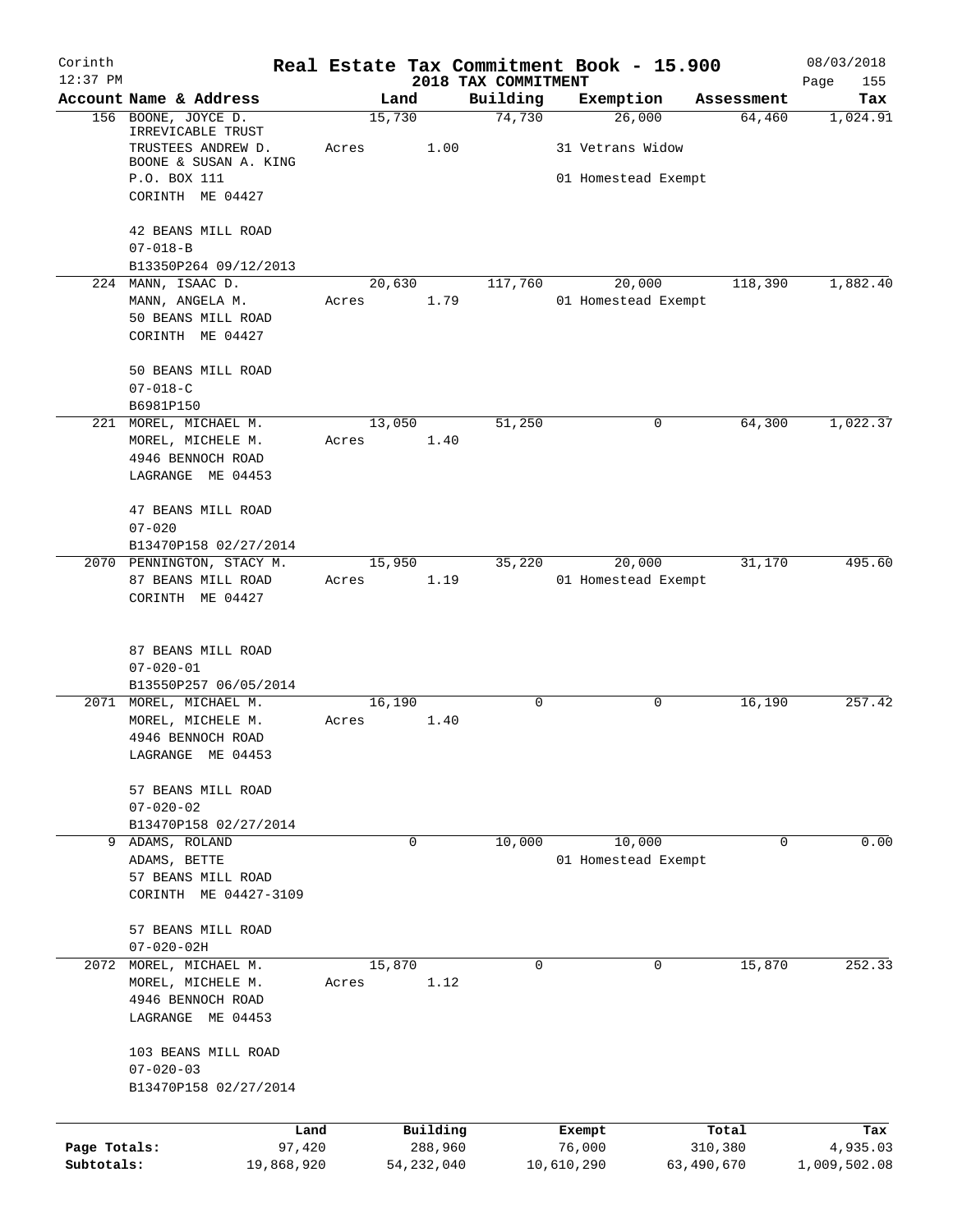| Corinth      |                                                   |                     |                     | Real Estate Tax Commitment Book - 15.900 |                 | 08/03/2018  |
|--------------|---------------------------------------------------|---------------------|---------------------|------------------------------------------|-----------------|-------------|
| $12:37$ PM   | Account Name & Address                            |                     | 2018 TAX COMMITMENT |                                          |                 | Page<br>156 |
|              | 1733 PALMER, JOHN C.                              | Land<br>$\mathbf 0$ | Building<br>23,410  | Exemption<br>23,410                      | Assessment<br>0 | Tax<br>0.00 |
|              | P.O. BOX 601                                      |                     |                     | 01 Homestead Exempt                      |                 |             |
|              | CORINTH ME 04427                                  |                     |                     | 22 Veteran                               |                 |             |
|              |                                                   |                     |                     |                                          |                 |             |
|              |                                                   |                     |                     |                                          |                 |             |
|              | 103 BEANS MILL ROAD                               |                     |                     |                                          |                 |             |
|              | $07 - 020 - 03H$                                  |                     |                     |                                          |                 |             |
| 720          | HICKS, PAMELA J.                                  | 16,440              | 111,880             | 20,000                                   | 108,320         | 1,722.29    |
|              | HICKS, SARAH J.                                   | Acres<br>1.61       |                     | 01 Homestead Exempt                      |                 |             |
|              | 113 BEANS MILL ROAD                               |                     |                     |                                          |                 |             |
|              | CORINTH ME 04427                                  |                     |                     |                                          |                 |             |
|              |                                                   |                     |                     |                                          |                 |             |
|              | 113 BEANS MILL ROAD                               |                     |                     |                                          |                 |             |
|              | $07 - 020 - A$<br>B12590P336 09/12/2011 B7292P333 |                     |                     |                                          |                 |             |
|              | 941 HICKS, TERRY                                  | 15,730              | 10,850              | 0                                        | 26,580          | 422.62      |
|              | HICKS, JULIE                                      | 1.00<br>Acres       |                     |                                          |                 |             |
|              | 121 BEANS MILL ROAD                               |                     |                     |                                          |                 |             |
|              | CORINTH ME 04427                                  |                     |                     |                                          |                 |             |
|              |                                                   |                     |                     |                                          |                 |             |
|              | 83 BEANS MILL ROAD                                |                     |                     |                                          |                 |             |
|              | $07 - 020 - B$                                    |                     |                     |                                          |                 |             |
|              | B13570P7 06/25/2014                               |                     |                     |                                          |                 |             |
|              | 1630 BLANCHARD, TERENCE M.                        | 23,670              | 107,690             | 20,000                                   | 111,360         | 1,770.62    |
|              | 71 BEANS MILL ROAD                                | 2.04<br>Acres       |                     | 01 Homestead Exempt                      |                 |             |
|              | CORINTH ME 04427                                  |                     |                     |                                          |                 |             |
|              |                                                   |                     |                     |                                          |                 |             |
|              | 71 BEANS MILL ROAD                                |                     |                     |                                          |                 |             |
|              | $07 - 020 - C$                                    |                     |                     |                                          |                 |             |
|              | B9557P202 09/08/2004                              |                     |                     |                                          |                 |             |
|              | 586 FROST, STEPHEN G.                             | 29,790              | 70,690              | 20,000                                   | 80,480          | 1,279.63    |
|              | FROST, BEVERLY A.                                 | 35.30<br>Acres      |                     | 01 Homestead Exempt                      |                 |             |
|              | 74 BEANS MILL ROAD                                |                     |                     |                                          |                 |             |
|              | CORINTH ME 04427                                  |                     |                     |                                          |                 |             |
|              |                                                   |                     |                     |                                          |                 |             |
|              | 74 BEANS MILL ROAD                                |                     |                     |                                          |                 |             |
|              | $07 - 021$                                        |                     |                     |                                          |                 |             |
|              | B9105P1                                           |                     |                     |                                          |                 |             |
| 1477         | WHEELER, MARVIN                                   | 11,990              | 55,880              | 26,000                                   | 41,870          | 665.73      |
|              | WHEELER, LEATHA                                   | 0.46<br>Acres       |                     | 01 Homestead Exempt                      |                 |             |
|              | 86 BEANS MILL ROAD                                |                     |                     | 22 Veteran                               |                 |             |
|              | CORINTH ME 04427                                  |                     |                     |                                          |                 |             |
|              | 86 BEANS MILL ROAD                                |                     |                     |                                          |                 |             |
|              |                                                   |                     |                     |                                          |                 |             |
|              | $07 - 021 - A$                                    |                     |                     |                                          |                 |             |
| 937          | B2230P726                                         |                     |                     |                                          |                 |             |
|              | COLLINS, CASSANDRA                                | 18,630<br>Acres     | 123,010             | 20,000<br>01 Homestead Exempt            | 121,640         | 1,934.08    |
|              | 60 BEANS MILL ROAD                                | 3.50                |                     |                                          |                 |             |
|              | CORINTH ME 04427                                  |                     |                     |                                          |                 |             |
|              |                                                   |                     |                     |                                          |                 |             |
|              | 60 BEANS MILL ROAD                                |                     |                     |                                          |                 |             |
|              | $07 - 021 - B$                                    |                     |                     |                                          |                 |             |
|              | B14196P20 06/29/2016                              |                     |                     |                                          |                 |             |
|              |                                                   |                     |                     |                                          |                 |             |
|              |                                                   |                     |                     |                                          |                 |             |
|              | Land                                              | Building            |                     | Exempt                                   | Total           | Tax         |
| Page Totals: | 116,250                                           | 503,410             |                     | 129,410                                  | 490,250         | 7,794.97    |

**Subtotals:** 19,985,170 54,735,450 10,739,700 63,980,920 1,017,297.05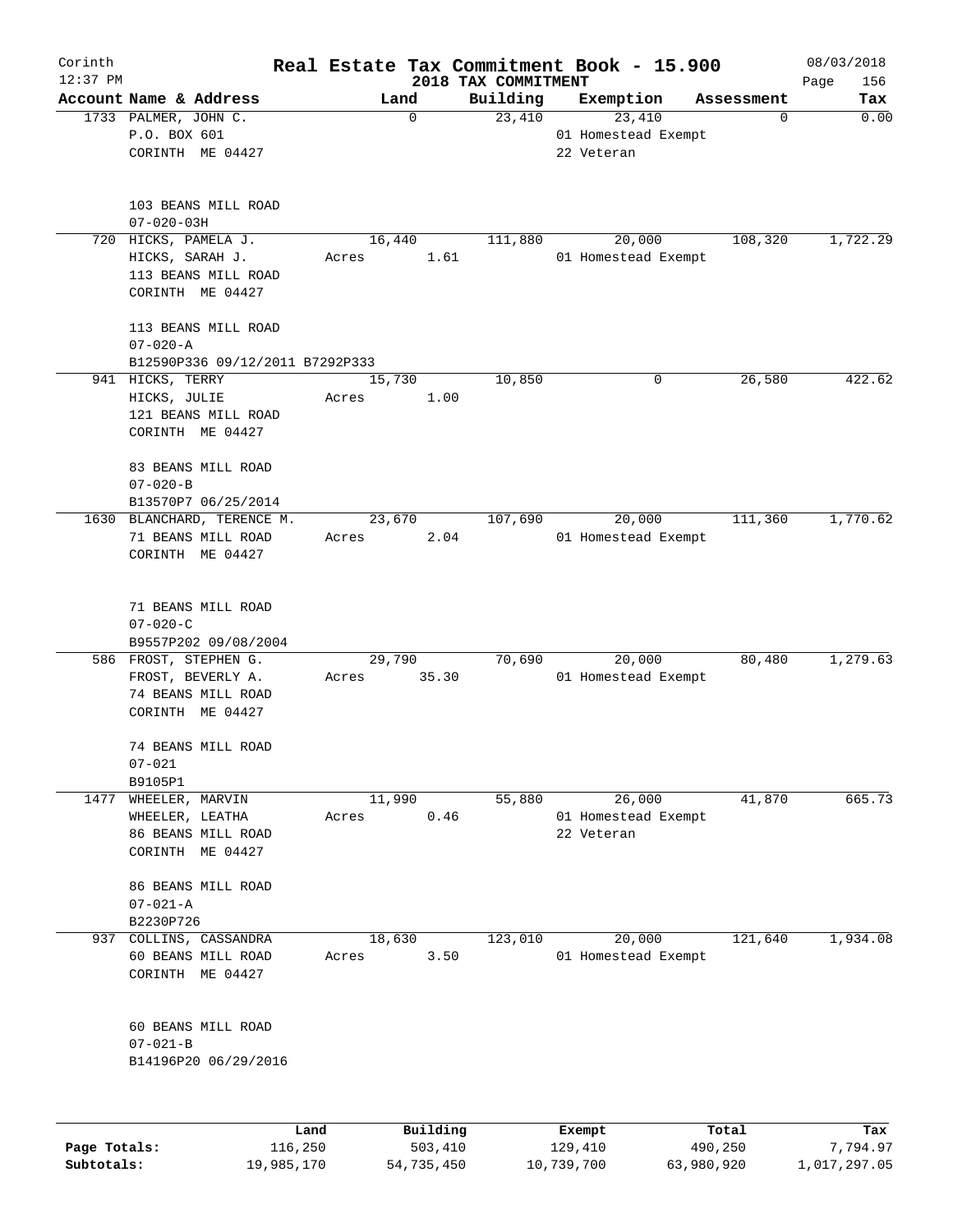| Corinth<br>$12:37$ PM |                                                                                     |       |                  |                                 | Real Estate Tax Commitment Book - 15.900          |                      | 08/03/2018    |
|-----------------------|-------------------------------------------------------------------------------------|-------|------------------|---------------------------------|---------------------------------------------------|----------------------|---------------|
|                       | Account Name & Address                                                              |       | Land             | 2018 TAX COMMITMENT<br>Building |                                                   |                      | Page<br>157   |
|                       | 721 HICKS, TERRY D.                                                                 |       | 13,610           | $\mathbf 0$                     | Exemption<br>$\mathbf 0$                          | Assessment<br>13,610 | Tax<br>216.40 |
|                       | 121 BEANS MILL ROAD<br>CORINTH ME 04427                                             | Acres | 11.50            |                                 |                                                   |                      |               |
|                       | BEANS MILL ROAD N/F OFF<br>$07 - 022$                                               |       |                  |                                 |                                                   |                      |               |
|                       | B3181P263                                                                           |       |                  |                                 |                                                   |                      |               |
|                       | 723 HICKS, TERRY D.<br>121 BEANS MILL ROAD<br>CORINTH ME 04427                      | Acres | 33,740<br>54.00  | 134,640                         | 0                                                 | 168,380              | 2,677.24      |
|                       | 116 BEANS MILL ROAD<br>$07 - 023$<br>B3928P148                                      |       |                  |                                 |                                                   |                      |               |
|                       | 98 CRAWFORD, ROBERT<br>214 BEANS MILLS ROAD<br>CORINTH ME 04427                     |       | 0                | 20,120                          | 20,000<br>01 Homestead Exempt                     | 120                  | 1.91          |
|                       | 214 BEANS MILL ROAD<br>$07 - 023 - 01H$                                             |       |                  |                                 |                                                   |                      |               |
|                       | 724 HICKS, TERRY D.<br>121 BEANS MILL ROAD<br>CORINTH ME 04427                      | Acres | 65,420<br>156.46 | 74,820                          | 20,000<br>01 Homestead Exempt                     | 120,240              | 1,911.82      |
|                       | 121 BEANS MILL ROAD<br>$07 - 024$<br>B3928P148                                      |       |                  |                                 |                                                   |                      |               |
|                       | 1946 CRANE, JAMES V.<br>CRANE, STEVEN D.<br>2 MILLS ROAD<br>EXETER ME 04435         | Acres | 25,340<br>84.50  | 0                               | 0                                                 | 25,340               | 402.91        |
|                       | BEANS MILL RD N/F OFF<br>$07 - 025$                                                 |       |                  |                                 |                                                   |                      |               |
|                       | B10910P297 04/03/2007                                                               |       |                  |                                 |                                                   |                      |               |
|                       | 222 CAOUETTE, DONALD<br>CAOUETTE, STEVEN<br>302 RUSSELL STREET<br>LEWISTON ME 04240 | Acres | 14,300<br>2.00   | 21,950                          | 0                                                 | 36,250               | 576.38        |
|                       | BEANS MILL ROAD N/F OFF<br>$07 - 025 - 01$                                          |       |                  |                                 |                                                   |                      |               |
|                       | B10323P237 12/22/2005                                                               |       |                  |                                 |                                                   |                      |               |
| 225                   | BUSWELL, LORRAINE J.<br>37 BEANS MILL ROAD<br>CORINTH ME 04427                      | Acres | 15,730<br>2.05   | 75,560                          | 26,000<br>01 Homestead Exempt<br>31 Vetrans Widow | 65,290               | 1,038.11      |
|                       | 37 BEANS MILL ROAD<br>$07 - 026$<br>B11354P167 04/10/2008                           |       |                  |                                 |                                                   |                      |               |
|                       | Land                                                                                |       | Building         |                                 | Exempt                                            | Total                | Tax           |
| Page Totals:          | 168,140                                                                             |       | 327,090          |                                 | 66,000                                            | 429,230              | 6,824.77      |

**Subtotals:** 20,153,310 55,062,540 10,805,700 64,410,150 1,024,121.82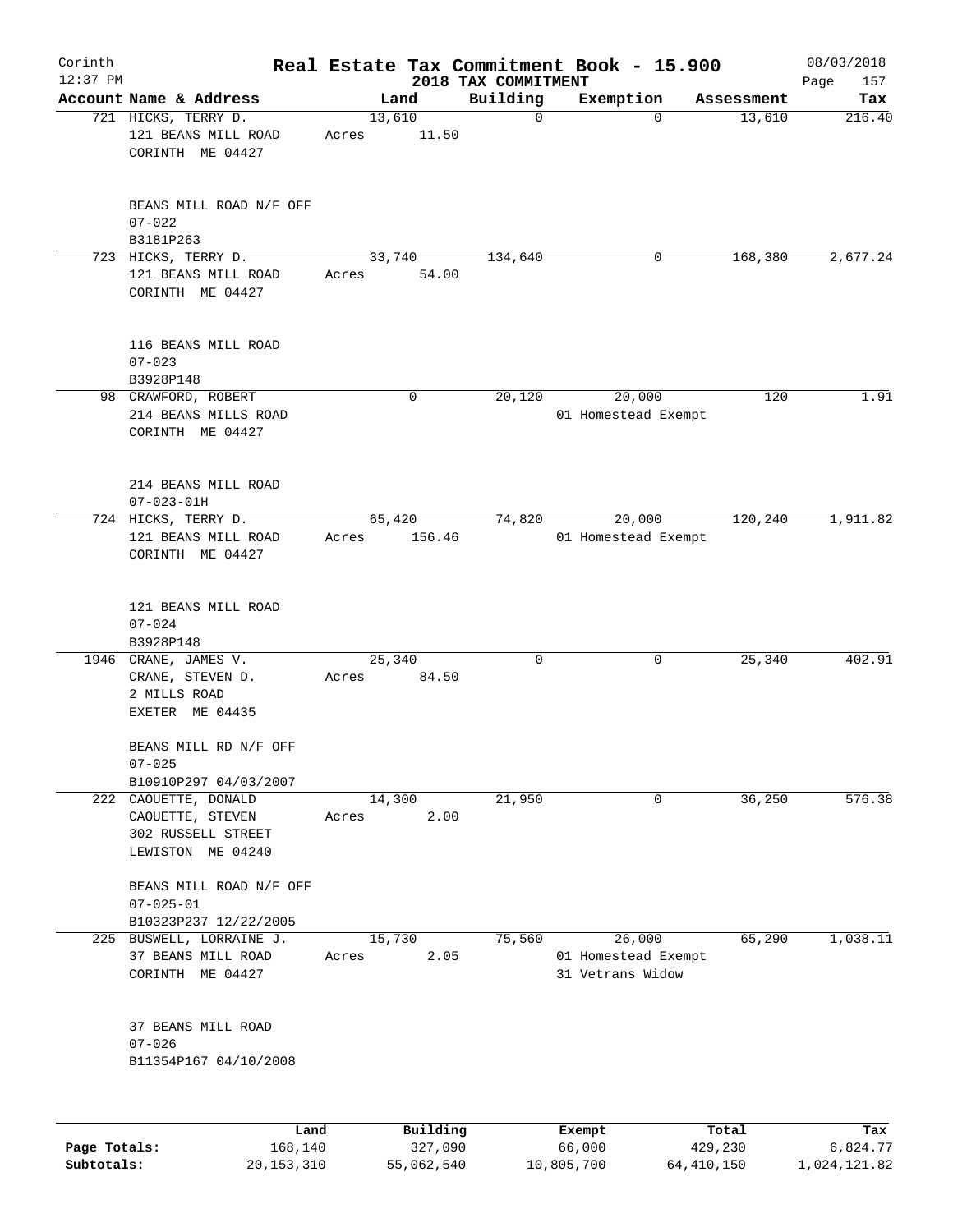| Corinth<br>$12:37$ PM      |                                                       |                         |       |                        | 2018 TAX COMMITMENT | Real Estate Tax Commitment Book - 15.900 |                       | 08/03/2018<br>158        |
|----------------------------|-------------------------------------------------------|-------------------------|-------|------------------------|---------------------|------------------------------------------|-----------------------|--------------------------|
|                            | Account Name & Address                                |                         |       | Land                   | Building            | Exemption                                | Assessment            | Page<br>Tax              |
|                            | 740 GARDNER LAND COMPANY,<br>INC.                     |                         |       | 37,430                 | $\mathbf 0$         | $\mathbf 0$                              | 37,430                | 595.14                   |
|                            | PO BOX 189                                            |                         | Acres | 96.10                  |                     |                                          |                       |                          |
|                            | LINCOLN ME 04457                                      |                         |       |                        |                     |                                          |                       |                          |
|                            | NOTCH ROAD                                            |                         |       |                        |                     |                                          |                       |                          |
|                            | $07 - 028$                                            |                         |       |                        |                     |                                          |                       |                          |
|                            | B9657P96<br>1465 WEISLEDER, DENIS K.                  |                         |       | 41,940                 | 49,750              | 0                                        | 91,690                | 1,457.87                 |
|                            | WEISLEDER, ANN I.<br>5 SYLVAN ROAD                    |                         | Acres | 86.00                  |                     |                                          |                       |                          |
|                            | ORONO ME 04473                                        |                         |       |                        |                     |                                          |                       |                          |
|                            | 185 NOTCH ROAD                                        |                         |       |                        |                     |                                          |                       |                          |
|                            | $07 - 028 - A$<br>B2290P289                           |                         |       |                        |                     |                                          |                       |                          |
|                            | 1241 SPEED, GERALD L<br>TRUSTEES LIV T                |                         |       | 33,660                 | $\mathbf 0$         | 0                                        | 33,660                | 535.19                   |
|                            | SPEED, WINIFRED I<br>TRUSTEES LIV                     |                         | Acres | 47.00                  |                     |                                          |                       |                          |
|                            | 173 GARLAND ROAD<br>CORINTH ME 04427                  |                         |       |                        |                     |                                          |                       |                          |
|                            | NOTCH ROAD                                            |                         |       |                        |                     |                                          |                       |                          |
|                            | $07 - 029$                                            |                         |       |                        |                     |                                          |                       |                          |
|                            | B5943P244                                             |                         |       |                        |                     |                                          |                       |                          |
| 2077                       | SPEED, TYLER<br>218 PARTRIDGE LANE<br>HERMON ME 04401 |                         |       | 0                      | 29,150              | 0                                        | 29,150                | 463.49                   |
|                            | 178 NOTCH ROAD<br>$07 - 029 - A$                      |                         |       |                        |                     |                                          |                       |                          |
|                            | 352 CRANE BROTHERS, INC.                              |                         |       | 33,480                 | $\mathbf 0$         | 0                                        | 33,480                | 532.33                   |
|                            | CRANE, JAMES V.<br>2 MILLS ROAD                       |                         | Acres | 44.00                  |                     |                                          |                       |                          |
|                            | EXETER ME 04435                                       |                         |       |                        |                     |                                          |                       |                          |
|                            | NOTCH ROAD                                            |                         |       |                        |                     |                                          |                       |                          |
|                            | $07 - 030$                                            |                         |       |                        |                     |                                          |                       |                          |
|                            | B12251P265 07/20/2010<br>353 CRANE BROTHERS, INC.     |                         |       | 34,980                 | $\mathbf 0$         | $\mathbf 0$                              | 34,980                | 556.18                   |
|                            | CRANE, JAMES V.<br>2 MILLS ROAD                       |                         | Acres | 80.00                  |                     |                                          |                       |                          |
|                            | EXETER ME 04435                                       |                         |       |                        |                     |                                          |                       |                          |
|                            | NOTCH ROAD<br>$07 - 031$                              |                         |       |                        |                     |                                          |                       |                          |
|                            | B12251P265 07/20/2010                                 |                         |       |                        |                     |                                          |                       |                          |
|                            | 2031 TOWN OF CORINTH                                  |                         |       | $\mathbf 0$            | $\Omega$            | $\Omega$                                 | 0                     | 0.00                     |
|                            | PO BOX 309<br>CORINTH ME 04427                        |                         |       |                        |                     | 43 Municipal                             |                       |                          |
|                            | EXETER ROAD N/F<br>$07 - 031 - A$                     |                         |       |                        |                     |                                          |                       |                          |
|                            |                                                       | Land                    |       | Building               |                     | Exempt                                   | Total                 | Tax                      |
| Page Totals:<br>Subtotals: |                                                       | 181,490<br>20, 334, 800 |       | 78,900<br>55, 141, 440 |                     | 0<br>10,805,700                          | 260,390<br>64,670,540 | 4,140.20<br>1,028,262.02 |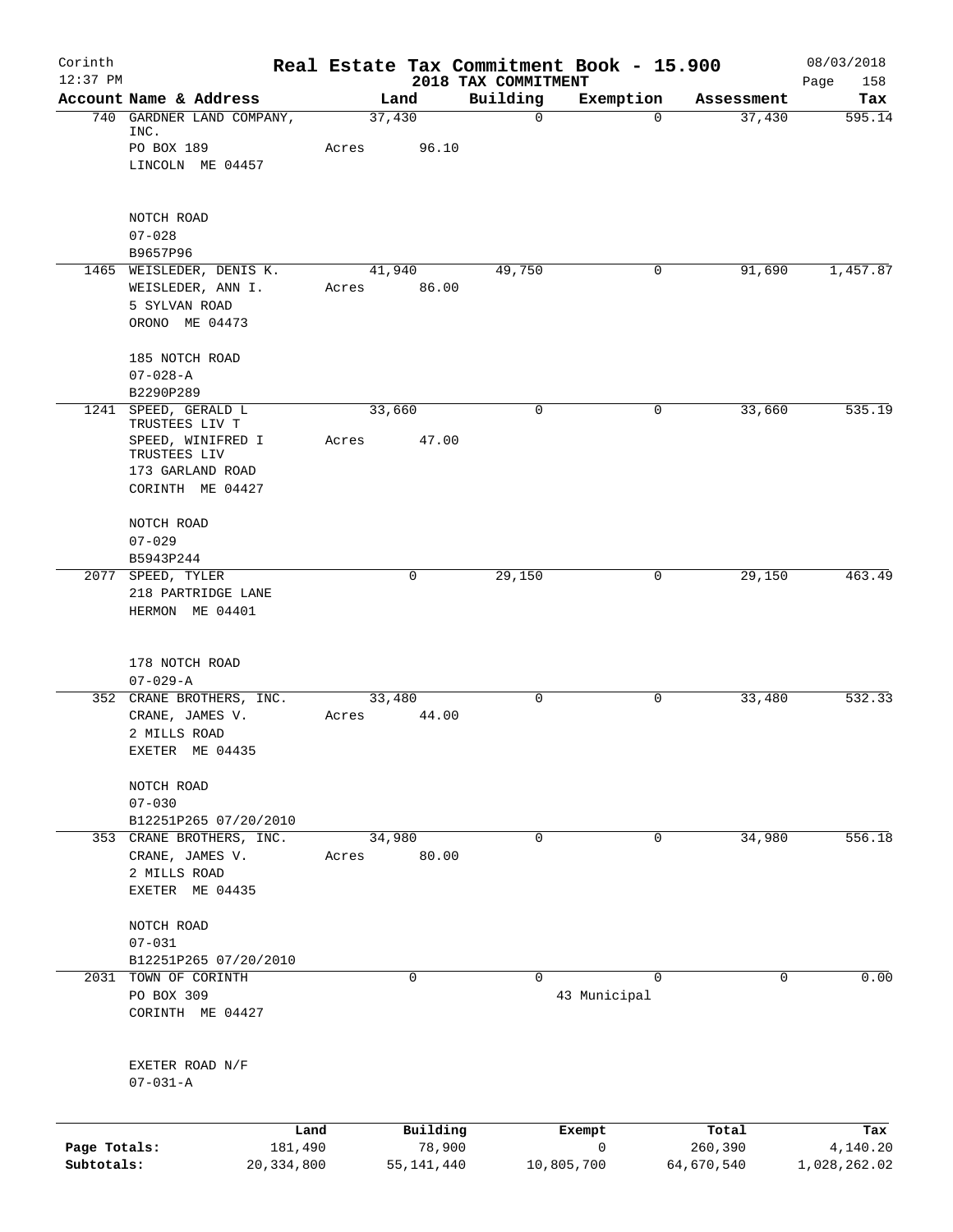| Corinth<br>$12:37$ PM |                               | Real Estate Tax Commitment Book - 15.900 | 2018 TAX COMMITMENT |                     |            | 08/03/2018<br>159<br>Page |
|-----------------------|-------------------------------|------------------------------------------|---------------------|---------------------|------------|---------------------------|
|                       | Account Name & Address        | Land                                     | Building            | Exemption           | Assessment | Tax                       |
|                       | 2032 TOWN OF CORINTH          | $\mathbf 0$                              | $\Omega$            | $\Omega$            | 0          | 0.00                      |
|                       | PO BOX 309                    |                                          |                     | 43 Municipal        |            |                           |
|                       | CORINTH ME 04427              |                                          |                     |                     |            |                           |
|                       |                               |                                          |                     |                     |            |                           |
|                       | EXETER ROAD<br>$07 - 031 - B$ |                                          |                     |                     |            |                           |
| 205                   | MAXIM, JOSHUA                 | 18,780                                   | 34,590              | 20,000              | 33,370     | 530.58                    |
|                       | SEARCY, ALLAN R.              | 5.00<br>Acres                            |                     | 01 Homestead Exempt |            |                           |
|                       | 99 NOTCH ROAD                 |                                          |                     |                     |            |                           |
|                       | CORINTH ME 04427              |                                          |                     |                     |            |                           |
|                       | 99 NOTCH ROAD                 |                                          |                     |                     |            |                           |
|                       | $07 - 032$                    |                                          |                     |                     |            |                           |
|                       | B14102P283 03/21/2016         |                                          |                     |                     |            |                           |
| 1958                  | SEARCY, ALLAN R.              | 18,780                                   | 14,570              | 20,000              | 13,350     | 212.27                    |
|                       | MAXIM, JOSHUA ROSS            | 5.00<br>Acres                            |                     | 01 Homestead Exempt |            |                           |
|                       | 89 NOTCH RD                   |                                          |                     |                     |            |                           |
|                       | CORINTH ME 04427              |                                          |                     |                     |            |                           |
|                       | 89 NOTCH ROAD                 |                                          |                     |                     |            |                           |
|                       | $07 - 032 - 01$               |                                          |                     |                     |            |                           |
|                       | B14102P283 03/21/2016         |                                          |                     |                     |            |                           |
| 581                   | STEVENS, KEVIN                | 15,620                                   | 42,760              | 20,000              | 38,380     | 610.24                    |
|                       | STEVENS, ANGELA               | 0.98<br>Acres                            |                     | 01 Homestead Exempt |            |                           |
|                       | 100 NOTCH RD                  |                                          |                     |                     |            |                           |
|                       | CORINTH ME 04427              |                                          |                     |                     |            |                           |
|                       | 100 NOTCH ROAD                |                                          |                     |                     |            |                           |
|                       | $07 - 033$                    |                                          |                     |                     |            |                           |
|                       | B14146P113 05/09/2016         |                                          |                     |                     |            |                           |
|                       | 1438 VIGUE, MARK L.           | 39,020                                   | 39,850              | 20,000              | 58,870     | 936.03                    |
|                       | CAISSE, LAUREN                | 14.00<br>Acres                           |                     | 01 Homestead Exempt |            |                           |
|                       | 69 NOTCH ROAD                 |                                          |                     |                     |            |                           |
|                       | CORINTH ME 04427              |                                          |                     |                     |            |                           |
|                       | 69 NOTCH ROAD                 |                                          |                     |                     |            |                           |
|                       | $07 - 034$                    |                                          |                     |                     |            |                           |
|                       | B14230P268 08/01/2016         |                                          |                     |                     |            |                           |
|                       | 37 SPEED, VERNON G.           | 17,210                                   | 59,680              | 0                   | 76,890     | 1,222.55                  |
|                       | SPEED, LUANNE                 | 3.19<br>Acres                            |                     |                     |            |                           |
|                       | 10 O'ROAK ROAD                |                                          |                     |                     |            |                           |
|                       | CORINTH ME 04427              |                                          |                     |                     |            |                           |
|                       | 7 NOTCH ROAD                  |                                          |                     |                     |            |                           |
|                       | $07 - 035$                    |                                          |                     |                     |            |                           |
|                       | B11033P82 07/06/2007          |                                          |                     |                     |            |                           |
|                       | 1786 ARMSTRONG, WAYNE H.      | 16,530                                   | 0                   | 0                   | 16,530     | 262.83                    |
|                       | ARMSTRONG, MARY JANE          | 8.73<br>Acres                            |                     |                     |            |                           |
|                       | PO BOX 60                     |                                          |                     |                     |            |                           |
|                       | 3 HONEYWELL AVE               |                                          |                     |                     |            |                           |
|                       | SANGERVILLE ME 04479          |                                          |                     |                     |            |                           |
|                       | NOTCH ROAD                    |                                          |                     |                     |            |                           |
|                       | $07 - 036$                    |                                          |                     |                     |            |                           |
|                       | B5403P195                     |                                          |                     |                     |            |                           |
|                       |                               |                                          |                     |                     |            |                           |
|                       | Land                          | Building                                 |                     | Exempt              | Total      | Tax                       |
| Page Totals:          | 125,940                       | 191,450                                  |                     | 80,000              | 237,390    | 3,774.50                  |
| Subtotals:            | 20,460,740                    | 55, 332, 890                             |                     | 10,885,700          | 64,907,930 | 1,032,036.52              |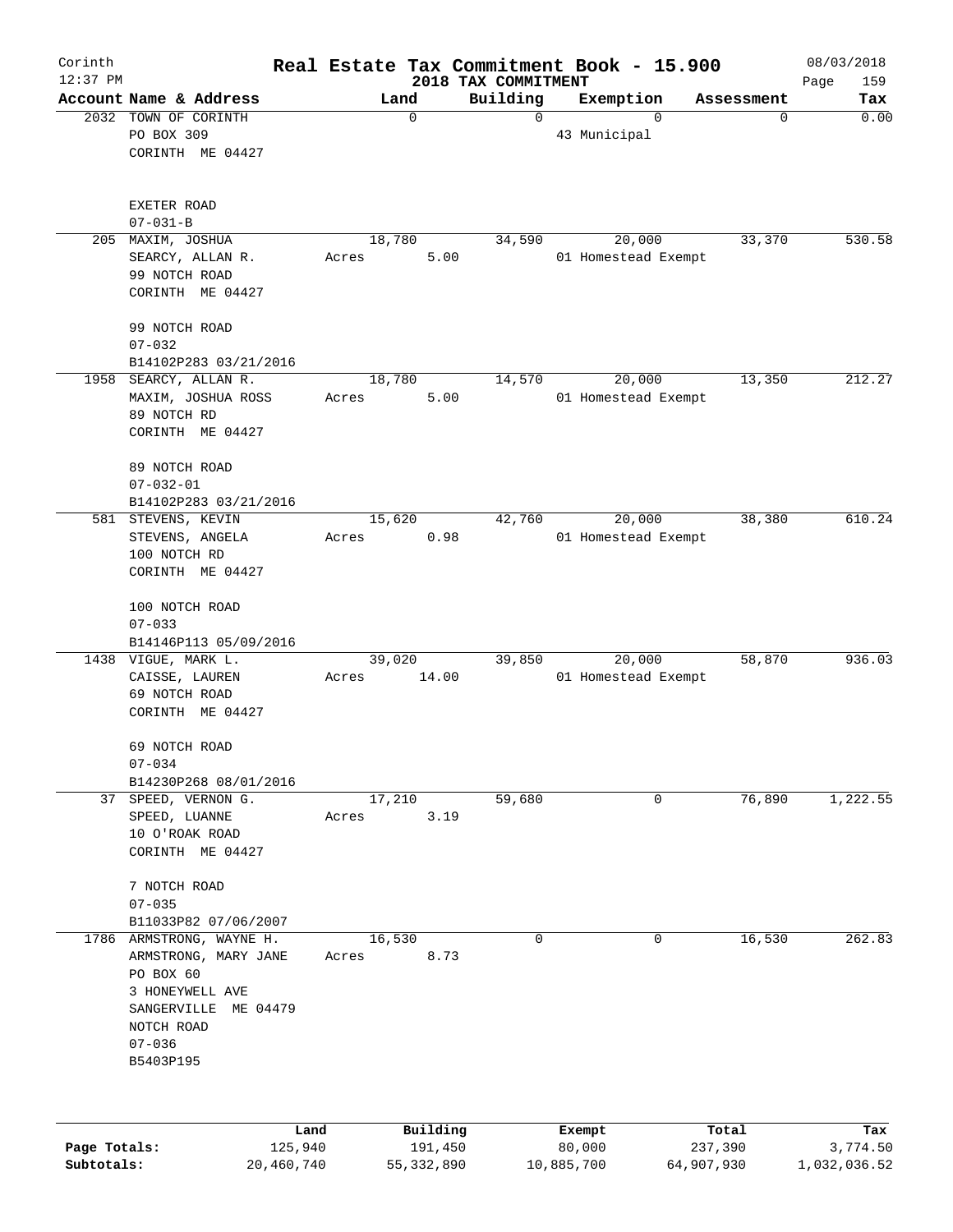| Corinth<br>$12:37$ PM |                                                  |            |       |        |            |                                 | Real Estate Tax Commitment Book - 15.900 |              |            | 08/03/2018         |
|-----------------------|--------------------------------------------------|------------|-------|--------|------------|---------------------------------|------------------------------------------|--------------|------------|--------------------|
|                       | Account Name & Address                           |            |       | Land   |            | 2018 TAX COMMITMENT<br>Building | Exemption                                |              | Assessment | Page<br>160<br>Tax |
|                       | 1238 SPEED, VERNON G.                            |            |       | 150    |            | $\mathbf 0$                     |                                          | $\mathbf 0$  | 150        | 2.39               |
|                       | SPEED, RICHARD L. &<br>PAUL A.                   |            | Acres |        | 0.13       |                                 |                                          |              |            |                    |
|                       | 10 O'ROAK ROAD                                   |            |       |        |            |                                 |                                          |              |            |                    |
|                       | CORINTH ME 04427                                 |            |       |        |            |                                 |                                          |              |            |                    |
|                       | EXETER ROAD NOTCH ROAD                           |            |       |        |            |                                 |                                          |              |            |                    |
|                       | $07 - 037$                                       |            |       |        |            |                                 |                                          |              |            |                    |
|                       | B14607P125 09/01/2017<br>1237 SPEED, VERNON G.   |            |       | 14,520 |            | 0                               |                                          | 0            | 14,520     | 230.87             |
|                       | SPEED, RICHARD L. &                              |            | Acres |        | 4.00       |                                 |                                          |              |            |                    |
|                       | PAUL A.                                          |            |       |        |            |                                 |                                          |              |            |                    |
|                       | 10 O'ROAK ROAD                                   |            |       |        |            |                                 |                                          |              |            |                    |
|                       | CORINTH ME 04427                                 |            |       |        |            |                                 |                                          |              |            |                    |
|                       | <b>EXETER ROAD</b>                               |            |       |        |            |                                 |                                          |              |            |                    |
|                       | $07 - 039$                                       |            |       |        |            |                                 |                                          |              |            |                    |
|                       | B14607P125 09/01/2017<br>1005 KINNAMON, JAMES E. |            |       | 17,240 |            | 38,880                          |                                          |              | 36,120     | 574.31             |
|                       | KINNAMON, MARY B.                                |            | Acres |        | 0.47       |                                 | 20,000<br>01 Homestead Exempt            |              |            |                    |
|                       | 298 EXETER ROAD                                  |            |       |        |            |                                 |                                          |              |            |                    |
|                       | CORINTH ME 04427                                 |            |       |        |            |                                 |                                          |              |            |                    |
|                       | 298 EXETER ROAD                                  |            |       |        |            |                                 |                                          |              |            |                    |
|                       | $07 - 040$                                       |            |       |        |            |                                 |                                          |              |            |                    |
|                       | B13357P52 08/16/2013                             |            |       |        |            |                                 |                                          |              |            |                    |
|                       | 577 FORD, ROBERT J.                              |            |       | 18,510 |            | 64,410                          | 20,000                                   |              | 62,920     | 1,000.43           |
|                       | FORD, KAREN                                      |            | Acres |        | 2.30       |                                 | 01 Homestead Exempt                      |              |            |                    |
|                       | 292 EXETER ROAD<br>CORINTH ME 04427              |            |       |        |            |                                 |                                          |              |            |                    |
|                       | 292 EXETER ROAD                                  |            |       |        |            |                                 |                                          |              |            |                    |
|                       | $07 - 041$                                       |            |       |        |            |                                 |                                          |              |            |                    |
|                       | B4701P865                                        |            |       |        |            |                                 |                                          |              |            |                    |
|                       | 2045 SHAW, KATRINA L.                            |            |       | 15,880 |            | 99,920                          |                                          | 0            | 115,800    | 1,841.22           |
|                       | 48 NOTCH RD                                      |            | Acres |        | 1.13       |                                 |                                          |              |            |                    |
|                       | CORINTH ME 04427                                 |            |       |        |            |                                 |                                          |              |            |                    |
|                       | 46 NOTCH ROAD                                    |            |       |        |            |                                 |                                          |              |            |                    |
|                       | $07 - 041 - A$                                   |            |       |        |            |                                 |                                          |              |            |                    |
|                       | B11754P320 05/08/2009                            |            |       |        |            |                                 |                                          |              |            |                    |
|                       | 2046 FORD, JUSTIN R.                             |            |       | 16,030 |            | 74,120                          | 20,000                                   |              | 70,150     | 1,115.39           |
|                       | 50 NOTCH ROAD                                    |            | Acres |        | 1.26       |                                 | 01 Homestead Exempt                      |              |            |                    |
|                       | CORINTH ME 04427                                 |            |       |        |            |                                 |                                          |              |            |                    |
|                       |                                                  |            |       |        |            |                                 |                                          |              |            |                    |
|                       | 50 NOTCH ROAD<br>$07 - 041 - B$                  |            |       |        |            |                                 |                                          |              |            |                    |
|                       | B11754P318 05/08/2009                            |            |       |        |            |                                 |                                          |              |            |                    |
|                       | 1859 HUNTLEY, KENNETH                            |            |       | 16,090 |            | 10,200                          |                                          | 0            | 26,290     | 418.01             |
|                       | 56 NOTCH ROAD                                    |            | Acres |        | 1.31       |                                 |                                          |              |            |                    |
|                       | CORINTH ME 04427                                 |            |       |        |            |                                 |                                          |              |            |                    |
|                       | 56 NOTCH ROAD                                    |            |       |        |            |                                 |                                          |              |            |                    |
|                       | $07 - 041 - C - H$                               |            |       |        |            |                                 |                                          |              |            |                    |
|                       | B11754P316 05/08/2009                            |            |       |        |            |                                 |                                          |              |            |                    |
|                       |                                                  | Land       |       |        | Building   |                                 | Exempt                                   | Total        |            | Tax                |
| Page Totals:          |                                                  | 98,420     |       |        | 287,530    |                                 | 60,000                                   | 325,950      |            | 5,182.62           |
| Subtotals:            |                                                  | 20,559,160 |       |        | 55,620,420 |                                 | 10,945,700                               | 65, 233, 880 |            | 1,037,219.14       |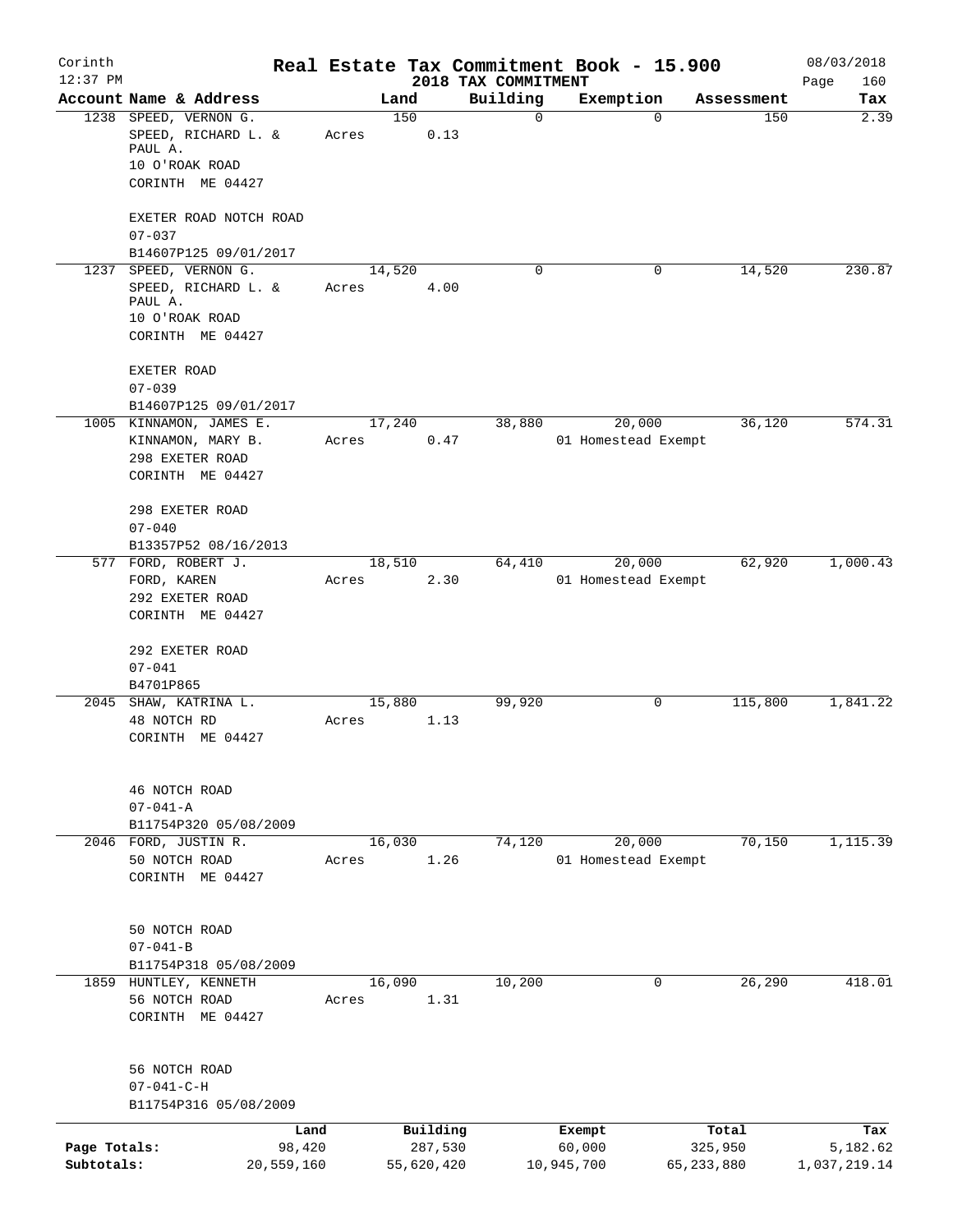| Corinth                    |                                                                     |       |        |                       |                                 | Real Estate Tax Commitment Book - 15.900 |                       | 08/03/2018               |
|----------------------------|---------------------------------------------------------------------|-------|--------|-----------------------|---------------------------------|------------------------------------------|-----------------------|--------------------------|
| $12:37$ PM                 | Account Name & Address                                              |       | Land   |                       | 2018 TAX COMMITMENT<br>Building | Exemption                                |                       | 161<br>Page<br>Tax       |
|                            | 1272 STANHOPE, WILLIAM M.<br>265 EXETER ROAD                        | Acres | 17,240 | 1.25                  | 51,260                          | 20,000<br>01 Homestead Exempt            | Assessment<br>48,500  | 771.15                   |
|                            | CORINTH ME 04427                                                    |       |        |                       |                                 |                                          |                       |                          |
|                            | 265 EXETER ROAD<br>$07 - 042$                                       |       |        |                       |                                 |                                          |                       |                          |
|                            | B2131P143                                                           |       |        |                       |                                 |                                          |                       |                          |
|                            | 945 PSALM 1 PROPERTIES, LLC                                         |       | 16,070 |                       | 192,370                         | 0                                        | 208,440               | 3,314.20                 |
|                            | 15 AMBROSE LANE<br>GLENBURN ME 04401                                | Acres |        | 0.86                  |                                 |                                          |                       |                          |
|                            | 284 EXETER ROAD                                                     |       |        |                       |                                 |                                          |                       |                          |
|                            | $07 - 043 - 01$<br>B14480P107 04/27/2017                            |       |        |                       |                                 |                                          |                       |                          |
|                            | 1783 NELSON, JOHN W.                                                |       | 1,310  |                       | 0                               | 0                                        | 1,310                 | 20.83                    |
|                            | 68 CENTER POND DRIVE<br>LINCOLN ME 04457                            | Acres |        | 1.08                  |                                 |                                          |                       |                          |
|                            | EXETER ROAD                                                         |       |        |                       |                                 |                                          |                       |                          |
|                            | $07 - 043 - 01A$                                                    |       |        |                       |                                 |                                          |                       |                          |
|                            | B13766P207 02/23/2015<br>445 NELSON, JOHN W.                        |       | 9,750  |                       | $\Omega$                        | 0                                        | 9,750                 | 155.03                   |
|                            | 68 CENTER POND DRIVE<br>LINCOLN ME 04457                            | Acres |        | 0.73                  |                                 |                                          |                       |                          |
|                            | EXETER ROAD<br>$07 - 043 - 02$                                      |       |        |                       |                                 |                                          |                       |                          |
|                            | B13766P207 02/23/2015                                               |       |        |                       |                                 |                                          |                       |                          |
|                            | 946 PSALM 1 PROPERTIES, LLC<br>15 AMBROSE LANE<br>GLENBURN ME 04401 | Acres | 6,410  | 0.70                  | 0                               | 0                                        | 6,410                 | 101.92                   |
|                            | EXETER ROAD<br>$07 - 043 - 03$                                      |       |        |                       |                                 |                                          |                       |                          |
|                            | B14480P107 05/10/2017                                               |       |        |                       |                                 |                                          |                       |                          |
|                            | 446 NELSON, JOHN W.<br>68 CENTER POND DRIVE<br>LINCOLN ME 04457     | Acres | 6,410  | 0.70                  | 0                               | 0                                        | 6,410                 | 101.92                   |
|                            | EXETER ROAD<br>$07 - 043 - 04$                                      |       |        |                       |                                 |                                          |                       |                          |
|                            | B13766P207 02/23/2015                                               |       |        |                       |                                 |                                          |                       |                          |
| 447                        | NELSON, JOHN W.<br>68 CENTER POND DRIVE<br>LINCOLN ME 04457         | Acres | 6,410  | 0.70                  | 0                               | 0                                        | 6,410                 | 101.92                   |
|                            | EXETER ROAD<br>$07 - 043 - 05$<br>B13766P207 02/23/2015             |       |        |                       |                                 |                                          |                       |                          |
|                            | Land                                                                |       |        | Building              |                                 | Exempt                                   | Total                 | Tax                      |
| Page Totals:<br>Subtotals: | 63,600<br>20,622,760                                                |       |        | 243,630<br>55,864,050 |                                 | 20,000<br>10,965,700                     | 287,230<br>65,521,110 | 4,566.97<br>1,041,786.11 |
|                            |                                                                     |       |        |                       |                                 |                                          |                       |                          |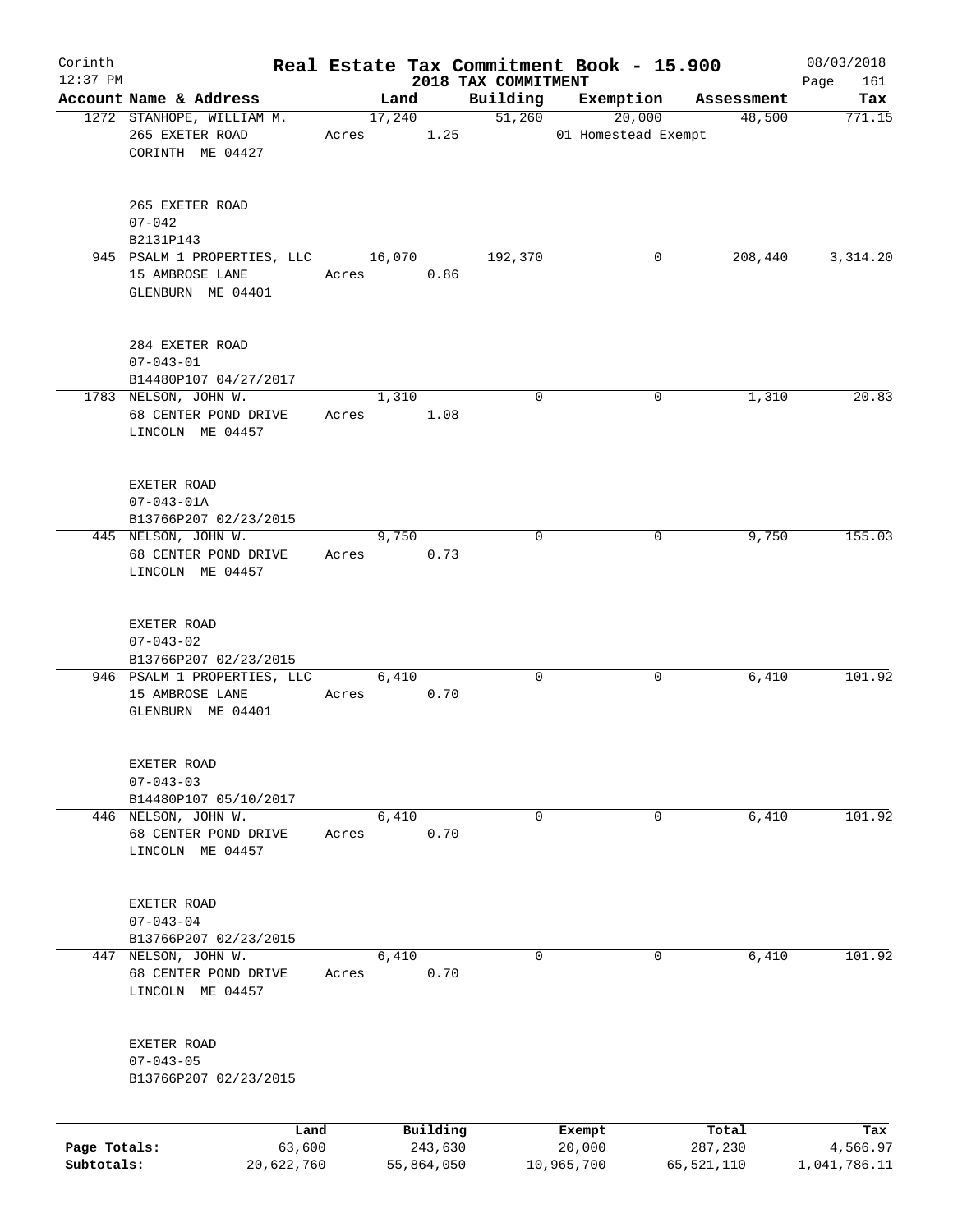| Corinth<br>$12:37$ PM      |                                                                     |       |       |            | Real Estate Tax Commitment Book - 15.900<br>2018 TAX COMMITMENT |             |                      | 08/03/2018<br>162<br>Page |
|----------------------------|---------------------------------------------------------------------|-------|-------|------------|-----------------------------------------------------------------|-------------|----------------------|---------------------------|
|                            | Account Name & Address                                              |       | Land  |            | Building                                                        | Exemption   | Assessment           | Tax                       |
|                            | 448 NELSON, JOHN W.<br>68 CENTER POND DRIVE<br>LINCOLN ME 04457     | Acres | 6,410 | 0.70       | 0                                                               | 0           | 6,410                | 101.92                    |
|                            | EXETER ROAD<br>$07 - 043 - 06$<br>B13766P207 02/23/2015             |       |       |            |                                                                 |             |                      |                           |
|                            | 449 NELSON, JOHN W.<br>68 CENTER POND DRIVE<br>LINCOLN ME 04457     | Acres | 6,410 | 0.70       | 0                                                               | 0           | 6,410                | 101.92                    |
|                            | EXETER ROAD<br>$07 - 043 - 07$<br>B13766P207 02/23/2015             |       |       |            |                                                                 |             |                      |                           |
|                            | 450 NELSON, JOHN W.<br>68 CENTER POND DRIVE<br>LINCOLN ME 04457     | Acres | 6,410 | 0.70       | 0                                                               | 0           | 6,410                | 101.92                    |
|                            | EXETER ROAD<br>$07 - 043 - 08$<br>B13766P207 02/23/2015             |       |       |            |                                                                 |             |                      |                           |
|                            | 474 NELSON, JOHN W.<br>68 CENTER POND DRIVE<br>LINCOLN ME 04457     | Acres | 6,410 | 0.70       | $\mathbf 0$                                                     | 0           | 6,410                | 101.92                    |
|                            | EXETER ROAD<br>$07 - 043 - 09$<br>B13766P207 02/23/2015             |       |       |            |                                                                 |             |                      |                           |
|                            | 451 NELSON, JOHN W.<br>68 CENTER POND DRIVE<br>LINCOLN ME 04457     | Acres | 6,410 | 0.70       | 0                                                               | 0           | 6,410                | 101.92                    |
|                            | EXETER ROAD<br>$07 - 043 - 10$<br>B13766P207 02/23/2015             |       |       |            |                                                                 |             |                      |                           |
|                            | 452 NELSON, JOHN W.<br>68 CENTER POND DRIVE<br>LINCOLN ME 04457     | Acres | 6,470 | 0.72       | 0                                                               | 0           | 6,470                | 102.87                    |
|                            | EXETER ROAD<br>$07 - 043 - 11$<br>B13766P207 02/23/2015             |       |       |            |                                                                 |             |                      |                           |
|                            | 560 ANTOMMARCHI, LOIS F.<br>PO BOX 880727<br>PORT ST LUCIE FL 34988 | Acres | 6,660 | 0.78       | 0                                                               | 0           | 6,660                | 105.89                    |
|                            | EXETER ROAD<br>$07 - 043 - 12$<br>B10482P107 06/09/2006             |       |       |            |                                                                 |             |                      |                           |
|                            | Land                                                                |       |       | Building   |                                                                 | Exempt      | Total                | Tax                       |
| Page Totals:<br>Subtotals: | 45,180<br>20,667,940                                                |       |       | 55,864,050 | $\mathbf 0$<br>10,965,700                                       | $\mathbf 0$ | 45,180<br>65,566,290 | 718.36<br>1,042,504.47    |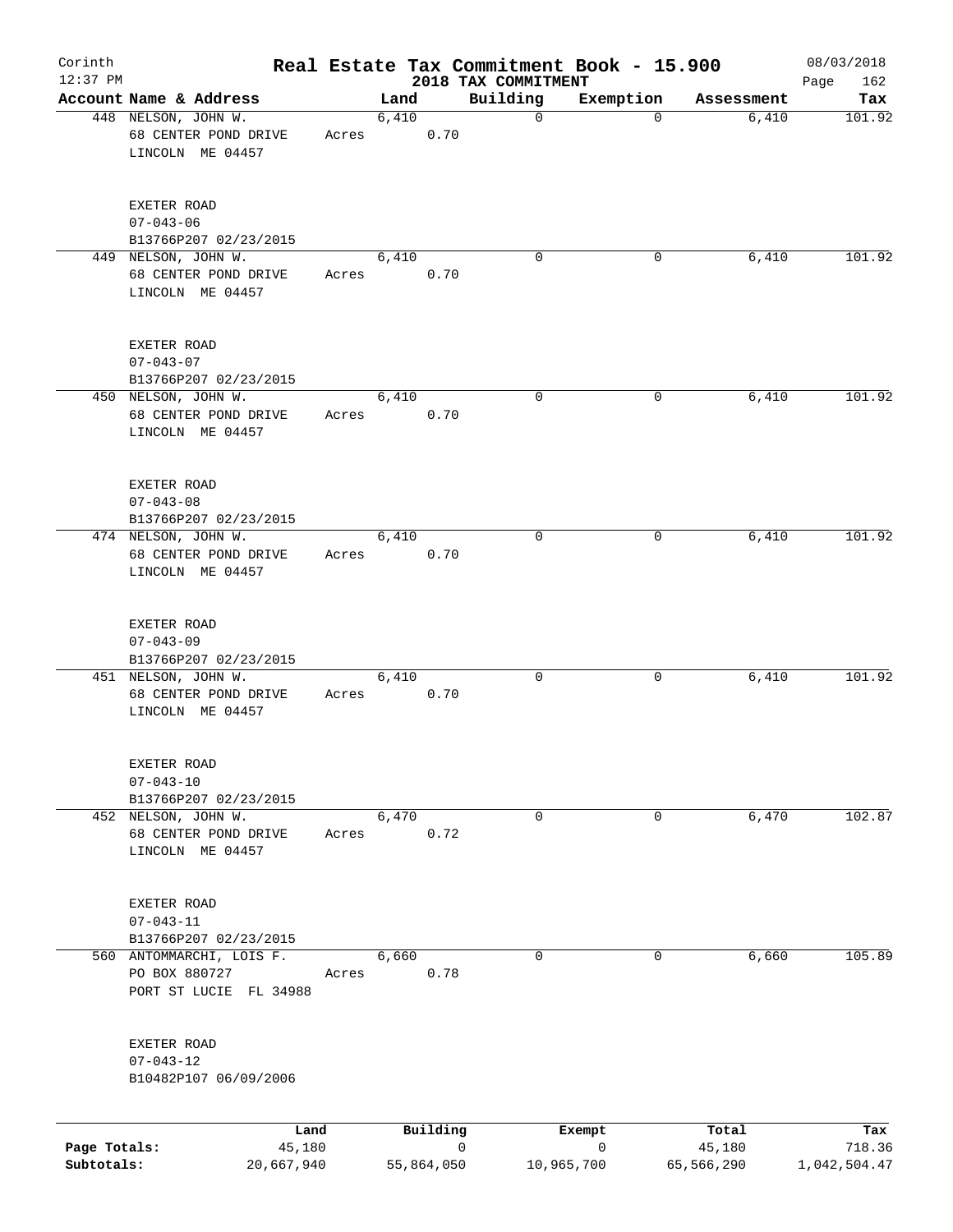| Corinth                    |                              |                      |       |        |                      |                                 | Real Estate Tax Commitment Book - 15.900 |                       | 08/03/2018               |
|----------------------------|------------------------------|----------------------|-------|--------|----------------------|---------------------------------|------------------------------------------|-----------------------|--------------------------|
| $12:37$ PM                 | Account Name & Address       |                      |       | Land   |                      | 2018 TAX COMMITMENT<br>Building | Exemption                                | Assessment            | Page<br>163<br>Tax       |
|                            | 94 BEAN, STEPHEN W.          |                      |       | 15,670 |                      | 95,700                          | 20,000                                   | 91,370                | 1,452.78                 |
|                            | BEAN, GUYLENE M.             |                      | Acres |        | 0.80                 |                                 | 01 Homestead Exempt                      |                       |                          |
|                            | 268 EXETER ROAD              |                      |       |        |                      |                                 |                                          |                       |                          |
|                            | CORINTH ME 04427             |                      |       |        |                      |                                 |                                          |                       |                          |
|                            |                              |                      |       |        |                      |                                 |                                          |                       |                          |
|                            | 268 EXETER ROAD              |                      |       |        |                      |                                 |                                          |                       |                          |
|                            | $07 - 043 - 13$<br>B3766P352 |                      |       |        |                      |                                 |                                          |                       |                          |
|                            | 1284 WILKINSON, ANDREW       |                      |       | 9,750  |                      | $\Omega$                        | 0                                        | 9,750                 | 155.03                   |
|                            | WILKINSON, BRENDA F.         |                      | Acres |        | 0.73                 |                                 |                                          |                       |                          |
|                            | 262 EXETER ROAD              |                      |       |        |                      |                                 |                                          |                       |                          |
|                            | CORINTH ME 04427             |                      |       |        |                      |                                 |                                          |                       |                          |
|                            | EXETER ROAD                  |                      |       |        |                      |                                 |                                          |                       |                          |
|                            | $07 - 043 - 14$              |                      |       |        |                      |                                 |                                          |                       |                          |
|                            | B8892P58                     |                      |       |        |                      |                                 |                                          |                       |                          |
|                            | 1285 WILKINSON, ANDREW       |                      |       | 6,410  |                      | 0                               | 0                                        | 6,410                 | 101.92                   |
|                            | WILKINSON, BRENDA F          |                      | Acres |        | 0.70                 |                                 |                                          |                       |                          |
|                            | 262 EXETER ROAD              |                      |       |        |                      |                                 |                                          |                       |                          |
|                            | CORINTH ME 04427             |                      |       |        |                      |                                 |                                          |                       |                          |
|                            | EXETER ROAD                  |                      |       |        |                      |                                 |                                          |                       |                          |
|                            | $07 - 043 - 15$              |                      |       |        |                      |                                 |                                          |                       |                          |
|                            | B8892P58                     |                      |       |        |                      |                                 |                                          |                       |                          |
|                            | 1286 WILKINSON, ANDREW       |                      |       | 6,630  |                      | 0                               | 0                                        | 6,630                 | 105.42                   |
|                            | WILKINSON, BRENDA F.         |                      | Acres |        | 0.77                 |                                 |                                          |                       |                          |
|                            | 262 EXETER ROAD              |                      |       |        |                      |                                 |                                          |                       |                          |
|                            | CORINTH ME 04427             |                      |       |        |                      |                                 |                                          |                       |                          |
|                            |                              |                      |       |        |                      |                                 |                                          |                       |                          |
|                            | EXETER ROAD                  |                      |       |        |                      |                                 |                                          |                       |                          |
|                            | $07 - 043 - 16$              |                      |       |        |                      |                                 |                                          |                       |                          |
|                            | B8892P58                     |                      |       |        |                      |                                 |                                          |                       |                          |
|                            | 1287 WILKINSON, ANDREW       |                      |       | 6,410  |                      | 0                               | 0                                        | 6,410                 | 101.92                   |
|                            | WILKINSON, BRENDA F.         |                      | Acres |        | 0.70                 |                                 |                                          |                       |                          |
|                            | 262 EXETER ROAD              |                      |       |        |                      |                                 |                                          |                       |                          |
|                            | CORINTH ME 04427             |                      |       |        |                      |                                 |                                          |                       |                          |
|                            | EXETER ROAD                  |                      |       |        |                      |                                 |                                          |                       |                          |
|                            | $07 - 043 - 17$              |                      |       |        |                      |                                 |                                          |                       |                          |
|                            | B8892P58                     |                      |       |        |                      |                                 |                                          |                       |                          |
| 1288                       | WILKINSON, ANDREW            |                      |       | 6,690  |                      | 0                               | 0                                        | 6,690                 | 106.37                   |
|                            | WILKINSON, BRENDA F.         |                      | Acres |        | 0.79                 |                                 |                                          |                       |                          |
|                            | 262 EXETER ROAD              |                      |       |        |                      |                                 |                                          |                       |                          |
|                            | CORINTH ME 04427             |                      |       |        |                      |                                 |                                          |                       |                          |
|                            | EXETER ROAD                  |                      |       |        |                      |                                 |                                          |                       |                          |
|                            | $07 - 043 - 18$              |                      |       |        |                      |                                 |                                          |                       |                          |
|                            | B8892P58                     |                      |       |        |                      |                                 |                                          |                       |                          |
| 1289                       | WILKINSON, ANDREW            |                      |       | 6,440  |                      | 0                               | 0                                        | 6,440                 | 102.40                   |
|                            | WILKINSON, BRENDA F.         |                      | Acres |        | 0.71                 |                                 |                                          |                       |                          |
|                            | 262 EXETER ROAD              |                      |       |        |                      |                                 |                                          |                       |                          |
|                            | CORINTH ME 04427             |                      |       |        |                      |                                 |                                          |                       |                          |
|                            | EXETER ROAD                  |                      |       |        |                      |                                 |                                          |                       |                          |
|                            | $07 - 043 - 19$              |                      |       |        |                      |                                 |                                          |                       |                          |
|                            | B8892P58                     |                      |       |        |                      |                                 |                                          |                       |                          |
|                            |                              |                      |       |        |                      |                                 |                                          |                       |                          |
|                            |                              | Land                 |       |        | Building             |                                 | Exempt                                   | Total                 | Tax                      |
| Page Totals:<br>Subtotals: |                              | 58,000<br>20,725,940 |       |        | 95,700<br>55,959,750 |                                 | 20,000<br>10,985,700                     | 133,700<br>65,699,990 | 2,125.84<br>1,044,630.31 |
|                            |                              |                      |       |        |                      |                                 |                                          |                       |                          |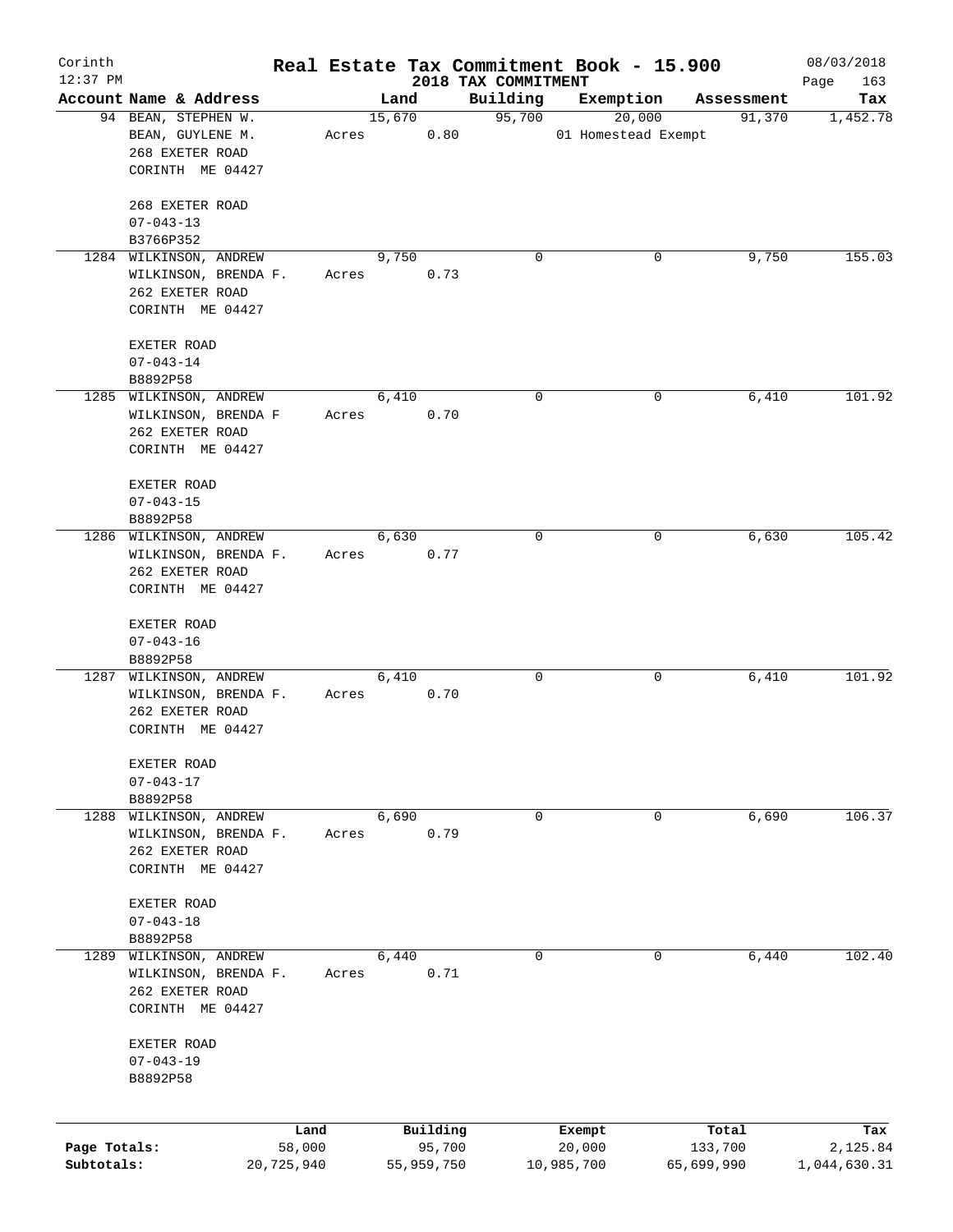| Corinth<br>$12:37$ PM      |                                                                                       |                      |       |        |                         | 2018 TAX COMMITMENT | Real Estate Tax Commitment Book - 15.900          |                       | 08/03/2018<br>Page<br>164 |
|----------------------------|---------------------------------------------------------------------------------------|----------------------|-------|--------|-------------------------|---------------------|---------------------------------------------------|-----------------------|---------------------------|
|                            | Account Name & Address                                                                |                      |       | Land   |                         | Building            | Exemption                                         | Assessment            | Tax                       |
|                            | 1290 WILKINSON, ANDREW<br>WILKINSON, BRENDA F.<br>262 EXETER ROAD<br>CORINTH ME 04427 |                      | Acres | 6,740  | 0.81                    | 0                   | $\Omega$                                          | 6,740                 | 107.17                    |
|                            | EXETER ROAD<br>$07 - 043 - 20$<br>B8892P58                                            |                      |       |        |                         |                     |                                                   |                       |                           |
|                            | 1291 WILKINSON, ANDREW<br>WILKINSON, BRENDA F.<br>262 EXETER ROAD<br>CORINTH ME 04427 |                      | Acres | 6,380  | 0.69                    | 0                   | 0                                                 | 6,380                 | 101.44                    |
|                            | EXETER ROAD<br>$07 - 043 - 21$<br>B8892P58                                            |                      |       |        |                         |                     |                                                   |                       |                           |
|                            | 1292 WILKINSON, ANDREW<br>WILKINSON, BRENDA F.<br>262 EXETER ROAD<br>CORINTH ME 04427 |                      | Acres | 16,130 | 0.87                    | 151,880             | 20,000<br>01 Homestead Exempt                     | 148,010               | 2,353.36                  |
|                            | 262 EXETER ROAD<br>$07 - 043 - 22$<br>B8892P58                                        |                      |       |        |                         |                     |                                                   |                       |                           |
|                            | 453 DUBE, RAYMOND A. J.<br>P.O. BOX 93<br>LINCOLN ME 04457-0093                       |                      | Acres | 33,050 | 102.96                  | 0                   | 0                                                 | 33,050                | 525.50                    |
|                            | EXETER ROAD<br>$07 - 044$<br>B3370P160                                                |                      |       |        |                         |                     |                                                   |                       |                           |
|                            | 1404 TRASK, DAVID A.<br>TRASK, RUTH M.<br>2368 HUDSON ROAD<br>HUDSON ME 04449         |                      | Acres | 9,560  | 0.69                    | 0                   | 0                                                 | 9,560                 | 152.00                    |
|                            | EXETER ROAD<br>$07 - 044 - 03$<br>B13055P162 12/31/2012                               |                      |       |        |                         |                     |                                                   |                       |                           |
|                            | 454 DUBE, RAYMOND A. J.<br>P.O. BOX 93<br>LINCOLN ME 04457-0093                       |                      | Acres | 6,380  | 0.69                    | 0                   | 0                                                 | 6,380                 | 101.44                    |
|                            | EXETER ROAD N/F OFF<br>$07 - 044 - 04$<br>B3370P160                                   |                      |       |        |                         |                     |                                                   |                       |                           |
|                            | 1043 PHILBRICK, MONA JEAN E.<br>289 EXETER ROAD<br>CORINTH ME 04427                   |                      | Acres | 14,880 | 0.69                    | 209,110             | 26,000<br>01 Homestead Exempt<br>31 Vetrans Widow | 197,990               | 3,148.04                  |
|                            | 289 EXETER ROAD<br>$07 - 044 - 05$<br>B3280P347 05/18/1982                            |                      |       |        |                         |                     |                                                   |                       |                           |
|                            |                                                                                       | Land                 |       |        | Building                |                     | Exempt                                            | Total                 | Tax                       |
| Page Totals:<br>Subtotals: |                                                                                       | 93,120<br>20,819,060 |       |        | 360,990<br>56, 320, 740 |                     | 46,000<br>11,031,700                              | 408,110<br>66,108,100 | 6,488.95<br>1,051,119.26  |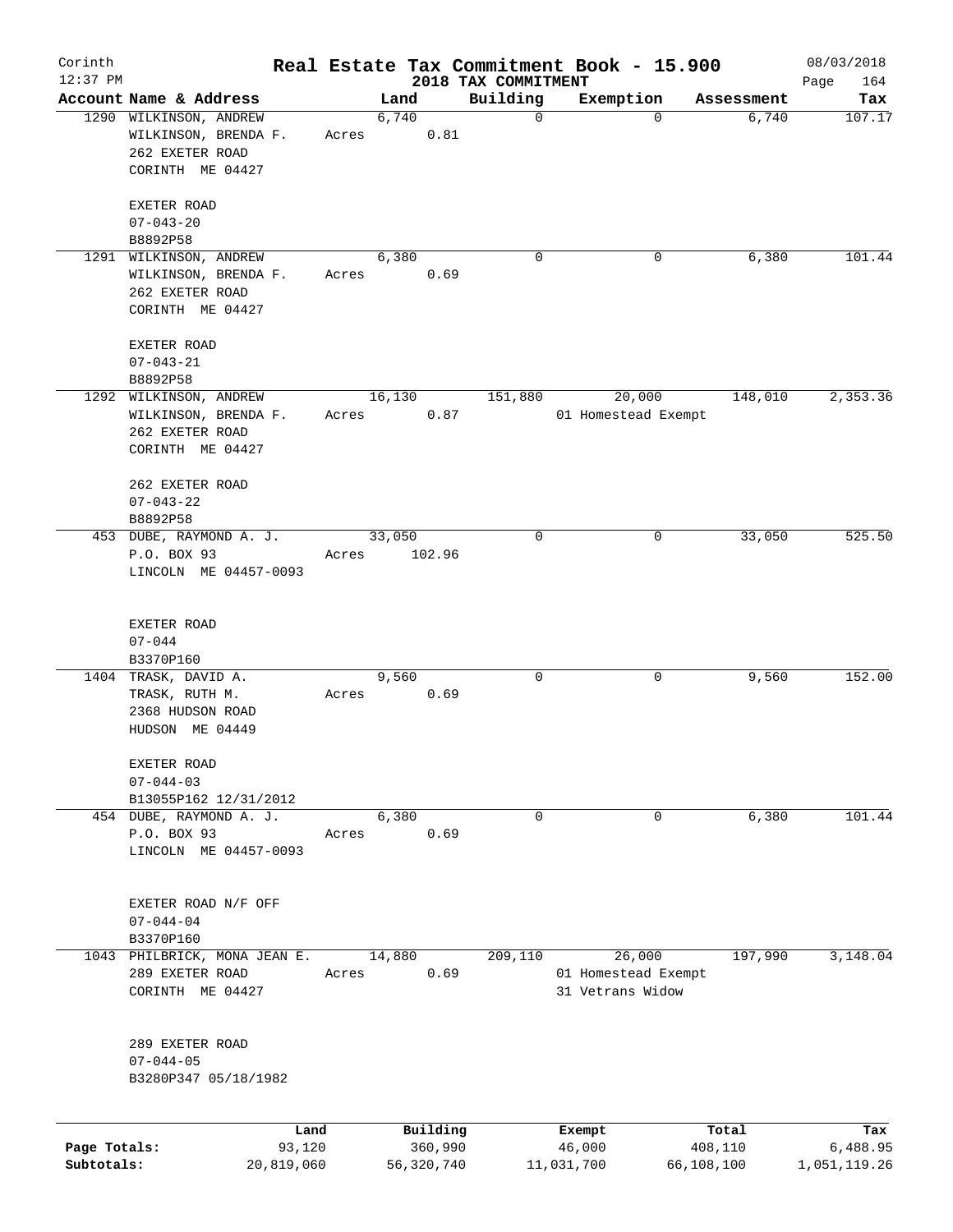| Corinth<br>12:37 PM |                                                   |            |       |        |            | Real Estate Tax Commitment Book - 15.900 |               |                     |                     | 08/03/2018         |
|---------------------|---------------------------------------------------|------------|-------|--------|------------|------------------------------------------|---------------|---------------------|---------------------|--------------------|
|                     | Account Name & Address                            |            |       | Land   |            | 2018 TAX COMMITMENT<br>Building          |               | Exemption           |                     | 165<br>Page<br>Tax |
|                     | 455 DUBE, RAYMOND A. J.                           |            |       | 6,380  |            | $\mathbf 0$                              |               | $\Omega$            | Assessment<br>6,380 | 101.44             |
|                     | P.O. BOX 93                                       |            | Acres |        | 0.69       |                                          |               |                     |                     |                    |
|                     | LINCOLN ME 04457-0093                             |            |       |        |            |                                          |               |                     |                     |                    |
|                     |                                                   |            |       |        |            |                                          |               |                     |                     |                    |
|                     | EXETER ROAD N/F OFF                               |            |       |        |            |                                          |               |                     |                     |                    |
|                     | $07 - 044 - 06$<br>B3370P160                      |            |       |        |            |                                          |               |                     |                     |                    |
|                     | 1044 PHILBRICK, MONA JEAN E.                      |            |       | 9,560  |            | 0                                        |               | 0                   | 9,560               | 152.00             |
|                     | 289 EXETER ROAD                                   |            | Acres |        | 0.69       |                                          |               |                     |                     |                    |
|                     | CORINTH ME 04427                                  |            |       |        |            |                                          |               |                     |                     |                    |
|                     | EXETER ROAD                                       |            |       |        |            |                                          |               |                     |                     |                    |
|                     | $07 - 044 - 07$                                   |            |       |        |            |                                          |               |                     |                     |                    |
|                     | B3520P161 05/15/1984                              |            |       |        |            |                                          |               |                     |                     |                    |
|                     | 456 DUBE, RAYMOND A. J.                           |            |       | 6,380  |            | $\mathbf 0$                              |               | 0                   | 6,380               | 101.44             |
|                     | P.O. BOX 93                                       |            | Acres |        | 0.69       |                                          |               |                     |                     |                    |
|                     | LINCOLN ME 04457-0093                             |            |       |        |            |                                          |               |                     |                     |                    |
|                     | EXETER ROAD                                       |            |       |        |            |                                          |               |                     |                     |                    |
|                     | $07 - 044 - 08$                                   |            |       |        |            |                                          |               |                     |                     |                    |
|                     | B3370P160                                         |            |       |        |            |                                          |               |                     |                     |                    |
|                     | 727 POLLOCK, ADAM J.                              |            |       | 17,400 |            | 150,040                                  |               | 20,000              | 147,440             | 2,344.30           |
|                     | POLLOCK, COURTNEY M.                              |            | Acres |        | 1.38       |                                          |               | 01 Homestead Exempt |                     |                    |
|                     | 275 EXETER ROAD                                   |            |       |        |            |                                          |               |                     |                     |                    |
|                     | CORINTH ME 04427                                  |            |       |        |            |                                          |               |                     |                     |                    |
|                     | 275 EXETER ROAD                                   |            |       |        |            |                                          |               |                     |                     |                    |
|                     | $07 - 044 - 09$                                   |            |       |        |            |                                          |               |                     |                     |                    |
|                     | B13710P75 11/26/2014<br>497 DUPLESSIS, BEVERLY H. |            |       | 17,170 |            | 120,310                                  |               | 20,000              | 117,480             | 1,867.93           |
|                     | 271 EXETER ROAD                                   |            | Acres |        | 1.19       |                                          |               | 01 Homestead Exempt |                     |                    |
|                     | CORINTH ME 04427                                  |            |       |        |            |                                          |               |                     |                     |                    |
|                     |                                                   |            |       |        |            |                                          |               |                     |                     |                    |
|                     | 271 EXETER ROAD                                   |            |       |        |            |                                          |               |                     |                     |                    |
|                     | $07 - 044 - 11$                                   |            |       |        |            |                                          |               |                     |                     |                    |
|                     | B14712P29 01/04/2018                              |            |       |        |            | 224,850                                  |               |                     | 0                   | 0.00               |
| 1962                | SOUL'S HARBOR, INC.<br>PO BOX 275                 |            | Acres | 22,490 | 3.22       |                                          | 47 Benevolent | 247,340             |                     |                    |
|                     | CORINTH ME 04427                                  |            |       |        |            |                                          |               |                     |                     |                    |
|                     |                                                   |            |       |        |            |                                          |               |                     |                     |                    |
|                     | 251 EXETER ROAD                                   |            |       |        |            |                                          |               |                     |                     |                    |
|                     | $07 - 044 - 12$                                   |            |       |        |            |                                          |               |                     |                     |                    |
|                     | B10582P77 08/14/2006                              |            |       |        |            | 85,330                                   |               | 26,000              | 77,060              | 1,225.25           |
| 288                 | CHESLEY, GEORGE L.<br>CHESLEY, CHARLENE E.        |            | Acres | 17,730 | 1.65       |                                          |               | 01 Homestead Exempt |                     |                    |
|                     | 252 EXETER ROAD                                   |            |       |        |            |                                          | 22 Veteran    |                     |                     |                    |
|                     | CORINTH ME 04427                                  |            |       |        |            |                                          |               |                     |                     |                    |
|                     | 252 EXETER ROAD                                   |            |       |        |            |                                          |               |                     |                     |                    |
|                     | $07 - 045$<br>B2112P501                           |            |       |        |            |                                          |               |                     |                     |                    |
|                     |                                                   |            |       |        |            |                                          |               |                     |                     |                    |
|                     |                                                   | Land       |       |        | Building   |                                          | Exempt        |                     | Total               | Tax                |
| Page Totals:        |                                                   | 97,110     |       |        | 580,530    |                                          | 313,340       |                     | 364,300             | 5,792.36           |
| Subtotals:          |                                                   | 20,916,170 |       |        | 56,901,270 |                                          | 11,345,040    |                     | 66,472,400          | 1,056,911.62       |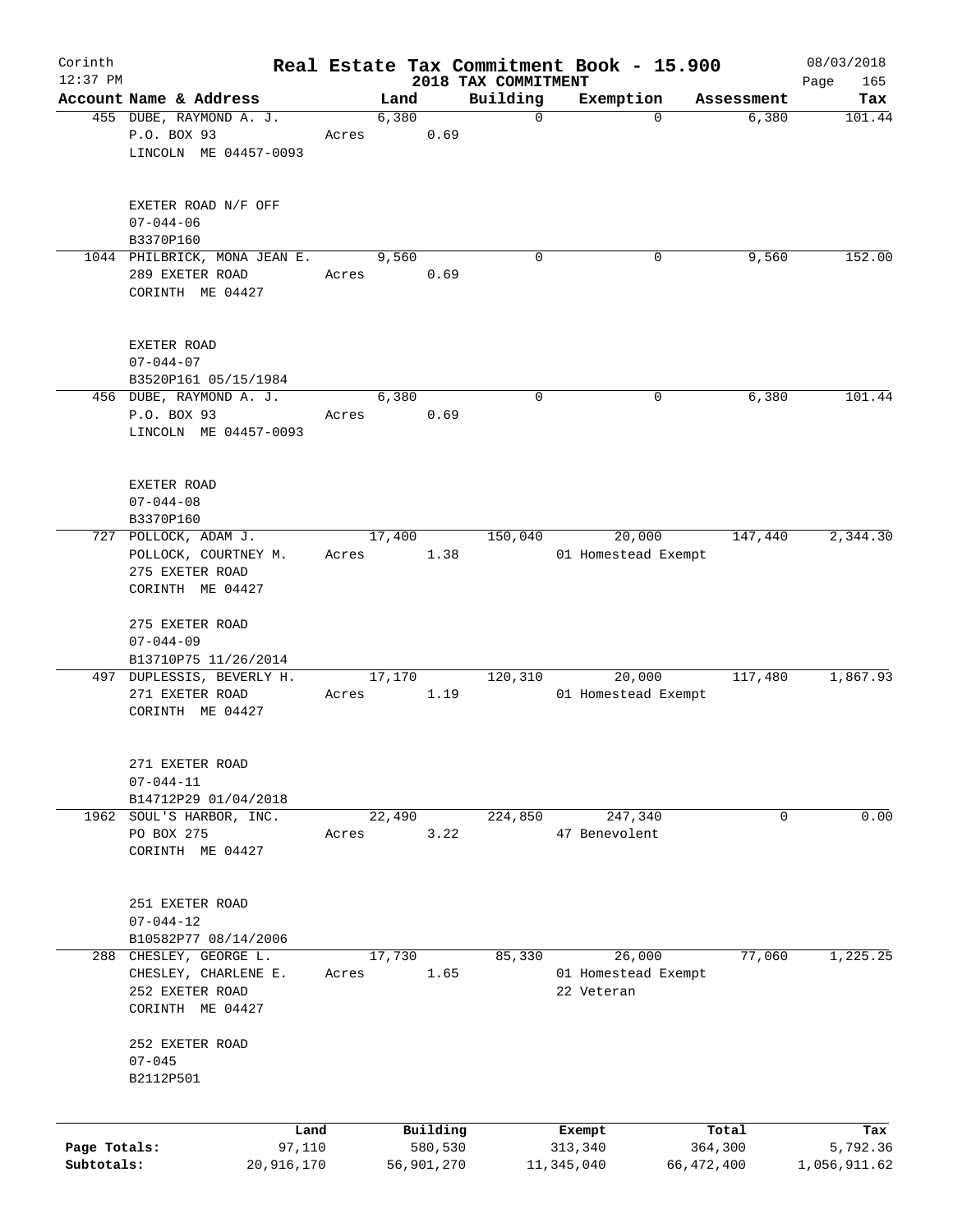| Corinth                    |                                                 |         |                         |                                 | Real Estate Tax Commitment Book - 15.900   |                         | 08/03/2018               |
|----------------------------|-------------------------------------------------|---------|-------------------------|---------------------------------|--------------------------------------------|-------------------------|--------------------------|
| $12:37$ PM                 | Account Name & Address                          |         | Land                    | 2018 TAX COMMITMENT<br>Building |                                            |                         | Page<br>166              |
|                            | 92 BEAN, R. STANLEY<br>BEAN, LINDA D. NEAL,     |         | 15,800<br>0.82          | 94,390                          | Exemption<br>20,000<br>01 Homestead Exempt | Assessment<br>90,190    | Tax<br>1,434.02          |
|                            | MELISSA B                                       | Acres   |                         |                                 |                                            |                         |                          |
|                            | 246 EXETER ROAD<br>CORINTH ME 04427             |         |                         |                                 |                                            |                         |                          |
|                            | 246 EXETER ROAD                                 |         |                         |                                 |                                            |                         |                          |
|                            | $07 - 046$<br>B5914P195                         |         |                         |                                 |                                            |                         |                          |
|                            | 1172 SAWYER, THOMAS L.                          |         | 38,450                  | 106,340                         | 20,000                                     | 124,790                 | 1,984.16                 |
|                            | SAWYER, ANGEL T.<br>237 EXETER ROAD             | Acres   | 87.60                   |                                 | 01 Homestead Exempt                        |                         |                          |
|                            | CORINTH ME 04427                                |         |                         |                                 |                                            |                         |                          |
|                            | 237 EXETER ROAD                                 |         |                         |                                 |                                            |                         |                          |
|                            | $07 - 047$<br>B11713P47 03/25/2009 B4933P113    |         |                         |                                 |                                            |                         |                          |
|                            | 1170 SAWYER, JANET E                            |         | 22,850                  | 25,850                          | 0                                          | 48,700                  | 774.33                   |
|                            | 108 GROVE ST                                    | Acres   | 14.55                   |                                 |                                            |                         |                          |
|                            | DOVER FOXCROFT ME<br>04426-1203                 |         |                         |                                 |                                            |                         |                          |
|                            | 236 EXETER ROAD                                 |         |                         |                                 |                                            |                         |                          |
|                            | $07 - 048$<br>B12861P260 06/21/2012 B8961P155   |         |                         |                                 |                                            |                         |                          |
|                            | 1455 FAUNCE, ROLAND                             |         | 17,060                  | 60,450                          | 0                                          | 77,510                  | 1,232.41                 |
|                            | FAUNCE, MARIAH                                  | Acres   | 1.10                    |                                 |                                            |                         |                          |
|                            | 232 EXETER RD<br>CORINTH ME 04427               |         |                         |                                 |                                            |                         |                          |
|                            | 232 EXETER ROAD                                 |         |                         |                                 |                                            |                         |                          |
|                            | $07 - 048 - A$                                  |         |                         |                                 |                                            |                         |                          |
|                            | B14109P344 03/23/2016                           |         |                         |                                 |                                            |                         |                          |
|                            | 1224 SMITH, ROGER C.<br>SMITH, HELEN T.         | Acres   | 16,940<br>1.00          | 58,510                          | 20,000<br>01 Homestead Exempt              | 55,450                  | 881.66                   |
|                            | 193 EXETER ROAD<br>CORINTH ME 04427             |         |                         |                                 |                                            |                         |                          |
|                            | 193 EXETER ROAD                                 |         |                         |                                 |                                            |                         |                          |
|                            | $07 - 049$                                      |         |                         |                                 |                                            |                         |                          |
|                            | B2687P104<br>649 GRANT B. L. & SON, LLC         |         | 29,400                  | $\Omega$                        | $\mathbf 0$                                | 29,400                  | 467.46                   |
|                            | 176 WEST CORINTH ROAD                           | Acres   | 32.00                   |                                 |                                            |                         |                          |
|                            | CORINTH ME 04427                                |         |                         |                                 |                                            |                         |                          |
|                            | 189 EXETER ROAD                                 |         |                         |                                 |                                            |                         |                          |
|                            | $07 - 050$                                      |         |                         |                                 |                                            |                         |                          |
|                            | B14064P238 01/19/2016<br>1173 SAWYER, THOMAS L. |         | 15,730                  | $\mathbf 0$                     | 0                                          | 15,730                  | 250.11                   |
|                            | SAWYER, ANGEL T.                                | Acres   | 5.00                    |                                 |                                            |                         |                          |
|                            | 237 EXETER ROAD<br>CORINTH ME 04427             |         |                         |                                 |                                            |                         |                          |
|                            | EXETER ROAD                                     |         |                         |                                 |                                            |                         |                          |
|                            | $07 - 051$<br>B11713P47 03/25/2009 B4933P113    |         |                         |                                 |                                            |                         |                          |
|                            |                                                 | Land    | Building                |                                 | Exempt                                     | Total                   | Tax                      |
| Page Totals:<br>Subtotals: | 21,072,400                                      | 156,230 | 345,540<br>57, 246, 810 |                                 | 60,000<br>11,405,040                       | 441,770<br>66, 914, 170 | 7,024.15<br>1,063,935.77 |
|                            |                                                 |         |                         |                                 |                                            |                         |                          |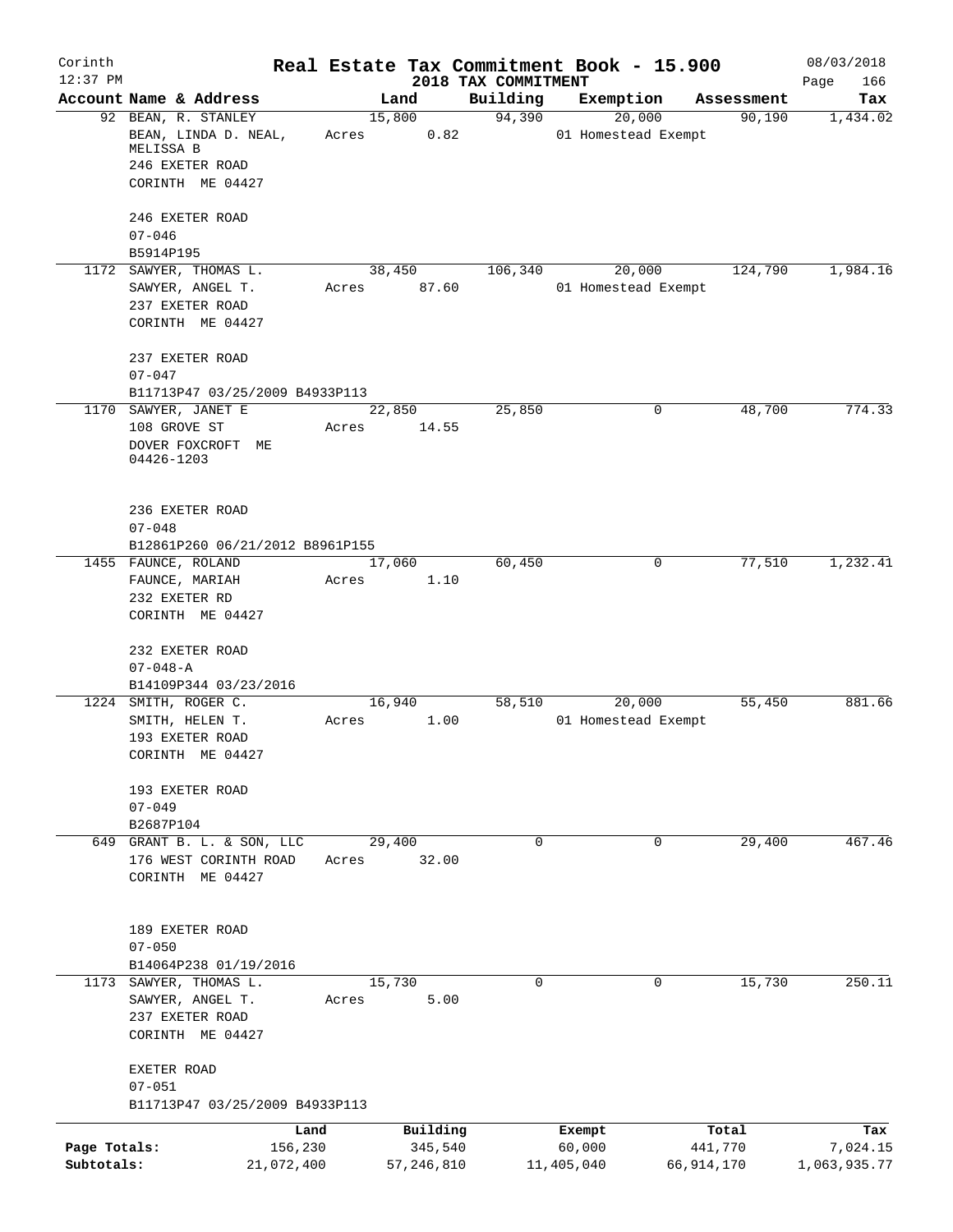| Corinth<br>$12:37$ PM |                                                |        |                     |                                 | Real Estate Tax Commitment Book - 15.900 |            |                  | 08/03/2018         |
|-----------------------|------------------------------------------------|--------|---------------------|---------------------------------|------------------------------------------|------------|------------------|--------------------|
|                       | Account Name & Address                         |        | Land                | 2018 TAX COMMITMENT<br>Building | Exemption                                |            | Assessment       | 167<br>Page<br>Tax |
|                       | 132 BLACKWELL LUMBER MILL<br>INC<br>PO BOX 335 | Acres  | 39,950<br>35.00     | 152,800                         |                                          | $\Omega$   | 192,750          | 3,064.73           |
|                       | CORINTH ME 04427                               |        |                     |                                 |                                          |            |                  |                    |
|                       | 156 EXETER ROAD<br>$07 - 052$                  |        |                     |                                 |                                          |            |                  |                    |
|                       | B11260P75 12/10/2007                           |        |                     |                                 |                                          |            |                  |                    |
|                       | 1371 SAWYER, THOMAS L.                         |        | 19,560              | 16,680                          |                                          | 0          | 36, 240          | 576.22             |
|                       | SAWYER, ANGEL T.<br>237 EXETER ROAD            | Acres  | 4.08                |                                 |                                          |            |                  |                    |
|                       | CORINTH ME 04427                               |        |                     |                                 |                                          |            |                  |                    |
|                       | 153 EXETER ROAD<br>$07 - 054$                  |        |                     |                                 |                                          |            |                  |                    |
|                       | 87 SHOREY, JESSICA S.                          |        | 17,650              | 124,900                         | 20,000                                   |            | 122,550          | 1,948.55           |
|                       | 131 EXETER ROAD                                | Acres  | 1.59                |                                 | 01 Homestead Exempt                      |            |                  |                    |
|                       | CORINTH ME 04427                               |        |                     |                                 |                                          |            |                  |                    |
|                       | 131 EXETER ROAD                                |        |                     |                                 |                                          |            |                  |                    |
|                       | $07 - 055$                                     |        |                     |                                 |                                          |            |                  |                    |
|                       | B13314P31 09/30/2013<br>1372 JOHANNESEN, WILMA |        | 41,890              | $\Omega$                        |                                          | 0          | 41,890           | 666.05             |
|                       | 19 MAPLE STREET                                | Acres  | 90.00               |                                 |                                          |            |                  |                    |
|                       | DEXTER ME 04930                                |        |                     |                                 |                                          |            |                  |                    |
|                       | EXETER ROAD                                    |        |                     |                                 |                                          |            |                  |                    |
|                       | $07 - 056$                                     |        |                     |                                 |                                          |            |                  |                    |
|                       | B13035P12 12/12/2012                           |        |                     |                                 |                                          |            |                  |                    |
|                       | 695 HARVEY, WENDELL L.                         |        | 38,340              | 226,750                         | 20,000                                   |            | 245,090          | 3,896.93           |
|                       | HARVEY, KIMBERLY A.<br>PO BOX 105              | Acres  | 4.65                |                                 | 01 Homestead Exempt                      |            |                  |                    |
|                       | CORINTH ME 04427                               |        |                     |                                 |                                          |            |                  |                    |
|                       | 281 MAIN STREET                                |        |                     |                                 |                                          |            |                  |                    |
|                       | $08 - 001$                                     |        |                     |                                 |                                          |            |                  |                    |
|                       | B2318P324                                      |        |                     |                                 |                                          |            |                  |                    |
|                       | 1214 DORR, MATTHEW RYAN<br>DORR, BRITTANY LEE  | Acres  | 35,280<br>36.19     | 116,450                         | 20,000<br>01 Homestead Exempt            |            | 131,730          | 2,094.51           |
|                       | 316 MAIN STREET                                |        |                     |                                 |                                          |            |                  |                    |
|                       | CORINTH ME 04427                               |        |                     |                                 |                                          |            |                  |                    |
|                       | 316 MAIN STREET                                |        |                     |                                 |                                          |            |                  |                    |
|                       | $08 - 002$<br>B13911P150 07/24/2015            |        |                     |                                 |                                          |            |                  |                    |
|                       | 566 TILTON, G. BRUCE                           | 11,130 |                     | $\mathbf 0$                     |                                          | 0          | 11,130           | 176.97             |
|                       | TILTON, BONNIE L.                              | Acres  | 1.20                |                                 |                                          |            |                  |                    |
|                       | P.O. BOX 37                                    |        |                     |                                 |                                          |            |                  |                    |
|                       | CORINTH ME 04427                               |        |                     |                                 |                                          |            |                  |                    |
|                       | HUDSON ROAD                                    |        |                     |                                 |                                          |            |                  |                    |
|                       | $08 - 002 - 01$                                |        |                     |                                 |                                          |            |                  |                    |
|                       | B7630P83                                       |        |                     |                                 |                                          |            |                  |                    |
|                       |                                                |        |                     |                                 |                                          |            |                  |                    |
| Page Totals:          | Land<br>203,800                                |        | Building<br>637,580 |                                 | Exempt<br>60,000                         |            | Total<br>781,380 | Tax<br>12,423.96   |
| Subtotals:            | 21, 276, 200                                   |        | 57,884,390          |                                 | 11,465,040                               | 67,695,550 |                  | 1,076,359.73       |
|                       |                                                |        |                     |                                 |                                          |            |                  |                    |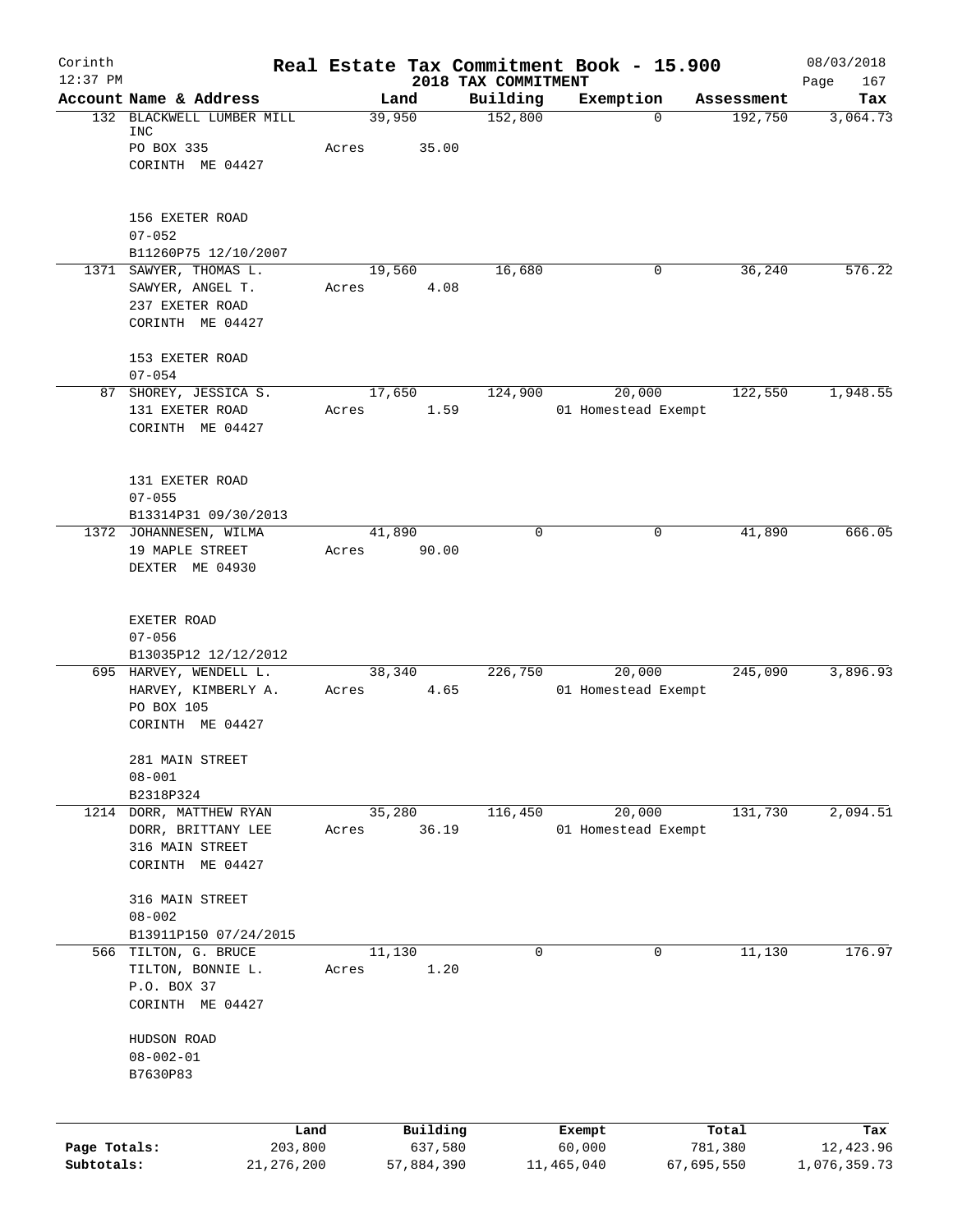| Corinth      |                                   |       |                |                     |                     | Real Estate Tax Commitment Book - 15.900 |                      | 08/03/2018      |
|--------------|-----------------------------------|-------|----------------|---------------------|---------------------|------------------------------------------|----------------------|-----------------|
| $12:37$ PM   | Account Name & Address            |       |                |                     | 2018 TAX COMMITMENT |                                          |                      | Page<br>168     |
|              | 97 ARNOLD, GARY D.                |       | Land<br>17,180 |                     | Building<br>62,460  | Exemption<br>20,000                      | Assessment<br>59,640 | Tax<br>948.28   |
|              | ARNOLD, NANCY M.                  | Acres |                | 1.20                |                     | 01 Homestead Exempt                      |                      |                 |
|              | 67 HUDSON ROAD                    |       |                |                     |                     |                                          |                      |                 |
|              | CORINTH ME 04427                  |       |                |                     |                     |                                          |                      |                 |
|              | 67 HUDSON ROAD                    |       |                |                     |                     |                                          |                      |                 |
|              | $08 - 002 - 02$                   |       |                |                     |                     |                                          |                      |                 |
|              | B12921P185 08/14/2012             |       |                |                     |                     |                                          |                      |                 |
|              | 981 KEPPLE, ERIC S.               |       | 18,320         |                     | 89,750              | 20,000                                   | 88,070               | 1,400.31        |
|              | KEPPLE, STEFANIE E                | Acres |                | 2.14                |                     | 01 Homestead Exempt                      |                      |                 |
|              | 73 HUDSON ROAD                    |       |                |                     |                     |                                          |                      |                 |
|              | CORINTH ME 04427                  |       |                |                     |                     |                                          |                      |                 |
|              | 73 HUDSON ROAD                    |       |                |                     |                     |                                          |                      |                 |
|              | $08 - 002 - 03$                   |       |                |                     |                     |                                          |                      |                 |
|              |                                   |       |                |                     |                     |                                          |                      |                 |
|              | B11401P345 05/22/2008             |       |                |                     |                     |                                          |                      | 925.86          |
|              | 440 DOWNS, RODNEY L.              |       | 18,710         |                     | 59,520              | 20,000                                   | 58,230               |                 |
|              | DOWNS, GLORIA M.                  | Acres |                | 2.46                |                     | 01 Homestead Exempt                      |                      |                 |
|              | P.O. BOX 34                       |       |                |                     |                     |                                          |                      |                 |
|              | CORINTH ME 04427                  |       |                |                     |                     |                                          |                      |                 |
|              | 89 HUDSON ROAD                    |       |                |                     |                     |                                          |                      |                 |
|              | $08 - 002 - 04$                   |       |                |                     |                     |                                          |                      |                 |
|              | B6426P205                         |       |                |                     |                     |                                          |                      |                 |
|              | 930 SUDSBURY, JULIE E.            |       | 17,170         |                     | 75,870              | 20,000                                   | 73,040               | 1,161.34        |
|              | 97 HUDSON ROAD                    | Acres |                | 1.19                |                     | 01 Homestead Exempt                      |                      |                 |
|              | CORINTH ME 04427                  |       |                |                     |                     |                                          |                      |                 |
|              |                                   |       |                |                     |                     |                                          |                      |                 |
|              |                                   |       |                |                     |                     |                                          |                      |                 |
|              | 97 HUDSON ROAD                    |       |                |                     |                     |                                          |                      |                 |
|              | $08 - 002 - 05$                   |       |                |                     |                     |                                          |                      |                 |
|              | B6113P259                         |       |                |                     |                     |                                          |                      |                 |
| 567          | KING, CHARLES A.                  |       | 17,220         |                     | 86,890              | 26,000                                   | 78,110               | 1,241.95        |
|              | KING, SONDRA J.                   | Acres |                | 1.23                |                     | 01 Homestead Exempt                      |                      |                 |
|              | 103 HUDSON RD<br>CORINTH ME 04427 |       |                |                     |                     | 22 Veteran                               |                      |                 |
|              |                                   |       |                |                     |                     |                                          |                      |                 |
|              | 103 HUDSON ROAD                   |       |                |                     |                     |                                          |                      |                 |
|              | $08 - 002 - 06$                   |       |                |                     |                     |                                          |                      |                 |
|              | B14563P332 07/31/2017             |       |                |                     |                     |                                          |                      |                 |
|              | 846 CHAMBERS, GREGORY             |       | 17,280         |                     | 85,210              | 20,000                                   | 82,490               | 1,311.59        |
|              | 107 HUDSON ROAD                   | Acres |                | 1.28                |                     | 01 Homestead Exempt                      |                      |                 |
|              | CORINTH ME 04427                  |       |                |                     |                     |                                          |                      |                 |
|              |                                   |       |                |                     |                     |                                          |                      |                 |
|              | 107 HUDSON ROAD                   |       |                |                     |                     |                                          |                      |                 |
|              | $08 - 002 - 07$                   |       |                |                     |                     |                                          |                      |                 |
|              | B12667P262 11/28/2011             |       |                |                     |                     |                                          |                      |                 |
| 1271         | ST PETER, GARY J.                 |       | 17,460         |                     | 87,600              | 20,000                                   | 85,060               | 1,352.45        |
|              | ST PETER, WANDA M.                | Acres |                | 1.43                |                     | 01 Homestead Exempt                      |                      |                 |
|              | 113 HUDSON ROAD                   |       |                |                     |                     |                                          |                      |                 |
|              | CORINTH ME 04427                  |       |                |                     |                     |                                          |                      |                 |
|              |                                   |       |                |                     |                     |                                          |                      |                 |
|              | 113 HUDSON ROAD                   |       |                |                     |                     |                                          |                      |                 |
|              | $08 - 002 - 08$                   |       |                |                     |                     |                                          |                      |                 |
|              | B6203P160                         |       |                |                     |                     |                                          |                      |                 |
|              |                                   |       |                |                     |                     |                                          |                      |                 |
| Page Totals: | 123,340                           | Land  |                | Building<br>547,300 |                     | Exempt<br>146,000                        | Total<br>524,640     | Tax<br>8,341.78 |
| Subtotals:   | 21,399,540                        |       |                | 58,431,690          |                     | 11,611,040                               | 68,220,190           | 1,084,701.51    |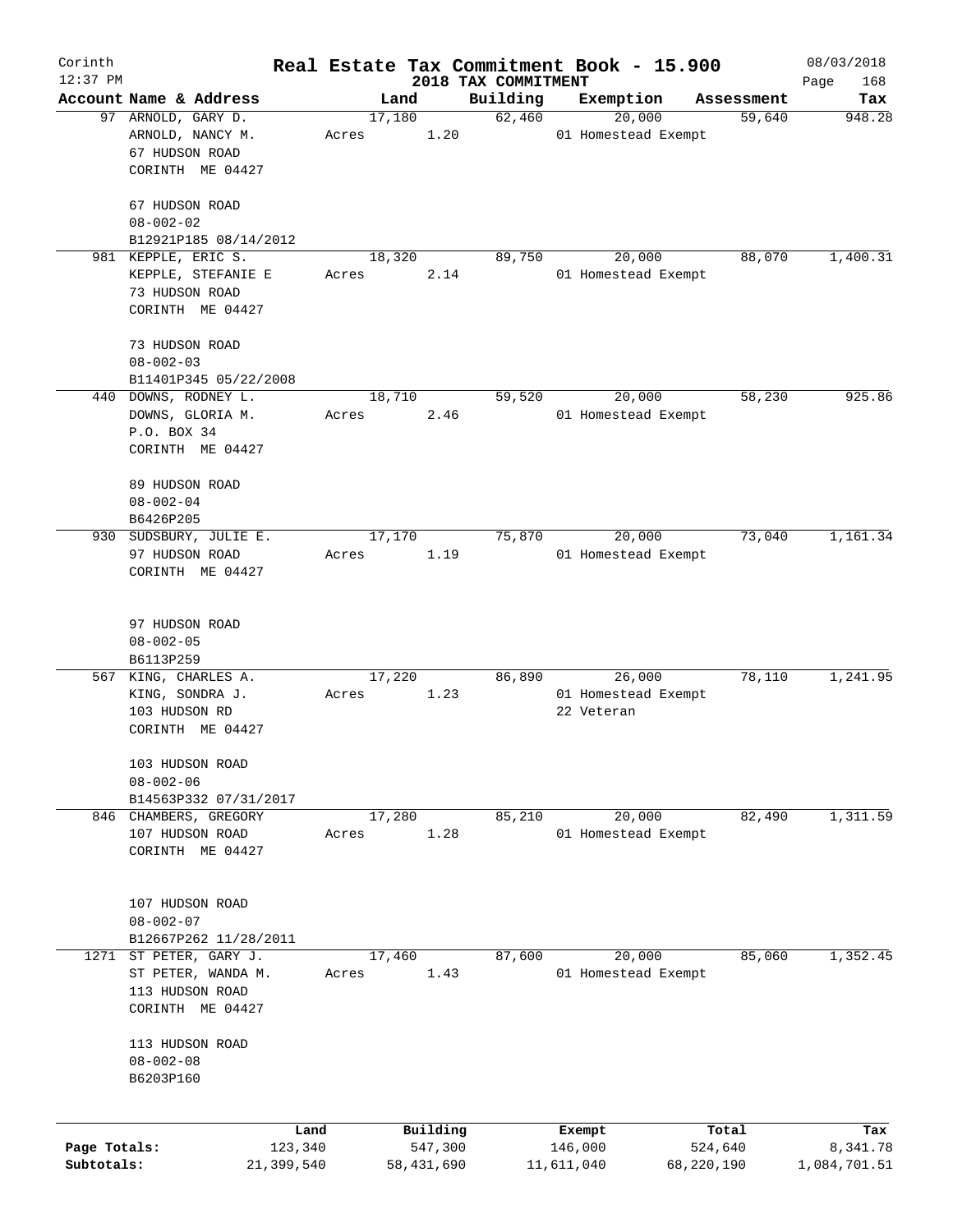| $12:37$ PM |                                                                                 |       |                  | 2018 TAX COMMITMENT | Real Estate Tax Commitment Book - 15.900 |            | 08/03/2018<br>Page<br>169 |
|------------|---------------------------------------------------------------------------------|-------|------------------|---------------------|------------------------------------------|------------|---------------------------|
|            | Account Name & Address                                                          |       | Land             | Building            | Exemption                                | Assessment | Tax                       |
|            | 568 NEWCOMB, TIMOTHY J.<br>185 FIVE ROAD<br>CARMEL ME 04419                     | Acres | 11,700<br>1.67   | 9,520               | $\Omega$                                 | 21,220     | 337.40                    |
|            | HUDSON ROAD<br>$08 - 002 - 09$<br>B14462P324 04/21/2017                         |       |                  |                     |                                          |            |                           |
|            | 569 NEWCOMB, TIMOTHY J.<br>185 FIVE ROAD<br>CARMEL ME 04419                     | Acres | 12,220<br>2.10   | $\mathbf 0$         | 0                                        | 12,220     | 194.30                    |
|            | HUDSON ROAD<br>$08 - 002 - 10$<br>B14462P324 04/21/2017                         |       |                  |                     |                                          |            |                           |
|            | 570 KELLEY, PATRICK<br>2834 BROADWAY<br>GLENBURN ME 04401                       | Acres | 12,630<br>2.44   | $\mathbf 0$         | 0                                        | 12,630     | 200.82                    |
|            | HUDSON ROAD<br>$08 - 002 - 11$<br>B9575P221                                     |       |                  |                     |                                          |            |                           |
|            | 1119 EJ INVESTMENTS, LLC<br>EMILE CLAVET<br>147 BIRCH RUN<br>HARPSWELL ME 04079 | Acres | 562,130<br>40.38 | $\mathbf 0$         | 0                                        | 562,130    | 8,937.87                  |
|            | 344 MAIN STREET<br>$08 - 003$<br>B14630P261 09/27/2017                          |       |                  |                     |                                          |            |                           |
|            | 1929 CUNNINGHAM, LARRY<br>344 MAIN STREET LOT 2<br>CORINTH ME 04427             |       | 0                | 2,500               | 0                                        | 2,500      | 39.75                     |
|            | 344 MAIN STREET LOT 1<br>$08 - 003 - 01H$                                       |       |                  |                     |                                          |            |                           |
| 1077       | CUNNINGHAM, TAMMY<br>344 MAIN STREET LOT 2<br>CORINTH ME 04427                  |       | 0                | 23,400              | 20,000<br>01 Homestead Exempt            | 3,400      | 54.06                     |
|            | 344 MAIN STREET LOT 2<br>$08 - 003 - 02H$                                       |       |                  |                     |                                          |            |                           |
| 2003       | BEAN, PAUL JR.<br>344 MAIN STREET LOT 3<br>CORINTH ME 04427                     |       | 0                | 20,870              | 0                                        | 20,870     | 331.83                    |
|            | 344 MAIN STREET LOT                                                             |       |                  |                     |                                          |            |                           |

|              | Land       | Building   | Exempt     | Total      | Tax          |
|--------------|------------|------------|------------|------------|--------------|
| Page Totals: | 598,680    | 56,290     | 20,000     | 634,970    | 10,096.03    |
| Subtotals:   | 21,998,220 | 58,487,980 | 11,631,040 | 68,855,160 | l,094,797.54 |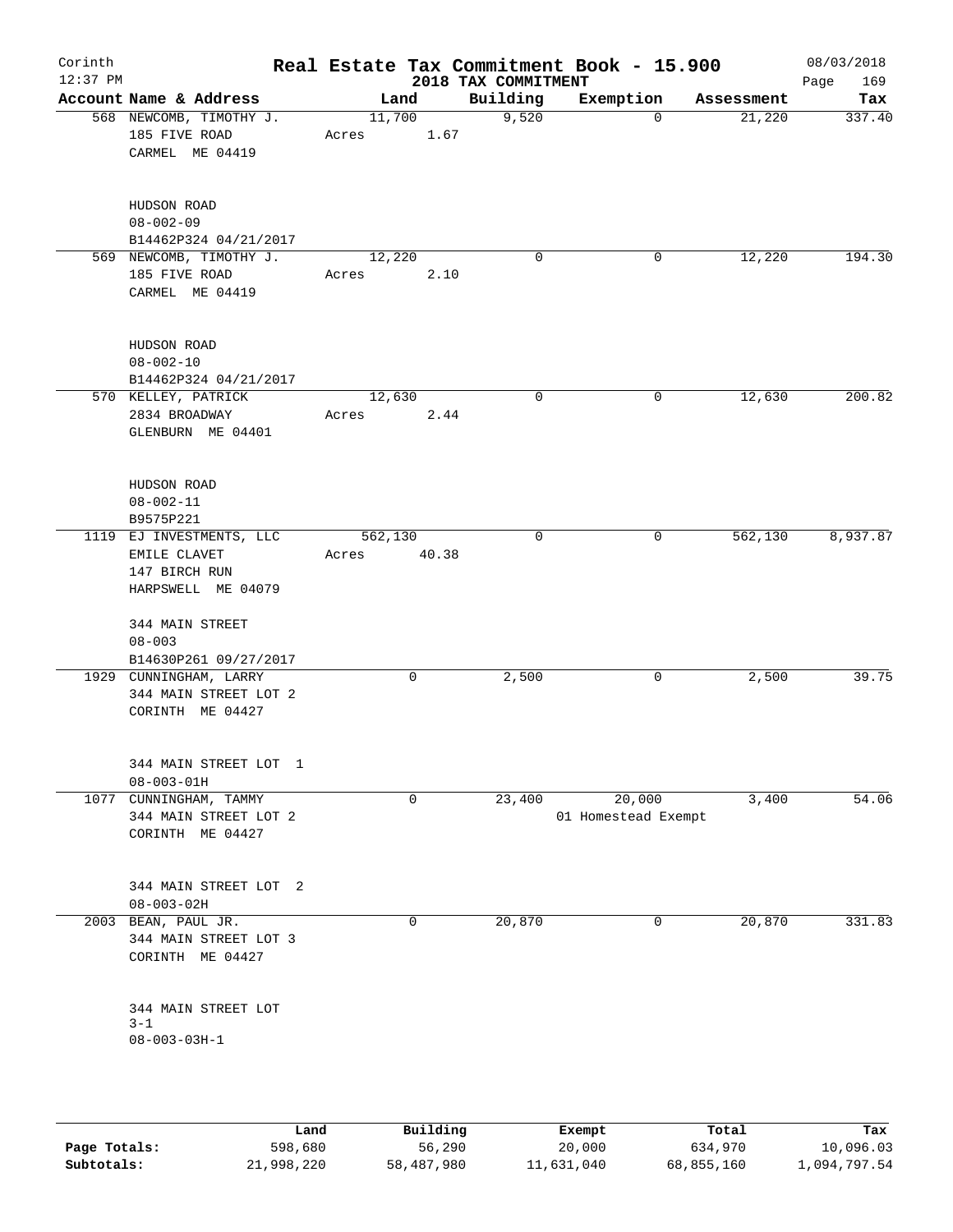| Corinth      |                                            |                |                     | Real Estate Tax Commitment Book - 15.900 |                     |            |                      | 08/03/2018    |
|--------------|--------------------------------------------|----------------|---------------------|------------------------------------------|---------------------|------------|----------------------|---------------|
| $12:37$ PM   | Account Name & Address                     |                |                     | 2018 TAX COMMITMENT                      |                     |            |                      | 170<br>Page   |
|              | 1931 EJ INVESTMETNS LLC                    |                | Land<br>$\mathbf 0$ | Building<br>12,950                       | Exemption           | 0          | Assessment<br>12,950 | Tax<br>205.91 |
|              | EMILE CLAVET                               |                |                     |                                          |                     |            |                      |               |
|              | 147 BIRCH RUN                              |                |                     |                                          |                     |            |                      |               |
|              | HARPSWELL ME 04079                         |                |                     |                                          |                     |            |                      |               |
|              |                                            |                |                     |                                          |                     |            |                      |               |
|              | 344 MAIN STREET LOT 5                      |                |                     |                                          |                     |            |                      |               |
|              | $08 - 003 - 05H$                           |                |                     |                                          |                     |            |                      |               |
|              | 1932 EJ INVESTMENTS LLC<br>EMILE CLAVET    |                | 0                   | 15,750                                   |                     | 0          | 15,750               | 250.43        |
|              | 147 BIRCH RUN                              |                |                     |                                          |                     |            |                      |               |
|              | HARPSWELL ME 04079                         |                |                     |                                          |                     |            |                      |               |
|              |                                            |                |                     |                                          |                     |            |                      |               |
|              | 344 MAIN STREET LOT 7                      |                |                     |                                          |                     |            |                      |               |
|              | $08 - 003 - 07H$                           |                |                     |                                          |                     |            |                      |               |
|              | 1815 SEVERANCE, WOODROW                    |                | $\mathbf 0$         | 18,340                                   | 18,340              |            | $\Omega$             | 0.00          |
|              | 344 MAIN STREET LOT # 8                    |                |                     |                                          | 01 Homestead Exempt |            |                      |               |
|              | CORINTH ME 04427                           |                |                     |                                          |                     |            |                      |               |
|              |                                            |                |                     |                                          |                     |            |                      |               |
|              | 344 MAIN STREET LOT 8                      |                |                     |                                          |                     |            |                      |               |
|              | $08 - 003 - 08H$                           |                |                     |                                          |                     |            |                      |               |
|              | 1754 EJ INVESTMENTS LLC                    |                | 0                   | 18,370                                   |                     | 0          | 18,370               | 292.08        |
|              | EMILE CLAVET                               |                |                     |                                          |                     |            |                      |               |
|              | 147 BIRCH RUN                              |                |                     |                                          |                     |            |                      |               |
|              | HARPSWELL ME 04079                         |                |                     |                                          |                     |            |                      |               |
|              |                                            |                |                     |                                          |                     |            |                      |               |
|              | 344 MAIN STREET LOT 11<br>$08 - 003 - 11H$ |                |                     |                                          |                     |            |                      |               |
|              | 1933 EJ INVESTMENTS LLC                    |                | 0                   | 16,720                                   |                     | 0          | 16,720               | 265.85        |
|              | EMILE CLAVET                               |                |                     |                                          |                     |            |                      |               |
|              | 147 BIRCH RUN                              |                |                     |                                          |                     |            |                      |               |
|              | HARPSWELL ME 04079                         |                |                     |                                          |                     |            |                      |               |
|              |                                            |                |                     |                                          |                     |            |                      |               |
|              | 344 MAIN STREET LOT 12                     |                |                     |                                          |                     |            |                      |               |
|              | $08 - 003 - 12H$                           |                |                     |                                          |                     |            |                      |               |
|              | 1928 LAWLER, LORI                          |                | 0                   | 11,000                                   | 11,000              |            | 0                    | 0.00          |
|              | 344 MAIN ST. LOT 13<br>CORINTH ME 04427    |                |                     |                                          | 01 Homestead Exempt |            |                      |               |
|              |                                            |                |                     |                                          |                     |            |                      |               |
|              |                                            |                |                     |                                          |                     |            |                      |               |
|              | 344 MAIN STREET LOT 13                     |                |                     |                                          |                     |            |                      |               |
|              | $08 - 003 - 13H$                           |                |                     |                                          |                     |            |                      |               |
| 1647         | EJ INVESTMENTS LLC                         |                | 0                   | 13,960                                   |                     | 0          | 13,960               | 221.96        |
|              | EMILE CLAVET                               |                |                     |                                          |                     |            |                      |               |
|              | 147 BIRCH RUN                              |                |                     |                                          |                     |            |                      |               |
|              | HARPSWELL ME 04079                         |                |                     |                                          |                     |            |                      |               |
|              | 344 MAIN STREET LOT 16                     |                |                     |                                          |                     |            |                      |               |
|              | $08 - 003 - 16H$                           |                |                     |                                          |                     |            |                      |               |
|              | 1106 HATCH, ALAN                           |                | $\mathbf 0$         | 14,420                                   | 14,420              |            | $\mathbf 0$          | 0.00          |
|              | 344 MAIN ST LOT 18                         |                |                     |                                          | 01 Homestead Exempt |            |                      |               |
|              | CORINTH ME 04427                           |                |                     |                                          |                     |            |                      |               |
|              |                                            |                |                     |                                          |                     |            |                      |               |
|              | 344 MAIN STREET LOT 18                     |                |                     |                                          |                     |            |                      |               |
|              | $08 - 003 - 18H$                           |                |                     |                                          |                     |            |                      |               |
|              |                                            |                |                     |                                          |                     |            |                      |               |
|              |                                            | Land           |                     | Building                                 | Exempt              |            | Total                | Tax           |
| Page Totals: |                                            | $\overline{0}$ |                     | 121,510                                  | 43,760              |            | 77,750               | 1,236.23      |
| Subtotals:   |                                            | 21,998,220     |                     | 58,609,490                               | 11,674,800          | 68,932,910 |                      | 1,096,033.77  |
|              |                                            |                |                     |                                          |                     |            |                      |               |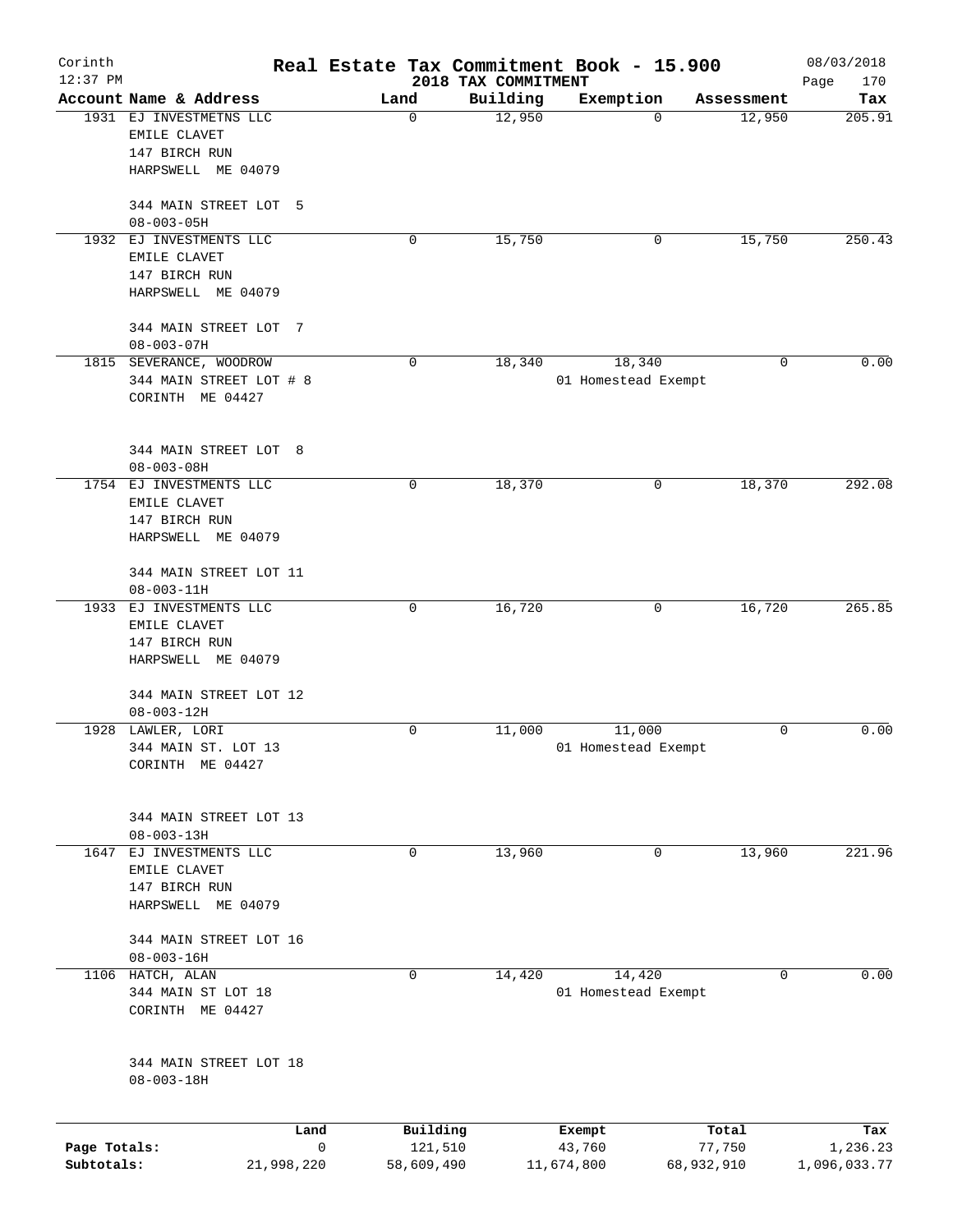| Corinth    |                                                   | Real Estate Tax Commitment Book - 15.900 |                     |                     |             | 08/03/2018  |
|------------|---------------------------------------------------|------------------------------------------|---------------------|---------------------|-------------|-------------|
| $12:37$ PM |                                                   |                                          | 2018 TAX COMMITMENT |                     |             | Page<br>171 |
|            | Account Name & Address                            | Land                                     | Building            | Exemption           | Assessment  | Tax         |
|            | 206 EJ INVESTMENTS LLC                            | 0                                        | 15,750              | $\Omega$            | 15,750      | 250.43      |
|            | EMILE CLAVET<br>147 BIRCH RUN                     |                                          |                     |                     |             |             |
|            | HARPSWELL ME 04079                                |                                          |                     |                     |             |             |
|            |                                                   |                                          |                     |                     |             |             |
|            | 344 MAIN STREET LOT 19                            |                                          |                     |                     |             |             |
|            | $08 - 003 - 19H$                                  |                                          |                     |                     |             |             |
|            | 766 PERREAULT, PAUL (Heirs                        | 0                                        | 12,950              | 0                   | 12,950      | 205.91      |
|            | of)                                               |                                          |                     |                     |             |             |
|            | c/o EJ INVESTMENTS, LLC                           |                                          |                     |                     |             |             |
|            | 147 BIRCH RUN                                     |                                          |                     |                     |             |             |
|            | HARPSWELL ME 04079                                |                                          |                     |                     |             |             |
|            | 344 MAIN STREET LOT 20                            |                                          |                     |                     |             |             |
|            | $08 - 003 - 20H$                                  |                                          |                     |                     |             |             |
|            | 824 LOROM, CHRISTY                                | $\mathbf 0$                              | 11,290              | 11,290              | $\mathbf 0$ | 0.00        |
|            | 344 MAIN STREET LOT 21                            |                                          |                     | 01 Homestead Exempt |             |             |
|            | CORINTH ME 04427                                  |                                          |                     |                     |             |             |
|            |                                                   |                                          |                     |                     |             |             |
|            |                                                   |                                          |                     |                     |             |             |
|            | 344 MAIN STREET LOT 21                            |                                          |                     |                     |             |             |
|            | $08 - 003 - 21H$                                  |                                          |                     |                     |             |             |
| 849        | EJ INVESTMENTS LLC                                | 0                                        | 10,740              | 0                   | 10,740      | 170.77      |
|            | EMILE CLAVET                                      |                                          |                     |                     |             |             |
|            | 147 BIRCH RUN                                     |                                          |                     |                     |             |             |
|            | HARPSWELL ME 04079                                |                                          |                     |                     |             |             |
|            |                                                   |                                          |                     |                     |             |             |
|            | 344 MAIN STREET LOT 22<br>$08 - 003 - 22H$        |                                          |                     |                     |             |             |
| 1732       | LAWRENCE, MARVIN (HEIRS                           | $\mathbf 0$                              | 27,190              | 20,000              | 7,190       | 114.32      |
|            | OF)                                               |                                          |                     |                     |             |             |
|            | 344 MAIN STREET, LOT 23                           |                                          |                     | 01 Homestead Exempt |             |             |
|            | CORINTH ME 04427                                  |                                          |                     |                     |             |             |
|            |                                                   |                                          |                     |                     |             |             |
|            |                                                   |                                          |                     |                     |             |             |
|            | 344 MAIN STREET LOT 23                            |                                          |                     |                     |             |             |
|            | $08 - 003 - 23H$                                  |                                          |                     |                     |             |             |
|            | 1076 BROUILLETTE, GENE,<br>BROUILLETTE, KATHERINE | 0                                        | 22,820              | 22,820              | 0           | 0.00        |
|            | 344 MAIN STREET LOT 25                            |                                          |                     | 01 Homestead Exempt |             |             |
|            | CORINTH ME 04427                                  |                                          |                     | 22 Veteran          |             |             |
|            |                                                   |                                          |                     |                     |             |             |
|            |                                                   |                                          |                     |                     |             |             |
|            | 344 MAIN STREET LOT 25                            |                                          |                     |                     |             |             |
|            | $08 - 003 - 25H$                                  |                                          |                     |                     |             |             |
|            | 1942 EJ INVESTMENTS LLC                           | $\mathbf 0$                              | 25,470              | $\mathbf 0$         | 25,470      | 404.97      |
|            | EMILE CLAVET                                      |                                          |                     |                     |             |             |
|            | 147 BIRCH RUN                                     |                                          |                     |                     |             |             |
|            | HARPSWELL ME 04079                                |                                          |                     |                     |             |             |
|            | 344 MAIN STREET LOT 26                            |                                          |                     |                     |             |             |
|            | $08 - 003 - 26H$                                  |                                          |                     |                     |             |             |
|            |                                                   |                                          |                     |                     |             |             |
|            |                                                   |                                          |                     |                     |             |             |

|              | Land       | Building   | Exempt     | Total      | Tax          |
|--------------|------------|------------|------------|------------|--------------|
| Page Totals: |            | 126,210    | 54,110     | 72,100     | 1,146.40     |
| Subtotals:   | 21,998,220 | 58,735,700 | 11,728,910 | 69,005,010 | 1,097,180.17 |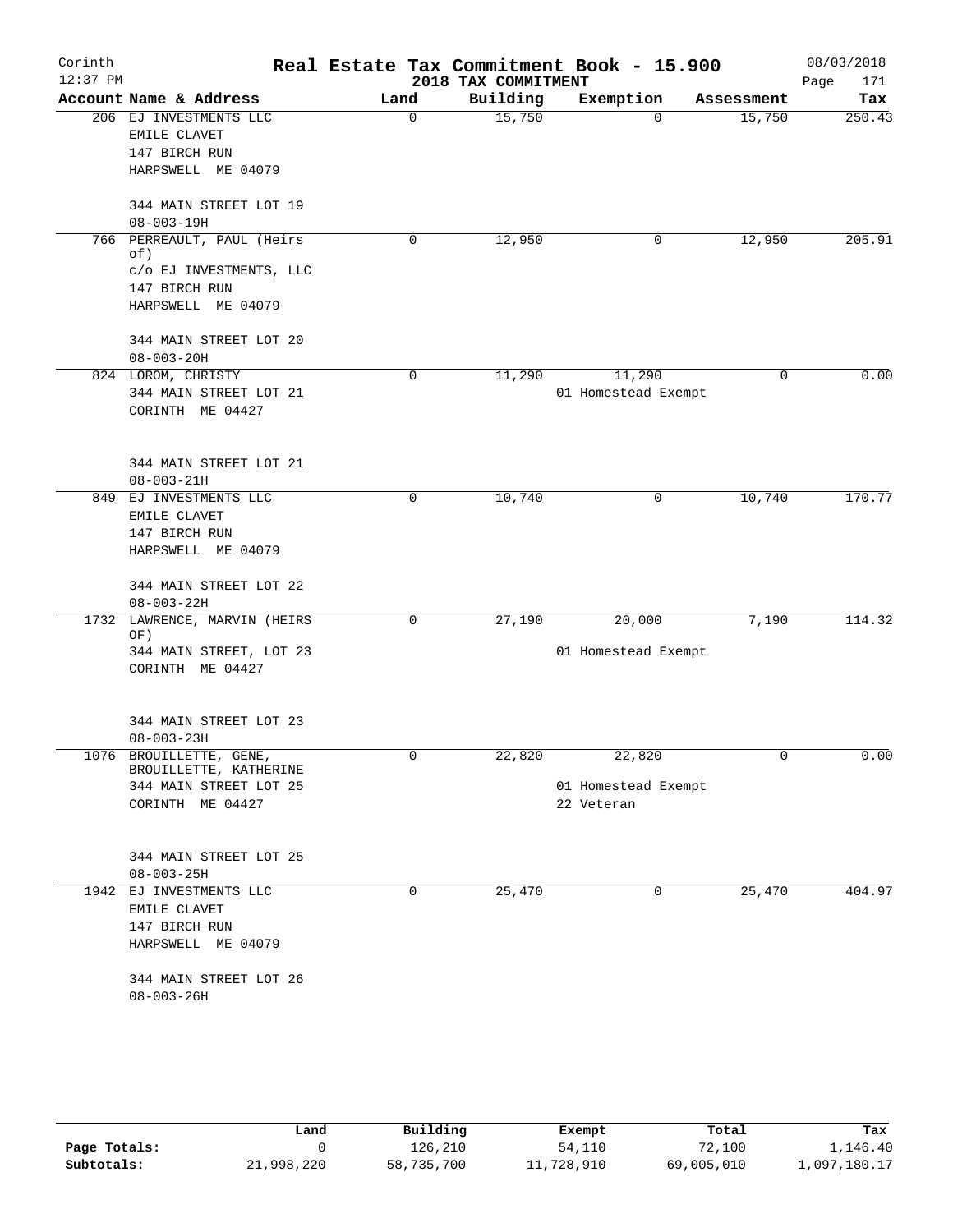| Corinth<br>$12:37$ PM |                                            |      |                     | Real Estate Tax Commitment Book - 15.900<br>2018 TAX COMMITMENT |                     |                 | 08/03/2018<br>172<br>Page |
|-----------------------|--------------------------------------------|------|---------------------|-----------------------------------------------------------------|---------------------|-----------------|---------------------------|
|                       | Account Name & Address                     | Land |                     | Building                                                        | Exemption           | Assessment      | Tax                       |
|                       | 1943 CLOUGH, ARTHUR                        |      | 0                   | 22,520                                                          | 22,520              | 0               | 0.00                      |
|                       | 344 MAIN ST LOT 27                         |      |                     |                                                                 | 01 Homestead Exempt |                 |                           |
|                       | CORINTH ME 04427                           |      |                     |                                                                 | 22 Veteran          |                 |                           |
|                       |                                            |      |                     |                                                                 |                     |                 |                           |
|                       | 344 MAIN STREET LOT 27<br>$08 - 003 - 27H$ |      |                     |                                                                 |                     |                 |                           |
|                       | 774 MCKAGUE, KAREN                         |      | 0                   | 25,490                                                          | 20,000              | 5,490           | 87.29                     |
|                       | PO BOX 57<br>KENDUSKEAG ME 04450           |      |                     |                                                                 | 01 Homestead Exempt |                 |                           |
|                       | 344 MAIN STREET LOT 28<br>$08 - 003 - 28H$ |      |                     |                                                                 |                     |                 |                           |
|                       | 1680 EJ INVESTMENTS LLC                    |      | 0                   | 10,640                                                          | 0                   | 10,640          | 169.18                    |
|                       | EMILE CLAVET                               |      |                     |                                                                 |                     |                 |                           |
|                       | 147 BIRCH RUN                              |      |                     |                                                                 |                     |                 |                           |
|                       | HARPSWELL ME 04079                         |      |                     |                                                                 |                     |                 |                           |
|                       | 344 MAIN STREET LOT 29                     |      |                     |                                                                 |                     |                 |                           |
|                       | $08 - 003 - 29H$                           |      |                     |                                                                 |                     |                 |                           |
|                       | 1936 EJ INVESTMENTS LLC                    |      | 0                   | 18,160                                                          | 0                   | 18,160          | 288.74                    |
|                       | EMILE CLAVET                               |      |                     |                                                                 |                     |                 |                           |
|                       | 147 BIRCH RUN                              |      |                     |                                                                 |                     |                 |                           |
|                       | HARPSWELL ME 04079                         |      |                     |                                                                 |                     |                 |                           |
|                       | 344 MAIN STREET LOT 30                     |      |                     |                                                                 |                     |                 |                           |
|                       | $08 - 003 - 30H$                           |      |                     |                                                                 |                     |                 |                           |
|                       | B12025P102 12/17/2009                      |      |                     |                                                                 |                     |                 |                           |
|                       | 1634 EJ INVESTMENTS LLC                    |      | 0                   | 15,130                                                          | 0                   | 15,130          | 240.57                    |
|                       | EMILE CLAVET                               |      |                     |                                                                 |                     |                 |                           |
|                       | 147 BIRCH RUN<br>HARPSWELL ME 04079        |      |                     |                                                                 |                     |                 |                           |
|                       |                                            |      |                     |                                                                 |                     |                 |                           |
|                       | 344 MAIN STREET LOT 31                     |      |                     |                                                                 |                     |                 |                           |
|                       | $08 - 003 - 31H$                           |      |                     |                                                                 |                     |                 |                           |
|                       | 1765 LEIGHTON, COREY                       |      | 0                   | 23,010                                                          | 20,000              | 3,010           | 47.86                     |
|                       | LEIGHTON, BETHANY                          |      |                     |                                                                 | 01 Homestead Exempt |                 |                           |
|                       | 344 MAIN STREET LOT 33                     |      |                     |                                                                 |                     |                 |                           |
|                       | CORINTH ME 04427                           |      |                     |                                                                 |                     |                 |                           |
|                       | 344 MAIN STREET LOT 33                     |      |                     |                                                                 |                     |                 |                           |
|                       | $08 - 003 - 33H$                           |      |                     |                                                                 |                     |                 |                           |
| 1937                  | WILSON, BILL                               |      | 0                   | 16,510                                                          | 16,510              | 0               | 0.00                      |
|                       | 344 MAIN ST LOT 34                         |      |                     |                                                                 | 01 Homestead Exempt |                 |                           |
|                       | CORINTH ME 04427                           |      |                     |                                                                 | 22 Veteran          |                 |                           |
|                       | 344 MAIN STREET LOT 34                     |      |                     |                                                                 |                     |                 |                           |
|                       | $08 - 003 - 34H$                           |      |                     |                                                                 |                     |                 |                           |
|                       | 383 ROBERTS, SARAH                         |      | 0                   | 25,280                                                          | 20,000              | 5,280           | 83.95                     |
|                       | 344 MAIN STREET LOT 35<br>CORINTH ME 04427 |      |                     |                                                                 | 01 Homestead Exempt |                 |                           |
|                       | 344 MAIN STREET LOT 35<br>$08 - 003 - 35H$ |      |                     |                                                                 |                     |                 |                           |
|                       |                                            |      |                     |                                                                 |                     |                 |                           |
| Page Totals:          | Land                                       | 0    | Building<br>156,740 |                                                                 | Exempt<br>99,030    | Total<br>57,710 | Tax<br>917.59             |
| Subtotals:            | 21,998,220                                 |      | 58,892,440          |                                                                 | 11,827,940          | 69,062,720      | 1,098,097.76              |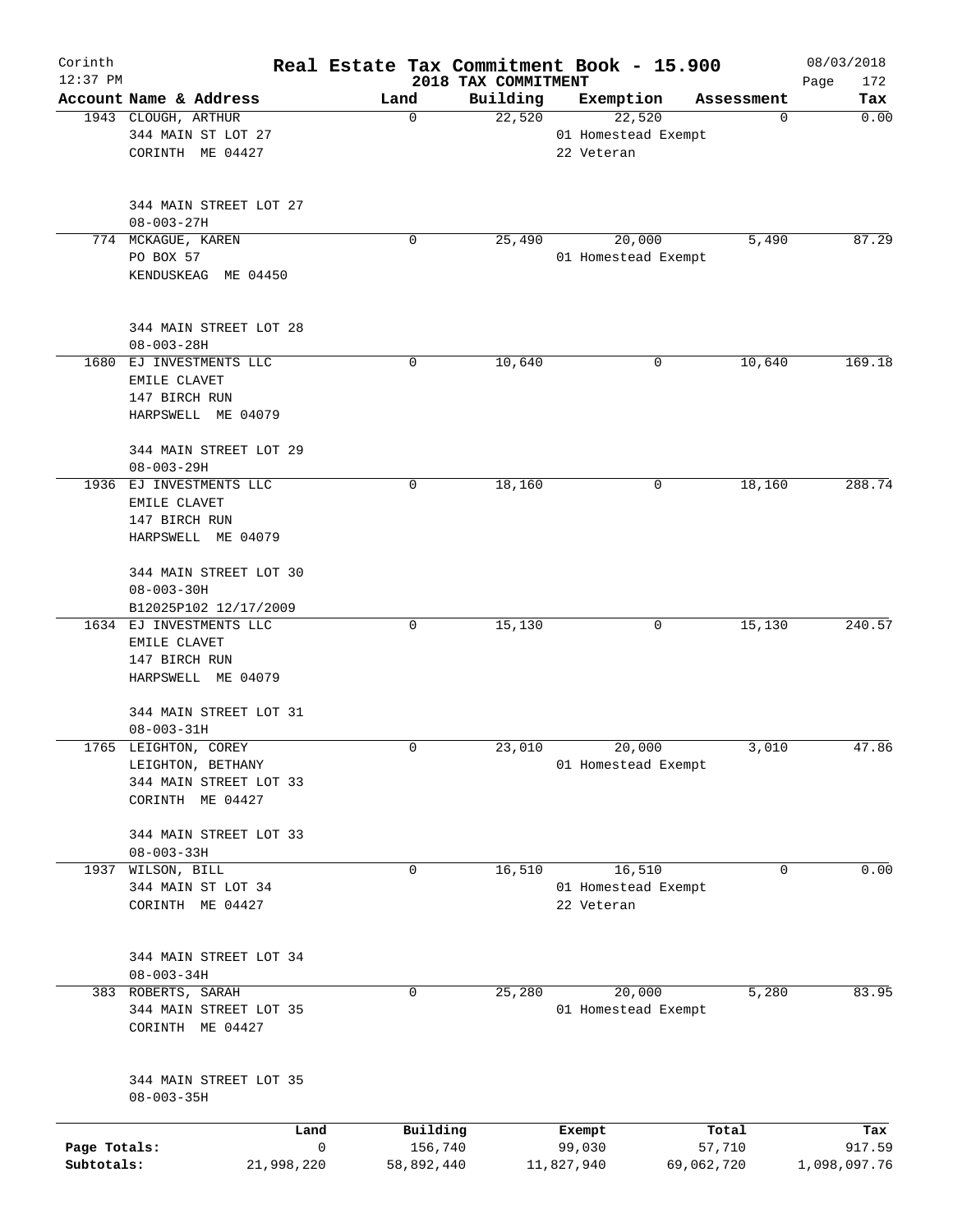| Corinth<br>$12:37$ PM |                                                                                |                         | 2018 TAX COMMITMENT | Real Estate Tax Commitment Book - 15.900 |             | 08/03/2018<br>Page<br>173 |
|-----------------------|--------------------------------------------------------------------------------|-------------------------|---------------------|------------------------------------------|-------------|---------------------------|
|                       | Account Name & Address                                                         | Land                    | Building            | Exemption                                | Assessment  | Tax                       |
| 1042                  | EJ INVESTMENTS LLC<br>EMILE CLAVET<br>147 BIRCH RUN<br>HARPSWELL ME 04079      | $\mathbf 0$             | 16,190              | $\Omega$                                 | 16,190      | 257.42                    |
|                       | 344 MAIN STREET LOT 36<br>$08 - 003 - 36H$                                     |                         |                     |                                          |             |                           |
|                       | 1938 EJ INVESTMENTS LLC<br>EMILE CLAVET<br>147 BIRCH RUN<br>HARPSWELL ME 04079 | 0                       | 17,040              | 0                                        | 17,040      | 270.94                    |
|                       | 344 MAIN STREET LOT 37<br>$08 - 003 - 37H$                                     |                         |                     |                                          |             |                           |
|                       | 1944 SPENCER, GRAYDON<br>344 MAIN ST LOT # 38<br>CORINTH ME 04427              | 0                       | 16,630              | 16,630<br>01 Homestead Exempt            | $\Omega$    | 0.00                      |
|                       | 344 MAIN STREET LOT 38<br>$08 - 003 - 38H$                                     |                         |                     |                                          |             |                           |
|                       | 1945 WILLIAMS, DIANE<br>344 MAIN ST LOT # 40<br>CORINTH ME 04427               | 0                       | 16,310              | 16,310<br>01 Homestead Exempt            | $\mathbf 0$ | 0.00                      |
|                       | 344 MAIN STREET LOT 40<br>$08 - 003 - 40H$                                     |                         |                     |                                          |             |                           |
|                       | 1753 JONES, AMY<br>344 MAIN STREET LOT 41<br>CORINTH ME 04427                  | $\mathbf 0$             | 10,790              | 10,790<br>01 Homestead Exempt            | $\mathbf 0$ | 0.00                      |
|                       | 344 MAIN STREET LOT 41<br>$08 - 003 - 41H$                                     |                         |                     |                                          |             |                           |
| 1939                  | EJ INVESTMENTS LLC<br>EMILE CLAVET<br>147 BIRCH RUN<br>HARPSWELL ME 04079      | 0                       | 13,920              | 0                                        | 13,920      | 221.33                    |
|                       | 344 MAIN STREET LOT 42<br>$08 - 003 - 42H$                                     |                         |                     |                                          |             |                           |
|                       | 1879 WATT FARM PROPERTIES,<br>LLC.<br>565 MAIN STREET<br>CORINTH ME 04427      | 16,750<br>0.62<br>Acres | 76,620              | 0                                        | 93,370      | 1,484.58                  |
|                       | 348 MAIN STREET<br>$08 - 003 - A$<br>B14653P203 10/04/2017                     |                         |                     |                                          |             |                           |
|                       |                                                                                |                         |                     |                                          |             |                           |

|              | Land       | Building   | Exempt     | Total      | Tax          |
|--------------|------------|------------|------------|------------|--------------|
| Page Totals: | 16,750     | 167,500    | 43,730     | 140,520    | 2,234.27     |
| Subtotals:   | 22,014,970 | 59,059,940 | 11,871,670 | 69,203,240 | 1,100,332.03 |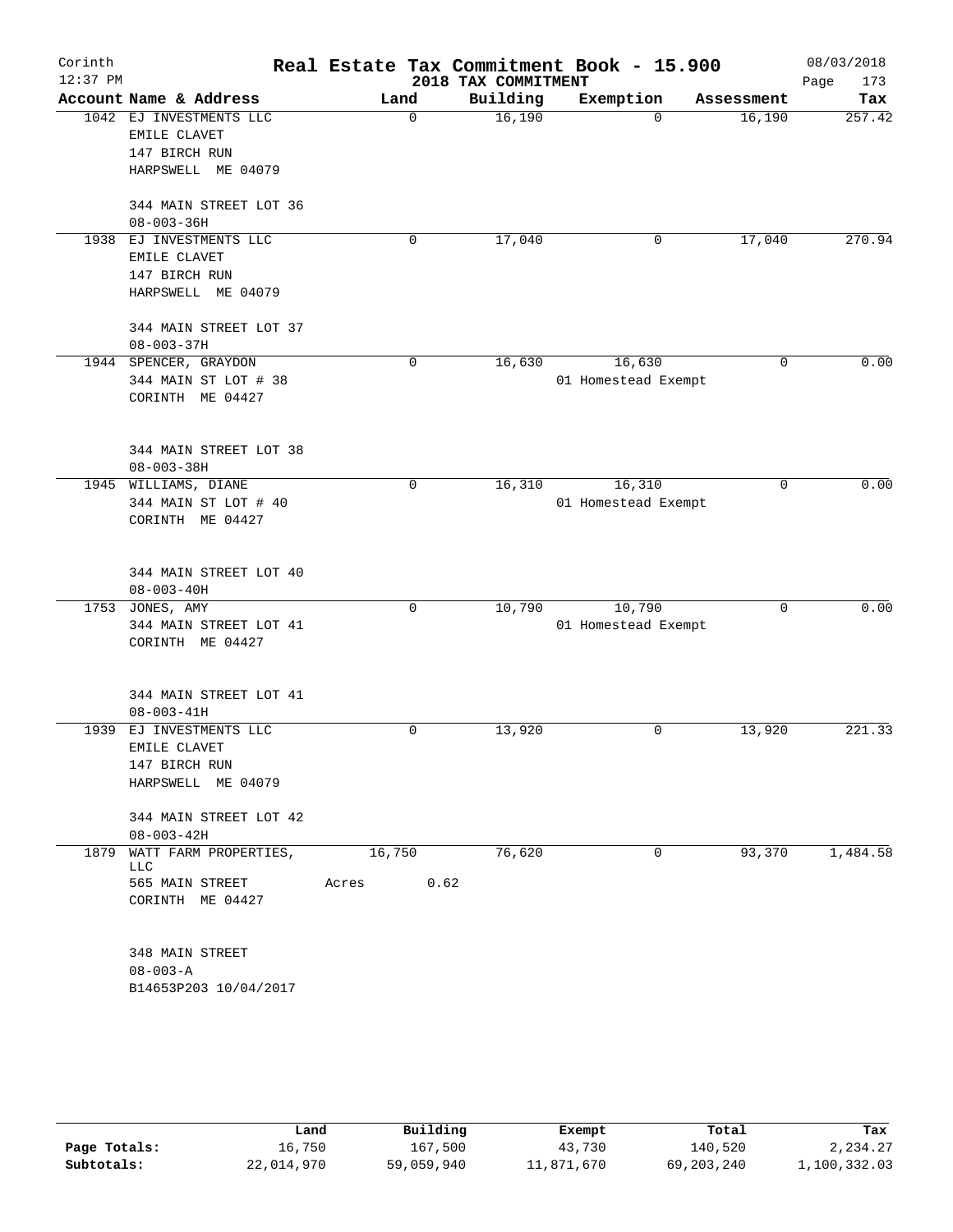| Corinth<br>$12:37$ PM |                                                                                                    |                 |                | 2018 TAX COMMITMENT | Real Estate Tax Commitment Book - 15.900 |            | 08/03/2018<br>174<br>Page |
|-----------------------|----------------------------------------------------------------------------------------------------|-----------------|----------------|---------------------|------------------------------------------|------------|---------------------------|
|                       | Account Name & Address                                                                             |                 | Land           | Building            | Exemption                                | Assessment | Tax                       |
|                       | 1402 CARMICHAEL, JOSEPH B.<br>CARMICHAEL, DOROTHY A.<br>355 MAIN STREET<br>CORINTH ME 04427        | Acres           | 19,960<br>1.13 | 85,670              | 20,000<br>01 Homestead Exempt            | 85,630     | 1,361.52                  |
|                       | 355 MAIN STREET<br>$08 - 004$<br>B11945P191 10/15/2009                                             |                 |                |                     |                                          |            |                           |
|                       | 133 BLACKWELL LUMBER MILL<br>INC.<br>PO BOX 335<br>CORINTH ME 04427                                | 27,940<br>Acres | 48.00          | $\mathbf 0$         | 0                                        | 27,940     | 444.25                    |
|                       | MAIN ST EXETER RD N/F<br>OFF<br>$08 - 004 - A$<br>B4137P112                                        |                 |                |                     |                                          |            |                           |
|                       | 486 DUNHAM, CARL S TRUSTEE<br>(HEIRS OF)<br>DUNHAM, CAROLYN A                                      | 26,900<br>Acres | 13.93          | 81,550              | 0                                        | 108,450    | 1,724.36                  |
|                       | TRUSTEE<br>CARL & CAROLYN DUNHAM<br>LIVING TRUST                                                   |                 |                |                     |                                          |            |                           |
|                       | 365 MAIN STREET<br>CORINTH ME 04427<br>365 MAIN STREET                                             |                 |                |                     |                                          |            |                           |
|                       | $08 - 005$<br>B7230P27                                                                             |                 |                |                     |                                          |            |                           |
|                       | 29 ANDERSON, ARTHUR DUVAL<br>ANDERSON, KENNETH<br>WALTER<br>2918 HURLEY POND ROAD<br>WALL NJ 07719 | 26,800<br>Acres | 9.15           | 75,660              | 0                                        | 102,460    | 1,629.11                  |
|                       | 375 MAIN STREET<br>$08 - 005 - A$<br>B13569P252 06/24/2014                                         |                 |                |                     |                                          |            |                           |
|                       | 84 BEAN, RANDY<br>467 HUDSON HILL ROAD<br>HUDSON ME 04449                                          | 43,580<br>Acres | 75.00          | 93,420              | 0                                        | 137,000    | 2,178.30                  |
|                       | 380 MAIN STREET<br>$08 - 006$<br>B14198P208 05/26/2016                                             |                 |                |                     |                                          |            |                           |
|                       | 1198 COX, THOMAS G.<br>COX, JULIE A.<br>381 MAIN STREET<br>CORINTH ME 04427                        | Acres 14.00     | 26,950         | 96,450              | 20,000<br>01 Homestead Exempt            | 103,400    | 1,644.06                  |
|                       | 381 MAIN STREET<br>$08 - 007$<br>B10557P49 07/20/2006                                              |                 |                |                     |                                          |            |                           |
|                       |                                                                                                    |                 |                |                     |                                          |            |                           |

|              | Land       | Building   | Exempt     | Total      | Tax          |
|--------------|------------|------------|------------|------------|--------------|
| Page Totals: | 172,130    | 432,750    | 40,000     | 564,880    | 8,981.60     |
| Subtotals:   | 22,187,100 | 59,492,690 | 11,911,670 | 69,768,120 | 1,109,313.63 |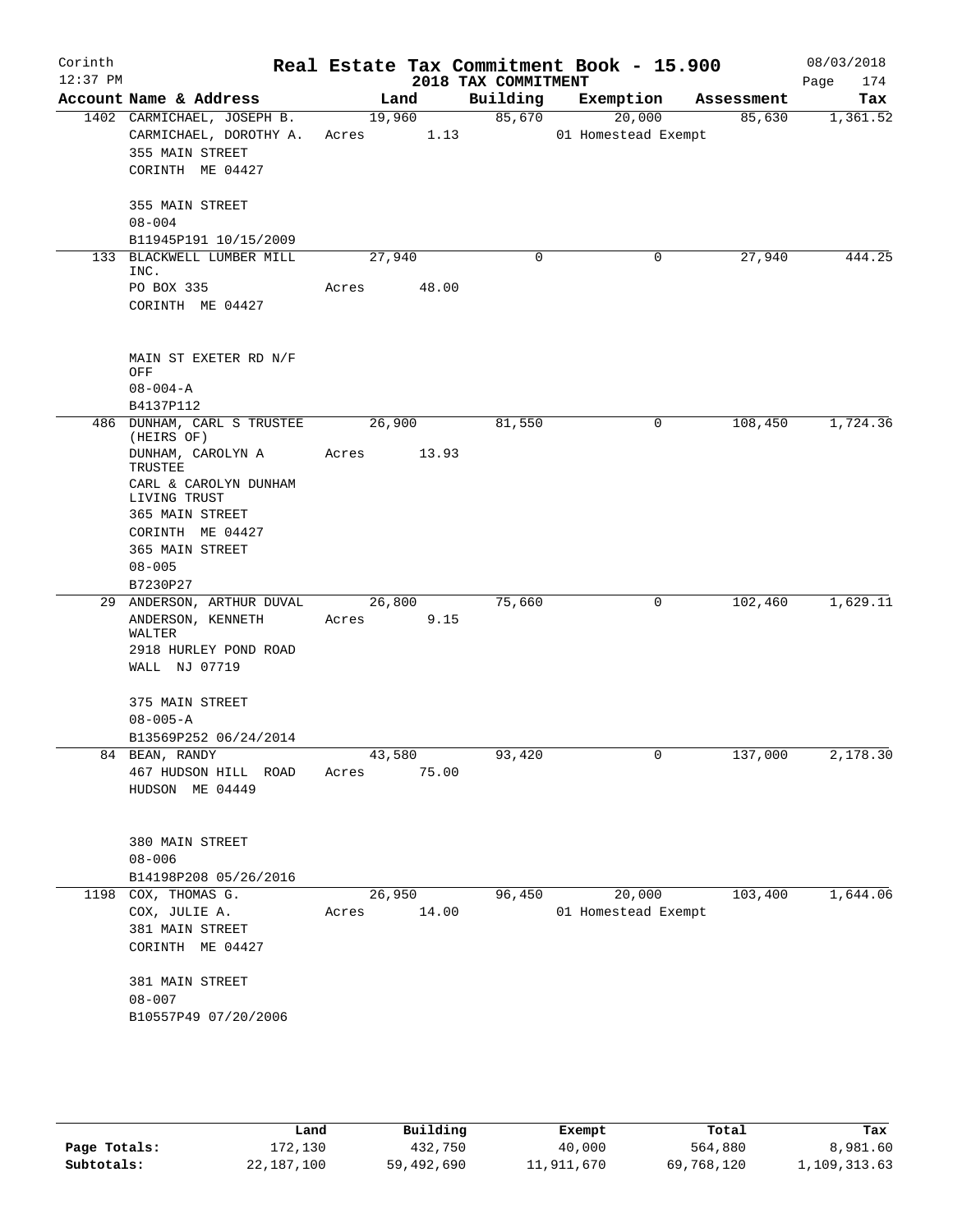| Corinth      |                                                                                      |                 |                 |                     |                                 |          | Real Estate Tax Commitment Book - 15.900 |                  | 08/03/2018       |
|--------------|--------------------------------------------------------------------------------------|-----------------|-----------------|---------------------|---------------------------------|----------|------------------------------------------|------------------|------------------|
| $12:37$ PM   | Account Name & Address                                                               |                 |                 | Land                | 2018 TAX COMMITMENT<br>Building |          |                                          | Assessment       | Page<br>175      |
|              | 666 HALL, THOMAS E.<br>83 BROOKS POND DR                                             |                 | 28,880<br>Acres | 8.50                | 121,870                         |          | Exemption<br>$\mathbf 0$                 | 150,750          | Tax<br>2,396.93  |
|              | CORINNA ME 04928                                                                     |                 |                 |                     |                                 |          |                                          |                  |                  |
|              | 397 MAIN STREET<br>$08 - 008$                                                        |                 |                 |                     |                                 |          |                                          |                  |                  |
|              | B13021P58 10/03/2012                                                                 |                 |                 |                     |                                 |          |                                          |                  |                  |
|              | 175 BREWER, DONALD W.<br>BREWER, ELIZABETH A.<br>405 MAIN STREET<br>CORINTH ME 04427 |                 | Acres           | 21,780<br>5.00      |                                 | 97,150   | 20,000<br>01 Homestead Exempt            | 98,930           | 1,572.99         |
|              | 405 MAIN STREET                                                                      |                 |                 |                     |                                 |          |                                          |                  |                  |
|              | $08 - 009$<br>B6618P144                                                              |                 |                 |                     |                                 |          |                                          |                  |                  |
|              | 541 LIBBY, JANET                                                                     |                 | 16,990          |                     |                                 | 83,670   | 0                                        | 100,660          | 1,600.49         |
|              | 447 MAIN STREET<br>CORINTH ME 04427                                                  |                 | Acres           | 1.04                |                                 |          |                                          |                  |                  |
|              | 434 MAIN STREET<br>$08 - 010$                                                        |                 |                 |                     |                                 |          |                                          |                  |                  |
|              | B13888P6 06/30/2015                                                                  |                 |                 |                     |                                 |          |                                          |                  |                  |
|              | 2033 S.A.D. #64<br>PO BOX 279                                                        |                 |                 | $\mathbf 0$         |                                 | $\Omega$ | $\Omega$<br>43 Municipal                 | 0                | 0.00             |
|              | CORINTH ME 04427                                                                     |                 |                 |                     |                                 |          |                                          |                  |                  |
|              | <b>MAIN STREET</b>                                                                   |                 |                 |                     |                                 |          |                                          |                  |                  |
|              | $08 - 010 - A$                                                                       |                 | 27,060          |                     |                                 | 0        | 0                                        | 27,060           | 430.25           |
|              | 839 LIBBY, JUSTIN A.<br>LIBBY, ELIZABETH J.<br>438 MAIN STREET<br>CORINTH ME 04427   |                 | Acres           | 22.00               |                                 |          |                                          |                  |                  |
|              | <b>MAIN STREET</b><br>$08 - 010 - B$                                                 |                 |                 |                     |                                 |          |                                          |                  |                  |
|              | B13754P1 01/30/2015                                                                  |                 |                 |                     |                                 |          |                                          |                  |                  |
|              | 1569 LIBBY, JUSTIN A.                                                                |                 | 24,280          |                     |                                 | 0        | 0                                        | 24,280           | 386.05           |
|              | LIBBY, ELIZABETH J.<br>438 MAIN STREET<br>CORINTH ME 04427                           |                 | Acres           | 39.68               |                                 |          |                                          |                  |                  |
|              | MAIN STREET N/F OFF<br>$08 - 010 - C$                                                |                 |                 |                     |                                 |          |                                          |                  |                  |
|              | B13754P1 01/30/2015                                                                  |                 |                 |                     |                                 |          |                                          |                  |                  |
|              | 838 LIBBY, JUSTIN A.<br>LIBBY, ELIZABETH J.<br>438 MAIN STREET                       |                 | 54,780<br>Acres | 109.00              | 187,460                         |          | 0                                        | 242,240          | 3,851.62         |
|              | CORINTH ME 04427                                                                     |                 |                 |                     |                                 |          |                                          |                  |                  |
|              | 447 MAIN STREET<br>$08 - 011$                                                        |                 |                 |                     |                                 |          |                                          |                  |                  |
|              | B13754P1 01/30/2015                                                                  |                 |                 |                     |                                 |          |                                          |                  |                  |
|              |                                                                                      |                 |                 |                     |                                 |          |                                          |                  |                  |
| Page Totals: |                                                                                      | Land<br>173,770 |                 | Building<br>490,150 |                                 |          | Exempt<br>20,000                         | Total<br>643,920 | Tax<br>10,238.33 |
|              |                                                                                      |                 |                 |                     |                                 |          |                                          |                  |                  |

**Subtotals:** 22,360,870 59,982,840 11,931,670 70,412,040 1,119,551.96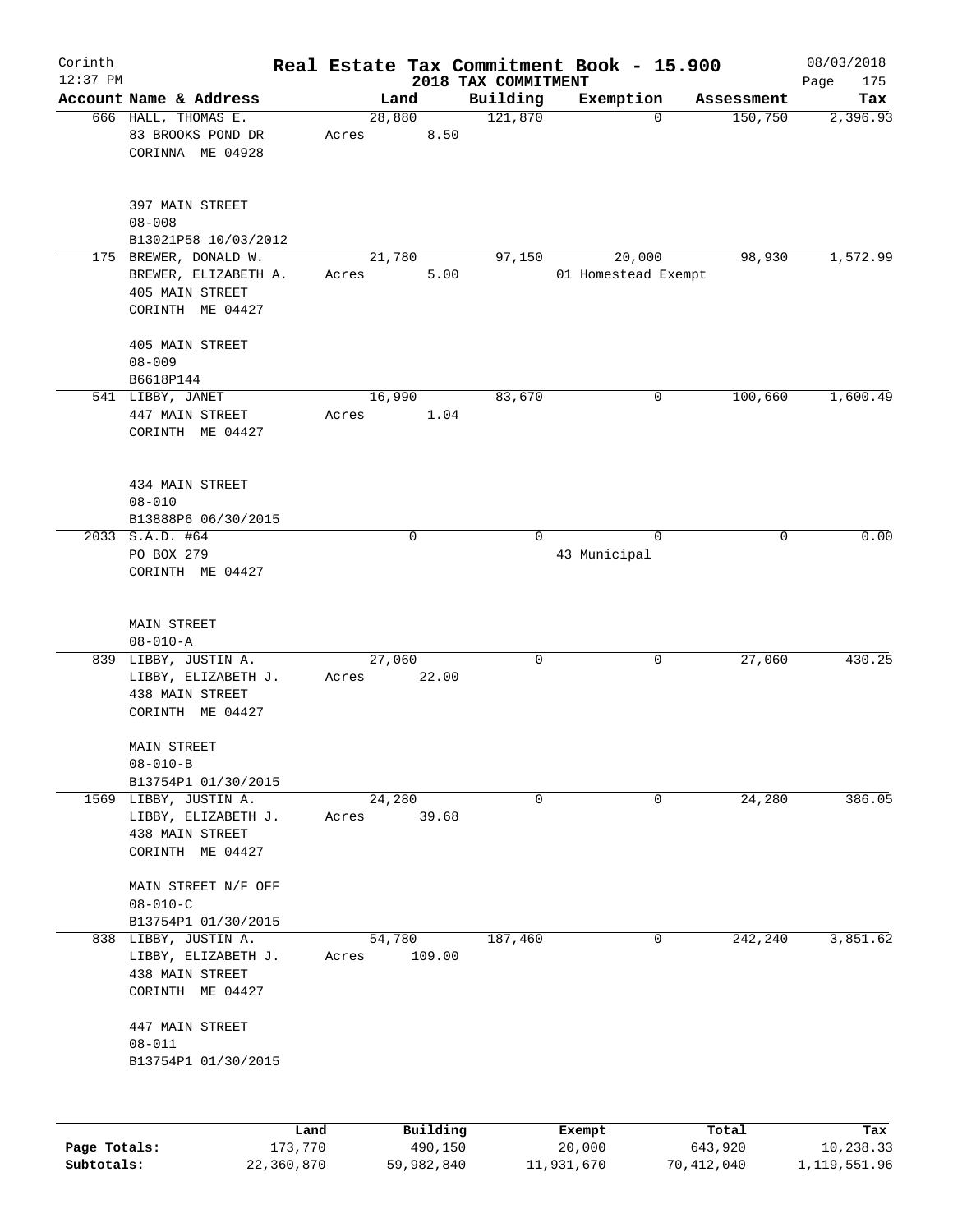| Corinth                    |                                                                       |       |                         |                         | Real Estate Tax Commitment Book - 15.900 |                         | 08/03/2018                |
|----------------------------|-----------------------------------------------------------------------|-------|-------------------------|-------------------------|------------------------------------------|-------------------------|---------------------------|
| $12:37$ PM                 |                                                                       |       |                         | 2018 TAX COMMITMENT     |                                          |                         | 176<br>Page               |
|                            | Account Name & Address<br>67 DEARBORN, PATRICIA A.<br>PO BOX 108      | Acres | Land<br>34,000<br>65.20 | Building<br>$\mathbf 0$ | Exemption<br>$\Omega$                    | Assessment<br>34,000    | Tax<br>540.60             |
|                            | CORINTH ME 04427                                                      |       |                         |                         |                                          |                         |                           |
|                            | BRADBURY DRIVE<br>$08 - 012$                                          |       |                         |                         |                                          |                         |                           |
|                            | B12641P172 11/01/2011                                                 |       |                         |                         |                                          |                         |                           |
|                            | 165 PELKEY, ANGELA<br>PO BOX 567<br>CORINTH ME 04427                  | Acres | 23,880<br>4.37          | 76,530                  | 0                                        | 100,410                 | 1,596.52                  |
|                            | 470 MAIN STREET<br>$08 - 012 - 01$<br>B12668P145 11/29/2011           |       |                         |                         |                                          |                         |                           |
|                            | 68 BROADWAY HOLDINGS, LLC.<br>2402 RT 2 STE G<br>HERMON ME 04401-0666 | Acres | 21,730<br>1.45          | 270,490                 | 0                                        | 292,220                 | 4,646.30                  |
|                            | 480 MAIN STREET<br>$08 - 012 - 02$<br>B10794P3 01/04/2007             |       |                         |                         |                                          |                         |                           |
|                            | 708 HOSPITAL ADMINISTRATIVE<br>DISTRICT NO 4                          |       | 20,320                  | 277,380                 | 297,700                                  | 0                       | 0.00                      |
|                            | 897 WEST MAIN STREET                                                  | Acres | 1.43                    |                         | 47 Benevolent                            |                         |                           |
|                            | DOVER-FOXCROFT ME<br>04426                                            |       |                         |                         |                                          |                         |                           |
|                            | 492 MAIN STREET<br>$08 - 012 - 03$                                    |       |                         |                         |                                          |                         |                           |
|                            | B13112P146 03/07/2013                                                 |       |                         |                         |                                          |                         |                           |
|                            | 14 KELLEY, RONALD S.                                                  |       | 17,460                  | 110,170                 | 20,000                                   | 107,630                 | 1,711.32                  |
|                            | KELLEY KARLA                                                          | Acres | 1.43                    |                         | 01 Homestead Exempt                      |                         |                           |
|                            | 20 BRADBURY DRIVE<br>CORINTH ME 04427                                 |       |                         |                         |                                          |                         |                           |
|                            | 20 BRADBURY DRIVE<br>$08 - 012 - 04$<br>B12365P122 12/30/2010         |       |                         |                         |                                          |                         |                           |
|                            | 1445 WAITE, AARON                                                     |       | 17,270                  | 124,340                 | 0                                        | 141,610                 | 2,251.60                  |
|                            | WAITE, JANELLE                                                        | Acres | 1.27                    |                         |                                          |                         |                           |
|                            | BOX 2483 ROUTE 2<br>HERMON ME 04401                                   |       |                         |                         |                                          |                         |                           |
|                            | 26 BRADBURY DRIVE<br>$08 - 012 - 05$                                  |       |                         |                         |                                          |                         |                           |
|                            | B14262P118 08/31/2016                                                 |       |                         |                         |                                          |                         |                           |
|                            | 1266 SWETT, LISA D.<br>36 BRADBURY DRIVE<br>CORINTH ME 04427          | Acres | 19,990<br>3.52          | 124,590                 | 20,000<br>01 Homestead Exempt            | 124,580                 | 1,980.82                  |
|                            | 36 BRADBURY DRIVE<br>$08 - 012 - 06$                                  |       |                         |                         |                                          |                         |                           |
|                            | B13356P63 10/02/2013                                                  |       |                         |                         |                                          |                         |                           |
|                            | Land                                                                  |       | Building                |                         | Exempt                                   | Total                   | Tax                       |
| Page Totals:<br>Subtotals: | 154,650<br>22,515,520                                                 |       | 983,500<br>60,966,340   |                         | 337,700<br>12,269,370                    | 800,450<br>71, 212, 490 | 12,727.16<br>1,132,279.12 |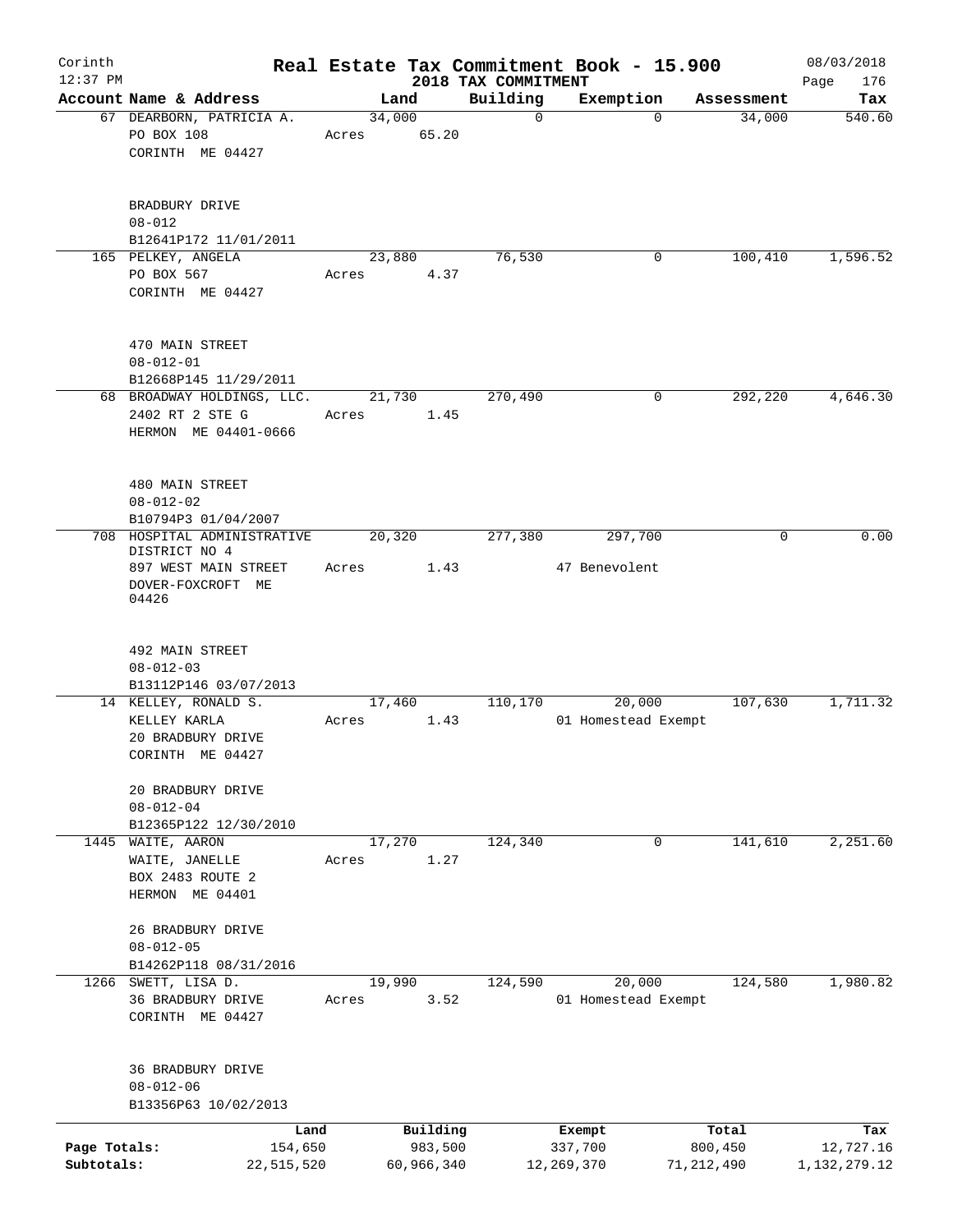| Corinth      |                                                 |       |            |          |                                 | Real Estate Tax Commitment Book - 15.900 |            |            | 08/03/2018         |
|--------------|-------------------------------------------------|-------|------------|----------|---------------------------------|------------------------------------------|------------|------------|--------------------|
| $12:37$ PM   | Account Name & Address                          |       | Land       |          | 2018 TAX COMMITMENT<br>Building | Exemption                                |            | Assessment | 177<br>Page<br>Tax |
|              | 163 BRADBURY, DONNA M.                          |       | 18,780     |          | 117,670                         | 26,000                                   |            | 110,450    | 1,756.16           |
|              | 31 BRADBURY DRIVE                               | Acres |            | 2.52     |                                 | 01 Homestead Exempt                      |            |            |                    |
|              | CORINTH ME 04427                                |       |            |          |                                 | 31 Vetrans Widow                         |            |            |                    |
|              |                                                 |       |            |          |                                 |                                          |            |            |                    |
|              |                                                 |       |            |          |                                 |                                          |            |            |                    |
|              | 31 BRADBURY DRIVE                               |       |            |          |                                 |                                          |            |            |                    |
|              | $08 - 012 - 07$                                 |       |            |          |                                 |                                          |            |            |                    |
|              | B12555P177 08/05/2011<br>164 BRADBURY, DONNA M. |       | 12,750     |          | $\Omega$                        |                                          | 0          | 12,750     | 202.73             |
|              | 31 BRADBURY DRIVE                               | Acres |            | 2.54     |                                 |                                          |            |            |                    |
|              | CORINTH ME 04427                                |       |            |          |                                 |                                          |            |            |                    |
|              |                                                 |       |            |          |                                 |                                          |            |            |                    |
|              |                                                 |       |            |          |                                 |                                          |            |            |                    |
|              | BRADBURY DRIVE                                  |       |            |          |                                 |                                          |            |            |                    |
|              | $08 - 012 - 07 - A$                             |       |            |          |                                 |                                          |            |            |                    |
|              | B12555P177 08/05/2011                           |       |            |          |                                 |                                          |            |            |                    |
|              | 1610 BRADBURY, DONNA M.                         |       | 11,850     |          | $\mathbf 0$                     |                                          | 0          | 11,850     | 188.42             |
|              | 31 BRADBURY DRIVE                               | Acres |            | 1.79     |                                 |                                          |            |            |                    |
|              | CORINTH ME 04427                                |       |            |          |                                 |                                          |            |            |                    |
|              |                                                 |       |            |          |                                 |                                          |            |            |                    |
|              | BRADBURY DRIVE                                  |       |            |          |                                 |                                          |            |            |                    |
|              | $08 - 012 - 07 - B$                             |       |            |          |                                 |                                          |            |            |                    |
|              | B12555P177 08/05/2011                           |       |            |          |                                 |                                          |            |            |                    |
|              | 1785 ANDERSON, LEON S.                          |       | 19,120     |          | 116,400                         | 20,000                                   |            | 115,520    | 1,836.77           |
|              | ANDERSON, JUDITH M.                             | Acres |            | 3.50     |                                 | 01 Homestead Exempt                      |            |            |                    |
|              | 65 BRADBURY DR                                  |       |            |          |                                 |                                          |            |            |                    |
|              | CORINTH ME 04427                                |       |            |          |                                 |                                          |            |            |                    |
|              |                                                 |       |            |          |                                 |                                          |            |            |                    |
|              | 65 BRADBURY DRIVE                               |       |            |          |                                 |                                          |            |            |                    |
|              | $08 - 012 - 07 - C$                             |       |            |          |                                 |                                          |            |            |                    |
|              | B8925P90                                        |       |            |          |                                 |                                          |            |            |                    |
|              | 1832 KENNESON, JAMES F.                         |       | 17,450     |          | 149,370                         | 20,000                                   |            | 146,820    | 2,334.44           |
|              | 62 BRADBURY DRIVE<br>CORINTH ME 04427           | Acres |            | 1.42     |                                 | 01 Homestead Exempt                      |            |            |                    |
|              |                                                 |       |            |          |                                 |                                          |            |            |                    |
|              |                                                 |       |            |          |                                 |                                          |            |            |                    |
|              | 62 BRADBURY DRIVE                               |       |            |          |                                 |                                          |            |            |                    |
|              | $08 - 012 - 07 - D$                             |       |            |          |                                 |                                          |            |            |                    |
|              | B9955P155 06/30/2005                            |       |            |          |                                 |                                          |            |            |                    |
|              | 64 MAINE SAVINGS FCU                            |       | 20,130     |          | 131,400                         |                                          | 0          | 151,530    | 2,409.33           |
|              | P.O. BOX 347                                    | Acres |            | 1.27     |                                 |                                          |            |            |                    |
|              | HAMPDEN ME 04444                                |       |            |          |                                 |                                          |            |            |                    |
|              |                                                 |       |            |          |                                 |                                          |            |            |                    |
|              | 500 MAIN STREET                                 |       |            |          |                                 |                                          |            |            |                    |
|              | $08 - 012 - 08$                                 |       |            |          |                                 |                                          |            |            |                    |
|              | B4471P909                                       |       |            |          |                                 |                                          |            |            |                    |
|              | 63 MAINE SAVINGS FCU                            |       | 11,400     |          | 0                               |                                          | 0          | 11,400     | 181.26             |
|              | P.O. BOX 347                                    | Acres |            | 1.42     |                                 |                                          |            |            |                    |
|              | HAMPDEN ME 04444                                |       |            |          |                                 |                                          |            |            |                    |
|              |                                                 |       |            |          |                                 |                                          |            |            |                    |
|              |                                                 |       |            |          |                                 |                                          |            |            |                    |
|              | MAIN STREET                                     |       |            |          |                                 |                                          |            |            |                    |
|              | $08 - 012 - 09$                                 |       |            |          |                                 |                                          |            |            |                    |
|              | B4471P909                                       |       |            |          |                                 |                                          |            |            |                    |
|              |                                                 |       |            |          |                                 |                                          |            |            |                    |
|              | Land                                            |       |            | Building |                                 | Exempt                                   |            | Total      | Tax                |
| Page Totals: | 111,480                                         |       |            | 514,840  |                                 | 66,000                                   |            | 560,320    | 8,909.11           |
| Subtotals:   | 22,627,000                                      |       | 61,481,180 |          |                                 | 12,335,370                               | 71,772,810 |            | 1,141,188.23       |
|              |                                                 |       |            |          |                                 |                                          |            |            |                    |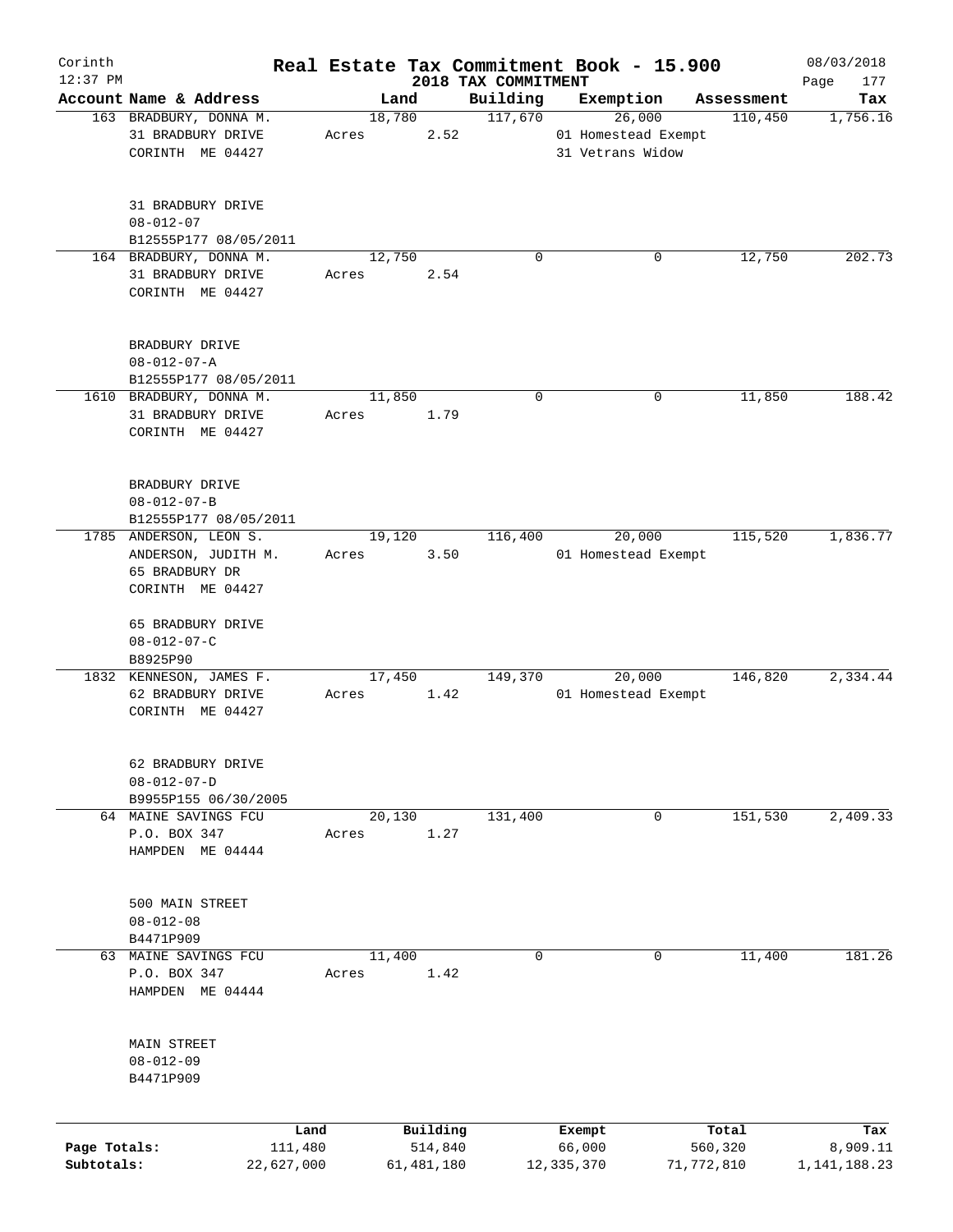| Corinth<br>$12:37$ PM |                                                    |                 |            |                                 | Real Estate Tax Commitment Book - 15.900 |            | 08/03/2018         |
|-----------------------|----------------------------------------------------|-----------------|------------|---------------------------------|------------------------------------------|------------|--------------------|
|                       | Account Name & Address                             | Land            |            | 2018 TAX COMMITMENT<br>Building | Exemption                                | Assessment | Page<br>178<br>Tax |
|                       | 1054 PINEO, TROY L.<br>PINEO, BARBARA R.           | 17,870<br>Acres | 1.77       | 147,100                         | 20,000<br>01 Homestead Exempt            | 144,970    | 2,305.02           |
|                       | 19 BRADBURY DRIVE<br>CORINTH ME 04427              |                 |            |                                 |                                          |            |                    |
|                       | 19 BRADBURY DRIVE<br>$08 - 012 - 10$               |                 |            |                                 |                                          |            |                    |
|                       | B5758P182                                          |                 |            |                                 |                                          |            |                    |
|                       | 1833 BENE III, JOHN F.                             | 17,130          |            | 105,190                         | 0                                        | 122,320    | 1,944.89           |
|                       | BENE, AMY L.                                       | Acres           | 1.16       |                                 |                                          |            |                    |
|                       | 6470 GLENEAGLE AVE. SW<br>PORT ORCHARD WA 98367    |                 |            |                                 |                                          |            |                    |
|                       | 66 BRADBURY DRIVE                                  |                 |            |                                 |                                          |            |                    |
|                       | $08 - 012 - 11$                                    |                 |            |                                 |                                          |            |                    |
|                       | B11134P106 09/20/2007                              |                 |            |                                 |                                          |            |                    |
|                       | 1836 PRAY, ADRIAN<br>PRAY, VALERIE                 | 11,140          | 1.21       | 0                               | 0                                        | 11,140     | 177.13             |
|                       | 3 VILLAGE DRIVE                                    | Acres           |            |                                 |                                          |            |                    |
|                       | CORINTH ME 04427                                   |                 |            |                                 |                                          |            |                    |
|                       | 70 BRADBURY DRIVE                                  |                 |            |                                 |                                          |            |                    |
|                       | $08 - 012 - 12$                                    |                 |            |                                 |                                          |            |                    |
|                       | B13067P333 10/28/2011<br>1835 POMELOW, BENJAMIN S. | 17,180          |            | 102,280                         | 0                                        | 119,460    | 1,899.41           |
|                       | POMELOW, ASHLEY M.                                 | Acres           | 1.20       |                                 |                                          |            |                    |
|                       | 239 BETWEEN THE MILLS                              |                 |            |                                 |                                          |            |                    |
|                       | ROAD                                               |                 |            |                                 |                                          |            |                    |
|                       | EXETER ME 04435                                    |                 |            |                                 |                                          |            |                    |
|                       | 72 BRADBURY DRIVE                                  |                 |            |                                 |                                          |            |                    |
|                       | $08 - 012 - 13$                                    |                 |            |                                 |                                          |            |                    |
|                       | B13175P231 05/06/2013                              |                 |            |                                 |                                          |            |                    |
|                       | 1837 ANDREWS, RITA M.                              | 17,100          |            | 118,410                         | 20,000                                   | 115,510    | 1,836.61           |
|                       | 76 BRADBURY DR                                     | Acres           | 1.13       |                                 | 01 Homestead Exempt                      |            |                    |
|                       | CORINTH ME 04427                                   |                 |            |                                 |                                          |            |                    |
|                       | 76 BRADBURY DRIVE                                  |                 |            |                                 |                                          |            |                    |
|                       | $08 - 012 - 14$                                    |                 |            |                                 |                                          |            |                    |
|                       | B13608P25 07/31/2014                               |                 |            |                                 | 20,000                                   | 123,230    |                    |
|                       | 1839 PARKS, DANIEL J.<br>PARKS, RAELENE F.D.       | 18,270<br>Acres | 2.10       | 124,960                         | 01 Homestead Exempt                      |            | 1,959.36           |
|                       | 86 BRADBURY DRIVE                                  |                 |            |                                 |                                          |            |                    |
|                       | CORINTH ME 04427                                   |                 |            |                                 |                                          |            |                    |
|                       | 86 BRADBURY DRIVE                                  |                 |            |                                 |                                          |            |                    |
|                       | $08 - 012 - 16$                                    |                 |            |                                 |                                          |            |                    |
|                       | B10184P76 11/09/2005                               |                 |            |                                 |                                          |            |                    |
|                       | 1840 DEARBORN, PATRICIA A.                         | 11,190          |            | $\mathbf 0$                     | 0                                        | 11,190     | 177.92             |
|                       | PO BOX 108<br>CORINTH ME 04427                     | Acres           | 1.25       |                                 |                                          |            |                    |
|                       |                                                    |                 |            |                                 |                                          |            |                    |
|                       | BRADBURY DRIVE                                     |                 |            |                                 |                                          |            |                    |
|                       | $08 - 012 - 17$                                    |                 |            |                                 |                                          |            |                    |
|                       | B12641P176 11/01/2011                              |                 |            |                                 |                                          |            |                    |
|                       |                                                    |                 | Building   |                                 |                                          | Total      |                    |
| Page Totals:          | Land<br>109,880                                    |                 | 597,940    |                                 | Exempt<br>60,000                         | 647,820    | Tax<br>10,300.34   |
| Subtotals:            | 22,736,880                                         |                 | 62,079,120 |                                 | 12,395,370                               | 72,420,630 | 1, 151, 488.57     |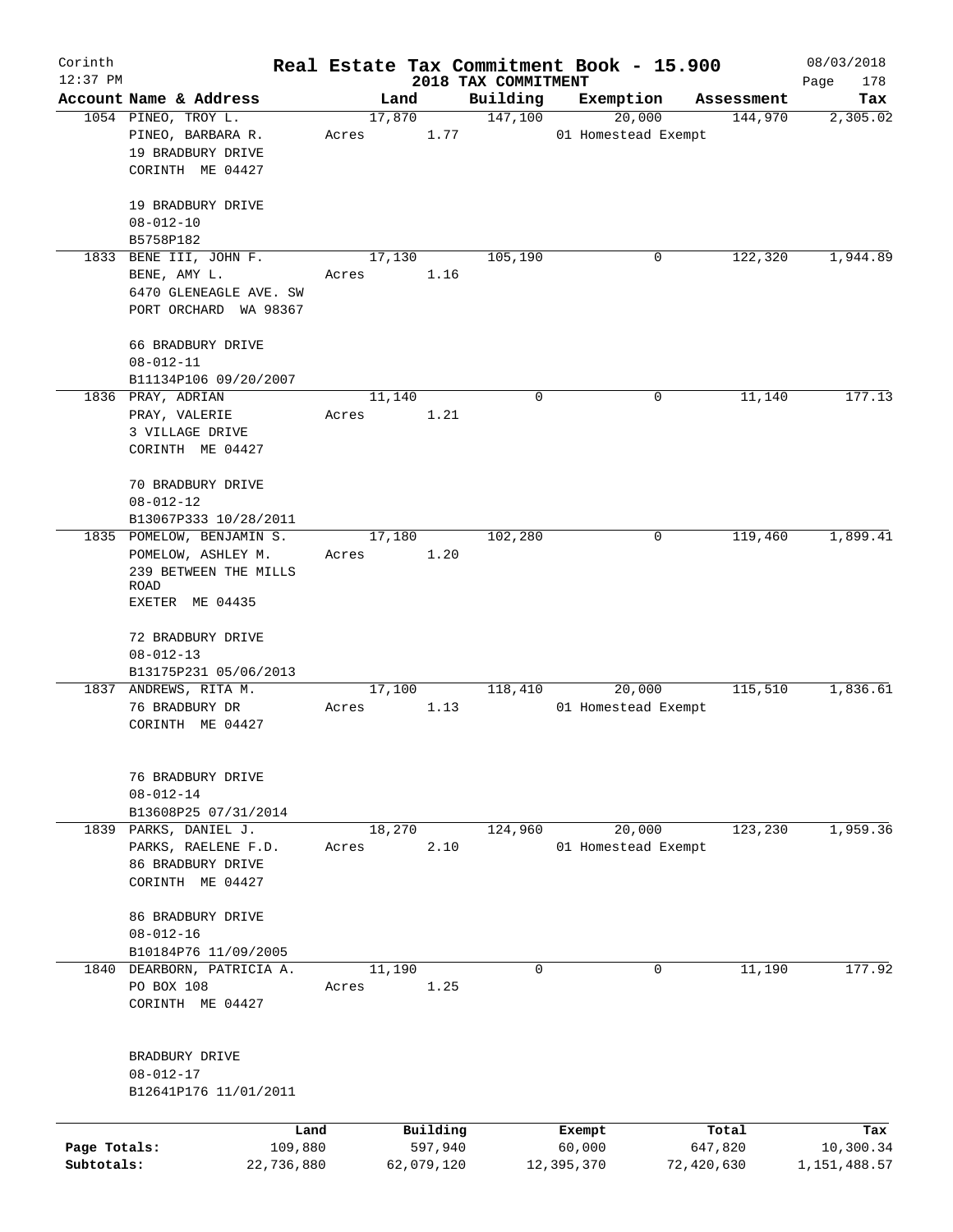| Corinth<br>$12:37$ PM      |                                                                                                                                       |                 |                       |                                 | Real Estate Tax Commitment Book - 15.900 |                       | 08/03/2018               |
|----------------------------|---------------------------------------------------------------------------------------------------------------------------------------|-----------------|-----------------------|---------------------------------|------------------------------------------|-----------------------|--------------------------|
|                            | Account Name & Address                                                                                                                |                 | Land                  | 2018 TAX COMMITMENT<br>Building | Exemption                                | Assessment            | Page<br>179<br>Tax       |
|                            | 1841 STEVENS, MICHELE D.<br>STEVENS, JAMIE B.                                                                                         | 17,100<br>Acres | 1.13                  | 106,740                         | 20,000<br>01 Homestead Exempt            | 103,840               | 1,651.06                 |
|                            | 85 BRADBURY DRIVE<br>CORINTH ME 04427                                                                                                 |                 |                       |                                 |                                          |                       |                          |
|                            | 85 BRADBURY DRIVE<br>$08 - 012 - 21$                                                                                                  |                 |                       |                                 |                                          |                       |                          |
|                            | B10246P327 12/21/2005                                                                                                                 |                 |                       |                                 |                                          |                       |                          |
|                            | 1842 DOW II, CARL O<br>PO BOX 621<br>CORINTH ME 04427                                                                                 | 11,640<br>Acres | 1.62                  | $\Omega$                        | 0                                        | 11,640                | 185.08                   |
|                            | BRADBURY DRIVE<br>$08 - 012 - 22$<br>B12743P19 02/28/2012                                                                             |                 |                       |                                 |                                          |                       |                          |
|                            | 1843 DOW II, CARL O                                                                                                                   | 17,300          |                       | 131,690                         | 20,000                                   | 128,990               | 2,050.94                 |
|                            | PO BOX 621<br>CORINTH ME 04427                                                                                                        | Acres           | 1.30                  |                                 | 01 Homestead Exempt                      |                       |                          |
|                            | 103 BRADBURY DRIVE<br>$08 - 012 - 23$                                                                                                 |                 |                       |                                 |                                          |                       |                          |
|                            | B12369P158 12/31/2010<br>1904 COLE, BARRY L.                                                                                          | 17,030          |                       | 121,790                         | 20,000                                   | 118,820               | 1,889.24                 |
|                            | COLE, PAULA F.<br>10 BRUCE ROAD<br>CORINTH ME 04427                                                                                   | Acres           | 1.07                  |                                 | 01 Homestead Exempt                      |                       |                          |
|                            | 10 BRUCE ROAD<br>$08 - 012 - 24$                                                                                                      |                 |                       |                                 |                                          |                       |                          |
|                            | B10585P244 08/17/2006                                                                                                                 |                 |                       |                                 |                                          |                       |                          |
|                            | 1911 LANE, MICHAEL P.<br>LANE, AMANDA L.<br>9 BRUCE ROAD                                                                              | 17,060<br>Acres | 1.10                  | 138,610                         | 20,000<br>01 Homestead Exempt            | 135,670               | 2,157.15                 |
|                            | CORINTH ME 04427                                                                                                                      |                 |                       |                                 |                                          |                       |                          |
|                            | 9 BRUCE ROAD<br>$08 - 012 - 25$                                                                                                       |                 |                       |                                 |                                          |                       |                          |
|                            | B14181P20 06/15/2016                                                                                                                  |                 |                       |                                 |                                          |                       |                          |
|                            | 1905 LEWIS, JOHN<br>LEWIS, HEIDI                                                                                                      | 10,960<br>Acres | 1.06                  | 0                               | 0                                        | 10,960                | 174.26                   |
|                            | 30 BRUCE ROAD<br>CORINTH ME 04427                                                                                                     |                 |                       |                                 |                                          |                       |                          |
|                            | 24 BRUCE ROAD<br>$08 - 012 - 26$                                                                                                      |                 |                       |                                 |                                          |                       |                          |
|                            | B13154P79 04/19/2013                                                                                                                  |                 |                       |                                 |                                          |                       |                          |
| 1910                       | DARNER, CHRIS (HEIRS<br>OF)                                                                                                           | 10,930          |                       | 0                               | 10,930                                   | 0                     | 0.00                     |
|                            | DARNER, MIRANDA<br>c/o TOWN OF CORINTH<br>PO BOX 309<br>CORINTH ME 04427<br>23 BRUCE ROAD<br>$08 - 012 - 27$<br>B13027P248 11/29/2012 | Acres           | 1.03                  |                                 | 60 Tax Acquired                          |                       |                          |
|                            |                                                                                                                                       |                 |                       |                                 |                                          |                       |                          |
|                            | Land                                                                                                                                  |                 | Building              |                                 | Exempt                                   | Total                 | Tax                      |
| Page Totals:<br>Subtotals: | 102,020<br>22,838,900                                                                                                                 |                 | 498,830<br>62,577,950 |                                 | 90,930<br>12,486,300                     | 509,920<br>72,930,550 | 8,107.73<br>1,159,596.30 |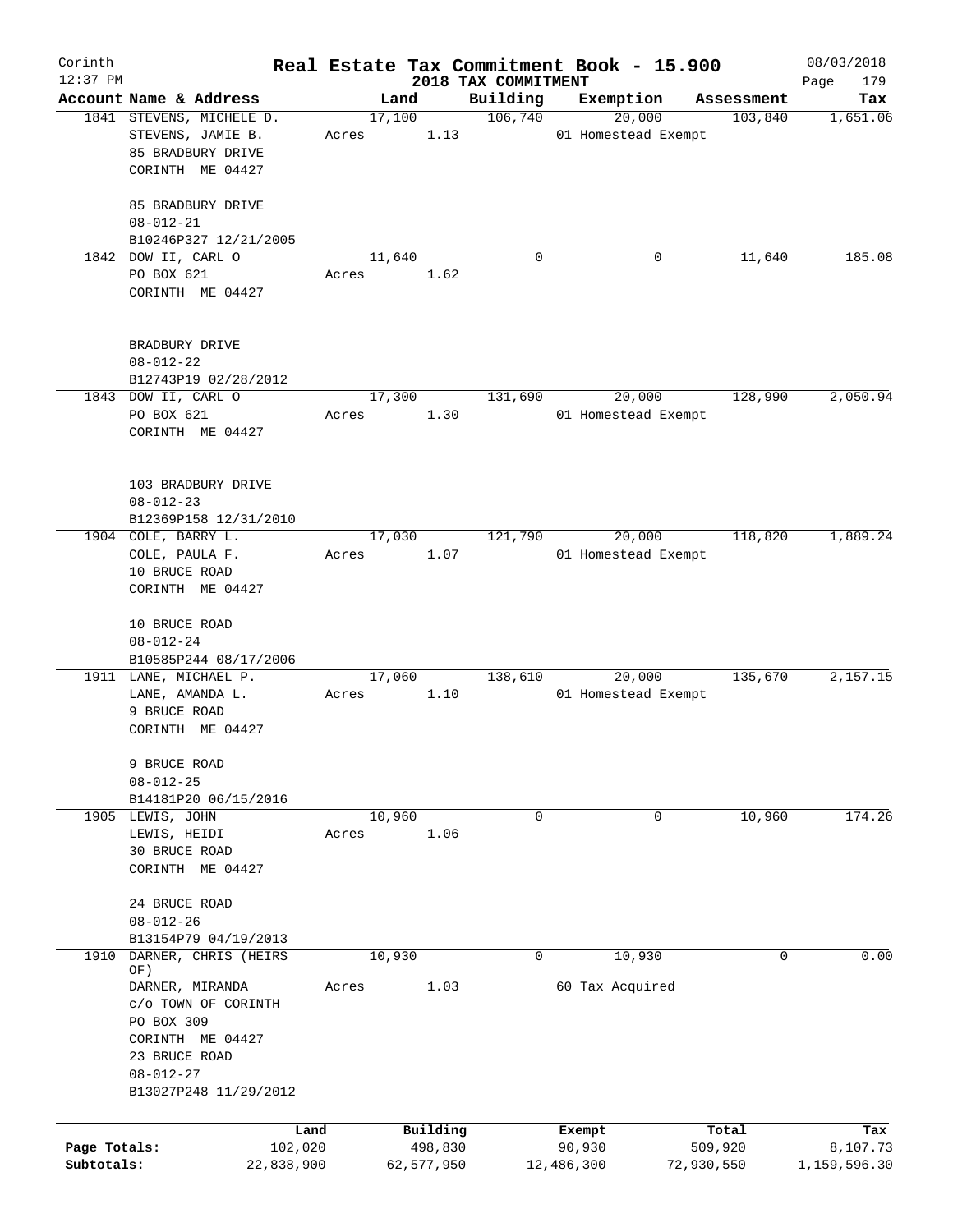| Corinth      |                                              |                 |        |                     |                     | Real Estate Tax Commitment Book - 15.900 |   |                      | 08/03/2018       |
|--------------|----------------------------------------------|-----------------|--------|---------------------|---------------------|------------------------------------------|---|----------------------|------------------|
| $12:37$ PM   | Account Name & Address                       |                 |        |                     | 2018 TAX COMMITMENT |                                          |   |                      | Page<br>180      |
|              | 1906 LEWIS, JOHN                             |                 | 17,160 | Land                | Building<br>99,700  | Exemption<br>20,000                      |   | Assessment<br>96,860 | Tax<br>1,540.07  |
|              | LEWIS, HEIDI                                 | Acres           |        | 1.18                |                     | 01 Homestead Exempt                      |   |                      |                  |
|              | 30 BRUCE ROAD                                |                 |        |                     |                     |                                          |   |                      |                  |
|              | CORINTH ME 04427                             |                 |        |                     |                     |                                          |   |                      |                  |
|              |                                              |                 |        |                     |                     |                                          |   |                      |                  |
|              | 30 BRUCE ROAD                                |                 |        |                     |                     |                                          |   |                      |                  |
|              | $08 - 012 - 28$                              |                 |        |                     |                     |                                          |   |                      |                  |
|              | B12628P297 10/04/2011                        |                 |        |                     |                     |                                          |   |                      |                  |
|              | 1909 GLIDDEN, NANCY                          |                 | 16,980 |                     | 119,450             |                                          | 0 | 136,430              | 2,169.24         |
|              | 29 BRUCE ROAD                                | Acres           |        | 1.03                |                     |                                          |   |                      |                  |
|              | CORINTH ME 04427                             |                 |        |                     |                     |                                          |   |                      |                  |
|              |                                              |                 |        |                     |                     |                                          |   |                      |                  |
|              | 29 BRUCE ROAD                                |                 |        |                     |                     |                                          |   |                      |                  |
|              | $08 - 012 - 29$                              |                 |        |                     |                     |                                          |   |                      |                  |
|              | B13724P337 12/16/2014                        |                 |        |                     |                     |                                          |   |                      |                  |
|              | 1907 NILSSON, RICHARD P.                     |                 | 17,110 |                     | 130,470             |                                          | 0 | 147,580              | 2,346.52         |
|              | NILSSON, PATTI-KATE                          | Acres           |        | 1.14                |                     |                                          |   |                      |                  |
|              | 83 SNOWDEN STREET                            |                 |        |                     |                     |                                          |   |                      |                  |
|              | PT CHARLOTTE FL                              |                 |        |                     |                     |                                          |   |                      |                  |
|              | 33954-3232                                   |                 |        |                     |                     |                                          |   |                      |                  |
|              |                                              |                 |        |                     |                     |                                          |   |                      |                  |
|              | 36 BRUCE ROAD                                |                 |        |                     |                     |                                          |   |                      |                  |
|              | $08 - 012 - 30$                              |                 |        |                     |                     |                                          |   |                      |                  |
|              | B10773P310 12/20/2006 B9568P159              |                 |        |                     |                     |                                          |   |                      |                  |
|              | 1908 MEISNER, JOSHUA                         |                 | 17,010 |                     | 107,320             | 20,000                                   |   | 104,330              | 1,658.85         |
|              | MEISNER, SHERRY L.                           | Acres           |        | 1.06                |                     | 01 Homestead Exempt                      |   |                      |                  |
|              | 35 BRUCE ROAD                                |                 |        |                     |                     |                                          |   |                      |                  |
|              | CORINTH ME 04427                             |                 |        |                     |                     |                                          |   |                      |                  |
|              | 35 BRUCE ROAD                                |                 |        |                     |                     |                                          |   |                      |                  |
|              | $08 - 012 - 31$                              |                 |        |                     |                     |                                          |   |                      |                  |
|              | B13491P243 03/21/2014                        |                 |        |                     |                     |                                          |   |                      |                  |
|              | 840 LIBBY, JUSTIN A.                         |                 | 27,600 |                     | 0                   |                                          | 0 | 27,600               | 438.84           |
|              | LIBBY, ELIZABETH J.                          | Acres           |        | 38.97               |                     |                                          |   |                      |                  |
|              | 438 MAIN STREET                              |                 |        |                     |                     |                                          |   |                      |                  |
|              | CORINTH ME 04427                             |                 |        |                     |                     |                                          |   |                      |                  |
|              |                                              |                 |        |                     |                     |                                          |   |                      |                  |
|              | MAIN STREET                                  |                 |        |                     |                     |                                          |   |                      |                  |
|              | $08 - 012 - A$                               |                 |        |                     |                     |                                          |   |                      |                  |
|              | B13754P1 01/30/2015<br>1915 LIBBY, JUSTIN A. |                 | 21,140 |                     |                     | 20,000                                   |   | 128,000              | 2,035.20         |
|              | LIBBY, ELISABETH J.                          | Acres           |        | 4.47                | 126,860             | 01 Homestead Exempt                      |   |                      |                  |
|              | 438 MAIN ST                                  |                 |        |                     |                     |                                          |   |                      |                  |
|              | CORINTH ME 04427                             |                 |        |                     |                     |                                          |   |                      |                  |
|              |                                              |                 |        |                     |                     |                                          |   |                      |                  |
|              | 438 MAIN STREET                              |                 |        |                     |                     |                                          |   |                      |                  |
|              | $08 - 012 - A - 01$                          |                 |        |                     |                     |                                          |   |                      |                  |
|              | B10296P241 01/31/2006                        |                 |        |                     |                     |                                          |   |                      |                  |
|              | 69 LIBBY, JANET O.                           |                 | 13,400 |                     | $\mathbf 0$         |                                          | 0 | 13,400               | 213.06           |
|              | 447 MAIN STREET                              | Acres           |        | 3.07                |                     |                                          |   |                      |                  |
|              | CORINTH ME 04427                             |                 |        |                     |                     |                                          |   |                      |                  |
|              |                                              |                 |        |                     |                     |                                          |   |                      |                  |
|              |                                              |                 |        |                     |                     |                                          |   |                      |                  |
|              | MAIN STREET                                  |                 |        |                     |                     |                                          |   |                      |                  |
|              | $08 - 012 - A - 02$                          |                 |        |                     |                     |                                          |   |                      |                  |
|              | B13754P31 01/30/2015                         |                 |        |                     |                     |                                          |   |                      |                  |
|              |                                              |                 |        |                     |                     |                                          |   |                      |                  |
| Page Totals: |                                              | Land<br>130,400 |        | Building<br>583,800 |                     | Exempt<br>60,000                         |   | Total<br>654,200     | Tax<br>10,401.78 |
| Subtotals:   | 22,969,300                                   |                 |        | 63,161,750          |                     | 12,546,300                               |   | 73,584,750           | 1,169,998.08     |
|              |                                              |                 |        |                     |                     |                                          |   |                      |                  |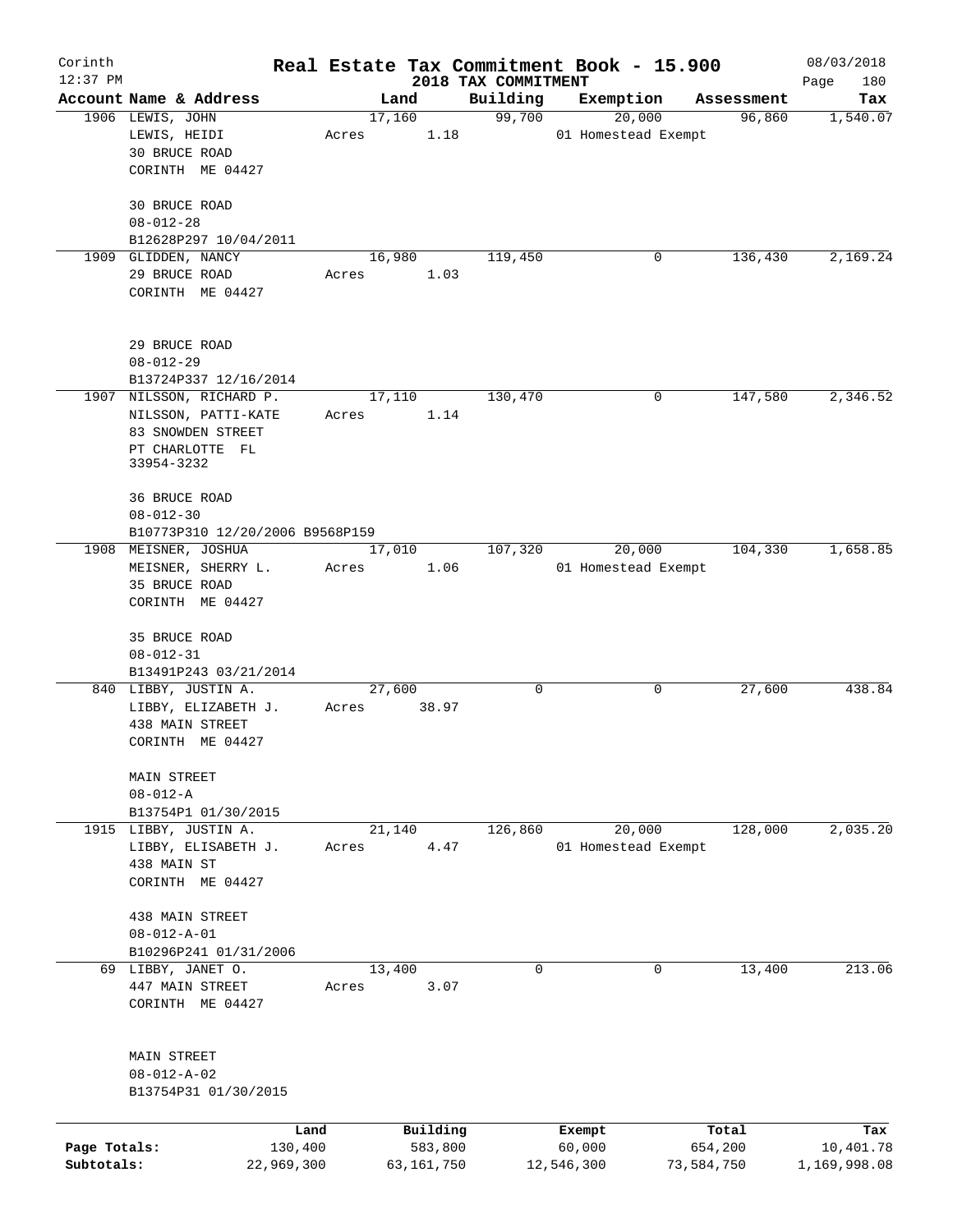| Corinth      |                                            |              |        |            |                                 | Real Estate Tax Commitment Book - 15.900 |                       | 08/03/2018         |
|--------------|--------------------------------------------|--------------|--------|------------|---------------------------------|------------------------------------------|-----------------------|--------------------|
| $12:37$ PM   | Account Name & Address                     |              | Land   |            | 2018 TAX COMMITMENT<br>Building | Exemption                                |                       | Page<br>181<br>Tax |
|              | 991 BOGA, WILLIAM K.                       |              | 32,730 |            | 140,470                         | 26,000                                   | Assessment<br>147,200 | 2,340.48           |
|              | <b>469 MAIN STREET</b><br>CORINTH ME 04427 | Acres        |        | 21.50      |                                 | 22 Veteran<br>01 Homestead Exempt        |                       |                    |
|              | <b>469 MAIN STREET</b>                     |              |        |            |                                 |                                          |                       |                    |
|              | $08 - 013 - A$<br>B12642P182 10/31/2011    |              |        |            |                                 |                                          |                       |                    |
|              | 190 C. N. BROWN CO.                        |              | 20,280 |            | 145,930                         | 0                                        | 166,210               | 2,642.74           |
|              | PO BOX 200<br>SO. PARIS ME 04281           | Acres        |        | 1.40       |                                 |                                          |                       |                    |
|              | 461 MAIN STREET                            |              |        |            |                                 |                                          |                       |                    |
|              | $08 - 013 - B$                             |              |        |            |                                 |                                          |                       |                    |
|              | B2883P96                                   |              |        |            |                                 |                                          |                       |                    |
|              | 395 WARD, ARDENE G.                        |              | 16,940 |            | 145,200                         | 20,000                                   | 142,140               | 2,260.03           |
|              | WARD, KAREN L.                             | Acres        |        | 1.00       |                                 | 01 Homestead Exempt                      |                       |                    |
|              | 33 County Rd<br>CORINTH ME 04427           |              |        |            |                                 |                                          |                       |                    |
|              |                                            |              |        |            |                                 |                                          |                       |                    |
|              | 33 COUNTY ROAD                             |              |        |            |                                 |                                          |                       |                    |
|              | $08 - 013 - C$                             |              |        |            |                                 |                                          |                       |                    |
|              | B9784P223                                  |              |        |            |                                 |                                          |                       |                    |
|              | 343 CAPILLI, MICHAEL                       |              | 16,940 |            | 108,500                         | 20,000                                   | 105,440               | 1,676.50           |
|              | CAPILLI, DEBRA                             | Acres        |        | 1.00       |                                 | 01 Homestead Exempt                      |                       |                    |
|              | 47 COUNTY ROAD<br>CORINTH ME 04427         |              |        |            |                                 |                                          |                       |                    |
|              |                                            |              |        |            |                                 |                                          |                       |                    |
|              | 47 COUNTY ROAD                             |              |        |            |                                 |                                          |                       |                    |
|              | $08 - 013 - D$                             |              |        |            |                                 |                                          |                       |                    |
|              | B9433P21                                   |              |        |            |                                 |                                          |                       |                    |
|              | 976 ERIKSSON, ALBERT                       |              | 16,940 |            | 115,250                         | 20,000                                   | 112,190               | 1,783.82           |
|              | DAVIS-ERIKSSON, TAMMYL.                    | Acres        |        | 1.00       |                                 | 01 Homestead Exempt                      |                       |                    |
|              | 25 COUNTY ROAD                             |              |        |            |                                 |                                          |                       |                    |
|              | CORINTH ME 04427                           |              |        |            |                                 |                                          |                       |                    |
|              | 25 COUNTY ROAD                             |              |        |            |                                 |                                          |                       |                    |
|              | $08 - 013 - E$                             |              |        |            |                                 |                                          |                       |                    |
|              | B9407P150                                  |              |        |            |                                 |                                          |                       |                    |
| 1606         | REED, ROBERT W.                            |              | 16,940 |            | 180,520                         | 20,000                                   | 177,460               | 2,821.61           |
|              | REED, SHARON                               | Acres        |        | 1.00       |                                 | 01 Homestead Exempt                      |                       |                    |
|              | PO BOX 101                                 |              |        |            |                                 |                                          |                       |                    |
|              | CORINTH ME 04427                           |              |        |            |                                 |                                          |                       |                    |
|              | 39 COUNTY ROAD                             |              |        |            |                                 |                                          |                       |                    |
|              | $08 - 013 - F$                             |              |        |            |                                 |                                          |                       |                    |
|              | B8264P192                                  |              |        |            |                                 |                                          |                       |                    |
|              | 1893 B. L. GRANT & SON LLC                 |              | 32,250 |            | 2,800                           | 0                                        | 35,050                | 557.30             |
|              | 179 WEST CORINTH ROAD                      | Acres        |        | 49.54      |                                 |                                          |                       |                    |
|              | CORINTH ME 04427                           |              |        |            |                                 |                                          |                       |                    |
|              |                                            |              |        |            |                                 |                                          |                       |                    |
|              | COUNTY ROAD                                |              |        |            |                                 |                                          |                       |                    |
|              | $08 - 013 - G$                             |              |        |            |                                 |                                          |                       |                    |
|              | B14064P232 01/19/2016                      |              |        |            |                                 |                                          |                       |                    |
|              |                                            | Land         |        | Building   |                                 | Exempt                                   | Total                 | Tax                |
| Page Totals: |                                            | 153,020      |        | 838,670    |                                 | 106,000                                  | 885,690               | 14,082.48          |
| Subtotals:   |                                            | 23, 122, 320 |        | 64,000,420 |                                 | 12,652,300                               | 74,470,440            | 1,184,080.56       |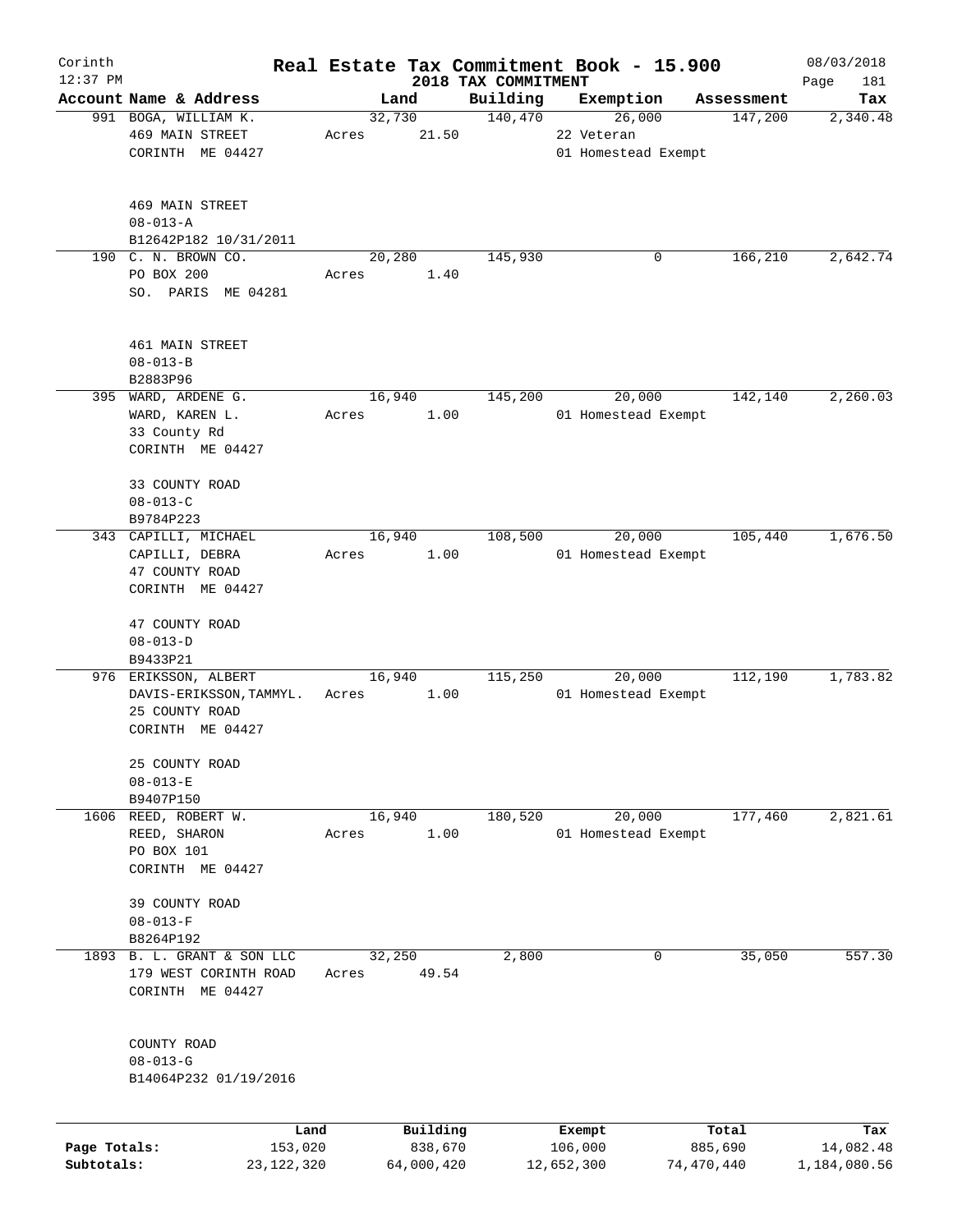| Corinth<br>$12:37$ PM      |                                                                                  |         |        |                       |                                 | Real Estate Tax Commitment Book - 15.900 |                       | 08/03/2018                 |
|----------------------------|----------------------------------------------------------------------------------|---------|--------|-----------------------|---------------------------------|------------------------------------------|-----------------------|----------------------------|
|                            | Account Name & Address                                                           |         | Land   |                       | 2018 TAX COMMITMENT<br>Building | Exemption                                | Assessment            | Page<br>182<br>Tax         |
|                            | 1978 GRANT B. L. & SON, LLC<br>176 CORINT ROAD<br>CORINTH ME 04427               | Acres   | 22,980 | 28.48                 | $\mathbf 0$                     |                                          | 22,980<br>$\Omega$    | 365.38                     |
|                            | COUNTY ROAD<br>$08 - 013 - G - 01$<br>B14064P236 01/19/2016                      |         |        |                       |                                 |                                          |                       |                            |
| 1397                       | TRAFTON, NATHALIE S.<br>(LIFE ESTATE)                                            |         | 40,150 |                       | 72,520                          | 20,000                                   | 92,670                | 1,473.45                   |
|                            | TRAFTON, MICHAEL H. &<br>DUTHIE, SHARON J.<br>26 COUNTY ROAD<br>CORINTH ME 04427 | Acres   |        | 65.46                 |                                 | 01 Homestead Exempt                      |                       |                            |
|                            | 26 COUNTY ROAD<br>$08 - 014$<br>B12578P310 08/24/2011                            |         |        |                       |                                 |                                          |                       |                            |
|                            | 643 BELLATTY, JENNIFER                                                           |         | 16,940 |                       | 147,590                         |                                          | 164,530<br>0          | 2,616.03                   |
|                            | 16 COUNTY ROAD<br>CORINTH ME 04427                                               | Acres   |        | 1.00                  |                                 |                                          |                       |                            |
|                            | 16 COUNTY ROAD<br>$08 - 014 - A$<br>B14195P271 06/29/2016                        |         |        |                       |                                 |                                          |                       |                            |
|                            | 1398 TRAFTON, MICHAEL H.                                                         |         | 20,450 |                       | 103,500                         | 20,000                                   | 103,950               | 1,652.81                   |
|                            | TRAFTON, DENISE B.<br><b>485 MAIN STREET</b><br>CORINTH ME 04427                 | Acres   |        | 3.90                  |                                 | 01 Homestead Exempt                      |                       |                            |
|                            | 485 MAIN STREET<br>$08 - 014 - B$<br>B5422P294                                   |         |        |                       |                                 |                                          |                       |                            |
|                            | 1722 SOUTHER JR, RICHARD S.                                                      |         | 17,050 |                       | 39,480                          | 20,000                                   | 36,530                | 580.83                     |
|                            | SOUTHER, GALINA G.<br>36 COUNTY ROAD<br>CORINTH ME 04427-3265                    | Acres   |        | 1.09                  |                                 | 01 Homestead Exempt                      |                       |                            |
|                            | 36 COUNTY ROAD<br>$08 - 014 - C$<br>B10377P272 04/06/2006                        |         |        |                       |                                 |                                          |                       |                            |
|                            | 1847 MITCHELL, GAVIN DEAN                                                        |         | 17,490 |                       | 64,580                          | 20,000                                   | 62,070                | 986.91                     |
|                            | MITCHELL, JENNIFER LYNN Acres<br>38 COUNTY ROAD<br>CORINTH ME 04427              |         |        | 1.45                  |                                 | 01 Homestead Exempt                      |                       |                            |
|                            | 38 COUNTY ROAD<br>$08 - 014 - D$                                                 |         |        |                       |                                 |                                          |                       |                            |
|                            | B14404P292 02/06/2017<br>1016 DEVELLIS, CONSTANTINO                              |         | 38,500 |                       | 60,900                          |                                          | 99,400<br>0           | 1,580.46                   |
|                            | DEVELLIS, SHERRAL<br>11 CHARTER OAK DR.<br>OXFORD CT 06478                       | Acres   |        | 50.00                 |                                 |                                          |                       |                            |
|                            | 501 MAIN STREET<br>$08 - 015$<br>B11202P250 11/15/2007                           |         |        |                       |                                 |                                          |                       |                            |
|                            |                                                                                  | Land    |        | Building              |                                 | Exempt                                   | Total                 | Tax                        |
| Page Totals:<br>Subtotals: | 23, 295, 880                                                                     | 173,560 |        | 488,570<br>64,488,990 |                                 | 80,000<br>12,732,300                     | 582,130<br>75,052,570 | 9,255.87<br>1, 193, 336.43 |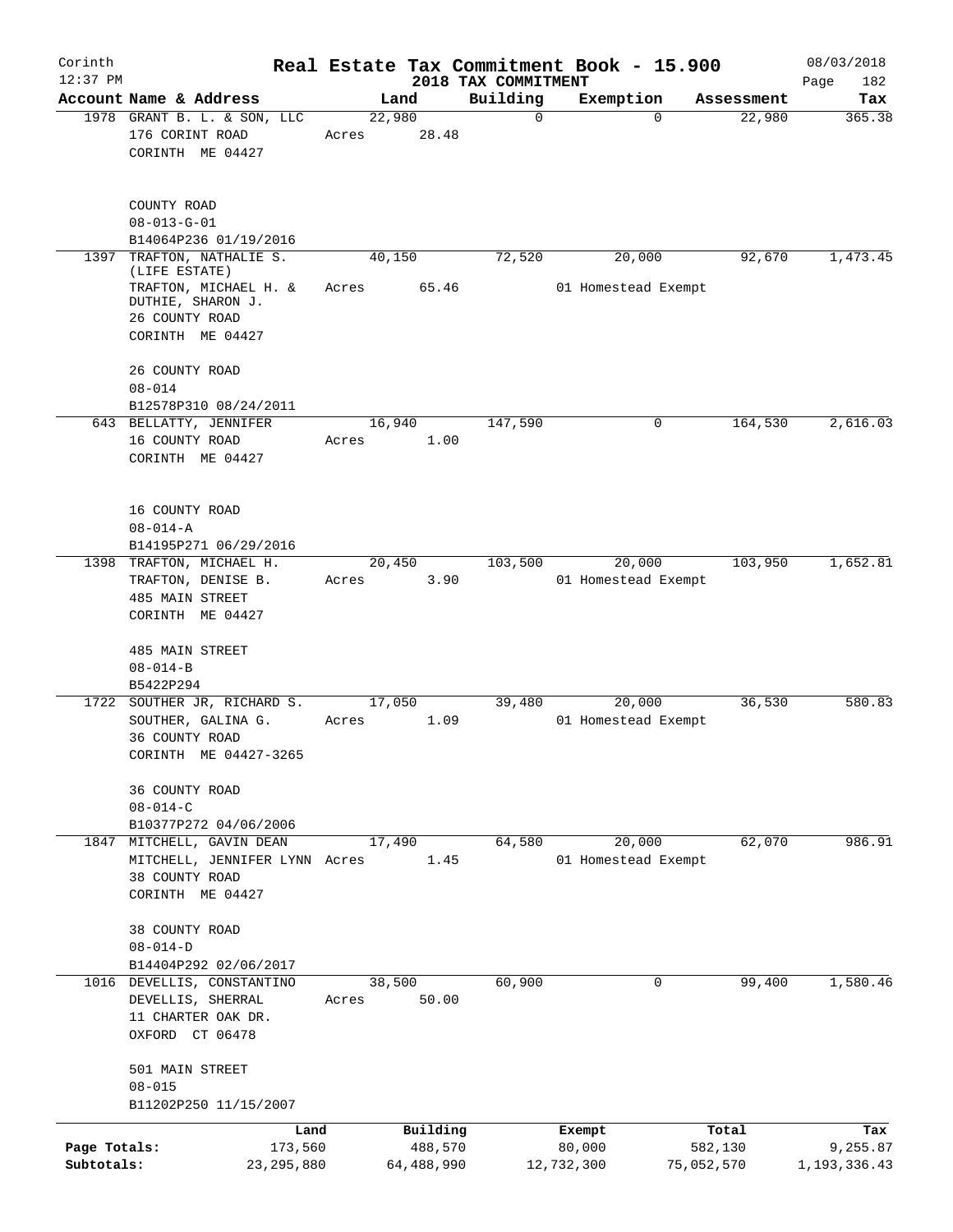| Corinth<br>$12:37$ PM      |                                                                                                   |       |                         | 2018 TAX COMMITMENT | Real Estate Tax Commitment Book - 15.900 |                         | 08/03/2018                |
|----------------------------|---------------------------------------------------------------------------------------------------|-------|-------------------------|---------------------|------------------------------------------|-------------------------|---------------------------|
|                            | Account Name & Address                                                                            |       | Land                    | Building            | Exemption                                | Assessment              | 183<br>Page<br>Tax        |
|                            | 813 LANCASTER, JEFFREY M.                                                                         |       | 11,120                  |                     | 78,590<br>20,000                         | 69,710                  | 1,108.39                  |
|                            | 513 MAIN STREET<br>CORINTH ME 04427                                                               | Acres | 0.30                    |                     | 01 Homestead Exempt                      |                         |                           |
|                            | 513 MAIN STREET<br>$08 - 016$                                                                     |       |                         |                     |                                          |                         |                           |
|                            | B1672P37                                                                                          |       |                         |                     |                                          |                         |                           |
|                            | 1022 WILSON, SCOTT D.<br>WILSON, VICKI J.<br>519 MAIN STREET<br>CORINTH ME 04427                  | Acres | 11,120<br>0.30          | 49,220              | 20,000<br>01 Homestead Exempt            | 40,340                  | 641.41                    |
|                            | 519 MAIN STREET<br>$08 - 017$                                                                     |       |                         |                     |                                          |                         |                           |
|                            | B9525P257                                                                                         |       |                         |                     |                                          |                         |                           |
| 537                        | WATT FARM PROPERTIES,<br>LLC                                                                      |       | 20,500                  | 137,750             | 0                                        | 158,250                 | 2,516.18                  |
|                            | 565 MAIN STREET<br>CORINTH ME 04427                                                               | Acres | 1.58                    |                     |                                          |                         |                           |
|                            | 512 MAIN STREET<br>$08 - 018$                                                                     |       |                         |                     |                                          |                         |                           |
|                            | B14653P204 10/04/2017<br>2005 BANGOR CELLULAR                                                     |       | 24,850                  | 192,860             | 0                                        | 217,710                 | 3,461.59                  |
|                            | TELEPHONE, LP<br>8410 W. BRYN MAWR AVE<br>CHICAGO IL 60631                                        | Acres | 2.48                    |                     |                                          |                         |                           |
|                            | 530 MAIN STREET<br>$08 - 018 - A$                                                                 |       |                         |                     |                                          |                         |                           |
|                            | B12671P317 11/30/2011                                                                             |       |                         |                     |                                          |                         |                           |
|                            | 700 T AND P LUMBER, INC.<br>CRESCENT LUMBER COMPANY Acres<br>60 FOWLER ROAD<br>ORRINGTON ME 04474 |       | 35,040<br>11.50         | 451,950             | 0                                        | 486,990                 | 7,743.14                  |
|                            | 534 MAIN STREET<br>$08 - 019$                                                                     |       |                         |                     |                                          |                         |                           |
|                            | B11946P119 10/16/2009                                                                             |       |                         |                     |                                          |                         |                           |
|                            | 728 CORINTH PELLETS, LLC<br>PO BOX 287<br>SOLON ME 04979                                          | Acres | 289,000<br>78.23        | 1,259,470           | 0                                        | 1,548,470               | 24,620.67                 |
|                            | 74 HOB ROAD<br>$08 - 020$                                                                         |       |                         |                     |                                          |                         |                           |
|                            | B13429P46 12/26/2013<br>620 SPACK, DARIN W.                                                       |       | 18,850                  | 92,410              | 20,000                                   | 91,260                  | 1,451.03                  |
|                            | SPACK, BRITTANY E.<br>556 MAIN STREET<br>CORINTH ME 04427                                         | Acres | 2.58                    |                     | 01 Homestead Exempt                      |                         |                           |
|                            | 556 MAIN STREET<br>$08 - 020 - A$                                                                 |       |                         |                     |                                          |                         |                           |
|                            | B12537P194 07/15/2011                                                                             |       |                         |                     |                                          |                         |                           |
|                            | Land                                                                                              |       | Building                |                     | Exempt                                   | Total                   | Tax                       |
| Page Totals:<br>Subtotals: | 410,480<br>23,706,360                                                                             |       | 2,262,250<br>66,751,240 |                     | 60,000<br>12,792,300                     | 2,612,730<br>77,665,300 | 41,542.41<br>1,234,878.84 |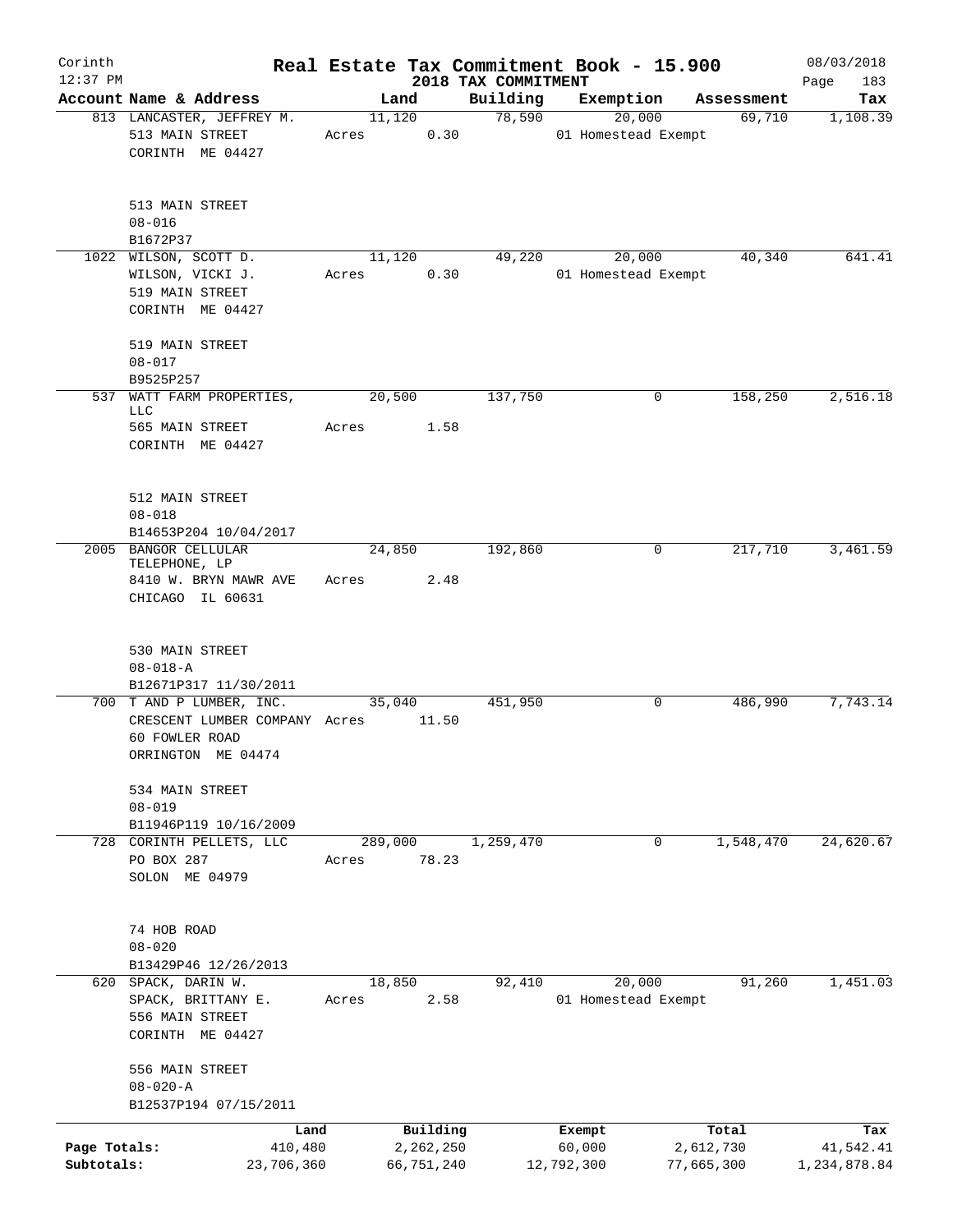| Corinth    |                                              |                 |      |                     | Real Estate Tax Commitment Book - 15.900 |             | 08/03/2018  |
|------------|----------------------------------------------|-----------------|------|---------------------|------------------------------------------|-------------|-------------|
| $12:37$ PM |                                              |                 |      | 2018 TAX COMMITMENT |                                          |             | 184<br>Page |
|            | Account Name & Address                       |                 | Land | Building            | Exemption                                | Assessment  | Tax         |
|            | 1187 BUNCE, DONNA M.<br>546 MAIN STREET      | 19,360<br>Acres | 3.00 | 91,610              | 26,000<br>01 Homestead Exempt            | 84,970      | 1,351.02    |
|            | CORINTH ME 04427                             |                 |      |                     | 22 Veteran                               |             |             |
|            |                                              |                 |      |                     |                                          |             |             |
|            | 546 MAIN STREET                              |                 |      |                     |                                          |             |             |
|            | $08 - 020 - B$                               |                 |      |                     |                                          |             |             |
|            | B3424P125                                    |                 |      |                     |                                          |             |             |
|            | 348 PARTRIDGE, JOHN C.                       | 17,320          |      | 90,270              | 20,000                                   | 87,590      | 1,392.68    |
|            | PARTRIDGE, KAREN                             | Acres           | 1.31 |                     | 01 Homestead Exempt                      |             |             |
|            | 574 MAIN ST                                  |                 |      |                     |                                          |             |             |
|            | CORINTH ME 04427                             |                 |      |                     |                                          |             |             |
|            | 574 MAIN STREET                              |                 |      |                     |                                          |             |             |
|            | $08 - 021$                                   |                 |      |                     |                                          |             |             |
|            | B12373P301 12/31/2010                        |                 |      |                     |                                          |             |             |
|            | 1681 CRAIG, KEITH O.                         | 20,670          |      | 80,980              | 26,000                                   | 75,650      | 1,202.84    |
|            | 15 HOB ROAD                                  | Acres           | 4.08 |                     | 01 Homestead Exempt                      |             |             |
|            | CORINTH ME 04427                             |                 |      |                     | 22 Veteran                               |             |             |
|            |                                              |                 |      |                     |                                          |             |             |
|            | 15 HOB ROAD                                  |                 |      |                     |                                          |             |             |
|            | $08 - 021 - A$                               |                 |      |                     |                                          |             |             |
|            | B7548P319                                    |                 |      |                     |                                          |             |             |
| 917        | JONES, ADAM P.                               | 20,570          |      | 3,400               |                                          | 23,970<br>0 | 381.12      |
|            | JONES, ROBYN L.                              | Acres           | 4.00 |                     |                                          |             |             |
|            | 580 MAIN STREET                              |                 |      |                     |                                          |             |             |
|            | CORINTH ME 04427                             |                 |      |                     |                                          |             |             |
|            | 580 MAIN STREET                              |                 |      |                     |                                          |             |             |
|            | $08 - 022$                                   |                 |      |                     |                                          |             |             |
|            | B11459P349 07/10/2008                        |                 |      |                     |                                          |             |             |
|            | 500 DURAN, STEVE W.                          | 19,540          |      | 98,000              | 20,000                                   | 97,540      | 1,550.89    |
|            | 620 MAIN STREET                              | Acres           | 4.38 |                     | 01 Homestead Exempt                      |             |             |
|            | CORINTH ME 04427                             |                 |      |                     |                                          |             |             |
|            |                                              |                 |      |                     |                                          |             |             |
|            | 620 MAIN STREET                              |                 |      |                     |                                          |             |             |
|            | $08 - 023$                                   |                 |      |                     |                                          |             |             |
| 989        | B5865P317 05/18/1995<br>NORTHERN NEW ENGLAND |                 | 0    |                     |                                          | 0           |             |
|            | TELEPHONE                                    |                 |      | 23,200              |                                          | 23,200      | 368.88      |
|            | C/O TAX DEPARTMENT                           |                 |      |                     |                                          |             |             |
|            | 770 ELM STREET                               |                 |      |                     |                                          |             |             |
|            | MANCHESTER NH 03101                          |                 |      |                     |                                          |             |             |
|            | 36 WHITE SCHOOLHOUSE                         |                 |      |                     |                                          |             |             |
|            | ROAD                                         |                 |      |                     |                                          |             |             |
|            | $08 - 023 - 01H$                             |                 |      |                     |                                          |             |             |

|              | Land       | Building   | Exempt     | Total      | Tax          |
|--------------|------------|------------|------------|------------|--------------|
| Page Totals: | 97,460     | 387,460    | 92,000     | 392,920    | 6,247.43     |
| Subtotals:   | 23,803,820 | 67,138,700 | 12,884,300 | 78,058,220 | l,241,126.27 |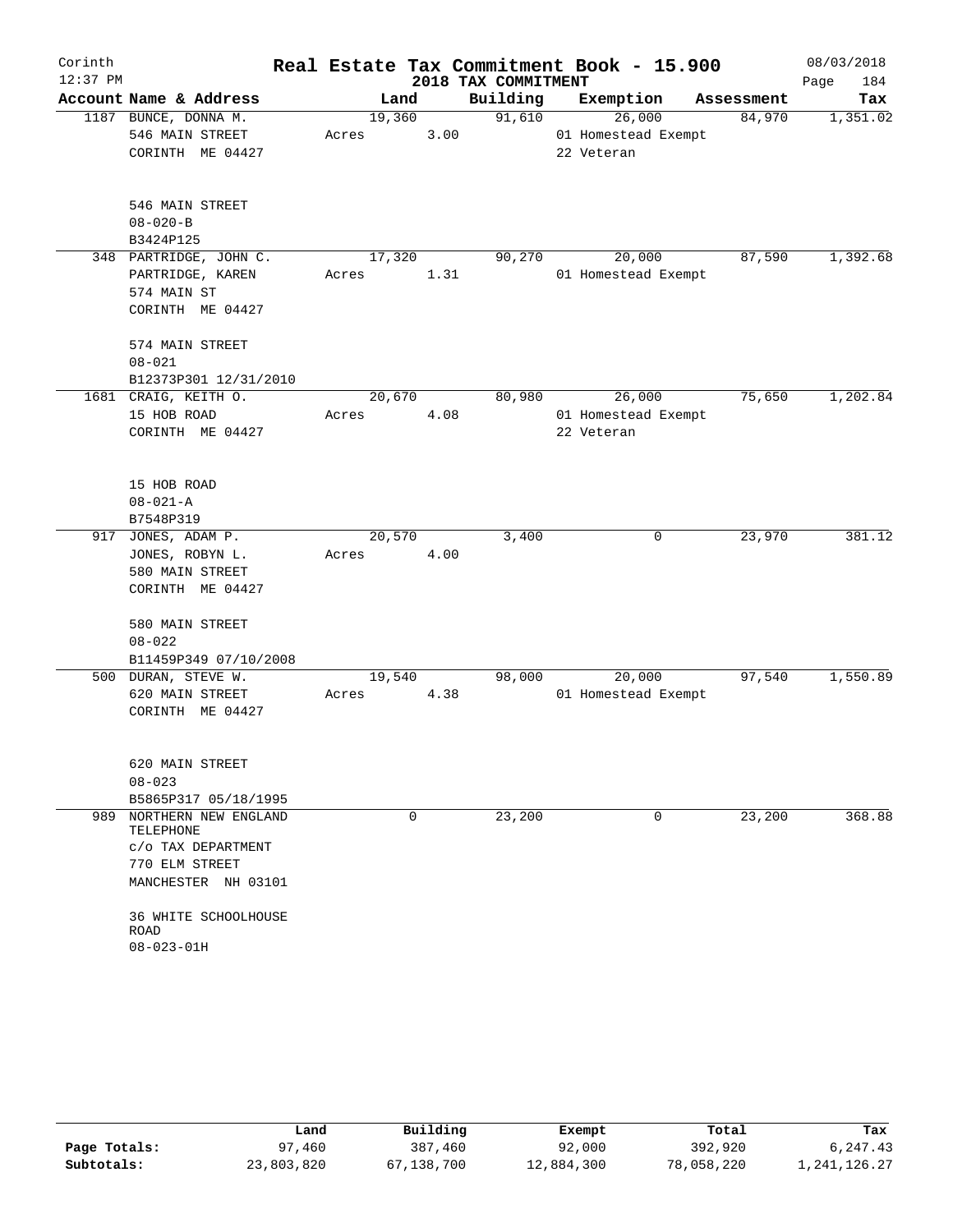| Corinth<br>$12:37$ PM |                        |                                            |       |                | 2018 TAX COMMITMENT | Real Estate Tax Commitment Book - 15.900 |            | 08/03/2018<br>185<br>Page |
|-----------------------|------------------------|--------------------------------------------|-------|----------------|---------------------|------------------------------------------|------------|---------------------------|
|                       |                        | Account Name & Address                     |       | Land           | Building            | Exemption                                | Assessment | Tax                       |
|                       |                        | 481 DUNFEE, DALTON M & LOIS                |       | 19,120         | 172,590             | 20,000                                   | 171,710    | 2,730.19                  |
|                       | E TRUS<br>LIVING TR    | DUNFEE, DALTON LOIS                        | Acres | 3.83           |                     | 01 Homestead Exempt                      |            |                           |
|                       |                        | 588 MAIN STREET                            |       |                |                     |                                          |            |                           |
|                       |                        | CORINTH ME 04427                           |       |                |                     |                                          |            |                           |
|                       | 588 MAIN STREET        |                                            |       |                |                     |                                          |            |                           |
|                       | $08 - 023 - A$         |                                            |       |                |                     |                                          |            |                           |
|                       | B2234P605              | 1992 DUNFEE, DAVID A.                      |       |                | 308,240             |                                          |            | 4,979.72                  |
|                       |                        | DUNFEE, JAIME L.                           |       | 24,950<br>7.62 |                     | 20,000<br>01 Homestead Exempt            | 313,190    |                           |
|                       |                        | 32 WHITE SCHOOLHOUSE RD                    | Acres |                |                     |                                          |            |                           |
|                       |                        | CORINTH ME 04427                           |       |                |                     |                                          |            |                           |
|                       |                        | 32 WHITE SCHOOLHOUSE                       |       |                |                     |                                          |            |                           |
|                       | ROAD<br>$08 - 023 - B$ |                                            |       |                |                     |                                          |            |                           |
|                       |                        | B12125P289 04/19/2010 B10901P86 04/06/2007 |       |                |                     |                                          |            |                           |
|                       | 1461 ALLEN, JOHN W.    |                                            |       | 22,910         | 212,860             | 20,000                                   | 215,770    | 3,430.74                  |
|                       | ALLEN, SUE A.          |                                            | Acres | 5.93           |                     | 01 Homestead Exempt                      |            |                           |
|                       |                        | 44 WHITE SCHOOLHOUSE                       |       |                |                     |                                          |            |                           |
|                       | ROAD                   |                                            |       |                |                     |                                          |            |                           |
|                       |                        | CORINTH ME 04427                           |       |                |                     |                                          |            |                           |
|                       |                        | 44 WHITE SCHOOLHOUSE                       |       |                |                     |                                          |            |                           |
|                       | ROAD                   |                                            |       |                |                     |                                          |            |                           |
|                       | $08 - 024$             |                                            |       |                |                     |                                          |            |                           |
|                       | B8554P46               | 1650 CORINTH PELLETS, LLC                  |       | 4,130          | 0                   | 0                                        | 4,130      | 65.67                     |
|                       | PO BOX 287             |                                            | Acres | 25.00          |                     |                                          |            |                           |
|                       | SOLON ME 04979         |                                            |       |                |                     |                                          |            |                           |
|                       |                        |                                            |       |                |                     |                                          |            |                           |
|                       |                        | MAIN STREET N/F OFF                        |       |                |                     |                                          |            |                           |
|                       | $08 - 025$             |                                            |       |                |                     |                                          |            |                           |
|                       |                        | B13429P46 12/26/2013                       |       |                |                     |                                          |            |                           |
|                       |                        | 876 BOSTROM, CHRISTOPHER L.                |       | 31,800         | 108,390             | 20,000                                   | 120,190    | 1,911.02                  |
|                       |                        | BOSTROM, LISA M.                           | Acres | 23.32          |                     | 01 Homestead Exempt                      |            |                           |
|                       |                        | 72 WHITE SCHOOLHOUSE                       |       |                |                     |                                          |            |                           |
|                       | ROAD                   |                                            |       |                |                     |                                          |            |                           |
|                       |                        | CORINTH ME 04427                           |       |                |                     |                                          |            |                           |
|                       | ROAD                   | 72 WHITE SCHOOLHOUSE                       |       |                |                     |                                          |            |                           |
|                       | $08 - 026$             |                                            |       |                |                     |                                          |            |                           |
|                       | B9404P43               |                                            |       |                |                     |                                          |            |                           |
|                       |                        | 201 BURGESS JR, ERNEST E.                  |       | 27,040         | 85,010              | 20,000                                   | 92,050     | 1,463.60                  |
|                       |                        | 98 WHITE SCHOOLHOUSE                       | Acres | 10.75          |                     | 01 Homestead Exempt                      |            |                           |
|                       | ROAD                   |                                            |       |                |                     |                                          |            |                           |
|                       |                        | CORINTH ME 04427                           |       |                |                     |                                          |            |                           |
|                       |                        |                                            |       |                |                     |                                          |            |                           |
|                       | <b>ROAD</b>            | 98 WHITE SCHOOLHOUSE                       |       |                |                     |                                          |            |                           |
|                       | $08 - 026 - A$         |                                            |       |                |                     |                                          |            |                           |
|                       | B4302P112              |                                            |       |                |                     |                                          |            |                           |
|                       |                        |                                            |       |                |                     |                                          |            |                           |
|                       |                        |                                            |       |                |                     |                                          |            |                           |
|                       |                        |                                            |       |                |                     |                                          |            |                           |

|              | Land       | Building   | Exempt     | Total      | Tax          |
|--------------|------------|------------|------------|------------|--------------|
| Page Totals: | 129,950    | 887,090    | 100,000    | 917,040    | 14,580.94    |
| Subtotals:   | 23,933,770 | 68,025,790 | 12,984,300 | 78,975,260 | 1,255,707.21 |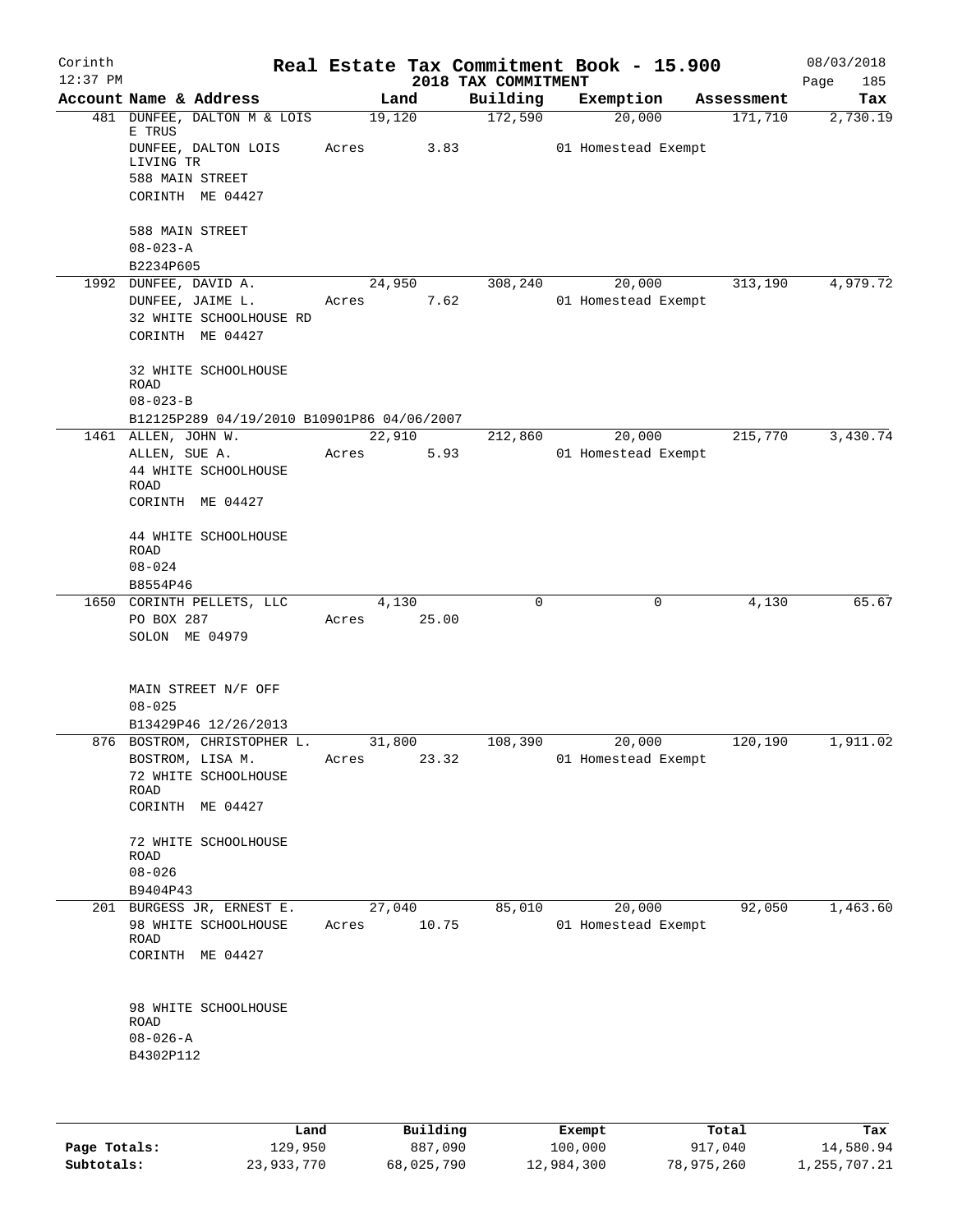| Corinth<br>$12:37$ PM |                                                                                                   |                 |                 | 2018 TAX COMMITMENT | Real Estate Tax Commitment Book - 15.900 |            | 08/03/2018<br>186<br>Page |
|-----------------------|---------------------------------------------------------------------------------------------------|-----------------|-----------------|---------------------|------------------------------------------|------------|---------------------------|
|                       | Account Name & Address                                                                            |                 | Land            | Building            | Exemption                                | Assessment | Tax                       |
|                       | 673 HANEY, WILLIAM T.<br>HANEY, TAMATHA T.<br>P.O. BOX 453<br>CORINTH ME 04427                    | Acres           | 28,690<br>19.00 | 145,430             | 20,000<br>01 Homestead Exempt            | 154,120    | 2,450.51                  |
|                       | 120 WHITE SCHOOLHOUSE<br><b>ROAD</b><br>$08 - 027$<br>B4263P237                                   |                 |                 |                     |                                          |            |                           |
|                       | 969 HOBBS, TIMOTHY                                                                                | 34,430          |                 | 3,570               | 20,000                                   | 18,000     | 286.20                    |
|                       | 192 WHITE SCHOOLHOUSE<br>RD<br>CORINTH ME 04427                                                   | Acres           | 76.00           |                     | 01 Homestead Exempt                      |            |                           |
|                       | 192 WHITE SCHOOLHOUSE<br><b>ROAD</b><br>$08 - 028$                                                |                 |                 |                     |                                          |            |                           |
|                       | B11446P249 06/26/2008                                                                             |                 |                 |                     |                                          |            |                           |
|                       | 888 MARTIN, ANNE M.<br>P.O. BOX 204<br>CORINTH ME 04427-0204                                      | 23,650<br>Acres | 12.00           | 25,510              | 20,000<br>01 Homestead Exempt            | 29,160     | 463.64                    |
|                       | 148 WHITE SCHOOLHOUSE<br>ROAD<br>$08 - 028 - A$<br>B3217P199                                      |                 |                 |                     |                                          |            |                           |
|                       | 672 GELLERSON, JOSHUA M                                                                           | 27,330          |                 | 98,620              | 20,000                                   | 105,950    | 1,684.61                  |
|                       | GELLERSON, HILARY E.<br>136 WHITE SCHOOLHOUSE<br><b>RD</b><br>CORINTH ME 04427                    | Acres           | 11.00           |                     | 01 Homestead Exempt                      |            |                           |
|                       | 136 WHITE SCHOOLHOUSE<br>ROAD<br>$08 - 028 - B$                                                   |                 |                 |                     |                                          |            |                           |
|                       | 863 MAGUIRE, JAMES J. &                                                                           | 10,350          |                 | 0                   | 0                                        | 10,350     | 164.57                    |
|                       | BONNIE C.<br>IRREVOCABLE TRUST,<br>JAMES & BONNIE TRUSTEES<br>799 MAIN STREET<br>CORINTH ME 04427 | Acres           | 1.58            |                     |                                          |            |                           |
|                       | WHITE SCHOOLHOUSE ROAD<br>$08 - 029$                                                              |                 |                 |                     |                                          |            |                           |
|                       | B13921P90 08/06/2015                                                                              |                 |                 |                     |                                          |            |                           |
|                       | 864 MAGUIRE II, JAMES J.<br>224 WHITE SCHOOLHOUSE<br>ROAD<br>CORINTH ME 04427                     | Acres           | 17,860<br>2.84  | 61,270              | 20,000<br>01 Homestead Exempt            | 59,130     | 940.17                    |
|                       | 224 WHITE SCHOOLHOUSE<br>ROAD<br>$08 - 029 - A$<br>B4784P201                                      |                 |                 |                     |                                          |            |                           |
|                       |                                                                                                   |                 |                 |                     |                                          |            |                           |

|              | Land       | Building   | Exempt     | Total      | Tax          |
|--------------|------------|------------|------------|------------|--------------|
| Page Totals: | 142,310    | 334,400    | 100,000    | 376,710    | 5,989.70     |
| Subtotals:   | 24,076,080 | 68,360,190 | 13,084,300 | 79,351,970 | 1,261,696.91 |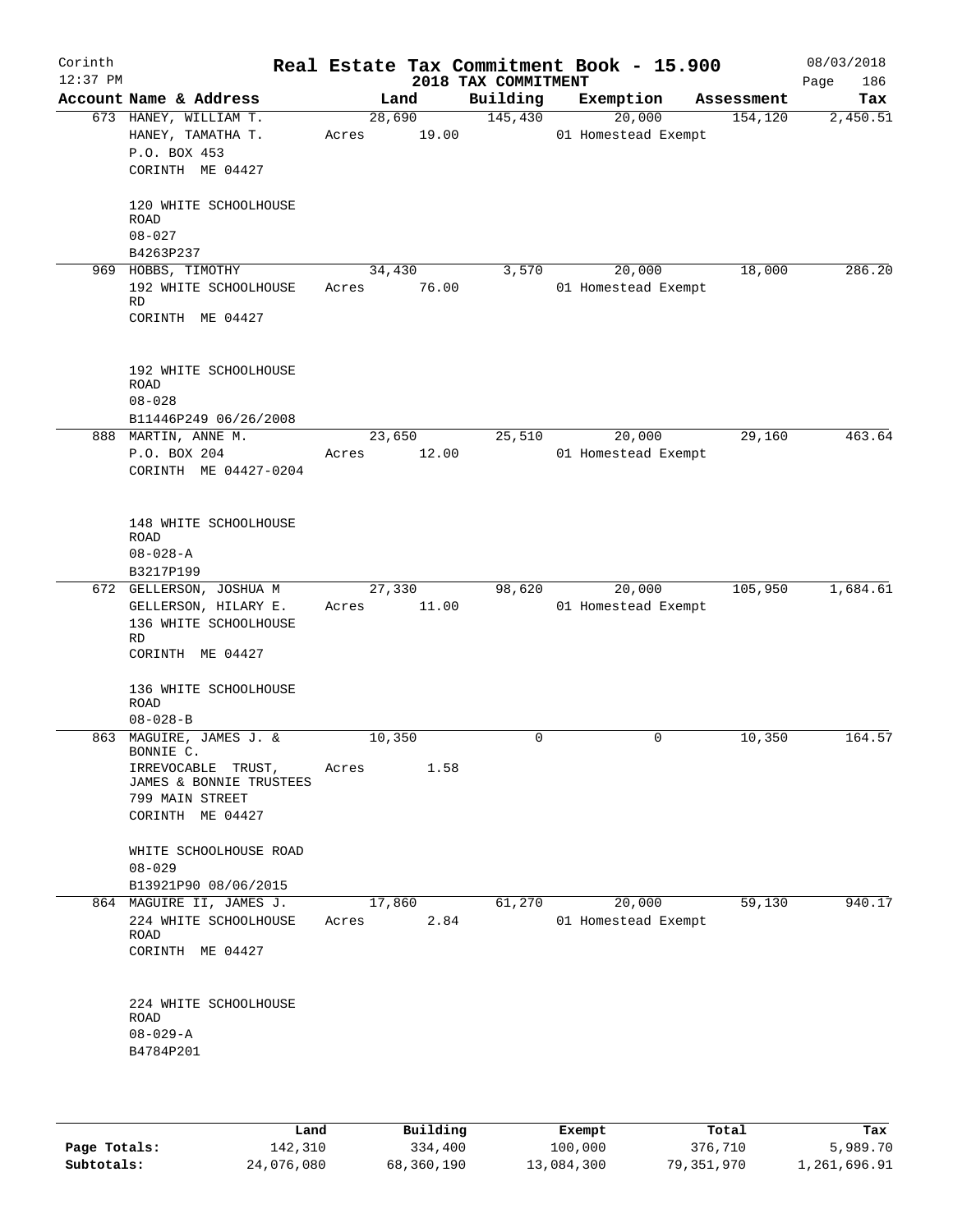| Corinth<br>$12:37$ PM |                                                                                                    |                          | 2018 TAX COMMITMENT | Real Estate Tax Commitment Book - 15.900 |            | 08/03/2018<br>187<br>Page |
|-----------------------|----------------------------------------------------------------------------------------------------|--------------------------|---------------------|------------------------------------------|------------|---------------------------|
|                       | Account Name & Address                                                                             | Land                     | Building            | Exemption                                | Assessment | Tax                       |
|                       | 1952 LAMARCHE, RONALD A.<br>LAMARCHE, YVETTE D.<br>PO BOX 249<br>CORINTH ME 04427                  | 34,150<br>Acres 26.58    | 196,370             | 20,000<br>01 Homestead Exempt            | 210,520    | 3,347.27                  |
|                       | 234 WHITE SCHOOLHOUSE<br>ROAD<br>$08 - 029 - B$<br>B9758P121 02/23/2005                            |                          |                     |                                          |            |                           |
|                       | 21 GROSS, WILLIAM H.                                                                               | 31,570                   | 28,530              | 0                                        | 60,100     | 955.59                    |
|                       | C/O SHAWNA DOYLE<br>252 WHITE SCHOOLHOUSE<br>RD<br>CORINTH ME 04427                                | 23.00<br>Acres           |                     |                                          |            |                           |
|                       | 252 WHITE SCHOOLHOUSE<br>ROAD<br>$08 - 030$                                                        |                          |                     |                                          |            |                           |
|                       | B6843P211                                                                                          |                          |                     |                                          |            |                           |
|                       | 751 ALLEN, RICHARD<br>72 EXETER ROAD<br>CORINTH ME 04427                                           | 15,730<br>1.00<br>Acres  | 9,500               | 0                                        | 25,230     | 401.16                    |
|                       | 256 WHITE SCHOOLHOUSE<br>ROAD<br>$08 - 030 - A$<br>B13862P301 06/02/2015                           |                          |                     |                                          |            |                           |
|                       | 24 RTA2, LLC                                                                                       | 15,730                   | 20,330              | 0                                        | 36,060     | 573.35                    |
|                       | 72 EXETER ROAD<br>CORINTH ME 04427                                                                 | 1.00<br>Acres            |                     |                                          |            |                           |
|                       | 254 WHITE SCHOOLHOUSE<br>ROAD<br>$08 - 030 - B$                                                    |                          |                     |                                          |            |                           |
|                       | B13862P299 06/02/2015                                                                              |                          |                     |                                          |            |                           |
|                       | 283 BRAGDON, JAMES W.<br>BRAGDON, STEPHANIE J.<br>386 BEANS MILL ROAD<br>CORINTH ME 04427          | 27,960<br>17.98<br>Acres | 54,620              | 0                                        | 82,580     | 1,313.02                  |
|                       | 284 WHITE SCHOOLHOUSE<br>ROAD<br>$08 - 031$                                                        |                          |                     |                                          |            |                           |
|                       | B11283P230 02/01/2008 B11278P23 01/28/2008 B3892P219                                               |                          |                     |                                          |            |                           |
|                       | 1149 ROLLINS, MICHAEL G.<br>ROLLINS, DIANE T.<br>296 WHITE SCHOOLHOUSE<br>ROAD<br>CORINTH ME 04427 | 27,330<br>11.00<br>Acres | 140,960             | 20,000<br>01 Homestead Exempt            | 148,290    | 2,357.81                  |
|                       | 296 WHITE SCHOOLHOUSE<br>ROAD<br>$08 - 032$<br>B3861P19                                            |                          |                     |                                          |            |                           |
|                       |                                                                                                    |                          |                     |                                          |            |                           |

|              | Land       | Building   | Exempt     | Total      | Tax          |
|--------------|------------|------------|------------|------------|--------------|
| Page Totals: | 152,470    | 450,310    | 40,000     | 562,780    | 8,948.20     |
| Subtotals:   | 24,228,550 | 68,810,500 | 13,124,300 | 79,914,750 | 1,270,645.11 |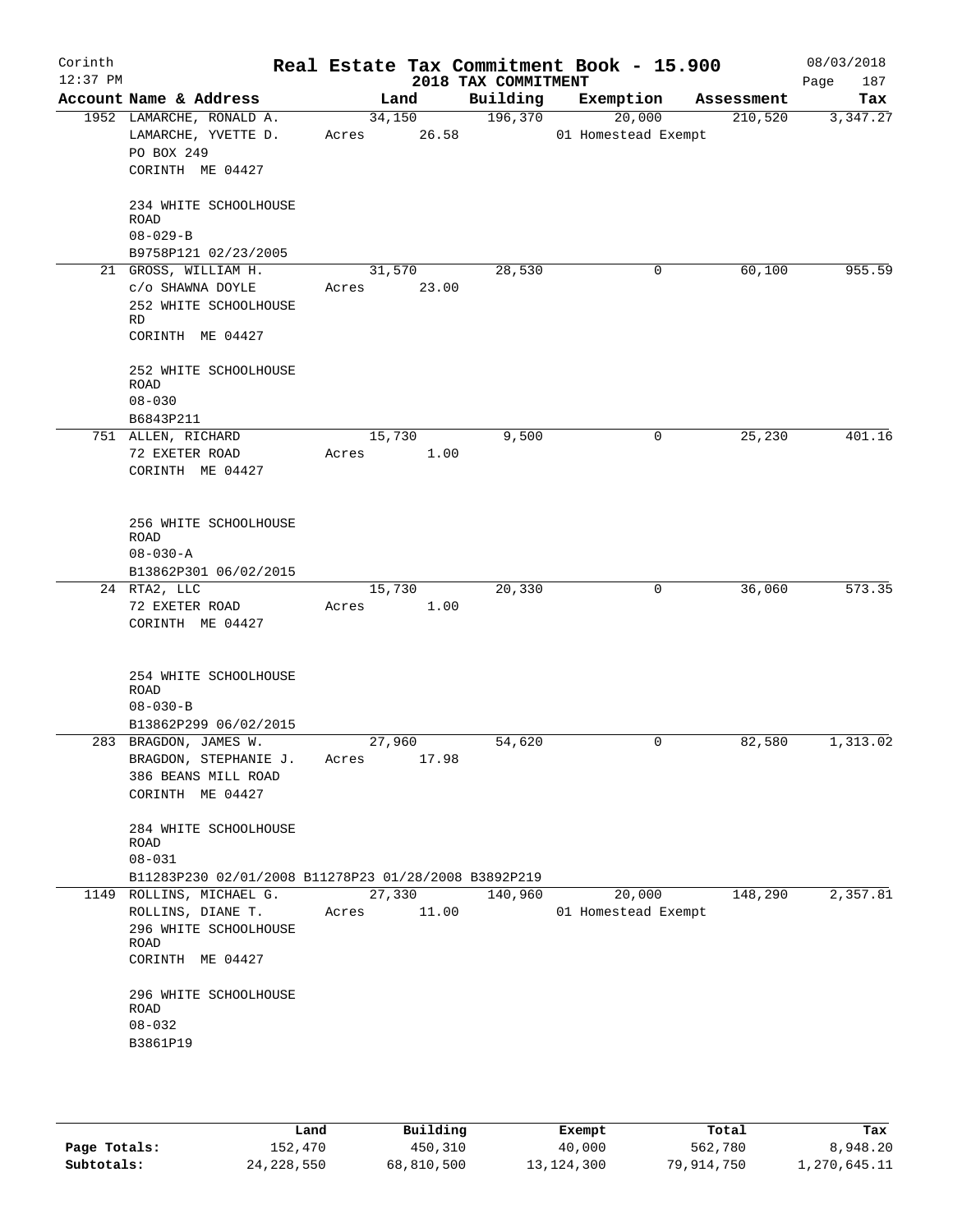| Corinth<br>$12:37$ PM |                                                                                                 |                      |        | 2018 TAX COMMITMENT | Real Estate Tax Commitment Book - 15.900 |                |            | 08/03/2018<br>188<br>Page |
|-----------------------|-------------------------------------------------------------------------------------------------|----------------------|--------|---------------------|------------------------------------------|----------------|------------|---------------------------|
|                       | Account Name & Address                                                                          |                      | Land   | Building            | Exemption                                |                | Assessment | Tax                       |
|                       | 1803 MARSH, ELMER GERRY<br>27 MARSH ROAD<br>CORINTH ME 04427                                    | 39,100<br>Acres      | 105.00 | $\mathbf 0$         |                                          | $\Omega$       | 39,100     | 621.69                    |
|                       | MARSH ROAD<br>$08 - 033$                                                                        |                      |        |                     |                                          |                |            |                           |
|                       | B7155P307                                                                                       |                      |        |                     |                                          |                |            |                           |
|                       | 879 BEAN, CORY<br>312 WHITE SCHOOLHOUSE<br>RD<br>CORINTH ME 04427                               | 25,760<br>Acres      | 9.65   | 164,410             | 20,000<br>01 Homestead Exempt            |                | 170,170    | 2,705.70                  |
|                       | 312 WHITE SCHOOLHOUSE<br>ROAD<br>$08 - 033 - A$<br>B8861P252                                    |                      |        |                     |                                          |                |            |                           |
|                       | 1831 BEAN, CHAD S.<br>344 WHITE SCHOOLHOUSE<br><b>RD</b><br>CORINTH ME 04427                    | 25,780<br>Acres      | 9.66   | 162,520             | 20,000<br>01 Homestead Exempt            |                | 168,300    | 2,675.97                  |
|                       | 344 WHITE SCHOOLHOUSE<br>ROAD<br>$08 - 033 - B$<br>B9462P268                                    |                      |        |                     |                                          |                |            |                           |
|                       | 731 HILL, NATHAN O.A.<br>HILL, LUCILVA B.,<br>LIVING TRUST<br>22 MARSH ROAD<br>CORINTH ME 04427 | 14,080<br>Acres      | 20.00  | $\mathbf 0$         |                                          | 0              | 14,080     | 223.87                    |
|                       | WHITE SCHOOLHOUSE ROAD<br>ΝF<br>$08 - 034$<br>B2516P222                                         |                      |        |                     |                                          |                |            |                           |
|                       | 799 KINNEY, KEITH RALPH<br>470 HUDSON HILL ROAD Acres<br>HUDSON ME 04449                        | 10,930               | 26.00  | 7,330               |                                          | $\overline{0}$ | 18,260     | 290.33                    |
|                       | MARSH ROAD N/F OFF<br>$08 - 035$<br>B7759P181                                                   |                      |        |                     |                                          |                |            |                           |
|                       | 1336 KINNEY, KEITH R.<br>KINNEY, KAREN J.<br>470 HUDSON HILL ROAD<br>HUDSON ME 04449            | 4,760<br>Acres 29.30 |        | $\Omega$            |                                          | $\Omega$       | 4,760      | 75.68                     |
|                       | MARSH ROAD N/F OFF<br>$08 - 036$<br>B12512P179 06/21/2011                                       |                      |        |                     |                                          |                |            |                           |
|                       |                                                                                                 |                      |        |                     |                                          |                |            |                           |

|              | Land       | Building   | Exempt     | Total      | Tax          |
|--------------|------------|------------|------------|------------|--------------|
| Page Totals: | 120,410    | 334,260    | 40,000     | 414,670    | 6,593.24     |
| Subtotals:   | 24,348,960 | 69,144,760 | 13,164,300 | 80,329,420 | l,277,238.35 |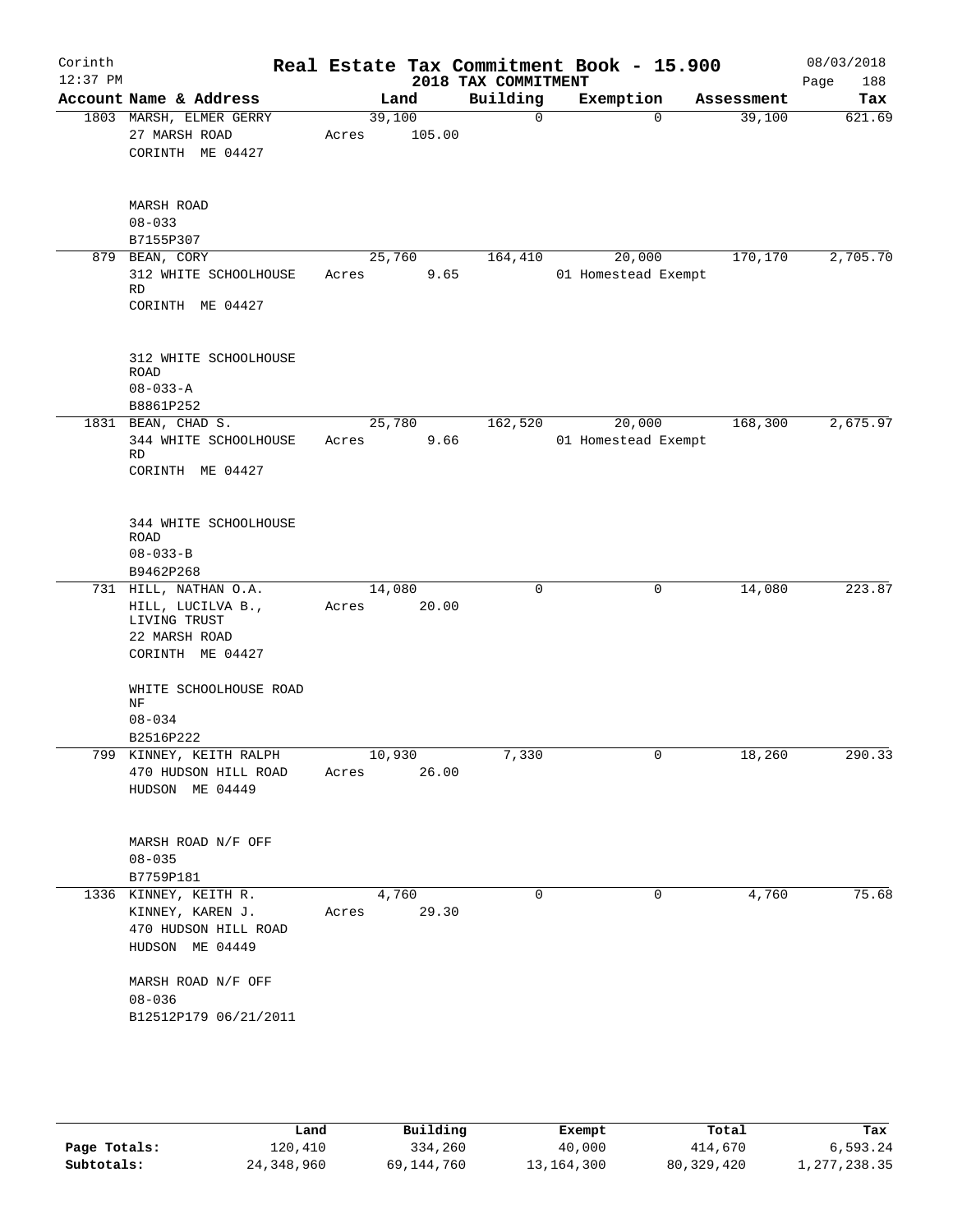| Corinth<br>$12:37$ PM |                                                                            |       |        |       | 2018 TAX COMMITMENT | Real Estate Tax Commitment Book - 15.900 |            | 08/03/2018<br>189<br>Page |
|-----------------------|----------------------------------------------------------------------------|-------|--------|-------|---------------------|------------------------------------------|------------|---------------------------|
|                       | Account Name & Address                                                     |       | Land   |       | Building            | Exemption                                | Assessment | Tax                       |
|                       | 580 BICKFORD III, WALTER L.<br>55 NEW ZEALAND RD<br>SEABROOK NH 03874      | Acres | 13,310 | 12.00 | 16,610              | $\Omega$                                 | 29,920     | 475.73                    |
|                       | 153 MARSH ROAD<br>$08 - 037$<br>B11096P345 07/16/2007                      |       |        |       |                     |                                          |            |                           |
| 1337                  | TATE JR, OSCAR G.<br>(Heirs of)                                            |       | 20,450 |       | $\mathbf 0$         | 0                                        | 20,450     | 325.16                    |
|                       | PR. TATE, BERNADINE<br>1004 MAIN STREET<br>CORINTH ME 04427                | Acres |        | 21.00 |                     |                                          |            |                           |
|                       | <b>MARSH ROAD</b><br>$08 - 038$                                            |       |        |       |                     |                                          |            |                           |
|                       | B12954P187 09/24/2012<br>441 DOYLE, JENNIFER D.<br>TRUSTEE OF THE JANET P. |       | 18,170 |       | 13,260              | 20,000                                   | 11,430     | 181.74                    |
|                       | DOYLE<br>IRREVOCABLE TRUST<br>131 MARSH ROAD<br>CORINTH ME 04427           | Acres |        | 3.10  |                     | 01 Homestead Exempt                      |            |                           |
|                       | 131 MARSH ROAD<br>$08 - 038 - A$<br>B13334P300 09/18/2013                  |       |        |       |                     |                                          |            |                           |
|                       | 880 MARSH, DOROTHY                                                         |       | 42,880 |       | 128,240             | 20,000                                   | 151,120    | 2,402.81                  |
|                       | 27 MARSH ROAD<br>CORINTH ME 04427                                          | Acres |        | 94.46 |                     | 01 Homestead Exempt                      |            |                           |
|                       | 27 MARSH ROAD<br>$08 - 039$<br>B3932P240 11/21/1986                        |       |        |       |                     |                                          |            |                           |
|                       | 1312 SANTERRE, SCOTT D.                                                    |       | 25,010 |       | 93,730              | 20,000                                   | 98,740     | 1,569.97                  |
|                       | 87 MARSH ROAD<br>CORINTH ME 04427                                          | Acres |        | 9.00  |                     | 01 Homestead Exempt                      |            |                           |
|                       | 87 MARSH ROAD<br>$08 - 039 - A$                                            |       |        |       |                     |                                          |            |                           |
|                       | B13453P6 01/09/2014<br>290 PENQUIS MENTAL HEALTH                           |       | 36,840 |       | 160,850             | 197,690                                  | 0          | 0.00                      |
|                       | ASSOCIATION                                                                |       |        |       |                     |                                          |            |                           |
|                       | 572 BANGOR ROAD<br>DOVER-FOXCROFT ME<br>04426                              | Acres |        | 3.13  |                     | 47 Benevolent                            |            |                           |
|                       | 69 MARSH ROAD<br>$08 - 039 - B$<br>B13296P54 08/16/2013                    |       |        |       |                     |                                          |            |                           |
|                       |                                                                            |       |        |       |                     |                                          |            |                           |

|              | Land       | Building   | Exempt     | Total      | Tax          |
|--------------|------------|------------|------------|------------|--------------|
| Page Totals: | 156,660    | 412,690    | 257,690    | 311,660    | 4,955.41     |
| Subtotals:   | 24,505,620 | 69,557,450 | 13,421,990 | 80,641,080 | 1,282,193.76 |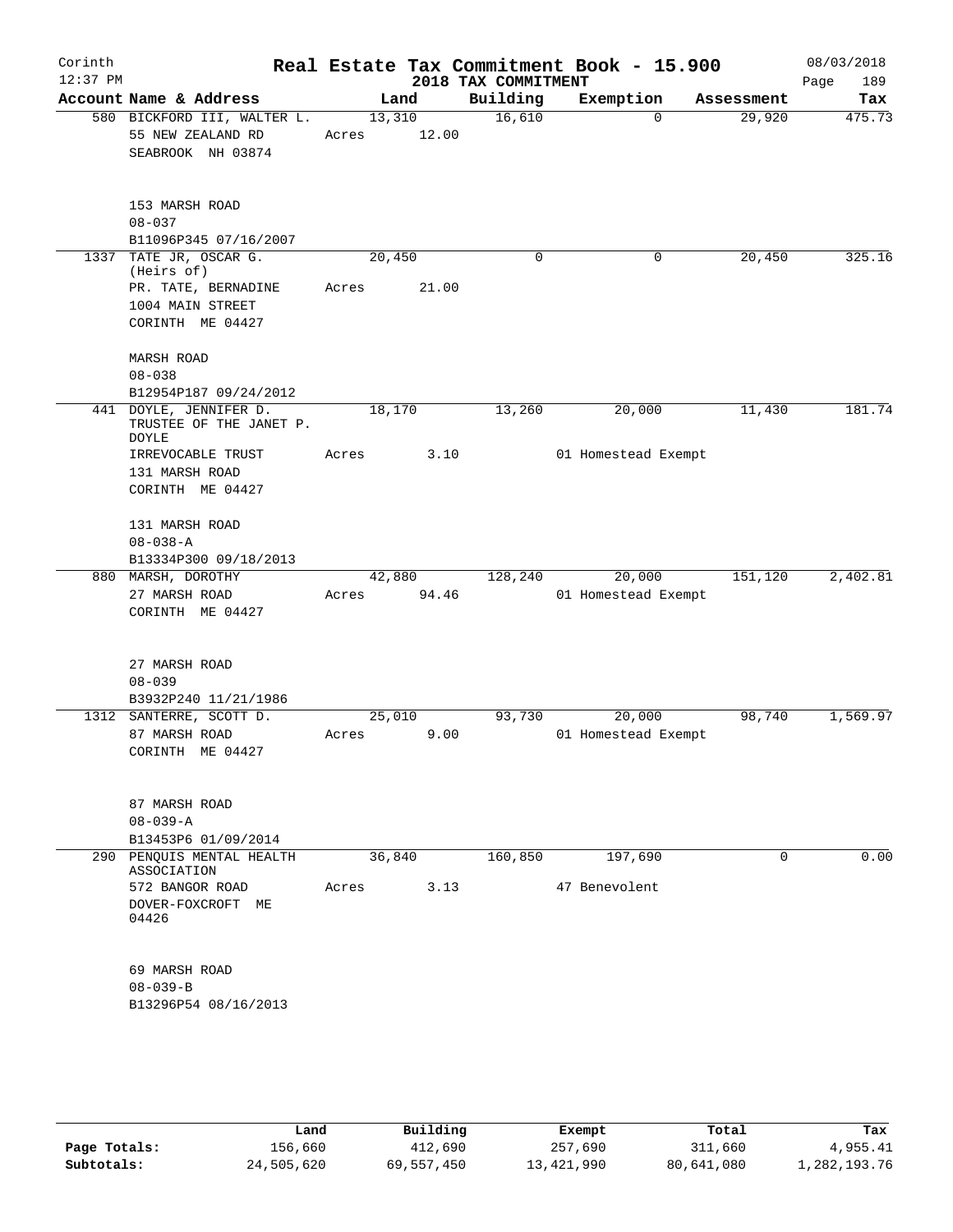| Corinth                    |                                                                                                                    |                 |                        |         |                                 | Real Estate Tax Commitment Book - 15.900 |                                     | 08/03/2018                       |
|----------------------------|--------------------------------------------------------------------------------------------------------------------|-----------------|------------------------|---------|---------------------------------|------------------------------------------|-------------------------------------|----------------------------------|
| $12:37$ PM                 | Account Name & Address                                                                                             |                 | Land                   |         | 2018 TAX COMMITMENT<br>Building | Exemption                                |                                     | 190<br>Page<br>Tax               |
|                            | 1157 MTGLQ INVESTORS L.P.<br>C/O RUSHMORE LOAN<br>MANAGEMENT SERVICES LLC<br>15480 LAGUNA CANYON<br>ROAD SUITE 100 | Acres           | 8,510                  | 0.14    | 46,650                          |                                          | Assessment<br>55,160<br>$\mathbf 0$ | 877.04                           |
|                            | IRVINE CA 92618<br>195 HUDSON ROAD<br>$08 - 040$                                                                   |                 |                        |         |                                 |                                          |                                     |                                  |
|                            | B14574P348 08/11/2017<br>1039 RIGGI, CHARLES M.                                                                    |                 | 17,390                 |         | 91,000                          | 20,000                                   | 88,390                              | 1,405.40                         |
|                            | 191 HUDSON ROAD<br>CORINTH ME 04427                                                                                | Acres           |                        | 1.37    |                                 | 01 Homestead Exempt                      |                                     |                                  |
|                            | 191 HUDSON ROAD<br>$08 - 041$<br>B10962P93 05/18/2007 B8198P40                                                     |                 |                        |         |                                 |                                          |                                     |                                  |
|                            | 877 MARSH, ELMER GERRY                                                                                             |                 | 16,980                 |         | 21,730                          |                                          | 38,710<br>0                         | 615.49                           |
|                            | 161 HUDSON RD APT 1<br>CORINTH ME 04427                                                                            | Acres           |                        | 1.03    |                                 |                                          |                                     |                                  |
|                            | 223 HUDSON ROAD<br>$08 - 042$<br>B4491P159                                                                         |                 |                        |         |                                 |                                          |                                     |                                  |
|                            | 1621 MARSH, ELMER GERRY                                                                                            |                 | 33,660                 |         | 152,670                         |                                          | 186,330<br>0                        | 2,962.65                         |
|                            | 27 MARSH ROAD<br>CORINTH ME 04427                                                                                  | Acres           |                        | 19.00   |                                 |                                          |                                     |                                  |
|                            | 161 HUDSON ROAD<br>$08 - 043$<br>B7162P175                                                                         |                 |                        |         |                                 |                                          |                                     |                                  |
|                            | 1612 BURLEIGH, GLORIA J.                                                                                           |                 | 38,460                 |         | $\mathbf 0$                     |                                          | 0<br>38,460                         | 611.51                           |
|                            | 9 RALPH'S LANE<br>STETSON ME 04488                                                                                 | Acres           | 121.38                 |         |                                 |                                          |                                     |                                  |
|                            | MARSH ROAD<br>$08 - 044$<br>B7162P174                                                                              |                 |                        |         |                                 |                                          |                                     |                                  |
|                            | 1424 CUNNINGHAM, LARRY                                                                                             |                 | 8,960                  |         | 44,710                          |                                          | 53,670<br>$\overline{0}$            | 853.35                           |
|                            | CUNNINGHAM, TAMMY<br>344 MAIN STREET LOT 2<br>CORINTH ME 04427                                                     | Acres           |                        | 0.20    |                                 |                                          |                                     |                                  |
|                            | 2 MARSH ROAD<br>$09 - 001$                                                                                         |                 |                        |         |                                 |                                          |                                     |                                  |
|                            | B14446P196 11/15/2013<br>252 LAPREE, STACI                                                                         |                 | 17,910                 |         | 209,060                         |                                          | 226,970<br>0                        | 3,608.82                         |
|                            | 10 MARSH ROAD<br>CORINTH ME 04427                                                                                  | Acres           |                        | 2.88    |                                 |                                          |                                     |                                  |
|                            | 10 MARSH ROAD<br>$09 - 002$<br>B13828P214 04/30/2015                                                               |                 |                        |         |                                 |                                          |                                     |                                  |
|                            |                                                                                                                    |                 |                        |         |                                 |                                          |                                     |                                  |
| Page Totals:<br>Subtotals: | 24,647,490                                                                                                         | Land<br>141,870 | Building<br>70,123,270 | 565,820 |                                 | Exempt<br>20,000<br>13, 441, 990         | Total<br>687,690<br>81, 328, 770    | Tax<br>10,934.26<br>1,293,128.02 |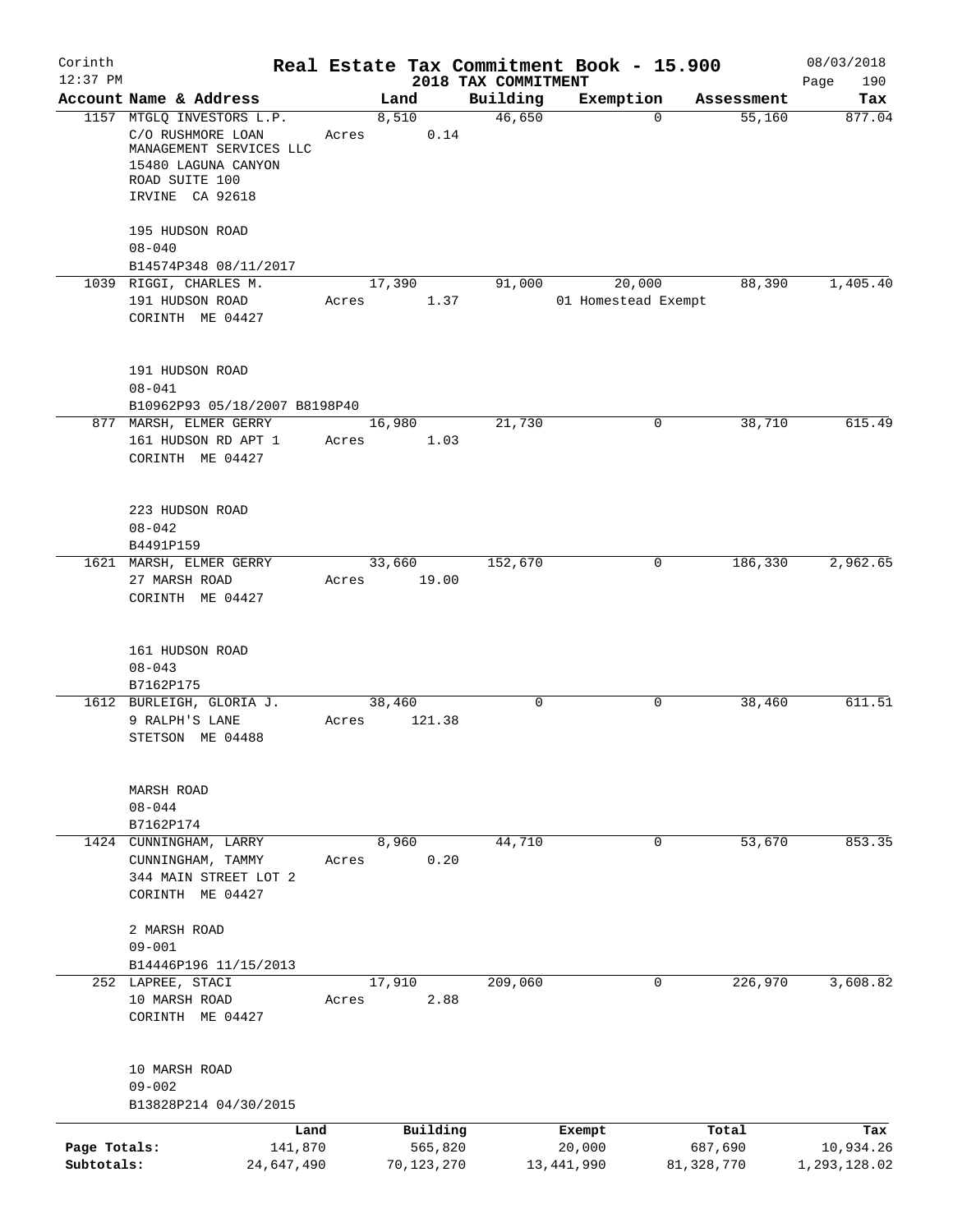| Corinth    |                                            |         |       |                     | Real Estate Tax Commitment Book - 15.900 |            | 08/03/2018  |
|------------|--------------------------------------------|---------|-------|---------------------|------------------------------------------|------------|-------------|
| $12:37$ PM |                                            |         |       | 2018 TAX COMMITMENT |                                          |            | Page<br>191 |
|            | Account Name & Address                     |         | Land  | Building            | Exemption                                | Assessment | Tax         |
|            | 1519 WILSON, ROBERT R.<br>LIVING TRUST     | 48,510  |       | 123,770             | 20,000                                   | 152,280    | 2,421.25    |
|            | WILSON, DIANNE S. LIFE<br><b>ESTATE</b>    | Acres   | 23.00 |                     | 01 Homestead Exempt                      |            |             |
|            | 327 HUDSON ROAD                            |         |       |                     |                                          |            |             |
|            | CORINTH ME 04427                           |         |       |                     |                                          |            |             |
|            | 327 HUDSON ROAD                            |         |       |                     |                                          |            |             |
|            | $09 - 002 - A$                             |         |       |                     |                                          |            |             |
|            | B12953P64 09/21/2012 B12757P259 03/14/2012 |         |       |                     |                                          |            |             |
|            | 735 ROY, JORDYN                            |         | 0     | 14,200              | 14,200                                   | 0          | 0.00        |
|            | 361 HUDSON ROAD                            |         |       |                     | 01 Homestead Exempt                      |            |             |
|            | CORINTH ME 04427                           |         |       |                     |                                          |            |             |
|            | 361 HUDSON ROAD                            |         |       |                     |                                          |            |             |
|            | $09 - 002 - A - 1H$                        |         |       |                     |                                          |            |             |
| 938        | ROCKWELL, NORMAN E. &                      | 16,020  |       | 44,170              | 0                                        | 60,190     | 957.02      |
|            | GLENDA J. LIVING TRUST<br>18 MARSH ROAD    | Acres   | 1.25  |                     |                                          |            |             |
|            | CORINTH ME 04427                           |         |       |                     |                                          |            |             |
|            |                                            |         |       |                     |                                          |            |             |
|            | 18 MARSH ROAD                              |         |       |                     |                                          |            |             |
|            | $09 - 002 - B$                             |         |       |                     |                                          |            |             |
|            | B12745P343 02/13/2012                      |         |       |                     |                                          |            |             |
|            | 1153 GIFFORD, WILLIAM                      | 16,890  |       | 97,330              | 20,000                                   | 94,220     | 1,498.10    |
|            | 381 HUDSON RD                              | Acres   | 2.00  |                     | 01 Homestead Exempt                      |            |             |
|            | CORINTH ME 04427                           |         |       |                     |                                          |            |             |
|            | 381 HUDSON ROAD                            |         |       |                     |                                          |            |             |
|            | $09 - 002 - C$                             |         |       |                     |                                          |            |             |
|            | B12277P349 10/01/2010                      |         |       |                     |                                          |            |             |
|            | 765 COCHRAN, STEVEN                        | 16, 610 |       | 107,240             | 0                                        | 123,850    | 1,969.22    |
|            | COCHRAN, SHERRI                            | Acres   | 1.76  |                     |                                          |            |             |
|            | 323 HUDSON ROAD                            |         |       |                     |                                          |            |             |
|            | CORINTH ME 04427                           |         |       |                     |                                          |            |             |
|            | 323 HUDSON ROAD                            |         |       |                     |                                          |            |             |
|            | $09 - 002 - D$                             |         |       |                     |                                          |            |             |
|            | B14566P223 08/01/2017                      |         |       |                     |                                          |            |             |
|            | 737 TAGGART, RONALD                        | 16,060  |       | 84,420              | 20,000                                   | 80,480     | 1,279.63    |
|            | 319 HUDSON ROAD                            | Acres   | 1.28  |                     | 01 Homestead Exempt                      |            |             |
|            | CORINTH ME 04427                           |         |       |                     |                                          |            |             |
|            | 319 HUDSON ROAD                            |         |       |                     |                                          |            |             |
|            | $09 - 002 - E$                             |         |       |                     |                                          |            |             |
|            | B9999P327 07/26/2005                       |         |       |                     |                                          |            |             |
|            |                                            |         |       |                     |                                          |            |             |

|              | Land       | Building   | Exempt     | Total      | Tax          |
|--------------|------------|------------|------------|------------|--------------|
| Page Totals: | ⊥14,090    | 471,130    | 74,200     | 511,020    | 8,125.22     |
| Subtotals:   | 24,761,580 | 70,594,400 | 13,516,190 | 81,839,790 | 1,301,253.24 |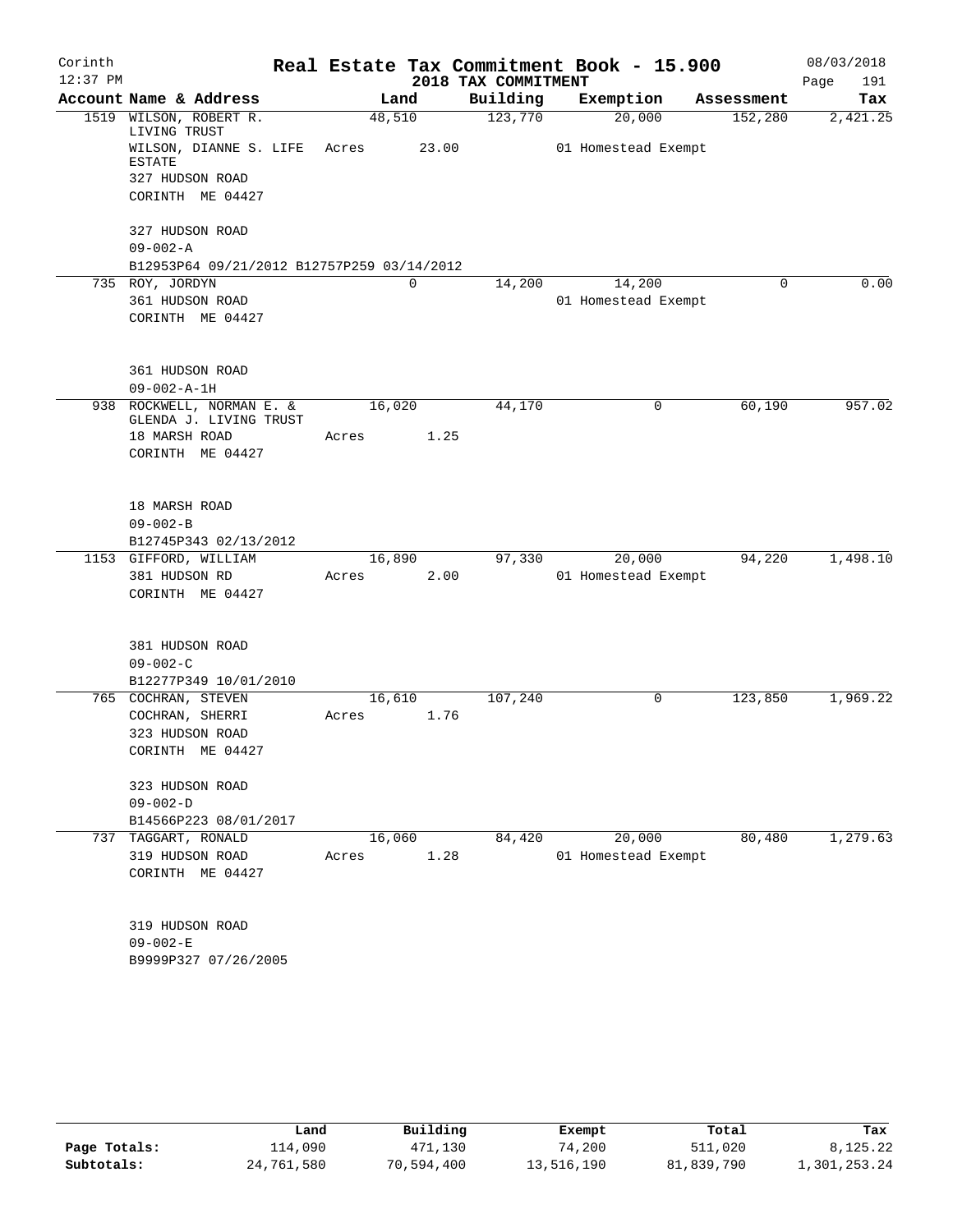| Corinth                    |                                                    |                       |        |                       |                     | Real Estate Tax Commitment Book - 15.900 |                         | 08/03/2018               |
|----------------------------|----------------------------------------------------|-----------------------|--------|-----------------------|---------------------|------------------------------------------|-------------------------|--------------------------|
| $12:37$ PM                 | Account Name & Address                             |                       |        |                       | 2018 TAX COMMITMENT |                                          |                         | Page<br>192              |
|                            | 733 HILL, NATHAN O.A.                              |                       | 73,830 | Land                  | Building<br>167,890 | Exemption<br>26,000                      | Assessment<br>215,720   | Tax                      |
|                            | HILL, LUCILVA B.,<br>LIVING TRUST                  |                       | Acres  | 95.64                 |                     | 22 Veteran                               |                         | 3,429.95                 |
|                            | 22 MARSH ROAD<br>CORINTH ME 04427                  |                       |        |                       |                     | 01 Homestead Exempt                      |                         |                          |
|                            | 22 MARSH ROAD                                      |                       |        |                       |                     |                                          |                         |                          |
|                            | $09 - 003$                                         |                       |        |                       |                     |                                          |                         |                          |
|                            | B2516P222                                          |                       |        |                       |                     |                                          |                         |                          |
|                            | 2034 TOWN OF CORINTH<br>PO BOX 309                 |                       |        | $\mathbf 0$           | $\Omega$            | $\Omega$<br>43 Municipal                 | $\Omega$                | 0.00                     |
|                            | CORINTH ME 04427                                   |                       |        |                       |                     |                                          |                         |                          |
|                            | MARSH ROAD                                         |                       |        |                       |                     |                                          |                         |                          |
|                            | $09 - 004$                                         |                       |        |                       |                     |                                          |                         |                          |
|                            | 881 BURLEIGH, GLORIA J.                            |                       | 18,060 |                       | 0                   |                                          | 0<br>18,060             | 287.15                   |
|                            | 9 RALPH'S LANE<br>STETSON ME 04488                 |                       | Acres  | 13.71                 |                     |                                          |                         |                          |
|                            | <b>MARSH ROAD</b><br>$09 - 005$                    |                       |        |                       |                     |                                          |                         |                          |
|                            | B11019P335 06/07/2007 B7162P177                    |                       |        |                       |                     |                                          |                         |                          |
|                            | 851 HALL, BRENDA L.                                |                       | 43,220 |                       | 98,950              | 20,000                                   | 122,170                 | 1,942.50                 |
|                            | OVERTURF, BRET                                     |                       | Acres  | 84.29                 |                     | 01 Homestead Exempt                      |                         |                          |
|                            | 88 MARSH ROAD<br>CORINTH ME 04427                  |                       |        |                       |                     |                                          |                         |                          |
|                            |                                                    |                       |        |                       |                     |                                          |                         |                          |
|                            | 88 MARSH ROAD<br>$09 - 006$                        |                       |        |                       |                     |                                          |                         |                          |
|                            | B12159P148 06/15/2010 B7330P129                    |                       |        |                       |                     |                                          |                         |                          |
|                            | 878 MARSH, ELMER GERRY                             |                       |        | 3,900                 | 0                   | 0                                        | 3,900                   | 62.01                    |
|                            | MARSH, EDYTHE<br>27 MARSH ROAD                     |                       | Acres  | 30.00                 |                     |                                          |                         |                          |
|                            | CORINTH ME 04427                                   |                       |        |                       |                     |                                          |                         |                          |
|                            | MARSH ROAD N/F OFF<br>$09 - 007$                   |                       |        |                       |                     |                                          |                         |                          |
|                            | B5715P83                                           |                       |        |                       |                     |                                          |                         |                          |
|                            | 732 HILL, NATHAN O.A.                              |                       |        | 9,870                 | 0                   |                                          | 0<br>9,870              | 156.93                   |
|                            | HILL, LUCILVA B.,<br>LIVING TRUST<br>22 MARSH ROAD |                       | Acres  | 10.00                 |                     |                                          |                         |                          |
|                            | CORINTH ME 04427                                   |                       |        |                       |                     |                                          |                         |                          |
|                            | MARSH ROAD N/F OFF                                 |                       |        |                       |                     |                                          |                         |                          |
|                            | $09 - 008$                                         |                       |        |                       |                     |                                          |                         |                          |
|                            | B2516P222                                          |                       |        |                       |                     |                                          |                         |                          |
| 1447                       | HILL, NATHAN O.A.                                  |                       | 17,160 |                       | 0                   | 0                                        | 17,160                  | 272.84                   |
|                            | HILL, LUCILVA B., LIVING Acres<br>TRUST            |                       |        | 42.00                 |                     |                                          |                         |                          |
|                            | 22 MARSH ROAD                                      |                       |        |                       |                     |                                          |                         |                          |
|                            | CORINTH ME 04427                                   |                       |        |                       |                     |                                          |                         |                          |
|                            | MARSH ROAD<br>$09 - 009$                           |                       |        |                       |                     |                                          |                         |                          |
|                            | B8364P226                                          |                       |        |                       |                     |                                          |                         |                          |
|                            |                                                    |                       |        |                       |                     |                                          |                         |                          |
|                            |                                                    | Land                  |        | Building              |                     | Exempt                                   | Total                   | Tax                      |
| Page Totals:<br>Subtotals: |                                                    | 166,040<br>24,927,620 |        | 266,840<br>70,861,240 |                     | 46,000<br>13,562,190                     | 386,880<br>82, 226, 670 | 6,151.38<br>1,307,404.62 |
|                            |                                                    |                       |        |                       |                     |                                          |                         |                          |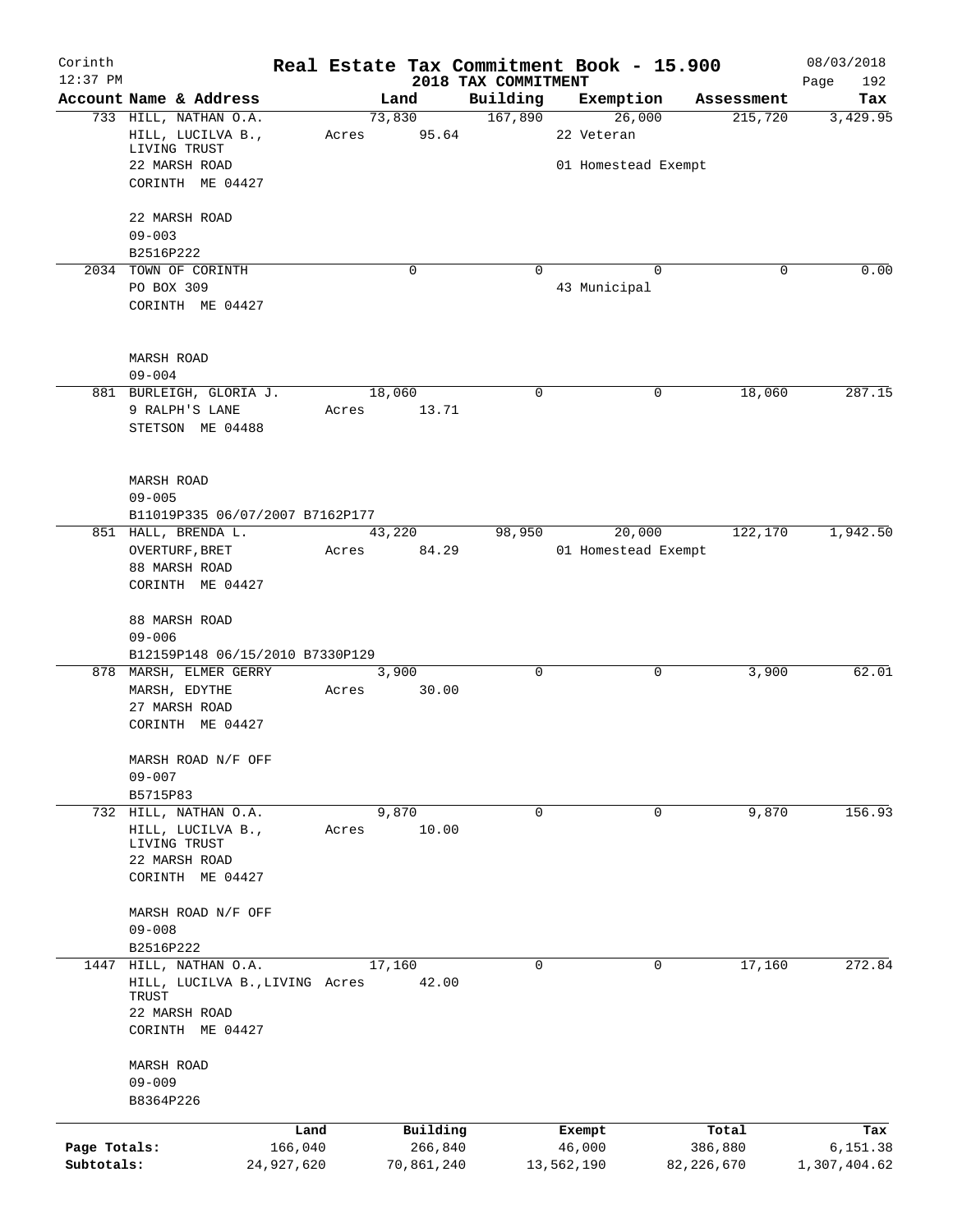| Corinth<br>$12:37$ PM |                                                                                                                                                                                   |                 |        | 2018 TAX COMMITMENT | Real Estate Tax Commitment Book - 15.900 |            | 08/03/2018<br>193<br>Page |
|-----------------------|-----------------------------------------------------------------------------------------------------------------------------------------------------------------------------------|-----------------|--------|---------------------|------------------------------------------|------------|---------------------------|
|                       | Account Name & Address                                                                                                                                                            |                 | Land   | Building            | Exemption                                | Assessment | Tax                       |
|                       | 882 MARSH, ELMER GERRY<br>27 MARSH ROAD<br>CORINTH ME 04427                                                                                                                       | 37,580<br>Acres | 190.00 | $\mathbf 0$         | $\Omega$                                 | 37,580     | 597.52                    |
|                       | <b>MARSH ROAD</b><br>$09 - 010$<br>B7155P3072                                                                                                                                     |                 |        |                     |                                          |            |                           |
|                       | 1338 ROCKWELL, FLOYD LESLIE<br>PO BOX 33<br>CORINTH ME 04427                                                                                                                      | 16,170<br>Acres | 39.00  | 22,960              | 0                                        | 39,130     | 622.17                    |
|                       | MARSH ROAD N/F OFF<br>$09 - 011$<br>B13420P63 12/12/2013                                                                                                                          |                 |        |                     |                                          |            |                           |
|                       | 1463 DOUGHTY, BENJAMIN R.<br>DOUGHTY, MELISSA M.<br>378 WHITE SCHOOLHOUSE<br>RD<br>CORINTH ME 04427<br>378 WHITE SCHOOLHOUSE<br>ROAD<br>$09 - 012$                                | 16,660<br>Acres | 1.80   | 164,370             | 20,000<br>01 Homestead Exempt            | 161,030    | 2,560.38                  |
|                       | B10894P134 03/29/2007                                                                                                                                                             |                 |        |                     |                                          |            |                           |
|                       | 936 MCHUGH, MICHAEL G.<br>MCHUGH, PAULA C.<br>356 WHITE SCHOOLHOUSE<br>ROAD<br>CORINTH ME 04427<br>356 WHITE SCHOOLHOUSE<br><b>ROAD</b><br>$09 - 012 - 01$<br>B9908P35 06/07/2005 | 53,610<br>Acres | 115.80 | 307,280             | 20,000<br>01 Homestead Exempt            | 340,890    | 5,420.15                  |
|                       | 1920 MCHUGH, MICHAEL G.<br>MCHUGH, PAULA C.<br>356 WHITE SCHOOLHOUSE<br>RD<br>CORINTH ME 04427<br>WHITE SCHOOLHOUSE ROAD                                                          | 17,550<br>Acres | 2.57   | 277,060             | 0                                        | 294,610    | 4,684.30                  |
|                       | $09 - 012 - 02$                                                                                                                                                                   |                 |        |                     |                                          |            |                           |
|                       | 1921 MCHUGH, MICHAEL G.<br>MCHUGH, PAULA C.<br>356 WHITE SCHOOLHOUSE<br><b>RD</b><br>CORINTH ME 04427<br>WHITE SCHOOLHOUSE &<br>TATE<br>$09 - 012 - 03$                           | 12,210<br>Acres | 3.18   | $\mathbf 0$         | $\Omega$                                 | 12,210     | 194.14                    |

|              | Land       | Building  | Exempt     | Total        | Tax          |
|--------------|------------|-----------|------------|--------------|--------------|
| Page Totals: | 153,780    | 771,670   | 40,000     | 885,450      | 14,078.66    |
| Subtotals:   | 25,081,400 | 1,632,910 | 13,602,190 | 83, 112, 120 | 1,321,483.28 |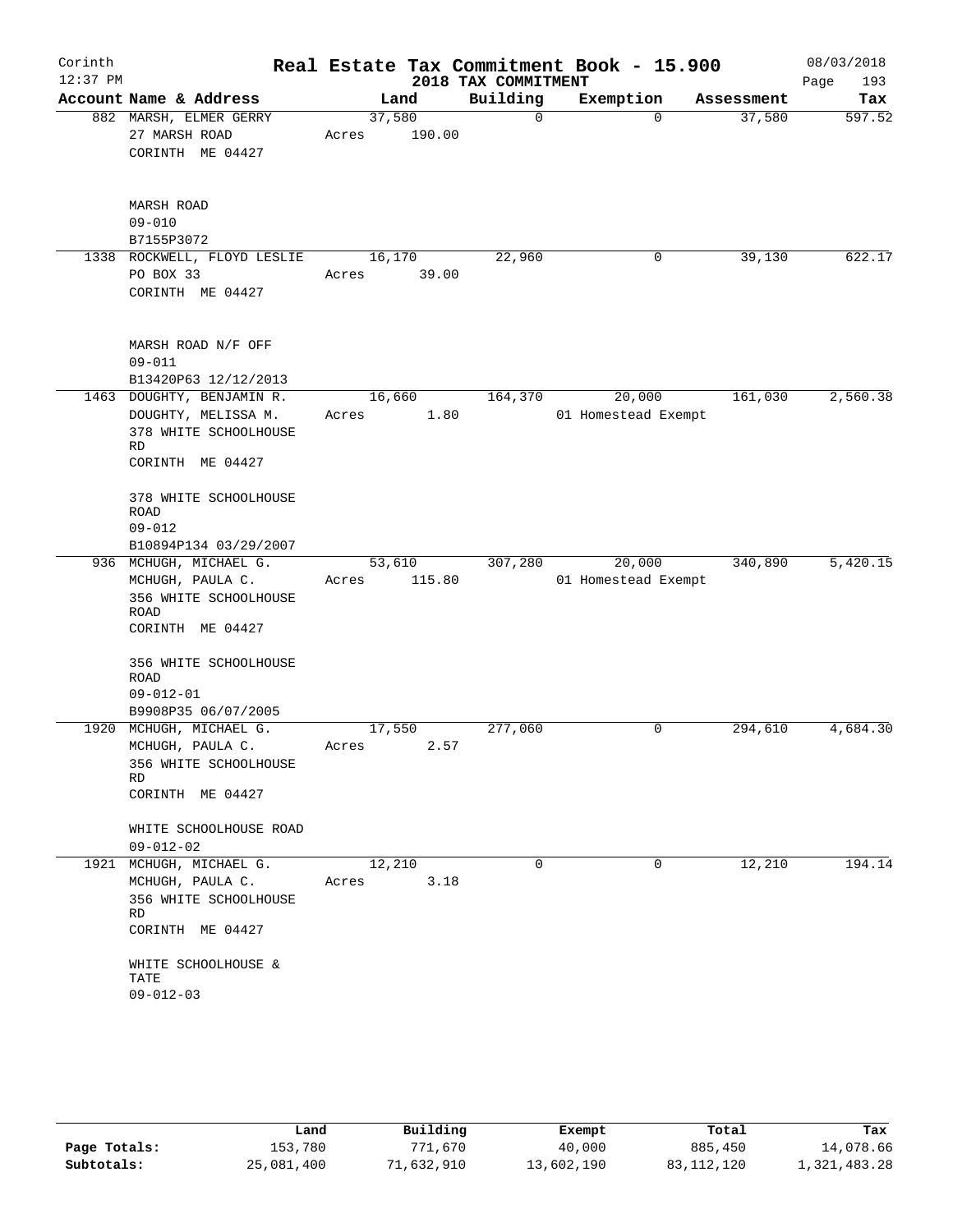| Corinth<br>$12:37$ PM      |                                                                                                  |                 |                                 | 2018 TAX COMMITMENT | Real Estate Tax Commitment Book - 15.900 |                                  | 08/03/2018<br>194<br>Page       |
|----------------------------|--------------------------------------------------------------------------------------------------|-----------------|---------------------------------|---------------------|------------------------------------------|----------------------------------|---------------------------------|
|                            | Account Name & Address                                                                           |                 | Land                            | Building            | Exemption                                | Assessment                       | Tax                             |
|                            | 1922 MCHUGH, MICHAEL G.<br>MCHUGH, PAULA C.<br>356 WHITE SCHOOLHOUSE<br>ROAD<br>CORINTH ME 04427 | 10,650<br>Acres | 1.84                            | $\mathbf 0$         | $\mathbf 0$                              | 10,650                           | 169.34                          |
|                            | TATE ROAD<br>$09 - 012 - 04$                                                                     |                 |                                 |                     |                                          |                                  |                                 |
|                            | B13788P67 03/13/2015                                                                             |                 |                                 |                     |                                          |                                  |                                 |
|                            | 1923 MCHUGH, MICHAEL G.<br>MCHUGH, PAULA C.<br>356 WHITE SCHOOLHOUSE<br>RD<br>CORINTH ME 04427   | 10,120<br>Acres | 1.38                            | $\Omega$            | 0                                        | 10,120                           | 160.91                          |
|                            | TATE ROAD<br>$09 - 012 - 05$                                                                     |                 |                                 |                     |                                          |                                  |                                 |
|                            | 1924 MCHUGH, MICHAEL G.                                                                          | 10,120          |                                 | $\Omega$            | $\mathbf 0$                              | 10,120                           | 160.91                          |
|                            | MCHUGH, PAULA C.<br>356 WHITE SCHOOLHOUSE<br>RD<br>CORINTH ME 04427                              | Acres           | 1.38                            |                     |                                          |                                  |                                 |
|                            | TATE ROAD<br>$09 - 012 - 06$                                                                     |                 |                                 |                     |                                          |                                  |                                 |
|                            | 1925 MCHUGH, MICHAEL G.<br>MCHUGH, PAULA C.<br>356 WHITE SCHOOLHOUSE<br>RD<br>CORINTH ME 04427   | 11,190<br>Acres | 2.30                            | 0                   | 0                                        | 11,190                           | 177.92                          |
|                            | TATE ROAD<br>$09 - 012 - 07$                                                                     |                 |                                 |                     |                                          |                                  |                                 |
|                            | 1316 TATE, ALBERT W.<br>136 PUDDLEDOCK ROAD<br>CORINTH ME 04427                                  | Acres           | 22,610<br>74.00                 | 3,000               | 0                                        | 25,610                           | 407.20                          |
|                            | TATE ROAD N/F OFF<br>$09 - 013$                                                                  |                 |                                 |                     |                                          |                                  |                                 |
|                            | B8359P316<br>699 BRADFORD, RICHARD<br>BRADFORD, DONNA<br>374 TATE ROAD<br>CORINTH ME 04427       | 29,930<br>Acres | 50.40                           | 0                   | 0                                        | 29,930                           | 475.89                          |
|                            | TATE ROAD<br>$09 - 013 - A$<br>B11177P73 10/17/2007 B3153P278                                    |                 |                                 |                     |                                          |                                  |                                 |
| 1391                       | TOWNSEND SR, GILBERT G.<br>TOWNSEND, LORI A.<br>326 TATE ROAD<br>CORINTH ME 04427                | 12,100<br>Acres | 12.00                           | 0                   | 0                                        | 12,100                           | 192.39                          |
|                            | TATE ROAD N/F OFF<br>$09 - 013 - C$<br>B4250P347                                                 |                 |                                 |                     |                                          |                                  |                                 |
|                            |                                                                                                  |                 |                                 |                     |                                          |                                  |                                 |
| Page Totals:<br>Subtotals: | Land<br>106,720<br>25, 188, 120                                                                  |                 | Building<br>3,000<br>71,635,910 |                     | Exempt<br>0<br>13,602,190                | Total<br>109,720<br>83, 221, 840 | Tax<br>1,744.56<br>1,323,227.84 |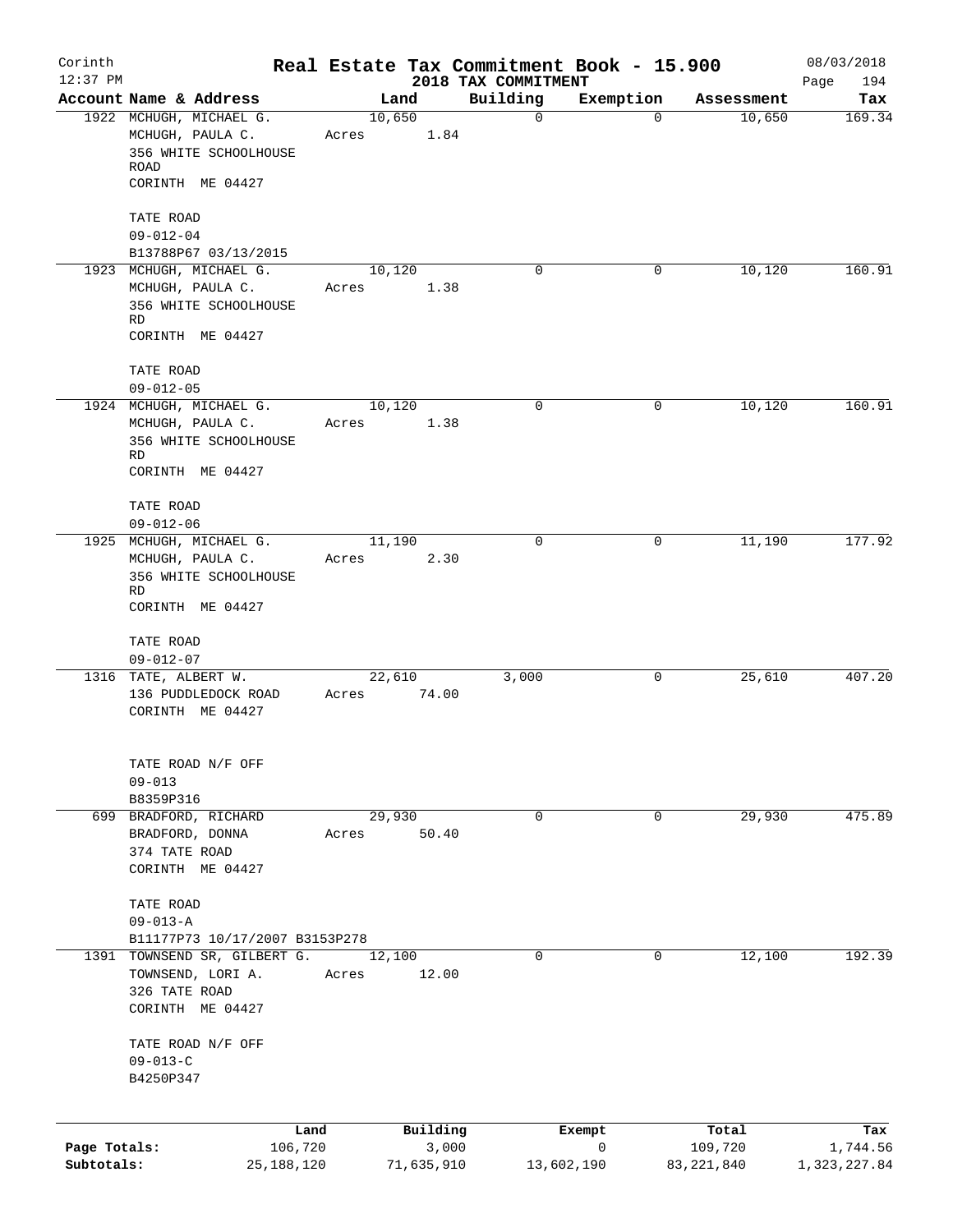| Corinth<br>$12:37$ PM      |                                                                                              | Real Estate Tax Commitment Book - 15.900 |                                 |                               |                       | 08/03/2018               |
|----------------------------|----------------------------------------------------------------------------------------------|------------------------------------------|---------------------------------|-------------------------------|-----------------------|--------------------------|
|                            | Account Name & Address                                                                       | Land                                     | 2018 TAX COMMITMENT<br>Building | Exemption                     | Assessment            | 195<br>Page<br>Tax       |
|                            | 1392 TOWNSEND SR, GILBERT G.<br>TOWNSEND, LORI A.<br>326 TATE ROAD<br>CORINTH ME 04427       | 18,890<br>5.39<br>Acres                  | 115,950                         | 20,000<br>01 Homestead Exempt | 114,840               | 1,825.96                 |
|                            | 326 TATE ROAD<br>$09 - 013 - D$<br>B3746P123                                                 |                                          |                                 |                               |                       |                          |
|                            | 1178 BRUYERE, RAMONA (Heirs<br>of)<br>c/o LEONARD BRUYERE<br>P.O. BOX 94<br>CORINTH ME 04427 | 23,300<br>24.00<br>Acres                 | 47,240                          | 0                             | 70,540                | 1,121.59                 |
|                            | 147 MEADOW ROAD<br>$09 - 014$<br>B10358P113 08/15/2005<br>885 MARSHALL, MARGARET B.          | 17,820                                   | $\mathbf 0$                     | 0                             | 17,820                | 283.34                   |
|                            | P.O. BOX 7<br>ORLAND ME 04472                                                                | Acres 12.30                              |                                 |                               |                       |                          |
|                            | TATE ROAD<br>$09 - 014 - 01$<br>B2817P157 12/02/1977                                         |                                          |                                 |                               |                       |                          |
|                            | 886 AMARAL, BRIAN<br>1144 MAIN STREET<br>CORINTH ME 04427                                    | 26,170<br>Acres 10.00                    | 63,200                          | 0                             | 89,370                | 1,420.98                 |
|                            | 278 TATE ROAD<br>$09 - 014 - 02$<br>B14754P163 02/28/2018                                    |                                          |                                 |                               |                       |                          |
|                            | 884 SQUIRES, BRIDGET<br>1144 MAIN STREET<br>CORINTH ME 04427                                 | 20,120<br>10.00<br>Acres                 | $\mathbf 0$                     | 0                             | 20,120                | 319.91                   |
|                            | TATE ROAD<br>$09 - 014 - 03$<br>B14764P180 03/19/2018                                        |                                          |                                 |                               |                       |                          |
|                            | 919 TOWNSEND SR, GILBERT G.<br>TOWNSEND, LORI ANN<br>326 TATE ROAD<br>CORINTH ME 04427       | 20,740<br>5.32<br>Acres                  | 43,790                          | 0                             | 64,530                | 1,026.03                 |
|                            | 314 TATE ROAD<br>$09 - 014 - 04$<br>B9937P333                                                |                                          |                                 |                               |                       |                          |
|                            | 1892 TOWNSEND, SHAUN T.<br>308 TATE ROAD<br>CORINTH ME 04427                                 | 20,000<br>4.68<br>Acres                  | 24,670                          | 20,000<br>01 Homestead Exempt | 24,670                | 392.25                   |
|                            | 308 TATE ROAD<br>$09 - 014 - 04 - 01$<br>B10149P113 10/18/2005                               |                                          |                                 |                               |                       |                          |
|                            | Land                                                                                         | Building                                 |                                 | Exempt                        | Total                 | Tax                      |
| Page Totals:<br>Subtotals: | 147,040<br>25,335,160                                                                        | 294,850<br>71,930,760                    |                                 | 40,000<br>13,642,190          | 401,890<br>83,623,730 | 6,390.06<br>1,329,617.90 |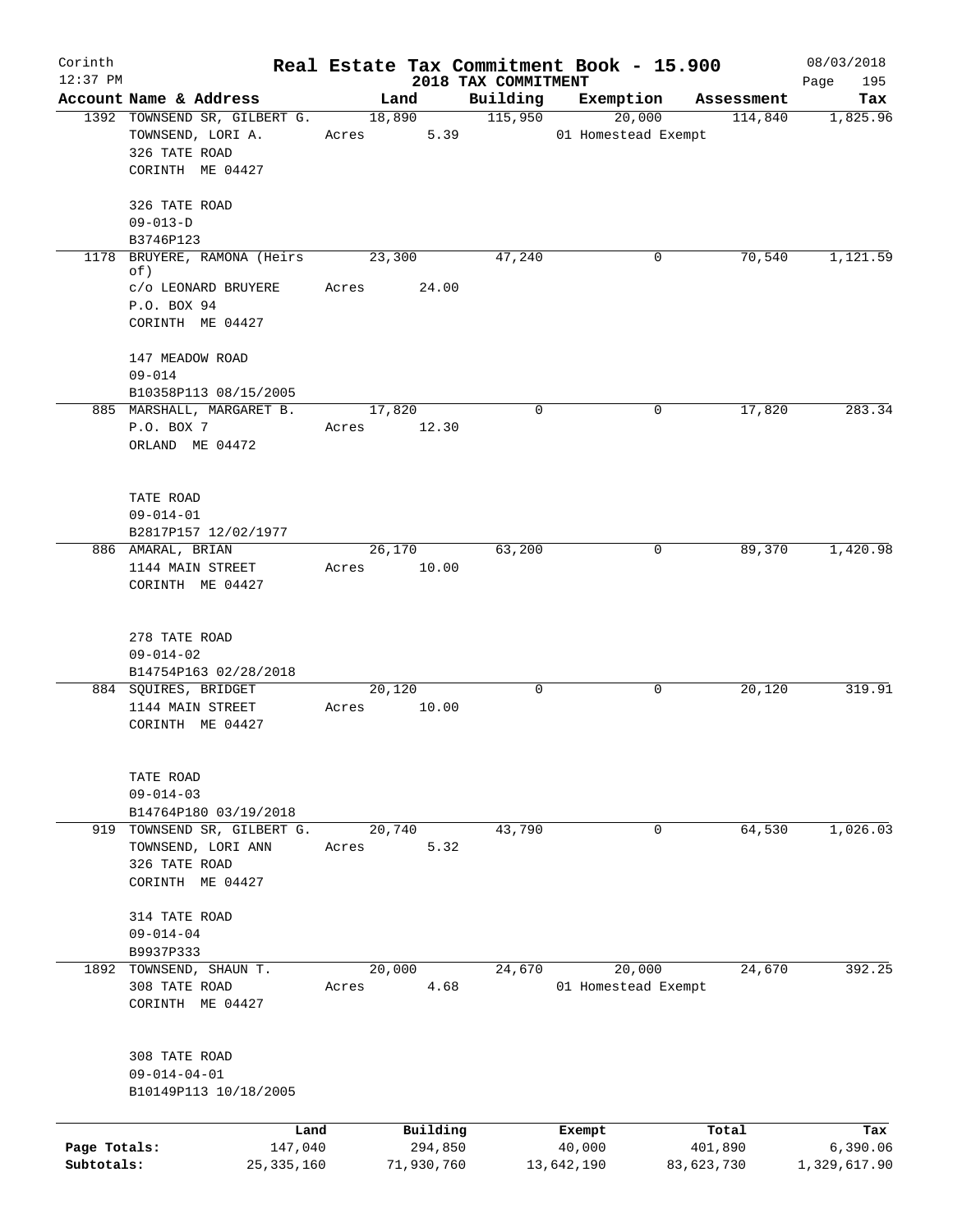| Corinth      |                                                   |       |                |                         | Real Estate Tax Commitment Book - 15.900 |                      | 08/03/2018    |
|--------------|---------------------------------------------------|-------|----------------|-------------------------|------------------------------------------|----------------------|---------------|
| $12:37$ PM   |                                                   |       |                | 2018 TAX COMMITMENT     |                                          |                      | 196<br>Page   |
|              | Account Name & Address<br>887 CHAMBERS, STEPHEN   |       | Land<br>13,210 | Building<br>$\mathbf 0$ | Exemption<br>0                           | Assessment<br>13,210 | Tax<br>210.04 |
|              | CHAMBERS, CAROLYN                                 | Acres | 30.04          |                         |                                          |                      |               |
|              | 430 MAIN STREET                                   |       |                |                         |                                          |                      |               |
|              | CORINTH ME 04427                                  |       |                |                         |                                          |                      |               |
|              |                                                   |       |                |                         |                                          |                      |               |
|              | MEADOW ROAD                                       |       |                |                         |                                          |                      |               |
|              | $09 - 014 - 05$                                   |       |                |                         |                                          |                      |               |
|              | B14552P326 07/17/2017                             |       |                |                         |                                          |                      |               |
|              | 1268 ST ANDRE, RAYMOND                            |       | 12,540         | $\mathbf 0$             | 0                                        | 12,540               | 199.39        |
|              | 7 JACQUELINE COURT                                | Acres | 10.00          |                         |                                          |                      |               |
|              | CRANSTON RI 02921                                 |       |                |                         |                                          |                      |               |
|              |                                                   |       |                |                         |                                          |                      |               |
|              |                                                   |       |                |                         |                                          |                      |               |
|              | MEADOW ROAD<br>$09 - 014 - 06$                    |       |                |                         |                                          |                      |               |
|              | B4642P166                                         |       |                |                         |                                          |                      |               |
|              | 1269 ST ANDRE, RAYMOND                            |       | 15,890         | $\mathbf 0$             | 0                                        | 15,890               | 252.65        |
|              | 7 JACQUELINE COURT                                | Acres | 38.14          |                         |                                          |                      |               |
|              | CRANSTON RI 02921                                 |       |                |                         |                                          |                      |               |
|              |                                                   |       |                |                         |                                          |                      |               |
|              |                                                   |       |                |                         |                                          |                      |               |
|              | MEADOW ROAD N/F OFF                               |       |                |                         |                                          |                      |               |
|              | $09 - 014 - 07$                                   |       |                |                         |                                          |                      |               |
|              | B2742P251                                         |       |                |                         |                                          |                      |               |
|              | 107 TOWNSEND, NICHOLAS W.                         |       | 19,010         | $\mathbf 0$             | 0                                        | 19,010               | 302.26        |
|              | 16 HAY ROAD                                       | Acres | 47.60          |                         |                                          |                      |               |
|              | HUDSON ME 04449                                   |       |                |                         |                                          |                      |               |
|              |                                                   |       |                |                         |                                          |                      |               |
|              | MEADOW ROAD                                       |       |                |                         |                                          |                      |               |
|              | $09 - 014 - 08$                                   |       |                |                         |                                          |                      |               |
|              | B12526P31 06/30/2011                              |       |                |                         |                                          |                      |               |
| 1179         | SATHER, RICHARD M.                                |       | 17,270         | 21,500                  | 0                                        | 38,770               | 616.44        |
|              | SATHER, BEULAH A.                                 | Acres | 5.00           |                         |                                          |                      |               |
|              | PO BOX 333                                        |       |                |                         |                                          |                      |               |
|              | CORINTH ME 04427                                  |       |                |                         |                                          |                      |               |
|              |                                                   |       |                |                         |                                          |                      |               |
|              | 121 MEADOW ROAD                                   |       |                |                         |                                          |                      |               |
|              | $09 - 014 - 09$<br>B12783P348 03/28/2012 B6326P87 |       |                |                         |                                          |                      |               |
|              | 1983 PAVLIK, JESSE N.                             |       | 17,270         | 26,830                  | 20,000                                   | 24,100               | 383.19        |
|              | 115 MEADOW ROAD                                   | Acres | 5.00           |                         | 01 Homestead Exempt                      |                      |               |
|              | PO BOX 488                                        |       |                |                         |                                          |                      |               |
|              | CORINTH ME 04427                                  |       |                |                         |                                          |                      |               |
|              |                                                   |       |                |                         |                                          |                      |               |
|              | 115 MEADOW ROAD                                   |       |                |                         |                                          |                      |               |
|              | $09 - 014 - 09 - A$                               |       |                |                         |                                          |                      |               |
|              | B13479P5 02/09/2014                               |       |                |                         |                                          |                      |               |
|              | 379 DALESSANDRO, WILLIAM                          |       | 12,540         | 0                       | 0                                        | 12,540               | 199.39        |
|              | ALFRED<br>DALESSANDRO, LOUISE ANN Acres           |       | 10.00          |                         |                                          |                      |               |
|              | 21465 CRESTFALLS COURT                            |       |                |                         |                                          |                      |               |
|              | BOCA RATON FL 33444                               |       |                |                         |                                          |                      |               |
|              |                                                   |       |                |                         |                                          |                      |               |
|              | MEADOW ROAD N/F OFF                               |       |                |                         |                                          |                      |               |
|              | $09 - 014 - 10$                                   |       |                |                         |                                          |                      |               |
|              |                                                   |       |                |                         |                                          |                      |               |
|              | Land                                              |       | Building       |                         | Exempt                                   | Total                | Tax           |
| Page Totals: | 107,730                                           |       | 48,330         |                         | 20,000                                   | 136,060              | 2,163.36      |
| Subtotals:   | 25, 442, 890                                      |       | 71,979,090     |                         | 13,662,190                               | 83,759,790           | 1,331,781.26  |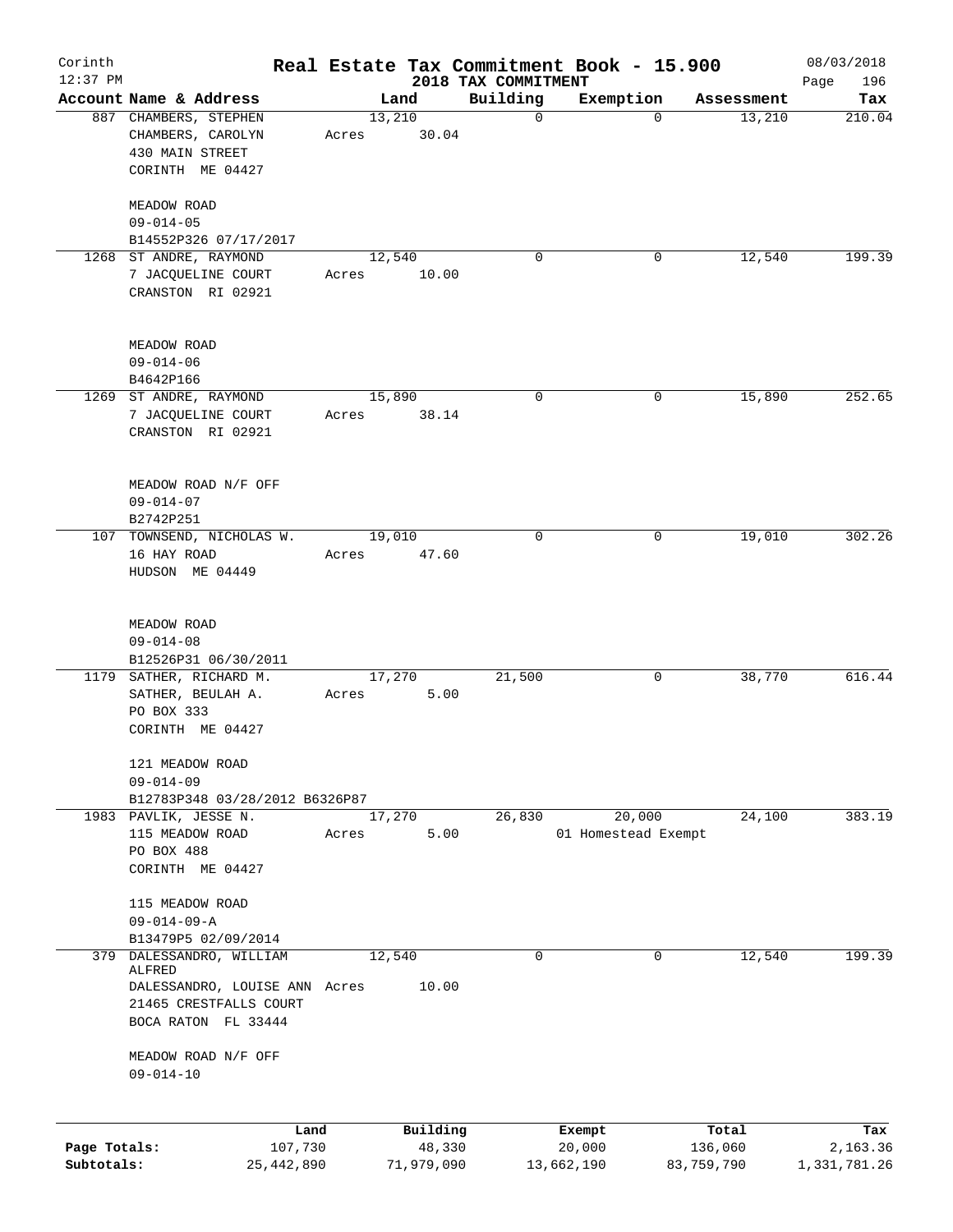|                            |                                                                                         |                 |                       |                                 | Real Estate Tax Commitment Book - 15.900 |                       | 08/03/2018               |
|----------------------------|-----------------------------------------------------------------------------------------|-----------------|-----------------------|---------------------------------|------------------------------------------|-----------------------|--------------------------|
| $12:37$ PM                 | Account Name & Address                                                                  | Land            |                       | 2018 TAX COMMITMENT<br>Building | Exemption                                |                       | 197<br>Page              |
|                            | 314 PHELPS, JASON T.<br>GOLBA, DOLORES A.<br>19 PEMBROKE STREET<br>SPRINGFIELD ME 01104 | 20,600<br>Acres | 8.36                  | 64,250                          | $\mathbf 0$                              | Assessment<br>84,850  | Tax<br>1,349.12          |
|                            | 93 MEADOW ROAD<br>$09 - 014 - 11$<br>B12452P51 04/18/2011                               |                 |                       |                                 |                                          |                       |                          |
|                            | 1747 MEYER, SUSAN<br>PO BOS 134<br>HARRISON ME 04040                                    | 25,410<br>Acres | 23.00                 | $\mathbf 0$                     | 0                                        | 25,410                | 404.02                   |
|                            | 159 MEADOW ROAD<br>$09 - 014 - A$<br>B14639P141 09/22/2017                              |                 |                       |                                 |                                          |                       |                          |
|                            | 572 KROEMER, JENNIFER L.<br>KROEMER, LYNETTE<br>240 TATE ROAD<br>CORINTH ME 04427       | 31,460<br>Acres | 2.00                  | 53,480                          | 20,000<br>01 Homestead Exempt            | 64,940                | 1,032.55                 |
|                            | 240 TATE ROAD<br>$09 - 015$<br>B7380P303                                                |                 |                       |                                 |                                          |                       |                          |
|                            | 2030 KROEMER, LYNETTE<br>240 TATE RD<br>CORINTH ME 04427-3259                           |                 | 0                     | 23,220                          | 20,000<br>01 Homestead Exempt            | 3,220                 | 51.20                    |
|                            | 15 MEADOW ROAD<br>$09 - 015 - 01H$                                                      |                 |                       |                                 |                                          |                       |                          |
|                            | 1315 BRIA, CHARLES JR.<br>HIMMELREICH STRASS 15<br>KIRCHENTELLINSFURT GE<br>72138       | 2,630<br>Acres  | 0.40                  | 0                               | 0                                        | 2,630                 | 41.82                    |
|                            | MEADOW ROAD<br>$09 - 016$<br>B9021P114                                                  |                 |                       |                                 |                                          |                       |                          |
|                            | 242 DELEAR, NICHOLAS J.<br>123 HILLSIDE RD<br>HIGHLAND LAKES NJ<br>07422                | 17,270<br>Acres | 5.00                  | 6,540                           | 0                                        | 23,810                | 378.58                   |
|                            | MEADOW ROAD N/F OFF<br>$09 - 018$<br>B8185P274                                          |                 |                       |                                 |                                          |                       |                          |
|                            | 780 JOINER, MARK<br>JOINER, SARAH<br>8 VICTORIA CIRCLE<br>ROCHESTER NH 03867            | 16,270<br>Acres | 10.10                 | 0                               | 0                                        | 16,270                | 258.69                   |
|                            | MEADOW ROAD<br>$09 - 019 - 01$<br>B14661P96 11/06/2017                                  |                 |                       |                                 |                                          |                       |                          |
|                            | Land                                                                                    |                 | Building              |                                 | Exempt                                   | Total                 | Tax                      |
| Page Totals:<br>Subtotals: | 113,640<br>25,556,530                                                                   |                 | 147,490<br>72,126,580 |                                 | 40,000<br>13,702,190                     | 221,130<br>83,980,920 | 3,515.98<br>1,335,297.24 |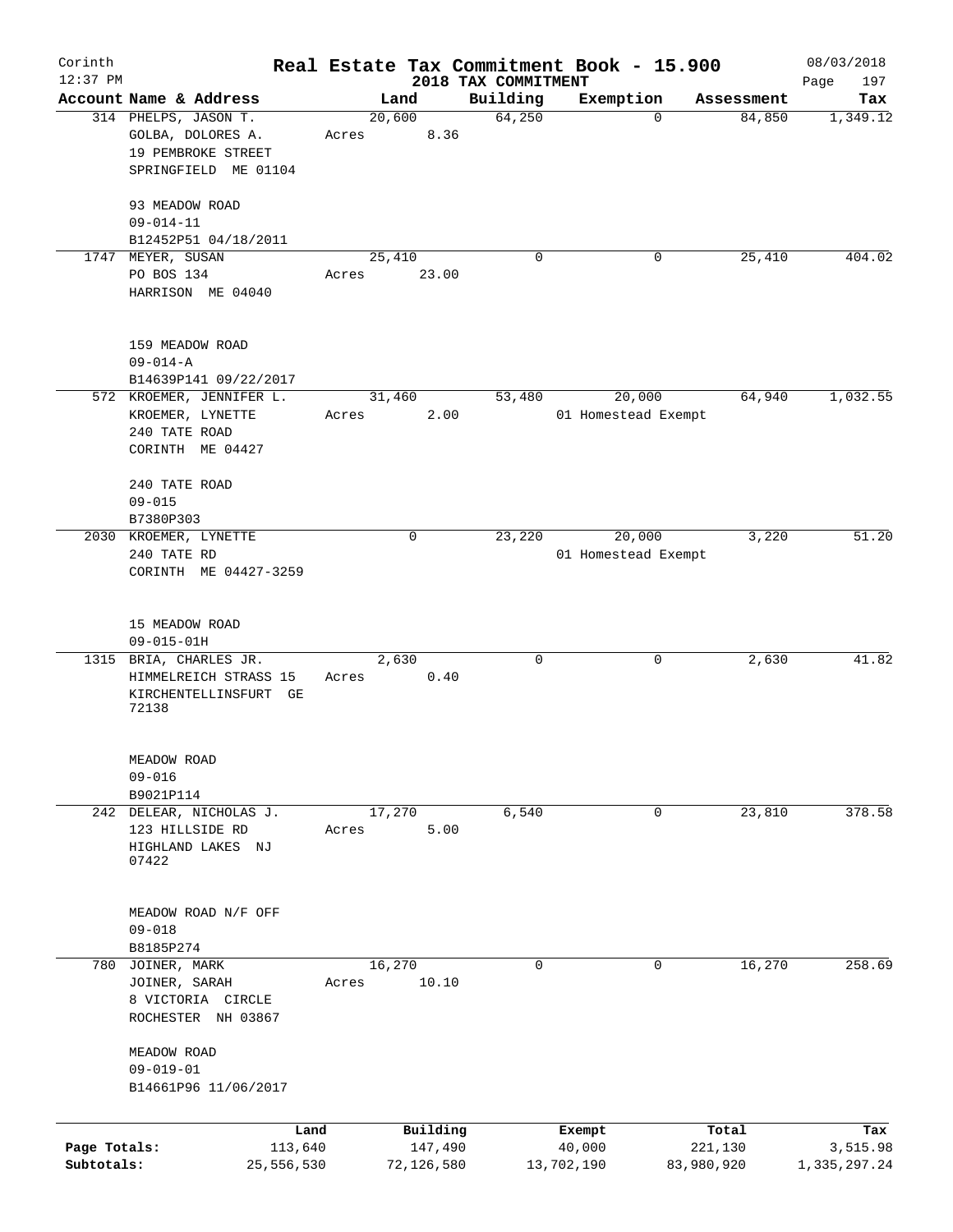| Corinth    |                                                                                                        |                 |             |                      | Real Estate Tax Commitment Book - 15.900 |            | 08/03/2018  |
|------------|--------------------------------------------------------------------------------------------------------|-----------------|-------------|----------------------|------------------------------------------|------------|-------------|
| $12:37$ PM |                                                                                                        |                 |             | 2018 TAX COMMITMENT  |                                          |            | Page<br>198 |
|            | Account Name & Address<br>1177 NIGHTINGALE, ROGER P.                                                   | Land            |             | Building<br>$\Omega$ | Exemption<br>$\Omega$                    | Assessment | Tax         |
|            | PR. NIGHTINGALE,<br>KATHLEEN A.<br>PO BOX 25812<br>WASHINGTON DC 20027                                 | 22,420<br>Acres | 10.20       |                      |                                          | 22,420     | 356.48      |
|            | 84 MEADOW ROAD<br>$09 - 019 - 02$<br>B13058P197 01/04/2013                                             |                 |             |                      |                                          |            |             |
|            | 102 BELL, MICHAEL<br>P.O. BOX 227<br>CORINTH ME 04427                                                  |                 | $\mathbf 0$ | 24,280               | 20,000<br>01 Homestead Exempt            | 4,280      | 68.05       |
|            | 84 MEADOW ROAD<br>$09 - 019 - 02H$                                                                     |                 |             |                      |                                          |            |             |
|            | 794 MARTIN, BENJAMIN M.<br>110 MEDOW ROAD<br>CORINTH ME 04427                                          | 23,110<br>Acres | 10.90       | 79,800               | 20,000<br>01 Homestead Exempt            | 82,910     | 1,318.27    |
|            | 110 MEADOW ROAD<br>$09 - 019 - 03$<br>B13630P274 08/28/2014                                            |                 |             |                      |                                          |            |             |
|            | 662 HADFIELD, RUSSELL L. &<br>GAYLE<br>HADFIELD, RUSSELL L. II                                         | 19,310<br>Acres | 11.90       | 27,200               | 0                                        | 46,510     | 739.51      |
|            | & RACHEL<br>196 HILLARD AVENUE<br>WARWICK RI 02886                                                     |                 |             |                      |                                          |            |             |
|            | 132 MEADOW ROAD<br>$09 - 019 - 04$                                                                     |                 |             |                      |                                          |            |             |
|            | B4124P86<br>663 HADFIELD, RUSSELL L. &                                                                 | 16,270          |             | 0                    | 0                                        | 16,270     | 258.69      |
|            | GAYLE<br>HADFIELD, RUSSELL L. II                                                                       | Acres           | 10.10       |                      |                                          |            |             |
|            | & RACHEL<br>196 HILLARD AVENUE<br>WARWICK RI 02886                                                     |                 |             |                      |                                          |            |             |
|            | TATE ROAD N/F OFF<br>$09 - 019 - 05$                                                                   |                 |             |                      |                                          |            |             |
|            | B4124P86                                                                                               |                 |             |                      |                                          |            |             |
|            | 408 PATTERSON, EDWARD H.<br>PATTERSON, SHARON W.<br>9 SUMMER WAY<br>CUMBERLAND CENTER ME<br>04021-3253 | 12,270<br>Acres | 11.20       | 14,300               | 0                                        | 26,570     | 422.46      |
|            | MEADOW ROAD N/F OFF<br>$09 - 019 - 06$<br>B9663P145                                                    |                 |             |                      |                                          |            |             |

|              | Land       | Building     | Exempt     | Total      | Tax          |
|--------------|------------|--------------|------------|------------|--------------|
| Page Totals: | 93,380     | 145,580      | 40,000     | 198,960    | 3, 163, 46   |
| Subtotals:   | 25,649,910 | 72, 272, 160 | 13,742,190 | 84,179,880 | 1,338,460.70 |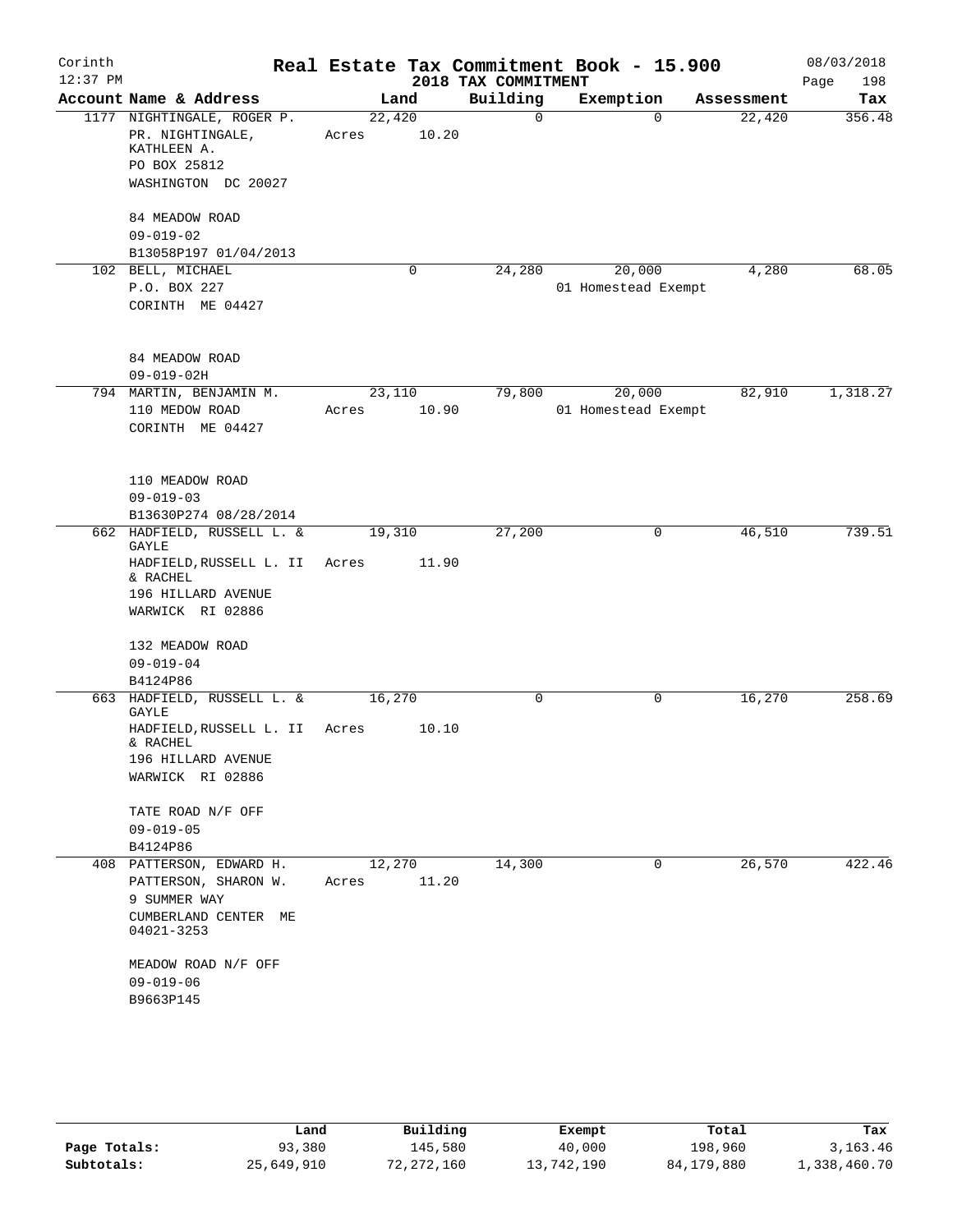| Corinth<br>$12:37$ PM |                         |         |       |            |                                 | Real Estate Tax Commitment Book - 15.900 |              | 08/03/2018         |
|-----------------------|-------------------------|---------|-------|------------|---------------------------------|------------------------------------------|--------------|--------------------|
|                       | Account Name & Address  |         |       | Land       | 2018 TAX COMMITMENT<br>Building | Exemption                                | Assessment   | 199<br>Page<br>Tax |
|                       | 19 FISK, BRIAN          |         |       | 20,050     | 8,500                           | $\mathbf 0$                              | 28,550       | 453.95             |
|                       | PO BOX 9                |         | Acres | 10.50      |                                 |                                          |              |                    |
|                       | GARLAND ME 04939        |         |       |            |                                 |                                          |              |                    |
|                       | 351 MEADOW ROAD N/F OFF |         |       |            |                                 |                                          |              |                    |
|                       | $09 - 019 - 07$         |         |       |            |                                 |                                          |              |                    |
|                       | B14203P278 07/01/2016   |         |       |            |                                 |                                          |              |                    |
|                       | 152 BODWELL, CHARLES M. |         |       | 12,640     | $\Omega$                        | 0                                        | 12,640       | 200.98             |
|                       | LEIGHTON, SARAH         |         | Acres | 10.10      |                                 |                                          |              |                    |
|                       | PO BOX 922              |         |       |            |                                 |                                          |              |                    |
|                       | NAPLES ME 04055         |         |       |            |                                 |                                          |              |                    |
|                       | MEADOW ROAD N/F OFF     |         |       |            |                                 |                                          |              |                    |
|                       | $09 - 019 - 08$         |         |       |            |                                 |                                          |              |                    |
|                       | B4246P12                |         |       |            |                                 |                                          |              |                    |
|                       | 59 BALZANO, MICHAEL     |         |       | 13,640     | 17,970                          | 0                                        | 31,610       | 502.60             |
|                       | 29 BANCROFT STREET      |         | Acres | 12.60      |                                 |                                          |              |                    |
|                       | PORTLAND ME 04102       |         |       |            |                                 |                                          |              |                    |
|                       |                         |         |       |            |                                 |                                          |              |                    |
|                       | 333 MEADOW ROAD         |         |       |            |                                 |                                          |              |                    |
|                       | $09 - 019 - 09$         |         |       |            |                                 |                                          |              |                    |
|                       | B4354P143               |         |       |            |                                 |                                          |              |                    |
|                       | 1481 SPENCER, SARAH C.  |         |       | 14,300     | 40,560                          | 0                                        | 54,860       | 872.27             |
|                       | PO BOX 734              |         | Acres | 2.00       |                                 |                                          |              |                    |
|                       | ANCHOR POINT AK 99556   |         |       |            |                                 |                                          |              |                    |
|                       |                         |         |       |            |                                 |                                          |              |                    |
|                       | 154 MEADOW ROAD         |         |       |            |                                 |                                          |              |                    |
|                       | $09 - 019 - A$          |         |       |            |                                 |                                          |              |                    |
|                       | B8804P311               |         |       |            |                                 |                                          |              |                    |
|                       | 982 MUTH, WILLIAM J.    |         |       | 19,940     | 88,560                          | 20,000                                   | 88,500       | 1,407.15           |
|                       | 224 TATE ROAD           |         | Acres | 5.54       |                                 | 01 Homestead Exempt                      |              |                    |
|                       | CORINTH ME 04427        |         |       |            |                                 |                                          |              |                    |
|                       |                         |         |       |            |                                 |                                          |              |                    |
|                       | 224 TATE ROAD           |         |       |            |                                 |                                          |              |                    |
|                       | $09 - 020$              |         |       |            |                                 |                                          |              |                    |
|                       | B5070P299               |         |       |            |                                 |                                          |              |                    |
| 507                   | EASLER, DAVID J.        |         |       | 23,190     | 0                               | 0                                        | 23,190       | 368.72             |
|                       | 212 TATE ROAD           |         | Acres | 40.00      |                                 |                                          |              |                    |
|                       | CORINTH ME 04427        |         |       |            |                                 |                                          |              |                    |
|                       |                         |         |       |            |                                 |                                          |              |                    |
|                       | TATE ROAD               |         |       |            |                                 |                                          |              |                    |
|                       | $09 - 020 - A$          |         |       |            |                                 |                                          |              |                    |
|                       | B4203P299               |         |       |            |                                 |                                          |              |                    |
| 411                   | CADIEUX, PHILIP J.      |         |       | 26,170     | 139,970                         | 20,000                                   | 146,140      | 2,323.63           |
|                       | CADIEUX, MELISSA I.     |         | Acres | 10.00      |                                 | 01 Homestead Exempt                      |              |                    |
|                       | 176 TATE ROAD           |         |       |            |                                 |                                          |              |                    |
|                       | CORINTH ME 04427        |         |       |            |                                 |                                          |              |                    |
|                       | 176 TATE ROAD           |         |       |            |                                 |                                          |              |                    |
|                       | $09 - 020 - B$          |         |       |            |                                 |                                          |              |                    |
|                       | B11441P134 06/20/2008   |         |       |            |                                 |                                          |              |                    |
|                       |                         |         |       |            |                                 |                                          |              |                    |
|                       |                         | Land    |       | Building   |                                 | Exempt                                   | Total        | Tax                |
| Page Totals:          |                         | 129,930 |       | 295,560    |                                 | 40,000                                   | 385,490      | 6, 129.30          |
| Subtotals:            | 25,779,840              |         |       | 72,567,720 |                                 | 13,782,190                               | 84, 565, 370 | 1,344,590.00       |
|                       |                         |         |       |            |                                 |                                          |              |                    |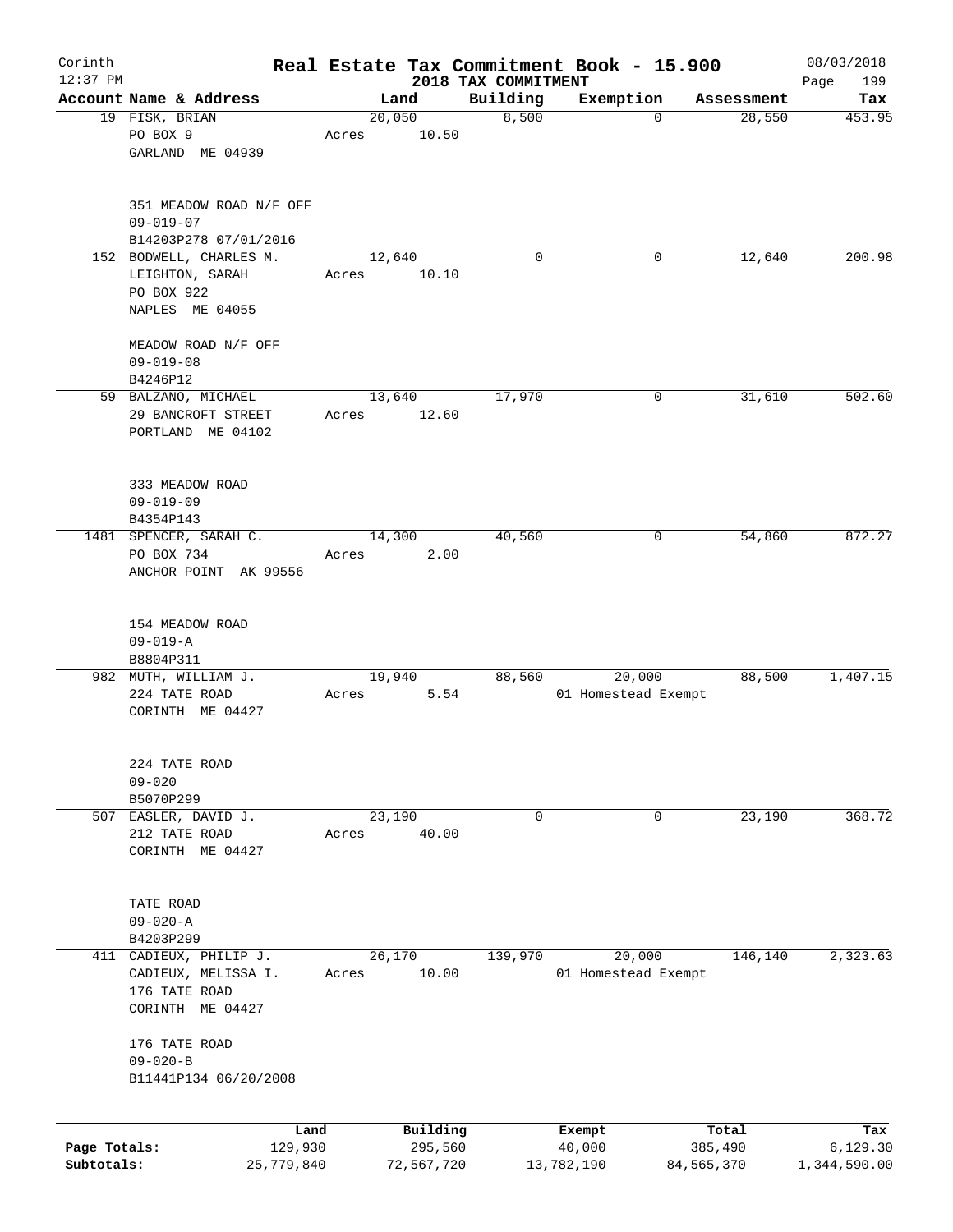| Corinth      |                                         |       |        |            |                     | Real Estate Tax Commitment Book - 15.900 |              | 08/03/2018   |
|--------------|-----------------------------------------|-------|--------|------------|---------------------|------------------------------------------|--------------|--------------|
| $12:37$ PM   |                                         |       |        |            | 2018 TAX COMMITMENT |                                          |              | 200<br>Page  |
|              | Account Name & Address                  |       | Land   |            | Building            | Exemption                                | Assessment   | Tax          |
|              | 506 EASLER, DAVID J.<br>EASLER, ROXANNE |       | 21,530 | 6.00       | 66,070              | 20,000<br>01 Homestead Exempt            | 67,600       | 1,074.84     |
|              | 212 TATE ROAD                           | Acres |        |            |                     |                                          |              |              |
|              | CORINTH ME 04427                        |       |        |            |                     |                                          |              |              |
|              |                                         |       |        |            |                     |                                          |              |              |
|              | 212 TATE ROAD                           |       |        |            |                     |                                          |              |              |
|              | $09 - 020 - C$                          |       |        |            |                     |                                          |              |              |
|              | B3476P326                               |       |        |            |                     |                                          |              |              |
| 115          | BERRY, EDWIN J.                         |       | 14,230 |            | 0                   | 0                                        | 14,230       | 226.26       |
|              | BERRY, MARGARET A.                      | Acres |        | 4.92       |                     |                                          |              |              |
|              | 971 HUDSON HILL ROAD                    |       |        |            |                     |                                          |              |              |
|              | HUDSON ME 04449                         |       |        |            |                     |                                          |              |              |
|              |                                         |       |        |            |                     |                                          |              |              |
|              | TATE ROAD                               |       |        |            |                     |                                          |              |              |
|              | $09 - 020 - D$                          |       |        |            |                     |                                          |              |              |
|              | B4473P132                               |       |        |            |                     |                                          |              |              |
|              | 1530 GATCOMB, CLARA                     |       | 16,100 |            | 16,340              | 20,000                                   | 12,440       | 197.80       |
|              | P. O. BOX 3                             | Acres |        | 2.50       |                     | 01 Homestead Exempt                      |              |              |
|              | KENDUSKEAG ME 04450                     |       |        |            |                     |                                          |              |              |
|              |                                         |       |        |            |                     |                                          |              |              |
|              |                                         |       |        |            |                     |                                          |              |              |
|              | 64 MEADOW ROAD                          |       |        |            |                     |                                          |              |              |
|              | $09 - 020 - E$                          |       |        |            |                     |                                          |              |              |
|              | B12704P343 01/13/2012 B7357P33          |       |        |            |                     |                                          |              |              |
|              | 1800 PHILBRICK, CHESTER O.              |       | 14,800 |            | 20,480              | 20,000                                   | 15,280       | 242.95       |
|              | PO BOX 534                              | Acres |        | 2.50       |                     | 01 Homestead Exempt                      |              |              |
|              | CORINTH ME 04427                        |       |        |            |                     |                                          |              |              |
|              |                                         |       |        |            |                     |                                          |              |              |
|              |                                         |       |        |            |                     |                                          |              |              |
|              | 70 MEADOW ROAD                          |       |        |            |                     |                                          |              |              |
|              | $09 - 020 - F$                          |       |        |            |                     |                                          |              |              |
|              | B13744P268 01/14/2015                   |       |        |            |                     |                                          |              |              |
|              | 681 SCROGGINS, DON P.                   |       | 27,970 |            | 24,200              | 0                                        | 52,170       | 829.50       |
|              | SCROGGINS, JESSICA R                    | Acres |        | 18.00      |                     |                                          |              |              |
|              | 16 OUTBACK LANE                         |       |        |            |                     |                                          |              |              |
|              | CARMEL ME 04419                         |       |        |            |                     |                                          |              |              |
|              |                                         |       |        |            |                     |                                          |              |              |
|              | 221 TATE ROAD                           |       |        |            |                     |                                          |              |              |
|              | $09 - 021$                              |       |        |            |                     |                                          |              |              |
|              | B14683P335 12/01/2017                   |       |        |            |                     |                                          |              |              |
|              | 1390 TOWNSEND, BRUCE H.                 |       | 32,650 |            | 155,050             | 20,000                                   | 167,700      | 2,666.43     |
|              | TOWNSEND, DIANNE E.                     | Acres |        | 24.50      |                     | 01 Homestead Exempt                      |              |              |
|              | 207 TATE ROAD                           |       |        |            |                     |                                          |              |              |
|              | CORINTH ME 04427                        |       |        |            |                     |                                          |              |              |
|              |                                         |       |        |            |                     |                                          |              |              |
|              | 207 TATE ROAD                           |       |        |            |                     |                                          |              |              |
|              | $09 - 022$                              |       |        |            |                     |                                          |              |              |
|              | B3112P64                                |       |        |            |                     |                                          |              |              |
|              | 380 D'AURIA, NORM LIVING                |       | 28,510 |            | 0                   | 0                                        | 28,510       | 453.31       |
|              | TRUST                                   |       |        |            |                     |                                          |              |              |
|              | 1314 CHATHAM LANE                       | Acres |        | 49.19      |                     |                                          |              |              |
|              | WOODSTOCK IL 60098                      |       |        |            |                     |                                          |              |              |
|              |                                         |       |        |            |                     |                                          |              |              |
|              |                                         |       |        |            |                     |                                          |              |              |
|              | TATE ROAD<br>09-022-A                   |       |        |            |                     |                                          |              |              |
|              | B9188P151                               |       |        |            |                     |                                          |              |              |
|              |                                         |       |        |            |                     |                                          |              |              |
|              |                                         |       |        |            |                     |                                          |              |              |
|              | Land                                    |       |        | Building   |                     | Exempt                                   | Total        | Tax          |
| Page Totals: | 155,790                                 |       |        | 282,140    |                     | 80,000                                   | 357,930      | 5,691.09     |
| Subtotals:   | 25,935,630                              |       |        | 72,849,860 |                     | 13,862,190                               | 84, 923, 300 | 1,350,281.09 |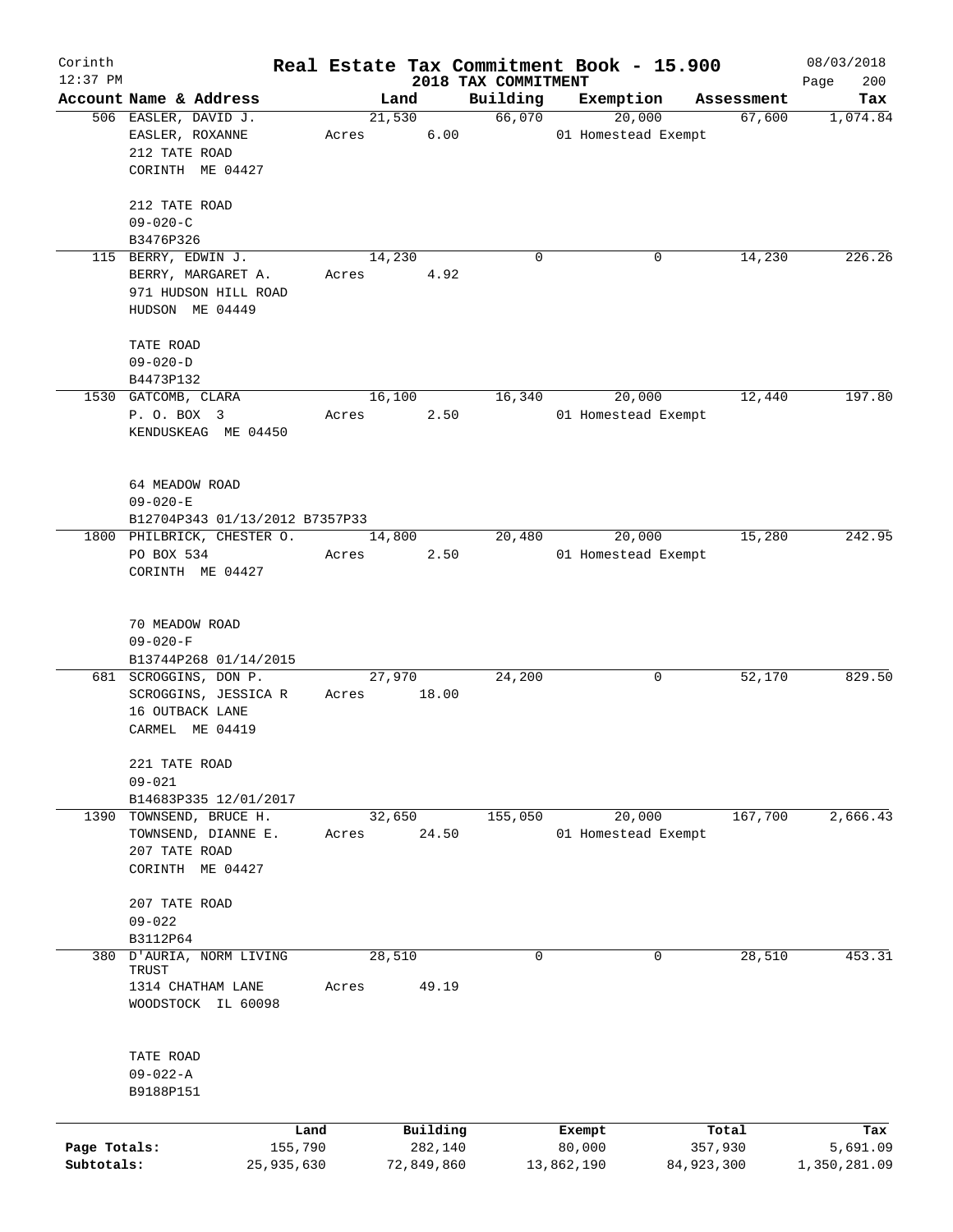| Corinth<br>$12:37$ PM      |                                                                                                                                        |       |                       |                                 | Real Estate Tax Commitment Book - 15.900 |                         | 08/03/2018               |
|----------------------------|----------------------------------------------------------------------------------------------------------------------------------------|-------|-----------------------|---------------------------------|------------------------------------------|-------------------------|--------------------------|
|                            | Account Name & Address                                                                                                                 |       | Land                  | 2018 TAX COMMITMENT<br>Building | Exemption                                | Assessment              | Page<br>201<br>Tax       |
|                            | 598 CARUSO, CHRISTIAN D.<br>CARUSO, MICHELE L.<br>PO BOX 616<br>CORINTH ME 04427                                                       | Acres | 19,710<br>4.43        | 100,820                         | 20,000<br>01 Homestead Exempt            | 100,530                 | 1,598.43                 |
|                            | 161 TATE ROAD<br>$09 - 022 - C$                                                                                                        |       |                       |                                 |                                          |                         |                          |
|                            | B10594P131 08/18/2006                                                                                                                  |       |                       |                                 |                                          |                         |                          |
|                            | 1572 JONES, FRED<br>JONES, MELISSA B.<br>P.O. BOX 215<br>CORINTH ME 04427                                                              | Acres | 16,890<br>2.00        | 110,880                         | 20,000<br>01 Homestead Exempt            | 107,770                 | 1,713.54                 |
|                            | 153 TATE ROAD<br>$09 - 022 - D$                                                                                                        |       |                       |                                 |                                          |                         |                          |
| 1209                       | B7302P183<br>SKOLFIELD, BRENT B.                                                                                                       |       | 21,320                | 0                               | 0                                        | 21,320                  | 338.99                   |
|                            | (HEIRS OF)<br>SKOLFIELD, KELLEY A.<br>C/O BENJAMIN A.<br>SKOLFIELD<br>56 THORNTON RD<br>BANGOR ME 04401<br>105 TATE ROAD<br>$09 - 023$ | Acres | 5.82                  |                                 |                                          |                         |                          |
|                            | B13169P12 05/03/2013                                                                                                                   |       |                       |                                 |                                          |                         | 0.00                     |
|                            | 1864 HAMILTON, JAMIE<br>105 TATE ROAD<br>CORINTH ME 04427                                                                              |       | 0                     | 7,870                           | 7,870<br>01 Homestead Exempt             | 0                       |                          |
|                            | 105 TATE ROAD<br>$09 - 023 - 01H$                                                                                                      |       |                       |                                 |                                          |                         |                          |
|                            | 2096 STEFANIK, TY J.<br>OKO, EMILY R.<br>101 EXETER ROAD<br>CORINTH ME 04427                                                           | Acres | 13,020<br>2.05        | 0                               | 0                                        | 13,020                  | 207.02                   |
|                            | TATE ROAD<br>$09 - 023 - 02$<br>B14772P104 03/29/2018                                                                                  |       |                       |                                 |                                          |                         |                          |
| 2097                       | STEFANIK, RENEE D.<br>101 EXETER ROAD<br>CORINTH ME 04427                                                                              | Acres | 12,270<br>2.14        | 0                               | $\mathbf 0$                              | 12,270                  | 195.09                   |
|                            | TATE ROAD<br>$09 - 023 - 03$<br>B14058P25 01/15/2016                                                                                   |       |                       |                                 |                                          |                         |                          |
|                            | 1607 PRYGROCKI, PETER<br>PRYGROCKI, TRACY<br>149 TATE ROAD<br>CORINTH ME 04427                                                         | Acres | 26,730<br>11.40       | 127,520                         | 20,000<br>01 Homestead Exempt            | 134,250                 | 2,134.58                 |
|                            | 149 TATE ROAD<br>$09 - 023 - A$<br>B9582P350                                                                                           |       |                       |                                 |                                          |                         |                          |
|                            |                                                                                                                                        | Land  | Building              |                                 | Exempt                                   | Total                   | Tax                      |
| Page Totals:<br>Subtotals: | 109,940<br>26,045,570                                                                                                                  |       | 347,090<br>73,196,950 |                                 | 67,870<br>13,930,060                     | 389,160<br>85, 312, 460 | 6,187.65<br>1,356,468.74 |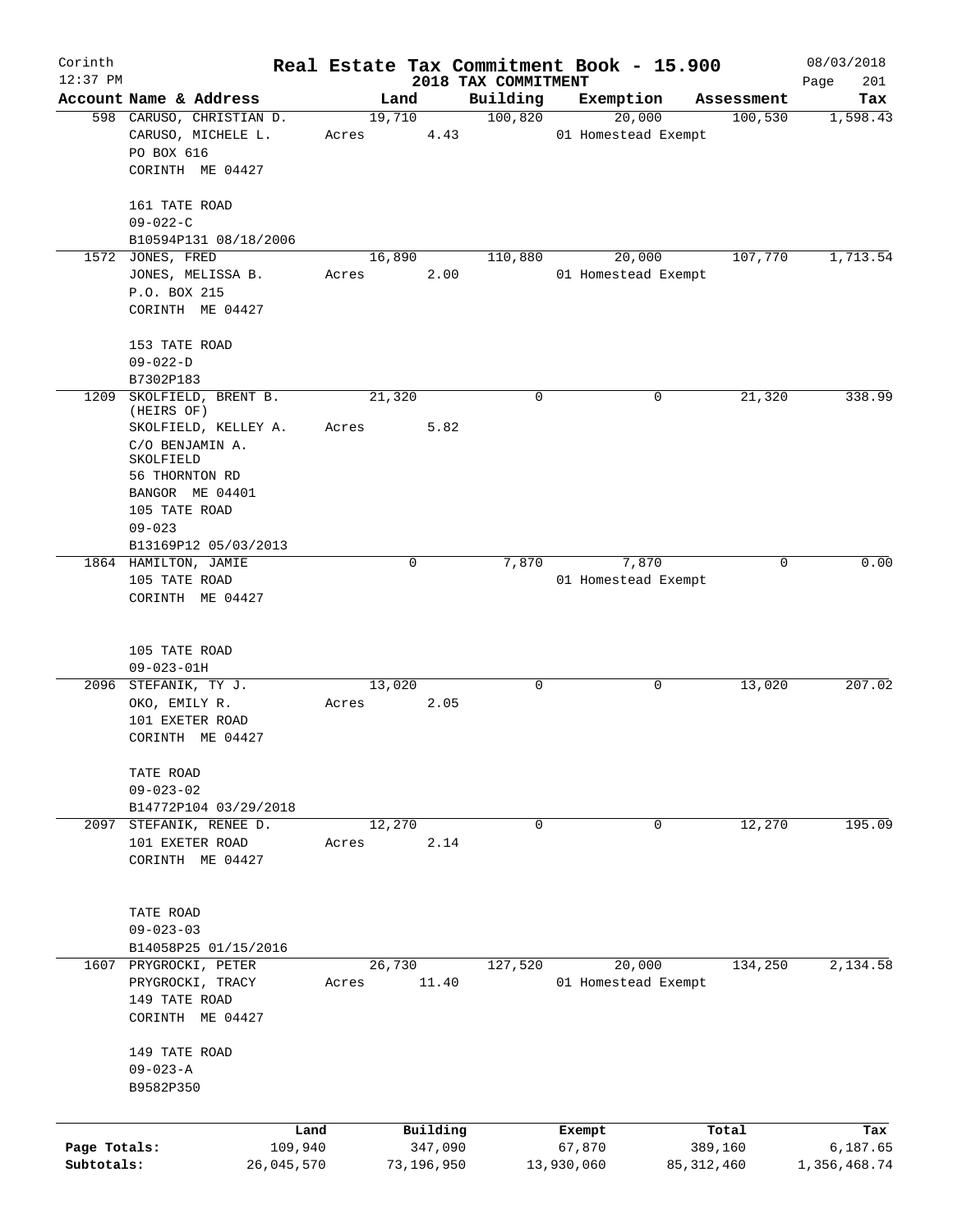| Corinth      |                                                                                 | Real Estate Tax Commitment Book - 15.900 |                                 |                                             |                  | 08/03/2018         |
|--------------|---------------------------------------------------------------------------------|------------------------------------------|---------------------------------|---------------------------------------------|------------------|--------------------|
| $12:37$ PM   | Account Name & Address                                                          | Land                                     | 2018 TAX COMMITMENT<br>Building | Exemption                                   | Assessment       | Page<br>202<br>Tax |
|              | 1977 BUCHANAN, SCOTT R.<br>2200 BRUSHWOOD ROAD<br>PIKE NH 03780                 | 18,150<br>Acres                          | $\mathbf 0$<br>4.00             | $\Omega$                                    | 18,150           | 288.59             |
|              | TATE ROAD<br>$09 - 023 - B$<br>B10635P60 09/21/2006                             |                                          |                                 |                                             |                  |                    |
|              | 1821 JENKINS, ASHLEY<br>117 TATE ROAD<br>CORINTH ME 04427                       | 0                                        | 15,560                          | 15,560<br>01 Homestead Exempt               | 0                | 0.00               |
|              | 117 TATE ROAD<br>$09 - 023 - B - 02H$                                           |                                          |                                 |                                             |                  |                    |
| 1387         | RINKS, ADAM M.<br>PO BOX 134<br>CORINTH ME 04427                                | 21,870<br>Acres                          | 45,840<br>6.29                  | 20,000<br>01 Homestead Exempt               | 47,710           | 758.59             |
|              | 160 TATE ROAD<br>$09 - 024$<br>B13021P171 10/26/2012                            |                                          |                                 |                                             |                  |                    |
|              | 194 HASKINS, BRYANT<br>HASKINS, ROBIN C.<br>PO BOX 93<br>CORINTH ME 04427       | 17,410<br>Acres                          | 19,030<br>2.45                  | 20,000<br>01 Homestead Exempt               | 16,440           | 261.40             |
|              | 104 TATE ROAD<br>$09 - 024 - A$<br>B11616P326 12/19/2008                        |                                          |                                 |                                             |                  |                    |
|              | 1232 CALDWELL, ADAM W.<br>CALDWELL. AMY R.<br>29 SOULE ROAD<br>CORINTH ME 04427 | 11,580<br>125.00<br>Acres                | 0                               | 0                                           | 11,580           | 184.12             |
|              | TATE ROAD N/F OFF<br>$09 - 024 - B$<br>B14305P121 10/06/2016                    |                                          |                                 |                                             |                  |                    |
|              | 1388 KING, STEPHEN G.<br>KING, LAURIE<br>132 TATE ROAD<br>CORINTH ME 04427      | 26,230<br>10.05<br>Acres                 | 128,020                         | 20,000<br>01 Homestead Exempt               | 134,250          | 2,134.58           |
|              | 132 TATE ROAD<br>$09 - 024 - C$<br>B14158P320 05/20/2015                        |                                          |                                 |                                             |                  |                    |
| 191          | BROWN, DAVID L.<br>120 TATE ROAD<br>CORINTH ME 04427                            | 16,720<br>Acres                          | 28,430<br>1.85                  | 26,000<br>01 Homestead Exempt<br>22 Veteran | 19,150           | 304.49             |
|              | 120 TATE ROAD<br>$09 - 024 - D$<br>B9620P136 10/28/2004                         |                                          |                                 |                                             |                  |                    |
| Page Totals: | 111,960                                                                         | Building<br>Land<br>236,880              |                                 | Exempt<br>101,560                           | Total<br>247,280 | Tax<br>3,931.77    |
| Subtotals:   | 26, 157, 530                                                                    | 73, 433, 830                             |                                 | 14,031,620                                  | 85,559,740       | 1,360,400.51       |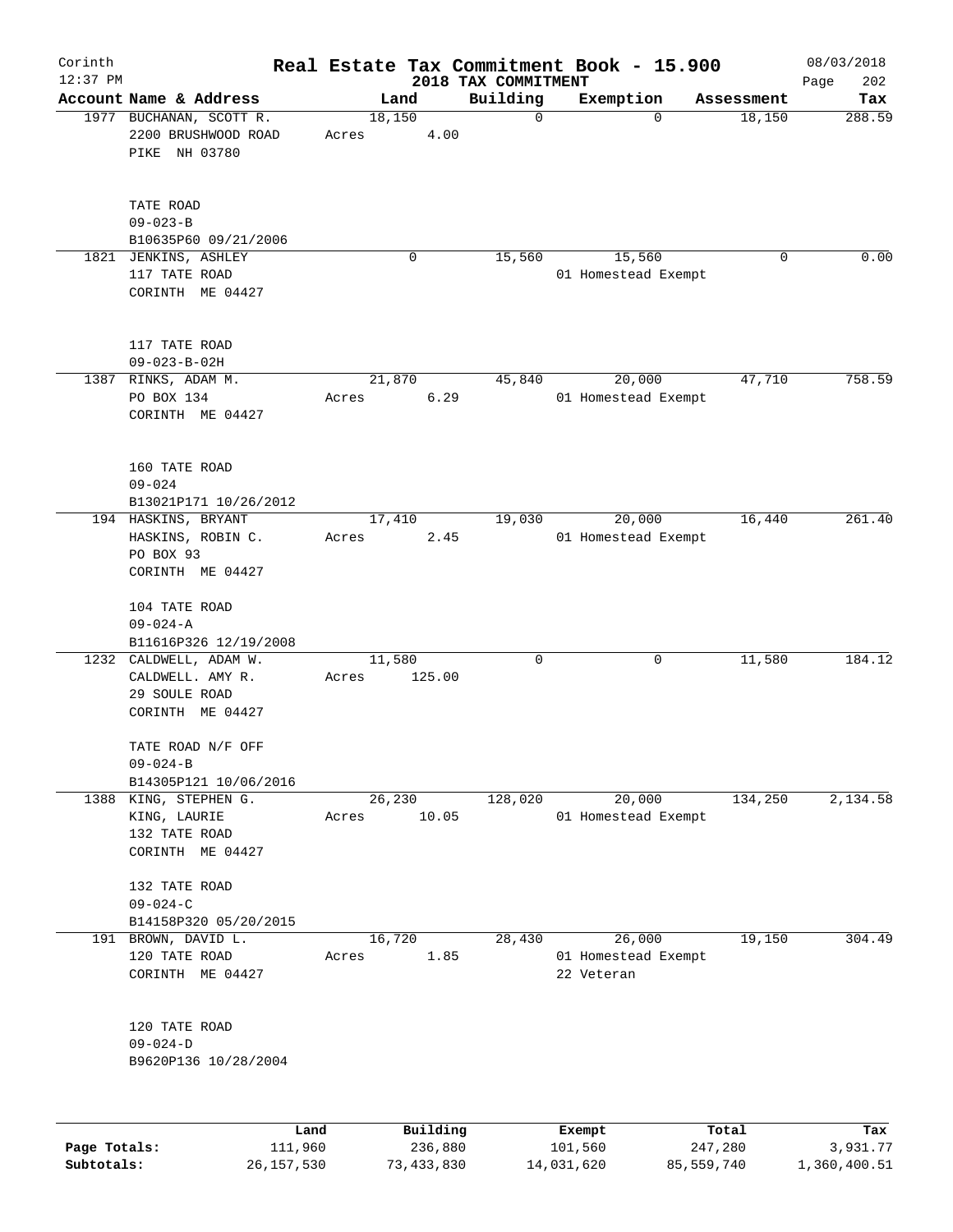| Corinth    |                                           |        |       |                     | Real Estate Tax Commitment Book - 15.900 |             | 08/03/2018  |
|------------|-------------------------------------------|--------|-------|---------------------|------------------------------------------|-------------|-------------|
| $12:37$ PM |                                           |        |       | 2018 TAX COMMITMENT |                                          |             | 203<br>Page |
|            | Account Name & Address                    |        | Land  | Building            | Exemption                                | Assessment  | Tax         |
|            | 1830 BROWN, PAUL<br>120 TATE ROAD         | 17,410 |       | 11,180              | 26,000                                   | 2,590       | 41.18       |
|            |                                           | Acres  | 2.45  |                     | 01 Homestead Exempt                      |             |             |
|            | CORINTH ME 04427                          |        |       |                     | 22 Veteran                               |             |             |
|            | 112 TATE ROAD                             |        |       |                     |                                          |             |             |
|            | $09 - 024 - E$                            |        |       |                     |                                          |             |             |
|            | B9620P147                                 |        |       |                     |                                          |             |             |
|            | 1889 FLETCHER, NANCY                      | 18,430 |       | 17,200              |                                          | 35,630<br>0 | 566.52      |
|            | PO BOX 1762                               | Acres  | 3.33  |                     |                                          |             |             |
|            | PRESQUE ISLE ME 04769                     |        |       |                     |                                          |             |             |
|            | 152 TATE ROAD                             |        |       |                     |                                          |             |             |
|            | $09 - 024 - F$                            |        |       |                     |                                          |             |             |
|            | B11271P42 01/11/2008 B9848P114 05/02/2005 |        |       |                     |                                          |             |             |
|            | 670 HAND, RALPH W.                        | 12,540 |       | 0                   |                                          | 12,540<br>0 | 199.39      |
|            | GURSCHICK, WALTER A.                      | Acres  | 10.00 |                     |                                          |             |             |
|            | 327 PINE STREET                           |        |       |                     |                                          |             |             |
|            | BANGOR ME 04401                           |        |       |                     |                                          |             |             |
|            | HUDSON TOWN LINE N/F<br>OFF               |        |       |                     |                                          |             |             |
|            | $09 - 025$                                |        |       |                     |                                          |             |             |
|            | B6288P169                                 |        |       |                     |                                          |             |             |
|            | 1210 SLASOR, JEANNE L.                    | 49,990 |       | 83,110              | 26,000                                   | 107,100     | 1,702.89    |
|            | P.O. BOX 352                              | Acres  | 58.16 |                     | 31 Vetrans Widow                         |             |             |
|            | CORINTH, ME 04427                         |        |       |                     | 01 Homestead Exempt                      |             |             |
|            | 87 SOULE ROAD                             |        |       |                     |                                          |             |             |
|            | $09 - 026$                                |        |       |                     |                                          |             |             |
|            | B9507P231                                 |        |       |                     |                                          |             |             |
|            | 192 BROWN III, HERBERT R.                 | 26,370 |       | 25,430              |                                          | 0<br>51,800 | 823.62      |
|            | BROWN JR, HERBERT &<br>BROWN, MAREEN L.   | Acres  | 15.78 |                     |                                          |             |             |
|            | PO BOX 2924                               |        |       |                     |                                          |             |             |
|            | SEABROOK NH 03874                         |        |       |                     |                                          |             |             |
|            | <b>30 SOULE ROAD</b><br>$09 - 026 - A$    |        |       |                     |                                          |             |             |
|            |                                           |        |       |                     |                                          |             |             |
|            | B14709P288 01/02/2018                     |        |       |                     |                                          |             |             |
| 836        | CALDWELL, AMY R.                          | 33,010 |       | 139,150             | 20,000                                   | 152,160     | 2,419.34    |
|            | CALDWELL, ADAM W.                         | Acres  | 25.00 |                     | 01 Homestead Exempt                      |             |             |
|            | 29 SOULE ROAD<br>CORINTH ME 04427         |        |       |                     |                                          |             |             |
|            | 29 SOULE ROAD                             |        |       |                     |                                          |             |             |
|            | $09 - 026 - B$                            |        |       |                     |                                          |             |             |
|            | B7439P208                                 |        |       |                     |                                          |             |             |

|              | Land         | Building   | Exempt     | Total      | Tax          |
|--------------|--------------|------------|------------|------------|--------------|
| Page Totals: | 157.750      | 276,070    | 72,000     | 361,820    | 5,752.94     |
| Subtotals:   | 26, 315, 280 | 73,709,900 | 14,103,620 | 85,921,560 | 1,366,153.45 |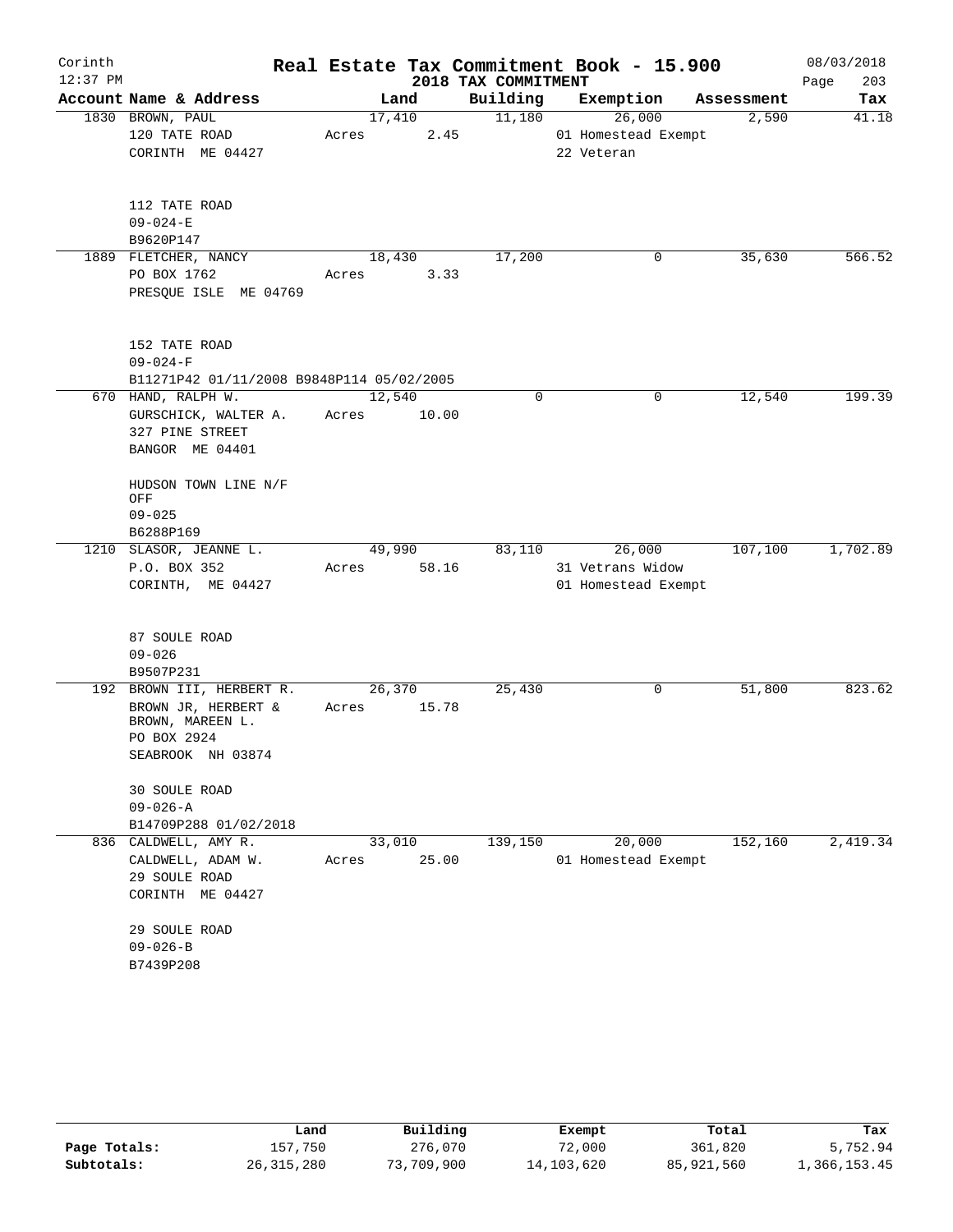| Corinth    |                                            |        |       |                     | Real Estate Tax Commitment Book - 15.900 |            | 08/03/2018  |
|------------|--------------------------------------------|--------|-------|---------------------|------------------------------------------|------------|-------------|
| $12:37$ PM |                                            |        |       | 2018 TAX COMMITMENT |                                          |            | 204<br>Page |
|            | Account Name & Address                     |        | Land  | Building            | Exemption                                | Assessment | Tax         |
|            | 552 CARRINTON MORTGAGE<br>SERVICES, LLC    | 17,690 |       | 70,430              | $\Omega$                                 | 88,120     | 1,401.11    |
|            | 1600 SOUTH DOUGLASS                        | Acres  | 4.06  |                     |                                          |            |             |
|            | <b>ROAD</b>                                |        |       |                     |                                          |            |             |
|            | SUITE 200-A                                |        |       |                     |                                          |            |             |
|            | ANAHEIM CA 92806                           |        |       |                     |                                          |            |             |
|            | 74 TATE ROAD                               |        |       |                     |                                          |            |             |
|            | $09 - 026 - B - 02$                        |        |       |                     |                                          |            |             |
|            | B14754P241 03/05/2018                      |        |       |                     |                                          |            |             |
|            | 555 OGILVIE, WILLIAM W. III                | 19,610 |       | 67,440              | 20,000                                   | 67,050     | 1,066.10    |
|            | OGILVIE, NATALIE J.                        | Acres  | 8.00  |                     | 01 Homestead Exempt                      |            |             |
|            | 67 TATE ROAD                               |        |       |                     |                                          |            |             |
|            | CORINTH ME 04427                           |        |       |                     |                                          |            |             |
|            | 67 TATE ROAD                               |        |       |                     |                                          |            |             |
|            | $09 - 027$                                 |        |       |                     |                                          |            |             |
|            | B8485P161                                  |        |       |                     |                                          |            |             |
|            | 591 GARY JR, EARL                          | 60,080 |       | 30,290              | 20,000                                   | 70,370     | 1,118.88    |
|            | 80 GARY SETTLEMENT RD                      | Acres  | 87.74 |                     | 01 Homestead Exempt                      |            |             |
|            | CORINTH ME 04427                           |        |       |                     |                                          |            |             |
|            |                                            |        |       |                     |                                          |            |             |
|            | 80 GARY SETTLEMENT ROAD                    |        |       |                     |                                          |            |             |
|            | $09 - 028$                                 |        |       |                     |                                          |            |             |
|            | B13709P89 11/25/2014 B12387P291 01/25/2011 |        |       |                     |                                          |            |             |
|            | 405 DEMERCHANT, LEO M.<br>(HEIRS OF)       | 19,150 |       | 72,230              | 20,000                                   | 71,380     | 1,134.94    |
|            | DEMERCHANT, BARBARA L. Acres               |        | 3.95  |                     | 01 Homestead Exempt                      |            |             |
|            | 30 TATE ROAD                               |        |       |                     |                                          |            |             |
|            | CORINTH ME 04427                           |        |       |                     |                                          |            |             |
|            | <b>30 TATE ROAD</b>                        |        |       |                     |                                          |            |             |
|            | $09 - 028 - A$                             |        |       |                     |                                          |            |             |
|            | B4167P109                                  |        |       |                     |                                          |            |             |
| 918        | MCLAUGHLIN, STEPHEN J.                     | 17,300 |       | 13,400              | 20,000                                   | 10,700     | 170.13      |
|            | 6 TATE ROAD                                | Acres  | 2.35  |                     | 01 Homestead Exempt                      |            |             |
|            | CORINTH ME 04427                           |        |       |                     |                                          |            |             |
|            |                                            |        |       |                     |                                          |            |             |
|            | 6 TATE ROAD                                |        |       |                     |                                          |            |             |
|            | $09 - 028 - B$                             |        |       |                     |                                          |            |             |
|            | B5395P138                                  |        |       |                     |                                          |            |             |
|            | 1147 LASSELL, DAVID E.                     | 16,310 |       | 23,790              | 20,000                                   | 20,100     | 319.59      |
|            | LASSELL, ADA E.                            | Acres  | 1.50  |                     | 01 Homestead Exempt                      |            |             |
|            | 16 TATE ROAD                               |        |       |                     |                                          |            |             |
|            | CORINTH, ME 04427                          |        |       |                     |                                          |            |             |
|            | 16 TATE ROAD                               |        |       |                     |                                          |            |             |
|            | $09 - 028 - C$                             |        |       |                     |                                          |            |             |
|            | B6844P197                                  |        |       |                     |                                          |            |             |
|            |                                            |        |       |                     |                                          |            |             |

|              | Land         | Building   | Exempt     | Total        | Tax          |
|--------------|--------------|------------|------------|--------------|--------------|
| Page Totals: | 150.140      | 277,580    | 100,000    | 327,720      | 5,210.75     |
| Subtotals:   | 26, 465, 420 | 73,987,480 | 14,203,620 | 86, 249, 280 | 1,371,364.20 |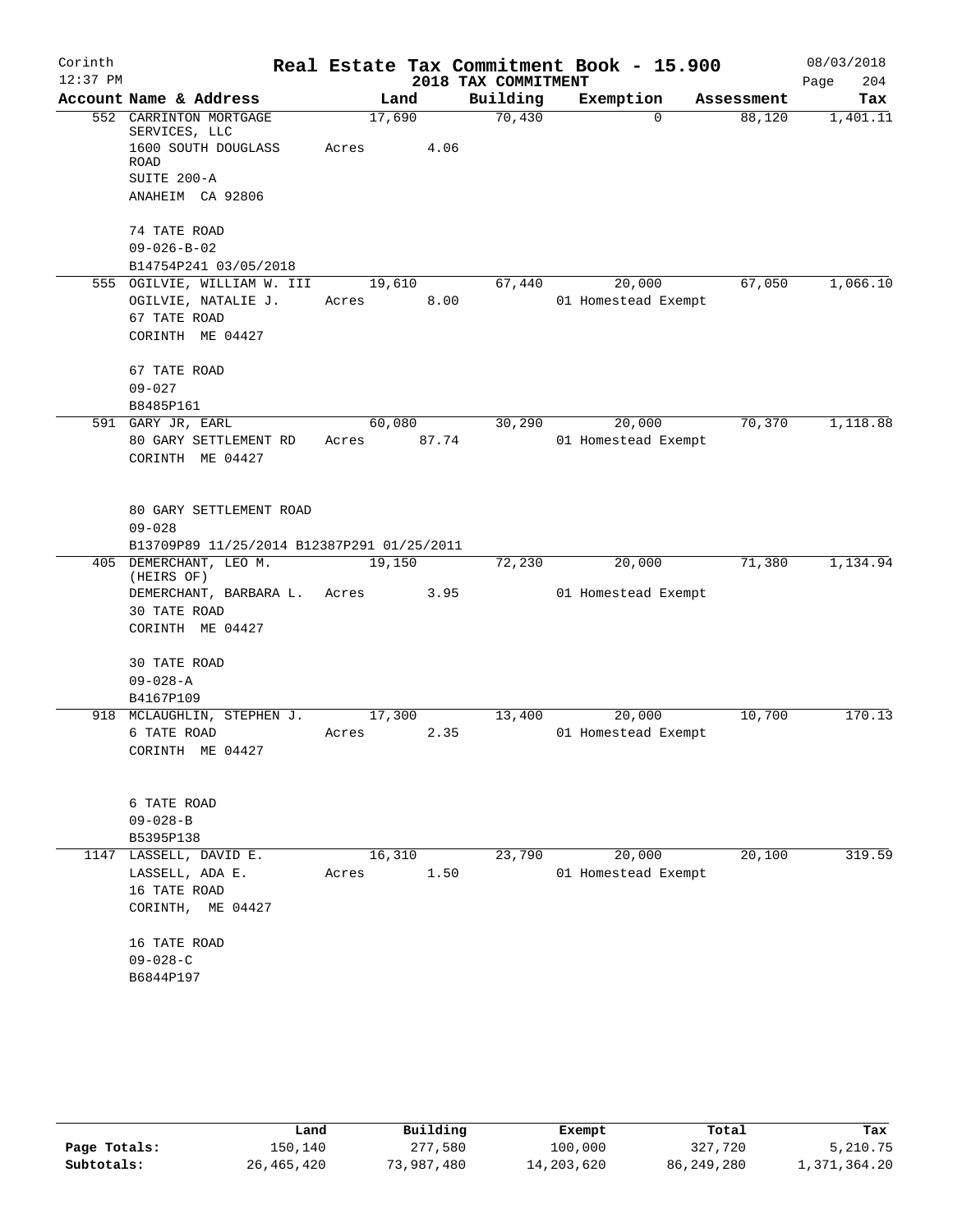| Corinth    |                                   |       |          |       |                                 | Real Estate Tax Commitment Book - 15.900 |                      | 08/03/2018         |
|------------|-----------------------------------|-------|----------|-------|---------------------------------|------------------------------------------|----------------------|--------------------|
| $12:37$ PM | Account Name & Address            |       | Land     |       | 2018 TAX COMMITMENT<br>Building | Exemption                                |                      | 205<br>Page<br>Tax |
|            | 1144 NEAL, ROBERT                 |       | 18,420   |       | 94,530                          | 20,000                                   | Assessment<br>92,950 | 1,477.91           |
|            | NEAL, LEE ANN                     | Acres |          | 3.32  |                                 | 01 Homestead Exempt                      |                      |                    |
|            | 42 TATE ROAD                      |       |          |       |                                 |                                          |                      |                    |
|            | CORINTH ME 04427                  |       |          |       |                                 |                                          |                      |                    |
|            |                                   |       |          |       |                                 |                                          |                      |                    |
|            | 42 TATE ROAD                      |       |          |       |                                 |                                          |                      |                    |
|            | $09 - 028 - D$                    |       |          |       |                                 |                                          |                      |                    |
|            | B8307P294                         |       |          |       |                                 |                                          |                      |                    |
|            | 899 MCDOUGALL, STEPHEN            |       | 15,950   |       | 86,100                          | 26,000                                   | 76,050               | 1,209.20           |
|            | MCDOUGALL, TINA                   | Acres |          | 1.19  |                                 | 01 Homestead Exempt                      |                      |                    |
|            | 32 TATE ROAD                      |       |          |       |                                 | 22 Veteran                               |                      |                    |
|            | CORINTH ME 04427                  |       |          |       |                                 |                                          |                      |                    |
|            | 32 TATE ROAD                      |       |          |       |                                 |                                          |                      |                    |
|            | $09 - 028 - E$                    |       |          |       |                                 |                                          |                      |                    |
|            | 1876 DAMON, ERIK                  |       | 0        |       | 34,030                          | 20,000                                   | 14,030               | 223.08             |
|            | DAMON, JENNIFER                   |       |          |       |                                 | 01 Homestead Exempt                      |                      |                    |
|            | 35 GARY SETTLEMENT ROAD           |       |          |       |                                 |                                          |                      |                    |
|            | CORINTH ME 04427                  |       |          |       |                                 |                                          |                      |                    |
|            |                                   |       |          |       |                                 |                                          |                      |                    |
|            | 35 GARY SETTLEMENT ROAD           |       |          |       |                                 |                                          |                      |                    |
|            | $09 - 028 - H$                    |       |          |       |                                 |                                          |                      |                    |
|            | 31 ANDREWS, ERNEST E.             |       | 16,160   |       | 0                               | 0                                        | 16,160               | 256.94             |
|            | 561 HUDSON ROAD                   | Acres |          | 2.28  |                                 |                                          |                      |                    |
|            | CORINTH ME 04427                  |       |          |       |                                 |                                          |                      |                    |
|            |                                   |       |          |       |                                 |                                          |                      |                    |
|            | 557 HUDSON ROAD                   |       |          |       |                                 |                                          |                      |                    |
|            | $09 - 029$                        |       |          |       |                                 |                                          |                      |                    |
|            | B4921P176 10/07/1991              |       |          |       |                                 |                                          |                      |                    |
|            | 52 COHEN, ANDREW B.               |       | 22,460   |       | 80,520                          | 20,000                                   | 82,980               | 1,319.38           |
|            | COHEN, HEIDI G.                   | Acres |          | 6.80  |                                 | 01 Homestead Exempt                      |                      |                    |
|            | 539 HUDSON RD                     |       |          |       |                                 |                                          |                      |                    |
|            | CORINTH ME 04427                  |       |          |       |                                 |                                          |                      |                    |
|            |                                   |       |          |       |                                 |                                          |                      |                    |
|            | 539 HUDSON ROAD<br>$09 - 029 - A$ |       |          |       |                                 |                                          |                      |                    |
|            | B11393P136 05/13/2008             |       |          |       |                                 |                                          |                      |                    |
|            | 32 ANDREWS, ERNEST E.             |       | 26,270   |       | 12,800                          | 26,000                                   | 13,070               | 207.81             |
|            | 561 HUDSON ROAD                   | Acres |          | 11.00 |                                 | 22 Veteran                               |                      |                    |
|            | CORINTH ME 04427                  |       |          |       |                                 | 01 Homestead Exempt                      |                      |                    |
|            |                                   |       |          |       |                                 |                                          |                      |                    |
|            |                                   |       |          |       |                                 |                                          |                      |                    |
|            | 561 HUDSON ROAD                   |       |          |       |                                 |                                          |                      |                    |
|            | $09 - 029 - B$                    |       |          |       |                                 |                                          |                      |                    |
|            | B4292P93 08/22/1988               |       |          |       |                                 |                                          |                      |                    |
| 1219       | LOWDEN, BRUCE A.                  |       | 16,530   |       | 39,240                          | 20,000                                   | 35,770               | 568.74             |
|            | LOWDEN, JOLAYNE M.                | Acres |          | 1.69  |                                 | 01 Homestead Exempt                      |                      |                    |
|            | 525 HUDSON ROAD                   |       |          |       |                                 |                                          |                      |                    |
|            | CORINTH ME 04427                  |       |          |       |                                 |                                          |                      |                    |
|            | 525 HUDSON ROAD                   |       |          |       |                                 |                                          |                      |                    |
|            | $09 - 029 - C$                    |       |          |       |                                 |                                          |                      |                    |
|            | B9949P39 06/28/2005               |       |          |       |                                 |                                          |                      |                    |
|            |                                   |       |          |       |                                 |                                          |                      |                    |
|            |                                   |       |          |       |                                 |                                          |                      |                    |
|            |                                   |       |          |       |                                 |                                          |                      |                    |
|            |                                   | Land. | Building |       |                                 | <b>Ryomnt</b>                            | $T0+21$              | Tav                |

|              | Land       | Building   | Exempt     | Total      | Tax          |
|--------------|------------|------------|------------|------------|--------------|
| Page Totals: | 115,790    | 347,220    | 132,000    | 331,010    | 5,263.06     |
| Subtotals:   | 26,581,210 | 74,334,700 | 14,335,620 | 86,580,290 | 1,376,627.26 |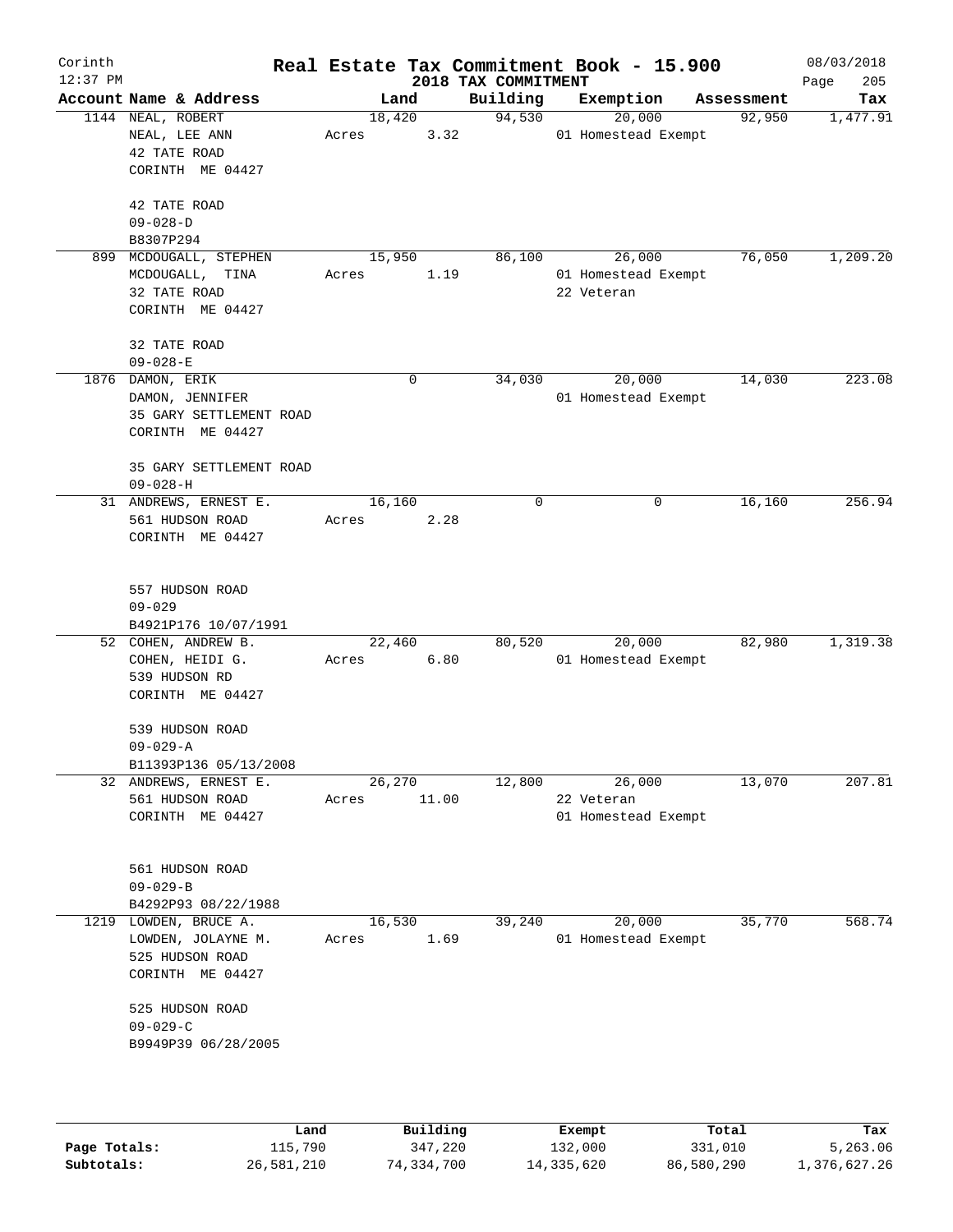| Corinth      |                        |            |       |            |          |                     | Real Estate Tax Commitment Book - 15.900 |             |            | 08/03/2018   |
|--------------|------------------------|------------|-------|------------|----------|---------------------|------------------------------------------|-------------|------------|--------------|
| $12:37$ PM   |                        |            |       |            |          | 2018 TAX COMMITMENT |                                          |             |            | 206<br>Page  |
|              | Account Name & Address |            |       | Land       |          | Building            | Exemption                                |             | Assessment | Tax          |
|              | 1220 WILES, HOPE       |            |       | 10,280     |          | $\mathbf 0$         |                                          | $\mathbf 0$ | 10,280     | 163.45       |
|              | 190 CALL RD            |            | Acres |            | 9.51     |                     |                                          |             |            |              |
|              | MILFORD ME 04461       |            |       |            |          |                     |                                          |             |            |              |
|              | HUDSON ROAD N/F OFF    |            |       |            |          |                     |                                          |             |            |              |
|              | $09 - 029 - D$         |            |       |            |          |                     |                                          |             |            |              |
|              | B6828P200              |            |       |            |          |                     |                                          |             |            |              |
|              | 767 WALTZ, DAVID C.    |            |       | 20,150     |          | 39,240              |                                          | 0           | 59,390     | 944.30       |
|              | 34 GRIFFIN ROAD        |            | Acres |            | 4.81     |                     |                                          |             |            |              |
|              | LEVANT ME 04456-4506   |            |       |            |          |                     |                                          |             |            |              |
|              | 521 HUDSON ROAD        |            |       |            |          |                     |                                          |             |            |              |
|              | $09 - 030$             |            |       |            |          |                     |                                          |             |            |              |
|              | B13265P173 07/08/2013  |            |       |            |          |                     |                                          |             |            |              |
|              |                        |            |       |            |          | 0                   |                                          | 0           |            | 175.22       |
|              | 819 LANE, RICHARD      |            |       | 11,020     |          |                     |                                          |             | 11,020     |              |
|              | 194 MAYO ROAD          |            | Acres |            | 70.00    |                     |                                          |             |            |              |
|              | HAMPDEN ME 04444       |            |       |            |          |                     |                                          |             |            |              |
|              | HUDSON ROAD N/F OFF    |            |       |            |          |                     |                                          |             |            |              |
|              | $09 - 031$             |            |       |            |          |                     |                                          |             |            |              |
|              | B2219P81               |            |       |            |          |                     |                                          |             |            |              |
|              | 809 O'CLAIRE, ROLANDE  |            |       | 95,440     |          | 108,290             | 20,000                                   |             | 183,730    | 2,921.31     |
|              | HARVEY, JOSHUA         |            | Acres |            | 90.22    |                     | 01 Homestead Exempt                      |             |            |              |
|              |                        |            |       |            |          |                     |                                          |             |            |              |
|              | PO BOX 211             |            |       |            |          |                     |                                          |             |            |              |
|              | CORINTH ME 04427       |            |       |            |          |                     |                                          |             |            |              |
|              | 485 HUDSON ROAD        |            |       |            |          |                     |                                          |             |            |              |
|              | $09 - 032$             |            |       |            |          |                     |                                          |             |            |              |
|              | B14296P298 09/22/2016  |            |       |            |          |                     |                                          |             |            |              |
|              | 1672 PREBLE, DAVID     |            |       | 19,250     |          | 22,690              |                                          | 0           | 41,940     | 666.85       |
|              | PREBLE, REBECCA        |            | Acres |            | 4.03     |                     |                                          |             |            |              |
|              | 464 MAIN ROAD          |            |       |            |          |                     |                                          |             |            |              |
|              | CHARLESTON ME 04422    |            |       |            |          |                     |                                          |             |            |              |
|              | 499 HUDSON ROAD        |            |       |            |          |                     |                                          |             |            |              |
|              | $09 - 032 - A$         |            |       |            |          |                     |                                          |             |            |              |
|              | B13678P114 10/16/2014  |            |       |            |          |                     |                                          |             |            |              |
| 1536         | WRIGHT, RODNEY P.      |            |       | 17,670     |          | 108,860             | 20,000                                   |             | 106,530    | 1,693.83     |
|              | WRIGHT, RUTH D.        |            | Acres |            | 2.67     |                     | 01 Homestead Exempt                      |             |            |              |
|              | 459 HUDSON ROAD        |            |       |            |          |                     |                                          |             |            |              |
|              | CORINTH ME 04427       |            |       |            |          |                     |                                          |             |            |              |
|              | 459 HUDSON ROAD        |            |       |            |          |                     |                                          |             |            |              |
|              | $09 - 033$             |            |       |            |          |                     |                                          |             |            |              |
|              | B2161P780              |            |       |            |          |                     |                                          |             |            |              |
|              | 335 CONNOLLY, JAMES M. |            |       | 19,440     |          | 60,770              | 20,000                                   |             | 60,210     | 957.34       |
|              | 433 HUDSON ROAD        |            | Acres |            | 4.20     |                     | 01 Homestead Exempt                      |             |            |              |
|              | CORINTH ME 04427       |            |       |            |          |                     |                                          |             |            |              |
|              |                        |            |       |            |          |                     |                                          |             |            |              |
|              | 433 HUDSON ROAD        |            |       |            |          |                     |                                          |             |            |              |
|              | $09 - 034$<br>B3337P76 |            |       |            |          |                     |                                          |             |            |              |
|              |                        |            |       |            |          |                     |                                          |             |            |              |
|              |                        | Land       |       |            | Building |                     | Exempt                                   |             | Total      | Tax          |
| Page Totals: |                        | 193,250    |       |            | 339,850  |                     | 60,000                                   |             | 473,100    | 7,522.30     |
| Subtotals:   |                        | 26,774,460 |       | 74,674,550 |          |                     | 14,395,620                               | 87,053,390  |            | 1,384,149.56 |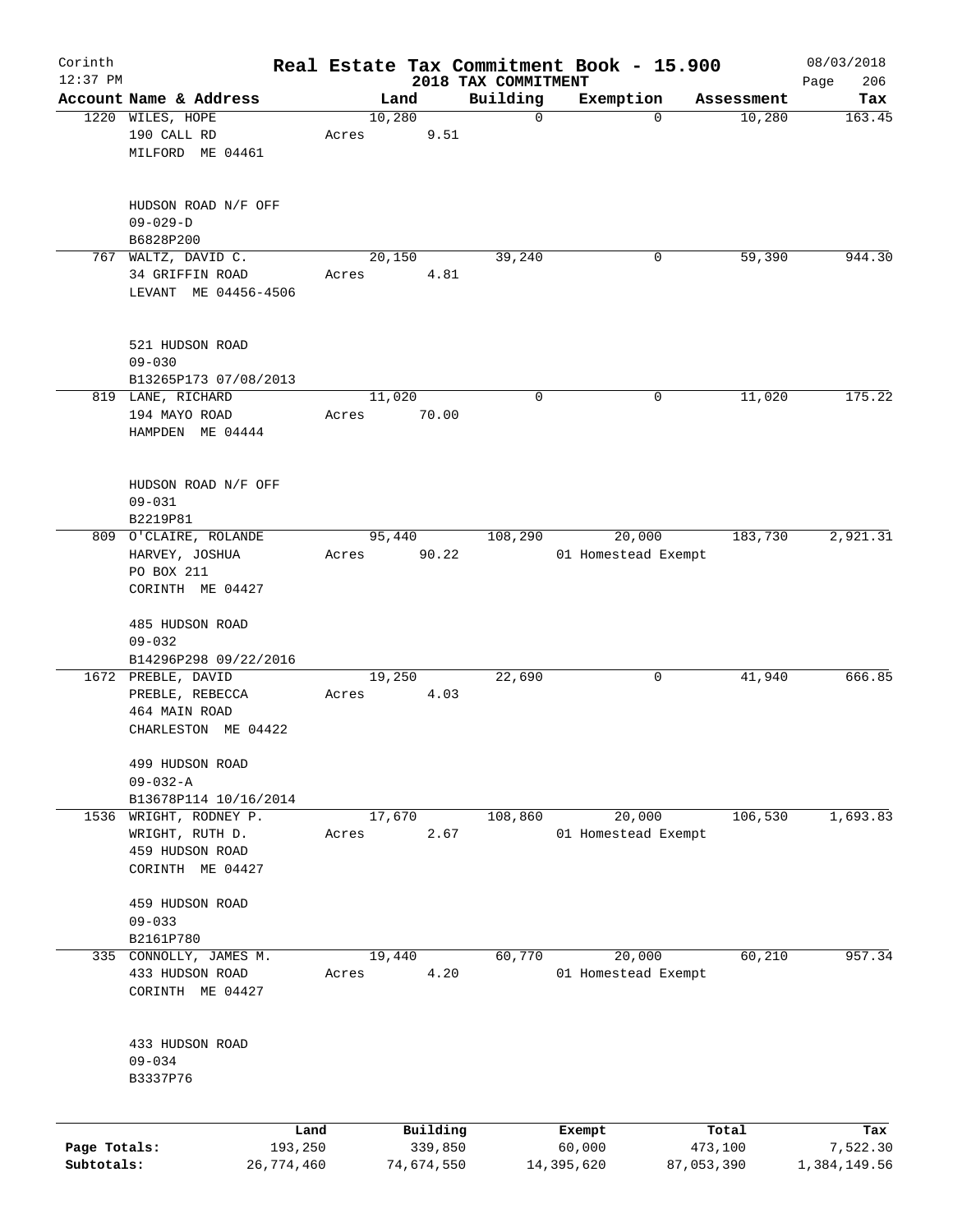| Corinth                    |                                                                      |       |                       |                                 | Real Estate Tax Commitment Book - 15.900 |                         | 08/03/2018               |
|----------------------------|----------------------------------------------------------------------|-------|-----------------------|---------------------------------|------------------------------------------|-------------------------|--------------------------|
| $12:37$ PM                 | Account Name & Address                                               |       | Land                  | 2018 TAX COMMITMENT<br>Building | Exemption                                | Assessment              | 207<br>Page<br>Tax       |
|                            | 1320 CAMPBELL, JASON C.                                              |       | 18,050                | 74,200                          | 20,000                                   | 72,250                  | 1,148.78                 |
|                            | 429 HUDSON ROAD<br>CORINTH ME 04427                                  | Acres | 3.00                  |                                 | 01 Homestead Exempt                      |                         |                          |
|                            | 429 HUDSON ROAD<br>$09 - 034 - A$<br>B13786P283 03/23/2015 B9569P132 |       |                       |                                 |                                          |                         |                          |
|                            | 896 MCCORRISON, VAL F.                                               |       | 15,730                | 67,840                          | 20,000                                   | 63,570                  | 1,010.76                 |
|                            | MCCORRISON, CHRISTINE<br>М.<br>419 HUDSON ROAD                       | Acres | 1.00                  |                                 | 01 Homestead Exempt                      |                         |                          |
|                            | CORINTH ME 04427                                                     |       |                       |                                 |                                          |                         |                          |
|                            | 419 HUDSON ROAD                                                      |       |                       |                                 |                                          |                         |                          |
|                            | $09 - 035$                                                           |       |                       |                                 |                                          |                         |                          |
|                            | B2483P200<br>924 MEGQUIER, SHERWOOD L.<br>LIVING TRUST               |       | 26,750                | 103,140                         | 20,000                                   | 109,890                 | 1,747.25                 |
|                            | 401 HUDSON ROAD<br>CORINTH ME 04427                                  | Acres | 10.50                 |                                 | 01 Homestead Exempt                      |                         |                          |
|                            | 401 HUDSON ROAD<br>$09 - 036$                                        |       |                       |                                 |                                          |                         |                          |
|                            | B14634P3 08/31/2017                                                  |       |                       |                                 |                                          |                         |                          |
|                            | 1235 SPEED, KENNETH E.                                               |       | 21,670                | 0                               | 0                                        | 21,670                  | 344.55                   |
|                            | SPEED, KELLY S.<br>7 FERNALD ROAD<br>GARLAND ME 04939                | Acres | 27.13                 |                                 |                                          |                         |                          |
|                            | GARLAND ROAD<br>$10 - 001$                                           |       |                       |                                 |                                          |                         |                          |
|                            | B14281P146 09/20/2016                                                |       |                       |                                 |                                          |                         |                          |
|                            | 1617 SPEED, KEITH A. W.                                              |       | 9,940                 | $\mathbf 0$                     | 0                                        | 9,940                   | 158.05                   |
|                            | 636 OLD TOWN ROAD<br>HUDSON ME 04449                                 | Acres | 1.22                  |                                 |                                          |                         |                          |
|                            | GARLAND ROAD<br>$10 - 001 - A$                                       |       |                       |                                 |                                          |                         |                          |
|                            | B7192P108                                                            |       |                       |                                 |                                          |                         |                          |
|                            | 1618 SPEED, KEITH A. W.                                              |       | 9,720                 | $\mathbf 0$                     | 0                                        | 9,720                   | 154.55                   |
|                            | 636 OLD TOWN ROAD<br>HUDSON ME 04449                                 | Acres | 1.03                  |                                 |                                          |                         |                          |
|                            | GARLAND ROAD<br>$10 - 001 - B$                                       |       |                       |                                 |                                          |                         |                          |
|                            | B7192P108                                                            |       |                       |                                 |                                          |                         |                          |
| 1619                       | SPEED, BETTY J.                                                      |       | 15,770                | 79,940                          | 20,000                                   | 75,710                  | 1,203.79                 |
|                            | 440 GARLAND ROAD<br>CORINTH ME 04427                                 | Acres | 1.03                  |                                 | 01 Homestead Exempt                      |                         |                          |
|                            | 440 GARLAND ROAD                                                     |       |                       |                                 |                                          |                         |                          |
|                            | $10 - 001 - C$<br>B7192P112                                          |       |                       |                                 |                                          |                         |                          |
|                            | Land                                                                 |       | Building              |                                 | Exempt                                   | Total                   | Tax                      |
| Page Totals:<br>Subtotals: | 117,630<br>26,892,090                                                |       | 325,120<br>74,999,670 |                                 | 80,000<br>14, 475, 620                   | 362,750<br>87, 416, 140 | 5,767.73<br>1,389,917.29 |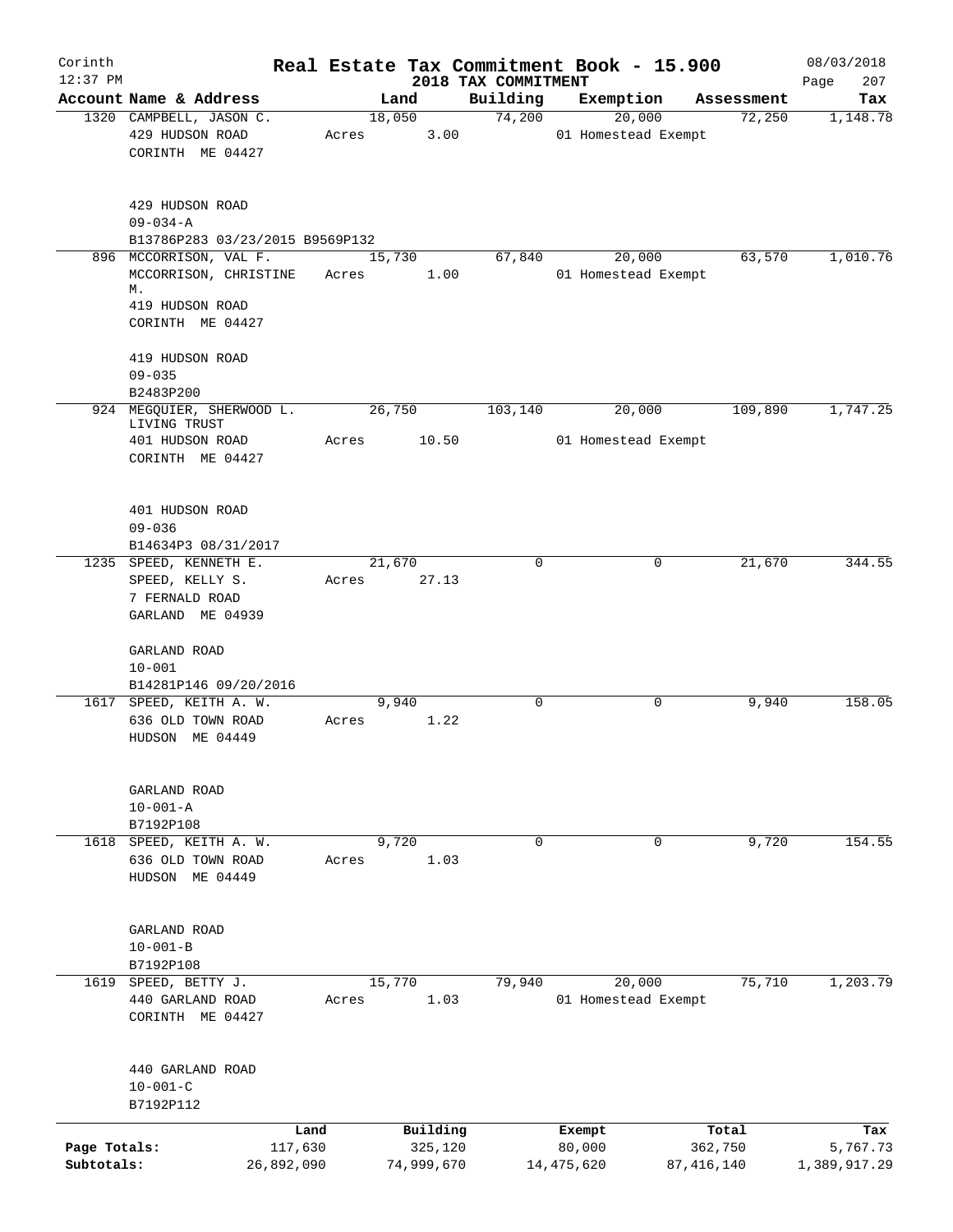| Corinth<br>$12:37$ PM |                                           |        |        | 2018 TAX COMMITMENT | Real Estate Tax Commitment Book - 15.900 |            | 08/03/2018<br>208<br>Page |
|-----------------------|-------------------------------------------|--------|--------|---------------------|------------------------------------------|------------|---------------------------|
|                       | Account Name & Address                    |        | Land   | Building            | Exemption                                | Assessment | Tax                       |
|                       | 1976 SPEED, VAUGHN E &<br>CHRISTINE TRUST | 10,240 |        | $\mathbf 0$         | $\mathbf 0$                              | 10,240     | 162.82                    |
|                       | VAUGHN & CHRISTINE<br>TRUSTEES            | Acres  | 1.48   |                     |                                          |            |                           |
|                       | 440 GARLAND ROAD                          |        |        |                     |                                          |            |                           |
|                       | CORINTH ME 04427                          |        |        |                     |                                          |            |                           |
|                       | GARLAND ROAD                              |        |        |                     |                                          |            |                           |
|                       | $10 - 001 - E$                            |        |        |                     |                                          |            |                           |
|                       | B14281P84 09/20/2016                      |        |        |                     |                                          |            |                           |
|                       | 1975 SPEED, VAUGHN E                      |        | 9,680  | $\mathbf 0$         | 0                                        | 9,680      | 153.91                    |
|                       | SPEED, CHRISTINE M<br>TRUST               | Acres  | 1.00   |                     |                                          |            |                           |
|                       | 440 GARLAND ROAD                          |        |        |                     |                                          |            |                           |
|                       | CORINTH ME 04427                          |        |        |                     |                                          |            |                           |
|                       |                                           |        |        |                     |                                          |            |                           |
|                       | GARLAND ROAD                              |        |        |                     |                                          |            |                           |
|                       | $10 - 001 - F$                            |        |        |                     |                                          |            |                           |
|                       | B14281P146 09/20/2016                     |        |        |                     |                                          |            |                           |
|                       | 1350 THOMAS, FRANK P.<br>TRUSTEE          | 54,230 |        | $\mathbf 0$         | 0                                        | 54,230     | 862.26                    |
|                       | 364 GARLAND ROAD                          | Acres  | 13.70  |                     |                                          |            |                           |
|                       | CORINTH ME 04427                          |        |        |                     |                                          |            |                           |
|                       | 360 GARLAND ROAD                          |        |        |                     |                                          |            |                           |
|                       | $10 - 002$                                |        |        |                     |                                          |            |                           |
|                       | B4931P92                                  |        |        |                     |                                          |            |                           |
|                       | 1452 WALLACE, BARBARA J.                  | 24,860 |        | 79,210              | 20,000                                   | 84,070     | 1,336.71                  |
|                       | 455 GARLAND ROAD                          | Acres  | 8.87   |                     | 01 Homestead Exempt                      |            |                           |
|                       | CORINTH ME 04427                          |        |        |                     |                                          |            |                           |
|                       | 455 GARLAND ROAD                          |        |        |                     |                                          |            |                           |
|                       | $10 - 002 - A$                            |        |        |                     |                                          |            |                           |
|                       | B2849P294                                 |        |        |                     |                                          |            |                           |
|                       | 1546 MARTIN JR, SCOTT W.                  | 21,870 |        | 112,500             | 20,000                                   | 114,370    | 1,818.48                  |
|                       | 118 O'ROAK RD                             | Acres  | 8.00   |                     | 01 Homestead Exempt                      |            |                           |
|                       | CORINTH ME 04427                          |        |        |                     |                                          |            |                           |
|                       |                                           |        |        |                     |                                          |            |                           |
|                       | 118 O'ROAK ROAD                           |        |        |                     |                                          |            |                           |
|                       | $10 - 002 - B$                            |        |        |                     |                                          |            |                           |
|                       | B12701P213 01/06/2012                     |        |        |                     |                                          |            |                           |
|                       | 428 DOUGLASS, ALAN D.                     |        | 17,040 | 84,820              | 20,000                                   | 81,860     | 1,301.57                  |
|                       | 439 GARLAND ROAD                          | Acres  | 2.13   |                     | 01 Homestead Exempt                      |            |                           |
|                       | CORINTH ME 04427                          |        |        |                     |                                          |            |                           |
|                       | 439 GARLAND ROAD                          |        |        |                     |                                          |            |                           |
|                       | $10 - 002 - C$                            |        |        |                     |                                          |            |                           |
|                       | B14245P237 08/16/2016                     |        |        |                     |                                          |            |                           |
|                       |                                           |        |        |                     |                                          |            |                           |
|                       |                                           |        |        |                     |                                          |            |                           |

|              | Land       | Building   | Exempt     | Total      | Tax          |
|--------------|------------|------------|------------|------------|--------------|
| Page Totals: | 137,920    | 276,530    | 60,000     | 354,450    | 5,635.75     |
| Subtotals:   | 27,030,010 | 75,276,200 | 14,535,620 | 87,770,590 | l,395,553.04 |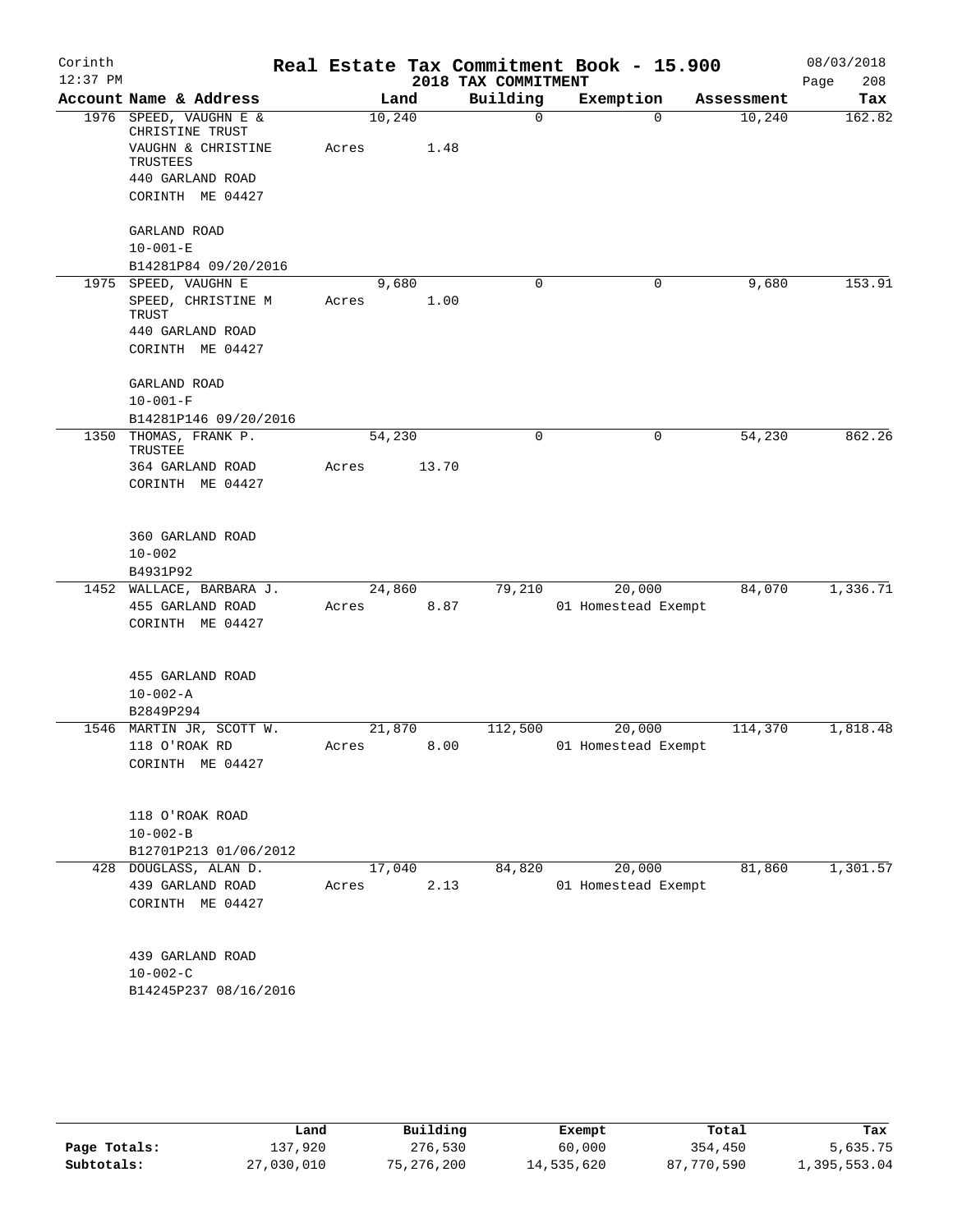| Corinth                    |                                           |                         |        |                       |                                 | Real Estate Tax Commitment Book - 15.900 |                       | 08/03/2018               |
|----------------------------|-------------------------------------------|-------------------------|--------|-----------------------|---------------------------------|------------------------------------------|-----------------------|--------------------------|
| $12:37$ PM                 | Account Name & Address                    |                         | Land   |                       | 2018 TAX COMMITMENT<br>Building | Exemption                                | Assessment            | 209<br>Page<br>Tax       |
|                            | 1850 MEGGISON, CHARLOTTE M.               |                         | 25,370 |                       | 149,820                         | 20,000                                   | 155,190               | 2,467.52                 |
|                            | LIVING TRUST                              |                         |        |                       |                                 |                                          |                       |                          |
|                            | 158 O'ROAK RD<br>CORINTH ME 04427         | Acres                   |        | 17.44                 |                                 | 01 Homestead Exempt                      |                       |                          |
|                            |                                           |                         |        |                       |                                 |                                          |                       |                          |
|                            | 158 O'ROAK ROAD                           |                         |        |                       |                                 |                                          |                       |                          |
|                            | $10 - 002 - D$                            |                         |        |                       |                                 |                                          |                       |                          |
|                            | B12469P227 04/27/2011                     |                         |        |                       |                                 |                                          |                       |                          |
|                            | 1969 THOMAS, PAUL W.                      |                         | 35,090 | 101.50                | 0                               | 0                                        | 35,090                | 557.93                   |
|                            | THOMAS, JENNIFER L.<br>410 GARLAND RD     | Acres                   |        |                       |                                 |                                          |                       |                          |
|                            | CORINTH ME 04427                          |                         |        |                       |                                 |                                          |                       |                          |
|                            | GARLAND ROAD                              |                         |        |                       |                                 |                                          |                       |                          |
|                            | $10 - 002 - E$                            |                         |        |                       |                                 |                                          |                       |                          |
|                            | B12181P184 07/01/2010                     |                         |        |                       | $\mathbf 0$                     |                                          | 6,630                 | 105.42                   |
|                            | 1971 MARSH, GINNA M.<br>110 O'ROAK ROAD   | Acres                   | 6,630  | 1.50                  |                                 | 0                                        |                       |                          |
|                            | CORINTH ME 04427                          |                         |        |                       |                                 |                                          |                       |                          |
|                            |                                           |                         |        |                       |                                 |                                          |                       |                          |
|                            | O'ROAK ROAD                               |                         |        |                       |                                 |                                          |                       |                          |
|                            | $10 - 002 - F$                            |                         |        |                       |                                 |                                          |                       |                          |
| 2068                       | B10605P26 06/29/2006<br>THOMAS, FRANK P.  |                         | 21,990 |                       | $\mathbf 0$                     | 0                                        | 21,990                | 349.64                   |
|                            | TRUSTEE                                   |                         |        |                       |                                 |                                          |                       |                          |
|                            | 364 GARLAND RD<br>CORINTH ME 04427        | Acres                   |        | 37.00                 |                                 |                                          |                       |                          |
|                            | GARLAND ROAD<br>$10 - 002 - G$            |                         |        |                       |                                 |                                          |                       |                          |
|                            | B12181P184 07/01/2010 B4931P92 10/24/1991 |                         |        |                       |                                 |                                          |                       |                          |
|                            | 1827 MARSH, GINNA M.                      |                         | 14,600 |                       | 60,440                          | 20,000                                   | 55,040                | 875.14                   |
|                            | 110 O'ROAK ROAD                           | Acres                   |        | 2.30                  |                                 | 01 Homestead Exempt                      |                       |                          |
|                            | CORINTH ME 04427                          |                         |        |                       |                                 |                                          |                       |                          |
|                            | 110 O'ROAK ROAD                           |                         |        |                       |                                 |                                          |                       |                          |
|                            | $10 - 002 - H$                            |                         |        |                       |                                 |                                          |                       |                          |
|                            | B13611P220 08/11/2014                     |                         |        |                       |                                 |                                          |                       |                          |
|                            | 1826 CRANE, JAMES V.<br>CRANE, STEVEN D.  |                         | 26,760 | 76.00                 | $\mathbf 0$                     | $\mathbf 0$                              | 26,760                | 425.48                   |
|                            | 2 MILLS ROAD                              | Acres                   |        |                       |                                 |                                          |                       |                          |
|                            | EXETER ME 04435                           |                         |        |                       |                                 |                                          |                       |                          |
|                            | O'ROAK ROAD                               |                         |        |                       |                                 |                                          |                       |                          |
|                            | $10 - 002 - J$                            |                         |        |                       |                                 |                                          |                       |                          |
|                            | B14094P249 03/08/2016                     |                         |        |                       |                                 |                                          |                       |                          |
|                            | 1351 THOMAS, FRANK P.<br>THOMAS, ANITA B. | Acres                   | 16,900 | 2.01                  | 135,810                         | 20,000<br>01 Homestead Exempt            | 132,710               | 2,110.09                 |
|                            | 364 GARLAND ROAD                          |                         |        |                       |                                 |                                          |                       |                          |
|                            | CORINTH ME 04427                          |                         |        |                       |                                 |                                          |                       |                          |
|                            | 364 GARLAND ROAD                          |                         |        |                       |                                 |                                          |                       |                          |
|                            | $10 - 003$                                |                         |        |                       |                                 |                                          |                       |                          |
|                            | B12562P303 08/11/2011                     |                         |        |                       |                                 |                                          |                       |                          |
|                            |                                           | Land                    |        | Building              |                                 | Exempt                                   | Total                 | Tax                      |
| Page Totals:<br>Subtotals: |                                           | 147,340<br>27, 177, 350 |        | 346,070<br>75,622,270 |                                 | 60,000<br>14,595,620                     | 433,410<br>88,204,000 | 6,891.22<br>1,402,444.26 |
|                            |                                           |                         |        |                       |                                 |                                          |                       |                          |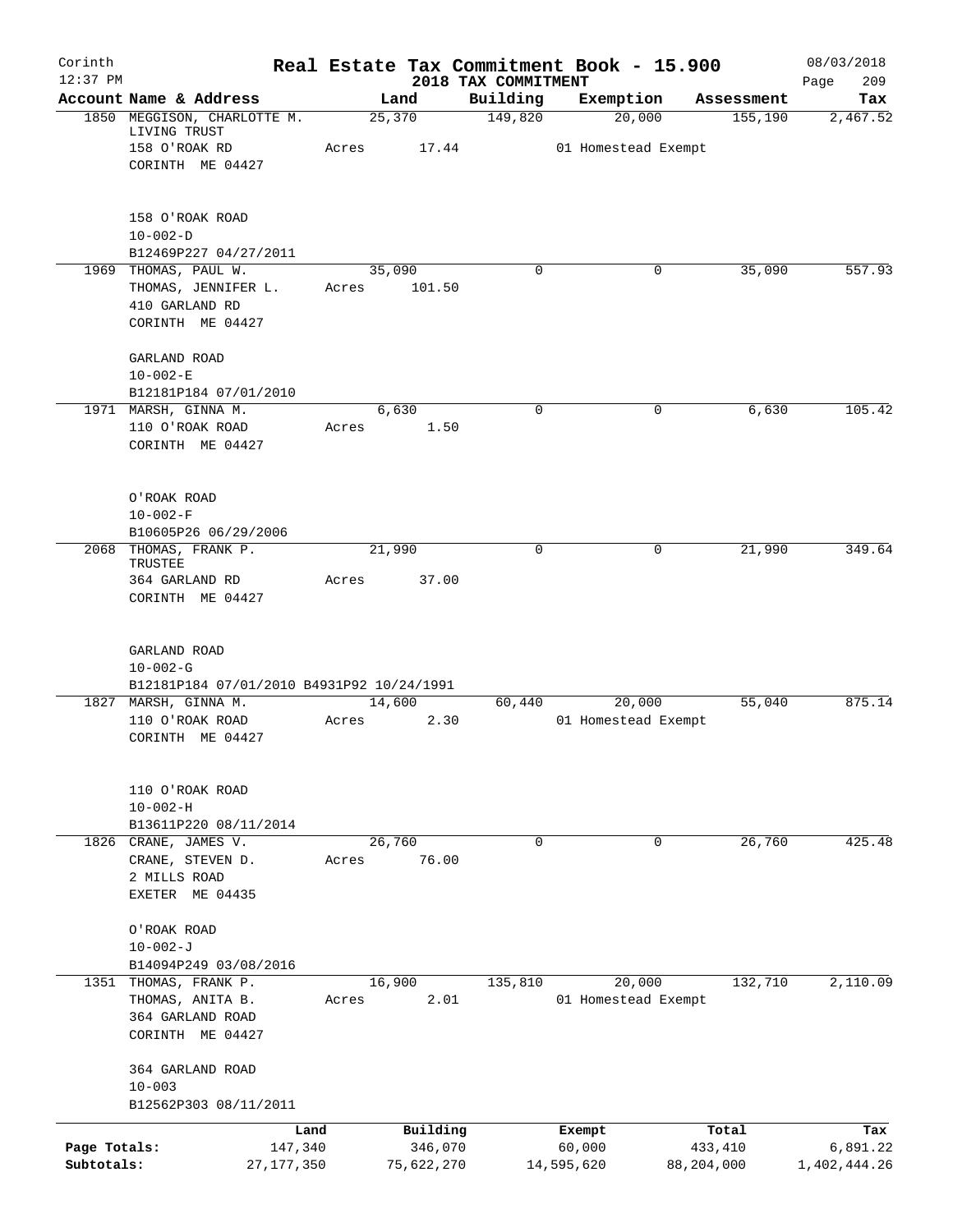| Corinth    |                                           |        |        |                     | Real Estate Tax Commitment Book - 15.900 |            | 08/03/2018  |
|------------|-------------------------------------------|--------|--------|---------------------|------------------------------------------|------------|-------------|
| $12:37$ PM |                                           |        |        | 2018 TAX COMMITMENT |                                          |            | 210<br>Page |
|            | Account Name & Address                    |        | Land   | Building            | Exemption                                | Assessment | Tax         |
|            | 1788 CRANE BROTHERS, INC.                 | 20,730 |        | 151,200             | $\Omega$                                 | 171,930    | 2,733.69    |
|            | 2 MILLS ROAD                              | Acres  | 1.80   |                     |                                          |            |             |
|            | EXETER ME 04415                           |        |        |                     |                                          |            |             |
|            |                                           |        |        |                     |                                          |            |             |
|            | GARLAND ROAD<br>$10 - 003 - A$            |        |        |                     |                                          |            |             |
|            | B8786P41                                  |        |        |                     |                                          |            |             |
|            | 1970 THOMAS, PAUL W.                      | 24,430 |        | 184,080             | 20,000                                   | 188,510    | 2,997.31    |
|            | THOMAS, JENNIFER L.                       | Acres  | 8.50   |                     | 01 Homestead Exempt                      |            |             |
|            | 410 GARLAND ROAD                          |        |        |                     |                                          |            |             |
|            | CORINTH ME 04427                          |        |        |                     |                                          |            |             |
|            | 410 GARLAND ROAD                          |        |        |                     |                                          |            |             |
|            | $10 - 003 - B$                            |        |        |                     |                                          |            |             |
|            | B12181P184 07/01/2010                     |        |        |                     |                                          |            |             |
|            | 2083 THOMAS, PAUL W.                      | 76,210 |        | 135,070             | 0                                        | 211,280    | 3,359.35    |
|            | THOMAS, JENNIFER L.                       | Acres  | 233.69 |                     |                                          |            |             |
|            | 410 GARLAND ROAD                          |        |        |                     |                                          |            |             |
|            | CORINTH ME 04427                          |        |        |                     |                                          |            |             |
|            | 364 GARLAND ROAD                          |        |        |                     |                                          |            |             |
|            | $10 - 003 - C$                            |        |        |                     |                                          |            |             |
|            | B12181P184 07/01/2010                     |        |        |                     |                                          |            |             |
|            | 1283 STONYVALE, INC                       | 17,520 |        | $\mathbf 0$         | 0                                        | 17,520     | 278.57      |
|            | 226 FOGLER ROAD                           | Acres  | 27.00  |                     |                                          |            |             |
|            | EXETER ME 04435-3410                      |        |        |                     |                                          |            |             |
|            | EXETER TOWN LINE N/F<br>OFF<br>$10 - 004$ |        |        |                     |                                          |            |             |
|            | B2066P100                                 |        |        |                     |                                          |            |             |
|            | 146 BLACKWELL, GARETH W JR                | 23,700 |        | 138,850             | 20,000                                   | 142,550    | 2,266.55    |
|            | BLACKWELL, LANETTE<br>MARIE               | Acres  | 7.87   |                     | 01 Homestead Exempt                      |            |             |
|            | 306 GARLAND ROAD                          |        |        |                     |                                          |            |             |
|            | CORINTH ME 04427                          |        |        |                     |                                          |            |             |
|            | 306 GARLAND ROAD                          |        |        |                     |                                          |            |             |
|            | $10 - 005$                                |        |        |                     |                                          |            |             |
|            | B3741P212                                 |        |        |                     |                                          |            |             |
| 1236       | SPEED, VAUGHN E &<br>CHRISTINE TRUST      | 46,030 |        | $\Omega$            | 0                                        | 46,030     | 731.88      |
|            | & SPEED, KEITH A.W.                       | Acres  | 128.58 |                     |                                          |            |             |
|            | 440 GARLAND ROAD                          |        |        |                     |                                          |            |             |
|            | CORINTH ME 04427                          |        |        |                     |                                          |            |             |
|            | GARLAND ROAD                              |        |        |                     |                                          |            |             |
|            | $10 - 006$                                |        |        |                     |                                          |            |             |
|            | B10631P90 09/11/2006                      |        |        |                     |                                          |            |             |

|              | Land       | Building   | Exempt     | Total      | Tax            |
|--------------|------------|------------|------------|------------|----------------|
| Page Totals: | 208,620    | 609,200    | 40,000     | 777,820    | 12,367.35      |
| Subtotals:   | 27,385,970 | 76,231,470 | 14,635,620 | 88,981,820 | 1, 414, 811.61 |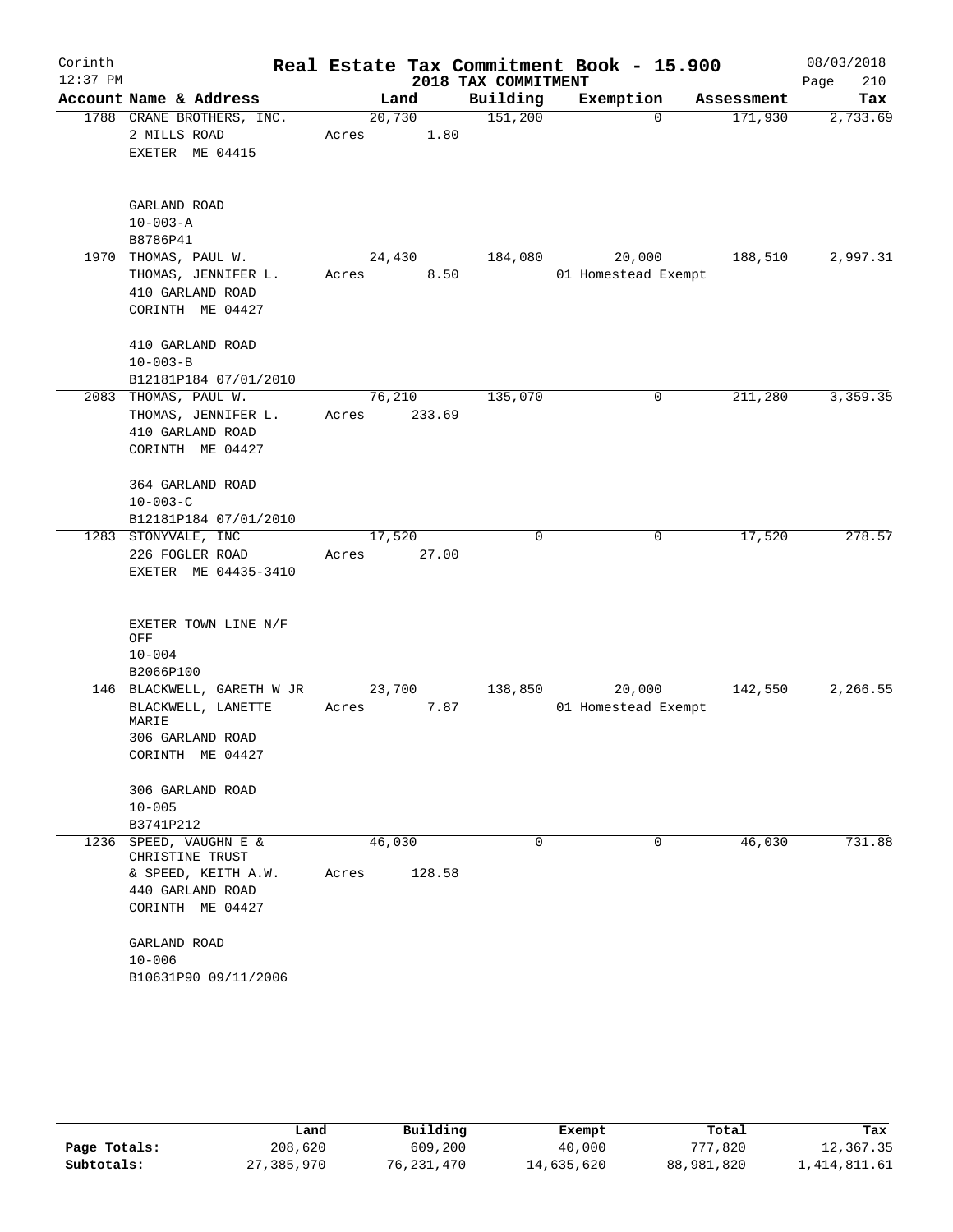| Corinth<br>$12:37$ PM |                                                                                                                                                                |                 |        | 2018 TAX COMMITMENT | Real Estate Tax Commitment Book - 15.900 |                    | 08/03/2018<br>211<br>Page |
|-----------------------|----------------------------------------------------------------------------------------------------------------------------------------------------------------|-----------------|--------|---------------------|------------------------------------------|--------------------|---------------------------|
|                       | Account Name & Address                                                                                                                                         | Land            |        | Building            | Exemption                                | Assessment         | Tax                       |
|                       | 129 GRAY, NORMAN A.<br>6 GRAY ROAD<br>BAR HARBOR ME 04609                                                                                                      | 15,340<br>Acres | 11.00  | $\mathbf 0$         |                                          | 15,340<br>$\Omega$ | 243.91                    |
|                       | CHARLESTON TOWN LINE<br>N/F<br>$10 - 007$<br>B9162P201                                                                                                         |                 |        |                     |                                          |                    |                           |
|                       | 1008 CRANE, STEVEN D. &<br>CRANE, JAMES<br>2 MILLS ROAD<br>EXETER ME 04435                                                                                     | 62,950<br>Acres | 215.00 | $\Omega$            |                                          | 62,950<br>0        | 1,000.91                  |
|                       | O'ROAK ROAD<br>$10 - 008$<br>B10060P90 08/23/2005                                                                                                              |                 |        |                     |                                          |                    |                           |
|                       | 1885 FLANAGAN, MICHAEL C.<br>FLANAGAN, LAURA M.C.<br>1485 SOUTH 35TH AVENUE<br>YUMA AZ 85364                                                                   | 20,370<br>Acres | 5.00   | 78,370              | 20,000<br>01 Homestead Exempt            | 78,740             | 1,251.97                  |
|                       | 87 O'ROAK ROAD<br>$10 - 008 - 01$<br>B10060P90 08/23/2005                                                                                                      |                 |        |                     |                                          |                    |                           |
|                       | 1197 SPEED, SCOTT A.<br>SPEED, LISA K.<br>59 O'ROAK ROAD<br>CORINTH ME 04427                                                                                   | 16,010<br>Acres | 1.24   | 83,100              | 20,000<br>01 Homestead Exempt            | 79,110             | 1,257.85                  |
|                       | 59 O'ROAK ROAD<br>$10 - 009$<br>B9057P219                                                                                                                      |                 |        |                     |                                          |                    |                           |
|                       | 1430 SPEED, VERNON G.<br>SPEED, LUANNE D.<br>10 O'ROAK ROAD<br>CORINTH ME 04427                                                                                | 16,320<br>Acres | 1.51   | 50,800              |                                          | 67,120<br>0        | 1,067.21                  |
|                       | 35 O'ROAK ROAD<br>$10 - 009 - A$<br>B13062P159 01/09/2013                                                                                                      |                 |        |                     |                                          |                    |                           |
|                       | 1242 SPEED, GERALD L<br>TRUSTEES LIV T<br>SPEED, WINIFRED I<br>TRUSTEES LIV<br>173 GARLAND ROAD<br>CORINTH ME 04427<br>GARLAND ROAD<br>$10 - 010$<br>B5943P244 | 14,970<br>Acres | 5.56   | $\Omega$            |                                          | 14,970<br>$\Omega$ | 238.02                    |

|              | Land       | Building   | Exempt     | Total      | Tax          |
|--------------|------------|------------|------------|------------|--------------|
| Page Totals: | 145,960    | 212,270    | 40,000     | 318,230    | 5,059.87     |
| Subtotals:   | 27,531,930 | 76,443,740 | 14,675,620 | 89,300,050 | 1,419,871.48 |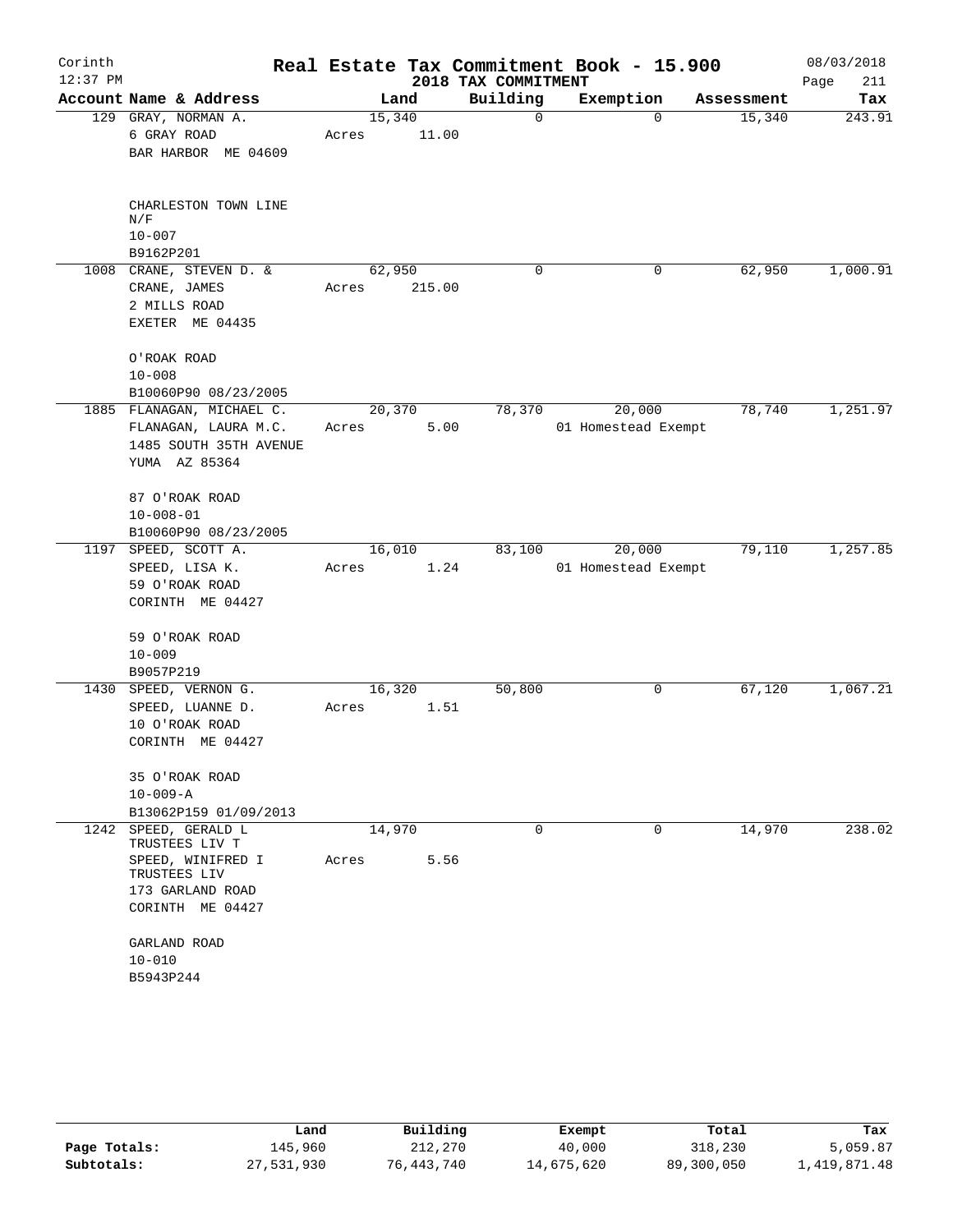| Corinth      |                                                                                             |                 |       |                |                     | Real Estate Tax Commitment Book - 15.900 |                  |                               |                      | 08/03/2018       |
|--------------|---------------------------------------------------------------------------------------------|-----------------|-------|----------------|---------------------|------------------------------------------|------------------|-------------------------------|----------------------|------------------|
| $12:37$ PM   |                                                                                             |                 |       |                |                     | 2018 TAX COMMITMENT                      |                  |                               |                      | 212<br>Page      |
|              | Account Name & Address<br>1253 PREBLE, JOHANNAH                                             |                 |       | Land<br>14,550 |                     | Building<br>96,200                       | Exemption        | 20,000                        | Assessment<br>90,750 | Tax<br>1,442.93  |
|              | 58 O'ROAK ROAD<br>CORINTH ME 04427                                                          |                 | Acres |                | 0.80                |                                          |                  | 01 Homestead Exempt           |                      |                  |
|              | 58 O'ROAK ROAD<br>$10 - 010 - A$<br>B2465P282                                               |                 |       |                |                     |                                          |                  |                               |                      |                  |
| 1252         | SPEED, VERNON G.                                                                            |                 |       | 17,060         |                     | 169,150                                  |                  | 20,000                        | 166,210              | 2,642.74         |
|              | SPEED, LUANNE D.<br>10 O'ROAK ROAD<br>CORINTH ME 04427                                      |                 | Acres |                | 2.15                |                                          |                  | 01 Homestead Exempt           |                      |                  |
|              | 10 O'ROAK ROAD                                                                              |                 |       |                |                     |                                          |                  |                               |                      |                  |
|              | $10 - 010 - B$                                                                              |                 |       |                |                     |                                          |                  |                               |                      |                  |
|              | B4831P24<br>1246 SPEED, RICHARD                                                             |                 |       |                |                     |                                          |                  |                               | 130,440              | 2,074.00         |
|              | SPEED, STEPHANIE R.<br>235 GARLAND ROAD<br>CORINTH ME 04427                                 |                 | Acres | 16,070         | 1.29                | 134,370                                  |                  | 20,000<br>01 Homestead Exempt |                      |                  |
|              | 235 GARLAND ROAD<br>$10 - 010 - C$<br>B5295P148                                             |                 |       |                |                     |                                          |                  |                               |                      |                  |
| 1239         | SPEED, GERALD L                                                                             |                 |       | 122,660        |                     | 122,640                                  |                  | 0                             | 245,300              | 3,900.27         |
|              | TRUSTEES LIV T<br>SPEED, WINIFRED I<br>TRUSTEES LIV<br>173 GARLAND ROAD<br>CORINTH ME 04427 |                 | Acres |                | 192.00              |                                          |                  |                               |                      |                  |
|              | 173 GARLAND ROAD                                                                            |                 |       |                |                     |                                          |                  |                               |                      |                  |
|              | $10 - 011$<br>B5943P244                                                                     |                 |       |                |                     |                                          |                  |                               |                      |                  |
|              | 1877 NORTHRUP, DEREK<br>NORTHRUP, SHELLI<br>15 O'ROAK ROAD<br>CORINTH ME 04427              |                 |       | 0              |                     | 37,960                                   |                  | 0                             | 37,960               | 603.56           |
|              | 15 O'ROAK ROAD                                                                              |                 |       |                |                     |                                          |                  |                               |                      |                  |
| 1222         | $10 - 011 - 01H$<br>SMITH, KENNETH                                                          |                 |       | $\mathbf 0$    |                     | 19,080                                   |                  | 19,080                        | 0                    | 0.00             |
|              | 17 O'ROAK ROAD<br>CORINTH ME 04427                                                          |                 |       |                |                     |                                          |                  | 01 Homestead Exempt           |                      |                  |
|              | 17 O'ROAK ROAD                                                                              |                 |       |                |                     |                                          |                  |                               |                      |                  |
|              | $10 - 011 - 02H$<br>SPEED, VERNON G.                                                        |                 |       | 0              |                     |                                          |                  | 0                             | 13,600               | 216.24           |
| 792          | SPEED, LUANNE D.<br>10 O'ROAK ROAD                                                          |                 |       |                |                     | 13,600                                   |                  |                               |                      |                  |
|              | CORINTH ME 04427                                                                            |                 |       |                |                     |                                          |                  |                               |                      |                  |
|              | 19 O'ROAK ROAD<br>$10 - 011 - 03H$                                                          |                 |       |                |                     |                                          |                  |                               |                      |                  |
|              |                                                                                             |                 |       |                |                     |                                          |                  |                               |                      |                  |
| Page Totals: |                                                                                             | Land<br>170,340 |       |                | Building<br>593,000 |                                          | Exempt<br>79,080 |                               | Total<br>684,260     | Tax<br>10,879.74 |

**Subtotals:** 27,702,270 77,036,740 14,754,700 89,984,310 1,430,751.22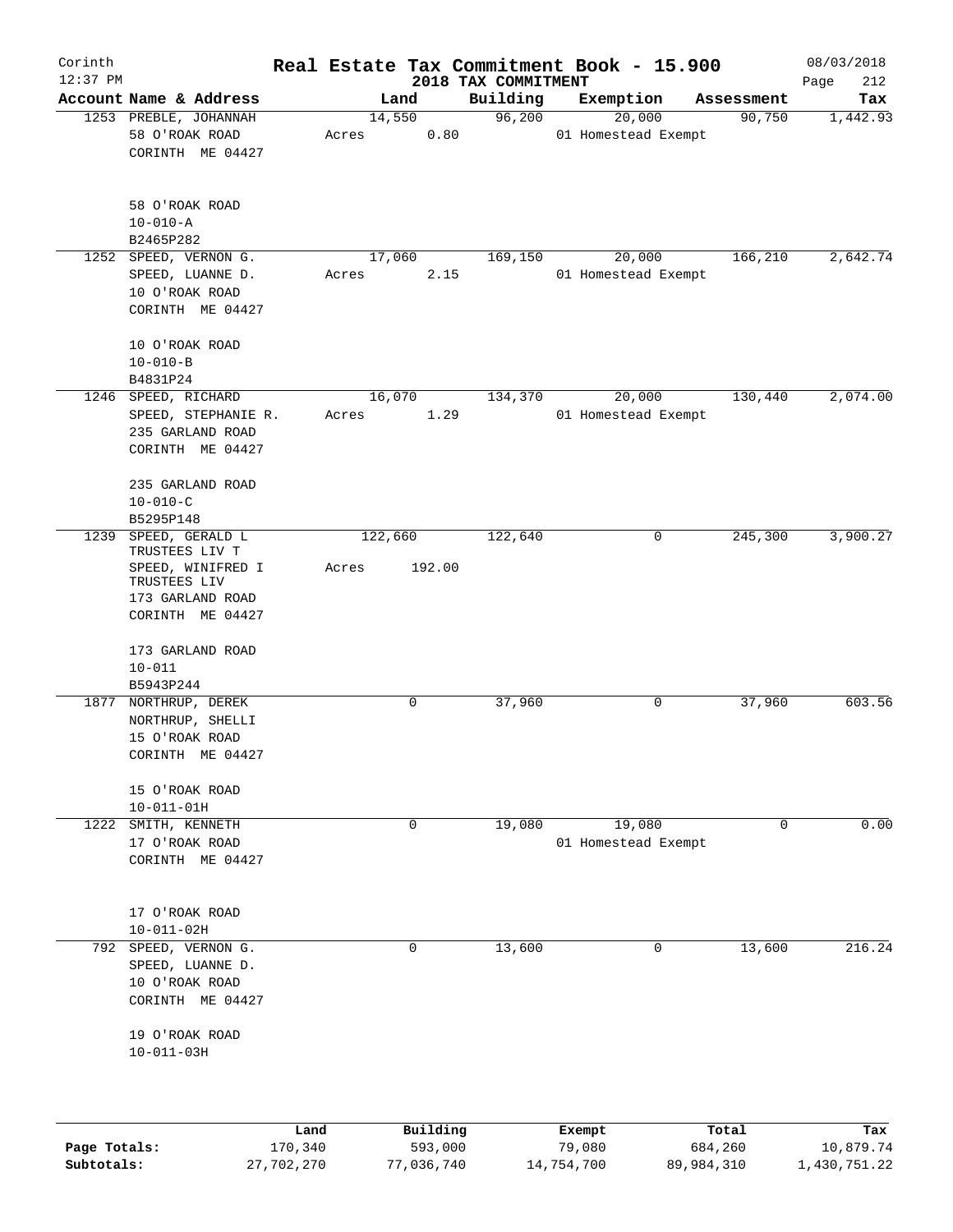| Corinth<br>$12:37$ PM |                                                           |       |                | 2018 TAX COMMITMENT | Real Estate Tax Commitment Book - 15.900 |                        | 08/03/2018<br>213<br>Page |
|-----------------------|-----------------------------------------------------------|-------|----------------|---------------------|------------------------------------------|------------------------|---------------------------|
|                       | Account Name & Address                                    |       | Land           | Building            | Exemption                                | Assessment             | Tax                       |
| 1243                  | SPEED, GERALD L<br>TRUSTEES LIV T                         |       | 29,800         | $\mathbf 0$         |                                          | 29,800<br>$\Omega$     | 473.82                    |
|                       | SPEED, WINIFRED I<br>TRUSTEES LIV                         | Acres | 66.14          |                     |                                          |                        |                           |
|                       | 173 GARLAND ROAD                                          |       |                |                     |                                          |                        |                           |
|                       | CORINTH ME 04427                                          |       |                |                     |                                          |                        |                           |
|                       | GARLAND ROAD                                              |       |                |                     |                                          |                        |                           |
|                       | $10 - 012$                                                |       |                |                     |                                          |                        |                           |
|                       | B5943P244                                                 |       |                |                     |                                          |                        |                           |
|                       | 368 CUMMINGS, VAUGHN F.                                   |       | 16,060         | 64,690              | 26,000                                   | 54,750                 | 870.53                    |
|                       | CUMMINGS, CATHERINE M.                                    | Acres | 1.28           |                     | 22 Veteran                               |                        |                           |
|                       | 144 GARLAND ROAD<br>CORINTH ME 04427                      |       |                |                     | 01 Homestead Exempt                      |                        |                           |
|                       | 144 GARLAND ROAD                                          |       |                |                     |                                          |                        |                           |
|                       | $10 - 013$                                                |       |                |                     |                                          |                        |                           |
|                       | B3369P37                                                  |       |                |                     |                                          |                        |                           |
|                       | 2091 VIGUE, MARK &<br>LANCASTER, MARCIA<br><b>TRUSTEE</b> |       | 26,210         | 8,250               | 0                                        | 34,460                 | 547.91                    |
|                       | H. ELIZABETH VIGUE<br>IRREVOCABLE TRUST                   | Acres | 51.10          |                     |                                          |                        |                           |
|                       | 69 NOTCH ROAD                                             |       |                |                     |                                          |                        |                           |
|                       | CORINTH ME 04427                                          |       |                |                     |                                          |                        |                           |
|                       | GARLAND ROAD                                              |       |                |                     |                                          |                        |                           |
|                       | $10 - 014$                                                |       |                |                     |                                          |                        |                           |
|                       | B7965P107 11/02/2001                                      |       |                |                     |                                          |                        | 732.04                    |
|                       | 1435 GONZALEZ, STEVEN<br>141 GARLAND ROAD                 | Acres | 20,250<br>4.90 | 45,790              | 20,000<br>01 Homestead Exempt            | 46,040                 |                           |
|                       | CORINTH ME 04427                                          |       |                |                     |                                          |                        |                           |
|                       | 141 GARLAND ROAD                                          |       |                |                     |                                          |                        |                           |
|                       | $10 - 014 - A$                                            |       |                |                     |                                          |                        |                           |
|                       | B14131P220 04/21/2016                                     |       |                |                     |                                          |                        |                           |
|                       | 650 GRANT B. L. & SON, LLC                                |       | 20,390         | $\mathbf 0$         | 0                                        | 20,390                 | 324.20                    |
|                       | 176 WEST CORINTH ROAD                                     | Acres | 39.00          |                     |                                          |                        |                           |
|                       | CORINTH ME 04427                                          |       |                |                     |                                          |                        |                           |
|                       | EXETER ROAD N/F OFF                                       |       |                |                     |                                          |                        |                           |
|                       | $10 - 015$                                                |       |                |                     |                                          |                        |                           |
|                       | B14064P238 01/19/2016                                     |       |                |                     |                                          |                        |                           |
|                       | 923 VALLEY, ANTHONY F.                                    |       | 41,110         | 72,490              |                                          | 113,600<br>$\mathbf 0$ | 1,806.24                  |
|                       | 46 PINE VALLEY WAY                                        | Acres | 94.30          |                     |                                          |                        |                           |
|                       | BREWER ME 04412                                           |       |                |                     |                                          |                        |                           |
|                       | MAIN STREET N/F OFF                                       |       |                |                     |                                          |                        |                           |
|                       | $10 - 016$                                                |       |                |                     |                                          |                        |                           |
|                       | B12831P344 05/30/2012                                     |       |                |                     |                                          |                        |                           |
|                       |                                                           |       |                |                     |                                          |                        |                           |
|                       |                                                           |       |                |                     |                                          |                        |                           |

|              | Land       | Building   | Exempt     | Total      | Tax          |
|--------------|------------|------------|------------|------------|--------------|
| Page Totals: | 153,820    | 191,220    | 46,000     | 299,040    | 4,754.74     |
| Subtotals:   | 27,856,090 | 77,227,960 | 14,800,700 | 90,283,350 | 1,435,505.96 |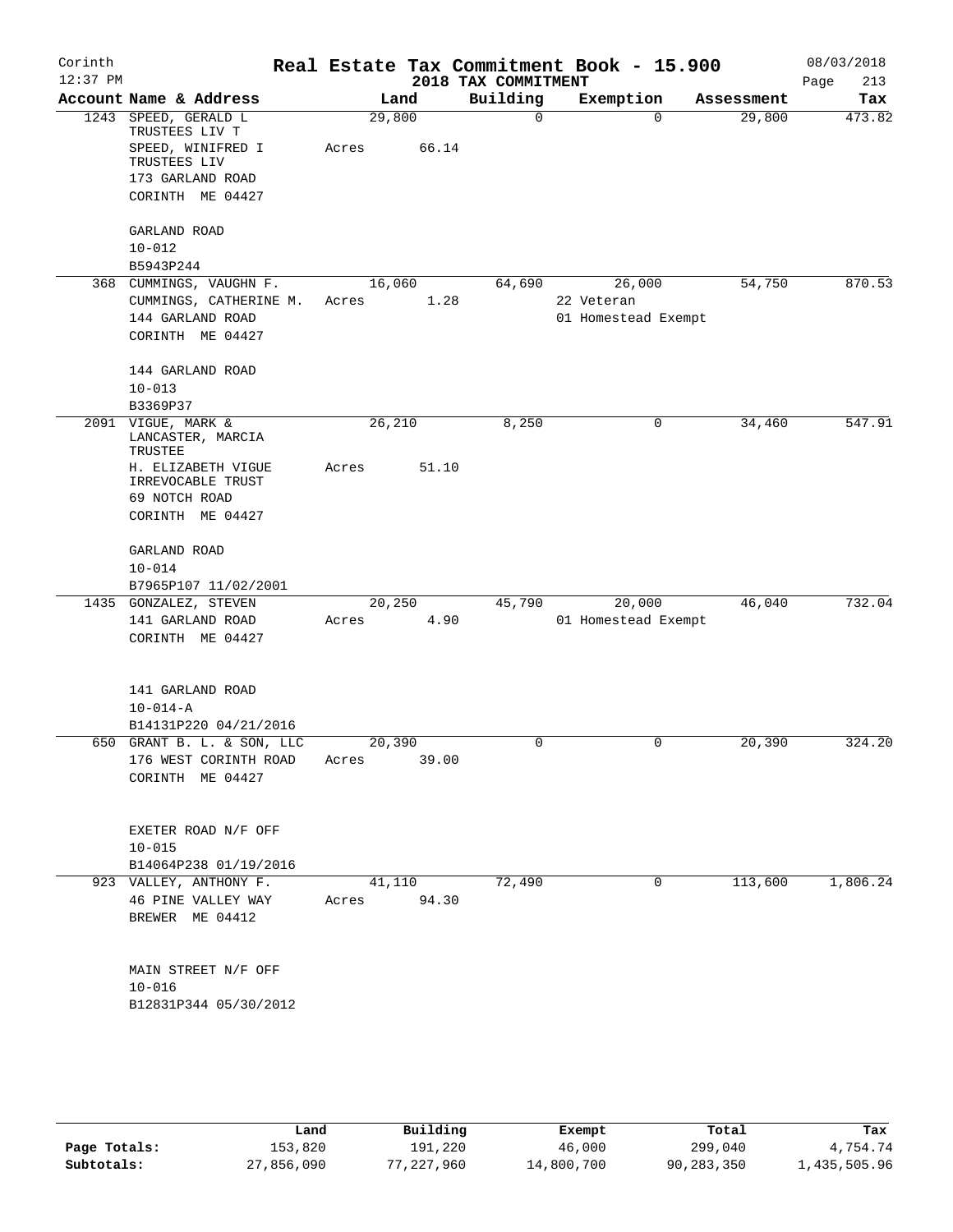| Corinth                    |                      |                                                                       |        |                 | Real Estate Tax Commitment Book - 15.900 |                           |                        | 08/03/2018               |
|----------------------------|----------------------|-----------------------------------------------------------------------|--------|-----------------|------------------------------------------|---------------------------|------------------------|--------------------------|
| $12:37$ PM                 |                      | Account Name & Address                                                |        | Land            | 2018 TAX COMMITMENT<br>Building          | Exemption                 |                        | 214<br>Page<br>Tax       |
|                            |                      | 1122 VALLEY, JEANNIE M.                                               | 15,340 |                 | $\mathbf 0$                              | $\mathbf 0$               | Assessment<br>15,340   | 243.91                   |
|                            |                      | 46 PINE VALLEY WAY<br>BREWER ME 04412                                 | Acres  | 22.00           |                                          |                           |                        |                          |
|                            | $10 - 016 - A$       | O'ROAK ROAD N/F OFF<br>B12862P325 06/27/2012                          |        |                 |                                          |                           |                        |                          |
|                            |                      | 1202 VALLEY, JEANNIE M.                                               |        | 18,700          | $\mathbf 0$                              | 0                         | 18,700                 | 297.33                   |
|                            |                      | 46 PINE VALLY WAY<br>BREWER ME 04412                                  | Acres  | 22.00           |                                          |                           |                        |                          |
|                            | $10 - 018$           | O'ROAK ROAD N/F OFF                                                   |        |                 |                                          |                           |                        |                          |
|                            |                      | B12862P323 06/27/2012<br>378 VALLEY, ANTHONY F.                       |        | 13,420          | $\mathbf 0$                              | 0                         | 13,420                 | 213.38                   |
|                            |                      | 46 PINE VALLY WAY<br>BREWER ME 04412                                  | Acres  | 14.00           |                                          |                           |                        |                          |
|                            | $10 - 019$           | O'ROAK ROAD N/F OFF                                                   |        |                 |                                          |                           |                        |                          |
|                            |                      | B13168P12 05/03/2013<br>1203 VALLEY, JEANNIE M.                       |        | 12,300          | $\mathbf 0$                              | 0                         | 12,300                 | 195.57                   |
|                            | 46 VALLEY WAY        | BREWER ME 04412                                                       | Acres  | 14.00           |                                          |                           |                        |                          |
|                            | $10 - 020$           | O'ROAK ROAD N/F OFF                                                   |        |                 |                                          |                           |                        |                          |
|                            |                      | B12862P323 06/27/2012                                                 |        |                 |                                          |                           |                        |                          |
|                            | 1186 MILO ROAD       | 753 HUBER, HORST JR.<br>C/O GERALD NESSMANN<br>SEBEC ME 04481         | Acres  | 7,770<br>13.00  | 0                                        | 0                         | 7,770                  | 123.54                   |
|                            | $10 - 021$           | MAIN STREET N/F OFF                                                   |        |                 |                                          |                           |                        |                          |
|                            | B6321P253            | 432 BLACKWELL LUMBER MILL                                             |        | 6,800           | 0                                        | 0                         | 6,800                  | 108.12                   |
|                            | INC.<br>P.O. BOX 335 | CORINTH ME 04427                                                      | Acres  | 6.00            |                                          |                           |                        |                          |
|                            | N/F<br>$10 - 022$    | CHARLESTON TOWN LINE                                                  |        |                 |                                          |                           |                        |                          |
|                            | B7161P228            |                                                                       |        |                 |                                          |                           |                        |                          |
|                            | P.O.BOX 404          | 144 BLACKWELL, GARETH W.<br>BLACKWELL, BEVERLY C.<br>CORINTH ME 04427 | Acres  | 16,710<br>27.00 | 0                                        | 0                         | 16,710                 | 265.69                   |
|                            | N/F<br>$10 - 023$    | CHARLESTON TOWN LINE                                                  |        |                 |                                          |                           |                        |                          |
|                            |                      | Land                                                                  |        | Building        |                                          | Exempt                    | Total                  | Tax                      |
| Page Totals:<br>Subtotals: |                      | 91,040<br>27,947,130                                                  |        | 77, 227, 960    | $\mathbf 0$                              | $\mathbf 0$<br>14,800,700 | 91,040<br>90, 374, 390 | 1,447.54<br>1,436,953.50 |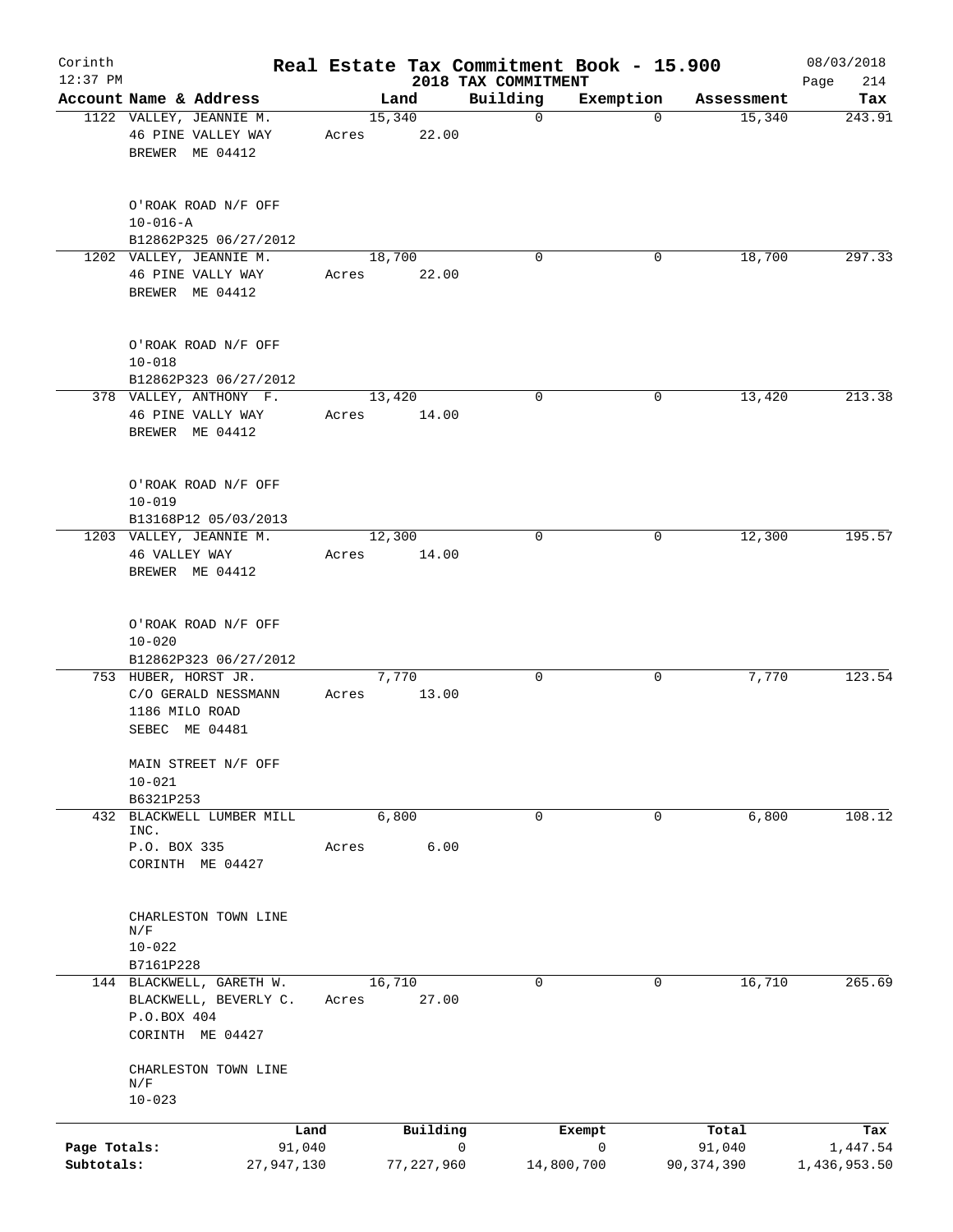| Corinth<br>$12:37$ PM |                                                                                                              |                 |       | 2018 TAX COMMITMENT | Real Estate Tax Commitment Book - 15.900 |            | 08/03/2018<br>215<br>Page |
|-----------------------|--------------------------------------------------------------------------------------------------------------|-----------------|-------|---------------------|------------------------------------------|------------|---------------------------|
|                       | Account Name & Address                                                                                       | Land            |       | Building            | Exemption                                | Assessment | Tax                       |
|                       | 544 ELLIOTT, CALVIN W.<br>ELLIOTT, ROWENA E<br>97 MAIN STREET                                                | 20,450<br>Acres | 21.00 | $\mathsf{O}$        | $\Omega$                                 | 20,450     | 325.16                    |
|                       | CORINTH ME 04427                                                                                             |                 |       |                     |                                          |            |                           |
|                       | CHARLESTON TOWN LINE<br>N/F<br>$10 - 024$                                                                    |                 |       |                     |                                          |            |                           |
|                       | B4791P240                                                                                                    |                 |       |                     |                                          |            |                           |
|                       | 967 MORGAN, DON B. JR. &                                                                                     | 23,330          |       | 0                   | 0                                        | 23,330     | 370.95                    |
|                       | VALORA E. LIVING TRUST<br>MORGAN, DON B JR. &<br>VALORA E. TRUSTEES<br>208 BACON ROAD<br>CHARLESTON ME 04422 | Acres           | 25.00 |                     |                                          |            |                           |
|                       | CHARLESTON TOWN LINE<br>N/F<br>$10 - 025$                                                                    |                 |       |                     |                                          |            |                           |
|                       | B14475P103 05/04/2017                                                                                        |                 |       |                     |                                          |            |                           |
|                       | 15 ALBERT, MICHAEL & SUSAN                                                                                   | 17,120          |       | $\mathbf 0$         | 0                                        | 17,120     | 272.21                    |
|                       | CROZIER, RALPH & ELY                                                                                         | Acres           | 28.00 |                     |                                          |            |                           |
|                       | 612 FOSTERTOWN ROAD<br>WALLKILL NY 12589                                                                     |                 |       |                     |                                          |            |                           |
|                       | CHARLESTON TOWN LINE<br>N/F                                                                                  |                 |       |                     |                                          |            |                           |
|                       | $10 - 026$<br>B3559P129                                                                                      |                 |       |                     |                                          |            |                           |
|                       | 934 METHODIST CHURCH,                                                                                        | 16,940          |       | 102,090             | 20,000                                   | 99,030     | 1,574.58                  |
|                       | UNITED<br>P.O. BOX 17                                                                                        | Acres           | 1.00  |                     | 30 Parsonage                             |            |                           |
|                       | CORINTH ME 04427                                                                                             |                 |       |                     |                                          |            |                           |
|                       | 271 MAIN STREET                                                                                              |                 |       |                     |                                          |            |                           |
|                       | $11 - 001$                                                                                                   |                 |       |                     |                                          |            |                           |
|                       | B4357P158                                                                                                    |                 |       |                     |                                          |            |                           |
|                       | 1495 VALLEY, ANTHONY F.<br>46 PINE VALLEY WAY                                                                | 22,400<br>Acres | 18.66 | 0                   | $\mathbf 0$                              | 22,400     | 356.16                    |
|                       | BREWER ME 04412                                                                                              |                 |       |                     |                                          |            |                           |
|                       | VILLAGE DRIVE<br>$11 - 002$                                                                                  |                 |       |                     |                                          |            |                           |
|                       | B13947P61 09/02/2015                                                                                         |                 |       |                     |                                          |            |                           |
|                       | 1488 DEARBORN, PATRICIA A                                                                                    | 19,960          |       | 234,170             | 0                                        | 254,130    | 4,040.67                  |
|                       | MIXON, TONY J. &<br>GLAZIER, GLENN G.<br>PO BOX 108                                                          | Acres           | 1.21  |                     |                                          |            |                           |
|                       | CORINTH ME 04427                                                                                             |                 |       |                     |                                          |            |                           |
|                       | 263 MAIN STREET                                                                                              |                 |       |                     |                                          |            |                           |
|                       | $11 - 002 - 01$                                                                                              |                 |       |                     |                                          |            |                           |
|                       | B12150P69 06/04/2010                                                                                         |                 |       |                     |                                          |            |                           |
|                       |                                                                                                              |                 |       |                     |                                          |            |                           |

|              | Land       | Building   | Exempt     | Total      | Tax          |
|--------------|------------|------------|------------|------------|--------------|
| Page Totals: | 120,200    | 336,260    | 20,000     | 436,460    | 6,939.73     |
| Subtotals:   | 28,067,330 | 77,564,220 | 14,820,700 | 90,810,850 | 1,443,893.23 |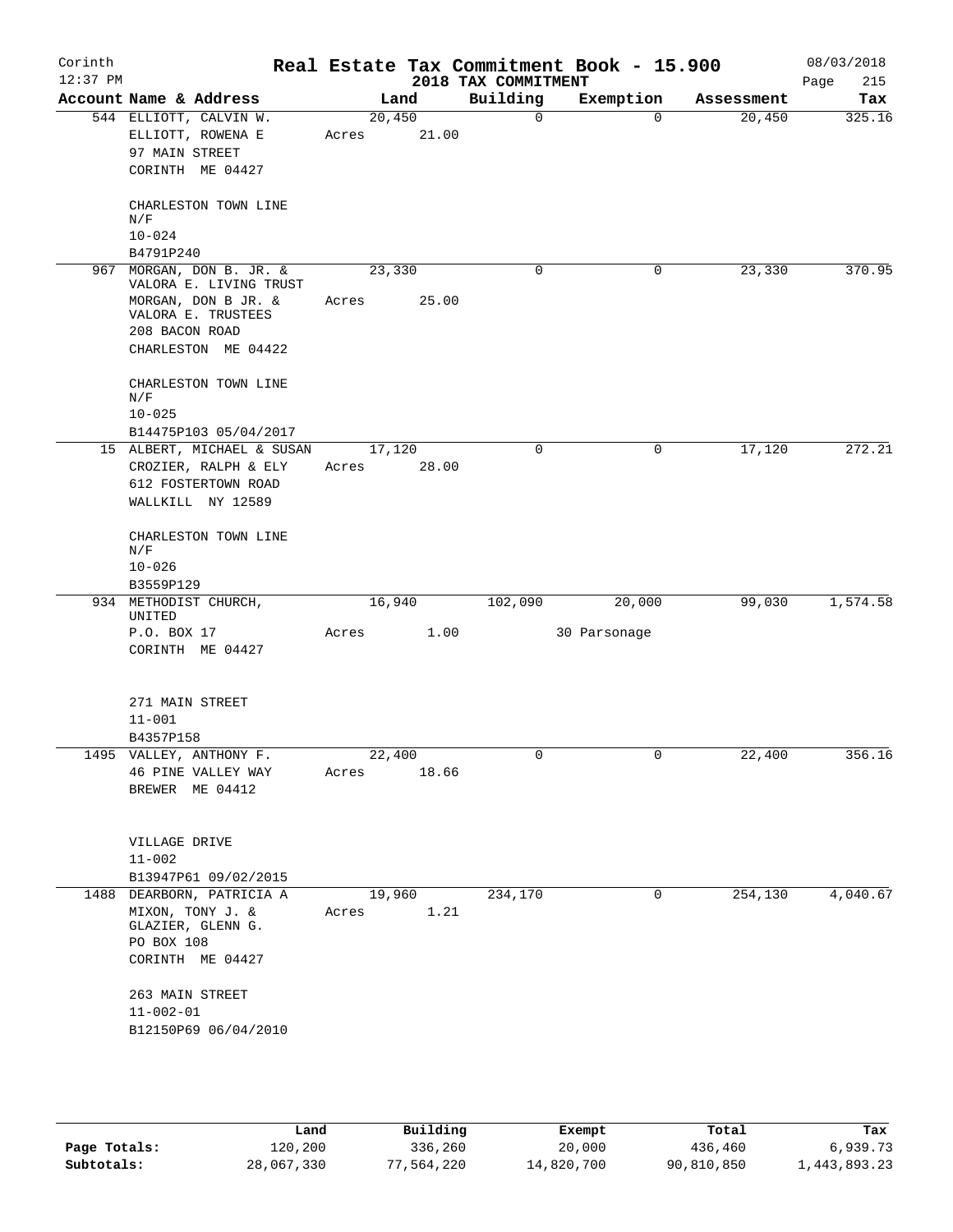| Corinth      |                                                                 |              |       |                |                     | Real Estate Tax Commitment Book - 15.900 |                       | 08/03/2018      |
|--------------|-----------------------------------------------------------------|--------------|-------|----------------|---------------------|------------------------------------------|-----------------------|-----------------|
| $12:37$ PM   |                                                                 |              |       |                | 2018 TAX COMMITMENT |                                          |                       | Page<br>216     |
|              | Account Name & Address<br>1489 DEARBORN, PATRICIA A.            |              |       | Land<br>36,740 | Building<br>371,590 | Exemption<br>$\Omega$                    | Assessment<br>408,330 | Tax<br>6,492.45 |
|              | PO BOX 108<br>CORINTH ME 04427                                  |              | Acres | 2.00           |                     |                                          |                       |                 |
|              | 2 VILLAGE DRIVE<br>$11 - 002 - 02$<br>B13076P45 01/25/2013      |              |       |                |                     |                                          |                       |                 |
|              | 1490 OUALEY, WALTER                                             |              |       | 17,470         | 146,450             | 20,000                                   | 143,920               | 2,288.33        |
|              | QUALEY, CAROL M.<br>PO BOX 155<br>CORINTH ME 04427              |              | Acres | 1.44           |                     | 01 Homestead Exempt                      |                       |                 |
|              | 20 VILLAGE DRIVE<br>$11 - 002 - 04$<br>B10560P175 07/28/2006    |              |       |                |                     |                                          |                       |                 |
|              | 1491 BOUCHARD, PATRICK                                          |              |       | 17,920         | 165,780             | 0                                        | 183,700               | 2,920.83        |
|              | BOUCHARD, HEATHER<br><b>60 STEVENS ROAD</b><br>AUGUSTA ME 04330 |              | Acres | 1.81           |                     |                                          |                       |                 |
|              | 24 VILLAGE DRIVE<br>$11 - 002 - 05$<br>B14549P111 07/14/2017    |              |       |                |                     |                                          |                       |                 |
|              | 1492 BAILEY, WILLIAM A.                                         |              |       | 16,980         | 123,410             | 20,000                                   | 120,390               | 1,914.20        |
|              | BAILEY, JENNIFER L.                                             |              | Acres | 1.03           |                     | 01 Homestead Exempt                      |                       |                 |
|              | 28 VILLAGE DRIVE                                                |              |       |                |                     |                                          |                       |                 |
|              | CORINTH ME 04427                                                |              |       |                |                     |                                          |                       |                 |
|              | 28 VILLAGE DRIVE<br>$11 - 002 - 06$                             |              |       |                |                     |                                          |                       |                 |
|              | B12004P101 12/11/2009 B9120P292                                 |              |       |                |                     |                                          |                       |                 |
|              | 1493 BAILEY, WILLIAM A.                                         |              |       | 10,930         | $\mathbf 0$         | 0                                        | 10,930                | 173.79          |
|              | BAILEY, JENNIFER L.                                             |              | Acres | 1.03           |                     |                                          |                       |                 |
|              | 28 VILLAGE DRIVE<br>CORINTH ME 04427                            |              |       |                |                     |                                          |                       |                 |
|              |                                                                 |              |       |                |                     |                                          |                       |                 |
|              | 32 VILLAGE DRIVE                                                |              |       |                |                     |                                          |                       |                 |
|              | $11 - 002 - 07$                                                 |              |       |                |                     |                                          |                       |                 |
|              | B12004P101 12/11/2009                                           |              |       |                |                     |                                          |                       |                 |
|              | 2048 NEWCOMB, KEVEN L.                                          |              |       | 16,980<br>1.03 | 132,610             | 26,000                                   | 123,590               | 1,965.08        |
|              | NEWCOMB, CYNTHIA M.<br>46 VILLAGE DRIVE                         |              | Acres |                |                     | 01 Homestead Exempt<br>22 Veteran        |                       |                 |
|              | CORINTH ME 04427                                                |              |       |                |                     |                                          |                       |                 |
|              |                                                                 |              |       |                |                     |                                          |                       |                 |
|              | 46 VILLAGE DRIVE                                                |              |       |                |                     |                                          |                       |                 |
|              | $11 - 002 - 08$                                                 |              |       |                |                     |                                          |                       |                 |
|              | B12219P249 07/29/2010                                           |              |       |                |                     |                                          |                       |                 |
| 1494         | PRAY, ADRIAN<br>PRAY, VALERIE                                   |              | Acres | 19,460<br>3.08 | 235,360             | 20,000<br>01 Homestead Exempt            | 234,820               | 3,733.64        |
|              | 3 VILLAGE DRIVE                                                 |              |       |                |                     |                                          |                       |                 |
|              | CORINTH ME 04427                                                |              |       |                |                     |                                          |                       |                 |
|              |                                                                 |              |       |                |                     |                                          |                       |                 |
|              | 3 VILLAGE DRIVE                                                 |              |       |                |                     |                                          |                       |                 |
|              | $11 - 002 - 09$                                                 |              |       |                |                     |                                          |                       |                 |
|              | B11753P225 05/01/2009                                           |              |       |                |                     |                                          |                       |                 |
|              |                                                                 | Land         |       | Building       |                     | Exempt                                   | Total                 | Tax             |
| Page Totals: |                                                                 | 136,480      |       | 1,175,200      |                     | 86,000                                   | 1,225,680             | 19,488.32       |
| Subtotals:   |                                                                 | 28, 203, 810 |       | 78,739,420     |                     | 14,906,700                               | 92,036,530            | 1,463,381.55    |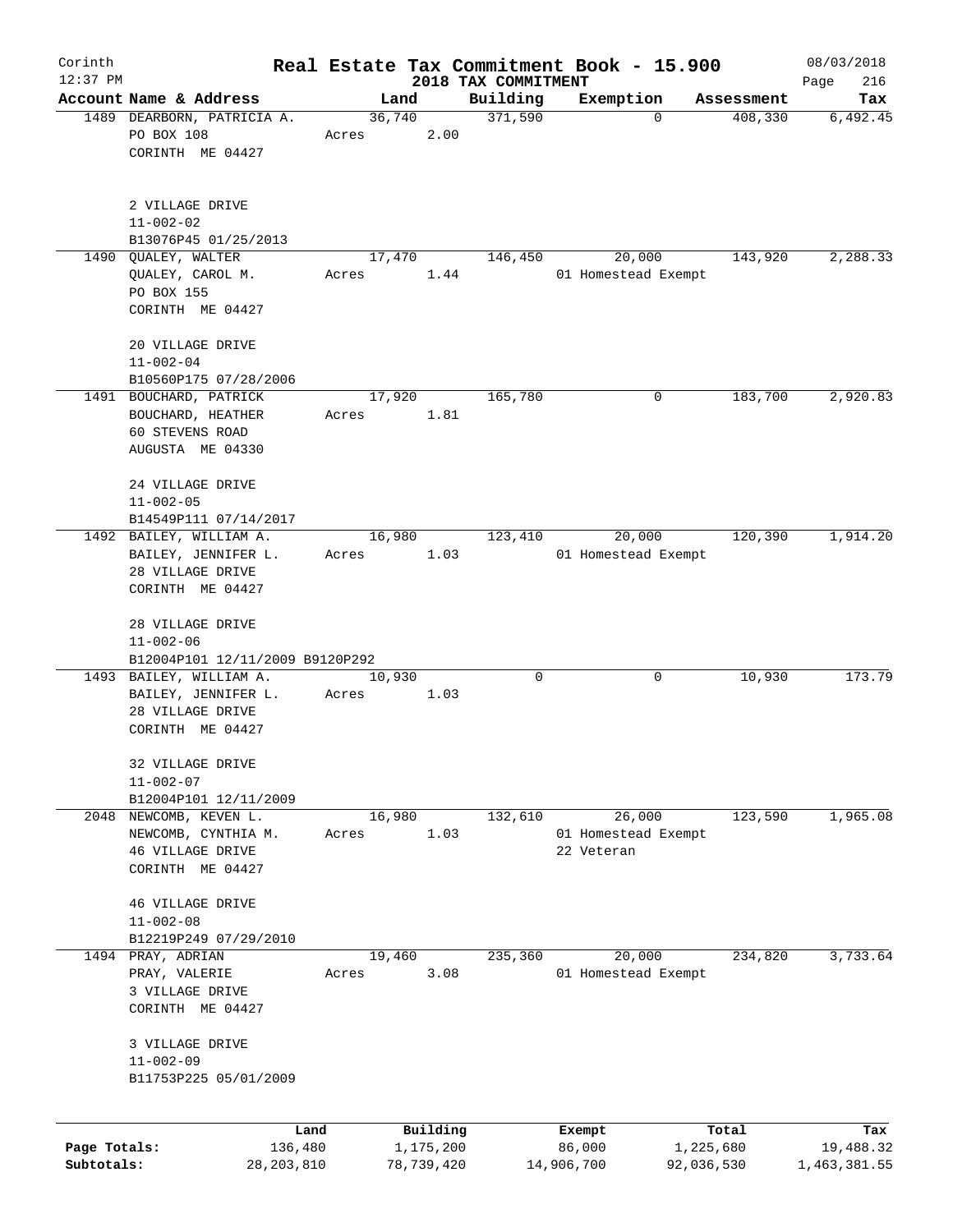| Corinth                    |                                                                       |       |                           |      |                     | Real Estate Tax Commitment Book - 15.900 |                         | 08/03/2018                |
|----------------------------|-----------------------------------------------------------------------|-------|---------------------------|------|---------------------|------------------------------------------|-------------------------|---------------------------|
| $12:37$ PM                 | Account Name & Address                                                |       |                           |      | 2018 TAX COMMITMENT |                                          |                         | Page<br>217               |
|                            | 1496 DEARBORN, PATRICIA A.                                            |       | Land<br>17,230            |      | Building<br>231,930 | Exemption<br>$\mathbf 0$                 | Assessment<br>249,160   | Tax<br>3,961.64           |
|                            | PO BOX 108<br>CORINTH ME 04427                                        | Acres |                           | 1.07 |                     |                                          |                         |                           |
|                            | 15 VILLAGE DRIVE<br>$11 - 002 - 10$<br>B9120P292                      |       |                           |      |                     |                                          |                         |                           |
|                            | 1497 HARTSTEIN, MICHAEL PAUL                                          |       | 17,040                    |      | 198,030             | 20,000                                   | 195,070                 | 3,101.61                  |
|                            | HARTSTEIN, DEBORAH JEAN Acres<br>23 VILLAGE DRIVE<br>CORINTH ME 04427 |       |                           | 1.08 |                     | 01 Homestead Exempt                      |                         |                           |
|                            | 23 VILLAGE DRIVE<br>$11 - 002 - 11$                                   |       |                           |      |                     |                                          |                         |                           |
|                            | B14475P347 05/05/2017                                                 |       |                           |      |                     |                                          |                         |                           |
|                            | 1498 LEMKE, JEFFREY<br>LEMKE, MARY<br>27 VILLAGE DRIVE                | Acres | 16,950                    | 1.01 | 193,930             | 20,000<br>01 Homestead Exempt            | 190,880                 | 3,034.99                  |
|                            | CORINTH ME 04427                                                      |       |                           |      |                     |                                          |                         |                           |
|                            | 27 VILLAGE DRIVE<br>$11 - 002 - 12$                                   |       |                           |      |                     |                                          |                         |                           |
|                            | B13008P200 11/13/2012<br>1499 STRAUB, STEVEN                          |       | 16,960                    |      | 108,200             | 0                                        | 125,160                 | 1,990.04                  |
|                            | STRAUB, MICHELE<br>31 Village Dr                                      | Acres |                           | 1.02 |                     |                                          |                         |                           |
|                            | Corinth ME 04427                                                      |       |                           |      |                     |                                          |                         |                           |
|                            | 31 VILLAGE DRIVE<br>$11 - 002 - 13$<br>B12826P20 05/24/2012           |       |                           |      |                     |                                          |                         |                           |
|                            | 1500 DOW, JOHN A.                                                     |       | 17,000                    |      | 151,230             | 20,000                                   | 148,230                 | 2,356.86                  |
|                            | DOW, SHARON M.<br>35 VILLAGE DRIVE<br>CORINTH ME 04427                | Acres |                           | 1.05 |                     | 01 Homestead Exempt                      |                         |                           |
|                            | 35 VILLAGE DRIVE                                                      |       |                           |      |                     |                                          |                         |                           |
|                            | $11 - 002 - 14$                                                       |       |                           |      |                     |                                          |                         |                           |
| 2049                       | B13645P175 09/12/2014                                                 |       |                           |      |                     | 0                                        | 604,790                 | 9,616.16                  |
|                            | AHIMSA PROPERTIES, LLC<br>222 BARRED OWL LANE<br>BOYCE VA 22620       | Acres | 45,520                    | 6.16 | 559,270             |                                          |                         |                           |
|                            | 52 VILLAGE DRIVE<br>$11 - 002 - 15$<br>B14118P1 04/06/2016            |       |                           |      |                     |                                          |                         |                           |
| 1487                       | DEARBORN, PATRICIA A                                                  |       | 20,070                    |      | 182,670             | 20,000                                   | 182,740                 | 2,905.57                  |
|                            | P.O. BOX 108<br>CORINTH ME 04427                                      | Acres |                           | 3.59 |                     | 01 Homestead Exempt                      |                         |                           |
|                            | 45 VILLAGE DRIVE<br>$11 - 002 - 16$<br>B9120P292                      |       |                           |      |                     |                                          |                         |                           |
|                            | Land                                                                  |       | Building                  |      |                     | Exempt                                   | Total                   | Tax                       |
| Page Totals:<br>Subtotals: | 150,770<br>28, 354, 580                                               |       | 1,625,260<br>80, 364, 680 |      |                     | 80,000<br>14,986,700                     | 1,696,030<br>93,732,560 | 26,966.87<br>1,490,348.42 |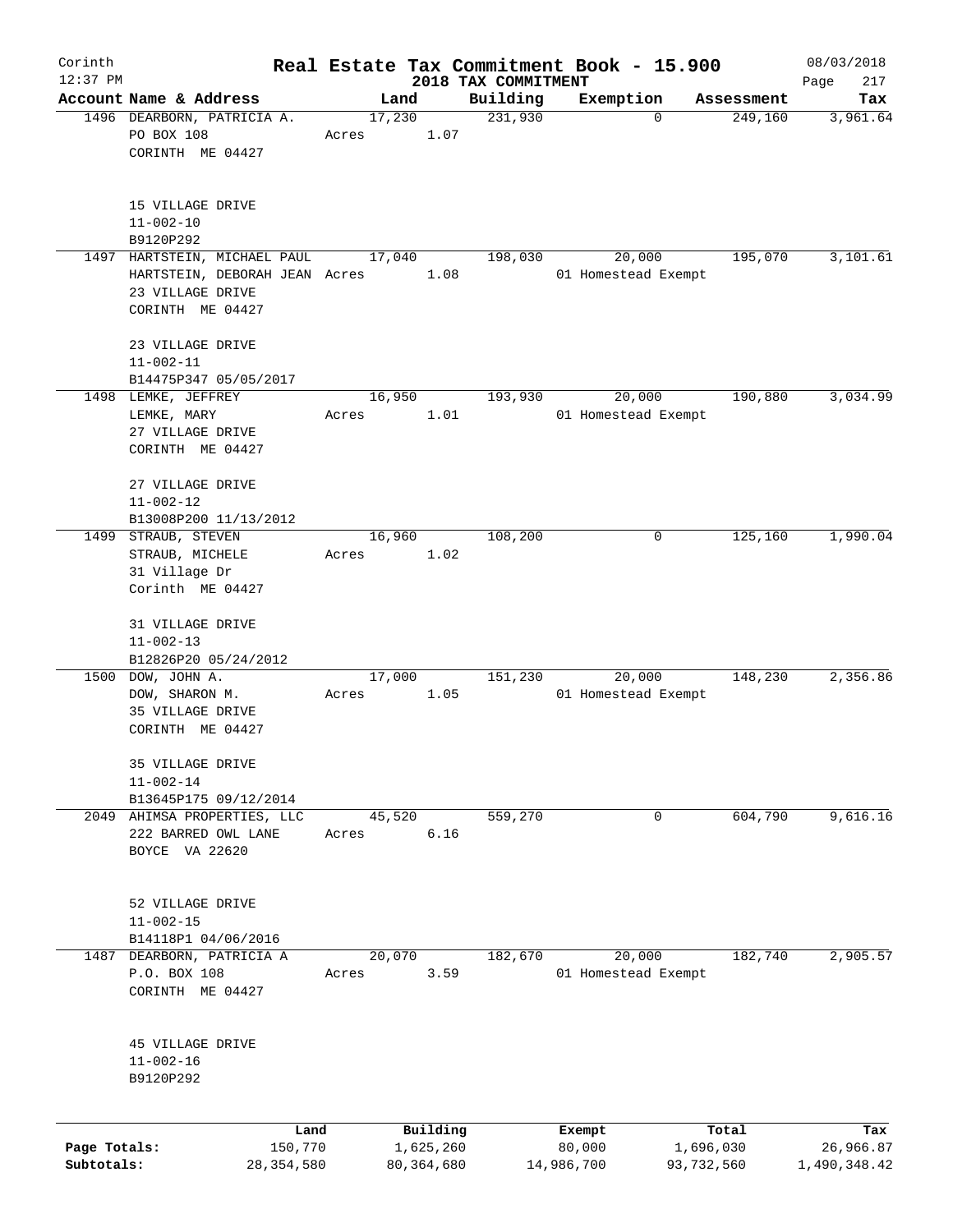| Corinth                    |                                                                                                      |                 |                       |                     | Real Estate Tax Commitment Book - 15.900 |                       | 08/03/2018               |
|----------------------------|------------------------------------------------------------------------------------------------------|-----------------|-----------------------|---------------------|------------------------------------------|-----------------------|--------------------------|
| $12:37$ PM                 |                                                                                                      |                 |                       | 2018 TAX COMMITMENT |                                          |                       | 218<br>Page              |
|                            | Account Name & Address<br>1227 SMITH, DORIS L.                                                       |                 | Land<br>24,920        | Building<br>63,350  | Exemption<br>20,000                      | Assessment<br>68,270  | Tax<br>1,085.49          |
|                            | 245 MAIN STREET<br>CORINTH ME 04427                                                                  | Acres           | 11.36                 |                     | 01 Homestead Exempt                      |                       |                          |
|                            | 245 MAIN STREET<br>$11 - 003$<br>B4122P289                                                           |                 |                       |                     |                                          |                       |                          |
|                            | 1961 MORRIS, JERRY E.                                                                                | 16,950          |                       | 94,560              | 20,000                                   | 91,510                | 1,455.01                 |
|                            | SMITH-MORRIS, ALICE L.<br>239 MAIN STREET<br>CORINTH ME 04427                                        | Acres           | 1.01                  |                     | 01 Homestead Exempt                      |                       |                          |
|                            | 239 MAIN STREET<br>$11 - 003 - 01$<br>B10574P252 08/10/2006                                          |                 |                       |                     |                                          |                       |                          |
|                            | 590 GARDNER, THOMAS M.                                                                               | 24,200          |                       | 60,430              | 20,000                                   | 64,630                | 1,027.62                 |
|                            | GARDNER, JOYCE M.<br>225 MAIN STREET<br>CORINTH ME 04427                                             | Acres           | 7.00                  |                     | 01 Homestead Exempt                      |                       |                          |
|                            | 225 MAIN STREET<br>$11 - 004$                                                                        |                 |                       |                     |                                          |                       |                          |
|                            | B2218P173<br>356 CRANE BROTHERS, INC.                                                                | 30,220          |                       | 0                   | 0                                        | 30,220                | 480.50                   |
|                            | 2 MILLS ROAD<br>EXETER ME 04435                                                                      | Acres           | 72.00                 |                     |                                          |                       |                          |
|                            | MAIN STREET<br>$11 - 005$                                                                            |                 |                       |                     |                                          |                       |                          |
|                            | B4402P355<br>1152 DAY, EUGENE K.                                                                     | 16,940          |                       | 63,320              | 0                                        | 80,260                | 1,276.13                 |
|                            | DAY, AIMEE A.<br>118 DAY ROAD<br>GARLAND ME 04939                                                    | Acres           | 1.00                  |                     |                                          |                       |                          |
|                            | 157 MAIN STREET<br>$11 - 006$                                                                        |                 |                       |                     |                                          |                       |                          |
|                            | B8376P92                                                                                             |                 |                       |                     |                                          |                       |                          |
| 1566                       | SINCYR, JOHN L.,<br>SINCYR, JOANNE L.<br>35 FOXCROFT CENTER ROAD Acres<br>DOVER FOXCROFT ME<br>04426 | 21,770          | 31.23                 | 0                   | 0                                        | 21,770                | 346.14                   |
|                            | MAIN STREET<br>$11 - 006 - A$                                                                        |                 |                       |                     |                                          |                       |                          |
|                            | B7105P30                                                                                             |                 |                       |                     |                                          |                       |                          |
|                            | 1567 CROFT, ROBERT E. SR.<br>CROFT, SANDRA L.<br>229 S. LEVANT ROAD<br>LEVANT ME 04456               | 22,990<br>Acres | 6.00                  | 0                   | 0                                        | 22,990                | 365.54                   |
|                            | 151 MAIN STREET<br>$11 - 006 - B$<br>B12907P126 08/03/2012                                           |                 |                       |                     |                                          |                       |                          |
|                            | Land                                                                                                 |                 | Building              |                     | Exempt                                   | Total                 | Tax                      |
| Page Totals:<br>Subtotals: | 157,990<br>28,512,570                                                                                |                 | 281,660<br>80,646,340 |                     | 60,000<br>15,046,700                     | 379,650<br>94,112,210 | 6,036.43<br>1,496,384.85 |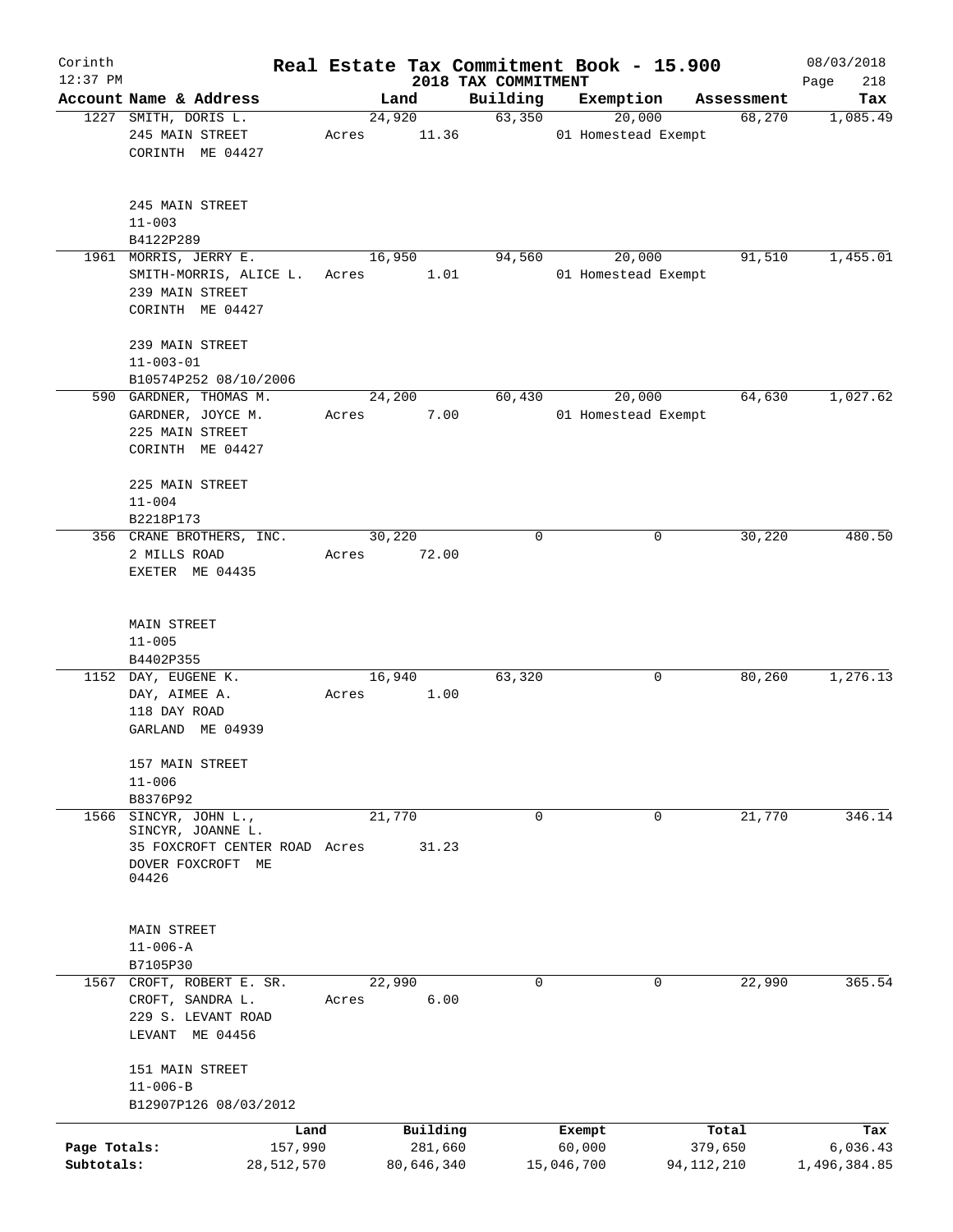| Corinth                    |                                                               |       |                       |                     | Real Estate Tax Commitment Book - 15.900 |                       | 08/03/2018               |
|----------------------------|---------------------------------------------------------------|-------|-----------------------|---------------------|------------------------------------------|-----------------------|--------------------------|
| $12:37$ PM                 |                                                               |       |                       | 2018 TAX COMMITMENT |                                          |                       | 219<br>Page              |
|                            | Account Name & Address                                        |       | Land                  | Building            | Exemption                                | Assessment            | Tax                      |
|                            | 1568 CROFT, CHRISTOPHER M<br>CROFT, MANDY L.<br>165 MAIN ROAD | Acres | 23,390<br>10.00       | 47,290              | $\mathbf 0$                              | 70,680                | 1,123.81                 |
|                            | CORINTH ME 04427                                              |       |                       |                     |                                          |                       |                          |
|                            | 165 MAIN STREET<br>$11 - 006 - C$                             |       |                       |                     |                                          |                       |                          |
|                            | B14204P215 07/07/2016                                         |       |                       |                     |                                          |                       |                          |
|                            | 1960 DAY, EUGENE KIMBALL                                      |       | 12,100                | $\Omega$            | 0                                        | 12,100                | 192.39                   |
|                            | 118 DAY ROAD<br>GARLAND ME 04939                              | Acres | 2.00                  |                     |                                          |                       |                          |
|                            | <b>MAIN STREET</b><br>$11 - 006 - D$                          |       |                       |                     |                                          |                       |                          |
|                            | B10574P24 05/03/2006                                          |       |                       |                     |                                          |                       |                          |
|                            | 72 VALLEY, JEANNIE M.                                         |       | 26,790                | 0                   | 0                                        | 26,790                | 425.96                   |
|                            | 46 PINE VALLEY WAY<br>BREWER ME 04412                         | Acres | 24.77                 |                     |                                          |                       |                          |
|                            | <b>MAIN STREET</b><br>$11 - 006 - E$                          |       |                       |                     |                                          |                       |                          |
|                            | B12862P325 06/27/2012                                         |       |                       |                     |                                          |                       |                          |
|                            | 3 NILES, MARILYN                                              |       | 13,290                | 21,260              | 20,000                                   | 14,550                | 231.35                   |
|                            | 121 MAIN STREET<br>CORINTH ME 04427                           | Acres | 0.50                  |                     | 01 Homestead Exempt                      |                       |                          |
|                            | 121 MAIN STREET                                               |       |                       |                     |                                          |                       |                          |
|                            | $11 - 007$                                                    |       |                       |                     |                                          |                       |                          |
|                            | B7641P226<br>543 ELLIOTT, CALVIN W.                           |       | 92,320                | 95,070              | 20,000                                   | 167,390               | 2,661.50                 |
|                            | ELLIOTT, ROWENA E.<br>97 MAIN STREET<br>CORINTH ME 04427      | Acres | 218.32                |                     | 01 Homestead Exempt                      |                       |                          |
|                            |                                                               |       |                       |                     |                                          |                       |                          |
|                            | 97 MAIN STREET<br>$11 - 008$                                  |       |                       |                     |                                          |                       |                          |
|                            | B4791P240                                                     |       |                       |                     |                                          |                       |                          |
| 1047                       | PHILPOT, GEORGEINE A.                                         |       | 12,910                | 67,730              | 20,000                                   | 60,640                | 964.18                   |
|                            | 127 MAIN STREET<br>CORINTH ME 04427                           | Acres | 0.46                  |                     | 01 Homestead Exempt                      |                       |                          |
|                            | 127 MAIN STREET                                               |       |                       |                     |                                          |                       |                          |
|                            | $11 - 008 - A$                                                |       |                       |                     |                                          |                       |                          |
|                            | B3689P177                                                     |       |                       |                     |                                          |                       |                          |
| 185                        | NILES, DERRICK D.<br>NILES, REGINA A.<br>53 MAIN ST           | Acres | 17,960<br>1.84        | 152,080             | 20,000<br>01 Homestead Exempt            | 150,040               | 2,385.64                 |
|                            | CORINTH ME 04427                                              |       |                       |                     |                                          |                       |                          |
|                            | 53 MAIN STREET<br>$11 - 008 - B$                              |       |                       |                     |                                          |                       |                          |
|                            | B9851P63 04/22/2005                                           |       |                       |                     |                                          |                       |                          |
|                            | Land                                                          |       | Building              |                     | Exempt                                   | Total                 | Tax                      |
| Page Totals:<br>Subtotals: | 198,760<br>28,711,330                                         |       | 383,430<br>81,029,770 |                     | 80,000<br>15, 126, 700                   | 502,190<br>94,614,400 | 7,984.83<br>1,504,369.68 |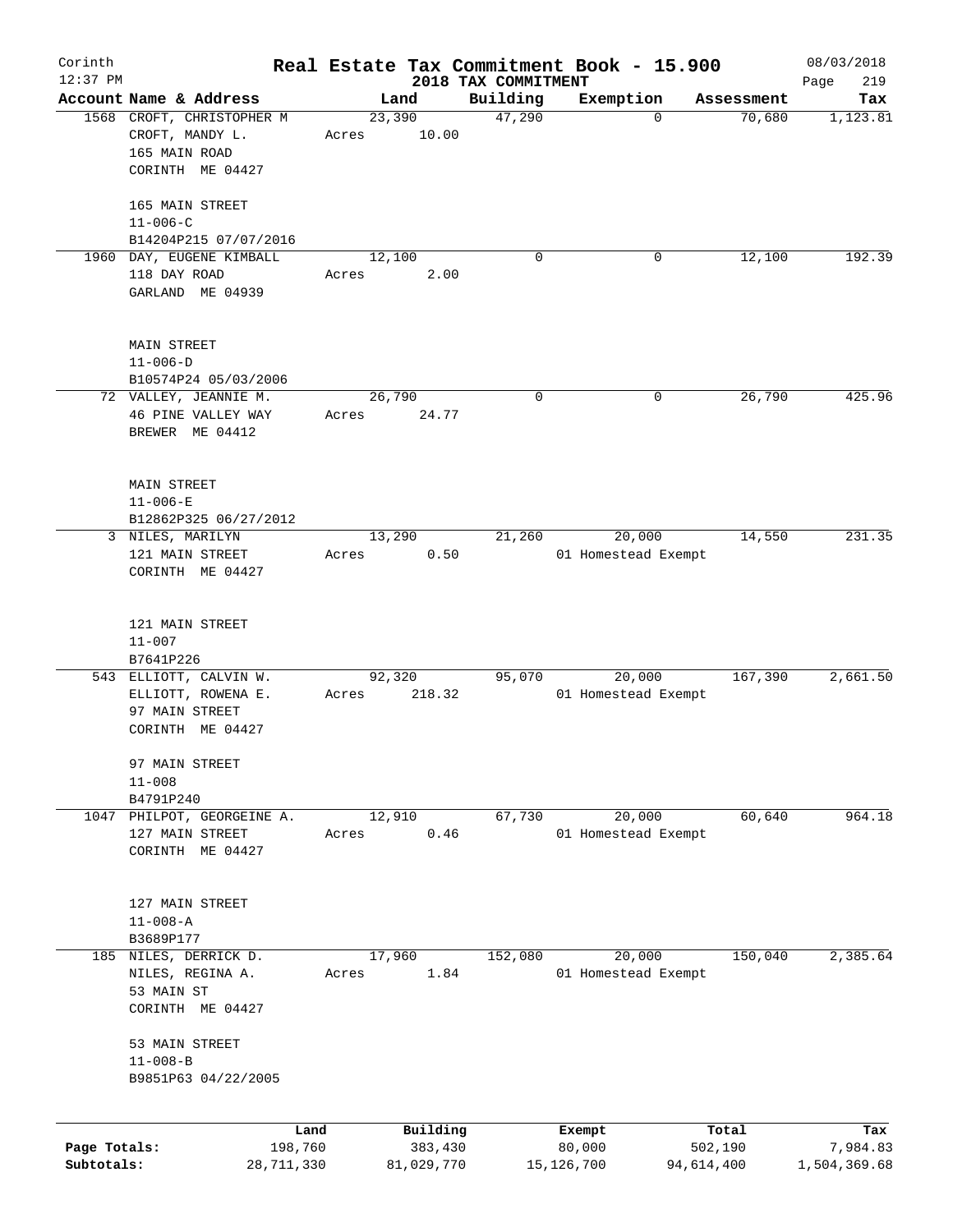| Corinth      |                                                                                |       |                     |                     | Real Estate Tax Commitment Book - 15.900 |                  | 08/03/2018      |
|--------------|--------------------------------------------------------------------------------|-------|---------------------|---------------------|------------------------------------------|------------------|-----------------|
| $12:37$ PM   | Account Name & Address                                                         |       |                     | 2018 TAX COMMITMENT |                                          |                  | 220<br>Page     |
|              | 2044 CENTRAL PENOBSCOT SOLID                                                   |       | Land<br>32,730      | Building<br>34,560  | Exemption<br>67,290                      | Assessment<br>0  | Tax<br>0.00     |
|              | WASTE FACILITY<br>PO BOX 309<br>CORINTH ME 04427                               | Acres | 18.96               |                     | 43 Municipal                             |                  |                 |
|              | 117 MAIN STREET<br>$11 - 008 - C$                                              |       |                     |                     |                                          |                  |                 |
|              | B5522P146 11/15/1998                                                           |       |                     |                     |                                          |                  |                 |
|              | 558 EVERETT SR, ERVIN O.                                                       |       | 17,570              | 62,380              | 26,000                                   | 53,950           | 857.81          |
|              | PO BOX 604<br>CORINTH ME 04427                                                 | Acres | 1.52                |                     | 22 Veteran<br>01 Homestead Exempt        |                  |                 |
|              | 43 MAIN STREET                                                                 |       |                     |                     |                                          |                  |                 |
|              | $11 - 009$<br>B2917P176                                                        |       |                     |                     |                                          |                  |                 |
|              | 953 BICKFORD, DAVID R.                                                         |       | 18,450              | 63,070              | 0                                        | 81,520           | 1,296.17        |
|              | BICKFORD, RUBY M.<br>162 PLYMOUTH ROAD<br>ETNA ME 04434                        | Acres | 2.25                |                     |                                          |                  |                 |
|              | 35 MAIN STREET<br>$11 - 010$                                                   |       |                     |                     |                                          |                  |                 |
|              | B13388P291 11/08/2013                                                          |       |                     |                     |                                          |                  |                 |
|              | 394 DUMONT, JAMES E.<br>DUMONT, DONNA R.<br>27 MAIN STREET<br>CORINTH ME 04427 | Acres | 17,850<br>1.75      | 43,950              | 20,000<br>01 Homestead Exempt            | 41,800           | 664.62          |
|              | 27 MAIN STREET<br>$11 - 011$<br>B8536P72                                       |       |                     |                     |                                          |                  |                 |
|              | 775 JOHNDRO, DAVID C.                                                          |       | 35,660              | 68,450              | 20,000                                   | 84,110           | 1,337.35        |
|              | JOHNDRO, LILLIAN A.<br>65 MONTGOMERY LANE<br>PENOBSCOT ME 04476                | Acres | 53.00               |                     | 01 Homestead Exempt                      |                  |                 |
|              | 5 MAIN STREET<br>$11 - 012$                                                    |       |                     |                     |                                          |                  |                 |
|              | B3461P131                                                                      |       |                     |                     |                                          |                  |                 |
|              | 1184 HANEY, PATRICK<br>HANEY, BRENDA<br>P.O. BOX 128<br>CORINTH ME 04427-0128  | Acres | 19,360<br>3.00      | 93,560              | 20,000<br>01 Homestead Exempt            | 92,920           | 1,477.43        |
|              | 21 MAIN STREET<br>$11 - 012 - A$                                               |       |                     |                     |                                          |                  |                 |
|              | B6860P163                                                                      |       |                     |                     |                                          |                  |                 |
| 1798         | MCCULLAGH, MICHAEL J.                                                          |       | 24,640              | 125,030             | 20,000                                   | 129,670          | 2,061.75        |
|              | 9 MAIN ST<br>CORINTH ME 04427-0                                                | Acres | 5.00                |                     | 01 Homestead Exempt                      |                  |                 |
|              | 9 MAIN STREET<br>$11 - 012 - B$<br>B10300P174 01/25/2006                       |       |                     |                     |                                          |                  |                 |
| Page Totals: | 166,260                                                                        | Land  | Building<br>491,000 |                     | Exempt<br>173,290                        | Total<br>483,970 | Tax<br>7,695.13 |
| Subtotals:   | 28,877,590                                                                     |       | 81,520,770          |                     | 15,299,990                               | 95,098,370       | 1,512,064.81    |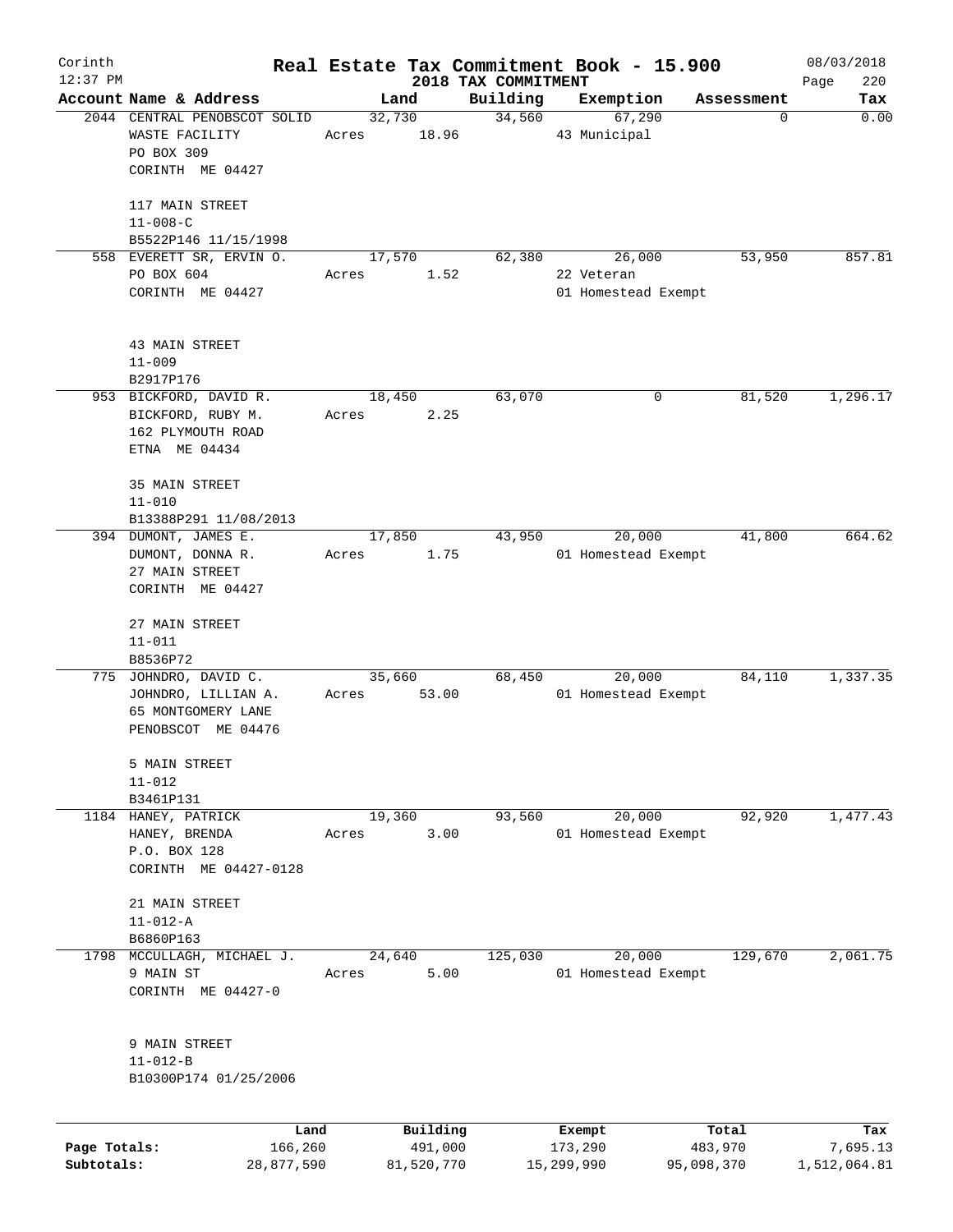| Corinth                    |                                                                                                         |                  |                                   |                                 | Real Estate Tax Commitment Book - 15.900 |                                | 08/03/2018                      |
|----------------------------|---------------------------------------------------------------------------------------------------------|------------------|-----------------------------------|---------------------------------|------------------------------------------|--------------------------------|---------------------------------|
| $12:37$ PM                 | Account Name & Address                                                                                  |                  | Land                              | 2018 TAX COMMITMENT<br>Building | Exemption                                | Assessment                     | 221<br>Page<br>Tax              |
|                            | 354 CRANE BROTHERS, INC.<br>CRANE, JAMES V.<br>2 MILLS ROAD<br>EXETER ME 04435                          | 30, 230<br>Acres | 56.88                             | 0                               | $\Omega$                                 | 30, 230                        | 480.66                          |
|                            | <b>MAIN STREET</b><br>$11 - 013$<br>B12251P265 07/20/2010                                               |                  |                                   |                                 |                                          |                                |                                 |
|                            | 1194 SHOREY, TIMOTHY W.<br>SHOREY, CYNTHIA A.<br>20 MAIN STREET<br>CORINTH ME 04427                     | Acres            | 20,480<br>1.56                    | 105,420                         | 20,000<br>01 Homestead Exempt            | 105,900                        | 1,683.81                        |
|                            | 20 MAIN STREET<br>$11 - 013 - A$<br>B5541P67                                                            |                  |                                   |                                 |                                          |                                |                                 |
|                            | 357 CRANE, JAMES V.<br>CRANE, BRENDA L.<br>2 MILLS ROAD<br>EXETER ME 04435-3204                         | 11,570<br>Acres  | 1.56                              | 0                               | 0                                        | 11,570                         | 183.96                          |
|                            | MAIN STREET<br>$11 - 013 - B$<br>B3447P232                                                              |                  |                                   |                                 |                                          |                                |                                 |
|                            | 1201 TRASK, GEORGE C.<br>TRASK, BRENDA<br>J.<br>56 MAIN STREET<br>CORINTH ME 04427                      | 33,040<br>Acres  | 114.10                            | 0                               | 0                                        | 33,040                         | 525.34                          |
|                            | CHARLESTON TOWN LINE<br>N/F<br>$11 - 014$                                                               |                  |                                   |                                 |                                          |                                |                                 |
|                            | B12940P55 09/06/2012<br>1411 TRASK, GEORGE C.<br>TRASK, BRENDA J.<br>56 MAIN STREET<br>CORINTH ME 04427 | Acres            | 28,490<br>16.00                   | 166,860                         | 20,000<br>01 Homestead Exempt            | 175,350                        | 2,788.07                        |
|                            | 56 MAIN STREET<br>$11 - 015$<br>B4323P151                                                               |                  |                                   |                                 |                                          |                                |                                 |
| 961                        | BLANCHARD, CHRISTOPHER<br>S.                                                                            | 18,630           |                                   | 73,920                          | 20,000                                   | 72,550                         | 1,153.55                        |
|                            | 74 MAIN STREET<br>CORINTH ME 04427                                                                      | Acres            | 2.40                              |                                 | 01 Homestead Exempt                      |                                |                                 |
|                            | 74 MAIN STREET<br>$11 - 016$<br>B8128P237                                                               |                  |                                   |                                 |                                          |                                |                                 |
|                            | 545 ELLIOTT, CALVIN W.<br>ELLIOTT, ROWENA E.<br>97 MAIN STREET<br>CORINTH ME 04427                      | 20,050<br>Acres  | 15.50                             | 0                               | 0                                        | 20,050                         | 318.80                          |
|                            | MAIN STREET<br>$11 - 017$<br>B4791P240                                                                  |                  |                                   |                                 |                                          |                                |                                 |
| Page Totals:<br>Subtotals: | 162,490<br>29,040,080                                                                                   | Land             | Building<br>346,200<br>81,866,970 |                                 | Exempt<br>60,000<br>15, 359, 990         | Total<br>448,690<br>95,547,060 | Tax<br>7,134.19<br>1,519,199.00 |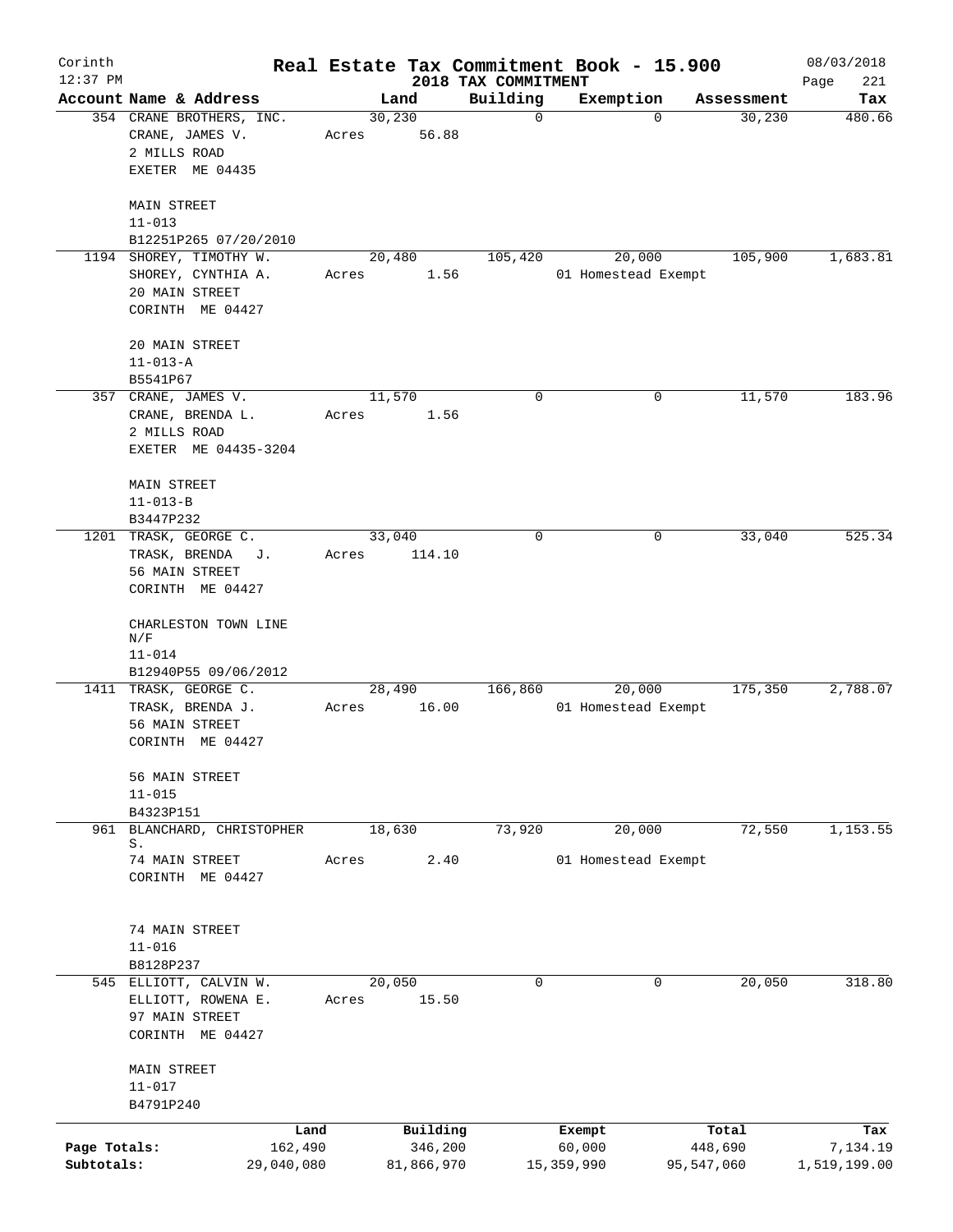| Corinth                    |                                                                                   |                 |        |                                         |                     | Real Estate Tax Commitment Book - 15.900 |                                  | 08/03/2018                       |
|----------------------------|-----------------------------------------------------------------------------------|-----------------|--------|-----------------------------------------|---------------------|------------------------------------------|----------------------------------|----------------------------------|
| $12:37$ PM                 |                                                                                   |                 |        |                                         | 2018 TAX COMMITMENT |                                          |                                  | 222<br>Page                      |
|                            | Account Name & Address                                                            |                 | Land   |                                         | Building            | Exemption                                | Assessment                       | Tax                              |
|                            | 1193 KYC, LLC<br>86 MAIN STREET<br>CORINTH ME 04427                               | Acres           | 19,800 | 1.00                                    | 93,620              | 0                                        | 113,420                          | 1,803.38                         |
|                            | 86 MAIN STREET<br>$11 - 017 - A$                                                  |                 |        |                                         |                     |                                          |                                  |                                  |
|                            | B14133P148 04/27/2016                                                             |                 |        |                                         |                     |                                          |                                  |                                  |
|                            | 1344 DAY, EUGENE<br>118 DAY ROAD<br>GARLAND ME 04939                              | Acres           | 22,150 | 2.94                                    | 251,750             | 0                                        | 273,900                          | 4,355.01                         |
|                            | 98 MAIN STREET<br>$11 - 018$<br>B13035P121 12/11/2012                             |                 |        |                                         |                     |                                          |                                  |                                  |
|                            | 1523 WILSON, GAIL F.<br>P.O. BOX 143<br>CORINTH ME 04427                          | Acres           | 45,600 | 73.39                                   | 35,730              | 0                                        | 81,330                           | 1,293.15                         |
|                            | 160 MAIN STREET<br>$11 - 019$<br>B3194P144 06/15/1981                             |                 |        |                                         |                     |                                          |                                  |                                  |
|                            | 359 CRIDER, TIMOTHY J.<br>CRIDER, CAROL A.<br>132 MAIN STREET<br>CORINTH ME 04427 | Acres           | 19,360 | 3.00                                    | 99,260              | 20,000<br>01 Homestead Exempt            | 98,620                           | 1,568.06                         |
|                            | 132 MAIN STREET<br>$11 - 019 - A$<br>B6233P1                                      |                 |        |                                         |                     |                                          |                                  |                                  |
|                            | 1183 S.A.D. #64<br>PO BOX 279<br>CORINTH ME 04427                                 | Acres           | 46,800 | 76.00                                   | 27,482,000          | 27,528,800<br>43 Municipal               | 0                                | 0.00                             |
|                            | 118 MAIN STREET<br>$11 - 019 - B$<br>B4382P297                                    |                 |        |                                         |                     |                                          |                                  |                                  |
| 686                        | HARVEY, ALVIN C. LIVING                                                           |                 | 21,960 |                                         | 94,240              | 0                                        | 116,200                          | 1,847.58                         |
|                            | TRUST<br>HARVEY, THELMA M.<br>LIVING TRUST<br>891 MAIN STREET<br>CORINTH ME 04427 | Acres           |        | 26.16                                   |                     |                                          |                                  |                                  |
|                            | HARVEY HIGHLANDS<br>$11 - 020$                                                    |                 |        |                                         |                     |                                          |                                  |                                  |
|                            | B13057P291 12/20/2012<br>684 SHAW, MARK W.                                        |                 | 16,940 |                                         | 138,880             | 20,000                                   | 135,820                          | 2,159.54                         |
|                            | SHAW, STACEY, L.<br>20 HARVEY HIGHLANDS<br>CORINTH ME 04427                       | Acres           |        | 1.00                                    |                     | 01 Homestead Exempt                      |                                  |                                  |
|                            | 20 HARVEY HIGHLANDS<br>$11 - 020 - 01$                                            |                 |        |                                         |                     |                                          |                                  |                                  |
|                            | B10681P196 09/28/2006                                                             |                 |        |                                         |                     |                                          |                                  |                                  |
| Page Totals:<br>Subtotals: | 29, 232, 690                                                                      | Land<br>192,610 |        | Building<br>28, 195, 480<br>110,062,450 |                     | Exempt<br>27,568,800<br>42,928,790       | Total<br>819,290<br>96, 366, 350 | Tax<br>13,026.72<br>1,532,225.72 |
|                            |                                                                                   |                 |        |                                         |                     |                                          |                                  |                                  |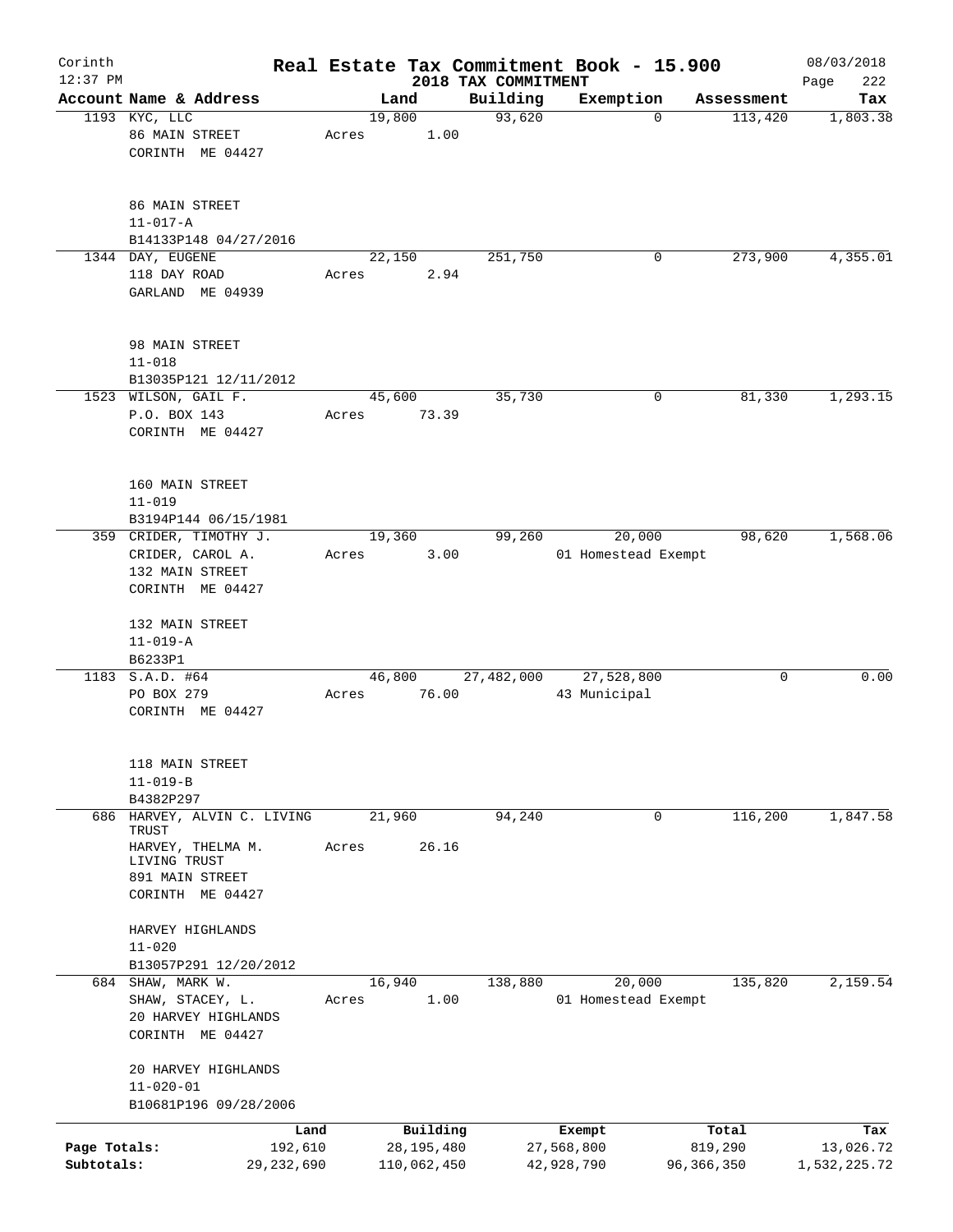| Corinth    |                                                                                                       |                 |      |                     | Real Estate Tax Commitment Book - 15.900 |            | 08/03/2018  |
|------------|-------------------------------------------------------------------------------------------------------|-----------------|------|---------------------|------------------------------------------|------------|-------------|
| $12:37$ PM |                                                                                                       |                 |      | 2018 TAX COMMITMENT |                                          |            | 223<br>Page |
|            | Account Name & Address                                                                                | Land            |      | Building            | Exemption                                | Assessment | Tax         |
|            | 692 HARVEY, DAVID A.<br>HARVEY, LINDA A.<br>19 HARVEY HIGHLANDS<br>CORINTH ME 04427                   | 18,160<br>Acres | 2.01 | 120, 120            | 20,000<br>01 Homestead Exempt            | 118,280    | 1,880.65    |
|            | 19 HARVEY HIGHLANDS<br>$11 - 020 - 02$<br>B6514P33                                                    |                 |      |                     |                                          |            |             |
|            | 1117 DORR, DENNIS M.                                                                                  | 16,940          |      | 100,430             | 20,000                                   | 97,370     | 1,548.18    |
|            | DORR, LISA L.<br>24 HARVEY HIGHLANDS<br>CORINTH ME 04427                                              | Acres           | 1.00 |                     | 01 Homestead Exempt                      |            |             |
|            | 24 HARVEY HIGHLANDS<br>$11 - 020 - 03$<br>B6702P28                                                    |                 |      |                     |                                          |            |             |
|            | 844 SHAFFER, GARY D.<br>SHAFFER, JANE A.<br><b>30 HARVEY HIGHLANDS</b><br>CORINTH ME 04427            | 16,940<br>Acres | 1.00 | 98,640              | 20,000<br>01 Homestead Exempt            | 95,580     | 1,519.72    |
|            | 30 HARVEY HIGHLANDS<br>$11 - 020 - 05$<br>B8562P150                                                   |                 |      |                     |                                          |            |             |
| 687        | HARVEY, ALVIN C. LIVING                                                                               | 10,910          |      | 0                   | 0                                        | 10,910     | 173.47      |
|            | TRUST<br>HARVEY, THELMA M.<br>LIVING TRUST<br>891 MAIN STREET<br>CORINTH ME 04427                     | Acres           | 1.02 |                     |                                          |            |             |
|            | HARVEY HIGHLANDS<br>$11 - 020 - 06$<br>B13057P291 12/20/2012                                          |                 |      |                     |                                          |            |             |
|            | 718 HIATT, HUBERT RONALD<br>HIATT, MARCELLE RIVARD<br>38 HARVEY HIGHLANDS<br>CORINTH ME 04427         | 17,030<br>Acres | 1.07 | 109,940             | 20,000<br>01 Homestead Exempt            | 106,970    | 1,700.82    |
|            | 38 HARVEY HIGHLANDS<br>$11 - 020 - 07$<br>B5163P221                                                   |                 |      |                     |                                          |            |             |
|            | 688 HARVEY, ALVIN C. LIVING                                                                           | 10,940          |      | $\Omega$            | $\Omega$                                 | 10,940     | 173.95      |
|            | TRUST<br>HARVEY, THELMA M.<br>LIVING TRUST<br>891 MAIN STREET<br>CORINTH ME 04427<br>HARVEY HIGHLANDS | Acres           | 1.04 |                     |                                          |            |             |
|            | $11 - 020 - 08$                                                                                       |                 |      |                     |                                          |            |             |
|            | B13057P291 12/20/2012                                                                                 |                 |      |                     |                                          |            |             |

|              | Land       | Building    | Exempt     | Total      | Tax          |
|--------------|------------|-------------|------------|------------|--------------|
| Page Totals: | 90,920     | 429,130     | 80,000     | 440,050    | 6,996.79     |
| Subtotals:   | 29,323,610 | 110,491,580 | 43,008,790 | 96,806,400 | 1,539,222.51 |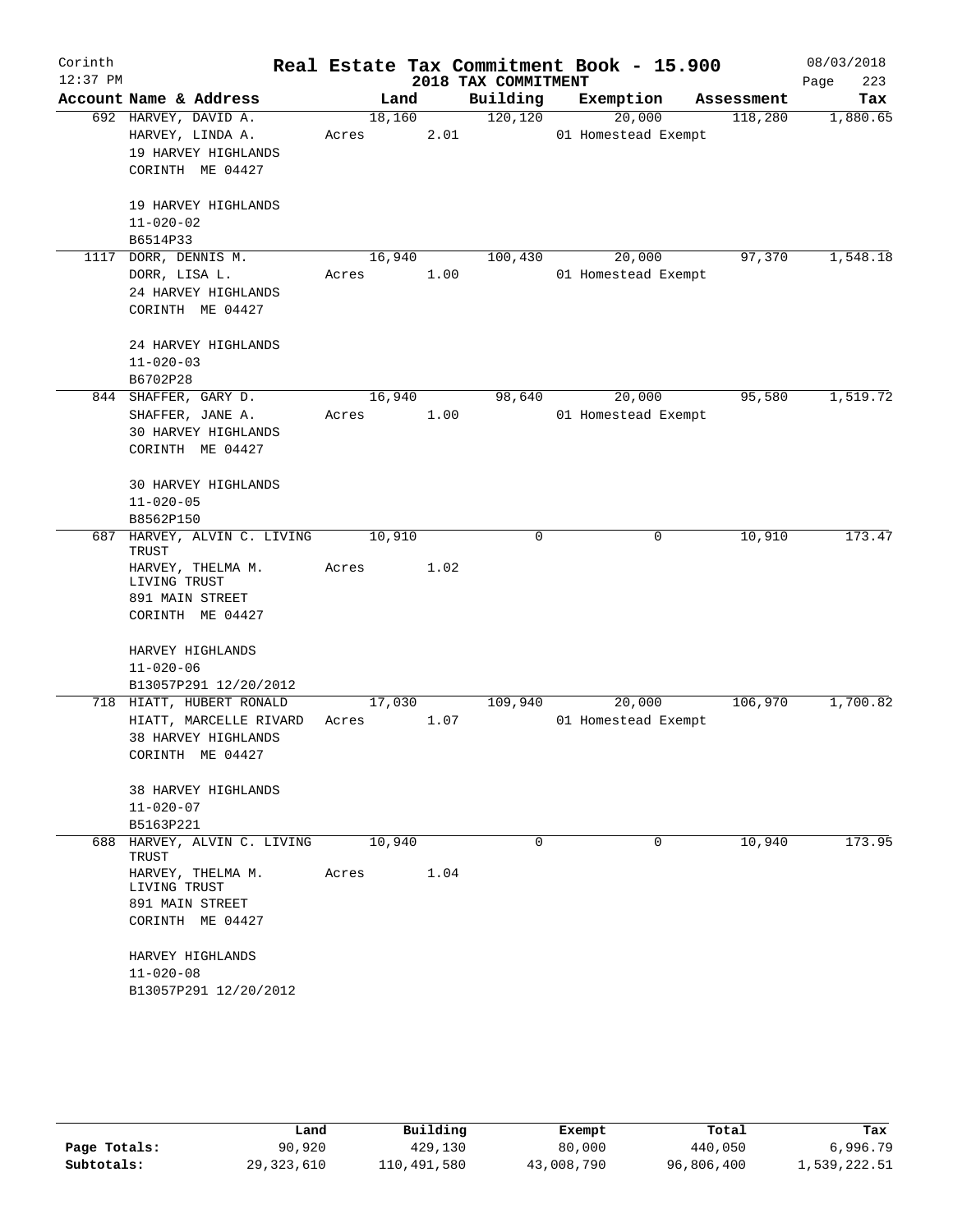| Corinth<br>$12:37$ PM |                                                                                        |                 |                | Real Estate Tax Commitment Book - 15.900<br>2018 TAX COMMITMENT |                               |            | 08/03/2018<br>224<br>Page |
|-----------------------|----------------------------------------------------------------------------------------|-----------------|----------------|-----------------------------------------------------------------|-------------------------------|------------|---------------------------|
|                       | Account Name & Address                                                                 |                 | Land           | Building                                                        | Exemption                     | Assessment | Tax                       |
|                       | 694 ROWE JR, MONCENA R.<br>ROWE, ESTELLE M.<br>44 HARVEY HIGHLANDS<br>CORINTH ME 04427 | Acres           | 17,070<br>1.11 | 173,400                                                         | 20,000<br>01 Homestead Exempt | 170,470    | 2,710.47                  |
|                       | 44 HARVEY HIGHLANDS<br>$11 - 020 - 09$                                                 |                 |                |                                                                 |                               |            |                           |
|                       | B11609P136 12/11/2008<br>764 CHALKLEY, MATTHEW &                                       |                 | 34,100         | 132,600                                                         | 20,000                        | 146,700    | 2,332.53                  |
|                       | CHERYL LIVING TRUST                                                                    |                 |                |                                                                 |                               |            |                           |
|                       | TRUSTEES, MATTHEW &<br>CHERYL CHALKLEY<br>230 MAIN ST                                  | Acres           | 40.00          |                                                                 | 01 Homestead Exempt           |            |                           |
|                       | CORINTH ME 04427                                                                       |                 |                |                                                                 |                               |            |                           |
|                       | 230 MAIN STREET<br>$11 - 021$                                                          |                 |                |                                                                 |                               |            |                           |
|                       | B13098P256 02/22/2013                                                                  |                 |                |                                                                 |                               |            |                           |
|                       | 691 HARVEY, ALVIN C. LIVING<br>TRUST<br>HARVEY, THELMA M.                              | 26,290<br>Acres | 21.00          | $\mathbf 0$                                                     | 0                             | 26,290     | 418.01                    |
|                       | LIVING TRUST                                                                           |                 |                |                                                                 |                               |            |                           |
|                       | 891 MAIN STREET                                                                        |                 |                |                                                                 |                               |            |                           |
|                       | CORINTH ME 04427                                                                       |                 |                |                                                                 |                               |            |                           |
|                       | <b>MAIN STREET</b>                                                                     |                 |                |                                                                 |                               |            |                           |
|                       | $11 - 021 - A$                                                                         |                 |                |                                                                 |                               |            |                           |
|                       | B13057P291 12/20/2012                                                                  |                 |                |                                                                 |                               |            |                           |
| 489                   | <b>DUNHAM RICHARD &amp;</b><br>DEBORAH LIVING TRUST                                    |                 | 36,250         | $\mathbf 0$                                                     | 0                             | 36,250     | 576.38                    |
|                       | TRUSTEES, RICHARD &<br>DEBORAH DUNHAM                                                  | Acres           | 81.00          |                                                                 |                               |            |                           |
|                       | PO BOX 171<br>CORINTH ME 04427                                                         |                 |                |                                                                 |                               |            |                           |
|                       |                                                                                        |                 |                |                                                                 |                               |            |                           |
|                       | MORISON AVENUE                                                                         |                 |                |                                                                 |                               |            |                           |
|                       | $11 - 022$                                                                             |                 |                |                                                                 |                               |            |                           |
|                       | B13107P198 03/04/2013<br>488 DUNHAM, MERL "SAM" INC.                                   |                 | $\overline{0}$ | 39,960                                                          | 0                             | 39,960     | 635.36                    |
|                       | P.O. BOX 336                                                                           |                 |                |                                                                 |                               |            |                           |
|                       | CORINTH ME 04427                                                                       |                 |                |                                                                 |                               |            |                           |
|                       | MORISON AVENUE                                                                         |                 |                |                                                                 |                               |            |                           |
|                       | $11 - 022 - 01H$                                                                       |                 |                |                                                                 |                               |            |                           |
|                       | 1900 OLDERSHAW, ANGELA                                                                 |                 | 11,370<br>0.32 | 82,330                                                          | 0                             | 93,700     | 1,489.83                  |
|                       | PO BOX 237<br>CORINTH ME 04427                                                         | Acres           |                |                                                                 |                               |            |                           |
|                       |                                                                                        |                 |                |                                                                 |                               |            |                           |
|                       | 22 MORISON AVENUE                                                                      |                 |                |                                                                 |                               |            |                           |
|                       | $11 - 022 - 02$                                                                        |                 |                |                                                                 |                               |            |                           |
|                       | B14637P279 10/16/2017                                                                  |                 |                |                                                                 |                               |            |                           |
|                       |                                                                                        |                 |                |                                                                 |                               |            |                           |
|                       |                                                                                        |                 |                |                                                                 |                               |            |                           |

|              | Land       | Building    | Exempt     | Total      | Tax          |
|--------------|------------|-------------|------------|------------|--------------|
| Page Totals: | 125,080    | 428,290     | 40,000     | 513,370    | 8,162.58     |
| Subtotals:   | 29,448,690 | 110,919,870 | 43,048,790 | 97,319,770 | 1,547,385.09 |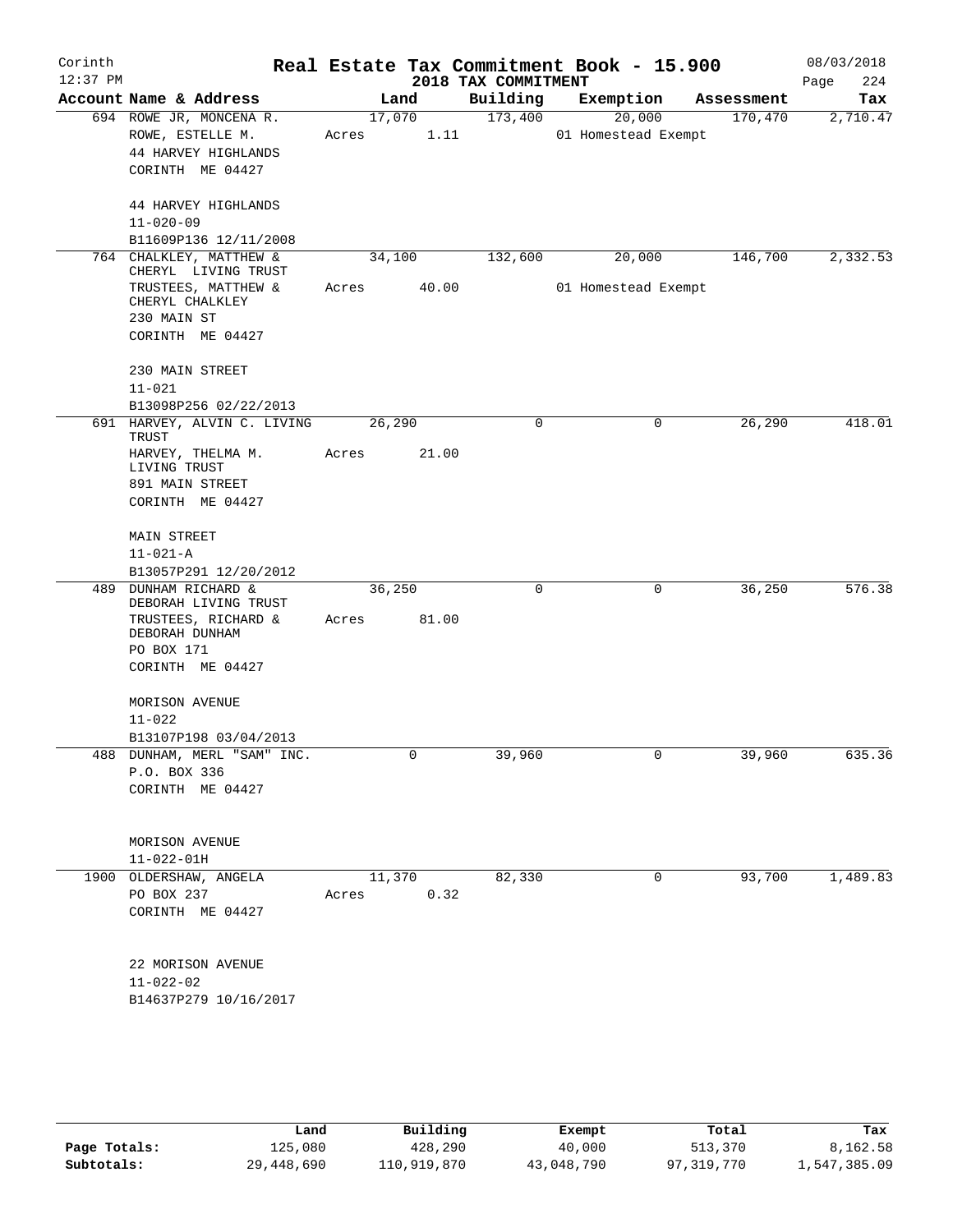| Corinth                    |                                                                                   |                 |                          |                                 | Real Estate Tax Commitment Book - 15.900 |                       | 08/03/2018               |
|----------------------------|-----------------------------------------------------------------------------------|-----------------|--------------------------|---------------------------------|------------------------------------------|-----------------------|--------------------------|
| $12:37$ PM                 | Account Name & Address                                                            | Land            |                          | 2018 TAX COMMITMENT<br>Building | Exemption                                | Assessment            | 225<br>Page<br>Tax       |
|                            | 777 STINSON, SKYLAND A.<br>STINSON, EDITH C.                                      | 20,930<br>Acres | 4.30                     | 112,580                         | 20,000<br>01 Homestead Exempt            | 113,510               | 1,804.81                 |
|                            | 32 HUDSON ROAD<br>CORINTH ME 04427                                                |                 |                          |                                 |                                          |                       |                          |
|                            | 32 HUDSON ROAD<br>$11 - 023$                                                      |                 |                          |                                 |                                          |                       |                          |
|                            | B7253P115                                                                         |                 |                          |                                 |                                          |                       |                          |
|                            | 355 CRANE BROTHERS, INC.<br>CRANE, JAMES V.<br>2 MILLS ROAD<br>EXETER ME 04435    | 17,490<br>Acres | 16.00                    | $\mathbf 0$                     | 0                                        | 17,490                | 278.09                   |
|                            | HUDSON ROAD<br>$11 - 024$                                                         |                 |                          |                                 |                                          |                       |                          |
|                            | B12251P265 07/20/2010                                                             |                 |                          |                                 |                                          |                       |                          |
|                            | 369 LABELLE, JAMES R.<br>LABELLE, AMANDA L.<br>146 HUDSON ROAD                    | 18,320<br>Acres | 2.79                     | 74,930                          | 20,000<br>01 Homestead Exempt            | 73,250                | 1,164.68                 |
|                            | CORINTH ME 04427                                                                  |                 |                          |                                 |                                          |                       |                          |
|                            | 146 HUDSON ROAD<br>$11 - 025$                                                     |                 |                          |                                 |                                          |                       |                          |
|                            | B11173P11 10/17/2007                                                              |                 |                          |                                 |                                          |                       |                          |
|                            | 487 DUNHAM, ANDREW T.<br>365 MAIN STREET<br>CORINTH ME 04427                      | 46,670<br>Acres | 35.70                    | 70,810                          | 0                                        | 117,480               | 1,867.93                 |
|                            | 150 HUDSON ROAD<br>$11 - 026$<br>B13369P317 10/10/2013                            |                 |                          |                                 |                                          |                       |                          |
|                            | 157 BOUQUILLON, GEORGIA A.                                                        | 29,260          |                          | 38,340                          | 0                                        | 67,600                | 1,074.84                 |
|                            | 150 CANDLEWOOD MTN ROAD Acres<br>NEW MILFORD CT<br>06776-5810                     |                 | 29.00                    |                                 |                                          |                       |                          |
|                            | 238 HUDSON ROAD<br>$11 - 027$<br>B2204P699                                        |                 |                          |                                 |                                          |                       |                          |
|                            | 315 COLLINS, ALTON L.                                                             | 13,010          |                          | 53,120                          | 26,000                                   | 40,130                | 638.07                   |
|                            | 272 HUDSON ROAD<br>CORINTH ME 04427                                               | Acres           | 0.47                     |                                 | 01 Homestead Exempt<br>22 Veteran        |                       |                          |
|                            | 272 HUDSON ROAD<br>$11 - 028$                                                     |                 |                          |                                 |                                          |                       |                          |
|                            | B2161P150                                                                         |                 |                          |                                 |                                          |                       |                          |
|                            | 316 COLLINS, ALTON L.<br>COLLINS, PENNY L.<br>272 HUDSON ROAD<br>CORINTH ME 04427 | 17,150<br>Acres | 1.17                     | 47,250                          | 0                                        | 64,400                | 1,023.96                 |
|                            | 276 HUDSON ROAD<br>$11 - 029$<br>B3965P257                                        |                 |                          |                                 |                                          |                       |                          |
|                            |                                                                                   |                 |                          |                                 |                                          |                       |                          |
|                            | Land                                                                              |                 | Building                 |                                 | Exempt                                   | Total                 | Tax                      |
| Page Totals:<br>Subtotals: | 162,830<br>29,611,520                                                             |                 | 397,030<br>111, 316, 900 |                                 | 66,000<br>43,114,790                     | 493,860<br>97,813,630 | 7,852.38<br>1,555,237.47 |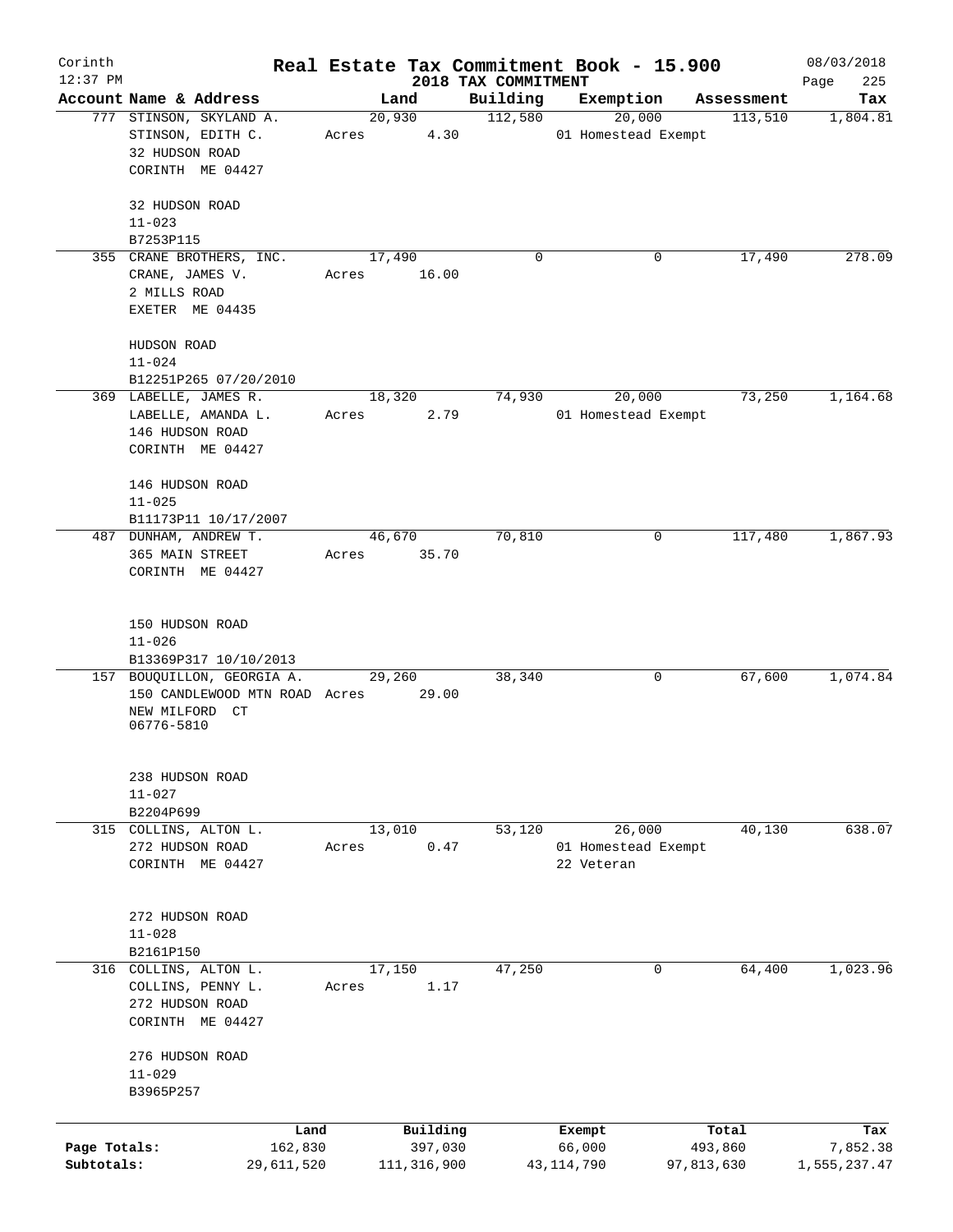| Corinth      |                           |            |        |             |                                 | Real Estate Tax Commitment Book - 15.900 |            |            | 08/03/2018         |
|--------------|---------------------------|------------|--------|-------------|---------------------------------|------------------------------------------|------------|------------|--------------------|
| $12:37$ PM   | Account Name & Address    |            |        | Land        | 2018 TAX COMMITMENT<br>Building | Exemption                                |            | Assessment | 226<br>Page<br>Tax |
|              | 321 GOODY, JESSICA M.     |            |        | 14,570      | 78,330                          | 20,000                                   |            | 72,900     | 1,159.11           |
|              | 6 RIDGE ROAD              |            | Acres  | 0.65        |                                 | 01 Homestead Exempt                      |            |            |                    |
|              | CORINTH ME 04427          |            |        |             |                                 |                                          |            |            |                    |
|              |                           |            |        |             |                                 |                                          |            |            |                    |
|              | 6 RIDGE ROAD              |            |        |             |                                 |                                          |            |            |                    |
|              | $11 - 030$                |            |        |             |                                 |                                          |            |            |                    |
|              | B13966P250 09/21/2015     |            |        |             |                                 |                                          |            |            |                    |
|              | 786 ROBERTSON (YOUNT),    |            | 19,910 |             | 83,090                          |                                          | 0          | 103,000    | 1,637.70           |
|              | HEATHER L.                |            |        |             |                                 |                                          |            |            |                    |
|              | 14 RIDGE ROAD             |            | Acres  | 4.60        |                                 |                                          |            |            |                    |
|              | CORINTH ME 04427          |            |        |             |                                 |                                          |            |            |                    |
|              | 14 RIDGE ROAD             |            |        |             |                                 |                                          |            |            |                    |
|              | $11 - 031$                |            |        |             |                                 |                                          |            |            |                    |
|              | B12130P36 05/11/2010      |            |        |             |                                 |                                          |            |            |                    |
|              | 319 COLLINS, RALPH H.     |            |        | 13,740      | 44,240                          |                                          | 0          | 57,980     | 921.88             |
|              | COLLINS, JUDY M.          |            | Acres  | 0.68        |                                 |                                          |            |            |                    |
|              | 318 HUDSON ROAD           |            |        |             |                                 |                                          |            |            |                    |
|              | CORINTH ME 04427          |            |        |             |                                 |                                          |            |            |                    |
|              | 10 RIDGE ROAD             |            |        |             |                                 |                                          |            |            |                    |
|              | $11 - 031 - A$            |            |        |             |                                 |                                          |            |            |                    |
|              | B13922P49 08/07/2015      |            |        |             |                                 |                                          |            |            |                    |
|              | 1226 SMITH, SCOTT A.      |            |        | 18,130      | 64,050                          | 20,000                                   |            | 62,180     | 988.66             |
|              | SMITH, CYNTHIA L.         |            | Acres  | 3.07        |                                 | 01 Homestead Exempt                      |            |            |                    |
|              | 30 RIDGE ROAD             |            |        |             |                                 |                                          |            |            |                    |
|              | CORINTH ME 04427          |            |        |             |                                 |                                          |            |            |                    |
|              | <b>30 RIDGE ROAD</b>      |            |        |             |                                 |                                          |            |            |                    |
|              | $11 - 032$                |            |        |             |                                 |                                          |            |            |                    |
|              | B3212P290                 |            |        |             |                                 |                                          |            |            |                    |
|              | 758 DOUCETTE, JENNIFER L. |            |        | 26,170      | 111,530                         |                                          | 0          | 137,700    | 2,189.43           |
|              | 66 RIDGE ROAD             |            | Acres  | 10.00       |                                 |                                          |            |            |                    |
|              | CORINTH ME 04427          |            |        |             |                                 |                                          |            |            |                    |
|              | 66 RIDGE ROAD             |            |        |             |                                 |                                          |            |            |                    |
|              | $11 - 033$                |            |        |             |                                 |                                          |            |            |                    |
|              | B14519P111 06/20/2017     |            |        |             |                                 |                                          |            |            |                    |
|              | 485 HURST, OUINTON R.     |            | 28,020 |             | 17,070                          |                                          | 0          | 45,090     | 716.93             |
|              | HURST, LAURA R.           |            | Acres  | 45.00       |                                 |                                          |            |            |                    |
|              | 228 HAY ROAD              |            |        |             |                                 |                                          |            |            |                    |
|              | HUDSON ME 04449           |            |        |             |                                 |                                          |            |            |                    |
|              | RIDGE ROAD                |            |        |             |                                 |                                          |            |            |                    |
|              | $11 - 033 - A$            |            |        |             |                                 |                                          |            |            |                    |
|              | B2664P324 07/09/1976      |            |        |             |                                 |                                          |            |            |                    |
|              | 1515 WILSON, JOAN M.      |            | 41,840 |             | 89,630                          | 20,000                                   |            | 111,470    | 1,772.37           |
|              | 120 RIDGE ROAD            |            | Acres  | 89.34       |                                 | 01 Homestead Exempt                      |            |            |                    |
|              | CORINTH ME 04427          |            |        |             |                                 |                                          |            |            |                    |
|              |                           |            |        |             |                                 |                                          |            |            |                    |
|              | 120 RIDGE ROAD            |            |        |             |                                 |                                          |            |            |                    |
|              | $11 - 034$                |            |        |             |                                 |                                          |            |            |                    |
|              | B8107P139                 |            |        |             |                                 |                                          |            |            |                    |
|              |                           | Land       |        | Building    |                                 | Exempt                                   |            | Total      | Tax                |
| Page Totals: |                           | 162,380    |        | 487,940     |                                 | 60,000                                   |            | 590,320    | 9,386.08           |
| Subtotals:   |                           | 29,773,900 |        | 111,804,840 |                                 | 43,174,790                               | 98,403,950 |            | 1,564,623.55       |
|              |                           |            |        |             |                                 |                                          |            |            |                    |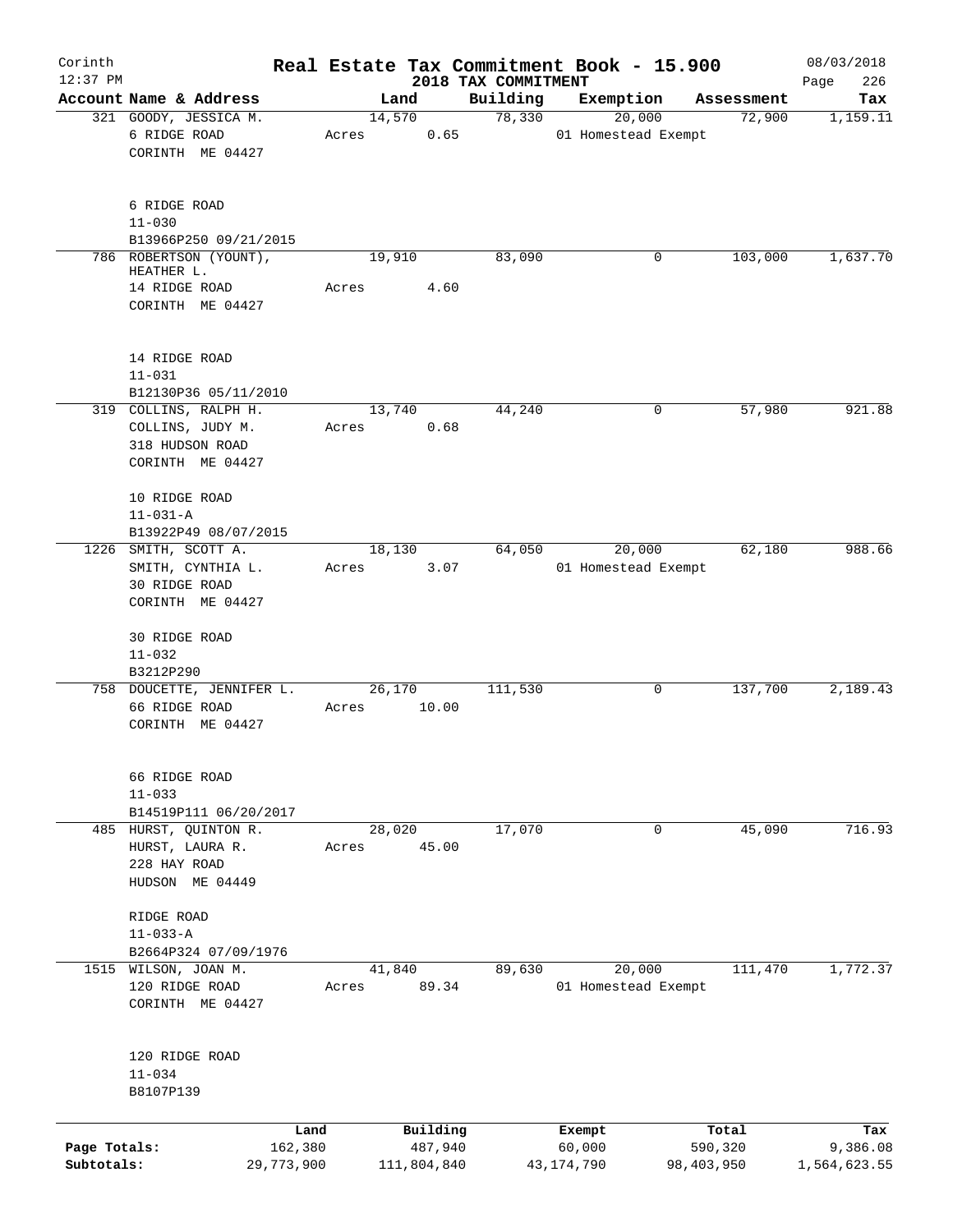| Corinth<br>$12:37$ PM |                                          |       |        | 2018 TAX COMMITMENT | Real Estate Tax Commitment Book - 15.900 |            | 08/03/2018<br>227<br>Page |
|-----------------------|------------------------------------------|-------|--------|---------------------|------------------------------------------|------------|---------------------------|
|                       | Account Name & Address                   |       | Land   | Building            | Exemption                                | Assessment | Tax                       |
|                       | 1188 CHESLEY, GEORGE L.                  |       | 12,300 | $\mathsf{O}$        | $\Omega$                                 | 12,300     | 195.57                    |
|                       | CHESLEY, CHARLENE E.                     | Acres | 25.00  |                     |                                          |            |                           |
|                       | 252 EXETER ROAD                          |       |        |                     |                                          |            |                           |
|                       | CORINTH ME 04427                         |       |        |                     |                                          |            |                           |
|                       | POWER LINE N/F OFF                       |       |        |                     |                                          |            |                           |
|                       | $11 - 035$                               |       |        |                     |                                          |            |                           |
|                       | B12205P130 07/27/2010                    |       |        |                     |                                          |            |                           |
| 490                   | DUNHAM RICHARD &<br>DEBORAH LIVING TRUST |       | 5,080  | $\mathbf 0$         | 0                                        | 5,080      | 80.77                     |
|                       | TRUSTEES, RICHARD AND                    | Acres | 35.00  |                     |                                          |            |                           |
|                       | DEBORAH DUNHAM                           |       |        |                     |                                          |            |                           |
|                       | PO BOX 171                               |       |        |                     |                                          |            |                           |
|                       | CORINTH ME 04427                         |       |        |                     |                                          |            |                           |
|                       | HUDSON ROAD N/F OFF                      |       |        |                     |                                          |            |                           |
|                       | $11 - 036$                               |       |        |                     |                                          |            |                           |
|                       | B13107P185 03/04/2013                    |       |        |                     |                                          |            |                           |
|                       | 134 BLACKWELL LUMBER MILL<br>INC.        |       | 41,500 | 0                   | 0                                        | 41,500     | 659.85                    |
|                       | P.O. BOX 335                             | Acres | 103.00 |                     |                                          |            |                           |
|                       | CORINTH ME 04427                         |       |        |                     |                                          |            |                           |
|                       |                                          |       |        |                     |                                          |            |                           |
|                       | RIDGE ROAD                               |       |        |                     |                                          |            |                           |
|                       | $11 - 037$                               |       |        |                     |                                          |            |                           |
|                       | B4350P46                                 |       |        |                     |                                          |            |                           |
|                       | 1339 TRAFTON, TODD J.                    |       | 2,500  | $\mathbf 0$         | 0                                        | 2,500      | 39.75                     |
|                       | TRAFTON, TAMARA                          | Acres | 25.00  |                     |                                          |            |                           |
|                       | 240 RIDGE ROAD<br>CORINTH ME 04427       |       |        |                     |                                          |            |                           |
|                       |                                          |       |        |                     |                                          |            |                           |
|                       | CHARLESTON TOWN LINE<br>N/F              |       |        |                     |                                          |            |                           |
|                       | $11 - 038$                               |       |        |                     |                                          |            |                           |
|                       | B11967P178 11/03/2009                    |       |        |                     |                                          |            |                           |
|                       | 1799 TRAFTON, TODD J.                    |       | 7,370  | $\mathbf 0$         | 0                                        | 7,370      | 117.18                    |
|                       | TRAFTON, TAMARA D.                       | Acres | 25.00  |                     |                                          |            |                           |
|                       | 240 RIDGE ROAD                           |       |        |                     |                                          |            |                           |
|                       | CORINTH ME 04427                         |       |        |                     |                                          |            |                           |
|                       | RIDGE ROAD N/F OFF                       |       |        |                     |                                          |            |                           |
|                       | $11 - 038 - A$                           |       |        |                     |                                          |            |                           |
|                       | B11540P59 09/24/2008                     |       |        |                     |                                          |            |                           |
|                       | 1479 TRAFTON, TODD J.                    |       | 24,850 | 0                   | 0                                        | 24,850     | 395.12                    |
|                       | TRAFTON, TAMARA D.                       | Acres | 22.93  |                     |                                          |            |                           |
|                       | 240 RIDGE ROAD                           |       |        |                     |                                          |            |                           |
|                       | CORINTH, ME 04427                        |       |        |                     |                                          |            |                           |
|                       | RIDGE ROAD                               |       |        |                     |                                          |            |                           |
|                       | $11 - 039$                               |       |        |                     |                                          |            |                           |
|                       | B11919P101 09/23/2009                    |       |        |                     |                                          |            |                           |

|              | Land       | Building    | Exempt       | Total      | Tax          |
|--------------|------------|-------------|--------------|------------|--------------|
| Page Totals: | 93,600     |             |              | 93,600     | 1,488.24     |
| Subtotals:   | 29,867,500 | 111,804,840 | 43, 174, 790 | 98,497,550 | 1,566,111.79 |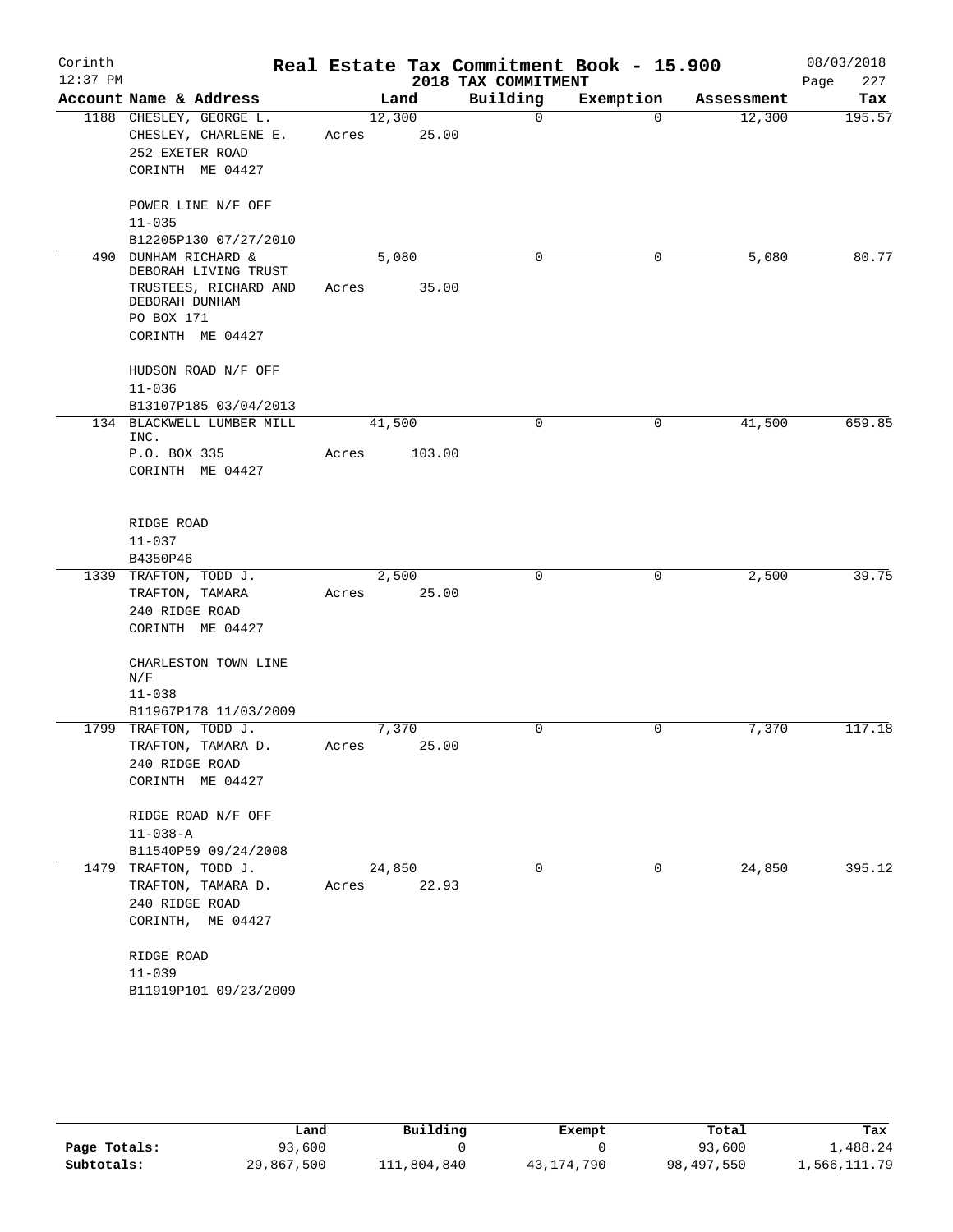| Corinth      |                                                    |                 |                     |                     | Real Estate Tax Commitment Book - 15.900 |                  |         | 08/03/2018       |
|--------------|----------------------------------------------------|-----------------|---------------------|---------------------|------------------------------------------|------------------|---------|------------------|
| $12:37$ PM   |                                                    |                 |                     | 2018 TAX COMMITMENT |                                          |                  |         | 228<br>Page      |
|              | Account Name & Address                             | Land            |                     | Building            | Exemption                                | Assessment       |         | Tax              |
|              | 1718 TRAFTON, TODD J.<br>TRAFTON, TAMARA D.        | 16,970<br>Acres | 2.07                | 114,910             | 20,000<br>01 Homestead Exempt            |                  | 111,880 | 1,778.89         |
|              | 240 RIDGE ROAD                                     |                 |                     |                     |                                          |                  |         |                  |
|              | CORINTH ME 04427                                   |                 |                     |                     |                                          |                  |         |                  |
|              |                                                    |                 |                     |                     |                                          |                  |         |                  |
|              | 240 RIDGE ROAD                                     |                 |                     |                     |                                          |                  |         |                  |
|              | $11 - 040$                                         |                 |                     |                     |                                          |                  |         |                  |
|              | B7921P278                                          |                 |                     |                     |                                          |                  |         |                  |
|              | 1421 TRUE FARMS, INC.                              | 33,080          |                     | 800                 |                                          | 0                | 33,880  | 538.69           |
|              | 112 FRANKLIN STREET                                | Acres           | 78.00               |                     |                                          |                  |         |                  |
|              | UNIT D-7                                           |                 |                     |                     |                                          |                  |         |                  |
|              | BANGOR ME 04401                                    |                 |                     |                     |                                          |                  |         |                  |
|              |                                                    |                 |                     |                     |                                          |                  |         |                  |
|              | 193 RIDGE ROAD                                     |                 |                     |                     |                                          |                  |         |                  |
|              | $12 - 001$                                         |                 |                     |                     |                                          |                  |         |                  |
|              | B3923P46                                           |                 |                     |                     |                                          |                  |         |                  |
|              | 149 BLETHEN, KEITH                                 | 17,940          |                     | $\mathbf 0$         |                                          | 0                | 17,940  | 285.25           |
|              | 27 LAKE FOREST ROAD                                | Acres           | 30.00               |                     |                                          |                  |         |                  |
|              | TERRYVILLE CT 06786                                |                 |                     |                     |                                          |                  |         |                  |
|              |                                                    |                 |                     |                     |                                          |                  |         |                  |
|              | CHARLESTON TOWN LINE                               |                 |                     |                     |                                          |                  |         |                  |
|              | N/F                                                |                 |                     |                     |                                          |                  |         |                  |
|              | $12 - 002$                                         |                 |                     |                     |                                          |                  |         |                  |
|              | B8913P264                                          |                 |                     |                     |                                          |                  |         |                  |
|              | 257 CASAVANT, JULIEN J.                            | 70,340          |                     | 177,680             | 20,000                                   |                  | 228,020 | 3,625.52         |
|              | 163 RIDGE ROAD                                     | Acres           | 124.00              |                     | 01 Homestead Exempt                      |                  |         |                  |
|              | CORINTH ME 04427                                   |                 |                     |                     |                                          |                  |         |                  |
|              |                                                    |                 |                     |                     |                                          |                  |         |                  |
|              |                                                    |                 |                     |                     |                                          |                  |         |                  |
|              | 163 RIDGE ROAD                                     |                 |                     |                     |                                          |                  |         |                  |
|              | $12 - 003$                                         |                 |                     |                     |                                          |                  |         |                  |
|              | B10704P272 10/31/2006<br>1448 THIBODEAU, CATHERINE | 42,430          |                     | 63,750              | 20,000                                   |                  | 86,180  | 1,370.26         |
|              | 111 RIDGE ROAD                                     | Acres           | 84.00               |                     | 01 Homestead Exempt                      |                  |         |                  |
|              | CORINTH ME 04427                                   |                 |                     |                     |                                          |                  |         |                  |
|              |                                                    |                 |                     |                     |                                          |                  |         |                  |
|              |                                                    |                 |                     |                     |                                          |                  |         |                  |
|              | 111 RIDGE ROAD                                     |                 |                     |                     |                                          |                  |         |                  |
|              | $12 - 004$                                         |                 |                     |                     |                                          |                  |         |                  |
|              | B12322P272 11/19/2010                              |                 |                     |                     |                                          |                  |         |                  |
|              | 984 PATTERSON, NORMAN E.                           | 17,930          |                     | 119,970             | 26,000                                   |                  | 111,900 | 1,779.21         |
|              | HODGKINS, DIANNE R.                                | Acres           | 2.90                |                     | 01 Homestead Exempt                      |                  |         |                  |
|              | 95 RIDGE ROAD                                      |                 |                     |                     | 22 Veteran                               |                  |         |                  |
|              | CORINTH ME 04427                                   |                 |                     |                     |                                          |                  |         |                  |
|              | 95 RIDGE ROAD                                      |                 |                     |                     |                                          |                  |         |                  |
|              | $12 - 005$                                         |                 |                     |                     |                                          |                  |         |                  |
|              | B12389P13 01/27/2011                               |                 |                     |                     |                                          |                  |         |                  |
|              | 789 OLSSON, MARK                                   | 17,600          |                     | 97,000              | 20,000                                   |                  | 94,600  | 1,504.14         |
|              | OLSSON, ANGELA                                     | Acres           | 2.61                |                     | 01 Homestead Exempt                      |                  |         |                  |
|              | 85 RIDGE RD                                        |                 |                     |                     |                                          |                  |         |                  |
|              | CORINTH ME 04427                                   |                 |                     |                     |                                          |                  |         |                  |
|              |                                                    |                 |                     |                     |                                          |                  |         |                  |
|              | 85 RIDGE ROAD                                      |                 |                     |                     |                                          |                  |         |                  |
|              | $12 - 005 - A$                                     |                 |                     |                     |                                          |                  |         |                  |
|              | B12335P230 11/26/2010                              |                 |                     |                     |                                          |                  |         |                  |
|              |                                                    |                 |                     |                     |                                          |                  |         |                  |
| Page Totals: | Land<br>216,290                                    |                 | Building<br>574,110 |                     | Exempt<br>106,000                        | Total<br>684,400 |         | Tax<br>10,881.96 |
| Subtotals:   | 30,083,790                                         |                 | 112,378,950         |                     | 43,280,790                               | 99,181,950       |         | 1,576,993.75     |
|              |                                                    |                 |                     |                     |                                          |                  |         |                  |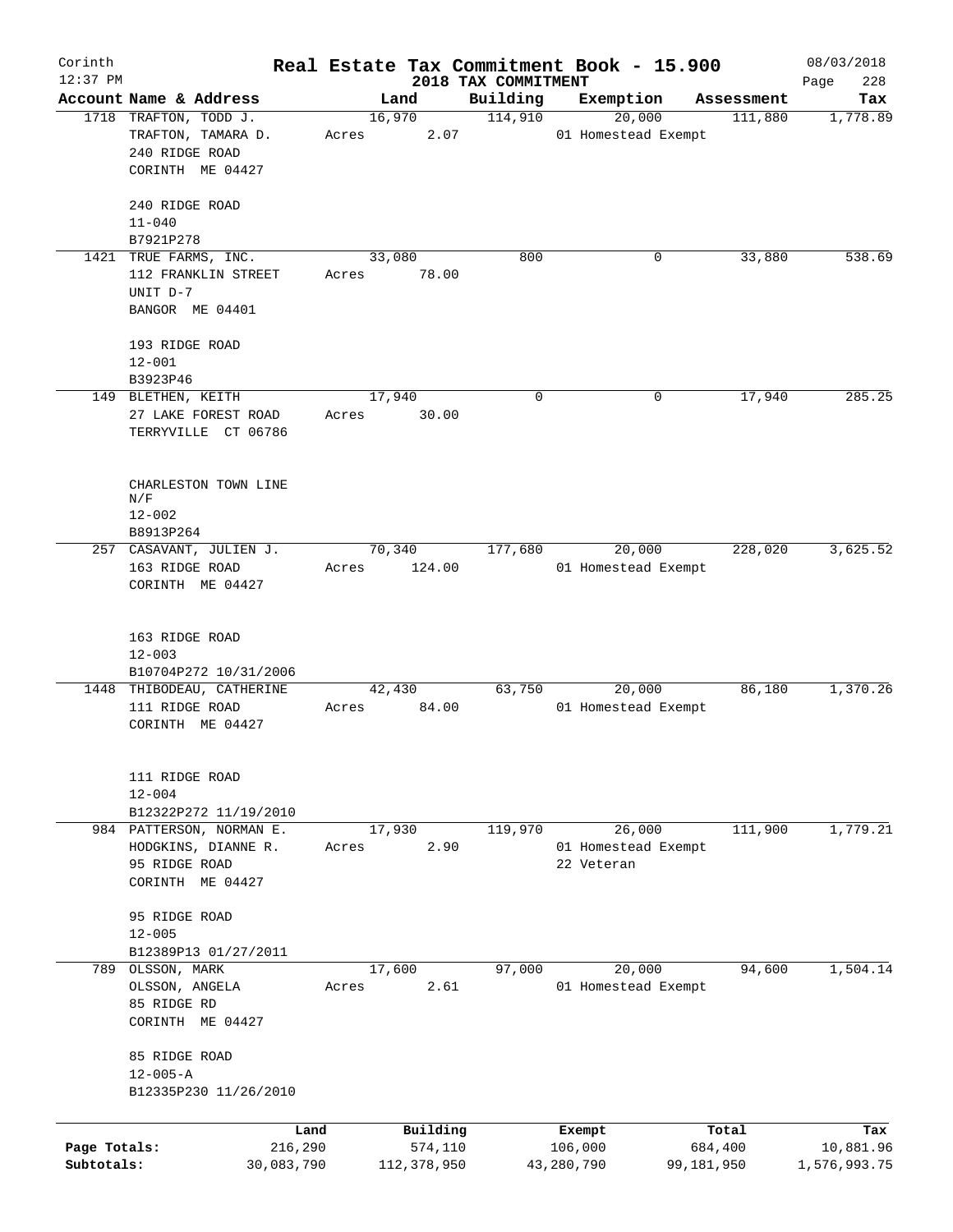| Corinth<br>$12:37$ PM      |                                                                                                     |                           | 2018 TAX COMMITMENT | Real Estate Tax Commitment Book - 15.900    |                       | 08/03/2018<br>229        |
|----------------------------|-----------------------------------------------------------------------------------------------------|---------------------------|---------------------|---------------------------------------------|-----------------------|--------------------------|
|                            | Account Name & Address                                                                              | Land                      | Building            | Exemption                                   | Assessment            | Page<br>Tax              |
|                            | 729 HIGGINS, STELLA M.<br>(HEIRS OF)<br>C/O CHERYL A BOONE<br>P.O. BOX 273<br>BANGOR, ME 04402-0273 | 40,910<br>Acres<br>106.64 | $\Omega$            | $\Omega$                                    | 40,910                | 650.47                   |
|                            | RIDGE ROAD<br>$12 - 006$<br>B2579P192                                                               |                           |                     |                                             |                       |                          |
|                            | 155 BOONE, CHERYL A.<br>P.O. BOX 273<br>BANGOR ME 04402-0273                                        | 11,070<br>2.20<br>Acres   | $\Omega$            | 0                                           | 11,070                | 176.01                   |
|                            | RIDGE ROAD<br>$12 - 006 - A$<br>B4259P171                                                           |                           |                     |                                             |                       |                          |
|                            | 1556 KELLEY, KEVIN W.<br>69 RIDGE ROAD<br>CORINTH, ME 04427                                         | 24,620<br>13.34<br>Acres  | 69,790              | 20,000<br>01 Homestead Exempt               | 74,410                | 1,183.12                 |
|                            | 69 RIDGE ROAD<br>$12 - 006 - B$<br>B12058P144 02/22/2010 B11362P188 03/24/2008                      |                           |                     |                                             |                       |                          |
|                            | 150 POLLARD, JOSEPH W. SR.<br>POLLARD, KATHY F.<br>2913 WATERSIDE DRIVE<br>PLANO TX 75093           | 15,270<br>5.82<br>Acres   | $\Omega$            | 0                                           | 15,270                | 242.79                   |
|                            | RIDGE ROAD<br>$12 - 007$<br>B6875P173                                                               |                           |                     |                                             |                       |                          |
|                            | 1380 TOMASIK, RANDOLPH R.<br>TOMASIK, JUDITH H.<br>37 RIDGE ROAD<br>CORINTH ME 04427                | 25,010<br>9.00<br>Acres   | 60,740              | 26,000<br>01 Homestead Exempt<br>22 Veteran | 59,750                | 950.03                   |
|                            | 37 RIDGE ROAD<br>$12 - 008$<br>B5329P257 05/21/1993 B4705P126                                       |                           |                     |                                             |                       |                          |
|                            | 655 GREATOREX, JOEL T.<br>GREATOREX, WANDA J.<br>29 RIDGE ROAD<br>CORINTH ME 04427                  | 15,860<br>1.11<br>Acres   | 63,050              | 20,000<br>01 Homestead Exempt               | 58,910                | 936.67                   |
|                            | 29 RIDGE ROAD<br>$12 - 008 - A$<br>B3074P353                                                        |                           |                     |                                             |                       |                          |
|                            | 505 BELL, GARY H.<br>BELL, NORMA J.<br>PO BOX 460<br>CORINTH ME 04427                               | 20,370<br>5.00<br>Acres   | 142,350             | 20,000<br>01 Homestead Exempt               | 142,720               | 2,269.25                 |
|                            | 19 RIDGE ROAD<br>$12 - 009$<br>B7808P25                                                             |                           |                     |                                             |                       |                          |
|                            | Land                                                                                                | Building                  |                     | Exempt                                      | Total                 | Tax                      |
| Page Totals:<br>Subtotals: | 153,110<br>30,236,900                                                                               | 335,930<br>112,714,880    |                     | 86,000<br>43,366,790                        | 403,040<br>99,584,990 | 6,408.34<br>1,583,402.09 |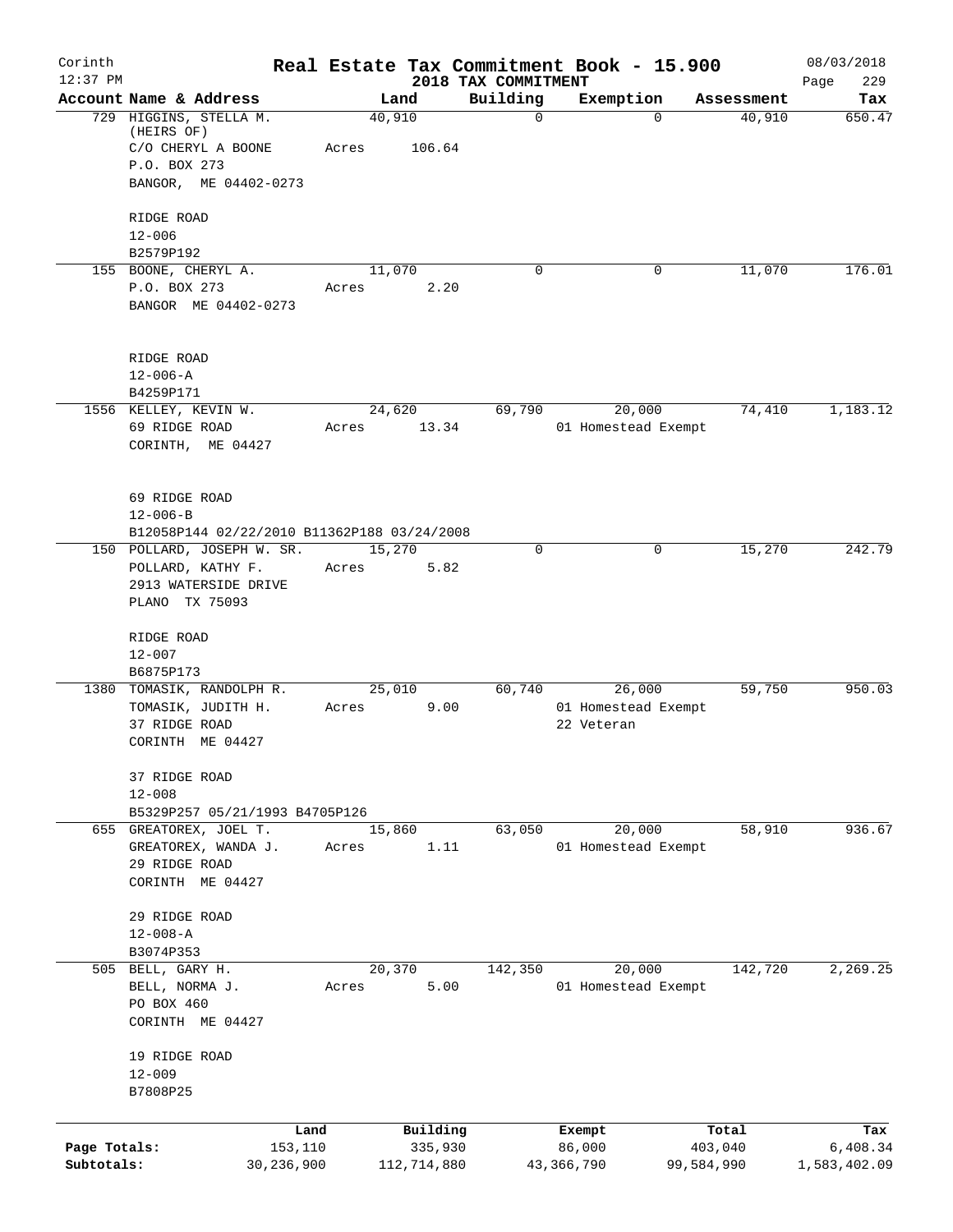| Corinth      |                                      |       |               |                     | Real Estate Tax Commitment Book - 15.900 |             | 08/03/2018   |
|--------------|--------------------------------------|-------|---------------|---------------------|------------------------------------------|-------------|--------------|
| $12:37$ PM   |                                      |       |               | 2018 TAX COMMITMENT |                                          |             | 230<br>Page  |
|              | Account Name & Address               |       | Land          | Building            | Exemption                                | Assessment  | Tax          |
|              | 807 LAFLAMME, RONALD G.              |       | 16,890        | 107,520             | 20,000                                   | 104,410     | 1,660.12     |
|              | LAFLAMME, DAWN M.<br>5 RIDGE ROAD    | Acres | 2.00          |                     | 01 Homestead Exempt                      |             |              |
|              |                                      |       |               |                     |                                          |             |              |
|              | CORINTH ME 04427                     |       |               |                     |                                          |             |              |
|              | 5 RIDGE ROAD                         |       |               |                     |                                          |             |              |
|              | $12 - 009 - A$                       |       |               |                     |                                          |             |              |
|              | B4333P284                            |       |               |                     |                                          |             |              |
|              | 320 ADAMS, SCOTT L.                  |       | 16,260        | 100,800             | 20,000                                   | 97,060      | 1,543.25     |
|              | ADAMS, DIANE E.                      | Acres | 1.73          |                     | 01 Homestead Exempt                      |             |              |
|              | 308 HUDSON ROAD                      |       |               |                     |                                          |             |              |
|              | CORINTH ME 04427                     |       |               |                     |                                          |             |              |
|              |                                      |       |               |                     |                                          |             |              |
|              | 308 HUDSON ROAD                      |       |               |                     |                                          |             |              |
|              | $12 - 009 - B$                       |       |               |                     |                                          |             |              |
|              | B11861P50 07/28/2009                 |       |               |                     |                                          |             |              |
|              | 1890 COLLINS, RALPH H.               |       | 16,680        | 143,050             | 26,000                                   | 133,730     | 2,126.31     |
|              | COLLINS, JUDITH M.                   | Acres | 1.82          |                     | 22 Veteran                               |             |              |
|              | 318 HUDSON ROAD                      |       |               |                     | 01 Homestead Exempt                      |             |              |
|              | CORINTH ME 04427                     |       |               |                     |                                          |             |              |
|              | 318 HUDSON ROAD                      |       |               |                     |                                          |             |              |
|              | $12 - 009 - C$                       |       |               |                     |                                          |             |              |
|              | B6701P81 06/01/1998                  |       |               |                     |                                          |             |              |
| 1150         | MOWREY, THOMAS J.                    |       | 20,500        | 121,890             | 20,000                                   | 122,390     | 1,946.00     |
|              | MOWREY, ROSARIO A.                   | Acres | 7.63          |                     | 01 Homestead Exempt                      |             |              |
|              | PO BOX 52                            |       |               |                     |                                          |             |              |
|              | CORINTH ME 04427                     |       |               |                     |                                          |             |              |
|              |                                      |       |               |                     |                                          |             |              |
|              | 330 HUDSON ROAD                      |       |               |                     |                                          |             |              |
|              | $12 - 010$                           |       |               |                     |                                          |             |              |
|              | B12875P87 07/06/2012                 |       |               |                     |                                          |             |              |
|              | 1660 SANDERS, DOYLE JR.              |       | 15,740        | 65,460              | 20,000                                   | 61,200      | 973.08       |
|              | 342 HUDSON ROAD                      | Acres | 1.01          |                     | 01 Homestead Exempt                      |             |              |
|              | CORINTH ME 04427                     |       |               |                     |                                          |             |              |
|              |                                      |       |               |                     |                                          |             |              |
|              | 342 HUDSON ROAD                      |       |               |                     |                                          |             |              |
|              | $12 - 010 - A$                       |       |               |                     |                                          |             |              |
|              | B13017P77 11/20/2012                 |       |               |                     |                                          |             |              |
|              | 2006 MOWREY, THOMAS J.               |       | 19,370        | $\mathsf{O}$        |                                          | 19,370<br>0 | 307.98       |
|              | MOWREY, ROSARIO A.                   | Acres | 8.01          |                     |                                          |             |              |
|              | PO BOX 52                            |       |               |                     |                                          |             |              |
|              | CORINTH ME 04427                     |       |               |                     |                                          |             |              |
|              |                                      |       |               |                     |                                          |             |              |
|              | HUDSON ROAD                          |       |               |                     |                                          |             |              |
|              | $12 - 010 - B$                       |       |               |                     |                                          |             |              |
|              | B12875P92 07/06/2012                 |       | 19,870        | $\mathbf 0$         |                                          | 19,870<br>0 | 315.93       |
| 1317         | TATE, KENNETH A.<br>TATE, BEVERLY A. | Acres | 15.15         |                     |                                          |             |              |
|              | 400 HUDSON ROAD                      |       |               |                     |                                          |             |              |
|              | CORINTH ME 04427                     |       |               |                     |                                          |             |              |
|              |                                      |       |               |                     |                                          |             |              |
|              | HUDSON ROAD                          |       |               |                     |                                          |             |              |
|              | $12 - 011$                           |       |               |                     |                                          |             |              |
|              | B13085P305 02/05/2013                |       |               |                     |                                          |             |              |
|              |                                      |       |               |                     |                                          |             |              |
|              | Land                                 |       | Building      |                     | Exempt                                   | Total       | Tax          |
| Page Totals: | 125,310                              |       | 538,720       |                     | 106,000                                  | 558,030     | 8,872.67     |
| Subtotals:   | 30, 362, 210                         |       | 113, 253, 600 |                     | 43, 472, 790                             | 100,143,020 | 1,592,274.76 |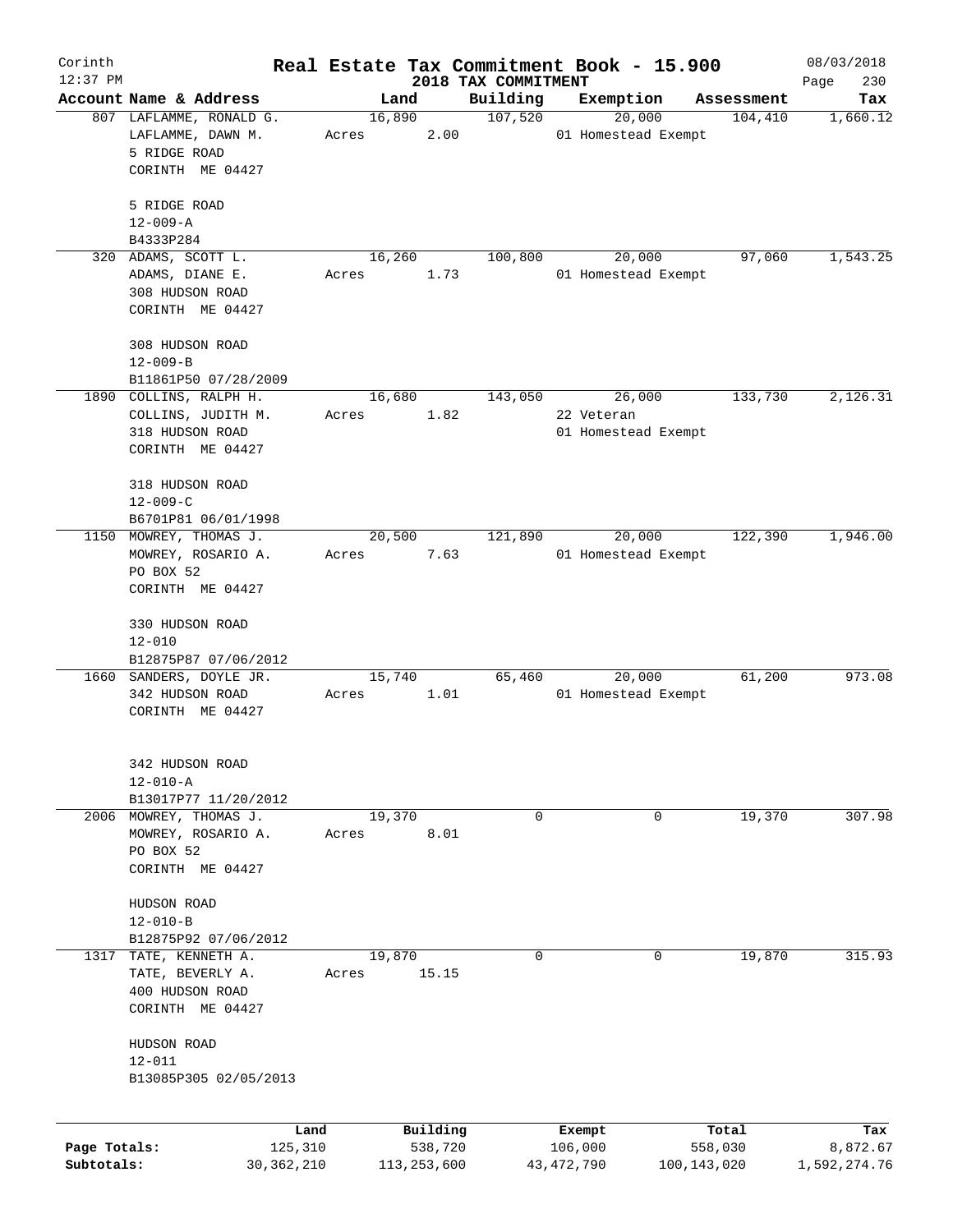| Corinth      |                                                                                 |       |                 |                     | Real Estate Tax Commitment Book - 15.900 |             | 08/03/2018   |
|--------------|---------------------------------------------------------------------------------|-------|-----------------|---------------------|------------------------------------------|-------------|--------------|
| $12:37$ PM   |                                                                                 |       |                 | 2018 TAX COMMITMENT |                                          |             | 231<br>Page  |
|              | Account Name & Address<br>147 BLANCHARD, SCOTT C.                               |       | Land            | Building            | Exemption                                | Assessment  | Tax          |
|              | BLANCHARD, SHERRY L.<br>PO BOX 364<br>CORINTH ME 04427                          | Acres | 27,250<br>17.00 | 135,370             | 20,000<br>01 Homestead Exempt            | 142,620     | 2, 267.66    |
|              | 378 HUDSON ROAD<br>$12 - 011 - A$                                               |       |                 |                     |                                          |             |              |
|              | B4214P60                                                                        |       |                 |                     |                                          |             |              |
|              | 364 CROOKER, RANDY J.                                                           |       | 16,890          | 87,700              | 20,000                                   | 84,590      | 1,344.98     |
|              | CROOKER, MELISSA T.<br>422 HUDSON ROAD<br>CORINTH ME 04427                      | Acres | 2.00            |                     | 01 Homestead Exempt                      |             |              |
|              | 422 HUDSON ROAD<br>$12 - 011 - B$                                               |       |                 |                     |                                          |             |              |
|              | B4759P133                                                                       |       |                 |                     |                                          |             |              |
|              | 400 DAY, TERRANCE L.                                                            |       | 16,890          | 82,600              | 20,000                                   | 79,490      | 1,263.89     |
|              | DAY, DEBRA F.<br>P.O. BOX 4<br>CORINTH ME 04427                                 | Acres | 2.00            |                     | 01 Homestead Exempt                      |             |              |
|              |                                                                                 |       |                 |                     |                                          |             |              |
|              | 428 HUDSON ROAD                                                                 |       |                 |                     |                                          |             |              |
|              | $12 - 011 - C$                                                                  |       |                 |                     |                                          |             |              |
|              | B3580P238                                                                       |       |                 |                     |                                          |             |              |
|              | 1699 TATE, KENNETH A.                                                           |       | 11,590          | 0                   | 0                                        | 11,590      | 184.28       |
|              | TATE, BEVERLY A.                                                                | Acres | 2.65            |                     |                                          |             |              |
|              | 400 HUDSON ROAD<br>CORINTH ME 04427                                             |       |                 |                     |                                          |             |              |
|              | HUDSON ROAD                                                                     |       |                 |                     |                                          |             |              |
|              | $12 - 011 - D$                                                                  |       |                 |                     |                                          |             |              |
|              | B14666P331 11/02/2017<br>1698 TATE, KENNETH A.                                  |       |                 |                     | 20,000                                   |             | 1,628.48     |
|              | TATE, BEVERLY A.                                                                | Acres | 21,180<br>5.70  | 101,240             | 01 Homestead Exempt                      | 102,420     |              |
|              | 400 HUDSON ROAD                                                                 |       |                 |                     |                                          |             |              |
|              | CORINTH ME 04427                                                                |       |                 |                     |                                          |             |              |
|              | 400 HUDSON ROAD                                                                 |       |                 |                     |                                          |             |              |
|              | $12 - 011 - E$                                                                  |       |                 |                     |                                          |             |              |
|              | B7619P317                                                                       |       |                 |                     |                                          |             |              |
|              | 30 TUCKER, RYAN R.<br>CARON, KRISTEN L.<br>13 SAWMILL ROAD<br>BRADFORD ME 04410 | Acres | 21,140<br>16.92 | 0                   | 0                                        | 21,140      | 336.13       |
|              | 60 ANDERSON FARM ROAD                                                           |       |                 |                     |                                          |             |              |
|              | $12 - 012$                                                                      |       |                 |                     |                                          |             |              |
|              | B14515P114 05/31/2017<br>1997 PHILBRICK, JAY H.                                 |       | 13,790          | 0                   | 0                                        | 13,790      | 219.26       |
|              | PHILBRICK, TARA E.<br>PO BOX 311                                                | Acres | 4.54            |                     |                                          |             |              |
|              | CORINTH ME 04427                                                                |       |                 |                     |                                          |             |              |
|              | HUDSON ROAD                                                                     |       |                 |                     |                                          |             |              |
|              | $12 - 012 - 01$<br>B11195P53 11/06/2007 B9641P57                                |       |                 |                     |                                          |             |              |
|              |                                                                                 | Land  | Building        |                     | Exempt                                   | Total       | Tax          |
| Page Totals: | 128,730                                                                         |       | 406,910         |                     | 80,000                                   | 455,640     | 7,244.68     |
| Subtotals:   | 30,490,940                                                                      |       | 113,660,510     |                     | 43,552,790                               | 100,598,660 | 1,599,519.44 |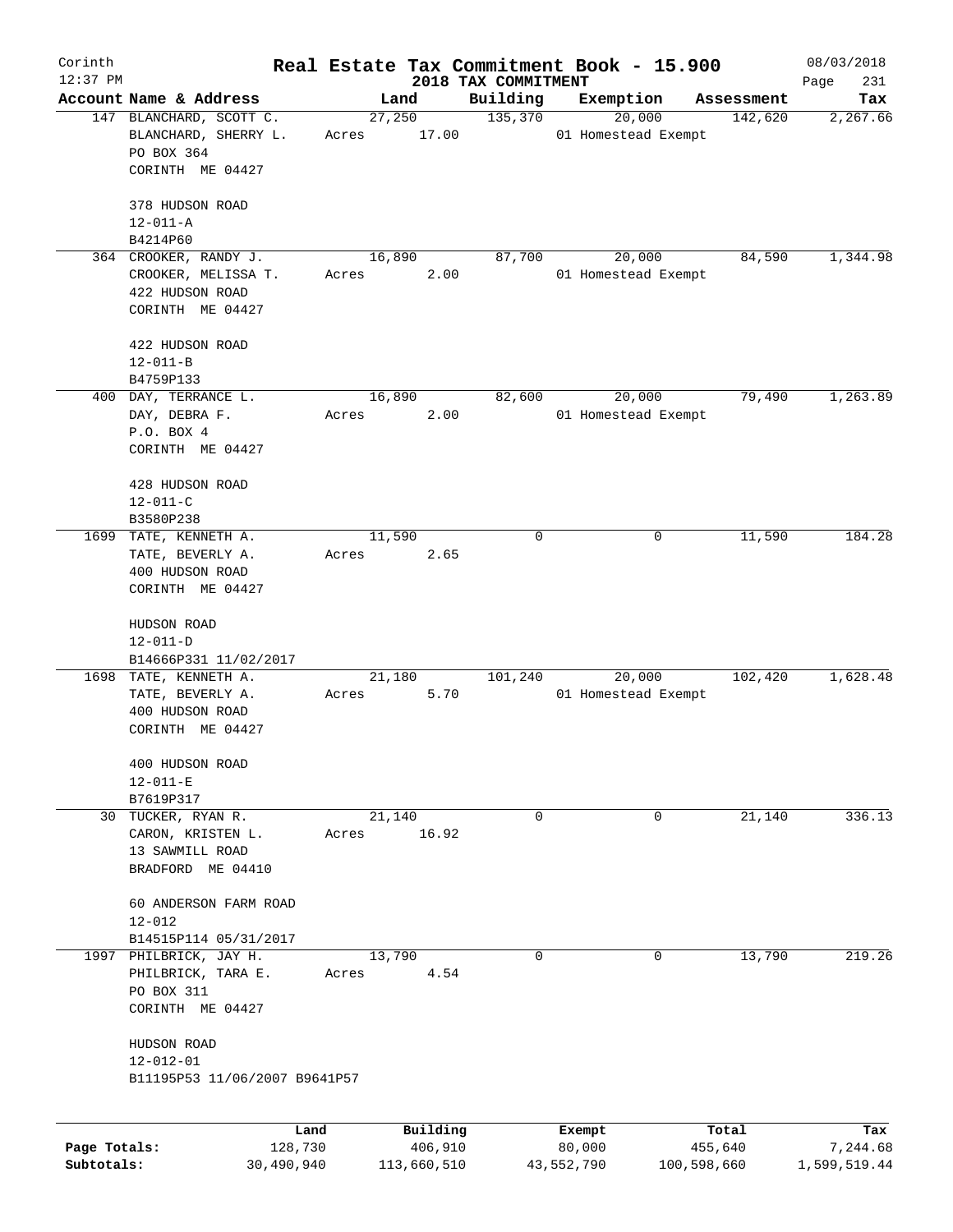| Corinth<br>$12:37$ PM      |                                                                                        |                 |          | 2018 TAX COMMITMENT | Real Estate Tax Commitment Book - 15.900 |                        | 08/03/2018<br>232<br>Page |
|----------------------------|----------------------------------------------------------------------------------------|-----------------|----------|---------------------|------------------------------------------|------------------------|---------------------------|
|                            | Account Name & Address                                                                 | Land            |          | Building            | Exemption                                | Assessment             | Tax                       |
|                            | 1996 PAQUIN, WILLIAM H.,<br>PAQUIN, TERRI A.<br>PO BOX 446<br>CARLSBORG WA 98324       | 11,520<br>Acres | 2.59     | $\mathbf 0$         | $\Omega$                                 | 11,520                 | 183.17                    |
|                            | ANDERSON FARM ROAD<br>$12 - 012 - 05$<br>B9641P57                                      |                 |          |                     |                                          |                        |                           |
|                            | 1998 MORTON, MICHAEL A.<br>MORTON, LISA M.<br>1748 EXETER ROAD<br>EXETER ME 04435      | 12,370<br>Acres | 3.32     | $\Omega$            | 0                                        | 12,370                 | 196.68                    |
|                            | ANDERSON FARM ROAD<br>$12 - 012 - 06$<br>B14418P73 02/21/2017                          |                 |          |                     |                                          |                        |                           |
|                            | 856 PAQUIN, WILLIAM H.<br>PAQUIN, TERRI A.<br>PO BOX 446<br>CARLSBORG WA 98324         | 11,520<br>Acres | 2.59     | $\mathbf 0$         | 0                                        | 11,520                 | 183.17                    |
|                            | ANDERSON FARM ROAD<br>$12 - 012 - 07$<br>B9641P57 11/10/2004                           |                 |          | $\Omega$            | 0                                        | 13,620                 | 216.56                    |
|                            | 182 PAQUIN, WILLIAM H.<br>PAQUIN, TERRI A.<br>PO BOX 446<br>CARLSBORG WA 98324         | 13,620<br>Acres | 4.40     |                     |                                          |                        |                           |
|                            | ANDERSON FARM ROAD<br>$12 - 012 - 08$<br>B9641P57 11/10/2004                           |                 |          |                     |                                          |                        |                           |
|                            | 1460 STANLEY, JARED P.<br>48 ANDERSON FARM ROAD<br>CORINTH ME 04427                    | 10,860<br>Acres | 2.02     | $\mathbf 0$         | 0                                        | 10,860                 | 172.67                    |
|                            | ANDERSON FARM ROAD<br>$12 - 012 - 09$<br>B14463P163 04/20/2017                         |                 |          |                     |                                          |                        |                           |
|                            | 1694 PAQUIN, WILLIAM H.<br>PAQUIN, TERRI A.<br>PO BOX 446<br>CARLSBORG WA 98324        | 12,360<br>Acres | 3.31     | $\mathbf 0$         | $\mathbf 0$                              | 12,360                 | 196.52                    |
|                            | ANDERSON FARM ROAD<br>$12 - 012 - 10$<br>B9641P57 11/10/2004                           |                 |          |                     |                                          |                        |                           |
|                            | 1583 STANLEY, JARED P.<br>STANLEY, APRYL B.<br>48 ANDERSON FARM RD<br>CORINTH ME 04427 | 14,320<br>Acres | 2.02     | 147,310             | 20,000<br>01 Homestead Exempt            | 141,630                | 2,251.92                  |
|                            | 48 ANDERSON FARM ROAD<br>12-012-11<br>B13551P302 06/06/2014                            |                 |          |                     |                                          |                        |                           |
|                            | Land                                                                                   |                 | Building |                     | Exempt                                   | Total                  | Tax                       |
| Page Totals:<br>Subtotals: | 86,570<br>30,577,510                                                                   | 113,807,820     | 147,310  |                     | 20,000<br>43,572,790                     | 213,880<br>100,812,540 | 3,400.69<br>1,602,920.13  |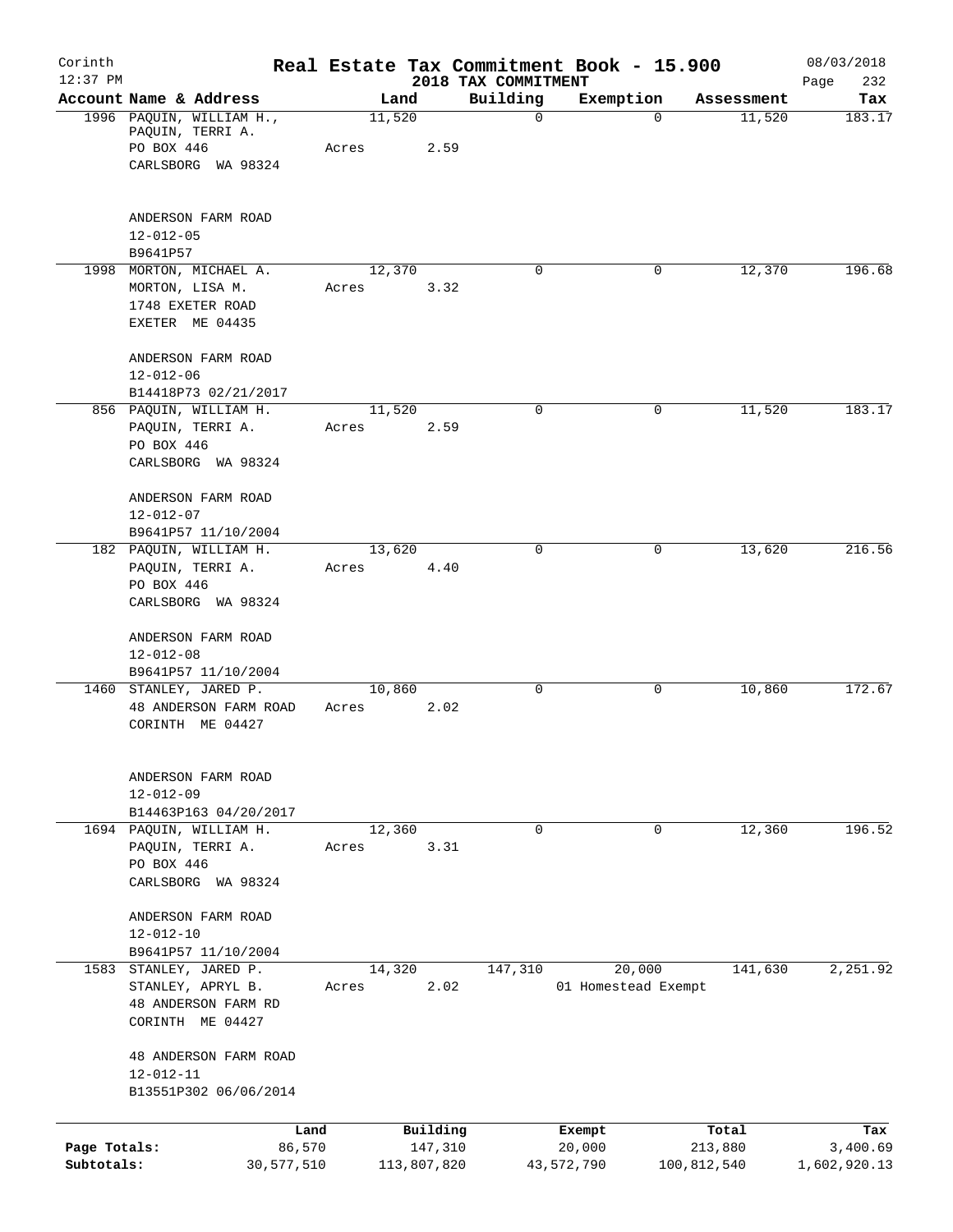| Corinth      |                                                                  |       |             |                                 | Real Estate Tax Commitment Book - 15.900 |             | 08/03/2018         |
|--------------|------------------------------------------------------------------|-------|-------------|---------------------------------|------------------------------------------|-------------|--------------------|
| $12:37$ PM   | Account Name & Address                                           |       | Land        | 2018 TAX COMMITMENT<br>Building | Exemption                                | Assessment  | 233<br>Page<br>Tax |
|              | 1594 PAQUIN, WILLIAM H.                                          |       | 12,240      | $\mathbf 0$                     | $\mathbf 0$                              | 12,240      | 194.62             |
|              | PAQUIN, TERRI A.<br>PO BOX 446                                   | Acres | 3.21        |                                 |                                          |             |                    |
|              | CARLSBORG WA 98324                                               |       |             |                                 |                                          |             |                    |
|              | ANDERSON FARM ROAD<br>$12 - 012 - 12$                            |       |             |                                 |                                          |             |                    |
|              | B9641P57 11/10/2004                                              |       |             |                                 |                                          |             |                    |
| 1828         | DUCLOS, AIME                                                     |       | 27,200      | 58,050                          | 0                                        | 85,250      | 1,355.48           |
|              | DUCLOS, JENNIFER R.<br>65 PORTLAND ST.<br>SOUTH BERWICK ME 03908 | Acres | 30.00       |                                 |                                          |             |                    |
|              |                                                                  |       |             |                                 |                                          |             |                    |
|              | 442 HUDSON ROAD                                                  |       |             |                                 |                                          |             |                    |
|              | $12 - 012 - A$<br>B9233P302                                      |       |             |                                 |                                          |             |                    |
|              | 1886 PHILBRICK, JAY H.                                           |       | 16,910      | 196,280                         | 20,000                                   | 193, 190    | 3,071.72           |
|              | PHILBRICK, TARA E.<br>PO BOX 311                                 | Acres | 2.02        |                                 | 01 Homestead Exempt                      |             |                    |
|              | CORINTH ME 04427                                                 |       |             |                                 |                                          |             |                    |
|              | 474 HUDSON ROAD<br>$12 - 012 - B$                                |       |             |                                 |                                          |             |                    |
|              | B14262P116 09/01/2016                                            |       |             |                                 |                                          |             |                    |
|              | 1918 DUCLOS, AIME                                                |       | 10,860      | 0                               | 0                                        | 10,860      | 172.67             |
|              | DUCLOS, JENNIFER R.<br>65 PORTLAND STREET                        | Acres | 2.02        |                                 |                                          |             |                    |
|              | SOUTH BERWICK ME 03908                                           |       |             |                                 |                                          |             |                    |
|              | HUDSON ROAD<br>$12 - 012 - C$                                    |       |             |                                 |                                          |             |                    |
|              | B10463P153 05/30/2006                                            |       |             |                                 |                                          |             |                    |
|              | 1919 BEAN, BRIAN                                                 |       | 16,910      | 177,470                         | 20,000                                   | 174,380     | 2,772.64           |
|              | BEAN, KELLY<br>5 ANDERSON FARM RD                                | Acres | 2.02        |                                 | 01 Homestead Exempt                      |             |                    |
|              | CORINTH ME 04427                                                 |       |             |                                 |                                          |             |                    |
|              | 5 ANDERSON FARM ROAD<br>$12 - 012 - D$                           |       |             |                                 |                                          |             |                    |
|              | B11424P340 06/05/2008                                            |       |             |                                 |                                          |             |                    |
|              | 1973 DUCLOS, AIME                                                |       | 12,070      | 0                               | 0                                        | 12,070      | 191.91             |
|              | DUCLOS, JENNIFER R.                                              | Acres | 3.06        |                                 |                                          |             |                    |
|              | 65 PORTLAND STREET<br>SOUTH BERWICK ME 03908                     |       |             |                                 |                                          |             |                    |
|              | HUDSON ROAD<br>$12 - 012 - E$                                    |       |             |                                 |                                          |             |                    |
|              | B10463P153 05/30/2006                                            |       |             |                                 |                                          |             |                    |
| 1804         | PAQUIN, WILLIAM H.                                               |       | 22,620      | 0                               | 0                                        | 22,620      | 359.66             |
|              | PAQUIN, TERRI A.                                                 | Acres | 10.69       |                                 |                                          |             |                    |
|              | PO BOX 446<br>CARLSBORG WA 98324                                 |       |             |                                 |                                          |             |                    |
|              | HUDSON ROAD                                                      |       |             |                                 |                                          |             |                    |
|              | $12 - 012 - F$                                                   |       |             |                                 |                                          |             |                    |
|              | B9641P57 11/10/2004                                              |       |             |                                 |                                          |             |                    |
|              | Land                                                             |       | Building    |                                 | Exempt                                   | Total       | Tax                |
| Page Totals: | 118,810                                                          |       | 431,800     |                                 | 40,000                                   | 510,610     | 8,118.70           |
| Subtotals:   | 30,696,320                                                       |       | 114,239,620 |                                 | 43,612,790                               | 101,323,150 | 1,611,038.83       |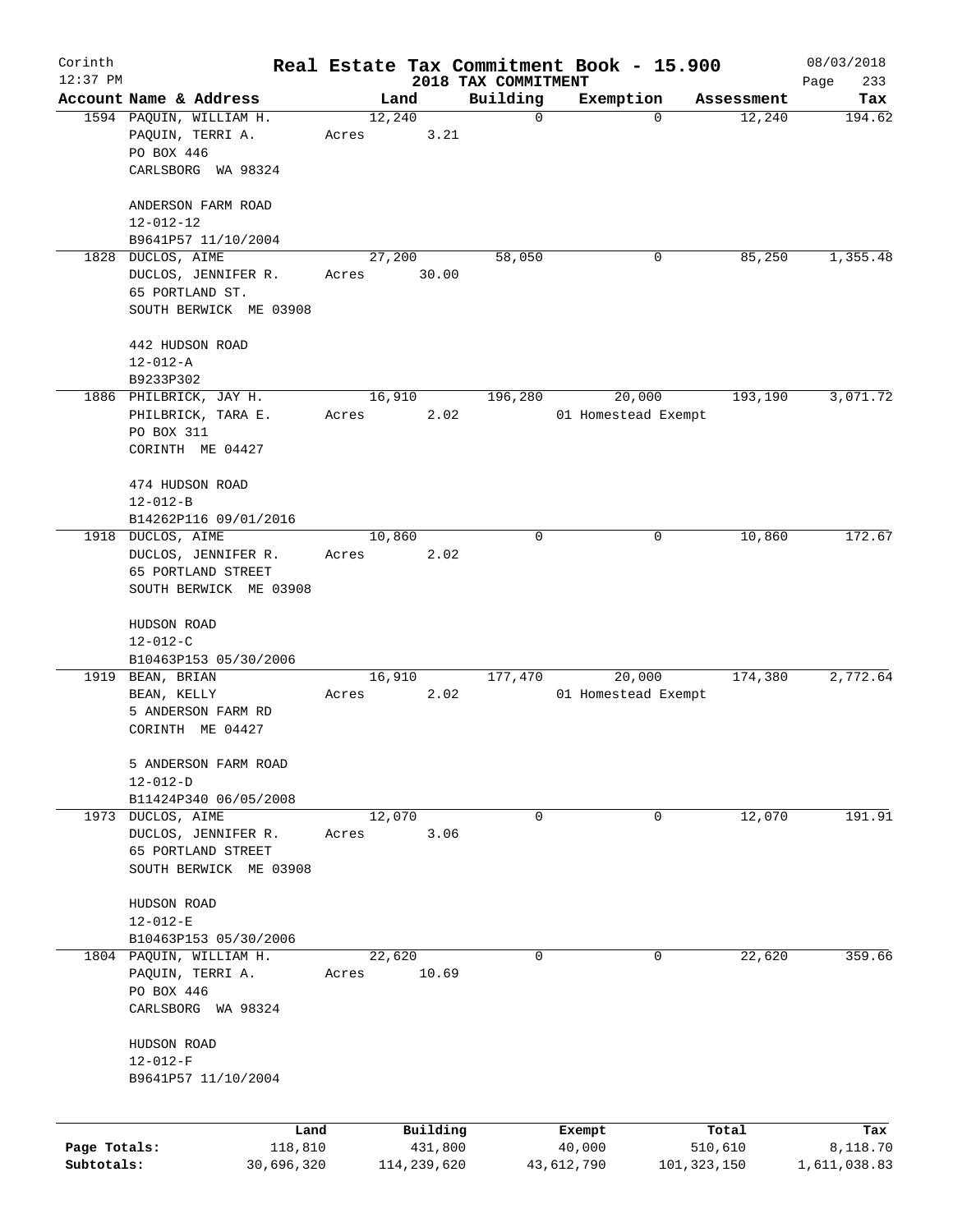| Corinth      |                                            |       |                     |                                 | Real Estate Tax Commitment Book - 15.900 |                  | 08/03/2018         |
|--------------|--------------------------------------------|-------|---------------------|---------------------------------|------------------------------------------|------------------|--------------------|
| $12:37$ PM   | Account Name & Address                     |       | Land                | 2018 TAX COMMITMENT<br>Building | Exemption                                | Assessment       | 234<br>Page<br>Tax |
|              | 715 HERSHEY, KEITH                         |       | 12,820              | $\mathbf 0$                     |                                          | 12,820<br>0      | 203.84             |
|              | HERSHEY, ELIZABETH                         | Acres | 7.75                |                                 |                                          |                  |                    |
|              | 142 WITMER ROAD                            |       |                     |                                 |                                          |                  |                    |
|              | CONESTOGA PA 17516                         |       |                     |                                 |                                          |                  |                    |
|              |                                            |       |                     |                                 |                                          |                  |                    |
|              | HUDSON ROAD N/F OFF                        |       |                     |                                 |                                          |                  |                    |
|              | $12 - 013$                                 |       |                     |                                 |                                          |                  |                    |
|              | B14626P284 09/11/2017                      |       |                     |                                 |                                          |                  |                    |
|              | 674 WISEMAN, BARRY W.                      |       | 12,530              | 0                               | 0                                        | 12,530           | 199.23             |
|              | 6350 OSBORNE ROADUPPER                     | Acres | 7.50                |                                 |                                          |                  |                    |
|              | MARLBORO MD 20772                          |       |                     |                                 |                                          |                  |                    |
|              |                                            |       |                     |                                 |                                          |                  |                    |
|              | HUDSON ROAD N/F OFF                        |       |                     |                                 |                                          |                  |                    |
|              | $12 - 013 - A$                             |       |                     |                                 |                                          |                  |                    |
|              | B6463P154                                  |       |                     |                                 |                                          |                  |                    |
|              | 874 HERSHEY, KEITH A.                      |       | 10,720              | 0                               | 0                                        | 10,720           | 170.45             |
|              | HERSHEY, ELIZABETH M.                      | Acres | 7.50                |                                 |                                          |                  |                    |
|              | 142 WITMER ROAD                            |       |                     |                                 |                                          |                  |                    |
|              | CONESTOGA PA 17516                         |       |                     |                                 |                                          |                  |                    |
|              |                                            |       |                     |                                 |                                          |                  |                    |
|              | HUDSON ROAD N/F OFF                        |       |                     |                                 |                                          |                  |                    |
|              | $12 - 013 - B$                             |       |                     |                                 |                                          |                  |                    |
|              | B14379P89 12/05/2016                       |       |                     |                                 |                                          |                  |                    |
|              | 195 BROWN, SIMON                           |       | 27,510              | 71,230                          | 20,000                                   | 78,740           | 1,251.97           |
|              | BROWN, LINDA                               | Acres | 33.50               |                                 | 01 Homestead Exempt                      |                  |                    |
|              | 522 HUDSON ROAD<br>CORINTH ME 04427        |       |                     |                                 |                                          |                  |                    |
|              |                                            |       |                     |                                 |                                          |                  |                    |
|              | 522 HUDSON ROAD                            |       |                     |                                 |                                          |                  |                    |
|              | $12 - 014$                                 |       |                     |                                 |                                          |                  |                    |
|              | B2581P125                                  |       |                     |                                 |                                          |                  |                    |
|              | 1543 HERSHEY, KEITH A.                     |       | 35,010              | 0                               | 0                                        | 35,010           | 556.66             |
|              | HERSHEY, ELIZABETH M.                      | Acres | 77.75               |                                 |                                          |                  |                    |
|              | 142 WITMER RD                              |       |                     |                                 |                                          |                  |                    |
|              | CONESTOGA PA 17516                         |       |                     |                                 |                                          |                  |                    |
|              | PUDDLEDOCK ROAD                            |       |                     |                                 |                                          |                  |                    |
|              | $12 - 015$                                 |       |                     |                                 |                                          |                  |                    |
|              | B14087P166 02/20/2016                      |       |                     |                                 |                                          |                  |                    |
|              | 1640 HODGDON, DAVID                        |       | 11,300              | 0                               | 0                                        | 11,300           | 179.67             |
|              | HODGDON, BETH L.                           | Acres | 8.75                |                                 |                                          |                  |                    |
|              | 72 PUDDLEDOCK ROAD                         |       |                     |                                 |                                          |                  |                    |
|              | CORINTH ME 04427                           |       |                     |                                 |                                          |                  |                    |
|              |                                            |       |                     |                                 |                                          |                  |                    |
|              | PUDDLEDOCK ROAD                            |       |                     |                                 |                                          |                  |                    |
|              | $12 - 015 - A$                             |       |                     |                                 |                                          |                  |                    |
| 181          | B13131P285 03/18/2013<br>HODGDON, DAVID W. |       | 21,530              | 108,660                         | 20,000                                   | 110,190          | 1,752.02           |
|              | HODGDON, BETH L.                           | Acres | 6.00                |                                 | 01 Homestead Exempt                      |                  |                    |
|              | 72 PUDDLEDOCK RD                           |       |                     |                                 |                                          |                  |                    |
|              | CORINTH ME 04427                           |       |                     |                                 |                                          |                  |                    |
|              |                                            |       |                     |                                 |                                          |                  |                    |
|              | 72 PUDDLEDOCK ROAD                         |       |                     |                                 |                                          |                  |                    |
|              | $12 - 016$                                 |       |                     |                                 |                                          |                  |                    |
|              | B10661P122 09/06/2006                      |       |                     |                                 |                                          |                  |                    |
|              |                                            |       |                     |                                 |                                          |                  |                    |
| Page Totals: | Land<br>131,420                            |       | Building<br>179,890 |                                 | Exempt<br>40,000                         | Total<br>271,310 | Tax<br>4,313.84    |
| Subtotals:   | 30,827,740                                 |       | 114, 419, 510       |                                 | 43,652,790                               | 101,594,460      | 1,615,352.67       |
|              |                                            |       |                     |                                 |                                          |                  |                    |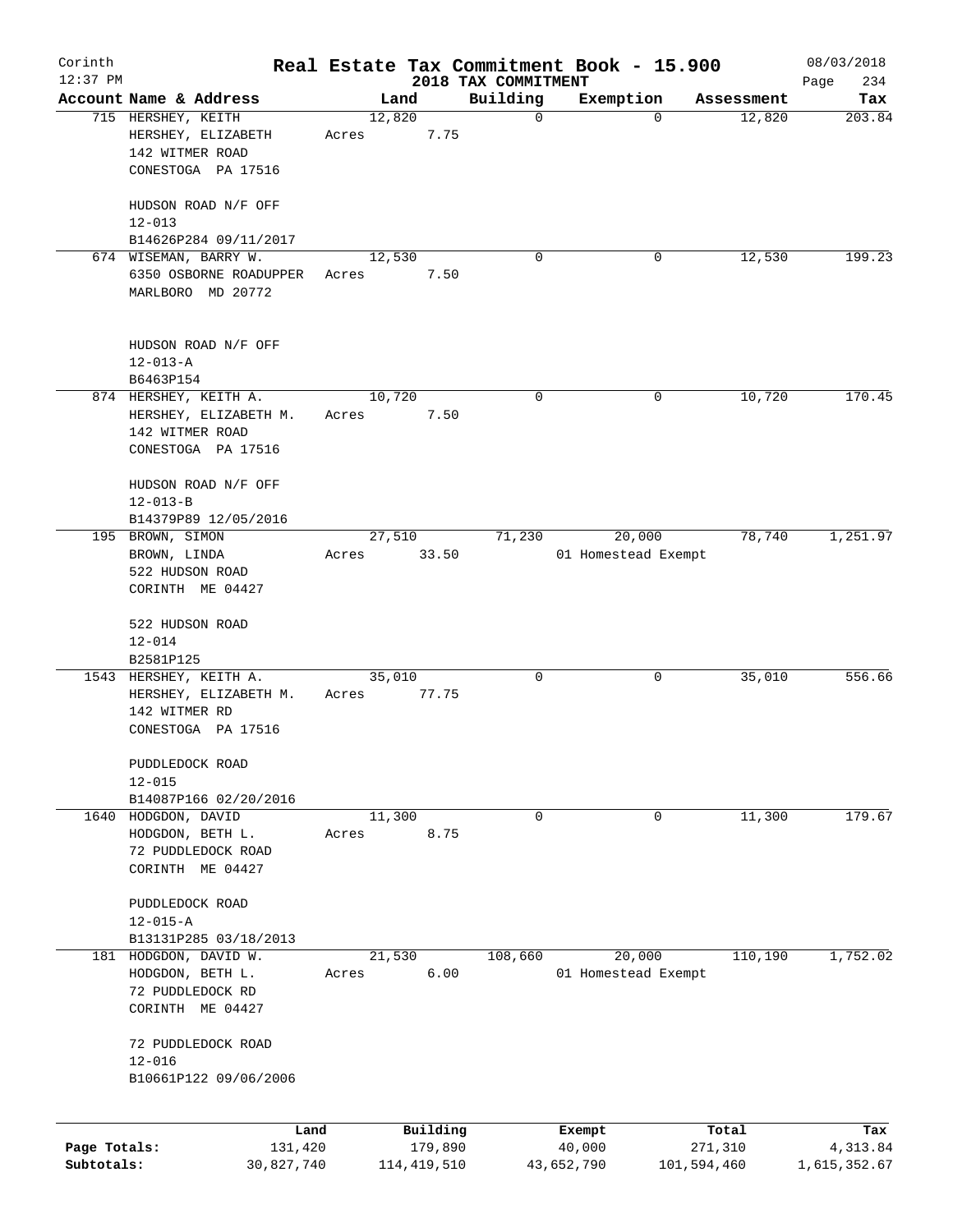| Corinth      |                                                          |        |                     |                         | Real Estate Tax Commitment Book - 15.900 |                      | 08/03/2018       |
|--------------|----------------------------------------------------------|--------|---------------------|-------------------------|------------------------------------------|----------------------|------------------|
| $12:37$ PM   |                                                          |        |                     | 2018 TAX COMMITMENT     |                                          |                      | 235<br>Page      |
|              | Account Name & Address<br>1980 HODGDON, DAVID W.         | 15,480 | Land                | Building<br>$\mathbf 0$ | Exemption<br>$\mathbf 0$                 | Assessment<br>15,480 | Tax<br>246.13    |
|              | HODGDON, BETH L.<br>72 PUDDLEDOCK RD<br>CORINTH ME 04427 | Acres  | 6.00                |                         |                                          |                      |                  |
|              | PUDDLEDOCK ROAD                                          |        |                     |                         |                                          |                      |                  |
|              | $12 - 016 - A$                                           |        |                     |                         |                                          |                      |                  |
|              | B10661P120 09/06/2006                                    |        |                     |                         |                                          |                      |                  |
|              | 286 CHERNOSKY JR, JOSEPH V.                              |        | 28,200              | 137,660                 | 20,000                                   | 145,860              | 2,319.17         |
|              | CHERNOSKY, MARGARET S.<br>92 PUDDLEDOCK ROAD             | Acres  | 38.50               |                         | 01 Homestead Exempt                      |                      |                  |
|              | CORINTH ME 04427                                         |        |                     |                         |                                          |                      |                  |
|              | 92 PUDDLEDOCK ROAD                                       |        |                     |                         |                                          |                      |                  |
|              | $12 - 017$                                               |        |                     |                         |                                          |                      |                  |
|              | B2863P261<br>1318 TATE, ALBERT W.                        | 42,840 |                     | 106,700                 | 20,000                                   | 129,540              | 2,059.69         |
|              | 136 PUDDLEDOCK ROAD<br>CORINTH ME 04427                  | Acres  | 75.00               |                         | 01 Homestead Exempt                      |                      |                  |
|              | 136 PUDDLEDOCK ROAD                                      |        |                     |                         |                                          |                      |                  |
|              | $12 - 018$                                               |        |                     |                         |                                          |                      |                  |
|              | B11212P264 11/27/2007                                    |        |                     |                         |                                          |                      |                  |
|              | 1368 JCB HORSE SALES, LLC                                |        | 49,060              | 271,080                 | 0                                        | 320,140              | 5,090.23         |
|              | 438 MAIN STREET<br>CORINTH ME 04427                      | Acres  | 35.00               |                         |                                          |                      |                  |
|              | 176 PUDDLEDOCK ROAD                                      |        |                     |                         |                                          |                      |                  |
|              | $12 - 019$<br>B13599P40 07/28/2014                       |        |                     |                         |                                          |                      |                  |
|              | 258 CASAVANT, JULIEN J.                                  | 20,340 |                     | 0                       | 0                                        | 20,340               | 323.41           |
|              | 163 RIDGE ROAD<br>CORINTH ME 04427                       | Acres  | 27.00               |                         |                                          |                      |                  |
|              | PUDDLEDOCK ROAD                                          |        |                     |                         |                                          |                      |                  |
|              | $12 - 020$                                               |        |                     |                         |                                          |                      |                  |
| 1192         | SHEA, EVELYN E.                                          | 51,600 |                     | 0                       | 0                                        | 51,600               | 820.44           |
|              | 79 CRYSTAL SPRING WAY<br>SOMERSWORTH NH 03878            | Acres  | 147.40              |                         |                                          |                      |                  |
|              | 186 PUDDLEDOCK ROAD                                      |        |                     |                         |                                          |                      |                  |
|              | $12 - 021$                                               |        |                     |                         |                                          |                      |                  |
|              | B3955P98                                                 | 13,870 |                     | $\mathbf 0$             | 0                                        | 13,870               | 220.53           |
|              | 259 CASAVANT, JULIEN J.<br>163 RIDGE ROAD                | Acres  | 4.61                |                         |                                          |                      |                  |
|              | CORINTH ME 04427                                         |        |                     |                         |                                          |                      |                  |
|              | PUDDLEDOCK ROAD                                          |        |                     |                         |                                          |                      |                  |
|              | $12 - 023$                                               |        |                     |                         |                                          |                      |                  |
|              | B10704P272 10/31/2006                                    |        |                     |                         |                                          |                      |                  |
|              |                                                          |        |                     |                         |                                          |                      |                  |
| Page Totals: | Land<br>221,390                                          |        | Building<br>515,440 |                         | Exempt<br>40,000                         | Total<br>696,830     | Tax<br>11,079.60 |
| Subtotals:   | 31,049,130                                               |        | 114,934,950         |                         | 43,692,790                               | 102,291,290          | 1,626,432.27     |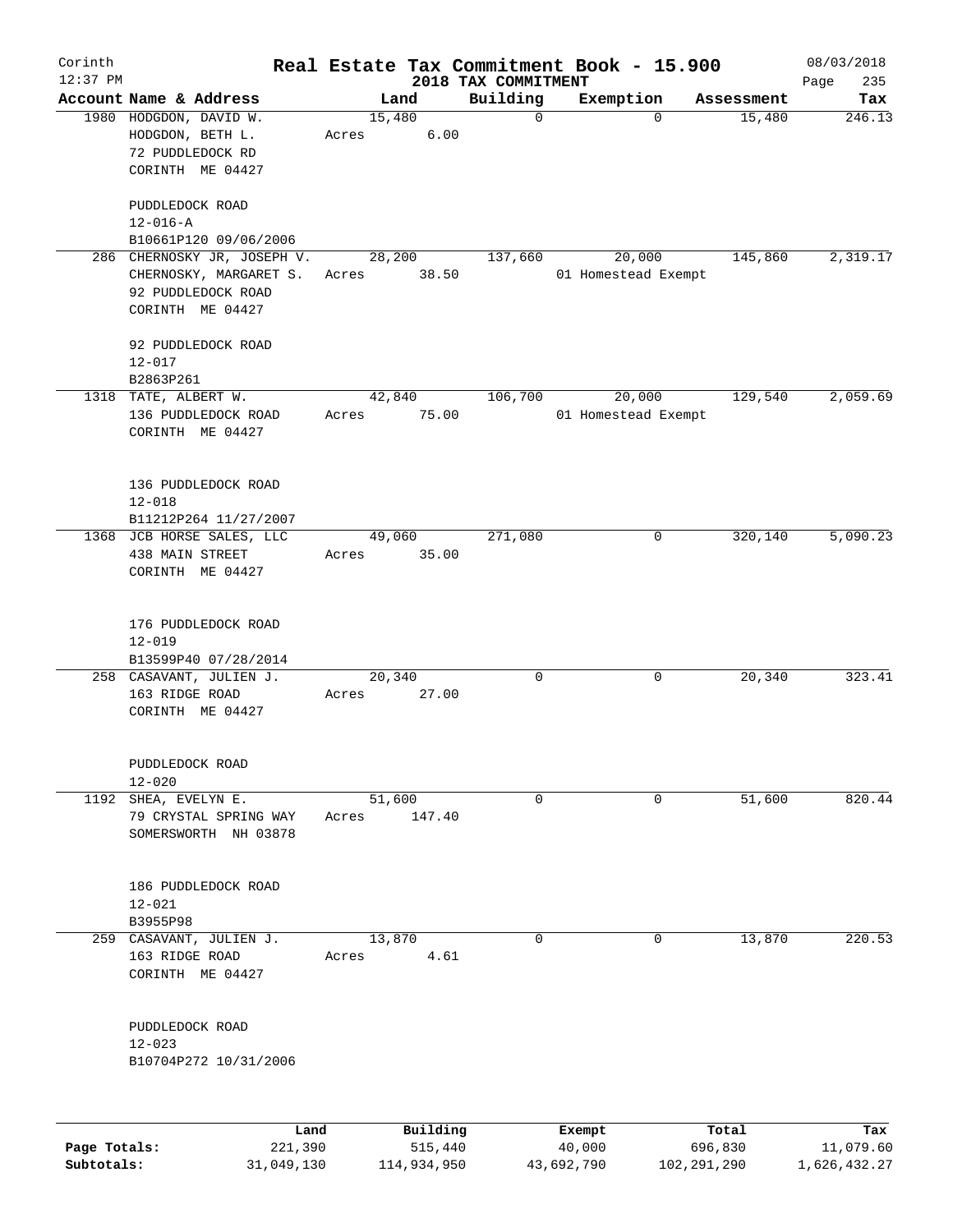| Corinth      |                                                                                                              |                       |               |                     | Real Estate Tax Commitment Book - 15.900 |                       | 08/03/2018      |
|--------------|--------------------------------------------------------------------------------------------------------------|-----------------------|---------------|---------------------|------------------------------------------|-----------------------|-----------------|
| $12:37$ PM   |                                                                                                              |                       |               | 2018 TAX COMMITMENT |                                          |                       | 236<br>Page     |
|              | Account Name & Address                                                                                       | Land<br>16,760        |               | Building<br>135,810 | Exemption<br>20,000                      | Assessment<br>132,570 | Tax<br>2,107.86 |
|              | 260 CASAVANT, KEVIN P.<br>191 PUDDLEDOCK ROAD<br>CORINTH ME 04427                                            | Acres                 | 1.89          |                     | 01 Homestead Exempt                      |                       |                 |
|              | 191 PUDDLEDOCK ROAD<br>$12 - 023 - A$                                                                        |                       |               |                     |                                          |                       |                 |
|              | B5720P78                                                                                                     |                       |               |                     |                                          |                       |                 |
|              | 1369 JCB HORSE SALES, LLC<br>438 MAIN STREET<br>CORINTH ME 04427                                             | 15,770<br>Acres       | 14.50         | $\mathbf 0$         | 0                                        | 15,770                | 250.74          |
|              | CHARLESTON TOWN LINE<br>N/F<br>$12 - 024$                                                                    |                       |               |                     |                                          |                       |                 |
|              | B13599P40 07/28/2014                                                                                         |                       |               |                     |                                          |                       |                 |
|              | 1370 JCB HORSE SALES, LLC<br>438 MAIN STREET<br>CORINTH ME 04427                                             | 27,910<br>Acres 50.00 |               | $\mathbf 0$         | 0                                        | 27,910                | 443.77          |
|              | PUDDLEDOCK ROAD<br>$12 - 025$<br>B13599P40 07/28/2014                                                        |                       |               |                     |                                          |                       |                 |
|              | 1319 TATE, ALBERT W.<br>136 PUDDLEDOCK ROAD<br>CORINTH ME 04427                                              | 35,540<br>Acres 42.42 |               | 42,490              | 0                                        | 78,030                | 1,240.68        |
|              | 129 PUDDLEDOCK ROAD<br>$12 - 026$<br>B9148P244                                                               |                       |               |                     |                                          |                       |                 |
|              | 1314 CORMIER, RICHARD J.<br>151 PUDDLEDOCK ROAD<br>CORINTH ME 04427                                          | 23,950<br>Acres       | 4.58          | 299,570             | 20,000<br>01 Homestead Exempt            | 303,520               | 4,825.97        |
|              | 151 PUDDLEDOCK ROAD<br>$12 - 026 - A$<br>B7721P141                                                           |                       |               |                     |                                          |                       |                 |
|              | 285 CHERNOSKY JR, JOSEPH V.<br>CHERNOSKY, MARGARET S.<br>92 PUDDLEDOCK ROAD<br>CORINTH ME 04427              | 21,860<br>Acres       | 11.50         | 0                   | 0                                        | 21,860                | 347.57          |
|              | PUDDLEDOCK ROAD<br>$12 - 027$                                                                                |                       |               |                     |                                          |                       |                 |
|              | B2863P261<br>287 CHERNOSKY JR, JOSEPH V.<br>CHERNOSKY, MARGARET S.<br>92 PUDDLEDOCK ROAD<br>CORINTH ME 04427 | 25,120<br>Acres       | 40.17         | $\mathbf 0$         | $\mathbf 0$                              | 25,120                | 399.41          |
|              | HUDSON ROAD<br>$12 - 027 - A$<br>B7665P50                                                                    |                       |               |                     |                                          |                       |                 |
|              | Land                                                                                                         |                       | Building      |                     | Exempt                                   | Total                 | Tax             |
| Page Totals: | 166,910                                                                                                      |                       | 477,870       |                     | 40,000                                   | 604,780               | 9,616.00        |
| Subtotals:   | 31,216,040                                                                                                   |                       | 115, 412, 820 |                     | 43,732,790                               | 102,896,070           | 1,636,048.27    |
|              |                                                                                                              |                       |               |                     |                                          |                       |                 |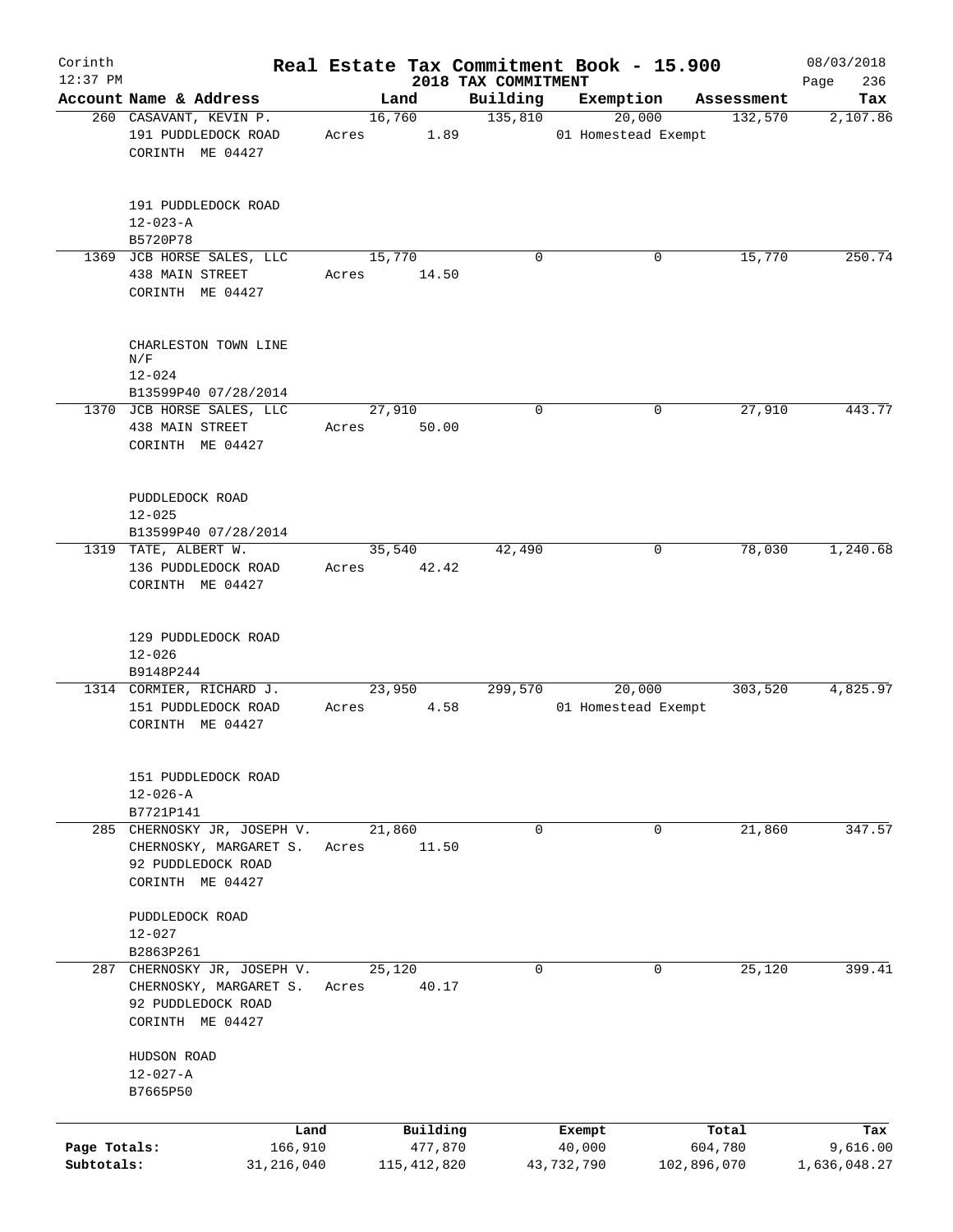| Corinth      |                                                                                         |                 |          |                                 | Real Estate Tax Commitment Book - 15.900          |            | 08/03/2018         |
|--------------|-----------------------------------------------------------------------------------------|-----------------|----------|---------------------------------|---------------------------------------------------|------------|--------------------|
| $12:37$ PM   | Account Name & Address                                                                  | Land            |          | 2018 TAX COMMITMENT<br>Building | Exemption                                         | Assessment | 237<br>Page<br>Tax |
|              | 1605 GOOLEY, CHRISTOPHER J.                                                             | 19,590          |          | 149,450                         | 20,000                                            | 149,040    | 2,369.74           |
|              | IRISH, HEATHER L.<br>690 HUDSON ROAD<br>CORINTH ME 04427                                | Acres           | 4.33     |                                 | 01 Homestead Exempt                               |            |                    |
|              | 690 HUDSON ROAD<br>$12 - 027 - B$                                                       |                 |          |                                 |                                                   |            |                    |
|              | B7092P194                                                                               |                 |          |                                 |                                                   |            |                    |
|              | 939 HEATH, JOHN S.<br>HEATH, SYBIL<br>55 PUDDLEDOCK ROAD<br>CORINTH ME 04427            | 19,230<br>Acres | 4.02     | 116,960                         | 20,000<br>01 Homestead Exempt                     | 116,190    | 1,847.42           |
|              | 55 PUDDLEDOCK ROAD<br>$12 - 028 - A$                                                    |                 |          |                                 |                                                   |            |                    |
|              | B11599P120 11/20/2008<br>484 PLOURDE, NATALIE E.                                        | 17,760          |          | 73,120                          | 20,000                                            | 70,880     | 1,126.99           |
|              | 678 HUDSON ROAD<br>CORINTH ME 04427                                                     | Acres           | 2.75     |                                 | 01 Homestead Exempt                               |            |                    |
|              | 678 HUDSON ROAD<br>$12 - 028 - B$<br>B6176P348                                          |                 |          |                                 |                                                   |            |                    |
|              | 1849 RANKIN, JEFFERSON A.<br>71 PUDDLEDOCK ROAD<br>CORINTH ME 04427                     | 21,840<br>Acres | 6.27     | 112,490                         | 20,000<br>01 Homestead Exempt                     | 114,330    | 1,817.85           |
|              | 71 PUDDLEDOCK ROAD<br>$12 - 028 - C$<br>B14033P120 12/09/2015                           |                 |          |                                 |                                                   |            |                    |
|              | 1981 LEUTERIO, TIMOTHY M.<br>BOYLE, KRISTI L.<br>65 PUDDLEDOCK ROAD<br>CORINTH ME 04427 | 16,890<br>Acres | 2.00     | 124,270                         | 0                                                 | 141,160    | 2,244.44           |
|              | 65 PUDDLEDOCK ROAD<br>$12 - 028 - D$<br>B13345P320 09/25/2013                           |                 |          |                                 |                                                   |            |                    |
|              | 58 TILTON, JEFFREY T.<br>29 PUDDLEDOCK ROAD<br>CORINTH ME 04427                         | 22,250<br>Acres | 6.62     | 0                               | 0                                                 | 22,250     | 353.78             |
|              | 670 HUDSON ROAD<br>$12 - 029$                                                           |                 |          |                                 |                                                   |            |                    |
|              | B11115P300 09/06/2007 B9013P154                                                         |                 |          |                                 |                                                   |            |                    |
|              | 1856 JONES, JUDITH E.<br>670 HUDSON ROAD<br>CORINTH ME 04427                            |                 | 0        | 26,370                          | 26,000<br>31 Vetrans Widow<br>01 Homestead Exempt | 370        | 5.88               |
|              | 670 HUDSON ROAD<br>$12 - 029 - 01H$                                                     |                 |          |                                 |                                                   |            |                    |
|              | Land                                                                                    |                 | Building |                                 | Exempt                                            | Total      | Tax                |
| Page Totals: | 117,560                                                                                 |                 | 602,660  |                                 | 106,000                                           | 614,220    | 9,766.10           |

**Page Totals:** 117,560 602,660 106,000 614,220 9,766.10 **Subtotals:** 31,333,600 116,015,480 43,838,790 103,510,290 1,645,814.37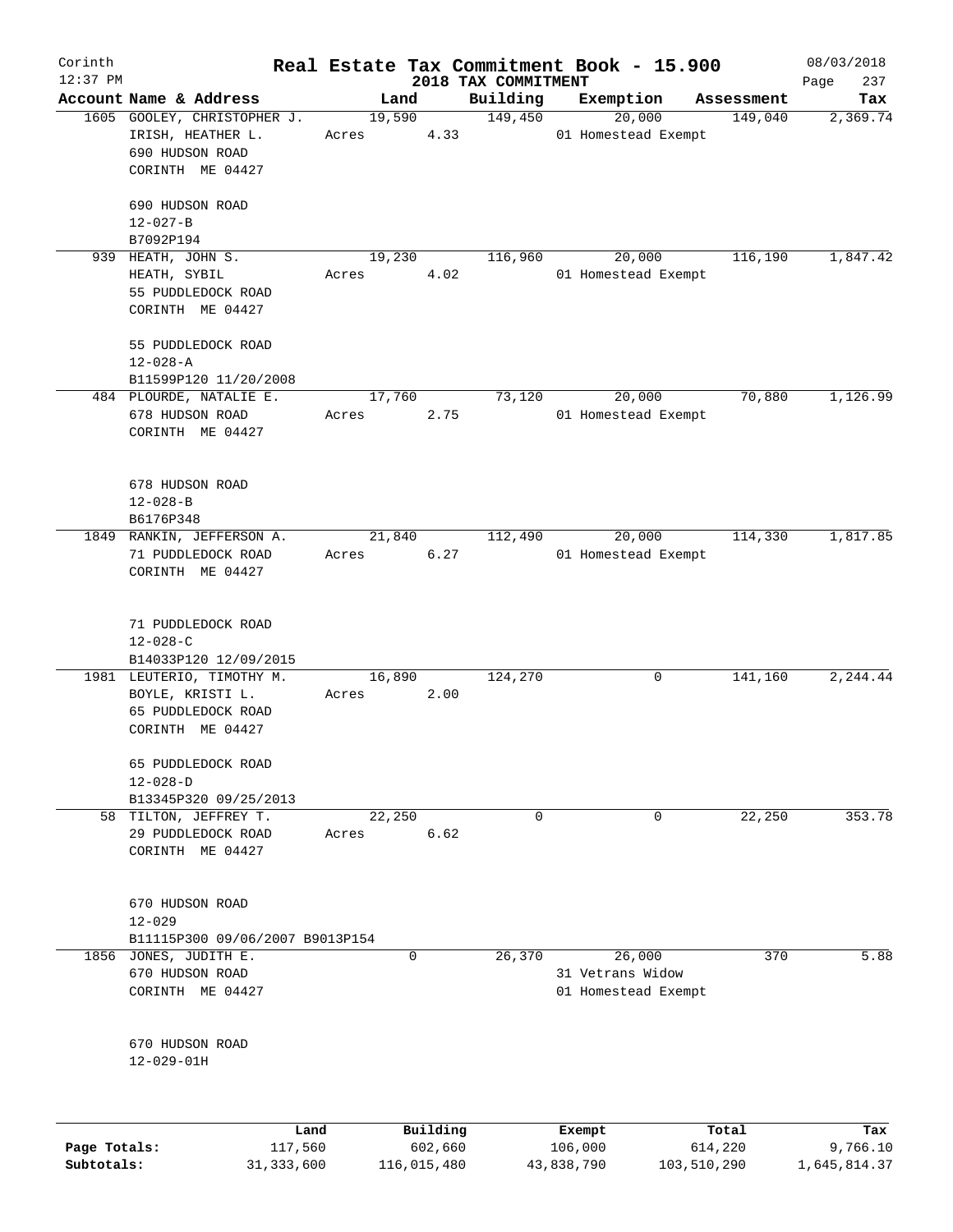| Corinth      |                                              |            |       |                |                                 | Real Estate Tax Commitment Book - 15.900 |   |             | 08/03/2018    |
|--------------|----------------------------------------------|------------|-------|----------------|---------------------------------|------------------------------------------|---|-------------|---------------|
| $12:37$ PM   | Account Name & Address                       |            |       | Land           | 2018 TAX COMMITMENT<br>Building | Exemption                                |   | Assessment  | 238<br>Page   |
|              | 148 TILTON, JEFFREY T.<br>29 PUDDLEDOCK ROAD |            | Acres | 16,170<br>1.38 | 14,650                          |                                          | 0 | 30,820      | Tax<br>490.04 |
|              | CORINTH ME 04427                             |            |       |                |                                 |                                          |   |             |               |
|              | 626 HUDSON ROAD<br>$12 - 029 - A$            |            |       |                |                                 |                                          |   |             |               |
|              | B13369P233 10/19/2013                        |            |       |                |                                 |                                          |   |             |               |
|              | 350 TILTON, JEFFREY T.                       |            |       | 31,600         | 171,770                         | 20,000                                   |   | 183,370     | 2,915.58      |
|              | 29 PUDDLEDOCK ROAD<br>CORINTH ME 04427       |            | Acres | 1.00           |                                 | 01 Homestead Exempt                      |   |             |               |
|              | 29 PUDDLEDOCK ROAD<br>$12 - 030$             |            |       |                |                                 |                                          |   |             |               |
|              | B11115P300 09/06/2007                        |            |       |                |                                 |                                          |   |             |               |
|              | 1131 ROBERTS JR, FRED S.                     |            |       | 19,480         | 0                               | 19,480                                   |   | 0           | 0.00          |
|              | KING, BARBARA A.                             |            | Acres | 4.23           |                                 | 01 Homestead Exempt                      |   |             |               |
|              | 788 HUDSON ROAD<br>CORINTH ME 04427          |            |       |                |                                 |                                          |   |             |               |
|              | 788 HUDSON ROAD                              |            |       |                |                                 |                                          |   |             |               |
|              | $12 - 031$                                   |            |       |                |                                 |                                          |   |             |               |
|              | B10638P26 08/22/2006                         |            |       |                |                                 |                                          |   |             |               |
|              | 414 ROBERTS JR., FRED S.                     |            |       | 35,380         | 24,810                          |                                          | 0 | 60,190      | 957.02        |
|              | 788 HUDSON ROAD<br>CORINTH ME 04427          |            | Acres | 83.77          |                                 |                                          |   |             |               |
|              | HUDSON ROAD                                  |            |       |                |                                 |                                          |   |             |               |
|              | $12 - 031 - A$                               |            |       |                |                                 |                                          |   |             |               |
|              | B6915P10 12/21/1998                          |            |       |                |                                 |                                          |   |             |               |
|              | 1132 ROBERTS JR, FRED S.                     |            |       | 32,620         | 0                               |                                          | 0 | 32,620      | 518.66        |
|              | 788 HUDSON ROAD<br>CORINTH ME 04427          |            | Acres | 76.78          |                                 |                                          |   |             |               |
|              | HUDSON ROAD                                  |            |       |                |                                 |                                          |   |             |               |
|              | $12 - 032$                                   |            |       |                |                                 |                                          |   |             |               |
|              | B6915P10 12/21/1998                          |            |       |                |                                 |                                          |   |             |               |
|              | 2067 DUNHAM, DEBORAH                         |            |       | 18,800         | 0                               |                                          | 0 | 18,800      | 298.92        |
|              | PO BOX 71<br>CORINTH ME 04427                |            | Acres | 9.54           |                                 |                                          |   |             |               |
|              | HUDSON ROAD                                  |            |       |                |                                 |                                          |   |             |               |
|              | $12 - 032 - A$                               |            |       |                |                                 |                                          |   |             |               |
|              | B14166P284 06/02/2016                        |            |       |                |                                 |                                          |   |             |               |
|              | 734 WILSON, ERICA                            |            |       | 13,230         | 0                               |                                          | 0 | 13,230      | 210.36        |
|              | 48 SHS                                       |            | Acres | 4.06           |                                 |                                          |   |             |               |
|              | AUGUSTA ME 04433                             |            |       |                |                                 |                                          |   |             |               |
|              | HUDSON ROAD                                  |            |       |                |                                 |                                          |   |             |               |
|              | $12 - 033$                                   |            |       |                |                                 |                                          |   |             |               |
|              | B14241P24 08/10/2016                         |            |       |                |                                 |                                          |   |             |               |
|              |                                              | Land       |       | Building       |                                 | Exempt                                   |   | Total       | Tax           |
| Page Totals: |                                              | 167,280    |       | 211,230        |                                 | 39,480                                   |   | 339,030     | 5,390.58      |
| Subtotals:   |                                              | 31,500,880 |       | 116, 226, 710  |                                 | 43,878,270                               |   | 103,849,320 | 1,651,204.95  |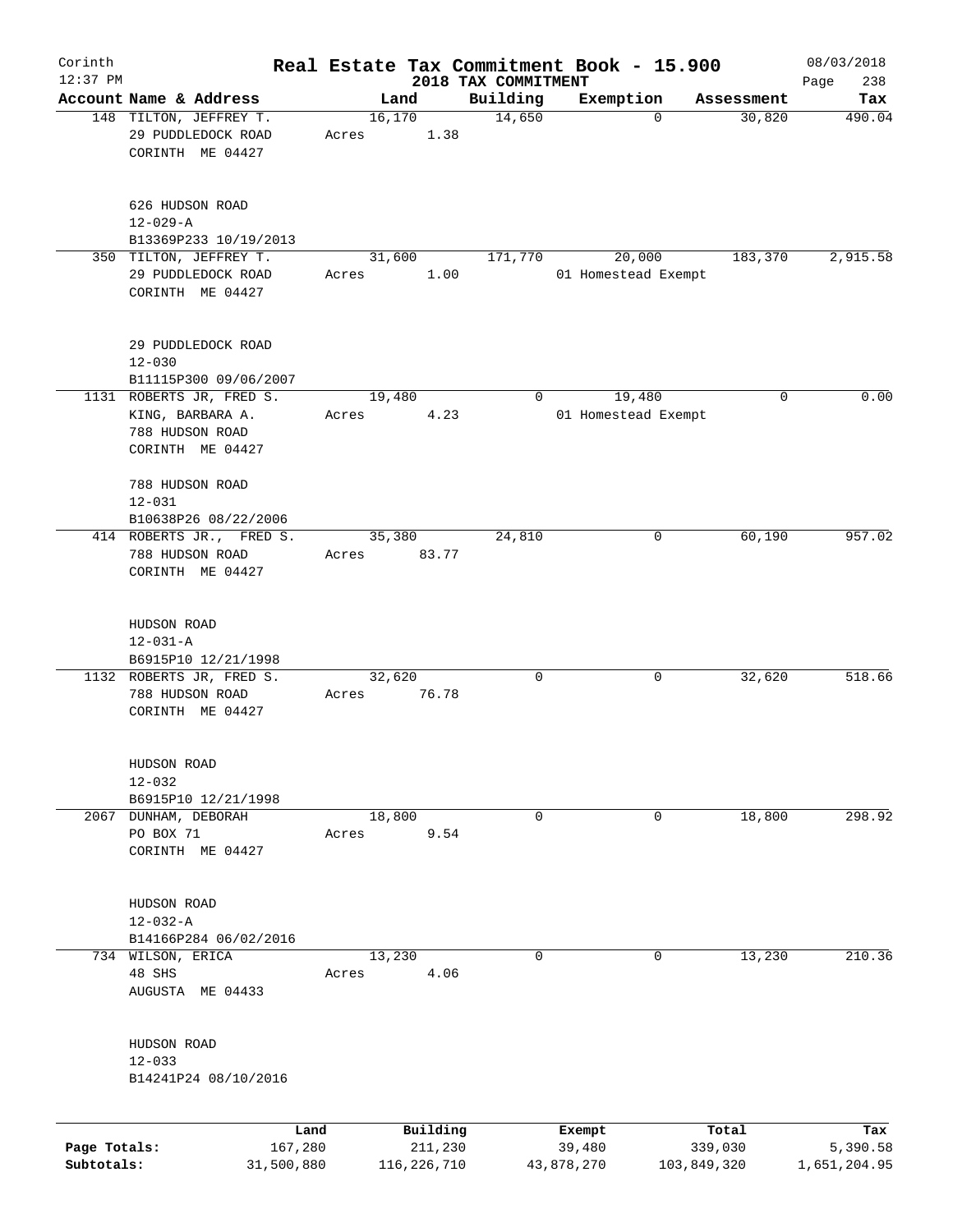| Corinth      |                             |                 |       |                |         | Real Estate Tax Commitment Book - 15.900 |                     |        |                      | 08/03/2018       |
|--------------|-----------------------------|-----------------|-------|----------------|---------|------------------------------------------|---------------------|--------|----------------------|------------------|
| $12:37$ PM   |                             |                 |       |                |         | 2018 TAX COMMITMENT                      |                     |        |                      | 239<br>Page      |
|              | Account Name & Address      |                 |       | Land<br>15,730 |         | Building<br>102,820                      | Exemption           | 20,000 | Assessment<br>98,550 | Tax              |
|              | 736 WILSON, ERICA<br>48 SHS |                 | Acres |                | 1.00    |                                          | 01 Homestead Exempt |        |                      | 1,566.95         |
|              | AUGUSTA ME 04433            |                 |       |                |         |                                          |                     |        |                      |                  |
|              |                             |                 |       |                |         |                                          |                     |        |                      |                  |
|              | 677 HUDSON ROAD             |                 |       |                |         |                                          |                     |        |                      |                  |
|              | $12 - 033 - A$              |                 |       |                |         |                                          |                     |        |                      |                  |
|              | B14241P7 08/10/2016         |                 |       |                |         |                                          |                     |        |                      |                  |
| 1415         | WILKINS, GERALD L.          |                 |       | 16,540         |         | 30,060                                   |                     | 20,000 | 26,600               | 422.94           |
|              | REIS, JENNIFER L.           |                 | Acres |                | 1.70    |                                          | 01 Homestead Exempt |        |                      |                  |
|              | 633 HUDSON ROAD             |                 |       |                |         |                                          |                     |        |                      |                  |
|              | CORINTH ME 04427            |                 |       |                |         |                                          |                     |        |                      |                  |
|              | 633 HUDSON ROAD             |                 |       |                |         |                                          |                     |        |                      |                  |
|              | $12 - 034$                  |                 |       |                |         |                                          |                     |        |                      |                  |
|              | B8419P205                   |                 |       |                |         |                                          |                     |        |                      |                  |
|              | 442 HAND, RALPH W.          |                 |       | 22,450         |         | 0                                        |                     | 0      | 22,450               | 356.96           |
|              | P.O. BOX 235                |                 | Acres |                | 18.74   |                                          |                     |        |                      |                  |
|              | BANGOR, ME 04402-0235       |                 |       |                |         |                                          |                     |        |                      |                  |
|              |                             |                 |       |                |         |                                          |                     |        |                      |                  |
|              | HUDSON ROAD                 |                 |       |                |         |                                          |                     |        |                      |                  |
|              | $12 - 035$                  |                 |       |                |         |                                          |                     |        |                      |                  |
|              | B12441P266 03/10/2011       |                 |       |                |         |                                          |                     |        |                      |                  |
|              | 1158 ROY, MARK L.           |                 |       | 16,890         |         | 70,580                                   |                     | 20,000 | 67,470               | 1,072.77         |
|              | 21 TATE ROAD                |                 | Acres |                | 2.00    |                                          | 01 Homestead Exempt |        |                      |                  |
|              | CORINTH ME 04427            |                 |       |                |         |                                          |                     |        |                      |                  |
|              |                             |                 |       |                |         |                                          |                     |        |                      |                  |
|              | 21 TATE ROAD                |                 |       |                |         |                                          |                     |        |                      |                  |
|              | $12 - 036$                  |                 |       |                |         |                                          |                     |        |                      |                  |
|              | B3902P325                   |                 |       |                |         |                                          |                     |        |                      |                  |
|              | 1623 LEWIS, DAVID           |                 |       | 31,950         |         | 292,910                                  |                     | 20,000 | 304,860              | 4,847.27         |
|              | LEWIS, LAURA                |                 | Acres |                | 40.57   |                                          | 01 Homestead Exempt |        |                      |                  |
|              | PO BOX 46                   |                 |       |                |         |                                          |                     |        |                      |                  |
|              | CORINTH ME 04427            |                 |       |                |         |                                          |                     |        |                      |                  |
|              | 641 HUDSON ROAD             |                 |       |                |         |                                          |                     |        |                      |                  |
|              | $12 - 037$                  |                 |       |                |         |                                          |                     |        |                      |                  |
|              | B7172P305                   |                 |       |                |         |                                          |                     |        |                      |                  |
|              | 1690 CIOFFI, JOHN P.        |                 |       | 35,920         |         | 107,600                                  |                     | 20,000 | 123,520              | 1,963.97         |
|              | CIOFFI, AMY B.              |                 | Acres |                | 50.24   |                                          | 01 Homestead Exempt |        |                      |                  |
|              | 655 HUDSON ROAD             |                 |       |                |         |                                          |                     |        |                      |                  |
|              | CORINTH ME 04427            |                 |       |                |         |                                          |                     |        |                      |                  |
|              | 655 HUDSON ROAD             |                 |       |                |         |                                          |                     |        |                      |                  |
|              | $12 - 038$                  |                 |       |                |         |                                          |                     |        |                      |                  |
|              | B7365P292                   |                 |       |                |         |                                          |                     |        |                      |                  |
|              | 1738 POLYOT, SHARON R.      |                 |       | 17,280         |         | 0                                        |                     | 0      | 17,280               | 274.75           |
|              | PO BOX 5                    |                 | Acres |                | 2.34    |                                          |                     |        |                      |                  |
|              | CORINTH ME 04427            |                 |       |                |         |                                          |                     |        |                      |                  |
|              |                             |                 |       |                |         |                                          |                     |        |                      |                  |
|              | 619 HUDSON ROAD             |                 |       |                |         |                                          |                     |        |                      |                  |
|              | $12 - 039$                  |                 |       |                |         |                                          |                     |        |                      |                  |
|              | B11691P331 03/10/2009       |                 |       |                |         |                                          |                     |        |                      |                  |
|              |                             |                 |       |                |         |                                          |                     |        |                      |                  |
| Page Totals: |                             | Land<br>156,760 |       | Building       | 603,970 |                                          | Exempt<br>100,000   |        | Total<br>660,730     | Tax<br>10,505.61 |
| Subtotals:   |                             | 31,657,640      |       | 116,830,680    |         |                                          | 43,978,270          |        | 104,510,050          | 1,661,710.56     |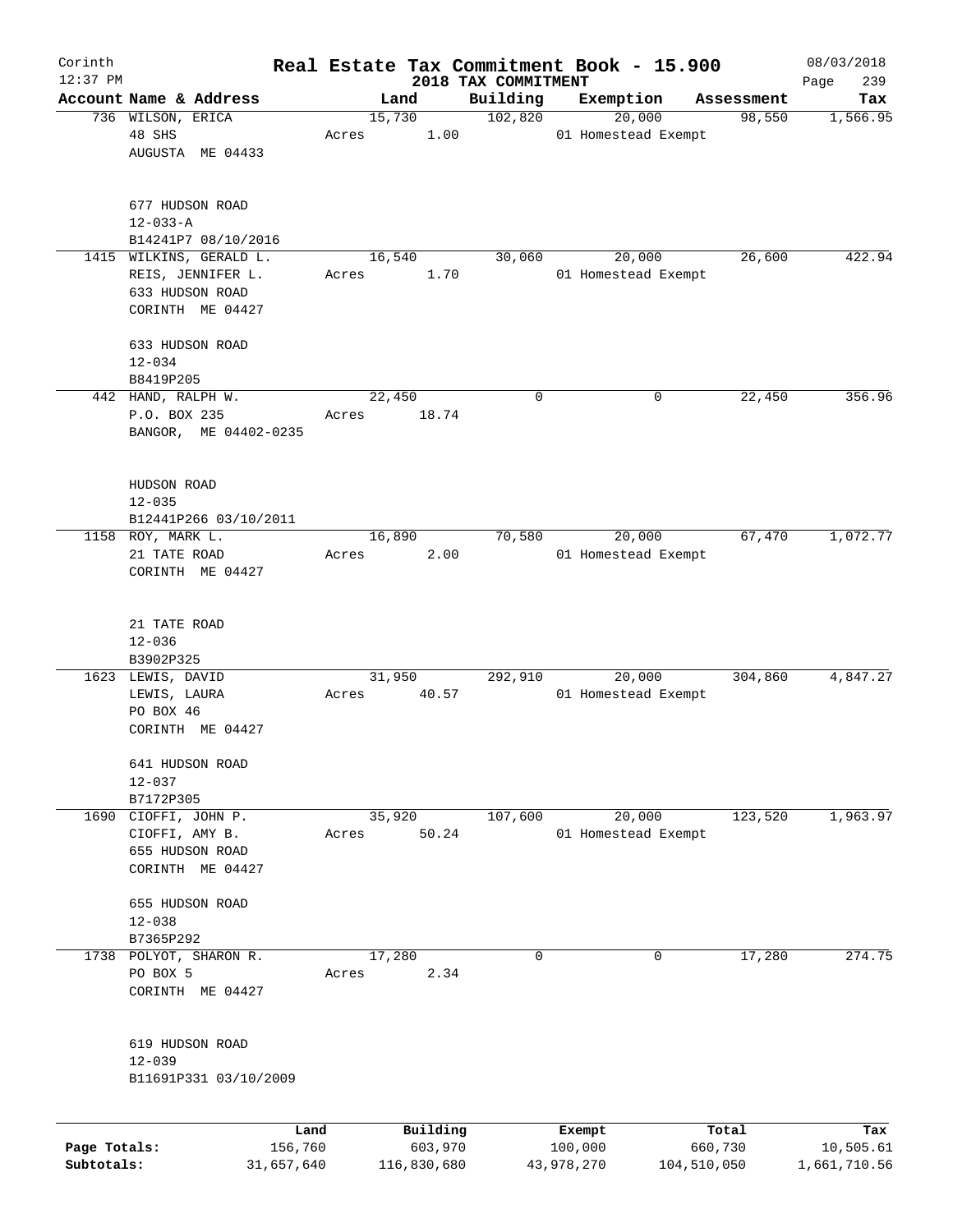| Corinth<br>$12:37$ PM      |                                                                                           |                      |                 |                        | 2018 TAX COMMITMENT | Real Estate Tax Commitment Book - 15.900 |                        | 08/03/2018<br>240<br>Page |
|----------------------------|-------------------------------------------------------------------------------------------|----------------------|-----------------|------------------------|---------------------|------------------------------------------|------------------------|---------------------------|
|                            | Account Name & Address                                                                    |                      | Land            |                        | Building            | Exemption                                | Assessment             | Tax                       |
|                            | 2029 POLYOT, MICHAEL E.<br>PO BOX 5<br>CORINTH ME 04427                                   |                      | 17,660<br>Acres | 2.66                   | $\mathbf 0$         |                                          | 17,660<br>$\Omega$     | 280.79                    |
|                            | 613 HUDSON ROAD<br>$12 - 039 - A$<br>B11691P331 03/10/2009                                |                      |                 |                        |                     |                                          |                        |                           |
|                            | 2088 TAPLEY, HEATHER<br>613 HUDSON ROAD<br>CORINTH ME 04427                               |                      |                 | $\mathbf 0$            | 24,970              | 20,000<br>01 Homestead Exempt            | 4,970                  | 79.02                     |
|                            | 613 HUDSON ROAD<br>$12 - 039 - A - H$                                                     |                      |                 |                        |                     |                                          |                        |                           |
|                            | 2089 ROBINSON, BROCKE<br>619 HUDSON ROAD<br>CORINTH ME 04427                              |                      |                 | $\mathbf 0$            | 16,620              | 16,620<br>01 Homestead Exempt            | 0                      | 0.00                      |
|                            | 619 HUDSON ROAD<br>$12 - 039 - H$                                                         |                      |                 |                        |                     |                                          |                        |                           |
| 263                        | CASSON, ROBERT W.<br>REVOCABLE TRUST                                                      |                      | 12,100          |                        | $\mathbf 0$         |                                          | 12,100<br>$\mathbf 0$  | 192.39                    |
|                            | CASSON, ROBERT W. &<br>CASSON, ROBERT H.<br>TRUSTEES<br>8 CHASE STREET<br>SAUGUS MA 01906 |                      | Acres           | 2.00                   |                     |                                          |                        |                           |
|                            | <b>MAIN STREET</b><br>$13 - 001$<br>B14554P78 06/05/2017                                  |                      |                 |                        |                     |                                          |                        |                           |
|                            | 808 LAFORGE, ELIZABETH R.<br>P.O. BOX 525<br>CORINTH ME 04427                             |                      | 18,340<br>Acres | 3.25                   | 79,810              | 20,000<br>01 Homestead Exempt            | 78,150                 | 1,242.59                  |
|                            | 421 MAIN STREET<br>$13 - 001 - A$<br>B6506P263                                            |                      |                 |                        |                     |                                          |                        |                           |
|                            | 246 THOMAS, FRANKLIN C.<br>THOMAS, SHEILA J.<br>413 MAIN STREET<br>CORINTH ME 04427       |                      | 16,940<br>Acres | 1.00                   | 86,600              | 20,000<br>01 Homestead Exempt            | 83,540                 | 1,328.29                  |
|                            | 413 MAIN STREET<br>$13 - 002$<br>B13652P253 09/19/2014                                    |                      |                 |                        |                     |                                          |                        |                           |
|                            | 478 ROYAL RIVER, LLC<br>170 US ROUTE ONE<br>STE 195<br>FALMOUTH ME 04105                  |                      | 17,060<br>Acres | 1.10                   | 50,570              |                                          | 67,630<br>0            | 1,075.32                  |
|                            | 391 MAIN STREET<br>$13 - 003$<br>B14475P269 05/04/2017                                    |                      |                 |                        |                     |                                          |                        |                           |
|                            |                                                                                           | Land                 |                 | Building               |                     | Exempt                                   | Total                  | Tax                       |
| Page Totals:<br>Subtotals: |                                                                                           | 82,100<br>31,739,740 |                 | 258,570<br>117,089,250 |                     | 76,620<br>44,054,890                     | 264,050<br>104,774,100 | 4,198.40<br>1,665,908.96  |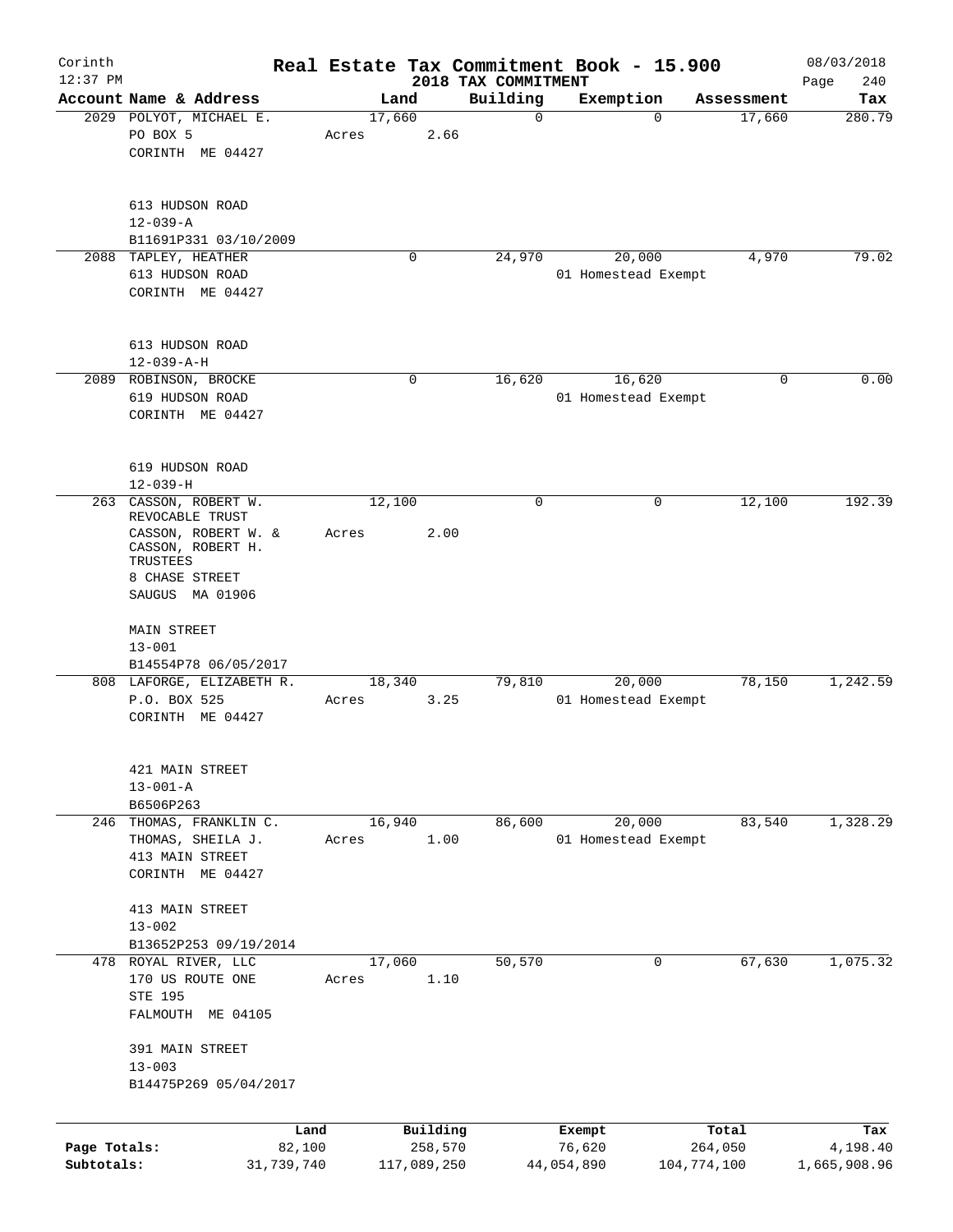| Corinth<br>$12:37$ PM |                                                                                        |                                                   |       |         |       | 2018 TAX COMMITMENT | Real Estate Tax Commitment Book - 15.900 |             | 08/03/2018<br>241<br>Page |
|-----------------------|----------------------------------------------------------------------------------------|---------------------------------------------------|-------|---------|-------|---------------------|------------------------------------------|-------------|---------------------------|
|                       | Account Name & Address                                                                 |                                                   |       | Land    |       | Building            | Exemption                                | Assessment  | Tax                       |
|                       | 391 TRUNDY, ALYSSA J.<br>417 JONES ROAD<br>GARLAND ME 04939                            |                                                   | Acres | 17,240  | 1.25  | 73,500              | $\mathbf{0}$                             | 90,740      | 1,442.77                  |
|                       | 387 MAIN STREET<br>$13 - 004$                                                          | B14623P327 09/29/2017                             |       |         |       |                     |                                          |             |                           |
|                       | 1295 STROUT, LORAYNE B.<br>P.O. BOX 167<br>CORINTH ME 04427                            |                                                   | Acres | 13,380  | 0.51  | 89,630              | 20,000<br>01 Homestead Exempt            | 83,010      | 1,319.86                  |
|                       | 374 MAIN STREET<br>$13 - 006$<br>B2187P195                                             |                                                   |       |         |       |                     |                                          |             |                           |
|                       | PO BOX 404<br>CORINTH ME 04427                                                         | 143 BLACKWELL, GARETH W.<br>BLACKWELL, BEVERLY C. | Acres | 16,880  | 0.99  | 102,320             | 20,000<br>01 Homestead Exempt            | 99,200      | 1,577.28                  |
|                       | 390 MAIN STREET<br>$13 - 007$<br>726 COX, HELEN L.<br>P.O. BOX 120<br>CORINTH ME 04427 |                                                   | Acres | 17,650  | 1.59  | 170,150             | 20,000<br>01 Homestead Exempt            | 167,800     | 2,668.02                  |
|                       | 394 MAIN STREET<br>$13 - 008$<br>B3315P259                                             |                                                   |       |         |       |                     |                                          |             |                           |
|                       | 27 S.A.D. #64<br>PO BOX 279<br>CORINTH ME 04427                                        |                                                   | Acres | 100,000 | 14.00 | 1,223,040           | 1,323,040<br>43 Municipal                | $\mathbf 0$ | 0.00                      |
|                       | 408 MAIN STREET<br>$13 - 009$                                                          |                                                   |       |         |       |                     |                                          |             |                           |
|                       | 1182 S.A.D. #64<br>PO BOX 279<br>CORINTH ME 04427                                      |                                                   | Acres | 11,850  | 0.36  | 61,600              | 73,450<br>43 Municipal                   | 0           | 0.00                      |
|                       | 410 MAIN STREET<br>$13 - 010$<br>B4180P281                                             |                                                   |       |         |       |                     |                                          |             |                           |
|                       | 61 BAPTIST CHURCH<br>331 MAIN STREET<br>CORINTH ME 04427                               |                                                   | Acres | 15,530  | 0.78  | 84,300              | 20,000<br>30 Parsonage                   | 79,830      | 1,269.30                  |
|                       | 414 MAIN STREET<br>$13 - 011$                                                          |                                                   |       |         |       |                     |                                          |             |                           |
|                       |                                                                                        |                                                   |       |         |       |                     |                                          |             |                           |

|              | Land       | Building    | Exempt     | Total       | Tax          |
|--------------|------------|-------------|------------|-------------|--------------|
| Page Totals: | 192,530    | 1,804,540   | 1,476,490  | 520,580     | 8,277.23     |
| Subtotals:   | 31,932,270 | 118,893,790 | 45,531,380 | 105,294,680 | 1,674,186.19 |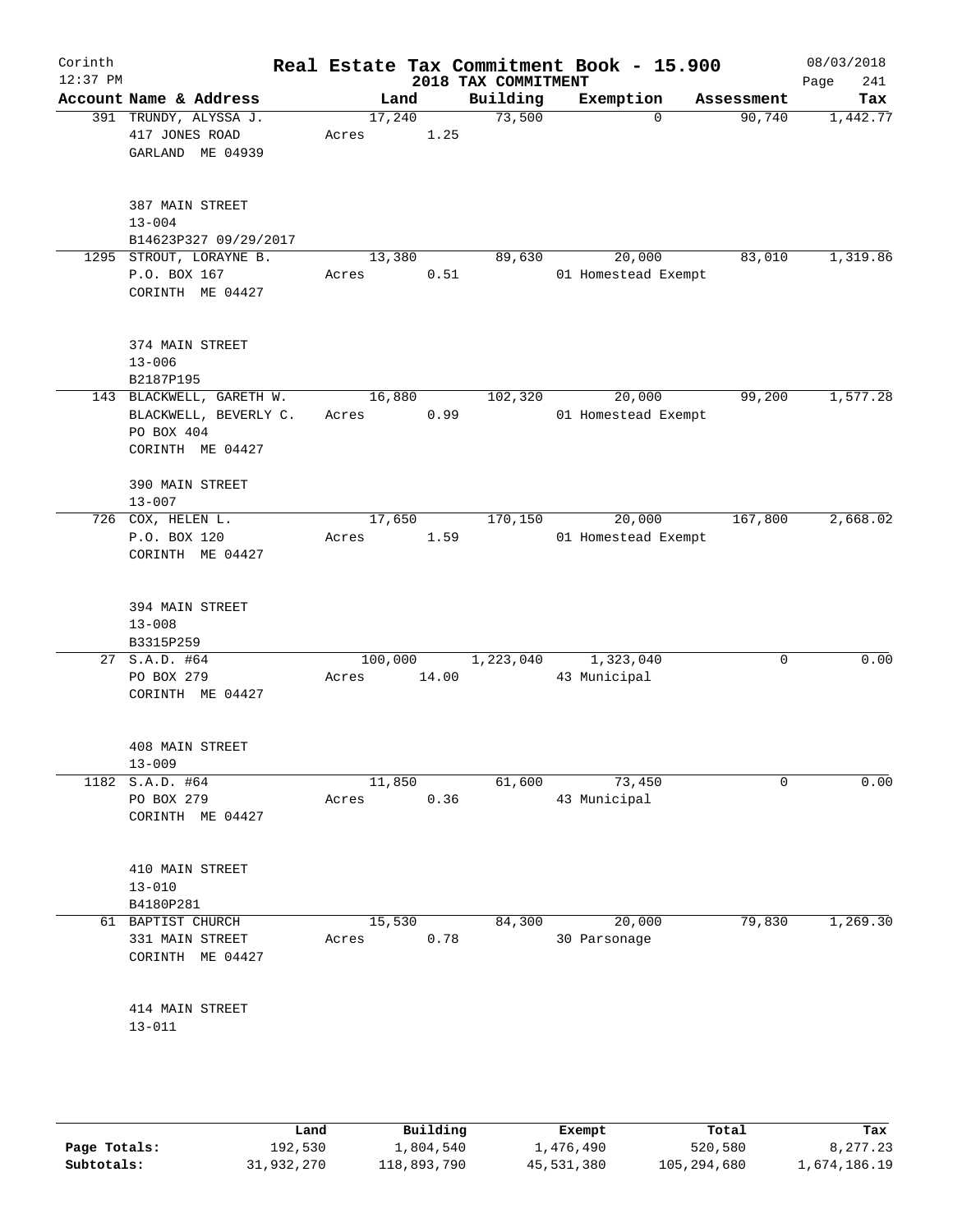| Corinth                    |                                                                                         |                       |       |                        |      | Real Estate Tax Commitment Book - 15.900 |                      |          |                        | 08/03/2018                |
|----------------------------|-----------------------------------------------------------------------------------------|-----------------------|-------|------------------------|------|------------------------------------------|----------------------|----------|------------------------|---------------------------|
| $12:37$ PM                 | Account Name & Address                                                                  |                       |       | Land                   |      | 2018 TAX COMMITMENT<br>Building          | Exemption            |          | Assessment             | 242<br>Page<br>Tax        |
|                            | 1422 DUTHIE, SCOTT & SHARON                                                             |                       |       | 20,450                 |      | 182,940                                  |                      | 20,000   | 183,390                | 2,915.90                  |
|                            | PO BOX 137<br>CORINTH ME 04427                                                          |                       | Acres |                        | 1.54 |                                          | 01 Homestead Exempt  |          |                        |                           |
|                            | 422 MAIN STREET<br>$13 - 012$                                                           |                       |       |                        |      |                                          |                      |          |                        |                           |
|                            | B13686P330 10/29/2014                                                                   |                       |       |                        |      |                                          |                      |          |                        |                           |
|                            | 2036 S.A.D. #64<br>CORINTH ME 04427                                                     |                       |       | $\Omega$               |      | $\Omega$                                 | 43 Municipal         | $\Omega$ | 0                      | 0.00                      |
|                            | MAIN STREET<br>$13 - 012 - A$                                                           |                       |       |                        |      |                                          |                      |          |                        |                           |
|                            | 295 CHAMBERS, STEPHEN P.<br>CHAMBERS, CAROLYN D.<br>430 MAIN STREET<br>CORINTH ME 04427 |                       | Acres | 16,520                 | 0.93 | 109,940                                  | 01 Homestead Exempt  | 20,000   | 106,460                | 1,692.71                  |
|                            | 430 MAIN STREET<br>$13 - 013$<br>B8480P348                                              |                       |       |                        |      |                                          |                      |          |                        |                           |
|                            | 434 PORTMANN, DAVID H.                                                                  |                       |       | 18,620                 |      | 102,920                                  |                      | 20,000   | 101,540                | 1,614.49                  |
|                            | PORTMANN, MARY ANN<br><b>46 EXETER ROAD</b><br>CORINTH ME 04427                         |                       | Acres |                        | 2.39 |                                          | 01 Homestead Exempt  |          |                        |                           |
|                            | <b>46 EXETER ROAD</b><br>$14 - 002$                                                     |                       |       |                        |      |                                          |                      |          |                        |                           |
|                            | B7454P77                                                                                |                       |       |                        |      |                                          |                      |          |                        |                           |
|                            | 1171 JOHNSON, BRAD S.<br>60 EXETER RD<br>CORINTH ME 04427                               |                       | Acres | 14,930                 | 2.84 | 126,110                                  |                      | 0        | 141,040                | 2,242.54                  |
|                            | 60 EXETER ROAD<br>$14 - 003$                                                            |                       |       |                        |      |                                          |                      |          |                        |                           |
|                            | B14720P174 01/12/2018<br>56 GOULET, JOHN NELSON                                         |                       |       | 18,150                 |      | 116,360                                  |                      | 20,000   | 114,510                | 1,820.71                  |
|                            | GOULET, LAURA MARIE<br><b>BAKER</b><br>64 EXETER ROAD<br>CORINTH ME 04427               |                       | Acres |                        | 2.00 |                                          | 01 Homestead Exempt  |          |                        |                           |
|                            | 64 EXETER ROAD<br>$14 - 004$<br>B13692P338 10/31/2014                                   |                       |       |                        |      |                                          |                      |          |                        |                           |
| 136                        | BLACKWELL LUMBER MILL                                                                   |                       |       | 17,180                 |      | $\mathbf 0$                              |                      | 0        | 17,180                 | 273.16                    |
|                            | INC.<br>P.O. BOX 335<br>CORINTH ME 04427                                                |                       | Acres |                        | 6.20 |                                          |                      |          |                        |                           |
|                            | EXETER ROAD<br>$14 - 004 - A$<br>B4479P145                                              |                       |       |                        |      |                                          |                      |          |                        |                           |
|                            |                                                                                         | Land                  |       | Building               |      |                                          | Exempt               |          | Total                  | Tax                       |
| Page Totals:<br>Subtotals: |                                                                                         | 105,850<br>32,038,120 |       | 638,270<br>119,532,060 |      |                                          | 80,000<br>45,611,380 |          | 664,120<br>105,958,800 | 10,559.51<br>1,684,745.70 |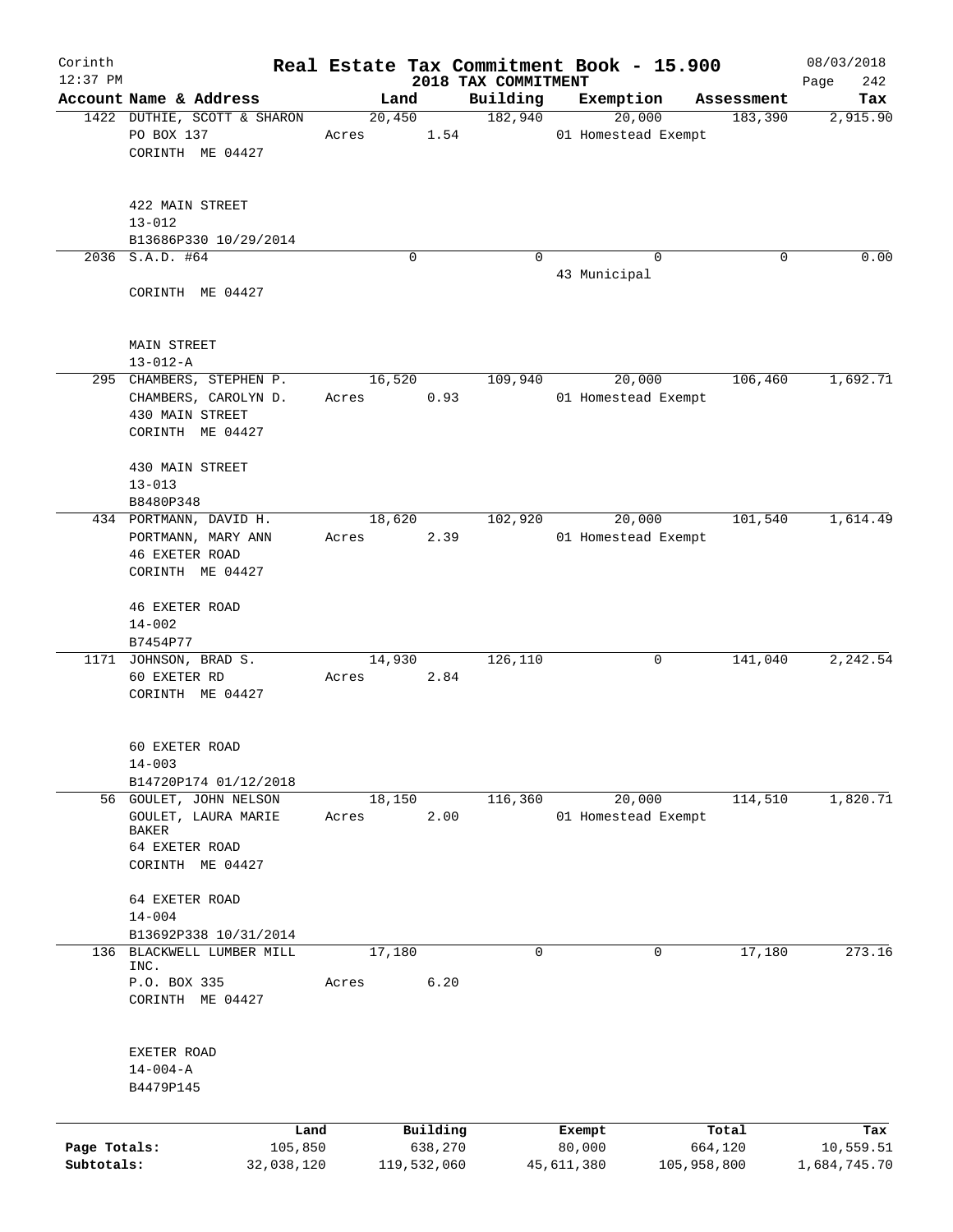| Corinth    |                                     |        |      |                     | Real Estate Tax Commitment Book - 15.900 |            | 08/03/2018  |
|------------|-------------------------------------|--------|------|---------------------|------------------------------------------|------------|-------------|
| $12:37$ PM |                                     |        |      | 2018 TAX COMMITMENT |                                          |            | 243<br>Page |
|            | Account Name & Address              | Land   |      | Building            | Exemption                                | Assessment | Tax         |
|            | 1951 BLACKWELL LUMBER MILL<br>INC   | 10,070 |      | $\mathbf 0$         | $\Omega$                                 | 10,070     | 160.11      |
|            | PO BOX 335                          | Acres  | 0.80 |                     |                                          |            |             |
|            | CORINTH ME 04427                    |        |      |                     |                                          |            |             |
|            |                                     |        |      |                     |                                          |            |             |
|            |                                     |        |      |                     |                                          |            |             |
|            | EXETER ROAD                         |        |      |                     |                                          |            |             |
|            | $14 - 004 - B$                      |        |      |                     |                                          |            |             |
|            | B11260P75 12/10/2007                |        |      |                     |                                          |            |             |
|            | 796 ALLEN, RICHARD                  | 9,970  |      | 91,790              | 20,000                                   | 81,760     | 1,299.98    |
|            | ALLEN, CYNTHIA<br>72 EXETER ROAD    | Acres  | 0.50 |                     | 01 Homestead Exempt                      |            |             |
|            | CORINTH ME 04427                    |        |      |                     |                                          |            |             |
|            |                                     |        |      |                     |                                          |            |             |
|            | 72 EXETER ROAD                      |        |      |                     |                                          |            |             |
|            | $14 - 005$                          |        |      |                     |                                          |            |             |
|            | B13663P310 10/02/2014               |        |      |                     |                                          |            |             |
|            | 1052 PINEO, KAREN D.                | 13,290 |      | 91,970              | 20,000                                   | 85,260     | 1,355.63    |
|            | 74 EXETER ROAD                      | Acres  | 0.50 |                     | 01 Homestead Exempt                      |            |             |
|            | CORINTH ME 04427                    |        |      |                     |                                          |            |             |
|            |                                     |        |      |                     |                                          |            |             |
|            | 74 EXETER ROAD                      |        |      |                     |                                          |            |             |
|            | $14 - 006$                          |        |      |                     |                                          |            |             |
|            | B2085P396                           |        |      |                     |                                          |            |             |
|            | 22 ALLEN, JAMES C.                  | 13,290 |      | 53,920              | 0                                        | 67,210     | 1,068.64    |
|            | 78 EXETER ROAD                      | Acres  | 0.50 |                     |                                          |            |             |
|            | CORINTH ME 04427                    |        |      |                     |                                          |            |             |
|            |                                     |        |      |                     |                                          |            |             |
|            |                                     |        |      |                     |                                          |            |             |
|            | 78 EXETER ROAD                      |        |      |                     |                                          |            |             |
|            | $14 - 007$<br>B12444P231 04/05/2011 |        |      |                     |                                          |            |             |
|            | 429 BLACKWELL, DELWIN F.            | 13,290 |      | 0                   | 0                                        | 13,290     | 211.31      |
|            | PO BOX 335                          | Acres  | 0.50 |                     |                                          |            |             |
|            | CORINTH ME 04427                    |        |      |                     |                                          |            |             |
|            |                                     |        |      |                     |                                          |            |             |
|            |                                     |        |      |                     |                                          |            |             |
|            | 80 EXETER ROAD                      |        |      |                     |                                          |            |             |
|            | $14 - 008$<br>B13001P6 11/09/2012   |        |      |                     |                                          |            |             |
|            | 137 BLACKWELL, DELWIN F. &          | 29,650 |      | 101,590             | 26,000                                   | 105,240    | 1,673.32    |
|            | JOAN, TR.                           |        |      |                     |                                          |            |             |
|            | JOAN BLACKWELL LIVING               | Acres  | 2.00 |                     | 01 Homestead Exempt                      |            |             |
|            | TRUST                               |        |      |                     |                                          |            |             |
|            | P.O. BOX 335                        |        |      |                     | 22 Veteran                               |            |             |
|            | CORINTH ME 04427                    |        |      |                     |                                          |            |             |
|            | 84 EXETER ROAD                      |        |      |                     |                                          |            |             |
|            | $14 - 009$                          |        |      |                     |                                          |            |             |
|            | B2027P80                            |        |      |                     |                                          |            |             |
|            |                                     |        |      |                     |                                          |            |             |

|              | Land       | Building    | Exempt     | Total       | Tax          |
|--------------|------------|-------------|------------|-------------|--------------|
| Page Totals: | 89,560     | 339,270     | 66,000     | 362,830     | 5,768.99     |
| Subtotals:   | 32,127,680 | 119,871,330 | 45,677,380 | 106,321,630 | 1,690,514.69 |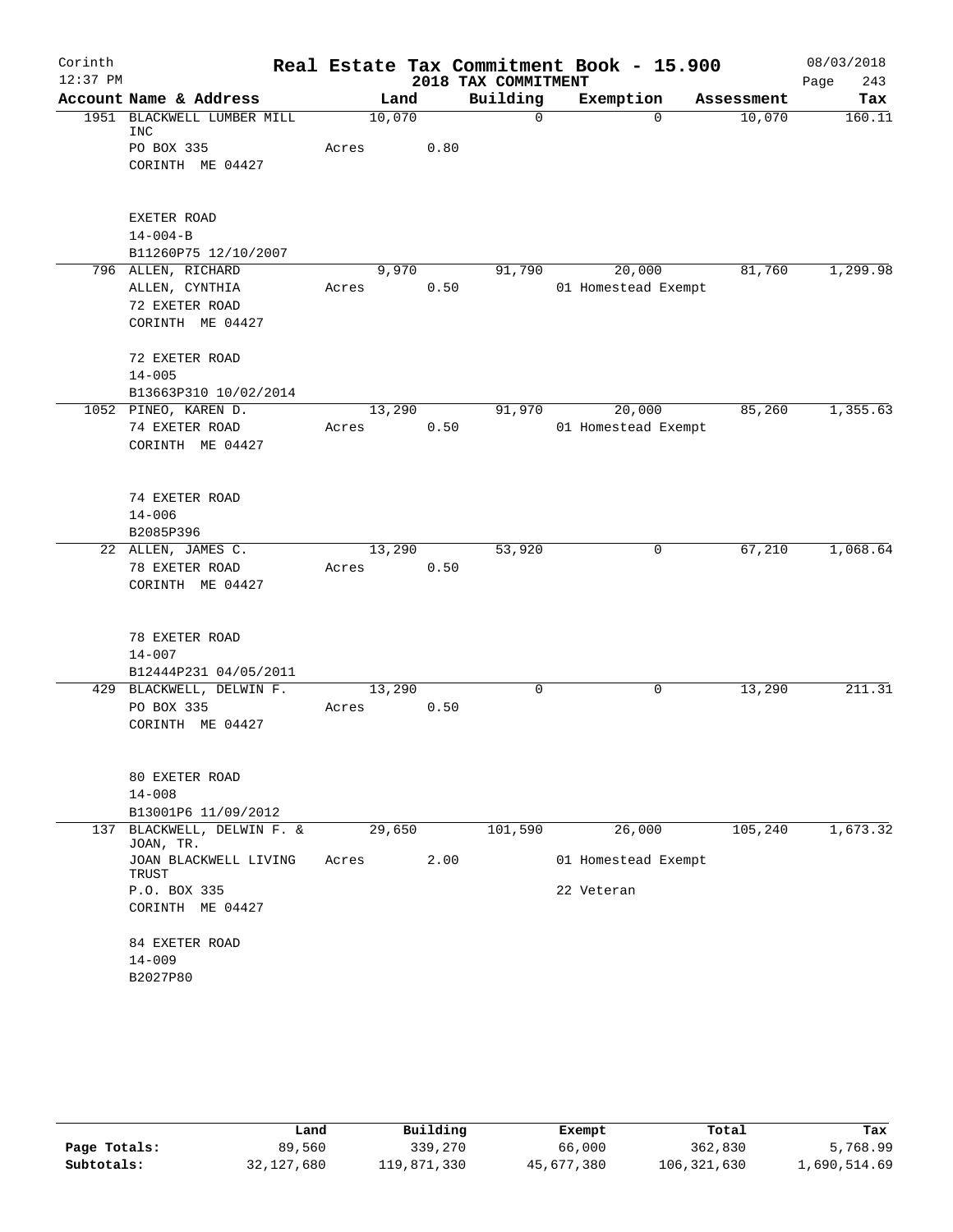| Corinth      |                                                             |              |       |        |             |                                 | Real Estate Tax Commitment Book - 15.900 |             |            | 08/03/2018         |
|--------------|-------------------------------------------------------------|--------------|-------|--------|-------------|---------------------------------|------------------------------------------|-------------|------------|--------------------|
| $12:37$ PM   | Account Name & Address                                      |              |       | Land   |             | 2018 TAX COMMITMENT<br>Building | Exemption                                |             | Assessment | 244<br>Page<br>Tax |
|              | 138 TAPLEY, RYAN W.                                         |              |       | 15,670 |             | 83,160                          | 20,000                                   |             | 78,830     | 1,253.40           |
|              | 92 EXETER RD                                                |              | Acres |        | 0.80        |                                 | 01 Homestead Exempt                      |             |            |                    |
|              | CORINTH ME 04427                                            |              |       |        |             |                                 |                                          |             |            |                    |
|              | 92 EXETER ROAD                                              |              |       |        |             |                                 |                                          |             |            |                    |
|              | $14 - 010$                                                  |              |       |        |             |                                 |                                          |             |            |                    |
|              | B12121P56 04/30/2010                                        |              |       |        |             |                                 |                                          |             |            |                    |
|              | 1021 PARENT, GREGORY B.                                     |              |       | 14,170 |             | 123,690                         | 20,000                                   |             | 117,860    | 1,873.97           |
|              | PARENT, LINDA J.<br>P.O. BOX 102                            |              | Acres |        | 0.60        |                                 | 01 Homestead Exempt                      |             |            |                    |
|              | CORINTH ME 04427                                            |              |       |        |             |                                 |                                          |             |            |                    |
|              | 98 EXETER ROAD<br>$14 - 011$                                |              |       |        |             |                                 |                                          |             |            |                    |
|              | B2849P339                                                   |              |       |        |             |                                 |                                          |             |            |                    |
|              | 388 DAUPHINEE, MARK S.                                      |              |       | 17,500 |             | 109,680                         | 20,000                                   |             | 107,180    | 1,704.16           |
|              | DAUPHINEE, MELODY L.                                        |              | Acres |        | 1.46        |                                 | 01 Homestead Exempt                      |             |            |                    |
|              | 104 EXETER ROAD                                             |              |       |        |             |                                 |                                          |             |            |                    |
|              | CORINTH ME 04427                                            |              |       |        |             |                                 |                                          |             |            |                    |
|              | 104 EXETER ROAD                                             |              |       |        |             |                                 |                                          |             |            |                    |
|              | $14 - 012$                                                  |              |       |        |             |                                 |                                          |             |            |                    |
|              | B3363P165                                                   |              |       |        |             |                                 |                                          |             |            |                    |
|              | 671 HARVEY, WENDELL L.<br>HARVEY, KIMBERLY A.<br>PO BOX 105 |              | Acres | 17,910 | 1.80        | 62,470                          |                                          | 0           | 80,380     | 1,278.04           |
|              | CORINTH ME 04427                                            |              |       |        |             |                                 |                                          |             |            |                    |
|              | 112 EXETER ROAD                                             |              |       |        |             |                                 |                                          |             |            |                    |
|              | $14 - 014$<br>B10290P102 01/27/2006                         |              |       |        |             |                                 |                                          |             |            |                    |
|              | 277 BEAULIER, MYRTON J.                                     |              |       | 17,290 |             | 92,600                          | 20,000                                   |             | 89,890     | 1,429.25           |
|              | BEAULIER, DONNA M.<br>130 EXETER ROAD                       |              | Acres |        | 1.29        |                                 | 01 Homestead Exempt                      |             |            |                    |
|              | CORINTH, ME 04427                                           |              |       |        |             |                                 |                                          |             |            |                    |
|              | 130 EXETER ROAD<br>$14 - 015$                               |              |       |        |             |                                 |                                          |             |            |                    |
|              | B9068P211                                                   |              |       |        |             |                                 |                                          |             |            |                    |
| 130          | BLACKWELL LUMBER MILL                                       |              |       | 11,800 |             | 0                               |                                          | 0           | 11,800     | 187.62             |
|              | INC                                                         |              |       |        |             |                                 |                                          |             |            |                    |
|              | PO BOX 335                                                  |              | Acres |        | 1.75        |                                 |                                          |             |            |                    |
|              | CORINTH ME 04427                                            |              |       |        |             |                                 |                                          |             |            |                    |
|              | EXETER ROAD                                                 |              |       |        |             |                                 |                                          |             |            |                    |
|              | $14 - 016$                                                  |              |       |        |             |                                 |                                          |             |            |                    |
|              | B11260P75 12/10/2007                                        |              |       |        |             |                                 |                                          |             |            |                    |
|              | 1212 HARTT, JEREMY R.                                       |              |       | 17,360 |             | 128,500                         | 20,000                                   |             | 125,860    | 2,001.17           |
|              | HARTT, PRITI N.                                             |              | Acres |        | 1.35        |                                 | 01 Homestead Exempt                      |             |            |                    |
|              | 87 EXETER ROAD                                              |              |       |        |             |                                 |                                          |             |            |                    |
|              | CORINTH ME 04427                                            |              |       |        |             |                                 |                                          |             |            |                    |
|              | 87 EXETER ROAD                                              |              |       |        |             |                                 |                                          |             |            |                    |
|              | $14 - 017$<br>B14684P205 11/29/2017                         |              |       |        |             |                                 |                                          |             |            |                    |
|              |                                                             |              |       |        |             |                                 |                                          |             |            |                    |
|              |                                                             | Land         |       |        | Building    |                                 | Exempt                                   |             | Total      | Tax                |
| Page Totals: |                                                             | 111,700      |       |        | 600,100     |                                 | 100,000                                  |             | 611,800    | 9,727.61           |
| Subtotals:   |                                                             | 32, 239, 380 |       |        | 120,471,430 |                                 | 45,777,380                               | 106,933,430 |            | 1,700,242.30       |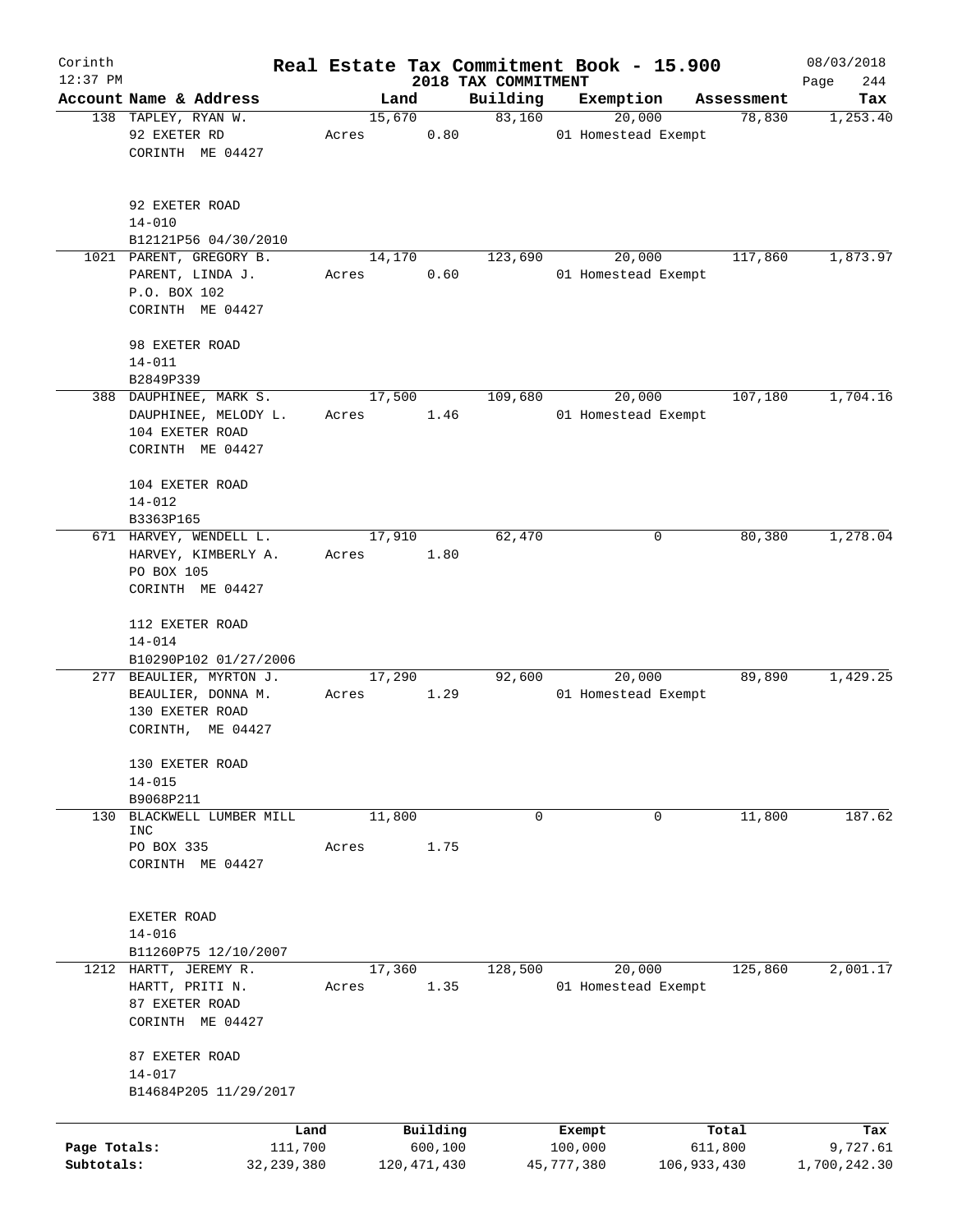| Corinth      |                                               |         |                |          |                       | Real Estate Tax Commitment Book - 15.900 |             |                         | 08/03/2018       |
|--------------|-----------------------------------------------|---------|----------------|----------|-----------------------|------------------------------------------|-------------|-------------------------|------------------|
| $12:37$ PM   |                                               |         |                |          | 2018 TAX COMMITMENT   |                                          |             |                         | 245<br>Page      |
|              | Account Name & Address<br>344 CORINTH HOUSING |         | Land<br>86,810 |          | Building<br>1,079,800 | Exemption                                | $\Omega$    | Assessment<br>1,166,610 | Tax<br>18,549.10 |
|              | CORPORATION                                   |         |                |          |                       |                                          |             |                         |                  |
|              | C/O CHARLES MARTIN                            | Acres   |                | 10.29    |                       |                                          |             |                         |                  |
|              | PO BOX 71                                     |         |                |          |                       |                                          |             |                         |                  |
|              | STETSON ME 04488                              |         |                |          |                       |                                          |             |                         |                  |
|              | MANOR DRIVE                                   |         |                |          |                       |                                          |             |                         |                  |
|              | $14 - 017 - A$                                |         |                |          |                       |                                          |             |                         |                  |
|              | B2800P57                                      |         |                |          |                       |                                          |             |                         |                  |
|              | 433 DEARBORN, PATRICIA                        |         | 22,810         |          | 118,450               |                                          | 0           | 141,260                 | 2,246.03         |
|              | PO BOX 108                                    | Acres   |                | 1.76     |                       |                                          |             |                         |                  |
|              | CORINTH ME 04427                              |         |                |          |                       |                                          |             |                         |                  |
|              |                                               |         |                |          |                       |                                          |             |                         |                  |
|              |                                               |         |                |          |                       |                                          |             |                         |                  |
|              | 91 EXETER ROAD                                |         |                |          |                       |                                          |             |                         |                  |
|              | $14 - 017 - B$                                |         |                |          |                       |                                          |             |                         |                  |
|              | B13746P68 12/24/2014<br>797 WRIGHT, JOHN W.   |         | 12,910         |          | 78,810                | 20,000                                   |             | 71,720                  | 1,140.35         |
|              | PO BOX 472                                    | Acres   |                |          |                       |                                          |             |                         |                  |
|              | CORINTH ME 04427                              |         |                | 0.46     |                       | 01 Homestead Exempt                      |             |                         |                  |
|              |                                               |         |                |          |                       |                                          |             |                         |                  |
|              |                                               |         |                |          |                       |                                          |             |                         |                  |
|              | 77 EXETER ROAD                                |         |                |          |                       |                                          |             |                         |                  |
|              | $14 - 018$                                    |         |                |          |                       |                                          |             |                         |                  |
|              | B11745P214 04/29/2009                         |         |                |          |                       |                                          |             |                         |                  |
|              | 1053 PINEO, KAREN D.                          |         | 9,710          |          | $\Omega$              |                                          | 0           | 9,710                   | 154.39           |
|              | 74 EXETER ROAD                                | Acres   |                | 0.72     |                       |                                          |             |                         |                  |
|              | CORINTH ME 04427                              |         |                |          |                       |                                          |             |                         |                  |
|              |                                               |         |                |          |                       |                                          |             |                         |                  |
|              |                                               |         |                |          |                       |                                          |             |                         |                  |
|              | EXETER ROAD                                   |         |                |          |                       |                                          |             |                         |                  |
|              | $14 - 019$                                    |         |                |          |                       |                                          |             |                         |                  |
|              | B2443P282                                     |         |                |          |                       |                                          |             |                         |                  |
|              | 971 VINSON, KEVIN J.                          |         | 13,830         |          | 63,890                | 20,000                                   |             | 57,720                  | 917.75           |
|              | DENTY, CHARLINE H.                            | Acres   |                | 0.56     |                       | 01 Homestead Exempt                      |             |                         |                  |
|              | PO BOX 372<br>CORINTH ME 04427                |         |                |          |                       |                                          |             |                         |                  |
|              |                                               |         |                |          |                       |                                          |             |                         |                  |
|              | 67 EXETER ROAD                                |         |                |          |                       |                                          |             |                         |                  |
|              | $14 - 020$                                    |         |                |          |                       |                                          |             |                         |                  |
|              | B8830P280                                     |         |                |          |                       |                                          |             |                         |                  |
|              | 1373 JOHANNESEN, WILMA J.                     |         | 8,030          |          | $\mathbf 0$           |                                          | 0           | 8,030                   | 127.68           |
|              | 19 MAPLE STREET                               | Acres   |                | 2.00     |                       |                                          |             |                         |                  |
|              | DEXTER ME 04930                               |         |                |          |                       |                                          |             |                         |                  |
|              |                                               |         |                |          |                       |                                          |             |                         |                  |
|              |                                               |         |                |          |                       |                                          |             |                         |                  |
|              | EXETER ROAD N/F OFF                           |         |                |          |                       |                                          |             |                         |                  |
|              | $14 - 021$                                    |         |                |          |                       |                                          |             |                         |                  |
|              | B13035P8 12/12/2012                           |         |                |          |                       |                                          |             |                         |                  |
| 1483         | SANDOVAL, JAIME JR.                           |         | 20,870         |          | 78,370                | 20,000                                   |             | 79,240                  | 1,259.92         |
|              | SANDOVAL, AMANDA                              | Acres   |                | 4.25     |                       | 01 Homestead Exempt                      |             |                         |                  |
|              | 63 EXETER ROAD                                |         |                |          |                       |                                          |             |                         |                  |
|              | CORINTH ME 04427                              |         |                |          |                       |                                          |             |                         |                  |
|              | 63 EXETER ROAD                                |         |                |          |                       |                                          |             |                         |                  |
|              | $14 - 022$                                    |         |                |          |                       |                                          |             |                         |                  |
|              | B14183P4 06/17/2016                           |         |                |          |                       |                                          |             |                         |                  |
|              |                                               |         |                |          |                       |                                          |             |                         |                  |
|              |                                               | Land    |                | Building |                       | Exempt                                   |             | Total                   | Tax              |
| Page Totals: |                                               | 174,970 | 1,419,320      |          |                       | 60,000                                   |             | 1,534,290               | 24,395.22        |
| Subtotals:   | 32,414,350                                    |         | 121,890,750    |          |                       | 45,837,380                               | 108,467,720 |                         | 1,724,637.52     |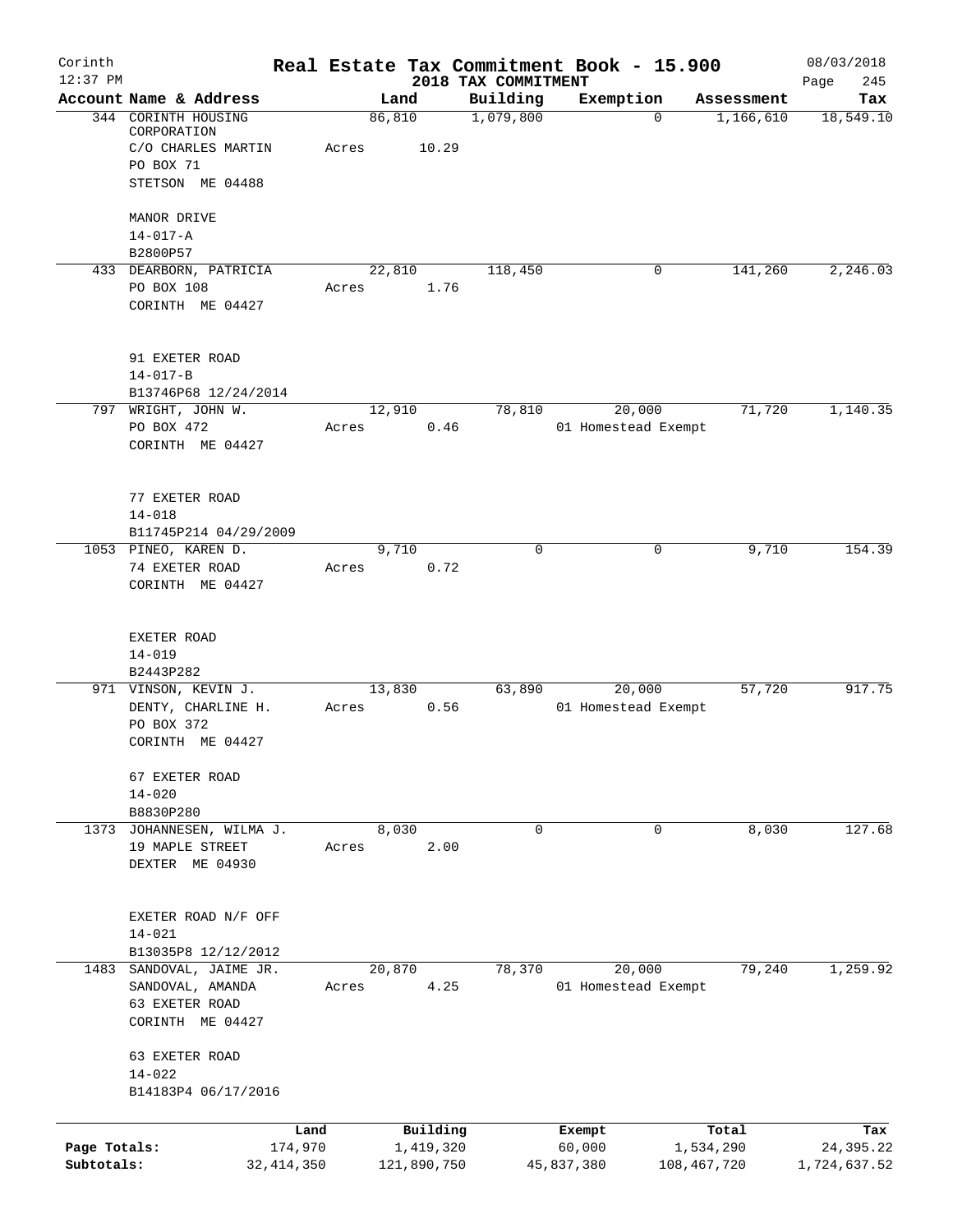| Corinth      |                                                                 |         |             |                     | Real Estate Tax Commitment Book - 15.900 |                      | 08/03/2018    |
|--------------|-----------------------------------------------------------------|---------|-------------|---------------------|------------------------------------------|----------------------|---------------|
| $12:37$ PM   |                                                                 |         |             | 2018 TAX COMMITMENT |                                          |                      | 246<br>Page   |
|              | Account Name & Address<br>1400 HARVEY, WENDELL L.               | 11,370  | Land        | Building<br>20,450  | Exemption<br>$\mathbf 0$                 | Assessment<br>31,820 | Tax<br>505.94 |
|              | PO BOX 105<br>CORINTH ME 04427                                  | Acres   | 0.32        |                     |                                          |                      |               |
|              | 57 EXETER ROAD<br>$14 - 023$<br>B13318P288 08/30/2013           |         |             |                     |                                          |                      |               |
|              | 248 CAMPBELL, NANCY E.                                          | 11,730  |             | 70,500              | 20,000                                   | 62,230               | 989.46        |
|              | P.O. BOX 98<br>CORINTH ME 04427                                 | Acres   | 0.35        |                     | 01 Homestead Exempt                      |                      |               |
|              | 55 EXETER ROAD<br>$14 - 024$<br>B11271P132 12/27/2007 B2734P317 |         |             |                     |                                          |                      |               |
|              | 654 SULLIVAN, LOUINE A.                                         | 32,330  |             | 81,610              | 0                                        | 113,940              | 1,811.65      |
|              | 51 EXETER RD<br>CORINTH ME 04427                                | Acres   | 0.76        |                     |                                          |                      |               |
|              | 51 EXETER ROAD<br>$14 - 025$                                    |         |             |                     |                                          |                      |               |
|              | B11271P137 01/11/2008                                           |         |             |                     |                                          |                      |               |
|              | 1378 LOUGEE, THEORA                                             |         | $\mathbf 0$ | 21,850              | 21,850                                   | 0                    | 0.00          |
|              | P.O. BOX 32<br>CORINTH ME 04427                                 |         |             |                     | 31 Vetrans Widow                         |                      |               |
|              |                                                                 |         |             |                     | 01 Homestead Exempt                      |                      |               |
|              | 47 EXETER ROAD<br>$14 - 025 - 01H$                              |         |             |                     |                                          |                      |               |
|              | 900 CHURCHILL, DAVID O                                          | 37, 510 |             | 72,140              | 20,000                                   | 89,650               | 1,425.44      |
|              | CHURCHILL, DIANE<br>43 EXETER ROAD<br>CORINTH ME 04427          | Acres   | 5.00        |                     | 01 Homestead Exempt                      |                      |               |
|              | 43 EXETER ROAD<br>$14 - 026$                                    |         |             |                     |                                          |                      |               |
|              | B11271P127 01/11/2008 B1654P225                                 |         |             |                     |                                          |                      |               |
|              | 1208 STEFANIK, RENEE D,                                         | 19,590  |             | 22,970              | 0                                        | 42,560               | 676.70        |
|              | 101 EXETER ROAD<br>CORINTH ME 04427                             | Acres   | 3.19        |                     |                                          |                      |               |
|              | 103 EXETER ROAD<br>$14 - 027 - 01$<br>B12352P324 12/09/2010     |         |             |                     |                                          |                      |               |
| 1365         | THOMPSON, ROBERT R.                                             | 20,230  |             | 26,570              | 20,000                                   | 26,800               | 426.12        |
|              | THOMPSON, WENDY M.<br>123 EXETER ROAD<br>CORINTH ME 04427       | Acres   | 3.72        |                     | 01 Homestead Exempt                      |                      |               |
|              | 123 EXETER ROAD<br>$14 - 027 - 02$<br>B5702P179                 |         |             |                     |                                          |                      |               |
|              |                                                                 |         |             |                     |                                          |                      |               |
|              | Land                                                            |         | Building    |                     | Exempt                                   | Total                | Tax           |
| Page Totals: | 132,760                                                         |         | 316,090     |                     | 81,850                                   | 367,000              | 5,835.31      |

**Subtotals:** 32,547,110 122,206,840 45,919,230 108,834,720 1,730,472.83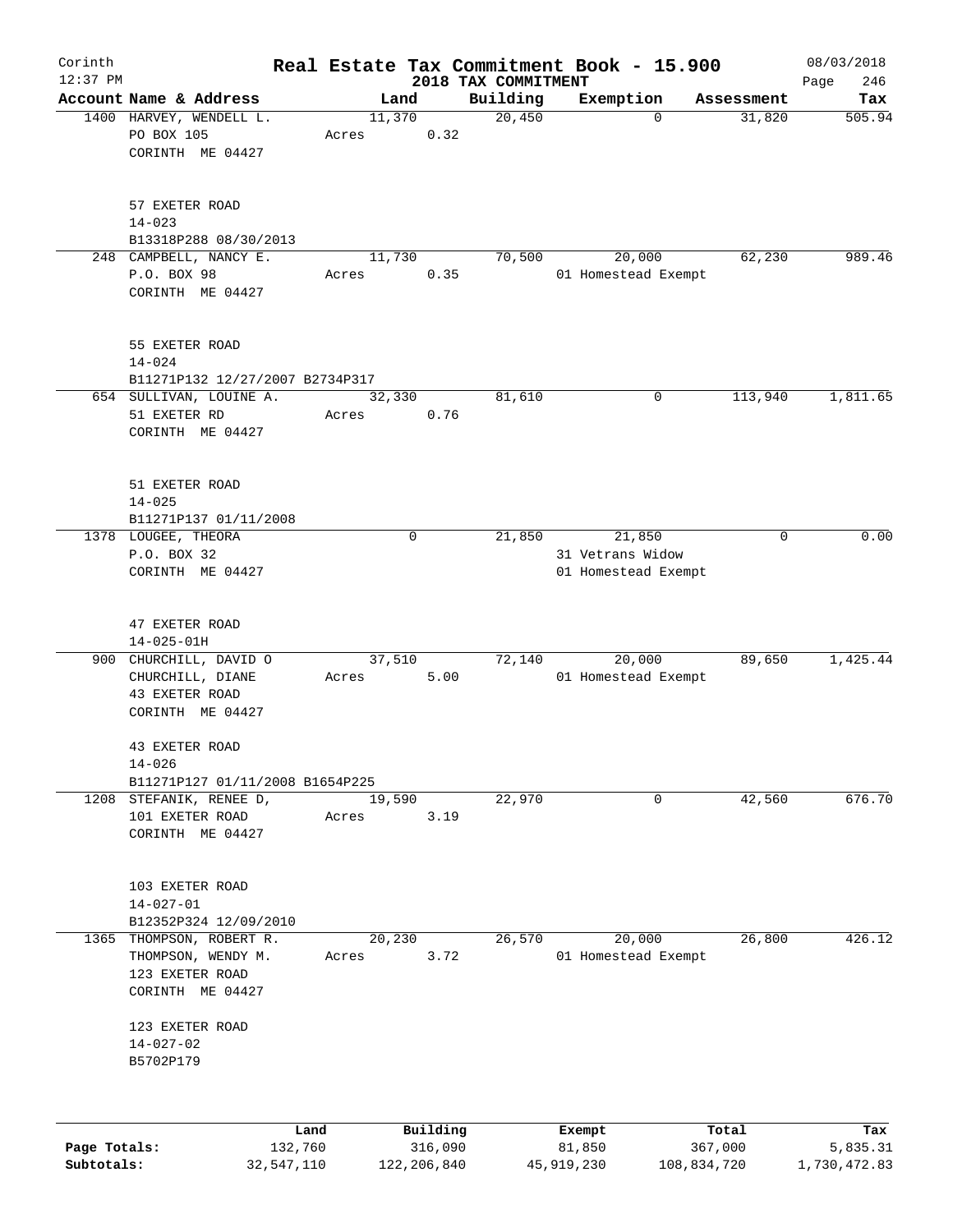| Corinth      |                                                                |                 |       |                 |                     | Real Estate Tax Commitment Book - 15.900 |                   |                               |                       | 08/03/2018       |
|--------------|----------------------------------------------------------------|-----------------|-------|-----------------|---------------------|------------------------------------------|-------------------|-------------------------------|-----------------------|------------------|
| $12:37$ PM   |                                                                |                 |       |                 |                     | 2018 TAX COMMITMENT                      |                   |                               |                       | 247<br>Page      |
|              | Account Name & Address<br>1123 KING, CARIN M.                  |                 |       | Land<br>20, 290 |                     | Building<br>109,830                      | Exemption         | 20,000                        | Assessment<br>110,120 | Tax<br>1,750.91  |
|              | 115 EXETER RD<br>CORINTH ME 04427                              |                 | Acres |                 | 3.77                |                                          |                   | 01 Homestead Exempt           |                       |                  |
|              | 115 EXETER ROAD<br>$14 - 027 - 03$<br>B13235P157 06/26/2013    |                 |       |                 |                     |                                          |                   |                               |                       |                  |
|              | 784 SHANK, TRISTAN                                             |                 |       | 19,370          |                     | 92,730                                   |                   | 20,000                        | 92,100                | 1,464.39         |
|              | SHANK, HEATHER<br>109 EXETER RD<br>CORINTH ME 04427-3034       |                 | Acres |                 | 3.01                |                                          |                   | 01 Homestead Exempt           |                       |                  |
|              | 109 EXETER ROAD<br>$14 - 027 - 04$                             |                 |       |                 |                     |                                          |                   |                               |                       |                  |
|              | B12148P87 05/28/2010                                           |                 |       |                 |                     |                                          |                   |                               |                       |                  |
|              | 299 CLARK JR, MERLAND E<br>105 EXETER ROAD<br>CORINTH ME 04427 |                 | Acres | 19,310          | 2.96                | 97,330                                   |                   | 20,000<br>01 Homestead Exempt | 96,640                | 1,536.58         |
|              | 105 EXETER ROAD<br>$14 - 027 - 05$<br>B4137P290 11/18/1987     |                 |       |                 |                     |                                          |                   |                               |                       |                  |
|              | 1207 STEFANIK, RENEE D.                                        |                 |       | 16,950          |                     | 95,230                                   |                   | 20,000                        | 92,180                | 1,465.66         |
|              | 101 EXETER ROAD<br>CORINTH ME 04427                            |                 | Acres |                 | 1.01                |                                          |                   | 01 Homestead Exempt           |                       |                  |
|              | 101 EXETER ROAD<br>$14 - 027 - 06$                             |                 |       |                 |                     |                                          |                   |                               |                       |                  |
|              | B8713P140                                                      |                 |       |                 |                     |                                          |                   |                               |                       |                  |
| 1535         | WRIGHT, MARK A.<br>WRIGHT, PAMELA J.                           |                 | Acres | 27,900          | 10.06               | 62,950                                   |                   | 20,000<br>01 Homestead Exempt | 70,850                | 1,126.52         |
|              | 349 MAIN STREET<br>CORINTH ME 04427                            |                 |       |                 |                     |                                          |                   |                               |                       |                  |
|              | 349 MAIN STREET<br>$15 - 001$                                  |                 |       |                 |                     |                                          |                   |                               |                       |                  |
|              | B13346P326 09/24/2013 B7544P199                                |                 |       |                 |                     |                                          |                   |                               |                       |                  |
|              | 204 LASSELL, MATTHEW D.                                        |                 |       | 12,710          |                     | 100,200                                  |                   | 20,000                        | 92,910                | 1,477.27         |
|              | LASSELL, JODI L.<br>PO BOX 442<br>CORINTH ME 04427             |                 | Acres |                 | 0.44                |                                          |                   | 01 Homestead Exempt           |                       |                  |
|              | 347 MAIN STREET<br>$15 - 002$                                  |                 |       |                 |                     |                                          |                   |                               |                       |                  |
|              | B12264P142 09/24/2010                                          |                 |       |                 |                     |                                          |                   |                               |                       |                  |
| 999          | NORTHERN NEW ENGLAND<br>TELEPHONE                              |                 |       | 12,840          |                     | 109,850                                  |                   | 0                             | 122,690               | 1,950.77         |
|              | C/O TAX DEPARTMENT                                             |                 | Acres |                 | 0.29                |                                          |                   |                               |                       |                  |
|              | 770 ELM STREET 2nd<br>FLOOR<br>MANCHESTER NH 03101             |                 |       |                 |                     |                                          |                   |                               |                       |                  |
|              | 343 MAIN STREET<br>$15 - 003$                                  |                 |       |                 |                     |                                          |                   |                               |                       |                  |
|              | B11358P276 03/31/2008                                          |                 |       |                 |                     |                                          |                   |                               |                       |                  |
| Page Totals: |                                                                | Land<br>129,370 |       |                 | Building<br>668,120 |                                          | Exempt<br>120,000 |                               | Total<br>677,490      | Tax<br>10,772.10 |
| Subtotals:   |                                                                | 32,676,480      |       | 122,874,960     |                     |                                          | 46,039,230        |                               | 109,512,210           | 1,741,244.93     |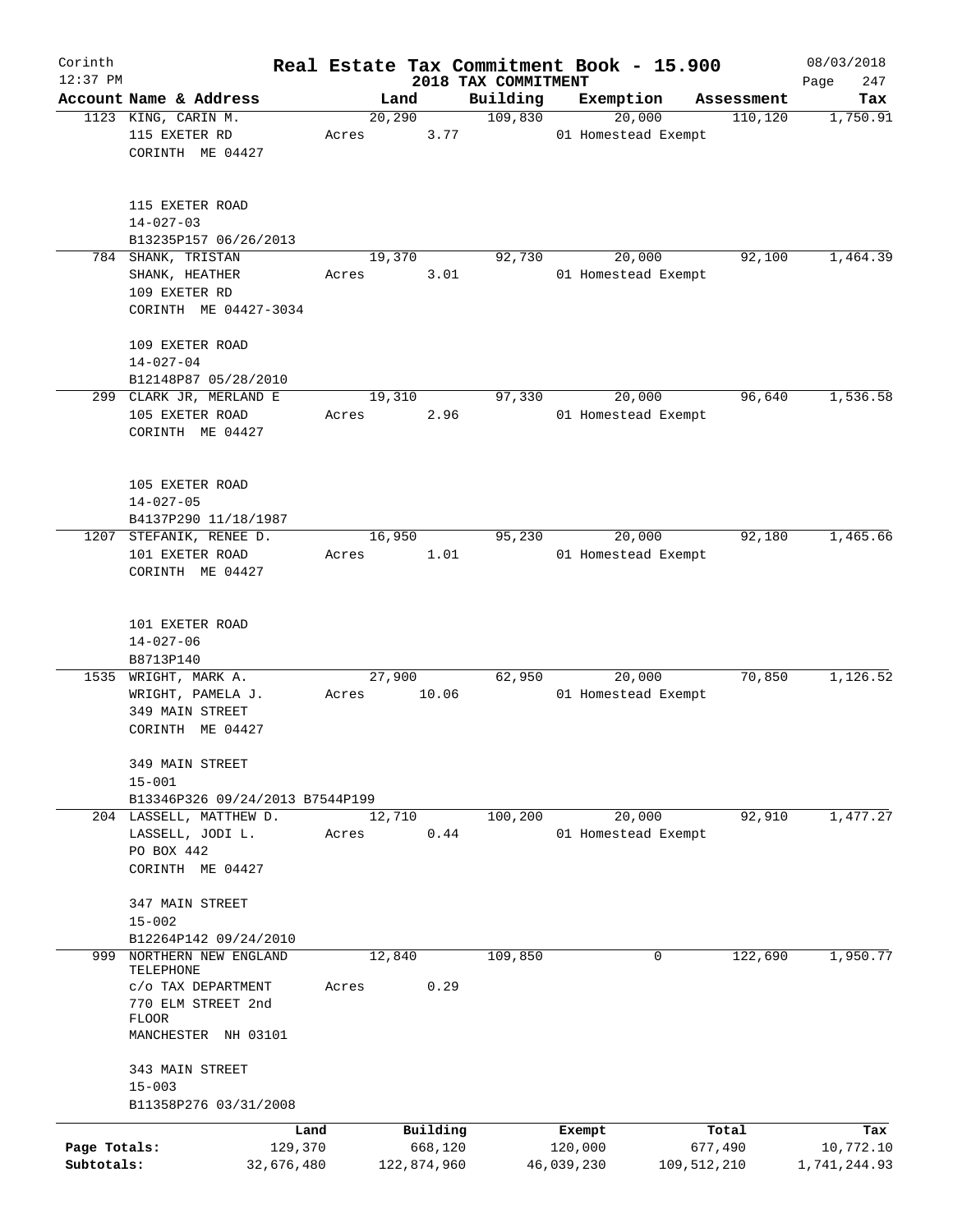| Corinth<br>$12:37$ PM |                                                   |       |             |               | Real Estate Tax Commitment Book - 15.900 |                     |           |               | 08/03/2018         |
|-----------------------|---------------------------------------------------|-------|-------------|---------------|------------------------------------------|---------------------|-----------|---------------|--------------------|
|                       | Account Name & Address                            |       | Land        |               | 2018 TAX COMMITMENT<br>Building          |                     | Exemption | Assessment    | 248<br>Page<br>Tax |
|                       | 166 BRAGDON, DWIGHT W.                            |       | 19,360      |               | 129,560                                  |                     | 26,000    | 122,920       | 1,954.43           |
|                       | BRAGDON, JEAN A.                                  | Acres |             | 3.00          |                                          | 01 Homestead Exempt |           |               |                    |
|                       | P.O. BOX 127                                      |       |             |               |                                          | 22 Veteran          |           |               |                    |
|                       | CORINTH ME 04427                                  |       |             |               |                                          |                     |           |               |                    |
|                       |                                                   |       |             |               |                                          |                     |           |               |                    |
|                       | 337 MAIN STREET                                   |       |             |               |                                          |                     |           |               |                    |
|                       | $15 - 004$                                        |       |             |               |                                          |                     |           |               |                    |
|                       | B14128P155 04/18/2016                             |       |             |               |                                          |                     |           |               |                    |
|                       | 2041 BAPTIST CHURCH                               |       | 15,000      |               | 129,300                                  |                     | 144,300   | 0             | 0.00               |
|                       | 331 MAIN STREET                                   |       |             |               |                                          | 51 Churches         |           |               |                    |
|                       | CORINTH ME 04427                                  |       |             |               |                                          |                     |           |               |                    |
|                       |                                                   |       |             |               |                                          |                     |           |               |                    |
|                       | 331 MAIN STREET                                   |       |             |               |                                          |                     |           |               |                    |
|                       | $15 - 005$<br>345 TOWN OF CORINTH                 |       | 33, 120     |               | 162,600                                  |                     | 195,720   | 0             | 0.00               |
|                       | PO BOX 309                                        | Acres |             | 1.84          |                                          | 43 Municipal        |           |               |                    |
|                       | CORINTH ME 04427                                  |       |             |               |                                          |                     |           |               |                    |
|                       |                                                   |       |             |               |                                          |                     |           |               |                    |
|                       |                                                   |       |             |               |                                          |                     |           |               |                    |
|                       | 10 EXETER ROAD                                    |       |             |               |                                          |                     |           |               |                    |
|                       | $15 - 006$                                        |       |             |               |                                          |                     |           |               |                    |
|                       | B11606P218 12/04/2008<br>611 GOODWIN, BRADFORD C. |       | 20,580      |               | 91,080                                   |                     | 0         | 111,660       | 1,775.39           |
|                       | GOODWIN, DELORES L.                               | Acres |             | 0.85          |                                          |                     |           |               |                    |
|                       | 19 LIBBY LN                                       |       |             |               |                                          |                     |           |               |                    |
|                       | EDDINGTON ME                                      |       |             |               |                                          |                     |           |               |                    |
|                       | 04428-3106                                        |       |             |               |                                          |                     |           |               |                    |
|                       | 325 MAIN STREET                                   |       |             |               |                                          |                     |           |               |                    |
|                       | $15 - 007$                                        |       |             |               |                                          |                     |           |               |                    |
|                       | B4281P180                                         |       |             |               |                                          |                     |           |               |                    |
|                       | 2040 TOWN OF CORINTH                              |       | $\mathbf 0$ |               | $\Omega$                                 |                     | $\Omega$  | 0             | 0.00               |
|                       | PO BOX 309                                        |       |             |               |                                          | 43 Municipal        |           |               |                    |
|                       | CORINTH ME 04427                                  |       |             |               |                                          |                     |           |               |                    |
|                       |                                                   |       |             |               |                                          |                     |           |               |                    |
|                       | EXETER ROAD                                       |       |             |               |                                          |                     |           |               |                    |
|                       | $15 - 010$                                        |       |             |               |                                          |                     |           |               |                    |
| 2020                  | TOWN OF CORINTH                                   |       | 7,150       |               | 0                                        |                     | 7,150     | 0             | 0.00               |
|                       | PO BOX 309                                        | Acres |             | 0.30          |                                          | 43 Municipal        |           |               |                    |
|                       | CORINTH ME 04427                                  |       |             |               |                                          |                     |           |               |                    |
|                       |                                                   |       |             |               |                                          |                     |           |               |                    |
|                       |                                                   |       |             |               |                                          |                     |           |               |                    |
|                       | EXETER ROAD                                       |       |             |               |                                          |                     |           |               |                    |
|                       | $15 - 011$                                        |       |             |               |                                          |                     |           |               |                    |
|                       | B11587P344 10/13/2008                             |       |             |               |                                          |                     |           |               |                    |
| 1470                  | TWENTY-NINE OHIO STREET<br>REALTY TRUST           |       | 396,960     |               | 620                                      |                     | 0         | 397,580       | 6,321.52           |
|                       | RICHARD B. BRONSON JR.                            | Acres |             | 6.92          |                                          |                     |           |               |                    |
|                       | TRUSTEE                                           |       |             |               |                                          |                     |           |               |                    |
|                       | 37 OHIO STREET                                    |       |             |               |                                          |                     |           |               |                    |
|                       | BANGOR ME 04401                                   |       |             |               |                                          |                     |           |               |                    |
|                       | 30 EXETER ROAD                                    |       |             |               |                                          |                     |           |               |                    |
|                       | $15 - 012$                                        |       |             |               |                                          |                     |           |               |                    |
|                       | B10787P163 12/20/2006                             |       |             |               |                                          |                     |           |               |                    |
|                       |                                                   |       |             |               |                                          |                     |           |               |                    |
|                       |                                                   | Land  |             | Building      |                                          | Exempt              |           | Total         | Tax                |
| Page Totals:          | 492,170                                           |       |             | 513,160       |                                          | 373,170             |           | 632,160       | 10,051.34          |
| Subtotals:            | 33,168,650                                        |       |             | 123, 388, 120 |                                          | 46, 412, 400        |           | 110, 144, 370 | 1,751,296.27       |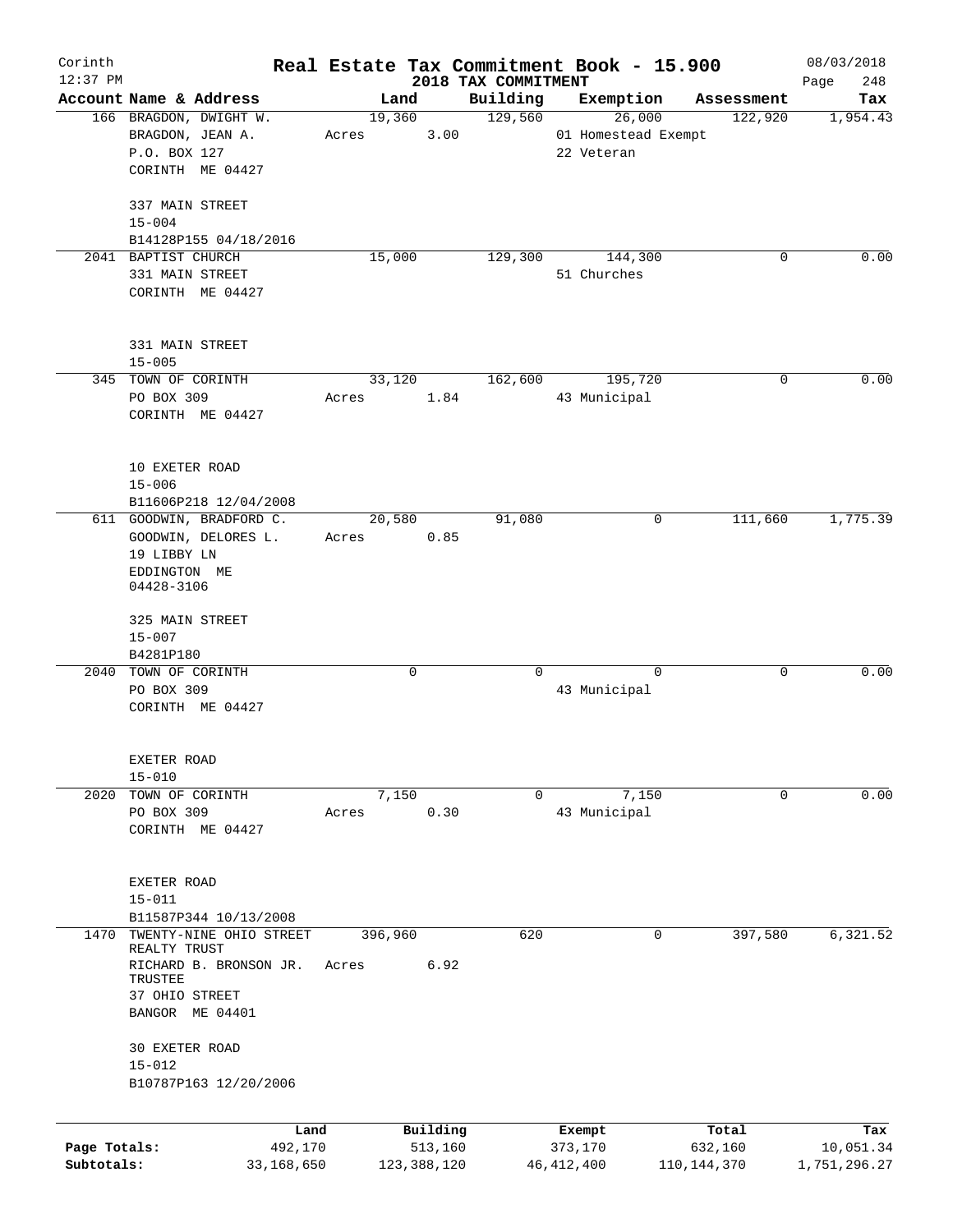| Corinth<br>$12:37$ PM      |                                                                                    | Real Estate Tax Commitment Book - 15.900 | 2018 TAX COMMITMENT |                               |                       | 08/03/2018<br>249<br>Page |
|----------------------------|------------------------------------------------------------------------------------|------------------------------------------|---------------------|-------------------------------|-----------------------|---------------------------|
|                            | Account Name & Address                                                             | Land                                     | Building            | Exemption                     | Assessment            | Tax                       |
|                            | 1608 YOUNG, CHARLES<br>30 EXETER ROAD LOT 2<br>CORINTH ME 04427                    | 0                                        | 12,420              | 12,420<br>01 Homestead Exempt | 0                     | 0.00                      |
|                            | 30 EXETER ROAD LOT 02<br>$15 - 012 - 02H$                                          |                                          |                     |                               |                       |                           |
|                            | 1164 BURGESS, SHAWN<br>PO BOX 243<br>KENDUSKEAG ME 04450                           | 0                                        | 11,320              | 11,320<br>01 Homestead Exempt | 0                     | 0.00                      |
|                            | 30 EXETER ROAD LOT 03<br>$15 - 012 - 03H$                                          |                                          |                     |                               |                       |                           |
|                            | 1472 THOMAS, BODRAI<br>THOMAS, TERESA<br>613 EXETER ROAD<br>CORINTH ME 04427       | $\mathbf 0$                              | 13,250              | 13,250<br>01 Homestead Exempt | 0                     | 0.00                      |
|                            | 30 EXETER ROAD LOT 04<br>$15 - 012 - 04H$                                          |                                          |                     |                               |                       |                           |
|                            | 1727 SPENCER JR, RICHARD<br>30 EXETER ROAD LOT 6<br>CORINTH ME 04427               | 0                                        | 24,770              | 20,000<br>01 Homestead Exempt | 4,770                 | 75.84                     |
|                            | 30 EXETER ROAD LOT 06<br>$15 - 012 - 06H$                                          |                                          |                     |                               |                       |                           |
|                            | 1163 ARCHER, JENNIFER<br>PO BOX 555<br>STRATTON ME 04982                           | $\mathbf 0$                              | 14,210              | $\mathbf 0$                   | 14,210                | 225.94                    |
|                            | 30 EXETER ROAD LOT 09<br>$15 - 012 - 09H$                                          |                                          |                     |                               |                       |                           |
|                            | 1071 MEDEIROS, MARIA<br>30 EXETER RD LOT 11<br>CORINTH ME 04427                    | $\mathsf{O}$                             | 11,310              | 0                             | 11,310                | 179.83                    |
|                            | 30 EXETER ROAD LOT 11<br>$15 - 012 - 11H$                                          |                                          |                     |                               |                       |                           |
| 1277                       | STEVENS, GARY L.<br>STEVENS, TRACY L.<br>30 EXETER ROAD LOT 12<br>CORINTH ME 04427 | $\mathbf 0$                              | 15,510              | 15,510<br>01 Homestead Exempt | 0                     | 0.00                      |
|                            | 30 EXETER ROAD LOT 12<br>$15 - 012 - 12H$                                          |                                          |                     |                               |                       |                           |
|                            | 34 MORRIS, KYLE<br>30 EXETER ROAD LOT 13<br>CORINTH ME 04427                       | 0                                        | 17,290              | 0                             | 17,290                | 274.91                    |
|                            | 30 EXETER ROAD LOT 13<br>$15 - 012 - 13H$                                          |                                          |                     |                               |                       |                           |
|                            | Land                                                                               | Building                                 |                     | Exempt                        | Total                 | Tax                       |
| Page Totals:<br>Subtotals: | 33,168,650                                                                         | $\mathbf 0$<br>120,080<br>123,508,200    |                     | 72,500<br>46, 484, 900        | 47,580<br>110,191,950 | 756.52<br>1,752,052.79    |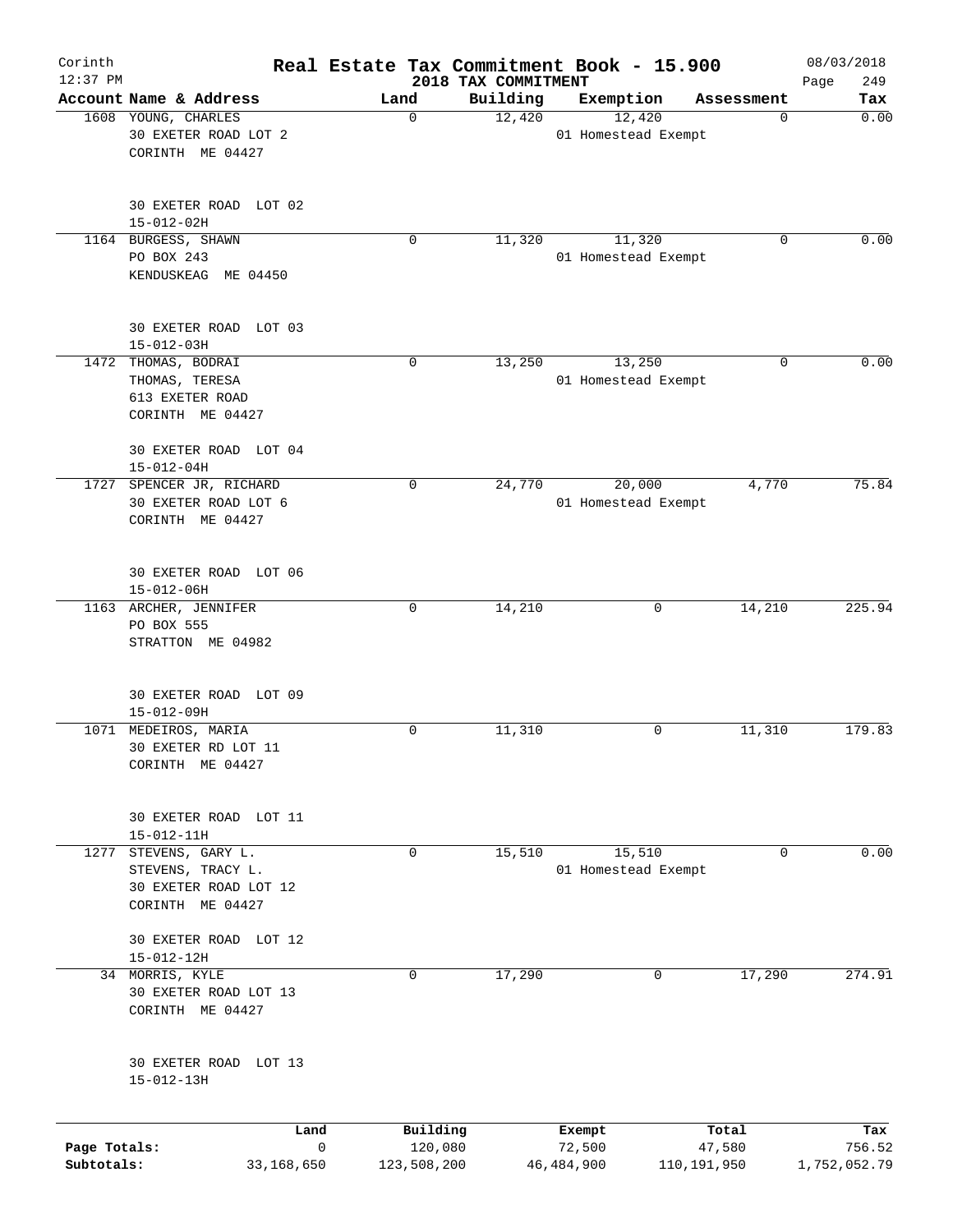| Corinth<br>$12:37$ PM      |                                                                                    |              |                        | 2018 TAX COMMITMENT | Real Estate Tax Commitment Book - 15.900 |                      | 08/03/2018<br>250<br>Page |
|----------------------------|------------------------------------------------------------------------------------|--------------|------------------------|---------------------|------------------------------------------|----------------------|---------------------------|
|                            | Account Name & Address                                                             | Land         |                        | Building            | Exemption                                | Assessment           | Tax                       |
|                            | 1073 FISH, MONICA<br>22 CLEVELAND AVENUE<br>DEXTER ME 04930                        | 0            |                        | 6,750               | $\Omega$                                 | 6,750                | 107.33                    |
|                            | 30 EXETER ROAD LOT 14<br>$15 - 012 - 14H$                                          |              |                        |                     |                                          |                      |                           |
| 1469                       | COLBATH, ANDREA<br>30 EXETER RD LOT 17<br>CORINTH ME 04427                         | 0            |                        | 9,720               | 9,720<br>01 Homestead Exempt             |                      | 0.00<br>0                 |
|                            | 30 EXETER ROAD LOT 17<br>$15 - 012 - 17H$                                          |              |                        |                     |                                          |                      |                           |
|                            | 773 JEROME, PAMELA J.<br>30 EXETER ROAD LOT 18<br>CORINTH ME 04427                 | $\mathbf 0$  |                        | 19,550              | 19,550<br>01 Homestead Exempt            |                      | 0.00<br>0                 |
|                            | 30 EXETER ROAD LOT 18<br>$15 - 012 - 18H$                                          |              |                        |                     |                                          |                      |                           |
|                            | 1818 HICHBORN, ZACKERY<br>30 EXETER ROAD LOT 19<br>CORINTH ME 04427                | 0            |                        | 12,190              | 12,190<br>01 Homestead Exempt            |                      | 0<br>0.00                 |
|                            | 30 EXETER ROAD LOT 19<br>$15 - 012 - 19H$                                          |              |                        |                     |                                          |                      |                           |
|                            | 1814 MACARTHUR, DOUGLAS<br>(Heirs of)<br>30 EXETER ROAD LOT 20<br>CORINTH ME 04427 | 0            |                        | 21,810              | 20,000<br>01 Homestead Exempt            | 1,810                | 28.78                     |
|                            | 30 EXETER ROAD<br>LOT 20<br>$15 - 012 - 20H$                                       |              |                        |                     |                                          |                      |                           |
|                            | 1883 LORD, DAWN<br>30 EXETER ROAD LOT 21<br>CORINTH ME 04427                       | 0            |                        | 13,060              | 13,060<br>01 Homestead Exempt            |                      | 0.00<br>0                 |
|                            | 30 EXETER ROAD LOT 21<br>$15 - 012 - 21H$                                          |              |                        |                     |                                          |                      |                           |
| 1819                       | WILLIAMS, TRACY<br>30 EXETER RD LOT 25<br>CORINTH ME 04427                         | 0            |                        | 15,400              | 15,400<br>01 Homestead Exempt            |                      | 0.00<br>0                 |
|                            | 30 EXETER ROAD LOT 25<br>$15 - 012 - 25H$                                          |              |                        |                     |                                          |                      |                           |
|                            | 1401 MCARTHUR, KEITH<br>30 EXETER ROAD LOT 27<br>CORINTH ME 04927                  | $\mathbf 0$  |                        | 12,210              | 12,210<br>01 Homestead Exempt            |                      | 0.00<br>$\Omega$          |
|                            | 30 EXETER ROAD LOT 27<br>$15 - 012 - 27H$                                          |              |                        |                     |                                          |                      |                           |
|                            | Land                                                                               |              | Building               |                     | Exempt                                   | Total                | Tax                       |
| Page Totals:<br>Subtotals: | 33,168,650                                                                         | $\mathsf{O}$ | 110,690<br>123,618,890 |                     | 102,130<br>46,587,030                    | 8,560<br>110,200,510 | 136.11<br>1,752,188.90    |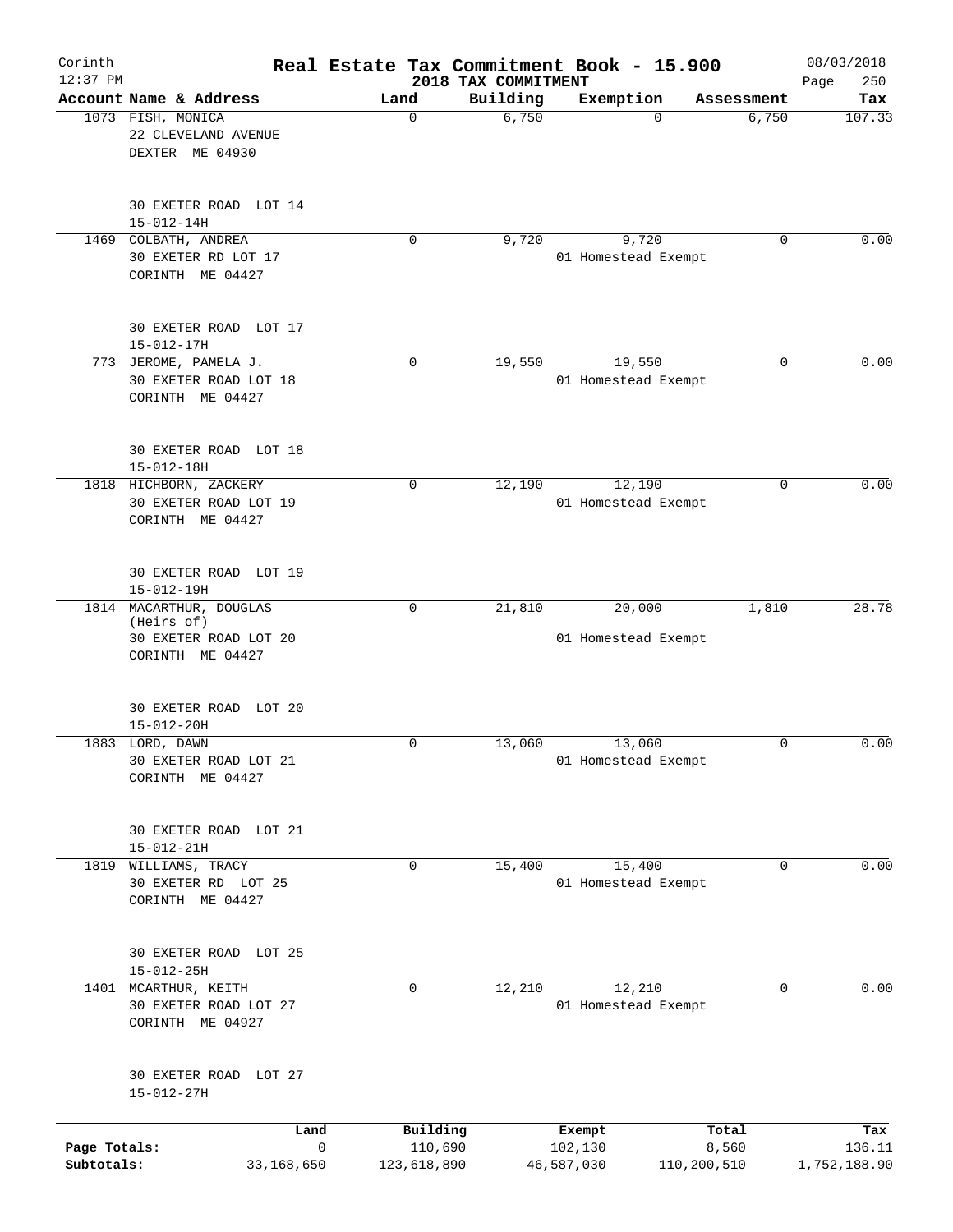| Corinth<br>$12:37$ PM |                                                                                               |                 |      | 2018 TAX COMMITMENT | Real Estate Tax Commitment Book - 15.900          |            | 08/03/2018<br>251<br>Page |
|-----------------------|-----------------------------------------------------------------------------------------------|-----------------|------|---------------------|---------------------------------------------------|------------|---------------------------|
|                       | Account Name & Address                                                                        | Land            |      | Building            | Exemption                                         | Assessment | Tax                       |
|                       | 906 SCOTT, CECIL<br>30 EXETER ROAD LOT 29<br>CORINTH ME 04427                                 |                 | 0    | 6,830               | 6,830<br>01 Homestead Exempt                      | 0          | 0.00                      |
|                       | 30 EXETER ROAD LOT 29<br>$15 - 012 - 29H$                                                     |                 |      |                     |                                                   |            |                           |
|                       | 1074 LUND, DEVON<br>30 EXETER ROAD LT 30<br>CORINTH ME 04427                                  |                 | 0    | 7,610               | 7,610<br>01 Homestead Exempt                      | 0          | 0.00                      |
|                       | 30 EXETER ROAD LOT 30<br>$15 - 012 - 30H$<br>B8869P241                                        |                 |      |                     |                                                   |            |                           |
|                       | 2013 TOWN OF CORINTH<br>PO BOX 309<br>CORINTH ME 04427                                        |                 | 0    | 105,000             | 105,000<br>43 Municipal                           | 0          | 0.00                      |
|                       | 31 EXETER ROAD<br>$15 - 013$                                                                  |                 |      |                     |                                                   |            |                           |
|                       | 26 AMERICAN LEGION POST<br>115<br>C/O STEPHEN CHAMBERS<br>430 MAIN STREET<br>CORINTH ME 04427 | 3,600           |      | 24,800              | 0                                                 | 28,400     | 451.56                    |
|                       | 23 EXETER ROAD<br>$15 - 015$                                                                  |                 |      |                     |                                                   |            |                           |
|                       | 1075 PLANTE JR, ARTHUR J.<br>RANDALL, JESSICA L.<br>655 BLACK ROAD<br>CORINTH ME 04427        | 11,490<br>Acres | 0.33 | 124,460             | 20,000<br>01 Homestead Exempt                     | 115,950    | 1,843.61                  |
|                       | 19 EXETER ROAD<br>$15 - 016$<br>B14286P124 09/16/2016                                         |                 |      |                     |                                                   |            |                           |
|                       | 227 BUSWELL, CHARLOTTE C.<br>P.O. BOX 62<br>CORINTH ME 04427                                  | 12,500<br>Acres | 0.42 | 51,540              | 26,000<br>31 Vetrans Widow<br>01 Homestead Exempt | 38,040     | 604.84                    |
|                       | 15 EXETER ROAD<br>$15 - 017$<br>B2727P261 03/14/1977                                          |                 |      |                     |                                                   |            |                           |
|                       | 1001 O'BAR, CARLSON C.<br>O'BAR, ELAINE A.<br>351 EXETER ROAD<br>CORINTH ME 04427             | 12,810<br>Acres | 0.45 | 73,000              | 0                                                 | 85,810     | 1,364.38                  |
|                       | 11 EXETER ROAD<br>$15 - 018$<br>B5820P335                                                     |                 |      |                     |                                                   |            |                           |
|                       |                                                                                               |                 |      |                     |                                                   |            |                           |

|              | Land       | Building    | Exempt     | Total       | Tax          |
|--------------|------------|-------------|------------|-------------|--------------|
| Page Totals: | 40,400     | 393,240     | 165,440    | 268,200     | 4,264.39     |
| Subtotals:   | 33,209,050 | 124,012,130 | 46,752,470 | 110,468,710 | 1,756,453.29 |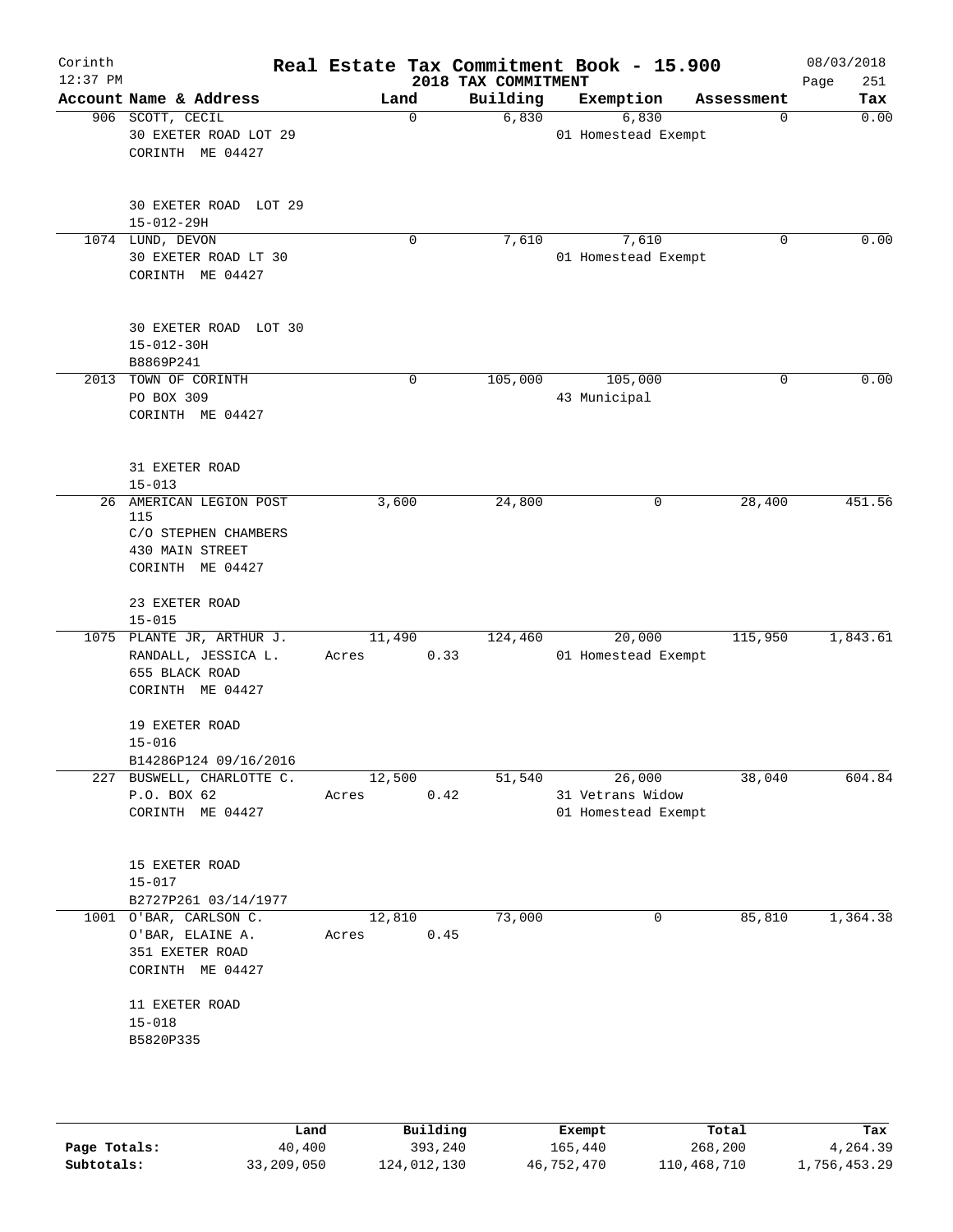| Corinth<br>$12:37$ PM      |                                                                                      |                 |                          |                                 | Real Estate Tax Commitment Book - 15.900 |                        | 08/03/2018               |
|----------------------------|--------------------------------------------------------------------------------------|-----------------|--------------------------|---------------------------------|------------------------------------------|------------------------|--------------------------|
|                            | Account Name & Address                                                               | Land            |                          | 2018 TAX COMMITMENT<br>Building | Exemption                                | Assessment             | 252<br>Page<br>Tax       |
|                            | 66 BAS, BERYL B. (Heirs)<br>of)<br>P.O. BOX 99<br>CORINTH ME 04427                   | 8,720<br>Acres  | 0.15                     | 44,700                          | 20,000<br>01 Homestead Exempt            | 33,420                 | 531.38                   |
|                            | 9 EXETER ROAD<br>$15 - 019$<br>B2390P195                                             |                 |                          |                                 |                                          |                        |                          |
|                            | 53 BAKER, WILLIAM J. III<br>PO BOX 122<br>CORINTH ME 04427-0122                      | 8,510<br>Acres  | 0.14                     | 57,850                          | 20,000<br>01 Homestead Exempt            | 46,360                 | 737.12                   |
|                            | 7 EXETER ROAD<br>$15 - 020$<br>B8367P233                                             |                 |                          |                                 |                                          |                        |                          |
|                            | 1432 CAMDEN NATIONAL BANK<br>C/O MARCELLA ELDRIDGE<br>PO BOX 280<br>CORINTH ME 04427 | 10,650<br>Acres | 0.17                     | 92,120                          | 0                                        | 102,770                | 1,634.04                 |
|                            | 317 MAIN STREET<br>$15 - 021$<br>B4822P245<br>1116 FTG ENTERPRISES, LLP              | 14,370          |                          | 89,250                          | 0                                        | 103,620                | 1,647.56                 |
|                            | 313 MAIN STREET<br>CORINTH ME 04427                                                  | Acres           | 0.40                     |                                 |                                          |                        |                          |
|                            | 313 MAIN STREET<br>$15 - 022$<br>B14469P209 04/28/2017                               |                 |                          |                                 |                                          |                        |                          |
|                            | 145 BURKE, SHAWN<br>PO BOX 123<br>LAGRANGE ME 04453                                  | 8,230<br>Acres  | 0.11                     | 75,510                          | 0                                        | 83,740                 | 1,331.47                 |
|                            | 309 MAIN STREET<br>$15 - 023$<br>B12131P265 05/12/2010                               |                 |                          |                                 |                                          |                        |                          |
|                            | 2 FLEMING, MARIA<br>307 MAIN ST<br>CORINTH ME 04427                                  | 15,540<br>Acres | 0.50                     | 120, 180                        | 20,000<br>01 Homestead Exempt            | 115,720                | 1,839.95                 |
|                            | 307 MAIN STREET<br>$15 - 024$<br>B14493P116 05/24/2017                               |                 |                          |                                 |                                          |                        |                          |
|                            | 820 LASSELL, DAVID E.<br>LASSELL, ADA E.<br>16 TATE ROAD<br>CORINTH ME 04427         | 4,810<br>Acres  | 0.04                     | 33,580                          | 0                                        | 38,390                 | 610.40                   |
|                            | 305 MAIN STREET<br>$15 - 025$<br>B2779P8                                             |                 |                          |                                 |                                          |                        |                          |
|                            |                                                                                      | Land            | Building                 |                                 | Exempt                                   | Total                  | Tax                      |
| Page Totals:<br>Subtotals: | 70,830<br>33, 279, 880                                                               |                 | 513,190<br>124, 525, 320 |                                 | 60,000<br>46,812,470                     | 524,020<br>110,992,730 | 8,331.92<br>1,764,785.21 |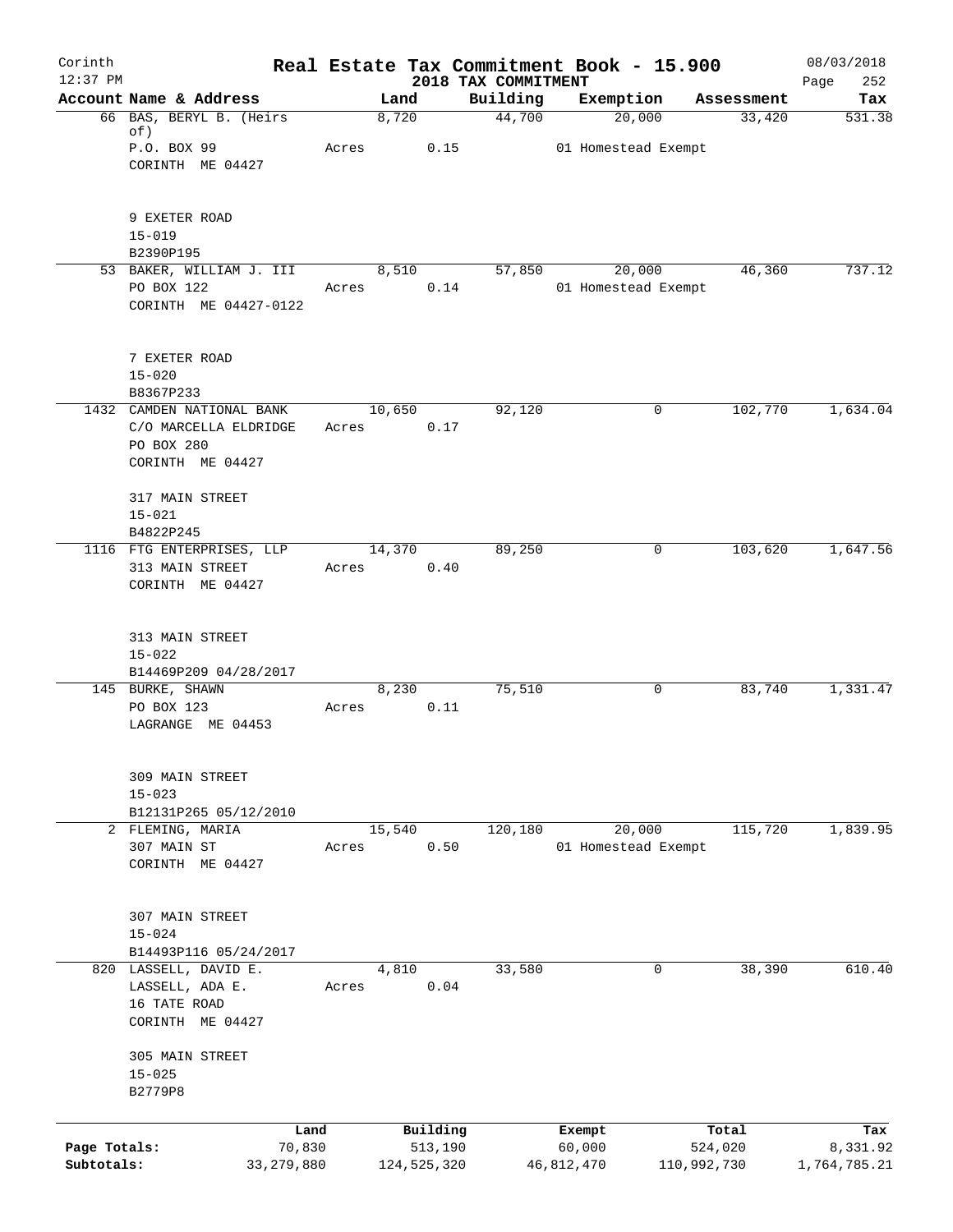| Corinth      |                                       |            |       |                |                     | Real Estate Tax Commitment Book - 15.900 |                       | 08/03/2018      |
|--------------|---------------------------------------|------------|-------|----------------|---------------------|------------------------------------------|-----------------------|-----------------|
| $12:37$ PM   | Account Name & Address                |            |       |                | 2018 TAX COMMITMENT |                                          |                       | 253<br>Page     |
|              | 1426 TURBIN, DAVID                    |            |       | Land<br>26,090 | Building<br>149,130 | Exemption<br>20,000                      | Assessment<br>155,220 | Tax<br>2,468.00 |
|              | PO BOX 373                            |            | Acres | 1.00           |                     | 01 Homestead Exempt                      |                       |                 |
|              | CORINTH ME 04427                      |            |       |                |                     |                                          |                       |                 |
|              |                                       |            |       |                |                     |                                          |                       |                 |
|              |                                       |            |       |                |                     |                                          |                       |                 |
|              | 301 MAIN STREET                       |            |       |                |                     |                                          |                       |                 |
|              | $15 - 026$                            |            |       |                |                     |                                          |                       |                 |
|              | B3753P252                             |            |       |                |                     |                                          |                       |                 |
|              | 1537 CRONKHITE, MARY E.<br>PO BOX 637 |            |       | 3,190          | 5,000               | 0                                        | 8,190                 | 130.22          |
|              | CORINTH ME 04427                      |            | Acres | 0.03           |                     |                                          |                       |                 |
|              |                                       |            |       |                |                     |                                          |                       |                 |
|              |                                       |            |       |                |                     |                                          |                       |                 |
|              | 299 MAIN STREET                       |            |       |                |                     |                                          |                       |                 |
|              | $15 - 027$                            |            |       |                |                     |                                          |                       |                 |
|              | B10080P269 08/10/2005                 |            |       |                |                     |                                          |                       |                 |
|              | 501 CRONKHITE, MARY E.                |            |       | 17,910         | 100,420             | 26,000                                   | 92,330                | 1,468.05        |
|              | P.O. BOX 637                          |            | Acres | 1.80           |                     | 01 Homestead Exempt                      |                       |                 |
|              | CORINTH ME 04427                      |            |       |                |                     | 31 Vetrans Widow                         |                       |                 |
|              |                                       |            |       |                |                     |                                          |                       |                 |
|              | 293 MAIN STREET                       |            |       |                |                     |                                          |                       |                 |
|              | $15 - 028$                            |            |       |                |                     |                                          |                       |                 |
|              | B3681P46                              |            |       |                |                     |                                          |                       |                 |
|              | 1374 TILTON, G. BRUCE                 |            |       | 17,400         | 84,180              | 20,000                                   | 81,580                | 1,297.12        |
|              | TILTON, BONNIE L.                     |            | Acres | 1.38           |                     | 01 Homestead Exempt                      |                       |                 |
|              | P.O. BOX 37                           |            |       |                |                     |                                          |                       |                 |
|              | CORINTH ME 04427                      |            |       |                |                     |                                          |                       |                 |
|              | 57 HUDSON ROAD                        |            |       |                |                     |                                          |                       |                 |
|              | $15 - 029$                            |            |       |                |                     |                                          |                       |                 |
|              | B12520P35 06/01/2011 B2205P460        |            |       |                |                     |                                          |                       |                 |
|              | 556 MCLAUGHLIN, PATRICIA              |            |       | 18,150         | 62,870              | 20,000                                   | 61,020                | 970.22          |
|              | 39 HUDSON ROAD                        |            | Acres | 2.00           |                     | 01 Homestead Exempt                      |                       |                 |
|              | CORINTH ME 04427                      |            |       |                |                     |                                          |                       |                 |
|              |                                       |            |       |                |                     |                                          |                       |                 |
|              | 39 HUDSON ROAD                        |            |       |                |                     |                                          |                       |                 |
|              | $15 - 032$                            |            |       |                |                     |                                          |                       |                 |
|              | B14175P194 06/10/2016                 |            |       |                |                     |                                          |                       |                 |
|              | 1155 ROWE JR, MONCENA R.              |            |       | 16,940         | 97,490              | 0                                        | 114,430               | 1,819.44        |
|              | ROWE, ESTELLE M.                      |            | Acres | 1.00           |                     |                                          |                       |                 |
|              | 44 HARVEY HIGHLANDS                   |            |       |                |                     |                                          |                       |                 |
|              | CORINTH ME 04427                      |            |       |                |                     |                                          |                       |                 |
|              |                                       |            |       |                |                     |                                          |                       |                 |
|              | 35 HUDSON ROAD<br>$15 - 033$          |            |       |                |                     |                                          |                       |                 |
|              | B2030P385                             |            |       |                |                     |                                          |                       |                 |
| 757          | HURD, STEPHEN H.&                     |            |       | 17,850         | 108,600             | 20,000                                   | 106,450               | 1,692.56        |
|              | SANDRA L TRUSTEE                      |            |       |                |                     |                                          |                       |                 |
|              | STEPHEN & SANDRA HURD                 |            | Acres | 1.75           |                     | 01 Homestead Exempt                      |                       |                 |
|              | LIVING TRUST<br>PO BOX 81             |            |       |                |                     |                                          |                       |                 |
|              | CORINTH ME 04427                      |            |       |                |                     |                                          |                       |                 |
|              |                                       |            |       |                |                     |                                          |                       |                 |
|              | 29 HUDSON ROAD                        |            |       |                |                     |                                          |                       |                 |
|              | $15 - 034$                            |            |       |                |                     |                                          |                       |                 |
|              | B2757P306                             |            |       |                |                     |                                          |                       |                 |
|              |                                       | Land       |       | Building       |                     | Exempt                                   | Total                 | Tax             |
| Page Totals: |                                       | 117,530    |       | 607,690        |                     | 106,000                                  | 619,220               | 9,845.61        |
| Subtotals:   |                                       | 33,397,410 |       | 125, 133, 010  |                     | 46, 918, 470                             | 111,611,950           | 1,774,630.82    |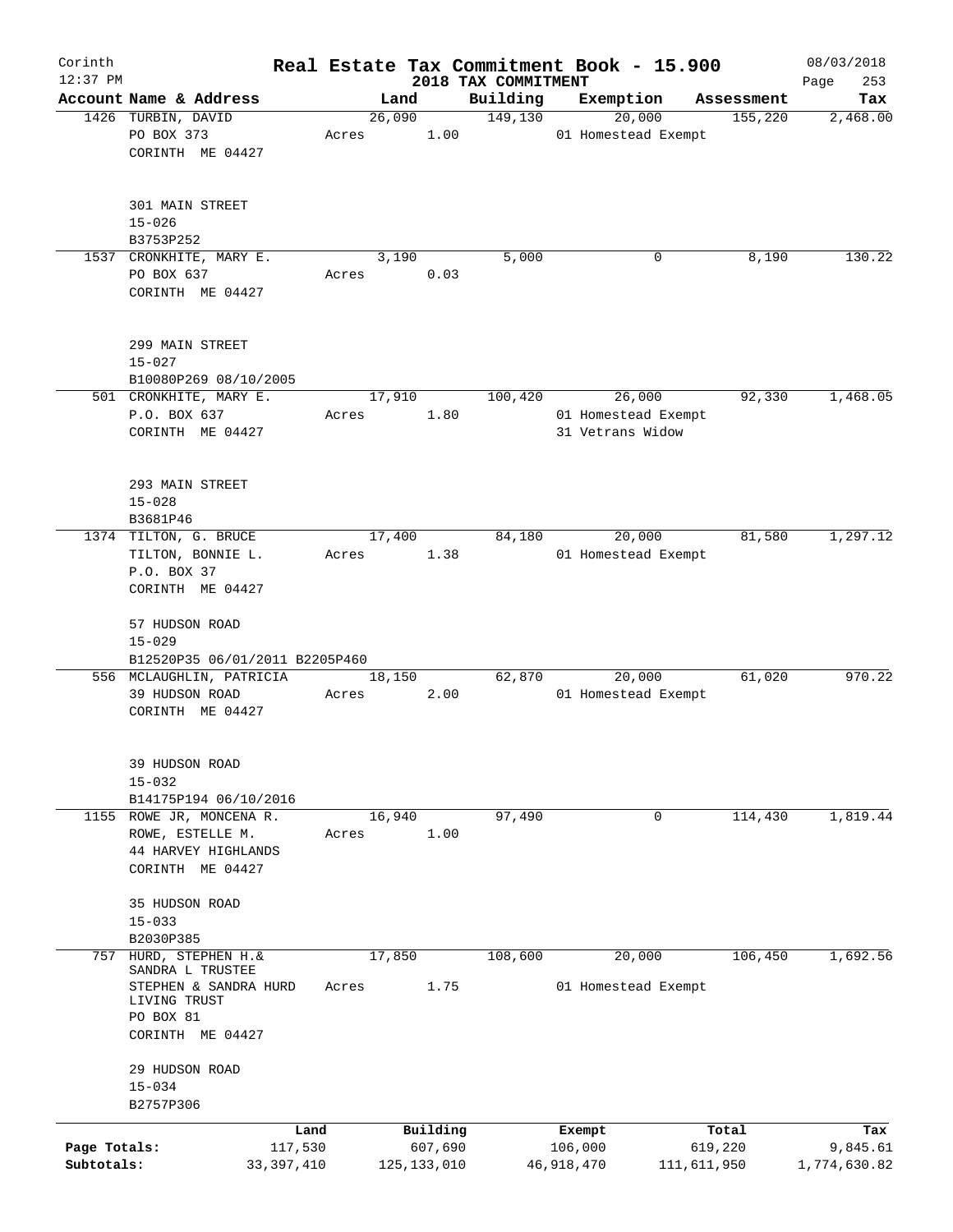| Corinth      |                                                     |              |       |                |             |                     | Real Estate Tax Commitment Book - 15.900 |               | 08/03/2018      |
|--------------|-----------------------------------------------------|--------------|-------|----------------|-------------|---------------------|------------------------------------------|---------------|-----------------|
| $12:37$ PM   |                                                     |              |       |                |             | 2018 TAX COMMITMENT |                                          |               | 254<br>Page     |
|              | Account Name & Address<br>1360 THOMPSON, RAYMOND E. |              |       | Land<br>20,430 |             | Building<br>185,090 | Exemption<br>20,000                      | Assessment    | Tax<br>2,949.77 |
|              |                                                     |              |       |                |             |                     |                                          | 185,520       |                 |
|              | THOMPSON, PAULA W.                                  |              | Acres |                | 1.52        |                     | 01 Homestead Exempt                      |               |                 |
|              | 17 HUDSON ROAD                                      |              |       |                |             |                     |                                          |               |                 |
|              | CORINTH ME 04427                                    |              |       |                |             |                     |                                          |               |                 |
|              |                                                     |              |       |                |             |                     |                                          |               |                 |
|              | 17 HUDSON ROAD                                      |              |       |                |             |                     |                                          |               |                 |
|              | $15 - 035$                                          |              |       |                |             |                     |                                          |               |                 |
|              | B2038P38                                            |              |       |                |             |                     |                                          |               |                 |
|              | 1362 THOMPSON, RAYMOND E.                           |              |       | 20,040         |             | 79,880              | 0                                        | 99,920        | 1,588.73        |
|              | THOMPSON, PAULA                                     |              | Acres |                | 1.20        |                     |                                          |               |                 |
|              | 17 HUDSON ROAD                                      |              |       |                |             |                     |                                          |               |                 |
|              | CORINTH ME 04427                                    |              |       |                |             |                     |                                          |               |                 |
|              |                                                     |              |       |                |             |                     |                                          |               |                 |
|              | 11 HUDSON ROAD                                      |              |       |                |             |                     |                                          |               |                 |
|              | $15 - 036$                                          |              |       |                |             |                     |                                          |               |                 |
|              | B10966P112 05/24/2007                               |              |       |                |             |                     |                                          |               |                 |
|              | 1205 THOMPSON, RAYMOND E.                           |              |       | 14,490         |             | 113,910             | 0                                        | 128,400       | 2,041.56        |
|              | 17 HUDSON ROAD                                      |              | Acres |                | 0.41        |                     |                                          |               |                 |
|              | CORINTH ME 04427                                    |              |       |                |             |                     |                                          |               |                 |
|              |                                                     |              |       |                |             |                     |                                          |               |                 |
|              |                                                     |              |       |                |             |                     |                                          |               |                 |
|              | 296 MAIN STREET                                     |              |       |                |             |                     |                                          |               |                 |
|              | $15 - 037$                                          |              |       |                |             |                     |                                          |               |                 |
|              | B9042P52                                            |              |       |                |             |                     |                                          |               |                 |
|              | 280 THOMPSON, RAYMOND E.                            |              |       | 16,650         |             | 120,570             | 0                                        | 137,220       | 2,181.80        |
|              | THOMPSON, PAULA                                     |              | Acres |                | 0.61        |                     |                                          |               |                 |
|              | 17 HUDSON ROAD                                      |              |       |                |             |                     |                                          |               |                 |
|              | CORINTH ME 04427                                    |              |       |                |             |                     |                                          |               |                 |
|              |                                                     |              |       |                |             |                     |                                          |               |                 |
|              | 298 MAIN STREET                                     |              |       |                |             |                     |                                          |               |                 |
|              | $15 - 038$                                          |              |       |                |             |                     |                                          |               |                 |
|              | B10999P39 06/14/2007 B9162P66                       |              |       |                |             |                     |                                          |               |                 |
|              | 1174 JOHNSON, BRAD S.                               |              |       | 11,120         |             | 52,140              | 0                                        | 63,260        | 1,005.83        |
|              | 60 EXETER ROAD                                      |              | Acres |                | 0.30        |                     |                                          |               |                 |
|              | CORINTH ME 04427                                    |              |       |                |             |                     |                                          |               |                 |
|              |                                                     |              |       |                |             |                     |                                          |               |                 |
|              |                                                     |              |       |                |             |                     |                                          |               |                 |
|              | 304 MAIN STREET                                     |              |       |                |             |                     |                                          |               |                 |
|              | $15 - 039$                                          |              |       |                |             |                     |                                          |               |                 |
|              | B14607P213 08/31/2017                               |              |       |                |             |                     |                                          |               |                 |
|              | 2053 TOWN OF CORINTH                                |              |       | 12,990         |             | 42,560              | 55,550                                   | 0             | 0.00            |
|              | PO BOX 309                                          |              | Acres |                | 0.30        |                     | 43 Municipal                             |               |                 |
|              | CORINTH ME 04427                                    |              |       |                |             |                     |                                          |               |                 |
|              |                                                     |              |       |                |             |                     |                                          |               |                 |
|              |                                                     |              |       |                |             |                     |                                          |               |                 |
|              | 306 MAIN STREET                                     |              |       |                |             |                     |                                          |               |                 |
|              | $15 - 040$                                          |              |       |                |             |                     |                                          |               |                 |
|              | B2448P283 05/31/1972                                |              |       |                |             |                     |                                          |               |                 |
| 1363         | THOMPSON, RAYMOND E.                                |              |       | 6,210          |             | 0                   | 0                                        | 6,210         | 98.74           |
|              | THOMPSON, PAULA W.                                  |              | Acres |                | 0.64        |                     |                                          |               |                 |
|              | 17 HUDSON ROAD                                      |              |       |                |             |                     |                                          |               |                 |
|              | CORINTH ME 04427                                    |              |       |                |             |                     |                                          |               |                 |
|              |                                                     |              |       |                |             |                     |                                          |               |                 |
|              | HUDSON ROAD N/F OFF                                 |              |       |                |             |                     |                                          |               |                 |
|              | $15 - 041$                                          |              |       |                |             |                     |                                          |               |                 |
|              | B3201P3                                             |              |       |                |             |                     |                                          |               |                 |
|              |                                                     |              |       |                |             |                     |                                          |               |                 |
|              |                                                     |              |       |                |             |                     |                                          |               |                 |
|              |                                                     | Land         |       |                | Building    |                     | Exempt                                   | Total         | Tax             |
| Page Totals: |                                                     | 101,930      |       |                | 594,150     |                     | 75,550                                   | 620,530       | 9,866.43        |
| Subtotals:   |                                                     | 33, 499, 340 |       |                | 125,727,160 |                     | 46,994,020                               | 112, 232, 480 | 1,784,497.25    |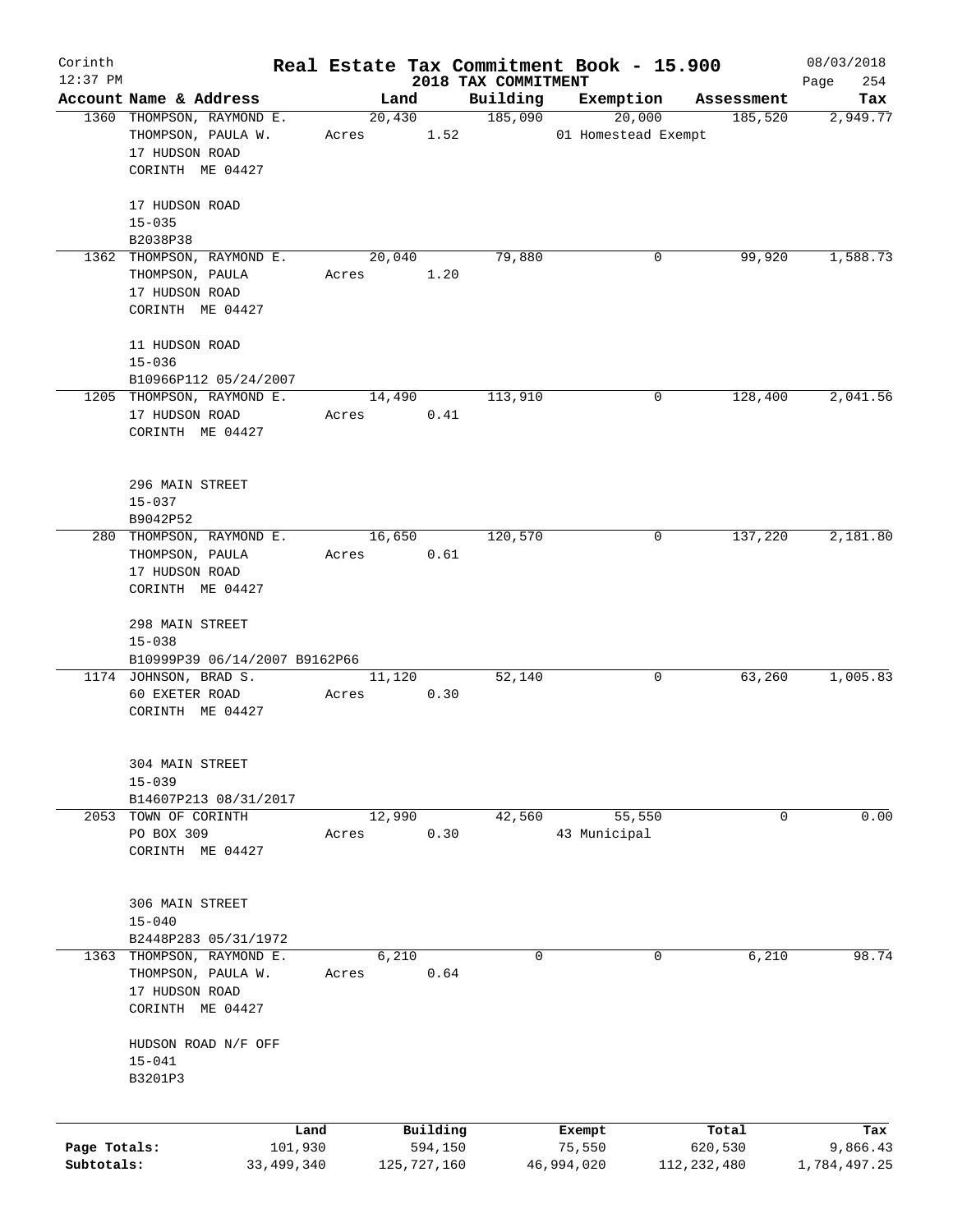| Corinth      |                                                                                                                                       |                 |               |                                 | Real Estate Tax Commitment Book - 15.900 |            | 08/03/2018         |
|--------------|---------------------------------------------------------------------------------------------------------------------------------------|-----------------|---------------|---------------------------------|------------------------------------------|------------|--------------------|
| $12:37$ PM   | Account Name & Address                                                                                                                |                 | Land          | 2018 TAX COMMITMENT<br>Building | Exemption                                | Assessment | 255<br>Page<br>Tax |
|              | 412 WILLIAMS, TODD A.                                                                                                                 | 16,390          |               | 90,050                          | 20,000                                   | 86,440     | 1,374.40           |
|              | 310 MAIN ST<br>CORINTH ME 04427                                                                                                       | Acres           | 0.91          |                                 | 01 Homestead Exempt                      |            |                    |
|              | 310 MAIN STREET<br>$15 - 042$<br>B13615P88 08/13/2014                                                                                 |                 |               |                                 |                                          |            |                    |
|              | 1024 JACKSON, JANETTE D.                                                                                                              | 10,130          |               | 44,870                          | 0                                        | 55,000     | 874.50             |
|              | KIDWELL, ELEANOR P. &<br>GASS, MARIE N.<br>c/o NORMAN PATTERSON<br>95 RIDGE ROAD<br>CORINTH ME 04427<br>312 MAIN STREET<br>$15 - 043$ | Acres           | 0.23          |                                 |                                          |            |                    |
|              | B13433P329 01/03/2014                                                                                                                 |                 |               |                                 |                                          |            |                    |
|              | 2039 TOWN OF CORINTH<br>PO BOX 309<br>CORINTH ME 04427                                                                                | 17,030<br>Acres | 0.65          | 37,600                          | 54,630<br>43 Municipal                   | 0          | 0.00               |
|              | 314 MAIN STREET<br>$15 - 044$<br>B13352P22 09/12/2013                                                                                 |                 |               |                                 |                                          |            |                    |
|              | 970 SINES, CATHERINE                                                                                                                  | 16,940          |               | 69,830                          | 20,000                                   | 66,770     | 1,061.64           |
|              | PO BOX 182<br>CORINTH ME 04427                                                                                                        | Acres           | 1.00          |                                 | 01 Homestead Exempt                      |            |                    |
|              | 324 MAIN STREET<br>$15 - 045$                                                                                                         |                 |               |                                 |                                          |            |                    |
|              | B10666P21 10/03/2006<br>2038 TOWN OF CORINTH                                                                                          |                 |               | 82,400                          | 92,100                                   | 0          | 0.00               |
|              | PO BOX 309<br>CORINTH ME 04427                                                                                                        | Acres           | 9,700<br>0.13 |                                 | 43 Municipal                             |            |                    |
|              | 328 MAIN STREET<br>$15 - 046$                                                                                                         |                 |               |                                 |                                          |            |                    |
|              | 1462 WEBBER ENERGY GASOLINE<br>700 MAIN STREET<br>PO BOX 929<br>BANGOR ME 04402-0929                                                  | 15,090<br>Acres | 0.46          | 124,220                         | 0                                        | 139,310    | 2,215.03           |
|              | 332 MAIN STREET<br>$15 - 047$                                                                                                         |                 |               |                                 |                                          |            |                    |
|              | 1128 WATT FARMS PROPERTIES,                                                                                                           | 15,750          |               | 95,290                          | $\overline{0}$                           | 111,040    | 1,765.54           |
|              | LLC<br>565 MAIN STREET<br>CORINTH ME 04427                                                                                            | Acres           | 0.52          |                                 |                                          |            |                    |
|              | 336 MAIN STREET<br>$15 - 048$<br>B14514P36 06/14/2017                                                                                 |                 |               |                                 |                                          |            |                    |
|              | Land                                                                                                                                  |                 | Building      |                                 | Exempt                                   | Total      | Tax                |
| Page Totals: | 101,030                                                                                                                               |                 | 544,260       |                                 | 186,730                                  | 458,560    | 7,291.11           |

**Subtotals:** 33,600,370 126,271,420 47,180,750 112,691,040 1,791,788.36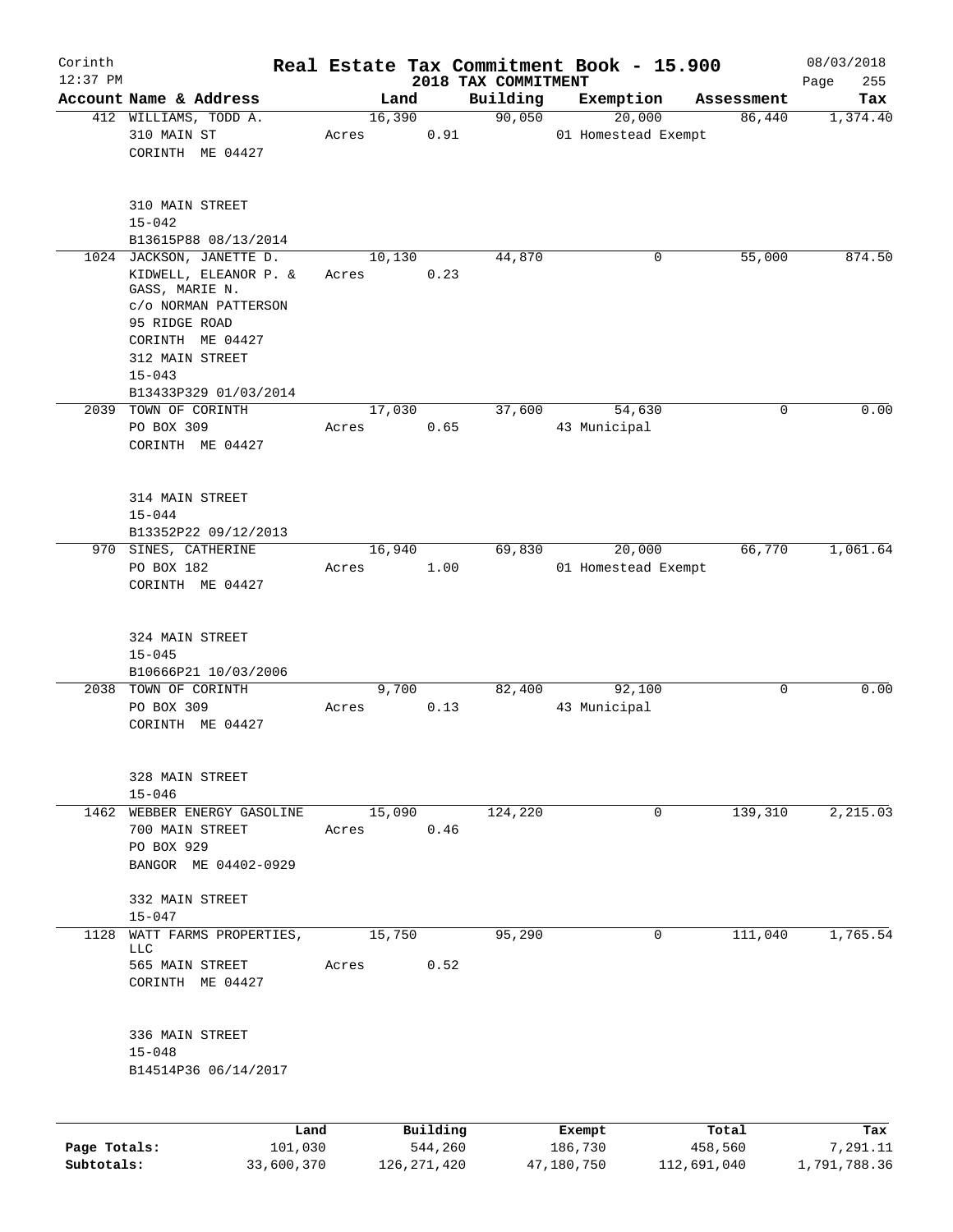| Corinth<br>$12:37$ PM |                                                                                                                    |                 |        | 2018 TAX COMMITMENT | Real Estate Tax Commitment Book - 15.900 |            | 08/03/2018<br>256<br>Page |
|-----------------------|--------------------------------------------------------------------------------------------------------------------|-----------------|--------|---------------------|------------------------------------------|------------|---------------------------|
|                       | Account Name & Address                                                                                             | Land            |        | Building            | Exemption                                | Assessment | Tax                       |
|                       | 1364 THOMPSON, RAYMOND E.<br>17 HUDSON ROAD<br>CORINTH ME 04427                                                    | 26,180<br>Acres | 44.00  | $\mathbf 0$         | $\Omega$                                 | 26,180     | 416.26                    |
|                       | MAIN STREET N/F OFF<br>$15 - 049$<br>B3387P321                                                                     |                 |        |                     |                                          |            |                           |
|                       | 203 BEST WAY WOOD HEAT,<br>INC.<br>PO BOX 283<br>READFIELD ME 04355                                                | 18,470<br>Acres | 0.82   | 141,760             | 0                                        | 160,230    | 2,547.66                  |
|                       | 352 MAIN STREET<br>$15 - 049 - A$<br>B11391P117 05/09/2008                                                         |                 |        |                     |                                          |            |                           |
|                       | 1361 THOMPSON, RAYMOND E.<br>THOMPSON, PAULA<br>17 HUDSON ROAD<br>CORINTH ME 04427                                 | Acres 1.24      | 22,980 | 159,230             | 0                                        | 182,210    | 2,897.14                  |
|                       | 356 MAIN STREET<br>$15 - 049 - B$<br>B13703P338 11/14/2014                                                         |                 |        |                     |                                          |            |                           |
|                       | 2037 ATKINS MEMORIAL LIBRARY<br>ASSOCIATION                                                                        | 10,300          |        | 83,400              | 93,700                                   | $\Omega$   | 0.00                      |
|                       | 306 GARLAND ROAD<br>CORINTH ME 04427                                                                               |                 |        |                     | 43 Municipal                             |            |                           |
|                       | 360 MAIN STREET<br>$15 - 050$<br>B3103P190 11/05/1937                                                              |                 |        |                     |                                          |            |                           |
|                       | 40 THOMAS, GEORGE A.<br>31 MOUNTAIN VIEW DRIVE<br>HAMPDEN ME 04444                                                 | 18,880<br>Acres | 2.60   | 97,280              | 0                                        | 116,160    | 1,846.94                  |
|                       | 366 MAIN STREET<br>$15 - 051$<br>B8377P47                                                                          |                 |        |                     |                                          |            |                           |
|                       | 362 CRONKHITE, ADRIAN B.<br>(HEIRS OF)<br>PR MARY CRONKHITE<br>P.O. BOX 637<br>CORINTH ME 04427<br>289 MAIN STREET | 15,320<br>Acres | 0.75   | 85,980              | 0                                        | 101,300    | 1,610.67                  |
|                       | $16 - 001$<br>B14419P176 03/01/2017                                                                                |                 |        |                     |                                          |            |                           |

|              | Land       | Building    | Exempt       | Total         | Tax          |
|--------------|------------|-------------|--------------|---------------|--------------|
| Page Totals: | 112,130    | 567,650     | 93,700       | 586,080       | 9,318.67     |
| Subtotals:   | 33,712,500 | 126,839,070 | 47, 274, 450 | 113, 277, 120 | 1,801,107.03 |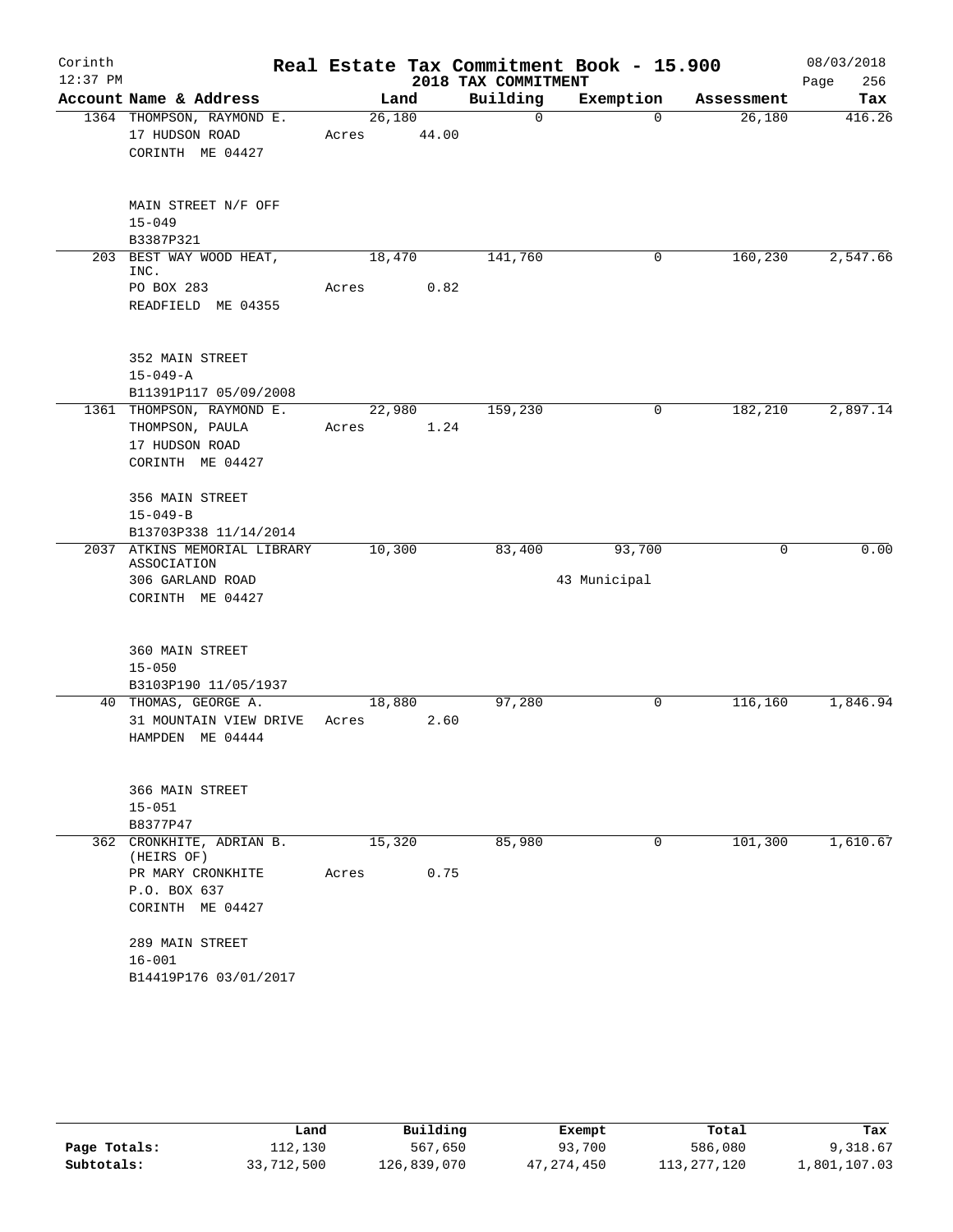| Corinth    |                                        |        |       |                     | Real Estate Tax Commitment Book - 15.900 |            | 08/03/2018  |
|------------|----------------------------------------|--------|-------|---------------------|------------------------------------------|------------|-------------|
| $12:37$ PM |                                        |        |       | 2018 TAX COMMITMENT |                                          |            | Page<br>257 |
|            | Account Name & Address                 |        | Land  | Building            | Exemption                                | Assessment | Tax         |
|            | 363 CRONKHITE, ADRIAN B.<br>(HEIRS OF) | 6,860  |       | 66,170              | $\mathbf 0$                              | 73,030     | 1,161.18    |
|            | PR MARY CRONKHITE                      | Acres  | 0.11  |                     |                                          |            |             |
|            | P.O. BOX 637                           |        |       |                     |                                          |            |             |
|            | CORINTH ME 04427                       |        |       |                     |                                          |            |             |
|            | 287 MAIN STREET                        |        |       |                     |                                          |            |             |
|            | $16 - 001 - A$                         |        |       |                     |                                          |            |             |
|            | B14419P176 03/01/2017                  |        |       |                     |                                          |            |             |
|            | 1175 SCHALLER, JEFFREY R.              | 14,950 |       | 71,920              | 20,000                                   | 66,870     | 1,063.23    |
|            | SCHALLER, DAWN MARIE                   | Acres  | 0.70  |                     | 01 Homestead Exempt                      |            |             |
|            | P. O. BOX 393                          |        |       |                     |                                          |            |             |
|            | CORINTH ME 04427                       |        |       |                     |                                          |            |             |
|            | 283 MAIN STREET                        |        |       |                     |                                          |            |             |
|            | $16 - 002$                             |        |       |                     |                                          |            |             |
|            | B4427P160                              |        |       |                     |                                          |            |             |
| 2009       | METHODIST CHURCH,<br>UNITED            | 31,830 |       | 175,000             | 206,830                                  | 0          | 0.00        |
|            | PO BOX 17                              | Acres  | 28.34 |                     | 51 Churches                              |            |             |
|            | CORINTH ME 04427                       |        |       |                     |                                          |            |             |
|            |                                        |        |       |                     |                                          |            |             |
|            | 275 MAIN STREET                        |        |       |                     |                                          |            |             |
|            | $16 - 003$                             |        |       |                     |                                          |            |             |
| 1485       | WIGGIN, (KANE), ROBERTA                | 18,330 |       | 84,870              | 0                                        | 103,200    | 1,640.88    |
|            | 202 COUNTRYSIDE LANE                   | Acres  | 2.15  |                     |                                          |            |             |
|            | SIMPSONVILLE SC 29681                  |        |       |                     |                                          |            |             |
|            |                                        |        |       |                     |                                          |            |             |
|            | 257 MAIN STREET                        |        |       |                     |                                          |            |             |
|            | $16 - 004$<br>B11522P308 06/25/2008    |        |       |                     |                                          |            |             |
|            | 1525 WILSON, GAIL F.                   | 17,570 |       | 76,220              | 26,000                                   | 67,790     | 1,077.86    |
|            | P.O. BOX 143                           | Acres  | 1.52  |                     | 31 Vetrans Widow                         |            |             |
|            | CORINTH ME 04427                       |        |       |                     | 01 Homestead Exempt                      |            |             |
|            |                                        |        |       |                     |                                          |            |             |
|            | 253 MAIN STREET                        |        |       |                     |                                          |            |             |
|            | $16 - 005$                             |        |       |                     |                                          |            |             |
|            | B2007P212                              |        |       |                     |                                          |            |             |
|            | 437 GARDNER, THOMAS M.                 | 13,040 |       | 17,480              | 0                                        | 30,520     | 485.27      |
|            | GARDNER, JOYCE M.                      | Acres  | 0.64  |                     |                                          |            |             |
|            | 225 MAIN STREET                        |        |       |                     |                                          |            |             |
|            | CORINTH ME 04427                       |        |       |                     |                                          |            |             |
|            | 229 MAIN STREET                        |        |       |                     |                                          |            |             |
|            | $16 - 006$                             |        |       |                     |                                          |            |             |
|            | B7167P146                              |        |       |                     |                                          |            |             |

|              | Land       | Building    | Exempt     | Total       | Tax          |
|--------------|------------|-------------|------------|-------------|--------------|
| Page Totals: | 102,580    | 491,660     | 252,830    | 341,410     | 5,428.42     |
| Subtotals:   | 33,815,080 | 127,330,730 | 47,527,280 | 113,618,530 | 1,806,535.45 |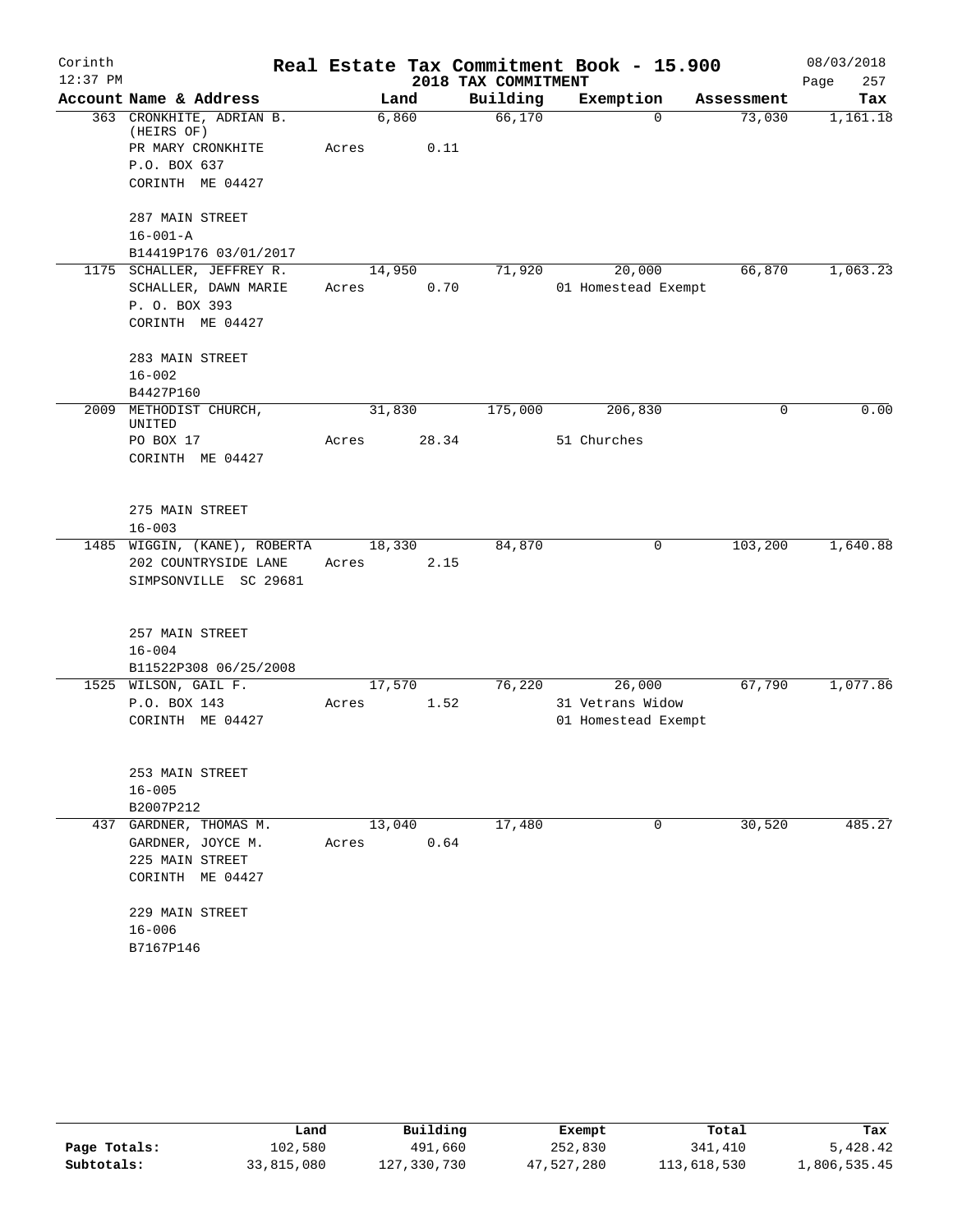| Corinth    |                                                                      |                    |      |                     | Real Estate Tax Commitment Book - 15.900 |            | 08/03/2018  |
|------------|----------------------------------------------------------------------|--------------------|------|---------------------|------------------------------------------|------------|-------------|
| $12:37$ PM |                                                                      |                    |      | 2018 TAX COMMITMENT |                                          |            | 258<br>Page |
|            | Account Name & Address                                               | Land               |      | Building            | Exemption                                | Assessment | Tax         |
|            | 1446 DUNHAM, RICHARD LIVING<br>TRUST                                 | 11,490             |      | 86,830              | $\Omega$                                 | 98,320     | 1,563.29    |
|            | TRUSTEE RICHARD &<br>DEBORAH DUNHAM                                  | Acres              | 0.33 |                     |                                          |            |             |
|            | PO BOX 171                                                           |                    |      |                     |                                          |            |             |
|            | CORINTH ME 04427                                                     |                    |      |                     |                                          |            |             |
|            | 219 MAIN STREET                                                      |                    |      |                     |                                          |            |             |
|            | $16 - 007$                                                           |                    |      |                     |                                          |            |             |
|            | B13882P26 07/01/2015                                                 |                    |      |                     |                                          |            |             |
|            | 857 US BANK NATIONAL ASSOC.<br>C/O JOHN E BALDACCI JR. Acres<br>ESQ. | 16,940             | 1.00 | 40,770              | 0                                        | 57,710     | 917.59      |
|            | 30 DANFORTH STREET<br>SUITE 104                                      |                    |      |                     |                                          |            |             |
|            | PORTLAND ME 04101                                                    |                    |      |                     |                                          |            |             |
|            | 213 MAIN STREET                                                      |                    |      |                     |                                          |            |             |
|            | $16 - 008$                                                           |                    |      |                     |                                          |            |             |
|            | B14769P73 03/26/2018                                                 |                    |      |                     |                                          |            |             |
|            | 123 BICKMORE, TIMOTHY E.                                             | 12,070             |      | 56,220              | 20,000                                   | 48,290     | 767.81      |
|            | 218 MAIN STREET<br>CORINTH ME 04427                                  | Acres              | 0.38 |                     | 01 Homestead Exempt                      |            |             |
|            | 218 MAIN STREET                                                      |                    |      |                     |                                          |            |             |
|            | $16 - 009$                                                           |                    |      |                     |                                          |            |             |
|            | B2293P190                                                            |                    |      |                     |                                          |            |             |
|            | 503 DURAN, TERRANCE E.                                               | 21,180             |      | 146,170             | 26,000                                   | 141,350    | 2,247.47    |
|            | DURAN, KARLA M.                                                      | Acres              | 4.50 |                     | 01 Homestead Exempt                      |            |             |
|            | P.O. BOX 138                                                         |                    |      |                     | 22 Veteran                               |            |             |
|            | CORINTH ME 04427                                                     |                    |      |                     |                                          |            |             |
|            | 242 MAIN STREET                                                      |                    |      |                     |                                          |            |             |
|            | $16 - 010$                                                           |                    |      |                     |                                          |            |             |
|            | B2314P148                                                            |                    |      |                     |                                          |            |             |
|            | 60 EMERA MAINE<br>ATTN: PROPERTY TAX                                 | 4,000,000<br>Acres | 0.23 | $\mathbf 0$         | 0                                        | 4,000,000  | 63,600.00   |
|            | DEPARTMENT                                                           |                    |      |                     |                                          |            |             |
|            | PO BOX 932                                                           |                    |      |                     |                                          |            |             |
|            | BANGOR ME 04402-0932                                                 |                    |      |                     |                                          |            |             |
|            | 250 MAIN STREET                                                      |                    |      |                     |                                          |            |             |
|            | $16 - 011$                                                           |                    |      |                     |                                          |            | 2,650.69    |
| 491        | DUNHAM RICHARD &<br>DEBORAH LIVING TRUST                             | 20,860             |      | 165,850             | 20,000                                   | 166,710    |             |
|            | TRUSTEES, RICHARD &<br>DEBORAH DUNHAM                                | Acres              | 2.38 |                     | 01 Homestead Exempt                      |            |             |
|            | PO BOX 171<br>CORINTH ME 04427                                       |                    |      |                     |                                          |            |             |
|            | 260 MAIN STREET<br>$16 - 012 - A$                                    |                    |      |                     |                                          |            |             |
|            |                                                                      |                    |      |                     |                                          |            |             |
|            | B13107P196 03/04/2013                                                |                    |      |                     |                                          |            |             |
|            |                                                                      |                    |      |                     |                                          |            |             |
|            |                                                                      |                    |      |                     |                                          |            |             |

|              | Land       | Building    | Exempt     | Total       | Tax          |
|--------------|------------|-------------|------------|-------------|--------------|
| Page Totals: | 4,082,540  | 495,840     | 66,000     | 4,512,380   | 71,746.85    |
| Subtotals:   | 37,897,620 | 127,826,570 | 47,593,280 | 118,130,910 | 1,878,282.30 |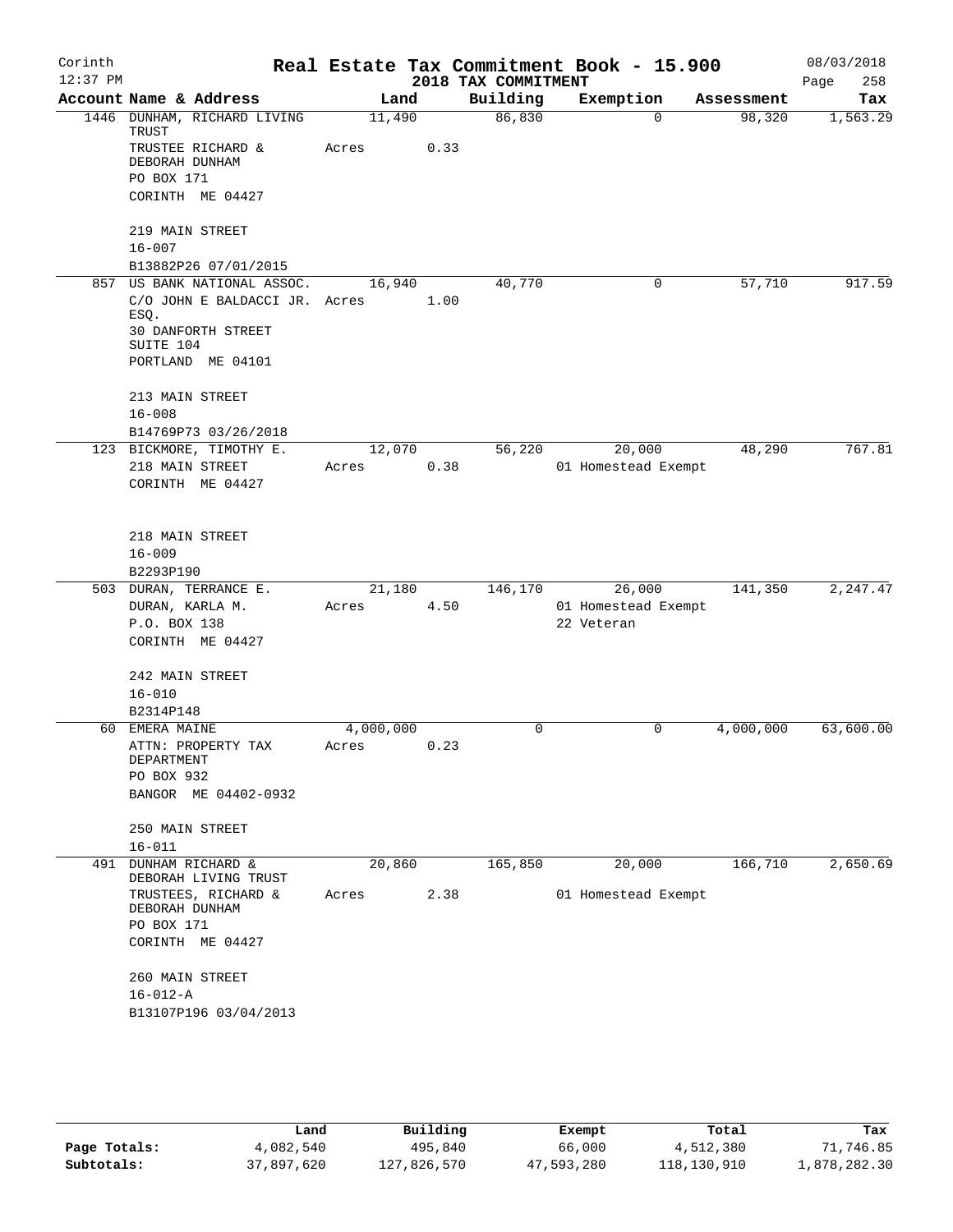| Corinth                    |                                                                       |                 |                        |                                 | Real Estate Tax Commitment Book - 15.900 |                        | 08/03/2018               |
|----------------------------|-----------------------------------------------------------------------|-----------------|------------------------|---------------------------------|------------------------------------------|------------------------|--------------------------|
| $12:37$ PM                 | Account Name & Address                                                |                 | Land                   | 2018 TAX COMMITMENT<br>Building | Exemption                                | Assessment             | 259<br>Page              |
|                            | 289 CHESLEY, SHEILA M.                                                |                 | 13,100                 | 27,440                          | 20,000                                   | 20,540                 | Tax<br>326.59            |
|                            | PO BOX 72<br>CORINTH ME 04427                                         | Acres           | 0.48                   |                                 | 01 Homestead Exempt                      |                        |                          |
|                            | 266 MAIN STREET<br>$16 - 013$<br>B11872P296 07/31/2009                |                 |                        |                                 |                                          |                        |                          |
|                            | 1281 STITHAM, JUDSON H.                                               |                 | 16,060                 | 77,490                          | 0                                        | 93,550                 | 1,487.45                 |
|                            | 5 CHICK HILL RD<br>CLIFTON ME 04428                                   | Acres           | 0.55                   |                                 |                                          |                        |                          |
|                            | 272 MAIN STREET<br>$16 - 014$                                         |                 |                        |                                 |                                          |                        |                          |
|                            | B10541P333 07/17/2006<br>701 STEARNS, KAREN SUE,                      | 15,860          |                        | 170, 110                        | $\mathbf 0$                              | 185,970                | 2,956.92                 |
|                            | TRUSTEE<br>PHILIP B. HATCH TRUST<br>18 TEA LANE<br>NORTHPORT ME 04849 | Acres           | 0.53                   |                                 |                                          |                        |                          |
|                            | 274 MAIN STREET<br>$16 - 014 - A$<br>B9201P152 12/19/2003             |                 |                        |                                 |                                          |                        |                          |
|                            | 371 CUSHMAN, DONALD A.                                                | 13,200          |                        | 45,740                          | 20,000                                   | 38,940                 | 619.15                   |
|                            | 14 MORISON AVENUE<br>CORINTH ME 04427                                 | Acres           | 0.49                   |                                 | 01 Homestead Exempt                      |                        |                          |
|                            | 14 MORISON AVENUE<br>$16 - 015$                                       |                 |                        |                                 |                                          |                        |                          |
|                            | 975 WHITELEY, GENEVA A.<br>259 ELM STREET<br>BANGOR ME 04401          | 16,750<br>Acres | 0.62                   | 105,590                         | 0                                        | 122,340                | 1,945.21                 |
|                            | 18 MORISON AVENUE<br>$16 - 016$                                       |                 |                        |                                 |                                          |                        |                          |
|                            | B13664P84 10/02/2014<br>785 KEALIHER, JEFFREY M.                      | 17,300          |                        | 75,420                          | 20,000                                   | 72,720                 | 1,156.25                 |
|                            | KEALIHER, JEANNE M.<br>P.O. BOX 394<br>CORINTH ME 04427               | Acres           | 1.30                   |                                 | 01 Homestead Exempt                      |                        |                          |
|                            | 30 MORISON AVENUE<br>$16 - 017$                                       |                 |                        |                                 |                                          |                        |                          |
|                            | B5648P264                                                             |                 |                        |                                 |                                          |                        |                          |
|                            | 1436 CHESLEY, TIMOTHY S.<br>26 MORISON AVENUE<br>CORINTH ME 04427     | 15,750<br>Acres | 0.52                   | 74,950                          | 20,000<br>01 Homestead Exempt            | 70,700                 | 1,124.13                 |
|                            | 26 MORISON AVENUE<br>$16 - 018$<br>B10649P1 09/27/2006                |                 |                        |                                 |                                          |                        |                          |
|                            | Land                                                                  |                 | Building               |                                 | Exempt                                   | Total                  | Tax                      |
| Page Totals:<br>Subtotals: | 108,020<br>38,005,640                                                 |                 | 576,740<br>128,403,310 |                                 | 80,000<br>47,673,280                     | 604,760<br>118,735,670 | 9,615.70<br>1,887,898.00 |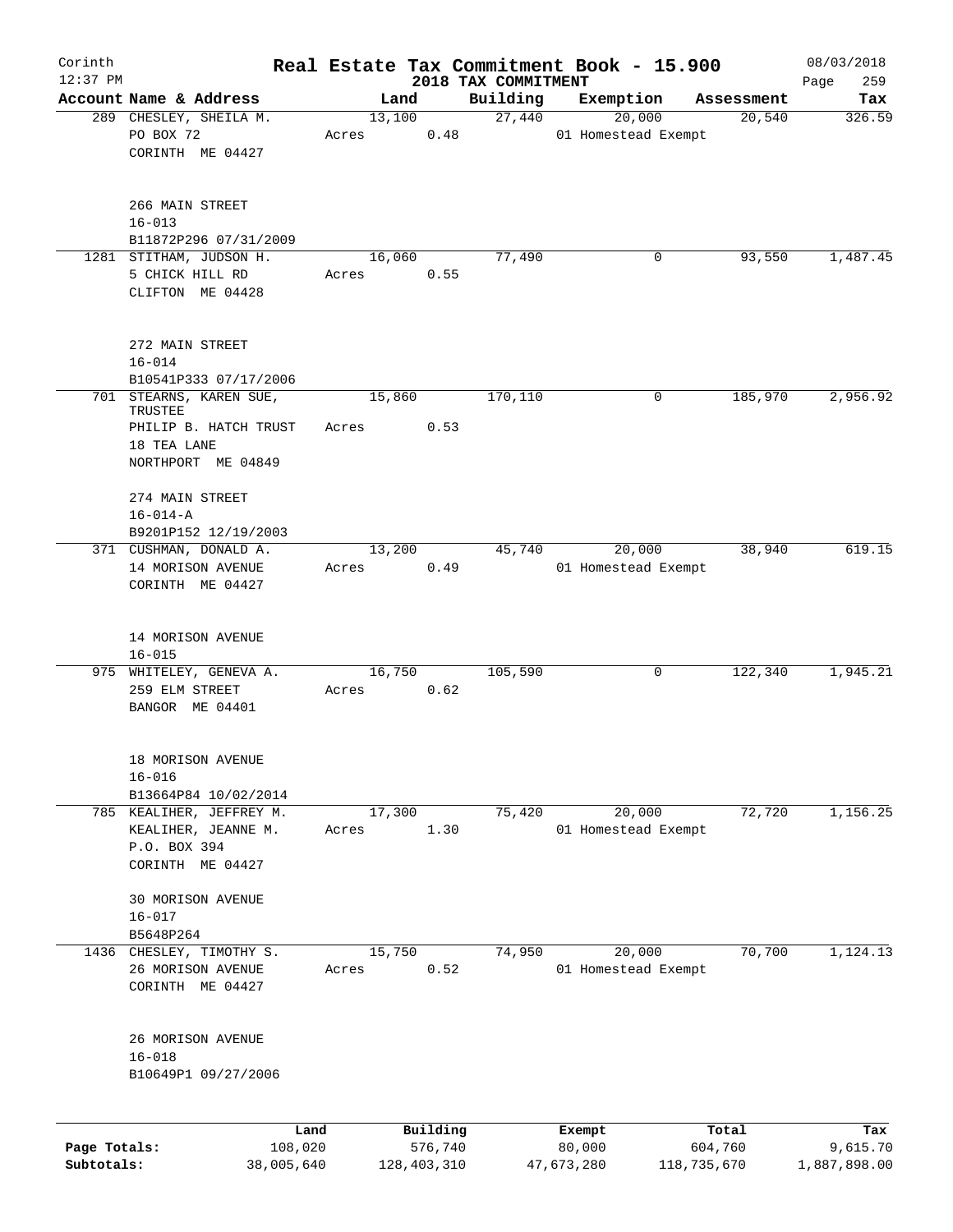| Corinth<br>$12:37$ PM      |                                                                             |       |                        | 2018 TAX COMMITMENT | Real Estate Tax Commitment Book - 15.900 |                          | 08/03/2018               |
|----------------------------|-----------------------------------------------------------------------------|-------|------------------------|---------------------|------------------------------------------|--------------------------|--------------------------|
|                            | Account Name & Address                                                      |       | Land                   | Building            | Exemption                                | Assessment               | 260<br>Page<br>Tax       |
|                            | 1065 LOUISA F. WADLEIGH<br>LIVING TRUST                                     |       | 10,850                 | 37,360              | $\Omega$                                 | 48,210                   | 766.54                   |
|                            | WADLEIGH, LOUISA F. &<br>ROBERT E. TRUSTEE<br>c/o BOB POMEROY<br>PO BOX 201 | Acres | 0.28                   |                     |                                          |                          |                          |
|                            | BEDFORD MA 01730<br>28 MORISON AVENUE<br>$16 - 019$                         |       |                        |                     |                                          |                          |                          |
|                            | B11101P257 08/25/2007                                                       |       |                        |                     |                                          |                          |                          |
|                            | 370 DOWNS, LISA A.                                                          |       | 13,290                 | 53,460              | 20,000                                   | 46,750                   | 743.33                   |
|                            | 34 MORISON AVENUE<br>CORINTH ME 04427                                       | Acres | 0.50                   |                     | 01 Homestead Exempt                      |                          |                          |
|                            | 34 MORISON AVENUE<br>$16 - 020$                                             |       |                        |                     |                                          |                          |                          |
|                            | B9858P50 05/05/2005                                                         |       |                        |                     |                                          |                          |                          |
|                            | 476 DUMOND, LOOMIS L.<br>54 HUDSON ROAD                                     | Acres | 20,990<br>4.35         | 60,810              | 26,000<br>22 Veteran                     | 55,800                   | 887.22                   |
|                            | CORINTH ME 04427                                                            |       |                        |                     | 01 Homestead Exempt                      |                          |                          |
|                            | 54 HUDSON ROAD<br>$16 - 021$                                                |       |                        |                     |                                          |                          |                          |
|                            | B2197P475                                                                   |       |                        |                     |                                          |                          |                          |
|                            | 199 BEAN, DAVID R.<br>BEAN, PHYLLIS E.                                      | Acres | 11,240<br>0.31         | 84,920              | 26,000<br>01 Homestead Exempt            | 70,160                   | 1,115.54                 |
|                            | 41 MORISON AVENUE<br>CORINTH ME 04427                                       |       |                        |                     | 22 Veteran                               |                          |                          |
|                            | 41 MORISON AVENUE<br>$16 - 022$                                             |       |                        |                     |                                          |                          |                          |
|                            | B7114P272<br>547 BEAN, DAVID R.                                             |       | 10,570                 | 38,950              | 0                                        | 49,520                   | 787.37                   |
|                            | BEAN, PHILLIS E.<br>41 MORISON AVENUE<br>CORINTH ME 04427                   | Acres | 0.26                   |                     |                                          |                          |                          |
|                            | 35 MORISON AVENUE<br>$16 - 023$                                             |       |                        |                     |                                          |                          |                          |
|                            | B13367P94 10/11/2013                                                        |       | 17,450                 | 76,120              | 20,000                                   | 73,570                   | 1,169.76                 |
|                            | 108 BERRY, ALBERT C.<br>P.O. BOX 17<br>ORRINGTON ME 04474                   | Acres | 1.42                   |                     | 01 Homestead Exempt                      |                          |                          |
|                            | 29 MORISON AVENUE<br>$16 - 024$                                             |       |                        |                     |                                          |                          |                          |
|                            | B5838P182<br>1478 WHEELER, SELDEN G.                                        |       | 13,380                 | 62,470              | 26,000                                   | 49,850                   | 792.62                   |
|                            | WHEELER, MARY LOU<br>P.O. BOX 35                                            | Acres | 0.51                   |                     | 01 Homestead Exempt<br>22 Veteran        |                          |                          |
|                            | CORINTH ME 04427<br>9 MORISON AVENUE                                        |       |                        |                     |                                          |                          |                          |
|                            | $16 - 025$<br>B4472P299                                                     |       |                        |                     |                                          |                          |                          |
|                            | Land                                                                        |       | Building               |                     | Exempt                                   | Total                    | Tax                      |
| Page Totals:<br>Subtotals: | 97,770<br>38,103,410                                                        |       | 414,090<br>128,817,400 |                     | 118,000<br>47,791,280                    | 393,860<br>119, 129, 530 | 6,262.38<br>1,894,160.38 |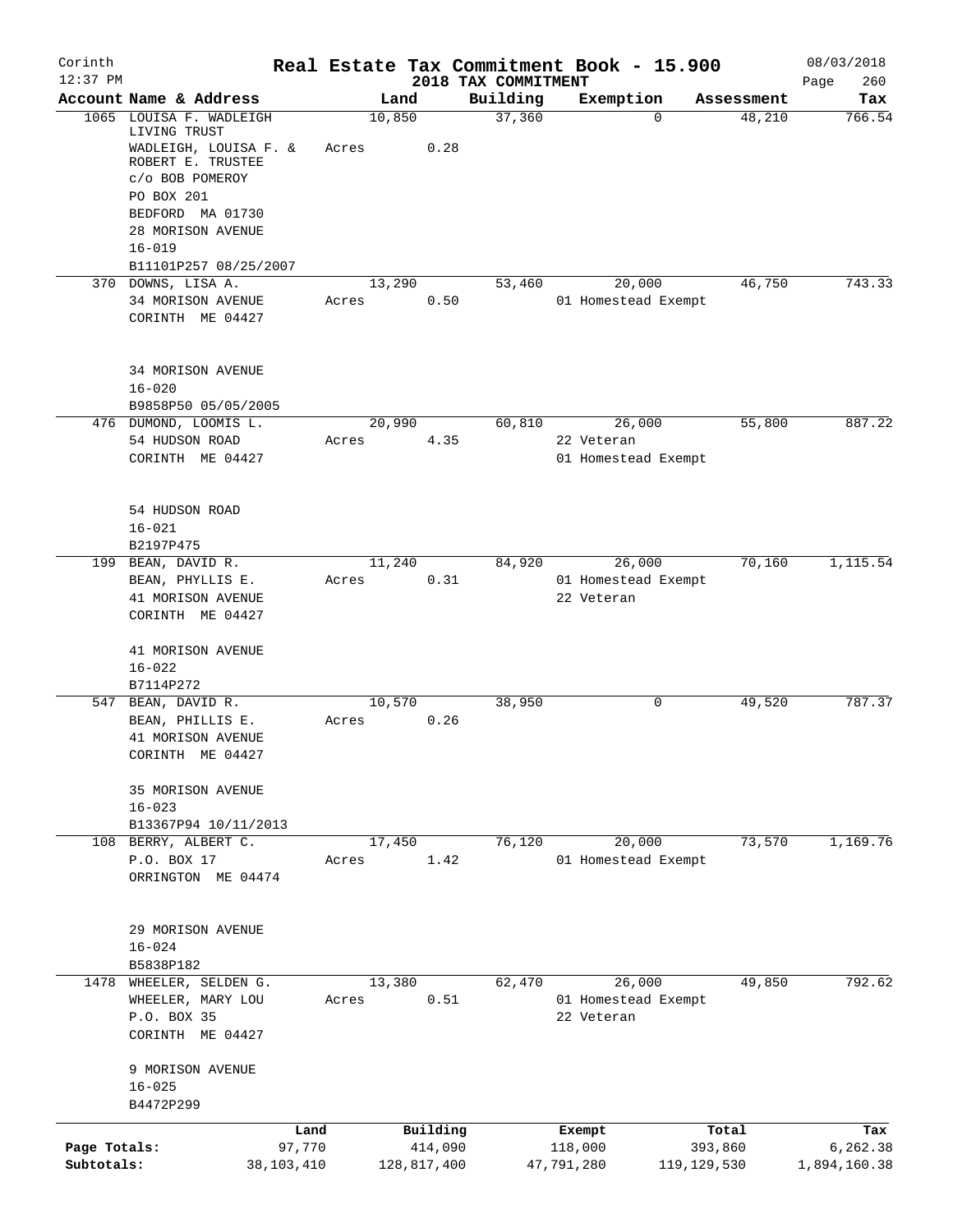| Corinth                    |                                                   |       |                        |      |                     | Real Estate Tax Commitment Book - 15.900 |                        | 08/03/2018                |
|----------------------------|---------------------------------------------------|-------|------------------------|------|---------------------|------------------------------------------|------------------------|---------------------------|
| $12:37$ PM                 |                                                   |       |                        |      | 2018 TAX COMMITMENT |                                          |                        | 261<br>Page               |
|                            | Account Name & Address<br>1279 BROOKS, STEWART M. |       | Land<br>12,360         |      | Building<br>85,450  | Exemption<br>26,000                      | Assessment<br>71,810   | Tax<br>1,141.78           |
|                            | PO BOX 18                                         | Acres |                        | 0.26 |                     | 01 Homestead Exempt                      |                        |                           |
|                            | CORINTH ME 04427                                  |       |                        |      |                     | 22 Veteran                               |                        |                           |
|                            |                                                   |       |                        |      |                     |                                          |                        |                           |
|                            | 3 MORISON AVENUE                                  |       |                        |      |                     |                                          |                        |                           |
|                            | $16 - 027$                                        |       |                        |      |                     |                                          |                        |                           |
|                            | B7423P158                                         |       |                        |      |                     |                                          |                        |                           |
|                            | 186 BROOKS, STEWART M.                            |       | 16,560                 |      | 198,500             | 0                                        | 215,060                | 3, 419.45                 |
|                            | PO BOX 18                                         | Acres |                        | 0.60 |                     |                                          |                        |                           |
|                            | CORINTH ME 04427                                  |       |                        |      |                     |                                          |                        |                           |
|                            |                                                   |       |                        |      |                     |                                          |                        |                           |
|                            | 284 MAIN STREET                                   |       |                        |      |                     |                                          |                        |                           |
|                            | $16 - 028$                                        |       |                        |      |                     |                                          |                        |                           |
|                            | B11215P250 11/13/2007 B4488P191                   |       |                        |      |                     |                                          |                        |                           |
|                            | 417 PORTOFINO ASSOCIATES,<br>INC.                 |       | 14,370                 |      | 145,830             | 0                                        | 160,200                | 2,547.18                  |
|                            | 1186 MILO ROAD                                    | Acres |                        | 0.40 |                     |                                          |                        |                           |
|                            | SEBEC ME 04481                                    |       |                        |      |                     |                                          |                        |                           |
|                            |                                                   |       |                        |      |                     |                                          |                        |                           |
|                            | 290 MAIN STREET                                   |       |                        |      |                     |                                          |                        |                           |
|                            | $16 - 029$                                        |       |                        |      |                     |                                          |                        |                           |
|                            | B10110P73 09/22/2005                              |       |                        |      |                     |                                          |                        |                           |
|                            | 1250 DAY, JORDAN R.                               |       | 11,490                 |      | 86,350              | 0                                        | 97,840                 | 1,555.66                  |
|                            | 10 HUDSON ROAD                                    | Acres |                        | 0.33 |                     |                                          |                        |                           |
|                            | CORINTH ME 04427                                  |       |                        |      |                     |                                          |                        |                           |
|                            | 10 HUDSON ROAD                                    |       |                        |      |                     |                                          |                        |                           |
|                            | $16 - 030$                                        |       |                        |      |                     |                                          |                        |                           |
|                            | B13754P233 02/02/2015                             |       |                        |      |                     |                                          |                        |                           |
|                            | 714 NATIONSTAR MORTGAGE LLC                       |       | 13,710                 |      | 83,400              | 0                                        | 97,110                 | 1,544.05                  |
|                            | 8950 CYPRESS WATERS                               | Acres |                        | 0.35 |                     |                                          |                        |                           |
|                            | <b>BLVD</b>                                       |       |                        |      |                     |                                          |                        |                           |
|                            | COPPELL TX 75019                                  |       |                        |      |                     |                                          |                        |                           |
|                            | 14 HUDSON ROAD                                    |       |                        |      |                     |                                          |                        |                           |
|                            | $16 - 031$                                        |       |                        |      |                     |                                          |                        |                           |
|                            | B14380P198 01/05/2017                             |       |                        |      |                     |                                          |                        |                           |
|                            | 23 TRASK, DAVID A.                                |       | 12,500                 |      | 66,570              | $\mathbf 0$                              | 79,070                 | 1, 257.21                 |
|                            | TRASK, LISA M.                                    | Acres |                        | 0.42 |                     |                                          |                        |                           |
|                            | 2368 HUDSON ROAD                                  |       |                        |      |                     |                                          |                        |                           |
|                            | HUDSON ME 04449                                   |       |                        |      |                     |                                          |                        |                           |
|                            | 18 HUDSON ROAD                                    |       |                        |      |                     |                                          |                        |                           |
|                            | $16 - 032$                                        |       |                        |      |                     |                                          |                        |                           |
|                            | B12921P164 08/23/2012                             |       |                        |      |                     |                                          |                        |                           |
|                            | 207 BURNETT, KEITH R.                             |       | 12,910                 |      | 70,520              | 20,000                                   | 63,430                 | 1,008.54                  |
|                            | 22 HUDSON ROAD                                    | Acres |                        | 0.46 |                     | 01 Homestead Exempt                      |                        |                           |
|                            | CORINTH ME 04427                                  |       |                        |      |                     |                                          |                        |                           |
|                            | 22 HUDSON ROAD                                    |       |                        |      |                     |                                          |                        |                           |
|                            | $16 - 033$                                        |       |                        |      |                     |                                          |                        |                           |
|                            | B5515P58                                          |       |                        |      |                     |                                          |                        |                           |
|                            |                                                   | Land  | Building               |      |                     | Exempt                                   | Total                  | Tax                       |
| Page Totals:<br>Subtotals: | 93,900<br>38,197,310                              |       | 736,620<br>129,554,020 |      |                     | 46,000<br>47,837,280                     | 784,520<br>119,914,050 | 12,473.87<br>1,906,634.25 |
|                            |                                                   |       |                        |      |                     |                                          |                        |                           |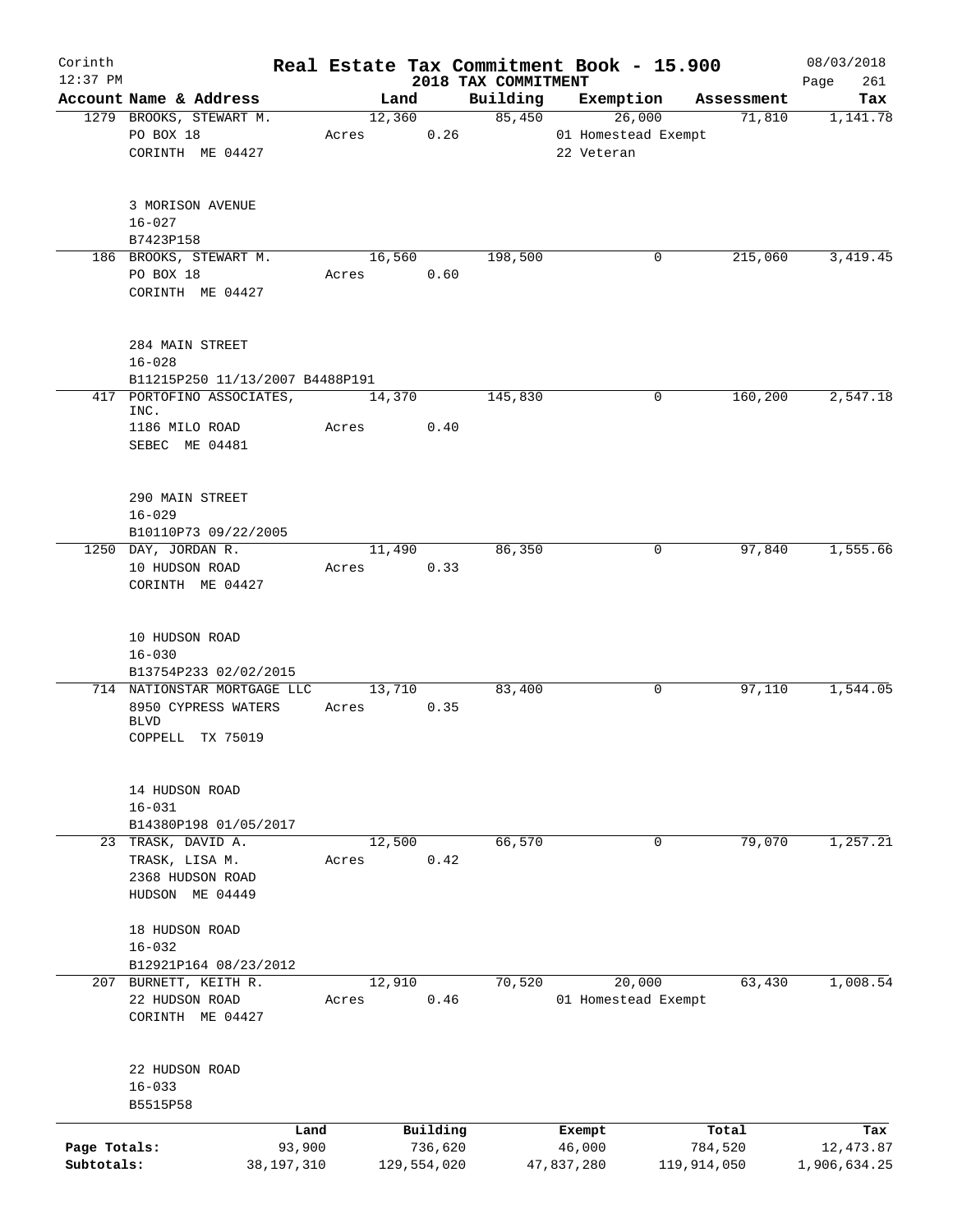| Corinth      |                                                                           |            |       |        |               |                                 | Real Estate Tax Commitment Book - 15.900 |                       | 08/03/2018      |
|--------------|---------------------------------------------------------------------------|------------|-------|--------|---------------|---------------------------------|------------------------------------------|-----------------------|-----------------|
| $12:37$ PM   | Account Name & Address                                                    |            |       | Land   |               | 2018 TAX COMMITMENT<br>Building | Exemption                                |                       | 262<br>Page     |
|              | 1666 COOKSON, ERIC J.<br>66 HUDSON ROAD                                   |            | Acres | 24,020 | 6.85          | 141,030                         | 20,000<br>01 Homestead Exempt            | Assessment<br>145,050 | Tax<br>2,306.30 |
|              | CORINTH ME 04427                                                          |            |       |        |               |                                 |                                          |                       |                 |
|              | 66 HUDSON ROAD<br>$16 - 034$                                              |            |       |        |               |                                 |                                          |                       |                 |
|              | B11461P9 07/11/2008                                                       |            |       |        |               |                                 |                                          |                       |                 |
|              | 1141 ROCKWELL, FLOYD<br>PO BOX 33<br>CORINTH ME 04427                     |            | Acres | 6,650  | 0.50          | 2,500                           | 0                                        | 9,150                 | 145.49          |
|              | 191 MAIN STREET<br>$17 - 001$                                             |            |       |        |               |                                 |                                          |                       |                 |
|              | B14128P159 03/25/2016<br>1139 ROCKWELL, FLOYD                             |            |       | 16,520 |               | 17,160                          | 20,000                                   | 13,680                | 217.51          |
|              | P.O. BOX 33<br>CORINTH ME 04427                                           |            | Acres |        | 0.93          |                                 | 01 Homestead Exempt                      |                       |                 |
|              | 195 MAIN STREET<br>$17 - 001 - 01$<br>B10358P111 03/24/2006               |            |       |        |               |                                 |                                          |                       |                 |
|              | 901 FEDERAL NATIONAL                                                      |            |       | 11,730 |               | 99,450                          | 0                                        | 111,180               | 1,767.76        |
|              | MORTGAGE ASSOC.<br>14221 DALLAS PARKWAY,<br>SUITE 1000<br>DALLAS TX 75254 |            | Acres |        | 0.35          |                                 |                                          |                       |                 |
|              | 179 MAIN STREET<br>$17 - 002$                                             |            |       |        |               |                                 |                                          |                       |                 |
|              | B14587P227 08/16/2017<br>1129 COGAR, CRAIG LEE                            |            |       | 20,390 |               | 223,840                         | 20,000                                   | 224,230               | 3,565.26        |
|              | 139 MAIN STREET<br>CORINTH ME 04427                                       |            | Acres |        | 1.49          |                                 | 01 Homestead Exempt                      |                       |                 |
|              | 139 MAIN STREET<br>$17 - 003$<br>B10771P160 12/12/2006                    |            |       |        |               |                                 |                                          |                       |                 |
|              | 1120 REYNOLDS, JANICE M.                                                  |            |       | 14,330 |               | 34,340                          | 20,000                                   | 28,670                | 455.85          |
|              | 135 MAIN STREET<br>CORINTH ME 04427                                       |            | Acres |        | 0.62          |                                 | 01 Homestead Exempt                      |                       |                 |
|              | 135 MAIN STREET<br>$17 - 004$<br>B13985P262 10/15/2015 B4291P62           |            |       |        |               |                                 |                                          |                       |                 |
|              | 1294 STROUT, BARBARA T.                                                   |            |       | 11,730 |               | 72,550                          | 26,000                                   | 58,280                | 926.65          |
|              | P.O. BOX 425<br>CORINTH ME 04427                                          |            | Acres |        | 0.35          |                                 | 31 Vetrans Widow<br>01 Homestead Exempt  |                       |                 |
|              | 170 MAIN STREET<br>$17 - 005$<br>B1840P43                                 |            |       |        |               |                                 |                                          |                       |                 |
|              |                                                                           | Land       |       |        | Building      |                                 | Exempt                                   | Total                 | Tax             |
| Page Totals: |                                                                           | 105,370    |       |        | 590,870       |                                 | 106,000                                  | 590,240               | 9,384.82        |
| Subtotals:   |                                                                           | 38,302,680 |       |        | 130, 144, 890 |                                 | 47,943,280                               | 120,504,290           | 1,916,019.07    |